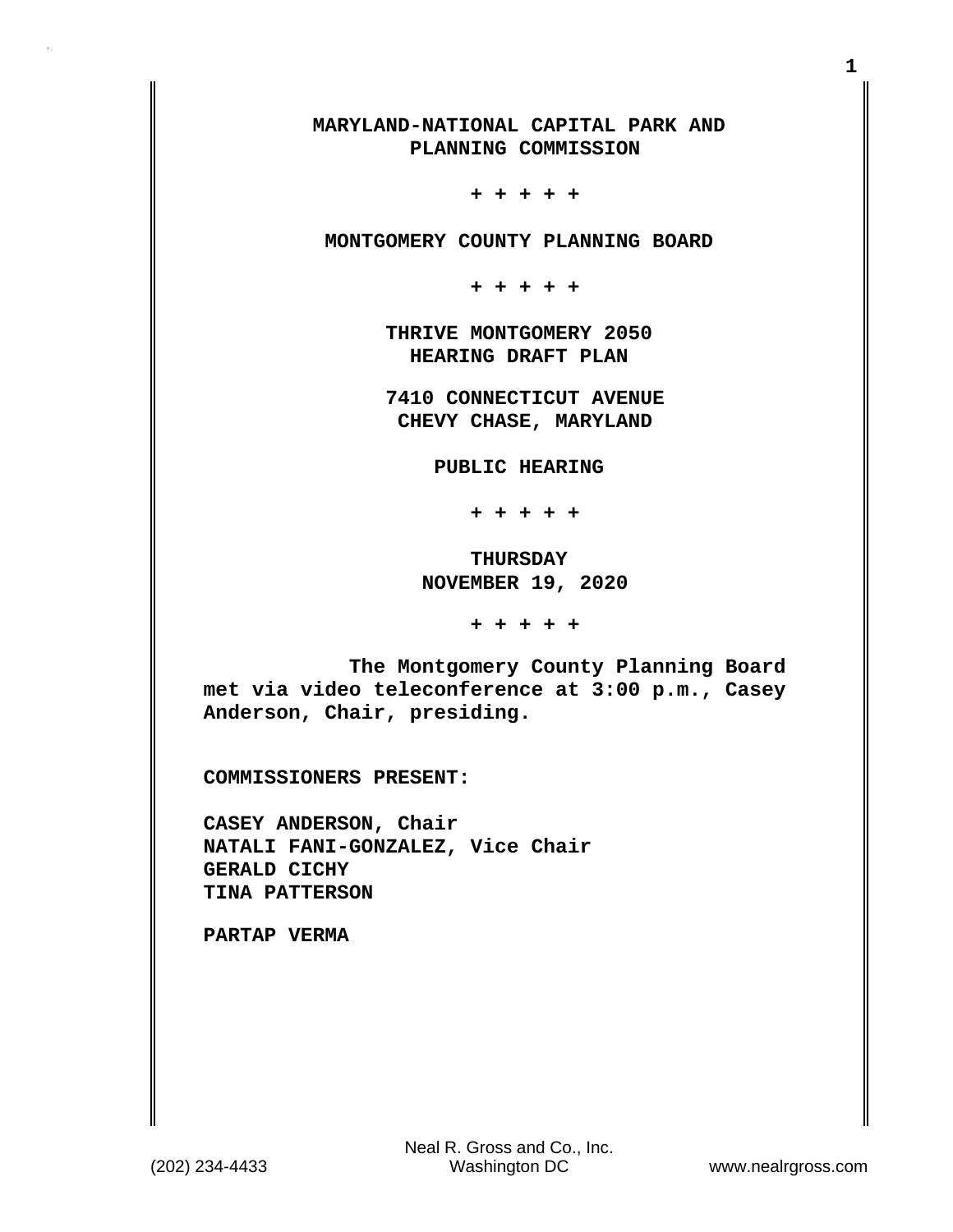**STAFF PRESENT:**

**KHALID AFZAL, Special Projects Manager,**

 **Director's Office CATHERINE COELLO, Administrative Assistant DELISA COLEMAN, Associate General Counsel JAKE EATMON, IT Support Specialist MAREN HILL, Senior Planner CAROLINE MCCARTHY, Chief, Research & Strategic** 

 **Projects Division**

**DOMINIQUE NEAM, IT Specialist**

**SHANNON OLSON, Sharepoint & Office 365**

 **Administrator**

**CHRISTINA SORRENTO, Associate General Counsel**

**TANYA STERN, Deputy Director**

**GWEN WRIGHT, Planning Director**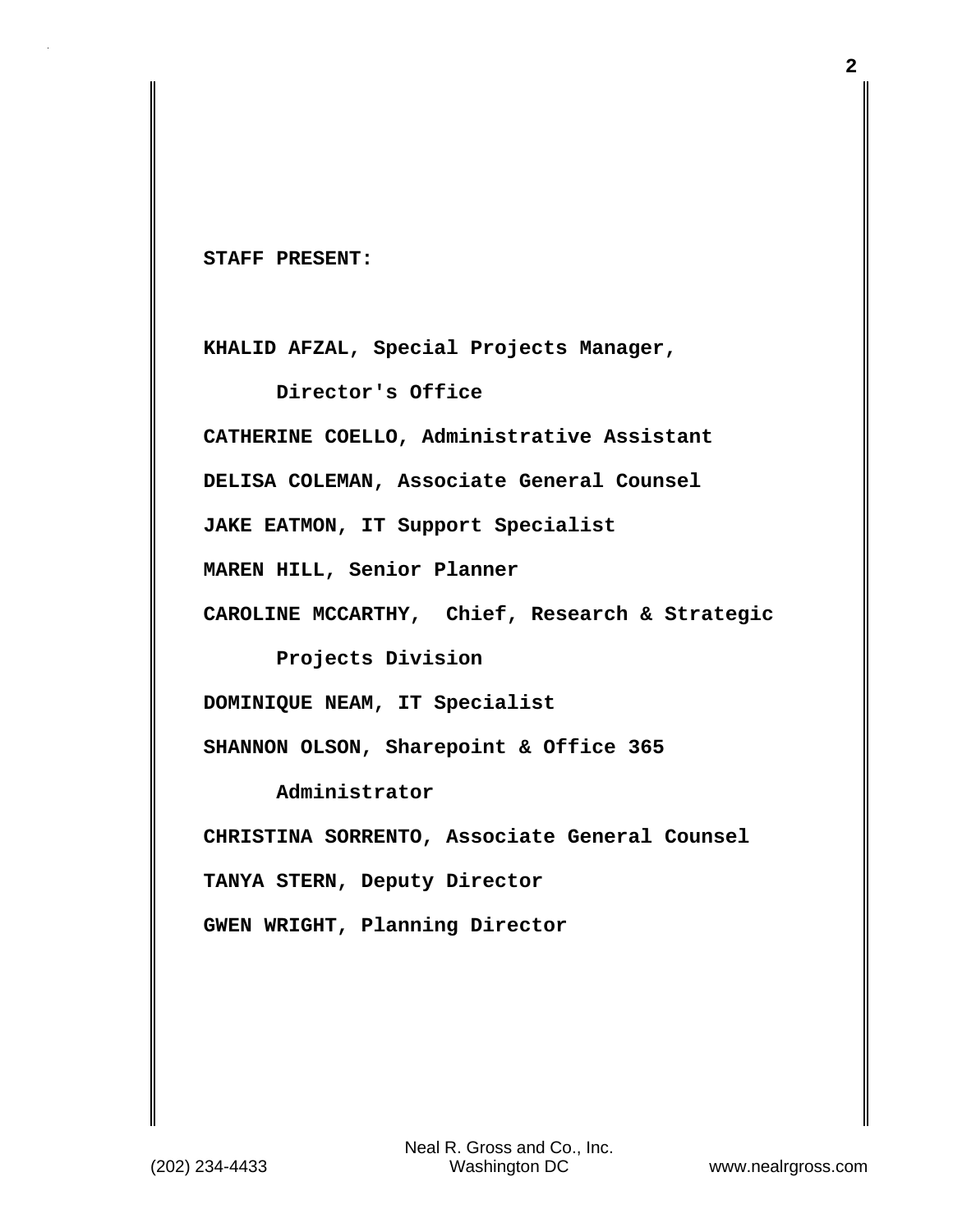**ALSO PRESENT:**

**SESSION 1**

**ALAN BOWSER, Montgomery County Civic Federation LAUREN BROWN, Conservation Montgomery WENDY CALHOUN JENNIFER COOK MICHAEL DUTKA, YIMBY MoCo MICHAEL ENGLISH SETH GRIMES DENISSE GUITARRA, Audubon Naturalist Society JAMES HEDRICK, Action Committee for Transit DAVID HELMS GRAY KIMBROUGH WILLIAM KIRWAN III STEVEN KRAFT IRENE LANE, Town of Chevy Chase ANDY LEON HARNEY, Section 3 of the Village of Chevy Chase JANE LYONS, Coalition for Smarter Growth SANJIDA RANGWALA DAN REED ANDREW SAUNDRY HERB SIMMENS, The Climate Mobilization MoCo TINA SLATER MAYOR JEFFREY SLAVIN, Somerset, MD ZACHARY WEINSTEIN MEREDITH WELLINGTON, Montgomery County Office of the County Executive**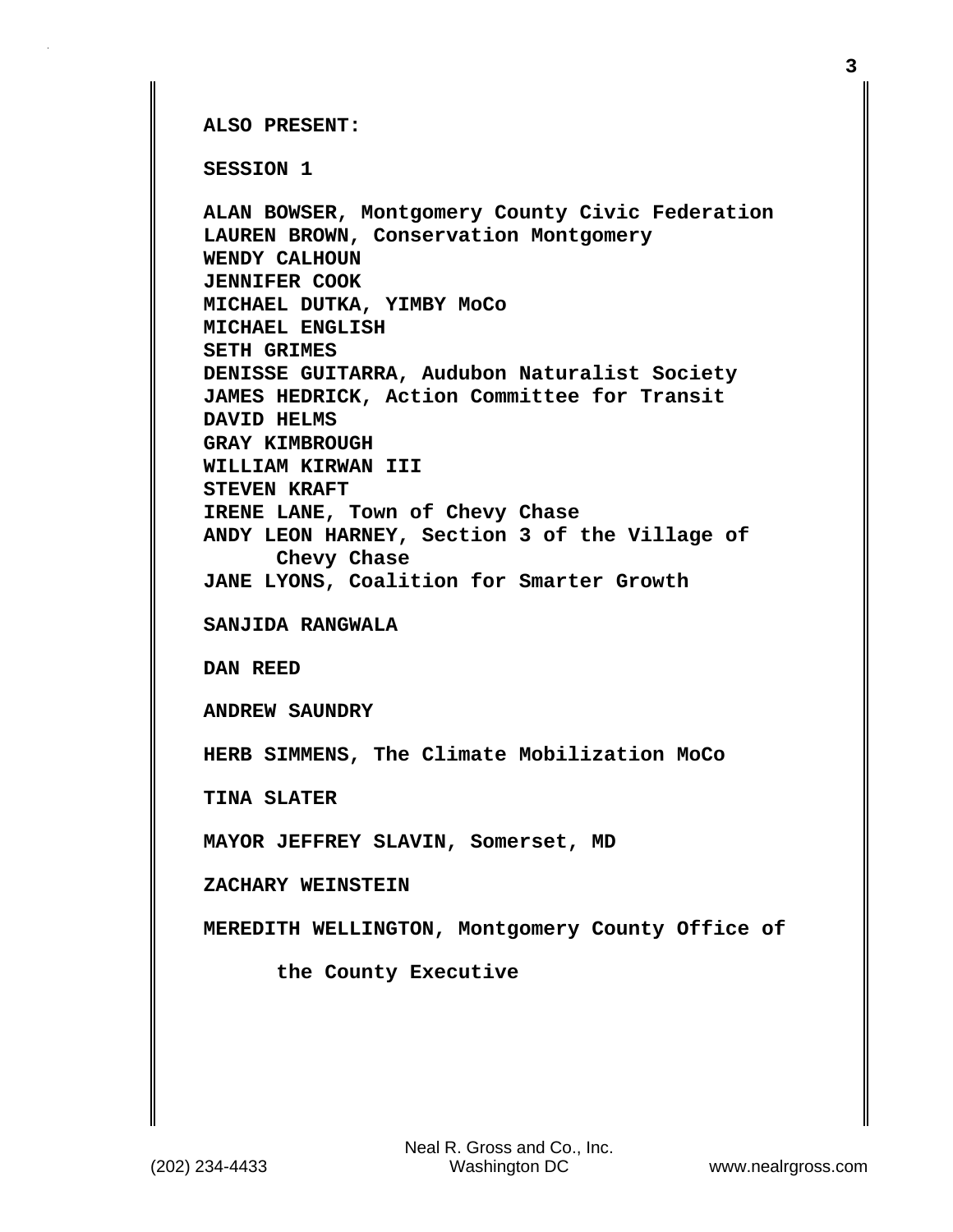```
SESSION 2
ROSIE ALGER
JENNA BAUER
CHRISTOPHER BOLTON
LIZ BRENT
SIENA FOUSE
SALIM FURTH
PETER GRAY
RAY HEINSMAN
NADIYA KUTISHCHEVA
KATHERINE LUCAS MCKAY
DAVID MAGILL
JEFFREY MOSLEY, Coalition Homes, Inc; Montgomery
       County Coalition for the Homeless/Coalition
       Homes
KATIE NOLAN
MAUREEN O'NEILL
JAMES OLSON, Action in Montgomery 
JILL ORTMAN-FOUSE
JOHN PAUKSTIS, Habitat for Humanity Metro
       Maryland
BENJAMIN ROSS
SUSAN SPOCK
RACHEL TAYLOR
CAROLINE TAYLOR, Montgomery Countryside Alliance
WALTER WEISS, Mont Co Faith Alliance for Climate
       Solutions
DAN WILHELM, Greater Colesville Citizens
       Association 
SESSION 3
MARILYN BALCOMBE, Gaithersburg-Germantown Chamber
       of Commerce
KENNETH BAWER, West Montgomery County Citizens 
       Association
SHRUTI BHATNAGAR, Sierra Club Montgomery County
DAVID BLOCKSTEIN
JESSICA BRONSON
HEATHER BRUSKIN, Montgomery County Food Council
DEBORAH CHALFIE, Art Deco Society of Washington
DANNY CHU
```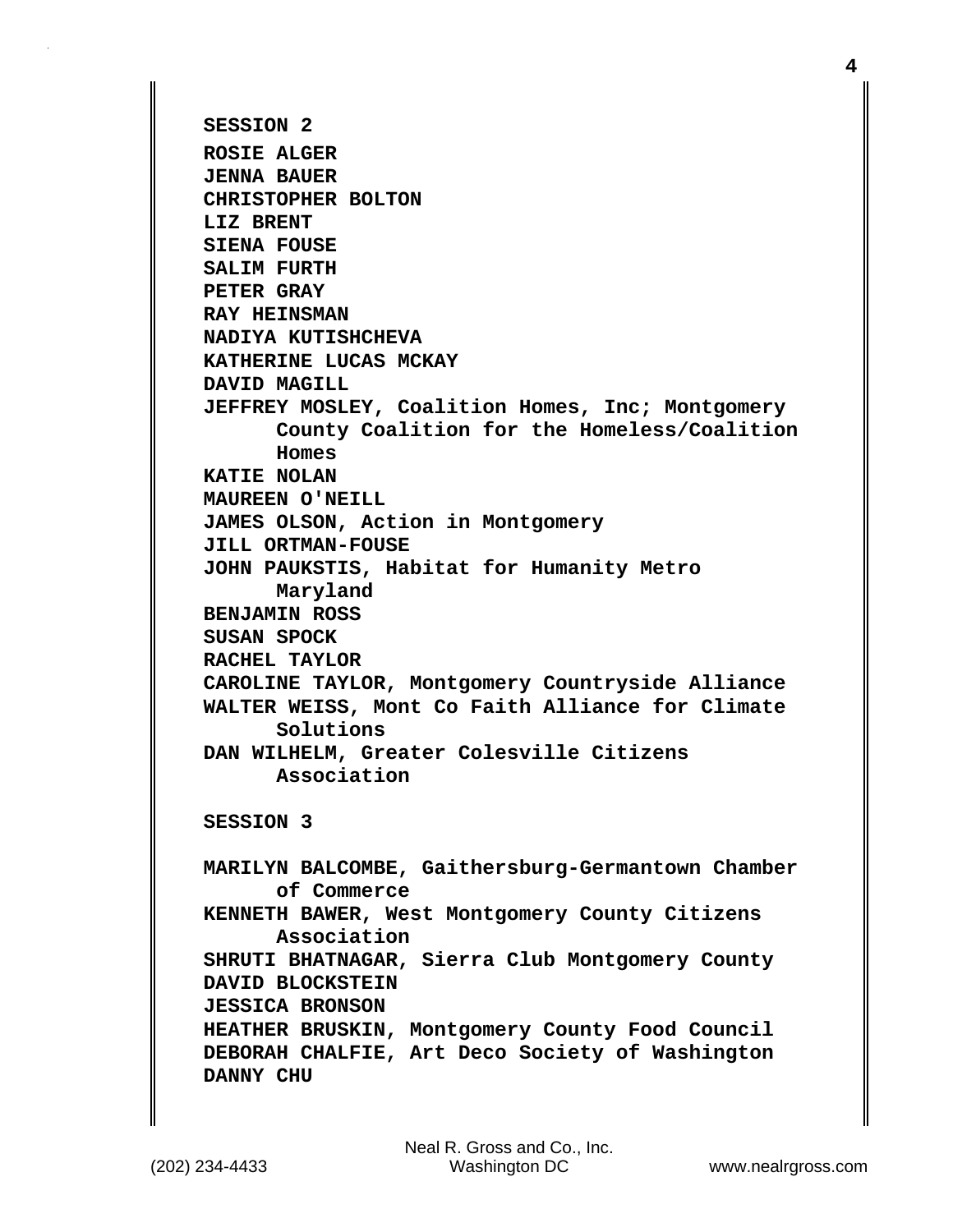```
MISHA CLIVE
RONIT DANCIS
KRISTY DAPHNIS, Pedestrian, Bicycle, and Traffic 
       Safety Advisory Committee
JENNY SUE DUNNER, Citizens Coordinating Committee
       on Friendship Heights (CCCFH)
BERK EHRMANTRAUT
FRANK FRITZ
ALISON GILLESPIE
ETHAN GOFFMAN
BENJAMIN KEEL
MARY KOLAR, Montgomery Housing Alliance
EYAL LI
PAMELA LINDSTROM
KATHLEEN MIHM
MEDHINI MURALI
ALAIN NORMAN
HAROLD PFOHL
MIKE PIERZCHALA
SCOTT PLUMER, Darnestown Civic Association
MAURICIO QUINTERO-AVILES
QUENTIN REMEIN, Cloverly Civic Association
PETER RIZIK
MARIA SALMERON MELENDEZ
DAVID SCULL
DAVID SEARS
STACY SILBER, Lerch, Early & Brewer on behalf of
       NAIOP DC/MD 
JOSHUA SILVERSTEIN, Randolph Civic Association
AVERY SMEDLEY, Students Toward Equitable Public 
       Schools
SEBASTIAN SMOOT
TRICIA SWANSON, Montgomery County Chamber of
       Commerce
CAROL TOTH
NANCI WILKINSON, Cedar Lane Systems Study Group
```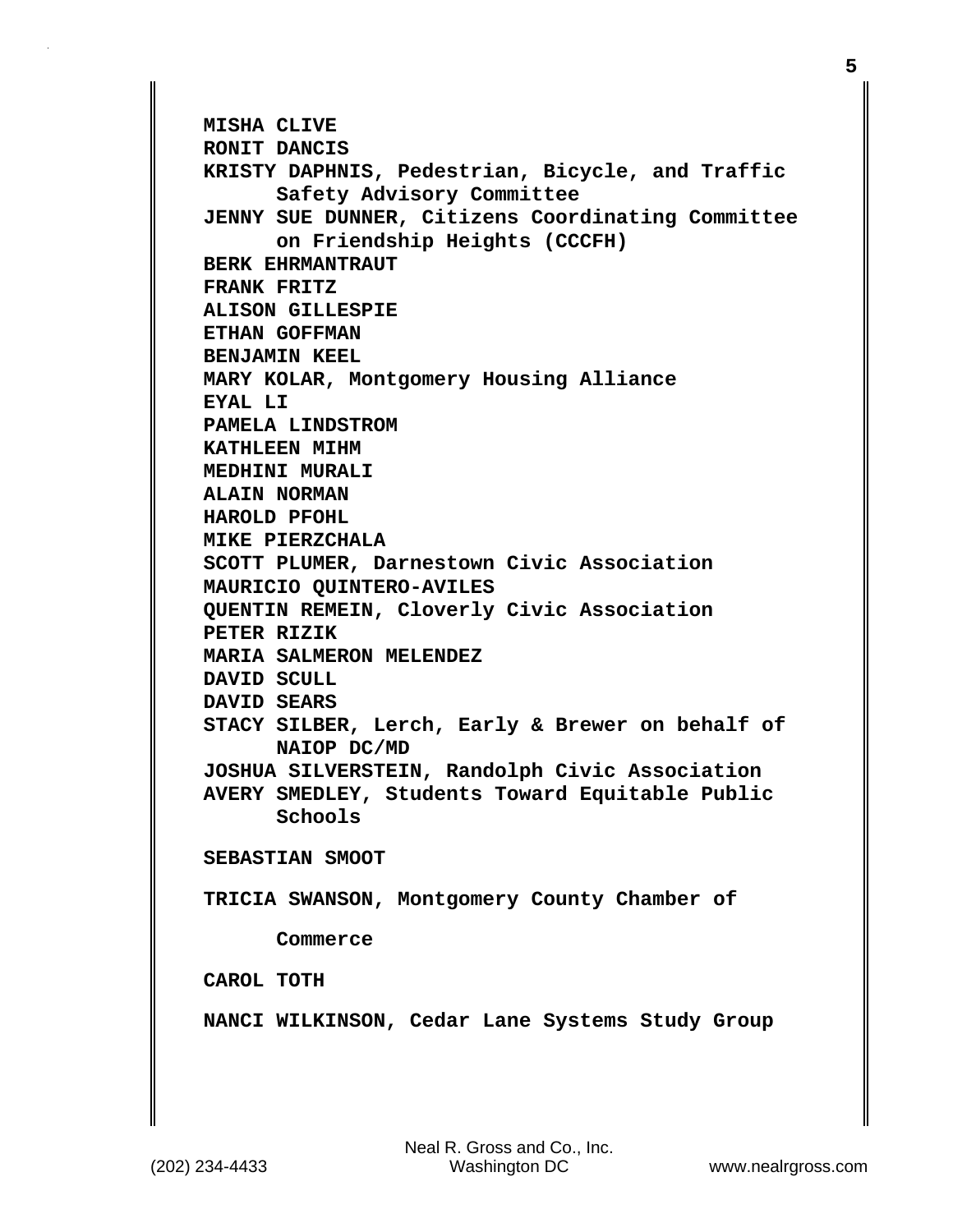| $\mathbf 1$             | $P-R-O-C-E-E-D-I-N-G-S$                           |
|-------------------------|---------------------------------------------------|
| $\overline{\mathbf{2}}$ | $3:04$ p.m.                                       |
| 3                       | CHAIR ANDERSON: And it's time for the             |
| 4                       | Thrive 2050 hearing. We have about 30 people      |
| 5                       | testifying in this first group, then we have two  |
| 6                       | other groups of approximately 30 each. So we'll   |
| 7                       | be here pretty late. But hopefully, we'll pace    |
| 8                       | ourselves so we can take a little break in        |
| 9                       | between.                                          |
| 10                      | And so not everybody who's going to be            |
| 11                      | testifying will sit through the whole thing. I'm  |
| 12                      | going to turn it over to Gwen and Khalid for some |
| 13                      | opening remarks and some legal mumbo jumbo that   |
| 14                      | they have to get out the record. And then we      |
| 15                      | will tee up our testifiers. Gwen?                 |
| 16                      | Thank you. We're very<br><b>MS. WRIGHT:</b>       |
| 17                      | pleased to be here at the public hearing for      |
| 18                      | Thrive Montgomery 2050. This effort is the        |
| 19                      | result of nearly two years of staff work and      |
| 20                      | literally hundreds of meetings with the community |
| 21                      | and a great deal of work by the entire Planning   |
| 22                      | Department staff.                                 |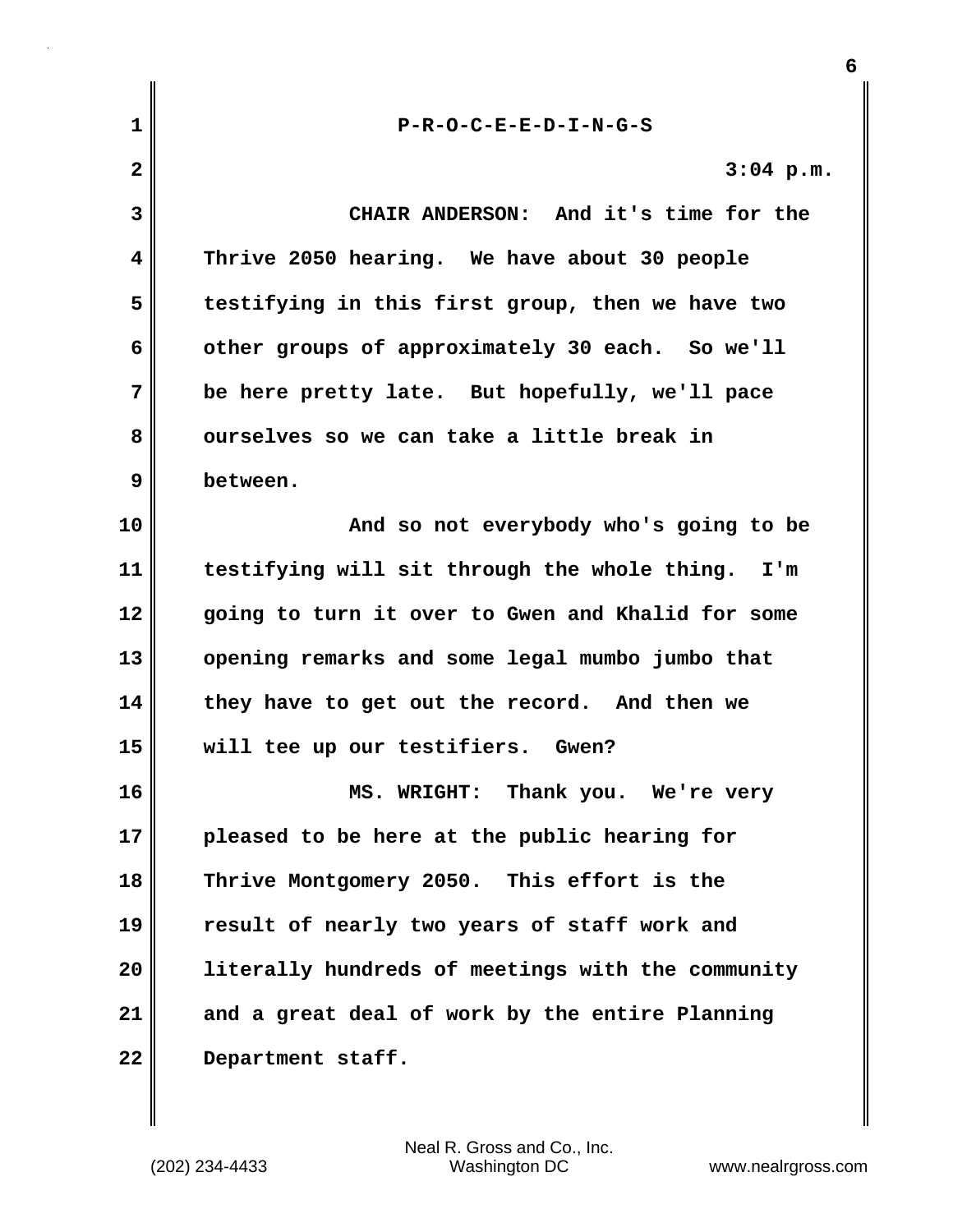| $\mathbf 1$    | This plan is unusual in that we                   |
|----------------|---------------------------------------------------|
| $\overline{2}$ | actually developed it from the ground up. Many    |
| 3              | other folks who do updates to their general or    |
| 4              | comp plans hire an outside consultant and         |
| 5              | essentially have that consultant just write the   |
| 6              | plan and then take it out to hearing. We decided  |
| 7              | to take a different approach and to really start  |
| 8              | with hearing our community.                       |
| 9              | And I am very proud at the fact that              |
| 10             | I think we've reached a lot of people who haven't |
| 11             | normally participated in the planning process as  |
| 12             | well as people who are very tied in to our        |
| 13             | planning process. And I think the fact that we    |
| 14             | have over 90 speakers for this public hearing is  |
| 15             | an example of the fact that people are engaged.   |
| 16             | They know about this project.<br>They're          |
| 17             | interested. They have great ideas.                |
| 18             | And we definitely see this as not in              |
| 19             | any way an end but really a beginning of getting  |
| 20             | additional thoughts and making sure as we go      |
| 21             | through the planning board work sessions we work  |
| 22             | to include that input and reframe our             |

(202) 234-4433 Washington DC www.nealrgross.com Neal R. Gross and Co., Inc.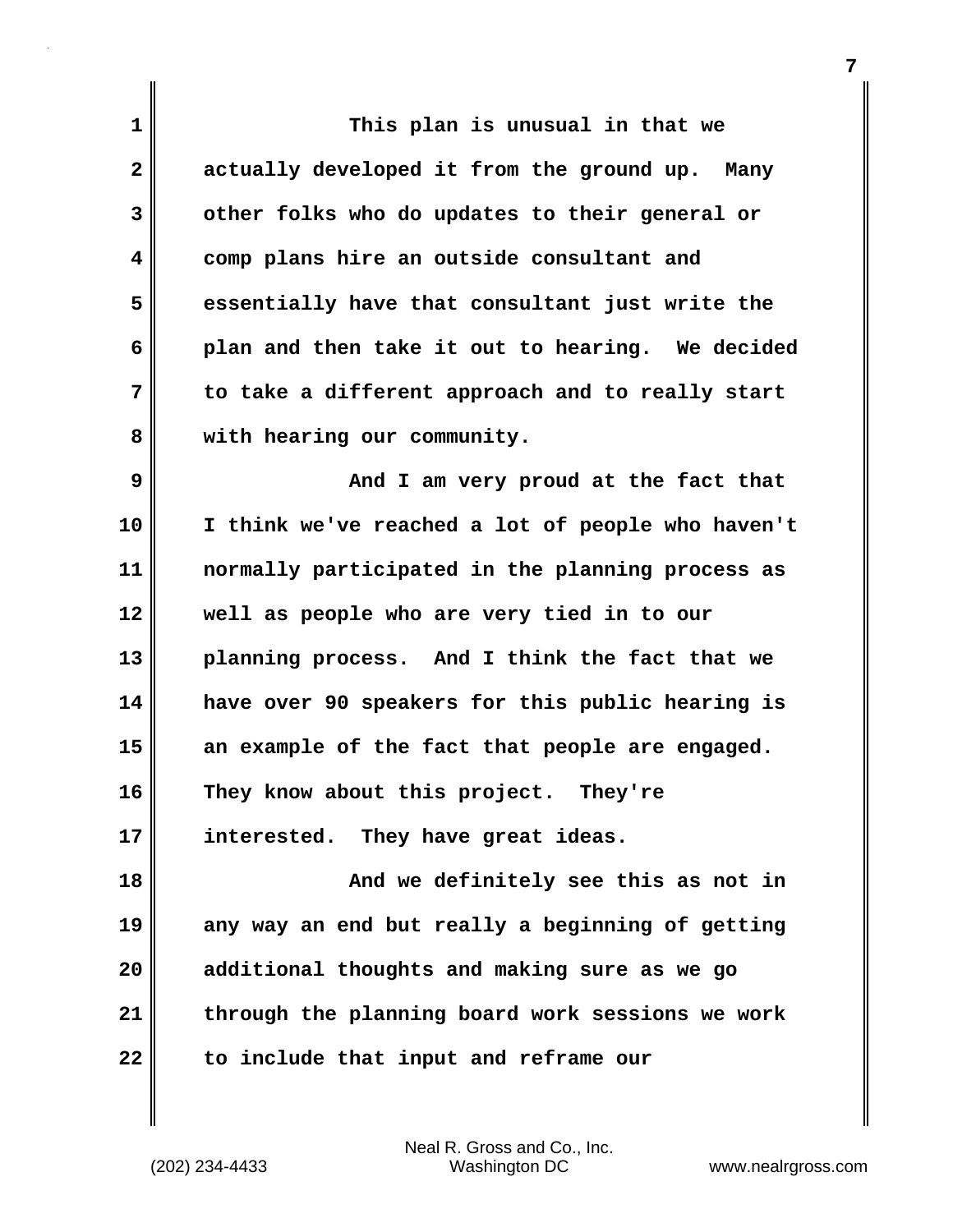**1 recommendations appropriate. With that, I'll 2 turn it over to Khalid Afzal who will do the 3 technical introduction to the plan.**

**4 MR. AFZAL: Good afternoon. For the 5 record, I'm Khalid Afzal, Special Projects 6 Manager with the Director's Office, Montgomery 7 County Planning Department. This is a public 8 hearing for Thrive Montgomery 2050 which was 9 advertised in the Washington Times on October 12, 10 2020.**

**11 Thrive Montgomery 2050 public hearing 12 draft plan is a comprehensive amendment to Wedges 13 and Corridors, Updated General Plan for the 14 Maryland-Washington Regional District in 15 Montgomery County, 1969 as amended; the General 16 Plan Refinement of the Goals and Objectives for 17 Montgomery County, 1993 as amended; the 18 Countywide Transit Corridors Functional Master 19 Plan as amended; Master Plan of Highways and 20 Transitways, as amended; Master Plan of Highways 21 and Transitways, as amended; the Purple Line 22 Functional Plan, as amended; the Master Plan of**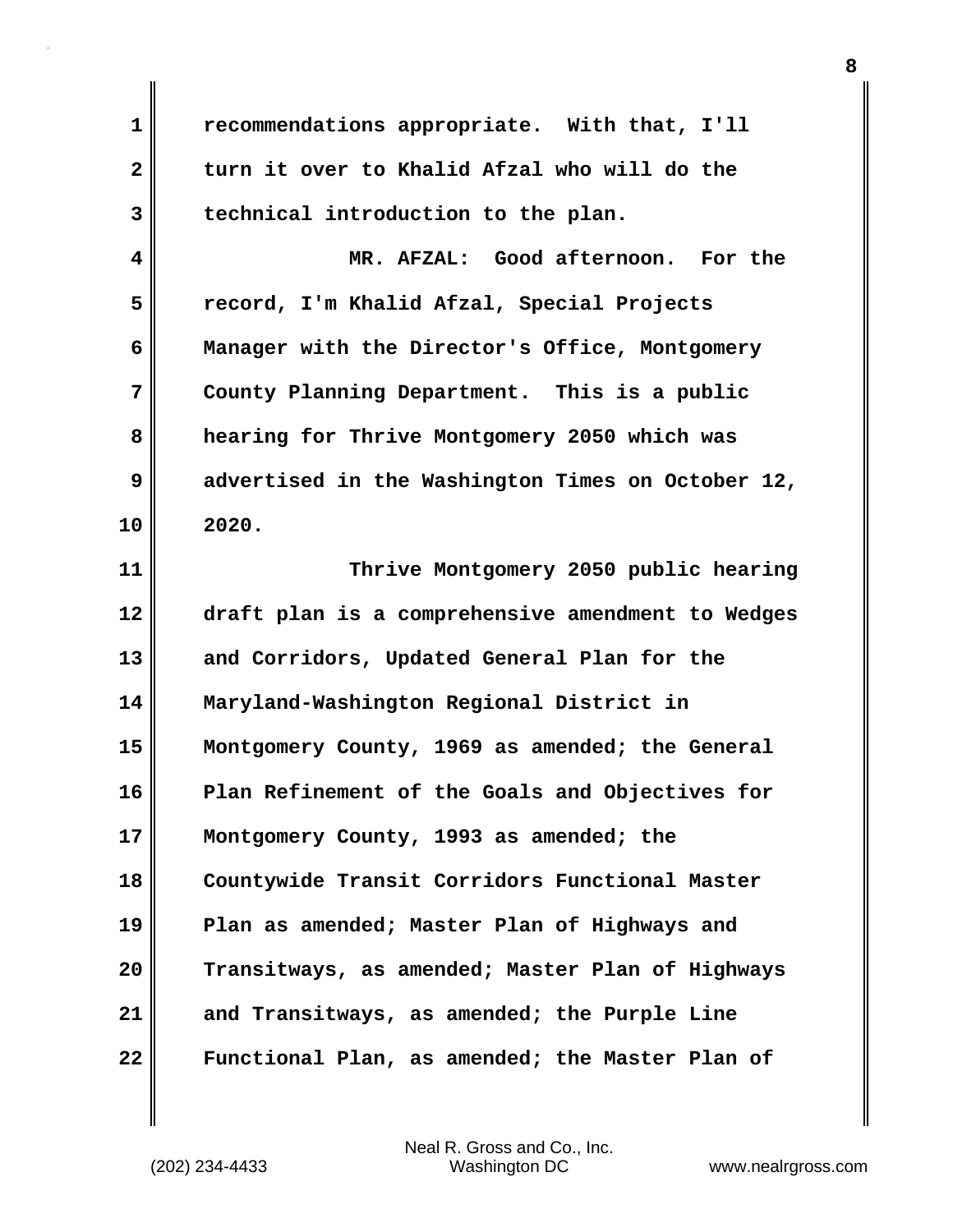**1 Historic Preservation, as amended; and the 2 Bicycle Master Plan as amended.**

**3 I would like to enter into the public 4 record the following documents: On Wedges and 5 Corridors, a General Plan for the Physical 6 Department of the Maryland-Washington Regional 7 District in Montgomery and Prince George's** 8 Counties, 1964; On Wedges and Corridors, Updated **9 General Plan for the Maryland-Washington Regional 10 District in Montgomery County, 1969; General Plan 11 Refinement of the Goals and Objectives for 12 Montgomery County, 1993; the Master Plan of 13 Highways and Transitways, as amended; The Purple 14 Line Functional Plan, as amended; the Master Plan 15 of Historic Preservation, as amended; the 2013 16 Countywide Transit Corridors Functional Master 17 Plan, as amended; and the 2018 Bicycle Master 18 Plan, as amended; the Thrive Montgomery 2050 19 Public Hearing Draft Plan dated October 20, 20 including Appendices A, B, C, and D, and Appendix 21 COMMISSIONER VERMA: the Outreach and Engagement 22 Appendix published as a separate document; Thrive**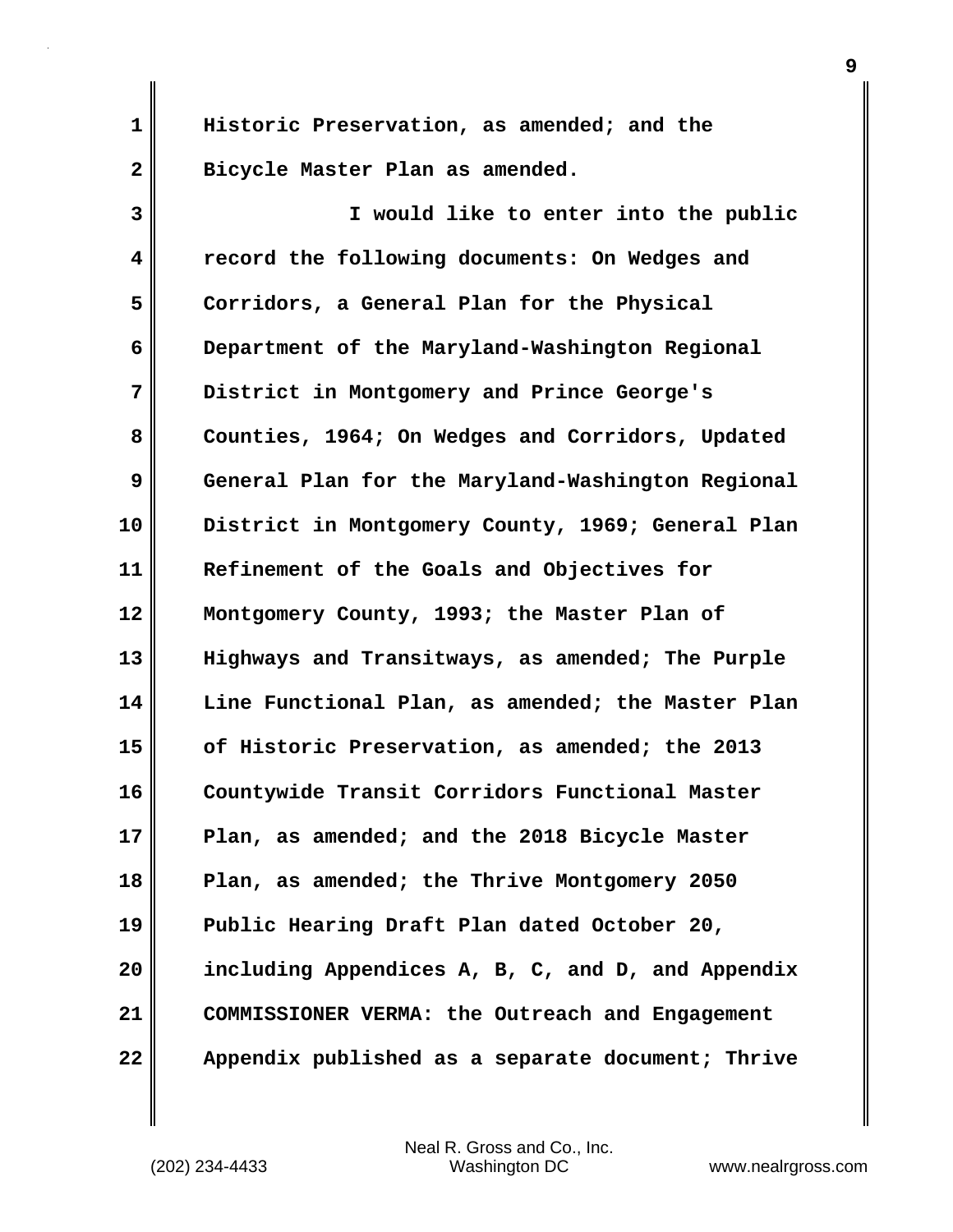**1 Montgomery 2050 Working Draft Plan and the 2 related appendices and staff memorandum dated 3 September 24th, 2020; Thrive Montgomery 2050 4 Issues Report, dated February 2020; General Plan 5 Update, Scope of Work approved by the Planning 6 Board on May 30th, 2019.**

**7 The following supporting studies and 8 reports are also entered into the public record: 9 the draft Montgomery County Preservation of 10 Affordable Housing Study, 2020; Housing Needs 11 Assessment Study, Spring 2020; A Strategic 12 Framework for the Montgomery County General Plan 13 Update, 2019; Agritourism Study, December 1919; 14 Thrive Montgomery 2050 Strategic Framework, June 15 2019; Montgomery County Trends, A Look at People, 16 Housing, and Jobs Since 1990, January 2019; 17 Missing Middle Housing Study, September 2018; 18 Meeting the Housing Needs of Older Adults in 19 Montgomery County, May 2018; Montgomery County 20 Retail Strategy, September 2018; Montgomery 21 County Rental Housing Study, June 2017; Office 22 Market Assessment, Montgomery County, Maryland,**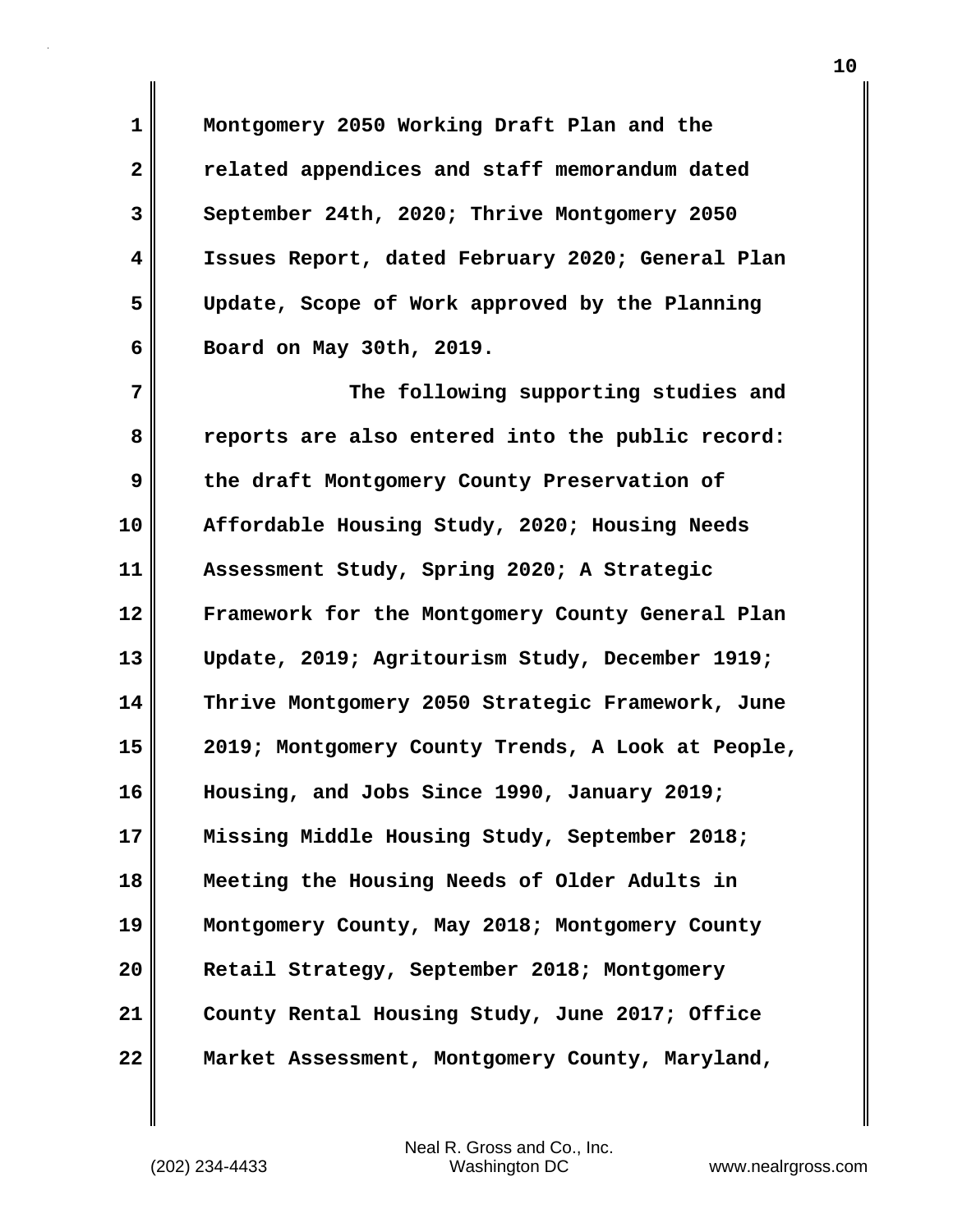| $\mathbf 1$  | June 2015. All of these documents are listed      |
|--------------|---------------------------------------------------|
| $\mathbf{2}$ | with a hyperlink in the reference section of the  |
| 3            | public hearing draft on pages 160 to 164.         |
| 4            | I'm also entering into the public                 |
| 5            | record the following correspondence: a letter     |
| 6            | transmitting the public hearing draft plan to the |
| 7            | Council President Sidney Katz dated October 6,    |
| 8            | 2020; a letter transmitting the public hearing    |
| 9            | draft plan to the County Executive Marc Elrich    |
| 10           | dated October 6, 2020; a copy of the newspaper ad |
| 11           | and the affidavit of publication from the         |
| 12           | Washington Times which is a certified proof of    |
| 13           | publication in the October 12, 2020 issue; all    |
| 14           | written testimonies received since October 2020   |
| 15           | when the Planning Board approved, published in    |
| 16           | the public hearing draft plan inside the public   |
| 17           | hearing date of November 19th, 2020.              |
| 18           | And finally, staff recommends that the            |
| 19           | public hearing record remain open until December  |
| 20           | 10, 2020 at the close of business. And that       |
| 21           | completes my statement for the record. Thank      |
| 22           | you.                                              |

 $\mathbf l$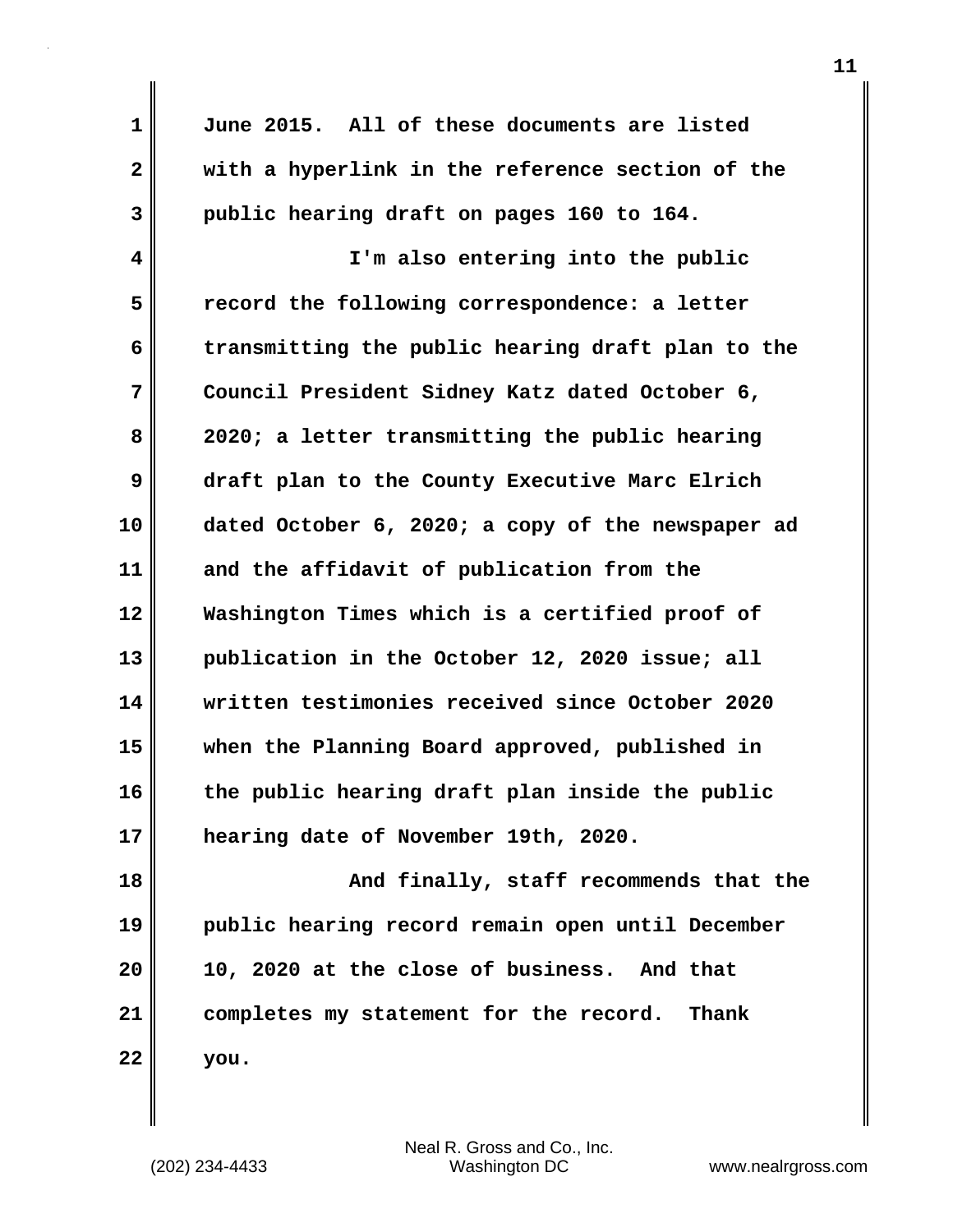| $\mathbf 1$             | CHAIR ANDERSON: Okay. So just to be               |
|-------------------------|---------------------------------------------------|
| $\mathbf{2}$            | clear, everybody gets three minutes. We have      |
| 3                       | about 30 folks teed up for the first group before |
| $\overline{\mathbf{4}}$ | we take a break. So we're going to move right     |
| 5                       | through it. First, I have Meredith Wellington     |
| 6                       | representing the County Executive, and I see      |
| 7                       | Meredith there. Whenever you're ready.            |
| 8                       | MS. WELLINGTON: Thank you very much,              |
| 9                       | Chair Anderson. I'm Meredith Wellington on        |
| 10                      | behalf of the County Executive. The County        |
| 11                      | Executive incorporates his letter of August 14th, |
| 12                      | 2020 with Department comments into his testimony  |
| 13                      | and makes the following observation.              |
| 14                      | Thrive Montgomery recommends rezoning             |
| 15                      | single family neighborhoods and corridors over    |
| 16                      | the next 30 years to allow new housing types in   |
| 17                      | the single family zones staring with              |
| 18                      | neighborhoods near transit. Thrive Montgomery,    |
| 19                      | however, does not restrict the rezoning to        |
| 20                      | neighborhoods near transit and it takes no        |
| 21                      | position on when the rezoning would occur. As a   |
| 22                      | result, if this plan is adopted, the Council may  |

 $\mathbf{I}$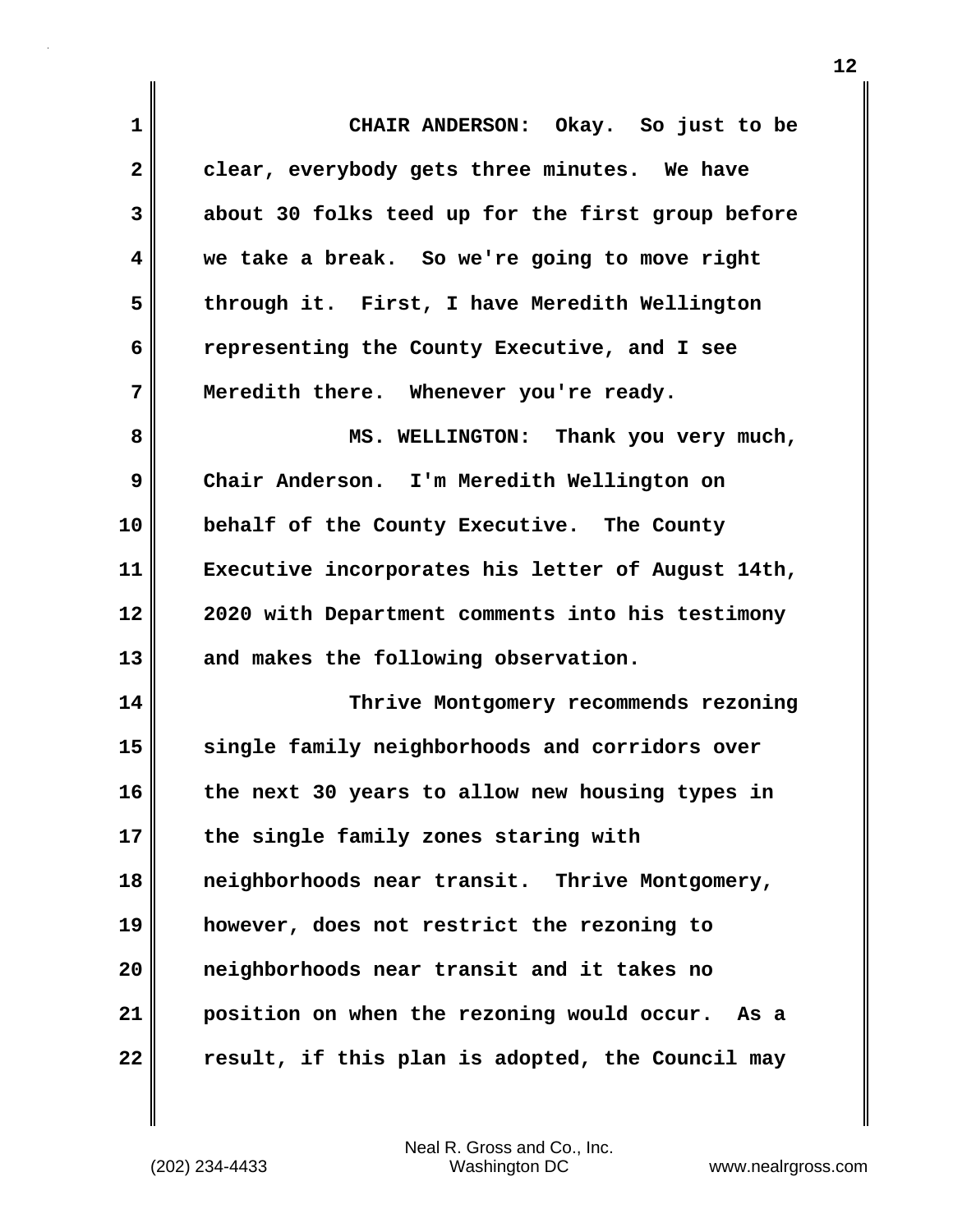**1 through a single zoning text amendment rezone the 2 single family zones in the entire county to allow 3 market rate townhouses, duplexes, triplexes, and 4 apartment buildings by right throughout the 5 single family neighborhoods requiring only a 6 building permit to move forward.**

**7** The rezoning of our single family **8 neighborhoods and corridors to prevent new 9 housing types could occur at any time, long 10 before the other recommended elements for 11 complete communities and 15-minute living are in 12 place and with no guarantee that these elements, 13 new parks, new sidewalks and bike trails, new 14 street grids and completion of our transportation 15 plans for transit, are feasible in all areas or 16 will ever be built. It also could be done 17 without sufficient engagement from the 18 communities themselves. 19 Thrive Montgomery 2050 will best serve 20 current and future county residents by 21 identifying their needs, amenities in our east**

**22 county communities, affordable housing and cost**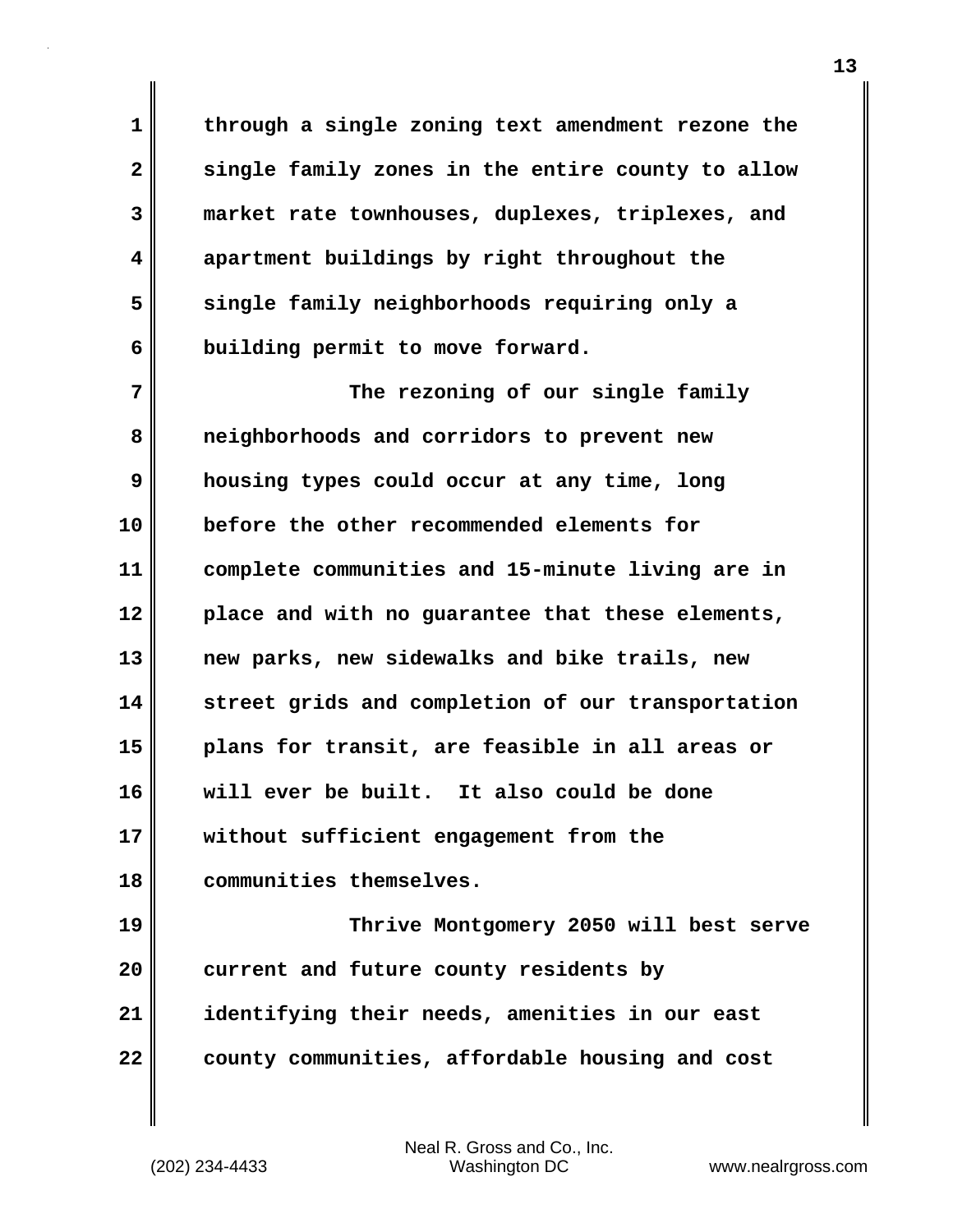**1 prohibitive communities, and improved 2 transportation to bring our residents closer to 3 jobs and closer to each other and then lay out a 4 plan to accomplish these goals. This focus would 5 give more assurance that the county is able to 6 maintain the quality of life that county 7 residents have come to expect. Finally, the 8 County Executive asks for a six-month delay in 9 this process.**

**10 So far, however, it's full speed 11 ahead. At a minimum, with the work sessions 12 scheduled to occur during what in all likelihood 13 will be the worst part of the pandemic, it is 14 essential that residents and the executive branch 15 participate fully in the upcoming work sessions 16 through two-way communications on Team or Zoom. 17 The County Executive looks forward to working 18 with the Planning Board on this matter. Thank 19 you for your consideration.**

**20 CHAIR ANDERSON: Thank you very much. 21 And next up, we have the Honorable Jeffrey** 22 Slavin, Mayor of Somerset.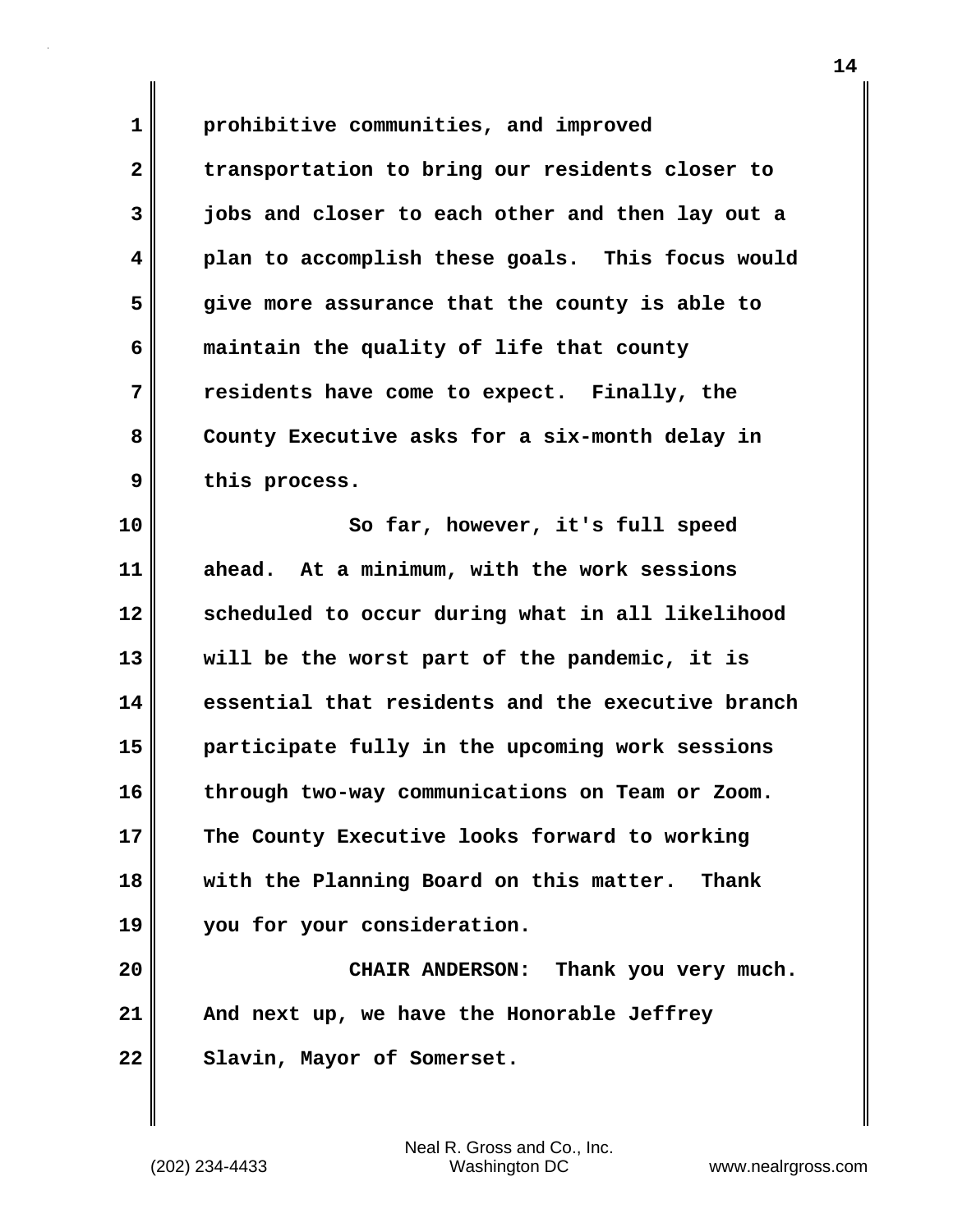| $\mathbf 1$  | MAYOR SLAVIN: Okay. Can you hear me?             |
|--------------|--------------------------------------------------|
| $\mathbf{2}$ | CHAIR ANDERSON: Mayor Slavin -- oh,              |
| 3            | yeah, yeah. We heard you, but I'm afraid you     |
| 4            | might've just muted yourself. Keep talking.      |
| 5            | MAYOR SLAVIN: Okay. Can you hear --              |
| 6            | CHAIR ANDERSON: Yeah, again, we heard            |
| 7            | you and then you cut out. Hit *6 one more time.  |
| 8            | MAYOR SLAVIN: Okay. Can you hear --              |
| 9            | CHAIR ANDERSON: Hit it -- just hit it            |
| 10           | once.                                            |
| 11           | MAYOR SLAVIN: Yeah, so I --                      |
| 12           | CHAIR ANDERSON: There, we got you.               |
| 13           | We hear you.                                     |
| 14           | MAYOR SLAVIN: Just for the future, it            |
| 15           | says in the instructions to press *6. But when I |
| 16           | did that, I got muted, just for the staff to     |
| 17           | know.                                            |
| 18           | CHAIR ANDERSON: It's tricky, yes.                |
| 19           | MAYOR SLAVIN: Okay, cool.                        |
| 20           | CHAIR ANDERSON: Go right ahead.                  |
| 21           | MAYOR SLAVIN: Yes. Chair Anderson                |
| 22           | and members of the Planning Board, thank you for |

 $\mathbf{I}$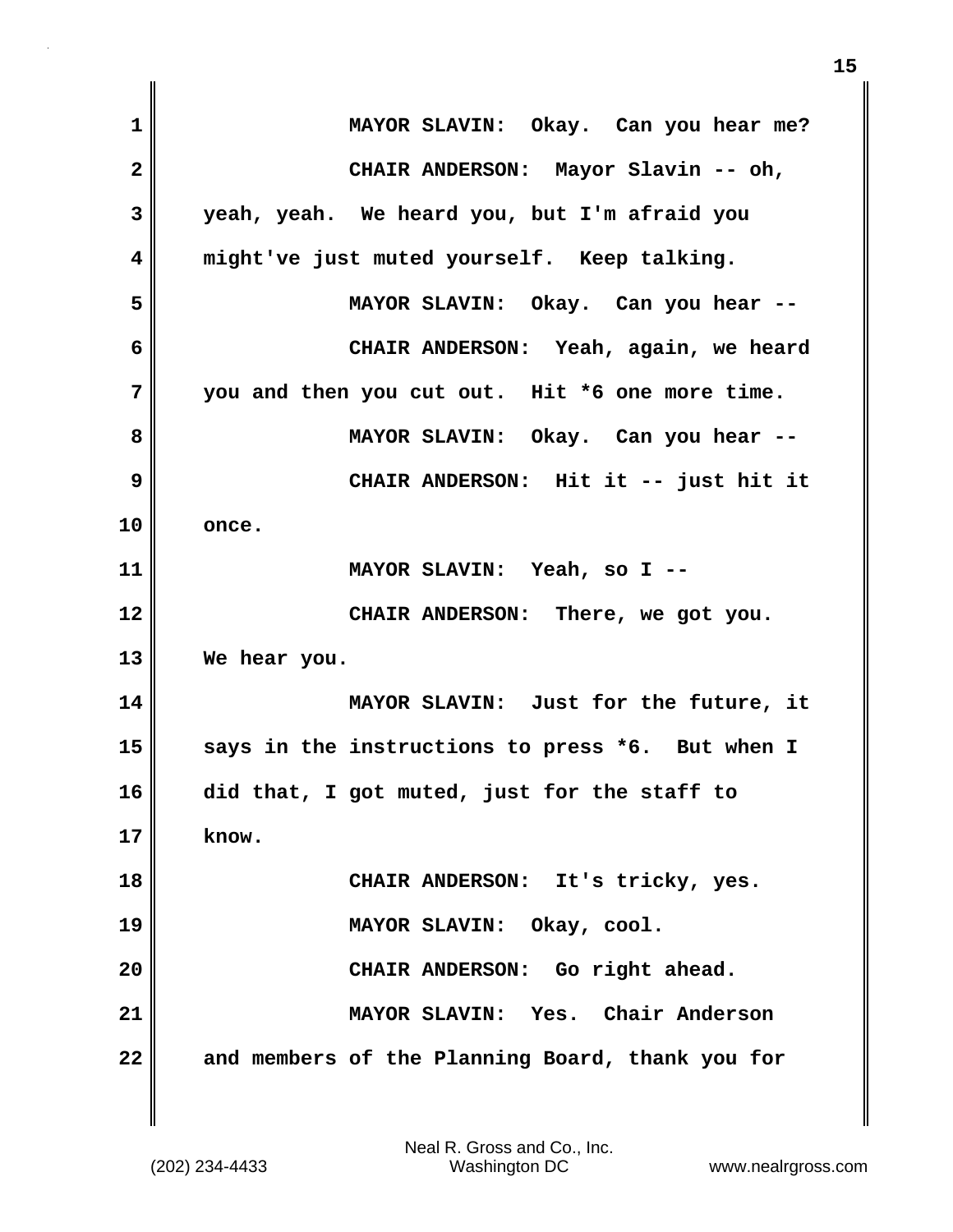**1 this opportunity. I am Jeffrey Slavin, seven-2 term mayor of the town of Somerset and a 65-year 3 resident of Council District 1. I'm speaking 4 today in my individual capacity.**

**5 As you know, our town is a proud 6 founding member of the Citizens Coordinating 7 Committee on Friendship Heights, and I strongly 8 support the committee's decision as expressed in 9 its November 17th letter to you. In addition, I 10 gladly signed the November 17th letter written by 11 the community coalition comprised of dozens and 12 dozens of down county municipalities and citizens 13 associations. I appreciate the hard work of the 14 Planning Board. I hope the final draft of Thrive 15 Montgomery 2050 will reflect many of the 16 suggestions these letters have made.**

**17 To conclude, I want to read into the 18 record the last paragraph of the coordinating 19 committee's letter. Jobs creation and affordable 20 housing should be the county's primary goals for 21 the future rather than providing missing middle 22 housing for which the priority and policy basis**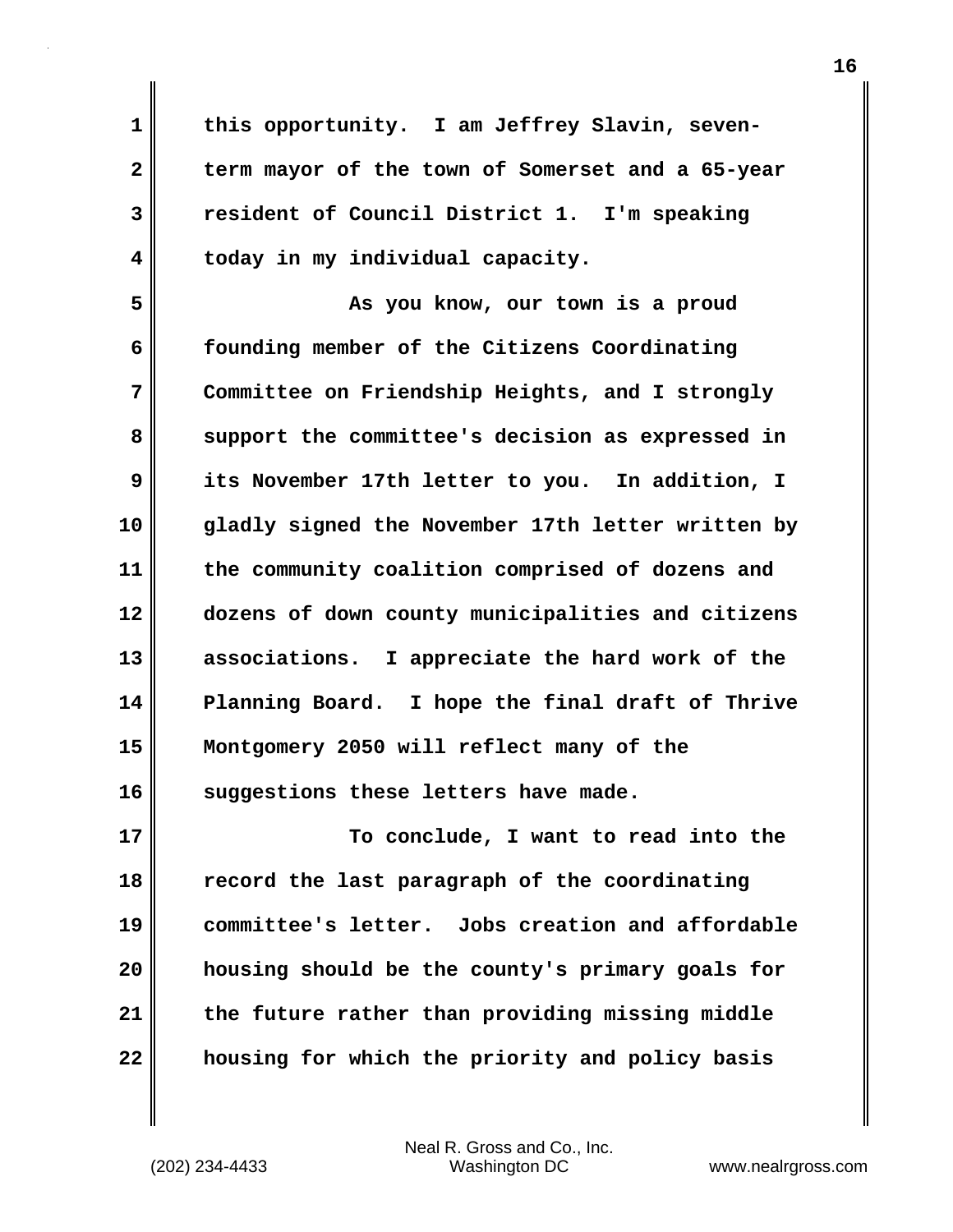**1 have not yet been established. Montgomery Thrive 2 2050 should focus on those goals and the Planning 3 Board should rework the draft plan accordingly. 4 Thank you very much, sir. 5 CHAIR ANDERSON: Thank you. Very nice 6 to hear from you. Irene Lane, and I'll apologize 7 in advance as I'm sure to mispronounce many 8 names. Are you there? 9 MS. LANE: Good afternoon. 10 CHAIR ANDERSON: Representing the town 11 of Chevy Chase. Okay. Go ahead. Oh, you muted 12 yourself again. Just hit it one more time. Go 13 now. Hello? 14 MS. LANE: Hello, Chair Anderson. Can 15 you hear me? 16 CHAIR ANDERSON: Yes, we can hear you 17 now. Very good. 18 MS. LANE: Okay. 19 CHAIR ANDERSON: Go ahead. 20 MS. LANE: Thank you. Good afternoon. 21 My name is Irene Lane. And as a town council 22 member, I speak on behalf of the town of Chevy**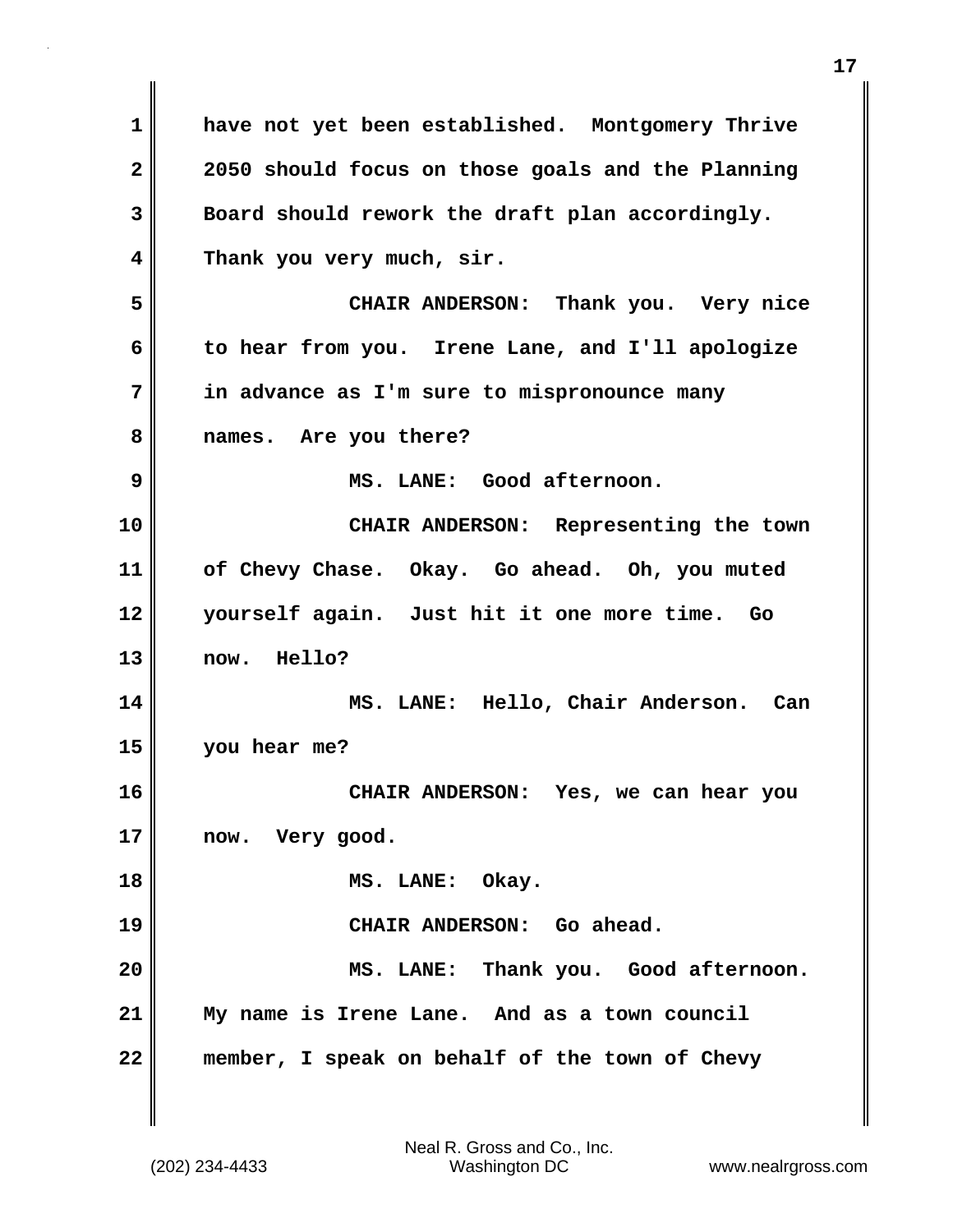| $\overline{\mathbf{2}}$ | We very much appreciate the hard work             |
|-------------------------|---------------------------------------------------|
| 3                       | that the Planning Board and staff have put into   |
| 4                       | the development of this transformational plan     |
| 5                       | with its laudable goals. The town along with 26   |
| 6                       | other communities representing over 33,000        |
| 7                       | residents has already submitted a unified set of  |
| 8                       | detail written comments. Today, I would like to   |
| 9                       | discuss or focus on four suggestions for          |
| 10                      | improvement, first, the definition of community.  |
| 11                      | The plan should specify the parameters            |
| 12                      | for the diverse urban, suburban, and rural        |
| 13                      | complete communities that exist throughout the    |
| 14                      | county. And in order to meet the county's         |
| 15                      | affordable and attainable housing goals, we       |
| 16                      | encourage you to increase and diversify the areas |
| 17                      | for missing middle housing as affordable housing  |
| 18                      | is more realistically achievable in areas outside |
| 19                      | the one-half mile zones around rail and BRT.      |
| 20                      | Also, the plan should leverage naturally          |
| 21                      | occurring affordable housing options, including   |
| 22                      | adaptive reuse of malls and other retail office   |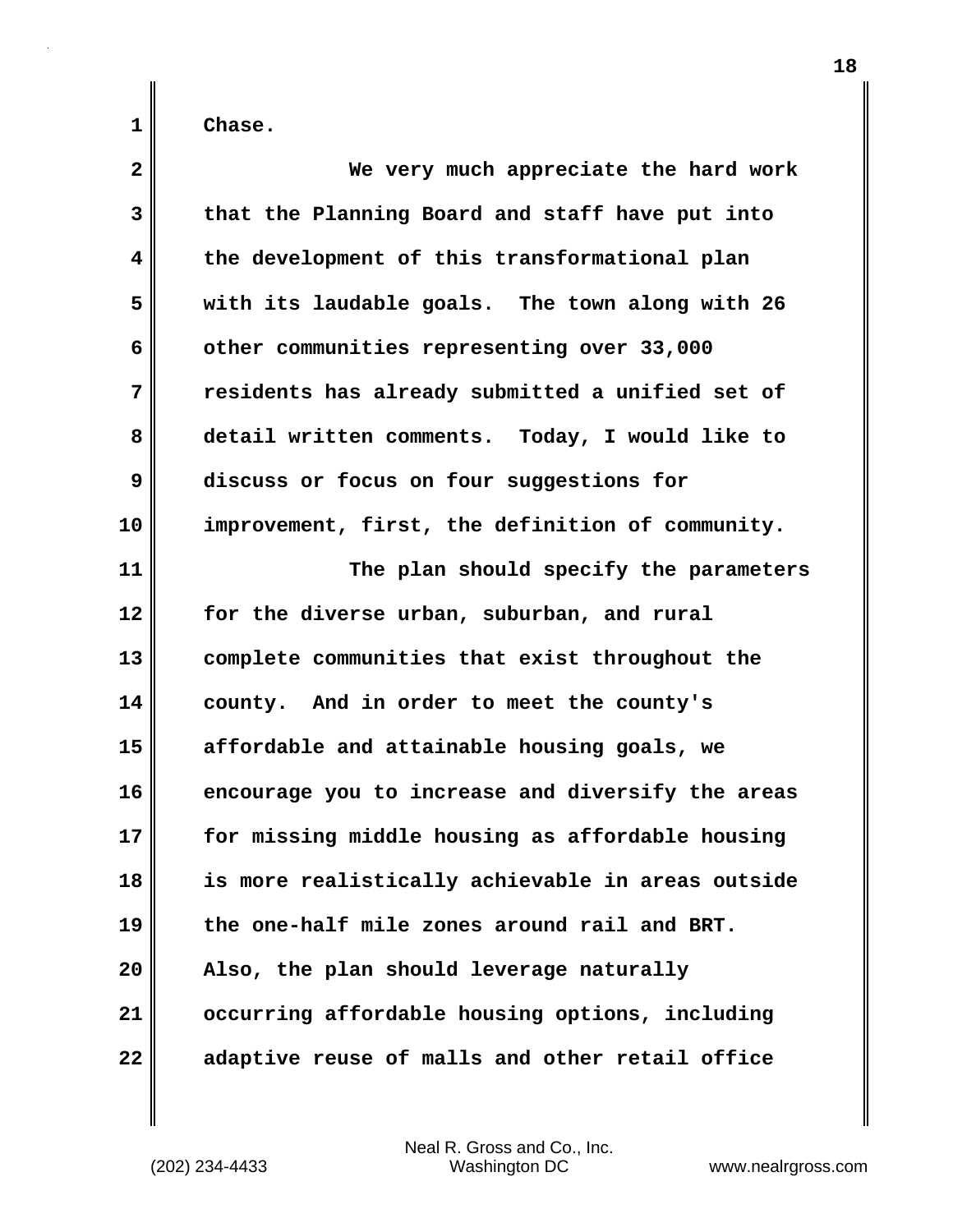**1 buildings which post-COVID may no longer be 2 viable for their original and intended use. 3** Second, the recognition of municipal **4 regulatory authority and community input. While 5 we understand the need for missing middle 6 housing, the plan's implementation process should 7 expressly state that the plan's policies and 8 actions will be applied in a manner compatible 9 with the current master and sector planning 10 process as well as within the current physical 11 features of local neighborhoods. We recommend 12 that the plan expressly state that local 13 municipalities continue to retain their 14 regulatory authority over building regulations 15 for all types of residential housing within their 16 jurisdiction, including missing middle housing 17 and that unincorporated neighborhoods have a real 18 say about the physical changes that are being 19 proposed within their boundaries. 20 Third, the strategy for finance and 21 investment. We strongly recommend that Thrive**

**22 Montgomery provide equal weight to the importance**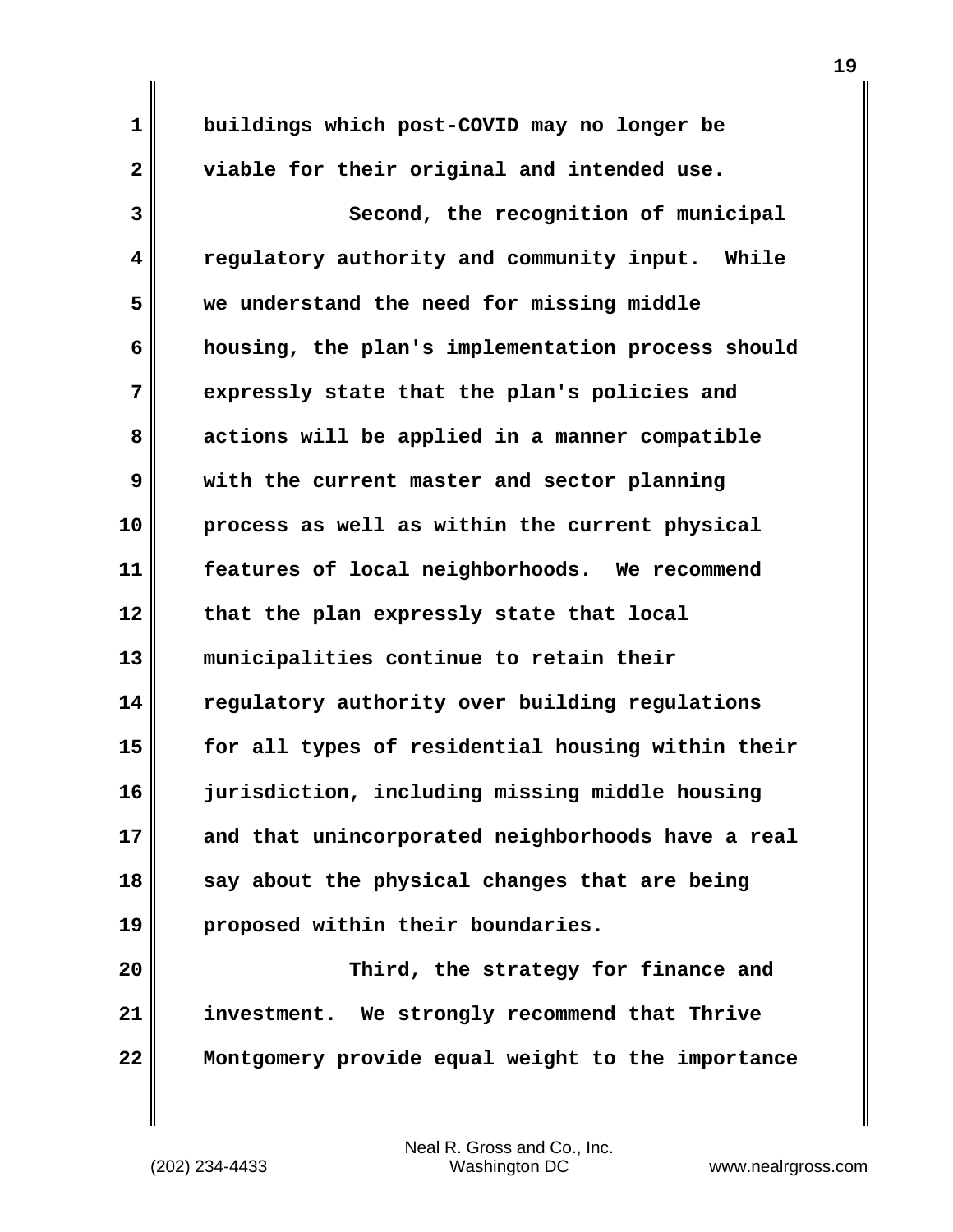**1 of job creation, transit and housing, and 2 including strategies for how public revenue will 3 substantially increase in order to fund a 4 complete community concept with its decentralized 5 public facilities, small local schools, and 6 transit infrastructure projects. Essentially, 7 there needs to be a plan for how the county will 8 thrive economically by attracting new industries, 9 companies, and small businesses to the county. 10 Fourth, the economic and lifestyle 11 impact of COVID-15 -- I'm sorry, COVID-19. As 12 this plan will impact all residents, business 13 owners, employees, regional commuters, and 14 visitors for decades to come, we feel it 15 important to factor the changing realities of 16 living and working as a result of the pandemic. 17 Let us not forget that only two weeks ago, the 18 chairman of the Federal Reserve stated that while 19 recent progress toward a vaccine was welcome 20 news, it was, quote, just too soon to assess with 21 any confidence the implications of the news for 22 the path of the economy and that the post-**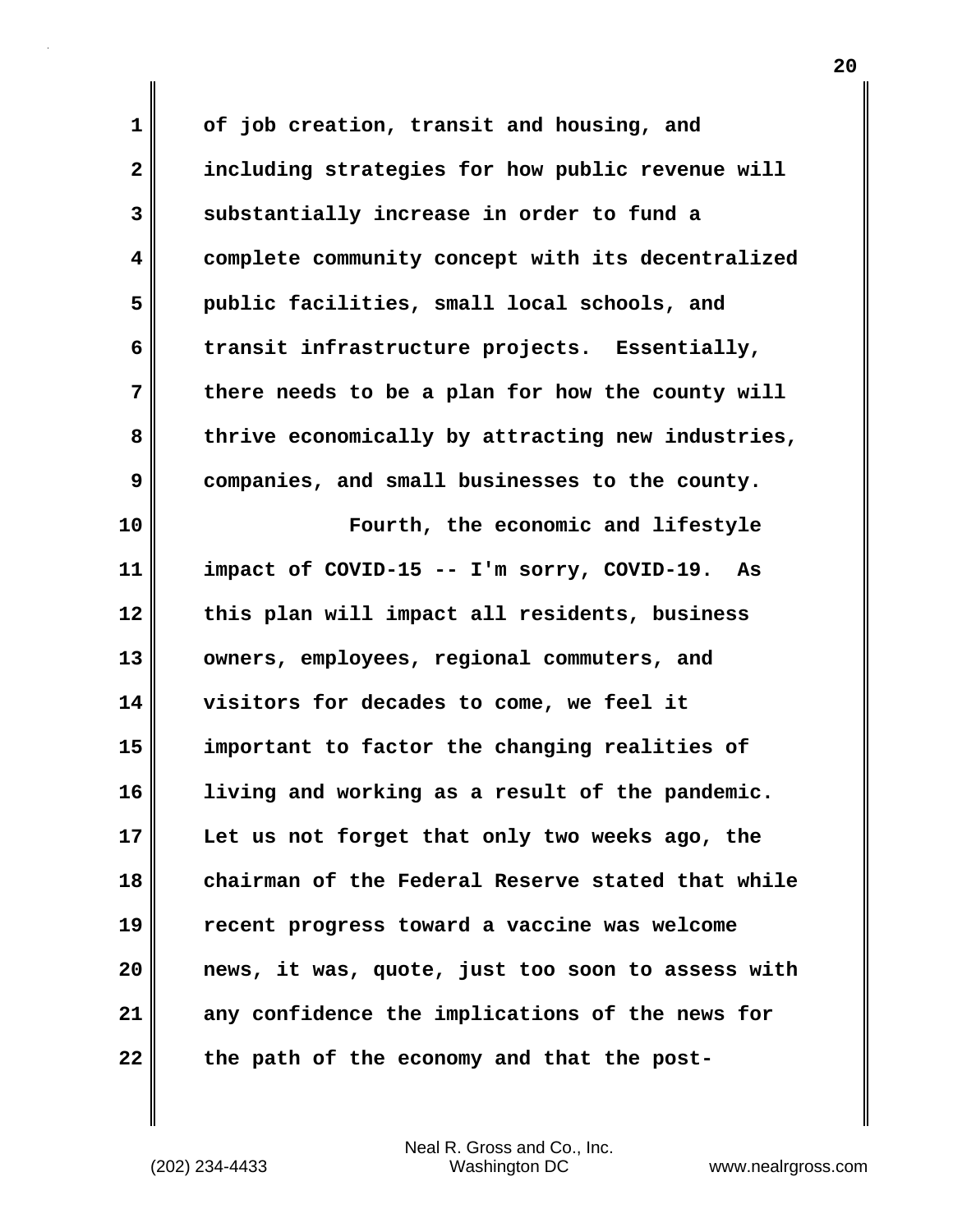**1 pandemic economy was going to be different in 2 some fundamental ways, unquote.**

**3 The plan should design for the 4 likelihood that the county's budget will be 5 severely constrained for some years to come, 6 something that no number of PPPs will remedy. We 7 strongly recommend that careful attention be paid 8 to and revisions be made on the suggestions, 9 concerns, and questions outlined in the community 10 coalition detailed letter. Thank you for your 11 consideration.**

**12 CHAIR ANDERSON: Thank you very much. 13 Andy Leon Harney from Section 3 of the Village of 14 Chevy Chase.**

**15 MS. HARNEY: Members of the Planning 16 Board, I'm the Village Manager of Section 3 of 17 the Village of Chevy Chase. Thank you for this 18 opportunity to address you today on the draft 19 Thrive 2050 plan. We in Section 3 also feel that 20 the plans are laudable but that it needs further 21 fleshing out with some additional thought before 22 the county adopts such an expansive change.**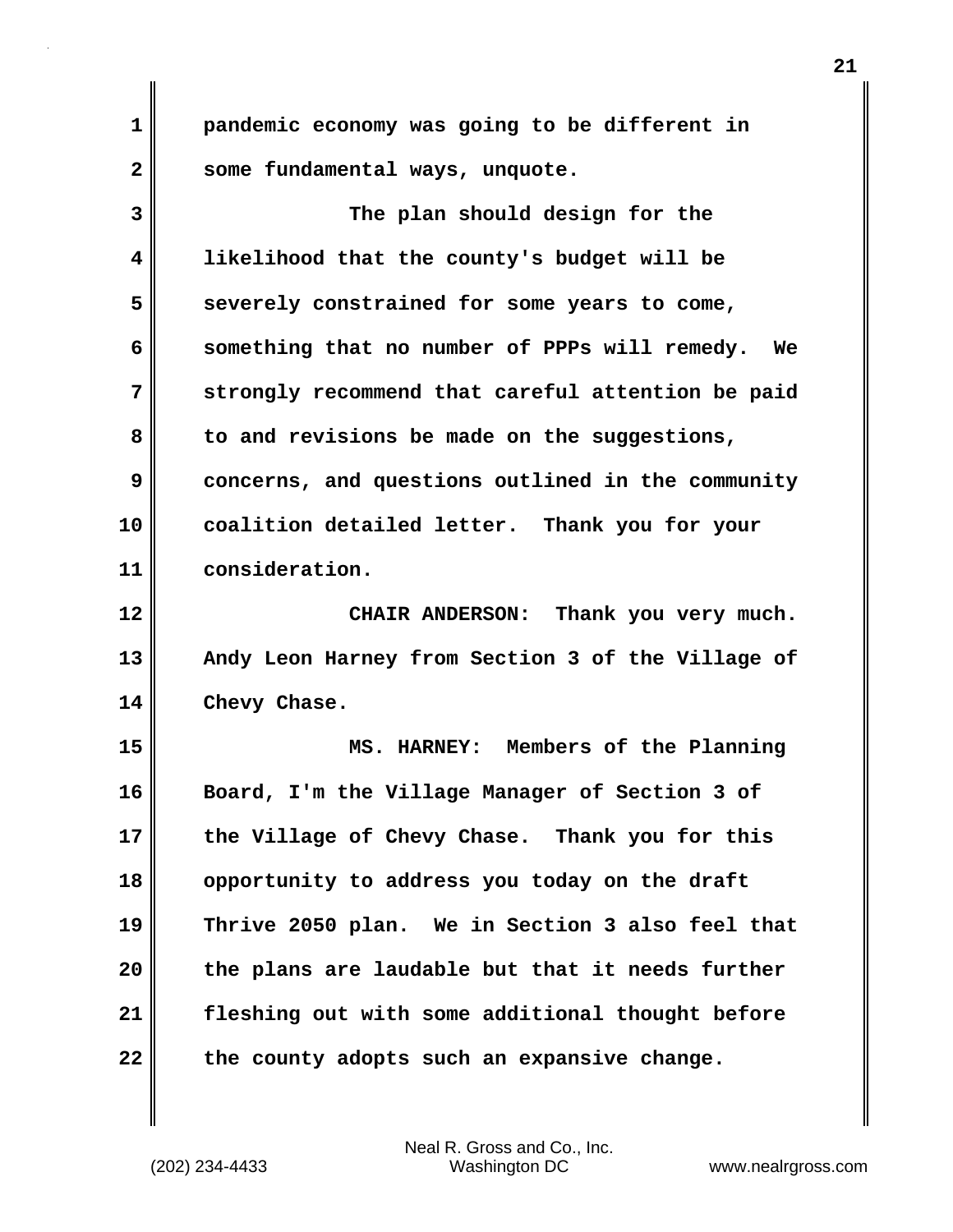| 1            | Like the Great Depression, this                    |
|--------------|----------------------------------------------------|
| $\mathbf{2}$ | pandemic is going to have a long-term impact on    |
| 3            | the way we live and the way we work. Deficits      |
| 4            | are already piling up, and this plan requires      |
| 5            | massive investment in infrastructure and mass      |
| 6            | It seems premature to develop such a<br>transit.   |
| 7            | comprehensive plan as many of the assumptions may  |
| 8            | not be correct.                                    |
| 9            | For example, the plan projects a need              |
| 10           | for housing units for 200,000 more people by       |
| 11           | 2050.<br>But that's based on pre-pandemic growth   |
| 12           | projections. And how many of those will need to    |
| 13           | be affordable housing we don't know either.<br>The |
| 14           | metrics are key.                                   |
| 15           | Let's go into some specifics.<br>The               |
| 16           | plan notes that Montgomery County's population is  |
| 17           | getting older and larger and that large            |
| 18           | dependent, as it's referred to, population will    |
| 19           | have a budgetary drain on the county.<br>It        |
| 20           | describes the ideal 15-minute complete             |
| 21           | communities.                                       |
| 22           | And while this is a commendable goal,              |

 $\mathbf{I}$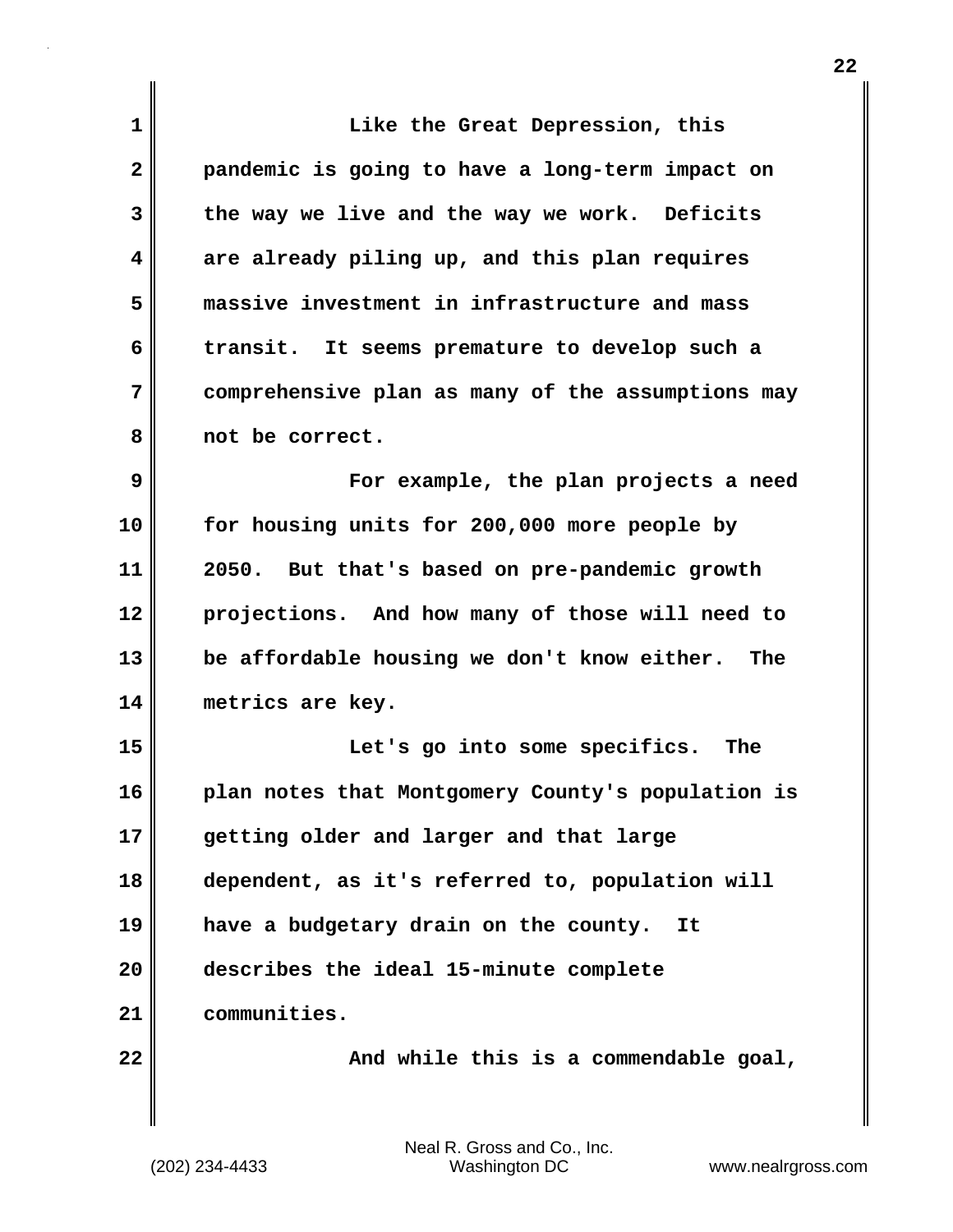**1 we question if the elderly are going to stand in 2 the rain and snow at a BRT stop to visit their 3 specialist, run errands, work, or visit with 4 family and friends. We support public 5 transportation options. If the intent of the 6 plan is to entirely stop planning for cars, 7 however, this seems unrealistic as everything is 8 not going to be reachable by public transit by 9 the elderly by work to commute to and within the 10 county by residents of all ages who may be 11 visiting. 12 The alteration of single family zone 13 is, of course, our greatest concern. Single 14 family zones are and will remain an appropriate 15 land use strategies in many areas. Multi-family**

**16 dwellings in formerly single family zones will 17 significantly increase densities. But the plan 18 doesn't include any metric to define ideal 19 densities for urban, suburban, or rural complete 20 communities. And the rationale for these changes 21 is to provide housing diversity and affordable 22 housing. But down county, it's hard to**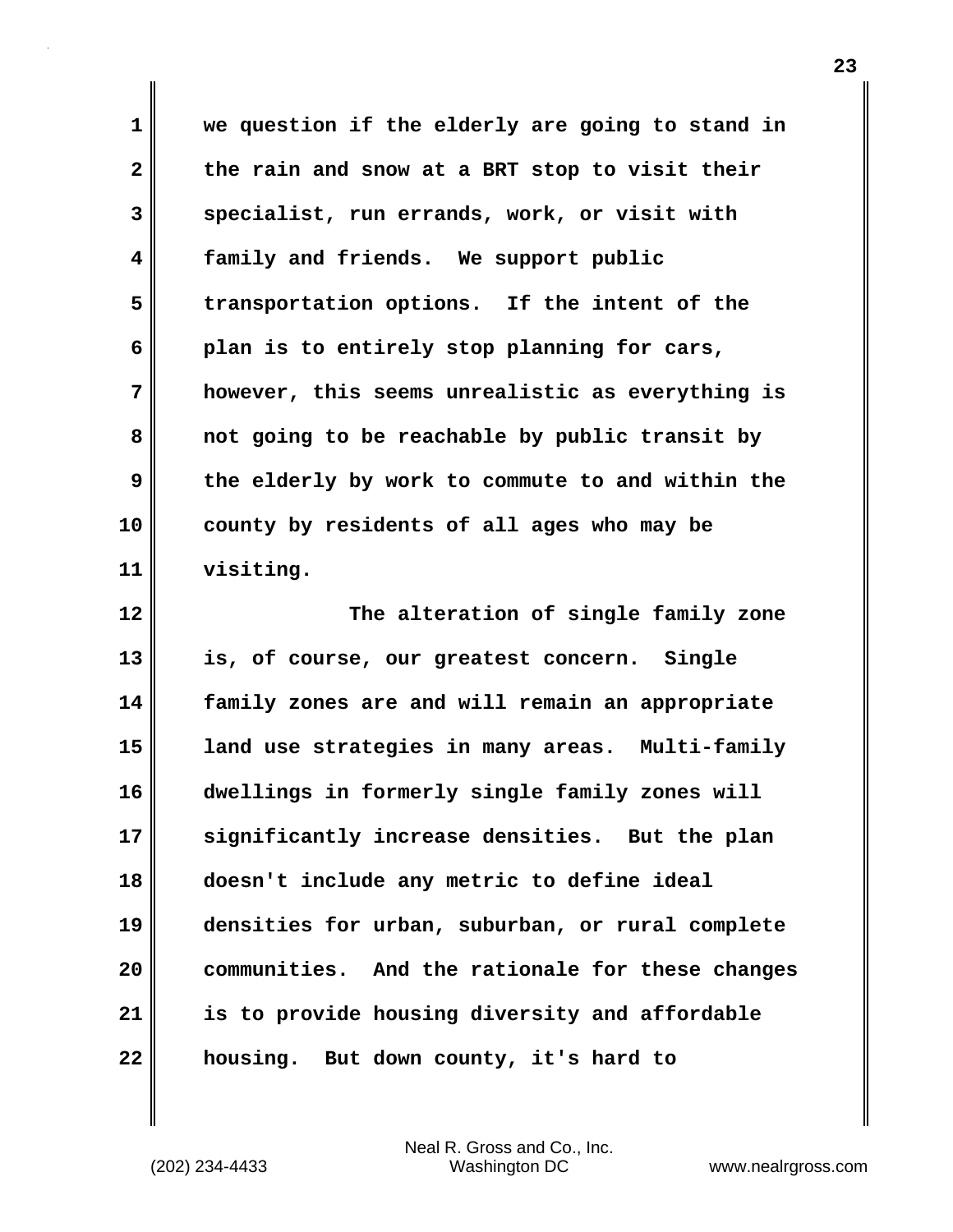**1 understand given the cost of land how that would 2 work.**

**3 Finally and most importantly, how 4 would the proposed change in zoning affect the 5 county as a whole? If you exclude the Ag Reserve 6 and the plans for denser 15-minute communities, 7 Rockville, Gaithersburg, and Takoma Park, all of 8 whom have their own zoning and will not be part 9 of Thrive 2050 changes in zoning, some 37,000 10 units of housing in single family HOAs, all of 11 whom have a mandate of single family housing in 12 their covenants and you exclude the units that 13 the county has already designated historic, that 14 puts undo pressure on a handful of communities 15 down county. In short, there is a disparate 16 impact on our communities and a concentration of 17 population growth in areas of the county that may 18 not be best for increased density. We think -- 19 CHAIR ANDERSON: Yeah, I have to ask 20 you to wrap it up. 21 MS. HARNEY: I have one sentence more.** 22 || CHAIR ANDERSON: Okay, very good.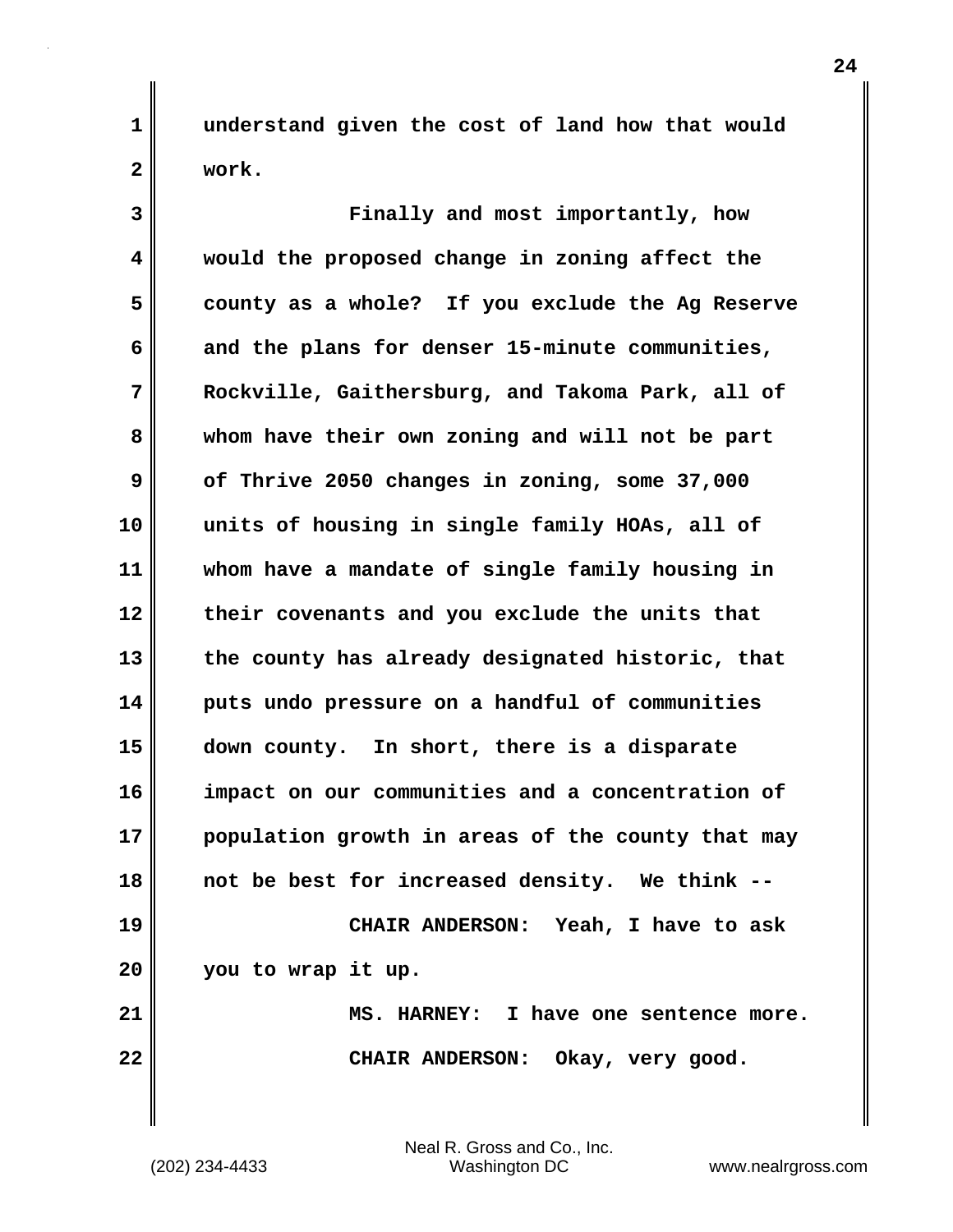**1 MS. HARNEY: We think this plan needs 2 more work and respectfully ask that the questions 3 we've raised here and in our letter to the Board 4 be answered before proceeding. 5 CHAIR ANDERSON: Thank you. And I'm 6 sorry. I really hate to cut people off. I just 7 need to move it along as you can appreciate being** 8 an administrator of municipal government **9 yourself. 10 MS. HARNEY: Right. 11 CHAIR ANDERSON: Thank you. David 12 Helms is up. Mr. Helms, are you there? 13 MR. HELMS: Can you hear me, sir? 14 CHAIR ANDERSON: Yes. 15 MR. HELMS: Can you hear me? 16 CHAIR ANDERSON: Yes, I hear you. 17 MR. HELMS: Very good. Good 18 afternoon, Chair Anderson and Board. My name is 19 David Helms, and I'm a resident of Four Corners 20 and a bicycle and pedestrian advocate. In the 21 county, I'm the Pedestrian, Bicycle, 22 Transportation Safety Advisory Committee.**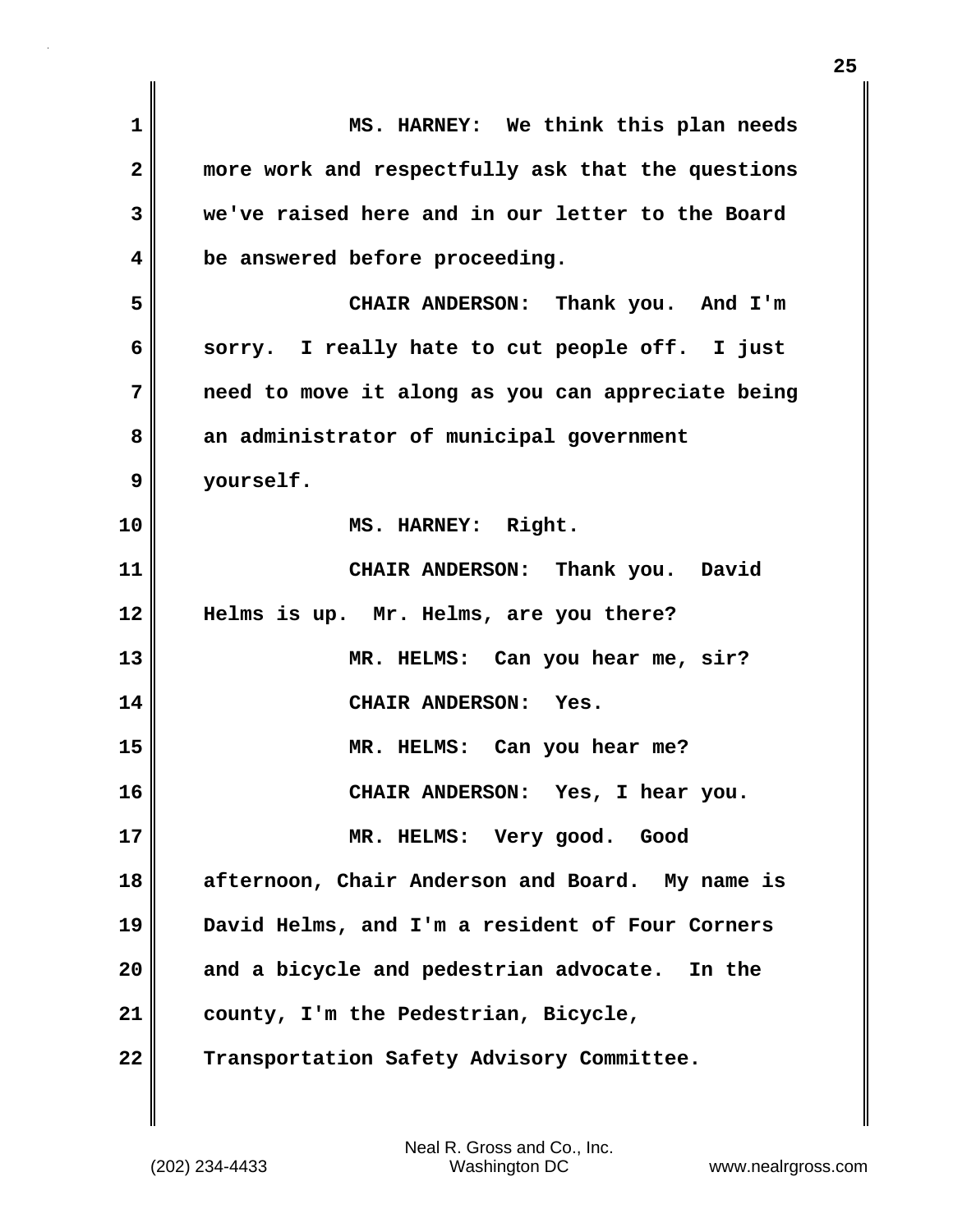| $\mathbf 1$             | I support the General Plan's                                                                 |
|-------------------------|----------------------------------------------------------------------------------------------|
| $\mathbf{2}$            | direction, especially connectivity, safety                                                   |
| 3                       | efficient travel, complete communities. And I am                                             |
| $\overline{\mathbf{4}}$ | a Boomer who will wait in the rain for the BRT                                               |
| 5                       | and support that. My points are that -- I'm not                                              |
| 6                       | going to talk about what's in the plan. I'm                                                  |
| 7                       | going to talk about what's not in it, especially                                             |
| 8                       | kind of measures of effectiveness, how do we                                                 |
| 9                       | understand what success is, and how do we know                                               |
| 10                      | how we're going to get there. And perhaps                                                    |
| 11                      | there's some missing measure of effectiveness                                                |
| 12                      | that we ought to have.                                                                       |
| 13                      | Health is substantially controlled by                                                        |
| 14                      | our environment. And I think that needs to be                                                |
| 15                      | central to the General Plan. In other words, one                                             |
| $\sim$                  | المنطا الطامة ووجاد المتمام وسنطرق<br>.e it.<br>$\mathbf{L}$ and $\mathbf{L}$<br>تمطمون مائر |

**16 of the core outcomes ought to be people centered. 17 Without really focusing on our residents' health 18 and well-being as a central outcome, the future 19 investments may be focused then in conflict.**

20 || So a lack of focus may make capital **21 investments more difficult to attract political 22 and public support. It's not unusual for general**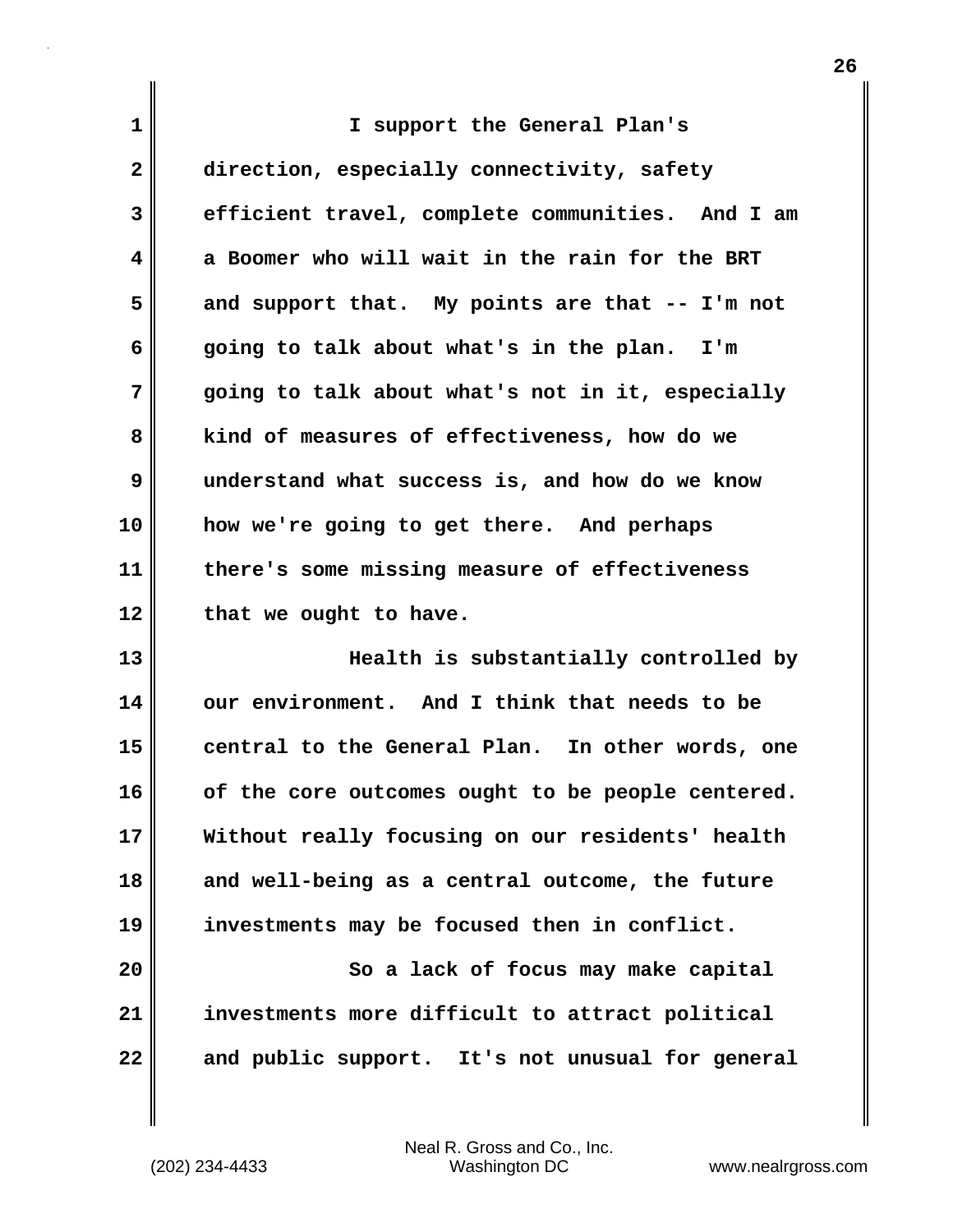**1 plans to have public health elements. The 2 General Plan out of Richmond, California indeed 3 does.**

**4 So the public health and well-being 5 theme should be incorporated that adopt the 6 healthy Montgomery priority areas which include 7 obesity, behavioral health, diabetes, and 8 cardiovascular disease. A public health and 9 well-being theme should include policies 10 establishing partnerships such as our Healthy 11 Montgomery Transforming Communities Initiative, a 12 great crosscut with health industry and partners. 13 The theme should include demographic and economic 14 health outcome and equality across the county, 15 which include obesity, suicide, and injuries from 16 crashes.**

**17 The plan does not -- and this is an 18 opportunity to highlight the value of realized 19 action. I encourage the Planning Board to 20 include vignettes on value that are going to 21 support the policies. This would include clean 22 water, value of clean air, value of parks and**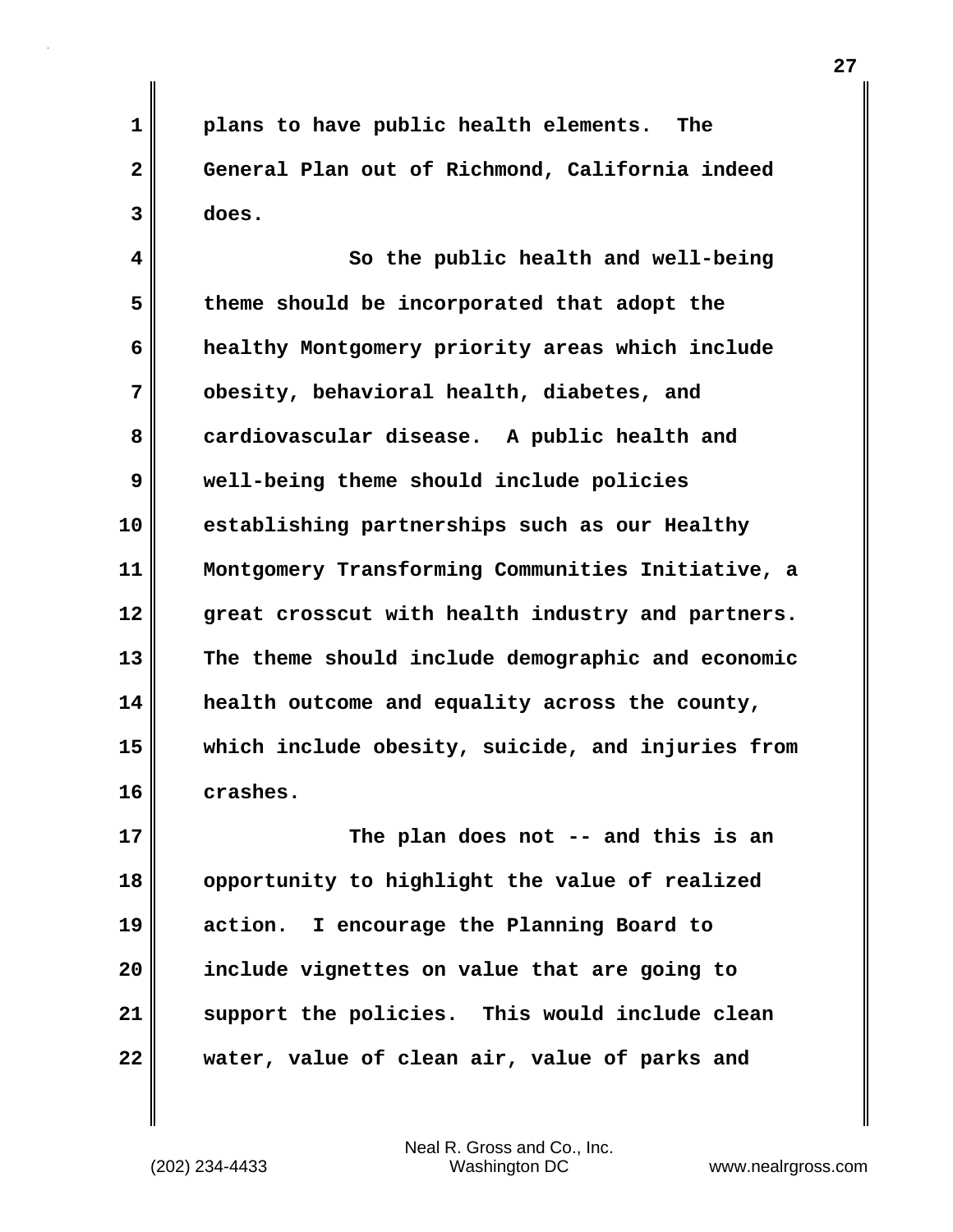**1 healthy living and the value less road miles to 2 maintain and certainly the value of human life. 3 So -- 4 CHAIR ANDERSON: Mr. Helms, I have to 5 ask you to wrap it up. 6 MR. HELMS: -- I would encourage you 7 -- yes, sir, right now -- to include public 8 health as a central theme and a core -- as a 9 theme as well as a core in the plan. Thank you, 10 sir. 11 CHAIR ANDERSON: Very good. Thank 12 you. Zachary Weinstein, are you there? 13 MR. WEINSTEIN: Can you hear me? 14 CHAIR ANDERSON: Yes. 15 MR. WEINSTEIN: Yes, I'm here. Can 16 you hear me? 17 CHAIR ANDERSON: Yes, we hear you. 18 MR. WEINSTEIN: Good afternoon. My 19 name is Zach Weinstein, and I rent in Downtown** 20 Silver Spring. I strongly support Vision 2050, **21 especially its commitment to expanding housing 22 and transport options. I moved to Downtown**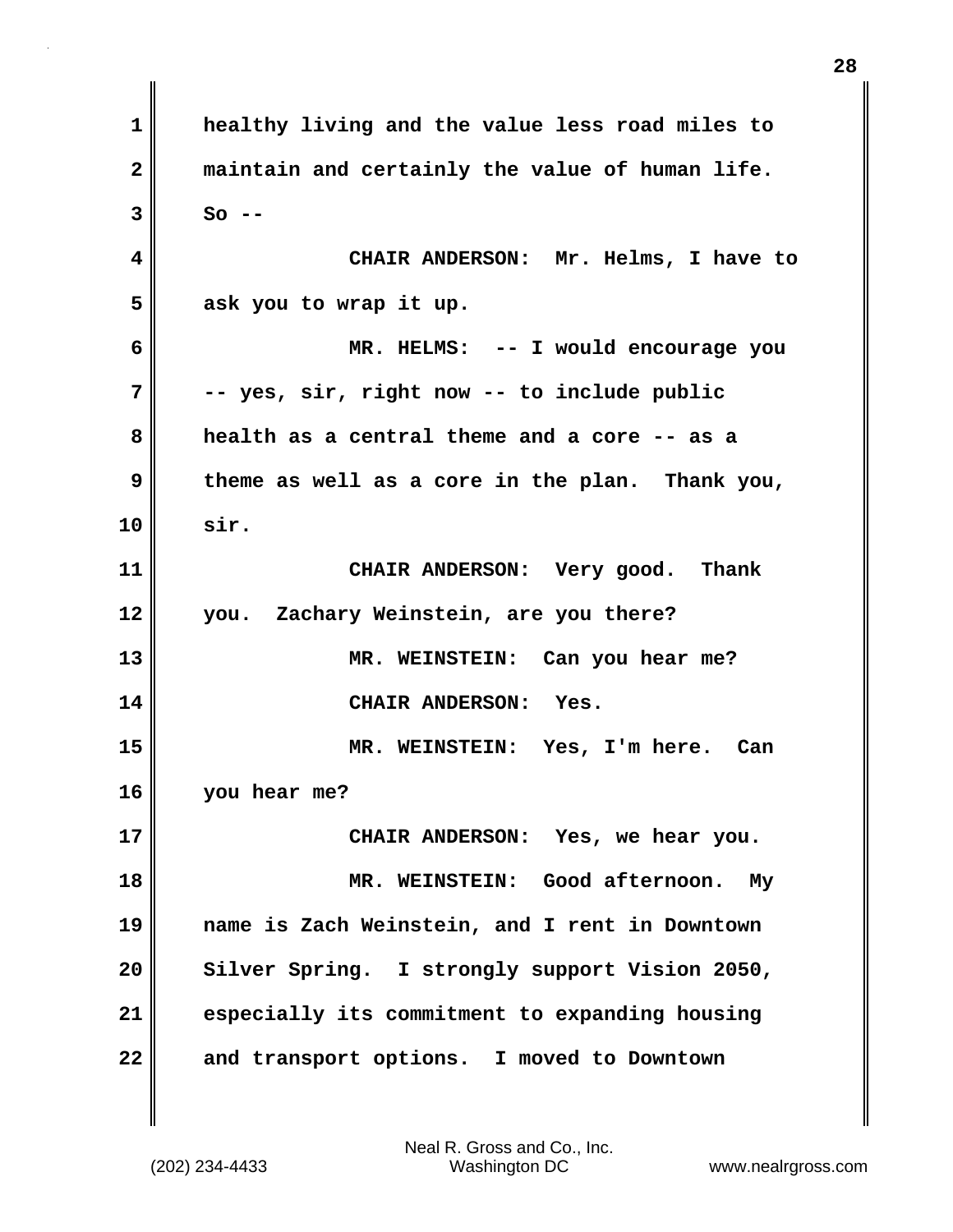**1 Silver Spring as a recent graduate because Silver** 2 Spring offered plentiful housing choices and easy **3 access to D.C.**

**4 I believe this plan will make it 5 possible for future generations of recent 6 graduates to enjoy the same benefits I did and 7 more. I am also very excited by the idea of a 8 15-minute city. Montgomery County residents 9 should have access to grocery stores, parks, and 10 most other needs right in their own neighborhood.**

**11 However, I'm not sure the plan 12 specifically states that a 15-minute city does 13 not mean 15 minutes of driving but walking. We 14 must eliminate these short distance driving trips 15 if we hope to reach our climate goals. The 16 elderly and handicapped may not be able to drive, 17 especially benefit from this goal. I encourage 18 the Planning Department to specify that the goal 19 refers to what pedestrians can access in 15 20 minutes.**

**21 I also admire the plan's commitment to** 22 sustainable transport. The plan rightly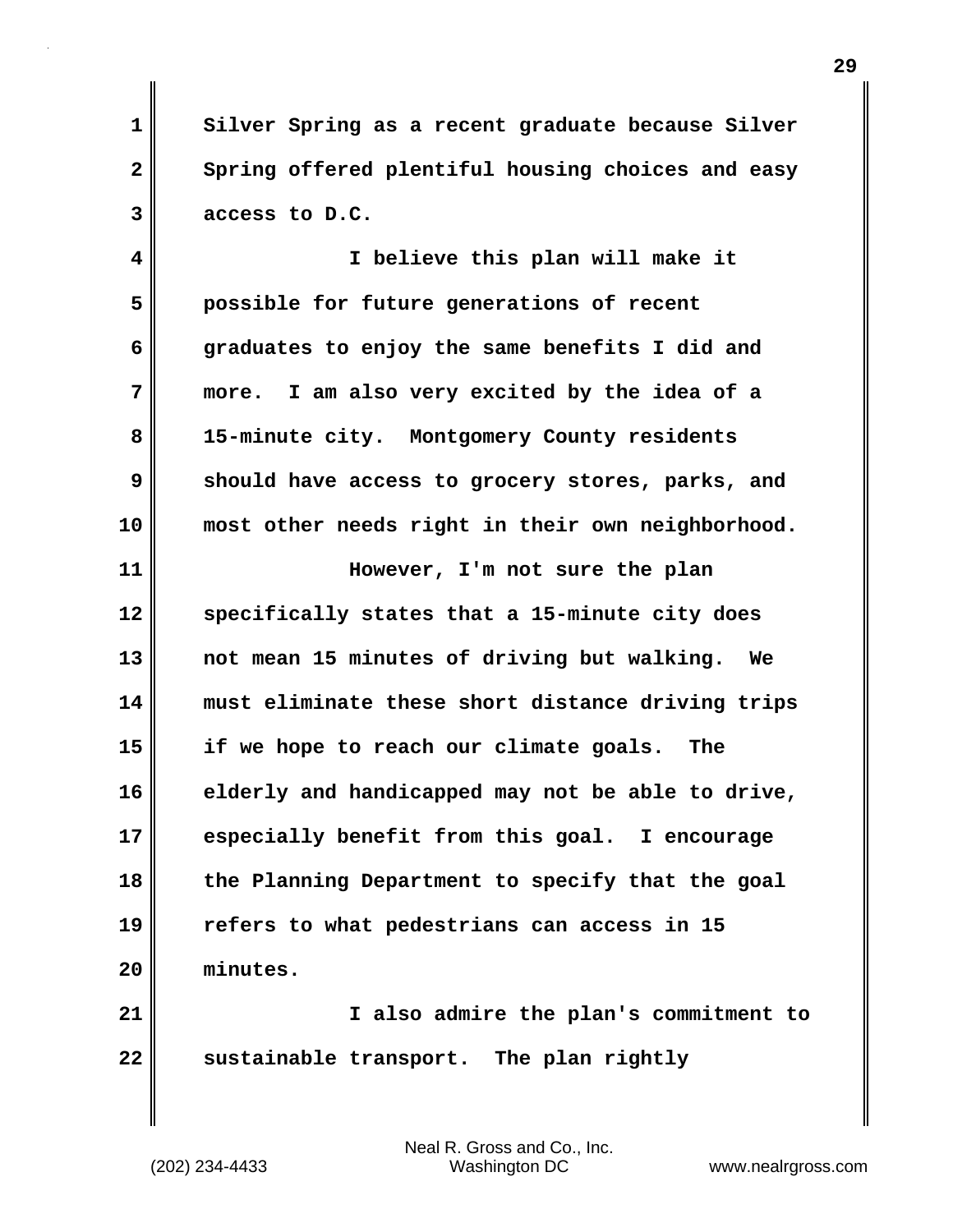**1 emphasizes buses, biking, and walking as critical 2 to the county's prosperity and health. Vision 3 2050 is truly visionary in its call to build no 4 new highways and cease widening roads. 5 We have all the road capacity we need, 6 and any further investment in moving cars will 7 distract the county from more efficient modes of 8 transport. I would like to see the plan 9 specifically mention frequent transit as 10 frequency is a primary driver of usability. But 11 this plan outlines amazing transit goals. 12 I strongly encourage the Planning 13 Board to approve Vision 2050. It provides a 14 great foundation for sustainable, equitable, and 15 prosperous growth. I look forward to seeing 16 Montgomery County capitalize on its incredible 17 vision. Thank you for your time. 18 CHAIR ANDERSON: Thank you. Sanjida 19 Rangwala? Are you there, Sanjida? 20 (No audible response.) 21 CHAIR ANDERSON: You might need to hit 22 \*6. Oh, there we go. Can you hear us?**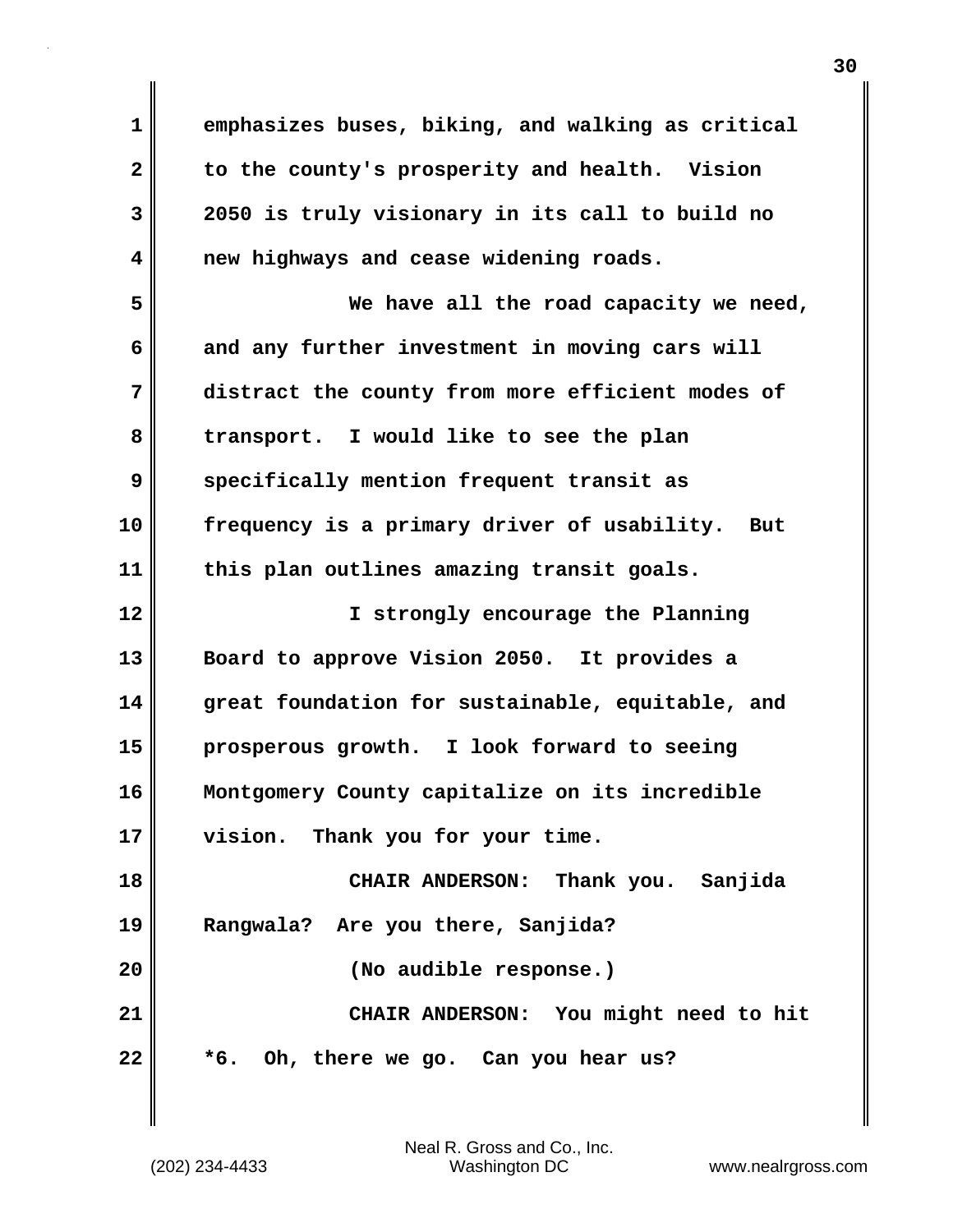| $\mathbf{1}$ | MS. RANGWALA: Yes, can you hear me?              |
|--------------|--------------------------------------------------|
| $\mathbf{2}$ | CHAIR ANDERSON: Yes, we hear you.<br>Go          |
| 3            | right ahead.                                     |
| 4            | MS. RANGWALA: Okay, great. My name               |
| 5            | is Sanjida Rangwala. I'm testifying as a         |
| 6            | resident of the Four Corners area of Silver      |
| 7            | Spring and thank you all for this opportunity to |
| 8            | share my thoughts. I had the opportunity to read |
| 9            | over the draft Thrive 2050 plan earlier this     |
| 10           | fall, and I'm totally support of the general     |
| 11           | principles outlined there.                       |
| 12           | Here in the next couple minutes, I               |
| 13           | just want to take a moment to stress the         |
| 14           | importance of building neighborhoods with the    |
| 15           | variety and bounty of affordable housing. So I   |
| 16           | bought a tiny, little old house just outside the |
| 17           | beltway in Silver Spring six years ago.<br>And   |
| 18           | there aren't many house like mine available      |
| 19           | anymore in the market where homes are being sold |
| 20           | and redeveloped. I'm seeing larger and therefore |
| 21           | less affordable single family homes.             |
| 22           | If Zillow and Redfin are to be                   |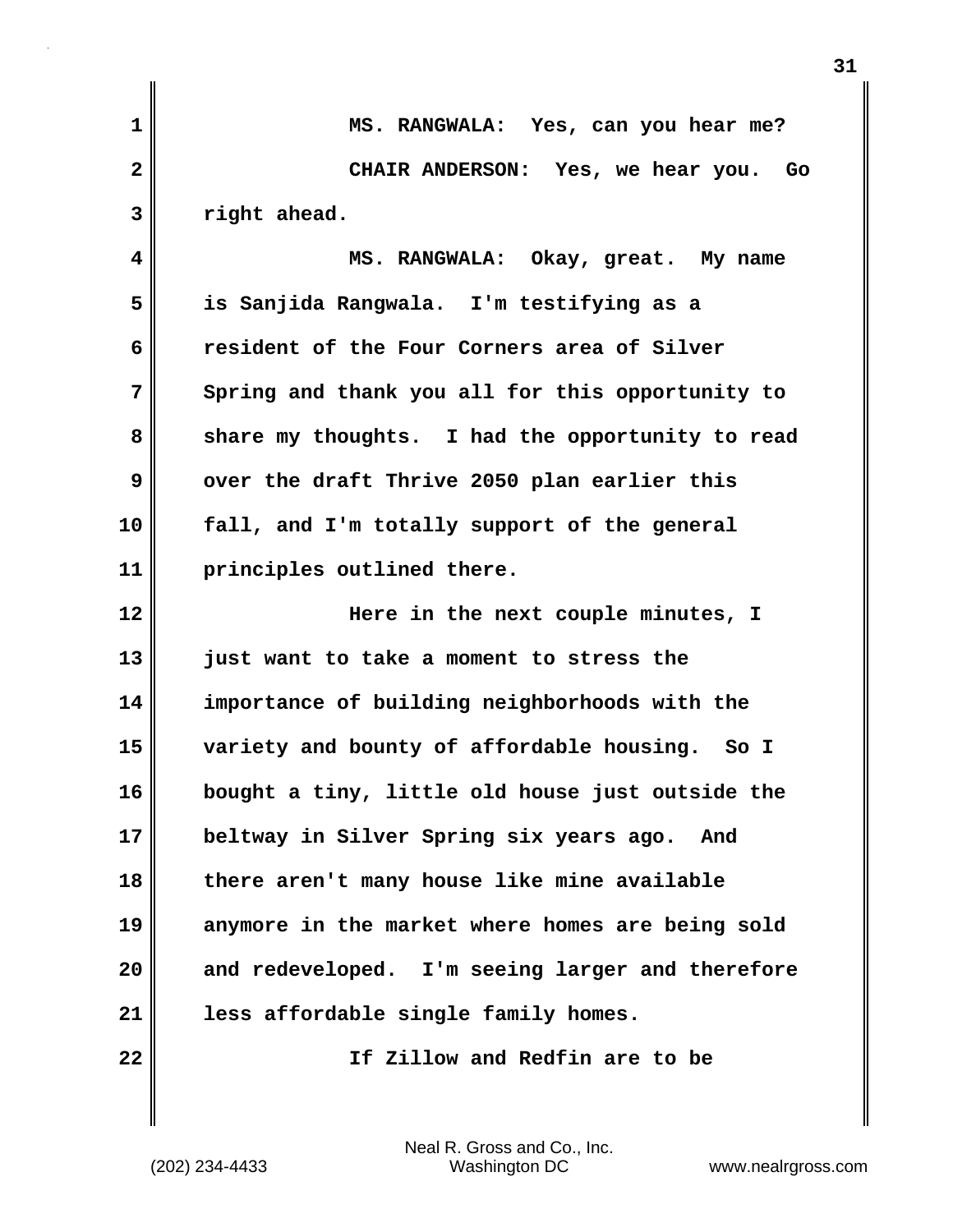**1 believed, in six years, my house has appreciated 2 about 100,000 dollars or about 30 percent. And 3 when I bought my house, I was a single person in 4 my 30s making about the area median income. If I 5 was that same person now, I would be stretched to 6 be able to afford this house. I'd probably have 7 to look somewhere further away, somewhere with 8 worse transit even less walkable in my 9 neighborhood.**

**10 So a lot of people have this story, 11 and mine happened in just six years. All this is 12 to say what many of us agree on, that there's an 13 affordable housing crisis in the county. So as I 14 was reading through Thrive 2050 plan, I was happy 15 to read the section clarifying where we could add 16 density in current single family neighborhoods.**

**17 I here want to encourage further 18 boldness. It's great that we're talking about 19 more affordable missing middle housing close to 20 existing transit. But the General Plan needs to 21 be clear that in the future, all communities in 22 Montgomery County are going to be these complete**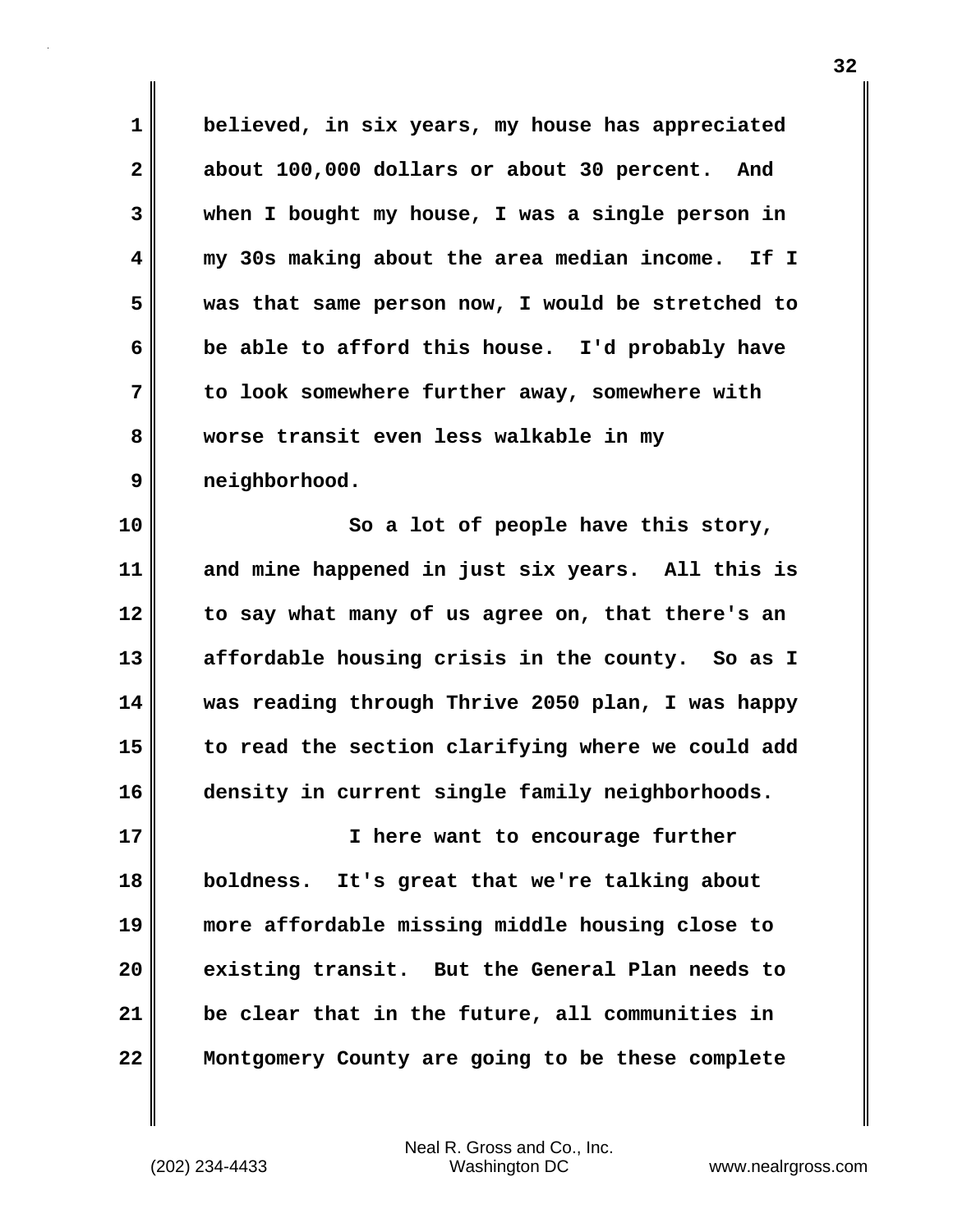**1 communities.**

| $\overline{\mathbf{2}}$ | I want to see everyone living in a                |
|-------------------------|---------------------------------------------------|
| 3                       | neighborhood where they can get to their          |
| $\overline{\mathbf{4}}$ | household needs, including transit by foot or by  |
| 5                       | safety within 15 minutes. So I suggest that       |
| 6                       | right now in 2020 where we have existing housing  |
| 7                       | but don't have transit to go shopping, we need to |
| 8                       | be making a plan to be building transit and       |
| 9                       | furnishing walkable retail. And where we have     |
| 10                      | existing shopping, workplaces, and transit, we    |
| 11                      | need to be building more housing.                 |
| 12                      | And if we're going to be allowing                 |
| 13                      | housing to be built at all, it should be legal to |
| 14                      | build a duplex or fourplex by right. So don't     |
| 15                      | get me wrong. I like living in my single family   |
| 16                      | home, and a developer should be allowed to build  |
| 17                      | one anywhere. But nowhere in the county should    |
| 18                      | we say that only single family homes are          |
| 19                      | committed to be built because that way lies the   |
| 20                      | path to segregation, inequity, and housing        |
| 21                      | shortages.                                        |
| 22                      | In short, we must make room for people            |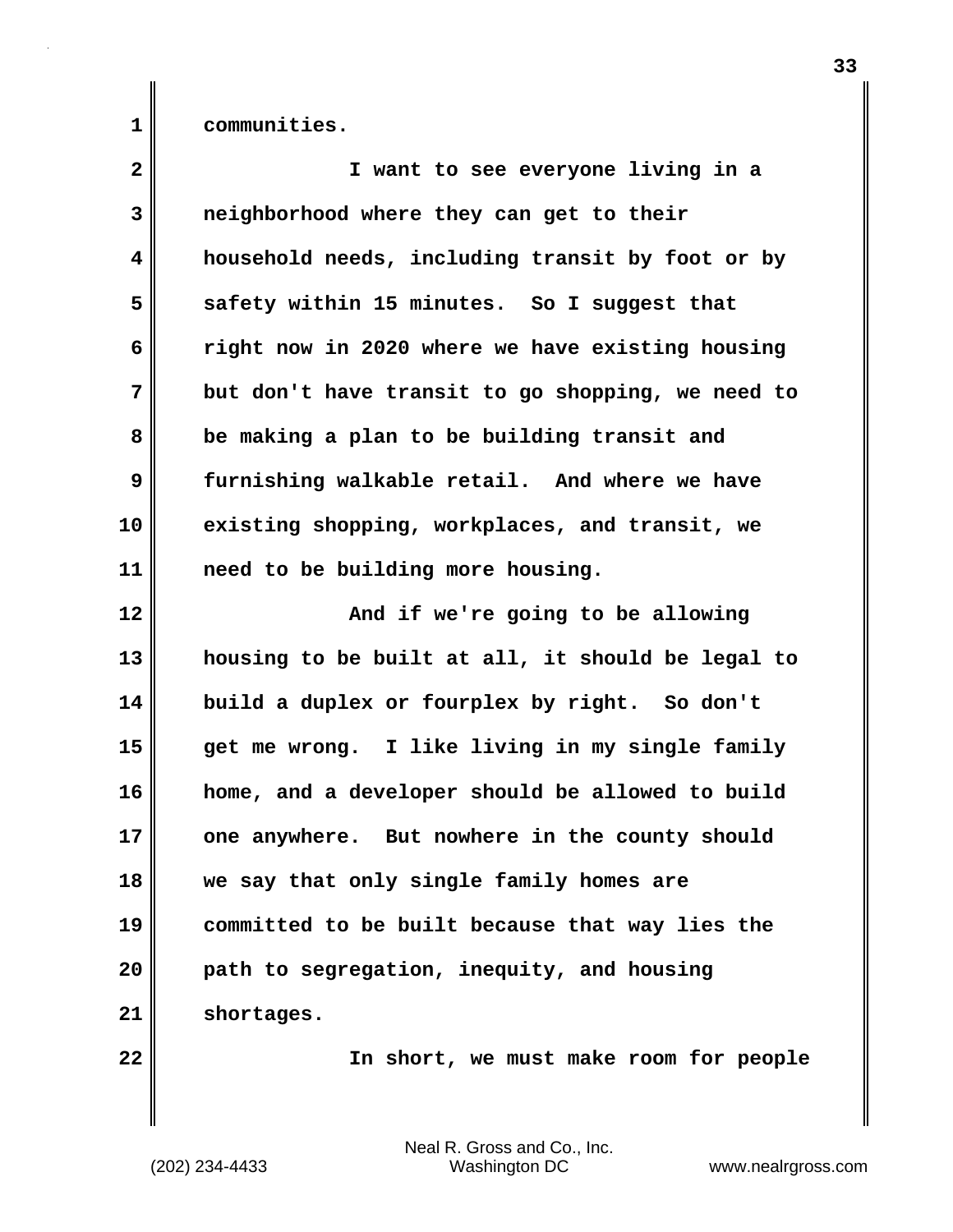**1 of all incomes and means to live in existing 2 communities and that includes all our existing 3 communities. When revising the General Plan, 4 please make sure that you're mapping out a future 5 where housing is a right and is legal everywhere. 6 Thank you. 7 CHAIR ANDERSON: Thank you very much. 8 Stephen Craft, are you there? 9 (No audible response.) 10 CHAIR ANDERSON: Mr. Craft, can you 11 hear us? 12 MR. KRAFT: Yes, can you hear me? 13 CHAIR ANDERSON: Yes, whenever you're 14 ready. 15 MR. KRAFT: Okay, great. Good 16 afternoon, everybody. My name is Stephen. I'm a 17 35-year-old resident and homeowner in 18 Gaithersburg, Maryland. I live in a town around 19 here. 20 As a county resident, I am aware of 21 the special position and influence Montgomery 22 County in influencing not just the region but the**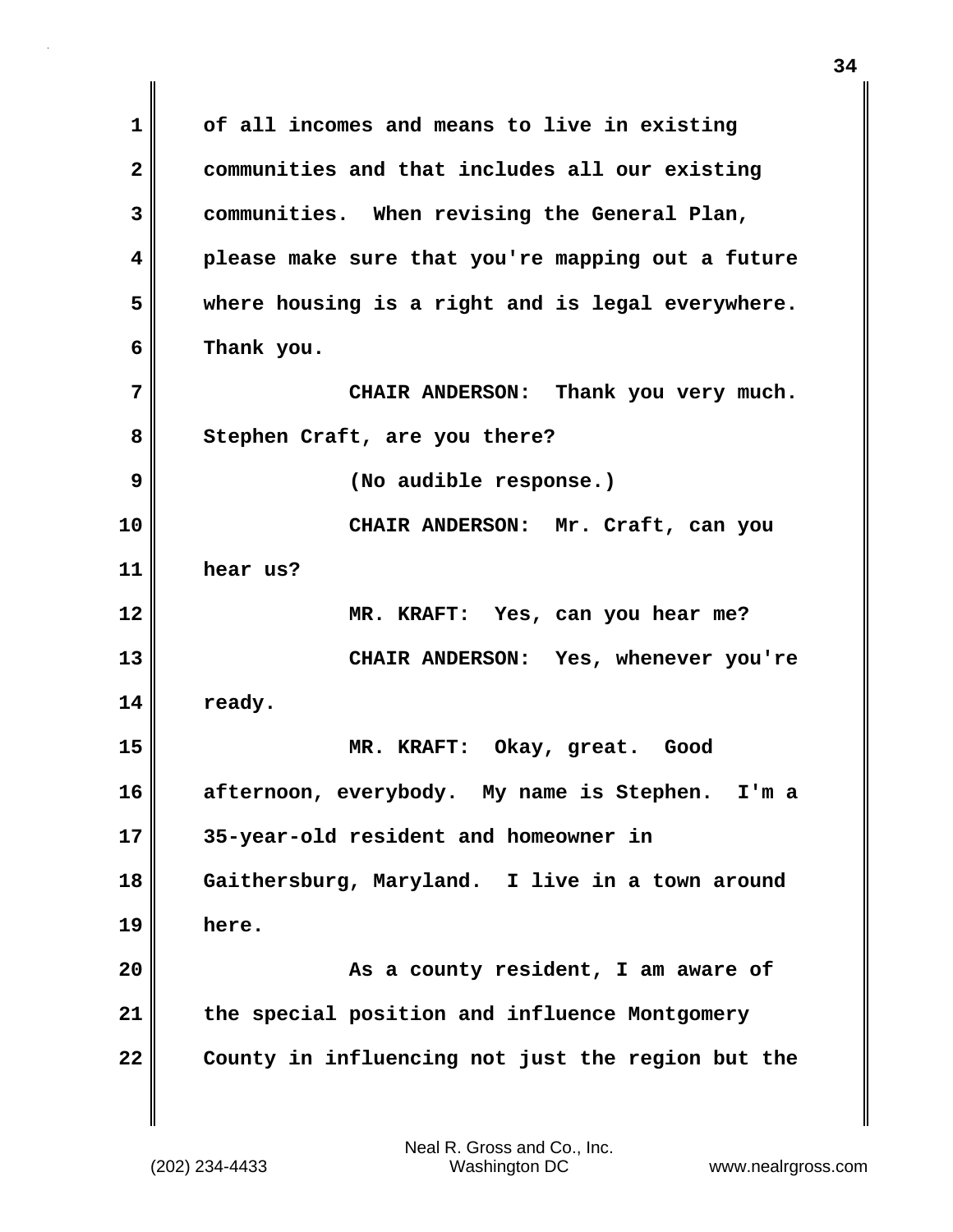**1 United States as a whole. I am excited for 2 Thrive 2050, the promises it will deliver, in 3 particular, its mention for walkable communities, 4 varied housing types, connected by mass transit 5 in attempt to reach net zero carbon emissions. 6 As we continue in the 21st century, we must 7 permit Montgomery County to get to net zero 8 carbon emissions. I believe 2050 provides an 9** outline to achieve these goals. **10 I'm also excited about the prospect of 11 having mixed income communities with a range of 12 housing types with walkable amenities, jobs 13 connected by mass transit such as rails, BRT. 14 For example, I live near Flower Hill Development 15 which is a mixed housing development, single 16 family homes, townhomes, apartment, plenty of 17 parks all within walking distance of grocery, 18 retail, and schools. I would love to see more of 19 the county implement the same. 20 Right now, the county is commenting 21 about single family homes. But in order to meet 22 our housing and climate goals, we must change to**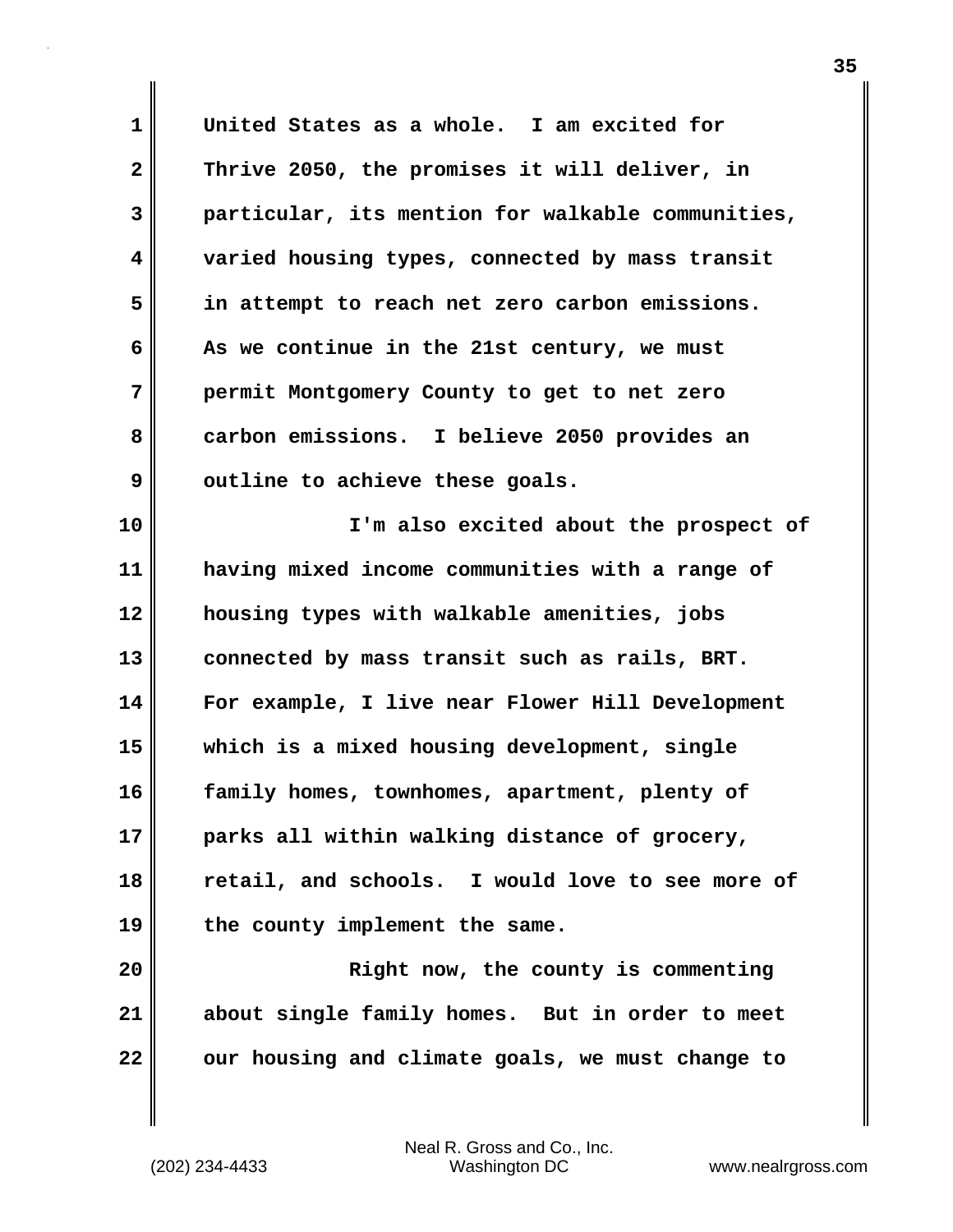**1 allow for more housing types and mass transit. 2 Housing should be a right, but transportation and 3 access to basic needs such as groceries should be 4 considered a right on its own. In particular, 5 climate change poses a grave and dangerous threat 6 to our communities and is another reason why I'm 7 a big proponent of walkable communities to reduce** 8 our carbon footprint.

**9 There is also a socioeconomic factor 10 as well. Climate change will be stressful posing 11 immense financial, physical, and mental hardships 12 on us all. Having close knit communities with 13 easy walkable access to communities, health care, 14 activities, and green space to cope with these 15 changes will be a big benefit.**

**16 In addition, walkable communities 17 lined with rain gardens, greenery, power by 18 solar, wind, and geothermal will help water 19 runoff, provide shade, and reduce overall 20 pollution, and of course, our CO2 footprint. In 21 conclusion, I am for Thrive 2050. I want to make 22** sure we build a wide array of housing types,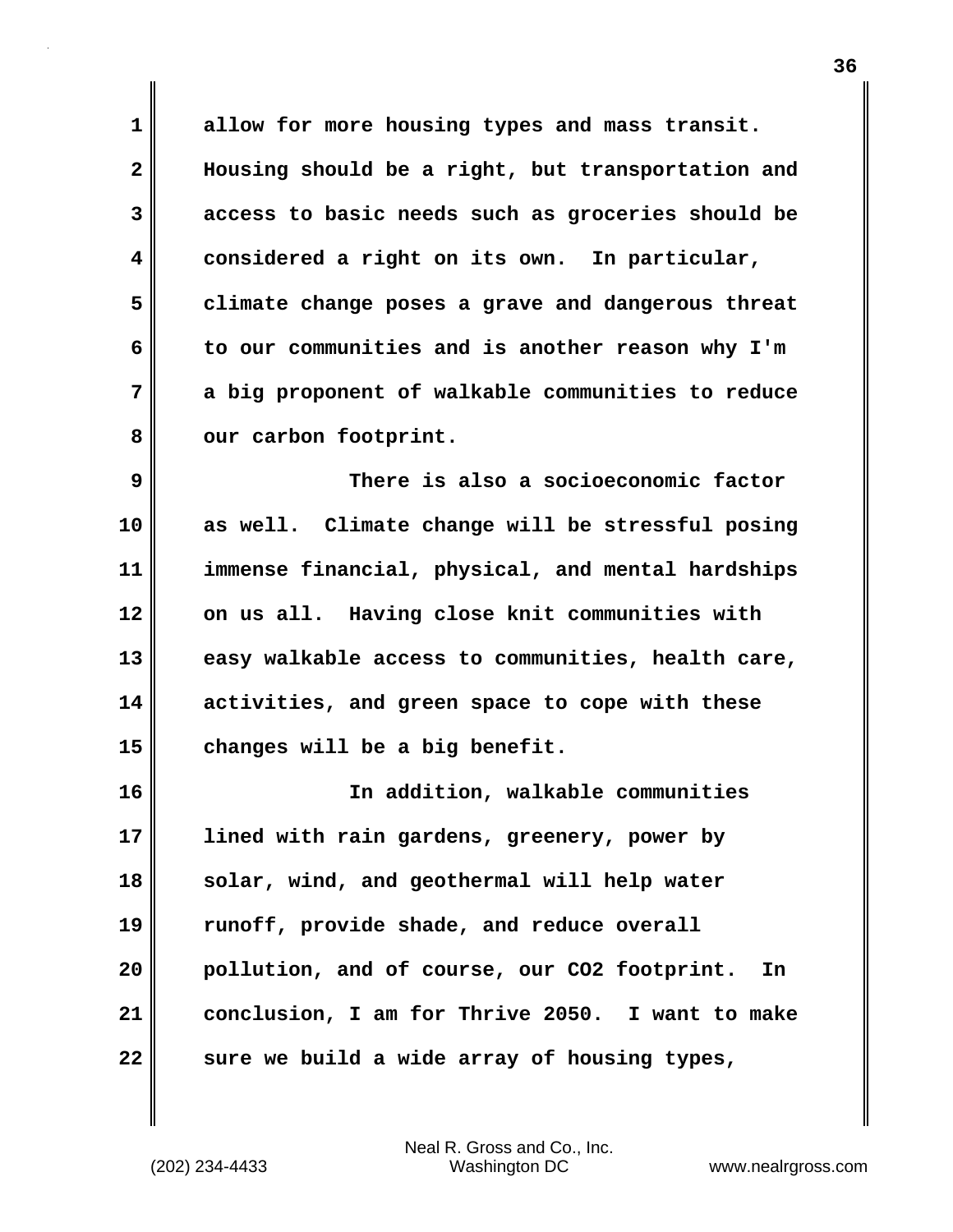**1 focus on walkable communities, community 2 integration, connect by mass transit, and 3 providing green space for all residents. Thank 4 you. 5 CHAIR ANDERSON: Thank you very much. 6 Is Andrew Saundry there? 7 (No audible response.) 8 CHAIR ANDERSON: Can you hear us, Mr. 9 Saundry? 10 MR. SAUNDRY: Hi, can you hear me? 11 CHAIR ANDERSON: Yes, we hear you. Go 12 ahead whenever you're ready. 13 MR. SAUNDRY: Wonderful. Good 14 afternoon, Chair Anderson and members of the 15 Planning Board. Thanks for the opportunity to 16 speak today. My name is Andrew Saundry. I am 17 here today as a nearly lifelong resident of 18 Germantown to show my support for some of the 19 positives in the Thrive 2050 General Plan and to 20 recognize the two areas where I think the Board 21 could make some adjustments to promote an even 22 more just and environmentally friendly future.**

**37**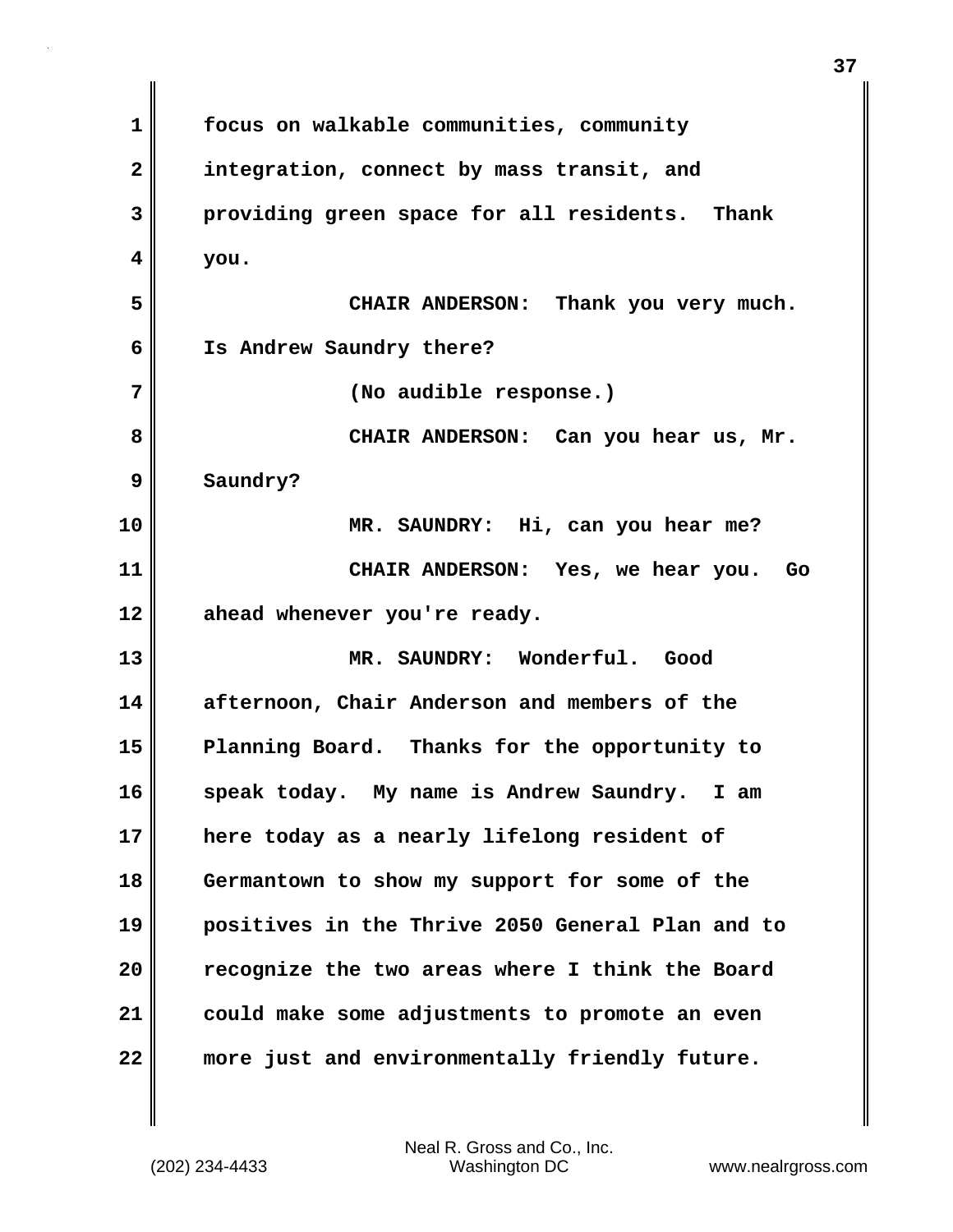**1 First, I just want to thank you for 2 your emphasis on racial and economic justice as 3 the backbone of this decision. Second, many of 4 the 200,000 new residents that the county is 5 projected to add by 2050 are going to be low to 6 moderate income and will struggle with the rising 7 cost of living here. I know I am. 8 To that end, I want to commend you on 9** encouraging the expansion of the county's MPDU **10 program. And I'd like to urge you to add action 11 on looking at rent stabilization efforts and 12 protecting legal rights of tenants. Third, 13 you've got a lot of great language about reaching 14 out and cooperating with communities on how 15 growth and development should proceed in their 16 area. 17 Many parts of the county, particularly 18 across the north and east county and 19 unincorporated areas like my hometown of 20 Germantown, have felt excluded from these 21 conversations in years past. If we want to 22 preserve historic sites and green spaces, foster**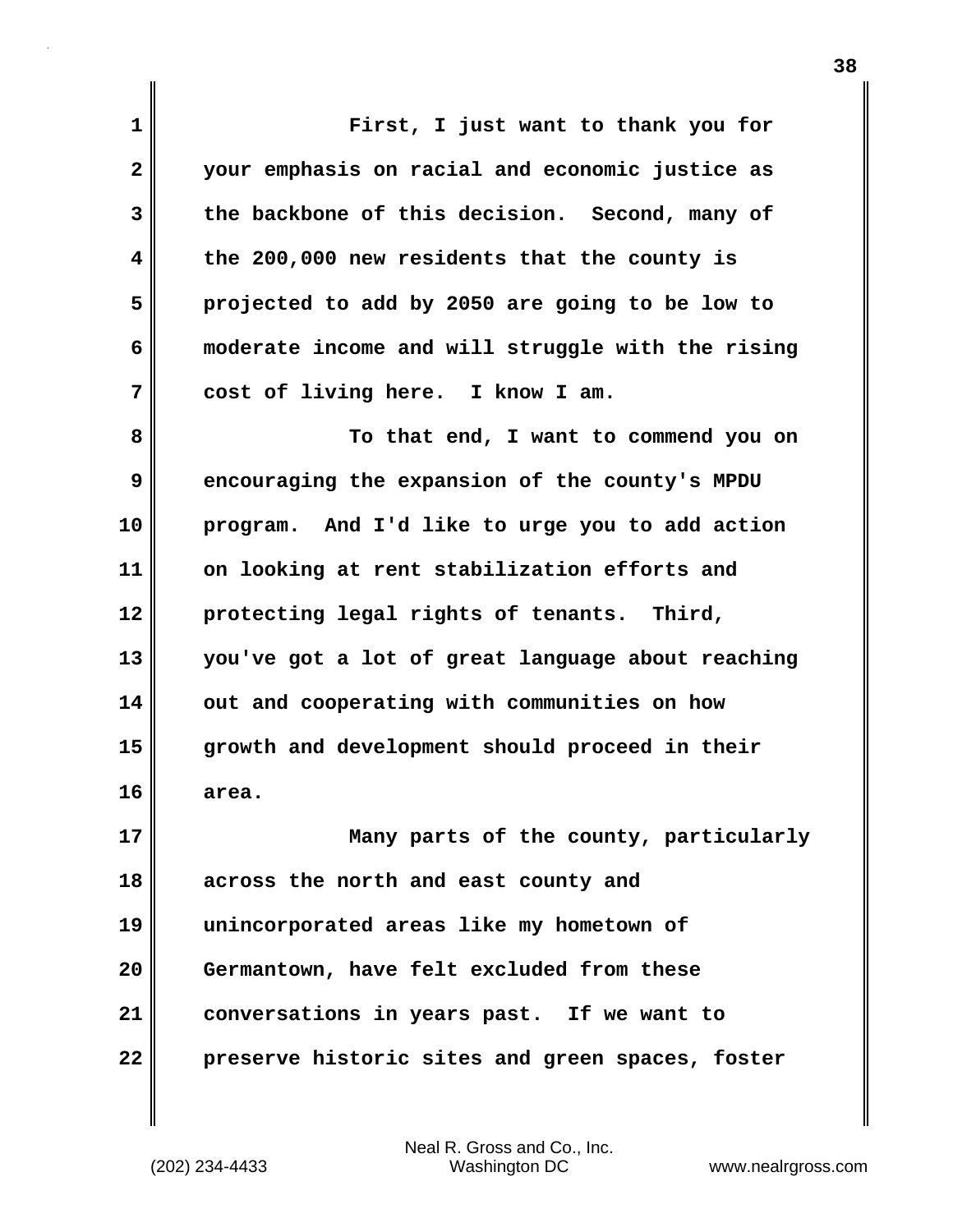**1 a sense of place and community identity, prevent 2 gentrification displacement while at the same 3 time creating affordable housing necessary to 4 accommodate the projected growth, I think more 5 needs to be done to engage directly. It would be 6 very easy to reach out to more community groups, 7 advertise opportunities to testify more broadly, 8 and create local offices where residents can go 9 to get more information and make their voices 10 heard.**

**11 Building on that, I'd like to request 12 that you more clearly define what a complete 13 community looks like in more rural and suburban 14 contexts where the community resources are always 15 going to be more than a 15-minute walk away. The 16 document speaks vaguely about public transit 17 several times. But I urge you to add some more 18 specific actions on greater expansions of bus 19 routes, increasing the frequency of buses, and 20 even investigating whether an extension of the 21 Red Line is possible.**

22 **Conserve Speaking of 15-minute living, I**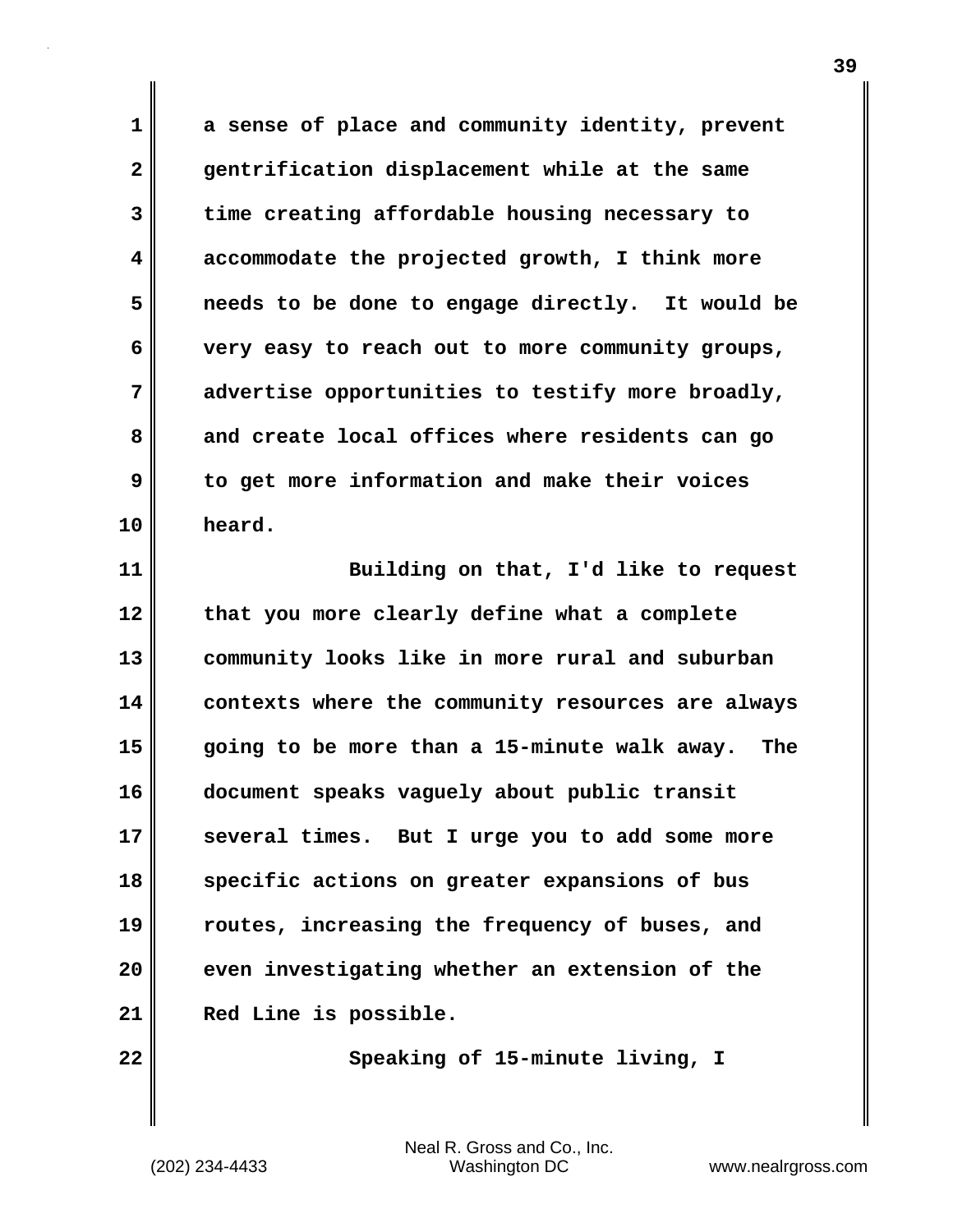**1 believe that the key to both that goal and your 2 push towards better schools is the construction 3 of more new schools, particularly in rapidly 4 growing and historically disadvantages parts of 5 the county. Please add an action on building new 6 schools. I would also be remiss if I didn't 7 underscore the absolute necessity of protecting 8 the Ag Reserve and green space of the county. To 9 that end, protecting the TDR program, expanding 10 rural broadband, and increasing the tree canopy 11 are all welcome parts of the Thrive 2050 plan. 12 In conclusion, thank you all for your 13 work. I urge you to add some actions on rent 14 stabilization, renters' rights, school 15 construction, and public transportation as well 16 as to refine your definition of complete 17 communities in other contexts and to do a little 18 bit more to reach out to frequently unheard parts 19 of the county. Thank you so much for your time. 20 CHAIR ANDERSON: Thanks very much, Mr. 21 Saundry. Is Tina Slater there? 22 MS. SLATER: Me?**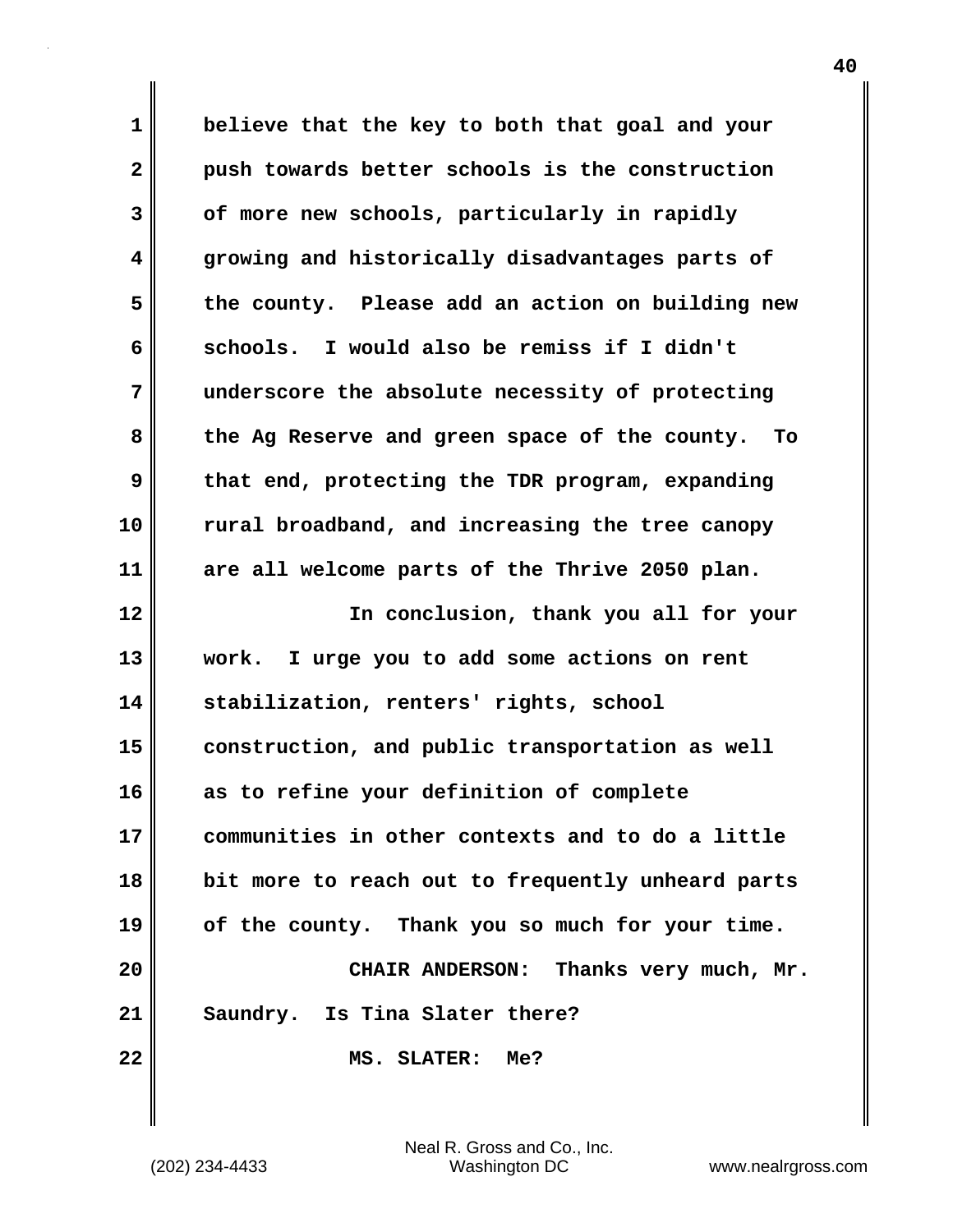**1 CHAIR ANDERSON: Yes, we can hear you. 2 MS. SLATER: Is this Chair Anderson? 3 CHAIR ANDERSON: Go right ahead. Yes, 4 we hear you. Whenever you're ready? 5 MS. SLATER: Okay. I'm Tina Slater 6 testifying as an individual. I support the 7 Thrive draft plan. The parts that most inspire 8 me are these: compact growth, inclusion, and the 9 corridors. 10 For compact growth, protecting the Ag 11 Reserve requires us to do compact growth and 12 compact development. Mixes of use and housing 13 types will make room for our 200,000 expected new 14 residents. The design supports 15-minute living, 15 and that promotes walking, biking, and transit 16 which gives us a healthy lifestyle. 17 The 15-minute living also supports our 18 growing senior population who may no longer be 19 able to drive. It reduces auto use to lower 20 greenhouse gas emission. And, excuse me, town 21 center concept can be developed in all areas, 22 whether urban, suburban, or rural.**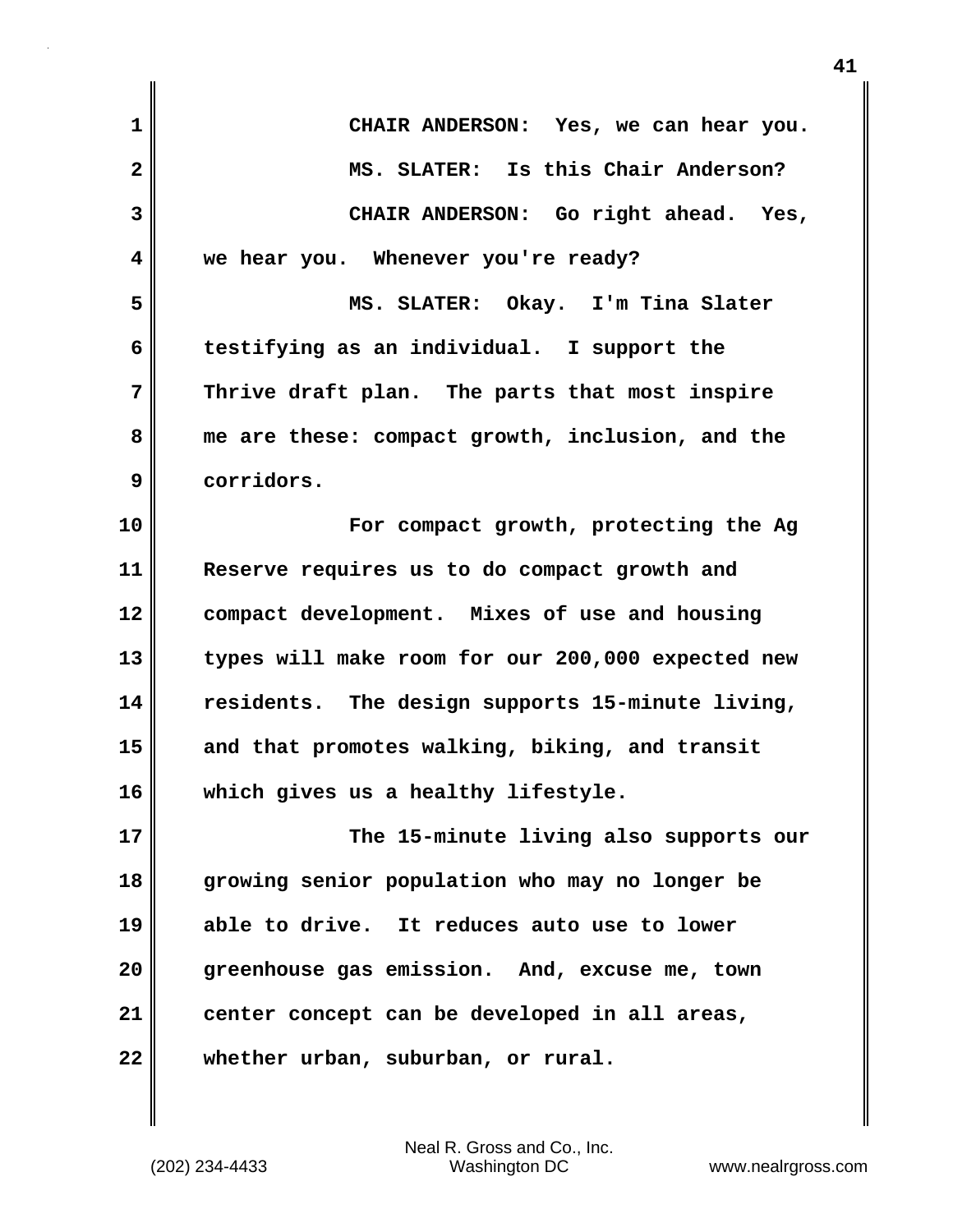| 1            | Secondly, the idea of inclusion. Our                 |
|--------------|------------------------------------------------------|
| $\mathbf{2}$ | older neighborhoods reflect our history of racial    |
| 3            | and ethnic covenants. Racially and                   |
| 4            | socioeconomically integrated neighborhoods and       |
| 5            | schools promote equity. We should aim for a          |
| 6            | broad range of housing types that are accessible     |
| 7            | to all races, all incomes in every part of our       |
| 8            | county, and this would be in support of missing      |
| 9            | middle duplex, triplex, small multifamily            |
| 10           | apartments.                                          |
| 11           | Finally, corridors. By locating                      |
| 12           | growth along corridors, we are building in the       |
| 13           | needed density for good transit like BRT. I'd        |
| 14           | like to close with a family story. Twenty years      |
| 15           | ago, our daughter, Jessie, graduated from            |
| 16           | Montgomery Blair High School. Back in 2000, the      |
| 17           | school's enrollment was one-third White, one-        |
| 18           | third Hispanic, and one-third Black plus Asian.      |
| 19           | She chose a small New England liberal                |
| 20           | arts college to go to based on the courses           |
| 21           | offered but decided before the end of the first      |
| 22           | semester that she wanted to transfer.<br><b>Why?</b> |

(202) 234-4433 Washington DC www.nealrgross.com Neal R. Gross and Co., Inc.

 $\mathbf l$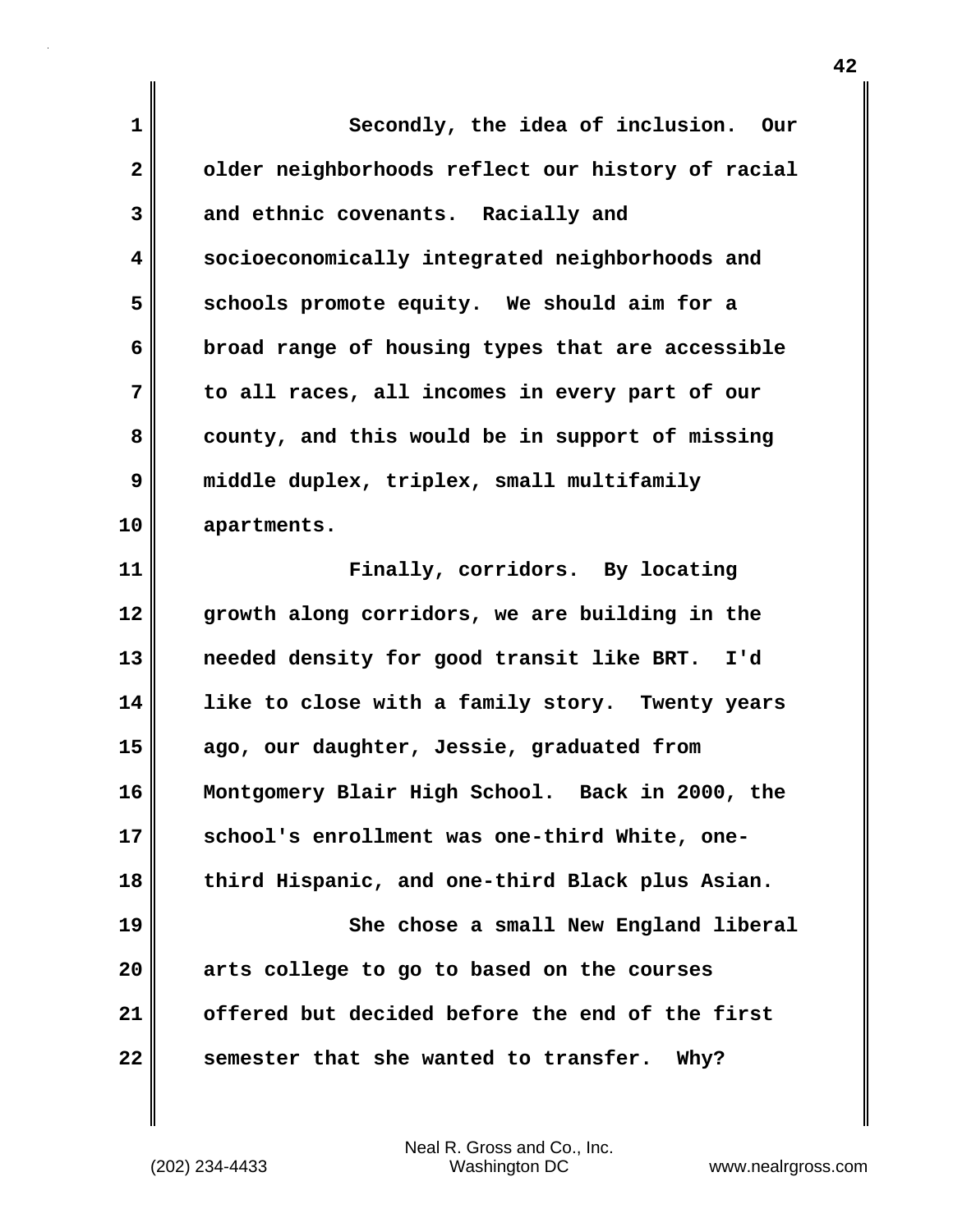**1 Because the college enrollment was 90 percent 2 White.**

| 3                       | She did know that when applying.<br>But          |
|-------------------------|--------------------------------------------------|
| $\overline{\mathbf{4}}$ | until actually living there, she didn't know how |
| 5                       | much a lack of diversity would affect her. So    |
| 6                       | she joined the Asian student group and the       |
| 7                       | African American house. But that wasn't enough.  |
| 8                       | During Thanksgiving break, she said,             |
| 9                       | I guess I never realized how lucky I was to have |
| 10                      | attended Blair. I didn't know that the diversity |
| 11                      | of students was as important to me as was the    |
| 12                      | academic program. She transferred her sophomore  |
| 13                      | year to another small college with a much more   |
| 14                      | racially, socioeconomically, and culturally      |
| 15                      | diverse student body and she loved it.           |
| 16                      | I believe that living, working, and              |
| 17                      | going to school with people with different       |
| 18                      | perspectives and different life stories is an    |
| 19                      | advantage. And Thrive 2050 promotes that         |
| 20                      | inclusion. Thank you very much.                  |
| 21                      | CHAIR ANDERSON: Thank you very much.             |
| 22                      | Seth Grimes, are you there?                      |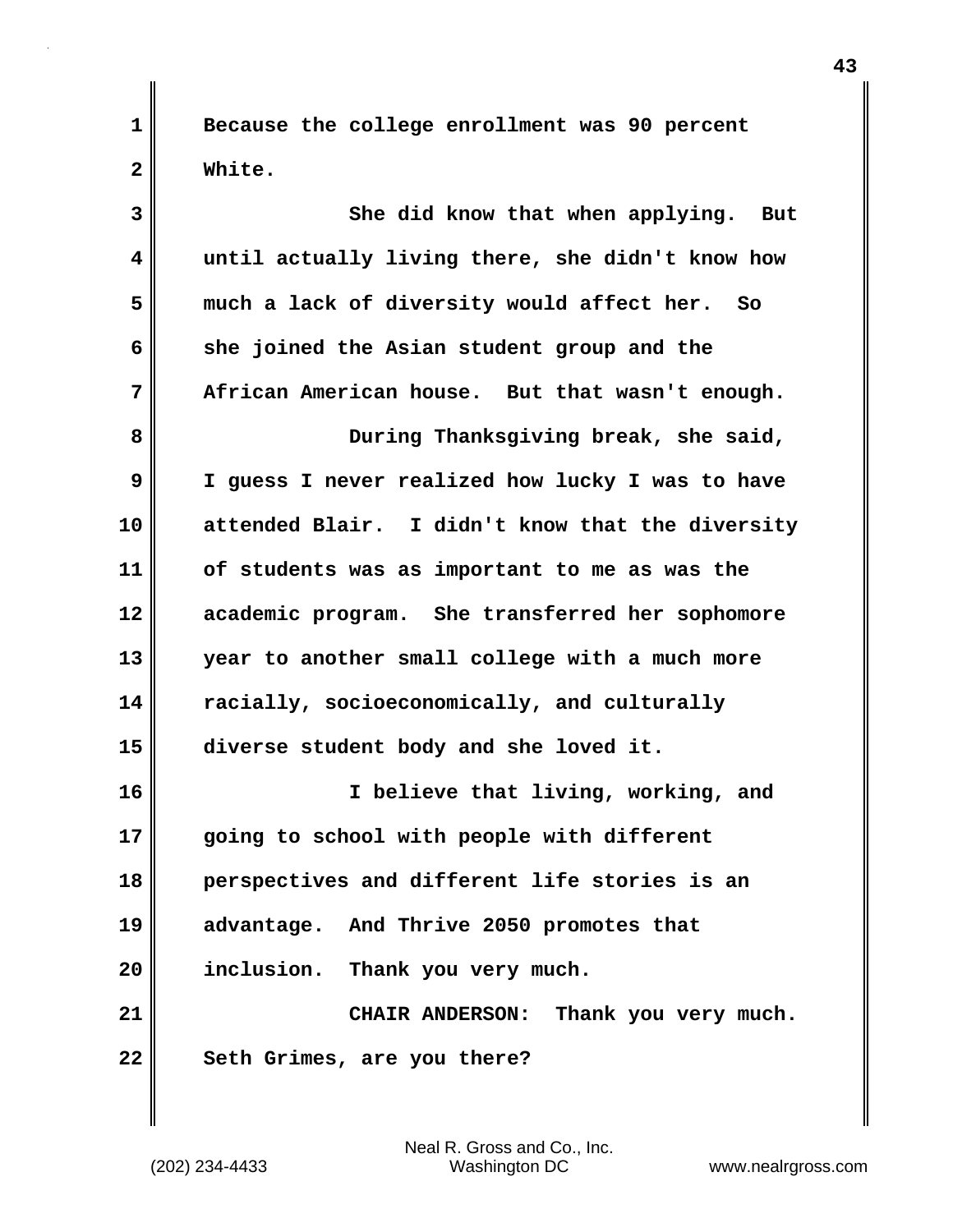| 1  | MR. GRIMES: Am I good?                            |
|----|---------------------------------------------------|
| 2  | CHAIR ANDERSON: Yes, we can hear you.             |
| 3  | MR. GRIMES: Great. I'm Seth Grimes,               |
| 4  | a resident of Takoma Park and a former city       |
| 5  | council member. I like the Thrive 2050            |
| 6  | initiative, and I very much appreciate Montgomery |
| 7  | Planning's work. I figured that most comments     |
| 8  | are going to be broad and high principles, so I'm |
| 9  | going to be instead very specific and focused on  |
| 10 | three points. The first two are narrow.           |
| 11 | The document discusses missing middle             |
| 12 | housing, the desirability of changing zoning to   |
| 13 | enable wider creation of smaller multi-unit       |
| 14 | buildings. That's cool. However, Action 1148      |
| 15 | calls for housing, particularly in the areas      |
| 16 | located within 15-minute walk or bike ride of     |
| 17 | rail and Bus Rapid Transit. I think we should     |
| 18 | develop a robust action plan that will bring us   |
| 19 | housing diversity benefits to all areas,          |
| 20 | including areas governed by homeowner             |
| 21 | associations, prioritizing high promise areas as  |
| 22 | you're doing now with the Silver Spring downtown  |

 $\mathbf{I}$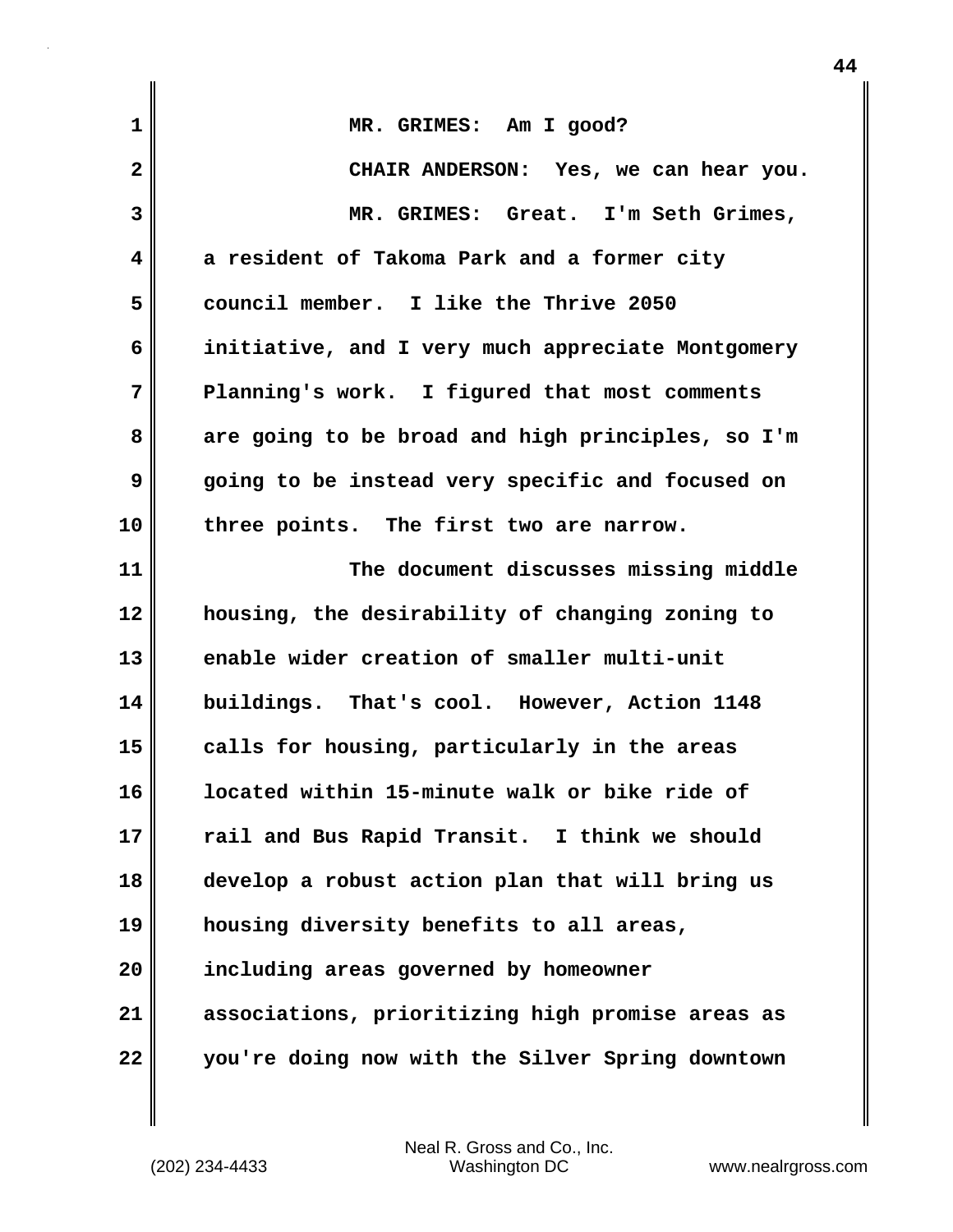**1 and adjacent community plan. I think that maybe 2 some of the Chevy Chases and Somersets would be 3 great candidates to prioritize.**

**4 Secondly, I absolutely love Action 5 34318, eliminate motor vehicle parking minimums 6 for new development projects in downtown, et 7 cetera. But again, this should be extended to 8 adjacent areas as well, perhaps with the same 15- 9 minute criteria. I also appreciate Action 521, 10 the language about redeveloping surface parking 11 lots and underutilized property.**

**12 But once again, that action shouldn't 13 be limited to, in this case, mixed income housing 14 and employment centers. I'm thinking about 15 adaptive reuse of office park such as Rock 16 Spring. Now a much larger point that you 17 probably won't hear is my third.**

**18 Number ten under trends and challenges 19 is we need to look for regional solutions. In 20 our state, we have strong ties to the Baltimore 21 region. We must consider how to take advantage 22 of our proximity to economic opportunities**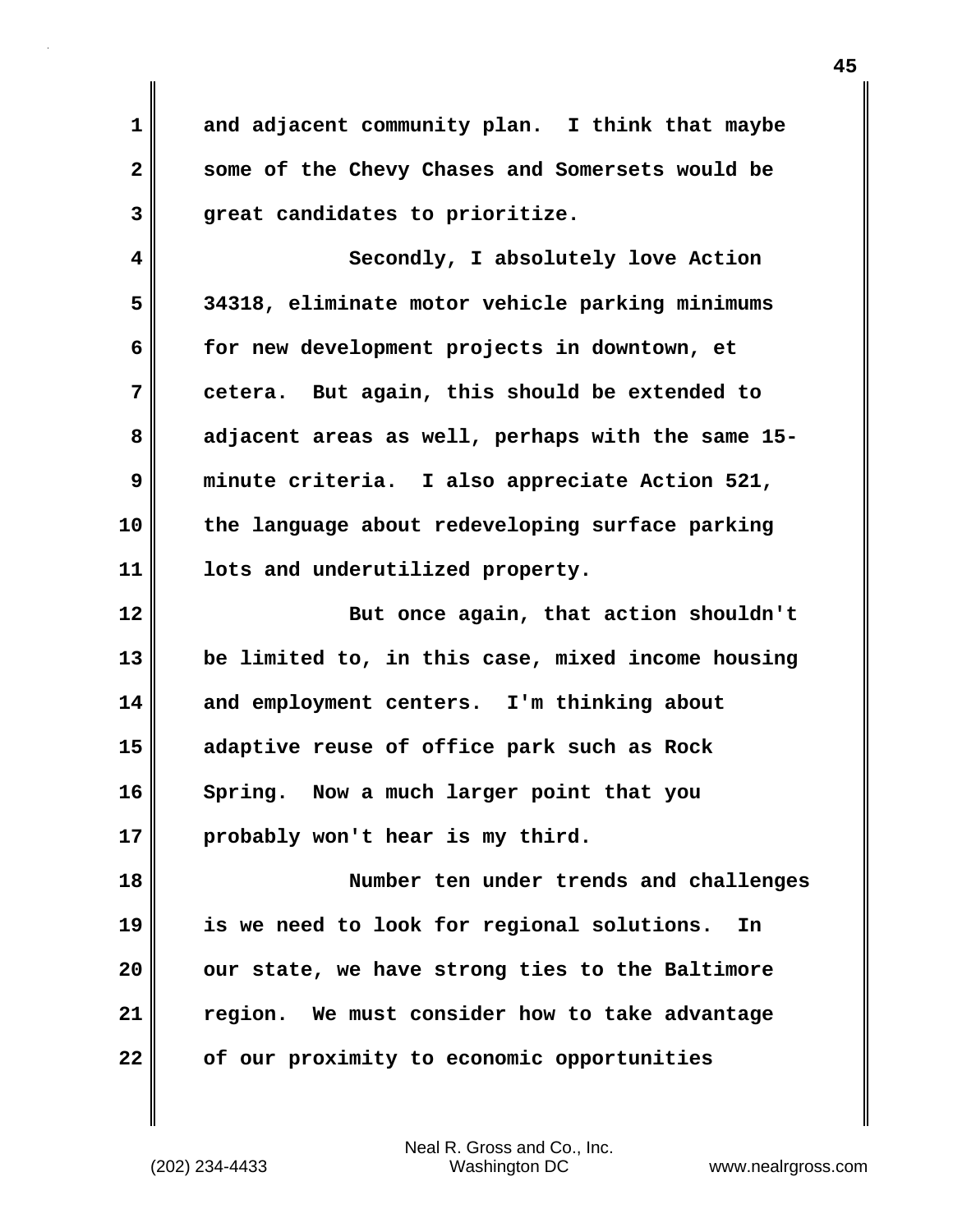**1 available on neighboring jurisdictions, job 2 centers, colleges, and universities, culture and 3 recreational attractions. We should consider 4 regional solutions.**

**5 The 1964 Wedges & Corridors features 6 six corridors and an asterisk designer on the 7 Washington, D.C. area. One of those corridors 8 was along I-95 in Prince George's County 9 paralleling the PG-Montgomery County border with 10 a direct connection to Baltimore-Washington 11 Airport. We did very little in Montgomery County 12 to take advantage of this corridor, really prior 13 to last decade's development in White Oak.**

**14 Think what we might've gained if 15 Montgomery County had worked with Prince George's 16 pursue East County corridor development over the 17 last half century. Those benefits would've 18 included lessened development pressure on 19 Bethesda and American Legion Bridge congestion. 20 The ingredients are in place or soon will be with 21 the Intercounty Connector, with the Purple Line, 22 Bus Rapid Transit on Route 29.**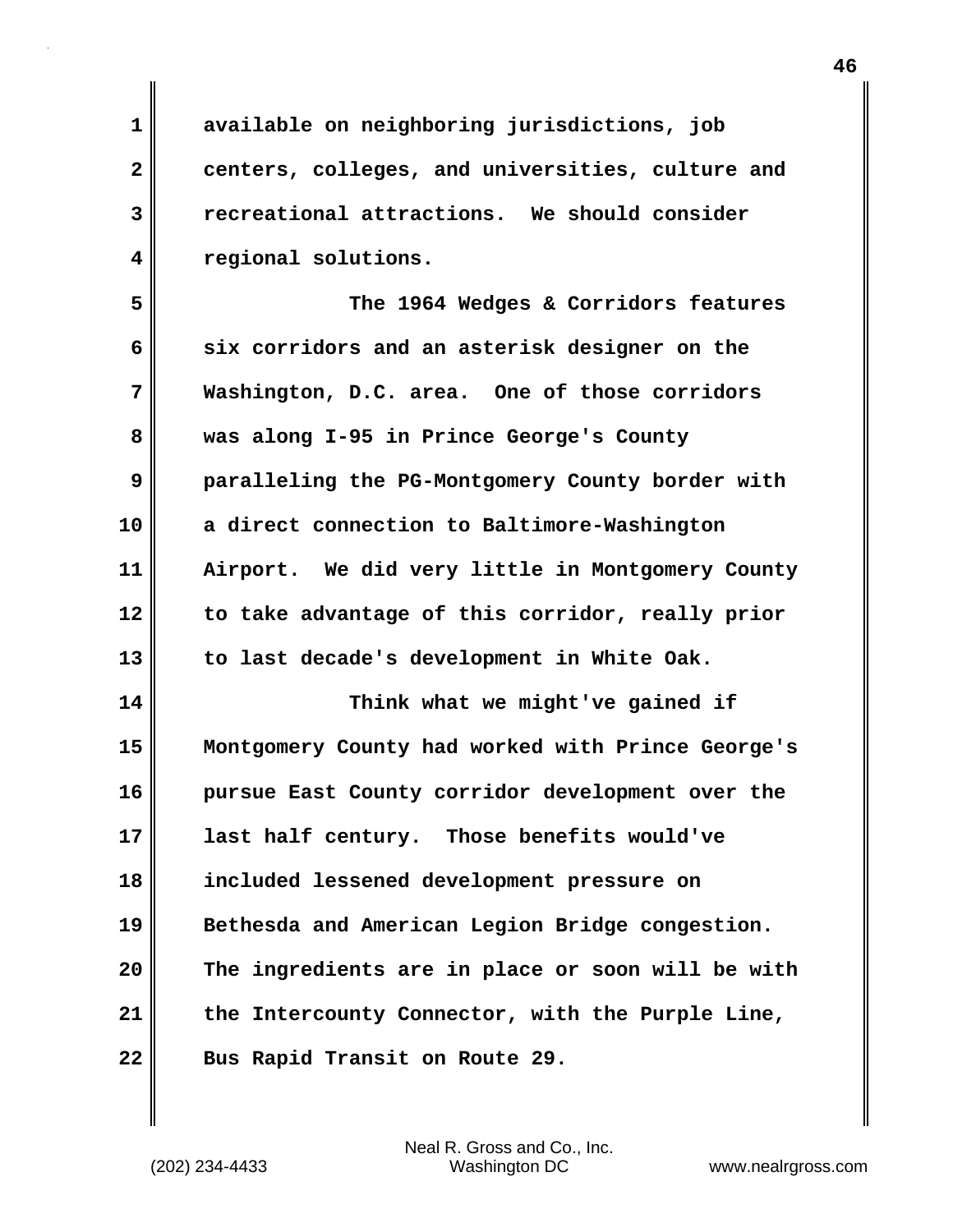| $\mathbf 1$  | And these will help us connect the                |
|--------------|---------------------------------------------------|
| $\mathbf{2}$ | routes of the corridor at the southern end in     |
| 3            | Silver Spring and Langley Park, yet corridor      |
| 4            | areas in cities such as Hillandale, Burtonsville, |
| 5            | and Fairland remain in sore need of attention.    |
| 6            | So please do add in more than the very small      |
| 7            | mention in the current draft of focusing on East  |
| 8            | County and specific strategies that can be done   |
| 9            | to enhance the development within East County.    |
| 10           | Thank you for this opportunity to comment.        |
| 11           | CHAIR ANDERSON: Thanks very much.<br>Is           |
| 12           | Jennifer Cook there?                              |
| 13           | MS. COOK: Hi.                                     |
| 14           | CHAIR ANDERSON: We can hear you.                  |
| 15           | MS. COOK: Hello. Can you hear me?                 |
| 16           | CHAIR ANDERSON: Yes, whenever you're              |
| 17           | ready, feel free to go ahead.                     |
| 18           | MS. COOK: Good afternoon. My name is              |
| 19           | Jennifer Cook, and I live in Downtown Silver      |
| 20           | Spring. I strongly support the direction of       |
| 21           | Thrive Montgomery 2050, especially the focus on   |
|              |                                                   |

(202) 234-4433 Washington DC www.nealrgross.com Neal R. Gross and Co., Inc.

 $\mathbf{I}$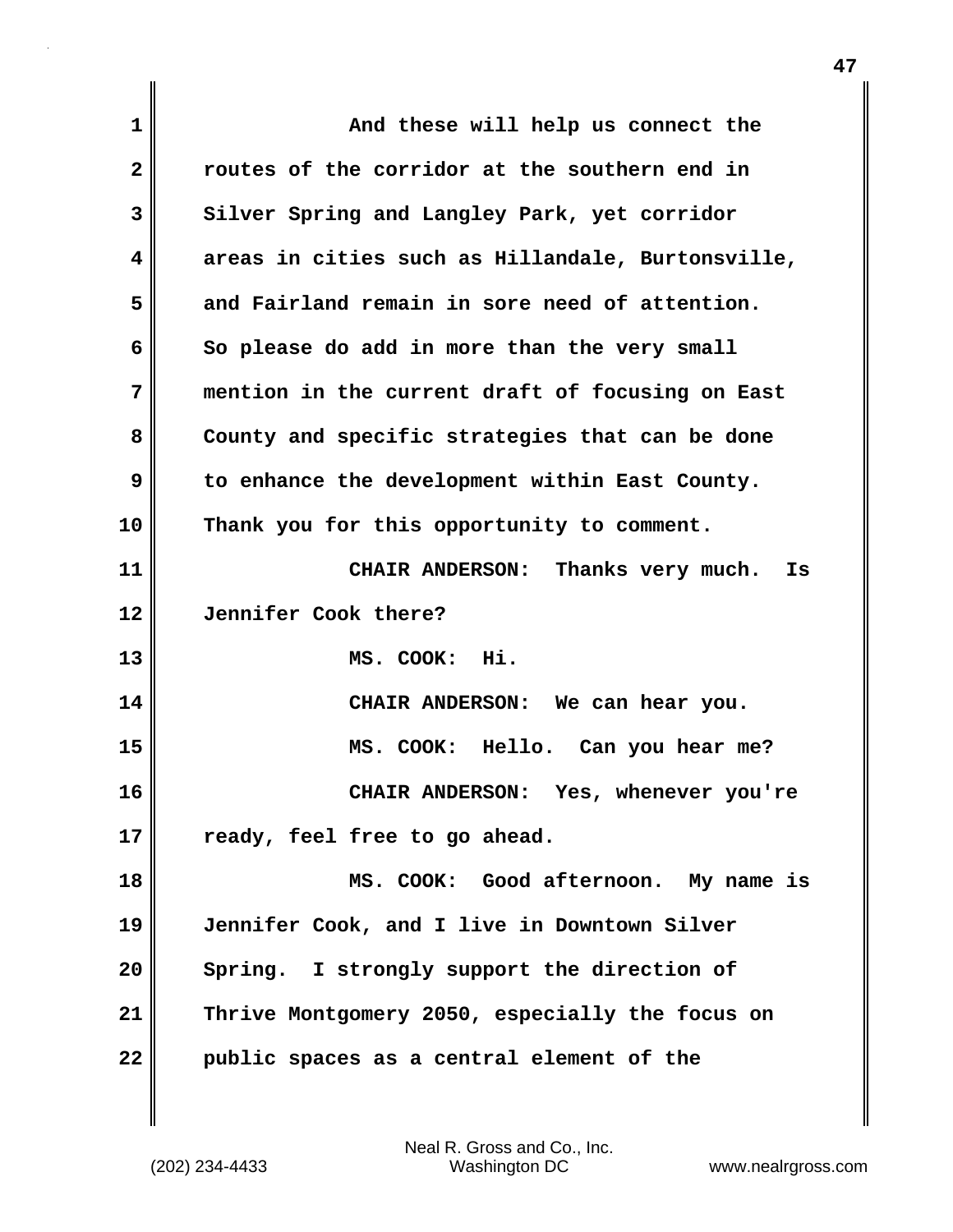**1 community where neighbors can come together and 2 to encourage active lifestyles.**

**3 I live in a one-bedroom apartment, so 4 I love using the public spaces in Silver Spring 5 to get fresh air and meet with friends. I 6 believe residents would benefit greatly from a 7 network of inclusive and safe public parks, 8 trails, and recreational spaces. But I hope the 9 plan considers just how accessible these spaces 10 will be for all residents.**

**11 Today, the county has many parks and 12 public spaces. And while the spaces themselves 13 may be safe and inclusive, there often aren't 14 enough safe roads and sidewalks for pedestrians 15 and cyclists to get to these spaces, making parks 16 and trails inaccessible to so many residents. 17 Even if they're within 15 minutes, so many parks 18 require crossing busy and dangerous streets. 19 This is a much bigger problem for 20 residents with disabilities and parents using 21 strollers since there are uneven sidewalks and 22 wide intersections can make it impossible for**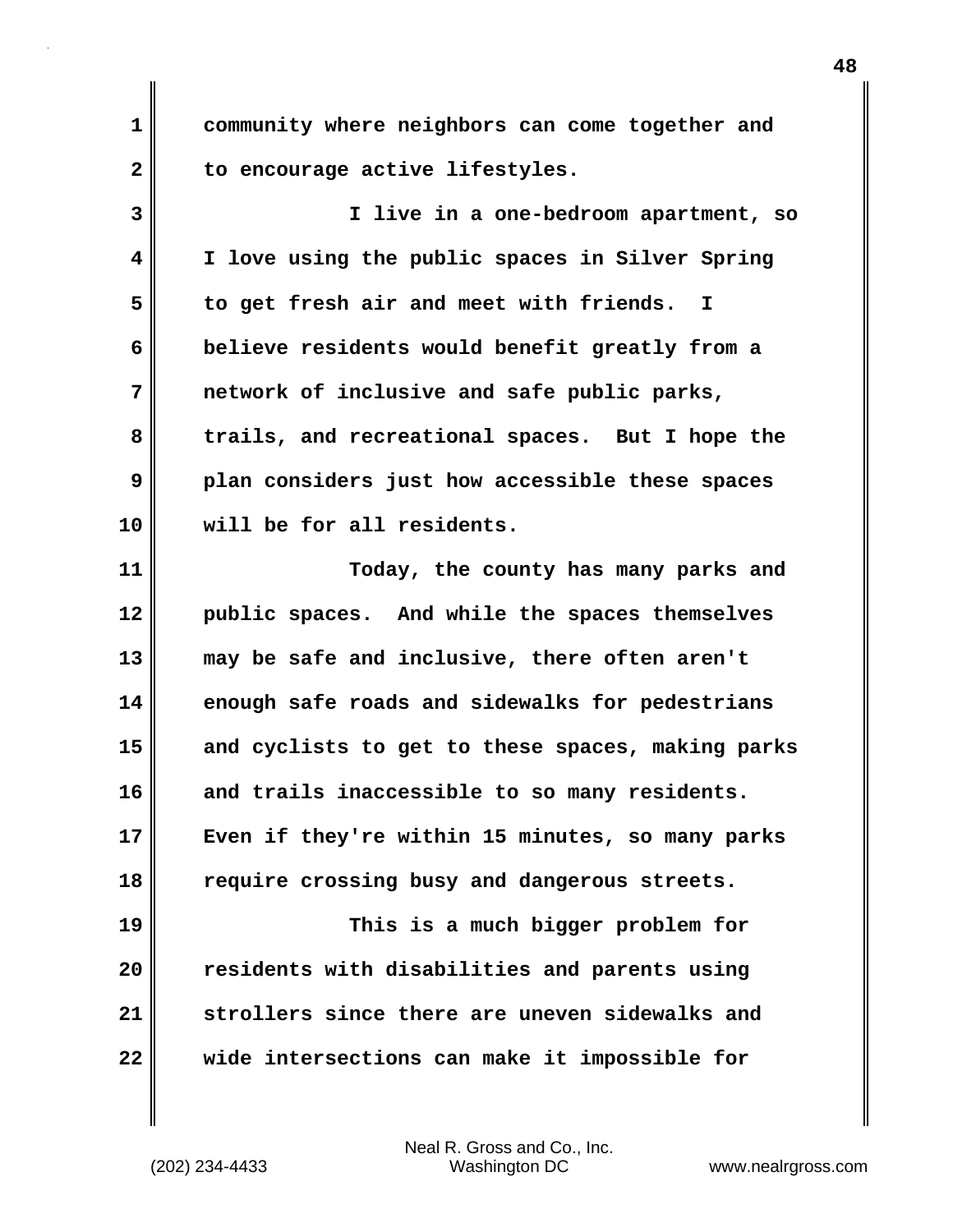**1 residents to get to public spaces. In 2 conclusion, I hope that the plan considers the 3 acceptability of both new and existing public 4 spaces for all residents in Thrive Montgomery 5 2050. Thank you for your time. 6 CHAIR ANDERSON: Thank you very much 7 for testifying. Is Lauren Brown there? 8 MS. BROWN: Hi, my name is Lauren 9 Brown. I'm speaking on behalf of Conservation 10 Montgomery. It's spelled L-A-U-R-E-N and then 11 Brown, B-R-O-W-N, like the color. Thank you for 12 giving me the opportunity to share. 13 Conservation Montgomery addresses a 14 broad spectrum of environmental challenges facing 15 Montgomery County. We are proud to be 16 celebrating our tenth anniversary this year. We 17 believe the new far reaching General Plan 18 requires greater environmental consideration for 19 its ultimate success. 20 We also believe the process for 21 reviewing the plan must take into greater account 22 the COVID-19 pandemic which has changed the way**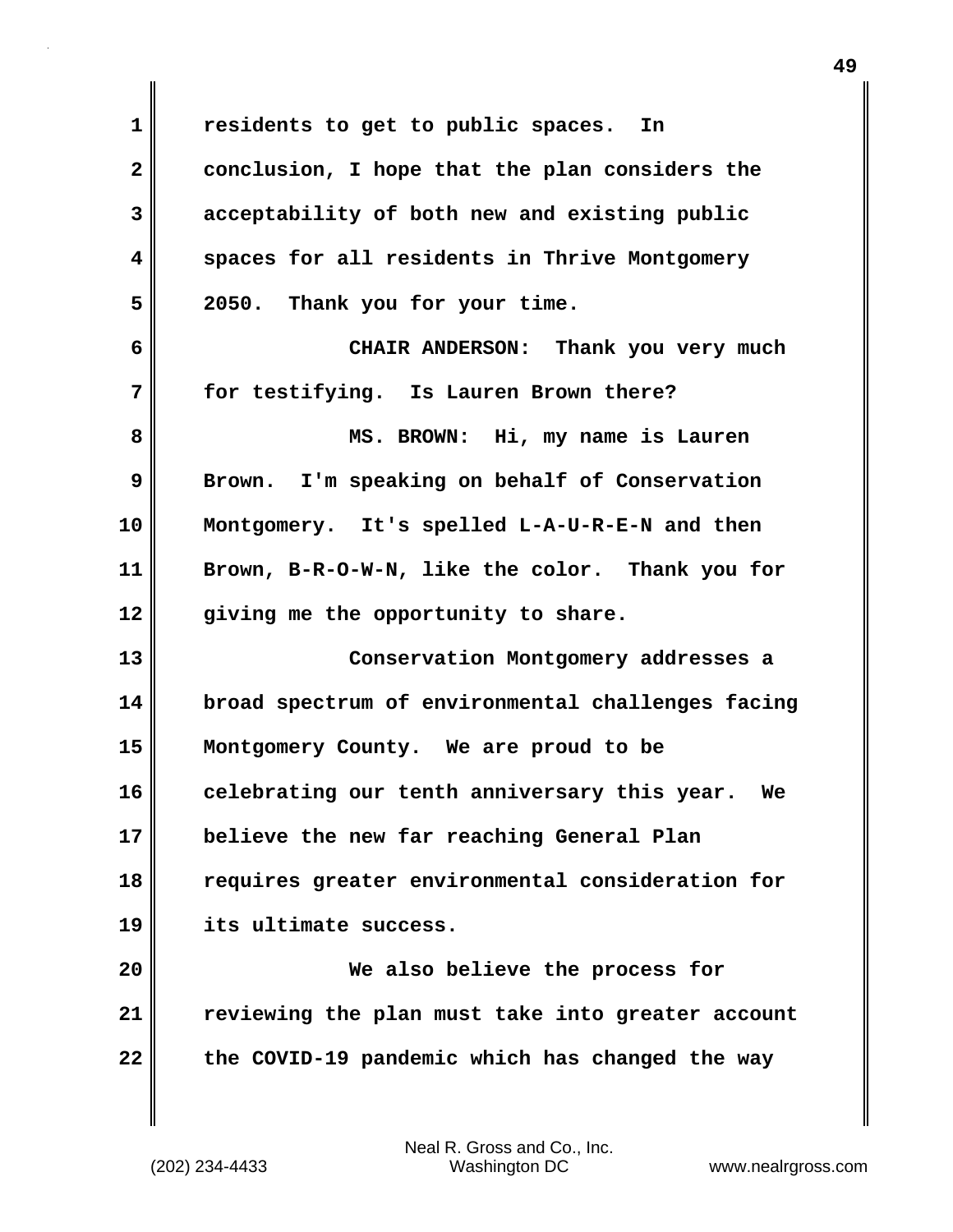**1 we live, work, and travel, likely with long-term 2 consequences. It is also clear the review 3 process needs to be slowed down. The plan must 4 return to the original intentions which consider 5 the environment as the true third leg of a 6 foundational stool.**

**7 When staff was exploring the ways we** 8 could meet challenges of climate change with **9 vision and creativity, the ideas were sound, 10 stable, and promising. However, an early plan 11 review session, some of the staff's hard work was 12 dismissed and discarded, essentially removing 13 that third stabilizing leg. The retention of 14 environmental integrity particularly as it 15 relates to water quality, forest protection and 16 expansion as well as preservation of diverse 17 ecological systems throughout our parkland is 18 what will see us through the coming decades with 19 a healthy quality of life for all our residents. 20 This integrity is needed countywide 21 for the treasure that is our Agricultural Reserve**

**22 as well as for urbanizing down county areas.**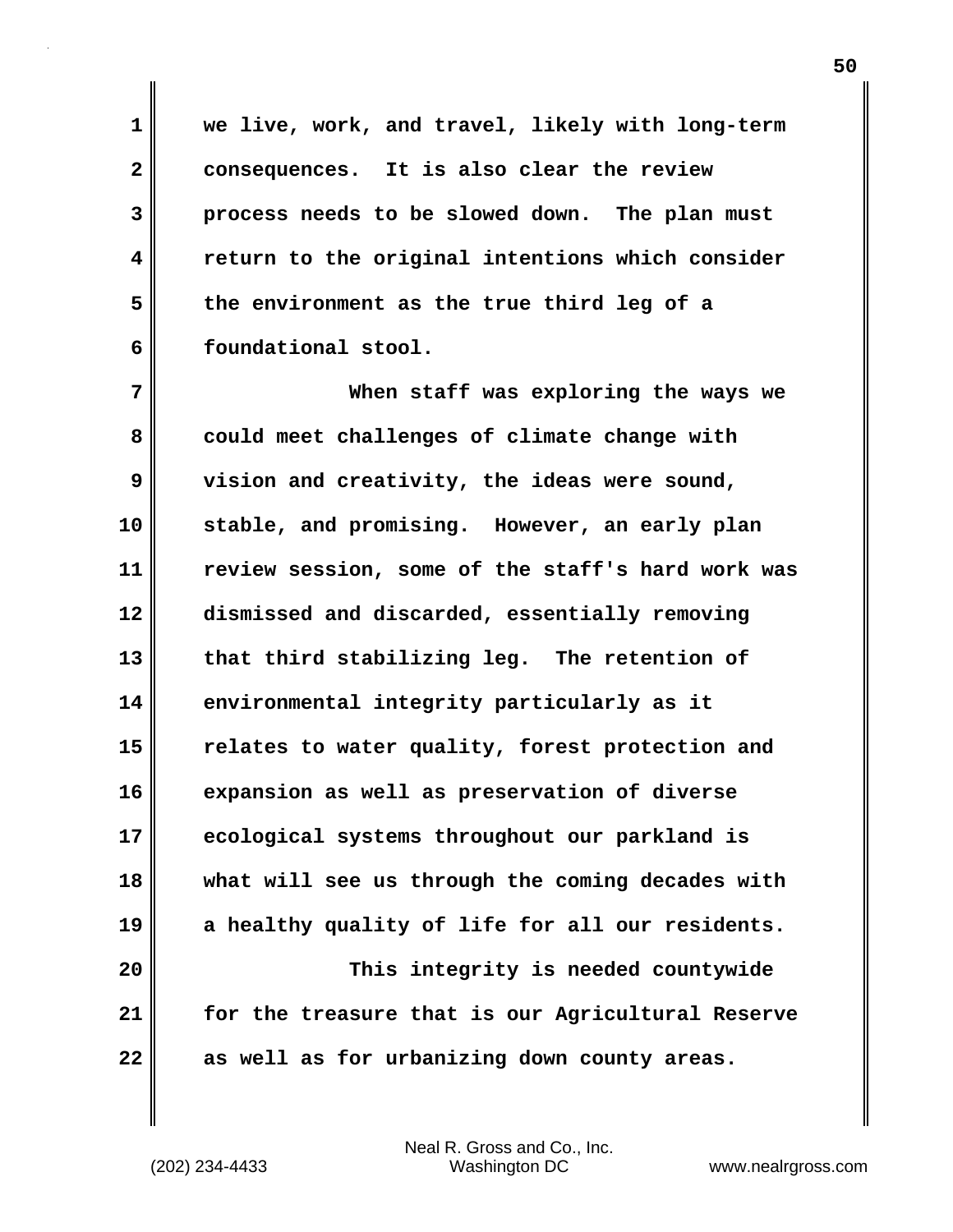**1 Access to nature should be a human right and 2 available to every community. In our urban care 3 areas, quality green space has been sliced and 4 diced over the decades.**

**5 The connectivity stressed in the plan 6 must apply to natural areas as well. Natural 7 resource conservation is essentially preventative** 8 care. Our existing park woodlands ranging from **9 small groves to local urban parks to the forests 10 and regional parks and the private and public 11 forests and farms of our Ag Reserve require full 12 protection.**

**13 Climate change will only worsen 14 impacts on our urban streams as we have seen with 15 water quality degradation caused by recent severe 16 rains. Too often, the environment is an 17 afterthought in the planning process. And we 18 fail to see the connections between livable 19 communities, public health, and environmental 20 stewardship until it is too late. 21 We had hoped given the initial**

**22 emphasis on preserving our natural systems that**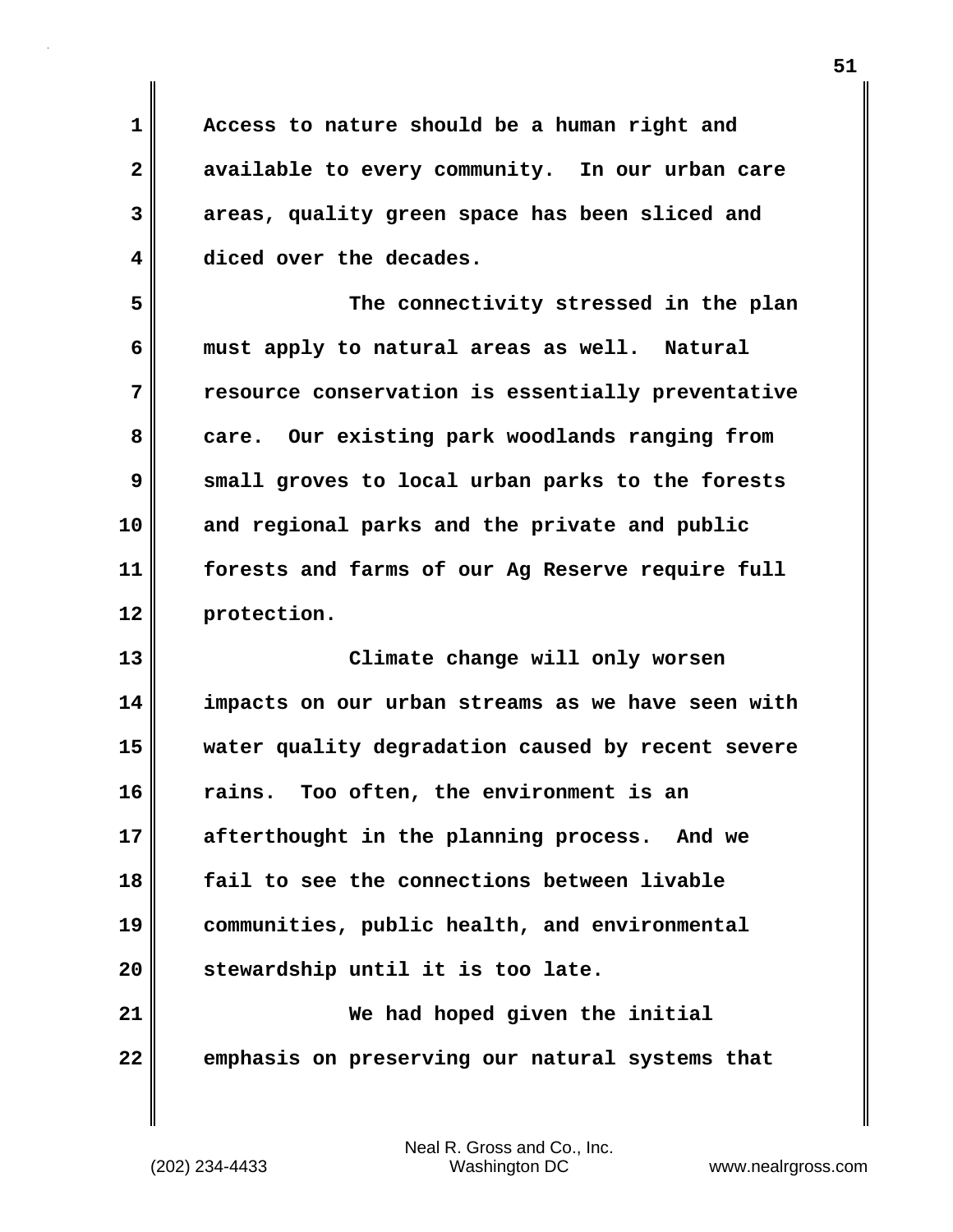**1 the General Plan would set a bold new standard 2 for our county where the environment was given 3 equal footing. We must do better than this 4 current plan or else there will not be a question 5 of thriving in 2050 but surviving. Let's slow 6 this process and involve stakeholders fully. Our 7 county deserves for natural resources to be more 8 integral to thrive 2050. Thank you. 9 CHAIR ANDERSON: Thank you very much. 10 Is Michael Dutka there? 11 MR. DUTKA: Can you hear me? 12 CHAIR ANDERSON: Yes, we hear you. 13 MR. DUTKA: Hello? 14 CHAIR ANDERSON: Yes, we hear you. 15 Whenever you're ready. 16 MR. DUTKA: Okay. I'm Michael Dutka. 17 I live in Rockville, and I'm testifying as an 18 individual. What I want to say is I do support 19 all the goals outlined in Thrive 2050. I think 20 it's great that we're contemplating rezoning 21 single family areas to allow more missing middle 22 housing types.**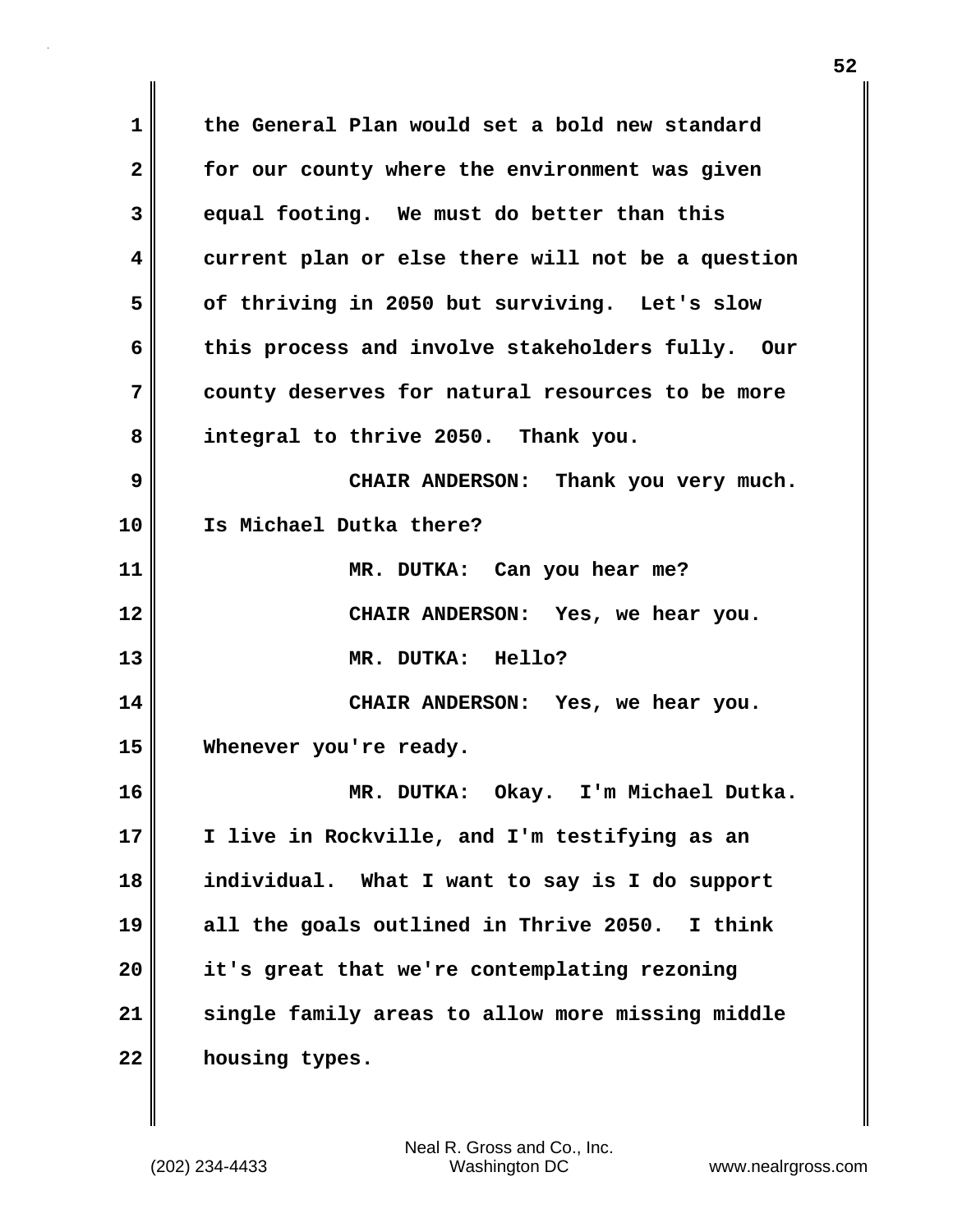| 1            | I think we need to really, really,                |
|--------------|---------------------------------------------------|
| $\mathbf{2}$ | really boost the production of housing within the |
| 3            | county. And we need to pursue a number of         |
| 4            | different avenues that are outlined in this       |
| 5            | current draft of the plan. So I support all       |
| 6            | those goals.                                      |
| 7            | I just wanted to say a few more                   |
| 8            | additional words and maybe a couple of            |
| 9            | suggestions as to what the plan can do            |
| 10           | additionally. Ultimately, this plan is asking,    |
| 11           | who is this county for? And to answer that        |
| 12           | question, we need to say -- we need to think      |
| 13           | about who is this county for now.                 |
| 14           | Currently, it is for all the                      |
| 15           | transportation infrastructure. And the vast       |
| 16           | majority of the land area, in fact, 92 percent of |
| 17           | land area is zoned for -- land area available is  |
| 18           | zoned for exclusive single family use. So we      |
| 19           | have to ask ourselves, are we okay with that when |
| 20           | the median value of a single family in this       |
| 21           | county is now north of 700,000 dollars?           |
| 22           | This county is not broadly accessible             |

(202) 234-4433 Washington DC www.nealrgross.com Neal R. Gross and Co., Inc.

 $\mathbf{I}$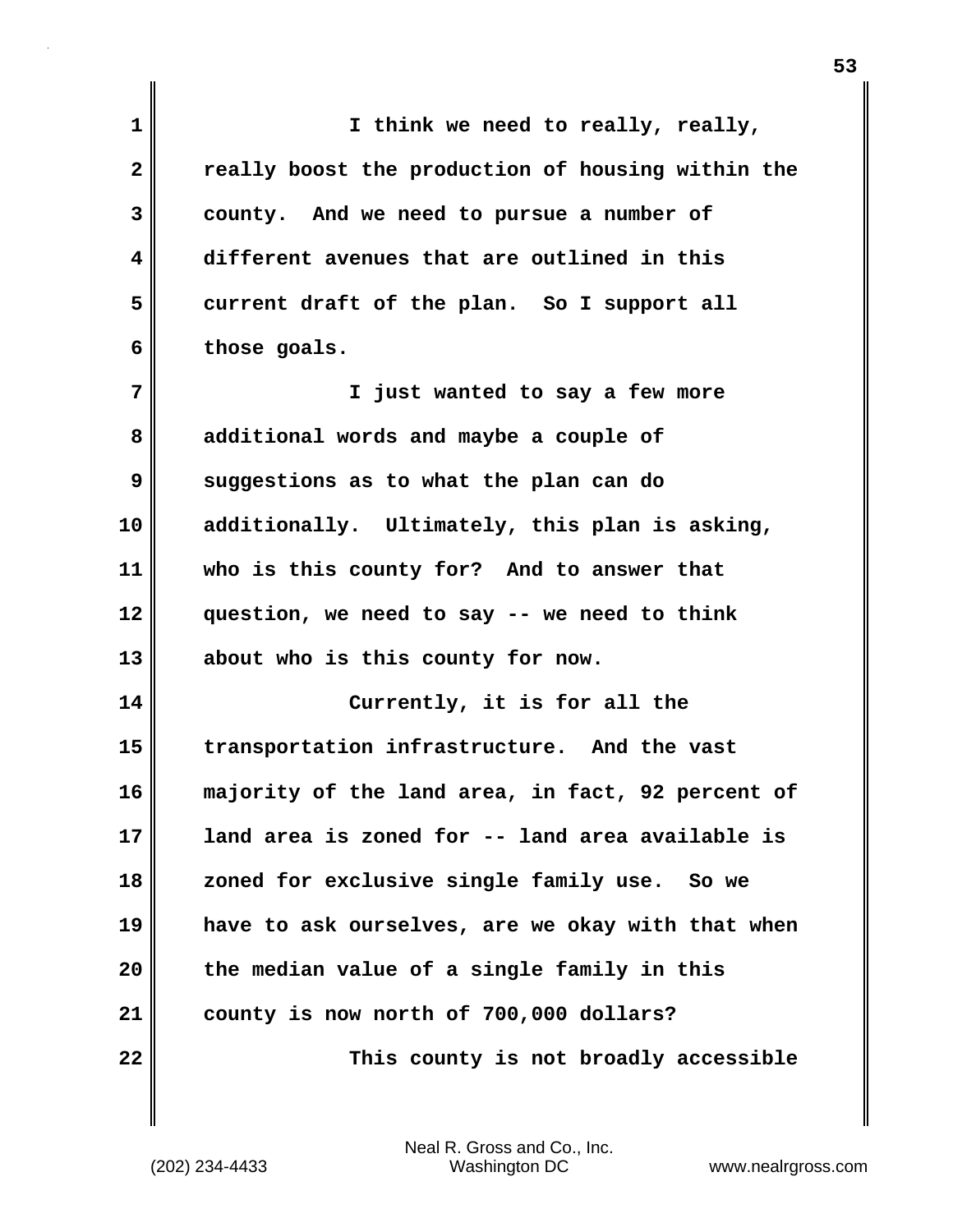**1 to a diverse group of people and is getting 2 increasingly less and less accessible as time 3 goes on. Therefore, drastic changes are needed 4 to how we think about land use in this county. 5 Thrive touches on this, but I really do think it 6 needs to go further and really, really, really 7 attack the whole concept of single family zoning 8 countywide. That's all for me. Thank you very 9 much. 10 CHAIR ANDERSON: Thank you. And now 11 we have William E. Kirwan, III. Are you there, 12 Bill Kirwan? 13 (No audible response.) 14 CHAIR ANDERSON: Oh, I think you just 15 muted yourself, Bill. Just hit \*6. There you 16 go. 17 MR. KIRWAN: Can you hear me now? 18 CHAIR ANDERSON: Yes, we can hear you. 19 MR. KIRWAN: Thank you. My name is 20 William Kirwan, and I am testifying as an 21 individual. I'm an architect, a product of 22 Montgomery County public schools, and a lifelong**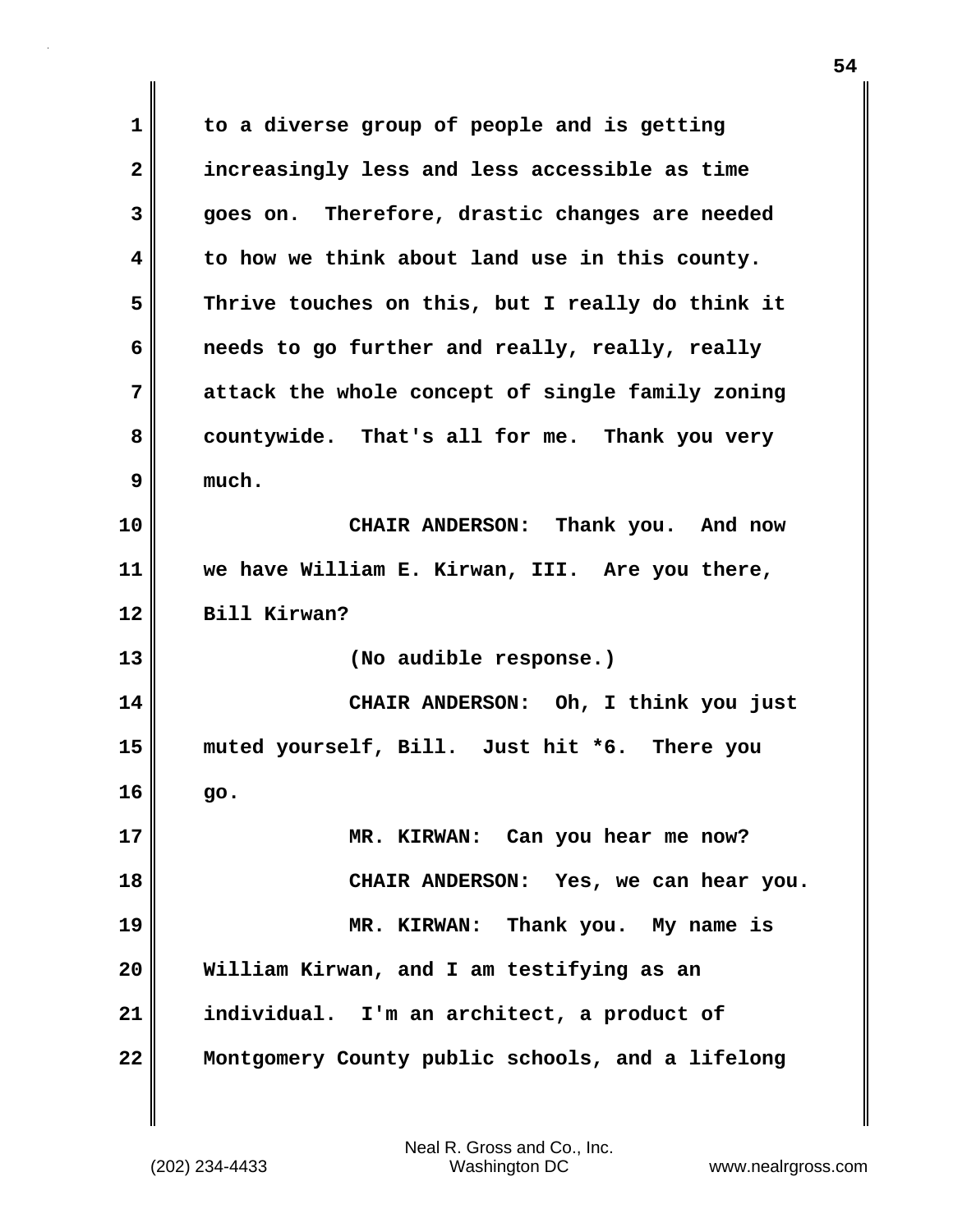**1 resident of Silver Spring. I have raised two 2 children here who have enjoyed the rich social 3 and ethnic diversity of Downtown Silver Spring 4 area and at the local public schools that they 5 have attended.**

**6 I'm going to start my testimony with 7 a quote. Make big plans; aim high in hope and 8 work, remembering that a noble, logical diagram 9 once recorded will not die. Make no little 10 plans; they have no magic to stir men's blood and 11 probably will not themselves be realized.**

**12 This quote is from Daniel Burnham, an 13 American architect and urban designer who lived 14 from 1846 to 1912. I was introduced to that 15 quote by Daniel Burnham during my studies in 16 architecture school at the University of 17 Maryland. To this day, I use those words for 18 inspiration before every endeavor I undertake, 19 professionally and personally. I believe Thrive 20 2050 should be similarly inspired by those words 21 and should aim high. If there is no magic in the 22 Thrive 2050 plan to stir our blood, it will**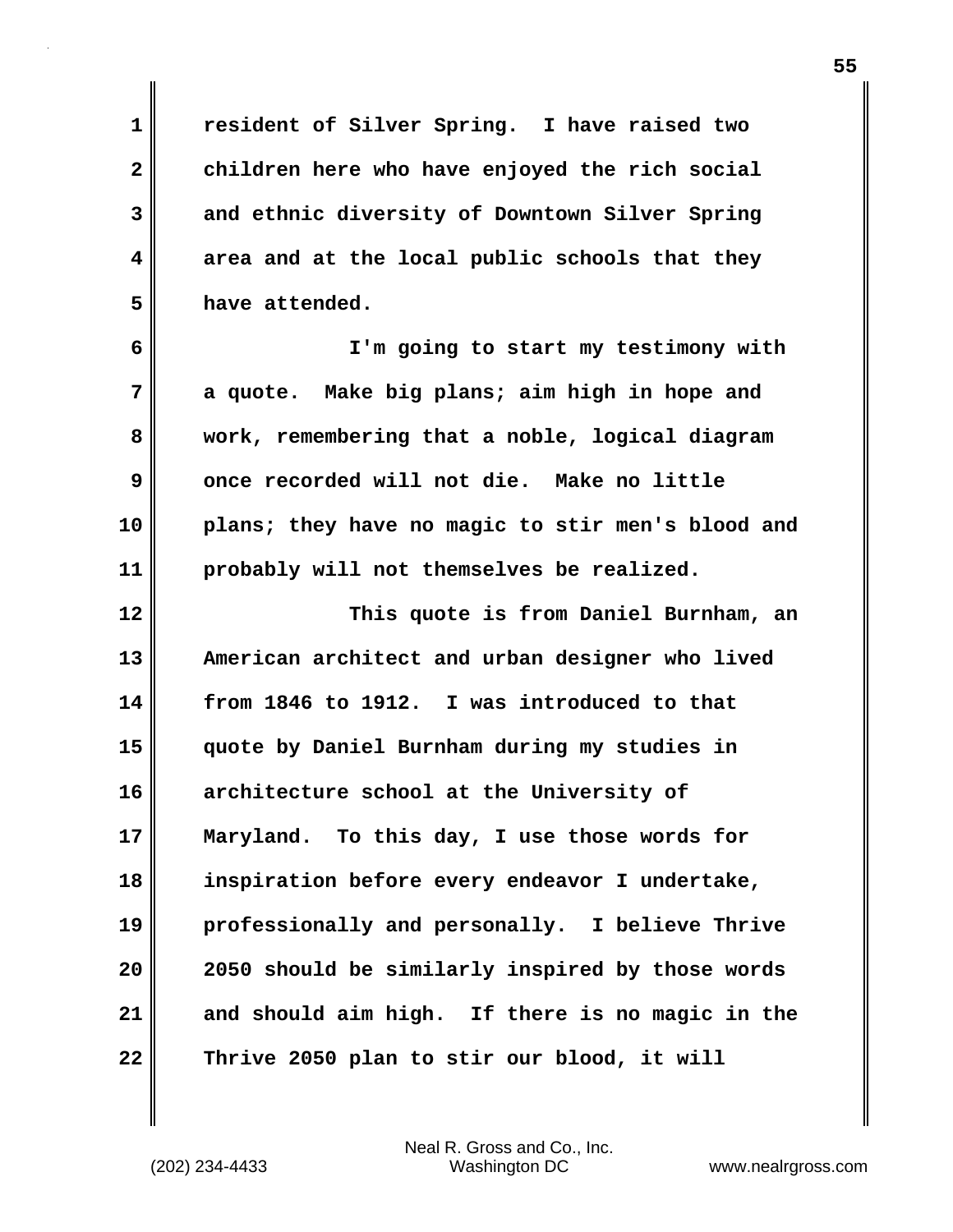1 **likely** never be realized.

| $\mathbf{2}$ | There is much to be excited about by              |
|--------------|---------------------------------------------------|
| 3            | the draft plan. I commend the Planning            |
| 4            | Department and its years long effort to gather    |
| 5            | public input and put forth a plan that suggests   |
| 6            | that our county leaders adopt the progressive and |
| 7            | forward thinking approach to transportation,      |
| 8            | smart growth, and social equity. While we have    |
| 9            | stepped forward on so many fronts to advance our  |
| 10           | county and help heal the wounds of prejudice, we  |
| 11           | remain mired in our past when it comes to our     |
| 12           | approach to one of the last remaining wounds of   |
| 13           | racism and inequity in land planning, single      |
| 14           | family zoning.                                    |
| 15           | As Thrive 2050 points out, there is               |
| 16           | insufficient undeveloped land in our county to    |
| 17           | meet the demands of our projected growth in       |
| 18           | housing units. The largest areas of developable   |
| 19           | land in our county are currently restricted by    |
| 20           | single family zoning. Elsewhere across the        |
| 21           | United States, communities facing similar issues  |
| 22           | are recognizing this and reforming their single   |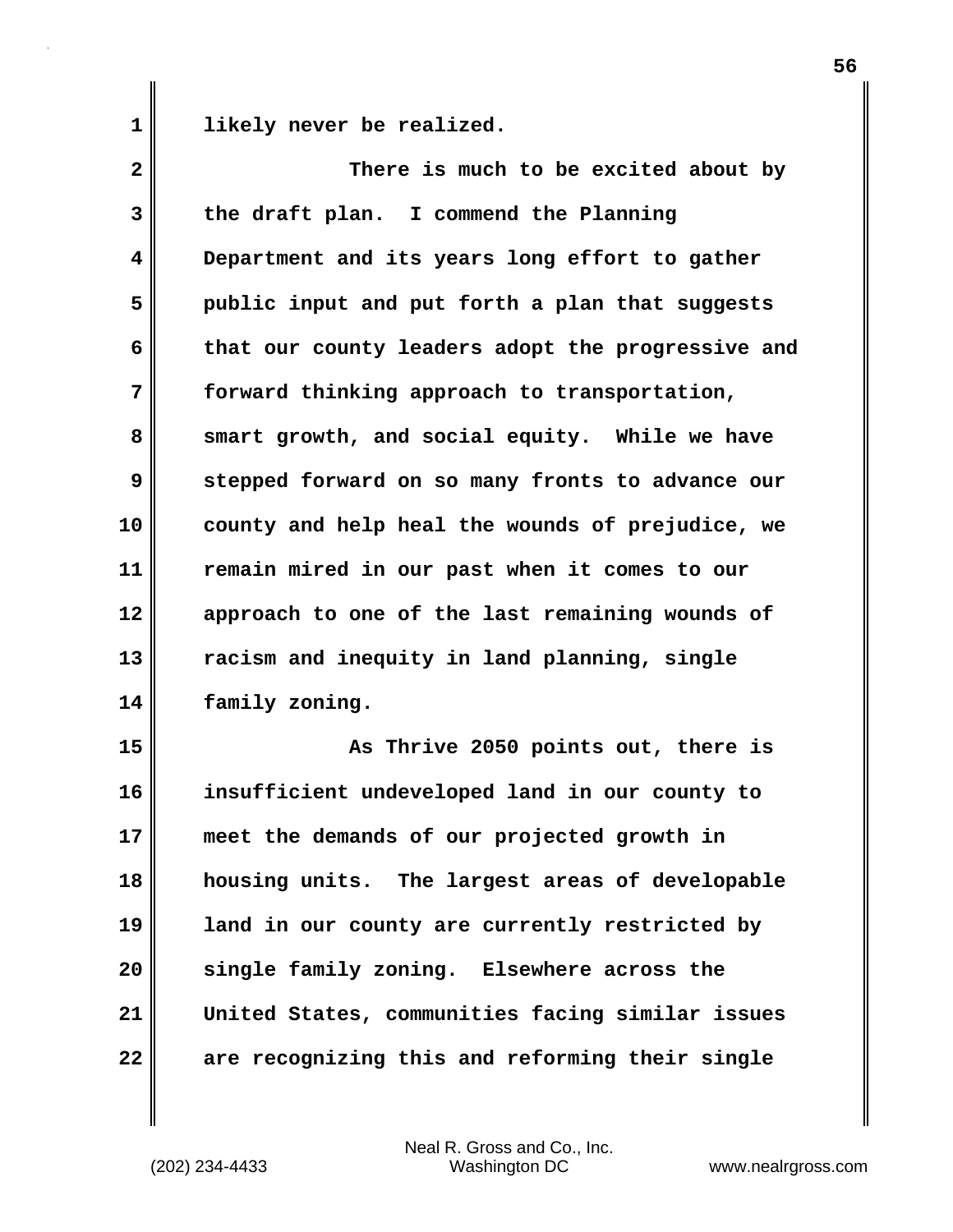**1 family zoning to enable a diversity of housing 2 types that can comfortably coexist in single 3 family neighborhoods, such as duplexes, 4 triplexes, quads, and courtyard apartments. 5 Diversity in housing types used to be 6 more commonplace in residential neighborhoods 7 across the United States and here in Montgomery** 8 County. It provided affordable housing options **9 for citizens looking to establish roots in 10 communities where they could choose to raise 11 their children and not where today's restrictive 12 zoning and well intentioned affordable housing 13 initiatives direct them to live. While we have 14 corrected many of the old social injustices in 15 our county over the decades since the 1960s, 16 single family zoning remains the awkward uncle at 17 the table where latent racism and prejudice still 18 clings to life. 19 Thrive 2050 recognizes this, and it is 20 paramount that we address this issue and aim high**

**21 to create more equitable and diverse communities 22 in our county. For Thrive 2050 to ultimately**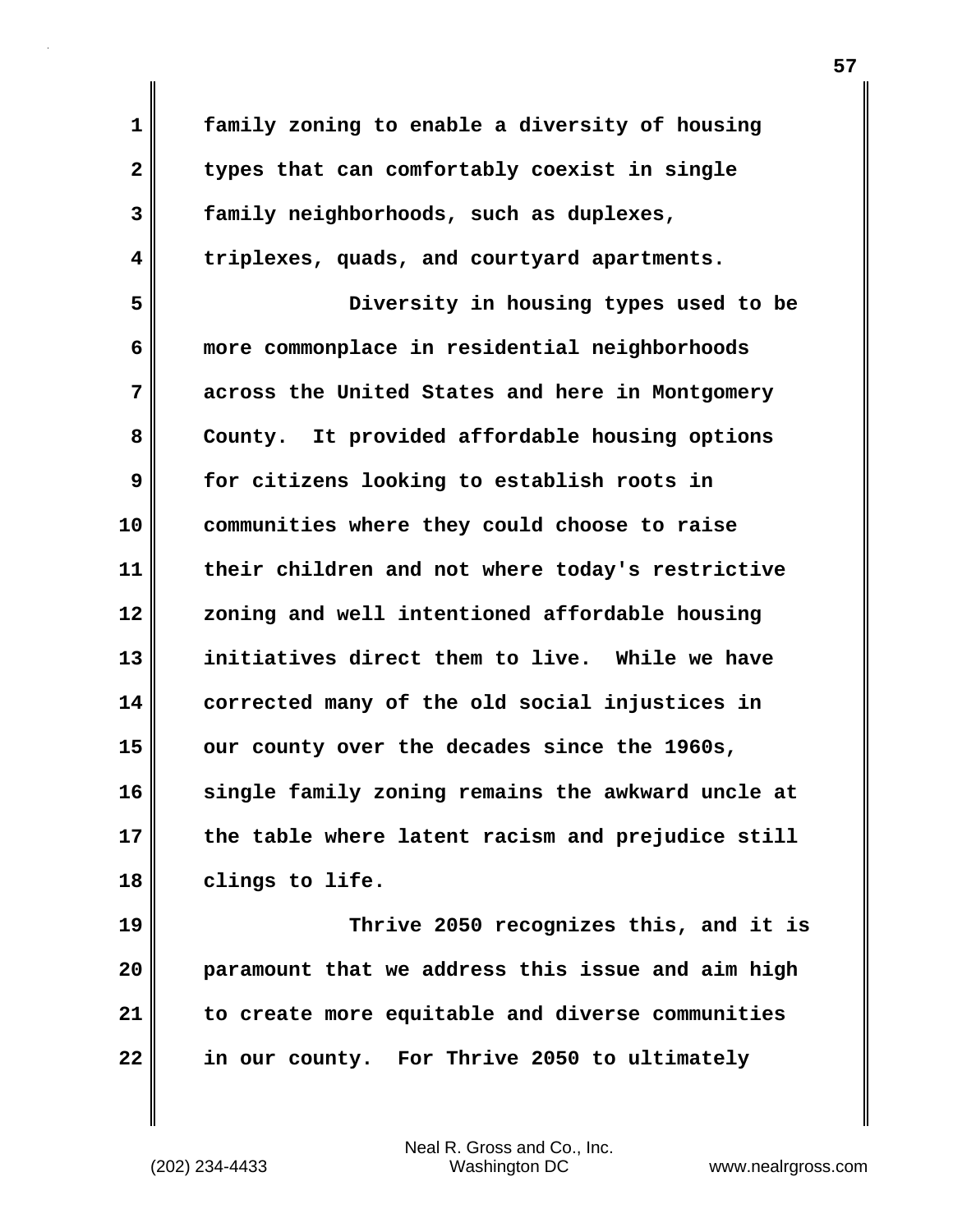**1 become the success in visionary planning, it must 2 address many issues to advance Montgomery County 3 into the second half of the 21st century. 4 However, without single family zoning reform, 5 Thrive 2050 will lack the magic needed for it to 6 transcend from being a small plan to becoming a 7 big plan and a true roadmap towards our best 8 future. Thank you. 9 CHAIR ANDERSON: Thanks very much. I 10 wanted to call the Montgomery plan's blog, No 11 Little Plans, but I was outvoted on that. 12 MR. KIRWAN: It should've been. 13 CHAIR ANDERSON: Yeah, what are you 14 going to do. But we're working on it with the 15 General Plan. Thanks very much for that 16 testimony. Jane Lyons, are you there? 17 MS. LYONS: Yes, I am. Can you hear 18 and see me? 19 CHAIR ANDERSON: Yes, we hear and see 20 you. You're the first person who's on camera. 21 Everybody else has been on the phone, so -- 22 MS. LYONS: Oh, great. Well, thank**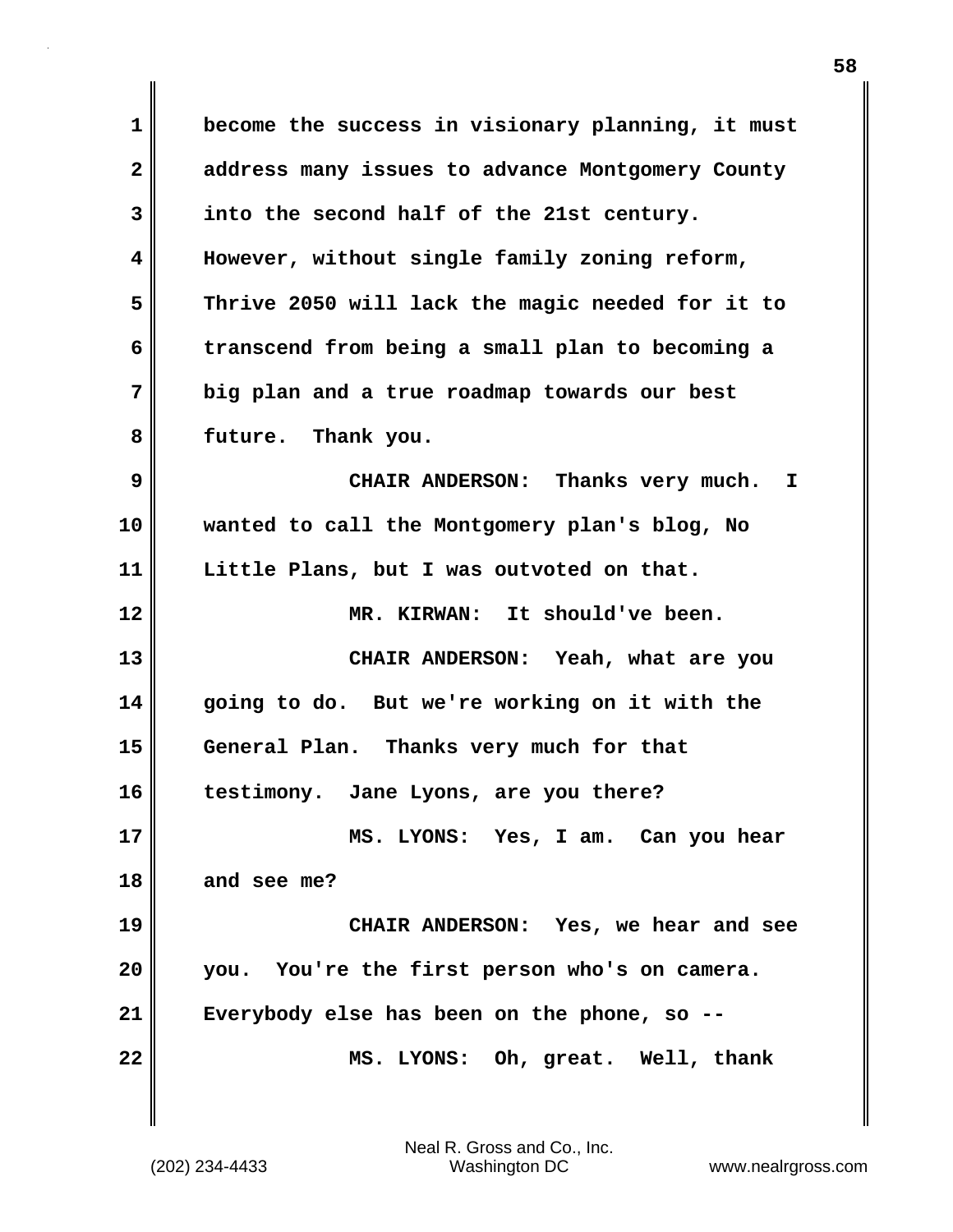| $\mathbf 1$    | you. My name is Jane Lyons. And I'm testifying    |
|----------------|---------------------------------------------------|
| $\overline{2}$ | on behalf of the Coalition for Smarter Growth,    |
| 3              | the leading organization advocating for walkable, |
| 4              | inclusive, transit-oriented communities as the    |
| 5              | most sustainable and equitable way for the D.C.   |
| 6              | region to grow. Please see our written testimony  |
| 7              | for our full, very detailed comments.             |
| 8              | We strongly support this draft of                 |
| 9              | Thrive, although we believe it can be made even   |
| 10             | better. Thrive creates a vision for a county      |
| 11             | that's more affordable, walkable, prosperous,     |
| 12             | resilient, and racially and economically          |
| 13             | integrated, and recognizes that the best way to   |
| 14             | achieve that vision is through the principles of  |
| 15             | inclusive smart growth, urbanism, and equitable   |
| 16             | transit-oriented development. Thrive argues that  |
| 17             | Montgomery needs to welcome 200,000 additional    |
| 18             | residents over the next 30 years because that's   |
| 19             | what's projected.                                 |
| 20             | However, we'd argue that Montgomery               |
| 21             | needs to welcome as many new residents as         |
| 22             | possible near transit and jobs in order to        |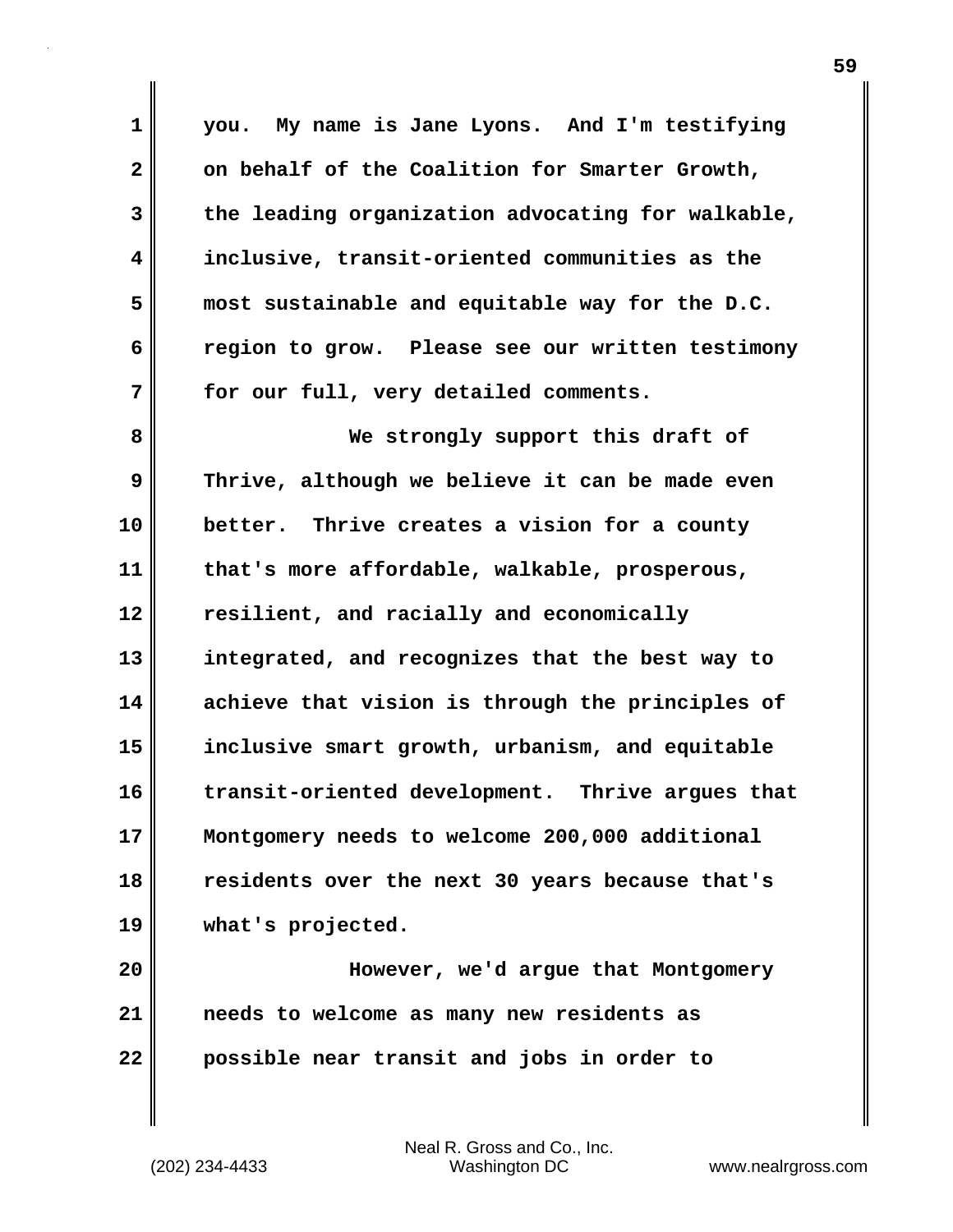**1 jumpstart the economy and meet climate goals. 2 Montgomery is uniquely positioned to help meet 3 state and regional climate goals given its 4 existing transit infrastructure, job centers, 5 proximity to D.C. Also given our values of 6 diversity inclusion, Montgomery is well 7 positioned to be a national leader in equitable 8 growth, breaking down traditional barriers to 9 integration.**

**10 We'd like to highlight the following 11 five points as our major recommendations. One, 12 rethink single family zoning, not just around 13 transit. We need to allow and encourage a range 14 of housing types in neighborhoods near transit.**

**15 However, we should not limit zoning 16 reform to these areas only. This has the 17 potential to spark opposition to new transit as 18 single family homeowners know that new transit 19 goes hand in hand with zoning reform. This also 20 has the potential to leave out areas of the 21 county that are predominately White and wealthy, 22 the kinds of places that are still exclusive**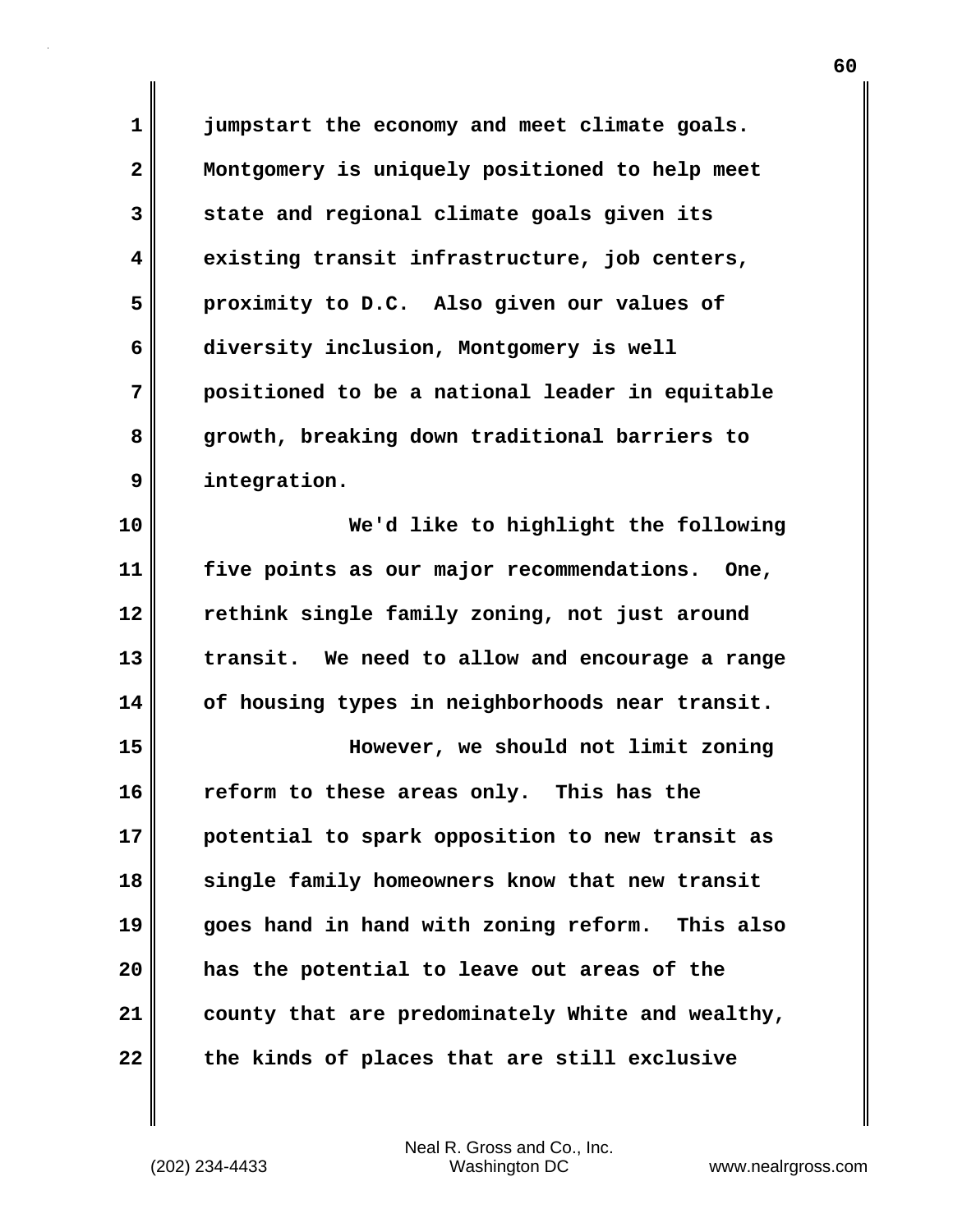**1 today due to racist policies of the past which 2 will not be undone without intentional planning 3 otherwise.**

**4 While our priority for growth should 5 be near high capacity transit, we must include 6 measures to diversify housing options in other 7 neighborhoods while also extending transit. Two, 8 provide a map to guide future growth. This will 9 help residents and decision makers understand 10 where growth should be directed, visualizing the 11 centers and web of corridors discussed in Thrive. 12 Excuse me.**

**13 Three, redundancies -- or reduce 14 redundancies. This document reads as if it were 15 written by a committee because it was. This 16 involves redundancies in the arguments that are 17 raised and could be improved by reorganization 18 and improving inconsistencies in voice. To help, 19 we suggest moving the policies and actions to** 20 their own appendix.

**21 Four, emphasize racial justice. We 22 commend including a section about the history of**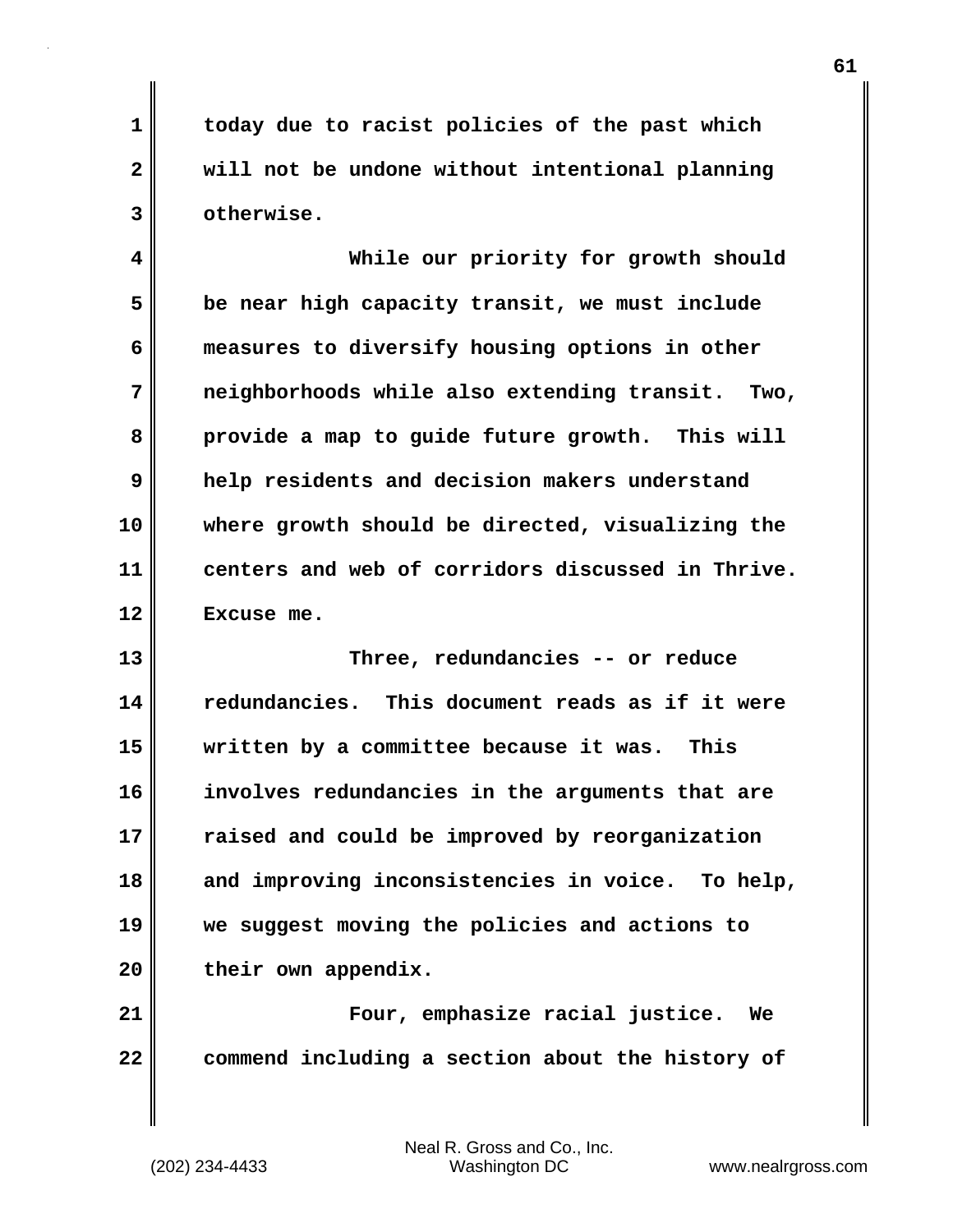**1 red lining and discriminatory housing practices. 2 However, we believe that the plan can better tell 3 the story of segregation identifying both past 4 mistakes and successes so that we can better 5 identify future solutions. Therefore, we also 6 believe the goal of integration could be woven 7 into the plan's vision and goals much more. 8 Finally, five, create implementation 9 metrics now. We should not wait until two years 10 have passed after the completion of Thrive to 11 establish metrics for measuring the plan's 12 success. What gets measured gets done, and we 13 need this plan to get done. Thank you so much 14 for your consideration. 15 CHAIR ANDERSON: Thank you very much 16 for that testimony. Dan Reed, are you there? 17 MR. REED: I am. 18 CHAIR ANDERSON: Very good. Whenever 19 you're ready. 20 MR. REED: All right. Hi, my name is 21 Dan Reed, and I'm testifying as an individual. I 22 grew up in Montgomery County, graduated from**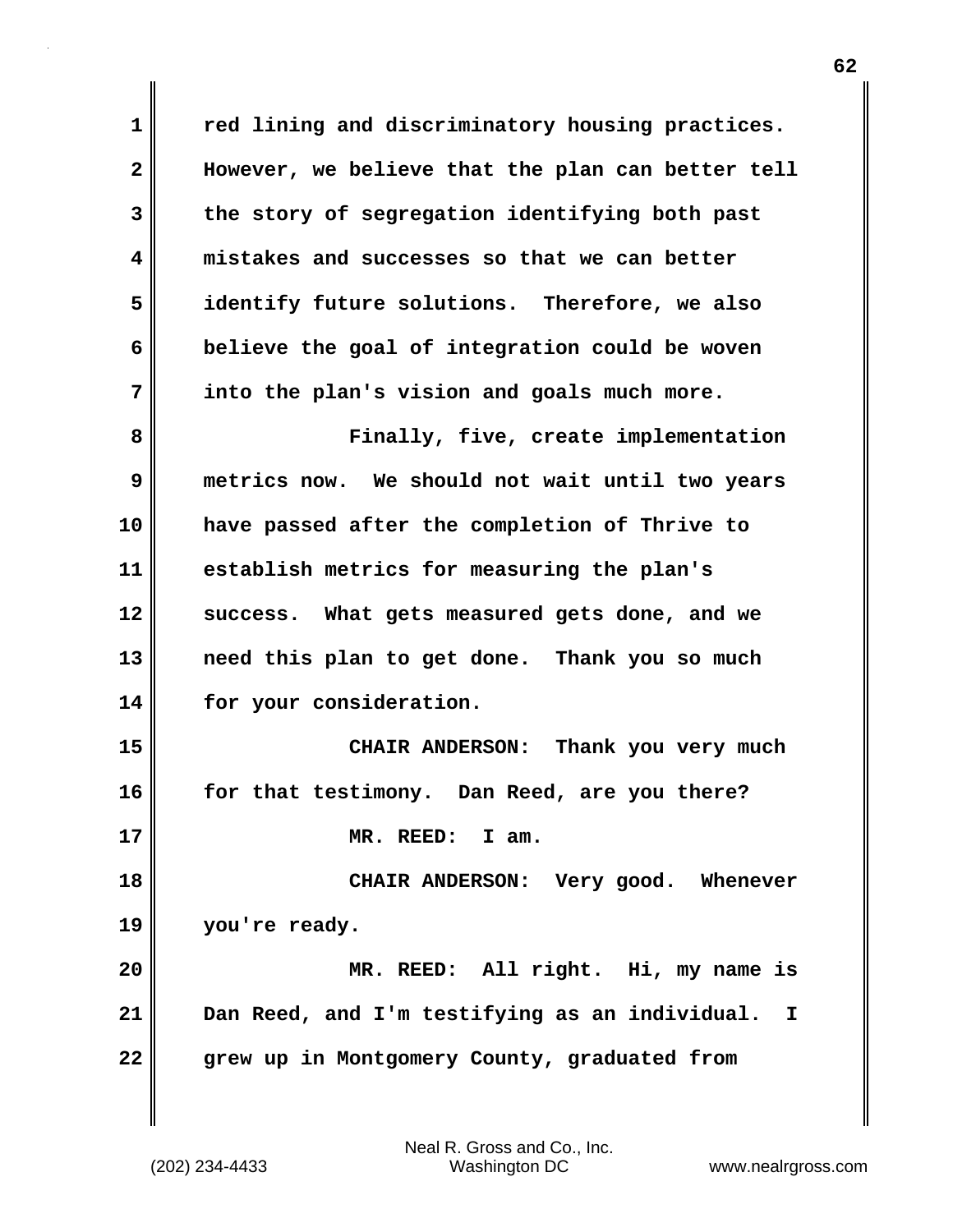**1 MCPS, and my partner and I both live and work in** 2 Silver Spring. I'm here to support the draft **3 Thrive 2050 plan.**

**4 The comedian, Dave Chappelle, who grew 5 up in Montgomery County has a joke that goes, my 6 parents moved me here so I could grow up poor 7 around White people. My mother and I moved here 8 in 1991 in our belate. I don't know if we were 9 poor. I definitely felt poor, but I had the 10 chance to grow up in Silver Spring, one of the 11 few places in the entire country where little 12 Black boys do as well as little White boys as 13 adults.**

**14 Why does that happen? It's hard to 15 say. I know that my mother, a first generation 16 immigrant, putting herself through the University 17 of Maryland could afford to rent a one-bedroom 18 apartment for us to share. I know that I could 19 go to good, diverse schools or visit my 20 grandparents who lived nearby. I know there was 21 a big park next to our building where I could 22 play with my friends.**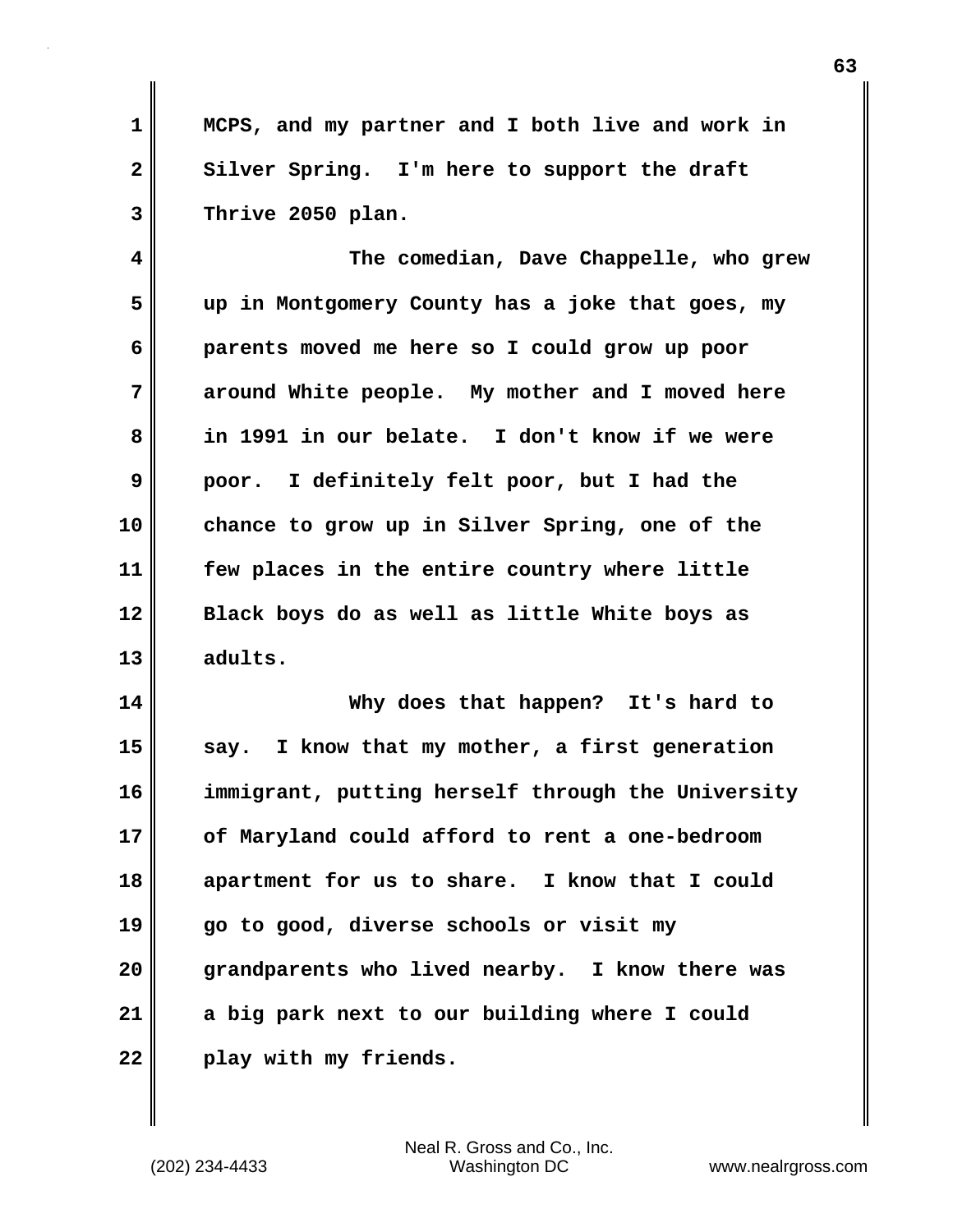**1 As an adult, I realized how many 2 people in this community take that experience for 3 granted. My partner and I spent years saving up 4 and searching for a home we could afford. And 5 the only reason we could buy a home near Downtown** 6 Silver Spring is because it's a townhouse. **7 It's been a year since we've moved in, 8 and prices have gone up so much we couldn't buy 9** our house today. That's why a lot of my friends **10 have moved out of the county or the region 11 because they too have struggled to build a live 12 here. Thrive replaces On Wedges & Corridors 13 which was written in the 1960s and creates the 14 county that we know and love today, like our 15 massive park system, downtowns and town centers, 16 or the Ag Reserve. 17 In some ways, it also contributed to 18 the issues we face now, an east-west divide, 19 segregated schools and neighborhoods, sedentary 20 lifestyles, stagnant incomes, and a chronic 21 housing shortage driving prices. I was impressed 22 when I saw all of those things mentioned in**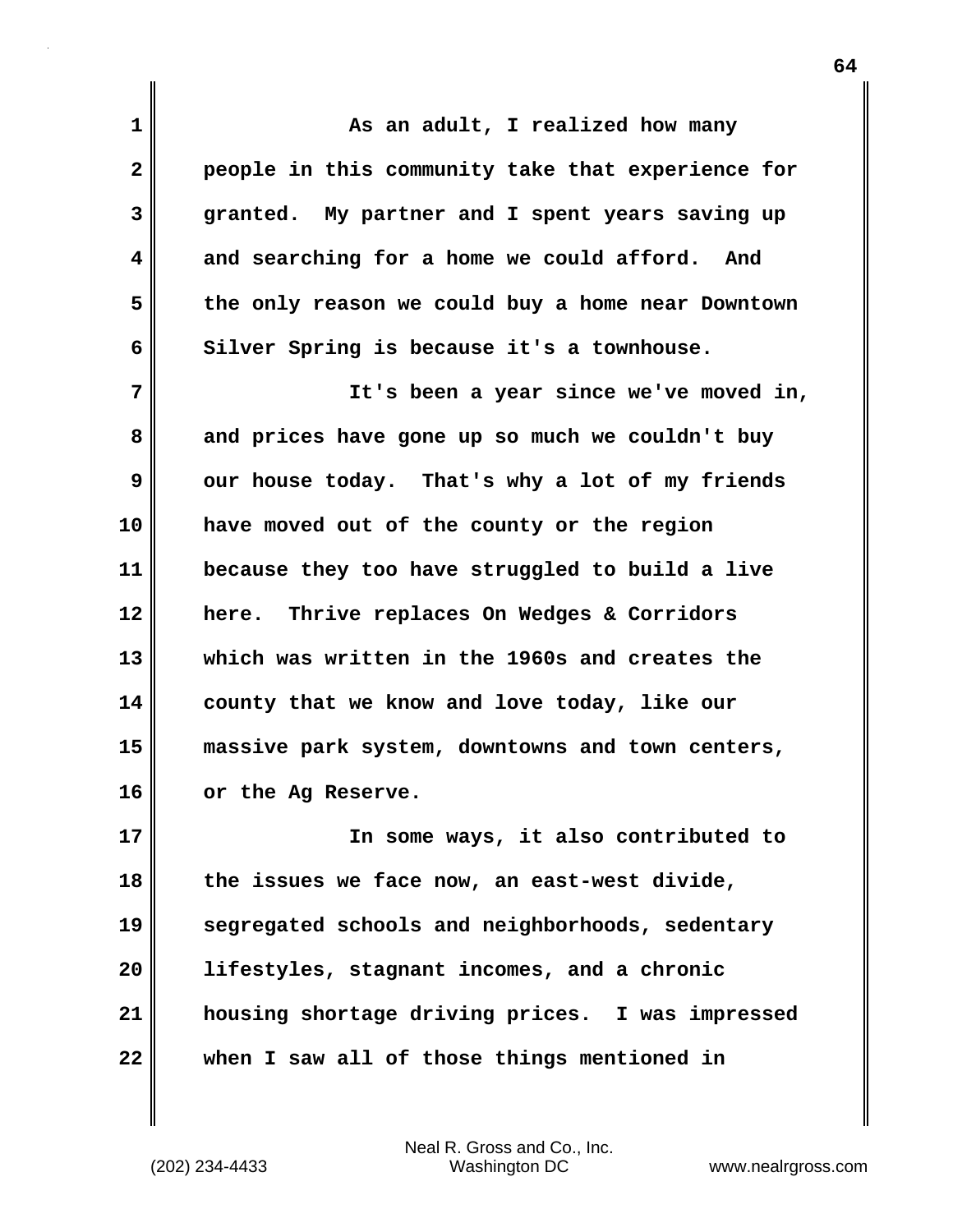| $\mathbf 1$             | Thrive 2050. I've never seen a planning document  |
|-------------------------|---------------------------------------------------|
| $\overline{\mathbf{2}}$ | Montgomery County talk about racial justice.      |
| 3                       | This plan talks about the need to do              |
| 4                       | more outreach and education about planning so we  |
| 5                       | don't just hear from people with the time and the |
| 6                       | money to block change but people who actually     |
| 7                       | look like this county. This plan talks about      |
| 8                       | changing single family zoning which was           |
| 9                       | explicitly designed to make neighborhoods         |
| 10                      | segregated and exclusive to instead give more     |
| 11                      | people access to homes they can afford near jobs, |
| 12                      | transportation, and daily needs. I recognize      |
| 13                      | this makes some people uncomfortable.             |
| 14                      | Some people here benefit from a status            |
| 15                      | quo that privileges them and their needs.<br>I'm  |
| 16                      | sure they will demand that you stop this          |
| 17                      | important work. But to be honest, I'm losing      |
| 18                      | patience for people who say they care about       |
| 19                      | diversity or equity or climate change but insist  |
| 20                      | that nothing change around them and that they're  |
| 21                      | not inconvenienced.                               |
| 22                      | Real people's lives and hopes and                 |

(202) 234-4433 Washington DC www.nealrgross.com Neal R. Gross and Co., Inc.

 $\mathbf l$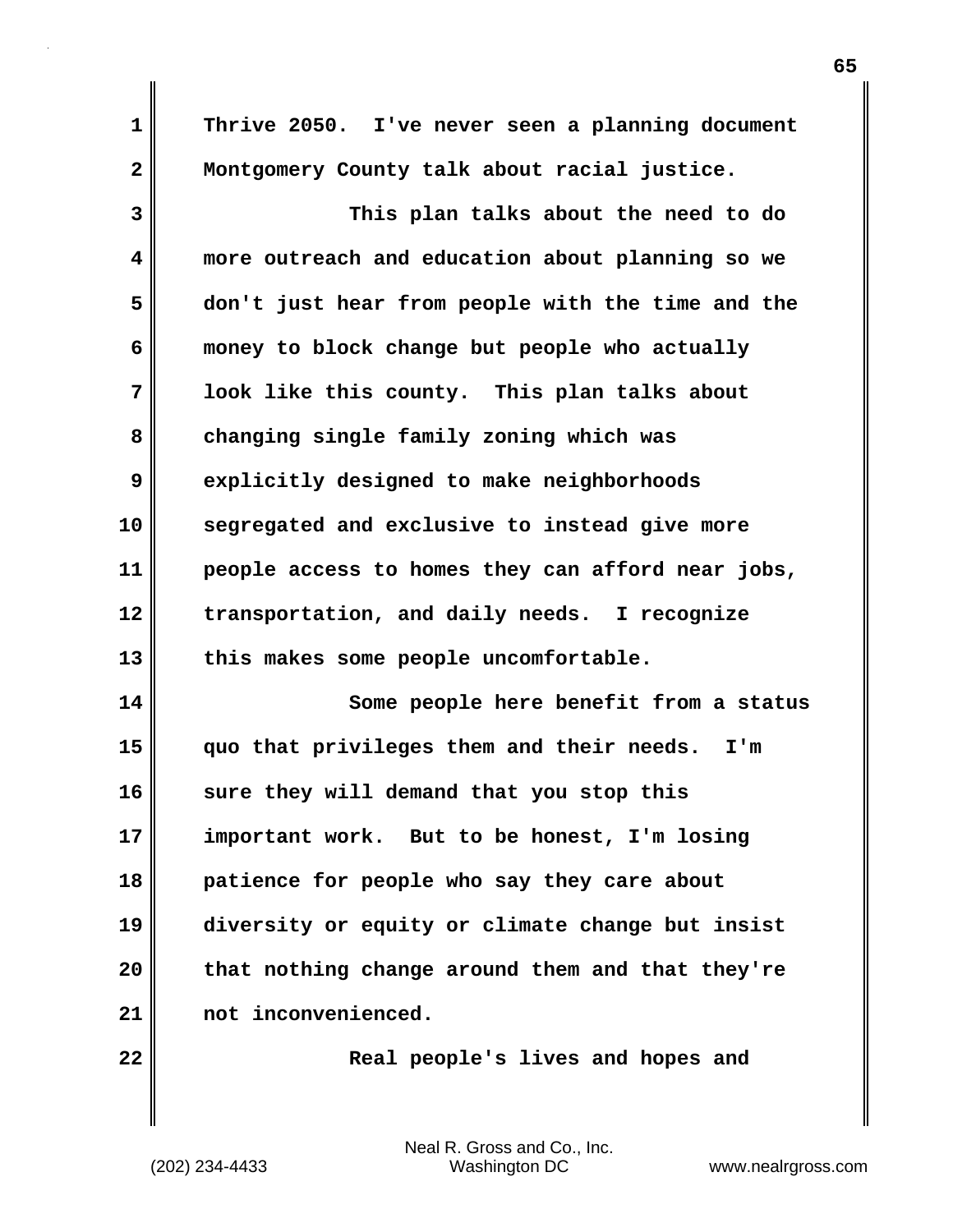**1 dreams hang from that but, and we're foreclosing 2 on their future by trying to preserve somebody 3 else's past. We can't stop change from happening 4 here, but we can shape how that change happens 5 and who benefits from it. Let's move forward 6 with this plan and make a county that actually 7 works for everyone. Thank you. 8 CHAIR ANDERSON: Thank you very much 9 for that testimony. James Hedrick, I think I saw 10 him a minute ago. There he is. 11 MR. HEDRICK: I'm back. 12 CHAIR ANDERSON: Yes, very good. 13 You're up. 14 MR. HEDRICK: Well, thank you. Thank 15 you, everybody, Chair Anderson and the rest of 16 the planning commissioners for letting me come 17 and speak today. I'm James Hedrick. For the 18 record, I'm a resident of the Twinbrook community 19 of Rockville here representing the Action 20 Community for Transit as our land use committee 21 chair. 22 It's hard to add more to some of the**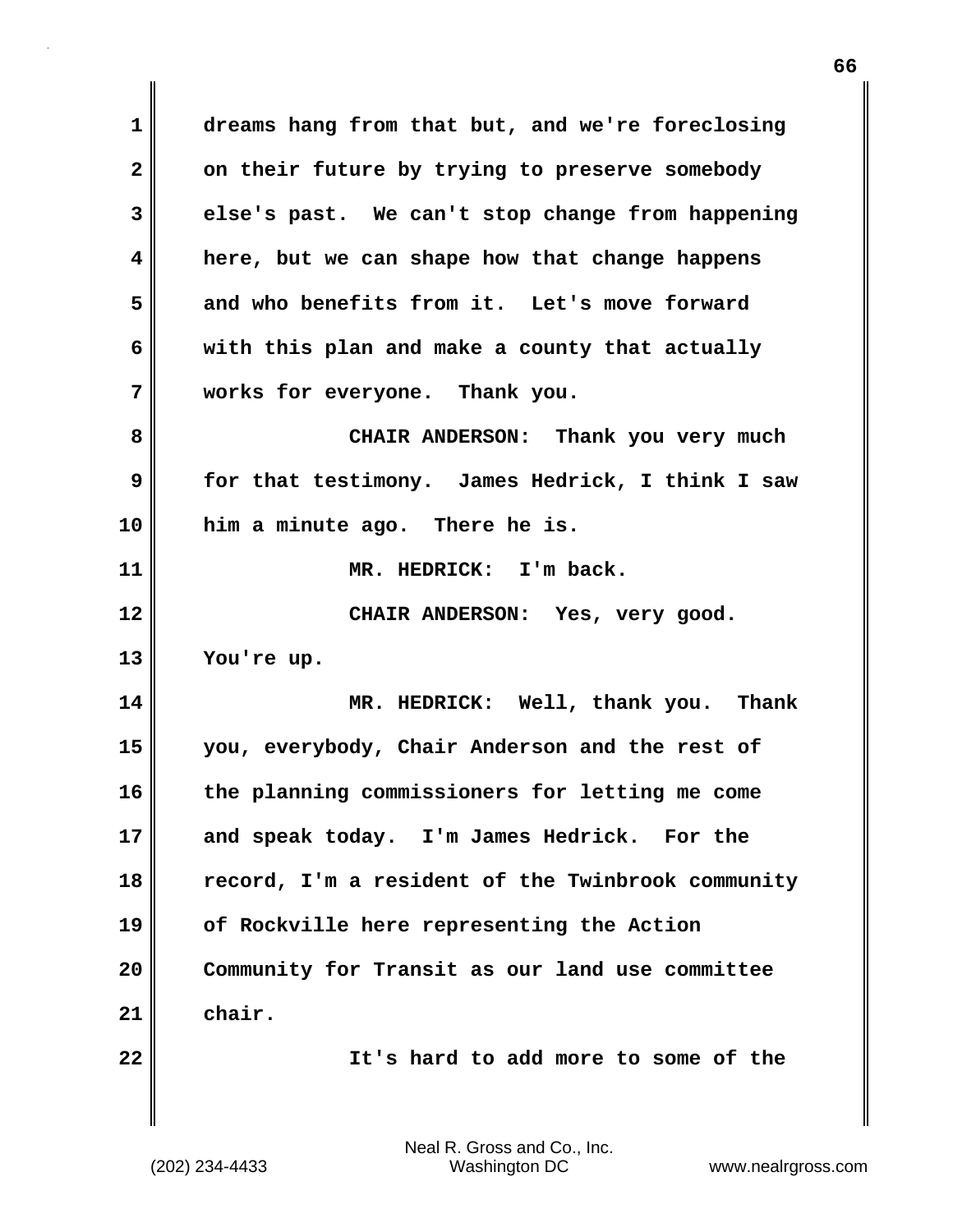**1 great stuff that we've heard from the last couple 2 of folks that have talked, Dan and Jane and the 3 rest. I do want to say that we support broadly 4 the vision and the approach of Thrive 2050. I 5 think it's got a great focus on transit-oriented 6 development.**

**7 It's got a lot of attention to 8 redevelopment, reuse, and infill which is great. 9 I do want the Commission to consider two thoughts 10 that we have and that I have. And one is to be 11 as big and bold as possible and to say that 12 everything and all the goals that we have in this 13 plan start with more housing and having more 14 housing.**

**15 So we've identified the three major** 16 outcomes that we want: economic health, equity, **17 environmental resilience. Each of those is 18 dependent on more housing. We said diversity, 19 the Thrive 2050 plan says diversity, inclusion 20 are our strength. It's essential for future. 21 Each one of those things is dependent upon us 22 having more housing.**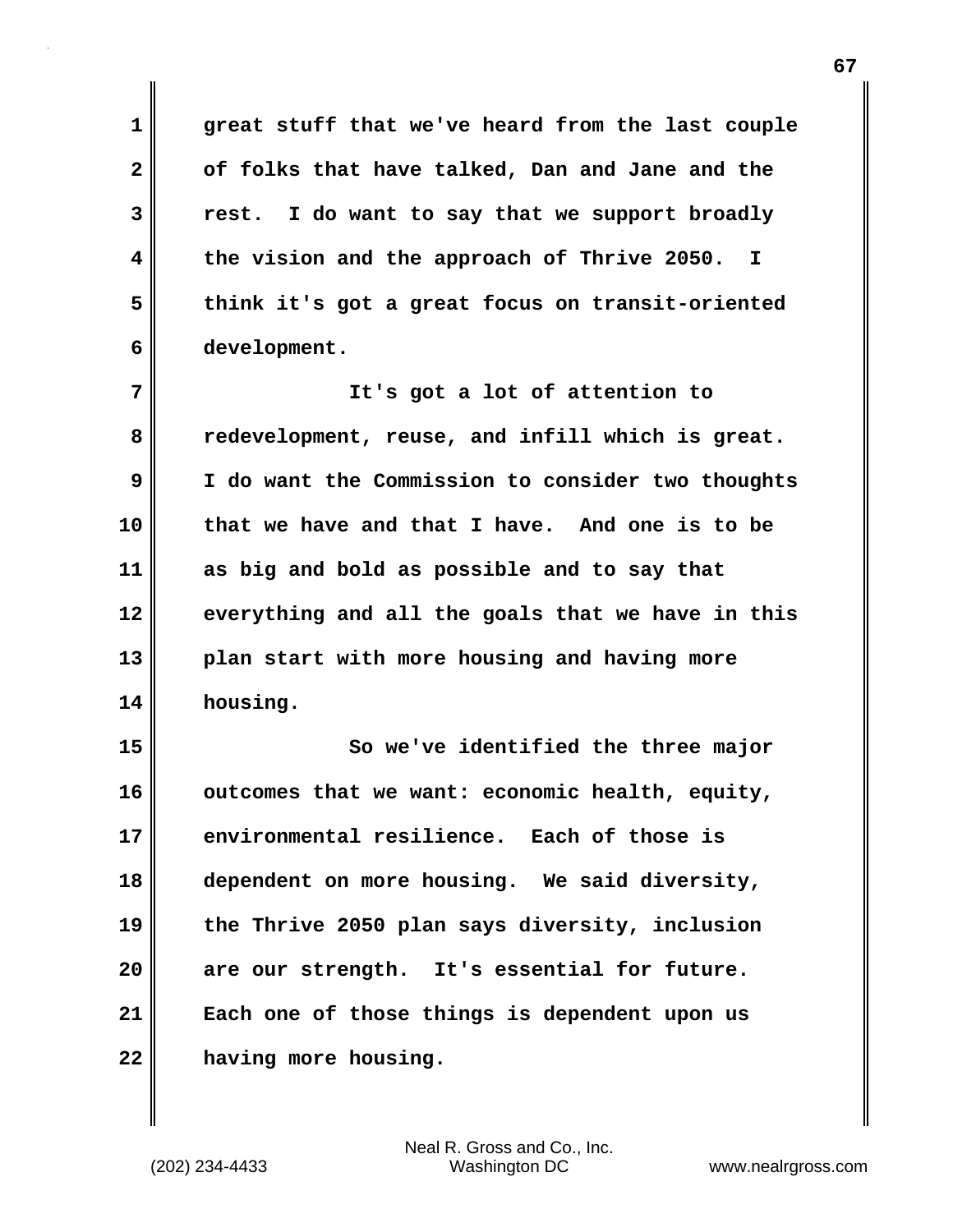| $\mathbf{1}$ | And we say that we want to accommodate           |
|--------------|--------------------------------------------------|
| $\mathbf{2}$ | and I think make room for 200,000 people. I      |
| 3            | think we can do better. I think we can do more   |
| 4            | than that. I think we can welcome folks in. I    |
| 5            | think Montgomery County can be a leader in       |
| 6            | equitable and sustainable growth.                |
| 7            | I think to do that, we've got to start           |
| 8            | with more housing, more housing everywhere.      |
| 9            | Housing, we don't have enough of it and we need  |
| 10           | more of it. So along that, I want you to broadly |
| 11           | consider a couple of things. I want us to        |
| 12           | broadly reconsider the nature of single family   |
| 13           | neighborhoods in general and expand what we mean |
| 14           | by near transit which we use frequently in the   |
| 15           | Thrive 2050 draft here.                          |
| 16           | I represent the Action Committee for             |
| 17           | transit. We're big fans of transit. We always    |
| 18           | should focus on developed density near high      |
| 19           | capacity transit. But we also need more housing  |
| 20           | options and better and more -- more housing      |
| 21           | options, better land use in communities that     |
| 22           | might not now be considered near transit.        |

(202) 234-4433 Washington DC www.nealrgross.com Neal R. Gross and Co., Inc.

 $\mathbf{l}$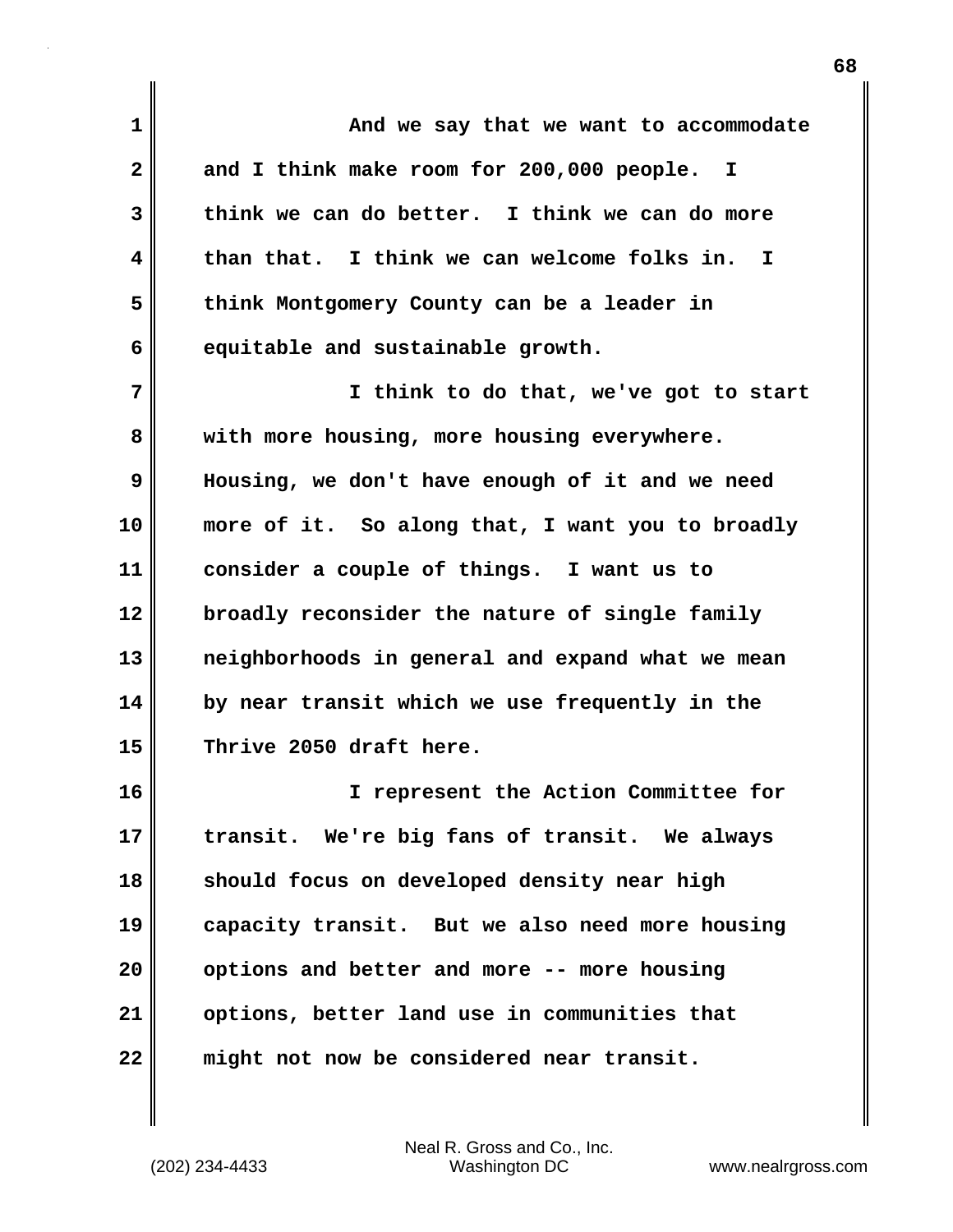| 1              | As I said, right now, my home is in               |
|----------------|---------------------------------------------------|
| $\overline{2}$ | Twinbrook. I live about a mile and a half away    |
| 3              | from the Metro station, probably really a little  |
| 4              | far to be considered near transit under many      |
| 5              | proposals. But I spend a lot of my time biking,   |
| 6              | busing, walking to different places.              |
| 7              | If we had more neighbors in there,                |
| 8              | they could as well. For every new family, new     |
| 9              | person that moves into a neighborhood like        |
| 10             | Twinhill or Aspen Hill or Tilden Woods or Chevy   |
| 11             | Chase or any of those, that's more potential      |
| 12             | transit riders. It's less miles traveled by car.  |
| 13             | More housing options for residents, more equity,  |
| 14             | all things that we want in the plan.              |
| 15             | Not to put too fine a point on it, but            |
| 16             | to increase the options, increase housing options |
| 17             | in neighborhoods like that, what's often called   |
| 18             | the missing middle housing as mentioned a couple  |
| 19             | of times in the plan, duplexes, triplexes,        |
| 20             | cottages, what have you, we need improve the      |
| 21             | housing options and increase housing options      |
| 22             | across as many different neighborhoods as         |

 $\mathbf{I}$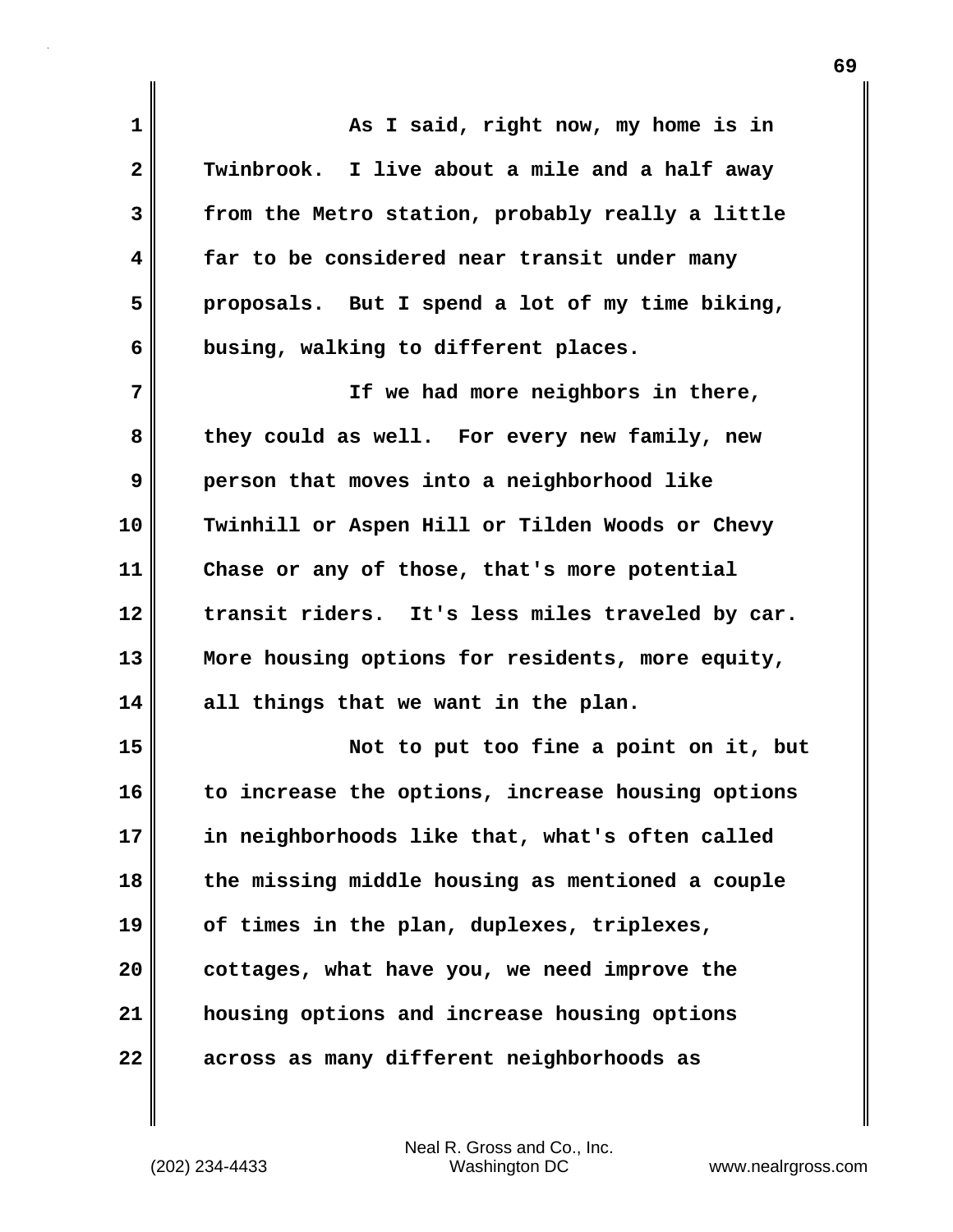**1 possible. That's going to go a long way to 2 meeting our goals, so the increased equity, the 3 increased growth, transit ridership. Ignoring 4 the possibilities of broadening housing options 5 in a lot of different down county and mid-county 6 communities is going to hurt us when we try to 7 meet the goals of the plan and not give us the 8 scale that we need to really get the outcomes 9 that we want from Thrive 2050. 10 So to conclude, I don't want to run 11 over my time, the Thrive 2050 draft provides a 12 really good vision for focusing on redevelop, 13 reuse, and infill right now. We absolutely could 14 and should prioritize density around high 15 capacity transit. But as the plan further 16 develops and as we move toward implementation, I 17 want to urge you to think more broadly, more 18 boldly about providing all the housing that we'll 19 need to meet this goal. That includes housing 20 zoning a lot of single family areas in places 21 that are currently exclusively single family -- 22 includes single family zoning right now.**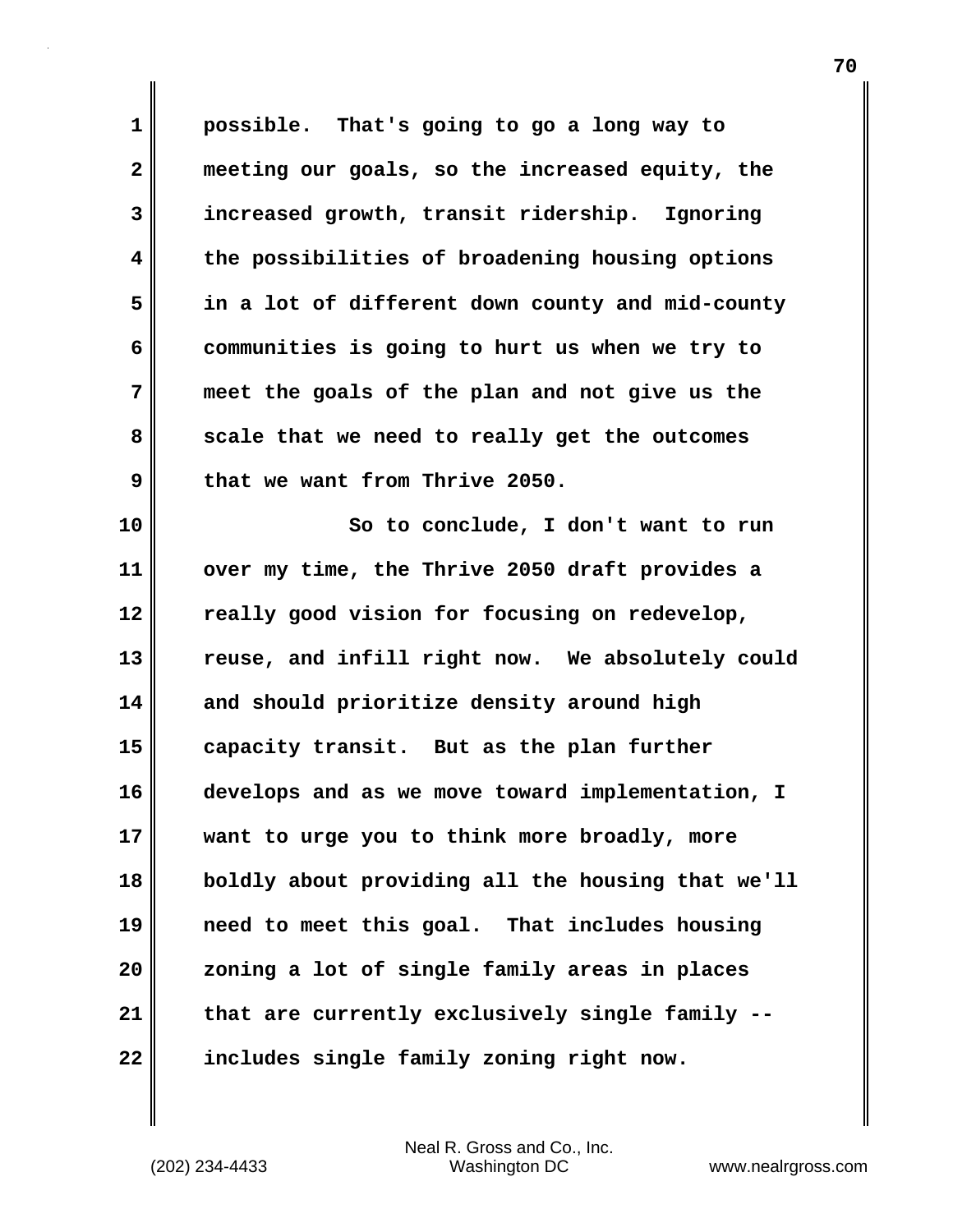| $\mathbf 1$  | So again, the Thrive 2050 plan is                          |
|--------------|------------------------------------------------------------|
| $\mathbf{2}$ | good. It offers a lot of potential for                     |
| 3            | Montgomery County to become a leader in                    |
| 4            | sustainable growth. It is an example of how to             |
| 5            | plan and build and conserve. So like I said, I             |
| 6            | just want to encourage -- I and Act want to                |
| 7            | encourage you guys to think about land use in              |
| 8            | communities otherwise not near transit.                    |
| 9            | CHAIR ANDERSON: Thank you. Could we                        |
| 10           | hear from Denisse Guitarra from Audubon?                   |
| 11           | MS. GUITARRA: Absolutely. Can you                          |
| 12           | see me and hear me?                                        |
| 13           | CHAIR ANDERSON: Yes, we see and hear                       |
| 14           | you. How are you doing?                                    |
| 15           | MS. GUITARRA: Awesome. Thank you.                          |
| 16           | Good afternoon, Planning Board. For the record,            |
| 17           | I am Denisse Guitarra, Maryland conservation               |
| 18           | advocate for Audubon Naturalist Society.<br><b>For 123</b> |
| 19           | years, ANS has inspired people to enjoy, learn             |
| 20           | about, and protect nature.                                 |
| 21           | We thank Montgomery Planning                               |
| 22           | Department for the opportunity to comment on               |
|              |                                                            |

 $\mathbf{I}$ 

(202) 234-4433 Washington DC www.nealrgross.com Neal R. Gross and Co., Inc.

**71**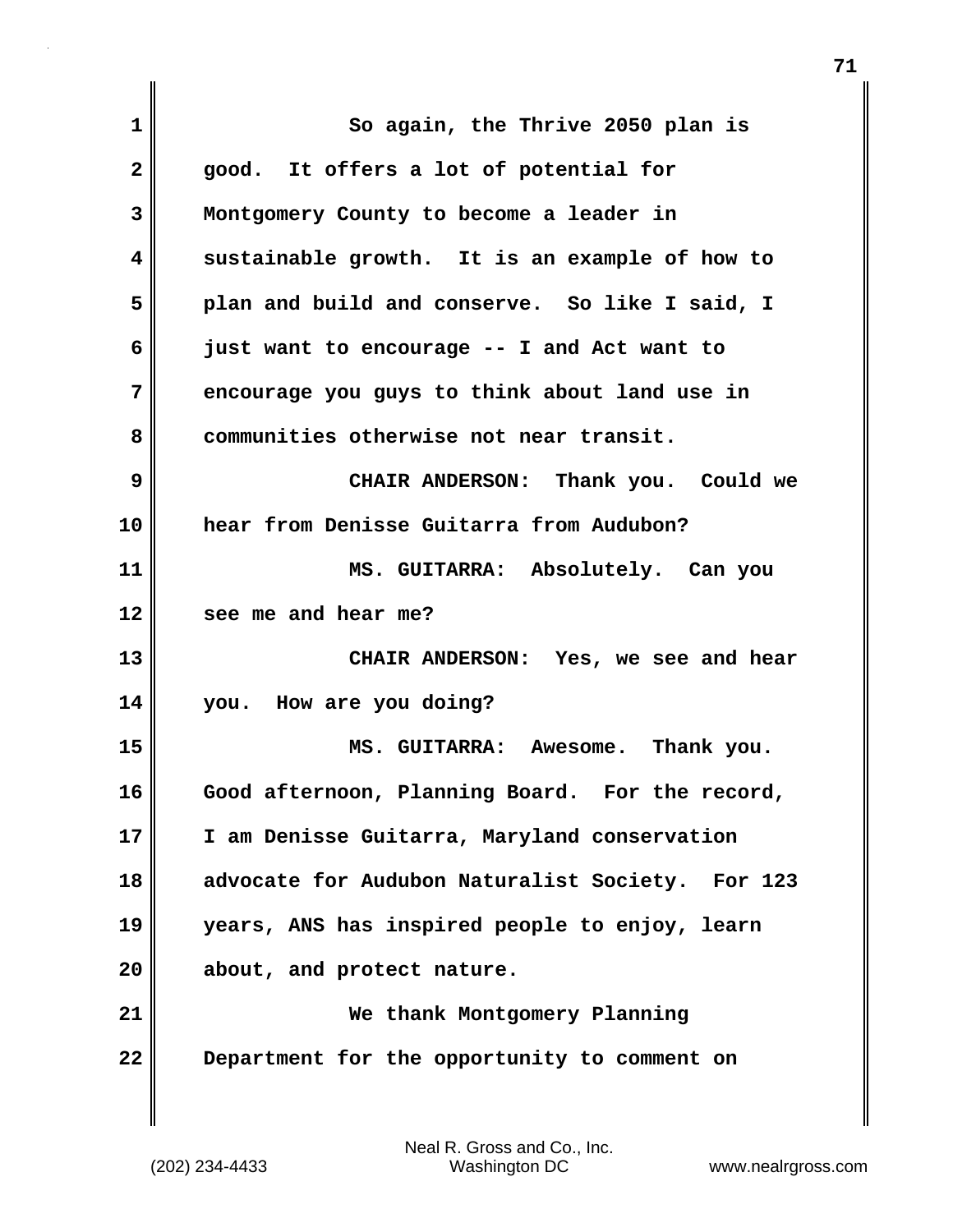**1 Thrive Montgomery 2050 working draft plan. ANS 2 appreciates the opportunity to collaborate with 3 planning staff on the plan's outreach efforts to 4 both environmental and Latinx communities. We 5 have submitted a full copy of our written** 6 comments before today's public hearing.

**7 I present the following areas that we 8 support and also propose to be amended in the 9 draft plan. ANS supports urbanism as a strategy 10 to protect natural areas that reduce sprawl while 11 concentrating development around transit 12 corridors and prioritizing affordable and 13 attainable housing. However, we would like to 14 see increased protection on stormwater management 15 that not only meets but exceeds our current 16 stormwater regulatory requirements knowing that 17 climate change is already increasing in the 18 frequency and volume of rain storms. 19 We applaud that the plan looks at 20 every policy with an equity injustice lense and**

**22 engagement groups that include individuals who**

**21 support the creation of civic led community**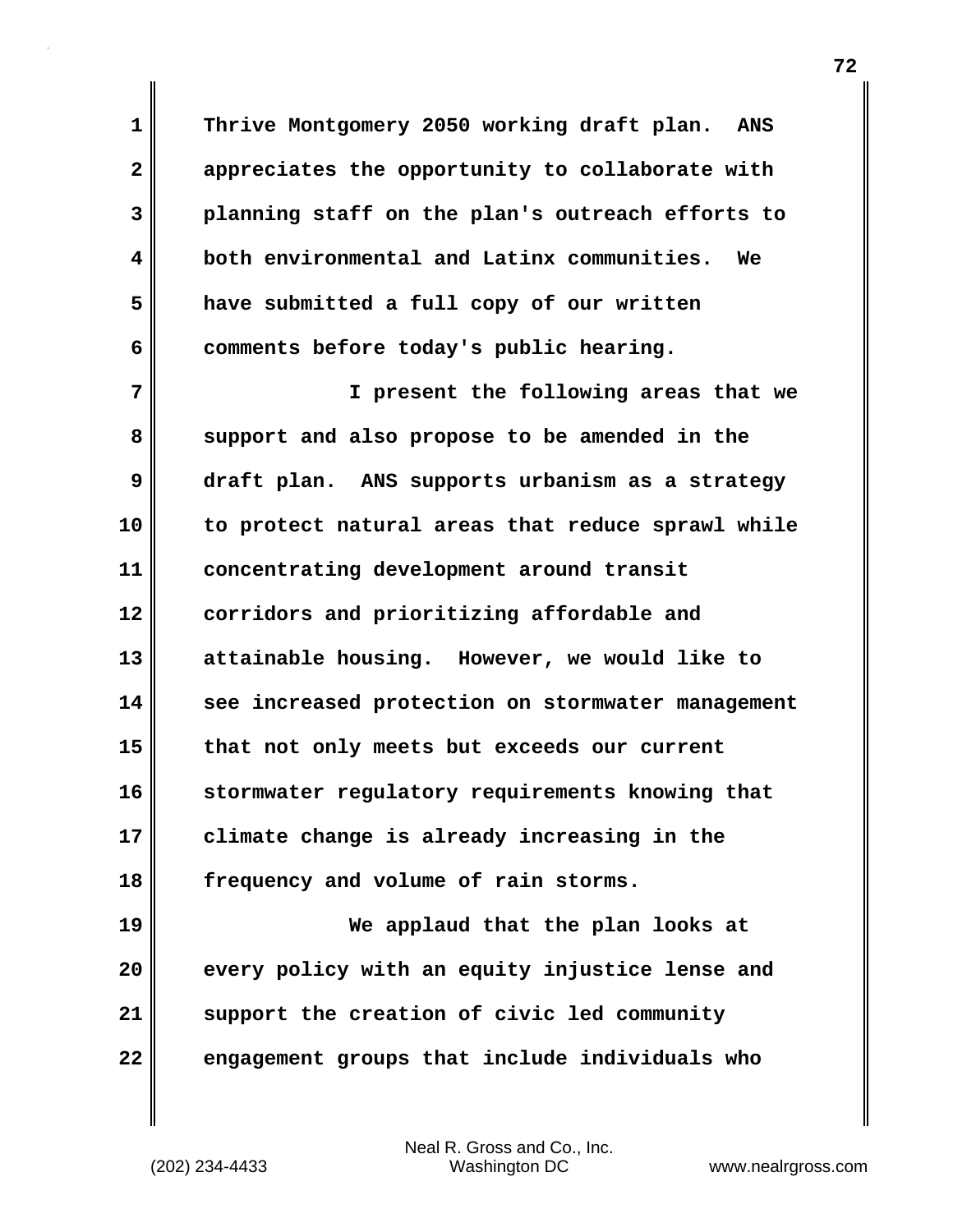**1 have been historically underrepresented in land 2 use and planning decision making processes. We 3 support a 15-minute living policy recommendation 4 to increase the access to green spaces for all 5 people while simultaneously working to eliminate 6 structural barriers that prevent individuals from 7 accessing nature. ANS recommends the following 8 five policy areas to be amended.**

**9 One, we recommend the addition of a 10 net zero forest loss policy in the General Plan. 11 Trees provide countless ecological services such 12 as flood prevention, carbon sequestration, air 13 and water purification. None of these services 14 could ever be replaced by built infrastructure. 15 Setting a policy goal in the General Plan to do 16 so would be an important step towards protecting 17 our natural resources as a key climate change 18 mitigation measure.**

**19 Two, we recommend the addition of a 20 net zero buildings policy in the General Plan. 21 The plan does an excellent job in emphasizing the 22 need to plan for people and not for cars but**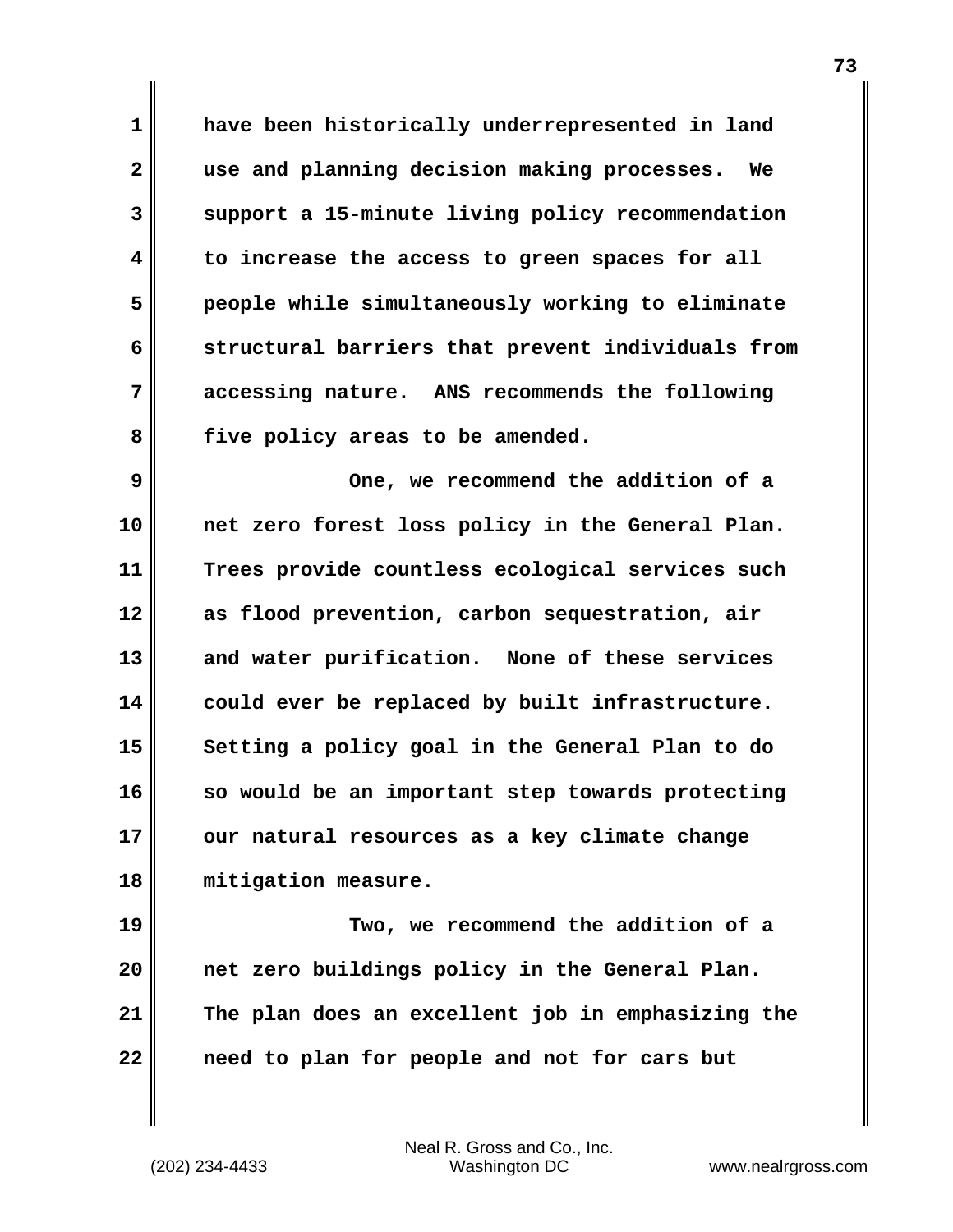**1 lacks a strong policy recommendation around 2 buildings which are the second largest 3 contributor of greenhouse gas emissions in the 4 county.**

**5 Three, we want more stronger climate 6 change policies. We strongly recommend closer 7 cross collaboration and merge policy goals 8 between the General Plan and the climate action 9 and resilience plan, CARP. The General Plan 10 should also provide guidance on where local 11 renewable energy generation projects should be 12 sited in the county.**

**13 Four, the Agriculture Reserve, we 14 recommend that the General Plan includes a 15 complete analysis and set of policy 16 recommendations of where and what to the Ag 17 Reserve going forward while trying to find a 18 balance between food accessibility, 19 sustainability, equity injustice. And fifth, 20 metrics and implementation, we recommend that the 21 plan incorporates clear and more specific metric 22 requirements to ensure that the policies and**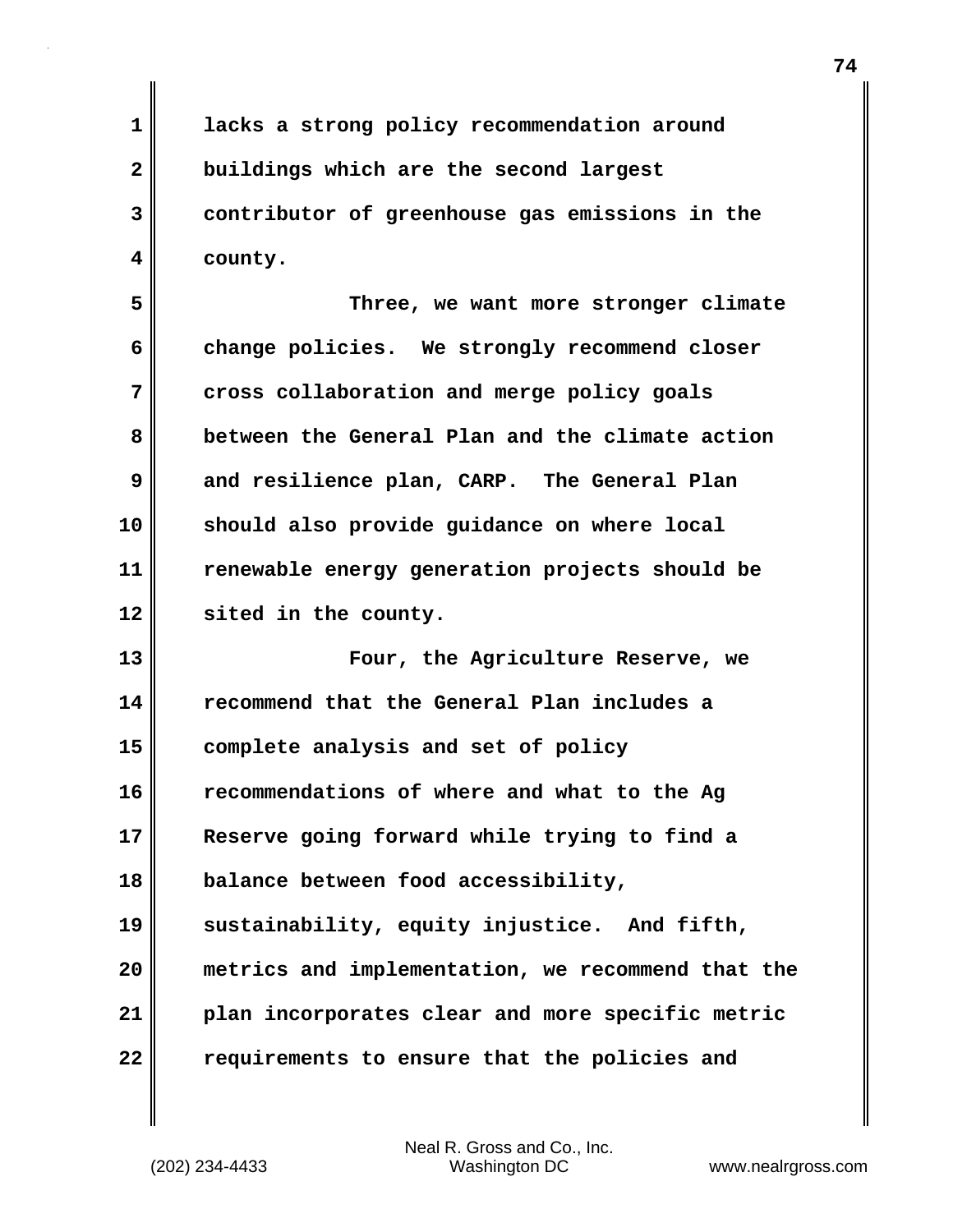**1 actions stated in the plan are enforced. Thank 2 you, Montgomery Planning Board and staff for 3 considering our comments and suggestions. 4 CHAIR ANDERSON: Thanks very much. 5 And next up we have Michael English. 6 MR. ENGLISH: Hello. My name is -- 7 CHAIR ANDERSON: Hi. 8 MR. ENGLISH: -- Michael English. I'm 9 testifying on my own behalf. I've lived in 10 Downtown Silver Spring since 2012, and I was 11 lucky enough to be able to purchase a condo here 12 late last year. Before I start, I want to thank 13 the planning committee and staff for their bold 14 draft plan and for allowing me to give my 15 testimony. I've also submitted written 16 testimony. 17 First and foremost, Montgomery County 18 is in the midst of a severe affordable housing 19 crisis. Unless it applies to all shapes and 20 sizes and in great number, MPDUs and other 21 affordable housing support are continued and 22 expanded and existing affordable housing stock**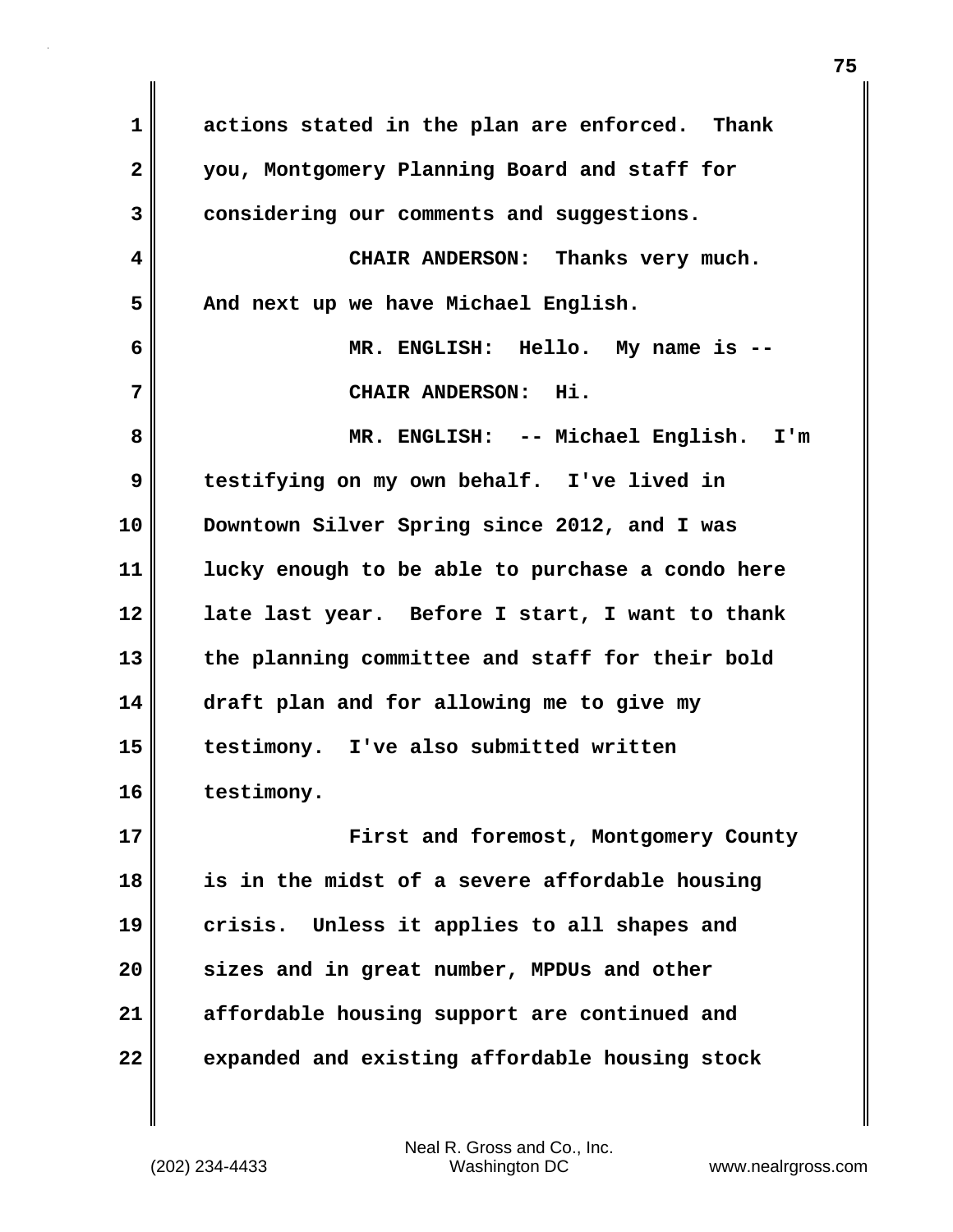**1 preserved to the greatest extent possible, the 2 county will continue to become unaffordable for 3 all but the most fortunate. There's been talk 4 about the pandemic. Prices have not gone down. 5 The price of my condo has gone up in the time 6 I've bought it. We have to act now.**

**7 In the last decade, only households 8 earning 150,000 or more saw an increase in debt 9 home ownership. The household income required 10 for a median priced home exceeds the actual mean 11 income, and the number of cost-burdened renter 12 households is increasing, particularly in transit 13 accessible areas. All that said, I'm happy to 14 see many of the wonderful ideas and proposals 15 laid out in the current Thrive 2050 draft, 16 particularly the acknowledgment of the affordable 17 housing crisis and support for adding needed 18 supply, including missing middle housing. 19 If you take only thing away from my 20 testimony, let it be that the final draft of this**

**21 plan absolutely must maintain the strong focus**

**22 and expand upon it. That said, I understand the**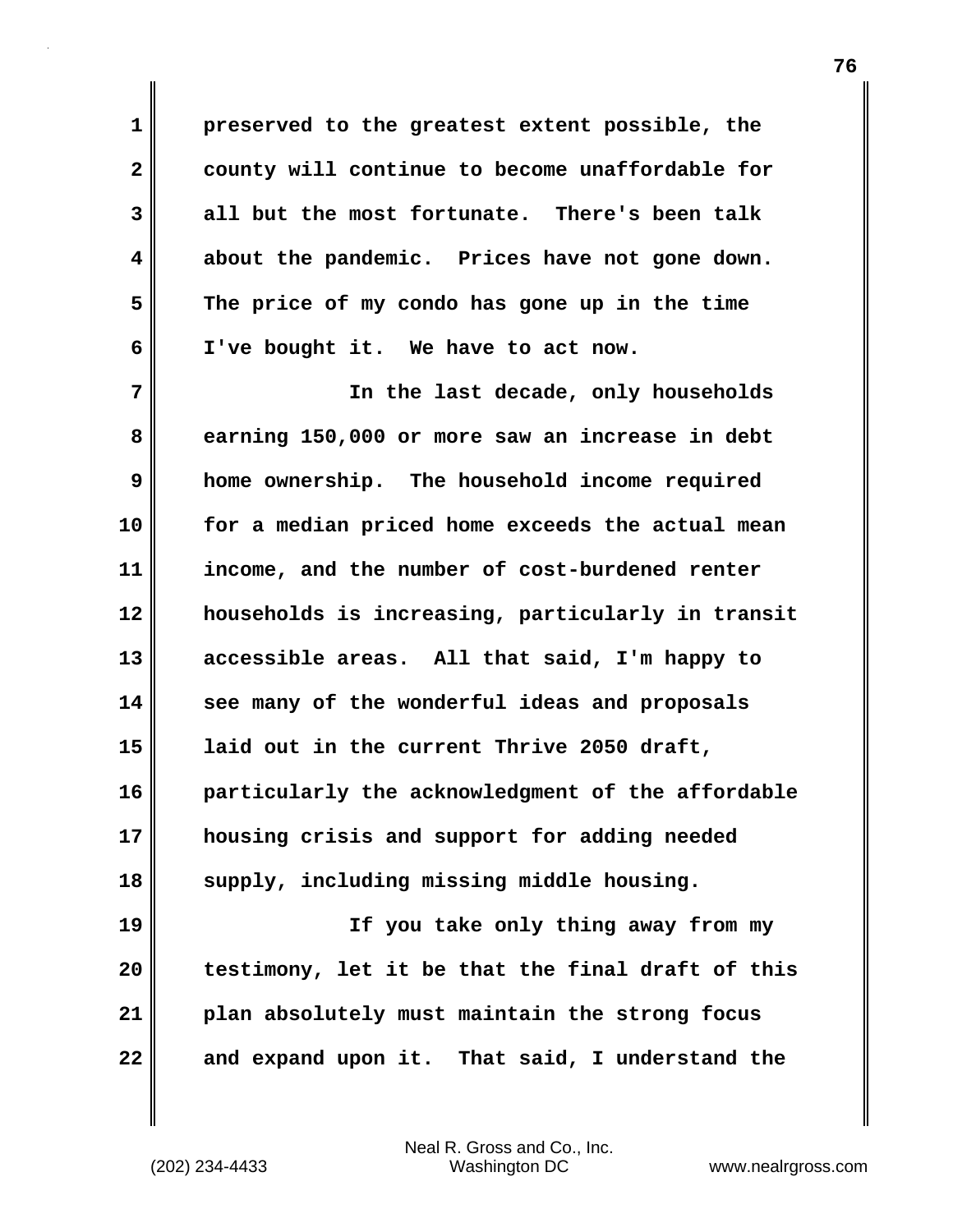**1 concern my fellow homeowners have about 2 protecting their investment with increased 3 property values. However, to me, owning a home 4 is meant to provide some sense of financial and 5 residential stability and the ability to build 6 savings through equity is not meant to be an 7 entitlement to an ever growing return on 8 investment.**

**9 In order to truly move the needle on 10 affordability, density, both gentle and 11 otherwise, will need to be deployed much more 12 wisely than it is today, especially but not only 13 in areas accessible to transit as they will help 14 make transit more accessible to those who need it 15 most. Some argue that people don't have the 16 right to live wherever they want or to paraphrase** 17 || our current county executive, that they can live **18 in Frederick if they can't afford our county. 19 The same people saying this no doubt rely on 20 local, often low wage workers to staff retail, 21 teach children, maintain their roads, or any 22 number of other important jobs, excuse me, that**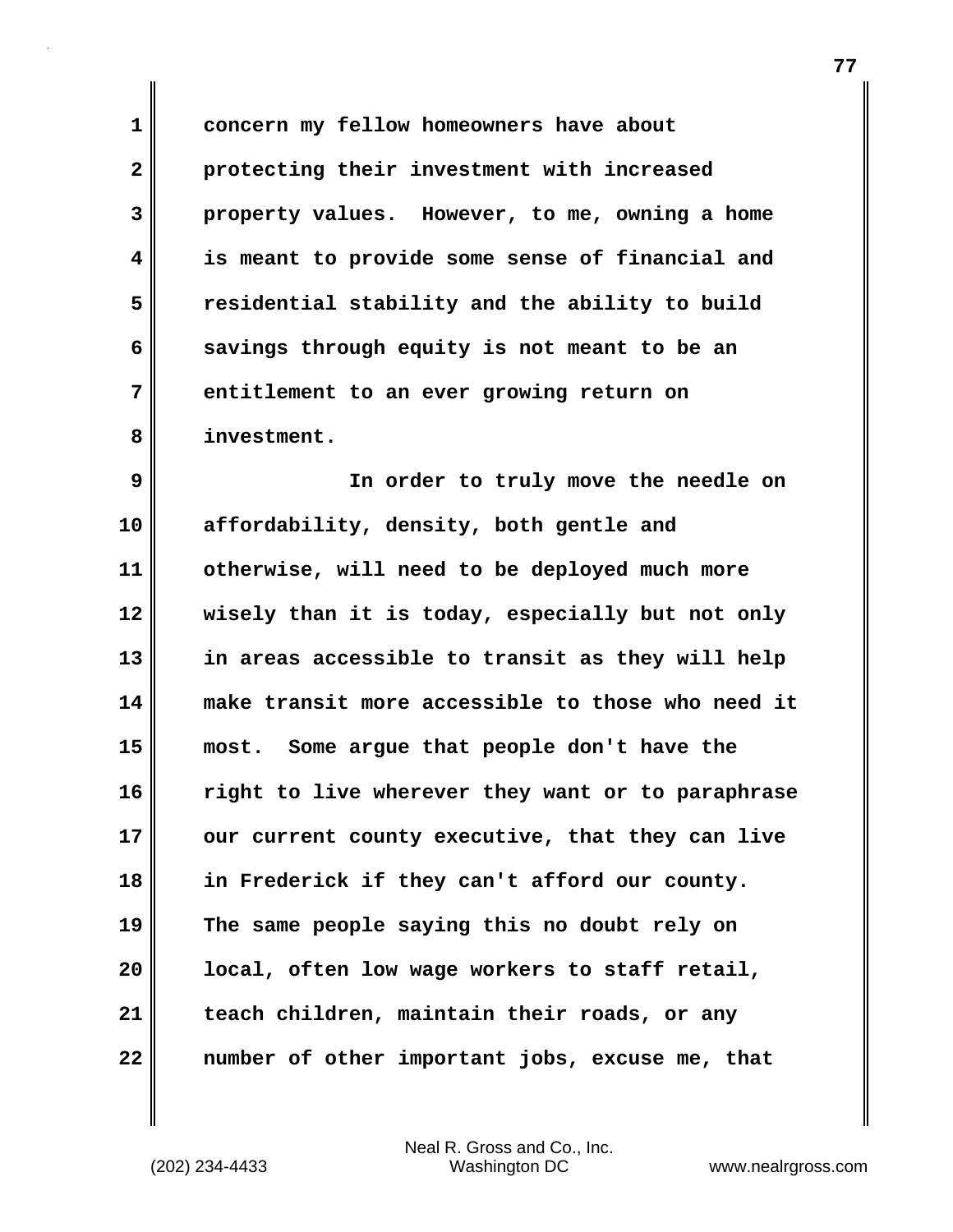**1 don't command the same wages as privileged few 2 are lucky enough to receive.**

**3 They are to make room for people to 4 live in vibrant, transit accessible, and 5 prosperous, excuse me, clear my throat, areas as 6 classist, cold, and not becoming of the 7 progressive values that our county justifiably 8 has come to stand for. I'm sure you will hear 9 people complain about the changing character of 10 neighborhoods that might be brought on by zoning 11 changes. Zoning is not a commandment from the 12 county on what will be built.**

**13 If the market dictates single families 14 are built in a location, that is what will be 15 built regardless of zoning. The character of the 16 neighborhood will be preserved unless it was 17 artificially imposed to begin with. And I will 18 shed no tears to such an outcome.**

**19 This is also, at best, a classist 20 viewpoint and, at worst, a racist one. 21 Historical districts and other types of single 22 family home exclusive zoning and simply the**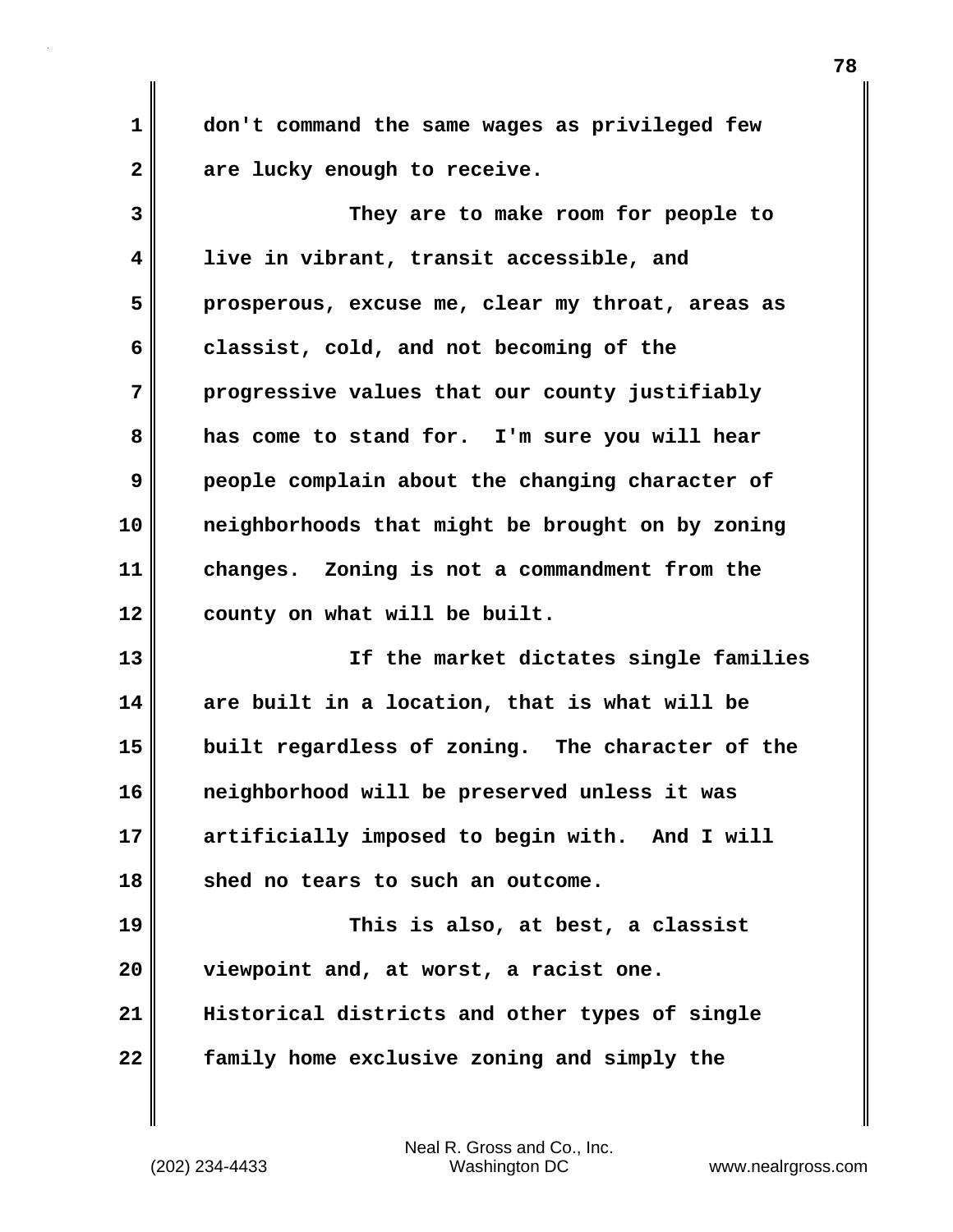**1 current manifestation of explicitly racist 2 policies such as red lining in the past. 3 Character of the community is another way of 4 saying we don't want those kind of people living 5 here. It's fearmongering and it has no place 6 here.**

**7 This is a once in a generation General 8 Plan, and it's not going to be something we can 9 do over again anytime soon. Prices have not 10 fallen from the pandemic. And if we don't 11 dramatically expand the number and types of homes 12 available, it'll be nothing short of betrayal of 13 the principles of precocity, fairness, equality, 14 and just plain decency we like to stand for. 15 Please don't let that happen. Thank you. 16 CHAIR ANDERSON: Thank you very much. 17 Is Alan Bowser there? 18 MR. BOWSER: Good afternoon, members 19 of the Planning Board. Can you hear me? 20 CHAIR ANDERSON: Yes, we hear you. We 21 don't see you. Are you coming on in Teams or**

**22 you're on the phone?**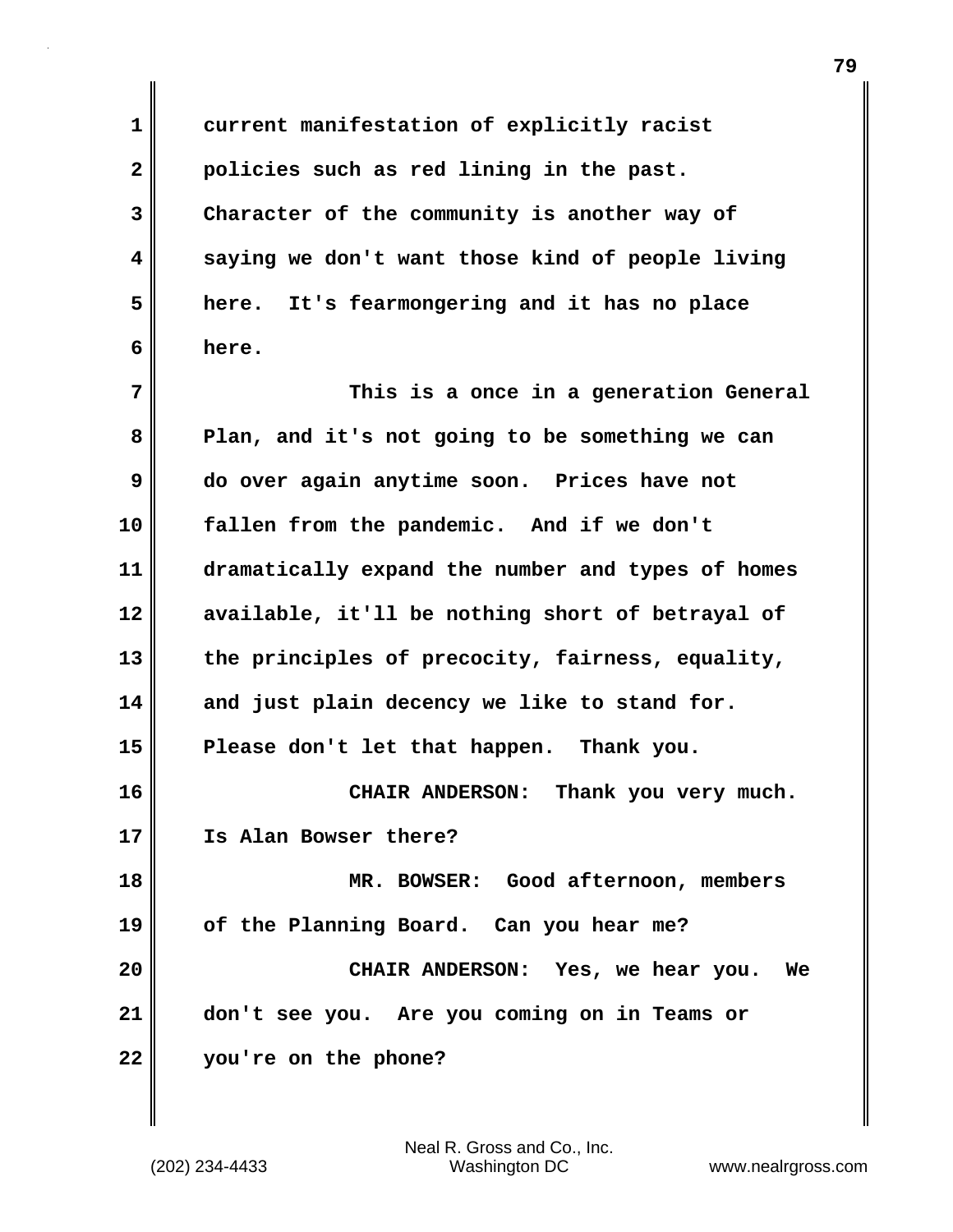| 1            | MR. BOWSER: Well, I will try through              |
|--------------|---------------------------------------------------|
| $\mathbf{2}$ | that.                                             |
| 3            | CHAIR ANDERSON: Okay. It's not                    |
| 4            | required, but --                                  |
| 5            | MR. BOWSER: I know. But we'll see                 |
| 6            | what happens here.                                |
| 7            | CHAIR ANDERSON: There we go. There                |
| 8            | you are. Yes, nice to see you.                    |
| 9            | MR. BOWSER: Chairman Anderson and                 |
| 10           | Planning Board Commissioners, my name is Alan     |
| 11           | Bowser. I'm the president of the Montgomery       |
| 12           | County Civic Federation. The association members  |
| 13           | of MCCF represent over 150,000 households from    |
| 14           | civic and homeowners associations across the      |
| 15           | county.                                           |
| 16           | Thank you for the opportunity to                  |
| 17           | provide comment to the proposed draft General     |
| 18           | We appreciate the work and time with the<br>Plan. |
| 19           | Planning Department on this document so far, and  |
| 20           | we thank them for participating in some of our    |
| 21           | meetings during the last year. While we           |
| 22           | understand those work on the plan feel that they  |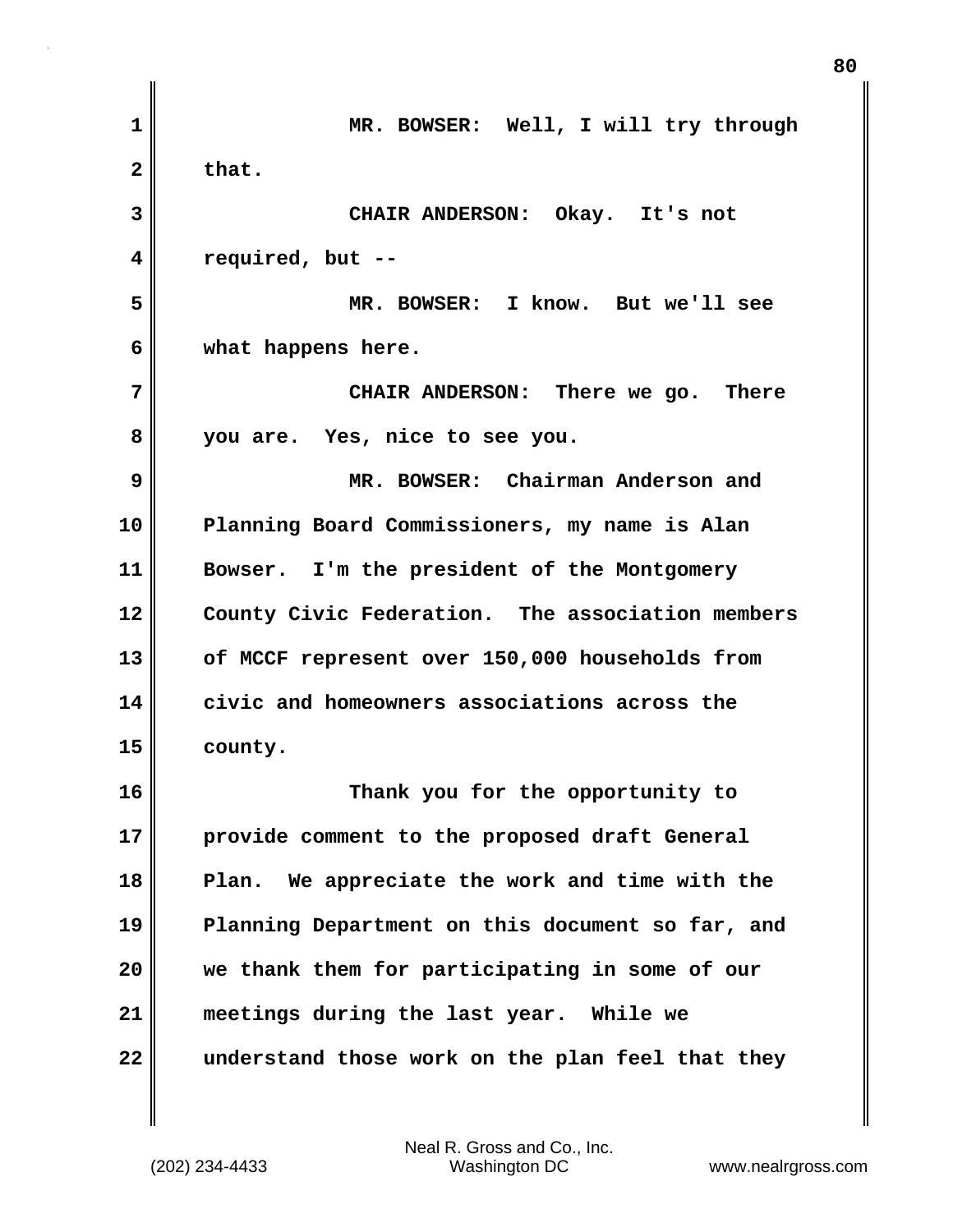**1 have done much more outreach than usual, we think 2 more is needed, especially since residents are 3 focused on many other things right now than the 4 General Plan and these draft recommendations 5 which were just released in October.**

**6 By comparison, the District of 7 Columbia, which is 68 square miles compared to 8 the 500 square miles of Montgomery County, 9 adopted a comprehensive rewrite of their General 10 Plan in 2006 after many years of public 11 engagement. In additions, they have spent the 12 last four years working on an amendment to that 13 2006 plan with even more expansive engagement and 14 hearings. We've hear from members from Silver 15 Spring to Burtonsville, from Clarksburg to 16 Friendship Heights and communities in between. 17 Some of these communities have 18 submitted comments directly to you. Our members 19 have been unanimous in their comments to us that 20 this transformative plan needs much more 21 community input and discussion if it is to 22 address the county's current and future needs and**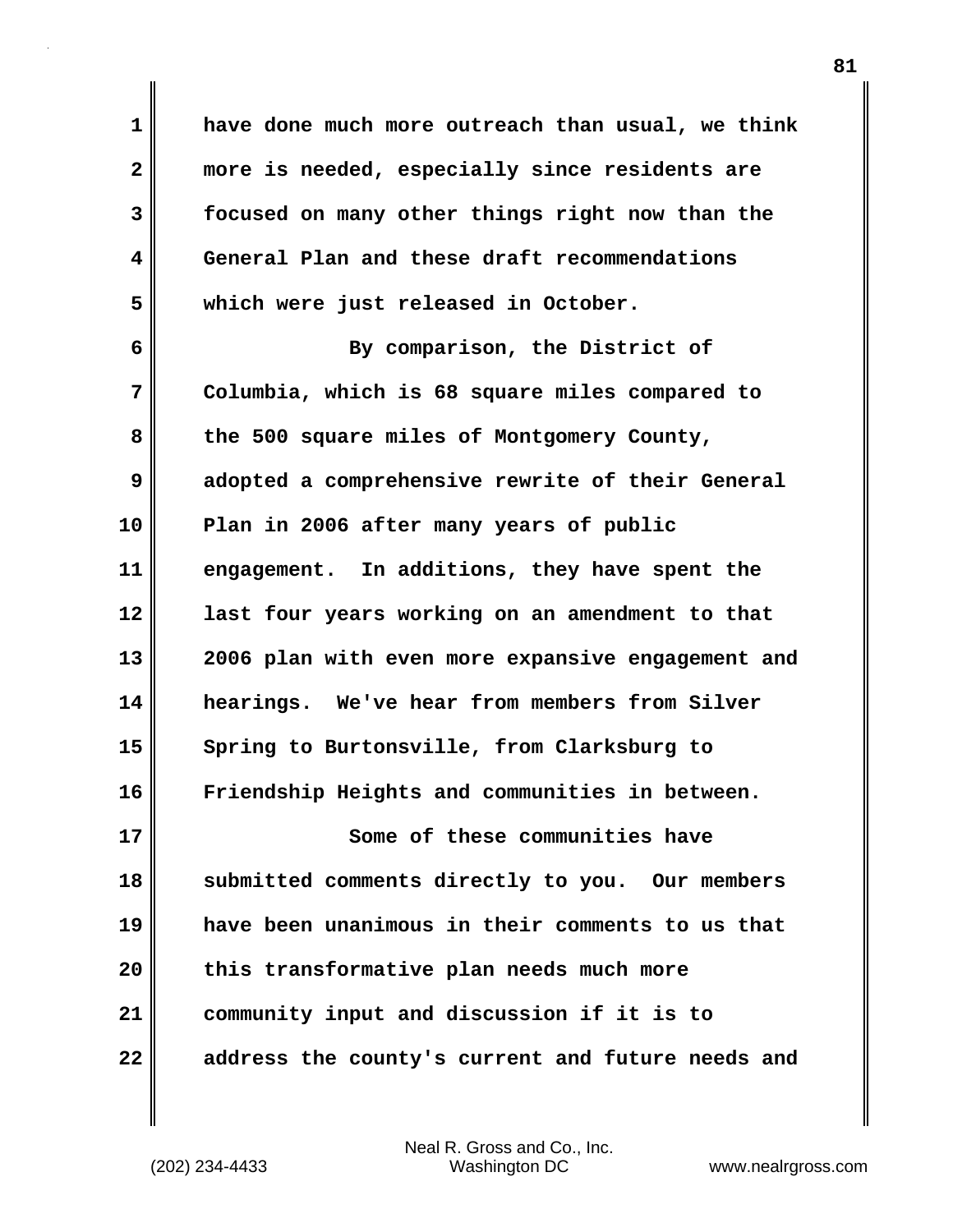**1 improve the quality of life for all. Our** 2 September 14th meeting of MCCF, the federation **3 adopted a resolution calling on the Planning 4 Board to extend the public engagement process in 5 light of the current pandemic crisis.**

**6 MCCF strongly supports the idea of a 7 community-based planning framework which values 8 diversity and the need for a dynamic economic 9 foundation. The social and economic disruptions 10 of the current pandemic have raised serious 11 concerns about the future of the national and 12 regional economies and the unpredictable impacts 13 on transportation needs, job creation, 14 environmental stewardship and education, and the 15 implications of the global pandemic and 16 alternative economic scenarios must be taken into 17 account in any comprehensive planning framework 18 adopted by the county.**

**19 The current announced timetable for 20 the design finalization and approval of the 21 proposed General Plan without adequate public 22 consultation input is unreasonable and unsuited**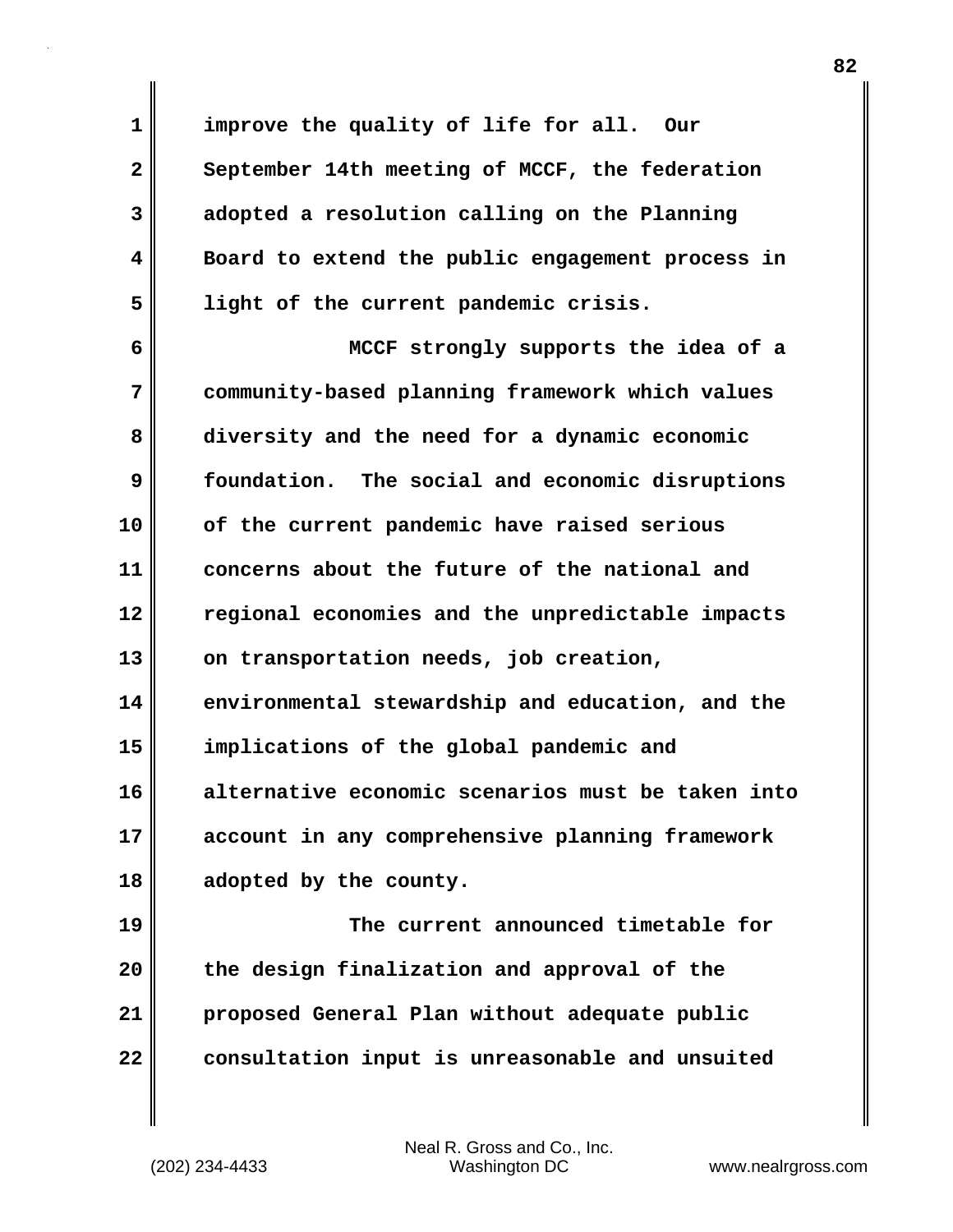**1 for a legitimate community process in which 2 residents can take ownership of the final plan. 3 In order to continue planning for the future with 4 confidence and accuracy and sensitivity to the 5 needs of the county's communities, the Planning 6 Board should extend the public engagement process 7 until after the current health crisis is over. 8 We appreciate full consideration with these 9 concerns. 10 CHAIR ANDERSON: Thank you very much. 11 Is Gray Kimbrough there? 12 MR. KIMBROUGH: Yes, I am. 13 CHAIR ANDERSON: You're on. Go right 14 ahead whenever you're ready. 15 MR. KIMBROUGH: Okay, great. So I 16 would like to echo a lot of the comments that 17 have been made already that I do really -- 18 there's really -- there's a lot to like about the 19 Thrive 2050 plan. I do want to talk at sort of a 20 high level about some of the issues that are just 21 major undercurrents here. So as I've said before 22 at such meetings as this, exclusionary zoning is**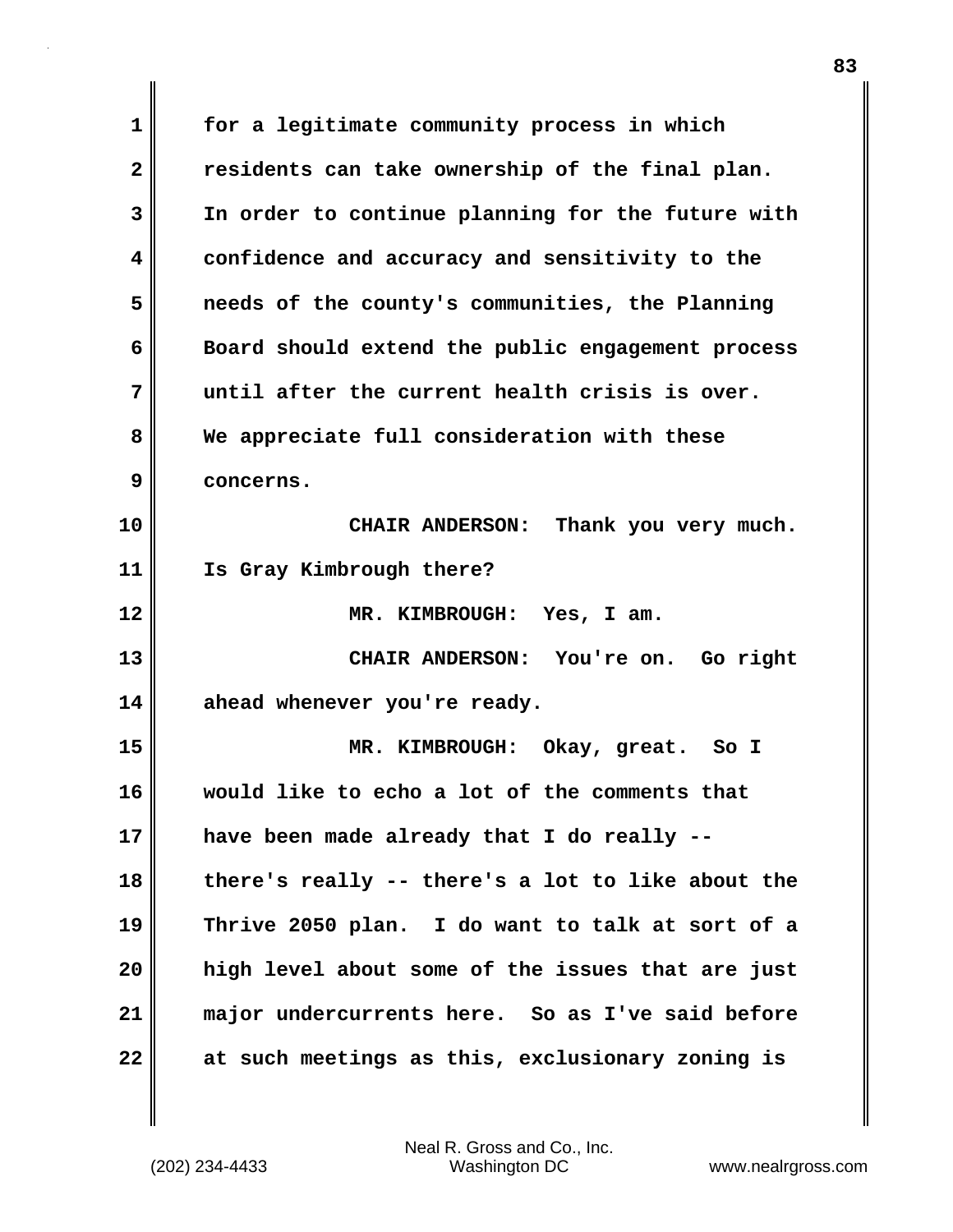**1 racist, and we need to deal with it. Is my 2 screen showing? 3 CHAIR ANDERSON: We can see it, yes. 4 MR. KIMBROUGH: So again, zoning has 5 explicitly racist origins as we, I think, all 6 know here. But only single family homes can be 7 built by right in most of Montgomery County. 8 However, less than half of the housing units are 9 single family detached homes.**

**10 So the kinds of houses that we're 11 allowed to build in Montgomery County don't look 12 like what we already have. And 45 percent of the 13 county residents are White, non-Hispanic. Sixty-14 one percent of homeowners are White, non-15 Hispanic. This is all called out in the plan. I 16 think that's a really great start.**

**17 I also want to add that exclusionary 18 zoning is also classist and ageist, that 35 19 percent of Montgomery County households rent and 20 they are not well served by this emphasis of 21 building single family homes. Eight percent of 22 households have zero vehicles, again, not well**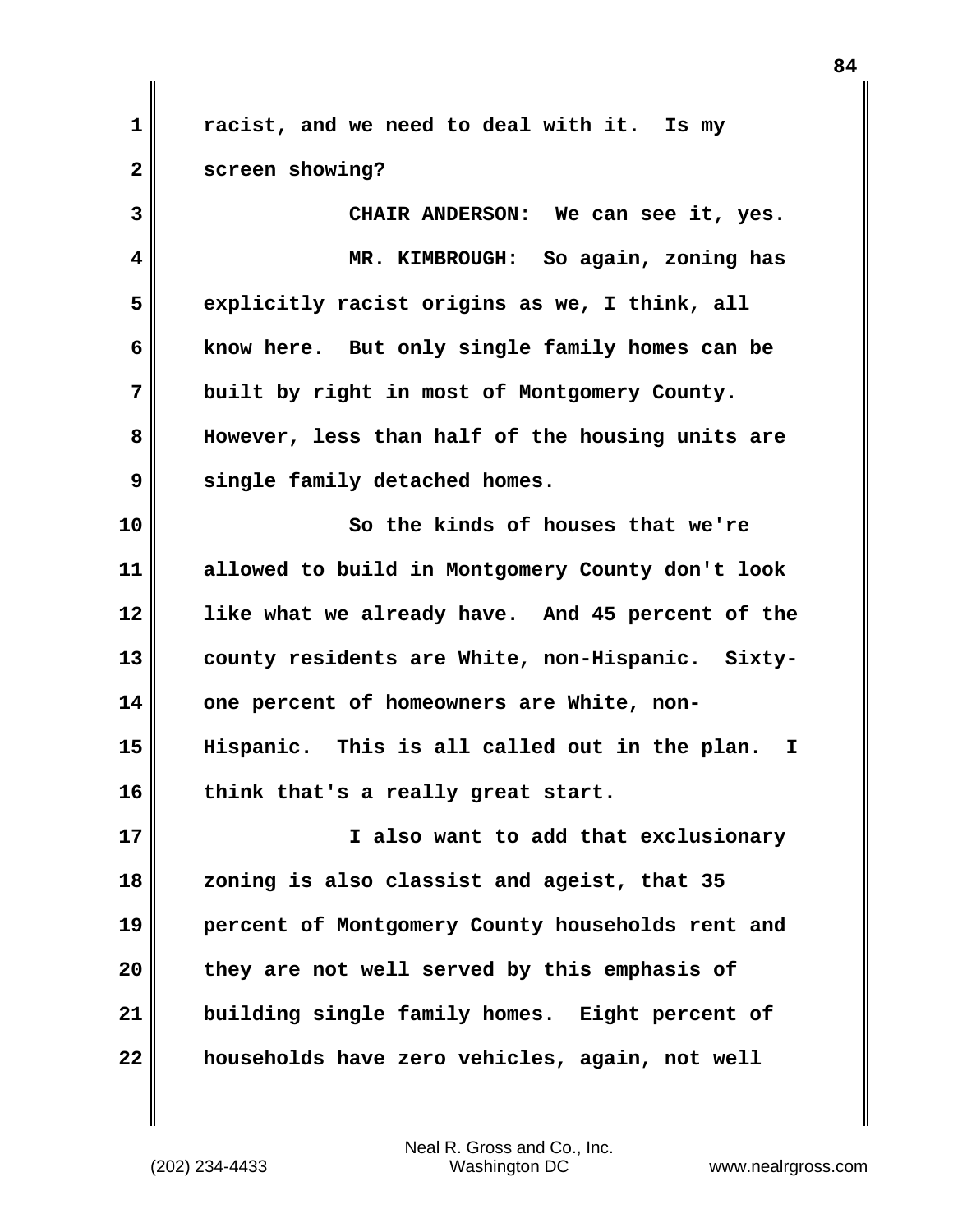**1 served by these single family homes. And the 2 zoning restrictions fall harder on younger 3 people.**

**4 So about half of the homes in 5 Montgomery are in households led by people age 55 6 and over. Why is Montgomery County population 7 growth slowing? This is hinted at in the plan or 8 in Thrive 2050. But one major reason is that 9 we're not building enough housing for millennials 10 and younger adults as well. We're just not 11 building enough housing.**

**12 So I want to remind us on a historical 13 note that it's not just zoning. So we all know 14 about racist deed restrictions that are present 15 in much of Montgomery County. Here's an example 16 from Chevy Chase Park.**

**17 But what I want to point out is that 18 not only is there a racist covenant down there at 19 the bottom, there's also minimum home sales 20 prices. There are minimum setbacks. Number 21 three is that it has to be exclusively single 22 family. Number four, again, more setbacks. And**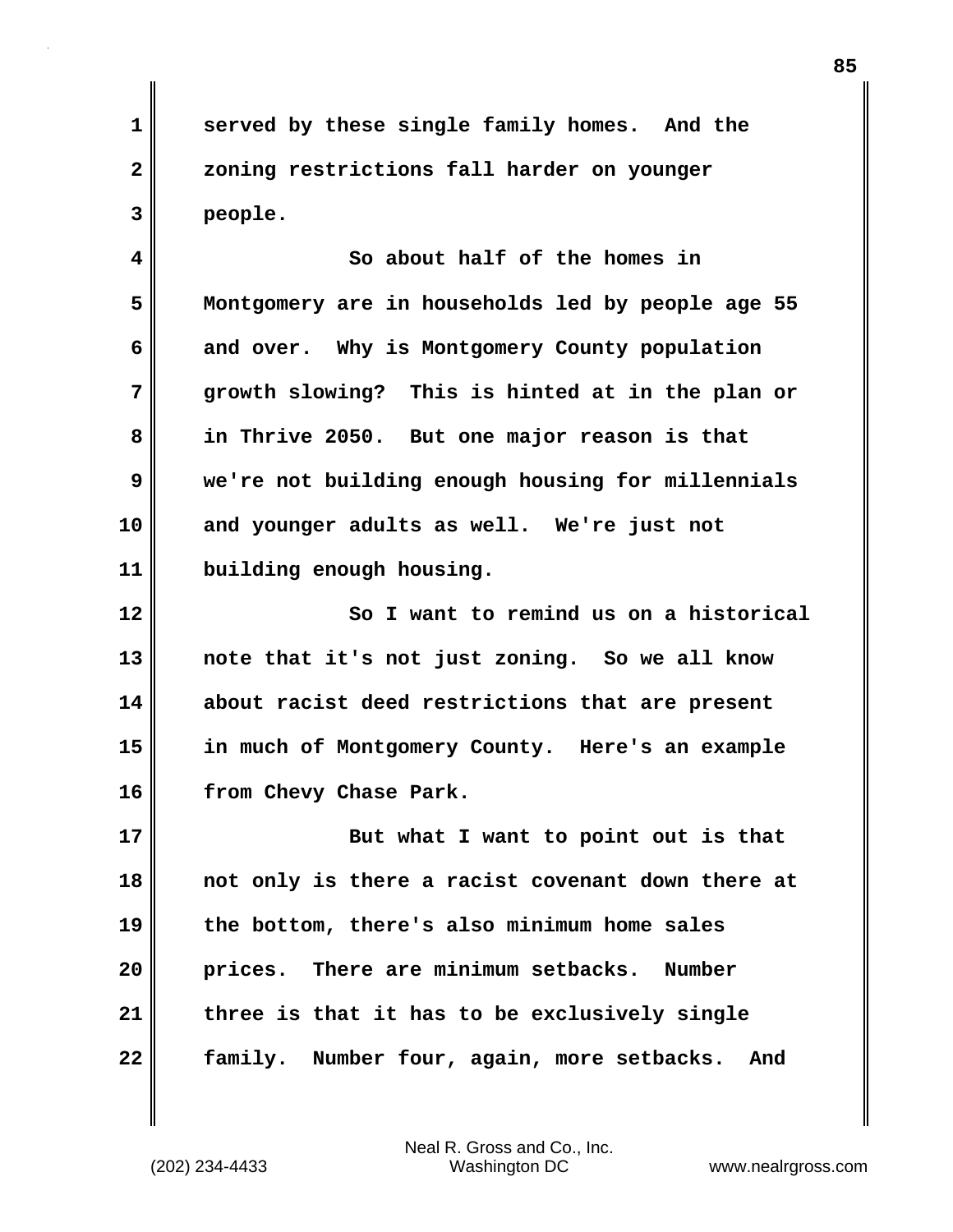| $\mathbf{1}$            | number five is there's the racial covenant,        |
|-------------------------|----------------------------------------------------|
| $\overline{\mathbf{2}}$ | right? So it says it's not to be sold, rented,     |
| 3                       | or otherwise placed in possession of any of the    |
| 4                       | African race.                                      |
| 5                       | Now one -- so again, the point here is             |
| 6                       | that these are all a group of the same kinds of    |
| 7                       | exclusionary measures that are being taken, not    |
| 8                       | just zoning, not just single family. We're         |
| 9                       | talking setbacks. We're talking other aspects of   |
| 10                      | these homes as well as race. These were all a      |
| 11                      | bundle together.                                   |
| 12                      | Now E. Brook Lee was responsible for               |
| 13                      | racist covenants in much of Silver Spring. Here,   |
| 14                      | we have an example where he really liked the one   |
| 15                      | that you couldn't see it to a race whose death     |
| 16                      | rate is greater than the White race.<br>This is    |
| 17                      | from a Silver Spring home.                         |
| 18                      | E. Brook Lee attached these racial                 |
| 19                      | covenants to properties throughout Silver Spring.  |
| 20                      | He also proposed the creation of the Maryland-     |
| 21                      | National Capital Park and Planning Commission      |
| 22                      | which you probably know since that's you.<br>So we |
|                         |                                                    |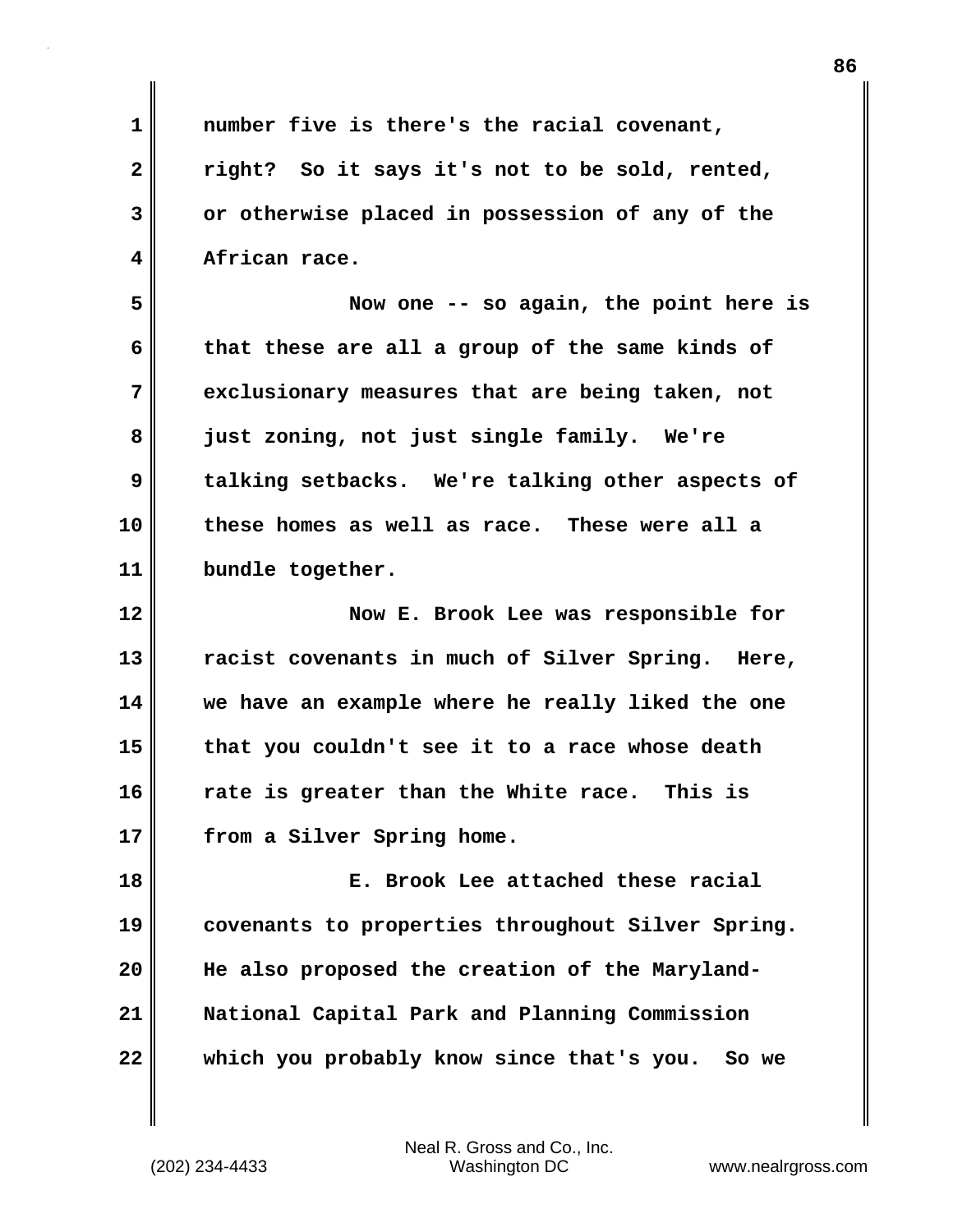| 1            | need to grapple with the racist origins of all of |
|--------------|---------------------------------------------------|
| $\mathbf{2}$ | these restrictions including zoning. And so what  |
| 3            | I want to argue is while it's not just zoning     |
| 4            | today either --                                   |
| 5            | CHAIR ANDERSON: Mr. Kimbrough, I have             |
| 6            | $\overline{c}$ --                                 |
| 7            | MR. KIMBROUGH: -- we still have the               |
| 8            | setback --                                        |
| 9            | CHAIR ANDERSON: I love this                       |
| 10           | presentation, but I have to ask you to wrap it    |
| 11           | You're a little bit over --<br>up.                |
| 12           | MR. KIMBROUGH: Okay.                              |
| 13           | CHAIR ANDERSON: -- time.                          |
| 14           | MR. KIMBROUGH: I'm going to wrap it               |
| 15           | We have a setback. We have height limits.<br>up.  |
| 16           | We have parking minimums. And I'm going to wrap   |
| 17           | it up to say that Thrive 2050 should include      |
| 18           | concrete actions to address zoning and other      |
| 19           | exclusionary practices countywide consistent with |
| 20           | the urgency of these issues that we have: climate |
| 21           | change, demographic challenges, and the housing   |
| 22           | crisis. Thank you for your time.                  |

 $\mathbf{I}$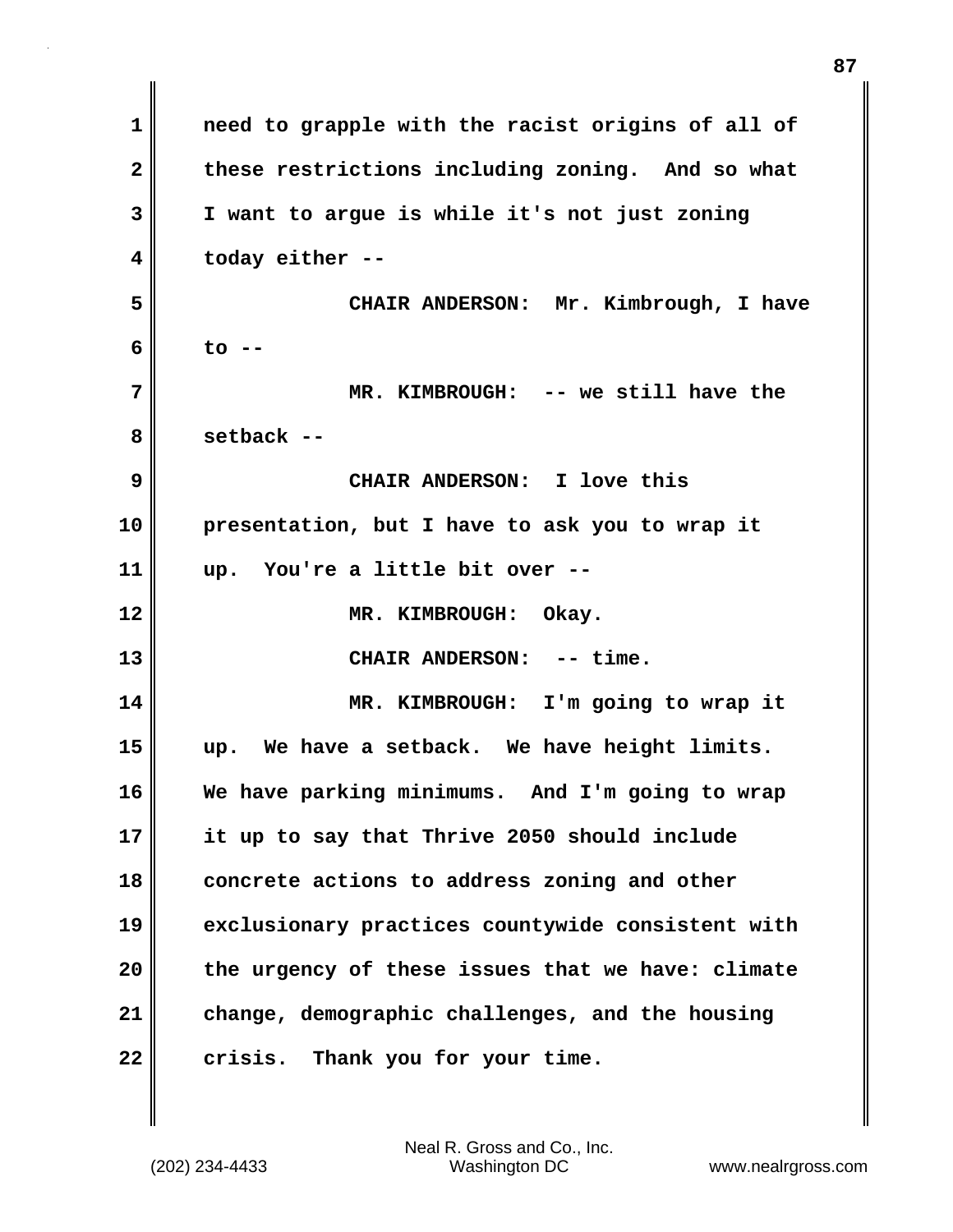**1 CHAIR ANDERSON: Thank you. I really 2 appreciate you moving through that last part 3 quickly. Wendy Calhoun, are you there? 4 MS. CALHOUN: You bet you. Can you 5 see me? 6 CHAIR ANDERSON: Yes, we see you. 7 MS. CALHOUN: Excellent. Okay. 8 CHAIR ANDERSON: How have you been? 9 MS. CALHOUN: I've been great. I 10 can't believe I'm the only one here talking about 11 schools, but here I go again. 12 CHAIR ANDERSON: The only one so far. 13 There's a long way to go. 14 MS. CALHOUN: Okay. Good afternoon 15 and thank you for the opportunity to speak about 16 the draft Thrive 2050 plan. I remember learning 17 about the old Wedges & Corridor plan during my 18 2002 Leadership Montgomery Class, the best class 19 ever. My hope is that the Thrive 2050 plan comes 20 to fruition, much as the Wedges & Corridor plan 21 did. 22 Unfortunately, this Planning Board**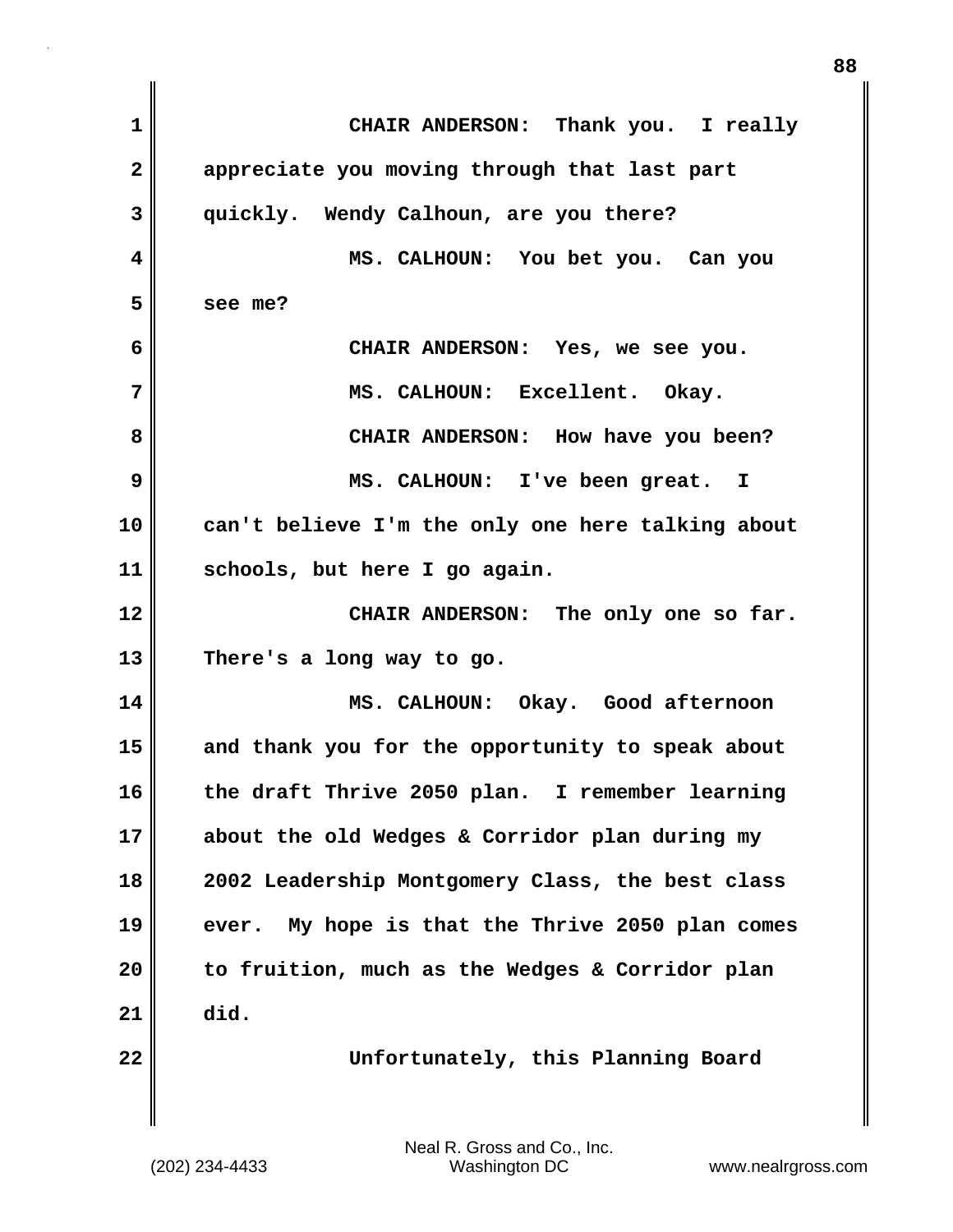**1 seems to be working in opposition to the new 2 Thrive plan when it comes to schools. From the 3 plan, in 2050, Montgomery County is a vibrant, 4 verdant, and welcoming place where all people 5 thrive with equitable access to affordable 6 housing, healthy food, parks and open space, 7 employment, education, services, and a variety of 8 travel options. From the goal, complete 9 community, orient neighborhoods around local 10 gathering places such as a park, a school, a 11 library, a recreation center, retail stores, 12 historical and cultural sites, and other 13 amenities.**

**14 From the goal, connectedness, provide 15 equitable access for all Montgomery County 16 residents to housing, jobs, services, educational 17 opportunities, and parks and open spaces at the 18 local, countywide, and regional level. From the 19 goal, safe and efficient travel, transform 20 Montgomery County into a community where public 21 transit, walking, and bicycling account for the 22 majority of daily trips. From the goal, diverse**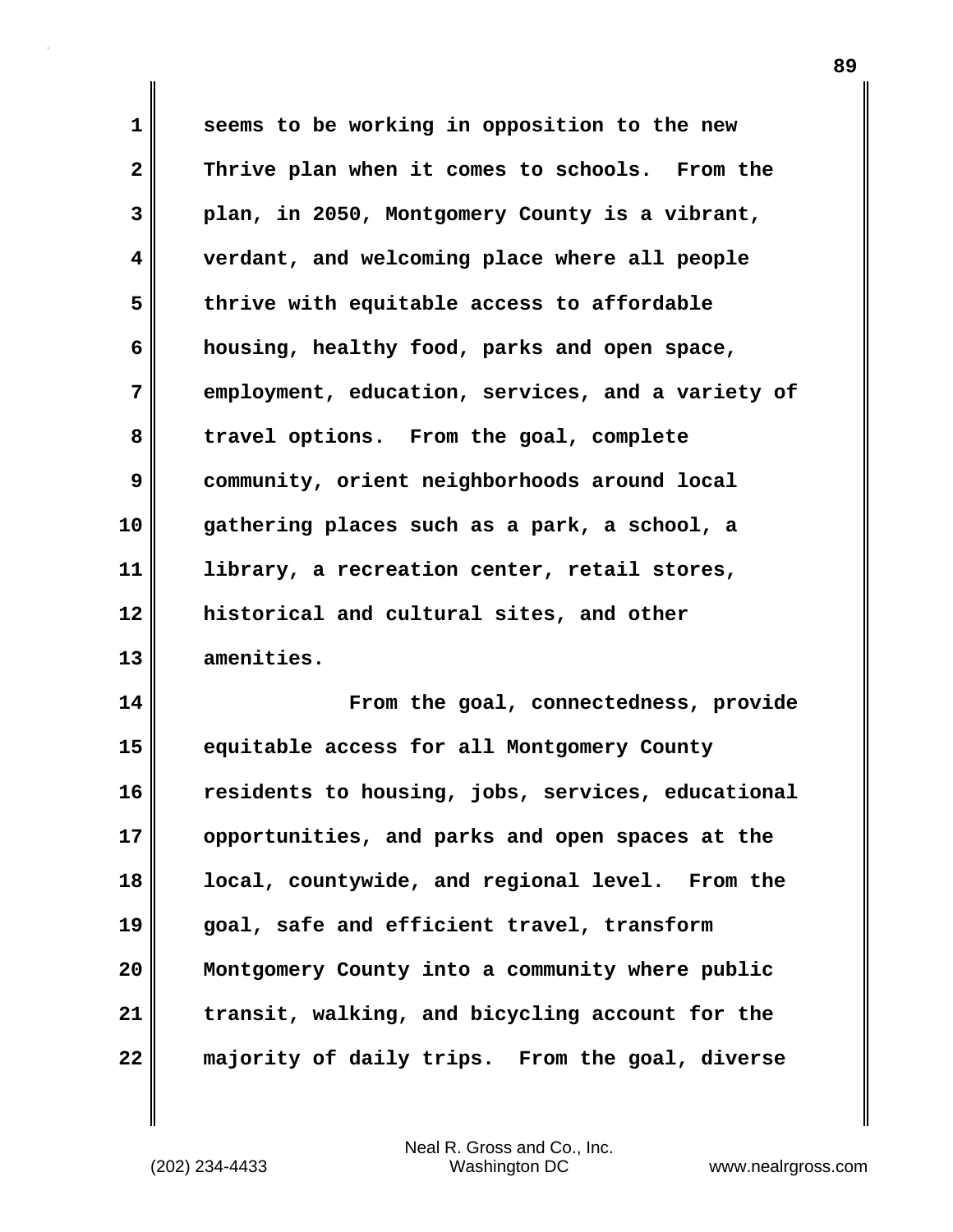**1 and adaptable growth, redevelop key corridors 2 across the county to accommodate future 3 population growth in attractive, walkable, mixed-4 use communities around transit stations with a 5 mix of housing, commercial uses, and public 6 amenities. 7 All of this points to walkable schools 8 within 15 minutes for every county student which 9 would be awesome. But at this point, it's 10 aspirational. I would expect the Planning Board 11 to work with MCPS towards these goals of walkable 12 schools, but I see no evidence of this to date, 13 in fact, quite the opposite. 14 For example, when discussing the SSP, 15 the Subdivision Staging Policy, now the GIP, the 16 Growth and Infrastructure Policy, the Planning 17 Board at MCPS needs to consider moving children 18 from their nearby walkable schools to other 19 schools in their cluster or even schools in 20 neighboring clusters up to ten miles away for 21 capacity reasons. Need I point out that schools 22 ten miles away from where one lives is likely not**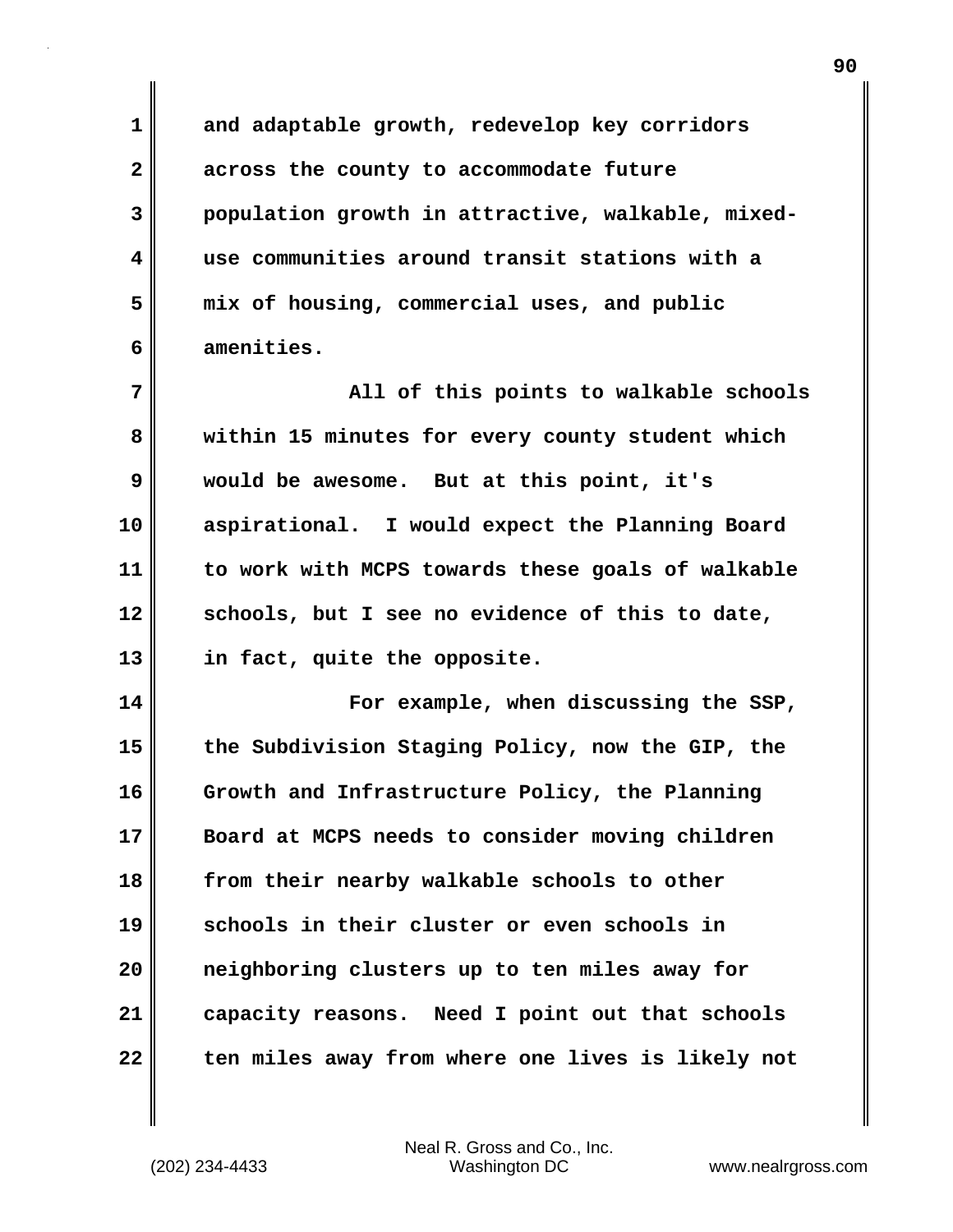**1 walkable, let along walkable in 15 minutes. I 2 hope the Planning Board intends to work towards 3 Thrive 2050 with MCPS and also by their own 4 actions to make the dream of walkable schools for 5 all county students in K through 12 a reality. 6 Thank you. 7** CHAIR ANDERSON: Thank you very much. 8 And the last person on this group is Herb **9 Simmens. 10 MR. SIMMENS: Well, hi, and appreciate 11 your patience. I'm Herb Simmens of Silver Spring 12 testifying on behalf of the Climate Mobilization 13 Montgomery County Chapter. And we're the group 14 that got the County Council to unanimously adopt 15 the first U.S. declaration of a climate emergency 16 in 2017 as well as the most ambitious climate and 17 emission target set by any government in the 18 country. And we'll be presenting a handful of 19 recommendations today and others in writing. 20 We appreciate that climate is 21 integrated into this document in quite a few 22 places, 53 to be exact. However, it's apparent**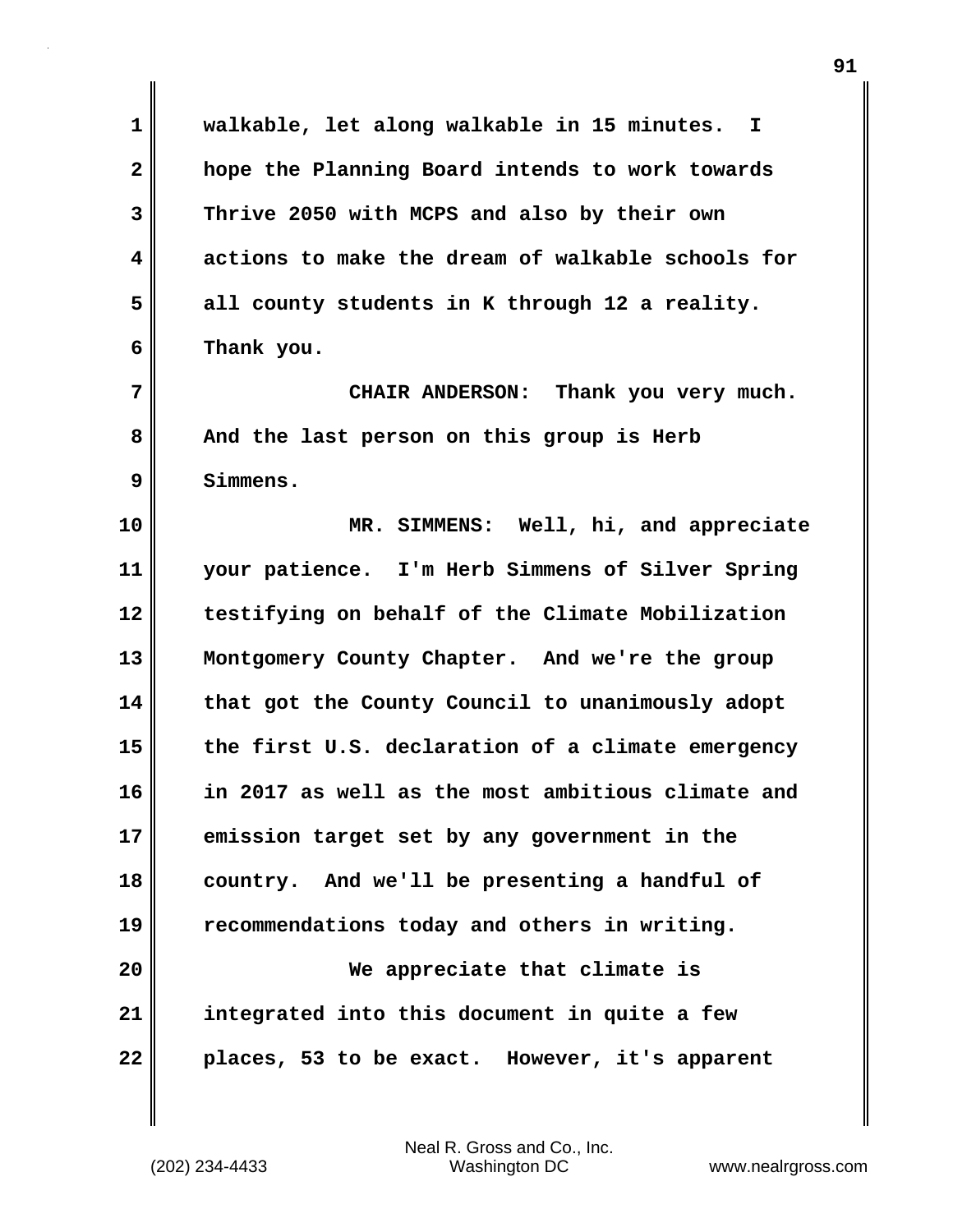**1 that Thrive still has not recognized that the 2 climate crisis is more than a significant 3 inconvenience nor does Thrive say even one word 4 about the critical importance that the county can 5 and must play as a world model for emergency 6 climate action. Climate impacts, direct and 7 indirect, are an existential threat to most all 8 life on the planet and are likely to become 9 unstoppable unless emergency action is taken this 10 decade.**

**11 To have a 30-year plan that does not 12 recognize that the climate crisis may result 13 literally in the collapse of civilization in this 14 period unless emergency scale and speed action is 15 taken is unacceptable. For example, the trends 16 and issues section identifies 12 trends. Guess 17 where climate change ranks. Yes, number 12.**

**18 You only mention that the county even 19 declared the first climate emergency in the U.S. 20 buried in the middle of a paragraph, in the 21 middle of a section on page 97. And you chose to 22 exclude the target in the emergency resolution**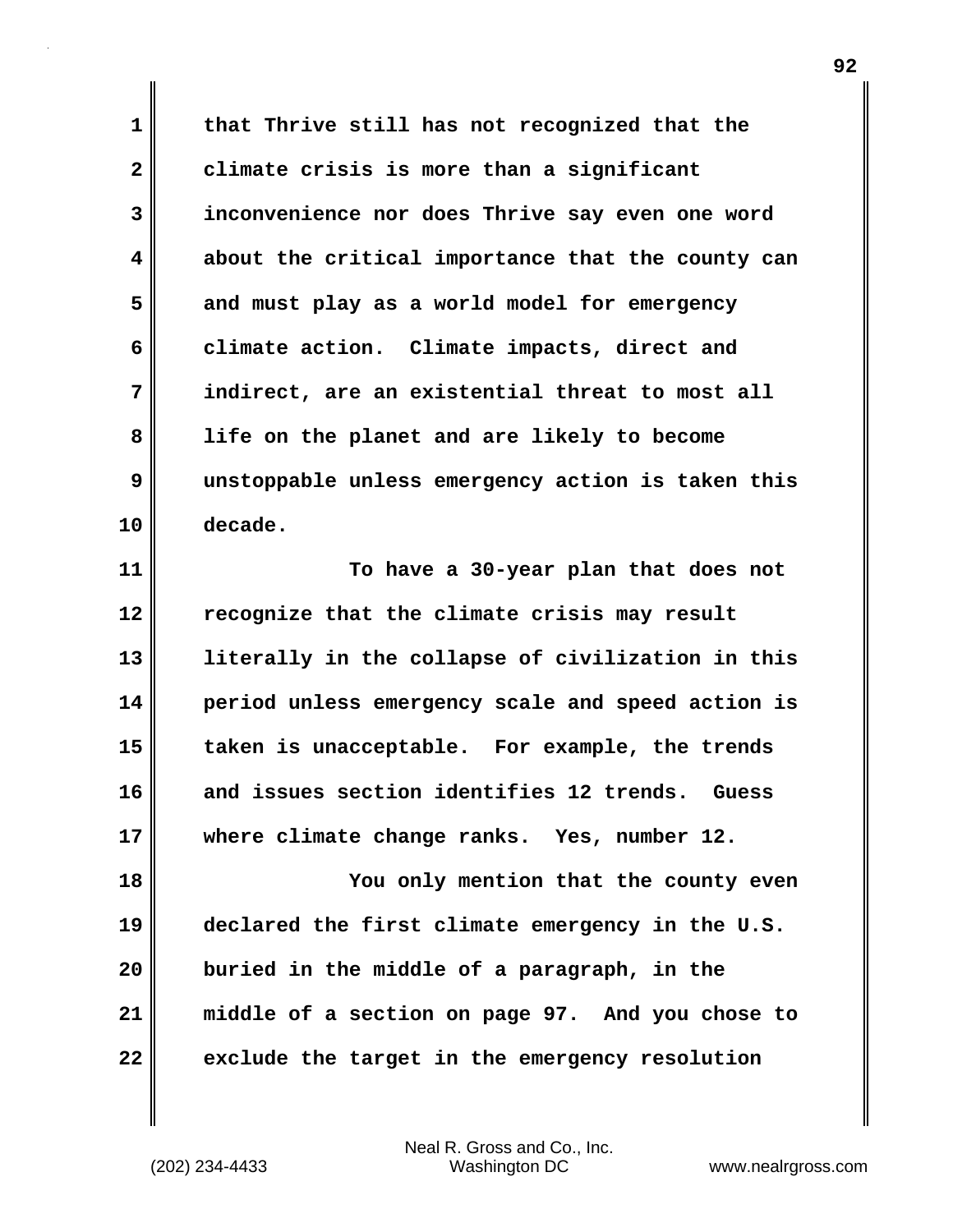**1 to, quote, initiate large scale efforts to remove 2 carbon dioxide. It's just not in your document. 3 Indeed, many would say it's even of greater 4 importance than to eliminate emissions. 5 You also inexplicably chose to exclude 6 the county's central target of an 80 percent 7 reduction in greenhouse gases by 2027, only seven 8 years away in the document, a goal that will 9 require an unprecedented transformation of our 10 economy and way of life. Meeting this goal will 11 require the county to reduce emissions five or 12 more times faster than it has done in recent 13 years. Does Thrive meet this goal? It's 14 impossible to know from this document. 15 So we implore you to rectify these and 16 the many other climate-related deficiencies 17 through the following actions. Establish a 18 Thrive climate workgroup right away by December 19 1st made up of county, Planning Board staff, and 20 public to review this document and the county's 21 climate action plan when it's released in early 22 December to align each document with the other**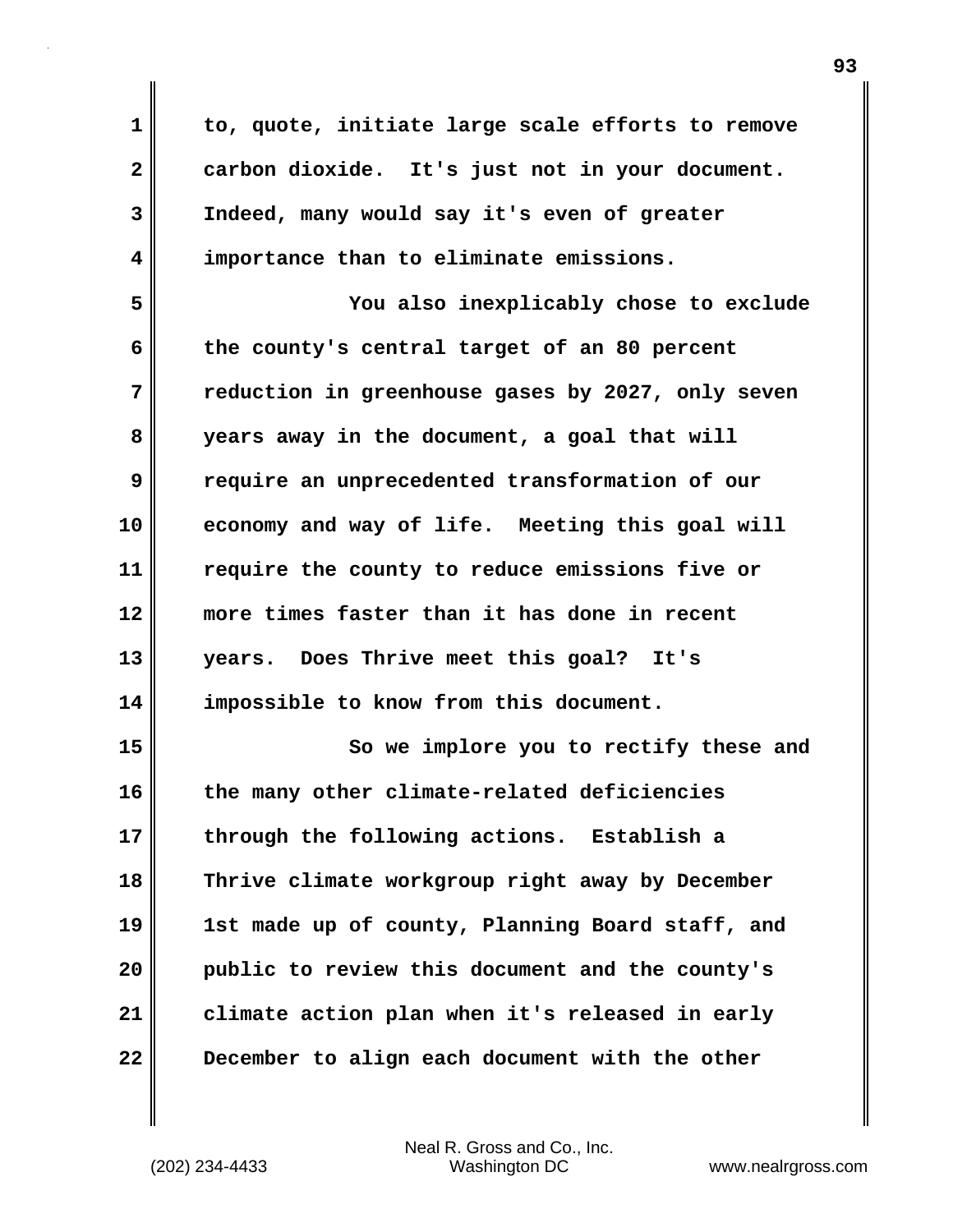**1 and with the goals of the county Emergency 2 Climate Mobilization Resolution. Two, convene a 3 joint public meeting, public hearing with the 4 county after the CARP is released that focuses on 5 the connections and interrelationships between 6 these two efforts.**

**7 Three, add to your 2021 work plan a 8 detailed report on the opportunities to advance 9 climate mitigation, sequestration, and adaptation 10 in the coming years. Four, postpone the December 11 10th deadline for comments on the document until 12 at least ten days after the CARP is supposedly 13 released next month -- early next month and after 14 initial report of this workgroup is released. 15 How can we comment comprehensively on this 16 document without being informed by the county's 17 draft climate strategy which is due in just a 18 matter of days? Your initial reaction may be 19 that these actions --**

**20 CHAIR ANDERSON: I have to -- I've 21 already given you some leeway here, but you got 22 to wrap it up. You're over your --**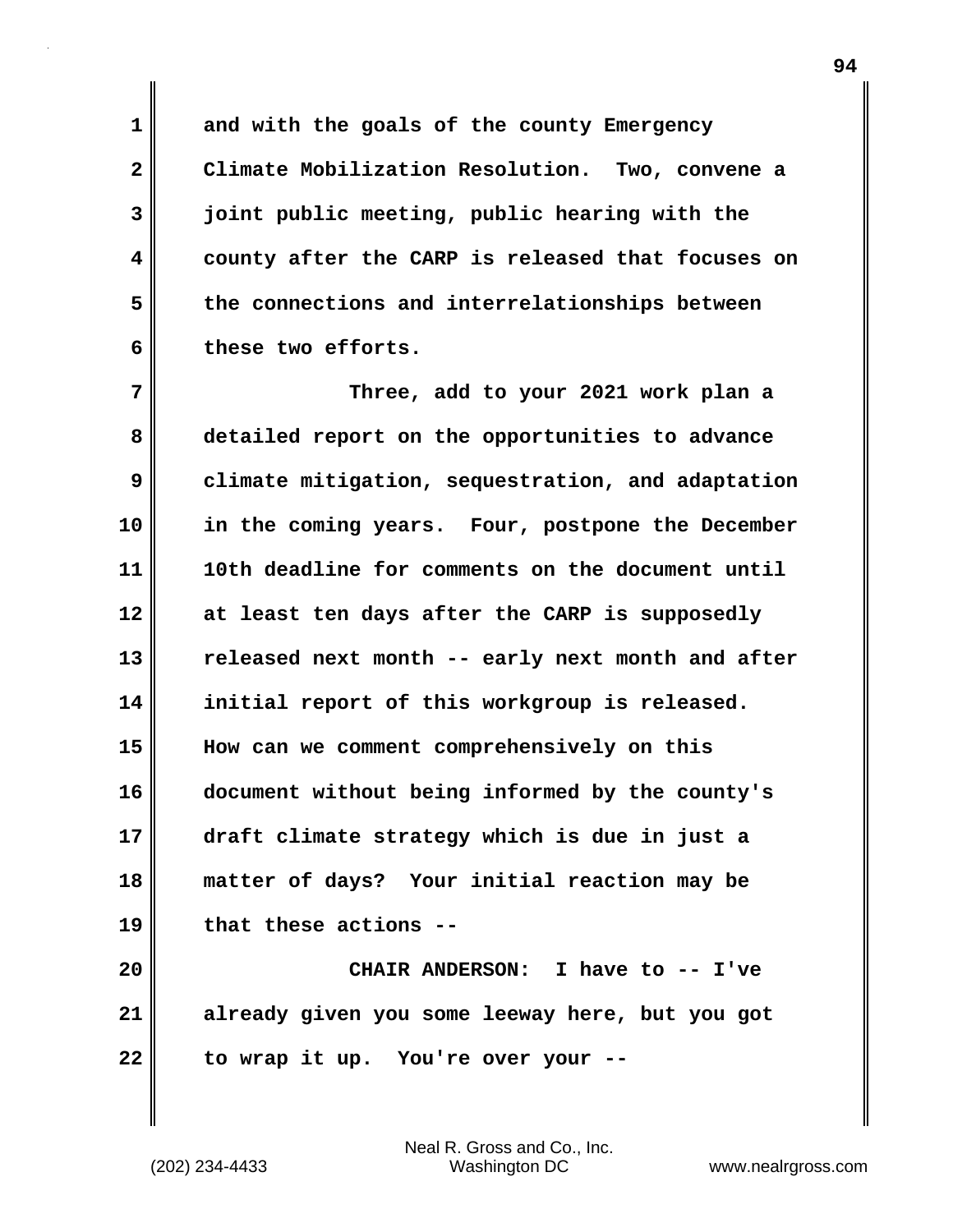**1 CHAIR ANDERSON: Yeah, one more 2 sentence. Your initial reaction may be that 3 these actions, however desirable, are not 4 possible within your specified time frame. 5 Please remember that we're in a declared 6 emergency and act accordingly. Thank you. 7 CHAIR ANDERSON: Thanks very much. 8 Okay. That concludes our first group. We're 9 going to begin with the second group. And I 10 believe Katie Nolan is up first for those who are 11 watching at home and wondering whether they're up 12 next followed by Rose Alger and Jenna Bauer and 13 then we'll go from there. I think we should take 14 -- well, go ahead and dial in if you're not 15 already dialed. But we'll be back in about five 16 minutes. 17 (Whereupon, the above-entitled matter 18 went off the record at 4:29 p.m. and resumed at 19 4:39 p.m.) 20 CHAIR ANDERSON: Okay. We're ready to 21 kick of Session 2 of the Thrive 2050 public 22 hearing starting with -- and I should just say if**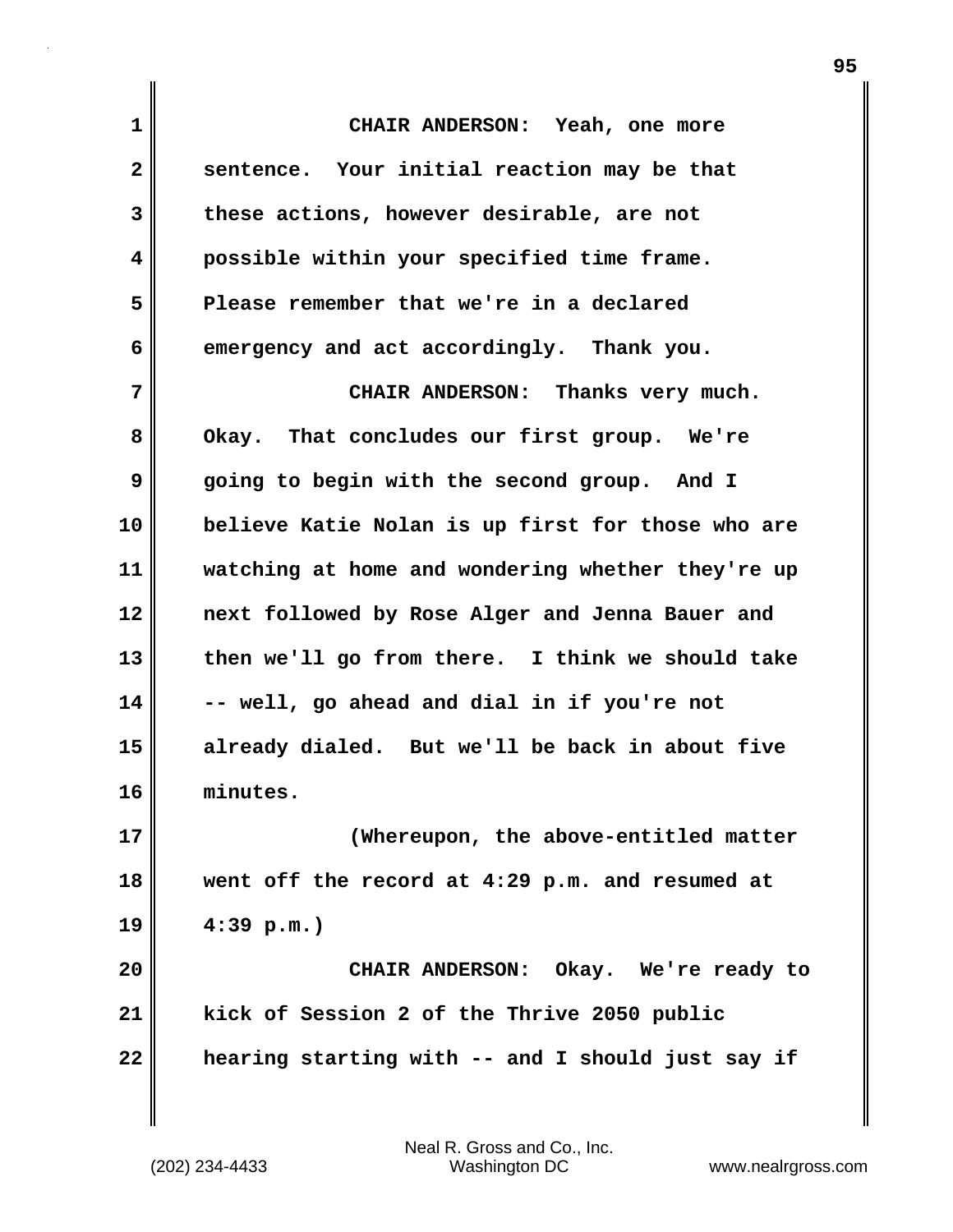**1 you haven't been following along, everybody gets 2 three minutes. And I have to enforce that even 3 though I hate to cut people off. So please help 4 me out. And we'll, of course, include your 5 written testimony if you have other things to 6 say. Is Katie Nolan there? 7 MS. NOLAN: I am.** 8 CHAIR ANDERSON: Go ahead. **9 MS. NOLAN: Yes, I am. Good afternoon 10 and thank you for your time. My name is Katie 11 Nolan. As a renter with no car and a single 12 income household, I'm really excited about the 13 plans to make the county more affordable and 14 easier to travel around without a vehicle. 15 We need better public transportation. 16 Before my roommate lost her job, she sometimes 17 spent more time in transit than she did at work, 18 despite the fact that her job was a mere seven-19 minute drive from our apartment. People can't 20 just spend their lives like that. We ultimately 21 want affordable housing and better support 22 systems for the disabled. My friend, Sebastian,**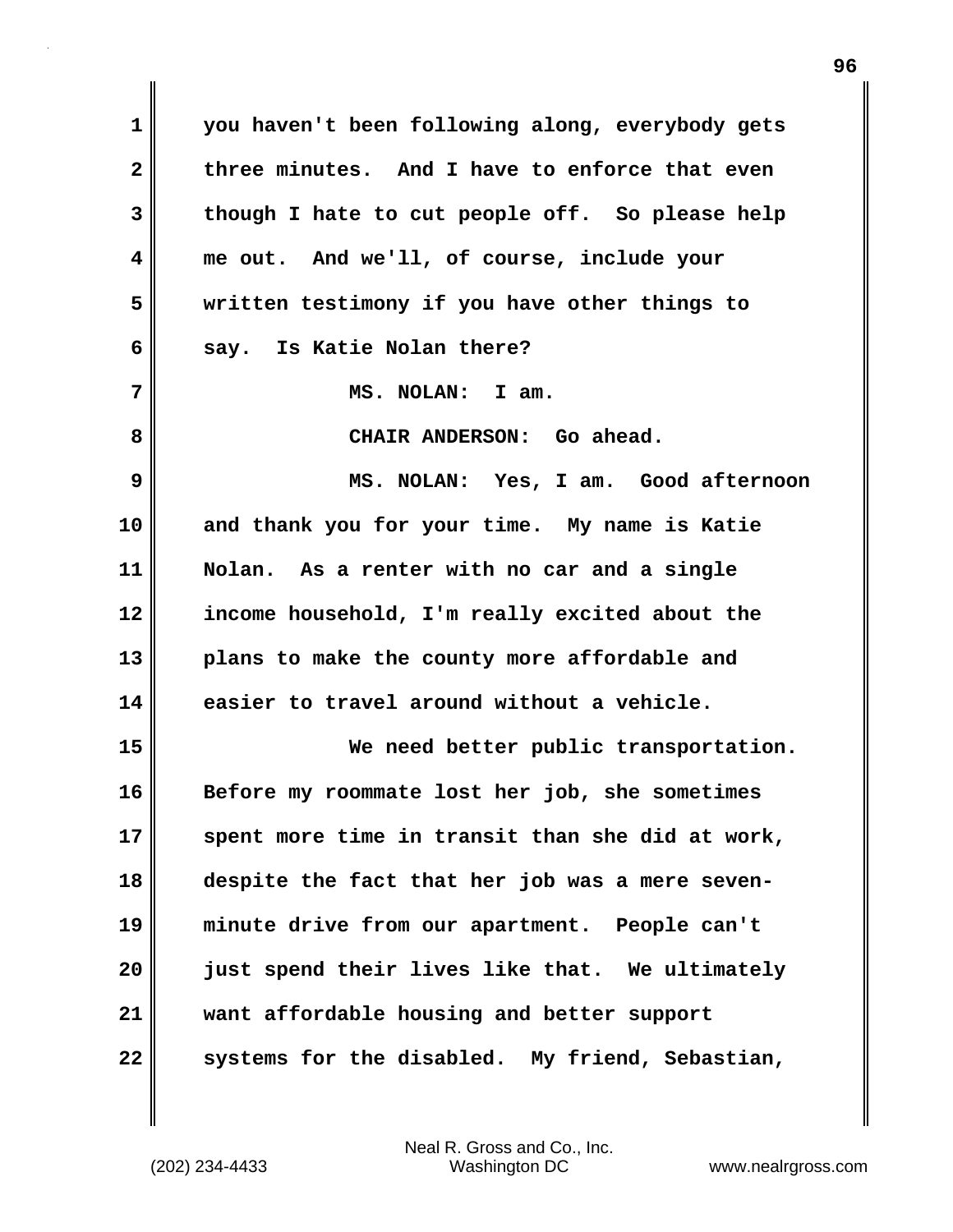**1 and his wife should be able to live in an actual 2 home instead of planning every day for an AirBnB 3 in someone's basement because they can't get 4 work.**

**5 But we also need to make racial equity 6 and economic justice priorities for our future. 7 I currently live in Downtown Silver Spring. But 8 for the seven years previous, I lived on Flower 9 Avenue where it intersects with Piney Branch 10 Road. Every time I passed the Purple Line 11 construction, I wondered that a universal 12 supermarket where I got most of my groceries 13 would get replaced by a Safeway, whether Asian 14 Delight would get replaced with a Panda Express.**

**15 I worried that gentrification would 16 drive out my neighbors, many of whom were Spanish 17 speaking immigrants. Historically, growth 18 without racial equity has led to the destruction 19 of Black and Brown communities. In the 1950s and 20 1960s, growth along River Road in Bethesda meant 21 the annihilation of River Road's African American 22 communities.**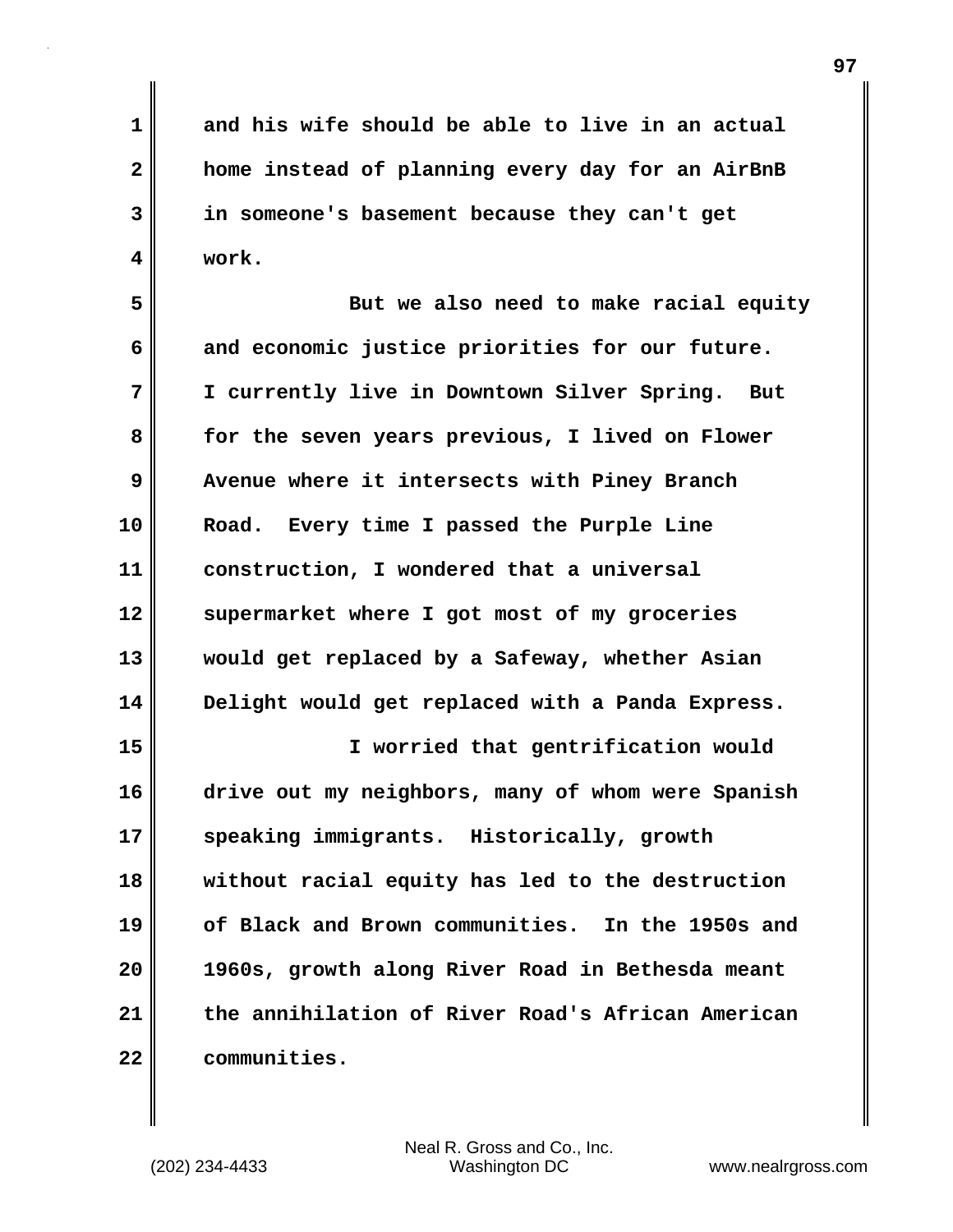| $\mathbf 1$  | My friend Harvey's childhood home is              |
|--------------|---------------------------------------------------|
| $\mathbf{2}$ | now a Whole Foods. Another friend's home is now   |
| 3            | a Bank of America. Because of growth, County      |
| 4            | Executive Elrich ignored Macedonia Baptist        |
| 5            | Church's cry for justice and allowed Bethesda     |
| 6            | Self Storage to continue the desecration of a     |
| 7            | cemetery that predates the Civil War.             |
| 8            | On the County Council's website for               |
| 9            | 2019, it says, racial equity and social justice   |
| 10           | are urgent moral and socioeconomic endeavors for  |
| 11           | our community. Our county's population has        |
| 12           | changed, both in numbers and in diversity and     |
| 13           | this has not happened overnight. Addressing       |
| 14           | issues of racial equity is not only an ethical    |
| 15           | obligation. It is essential to ensure the         |
| 16           | continued economic vitality of our community.     |
| 17           | Thrive 2050 has the potential to be               |
| 18           | absolutely life changing for me and my community. |
| 19           | If it's going to live up to that potential, it    |
| 20           | must prioritize racial equity. Thank you again    |
| 21           | for your time.                                    |
| 22           | CHAIR ANDERSON: Thank you. Do we                  |
|              |                                                   |

 $\mathbf{I}$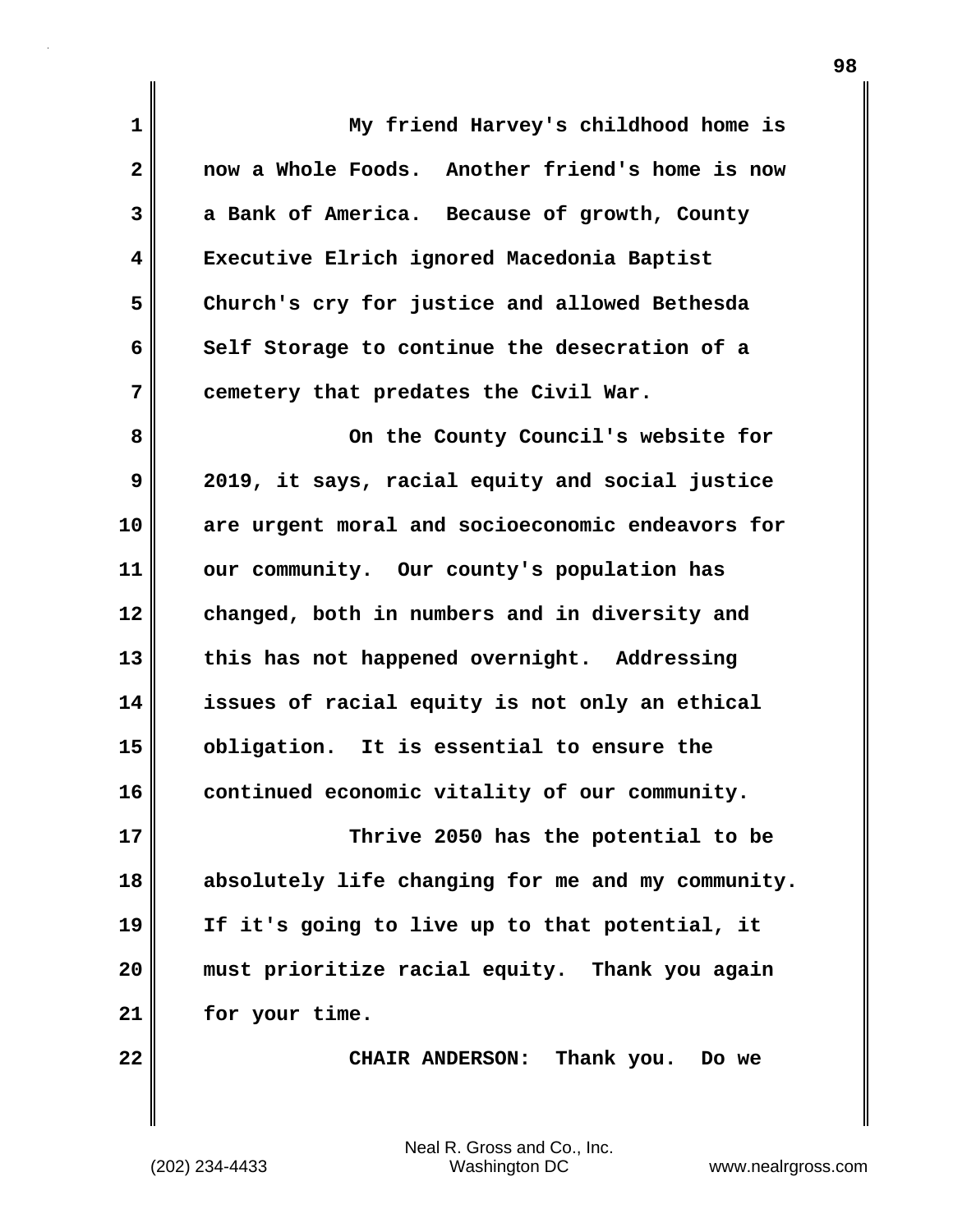| $\mathbf 1$  | have Jenna Bauer logged in? Jenna Bauer?          |
|--------------|---------------------------------------------------|
| $\mathbf{2}$ | (No audible response.)                            |
| 3            | CHAIR ANDERSON: *6 maybe, one time.               |
| 4            | Oh, there you go. Can you hear us?                |
| 5            | MS. BAUER: Can you hear me?                       |
| 6            | CHAIR ANDERSON: Yes, we hear you.                 |
| 7            | We're ready when you are.                         |
| 8            | MS. BAUER: Perfect. Thank you. My                 |
| 9            | name is Jenna Bauer, and I'm a resident of        |
| 10           | Downtown Silver Spring. First, I want to say      |
| 11           | thank you again. I think it's clear the county    |
| 12           | takes public policy seriously, and I appreciate   |
| 13           | your time and the opportunity to provide my       |
| 14           | input.                                            |
| 15           | I would also like to emphasize my                 |
| 16           | support for Montgomery for All's platform.<br>I,  |
| 17           | believe that there's a lot to be excited about in |
| 18           | the Thrive Montgomery plan. But I think there     |
| 19           | are also opportunities to push forward,           |
| 20           | especially in transit and housing policy to       |
| 21           | ensure that we're building an inclusive,          |
| 22           | sustainable, and affordable community.            |

 $\mathbf{I}$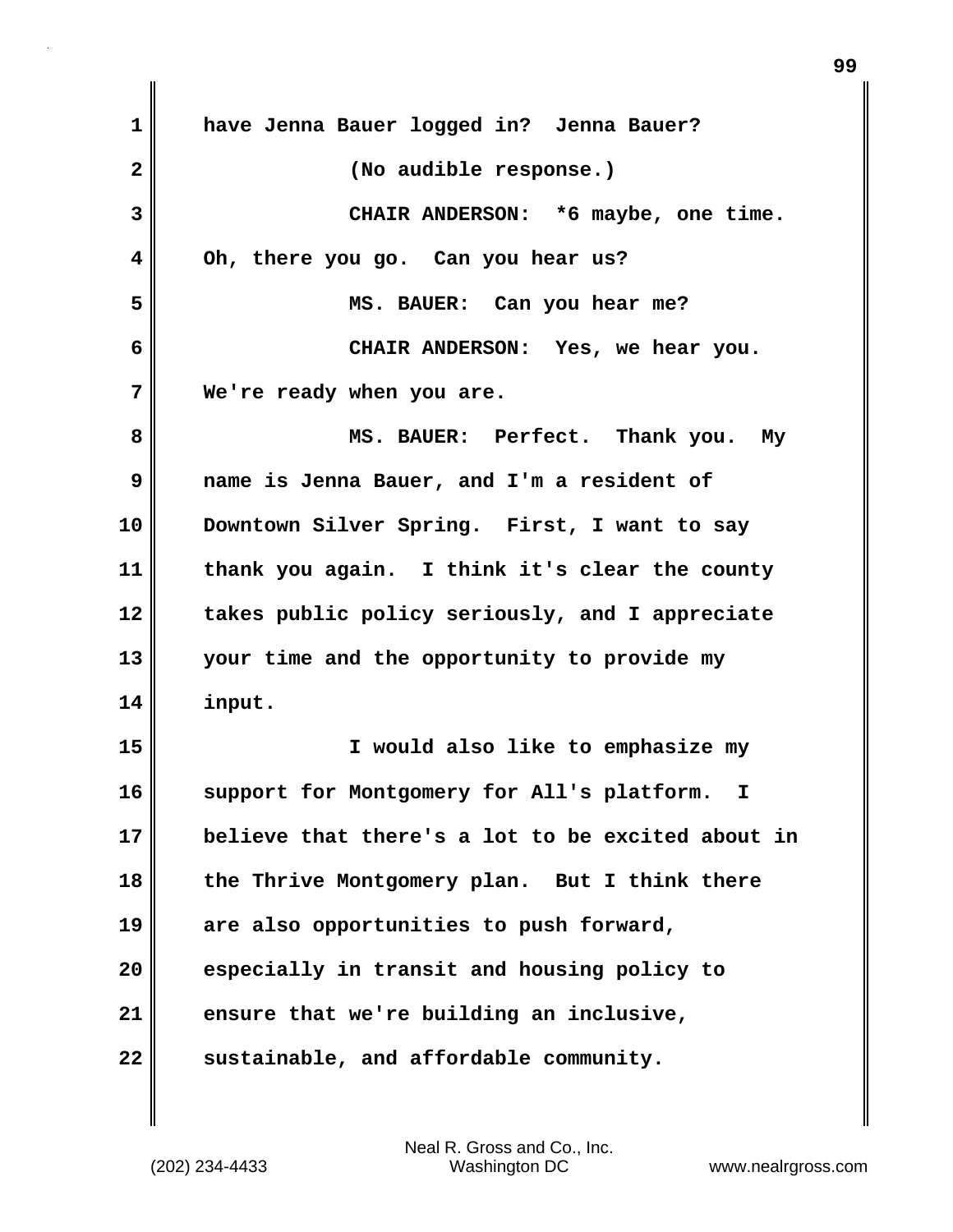**1 First, I will highlight my support for 2 the idea of 15-minute living and not having to 3 drive for my daily needs. I love living in 4 Downtown Silver Spring. I lived in Bethesda, and 5 my husband is a graduate student at the 6 University of Maryland.**

**7 On many days, before the pandemic, of 8 course, we took public transit to get to work and 9** School. Some days when we had important meetings **10 or events, we wouldn't take public transit 11 because it was faster or efficient to drive. On 12 long days when I have work complications that 13 keep me in the office late or student meetings 14 that run long, traveling home on public transit 15 can add significant time on peak hours.**

**16 I would love to see the county to make 17 an effort to emphasize public transit as the 18 highest priority mode of transportation in 19 addition to walking and biking. I think this is 20 essential not only for environmental stability 21 but also economic and social equity. I think 22 COVID-19 has taught us all a lot and has forced**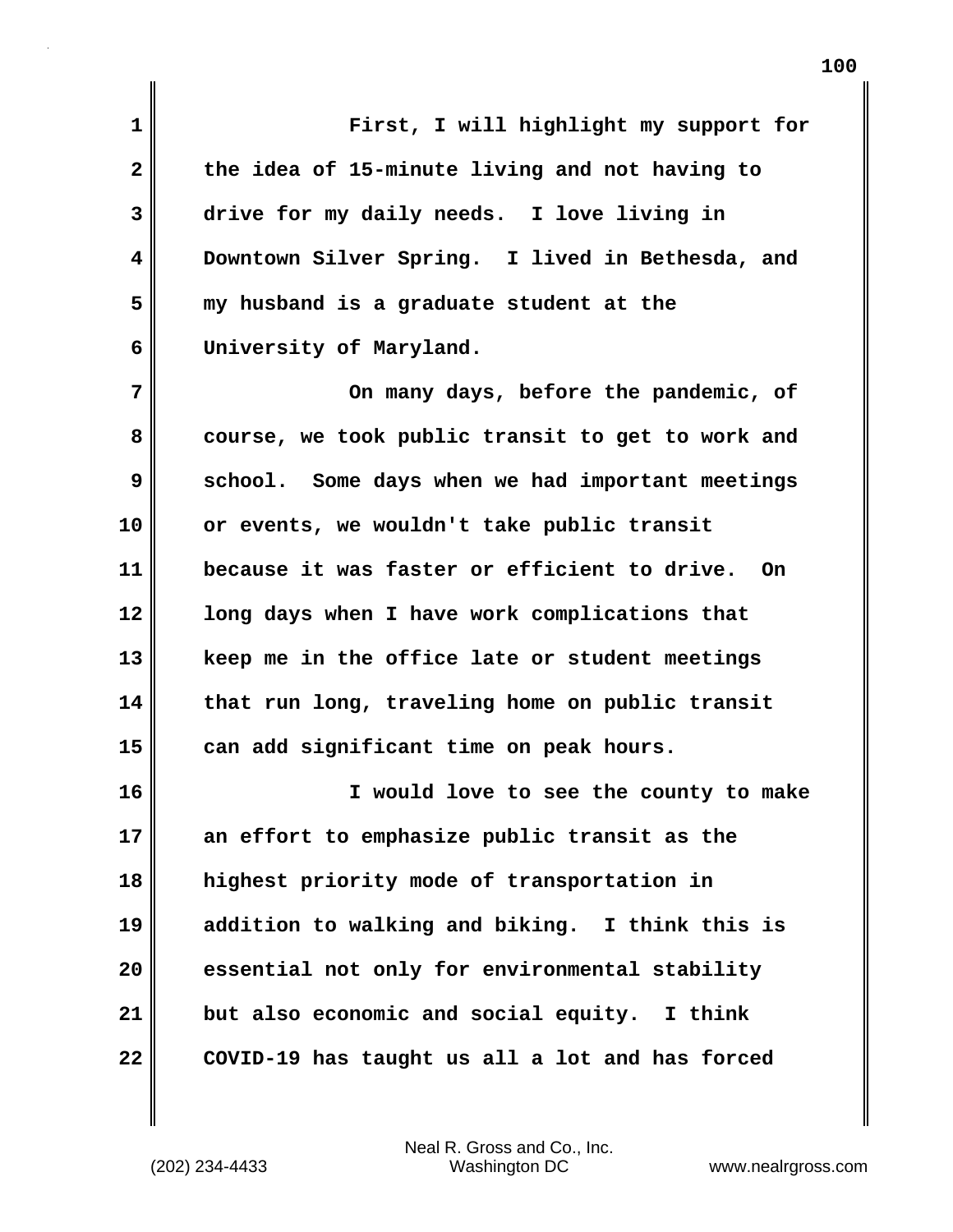**1 many people to reprioritize and reflect.**

| $\overline{\mathbf{2}}$ | During this time, it has been                     |
|-------------------------|---------------------------------------------------|
| 3                       | essential for me personally to have access to     |
| $\overline{\mathbf{4}}$ | open spaces and nature. And I think it's a key    |
| 5                       | component of any sustainable planning narrative.  |
| 6                       | I'm extremely supportive of the county's efforts  |
| 7                       | to emphasize networks as inclusive, safe, and     |
| 8                       | accessible public parks, trails, and recreational |
| 9                       | spaces.                                           |
| 10                      | I think there's more that can be done             |
| 11                      | to emphasize intentional community design of      |
| 12                      | public spaces, including the community's input.   |
| 13                      | Finally, in addition to our physical environment, |
| 14                      | the pandemic has shed light on the inherent       |
| 15                      | vulnerability of our economic institutions.<br>To |
| 16                      | me, and I hope to the county, it is clear that    |
| 17                      | housing is a human right.                         |
| 18                      | While I'm happy that the county's                 |
| 19                      | approach has been affordability and attainability |
| 20                      | in order to protect truly housing as a human      |
| 21                      | right, I would urge the county to take bolder     |
| 22                      | steps to setting rent stabilization and a right   |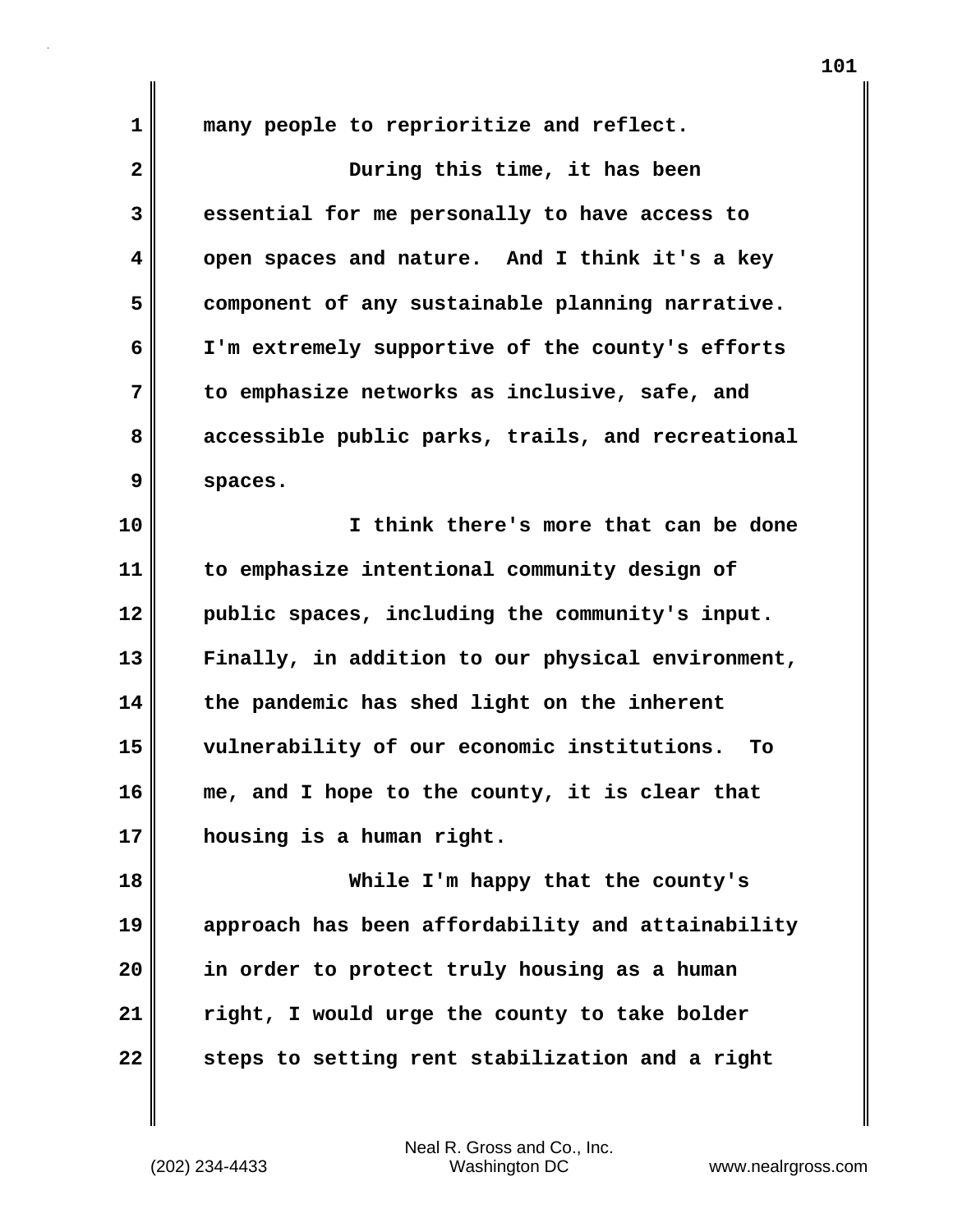**1 to legal counsel for evictions. Protecting the 2 right to housing requires a multifaceted approach 3 and these could be valuable tools for us to use. 4 Overall, I think there's a lot to be 5 excited about in the Thrive Montgomery plan. But 6 more can be done to emphasize transit, community 7 spaces, and provide protections for renters. 8 Thank you for your efforts to put together these 9 guiding documents. I'm excited for the future of 10 Montgomery County and appreciate your time. 11 Thanks. 12 CHAIR ANDERSON: And we appreciate 13 your testimony. Is Walter Weiss there? 14 (No audible response.) 15 CHAIR ANDERSON: Mr. Weiss? 16 MR. WEISS: Hello. 17 CHAIR ANDERSON: You're on. 18 MR. WEISS: Hello, yes. My name is 19 Walter Weiss, and I am representing the 20 Montgomery County Faith Alliance for Climate 21 Solutions. We are a group of people from 50 22 congregations of many faiths spread throughout**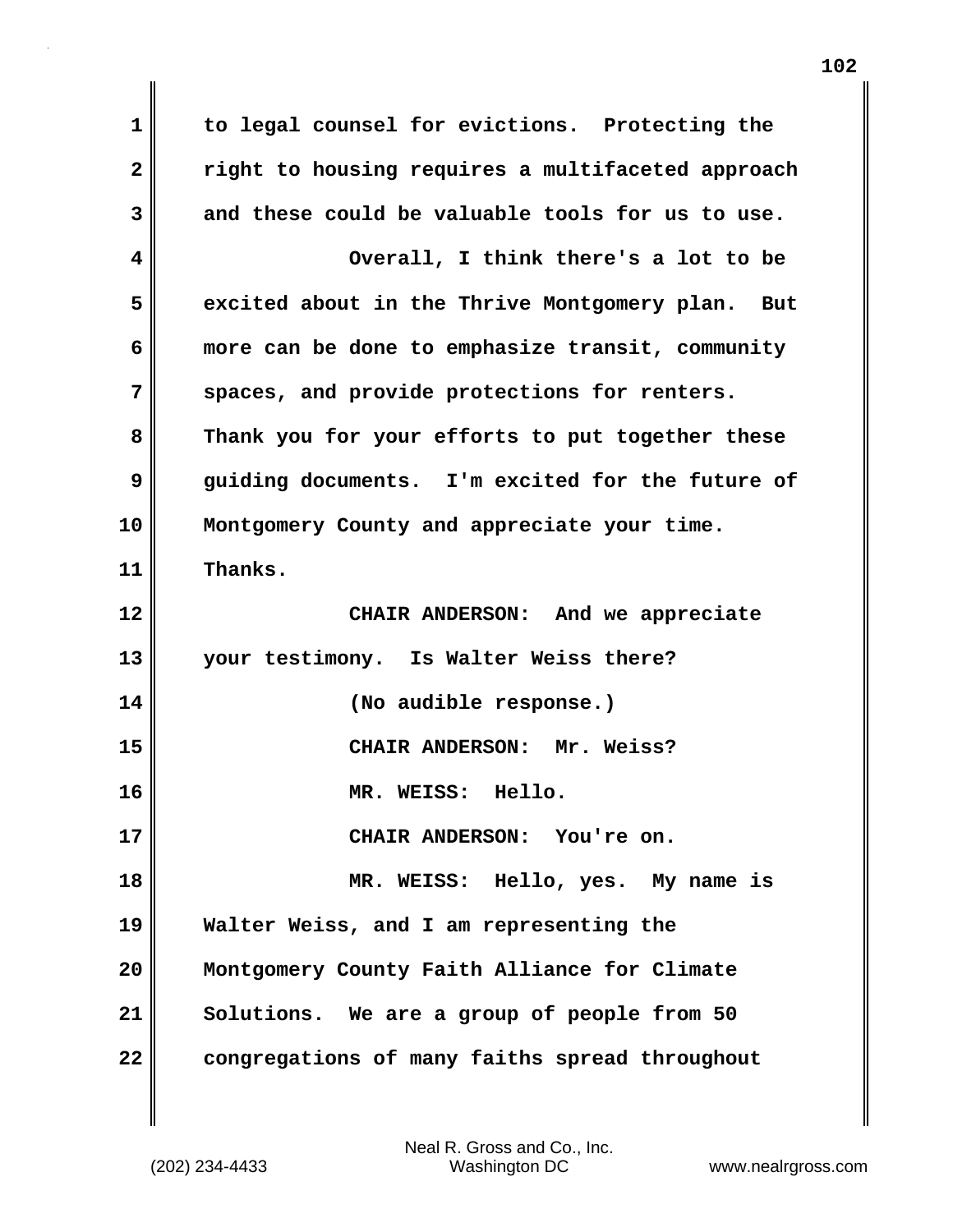**1 the county who are very concerned about climate 2 change.**

**3 We feel that this a moral problem and 4 that we have to protect the earth and the county 5 for future generations. I want to focus my 6 comments today most on parts of the plan which 7 need to be more forcefully directed toward 8 reducing global warming and greenhouse gas 9 emissions. While I support many of the aspects 10 of the plan, I feel focusing on these in my 11 comments would be most beneficial. 12 The first thing is that I think the 13 Thrive 2050 plan should explicitly include the 14 county's stated goal of reducing greenhouse 15 gases, 80 percent by 2027 and 100 percent by 16 2035. I think the county is already committed to 17 this, and this should be stated clearly in the 18 plan. And all aspects of the future plan should 19 be evaluated as to how they address these goals. 20 The second thing is that I think as we 21 all know the CARP, the climate plan, is about to 22 be unveiled I think in November, the end of the**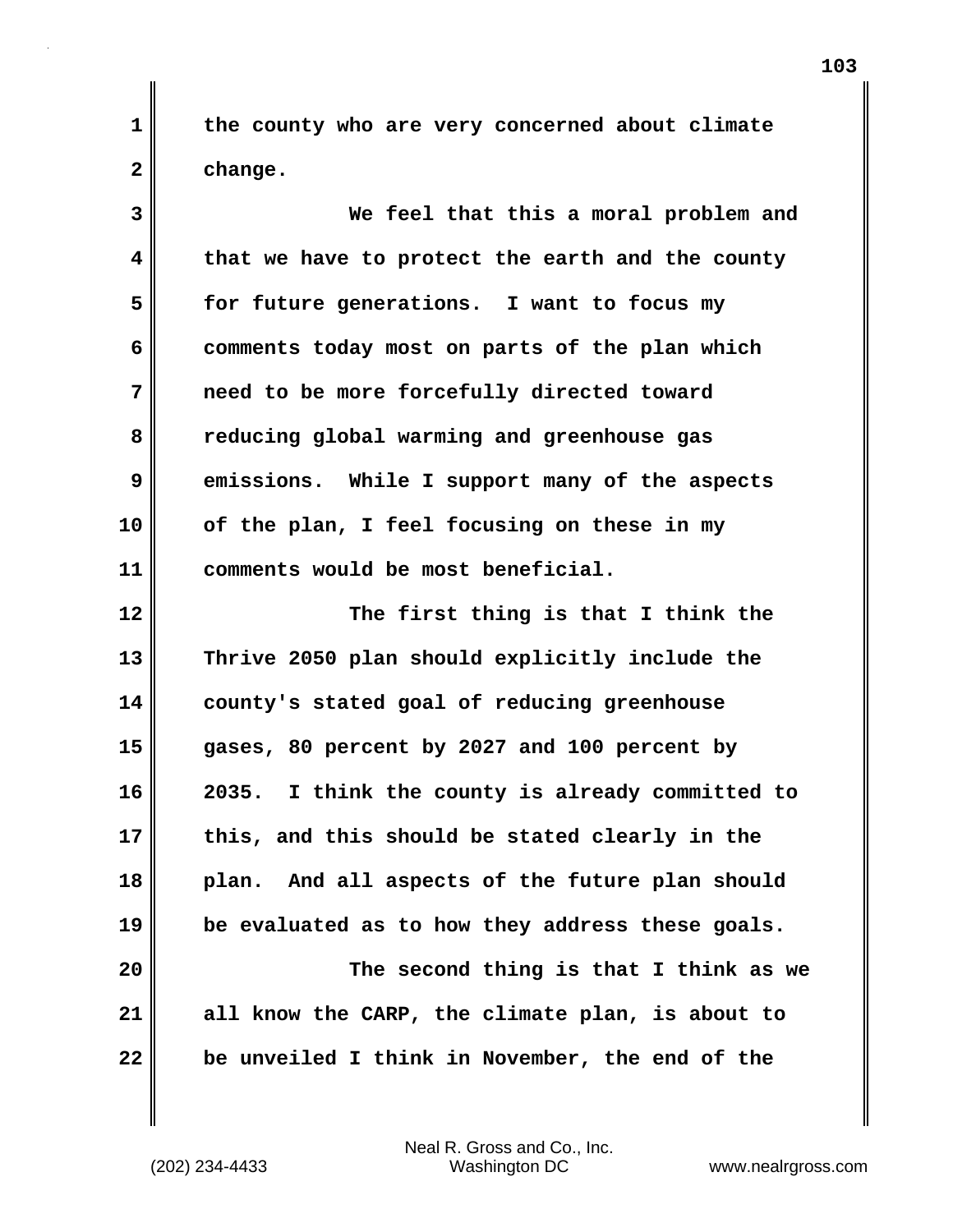**1 month. And I think there should be a complete 2 incorporation of all aspects of the climate 3 emergency plan into the Thrive 2050. I don't 4 know how much coordination there has been. 5 Obviously, the plans are slightly out of sync. 6 You've been working for a much longer time. But 7 I think ultimately we need to come up with one 8 plan and not two. 9 Third item is we all know that clean 10 energy is going to be one of the keys to making 11 our county a greener place to live and reducing 12 greenhouse gases. We need to be planning for 13 local solar energy generation in the county. I 14 don't think that this is included in the Thrive 15 2050 plan, but I think consideration should be 16 put specifically on this. 17 CHAIR ANDERSON: Okay. You are about 18 -- 19 MR. WEISS: Lastly -- 20 CHAIR ANDERSON: -- out of time. So 21 if you could wrap it up, that would be great. 22 MR. WEISS: Okay. Lastly, I just want**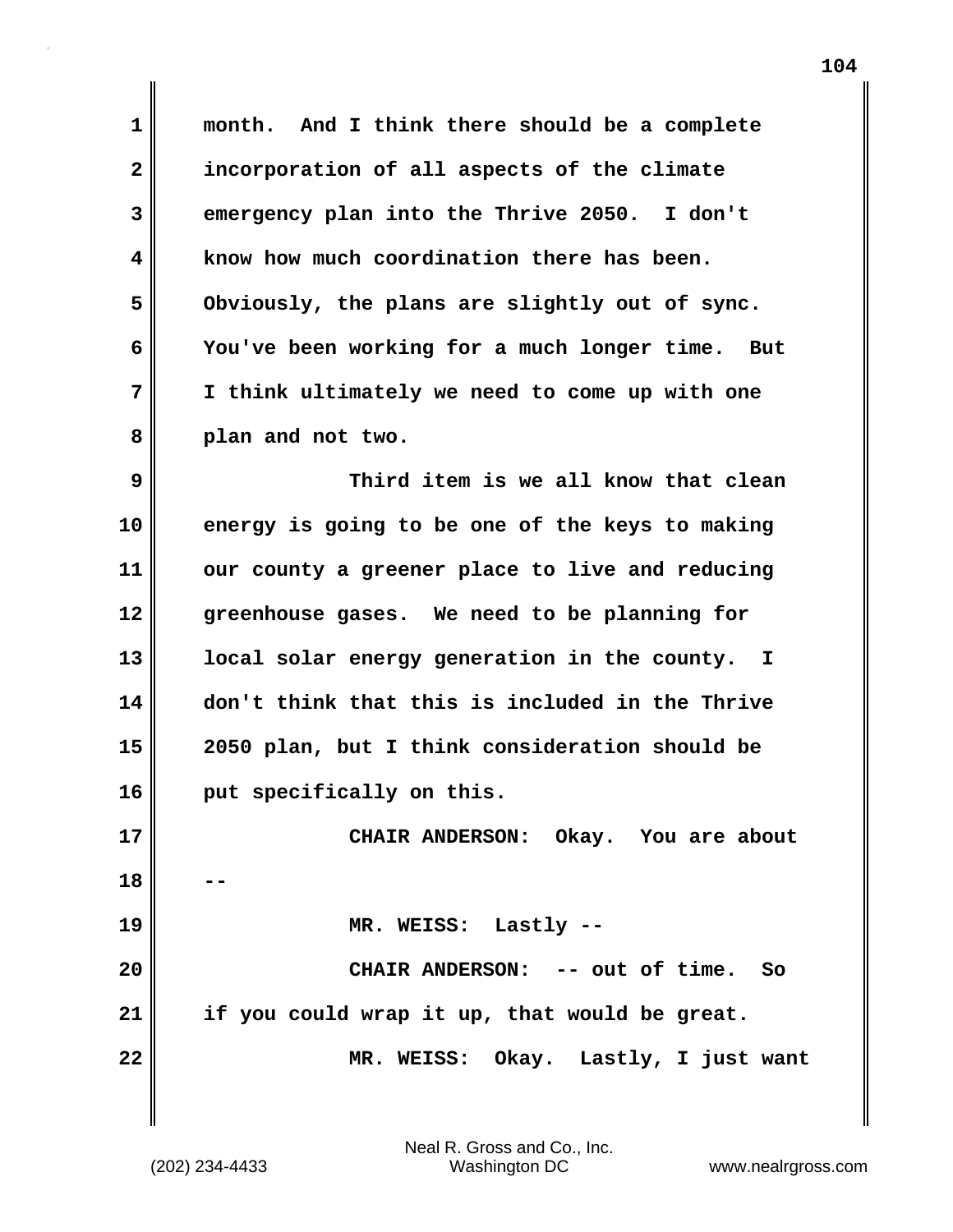| $\mathbf 1$ | to say all the buildings that we're talking       |
|-------------|---------------------------------------------------|
| 2           | about, the new homes and the new building, they   |
| 3           | need to be radically rethought. We need to be     |
| 4           | getting away from using natural gas in buildings. |
| 5           | All our buildings should be net zero energy       |
| 6           | within a fairly short time frame and as well as   |
| 7           | being affordable for everybody. So thank you      |
| 8           | very much.                                        |
| 9           | CHAIR ANDERSON: Thank you. Thank you              |
| 10          | for your testimony. Siena Fouse, are you there?   |
| 11          | MS. FOUSE: Can you hear me?                       |
| 12          | CHAIR ANDERSON: Yes, we hear you.                 |
| 13          | MS. FOUSE: Okay.                                  |
| 14          | CHAIR ANDERSON: Whenever you're                   |
| 15          | ready.                                            |
| 16          | MS.<br>Yes. So thank you.<br><b>FOUSE:</b><br>My  |
| 17          | name is Siena Fouse, and I live in Silver Spring. |
| 18          | I support Montgomery for All's platform,          |
| 19          | especially prioritizing mass transit in addition  |
| 20          | to walking and biking and providing more housing  |
| 21          | options including multifamily homes around        |
| 22          | transit.                                          |

 $\mathbf{I}$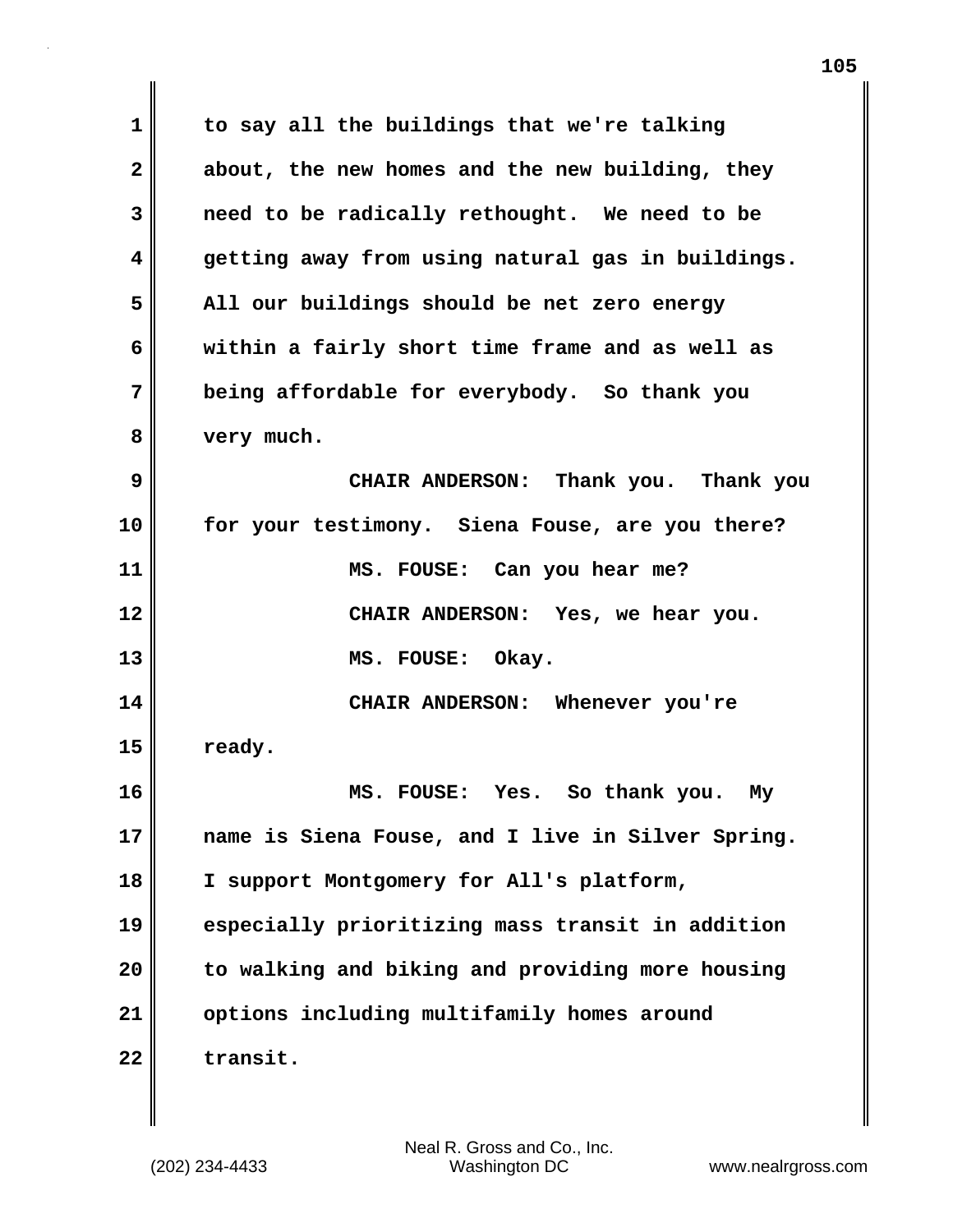| $\mathbf 1$  | I'm in my last semester as a student              |
|--------------|---------------------------------------------------|
| $\mathbf{2}$ | at University of Maryland and will be entering    |
| 3            | the job market soon in Montgomery County. And     |
| 4            | it's important to me that Montgomery County       |
| 5            | provides affordable housing options at all income |
| 6            | levels for folks who are looking to live in       |
| 7            | Montgomery County for the future and will make    |
| 8            | sure to provide protection for current vulnerable |
| 9            | populations or communities that may be at risk of |
| 10           | being priced out with the introduction of         |
| 11           | improved access to amenities. As someone          |
| 12           | beginning a career in Montgomery County, it's     |
| 13           | important to me that we have public and active    |
| 14           | transit to efficiently connect folks to jobs.     |
| 15           | As a young person and student of                  |
| 16           | environmental science and policy, I believe that  |
| 17           | it's critical that Montgomery County incentivize  |
| 18           | smart growth around transit and provide safe and  |
| 19           | convenient options to walk or bike to amenities.  |
| 20           | We need to focus on ways to reduce driving in our |
| 21           | county, not only to reduce greenhouse gas         |
| 22           | emissions and mitigate climate change, but also   |

(202) 234-4433 Washington DC www.nealrgross.com Neal R. Gross and Co., Inc.

 $\mathbf l$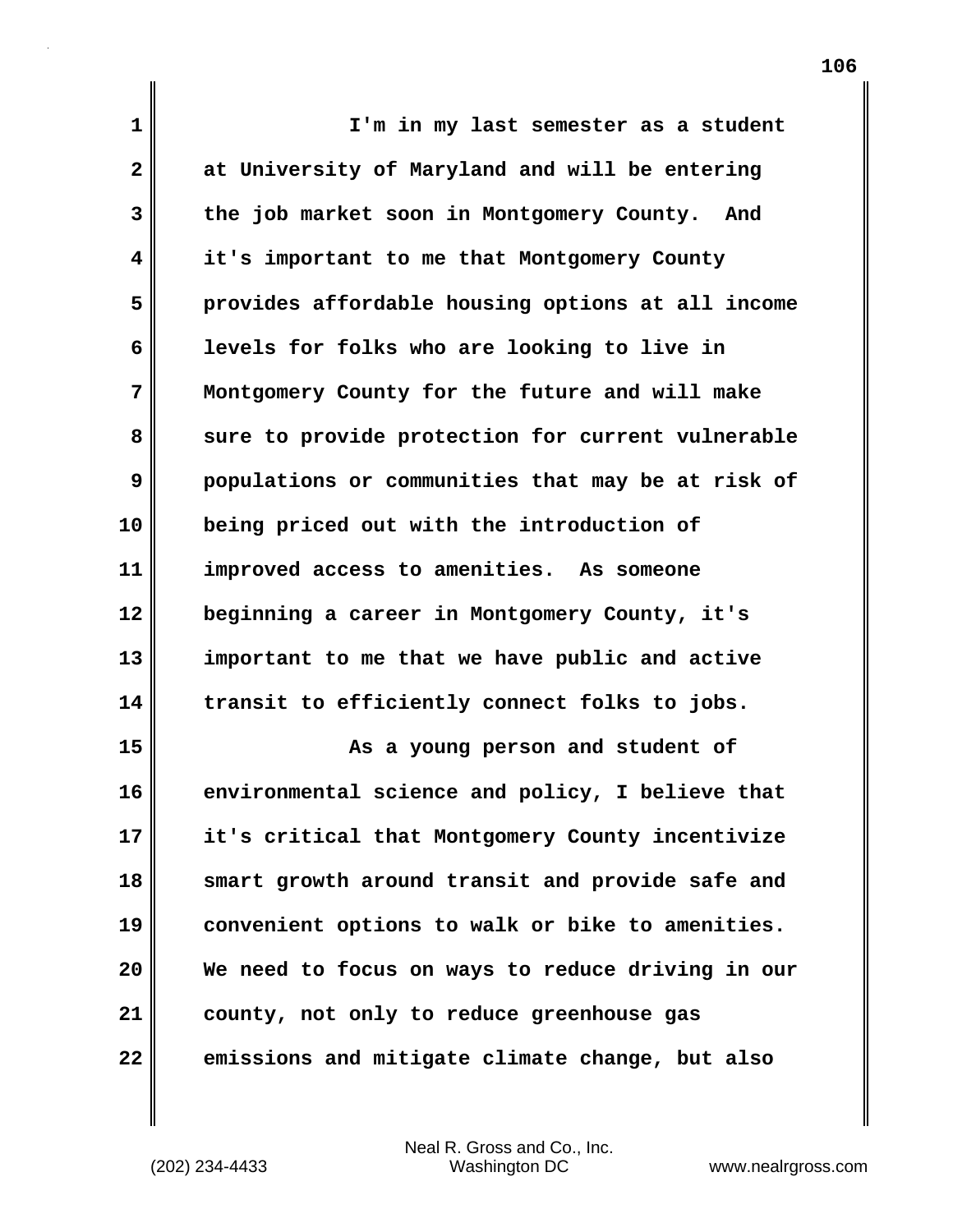| 1                       | to protect local environmental health and safety. |
|-------------------------|---------------------------------------------------|
| $\overline{\mathbf{2}}$ | I would love to see a mixed-use walkable          |
| 3                       | community where 15-minute living without a car    |
| 4                       | becomes a reality.                                |
| 5                       | In conclusion, I would like Thrive                |
| 6                       | 2050 to prioritize mass transit and provide       |
| 7                       | housing, more housing around public transit       |
| 8                       | options. I look forward to continuing to live in  |
| 9                       | a beautiful and resilient county. Thank you.      |
| 10                      | CHAIR ANDERSON: Thank you very much,              |
| 11                      | and congratulations on your upcoming graduation - |
| 12                      |                                                   |
| 13                      | MS. FOUSE: Thank you.                             |
| 14                      | CHAIR ANDERSON: -- and entering into              |
| 15                      | the job market.                                   |
| 16                      | MS. FOUSE: Thank you so much.                     |
| 17                      | CHAIR ANDERSON: Jill Ortman-Fouse,                |
| 18                      | are you there?                                    |
| 19                      | (No audible response.)                            |
| 20                      | CHAIR ANDERSON: Can you hear us,                  |
| 21                      | Jill?                                             |
| 22                      | MS. ORTMAN-FOUSE: Good -- yes, I can.             |
|                         |                                                   |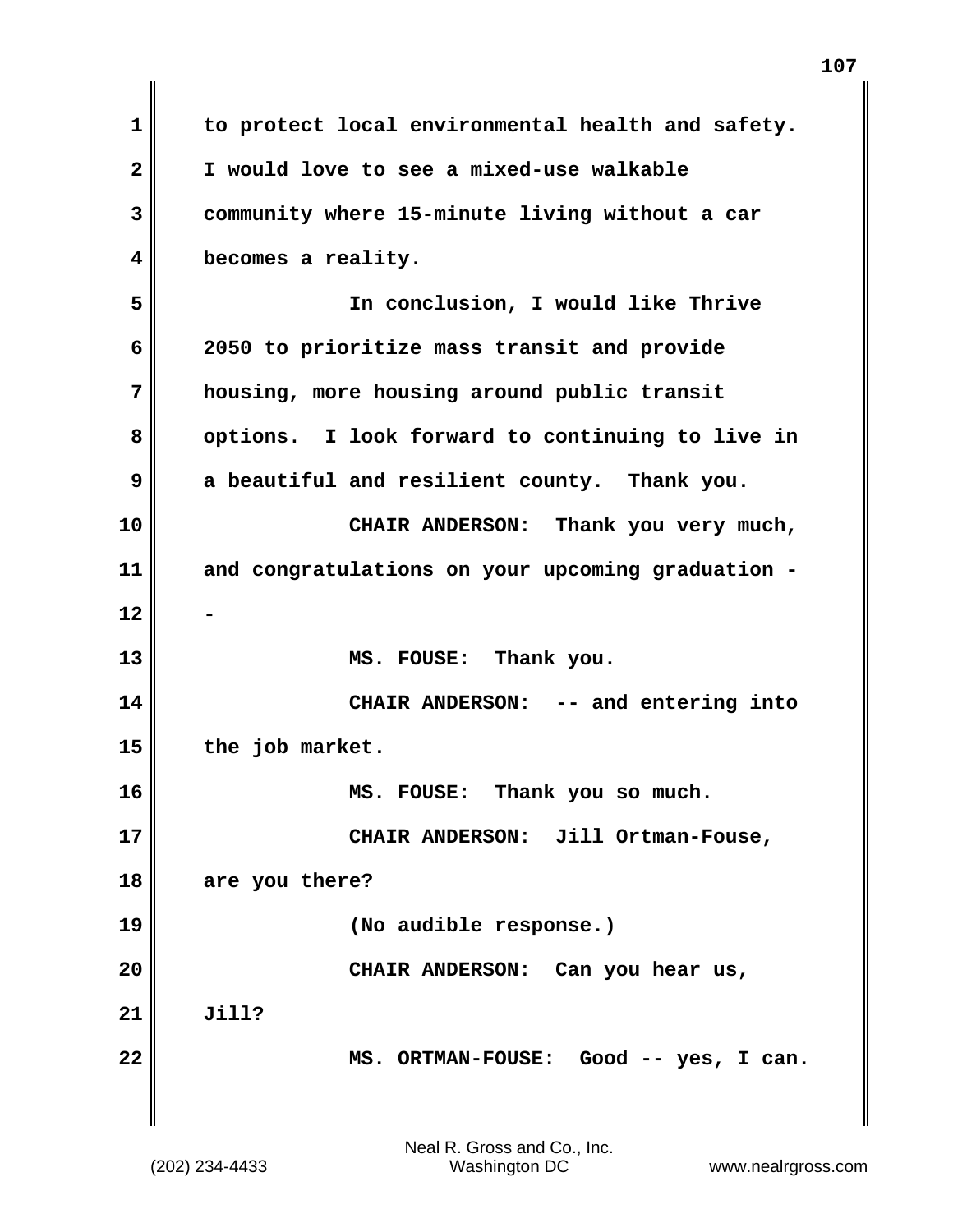**1 Good evening.**

2 CHAIR ANDERSON: Very good. **3 MS. ORTMAN-FOUSE: Thank you to the 4 Planning Board members for this opportunity. I'm 5 Jill Ortman-Fouse, and I'm speaking today as a 6 longtime advocate for equitable opportunities for 7 our diverse community and also from my experience 8 as a former member of the Montgomery County Board 9 of Education. I'm excited about the potential 10 for Thrive 2050 to address longstanding equity 11 issues and urge boldness in tackling planning 12 challenges which have had a direct impact how and 13 what children learn in our schools, who they 14 learn with, and the environment and where we 15 teach them. 16 I've often spoken publicly about how 17 segregation in our schools built on a history of**

**18 restrictive zoning and housing policies impact 19 our kids as well as how our dearth of affordable 20 housing and lack of access to transit throughout 21 the county contribute to high mobility rates at** 22 **our schools that are already the most impacted by**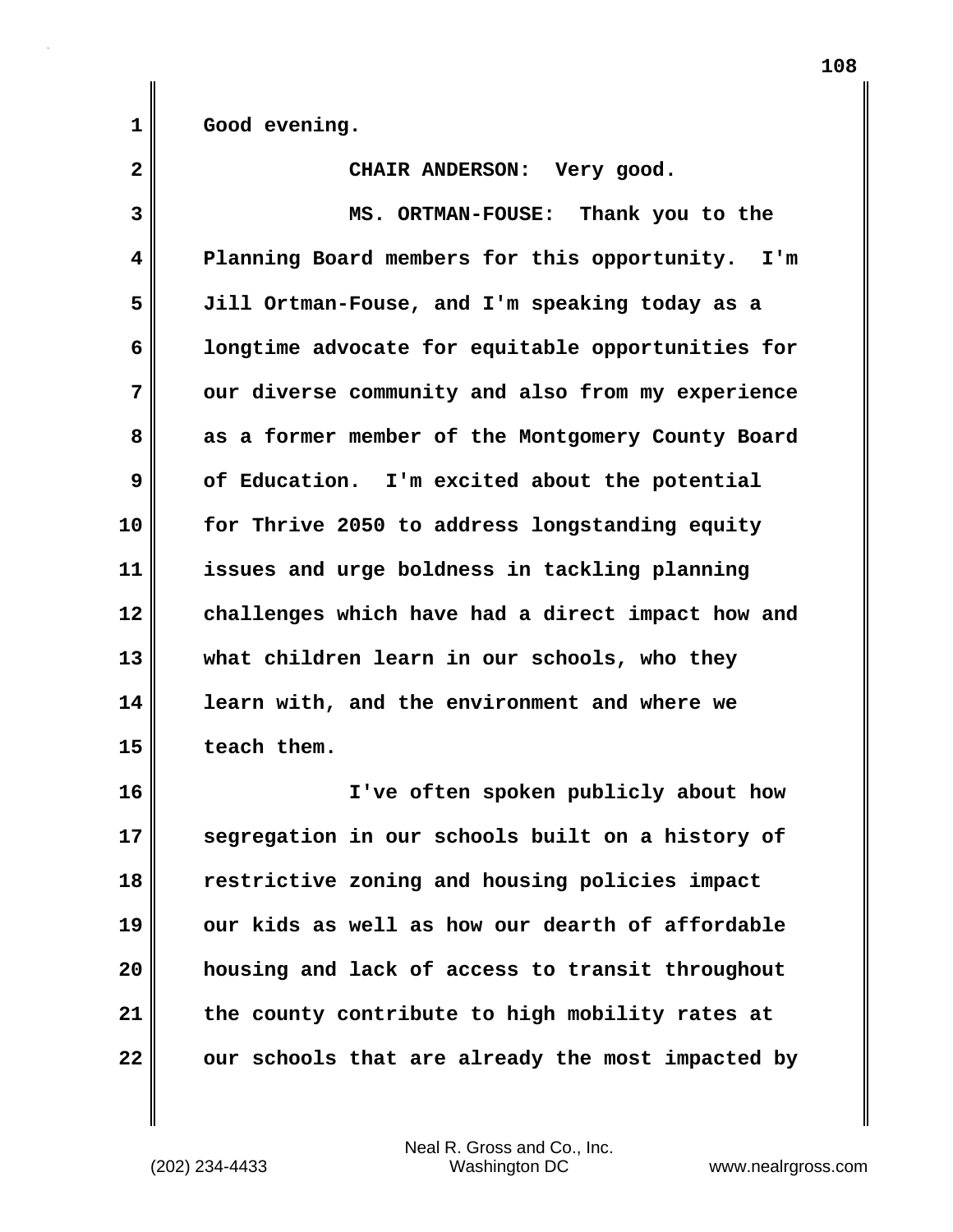**1 poverty. My children attended a Title I school 2 where almost half the children were impacted by 3 poverty. In my role as the PTA president, I saw 4 the torment caused to families who could no 5 longer stay in their apartments due to rent 6 increases, unaffordability, or job location. 7 When I visited our students' 8 apartments, I was given certificates the children 9 had earned for perfect attendance taped proudly 10 to their wall. When underserved children whose 11 families already both face a host of challenges 12 must move from their home, the trauma directly 13 affects students' readiness to learn. We have 14 elementary schools with as many as 25 percent of 15 our children enrolling and withdrawing during the 16 school year, disrupting continuity of learning 17 and severing relationships with school staff. 18 The schools with our highest mobility 19 rates are most often our schools with majority of 20 students of color. Restrictive zoning has 21 contributed to segregated communities where 22 children grow up in areas with little opportunity**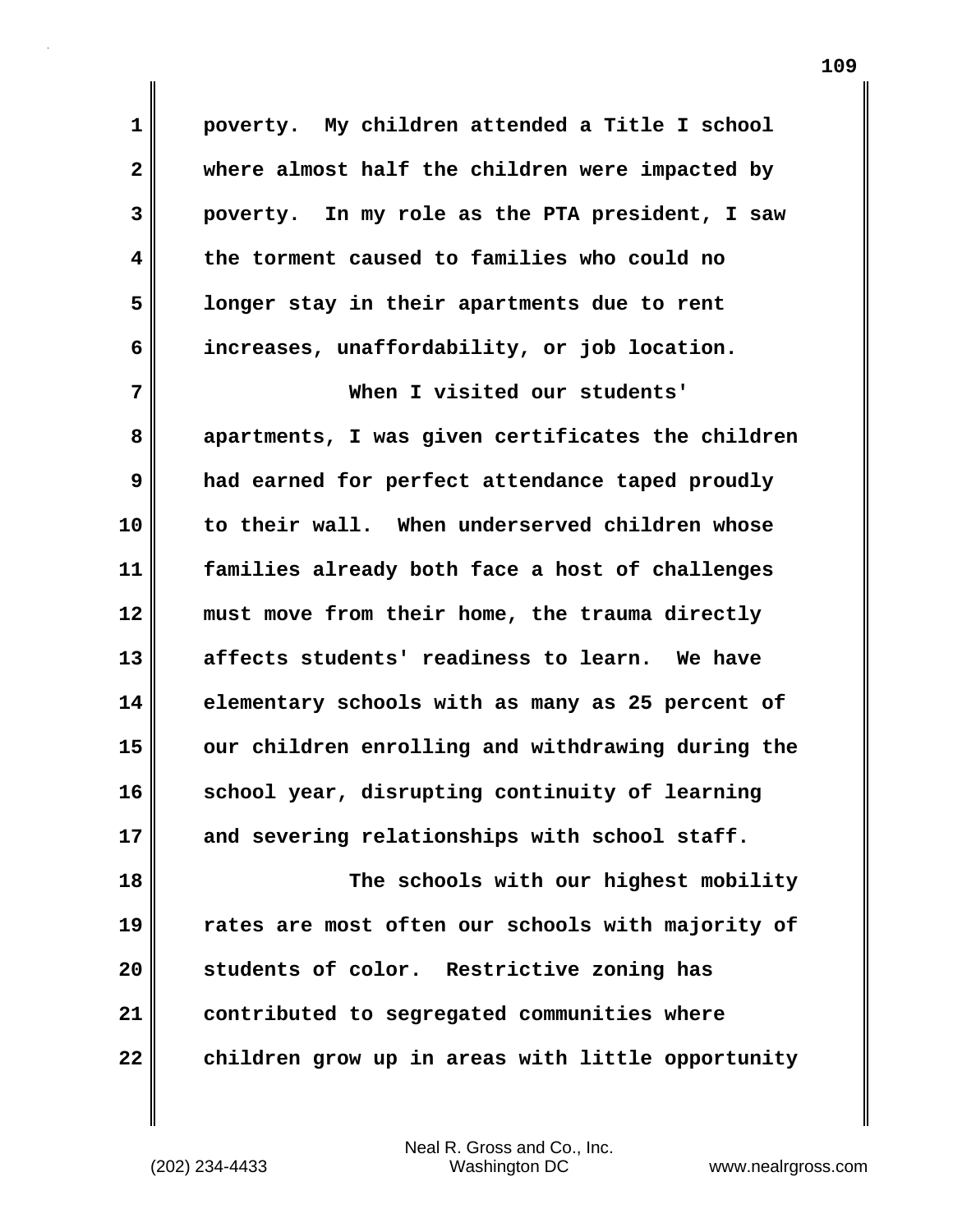**1 to learn and grow with the amazing diversity we 2 have in our town. From their inception, zoning 3 laws have perpetuated segregation of class and 4 race.**

**5 The basic idea that apartment 6 buildings should not occupy the same neighborhood 7 as single family homes has racist undertones. 8 Mandatory large loss of land in certain 9 neighborhoods prohibit anyone who is not wealthy 10 from living in those neighborhoods. And the 11 schools in restricted areas are segregated as the 12 neighborhoods themselves.**

**13 As a school board member who was part 14 of boundary changes made, what I heard too often 15 from some members of our community was, I'm not 16 racist. I just want my kids to go to the best 17 school. We paid a lot of money for our house, 18 and I don't want my home to lose value when other 19 kids come into my kid's school or my child having 20 to go to a school with different kids. For too 21 long, the wealth gap that starts with barriers to 22 homeownership has fallen on the backs of our**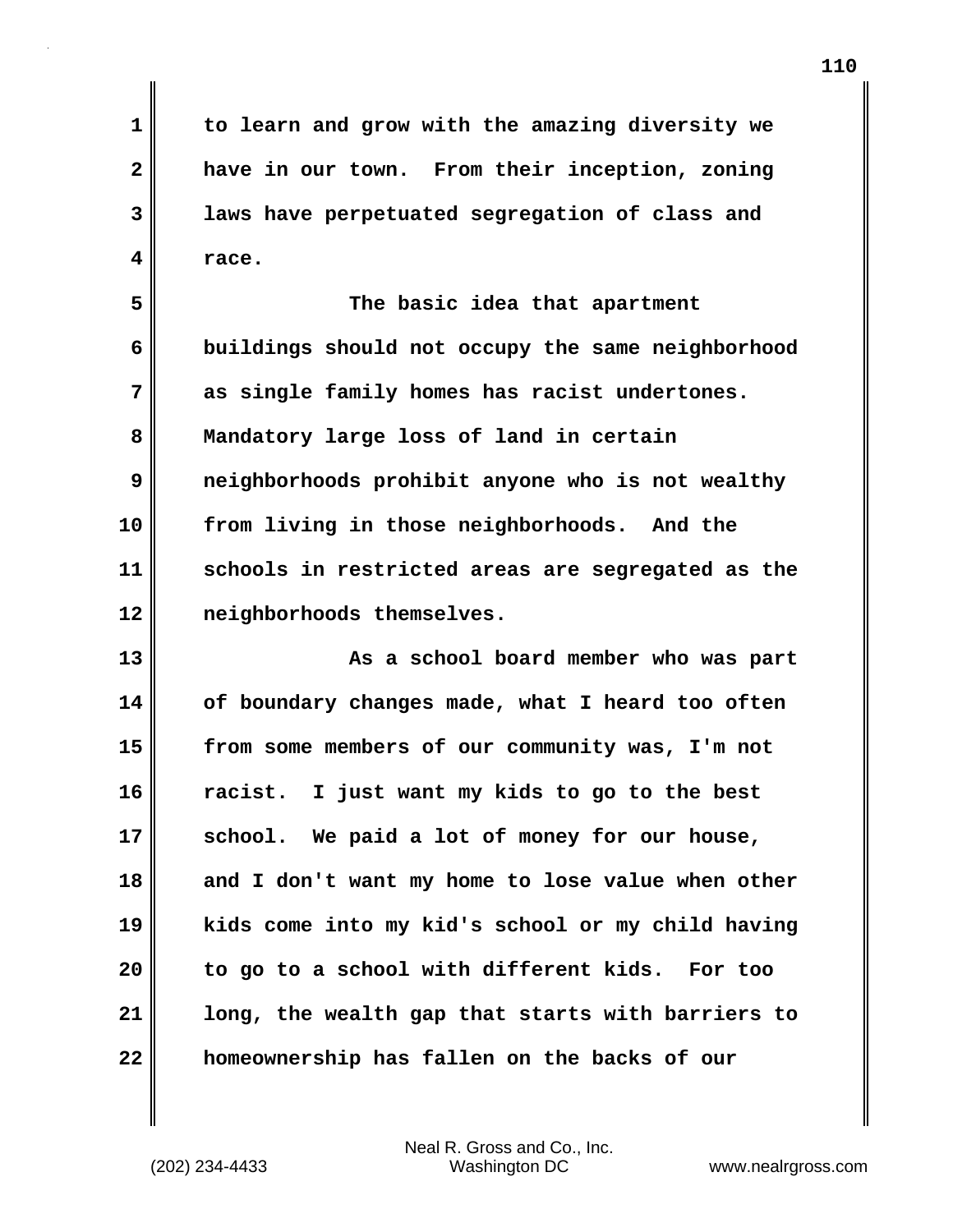**1 black families who historically have been 2 precluded from owning homes and still dictates 3 who gets to live where today, explaining why 4 schools are less than five percent Black in some 5 areas but a majority of Black in others, 6 mirroring school poverty rates. 7 Finally, and most importantly, 8 separate is still unequal. I look forward to the 9 Thrive 2050 plan taking on inclusion head on and 10 breaking down those barriers that isolate 11 populations and give all of our families the 12 opportunities they deserve in order to contribute 13 their best to Montgomery County. Thank you. 14 CHAIR ANDERSON: Thank you for that 15 testimony. Is Dave Magill there? 16 MR. MAGILL: Can you hear me? 17 CHAIR ANDERSON: Yes, I can hear you 18 now. 19 MR. MAGILL: Hello. 20 CHAIR ANDERSON: Go right ahead 21 whenever you're ready. 22 MR. MAGILL: Great. Thank you. It**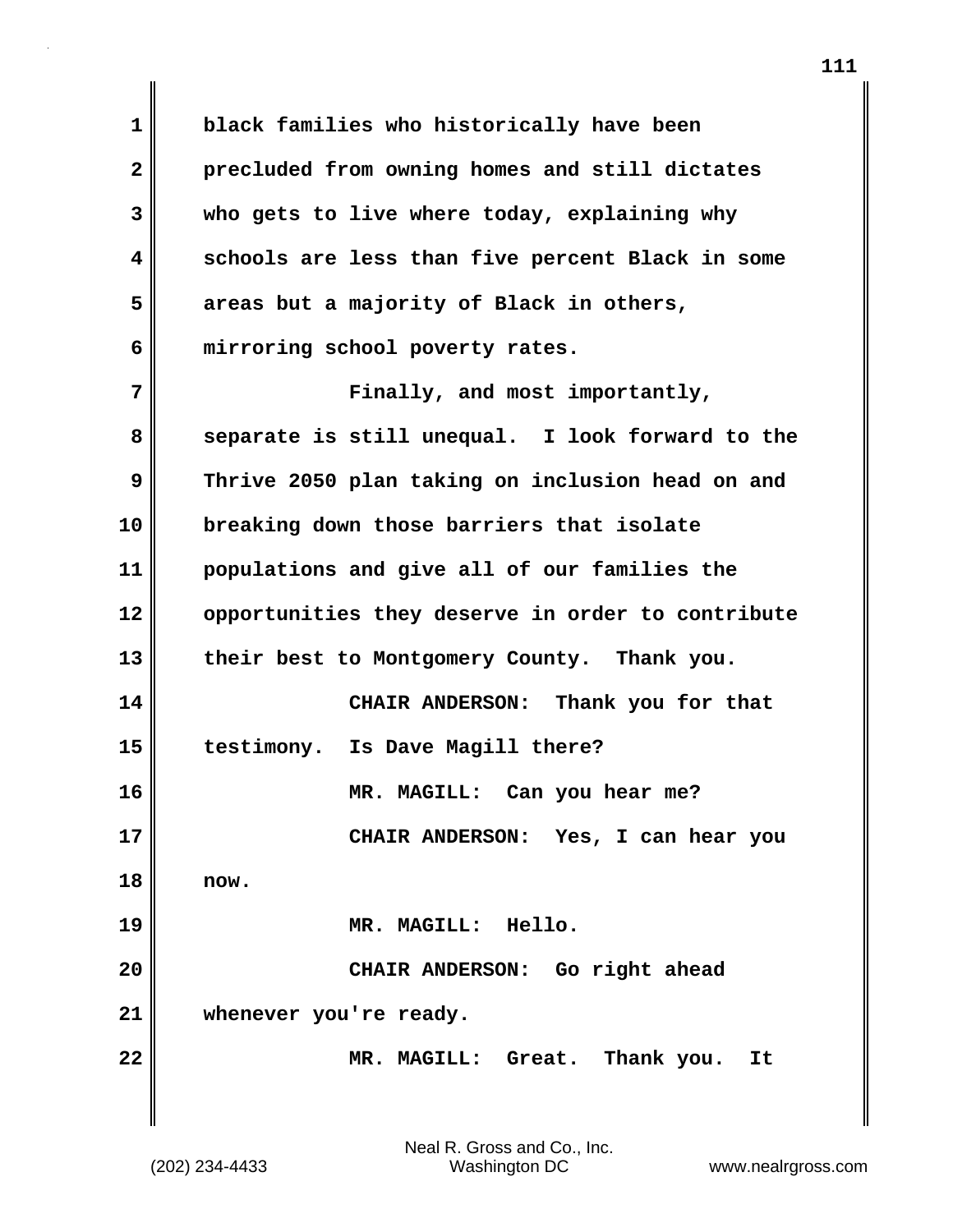**1 always takes a second to unmute. Thank you. I'm 2 Dave Magill. I am a resident of Rockville, and I 3 am the Maryland advocacy director for MORE, Mid 4 Atlantic Off-Road Enthusiasts. We are a regional 5 mountain biking group that, in addition to 6 riding, take care of natural surface trails, 750 7 miles in this county and many of the surrounding 8 counties.**

**9 I'd like to speak about matters that 10 are close to effectively recreation and lifestyle 11 in this plan. I think the plan is a -- from what 12 we've seen is a very good step forward. But a 13 couple key points to make is I think it's really 14 important to continue to encourage healthy 15 lifestyles. Parks can really help with this. 16 It's relatively easy to add trails and other 17 amenities to help citizens stay healthy and fit. 18 Support active recreation. This is 19 probably a really important point in the sense 20 that in the past, there was a very high emphasis 21 put on treating our parks as essentially forest 22 conservation areas and encouraging other than**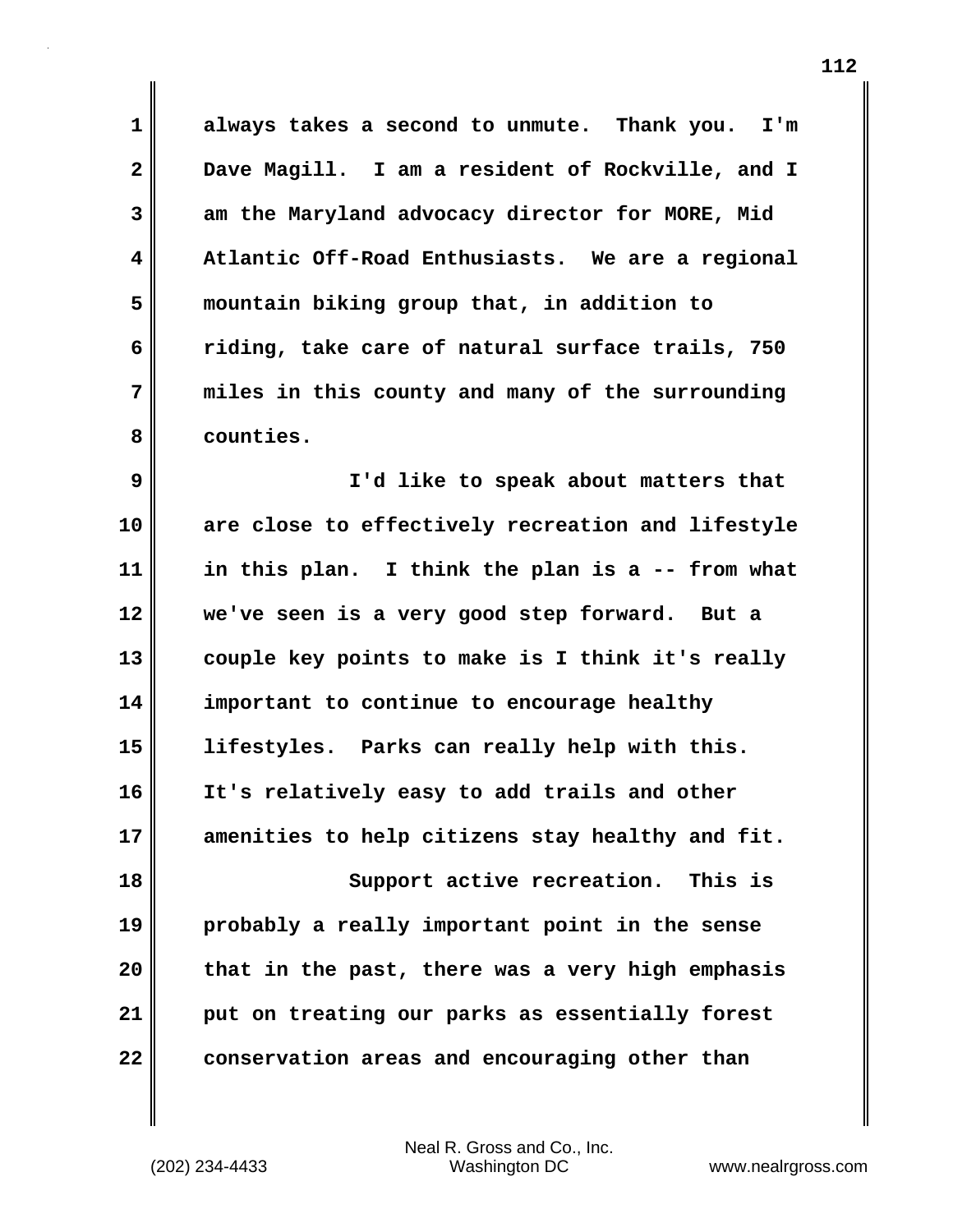**1 ball fields only passive or contemplative uses of 2 trails. But there's really a big demand for 3 longer hikes, trail running, mountain biking, 4 horseback riding. And these uses really are 5 fully compatible with good park stewardship. 6 Really often only a thin ribbon of 7 dirt or a paved trail is needed along with 8 exercise features like skills parks and outdoor 9 exercise equipment. So having a mindset that the 10 parks can be good stewards of the land and 11 strongly support active recreation is really a 12 key element of the plan. I think an area that 13 didn't come across as strongly is that we have an 14 opportunity to build a really strong regional 15 trail network. 16 Cyclists in particular but also 17 walkers and runners like to go long distances. 18 And that means not only connecting Montgomery 19 County trails internally but with surrounding 20 counties as well as D.C. and even Virginia. So 21 make sure to think really regionally about the 22 opportunities that are being offered to our**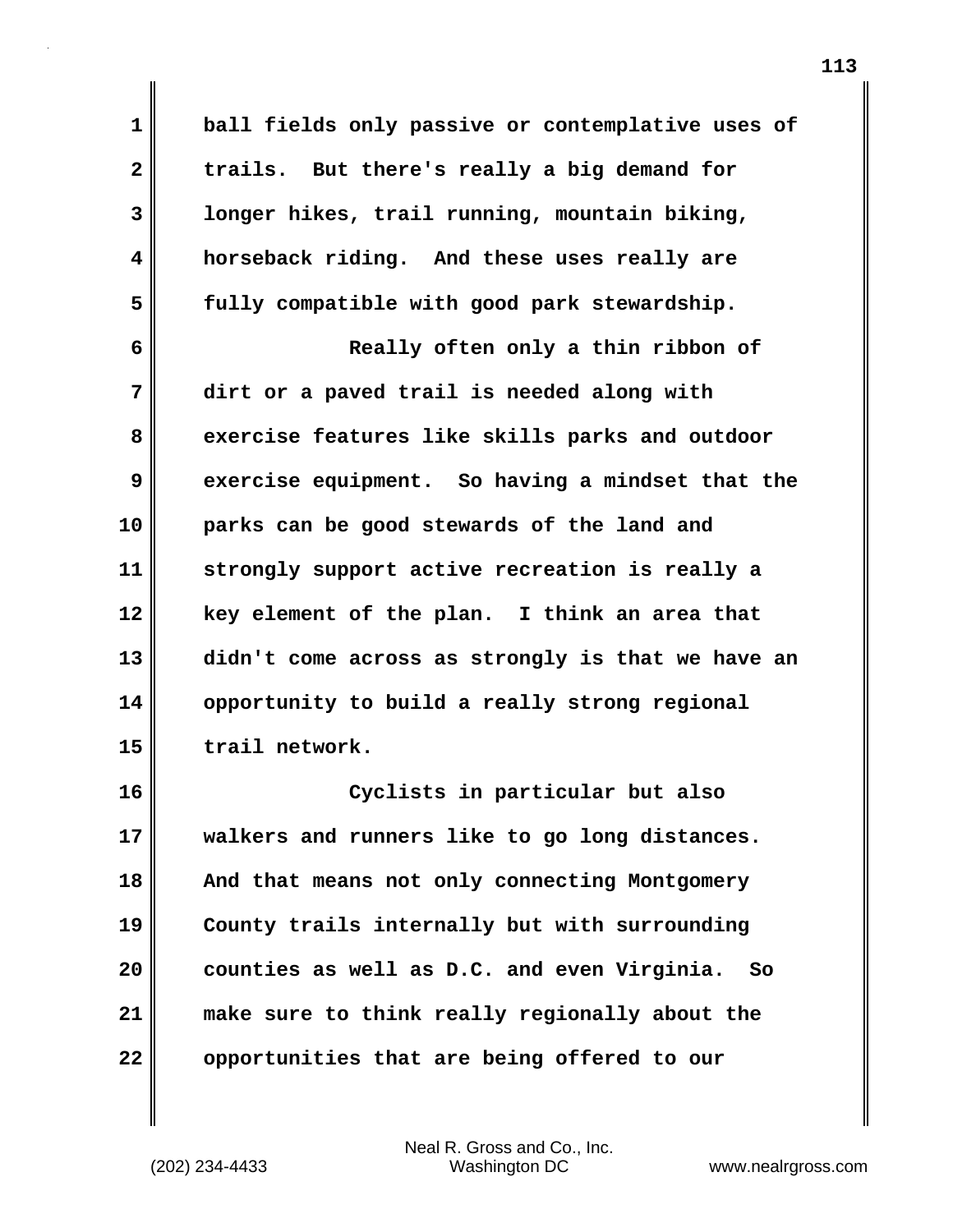**1 citizens, at the same time, beyond regionally, 2 create lots of local options.**

**3 There are -- put parks near as many 4 neighborhoods as possible, even if they're small, 5 with trails in them or with exercise features and 6 with connections wherever possible to get people 7 to those parks. That should be a really clear 8 goal of the general plan, not only a regional 9 view but lots of local options. Thank you very 10 much for the opportunity to testify. 11 CHAIR ANDERSON: Thank you very much 12 for that testimony. Is Rachel Taylor there? 13 (No audible response.) 14 CHAIR ANDERSON: I think you're there, 15 Ms. Taylor. 16 MS. TAYLOR: Can you hear me? 17 CHAIR ANDERSON: Yes, we hear you. 18 MS. TAYLOR: All right. Good evening, 19 hello, and thank you. My name is Rachel Taylor, 20 and I live in Clarksburg. I think it's good to 21 be ambitious with this plan. While there are 22 some portions of the county that are closer to**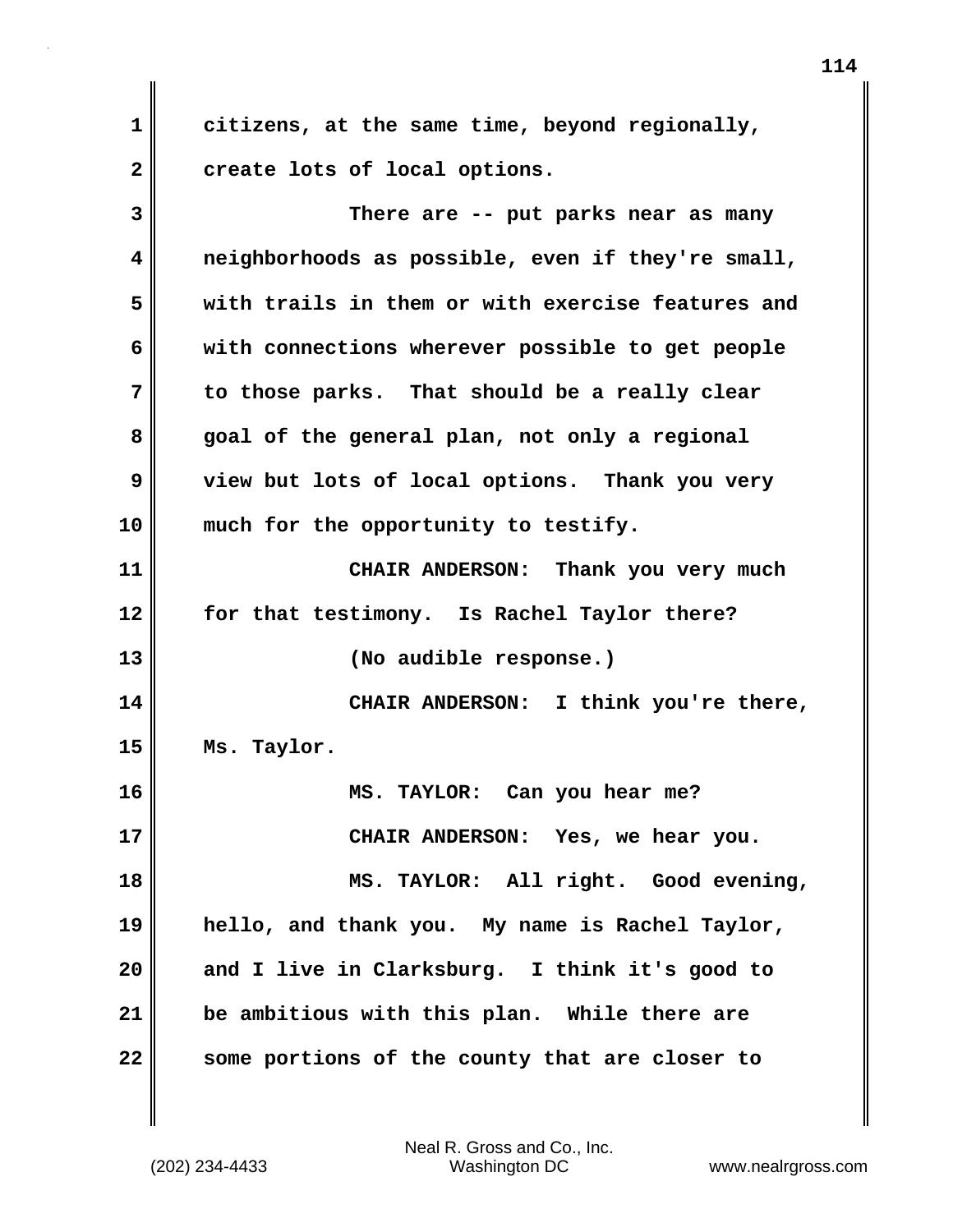**1 fulfilling the goals described in Thrive 2050, 2 there are others that have further to go. So 3 that's why I consider this plan to be ambitious.**

**4 I like the parts in this plan that 5 mention wanting to have complete communities with 6 varied types of housing and overall developing in 7 a way that is conducive to safer and more** 8 sustainable transportation like transit, walking, **9 and biking. Where I currently live, there aren't 10 really a lot of places that are convenient to 11 reach via transit, walking, and biking because 12 development is rather car-centric and I wish it 13 were different. Overall, there are still plenty 14 places in the county that are just not very 15 walkable, bikeable, or well served by transit and 16 that is something that I'd like to see change.**

**17 So I like that Thrive 2050's goals are 18 towards a county that is easier to get around by 19 modes others than driving. It also really is 20 important that the county is able to create more 21 and varied types of housing in the future due to 22 how the situation is forecasted to grow. All**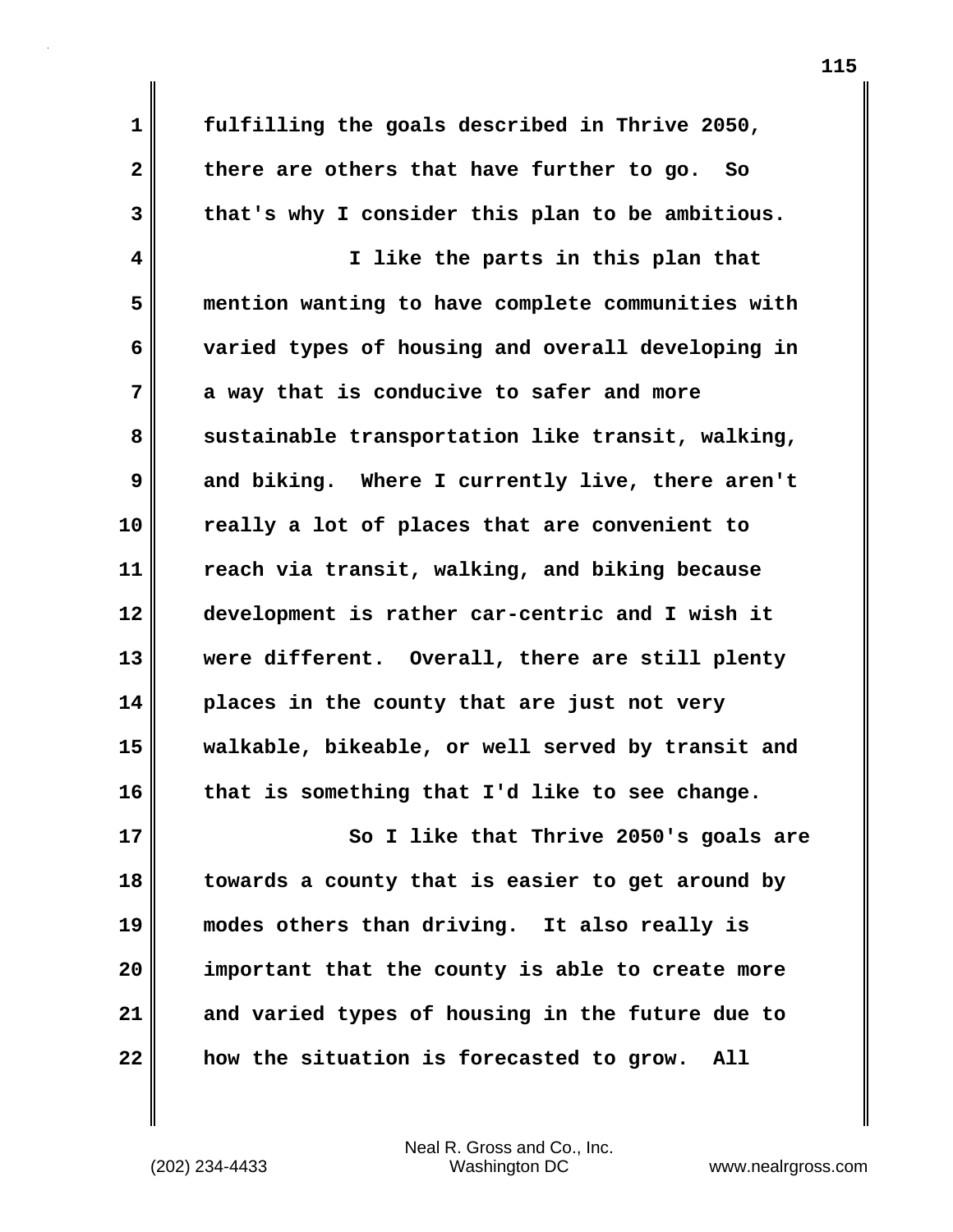**1 these people will need places to live and so that 2 needs to be accommodated. And I'm young. I grew 3 up in the county and I would like to continue 4 living here in the future. So I like that Thrive 5 2050 has a section that mentions creating more 6 housing and more types of housing that are 7 suitable and attainable for younger and less 8 wealthy residents.**

**9 The plan doesn't seem to specifically 10 describe what a complete community might look 11 like in the more suburban area. So I think more 12 detail about that would be good to include. And 13 I would also like to see something in the plan 14 about building and maintaining an urban tree 15 canopy.**

**16 Trees benefit the environment and they 17 also provide shade which makes it a lot more 18 pleasant for people to be outside during the 19 summer. Additionally, it would be good to add 20 something in the plan about how success in 21 accomplishing the plan's goals will be measured. 22 It would just really be good to have a more**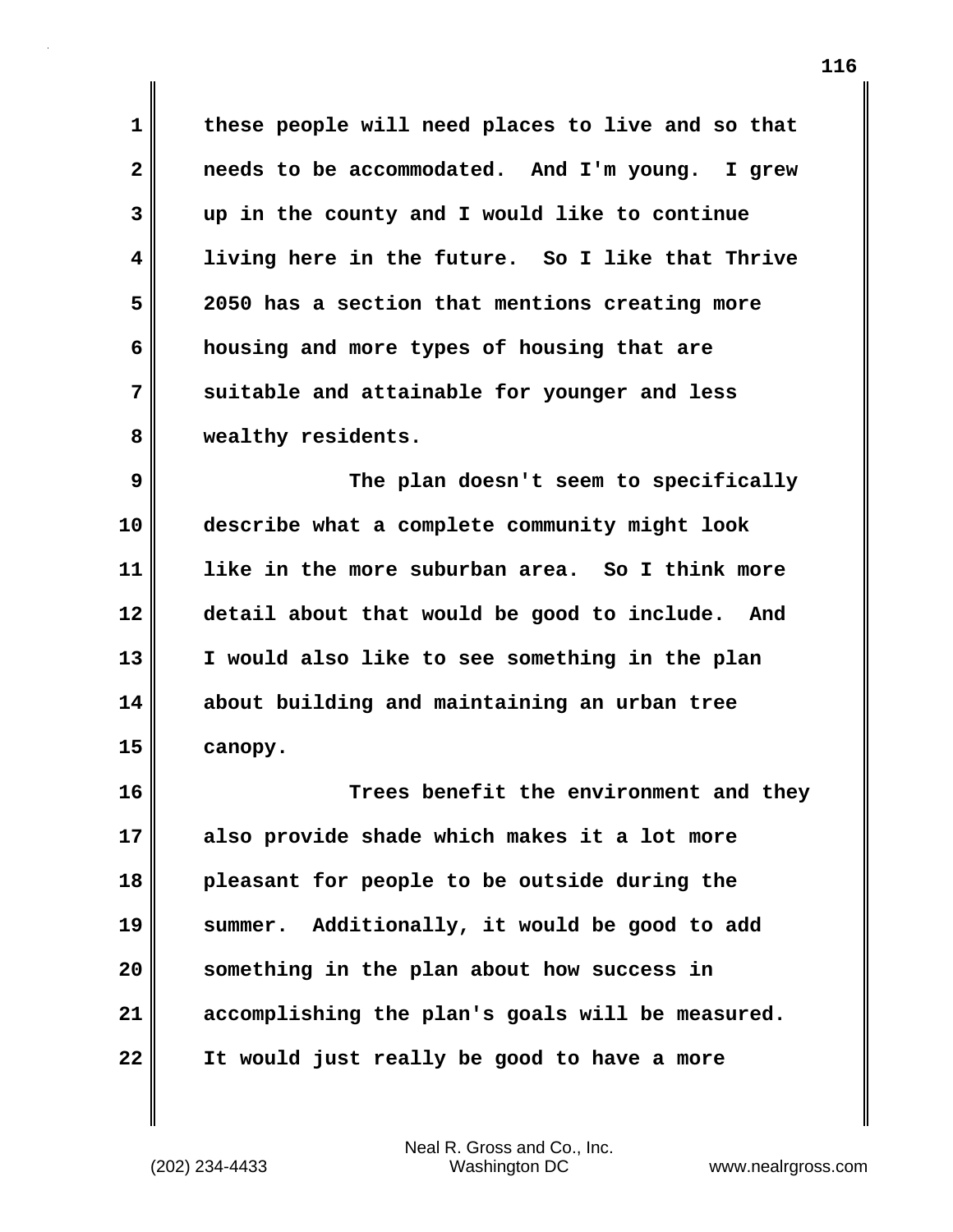**1 concrete idea about this.**

| 2  | However, overall, I support the Thrive            |
|----|---------------------------------------------------|
| 3  | 2050 plan, especially the focus on having future  |
| 4  | development that supports transportation modes    |
| 5  | other than driving and having more and varied     |
| 6  | types of housing for people of all ages and       |
| 7  | income levels as well as how this all ties into a |
| 8  | more environmentally sustainable county. Thank    |
| 9  | you for your time.                                |
| 10 | CHAIR ANDERSON: Thank you very much.              |
| 11 | Nadiya Kutishcheva, are you there? And I hope     |
| 12 | I'm coming close to pronouncing that correctly.   |
| 13 | MS. KUTISHCHEVA: Am I --                          |
| 14 | CHAIR ANDERSON: Yes, we can hear you.             |
| 15 | Go ahead.                                         |
| 16 | MS. KUTISHCHEVA: Hey there. I'm                   |
| 17 | good?                                             |
| 18 | CHAIR ANDERSON: Yes, you're all set.              |
| 19 | MS. KUTISHCHEVA: All right. All                   |
| 20 | right. Wonderful. Thank you so much. My name      |
| 21 | is Nadiya Kutishcheva, and I am testifying on     |
| 22 | behalf of myself and my close friend, Rebecca     |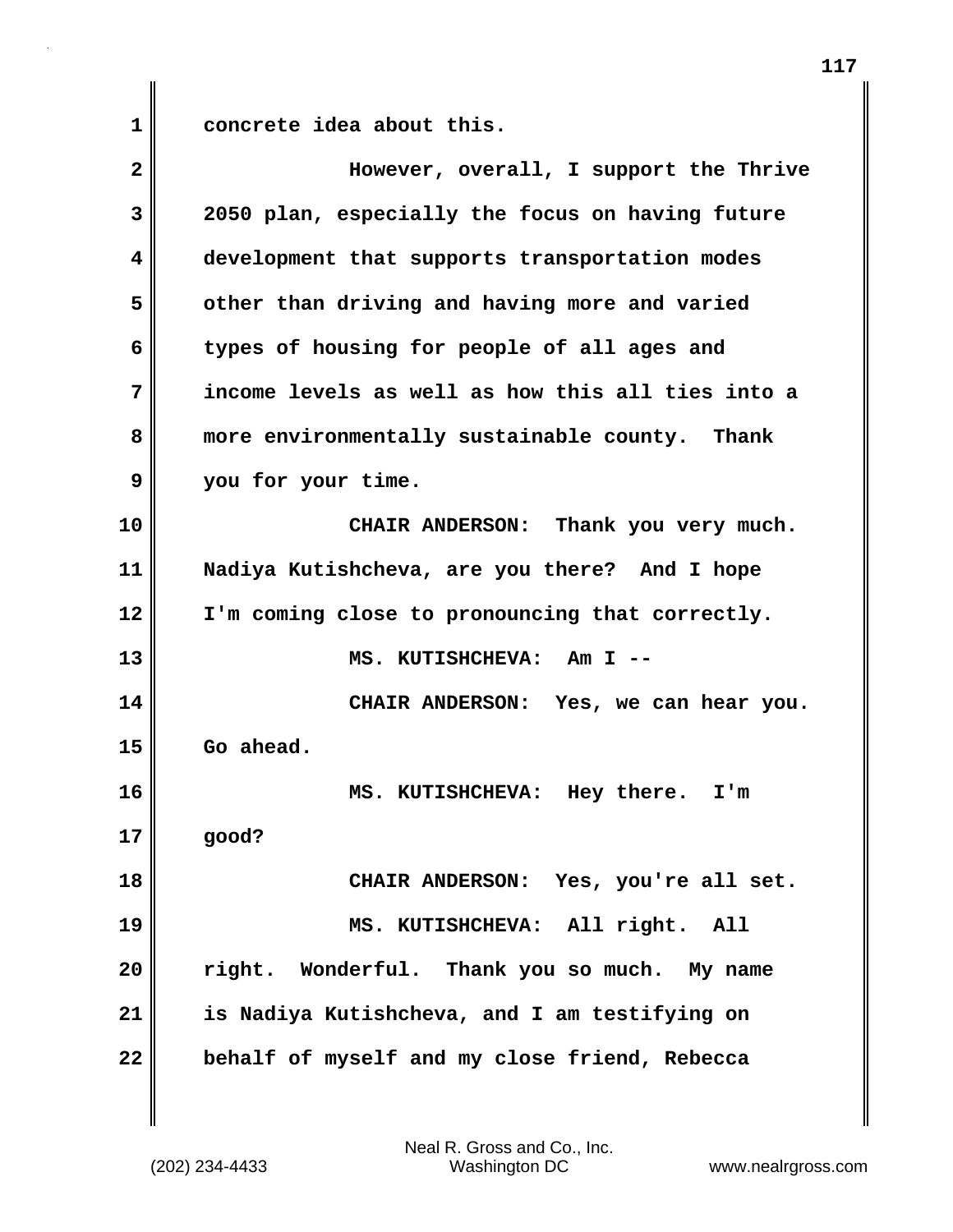**1 Mann, who can't make it today. We both grew up 2 in Gaithersburg and now work for Montgomery 3 County based companies. She is a homeowner in 4 Silver Spring. 5 As long-term Montgomery County 6 residents, we support the direction of Thrive 7 2050, particularly the plans for safe and 8 efficient travel. We both grew up riding bikes 9 and turned it into the natural way of getting 10 around the University of Maryland's large campus 11 and enjoyed cycling after graduating. But we 12 have run into the fact that using bikes to travel 13 outside of college towns is usually unsafe in 14 Maryland. 15 This sad fact was made extremely clear 16 when three years ago Rebecca was hit by a car**

**17 while cycling in Downtown Silver Spring resulting 18 in a severe concussion and fractured skill. 19 Neither of us have stopped cycling, and Rebecca 20 regularly rides her bike to her Downtown Silver 21 Spring office. But it showed us how much has yet 22 to change.**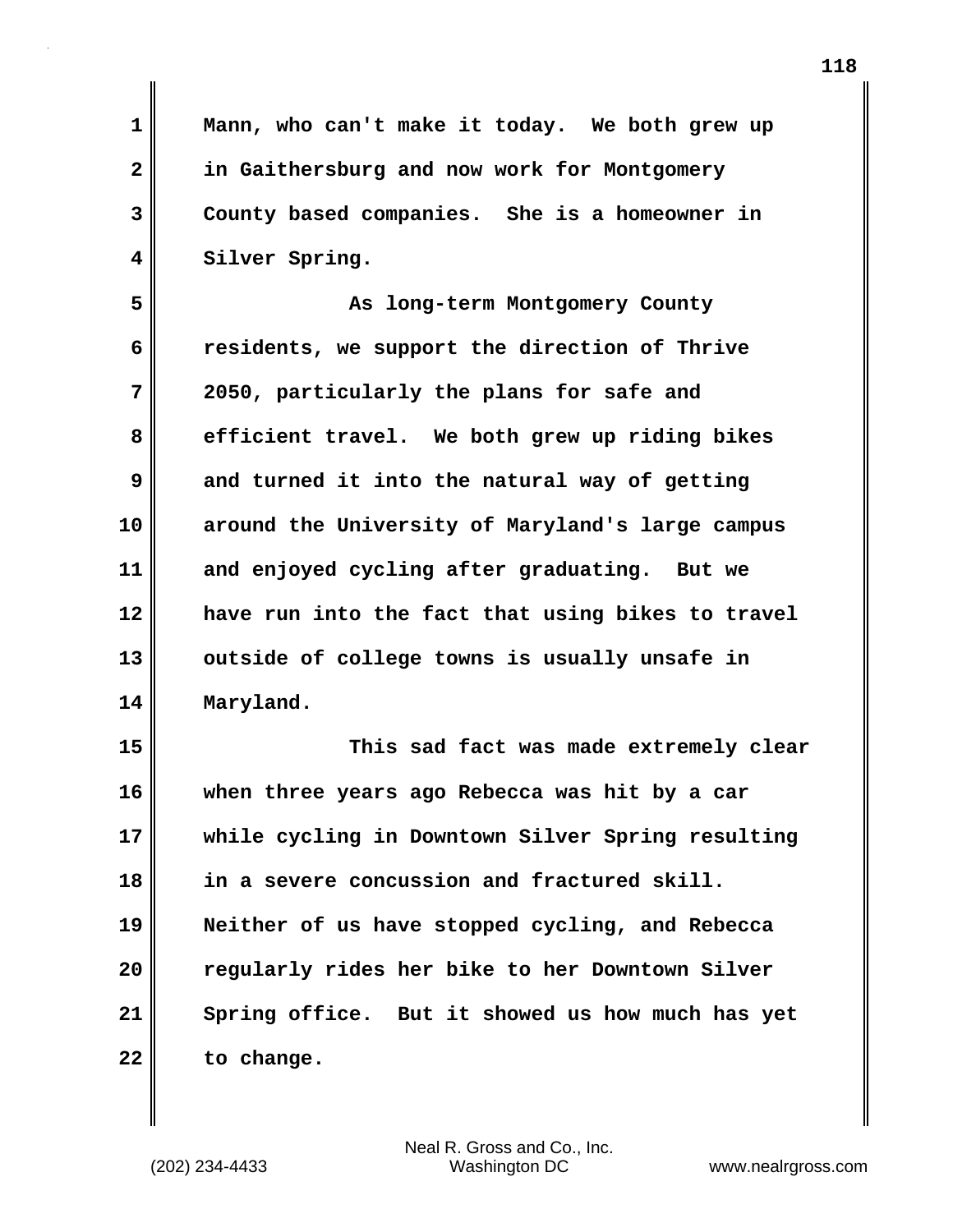**1** Beyond the direct benefits of safer **2** cycling, we believe that strategically combining **3 cycling and transit is an effective way to solve 4 the last mile problem. Adding bike racks to the 5 fronts of buses, allowing bikes on the Metro 6 during peak times, and the increasing number of 7 protected bike lanes are all important steps. 8 But the county needs to go further in making a 9 comprehensive interwoven network of protected 10 bike lanes and transit so both high- and low-11 income residents can easily connect to the rail 12 and Bus Rapid Transit.**

**13 We worry that connectivity and safety 14 issues are particularly strong in lower income 15 and higher minority areas. The Bethelwood and 16 New Hampshire Estates, a dense, moderate income, 17 majority Hispanic neighborhood, the neighborhood 18 has good bus access and will be on the Purple 19 Line route but is very disconnected from the rest 20 of Montgomery County in terms of safe cycling 21 routes or transit to the closest Metro stops. We 22 would love to see communities like New Hampshire**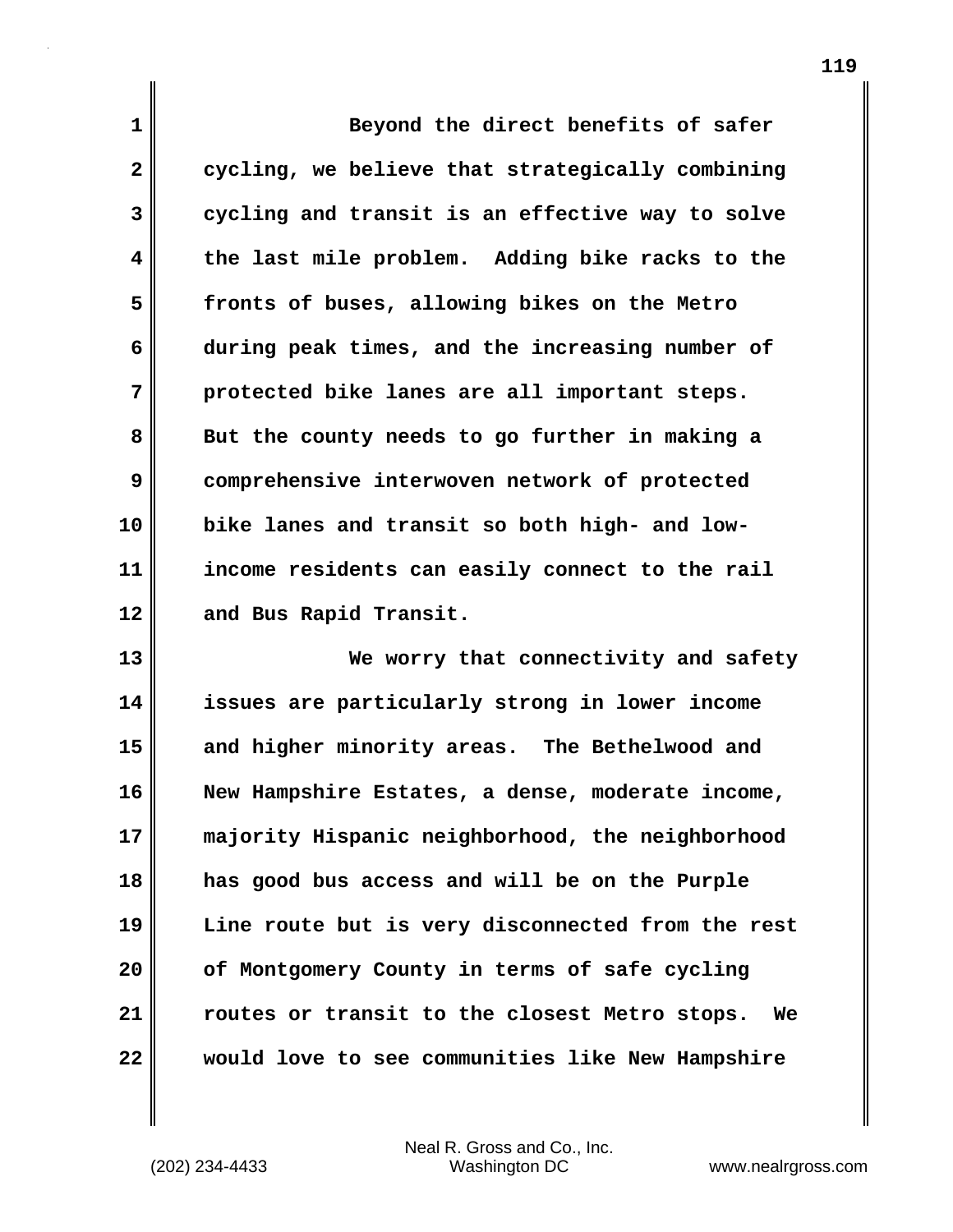**1 Estates maintain their current residents and 2 affordability while increasing their safe access 3 to transit.**

**4 In conclusion, maintaining 5 affordability, increasing diversity, and moving 6 towards sustainability will require many changes, 7 including Thrive 2050. And we especially look 8 forward to strategically combining cycling and 9 transit to better serve the county. Thank you. 10 CHAIR ANDERSON: Thank you very much 11 for that testimony. Do we have Christopher 12 Bolton on the line? 13 (No audible response.) 14 CHAIR ANDERSON: Yeah, we'll give him 15 a minute. Are you there, Mr. Bolton? Can you 16 hear us? 17 (No audible response.) 18 CHAIR ANDERSON: You might need to 19 unmute the -- you might've pressed \*61 when you 20 need to press mute. Yeah. 21 MR. BOLTON: Okay. Can you hear me? 22 CHAIR ANDERSON: Yes, now we hear you.**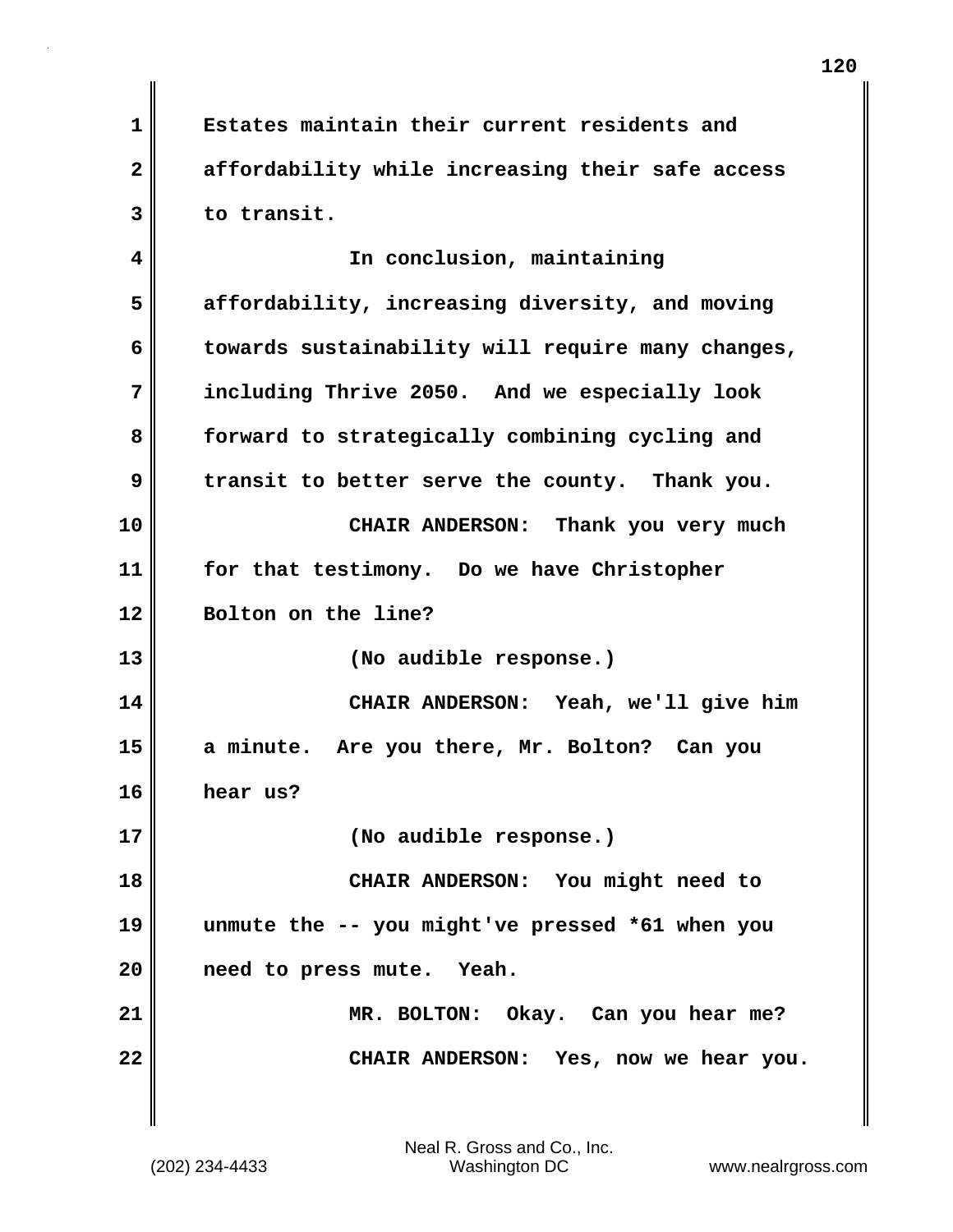| 1                       | Very good. Go ahead whenever you're ready.        |
|-------------------------|---------------------------------------------------|
| $\mathbf{2}$            | MR. BOLTON: Okay. There we go.<br>All             |
| 3                       | right. All right. Good evening, everyone.<br>My   |
| $\overline{\mathbf{4}}$ | name is Christopher Bolton. I'm a lifelong East   |
| 5                       | County resident, and my comments on this is just  |
| 6                       | to put some considerations to the Thrive 2050     |
| 7                       | plan.                                             |
| 8                       | Now in East County, we have a lot of              |
| 9                       | apartment buildings over there and a booming AMI, |
| 10                      | average median income, that is just going up and  |
| 11                      | up and up. And with the plans that are suggested  |
| 12                      | for East County and the high minority population  |
| 13                      | over there, a lot of the apartment buildings over |
| 14                      | there are coming to their end of use. I think     |
| 15                      | the county says it's 30 to 50 years for an end of |
| 16                      | use.                                              |
| 17                      | And with all these plans coming up, I             |
| 18                      | fear that gentrification is going to become a     |
| 19                      | reality for East County. With the FDA             |
| 20                      | consolidation coming there, the White Oak Master  |
| 21                      | Plan, the Science Gateway Master Plan coming up,  |
| 22                      | I feel that East County is going to become        |

(202) 234-4433 Washington DC www.nealrgross.com Neal R. Gross and Co., Inc.

 $\mathbf{I}$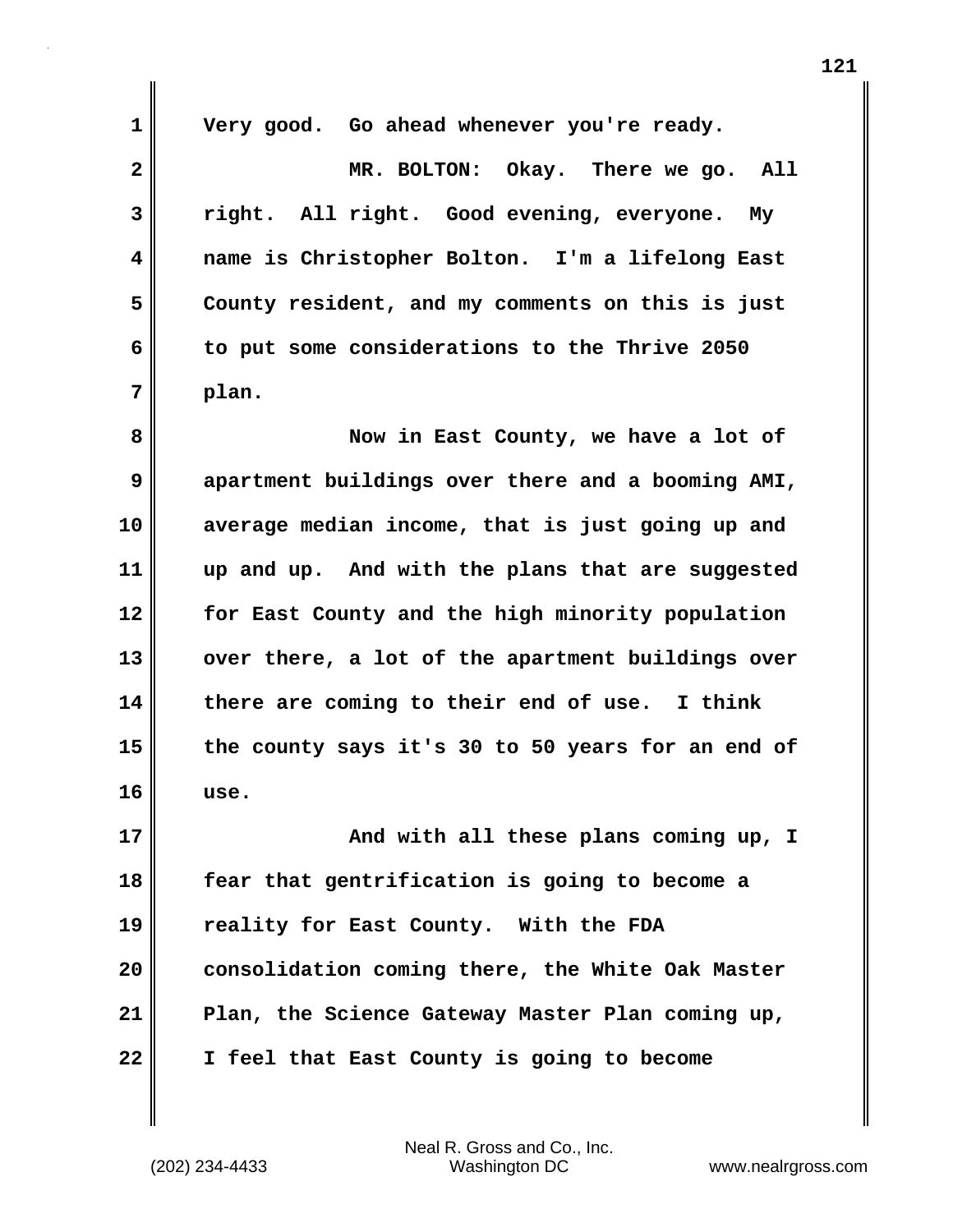| $\mathbf 1$  | unaffordable. Right now, the AMI is 70,000        |
|--------------|---------------------------------------------------|
| $\mathbf{2}$ | dollars. When all this is said and done and all   |
| 3            | these construction projects are completed, I feel |
| 4            | the AMI will be somewhere around 120,000 dollars. |
| 5            | I want my kids to be able to live                 |
| 6            | where I grew up. We love East County, and East    |
| 7            | County is different from the rest of the county.  |
| 8            | But we're growing and booming. So I want just     |
| 9            | considerations to be taken into mind that with    |
| 10           | that, a lot of people who live over there live in |
| 11           | apartment buildings, pay rent. And as their       |
| 12           | buildings come to their end of use, when new      |
| 13           | buildings are built, prices will go up and it'll  |
| 14           | become unaffordable for the people who want to    |
| 15           | live and work in East County.                     |
| 16           | I know that there's an emphasis on                |
| 17           | that and other parts of the county, your          |
| 18           | Bethesdas, Rockvilles, your Downtown Silver       |
| 19           | Springs. So I just want that same consideration   |
| 20           | given to the residents of East County who might   |
| 21           | not have that much of a financial opportunity to  |
| 22           | get into gear. Thank you.                         |

 $\mathbf{I}$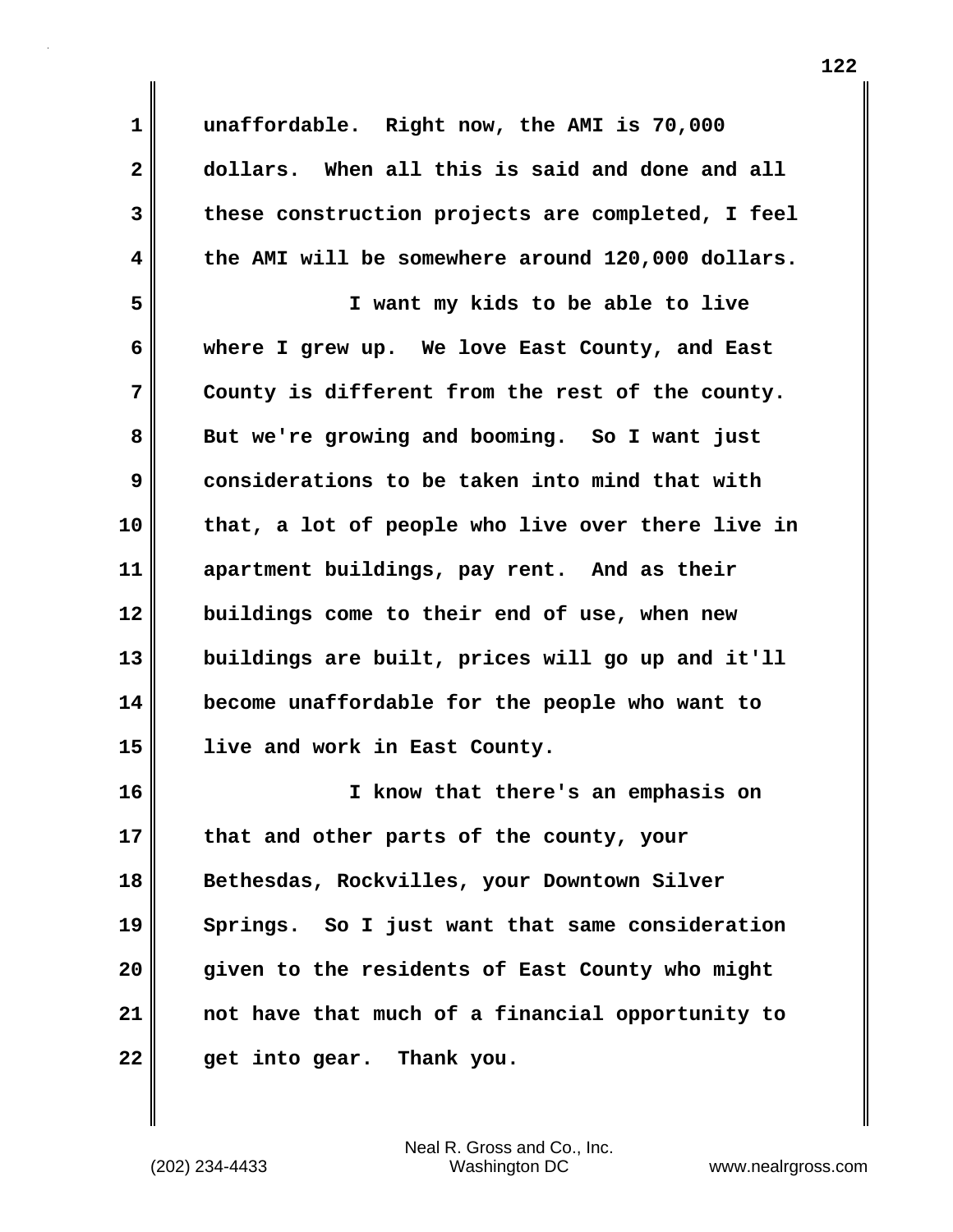| $\mathbf 1$  | CHAIR ANDERSON: Thank you very much.         |
|--------------|----------------------------------------------|
| $\mathbf{2}$ | Is Danny Chu there?                          |
| 3            | (No audible response.)                       |
| 4            | CHAIR ANDERSON: Danny Chu is next.           |
| 5            | (No audible response.)                       |
| 6            | CHAIR ANDERSON: Mr. Chu, can you hear        |
| 7            | us?                                          |
| 8            | (No audible response.)                       |
| 9            | CHAIR ANDERSON: If not, we will come         |
| 10           | back to him and see if he's dialed in. We    |
| 11           | might've lost him. Is Peter Gray there?      |
| 12           | (No audible response.)                       |
| 13           | CHAIR ANDERSON: Okay. Yes, I'm told          |
| 14           | Danny Chu will come later. I thought I heard |
| 15           | Peter Gray there for a second, but then --   |
| 16           | MR. GRAY: Yes, yes.                          |
| 17           | CHAIR ANDERSON: There you are. Okay.         |
| 18           | MR. GRAY: Can you hear me?                   |
| 19           | CHAIR ANDERSON: Yes, we hear you.            |
| 20           | MR. GRAY: My name is Peter Gray.             |
| 21           | CHAIR ANDERSON: Whenever you're              |
| 22           | ready.                                       |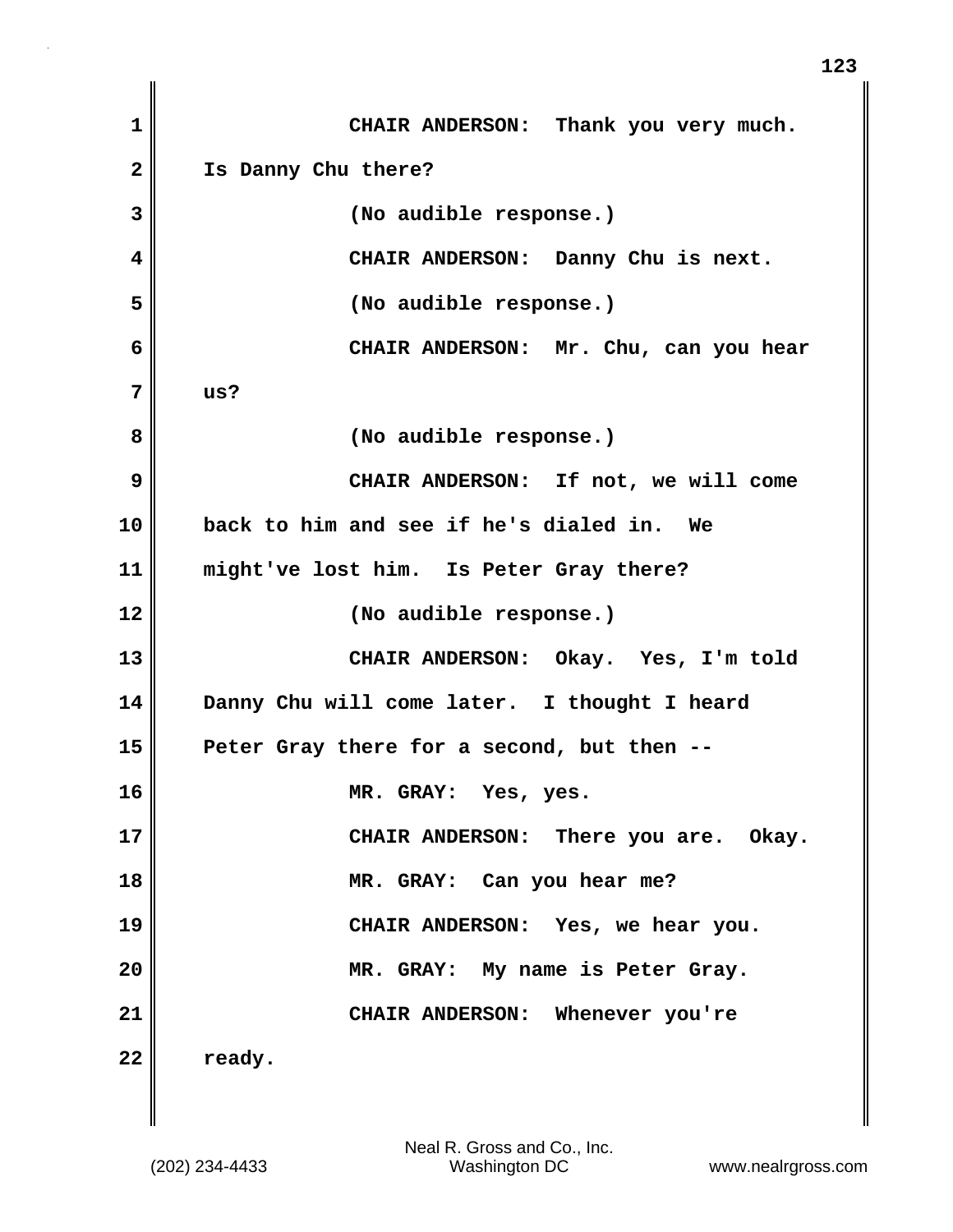| 1            | MR. GRAY: Okay. My name is Peter                    |
|--------------|-----------------------------------------------------|
| $\mathbf{2}$ | Gray. And I'm testifying on behalf of the           |
| 3            | Washington Area Bicyclists Association and the      |
| 4            | 1,500-plus WABA members who live in Montgomery      |
| 5            | County plus the additional thousands of other       |
| 6            | county residents who joined in actions in support   |
| 7            | of better bicycling in the region. As an            |
| 8            | advocate for people who bike but also for           |
| 9            | pedestrians and transit users, I applaud the plan   |
| 10           | highlighting the Trend/Challenge No. 9, that the    |
| 11           | county needs to stop planning for cars only and     |
| 12           | should emphasize transit, walking, and biking.      |
| 13           | As we emerge from the COVID crisis,                 |
| 14           | it's even more clear that we will not thrive        |
| 15           | transportation-wise if we do not emphasize non-     |
| 16           | auto alternatives to get around the county.<br>This |
| 17           | idea is further reinforced by Trend Nos. 11         |
| 18           | related to health and 12 relating to climate        |
| 19           | change. We need to take more trips, especially      |
| 20           | shorter ones, by biking, walking, and taking        |
| 21           | transit.                                            |
| 22           | In addition, the plan's emphasis on                 |

 $\mathbf{I}$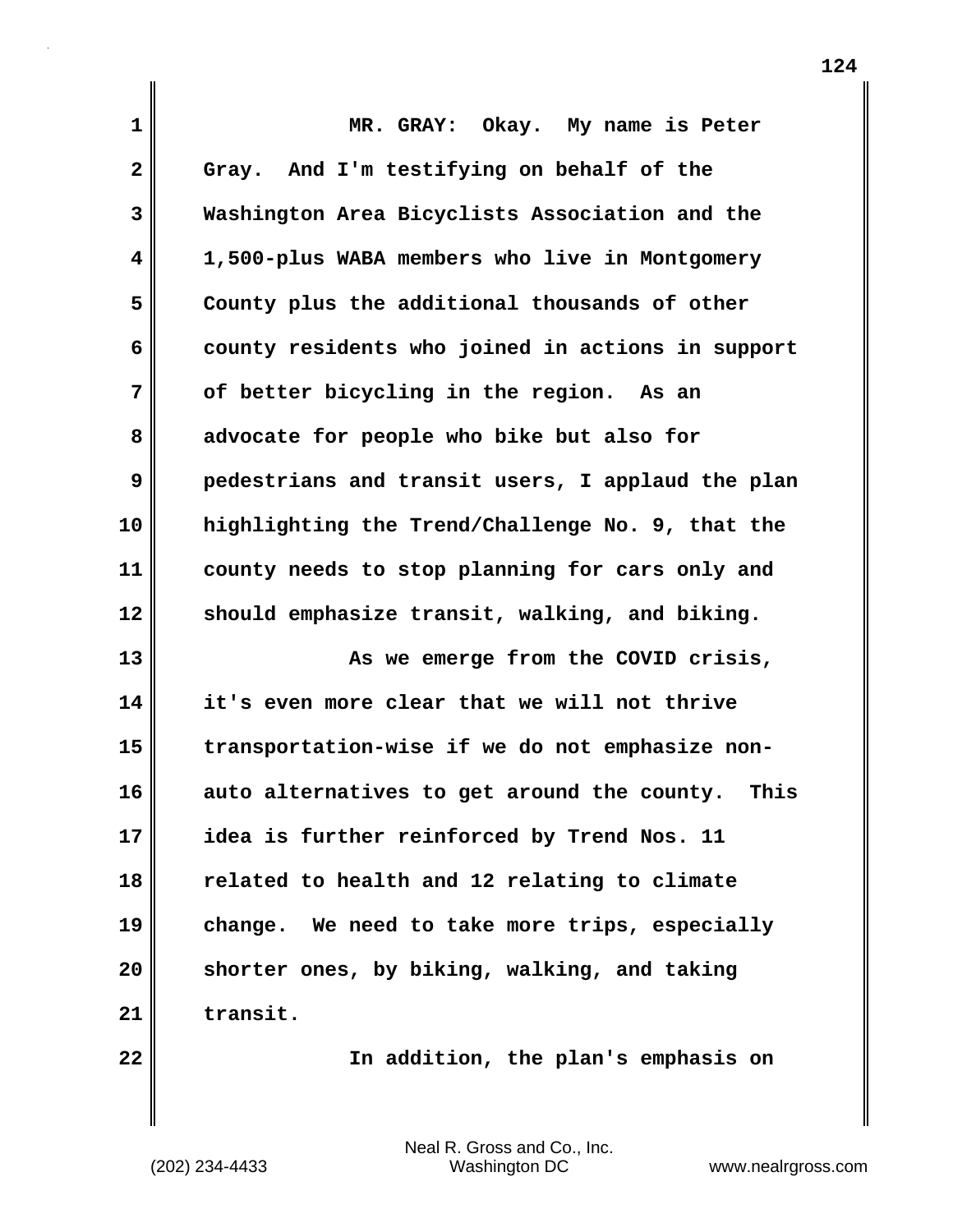**1 equity means we should be planning and 2 implementing ideas that allow county residents 3 who cannot afford to use cars to have reasonable 4 and safe alternatives to the automobile. 5 Moreover, WABA wholeheartedly endorses the plan's 6 commitment to a compact form of development which 7 will facilitate the use of non-auto modes of 8 transportation by placing more jobs and 9 commercial activities in easier reach of county 10 residents.**

**11 I'm a resident of Forest Estates 12 neighborhood in Silver Spring. And as such, I'm 13 fortunate to be a ten-minute walk from the Metro 14 station. But my neighbors and I still lack truly 15 walkable commercial amenities such as groceries, 16 restaurants which development adjacent to the 17 Forest Glen Metro, for instance, might bring. We 18 also suffer from the lack of safe walkable and 19 bikeable connections from our neighborhood to the 20 Silver Spring and Wheaton CBDs which are both 21 only a few miles away.**

**22 The neighborhood's children should**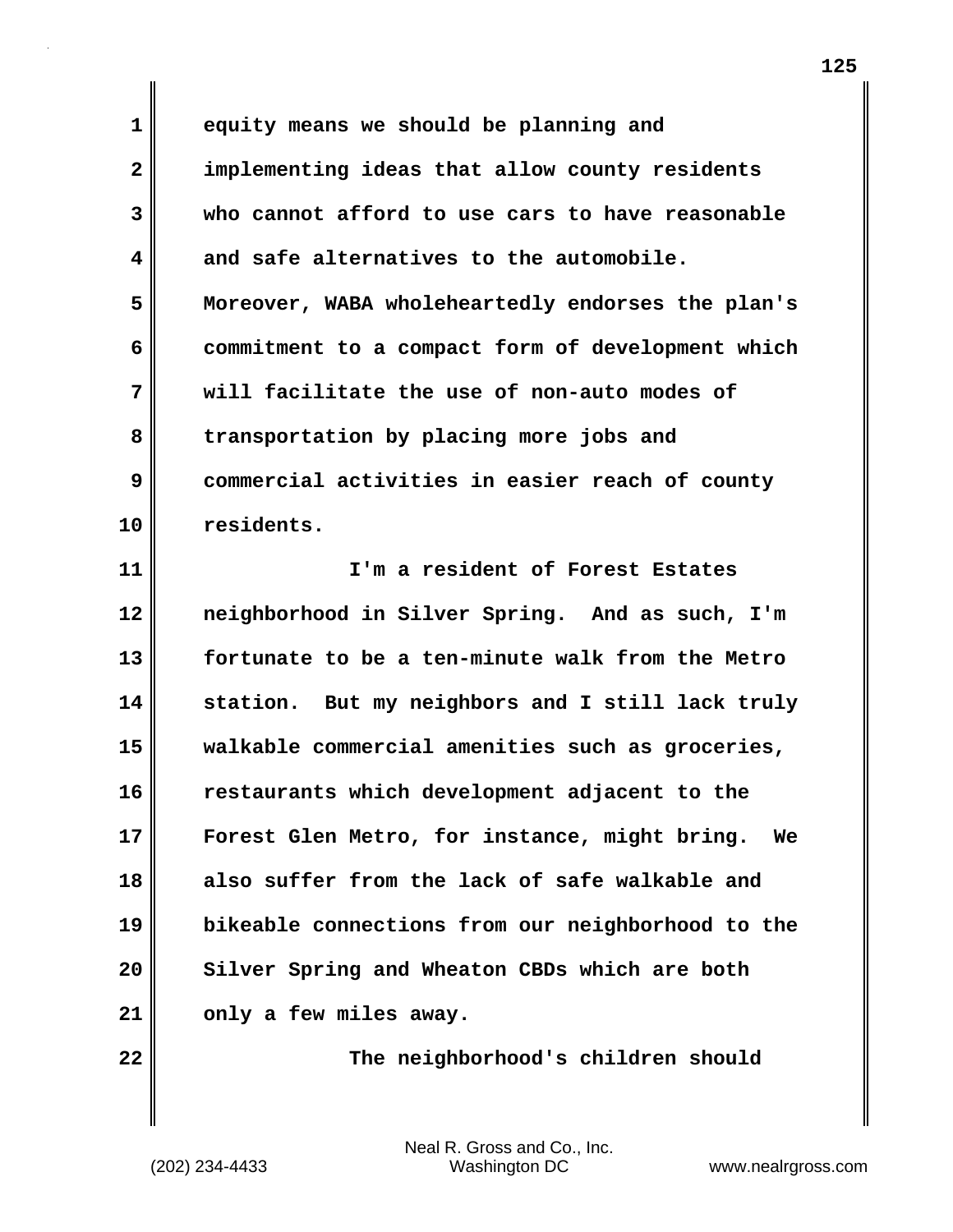**1 also have a safe route to get to the public 2 schools that they attend which is now lacking. 3 These problems could be resolved by a full 4 implementation of Goal 4 including a full build** 5 out of the county bike master plan and BRT **6 implemented for us along Georgia Avenue. Most 7 residents for the county suffer even more from a 8 lack of walkable, bikeable, and transit 9 connections to commerce and jobs than me and my 10 neighbors.**

**11 The concepts in the plan we're 12 consider can solve these problems once the plan 13 is approved and funding is provided to implement 14 the solutions the plan proposes such as with 15 Goals 1.1 and 1.2. In summary, WABA calls for 16 the approval of this plan by the Planning Board 17 and the council and then a robust set of 18 legislative and budget initiatives that ensure 19 that the plan is fully realized. Thank you. 20 CHAIR ANDERSON: Thank you very much 21 for that testimony, Mr. Gray. And next up, we 22 have Ben Ross, author of Dead End among other**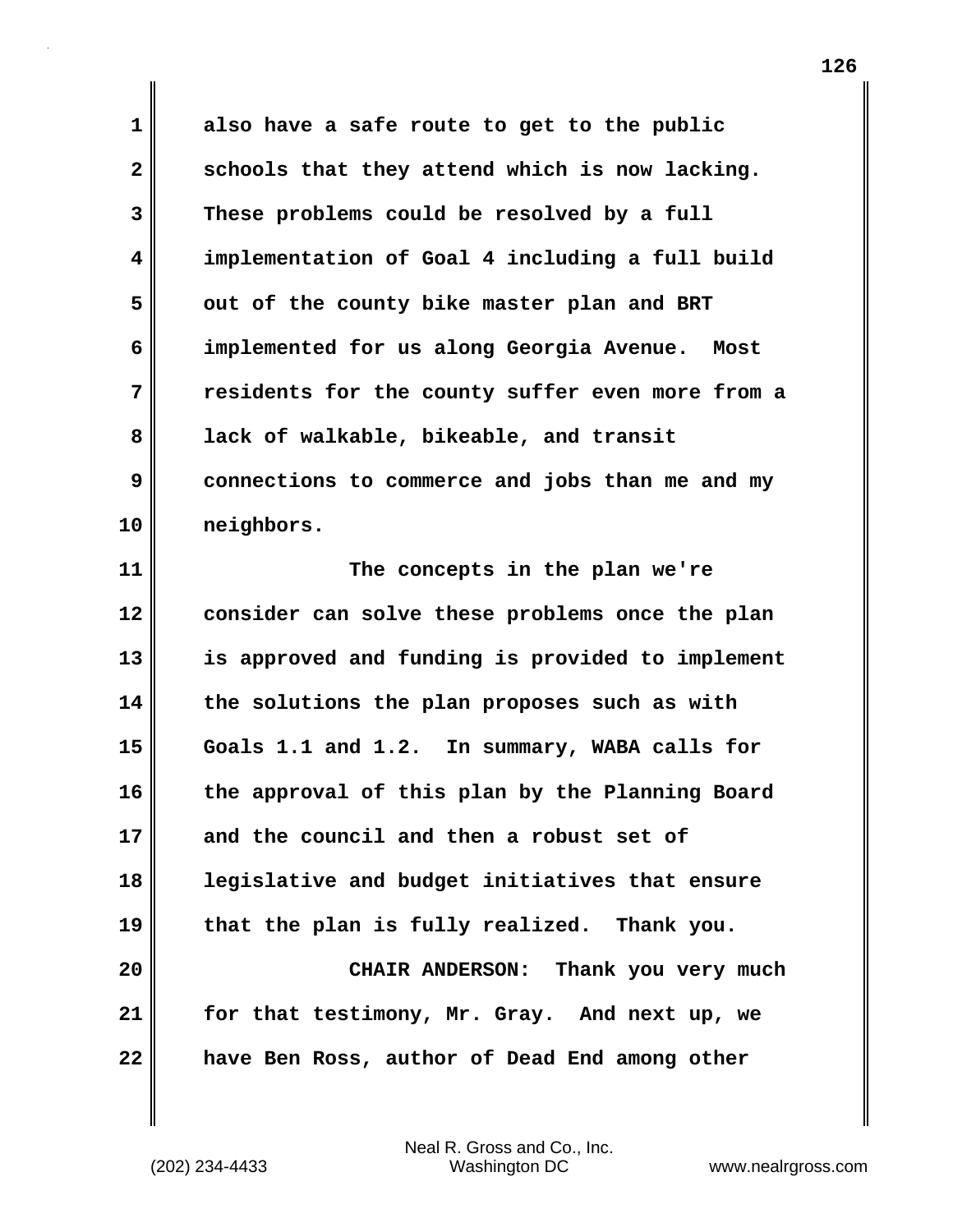**1 things. Ben Ross --**

| $\overline{\mathbf{2}}$ | MR. ROSS: Thank you --                            |
|-------------------------|---------------------------------------------------|
| 3                       | CHAIR ANDERSON: -- are you there?                 |
| 4                       | MR. ROSS: Yes. Thank you very much                |
| 5                       | for the plug. I'm Ben Ross, resident of Bethesda  |
| 6                       | speaking for myself. I strongly support the       |
| 7                       | direction of Thrive Montgomery. What is still     |
| 8                       | needed, though, is a clearer and more succinct    |
| 9                       | explanation of the need for that direction.       |
| 10                      | You can read the text and get the                 |
| 11                      | message that this plan is a course correction and |
| 12                      | already successful plan and it just is an update  |
| 13                      | in the light of new developments. That's not so.  |
| 14                      | It's true that the county's land use has evolved  |
| 15                      | over the last half century much better than most  |
| 16                      | of our suburban peers.                            |
| 17                      | But our successes are due to                      |
| 18                      | departures from the 1964 Wedges and Corridors     |
| 19                      | plan as much as they're due to following it. And  |
| 20                      | there are failures which we must acknowledge in   |
| 21                      | order to correct them. The great success of the   |
| 22                      | '64 plan is the wedge, the Agricultural Reserve.  |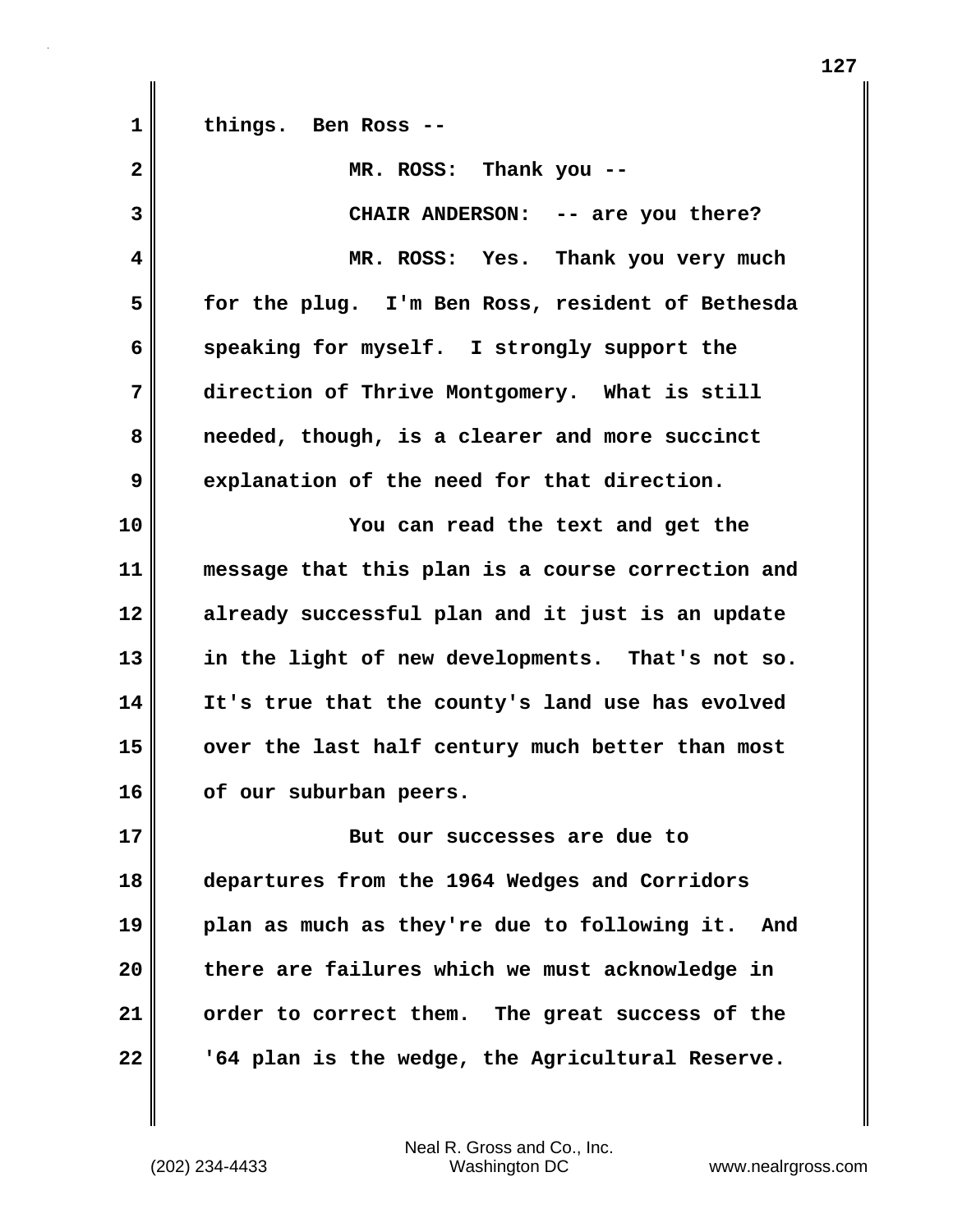**1 But the corridors have succeeded by growing 2 differently from how that plan foresaw them. In 3 the 1964 plan, the high density urbanized centers 4 were built on empty land or farmland outside the 5 beltway. Downtown in Bethesda and Silver Spring 6 were supposed to remain low density commercial 7 districts serving only the surrounding 8 neighborhoods. And also while the plan talked a 9 lot about transit, it really foresaw a county 10 designed around automobile travel. 11 When you look at the drawings of the 12 corridor cities, they're sort of denser versions 13 of Tyson's Corner with wide streets and 14 expressways. So the plan needs to really 15 explicitly acknowledge what went wrong in what we 16 inherit as well as what went right. One thing -- 17 one clear thing, a problem that we inherited is 18 office parks along I-270 that are full of empty 19 space. Another is the townhouses and garden 20 apartments that are built in seas of parking 21 lots. This problem really isn't addressed at 22 all. Now they're aging into affordability, but**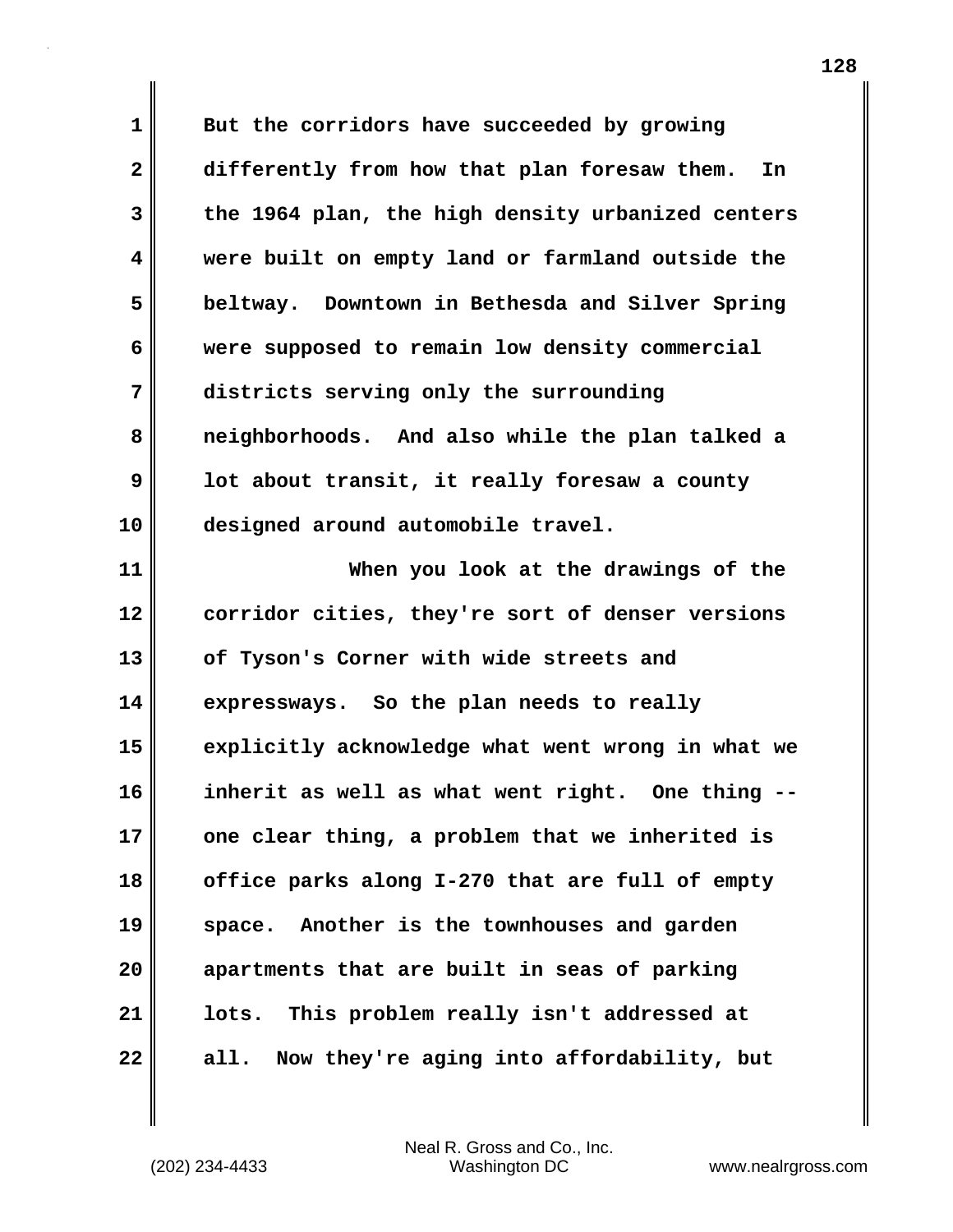**1 they're really not well adapted to be working 2 class neighborhoods.**

**3 It's difficult and dangerous to walk 4 to the bus stop or to the store. Children don't 5 have space to play near home. The residents are 6 isolated from surrounding neighborhoods. That's 7 really one of the county's biggest land use 8 failures and the plan as written does not address 9 it. Some of the specifics deal with it, but the 10 analysis doesn't.**

**11 The promise of the 1964 plan was your 12 neighborhood will never change. That's a concept 13 that we must explicitly reject. We need to 14 change and evolve toward a future of greater 15 variety, greater interconnectedness, and great 16 sustainability. We need bridges, not buffers, 17 change in place of stasis, walkability rather 18 than high speed traffic, mixing of people and 19 activities instead of single use zones. Thank 20 you very much. And in my written testimony, I 21 have a bunch of specific comments on individual 22 items.**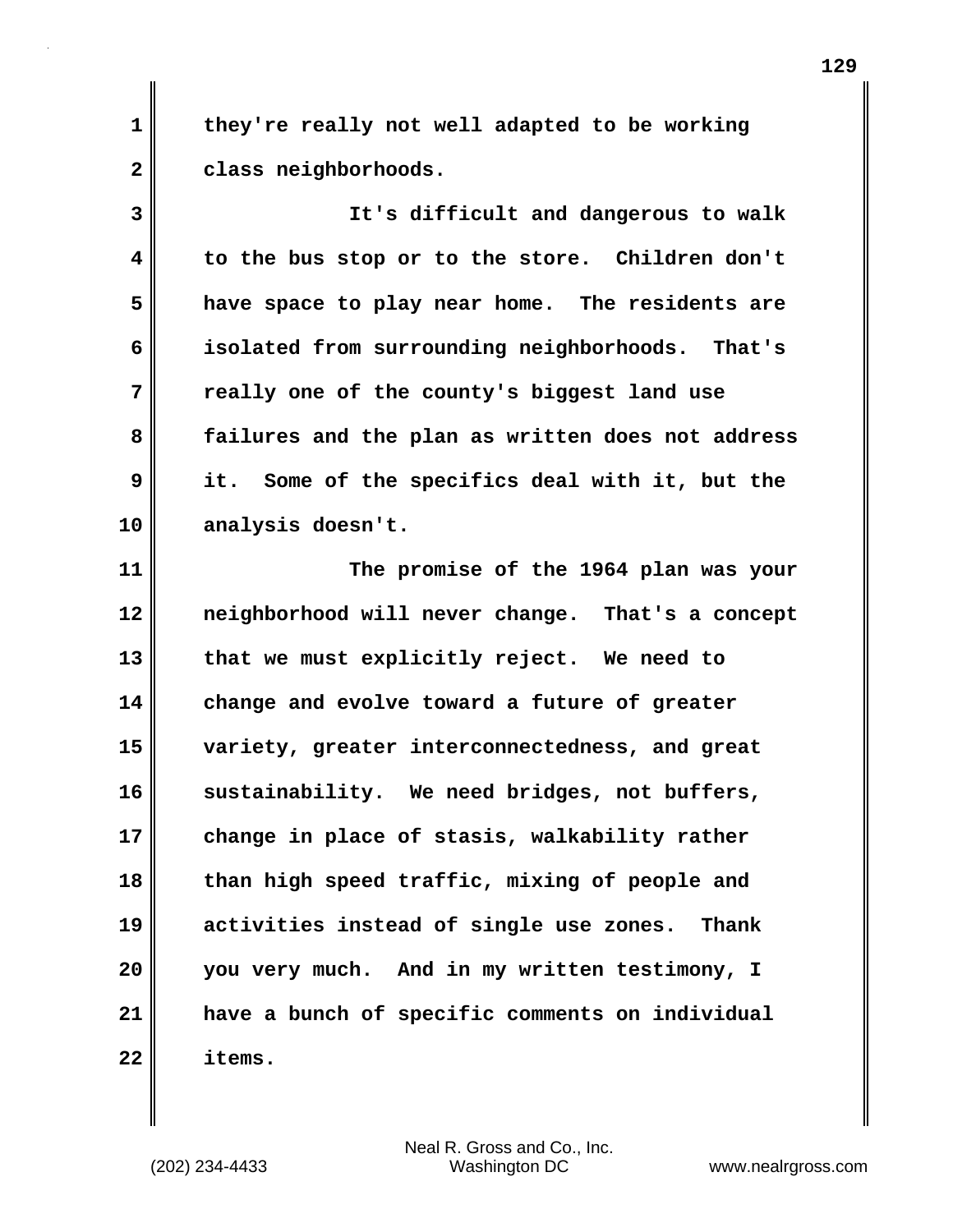| 1            | CHAIR ANDERSON: Thank you very much              |
|--------------|--------------------------------------------------|
| $\mathbf{2}$ | for that testimony. Liz Brent who I see right    |
| 3            | there. You're up.                                |
| 4            | MS. BRENT: Thank you for the                     |
| 5            | opportunity. Mr. Ross, you're a hard act to      |
| 6            | follow and I'm reading your book right now. My   |
| 7            | name is Liz Brent. I have lived in Downtown      |
| 8            | Silver Spring for 24 years.                      |
| 9            | I'm the broker and owner of Go Brent             |
| 10           | Real Estate. I'm also the founder of the         |
| 11           | nonprofit, Silver Spring Cares. I strongly       |
| 12           | support the housing goals of Thrive 2050, in     |
| 13           | particular, additional density through           |
| 14           | multifamily housing such as duplexes and         |
| 15           | triplexes.                                       |
| 16           | The lack of market rate housing has              |
| 17           | reached a crisis point in Silver Spring. This is |
| 18           | a problem that has been building for many years. |
| 19           | We know from the report that the share of        |
| 20           | householders living alone has increased, and the |
| 21           | traditional family type, married couples with    |
| 22           | children under the age of 18, has decreased.     |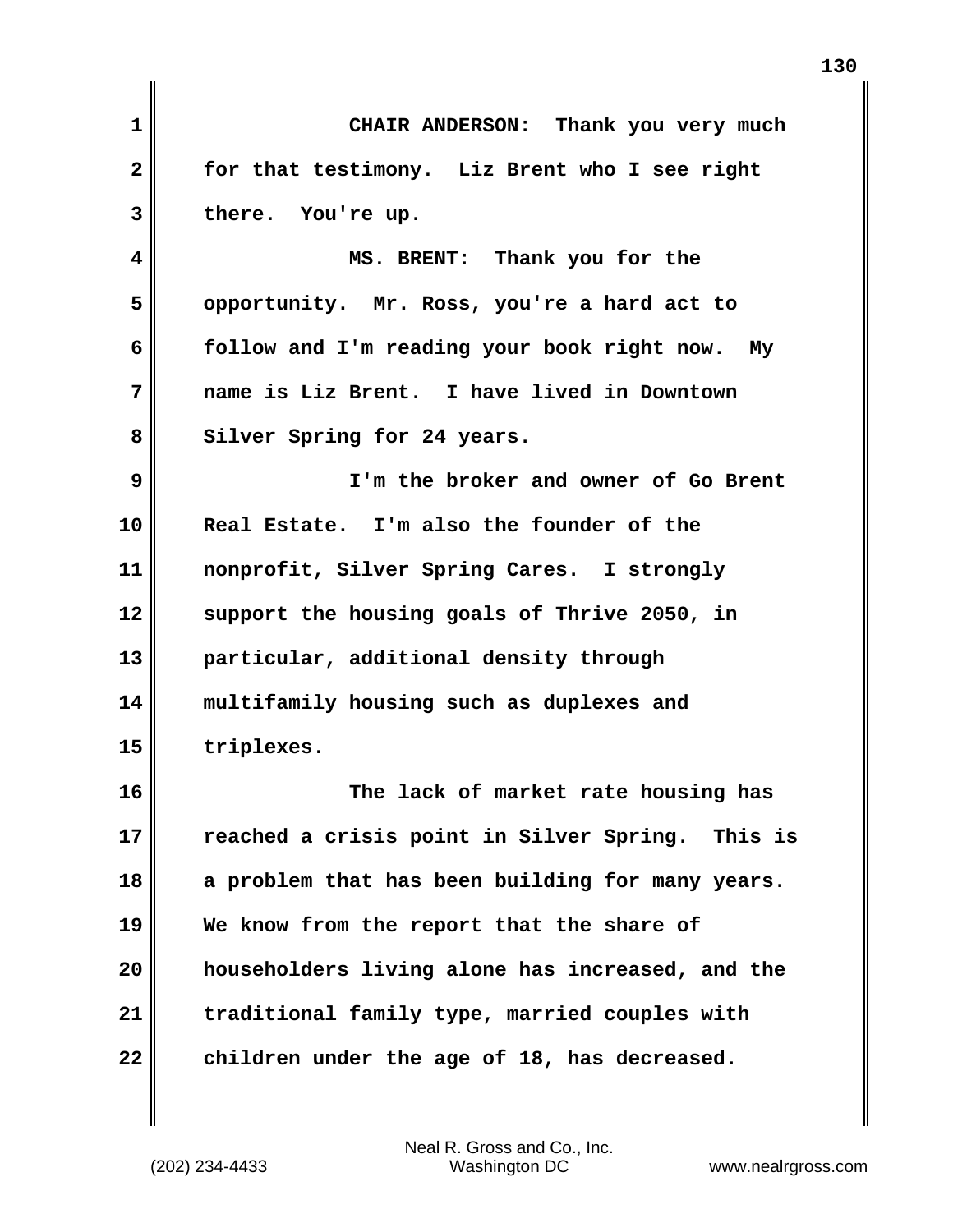**1 People simply do not want to leave. I see that 2 in both my work life and personal life. Fifteen 3 fellow moms that were in the trenches with me 4 raising kids, all empty nesters, all in single 5 family detached homes, all walkable to Downtown** 6 Silver Spring, not one has plans to move.

**7** They would consider moving in the **8 area, but there's really no options on where to 9 move to as far as housing styles. So they stay 10 in their houses that are too big for them. 11 Homeowners in smaller houses then can't move up, 12 so they renovate and expand their small houses. 13 And we lose those small homes forever which makes 14 it harder for condo owners because they have 15 fewer move-up options.**

**16 Small homes in poor condition are torn 17 down and replaced with homes that cost 1.3 18 million and above. And we forever lose the 19 opportunity to provide multifamily homes on that 20 same lot. It's a vicious circle, and the circle 21 keeps tightening. A cottage for sale recently 22 garnered 22 offers. So that means there were 21**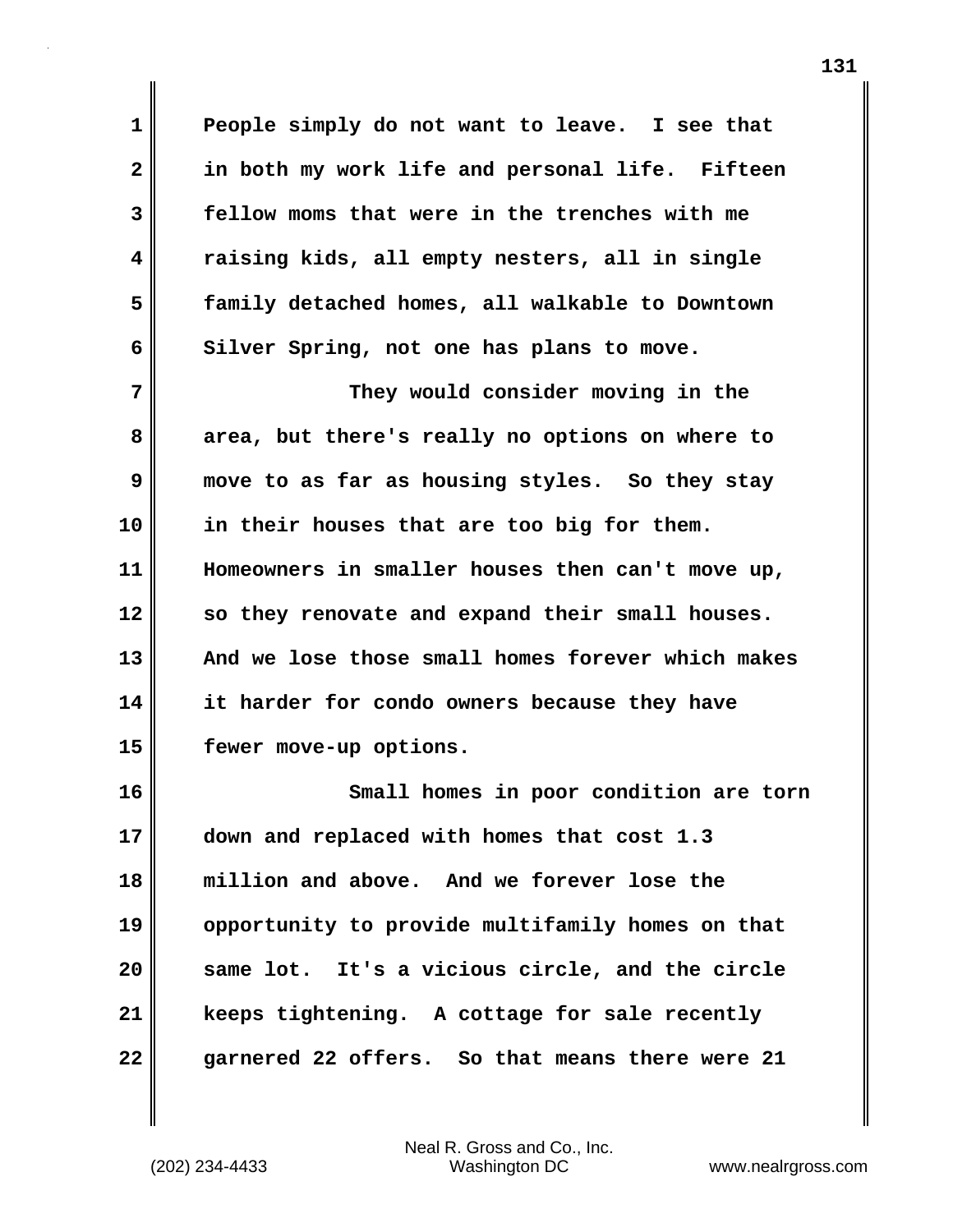**1 extra buyers in the price point range of 850,000 2 to 925,000 dollars.**

**3 Another recent listing had 16 offers. 4 There were 15 extra buyers that lost out on a 5 simple 1940s red brick colonial. Those buyers 6 were willing to pay between 700,000 dollars and 7 775,000 dollars.**

**8 Eighteen offers on a home in the 9 500,000-dollar range a block off of Colesville 10 Road a mile outside the beltway. Ten offers on a 11 house priced in the 600s just outside the 12 beltway. You get the point.**

**13 Thrive 2050 calls for a comprehensive 14 review of impediments to increasing the housing 15 supply, a will to change current policies when 16 necessary, and an acceptance by all that more 17 housing and new residents are a benefit to the 18 county and the region. I agree with all of that 19 except for changing current policies when 20 necessary. Our county is way past necessary. 21 Thank you.**

**22 CHAIR ANDERSON: I'm having a problem**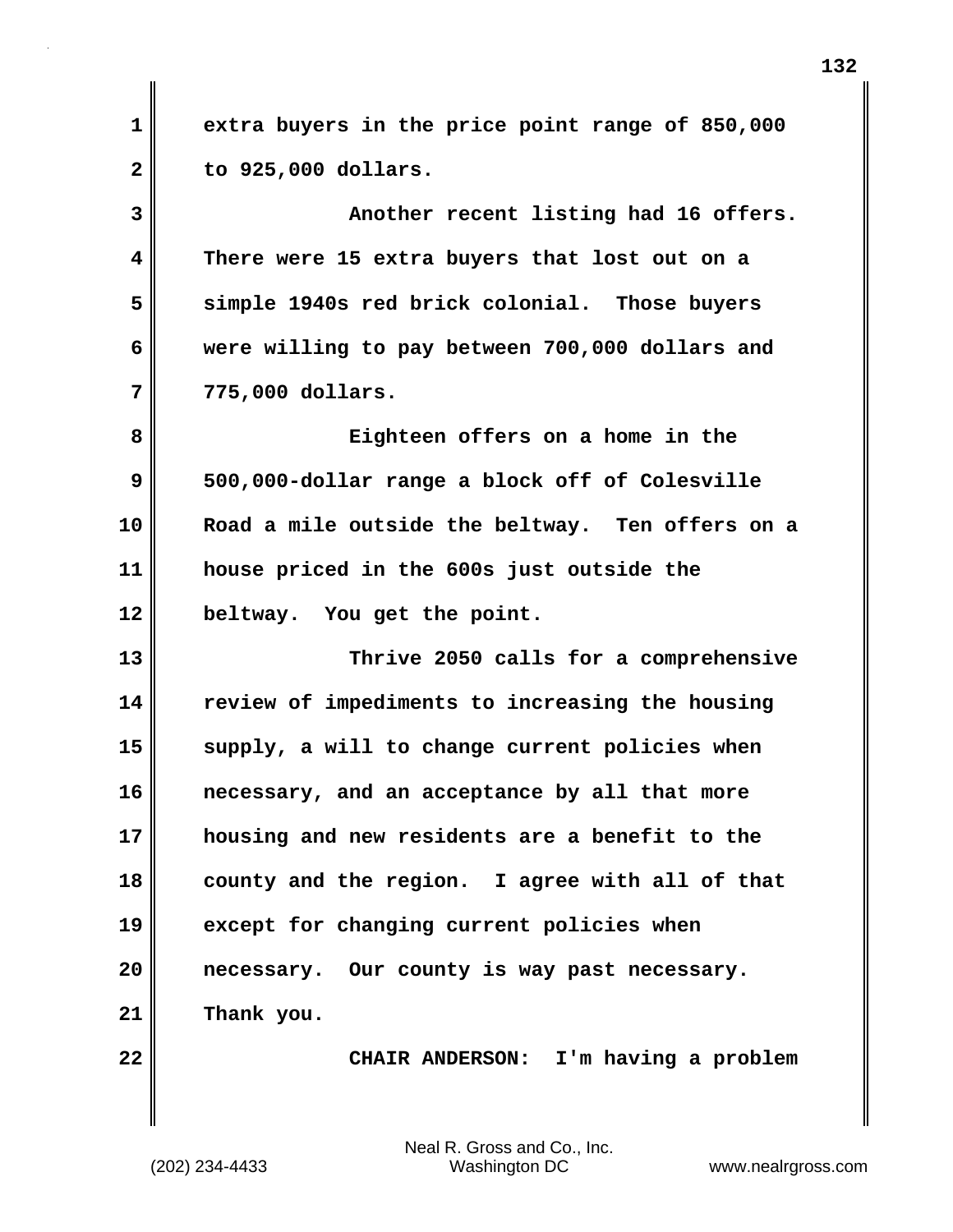**1 unmuting myself. Thank you very much for that 2 testimony, though. It was great. Dan Wilhelm, 3 are you there? I see you. 4 MR. WILHELM: I'm on mute. 5 CHAIR ANDERSON: Oops, Dan. Oh, there 6 you go. 7 MR. WILHELM: Can you hear me? 8 CHAIR ANDERSON: Now you're unmuted. 9 Great. Nice to see you. 10 MR. WILHELM: I can see you too. 11 Anyway, for the record, I'm Dan Wilhelm, 12 President of the Greater Colesville Citizens 13 Association. The SSP and the impact legislation 14 that was passed on Monday forms a major step 15 towards addressing the implementation of the 16 challenges found in the document being addressed 17 today. 18 We thank the Planning Board and the 19 staff for making the far reaching proposals you 20 provide to the council and actively supporting 21 them through 19 work sessions. I didn't realize 22 it was that many. Various council members**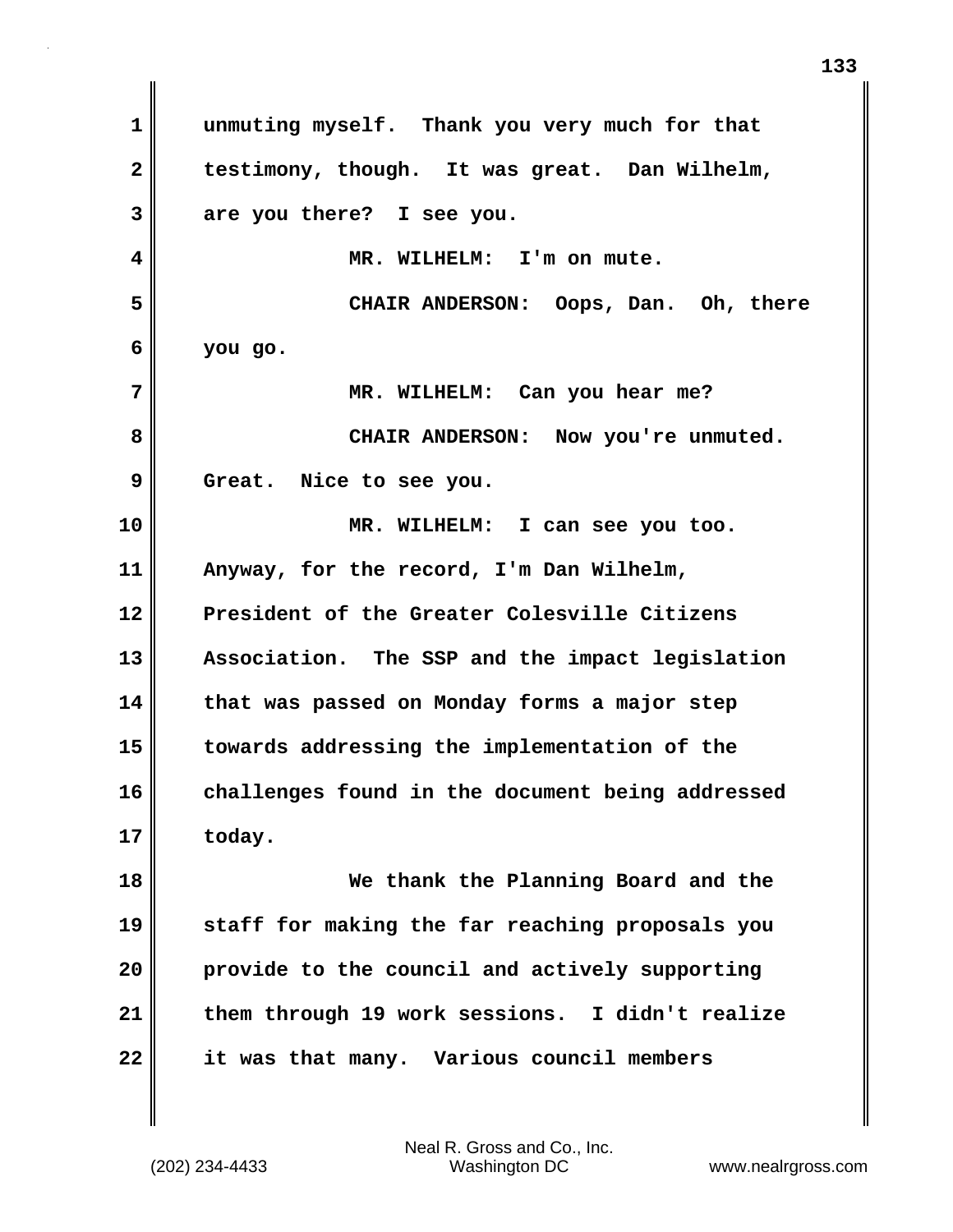**1 indicated at multiple times that these two 2 legislative actions were the most important for 3 the entire year except dealing with the pandemic. 4 We strongly support that. We thank you and the 5 Planning Board for all your support on that. 6 Our testimony was provided 7 electronically, and we will only cover a few 8 highlights during the oral testimony. There are 9 many good ideas in the draft plan. After reading 10 166 pages, we found it hard to, at times, point 11 out many goals and policies where we disagree. 12 On the other hand, we also found it difficult to 13 point out the thrust. Rather, it is more like a 14 collection of ideas from multiple different 15 people put together with minimum organization and 16 focus. Our comments are intended to fill two 17 purposes. One, identify proposals that we 18 support or opposed and also to provide 19 suggestions for improving the document in terms 20 of organization and focus. 21 The 12 trends and challenges topic is**

**22 generally good and they should form the basis of**

Neal R. Gross and Co., Inc.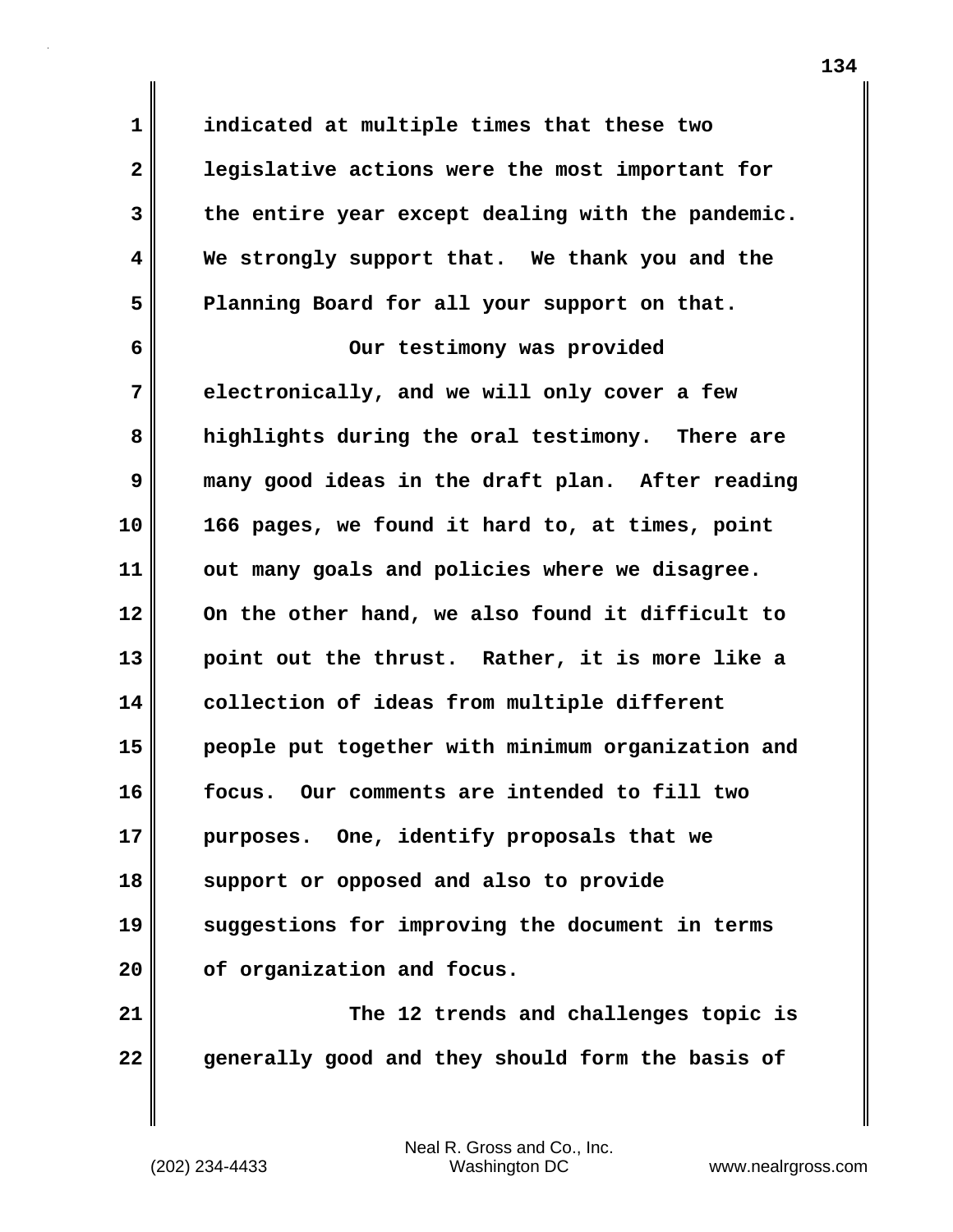**1 the goals and policies provided later in the 2 document. However, the seven trends need to be 3 separated from the five challenges. The most 4 important challenges should be identified first. 5 We think that the three overarching 6 challenges facing the county must be -- where the 7 county must be successful are economic 8 development, efficient mobility other than 9 driving, and the environment. We agree that 10 housing is a challenge. But addressing the three 11 prior challenges will go a long way towards 12 addressing that, particularly with complete 13 communities. 14 The regional solutions is not a 15 challenge but rather part of an element. The 16 subject of equity should be included in the list 17 of challenges. The major themes on pages 36 to 18 44 need to be linked back to the five challenges 19 and form the basis for the elements that follow 20 it. 21 One vehicle for starting addressing 22 all five challenges is the complete communities**

(202) 234-4433 Washington DC www.nealrgross.com Neal R. Gross and Co., Inc.

**135**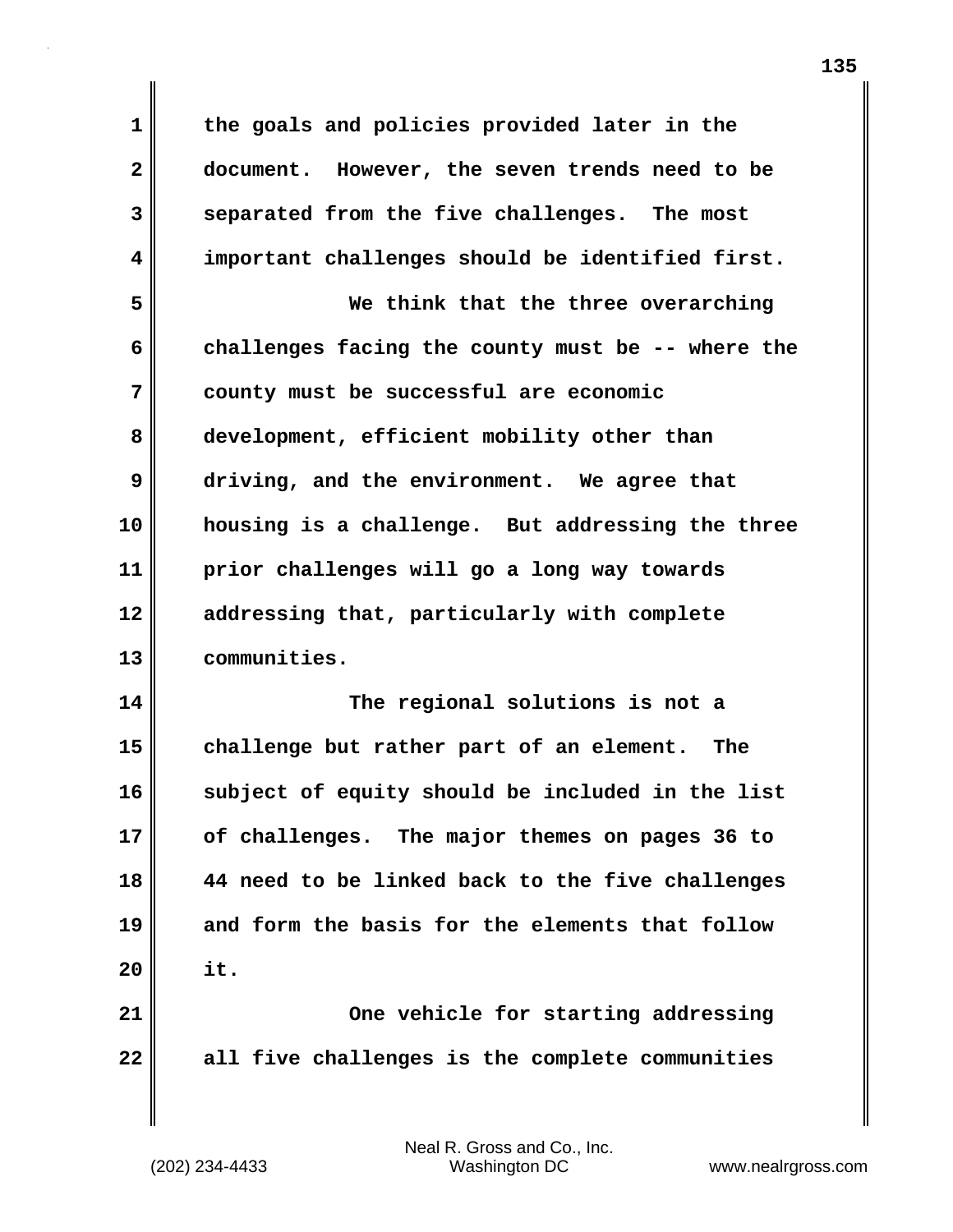**1 which we would -- which should be applied to the 2 desired growth community centers. We don't agree 3 that there should be a lot of development between 4 the centers along the corridors. Existing single 5 family housing between these centers will largely 6 remain unchanged since large numbers of 7 individual homeowners will not be converting 8 them. The redevelopment will largely occur in 9 existing retail centers and older multifamily 10 houses. For the themes -- 11 CHAIR ANDERSON: I have to ask you to 12 wrap it up. I'm sorry. 13 MR. WILHELM: Okay. I -- 14 CHAIR ANDERSON: You're over three 15 minutes. 16 MR. WILHELM: Okay. I'm basically 17 finished. For each of the themes, tax needs to 18 be added to explain the trends and challenges. 19 And I'll stop at that point. Thank you for your 20 time. 21 CHAIR ANDERSON: Okay. Thank you very 22 much. I appreciate that, and I'm sorry to have**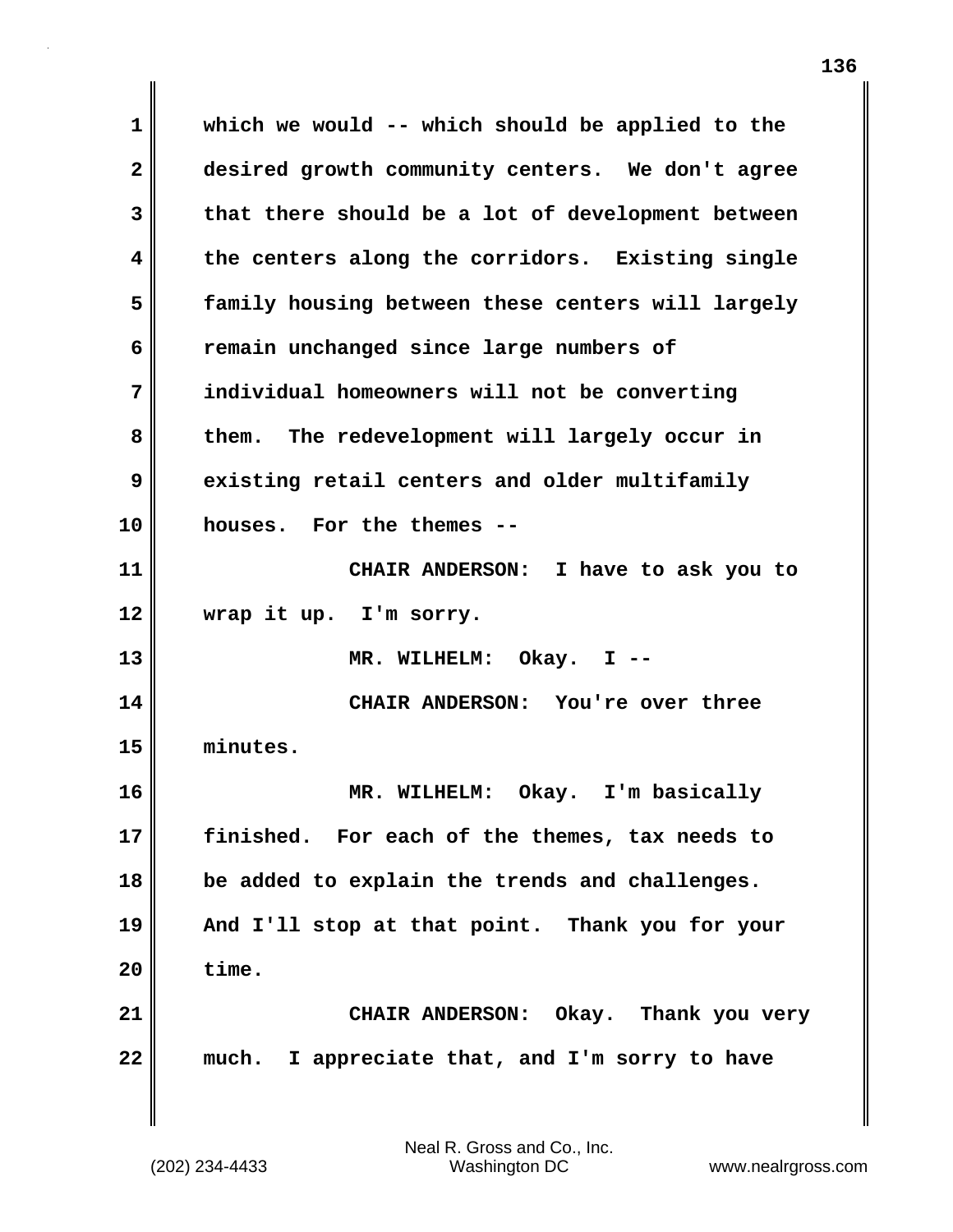| $\mathbf{1}$   | to cut you short a little bit. James Olson from  |
|----------------|--------------------------------------------------|
| $\overline{2}$ | AIM, how have you been?                          |
| 3              | (No audible response.)                           |
| 4              | CHAIR ANDERSON: Oops, you're muted.              |
| 5              | Mr. Olson, you're muted.                         |
| 6              | MR. OLSON: Can you hear me now?                  |
| 7              | CHAIR ANDERSON: There you go, yeah.              |
| 8              | MR. OLSON: All right. Sorry. Yeah,               |
| 9              | I'm fine. My name is James Olson, and I'm        |
| 10             | testifying on behalf of Action in Montgomery or  |
| 11             | AIM. You should look at AIM's written testimony  |
| 12             | for our more complete comments. AIM is a         |
| 13             | nonpartisan organization of almost 30 faith and  |
| 14             | civic institutions in Montgomery County which    |
| 15             | have come together to help solve pressing social |
| 16             | issues. Since its founding 20 years ago, AIM has |
| 17             | been involved in efforts to address the          |
| 18             | increasingly severe housing problem in the       |
| 19             | county. AIM agrees with the draft General Plan   |
| 20             | that the county is not producing enough housing  |
| 21             | and in particular, enough affordable housing.    |
| 22             | While this is a region-wide problem,             |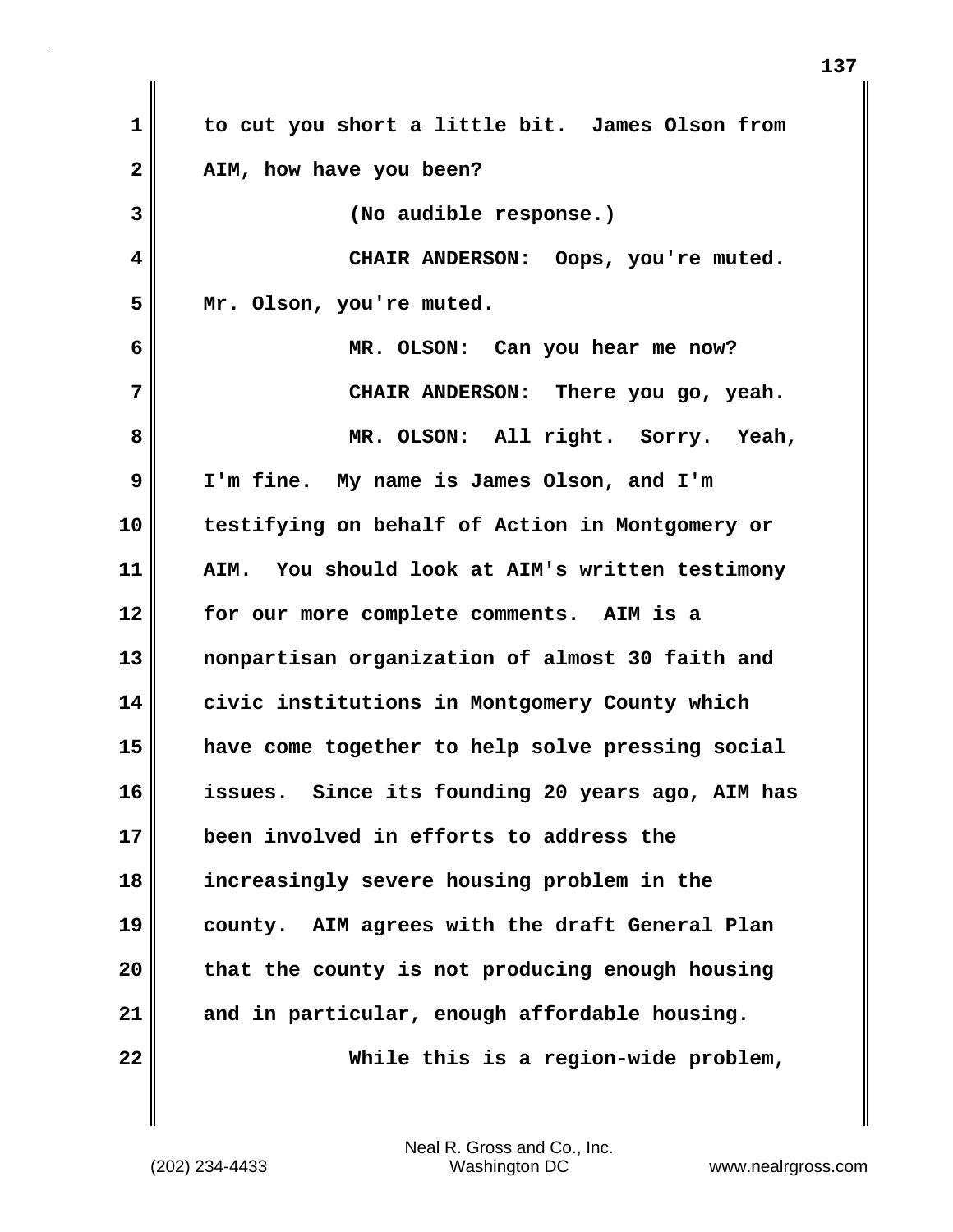**1 Montgomery County consistently lags most other 2 jurisdictions in the rate of new residential 3 construction with a substantial drop in the rate 4 of addition of housing units over the past 5 decade. Partially due to the lack of production, 6 number of cost burden renters in the county 7 reached slightly over 40 percent by 2016. The 8 draft plan generally heads in the right direction 9 that more should be done given this situation. 10 More emphasis should be given to the**

**11 provision of decent housing as a right for all 12 citizens in the county. In addition, the plan 13 should more explicitly address the need for 14 increased racial and economic integration in the 15 county's housing pattern. Today, most areas of 16 the county are highly segregated, both racially 17 and by income.**

**18 One step among many toward remedying 19 the situation would be to amend the zoning code 20 to allow more missing middle housing to be built 21 throughout the county. As mentioned, the draft 22 proposes policies and actions that AIM supports.**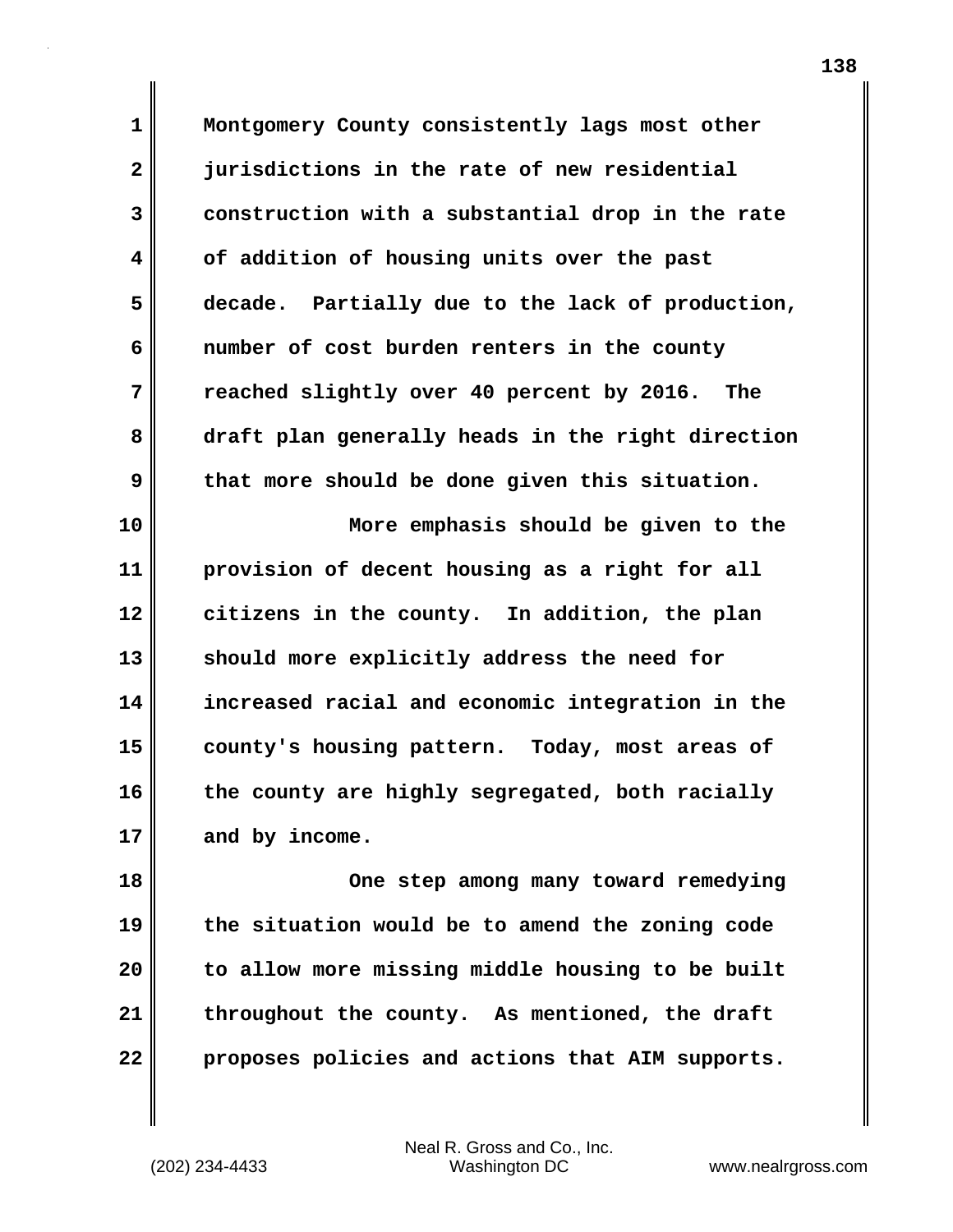**1 We agree that the MPDU program should be 2 strengthened, including to incentivize the 3 creation of more large units.**

**4 Pilots should be used where necessary 5 to ensure the development of affordable housing, 6 and the HIF should be expanded and leveraged to 7 produce more affordable housing. In that regard, 8 the HIF can be used in conjunction with use of 9 the county's bonding authority, both to support 10 new construction and to preserve existing market 11 rate affordable housing with particular attention 12 to properties near the Purple Line.**

**13 The proposal to create an inventory of 14 all vacant and unutilized public lands is long 15 overdue. And priorities should be given to 16 considering the use of such land for affordable 17 housing. Public agencies should also be required 18 to consider possibilities for co-location of 19 affordable housing when deciding to build.**

**20 Finally, the county should develop 21 mechanisms to encourage and support the 22 development of affordable housing by faith-based**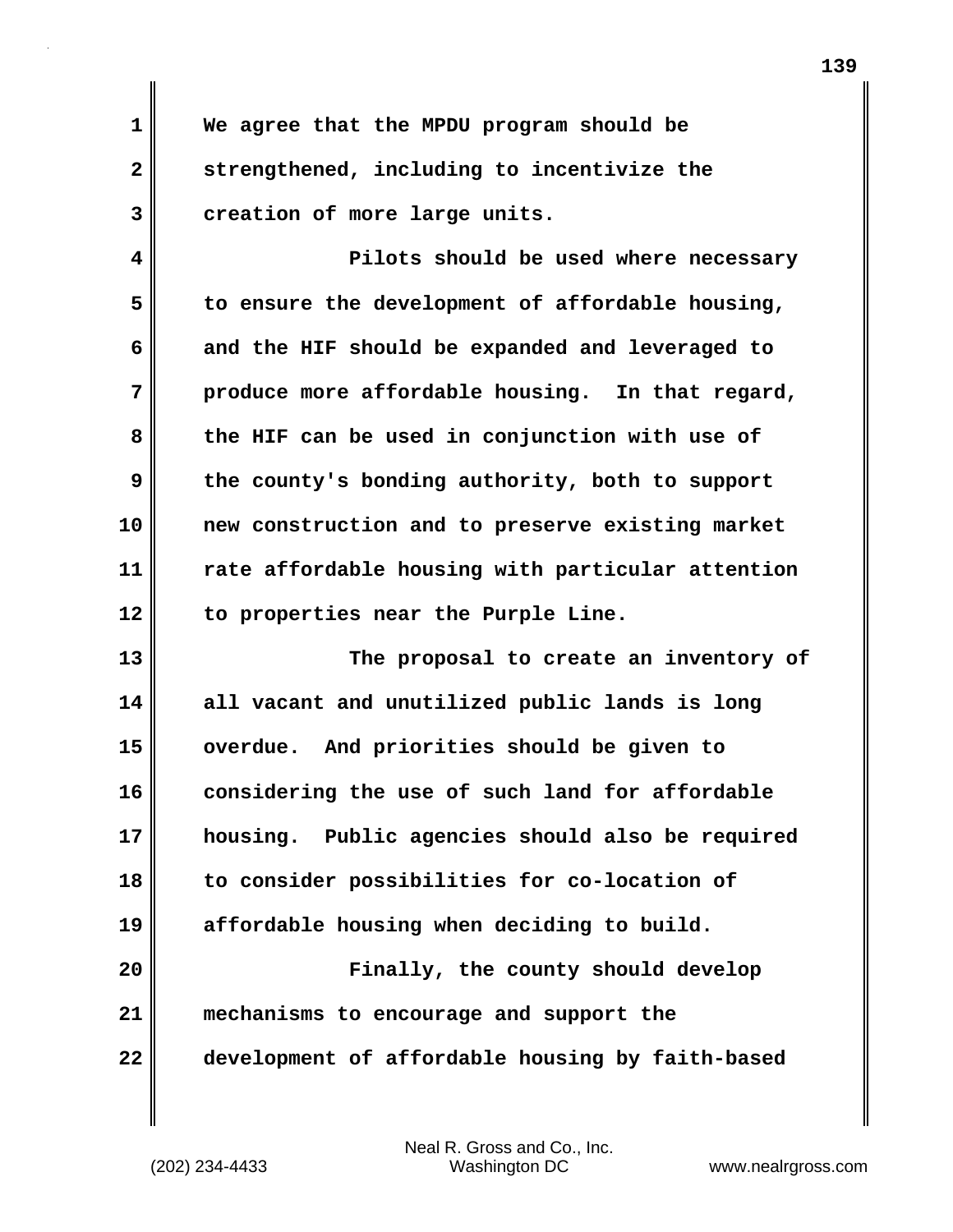**1 institutions and other nonprofits. The 2 affordable housing crisis is such that all of the 3 steps listed above and many more are necessary to 4 reverse the current trend and help create a 5 situation where all residents of the county are 6 able to enjoy decent and affordable housing. 7 Thank you. 8 CHAIR ANDERSON: Thank you very much. 9 Is Salim Furth there? 10 MR. FURTH: Yes. Good evening. Can 11 you hear me? 12 CHAIR ANDERSON: Yes. Whenever you're 13 ready. 14 MR. FURTH: Thank you so much. My 15 name is Salim Furth. I'm a Takoma Park resident 16 and an urban economist. And I want to first note 17 that my remarks do not necessarily represent the 18 views of my employer. Thank you for the 19 excellent and thorough work you've done in 20 preparing this comprehensive plan. Complete 21 communities is an attractive and attainable 22 organizing principle and strikes a reasonable**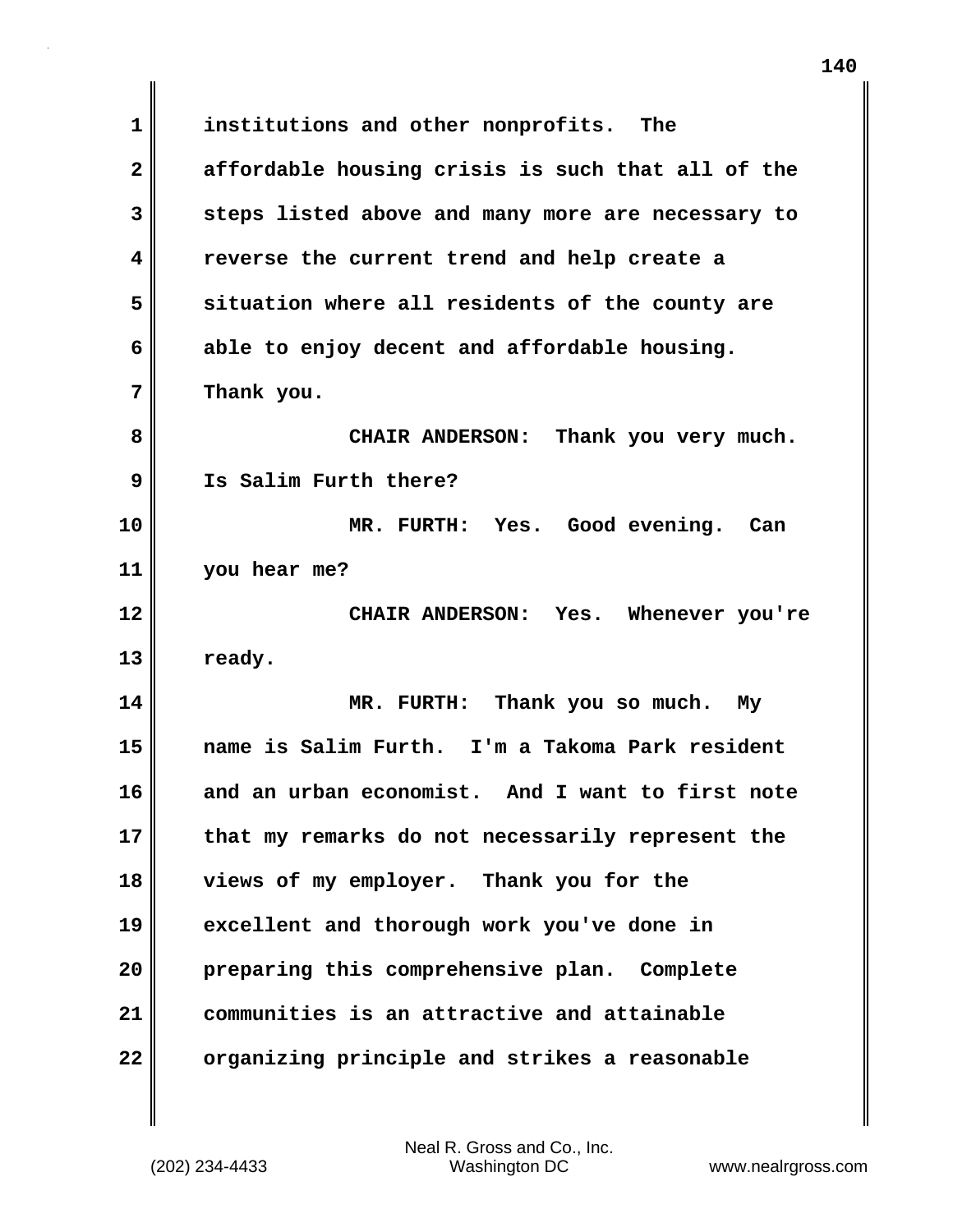**1 balance among several important priorities. I'm 2 sure you know my neighborhood in Takoma Park. 3 It's the site of a 15-year battle over the fate 4 of a small surface parking lot. And I want to 5 make three quick suggestions which are related to 6 that, though not driven by it.**

**7** So first is the county should keep its **8 eye on process. Envisioning outcomes is great, 9 but the county is not generally the primary 10 actor. And given its regulatory role, county 11 planning should emphasize process which does 12 control. And a review of county regulatory 13 process should aim to provide developers with 14 certainty and clarity, the duration of the 15 process, what is and isn't allowed, and all the 16 monetary costs they should be able to expect. So 17 the new school impact fee schedules is a great 18 step in that direction.**

**19 Community input should be primarily at 20 the planning phase as we're doing today and 21 should not be required for projects that fit into 22 the planning vision for an area. And for**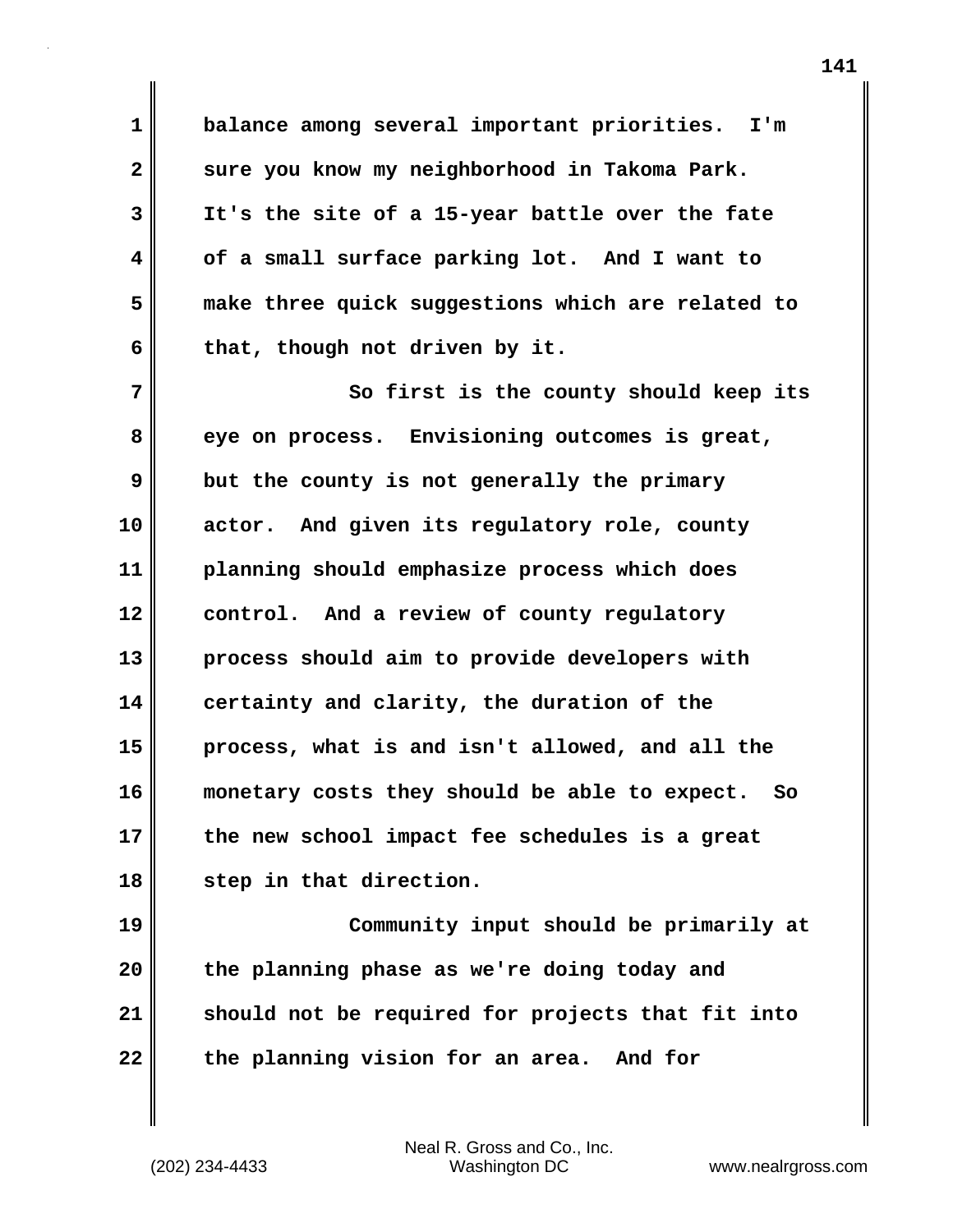**1 adaptive reuse especially processes most of the 2 ball game. The building is there and the 3 question is whether that process can move fast 4 enough to make it worthwhile. 5 Secondly, I was surprised to see so 6 little written in the plan about parking 7 requirements. I support the complete removal of 8 parking requirements in the entire county. And 9 at a minimum, there should be no parking minimums 10 for the reuse of existing structures. 11 Third and finally, I think the county 12 should reconsider its enthusiasm for reserving 13 land for production distribution and repair. 14 Functionally, right, this keeps land cheaper for 15 those favored land uses. In theory, those could 16 include light manufacturing. In reality, it's 17 going to be warehouses, serve and delivery, and 18 big box retail. And although I'm very grateful 19 for Amazon, especially this year, I don't think 20 it should have preferential access to land. 21 Small businesses have a hard enough time 22 competing without a tilted playing field via a**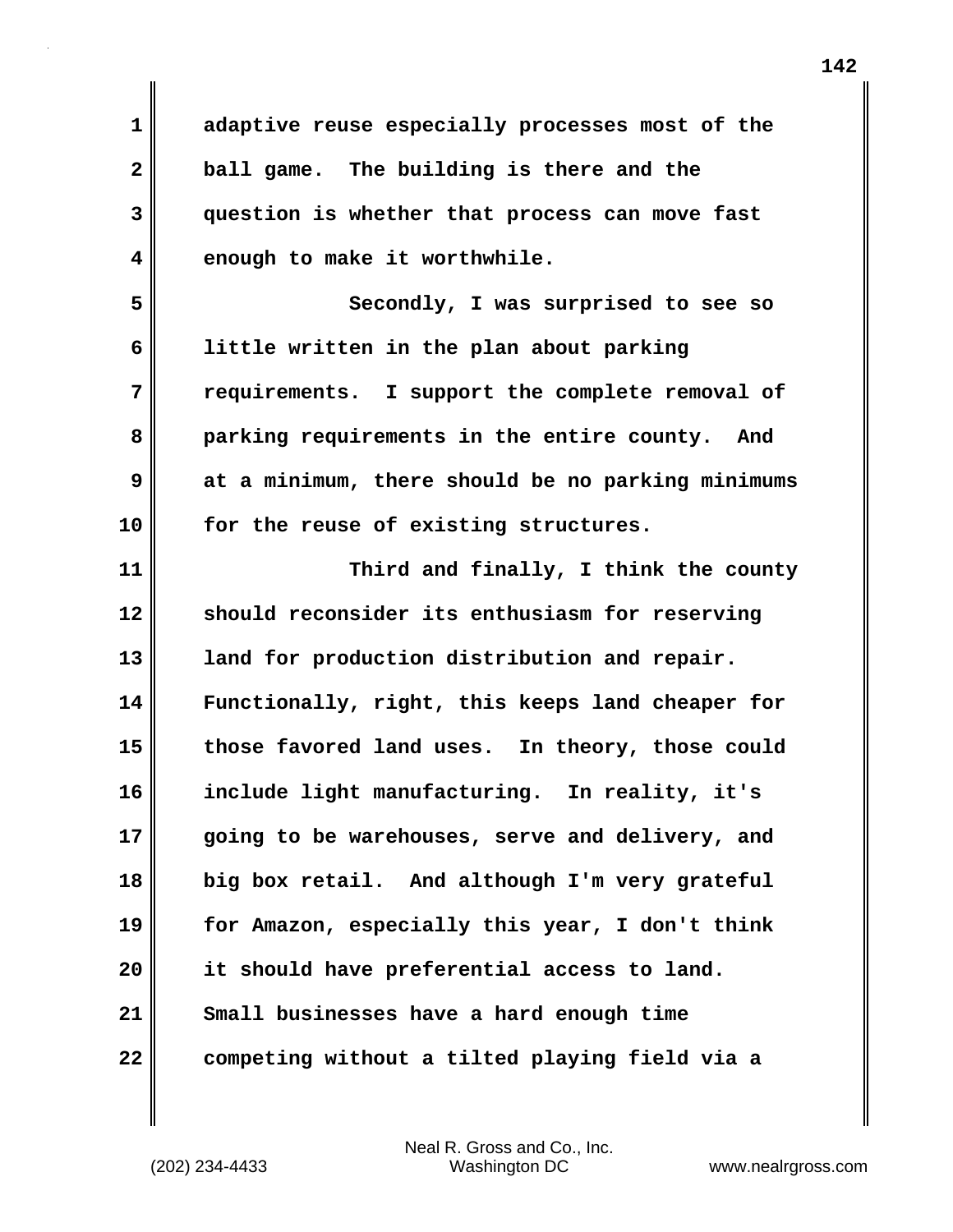**1 land use regulation. So thank you so much for 2 your excellent work and for your time this 3 evening. 4 CHAIR ANDERSON: Thank you for that 5 testimony. Appreciate that very much. Is 6 Jeffrey Mosley there from Coalition Homes and 7 Montgomery County Coalition for the Homeless?** 8 MR. MOSLEY: Yes. **9 CHAIR ANDERSON: Oh, there you are. 10 MR. MOSLEY: Good evening. Yes, I've 11 been here all the time. 12 CHAIR ANDERSON: Nice to see you. 13 MR. MOSLEY: Thanks for -- it's good 14 to see you as well. My name is Jeff Mosley. I'm 15 the chief real estate officer for the Montgomery 16 County Coalition for the Homeless and director of 17 its affiliate, Coalition Homes. 18 The Montgomery County Coalition for 19 the Homeless provides solutions in the county to 20 ensure that homelessness is rare, brief, and 21 nonreoccurring. This mission is underscored by a 22 vision to build a community where everyone has a**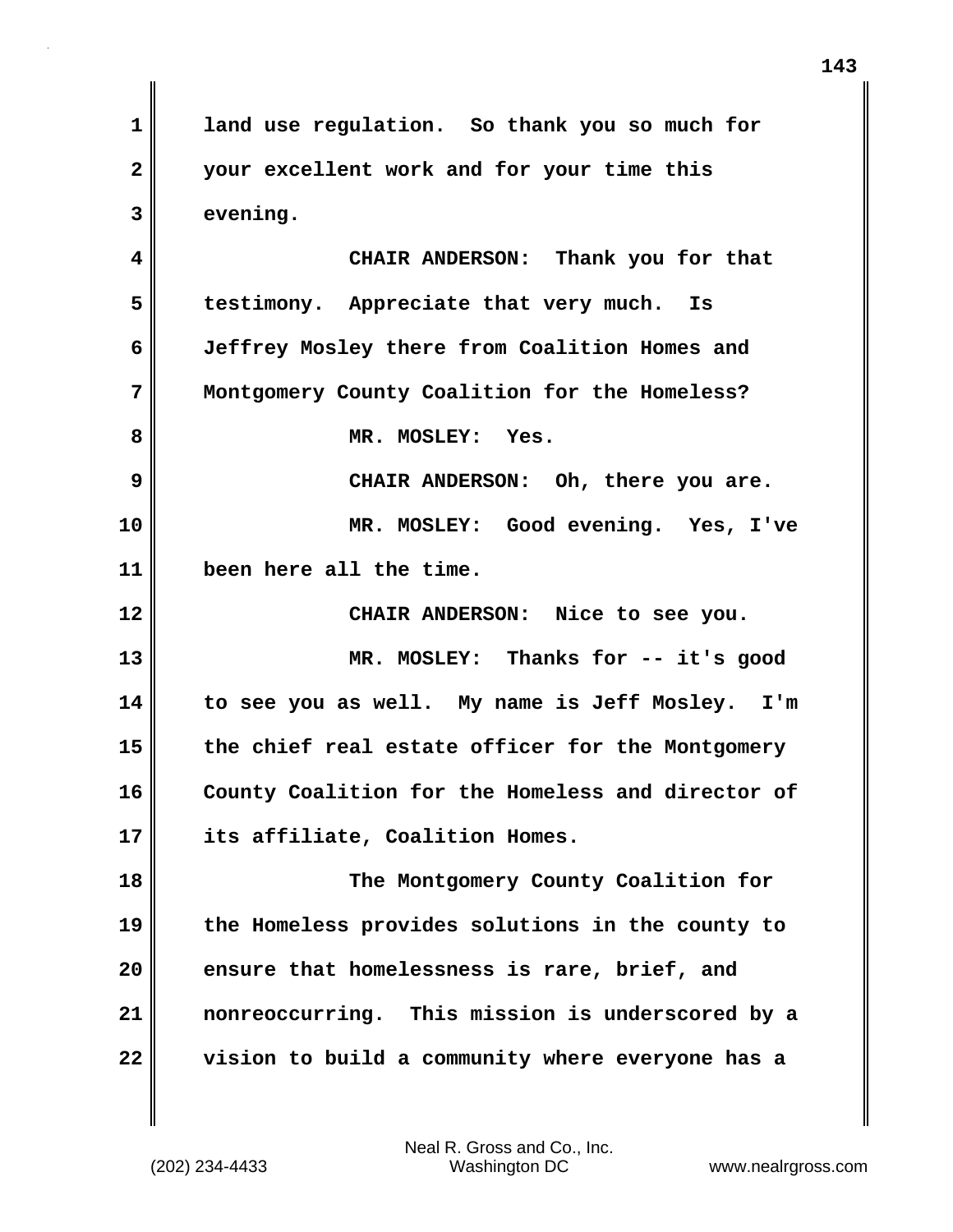**1 safe, stable, and affordable place to call home. 2 Coalition Home's mission is to expand the supply 3 of permanent supportive housing.**

**4 MCCH and Coalition Homes are a member 5 of the Montgomery Housing Alliance which you'll 6 hear from later tonight, and we support their 7 platform. We're also a member partner with 8 Habitat for Humanity of Montgomery County who 9 you'll hear from shortly. I also support 10 Montgomery for All platform. I'm here to support 11 the goals and objectives of Thrive Montgomery 12 2050 but definitely encourage the plan to do 13 more, particularly for those who are struggling 14 with homelessness. 15 Last year, MCCH served almost 890**

**16 single adults operating in the men's shelter 17 program. Ninety-eight percent of those 18 households in the permanent supportive housing 19 programs last year did not return to 20 homelessness, increasing our annual housing 21 stability rate, showing the promise and need for 22 support in this area. Coalition Homes itself**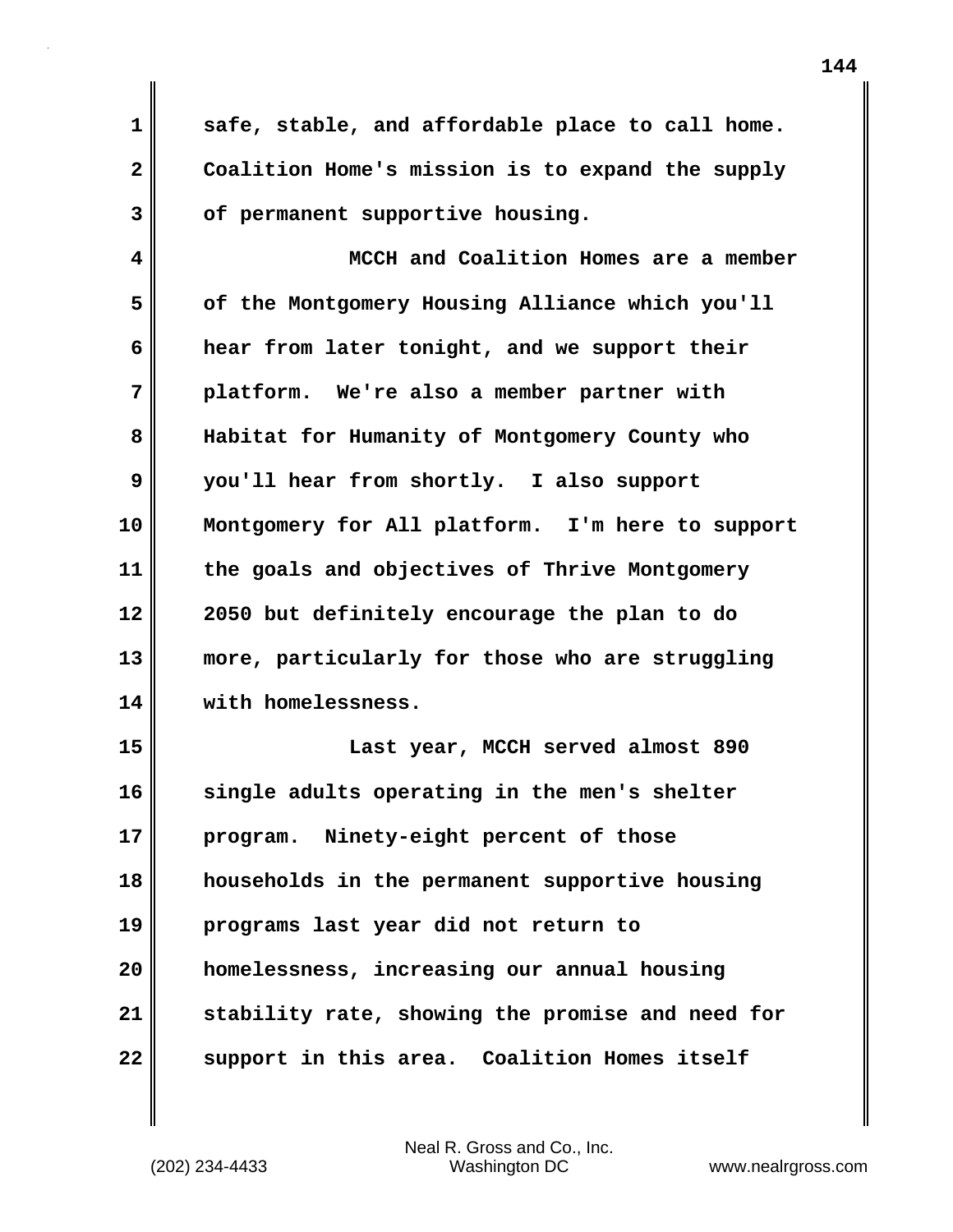**1 operates 181 units of permanent supportive 2 housing for individuals and families struggling 3 with homelessness.**

**4 There were a few key areas where 5 Thrive Montgomery 2050 must give greater 6 attention; shelter space, permanent supportive 7 housing, and rental assistance. HHS, Housing and 8 Human Services, currently estimates that shelter 9 capacity should be between 250 and 400 beds. In 10 this time of COVID and space distance 11 requirements and anticipated housing evictions 12 and county growth, Thrive 2050 must ensure that 13 sufficient planning is dedicated to the shelter 14 capacity for men, women, and families.**

**15 For permanent support of housing and 16 rental assistance, permanent supportive housing 17 is a critical element of the housing continuum 18 needed to reliably support residents with no to 19 very low incomes. Currently, the county 20 estimates that there's a need for 80 additional 21 permanent supportive housing units. We need to 22 ensure that there is sufficient stock for these**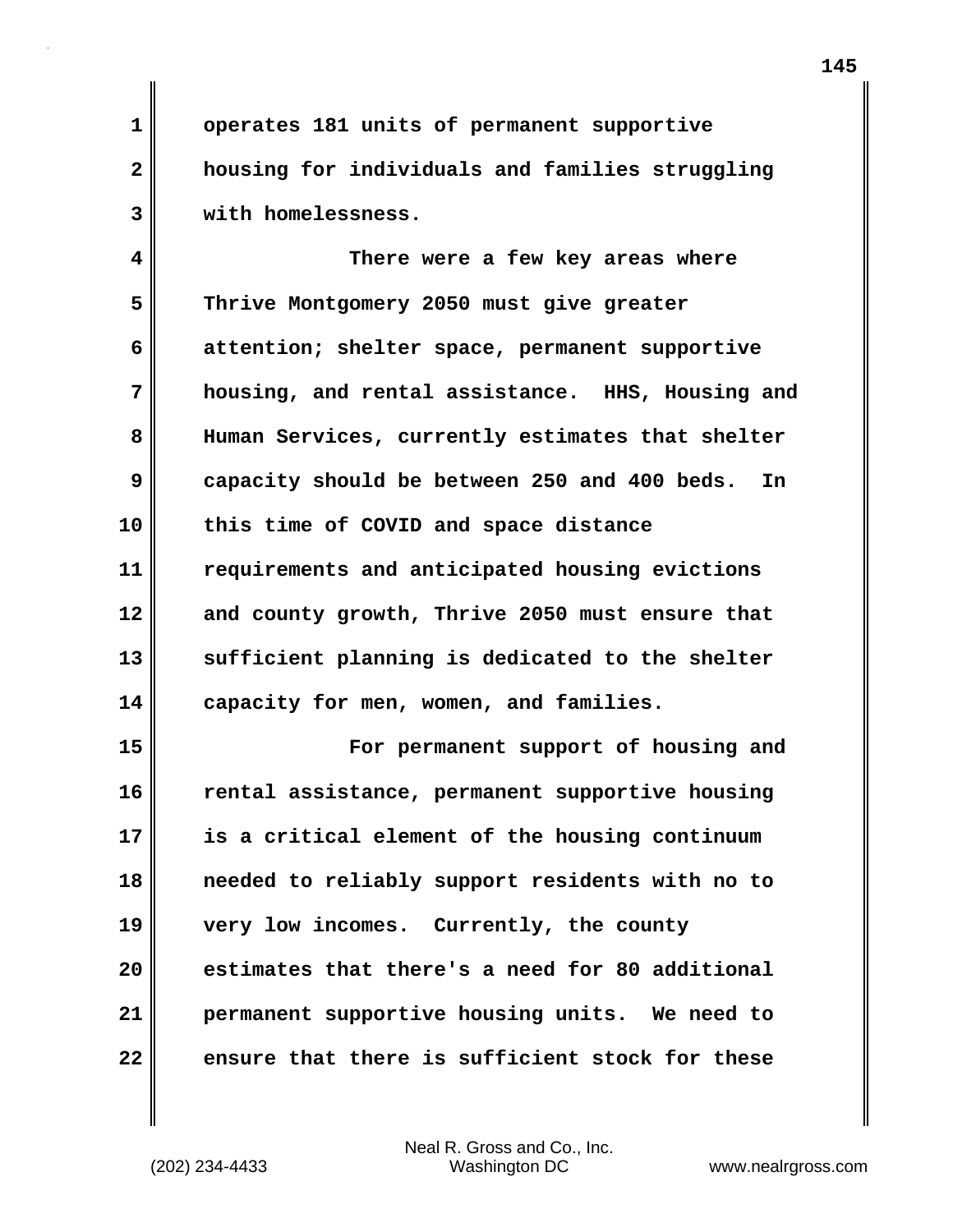**1 residents. We rely on and expect that the 2 Department of Housing and Community Affairs 3 financing program such as the HIF will help 4 increase that portfolio.**

**5 Finally, I want to give point to the 6 need for racial equity and social justice 7 attention in the plan. African Americans, Latinx 8 and other people of color are overrepresented in 9** our shelters, the affordable housing that we **10 provide. We applaud that the county's racial 11 equity and social justice program requires that 12 each department and office develop a racial 13 equity and social justice plan. It is hoped that 14 this new filter will help ensure that those who 15 are most marginalized will get the attention and 16 needed resources to meet the goals and objectives 17 of this master plan. Thank you for your time and 18 giving me the opportunity to share these 19 observations.**

**20 CHAIR ANDERSON: Thank you very much 21 for that testimony. Oh, I also want to mention 22 that you're not required to turn off your camera.**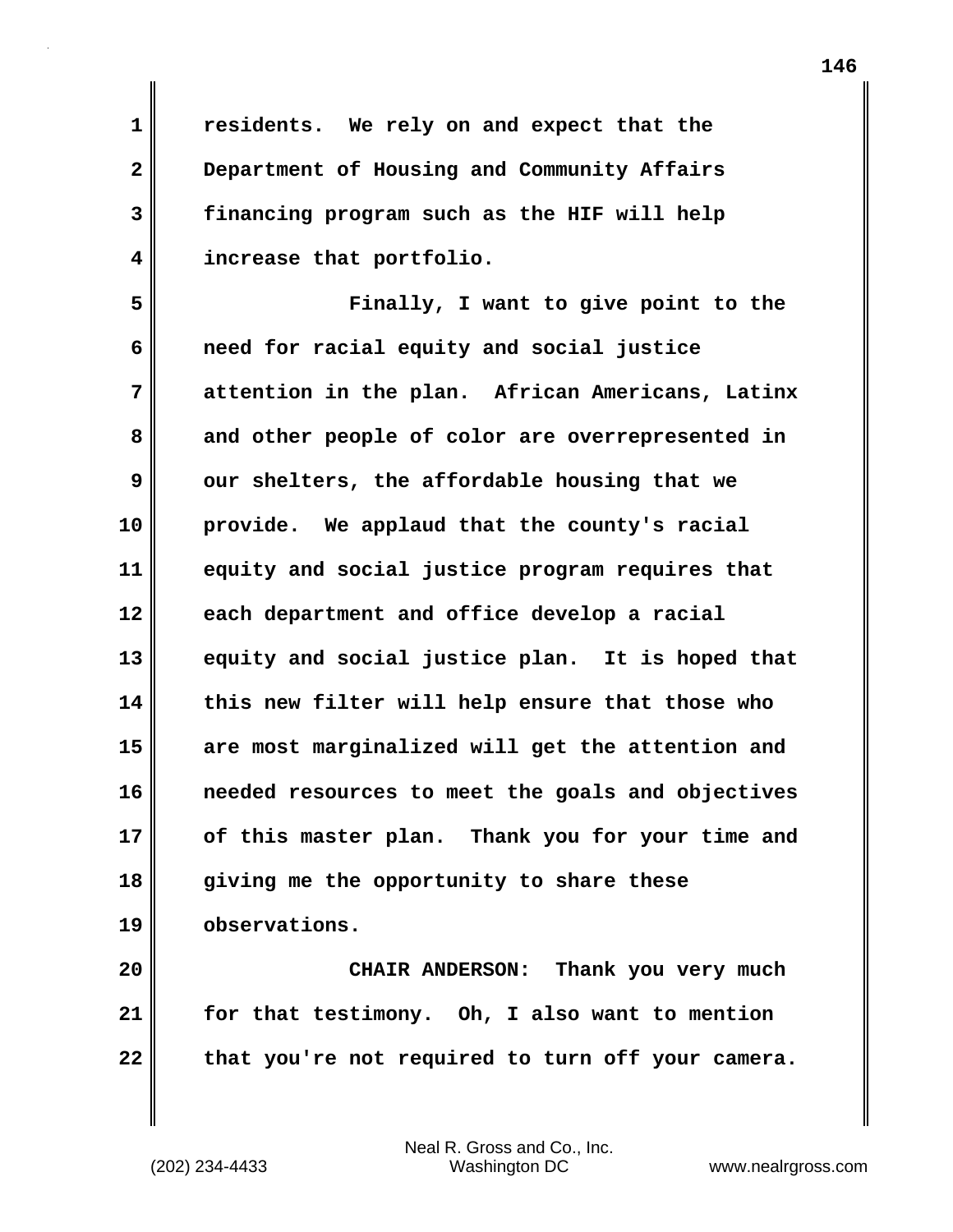**1 But if you're done speaking and you don't turn 2 off your camera, there's going to be a lot of 3 people who can see you while you're watching the 4 rest of the testimony. So just heads up on that. 5 I mean, it's the same thing as if you came here 6 in person, right? If you were sitting in the 7 front row, you'd probably still be on camera. 8 But just sometimes people forget that, so I just 9 wanted to remind everybody. Who have we got 10 next? John Paukstis from Habitat from Humanity, 11 I believe he's here. 12 MR. MOSLEY: He was here. 13 CHAIR ANDERSON: Yeah, I saw him on 14 camera a little while ago. 15 MR. PAUKSTIS: I lost my -- 16 CHAIR ANDERSON: Oh, now -- 17 MR. PAUKSTIS: -- connection. I'm on. 18 CHAIR ANDERSON: Oh, I see. Okay, 19 great. Well, we're ready for you on the phone or 20 on video or however you want to do it. 21 MR. PAUKSTIS: Great. My name is John 22 Paukstis. I'm the President and CEO of Habitat**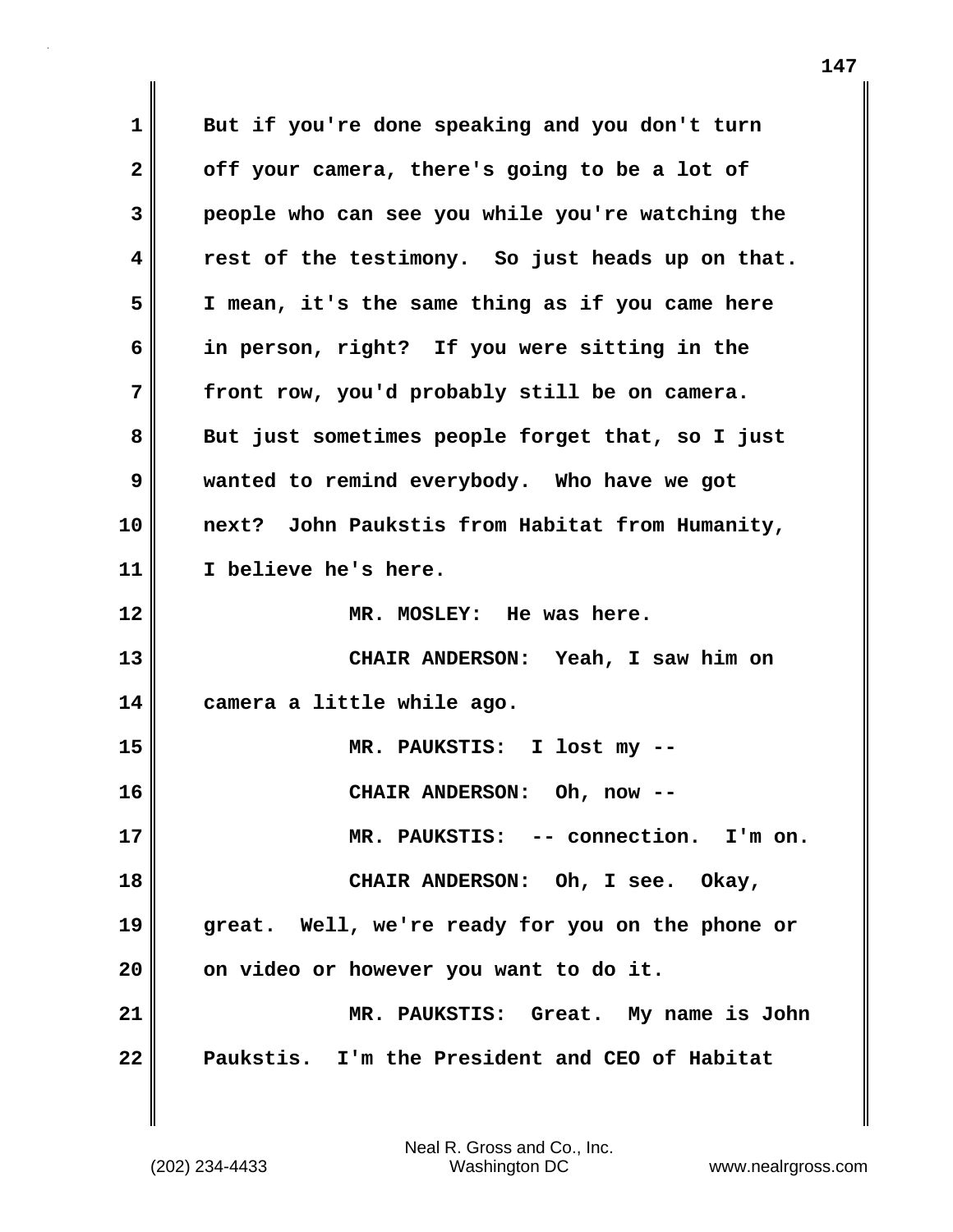**1 for Humanity Metro Maryland. We are a nonprofit 2 providing affordable housing, working to provide 3 equitable access to homeownership in Montgomery 4 County since 1982.**

**5 Habitat for Humanity is extremely 6 pleased with the Thrive 2050 draft. We applaud 7 the planning staff for lifting up housing as a 8 right for all people for highlighting the 9 importance of housing in addressing racial 10 inequities and supporting increased density along 11 transit corridors. Segregated neighborhoods have 12 led to incalculable inequalities in wealth, 13 policing, education, health, and access to high 14 quality transit, green space, and other important 15 amenities.**

**16 It is critical that as a county we 17 implement policies that ensure housing 18 affordability at all income levels in all 19 communities. We must also ensure that affordable 20 housing includes both rental and ownership 21 opportunities. Habitat is particularly concerned 22 that the homeownership gap between White and**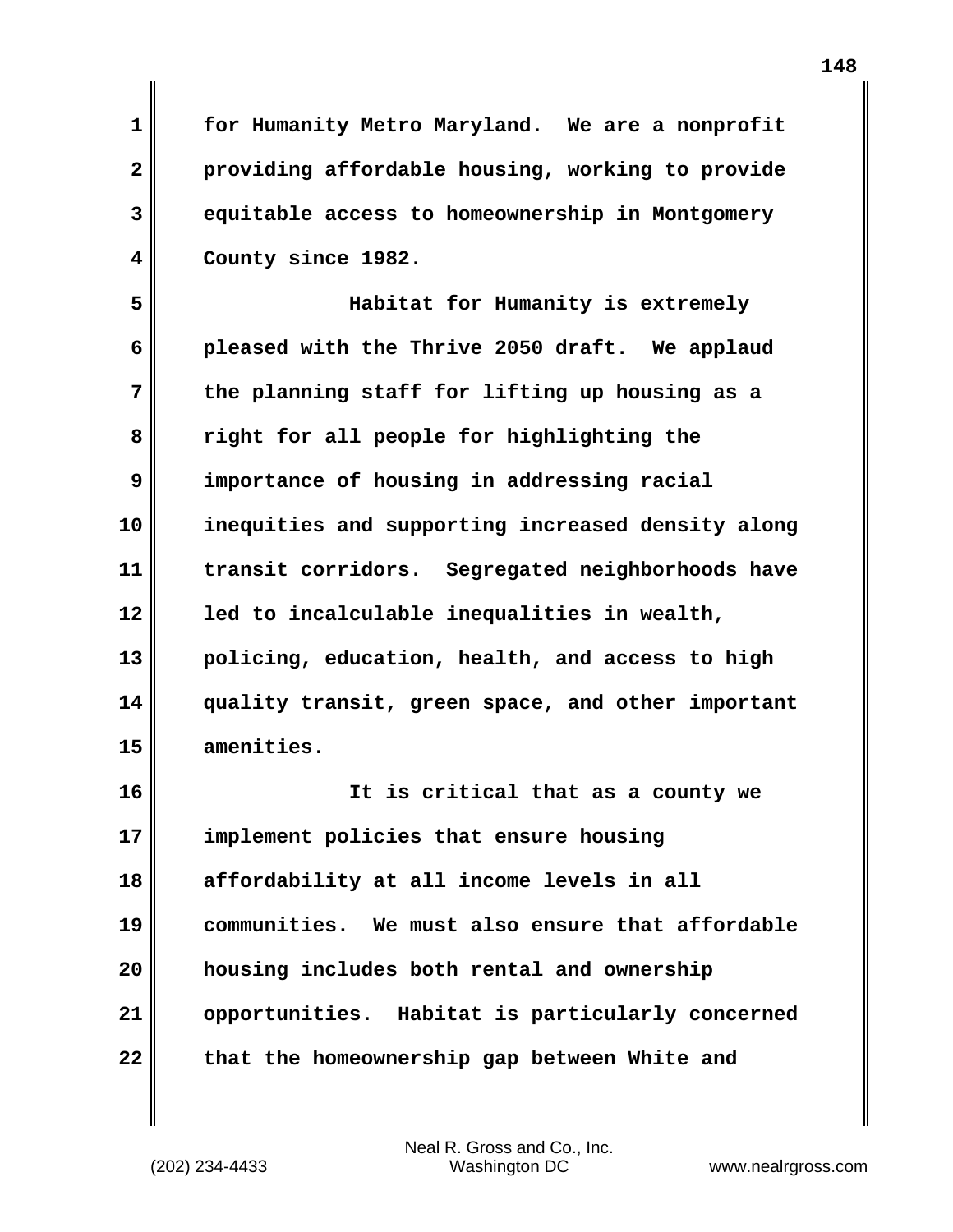**1 Black households and between White and Latinx 2 households, a gap of 36 points and 22 points 3 respectively.**

**4 Habitat strongly supports the actions 5 of Section 5.1.9 that encourages the inclusion of 6 programs that provide financial education credit 7 training to young adults. The county can also 8 reduce homeownership gap by increasing 9** opportunities to build missing middle housing. **10 Habitat strongly supports rezoning on transit 11 corridors throughout the county to allow for 12 affordable housing options, including duplexes, 13 triplexes, ADUs, quads, and garden style 14 apartments.**

**15 All families should have the 16 opportunity to live near their jobs, public 17 transit, and high quality schools and amenities. 18 Through its work with older adults, individuals 19 with disabilities, Habitat has seen a significant 20 need for accessible housing across the county. 21 Nonprofits often play a critical role in 22 providing accessibility modifications but are**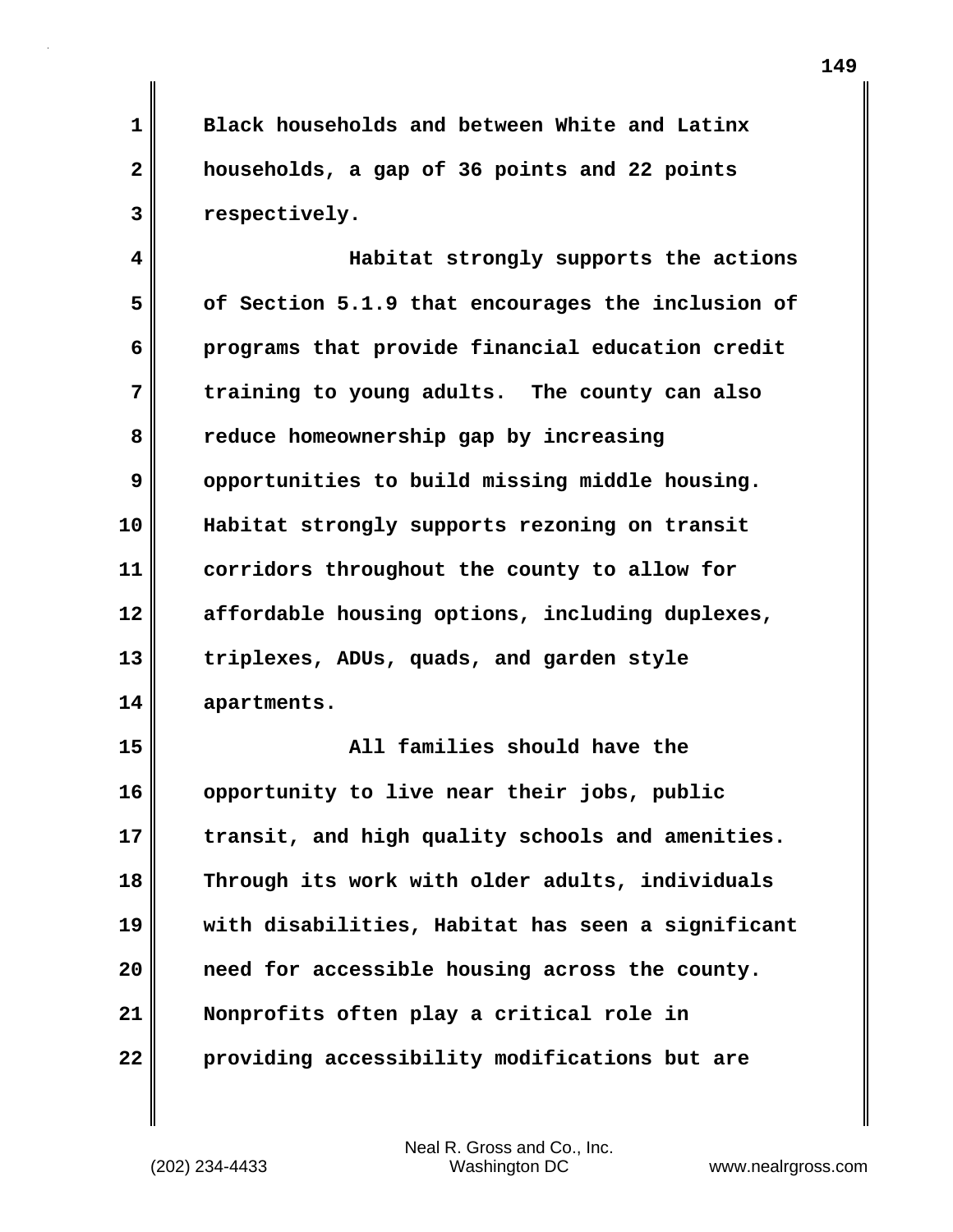**1 unable to access tax credit incentives.**

**2 The county must ensure that there's 3 both funding available and tax and non-tax 4 incentives in place to encourage retrofits of 5 existing housing and the development of 6 accessible homes. More broadly, Montgomery 7 County needs more housing, especially at levels 8 affordable to lower income households. The 9** county can help affordable housing providers by **10 increasing the Housing Initiative Fund, 11 streamlining the entitlement process, utilizing 12 right of first refusal for both rental and 13 homeownership opportunities, and providing 14 flexible zoning, creating an affordable housing 15 ombudsman, reducing costs to build, and 16 prioritizing land for housing. Thank you very 17 much. 18 CHAIR ANDERSON: Okay. Thank you very 19 much. Appreciate that. Caroline Taylor from 20 Countryside Alliance. Are you there, Ms. Taylor? 21 MS. TAYLOR: I am. Hi, I'm here. For 22 the record, Caroline Taylor. I'm here on behalf**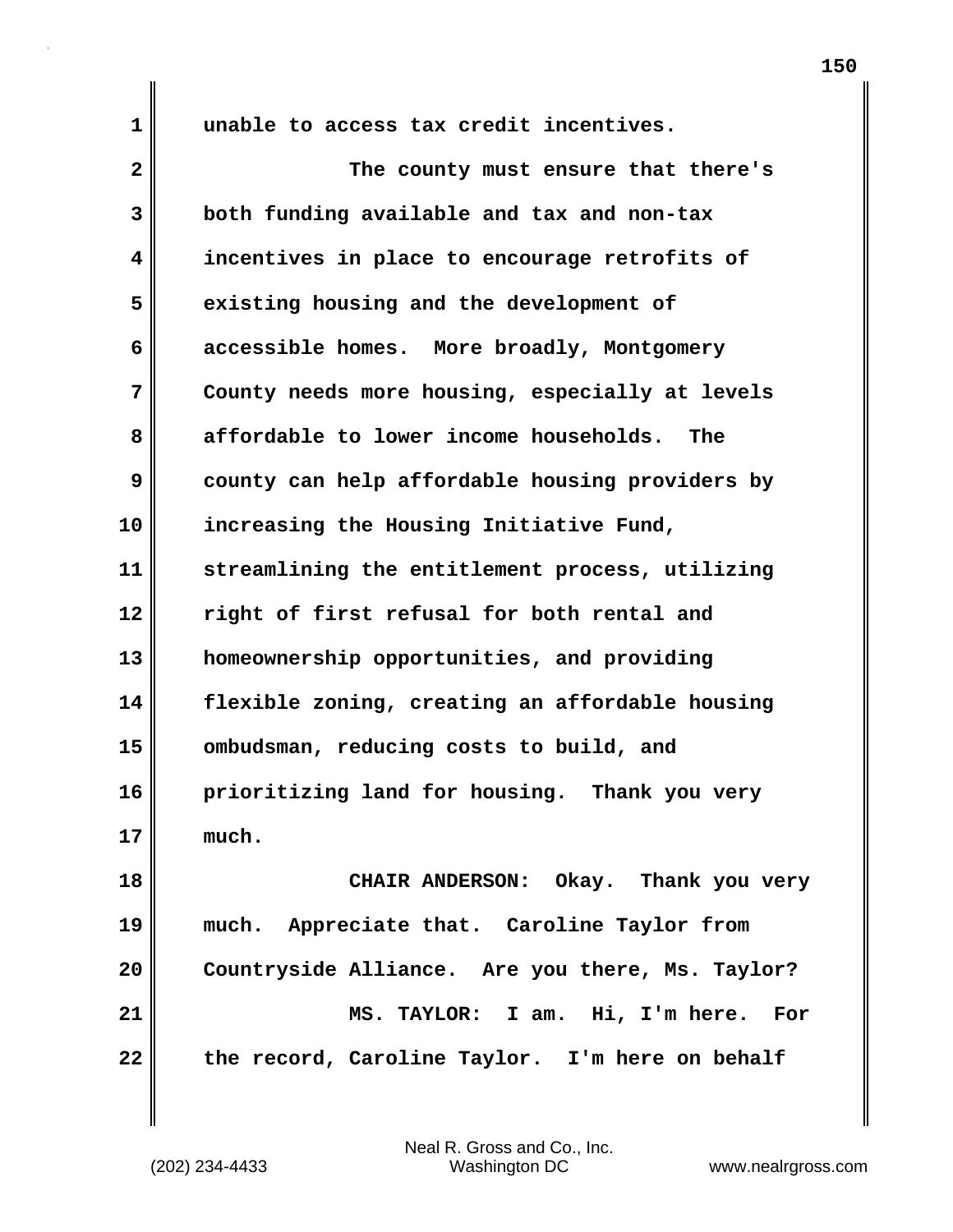**1 of Montgomery Countryside Alliance. And in the** 2 spirit of Thanksgiving, I'd like to start by **3 offering sincere appreciation for Planning 4 Director Wright and the Thrive 2050 staff who 5 took the time to visit us in the Agricultural 6 Reserve to learn more about the diverse 7 landscape, our community, and our pursuits.**

**8 I bring good news from the Reserve. 9** Our farmers have stepped up to meet the growing **10 need to support community members affected by 11 COVID-19 by donating and supplying tens of 12 thousands of pounds of food. We're grateful that 13 the new and expanding farm operations have been 14 assisted through grant funding for PPE and 15 additional production to supply food relief.**

**16 Moreover, the pandemic has brought an 17 amazing uptick in participation in Land Link 18 Montgomery. We've added 19 farmers and support 19 organizations such as AFRA Thrive to the program 20 alone this year. The Reserve will play a central 21 role to our future resilience. We are grateful 22 for solid recommendations from colleagues such as**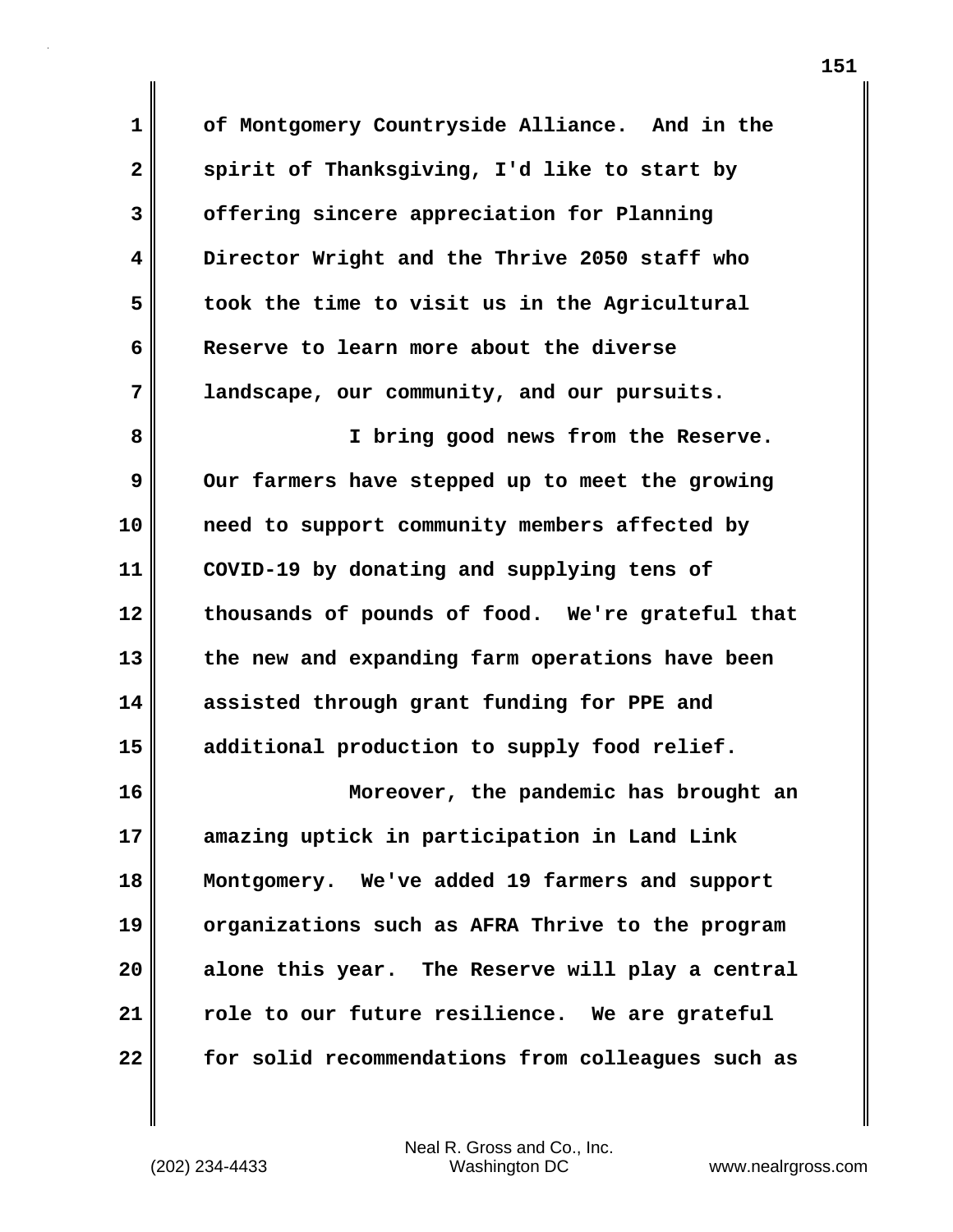**1 Conservation Montgomery, West Montgomery Citizens 2 Association, Montgomery for All, TAME Coalition, 3 Darnestown, and the Audubon Naturalist Society. 4 We'll send further comments in by the December 5 10th deadline.**

**6 Taking note that so much of what we do 7 with regard to land use planning is driven by 8 metrics. I offer a revelatory number. A single 9 mature oak provides habitat for 200 species, 280 10 species of invertebrates. This one statistic 11 underscores the importance of biodiversity and 12 the need to understand and take into account the 13 complex nature of the living world that sustains 14 us.**

**15 We've set big important goals for our 16 future, including carbon emission reduction, zero 17 waste, equity, affordability so that we might 18 truly thrive. The only way that we'll be able to 19 meet these goals is by building and maintaining a 20 strong relationship between our government and 21 citizens. We have to do this together. This 22 will demand open communication, mutual respect,**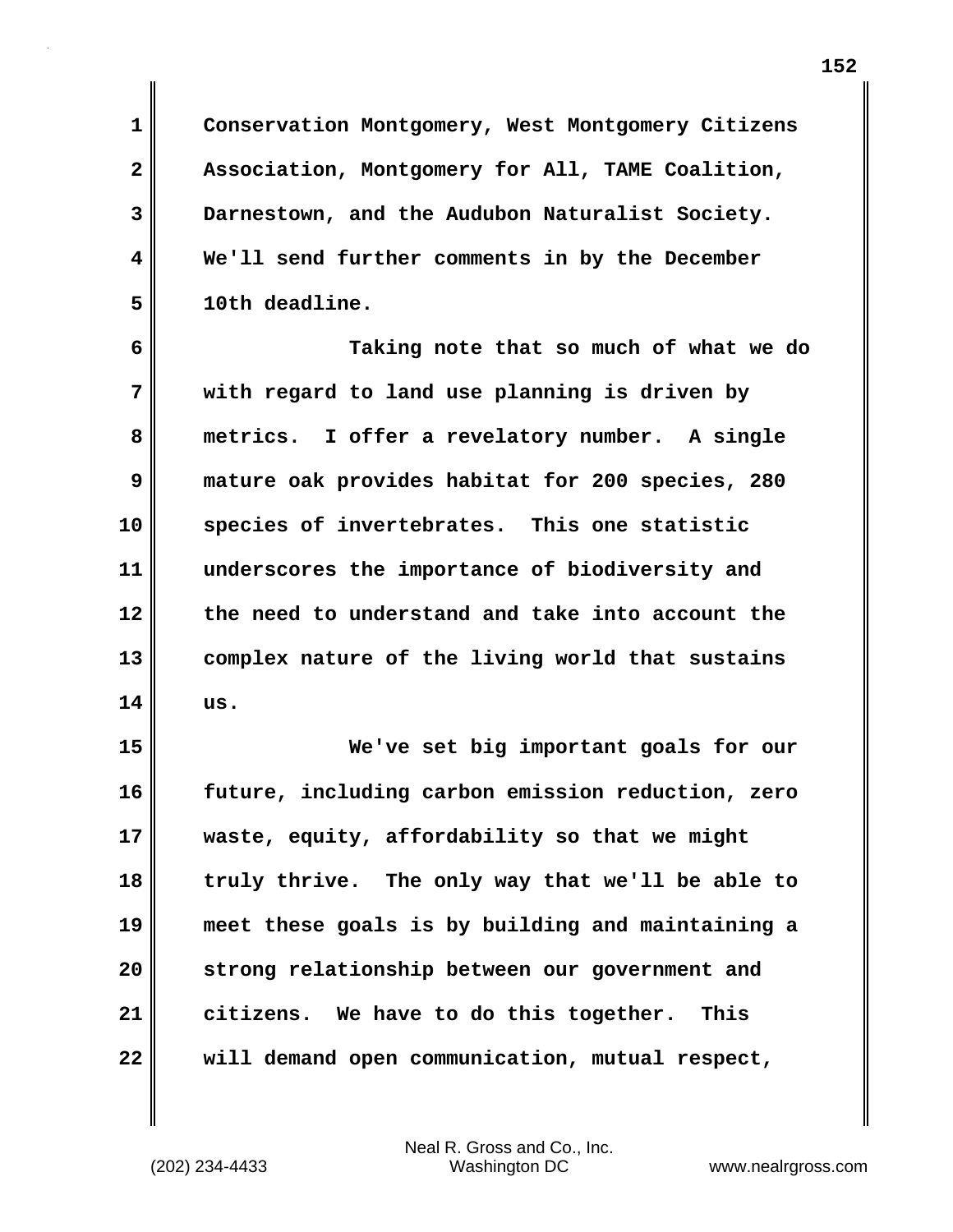**1 and civility. Sadly, we are in a number of ways 2 a microcosm of what we see at the national level 3 where the disintegration of mutual respect and 4 its adversarial posturing overshadows and 5 disturbs or working relationship. Those of us 6 who come before this Board are not your 7 adversaries. We're residents, organizations, 8 businesses that care deeply. 9 We do not ask that you agree with us, 10 but we should be afforded civility and respect. 11 So know this. We see comments on decision 12 makers' social media that level name calling such 13 as NIMBYs or worse. And when we witness this in 14 conduct and hearings and elsewhere that create a 15 chilling effect, in inhibits public 16 participation. The planning staff should be 17 afforded consistent professional regard and 18 respect. And I trust we'll strive to do better, 19 and we'll do our best to work with you. Thank 20 you. 21 CHAIR ANDERSON: Thank you. Katherine 22 Lucas McKay, are you there?**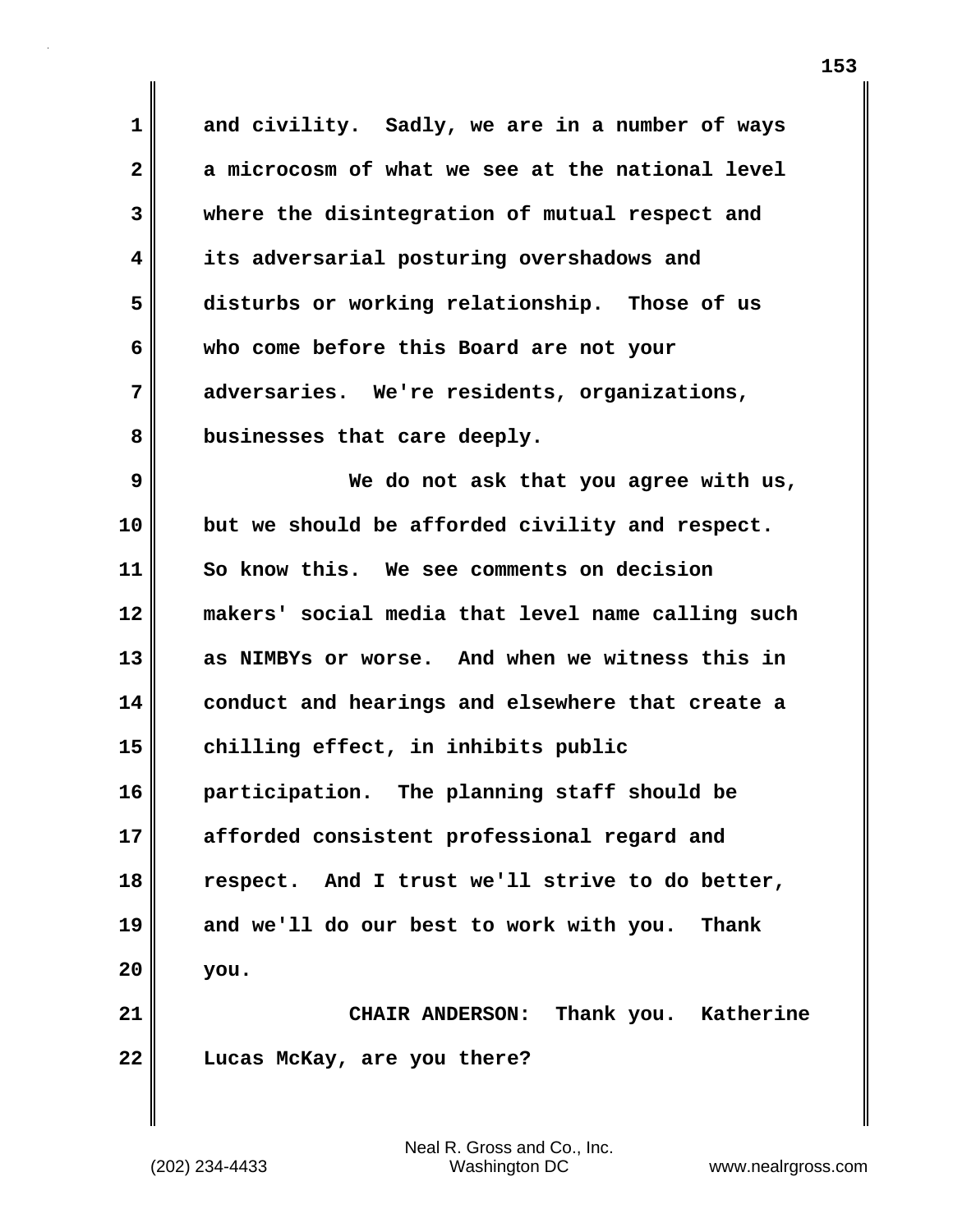**1 MS. LUCAS MCKAY: I am. 2 CHAIR ANDERSON: We hear you, I think. 3 MS. LUCAS MCKAY: Yes, you can hear 4 me? 5 CHAIR ANDERSON: There you go. Yes, 6 we can hear you. Go ahead whenever you're ready. 7 MS. LUCAS MCKAY: Thank you. I'm 8 Katherine Lucas McKay. My wife and I moved to 9 Silver Spring in 2013, then renting downtown.** We **10 are now homeowners living off of 16th Street. 11 I'm disabled and drive less than once a week. 12 That plays a huge role in my experience in the 13 community. And while I'm here in my personal 14 capacity as a resident, I am the secretary of the** 15 Silver Spring Citizens Advisory Board. And my **16 understanding of our community's needs is deeply 17 informed by that experience. 18 My main point for you is that while 19 this plan uses the right set of objectives, 20 specifically becoming more racially equitable, 21 planning for people instead of vehicles, 22 identifying and growing compactly, prioritizing**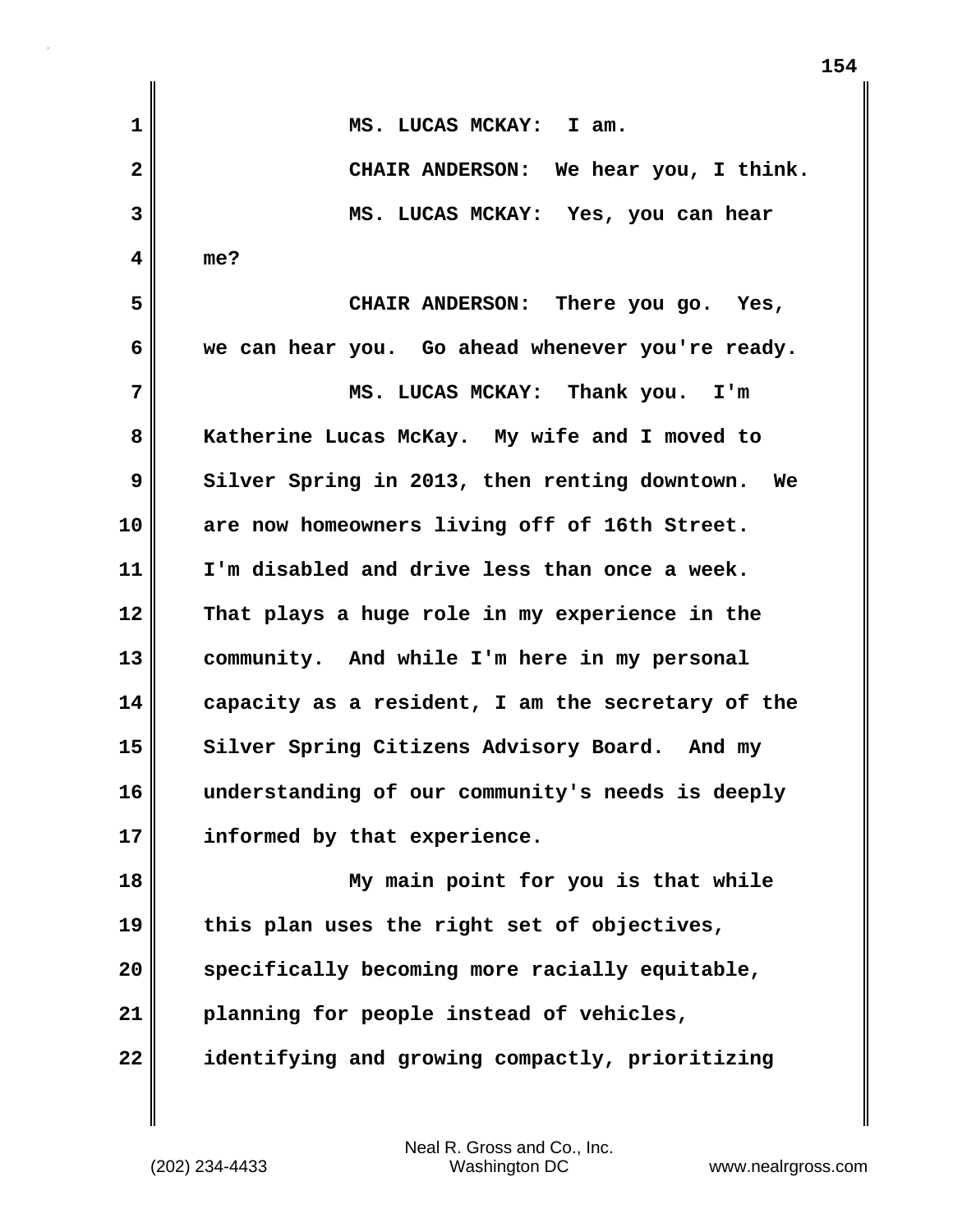**1 housing affordability, and adapting to climate 2 change, it lacks key milestones for the next 30 3 years. How long is too long to wait for 4 progress? And it also lacks success metrics. It 5 leaves out a number of critical specifics. 6 Before I get into them, I want to say 7 I plan to live here in 2050. By then, I want the 8 county to be more racially and socioeconomically 9 integrated with fewer economic and health 10 disparities between all demographic groups, 11 larger in population, more affordable for 12 families, the best county in the state for low 13 income kids upward economic mobility, less 14 hostile both legally, economically, and 15 culturally to renters, more accessible to first 16 time home buyers. It took us many years. 17 We moved here in 2013. We bought in 18 2019. And we make the median income. More 19 accessible to first time home buyers, less car-20 centric and more safety walkable everywhere, 21 greener climate resilience, stable -- home to 22 stable and thriving businesses and dynamic large**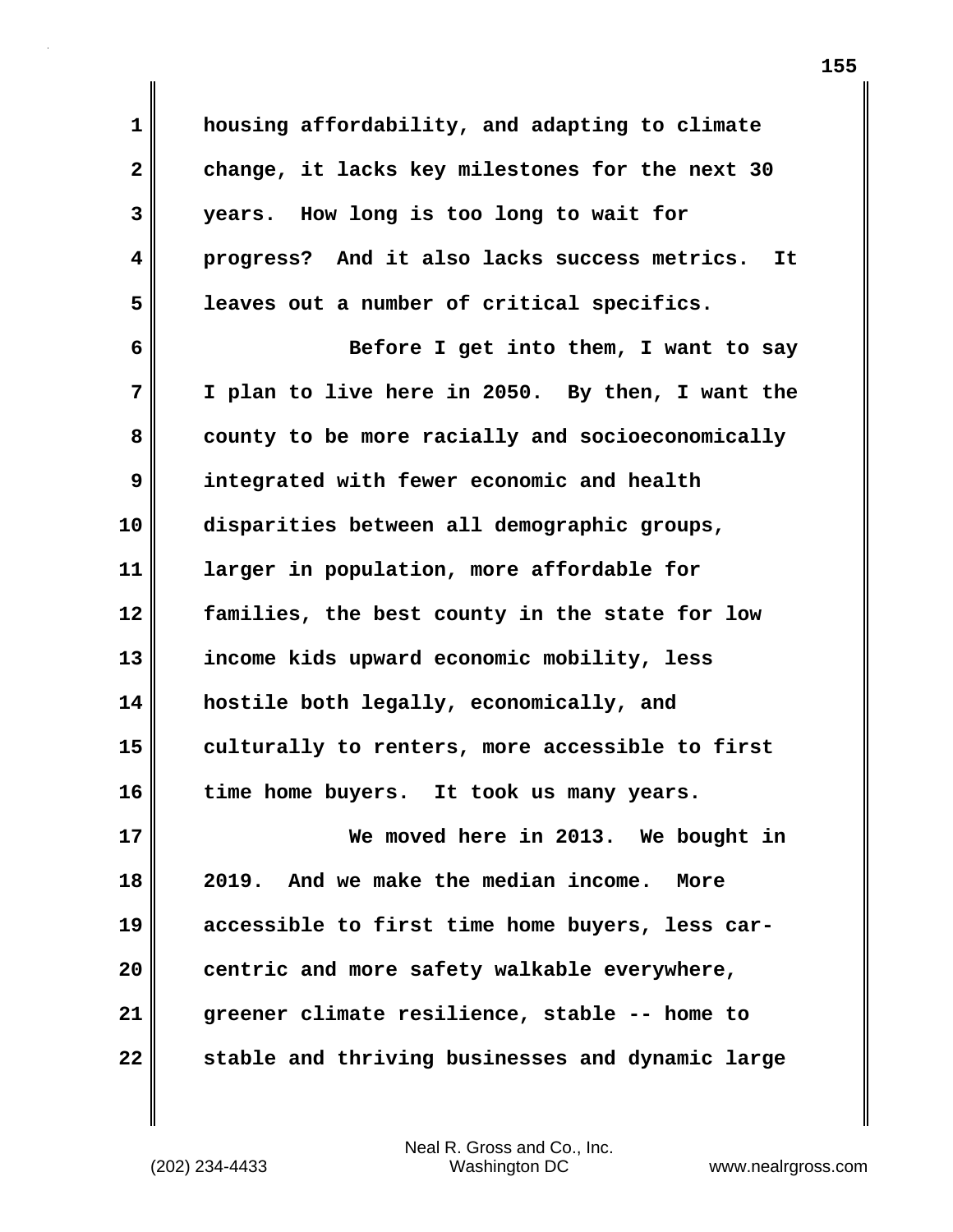**1 businesses, a place with thousands more good 2 quality jobs than today, and an appropriate 3 amount of new houses at all price levels 4 everywhere that they're needed, and that the 5 county that will be an easier place to grow old** 6 and live independently for disabled folks. **7** There are a few ways that the master **8 plan can support those goals that currently fall 9 short. I mention the lack of milestones and 10 success metrics. We as residents need those but 11 so do policymakers and planners. Similarly, 12 there's not an analysis of the levels and types 13 of remedies that are needed to achieve the vision 14 and the objectives of the plan. It should but 15 does not yet identify quantifiable metrics for 16 racial equity across a variety of dimensions. 17 And that would be really helpful for future 18 decision makers. 19 The plan does prioritize**

**20 identification of residential neighborhoods which 21 is great. But it did not do enough to prioritize 22 adding housing in existing higher income**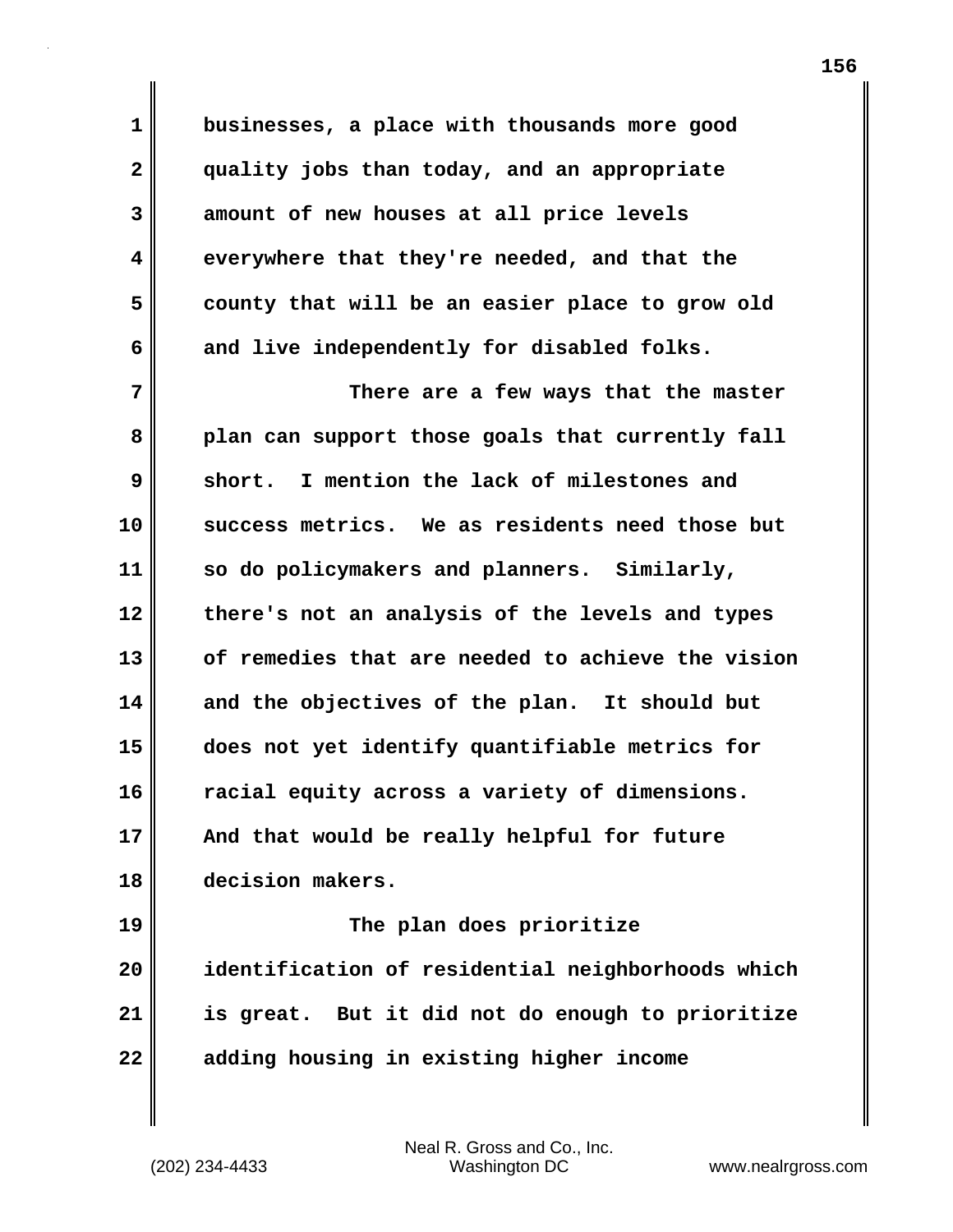**1 residential areas which is really key to 2 socioeconomic integration or consider what 3 changes to current residential development 4 regulation could help achieve the plan's 5 objectives. That phrase appears once while 6 zoning changes are mentioned 78 times.**

**7 And then finally one thing that is not 8 yet there at all is a commitment by the county to 9 ensure that development does not cause physical 10 or cultural displacement or existing vulnerable 11 communities. That is something that the county 12 has worked on which should make an explicit 13 commitment to. You can do it through more 14 proactive engagement with leaders in those 15 communities from the start of planning processes 16 all the way through to the end, prioritizing BRT 17 and making cycling and walking safer and 18 investing in housing preservation alongside 19 housing growth.**

**20 That is a really critical thing for 21 the future affordability and inclusiveness of our 22 communities and should be central to part of the**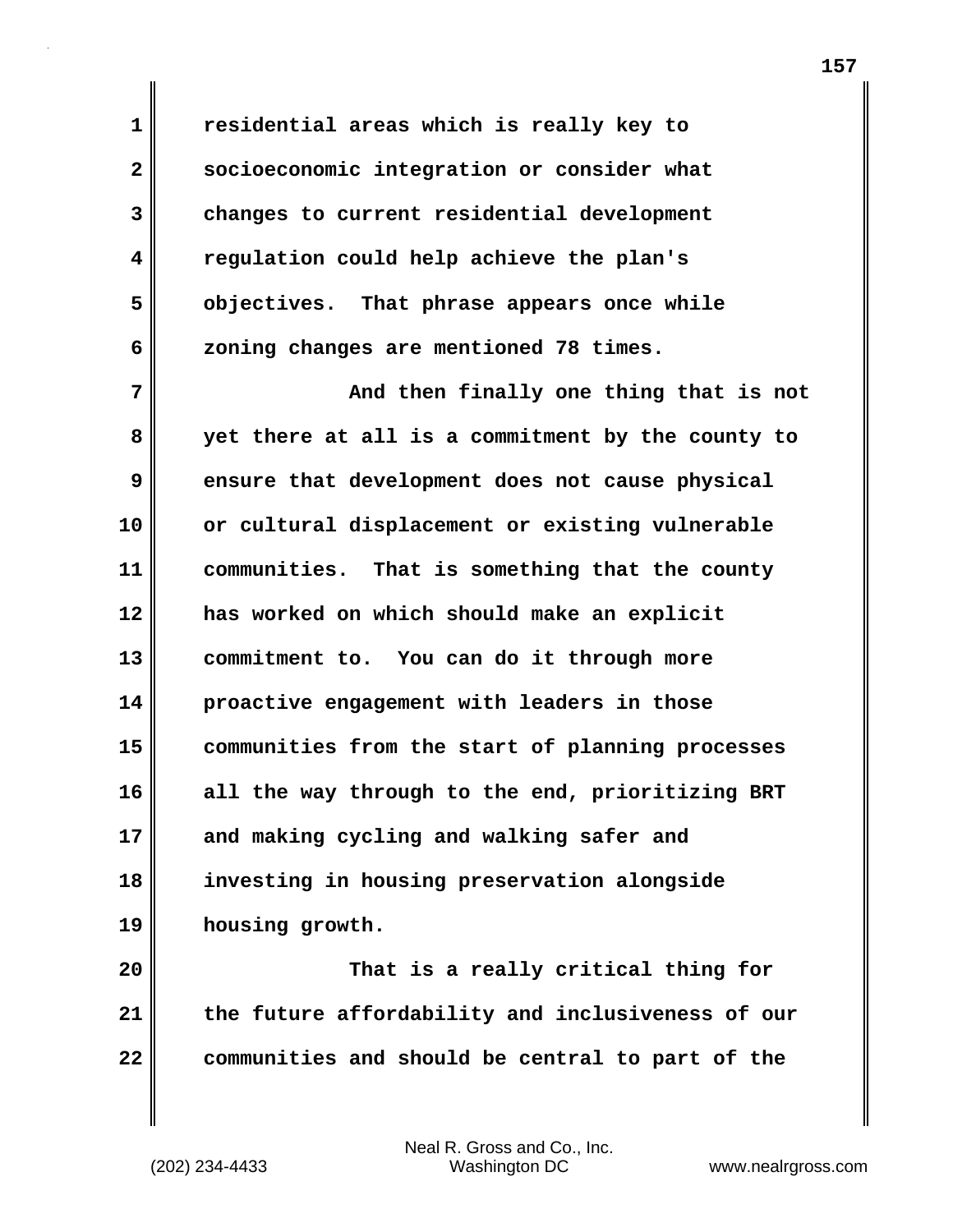**1 -- to the Thrive plan. So just to wrap up here, 2 I have lived in 11 cities in 36 years, and this 3 is the first and only place I just fell in love 4 with. I'm invested here in Silver Spring and in 5 Montgomery County for the long term, and that's 6 why I want to see the plan tweaked a bit to be 7 more specific and address those issues. But** 8 overall, it's great and I look forward to living **9 in the county that it envisions. I also cosign 10 everything that Ms. Brent said earlier. Thank 11 you again. It was wonderful to have this 12 opportunity to speak. 13 CHAIR ANDERSON: Thanks so much for 14 testifying. Is Maureen O'Neill there? 15 MS. O'NEILL: Hi there. 16 CHAIR ANDERSON: There we go. 17 MS. O'NEILL: Hi there. Thank you. 18 I am Maureen O'Neill. I'm speaking at the 19 encouragement of the Coalition for Smarter 20 Growth. I moved with my family to Montgomery 21 County after living many years in Hong Kong. We 22 did not own a car in Hong Kong and hoped to live**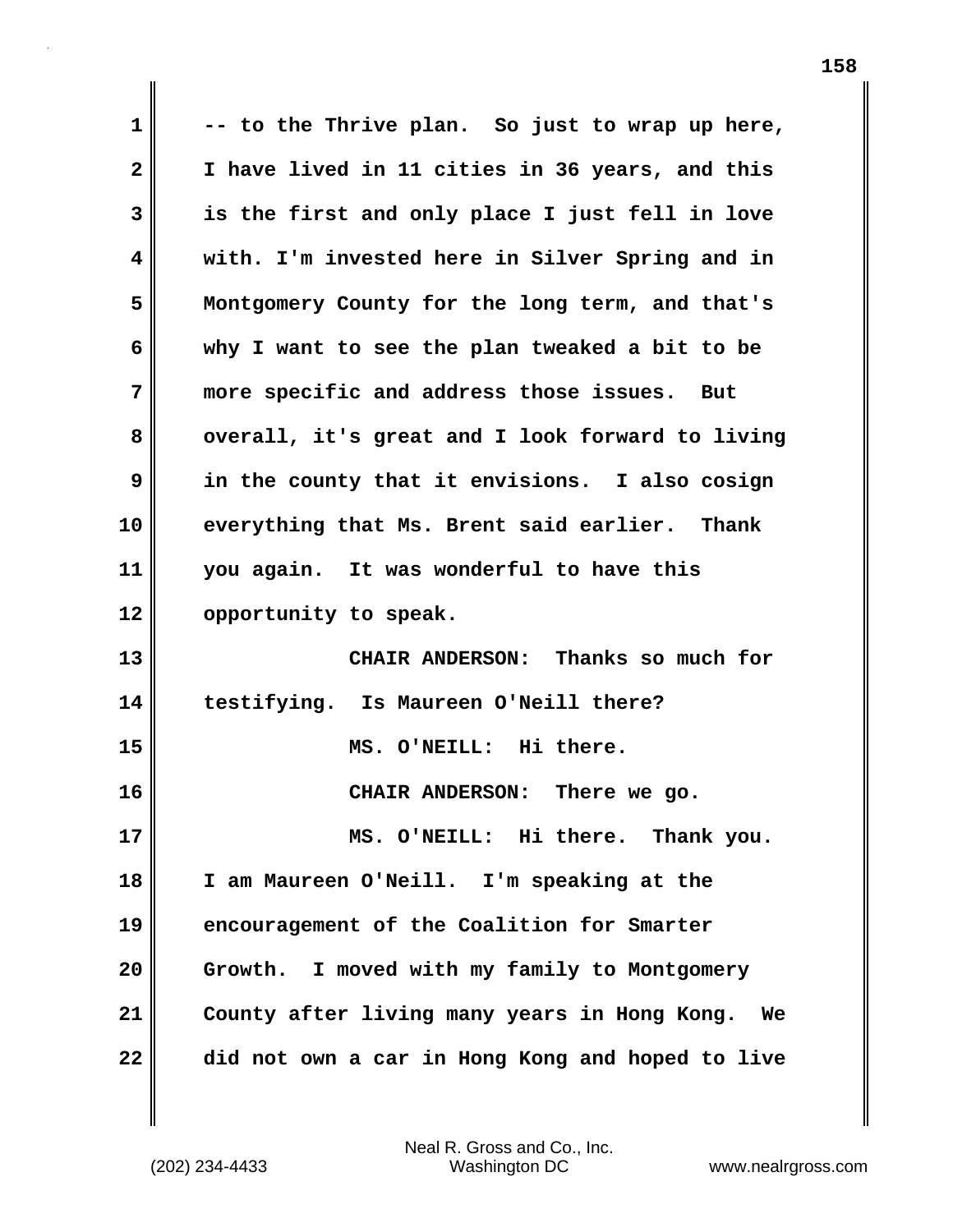**1 in the U.S. without a car, partially for economic 2 reasons and partially for environmental reasons. 3 We decided to live in Downtown Bethesda as it 4 seemed like a place you could live without a car. 5 It has proven to be very convenient indeed to 6 live here. And other than work, we have very few 7 reasons to leave Bethesda to meet our daily 8 needs.**

**9 However, our life in Bethesda comes at 10 a very high economic cost as the rent is very 11 expensive here. Other more affordable areas in 12 Montgomery County develop similarly around Metro 13 stations, providing urban density in areas 14 adjacent to transit, and a resulting growth of 15 business to support transit-based neighborhoods. 16 Encouraging high density housing and retail 17 development adjacent to mass transit makes sense 18 and will allow other families like my own who 19 wish to live without a car to be able to afford 20 this environmentally beneficial choice. Thank 21 you.**

**22 CHAIR ANDERSON: Thank you very much.**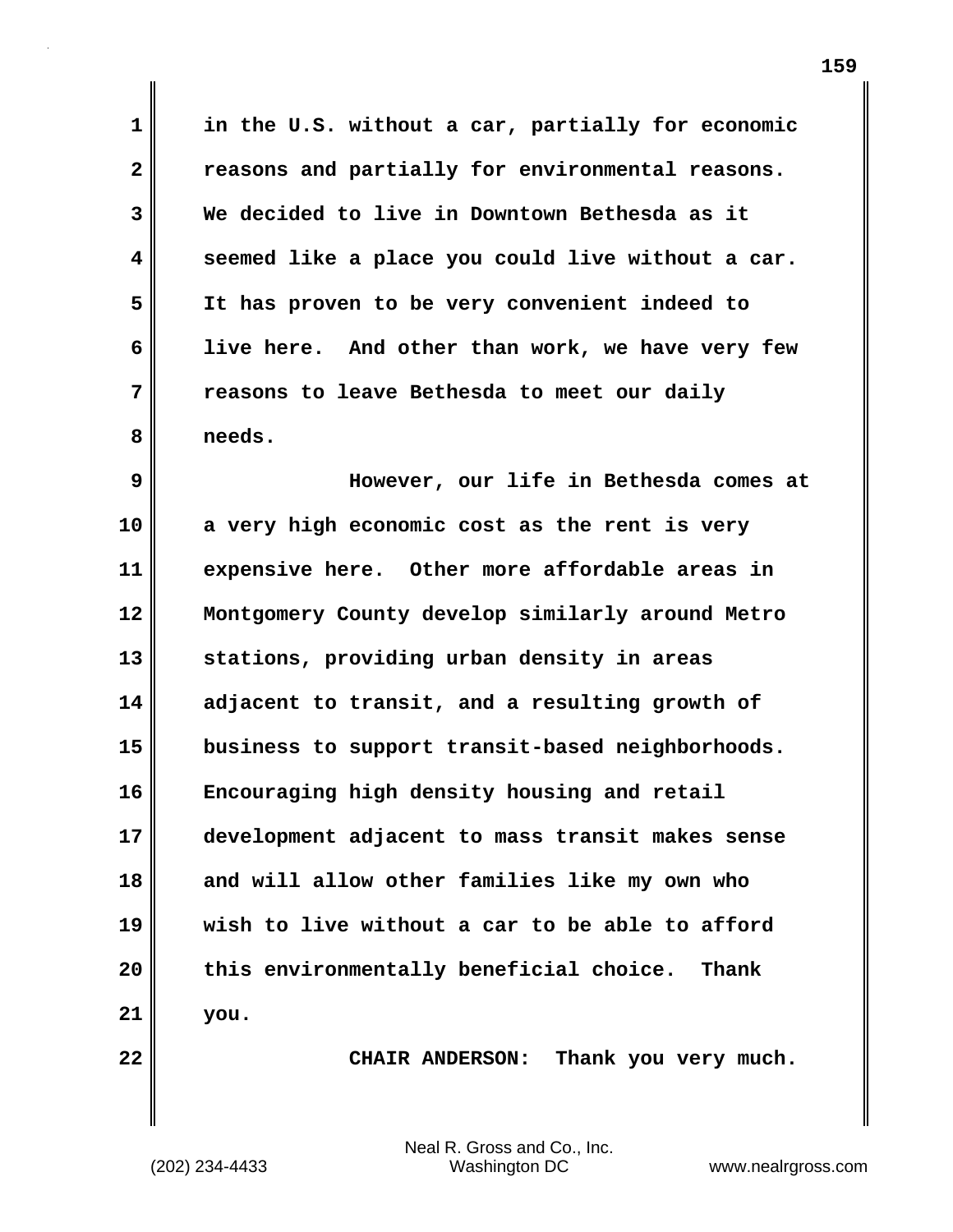| $\mathbf{1}$ | Is Ray Heinsman there? We can hear you, but       |
|--------------|---------------------------------------------------|
| $\mathbf{2}$ | you're a little soft. Can you hear us, Ray?       |
| 3            | (No audible response.)                            |
| 4            | CHAIR ANDERSON: We'll try calling you             |
| 5            | back and we'll go to Susan Spock. Is Susan Spock  |
| 6            | there?                                            |
| 7            | MS. SPOCK: Hi. Here I am. Thank                   |
| 8            | you, Chairman Anderson. My name is Susan Spock.   |
| 9            | I'm a resident of Bethesda. And thank you for     |
| 10           | allowing me to express my views and those of my   |
| 11           | husband, Caldwell Harrop. There's a lot to like   |
| 12           | about the plan, and we endorse the goals of the   |
| 13           | plan, equity, environmental, economy. And we      |
| 14           | applaud the plan's hope to expand transit,        |
| 15           | walking, and biking. We believe we must promote   |
| 16           | energy wise cars and find alternatives to         |
| 17           | driving.                                          |
| 18           | But I'm here today to discuss the                 |
| 19           | concept that the county should, quote, plan for   |
| 20           | people and not cars, which sounds catchy.<br>But  |
| 21           | people actually drive cars, and the plan goes too |
| 22           | far in the false belief that by limiting roads    |

(202) 234-4433 Washington DC www.nealrgross.com Neal R. Gross and Co., Inc.

 $\mathbf{I}$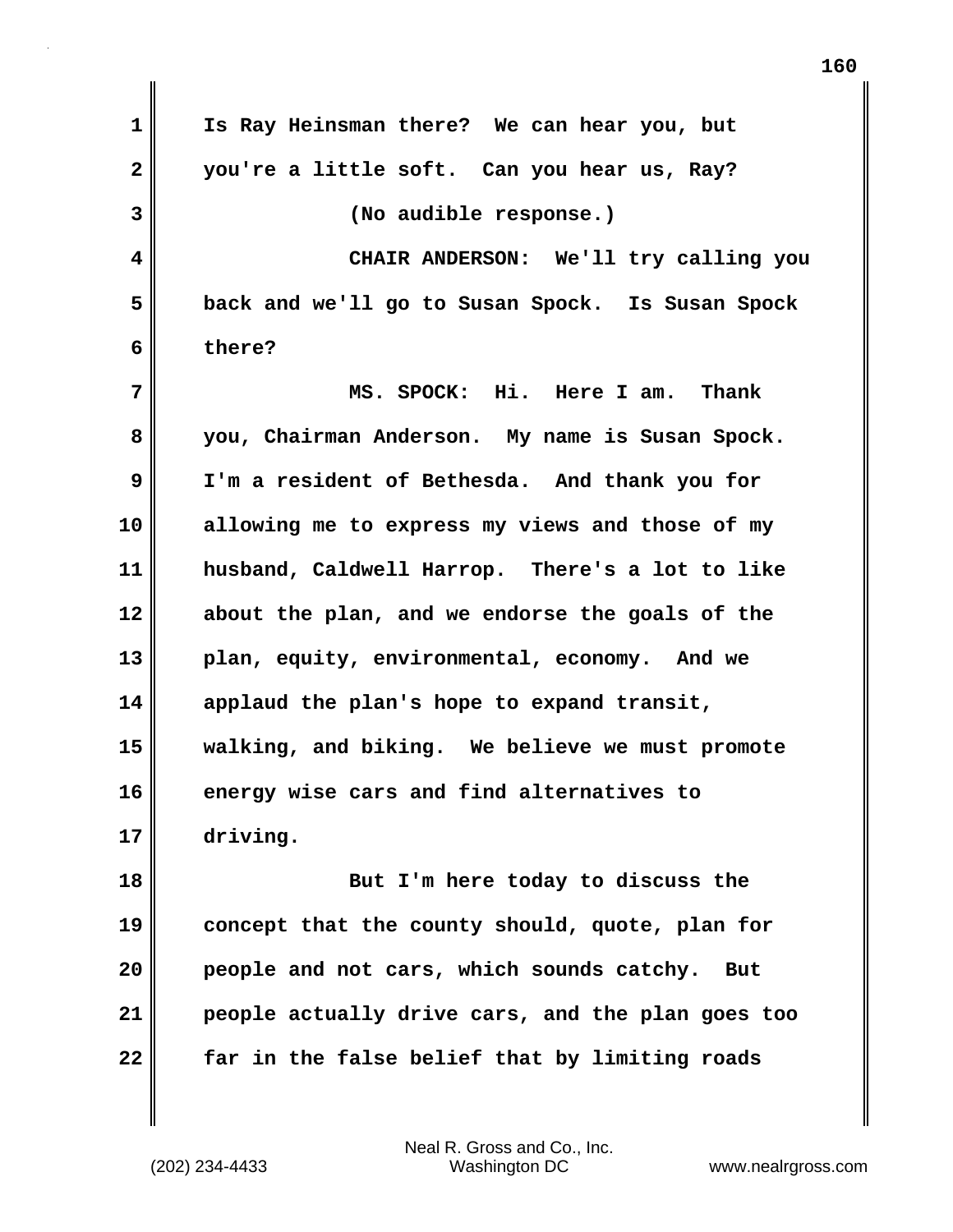**1 and parking, people will stop wanting or needing 2 to use cars. Cars are a necessary tool for many 3 people and purposes, and the county needs to 4 recognize that and plan accordingly.**

**5 My husband and I are fortunate to live 6 in a walkable area with good access to mass 7 transit. My husband has biked to work for 26 8 years, and I've worked from home. We can and do 9 walk often to stores, doctor appointments, 10 restaurants, and the library.**

**11 Unlike most of my friends, we've taken 12 buses including Ride On and Metro buses and the 13 Metro frequently. But nevertheless, we also use 14 our one car for many purposes. I've detailed my 15 residents rely on cars in my written testimony 16 which I hope you will read because it makes many 17 points I do not have time to cover here. The 18 Thrive plan's approach is a little bit too 19 draconian. It's too one size fits all. The 20 suburban and rural areas of the county cannot now 21 access mass transit easily. And although we 22 strongly support improving transit in those**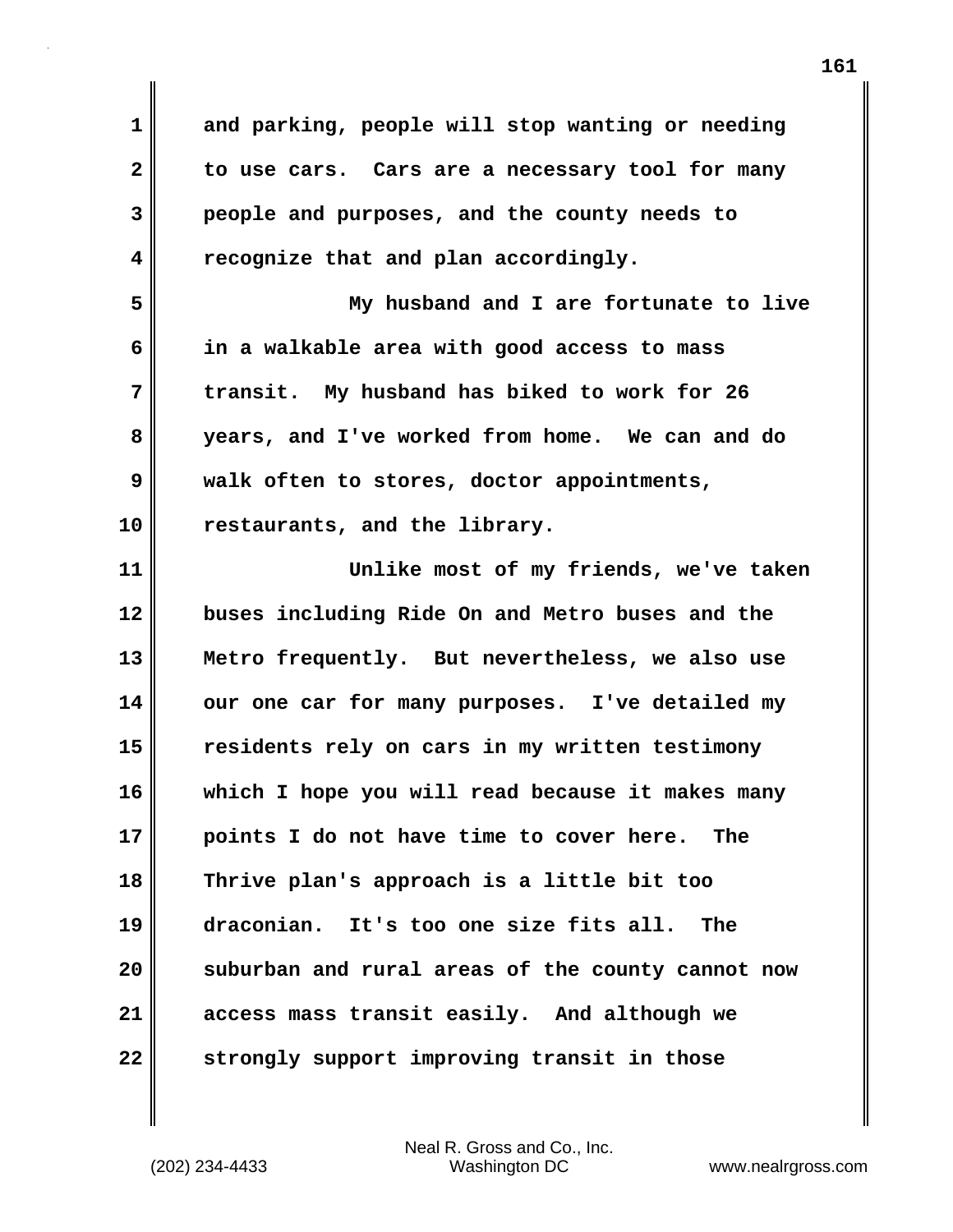**1 areas, the cost to service them is staggering and 2 prohibitive.**

**3 The idea that people will substitute 4 biking for cars is beneficial for the very 5 powerful bike lobby but impractical for the 6 growing numbers of seniors and many families in 7 the county. And it's difficult in rain, snow,** 8 and extreme heat, all of which are common here. **9 We therefore strongly object to the idea that 10 parking should be restricted near Metro stations 11 and bus stops. If we want people to access 12 transit, they need to drive there sometimes. 13 We also object to the idea that left 14 turn lanes should be eliminated. Certainly it's 15 important to allow pedestrians and bikes to cross 16 roads safely but also important to eliminate the 17 traffic congestion that at least before COVID hit 18 was choking the county's economy and family life. 19 The concept that everyone can move around the 20 county without cars is a pretty vision but it is 21 illusory and a dangerous way to plan for the 22 county as a whole.**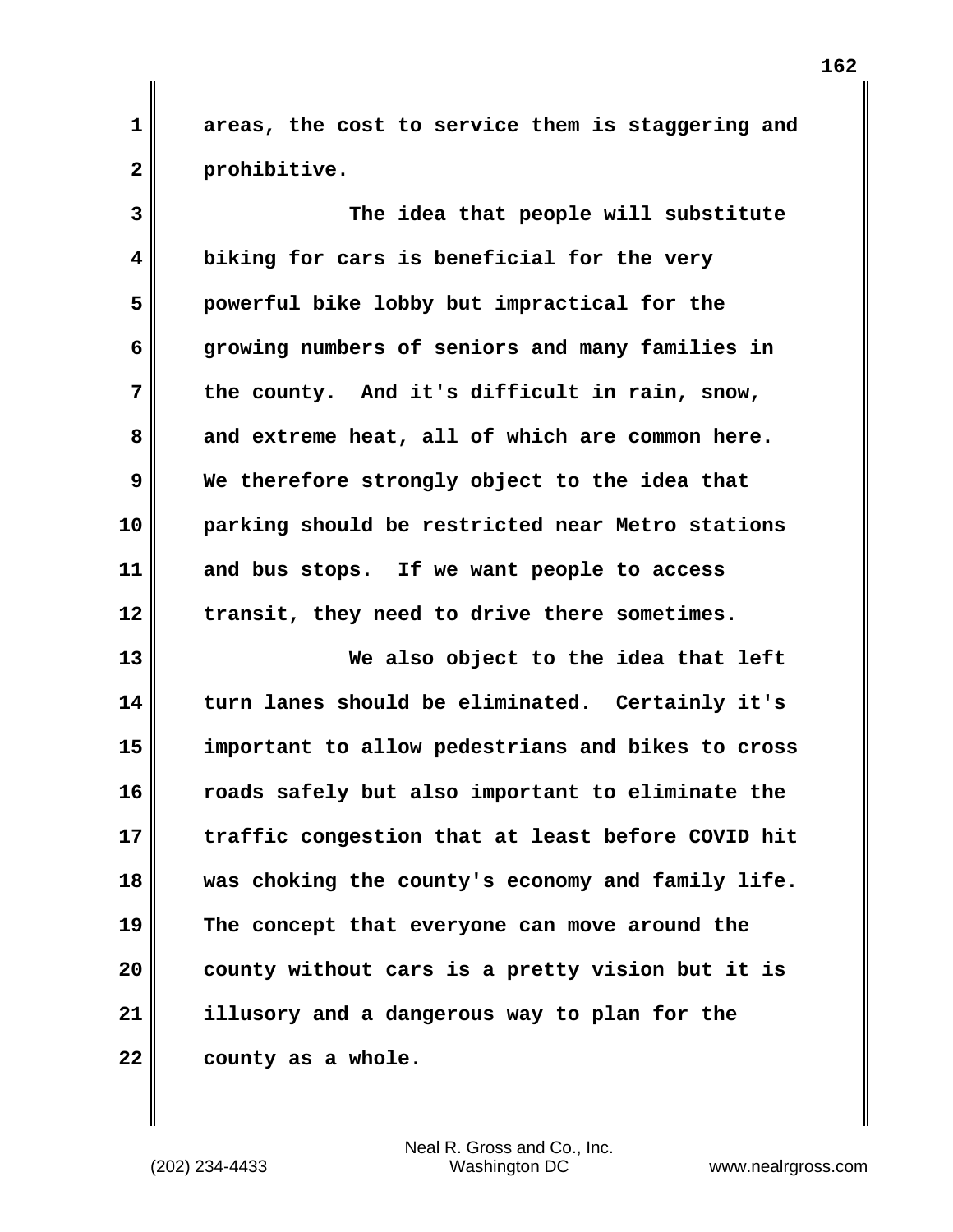| $\mathbf 1$  | Because the statements in the Thrive              |
|--------------|---------------------------------------------------|
| $\mathbf{2}$ | plan will be used to design the master plans for  |
| 3            | the next 30 days, eliminating parking and roads   |
| 4            | but never adding enough transit will cause just   |
| 5            | frustration. We are not New York City. We live    |
| 6            | in a largely suburban and spread out area         |
| 7            | difficult to manage, and we hope you will plan it |
| 8            | more realistically. I know that's not too         |
| 9            | popular, but I believe that we have to just be    |
| 10           | more pragmatic in our planning. Thank you so      |
| 11           | much for my time.                                 |
| 12           | CHAIR ANDERSON: Thank you very much.              |
| 13           | Oh, we have somebody who skipped earlier because  |
| 14           | she was not on, Rosie Alger. And after that, we   |
| 15           | will take a break from Session 2 for about half   |
| 16           | an hour to have dinner before Session 3. But      |
| 17           | let's hear from Rosie Alger. Are you there?       |
| 18           | MS. ALGER: I am. Thanks so much for               |
| 19           | having me. Good afternoon -- evening, and thank   |
| 20           | you. My name is Rosie Alger, and I live in        |
| 21           | Downtown Silver Spring. I support the direct of   |
| 22           | Thrive 2050, especially in diversifying housing   |

 $\mathbf{I}$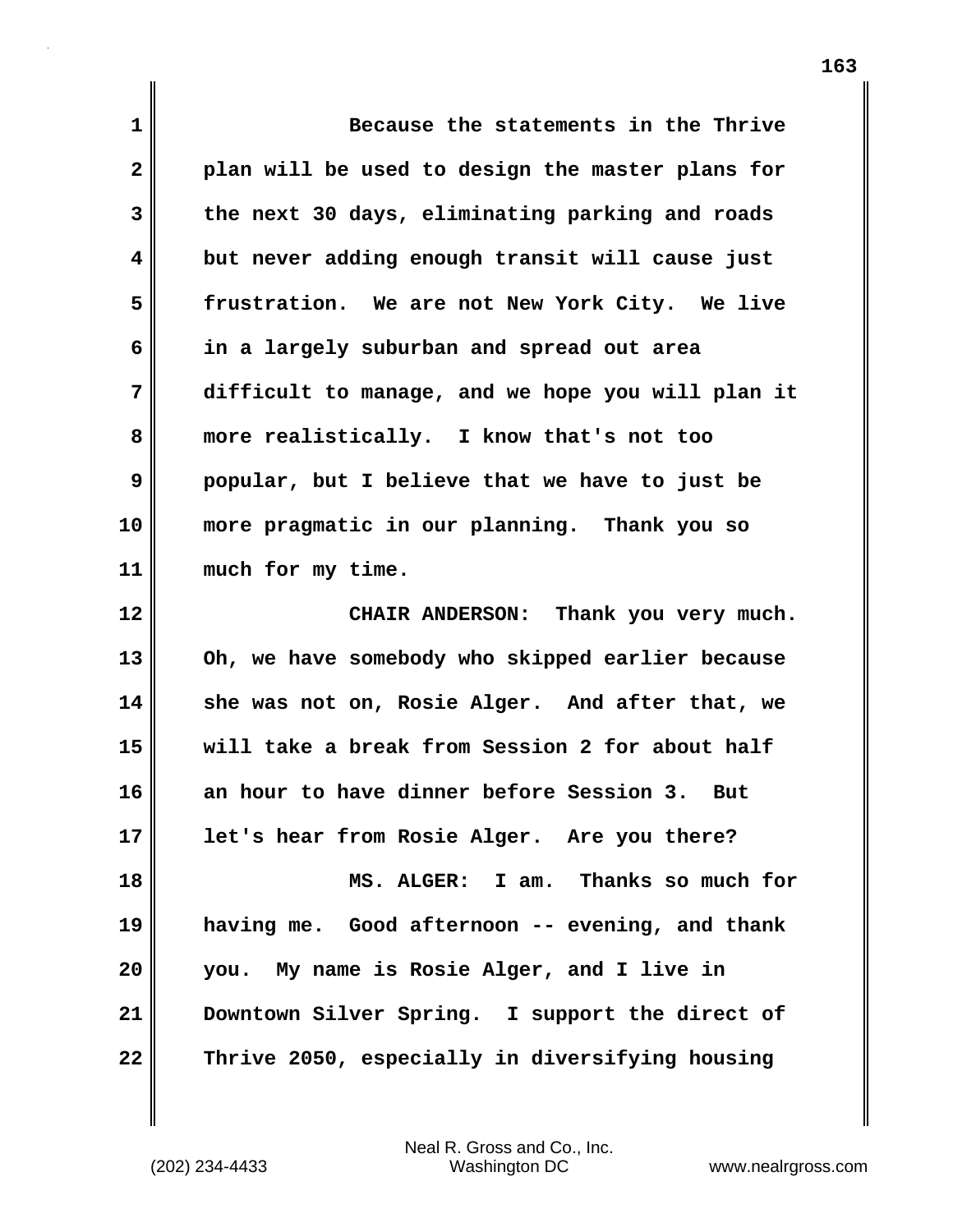**1 and creating equitable house and transportation 2 opportunities. I move to Silver -- or to 3 Montgomery County in 2018 so that I could work in 4 the theater industry and education in Bethesda. 5 I've loved living here, but I certainly was able 6 to make that happen because of my family support 7 and privilege.**

**8 The wages that made during that 9 position does not support the cost of living in 10 Downtown Silver Spring. And I'm fortunate to 11 have a roommate who had a salary position who's 12 able to cover a lot of the costs. Her work is in 13 D.C. and she needed Metro and transit access, and 14 any housing that we could find within walkable 15 distance of the Metro pushed the boundaries of 16 our budget.**

**17 Again, I've been able to get some 18 support from my family during particularly rough 19 patches such as during the pandemic. But many 20 who do not have my level of privilege would not 21 have been able to do the same thing. In 22 addition, the lack of reliable transit between**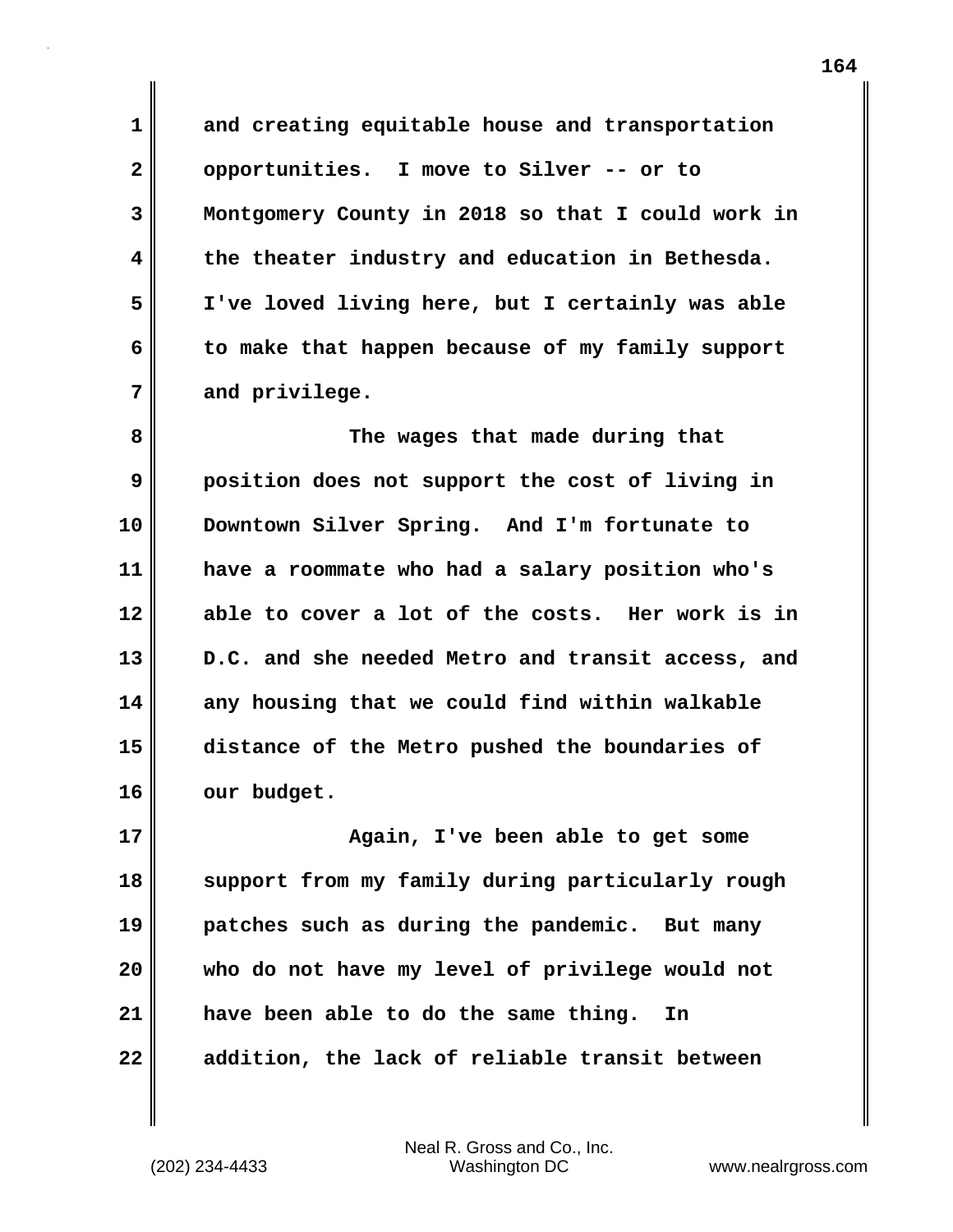**1 Silver Spring and Bethesda means that I either 2 had to ride the Red Line down and around for over 3 an hour to get to work or drive. I am very 4 fortunate to have a car that was given to me by 5 my grandmother, but I certainly would not have 6 been able to afford a car on my own. The Purple 7 Line is a great step in the right direction. But 8 additional transit is needed around Montgomery 9 County if we want to encourage people of all 10 economic backgrounds and racial or ethnic 11 backgrounds to live and work here.**

**12 I also have coworkers making the same 13 amount of money as me but were part of minority 14 groups and did not have the same safety net that 15 I have. They were often forced to commute much 16 longer distances from out of the county in order 17 to find housing that they could afford. I also 18 have a few friends who grew up in Montgomery 19 County and live in the suburbs of Silver Spring. 20 The difference in the structure of communities 21 even from downtown to a friend's house in the 22 suburbs is striking. Not only is there no public**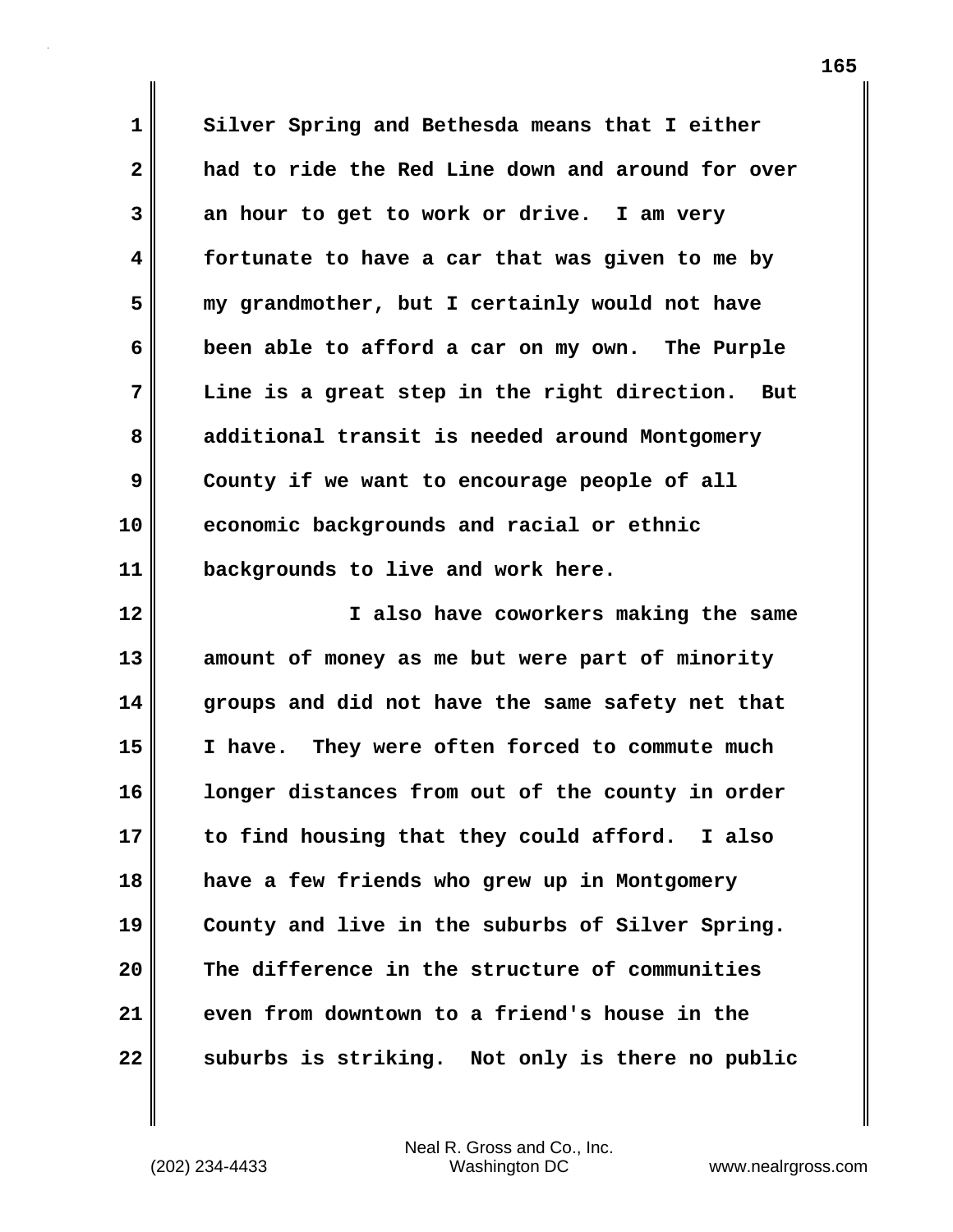**1 transportation at all, but houses that are there 2 are suddenly single family, very large, and very 3 expensive. Not surprisingly, these communities 4 are almost all exclusively White.**

**5 I believe that the Thrive 2050 plan 6 would help strengthen our community connections 7 between different areas of the county. I also 8 work in education and I know that many higher 9 income families move to Montgomery County to take 10 advantage of its world class education system. I 11 would love to see more families of mixed income 12 levels be able to benefit from all that 13 Montgomery County has to offer its students 14 rather than it being edged out of the housing 15 market by wealthier families from out of town.**

**16 In conclusion, I would like to see 17 more housing options and efforts to desegregate 18 communities within Montgomery County. More needs 19 to be done to ensure equitable opportunities for 20 all residents and citizens. And I support Thrive 21 2050's plan for making the county more affordable 22 and diverse. Thank you for your time.**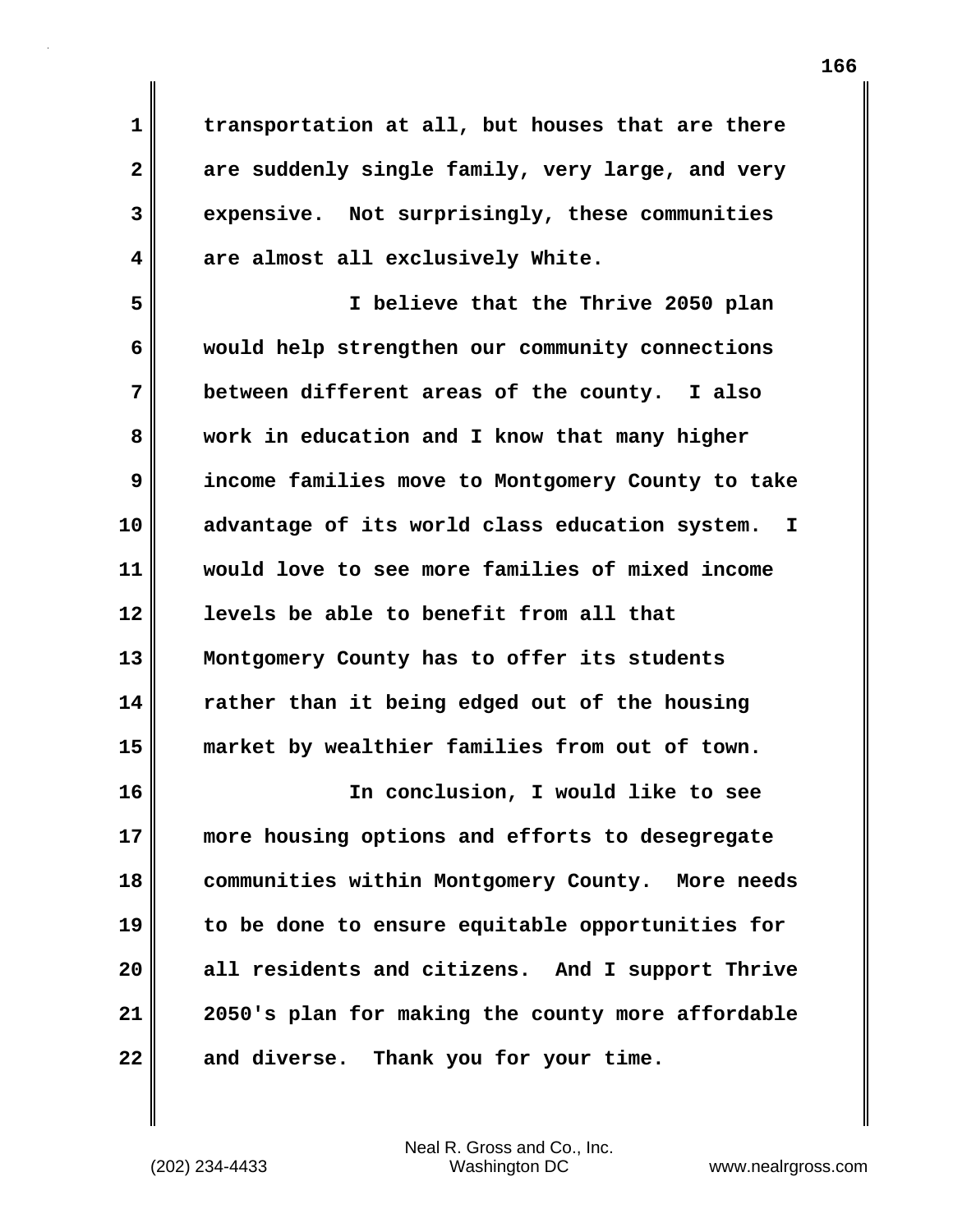| 1  | CHAIR ANDERSON: Thank you. So as I                |
|----|---------------------------------------------------|
| 2  | said, that wraps up Session 2. We'll come back    |
| 3  | for Session 3. And if we could get Board members  |
| 4  | to please log in by say 6:15 or so, we'll try to  |
| 5  | get that going as quickly as possible. That will  |
| 6  | leave a little less than half an hour for dinner. |
| 7  | We have 40 people in the last section signed up.  |
| 8  | So give or take, that'll be a couple hours. So    |
| 9  | get some dinner and get recharged. And we'll see  |
| 10 | you at 6:15.                                      |
| 11 | (Whereupon, the above-entitled matter             |
| 12 | went off the record at 5:52 p.m. and resumed at   |
| 13 | 6:38 p.m.                                         |
| 14 | CHAIR ANDERSON: We're back from                   |
| 15 | dinner and ready for the third session of the     |
| 16 | Thrive 2050 public hearing. We have about 40      |
| 17 | people testifying. So if we do this efficiently,  |
| 18 | that'll be a little over two hours. First up, we  |
| 19 | have Dave Scull. Mr. Scull, are you there?        |
| 20 | (No audible response.)                            |
| 21 | CHAIR ANDERSON: You might need to                 |
| 22 | press *6.                                         |

 $\mathbf{I}$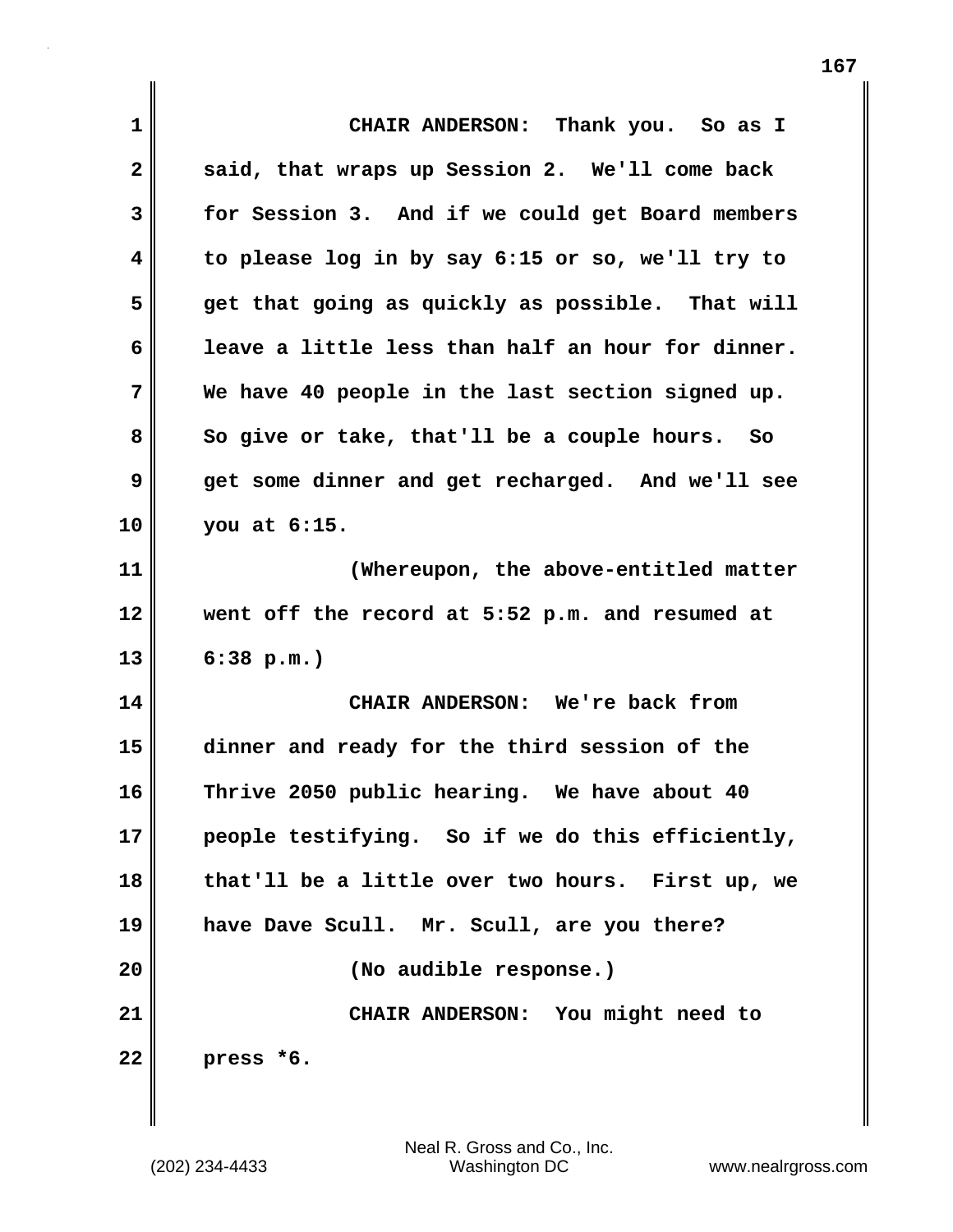| $\mathbf{1}$ | MR. SCULL: I did. Can you hear me?                |
|--------------|---------------------------------------------------|
| $\mathbf{2}$ | CHAIR ANDERSON: Okay. You're in.                  |
| 3            | Yes, we can hear you.                             |
| 4            | MR. SCULL: Mr. Chairman and members,              |
| 5            | thank you very much. I'm Dave Scull, a lawyer in  |
| 6            | Bethesda, a regular volunteer on County Trails,   |
| 7            | and an enthusiastic biker and hiker. But most     |
| 8            | important, I'm the son of Elizabeth Scull who     |
| 9            | during her years on the County Council in the     |
| 10           | '70s sponsored the massive down zoning that       |
| 11           | created the Ag Reserve of which we're all very    |
| 12           | proud.                                            |
| 13           | And she was very enthusiastic about               |
| 14           | recreation. And were she still here, I'm sure     |
| 15           | she would be testifying in favor of greater       |
| 16           | recreational use of the Reserve. I spend as much  |
| 17           | time as I can there biking and walking, and we    |
| 18           | all know that the pandemic has tripled the number |
| 19           | of people in the outdoors.                        |
| 20           | And so I would urge the Commission to             |
| 21           | tilt its budget in the direction of more          |
| 22           | recreational use of the Reserve, especially       |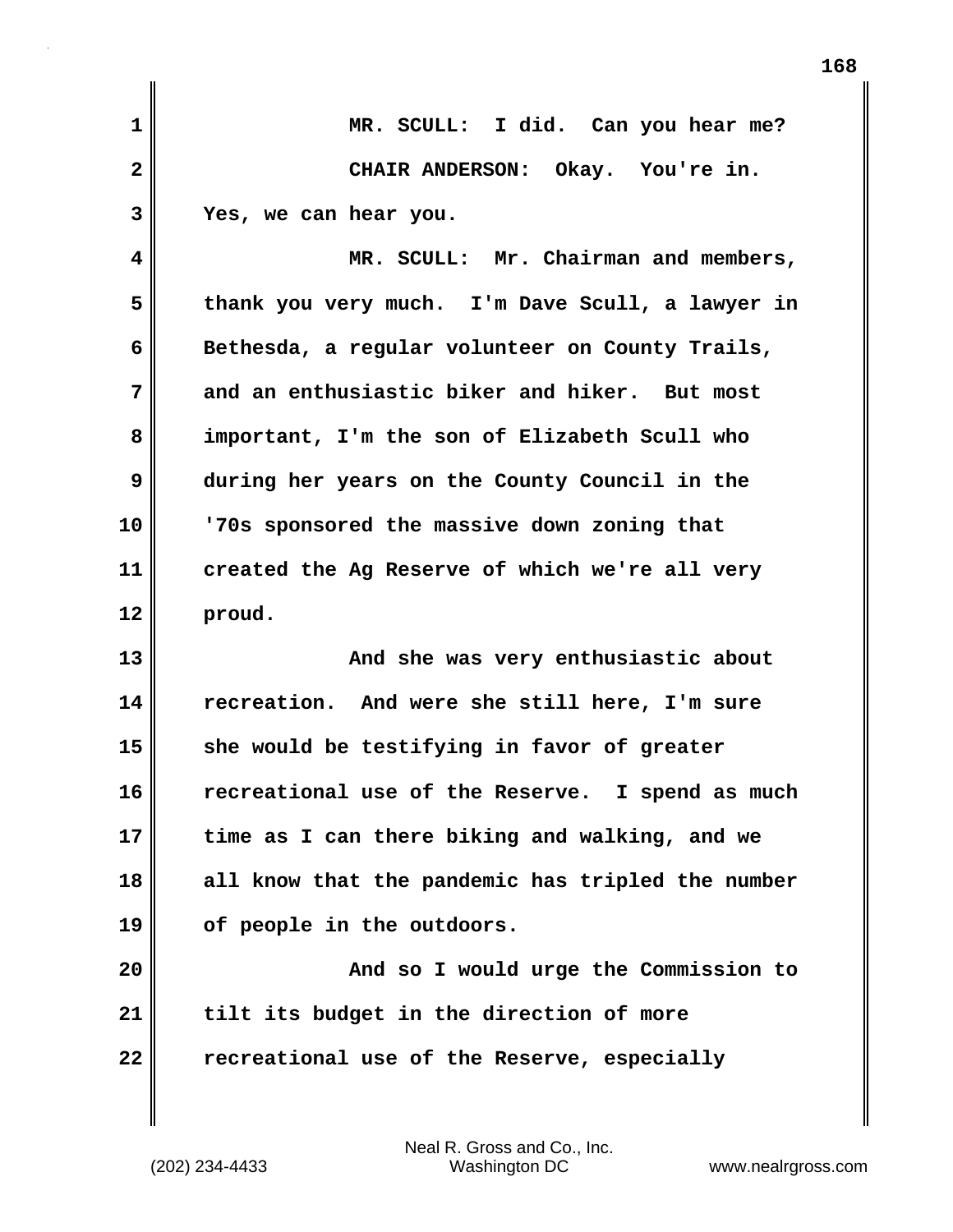**1 trails. And I'm sure there are plenty of 2 volunteers who would be happy to help that cause. 3 Thank you very much. 4 CHAIR ANDERSON: Thanks very much for 5 that testimony. Next we have Mauricio Quintero-6 Aviles. Are you there? 7 MR. QUINTERO-AVILES: Hello? 8 CHAIR ANDERSON: Yes, we can hear you. 9 You can go ahead whenever you're ready. 10 MR. QUINTERO-AVILES: Good morning. 11 My name is Mauricio Quintero-Aviles, and I'm here 12 testifying for an equitable Montgomery County. I 13 want to begin by thanking the Board members for 14 organizing Thrive 2050. Their work is ensuring a 15 more inclusive, diverse county because of their 16 emphasis on affordable housing. 17 I first have been impacted by the 18 housing segregation in Montgomery County. My 19 whole life, I have grown up in a predominately 20 White community. It was rare for me to see 21 people who look like me. 22 It is impossible to promote a diverse**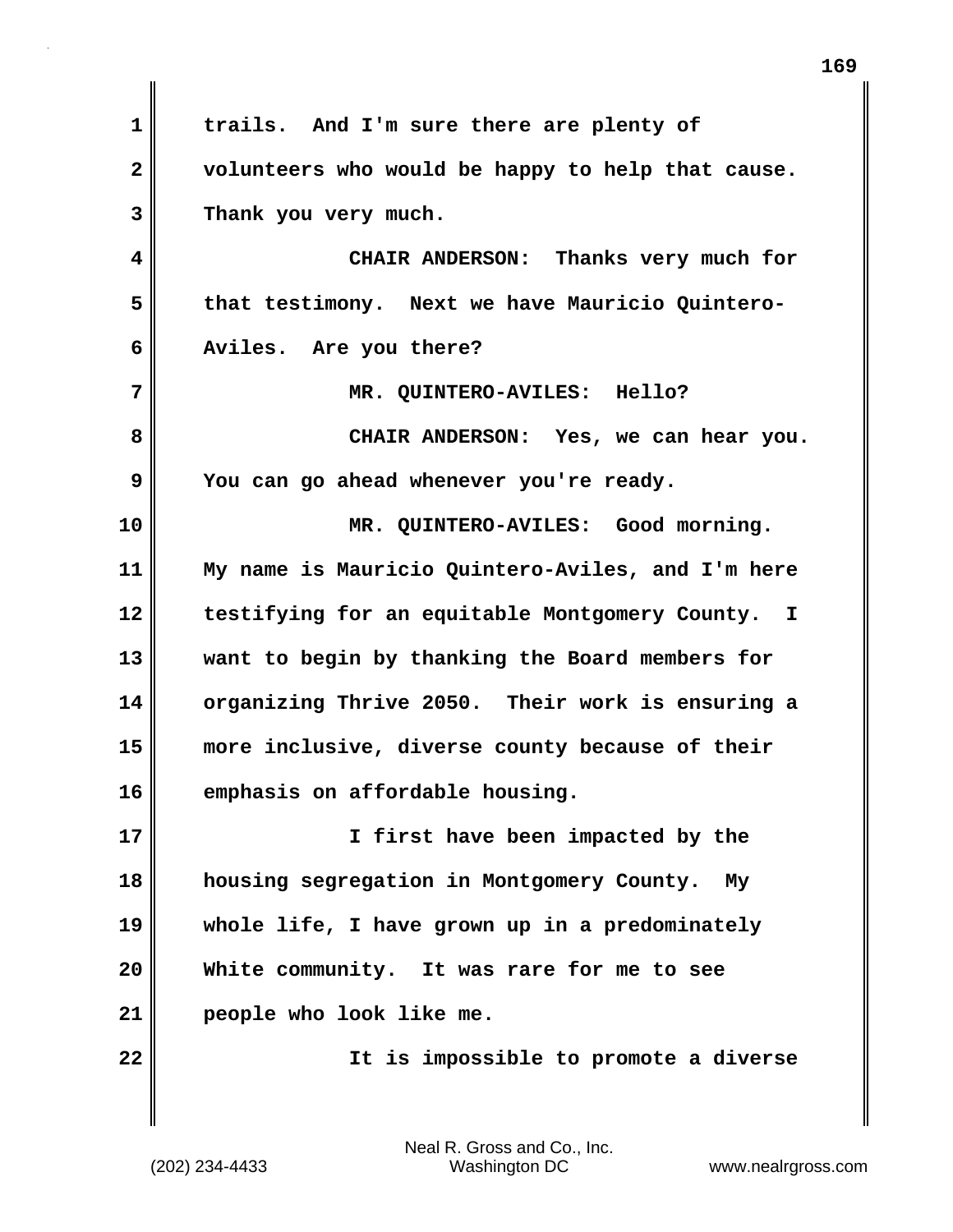**1 county when our county is segregated by expensive 2 single home, predominately white areas, and 3 diverse urban areas. Affordable housing is 4 something that should be available in all parts 5 of our county. Commute times are one of the most 6 prominent examples of how this segregation 7 affects largely people of color.**

**8 Residents who live in East County have 9 longer commute times than residents of other 10 parts. Racism and classism can only be defeated 11 through exposure. Our future generation has to 12 interact with members of all backgrounds, not 13 just people who look or are like them. It is up 14 for us to ensure a fair and equitable Montgomery 15 County for decades to come, and it all starts 16 with affordable housing. 17 CHAIR ANDERSON: Thank you very much.** 

**18 Benjamin Keel, are you there? 19 (No audible response.) 20 CHAIR ANDERSON: Benjamin Keel?**

**21 MR. KEEL: Hello? 22 CHAIR ANDERSON: Yes, we can hear you.**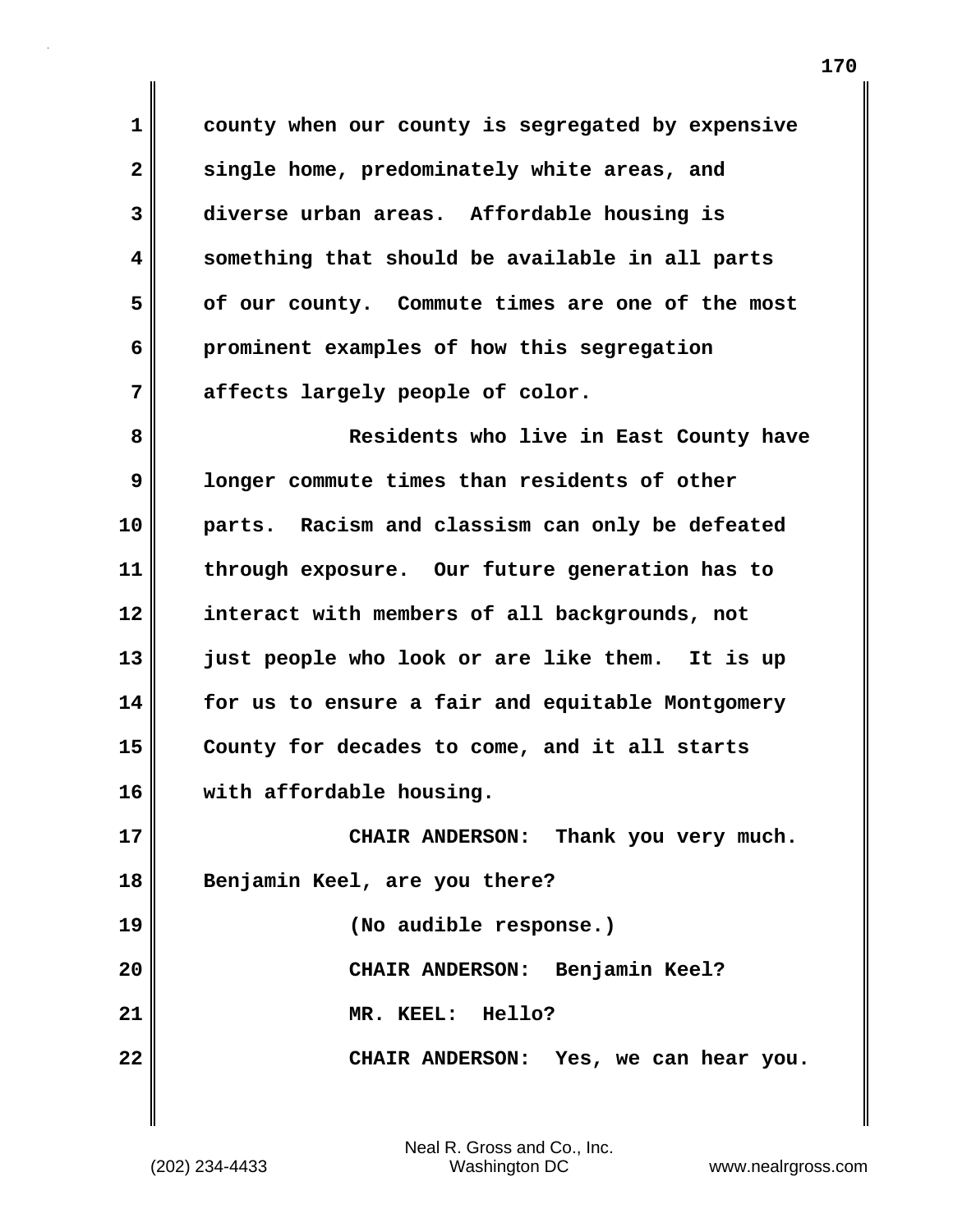**1 MR. KEEL: All right. Good evening to 2 the Planning Board, and thank you for your time 3 tonight. I'm Ben. I work in Downtown Silver 4 Spring. I got a job there first time out of 5 college, and I have been renting a room in a 6 group home in Silver Spring for about four years 7 now. 8 I'm calling tonight in support of the 9 Thrive Montgomery 2050 plan, specifically the top 10 line support of attainable housing for all income 11 levels and the evolution of single family 12 neighborhoods near transit. I support these 13 items because I like the community that I live 14 in. I bike to work. I can catch a train or a 15 bus to almost anywhere. And I live among very 16 kind neighbors. 17 However, it's expensive and neither I 18 nor my roommates currently see a good path for 19 growth in Montgomery County, I mean at least 20 without moving further up the highway corridor or 21 away from the Metro, getting a car, changing my 22 career to a more lucrative field, or I could find**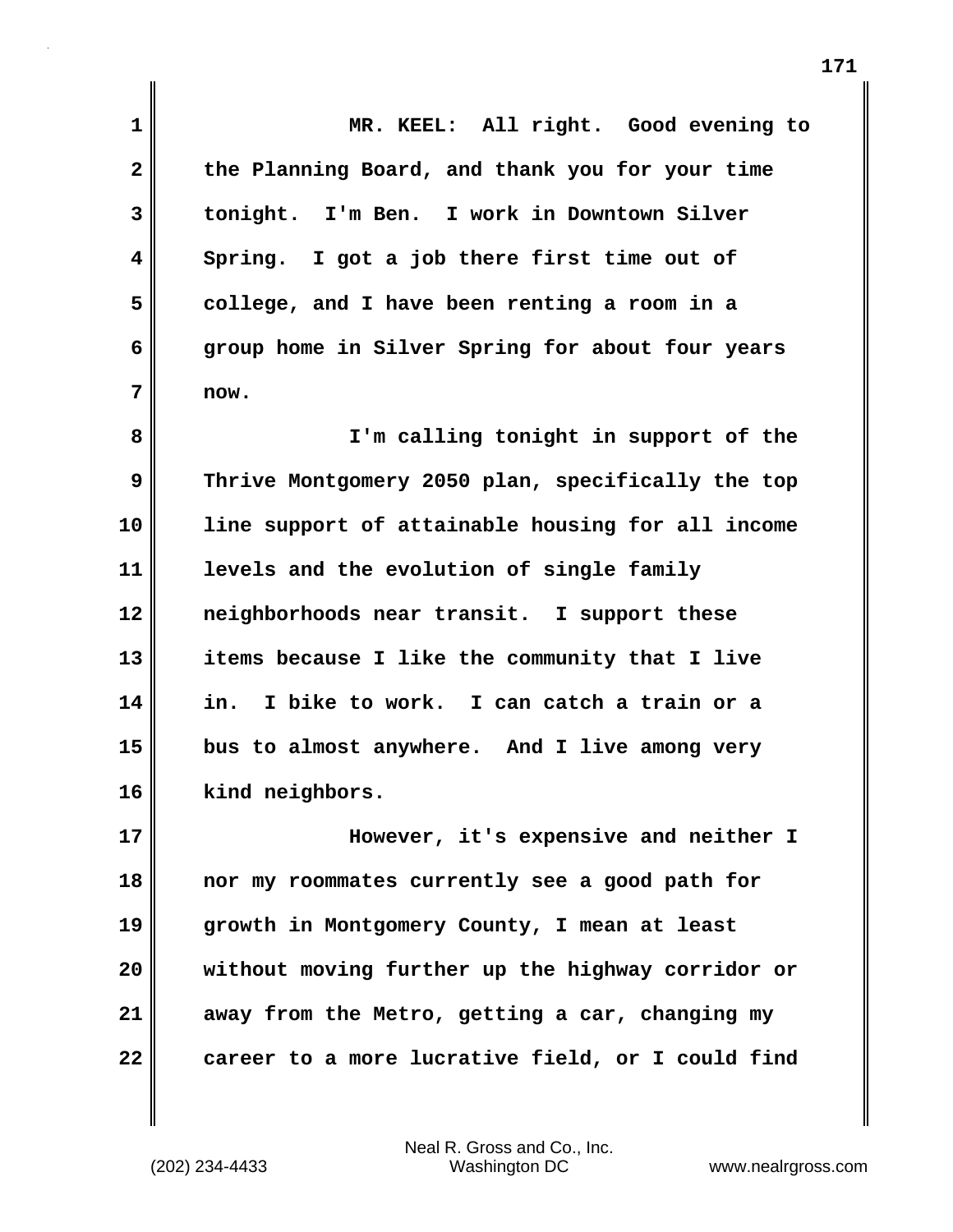**1 probably in other counties or a state at a more 2 efficient rate. But I mean my Maryland driver's 3 license doesn't expire for another six years. So 4 I would like to stick around.**

**5 Yet currently, our individual 6 situations at least in my house are about 50 7 percent of varying median income for the D.C. 8 area between 40 and 50,000 a year. And the 9 average rent close to a Metro station or popular 10 bus stop on Georgia Avenue sucks up about half or 11 more of our month's pay. If we want to move out 12 further and even save up for residential** 13 **ownership of an average Montgomery County home, 14 it'd take over 25 years to save a healthy down 15 payment on those houses, but even if we --- and 16 that's if our wages and home prices stay flat. 17 Duplexes and other ways of introducing 18 density in single family neighborhoods close to 19 transit would increase the supply of what the 20 county needs and hopefully better maintain or**

**21 reduce costs of even older places, the ones that 22 I'd be more than fine with renting. These**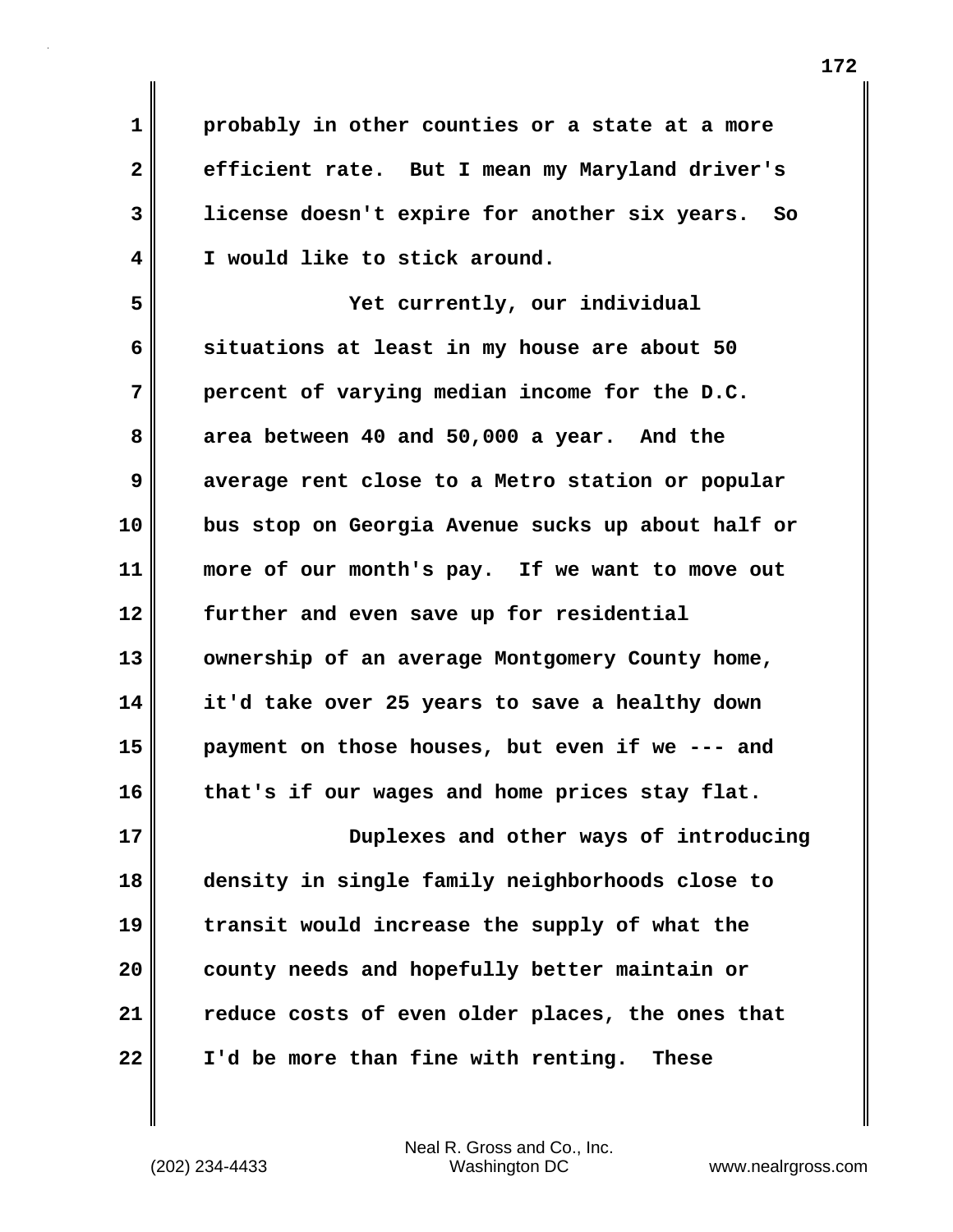**1 changes would open up opportunities for a variety 2 of professionals like me who would want to live 3 close to transit and stay for their future -- 4 more new employees somewhere to live. 5 I must recommend the most affordable 6 places within Montgomery County but then require 7 car and leave them with no savings. Attainable 8 housing and evolution of single family 9 neighborhoods near transit will help each of 10 those goals in the long run. I look forward to 11 these long-term changes promoted by the new 12 General Plan, and thanks again. 13 CHAIR ANDERSON: Thank you very much. 14 Is Carol Toth there? 15 MS. TOTH: Yes. 16 CHAIR ANDERSON: We can hear you. 17 MS. TOTH: Do you hear me? 18 CHAIR ANDERSON: Yes, you can go ahead 19 -- 20 MS. TOTH: Okay. 21 CHAIR ANDERSON: -- whenever you're** 22 ready.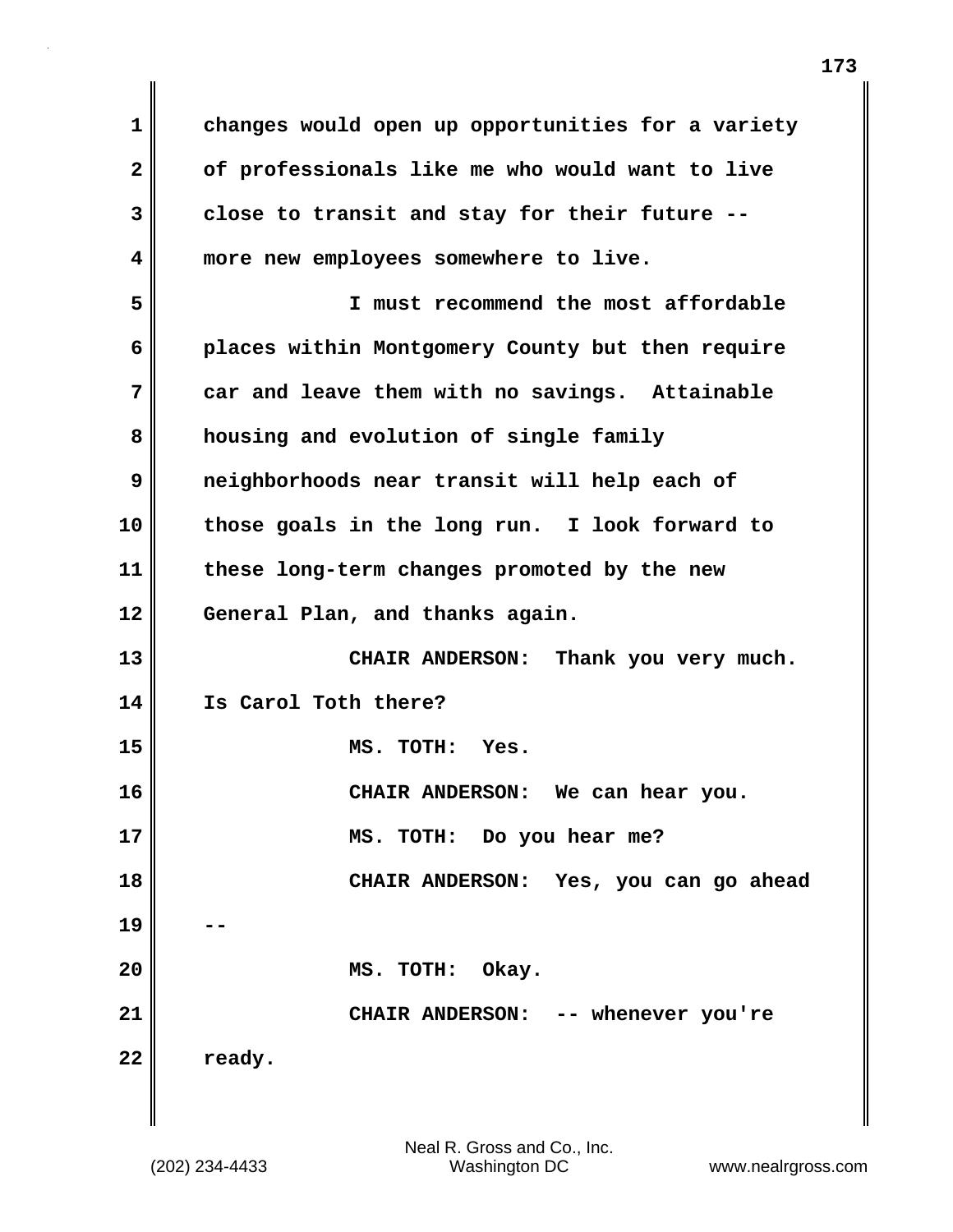| $\mathbf 1$             | MS. TOTH: Thank you. My name is                   |
|-------------------------|---------------------------------------------------|
| $\overline{\mathbf{2}}$ | Carol Toth, and I have been a resident of         |
| 3                       | Montgomery County for 17 years in the Cloverly    |
| 4                       | area. This is a highly diverse community with a   |
| 5                       | mixture of townhouses and single family homes.    |
| 6                       | While I appreciate that Montgomery County has     |
| 7                       | been working for several years to tackle issues   |
| 8                       | of affordable housing and climate change, I think |
| 9                       | we're at a point given the COVID crisis where the |
| 10                      | county needs to like pause in the implementation  |
| 11                      | of the Thrive program and allow its constituents  |
| 12                      | time to adjust financially to the crisis that     |
| 13                      | we're currently in.                               |
| 14                      | The initial master plans for MoCo were            |
| 15                      | written with great care as the county was built   |
| 16                      | out, taking 40 to 50 years to slowly build out    |
| 17                      | the county, creating housing options, providing   |
| 18                      | community amenities, and a variety of             |
| 19                      | transportation options, all while trying to       |
|                         |                                                   |

**20 protect the important watersheds that are so 21 crucial to the success of this area. In fact, 22 the obvious care that was taken in creating the**

 $\mathbf{I}$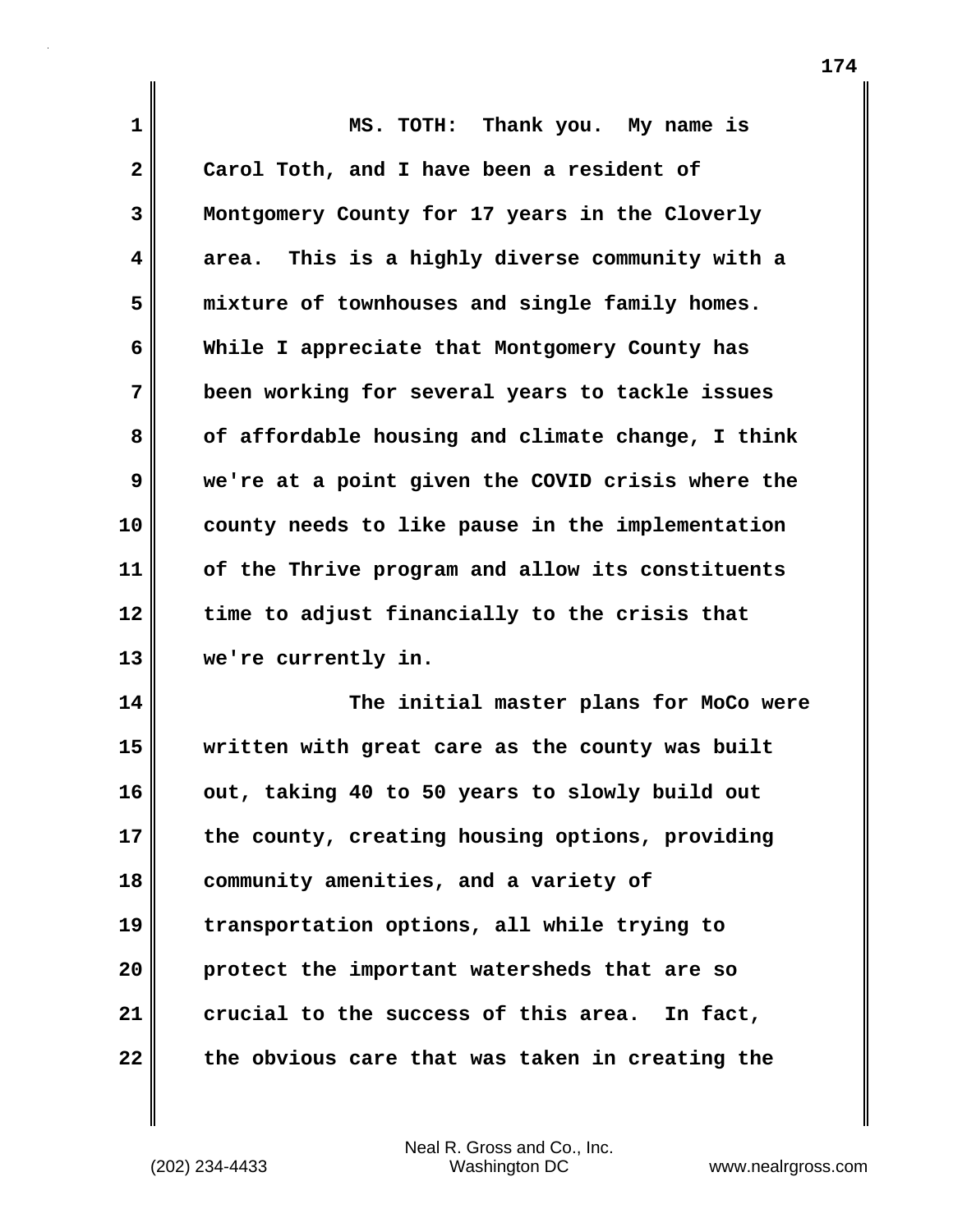**1 master plan was one of the reasons why my husband 2 and I chose to live in this county. 3 Now I certainly understand your 4 concerns that need to be addressed in the next 25 5 years. However, the plan to rezone existing**

**6 communities and increase density to create the 7 complete community is very concerning for the 8 Cloverly master plan area, which is a less dense 9** suburban area. The plan needs to fully develop **10 how it will implement less and less dense 11 suburban areas and how far it intends to urbanize 12 the New Hampshire area corridor.**

**13 Additionally, I am also concerned 14 about the effect of the Thrive program on 15 property taxes. Comet has dramatically changed 16 the transportation patterns of people. The 17 transportation corridors through MoCo are 18 actually manageable now during rush hour as is 19 beltway traffic.**

**20 Most people now work from home, thus 21 proving that their job is capable of continuing 22 from a home office situation. This will likely**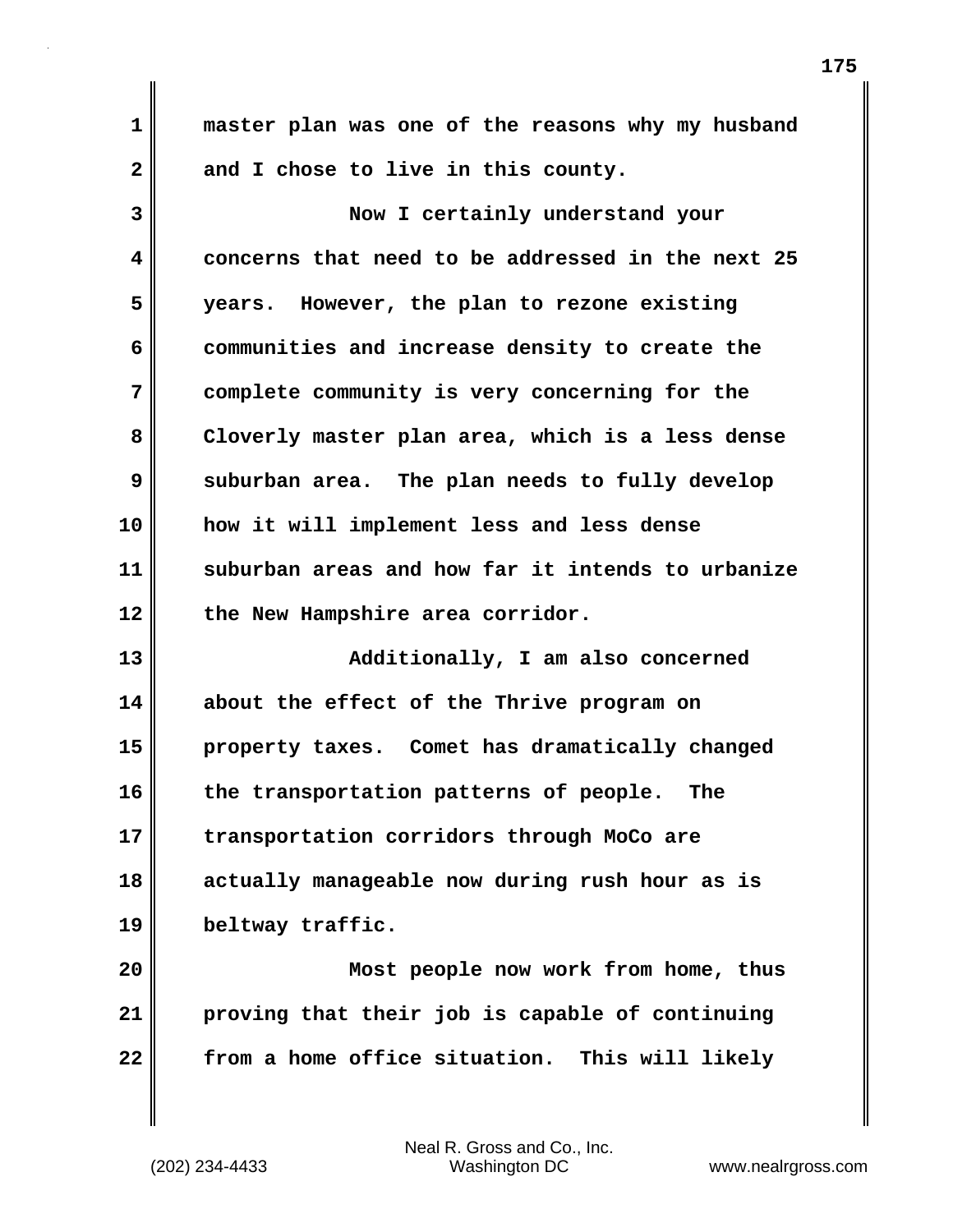**1 encourage businesses to consolidate office space 2 and allow more workers to work from home even 3 once the pandemic is over. Thus less automobiles 4 on the road mean less harmful emissions, and the 5 goals of environmental sustainability are 6 furthered.**

**7 The COVID pandemic has created a 8 dramatic impact on Montgomery County with over 70 9 restaurants having closed, movie theaters have 10 largely gone out of business, and many employees 11 have lost their jobs. So at this point, I think 12 we just needed time to kind of regroup and figure 13 out whether the same issues are current issues 14 post-pandemic. Thank you. 15 CHAIR ANDERSON: Thank you. Is Scott**

**16 Plumer there? I think you just muted yourself 17 but looks like you're back. Can you hear us? 18 MR. PLUMER: I'm here. 19 CHAIR ANDERSON: Yeah, okay. We can 20 hear you. Very good. 21 MR. PLUMER: Sorry about that. We**

**22 have a slide for IT to put up on the screen if**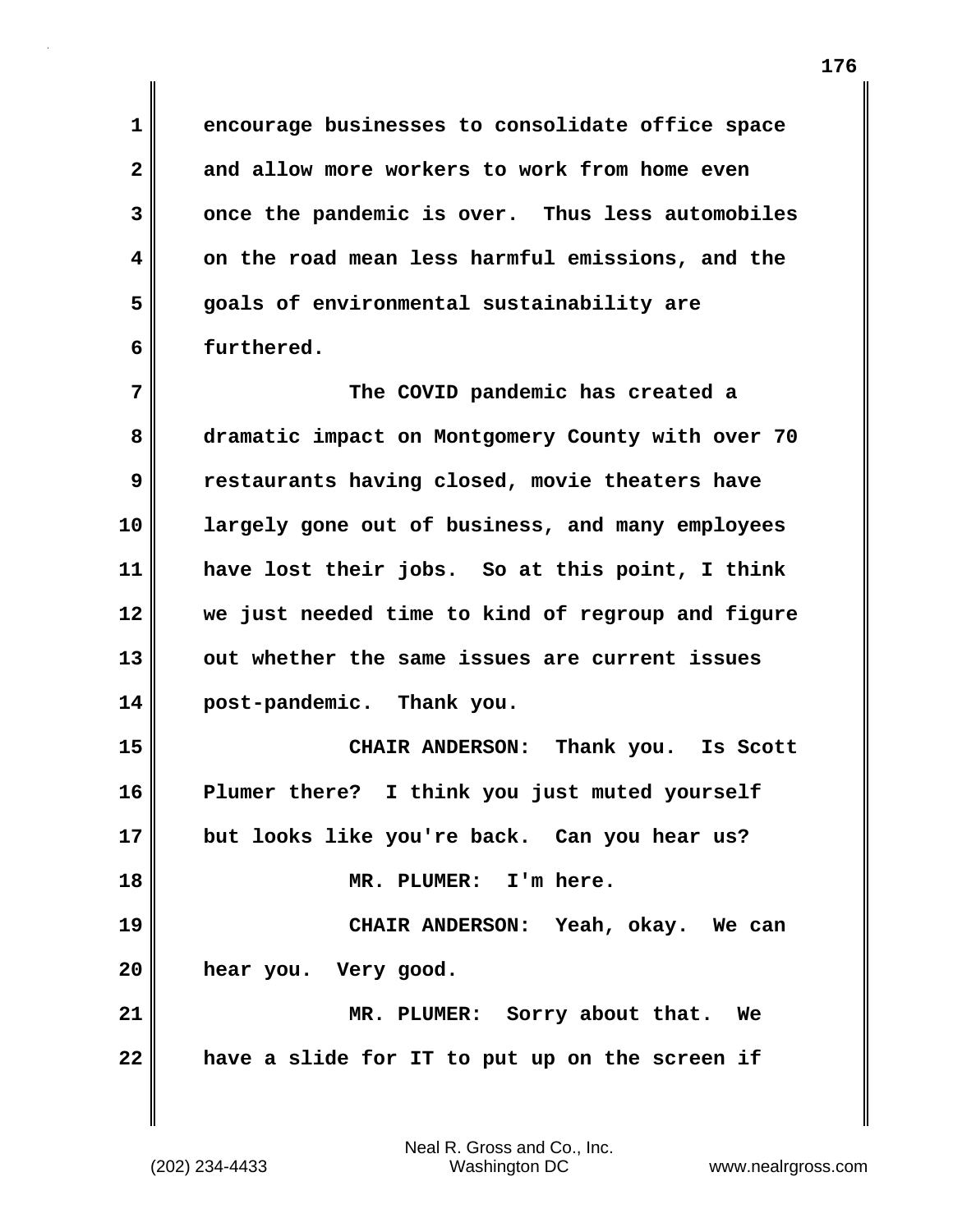**1 possible. 2 CHAIR ANDERSON: Yeah, he's -- 3 MR. PLUMER: Thank you all. Hello 4 everyone. 5 CHAIR ANDERSON: Dominique is working 6 on that right now. 7 MR. PLUMER: Okay. I'll just continue 8 on, and the slide will pop. It's a single 9 picture for the entire talk. 10 (Simultaneous speaking.) 11 CHAIR ANDERSON: Sure. I'll let you 12 know when it pops up. 13 MR. PLUMER: Okay, very good. Thank 14 you. For the record, my name is Scott Plumer 15 with Darnestown Civic Association, which is to 16 thank Chair Anderson, Vice Chair Fani-Gonzalez, 17 and the rest of the Board for allowing us to 18 testify today. We also wish to thank Director 19 Wright, Assistant Direct Stern, and the entire 20 Montgomery County Planning staff for your 21 exceptional work as stewards of our future. We 22 enjoy the results of your work every day as we**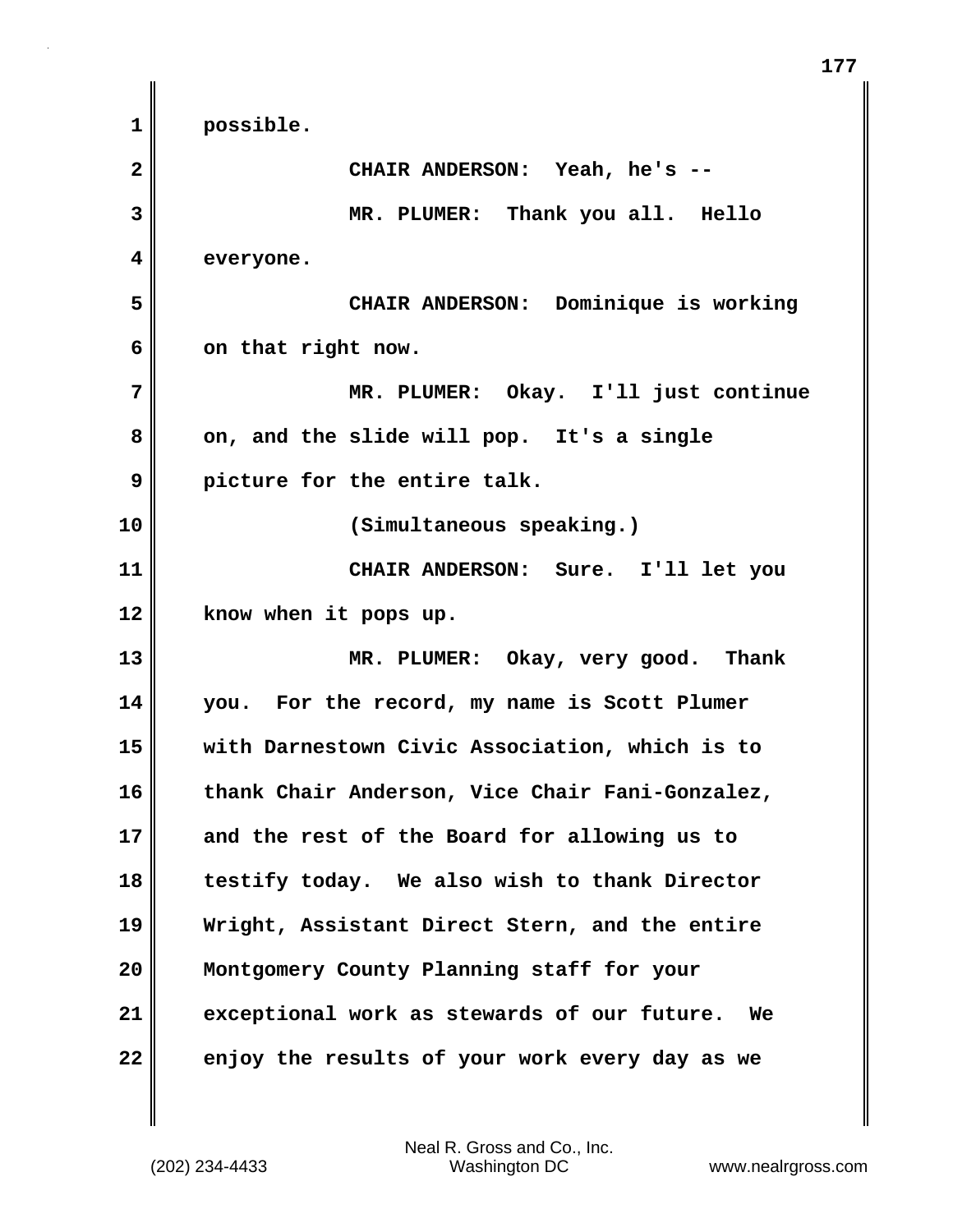**1 live our lives in Montgomery County.**

| $\overline{\mathbf{2}}$ | While reviewing all the material over               |
|-------------------------|-----------------------------------------------------|
| 3                       | the last year, along with a re-read of the 1993     |
| 4                       | refinements, we and perhaps others arrived at a     |
| 5                       | startling conclusion. The proposed new plan has     |
| 6                       | less overarching protections for the environment    |
| 7                       | and against sprawl than the plan it intends to      |
| 8                       | replace. The proposed new plan is packed full of    |
| 9                       | goodness.                                           |
| 10                      | Alarmingly, what it misses is an                    |
| 11                      | ability to contain the trajectory of future         |
| 12                      | development. Important protects are being           |
| 13                      | dropped. The plan deserves well-crafted             |
| 14                      | preventative goals, policies, and actions, worded   |
| 15                      | to avoid circumvention by special interests.<br>The |
| 16                      | new plan promotes more desirable paths forward      |
| 17                      | than its predecessors, and if implemented takes     |
| 18                      | pressure off sensitive and strategic protected      |
| 19                      | areas. However, promoting --                        |
| 20                      | CHAIR ANDERSON: By the way, your                    |
| 21                      | slide --                                            |
| 22                      | MR. PLUMER: -- best practices --                    |
|                         |                                                     |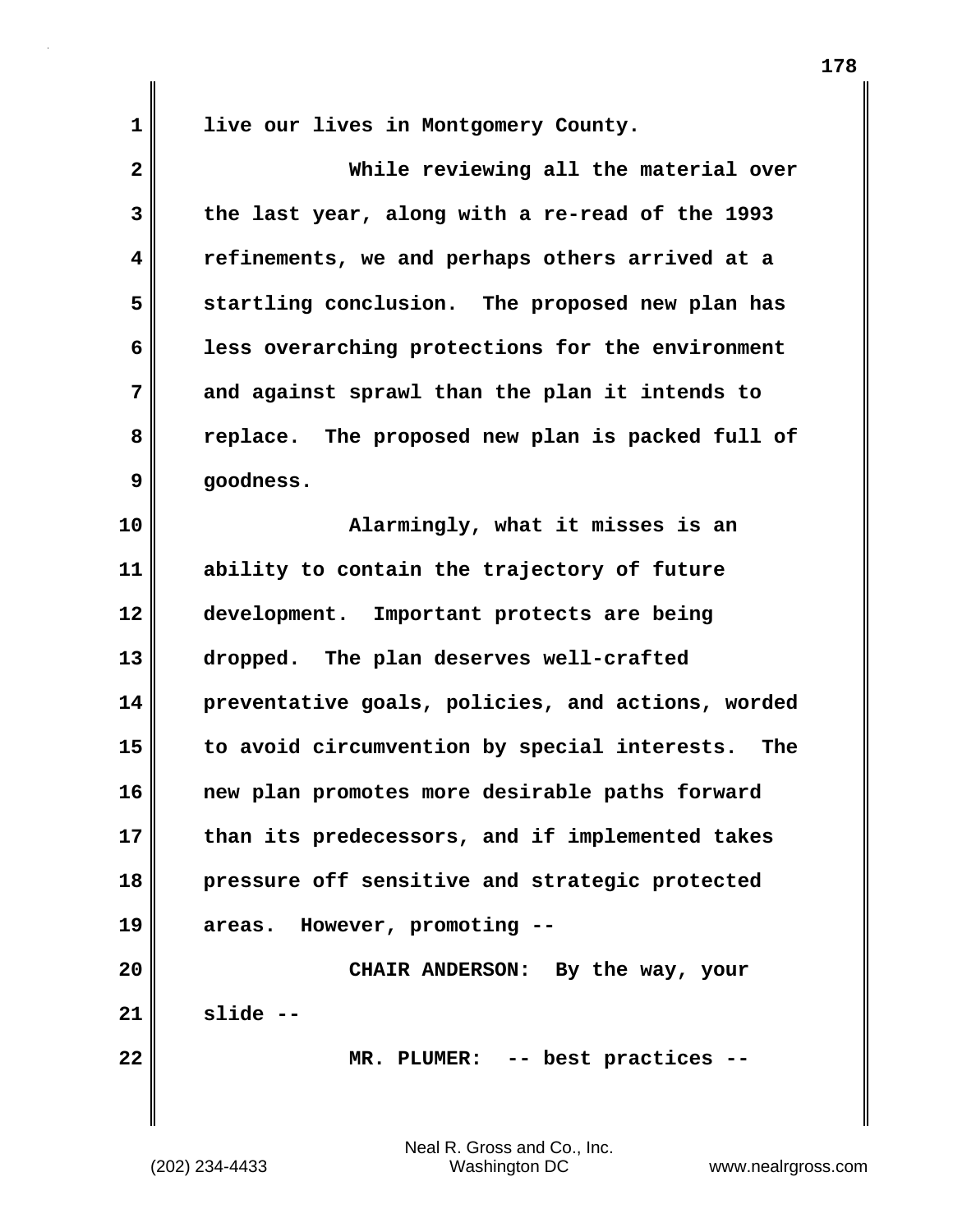| 1            | CHAIR ANDERSON: I just want to let                |
|--------------|---------------------------------------------------|
| $\mathbf{2}$ | you know your slide is up.                        |
| 3            | MR. PLUMER: However -- again, I love              |
| 4            | that picture. That's now my favorite picture.     |
| 5            | Thank you, sir. However, promoting preferred      |
| 6            | practices is not enough. Harmful practices must   |
| 7            | be banned or required to meet extremely difficult |
| 8            | hurdles.                                          |
| 9            | Promoting infill and compaction near              |
| 10           | transit is not enough. You must protect against   |
| 11           | sprawl where it is likely to occur. Protections   |
| 12           | against sprawl and for the environment need to be |
| 13           | up front, concise, explicit, and take precedence. |
| 14           | The 1993 refinement has a section in              |
| 15           | each chapter highlighting the changes from the    |
| 16           | previous plan. We suggest you provide the same    |
| 17           | cross reference for the proposed new plan.<br>We  |
| 18           | also suggest you provide an index of changes to   |
| 19           | guide us through the differences from the current |
| 20           | draft to the next draft.                          |
| 21           | The 16 square mile area of Darnestown             |
| 22           | where I live represents around 3 percent of the   |
|              |                                                   |

**179**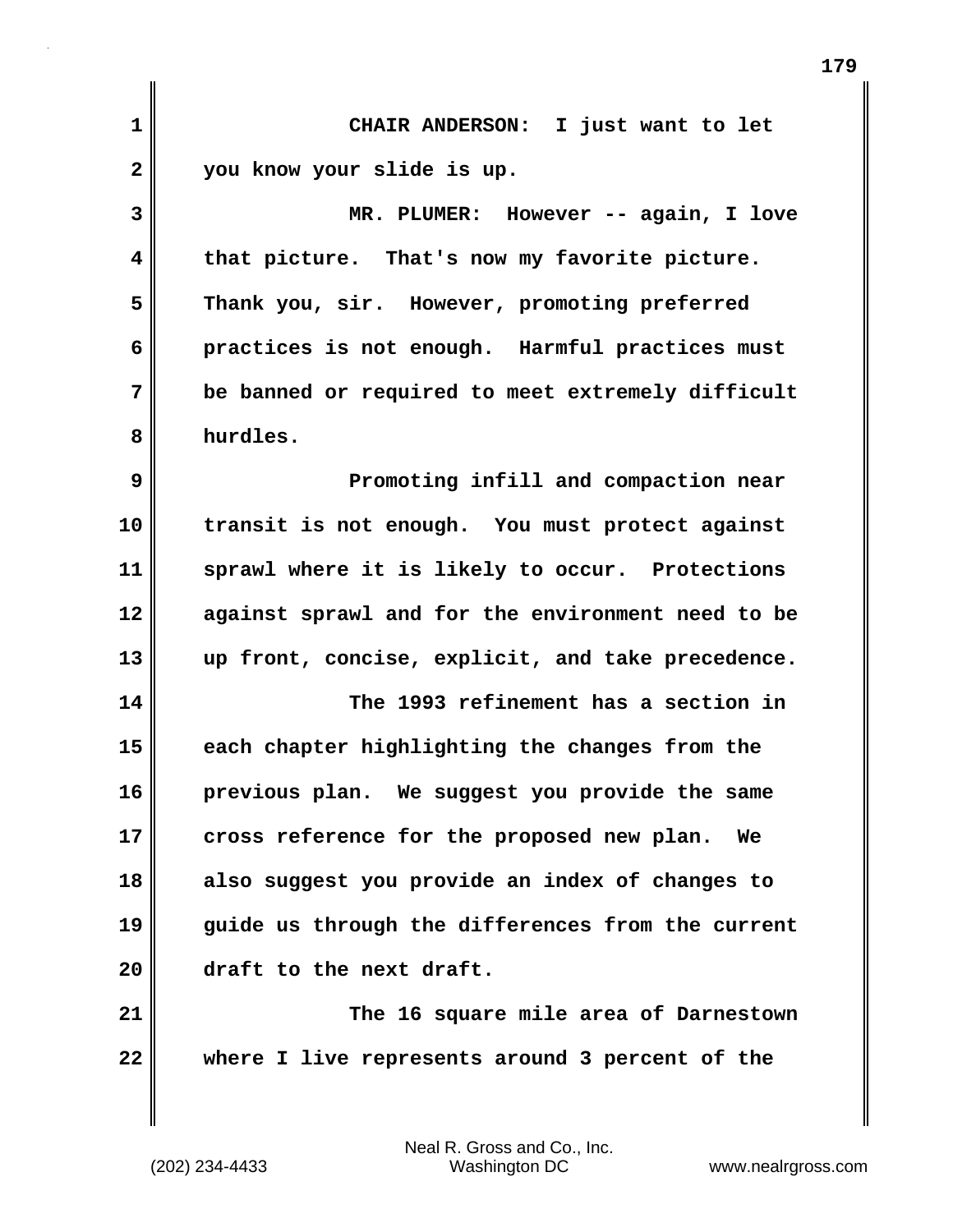**1 county's total land area. Darnestown is 2 surrounded by critical watersheds, heritage 3 areas, and green corridors. We need strong 4 increases in protections regarding infrastructure**

**6 When we first began considering a new 7 General Plan, we imagined a recognition of the 8 rural west residential wedge of Darnestown, 9 Travilah, and Boyds, something similar for our 10 contemporaries in the rural east as well. We now 11 broadened our efforts to include the entire area 12 outside the current sewer envelope, including 13 most of the Agricultural Reserve. That area is 14 in the map that you see now.**

**15 The 1993 refinement recognized these 16 same areas as being unique and vital, and were 17 named The Wedge, part agricultural, part rural 18 residential. Rural residential is an important 19 transition zone and buffer between widely 20 divergent density gradients. We look forward to 21 working with staff to develop language and maps 22 aimed at tight control over development and**

**5 expansion.**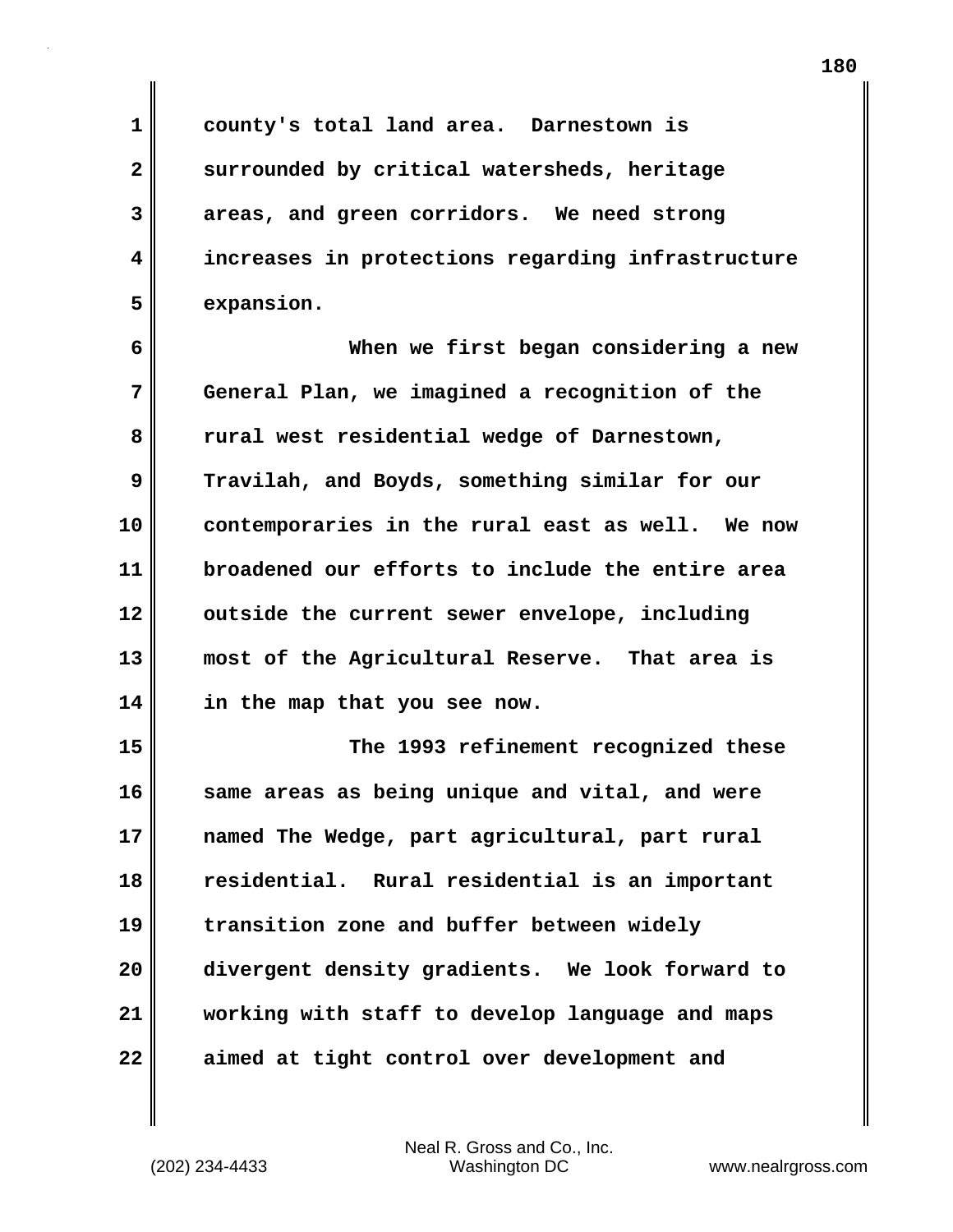**1 traffic outside the sewer envelope to protect the** 2 environment and reduce sprawl.

| 3  | We also look forward to continuing to            |
|----|--------------------------------------------------|
| 4  | help shape the collaborative nature of planning  |
| 5  | and lay the groundwork for the efforts described |
| 6  | in the Civic Capacity Goal 2.2 of the proposed   |
| 7  | new plan. Thank you for your time in advance for |
| 8  | including our pro-environment, anti-sprawl       |
| 9  | initiatives.                                     |
| 10 | CHAIR ANDERSON: Thank you very much              |
| 11 | for that testimony. Next up, Mary Kolar.         |
| 12 | MS. KOLAR: Good evening. My name is              |
| 13 | Mary Kolar, and I'm testifying on behalf of      |
| 14 | Montgomery Housing Alliance. MHA is a coalition  |
| 15 | of nonprofit developers, direct service          |
| 16 | providers, and other organizations focused on    |
| 17 | affordable housing in Montgomery County as a     |
| 18 | policy goal. MHA supports the draft of Thrive    |
| 19 | Montgomery 2050, especially its recognition of   |
| 20 | the need for increased housing development and   |
| 21 | affordability.                                   |
|    |                                                  |

**22 We commend the plan's action around**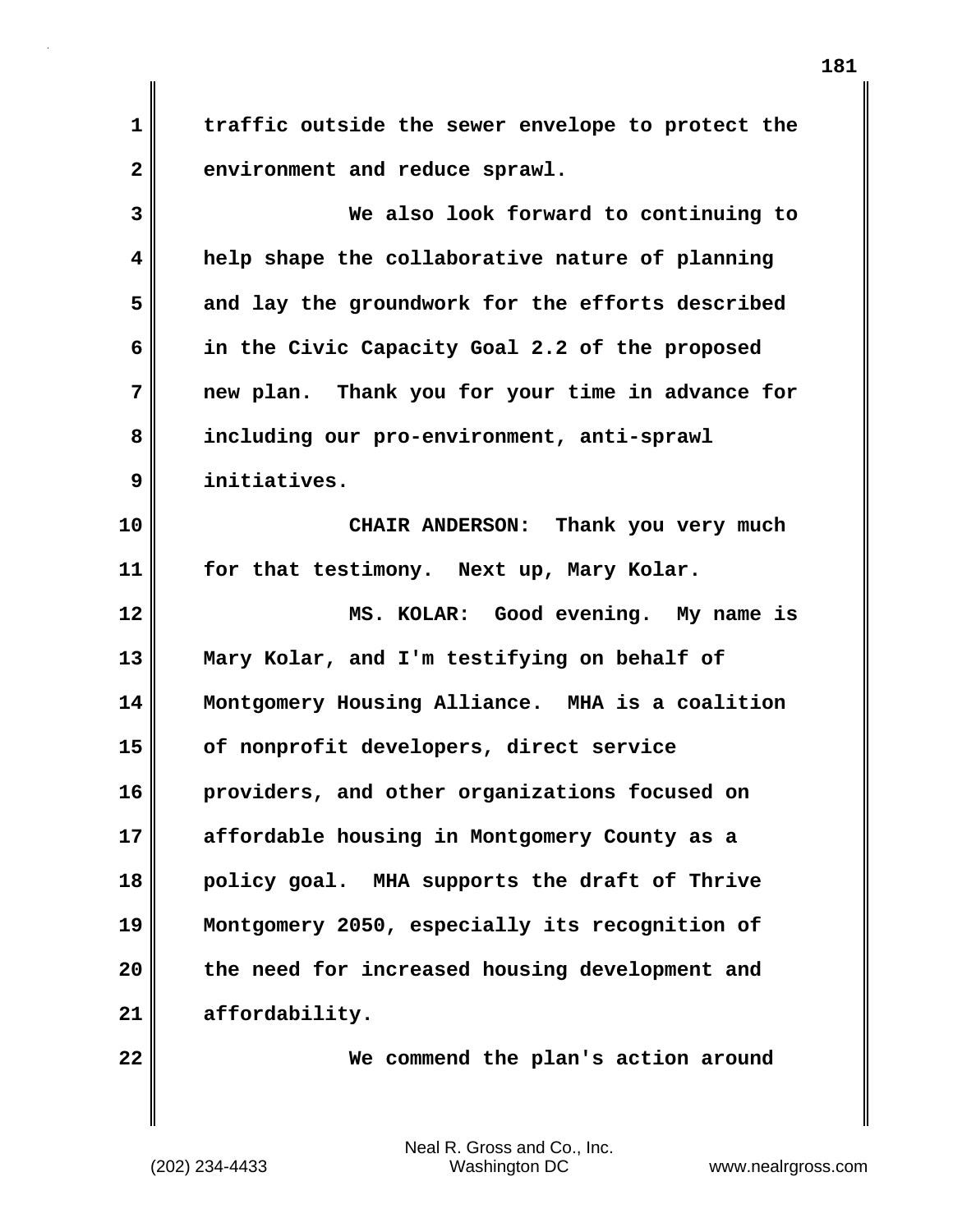**1 adaptive reuse, incentivizing accessible housing 2 through non-tax incentives, flexible zoning, and 3 financial and administrative help for affordable 4 housing developers. We do, however, feel that 5 Thrive can take an even stronger position on 6 housing to ensure that into the future, 7 Montgomery County neighborhoods are affordable to 8 households of all incomes, including those with 9 the lowest incomes. As you know, the need for 10 affordable housing in Montgomery County is acute 11 and it's projected to increase over the next 12 several decades, especially for households with 13 incomes at our below 50 percent of the area 14 median income.**

**15 We are pleased to see increased 16 support for existing housing programs included in 17 Thrive. But in order to effectively meet growing 18 housing need, the county cannot simply continue 19 what it has been doing. We need a bolder vision 20 which goes beyond existing programs. We feel it 21 is critical for Thrive to include more explicit 22 messaging around subsidized housing and around**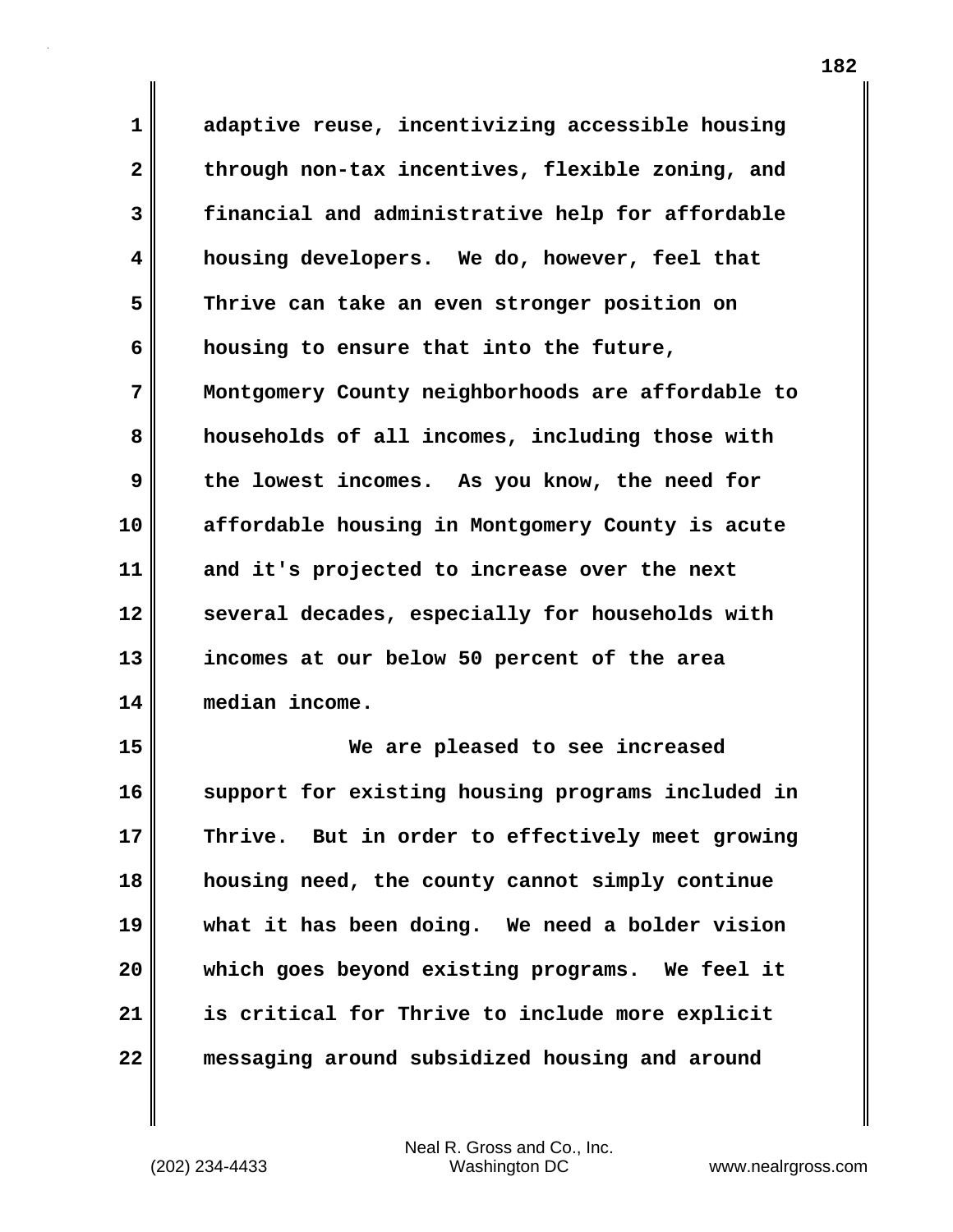**1 meeting the housing need of those with the lowest 2 incomes, including through expansion of shelter 3 space, permanent supportive housing, and rental 4 assistance programs.**

**5 Thrive can also be strengthened by 6 broadening the call for reform of single family 7 zoning. While expanding the range of housing 8 types around transit is crucial, it is also 9 important to ensure that households of all 10 incomes can afford homes in all parts of the 11 county. Thrive presents an opportunity to reform 12 single family zoning in predominately white, high 13 income areas, a necessary step towards undoing 14 policies that have perpetuated racial and 15 economic segregation in our region.**

**16 As affordable housing providers and 17 advocates, MHA members recognize the way zoning 18 decisions crucially impact low income residents 19 in communities of color. In particular, single 20 family zoning has historically impacted housing 21 outcomes and contributed to segregated 22 neighborhoods. Residential segregation results**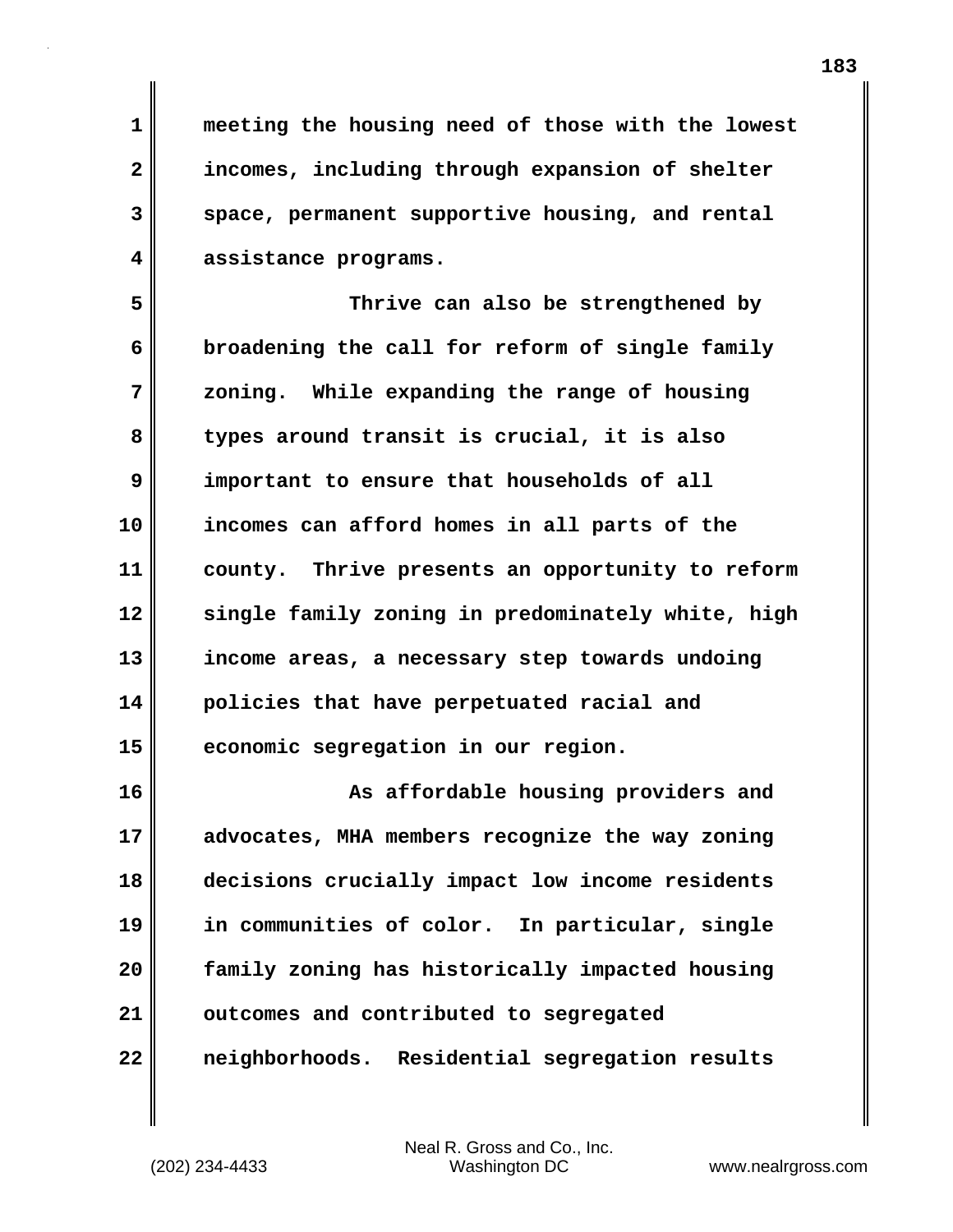**1 in inequitable access to many important aspects 2 of residential life, including health care, 3 transportation, schools, healthy food options, 4 and parks and recreation facilities.**

**5 By expanding reform of single family 6 zoning throughout the county, Thrive can play an 7 instrumental role in helping to institute 8 inclusive policies that foster development of 9 high quality affordable units across the entire 10 continuum of housing in all communities. Again, 11 we are pleased to see the attention Thrive gives 12 to housing development and affordability and feel 13 that with an expanded focus on subsidized housing 14 and reform single family zoning, there will be an 15 even stronger blueprint for the county's future. 16 Thank you for the opportunity to provide input. 17 CHAIR ANDERSON: Thank you for that 18 testimony. We appreciate it. Is Medhini Murali 19 there? 20 (No audible response.) 21 CHAIR ANDERSON: Can you hear us?**

**22 (No audible response.)**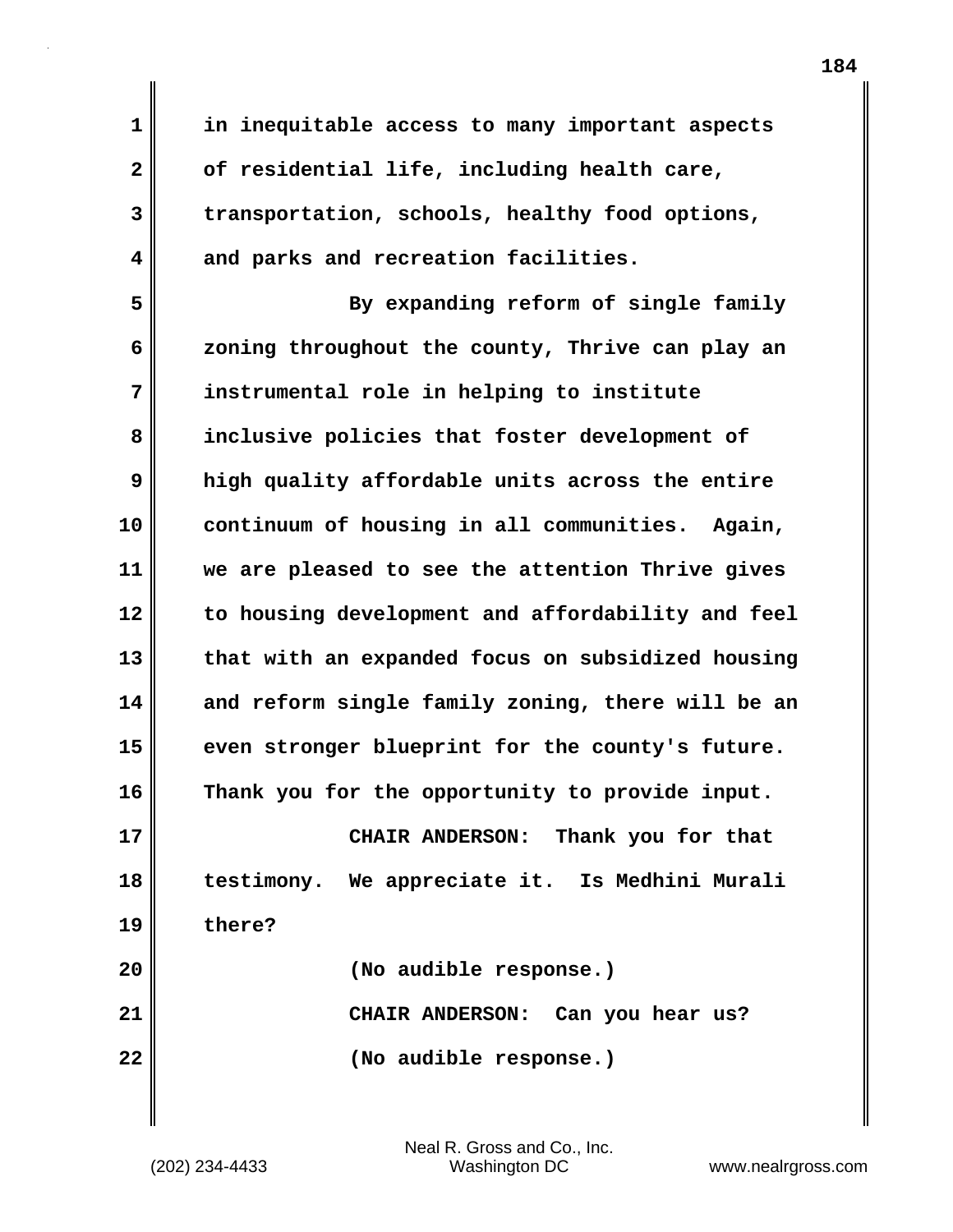| 1  | CHAIR ANDERSON: We think you're                   |
|----|---------------------------------------------------|
| 2  | unmuted, so $-$ -                                 |
| 3  | MS. MURALI: Can you hear me? Sorry.               |
| 4  | CHAIR ANDERSON: Yes, we hear you.                 |
| 5  | Very good. Whenever you're ready.                 |
| 6  | MS. MURALI: Good evening and thank                |
| 7  | you all. My name is Medhini Murali, and I live    |
| 8  | in Germantown. I strongly support the direction   |
| 9  | of Thrive 2050, especially regarding complete     |
| 10 | communities which are socioeconomically and       |
| 11 | racially diverse.                                 |
| 12 | It is crucial for Montgomery County to            |
| 13 | have neighborhoods and communities which offer a  |
| 14 | variety of housing types which are affordable to  |
| 15 | all. Currently, areas along the Potomac River,    |
| 16 | such as Bethesda, Chevy Chase, and Potomac, are   |
| 17 | primarily composed of high income individuals.    |
| 18 | These areas also contain more single family homes |
| 19 | and a higher level of educational attainment.     |
| 20 | In contrast, areas along I-270 and I-             |
| 21 | 495, such as Prince George's County,              |
| 22 | Gaithersburg, and Silver Spring, are primary      |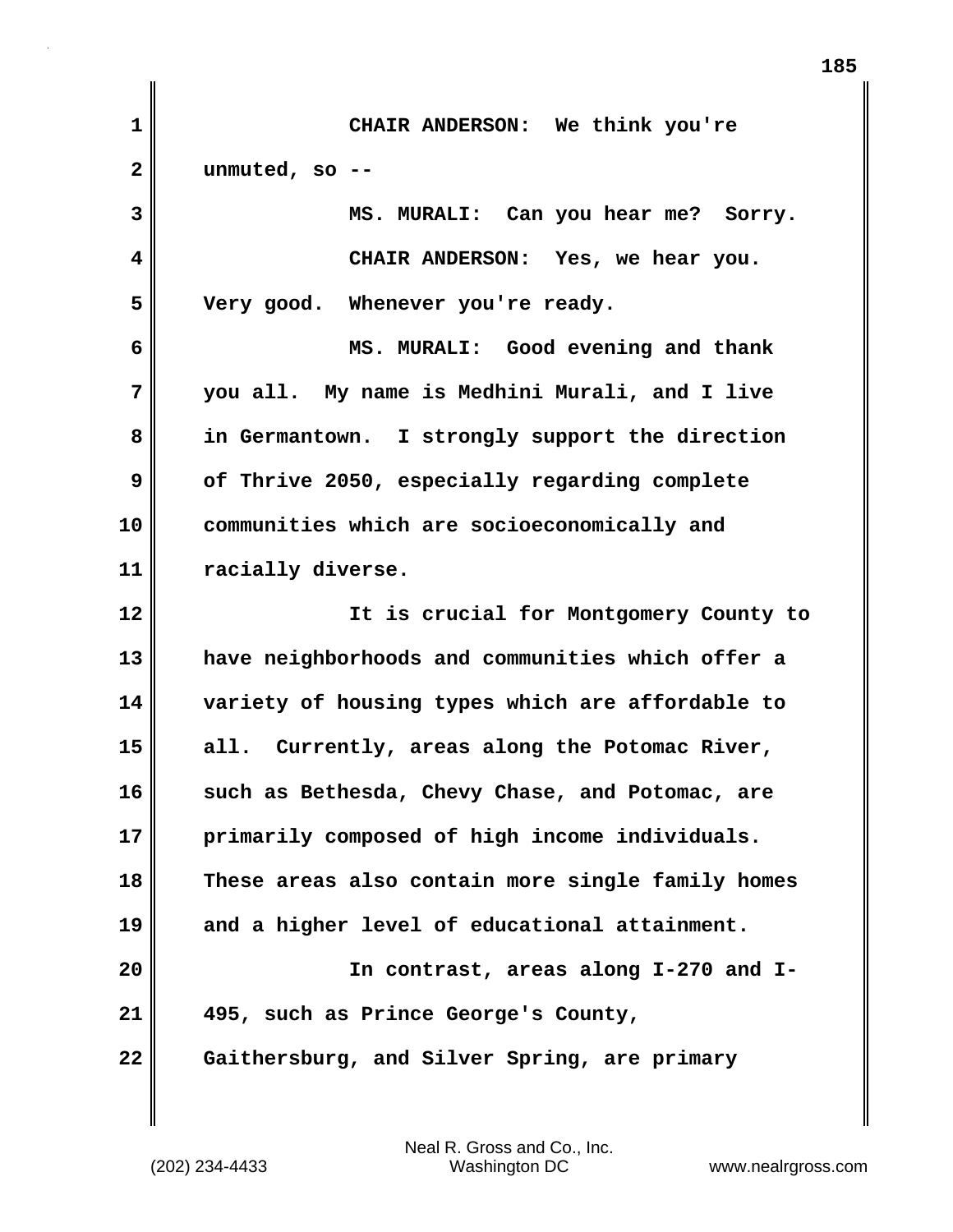**1 composed of residents with lower income levels 2 and multifamily housing. Communities in these 3 areas also tend to be less affluent and endure 4 longer commutes to work due to their financial 5 status restricting them from moving to 6 communities with expensive living cots and 7 shorter commutes. But incorporating multifamily 8 housing types, we will be able to inhibit the 9 separation of higher income communities from 10 communities with lower incomes. 11 Complete communities such as these 12 will allow all communities to enjoy the same 13 level of affluence and educational attainment. 14 In addition, creating complete communities will 15 reflect the increasingly racially diverse nature 16 of Montgomery County. According to the 2016**

**17 American Community Survey, African American and 18 Hispanic households are more likely to have 19 incomes below \$50,000.**

**20 These communities are concentrated in 21 areas such as Gaithersburg and Germantown which 22 are previously mentioned to be less affluent. In**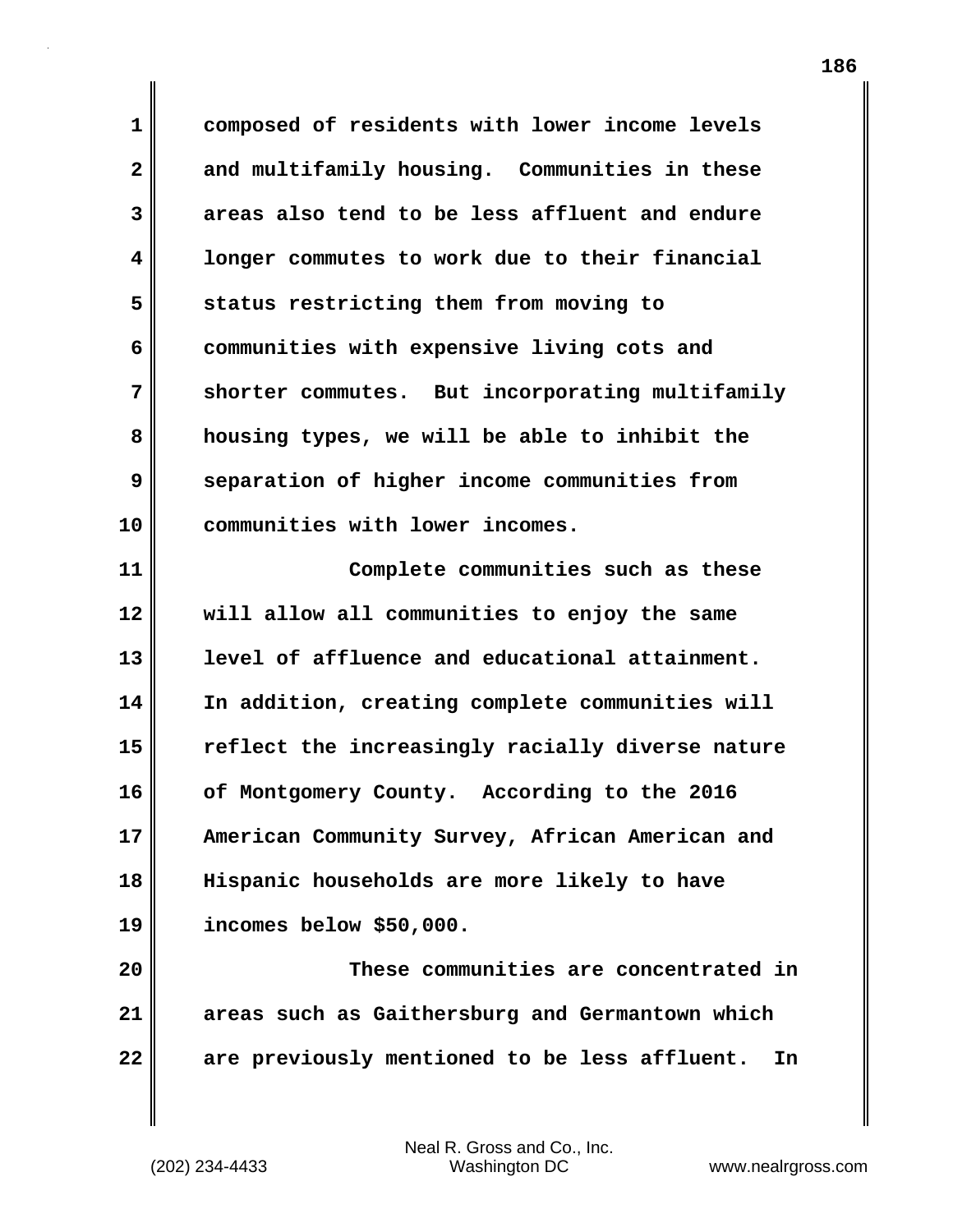**1 contrast, white and Asian households are likely 2 to have incomes above \$100,000. These 3 communities are primarily in areas such as 4 Bethesda and Potomac which are previously 5 mentioned to be more affluent. If we are able to 6 create affordable multifamily housing to those of 7 even the lowest of incomes and incorporate that 8 housing into communities which are previous 9 composed of primarily single family homes, we 10 will be able to prevent unintended segregation in 11 our county and create neighborhoods which are 12 racially diverse.**

**13 Furthermore, diverse neighborhoods 14 will lead to Montgomery County schools being more 15 economically and racially diverse to benefit 16 students of all backgrounds. This allows 17 students across our county, no matter their 18 ethnicity, race, or socioeconomic status, to have 19 access to an equal education. In conclusion, I 20 would like to see Thrive 2050 provide a better 21 explanation of incorporating housing affordable 22 to all socioeconomic backgrounds into our**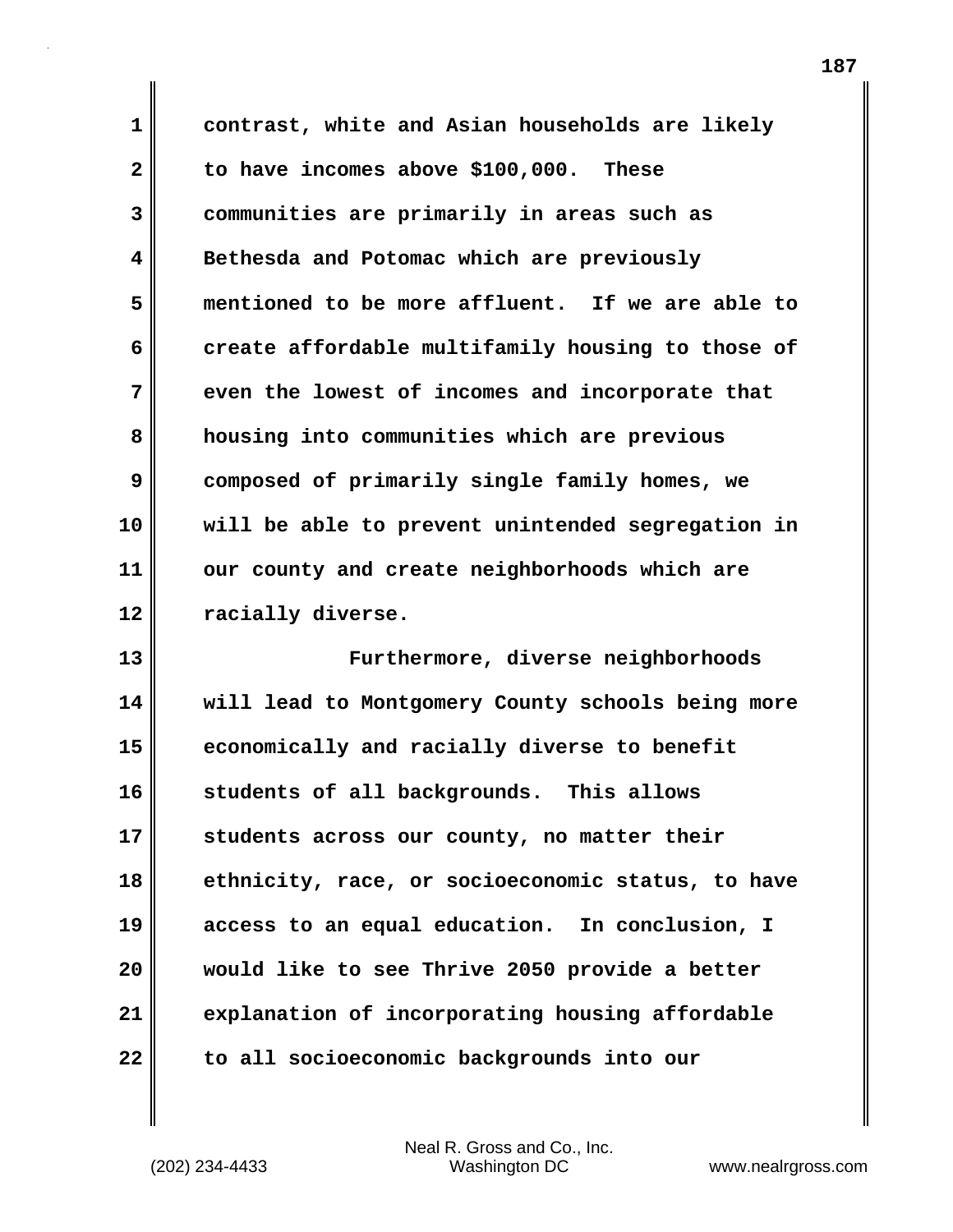**1 community and would like to see Thrive 2050 2 guarantee affordable housing to those with even 3 the lowest of incomes. Thank you. 4 CHAIR ANDERSON: Thank you. Danny 5 Chu. Is Danny Chu there? 6 MR. CHU: Hello. Can you hear me? 7 CHAIR ANDERSON: Yes, we can hear you. 8 MR. CHU: Great. My name is Danny 9 Chu. I'm a longtime resident of Montgomery 10 County. I'm also a supervisor at the visual arts 11 center at Rockville Town Center. 12 In my time here, I have seen a lot of 13 places come and go by. I watched the Pike & Rose 14 be constructed, which was mentioned in the Thrive 15 2050 plan. I'm totally for the plan. I like it 16 so far right now. 17 My only fear is that pretty much for 18 businesses if there's any protections against 19 businesses being overcharged for things like 20 brands or even just people coming into the area, 21 if there's going to be charges on parking. 22 Because there's so much money invested in these**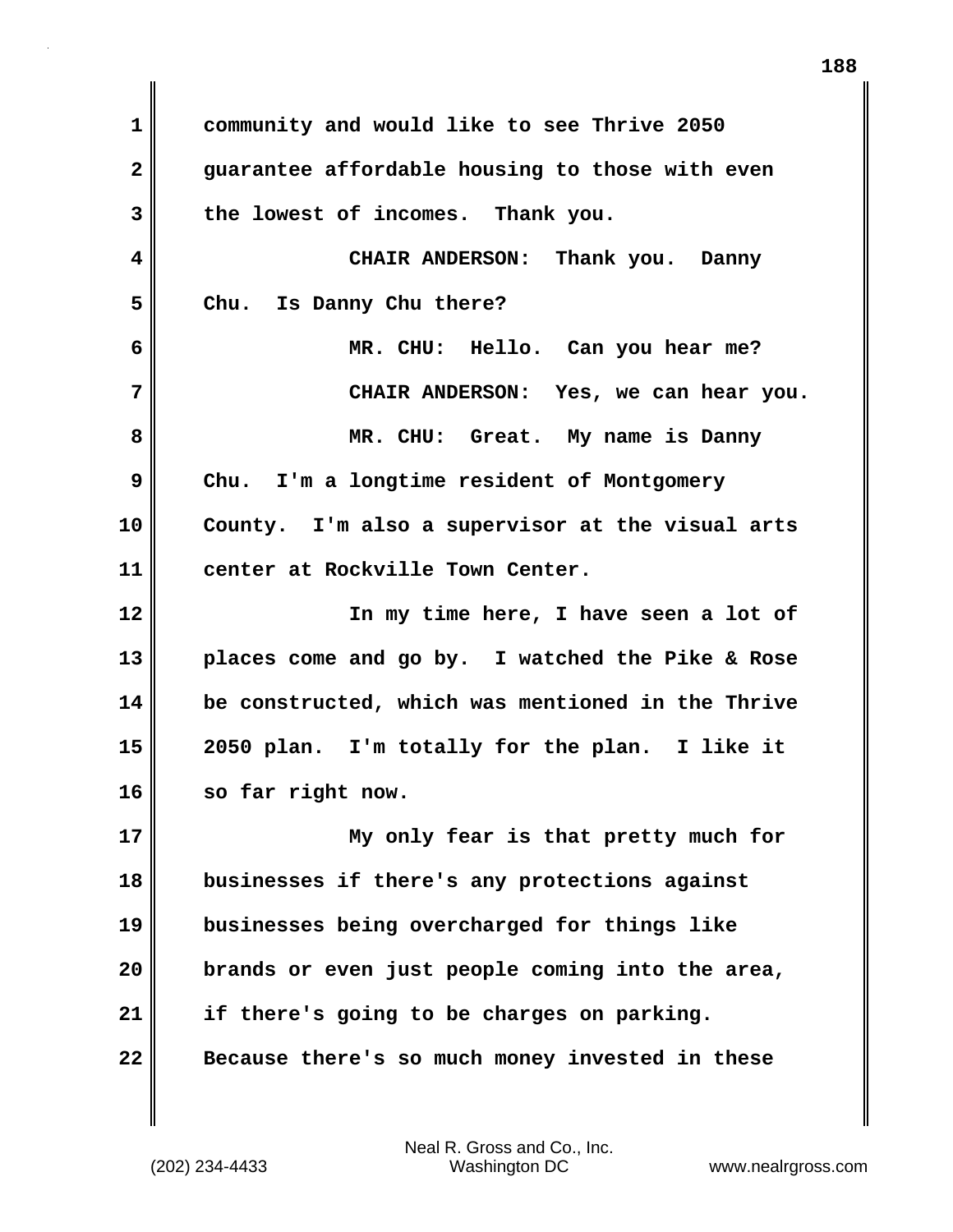| $\mathbf 1$  | new dwellings and constructions, if they're going |
|--------------|---------------------------------------------------|
| $\mathbf{2}$ | to be -- if a lot of people are going to be       |
| 3            | priced out of it. Because in Rockville Town       |
| 4            | Center, I've seen dozens of businesses come       |
| 5            | they go in and out of all these stores.           |
| 6            | It's just horrible seeing that. So I              |
| 7            | want to see if there's more protections regarding |
| 8            | how much people can charge to live in these       |
| 9            | houses, and how much these rental companies can   |
| 10           | charge for selling to businesses. Pretty much     |
| 11           | otherwise, I really like the idea of increasing   |
| 12           | the diversity, creating a lot of moderately       |
| 13           | priced housings, and just building closer instead |
| 14           | of farther away because it is difficult having to |
| 15           | choose which area I like to go to every night.    |
| 16           | But yeah, that's it. Thank you.                   |
| 17           | CHAIR ANDERSON: Thanks very much.                 |
| 18           | Alison Gillespie is next. Alison Gillespie, are   |
| 19           | you there?                                        |
| 20           | MS. GILLESPIE: Yes, can you hear me?              |
| 21           | CHAIR ANDERSON: Very good. Yes, we                |
| 22           | can hear you. Whenever you're ready.              |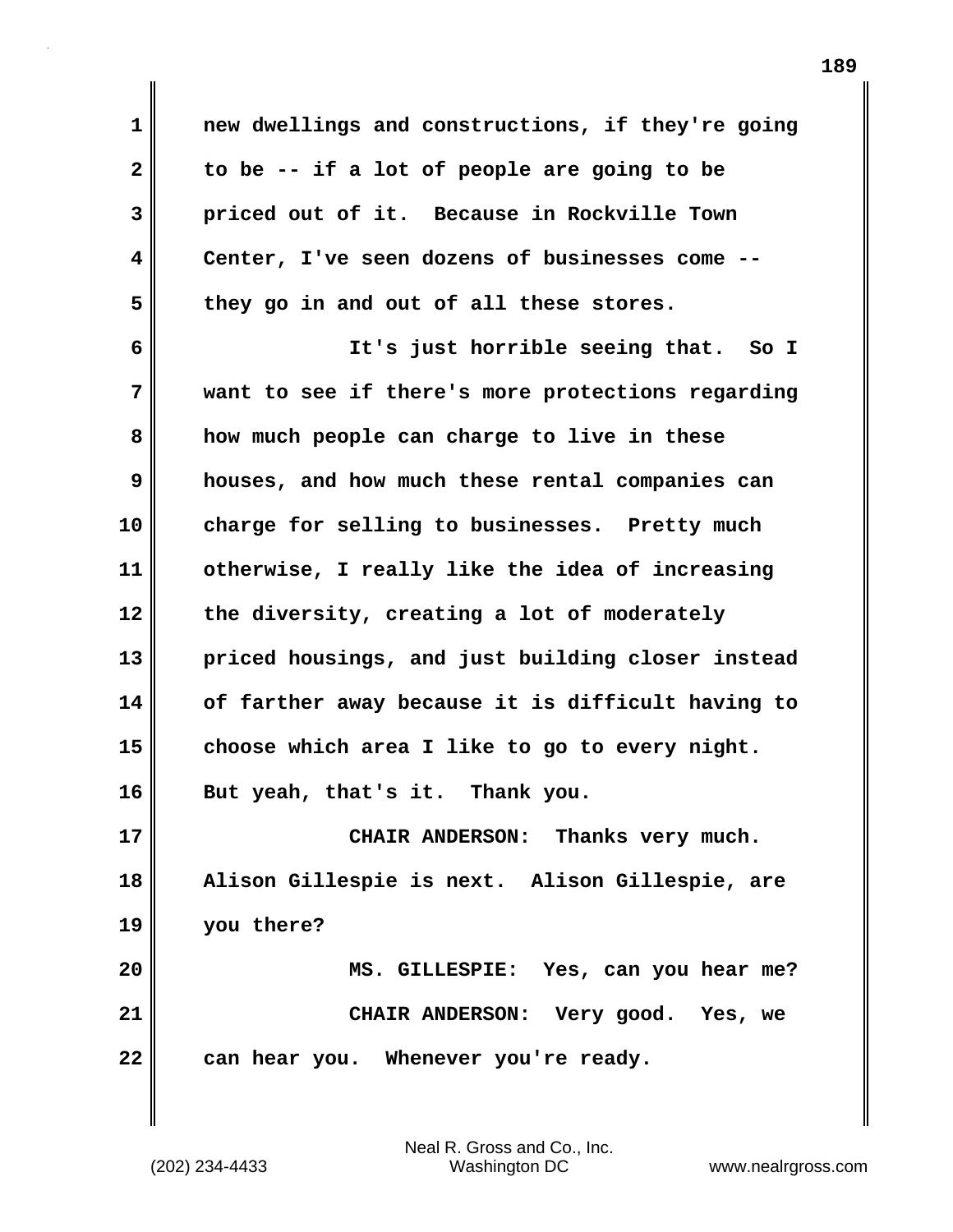| 1              | MS. GILLESPIE: My name is Alison                  |
|----------------|---------------------------------------------------|
| $\overline{2}$ | Gillespie, and I often testify as a Board member  |
| 3              | for MCCPTA. And I'm the president of Forest       |
| 4              | Estates Community Association. But tonight, I'm   |
| 5              | making comments as an individual.                 |
| 6              | I'm very pleased by the Thrive 2050               |
| 7              | plan. I think it addresses three really big       |
| 8              | urgent needs in our county: racism, climate       |
| 9              | change, and economic polarization. We should not  |
| 10             | try to deny it any longer. Much of this county    |
| 11             | is urban, and it needs to be managed accordingly. |
| 12             | I'm heartened that this document                  |
| 13             | clearly addresses the need to see our             |
| 14             | urbanization as something that can be positive if |
| 15             | it is addressed honestly and thoughtfully. I      |
| 16             | support the need to undo so many of the past      |
| 17             | exclusionary zoning policies, many of which       |
| 18             | divided our community along racial lines.         |
| 19             | Although we'd like to think of Montgomery County  |
| 20             | as a very progressive place, there are many ways  |
| 21             | we codified racism through housing policies       |
| 22             | during the 20th century.                          |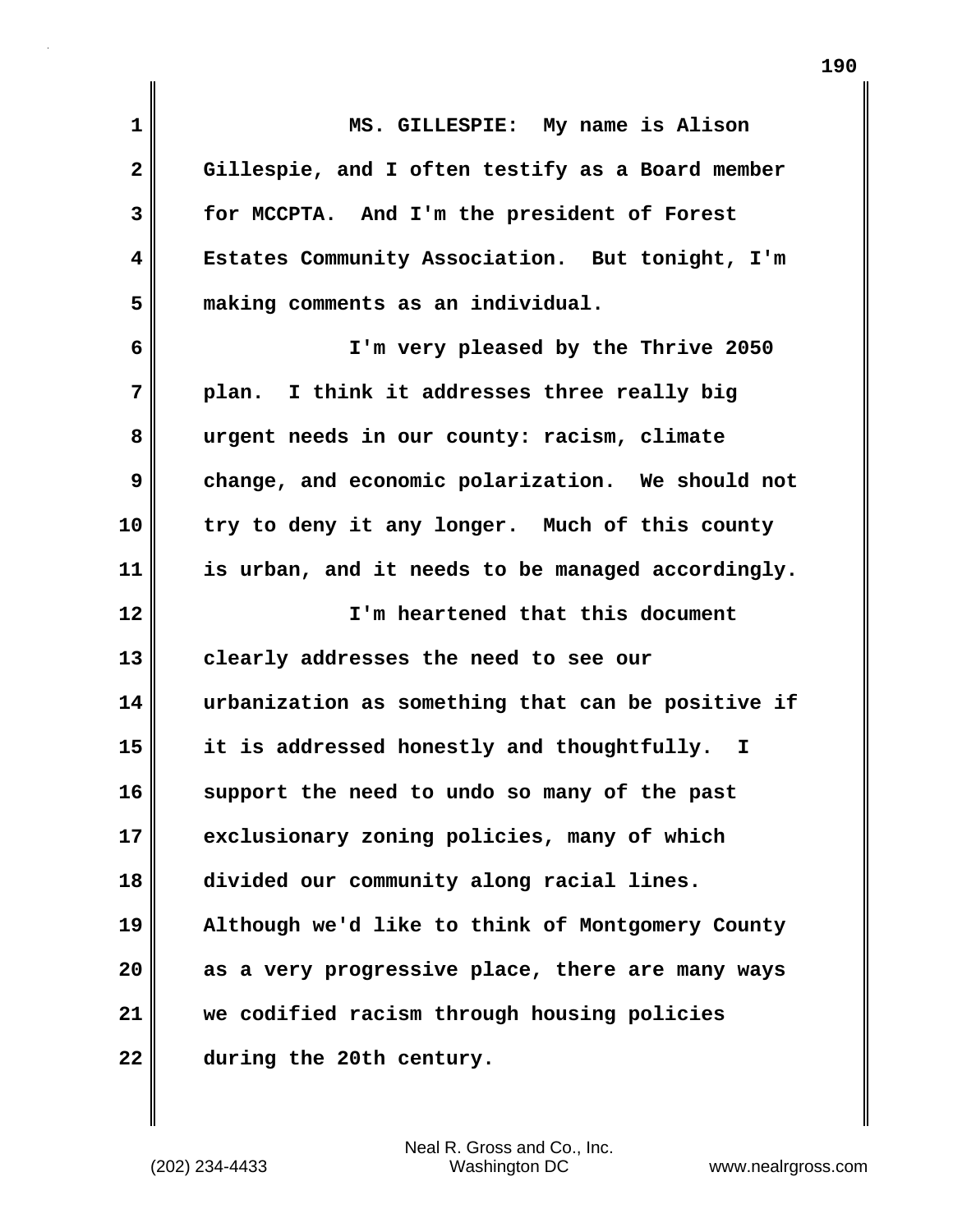| 1            | So I support changing that through                  |
|--------------|-----------------------------------------------------|
| $\mathbf{2}$ | better housing policy and zoning changes that       |
| 3            | will include a lot more multifamily options.<br>And |
| 4            | really anything that goes beyond single family      |
| 5            | homes will be of great benefit to everyone who      |
| 6            | lives here because we need more places for people   |
| 7            | to live. But we can't just create boxes for         |
| 8            | people to live in. We have to create livable        |
| 9            | communities, and this plan embraces that idea in    |
| 10           | a big way.                                          |
| 11           | I'm really excited about the idea of                |
| 12           | changing our huge, dangerous arterials full of      |
| 13           | multi-lane cars into green walkable boulevards.     |
| 14           | And I want us to redouble our efforts to make       |
| 15           | this a fully transit-oriented community. And I      |
| 16           | see that's supported in a lot of the pages of the   |
| 17           | Thrive report too.                                  |
| 18           | I'm a big parks advocate, and I'm                   |
| 19           | grateful to know that open space and green space    |
| 20           | will be a big part of the entire scheme of this     |
| 21           | plan. High quality parks are important for          |
| 22           | people to enjoy and also for the ecosystem          |
|              |                                                     |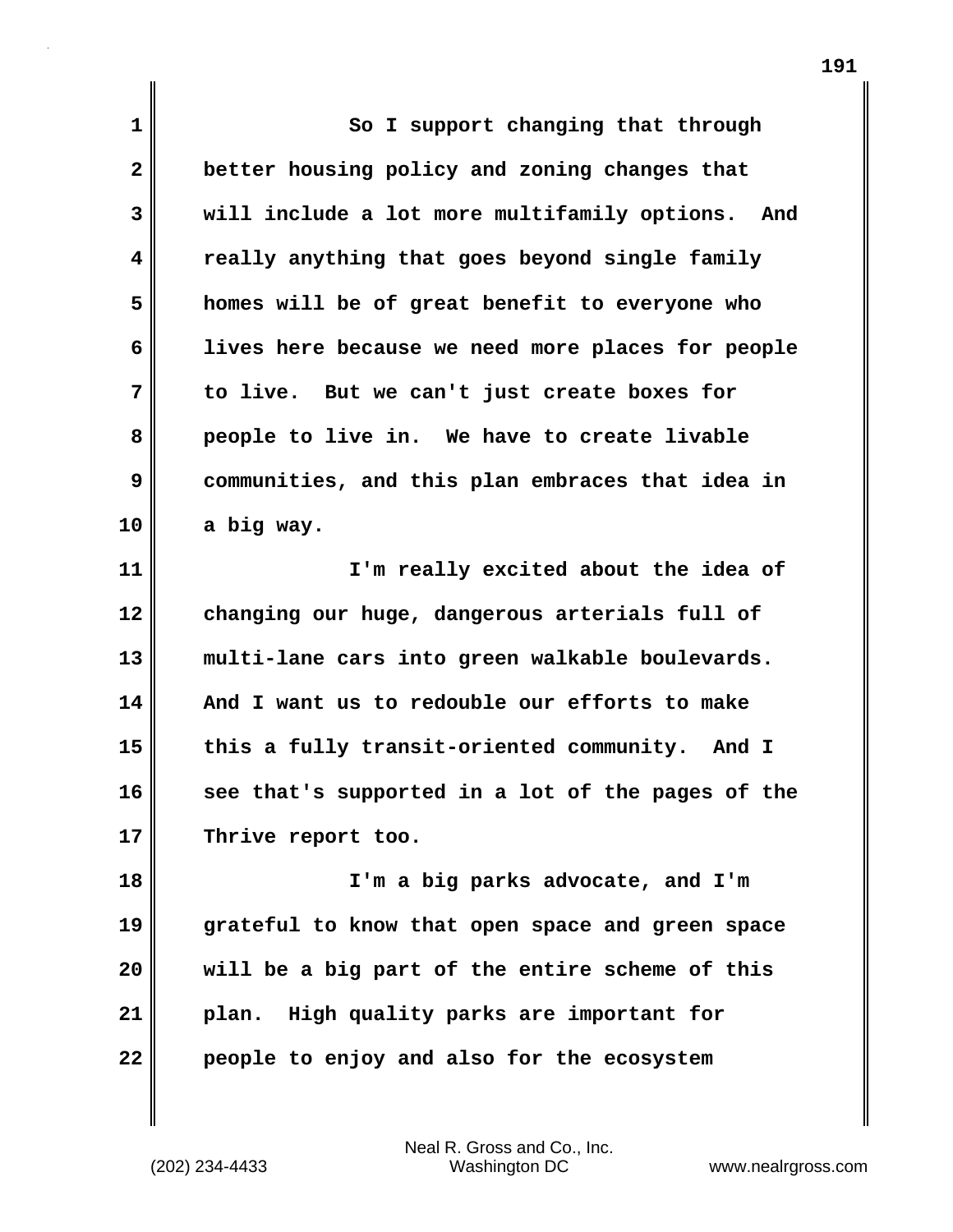**1 services they provide through things like 2 increased air and water quality and habitat for 3 wildlife. But mostly, I want to underscore my 4 confidence in MNCPPC tonight.**

**5 Over the last few years, I've 6 advocated for amendments in addition to three 7 different sector plans: the Veirs Mill Corridor 8 Plan, the Montgomery Hills/Forest Glen Plan, and 9 now the Silver Spring Downtown Plan. And I've 10 also participated in many, many hours of meetings 11 about the recent subdivision staging policy and 12 housing moratorium. I'm a transportation 13 advocate. I've spent countless hours in meetings 14 over road-related issues. 15 And I really want to say that I found 16 this to be a skilled team of highly engaged**

**17 professionals who work hard and prioritize 18 community engagement and stakeholder 19 consideration. I've seen the enormous effort 20 they've put into talking to people about -- in 21 all parts of this county about the Thrive plan. 22 I really don't think the pandemic has stopped or**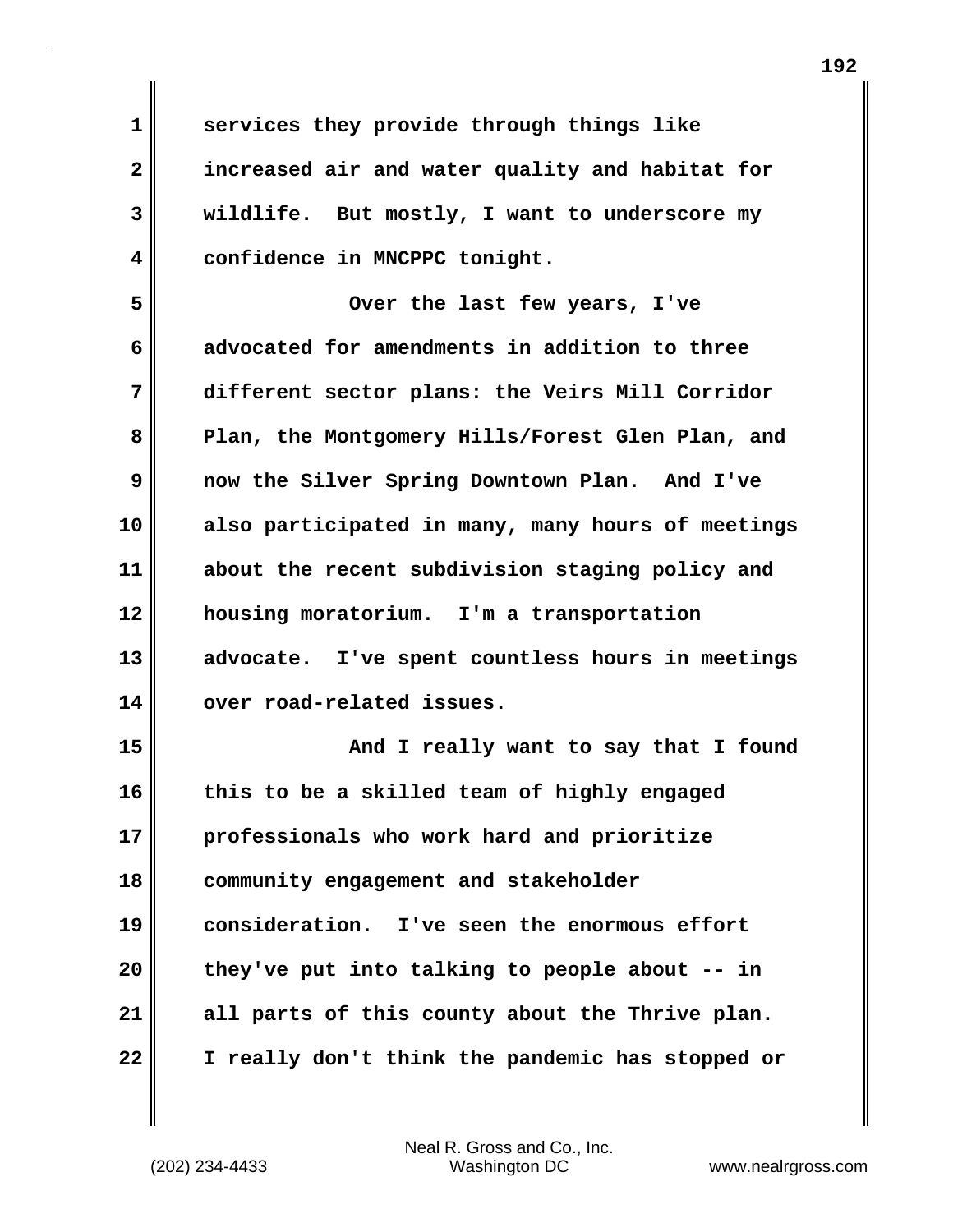**1 even slowed down this process.**

| $\mathbf{2}$            | I think tonight having 80-some people            |
|-------------------------|--------------------------------------------------|
| 3                       | sign up is a testament to that. As far as I can  |
| $\overline{\mathbf{4}}$ | ascertain, it's actually geared up over the      |
| 5                       | recent months. And I'd argue that due to an      |
| 6                       | increased focus on technology during COVID, we   |
| 7                       | have a more diverse group that's now testifying  |
| 8                       | and has been involved recently than any time I   |
| 9                       | remember because we're not all having to drive   |
| 10                      | across the county just to attend meetings.       |
| 11                      | So in short, MNCPPC has earned my                |
| 12                      | trust and respect as a citizen. With that in     |
| 13                      | mind, I'd like to offer a cautionary note about  |
| 14                      | this. We cannot delay the work that is in Thrive |
| 15                      | 2050.                                            |
| 16                      | I really think -- I really believe               |
| 17                      | that what we need is an overarching philosophy   |
| 18                      | that can engender action. And I think it needs   |
| 19                      | to be written in plain language, which largely   |
| 20                      | the plan right now is. But I think it needs to   |
| 21                      | be accessible and understandable.                |
| 22                      | If COVID has taught us anything, it's            |

(202) 234-4433 Washington DC www.nealrgross.com Neal R. Gross and Co., Inc.

**193**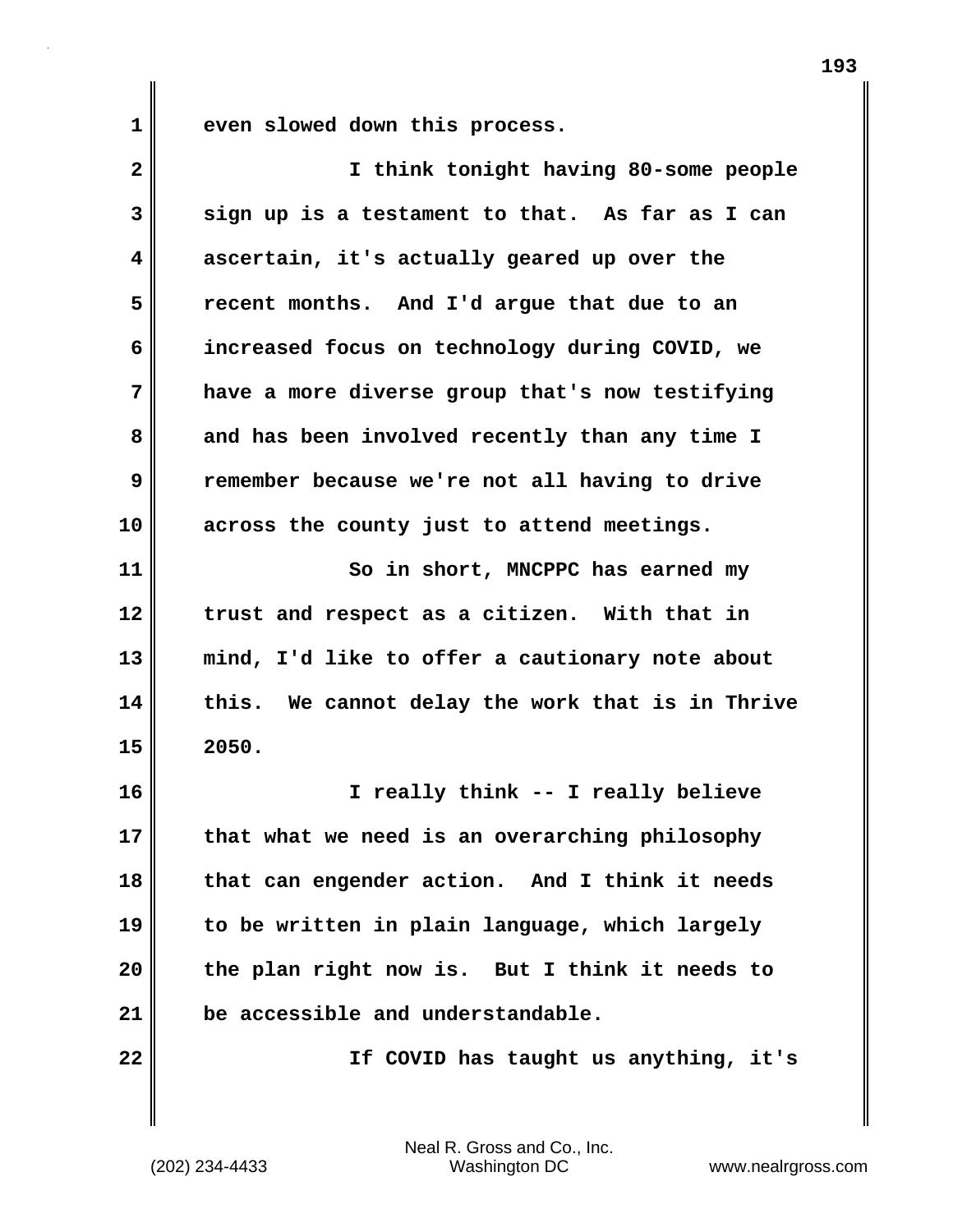**1 the need to remain flexible and nimble. So I 2 would urge you not to chain yourself to a long 3 list of prescriptions. Trust the sector plan 4 process. It is an excellent process, and it is 5 well carried out by this staff.**

**6 And the hearings that follow, always 7 they do what they are designed to do. I** 8 certainly trust that process at this point. I **9 think we need to let planners that come after us 10 and in the ensuing decades to come be inspired by 11 concepts and ideals that we set forth. Let's not 12 shackle them to any tightly prescribed 13 parameters.**

**14 As much as possible, we should set up 15 the future staff of MNCPPC and future residents 16 of Montgomery County for success by envisioning 17 something better and allowing them the room to 18 get there, even if another global crisis 19 interrupts in the future. What I hate to see is 20 any kind of delay. Let's get started now. 21 There's no sense in waiting until some 22 perfect moment arrives and we have an**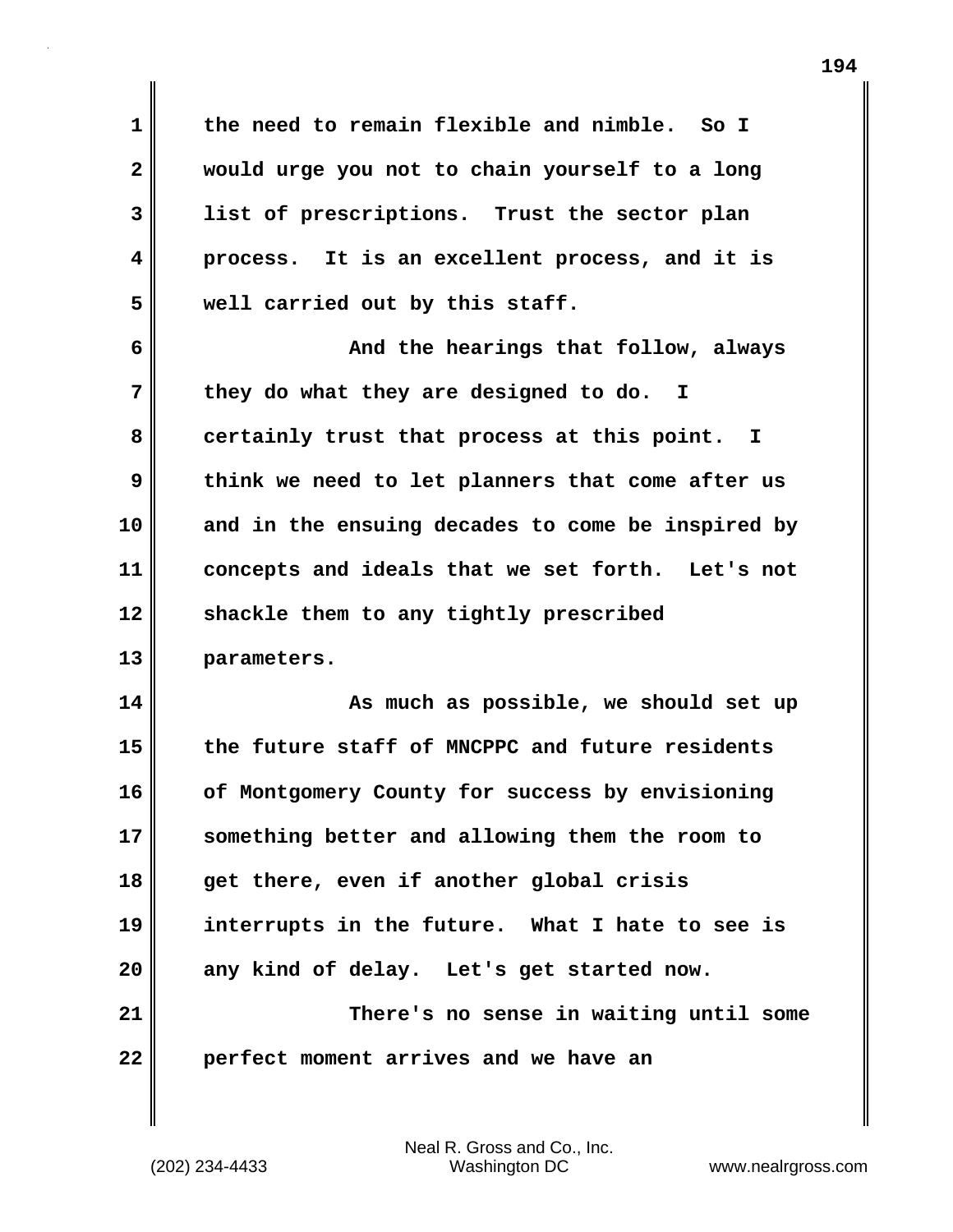**1 encyclopedia-like document. And we've completed 2 it and everybody has weighed in completely 100 3 percent rewritten every paragraph. My kids, both 4 of whom are on the precipice of adulthood, need 5 us to get started on this. And we owe it to them 6 and the next generation to get working on a 7 better future right now. So let's dig in. Let's 8 begin to thrive right now. Thanks. 9 CHAIR ANDERSON: Thank you very much. 10 Maria Salmeron Melendez, are you there? 11 MS. SALMERON MELENDEZ: Hello. Happy 12 Thursday. Thank you so much for having me here. 13 CHAIR ANDERSON: Yes, happy Thursday 14 to you. Thank you for joining us. 15 MS. SALMERON MELENDEZ: Of course. Of 16 course, and giving me the opportunity provide 17 this testimony. So yes, so my name is Maria** 18 || Salmeron, and I'm a student leader from Silver **19 Spring, Maryland. I champion diversity and 20 inclusion. 21 I'm here today because Montgomery 22 County is my home. Montgomery County is for us,**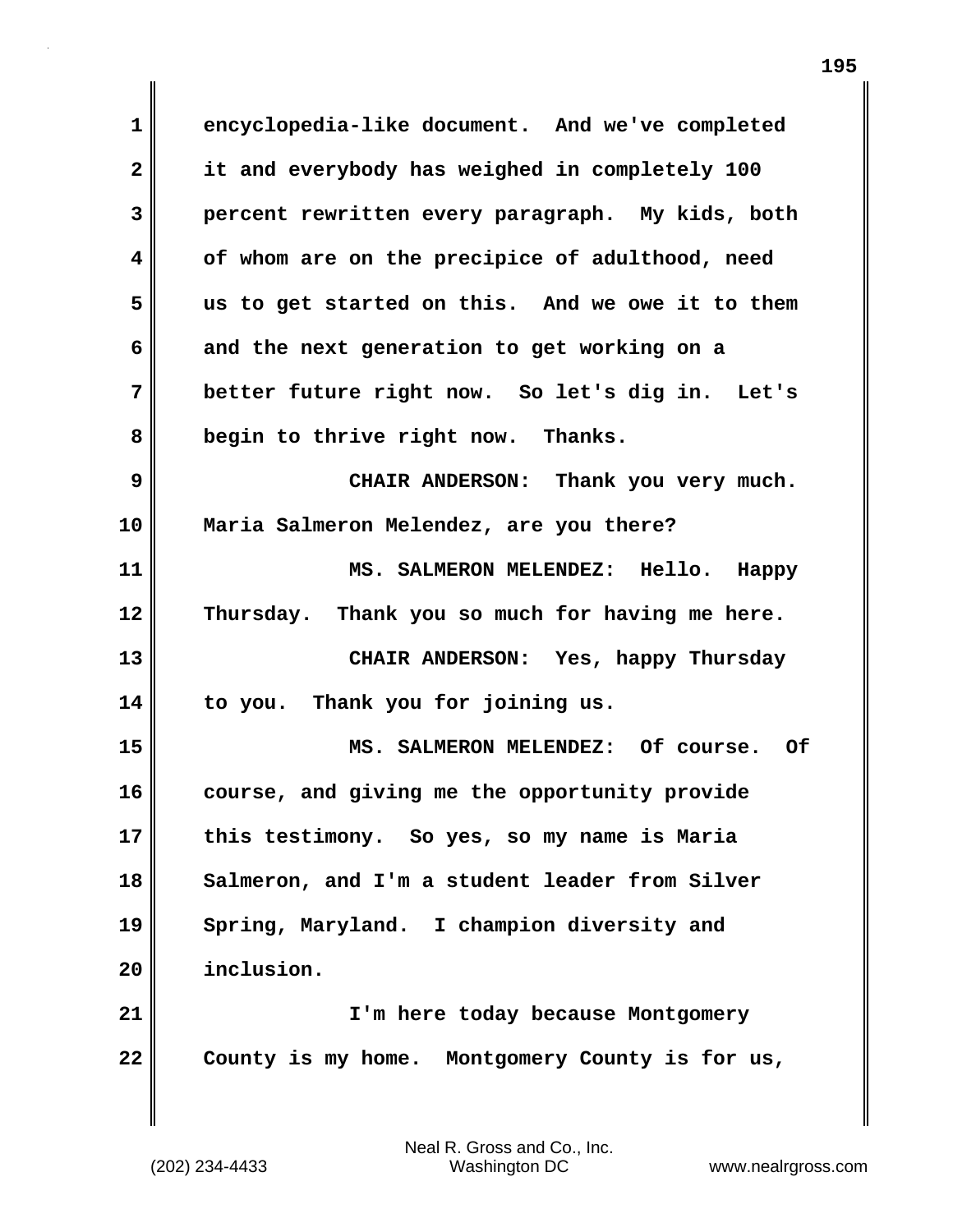**1 and Montgomery County is for all. With that 2 being said, this place that I'm proud to call my 3 home away from home as I was born and raised in 4 Honduras. A place that is highlighted in the 5 Thrive 2050 platform should provide strong and 6 physical connections that uplift each other 7 regardless of background, regardless of zip code. 8 It is our time to act.**

**9** By supporting diverse and adaptable **10 growth, you impact young student leaders like me, 11 young student leaders that immigrated from their 12 native country in Latin America to pursue the 13 American Dream, young students with a vision like 14 mine, specifically handpicked, BCC and Westland 15 Middle School at the schools that my brother and 16 I would attend before even landing in the United 17 States and moving to Maryland. Yet cognizant 18 students like me quickly became stunted by the 19 detrimental effects of de facto segregation 20 secretly affecting MCPS schools and neighborhoods 21 today. We're all made to attend the most 22 understaffed schools at the expense of inequity.**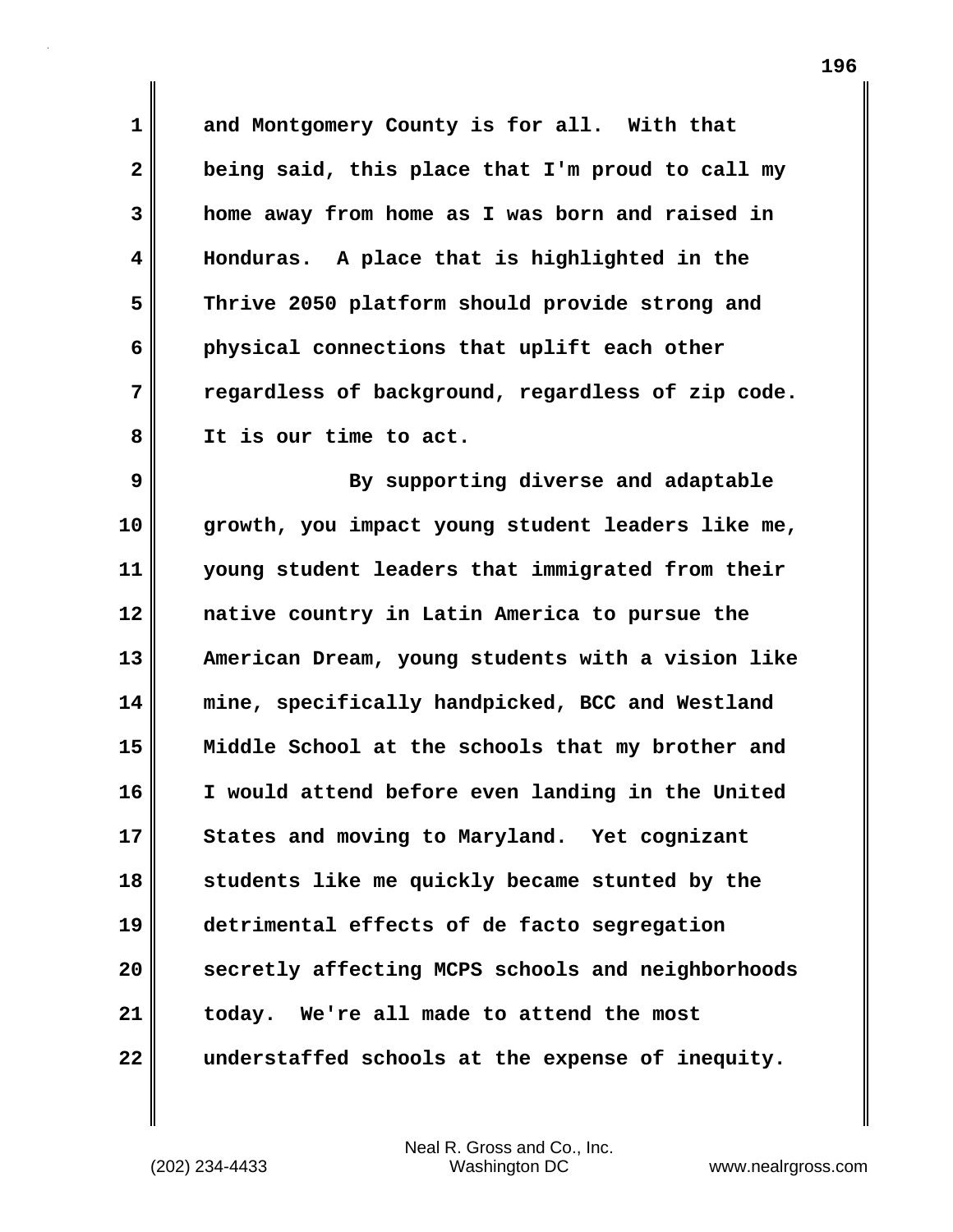| $\mathbf 1$             | Vulnerable students like me who live              |
|-------------------------|---------------------------------------------------|
| $\mathbf{2}$            | in unsuitable and unaffordable living parameters  |
| $\overline{\mathbf{3}}$ | pushed my family towards pursuing other options   |
| 4                       | which one of them spoke to moving out of Bethesda |
| 5                       | and landing upon the great Silver Spring,         |
| 6                       | Maryland, which is something every day I'm        |
| 7                       | thankful and grateful for. Nonetheless, I still   |
| 8                       | question to this day as I grow older, every day I |
| 9                       | continue my college education. I wish to          |
| 10                      | continue to challenge ourselves and the current   |
| 11                      | status quo. Let's do this together, so we         |
| 12                      | realize Montgomery County should be for all,      |
| 13                      | Thrive 2050 should be for all. And with that      |
|                         |                                                   |
| 14                      | being said, thank you and have a blessed night.   |
| 15                      | <b>CHAIR ANDERSON:</b><br>Thank you very much     |
| 16                      | for that testimony. Is Kenneth Bawer there?       |
| 17                      | MR. BAWER: Yes, I am. Can you hear                |
| 18                      | me, sir?                                          |
| 19                      | CHAIR ANDERSON: Yes, and now we see               |
| 20                      | you too.                                          |
| 21                      | MR. BAWER: Okay, great. Thank you,                |
| 22                      | Chair Anderson and members of the Planning Board. |
|                         |                                                   |
|                         |                                                   |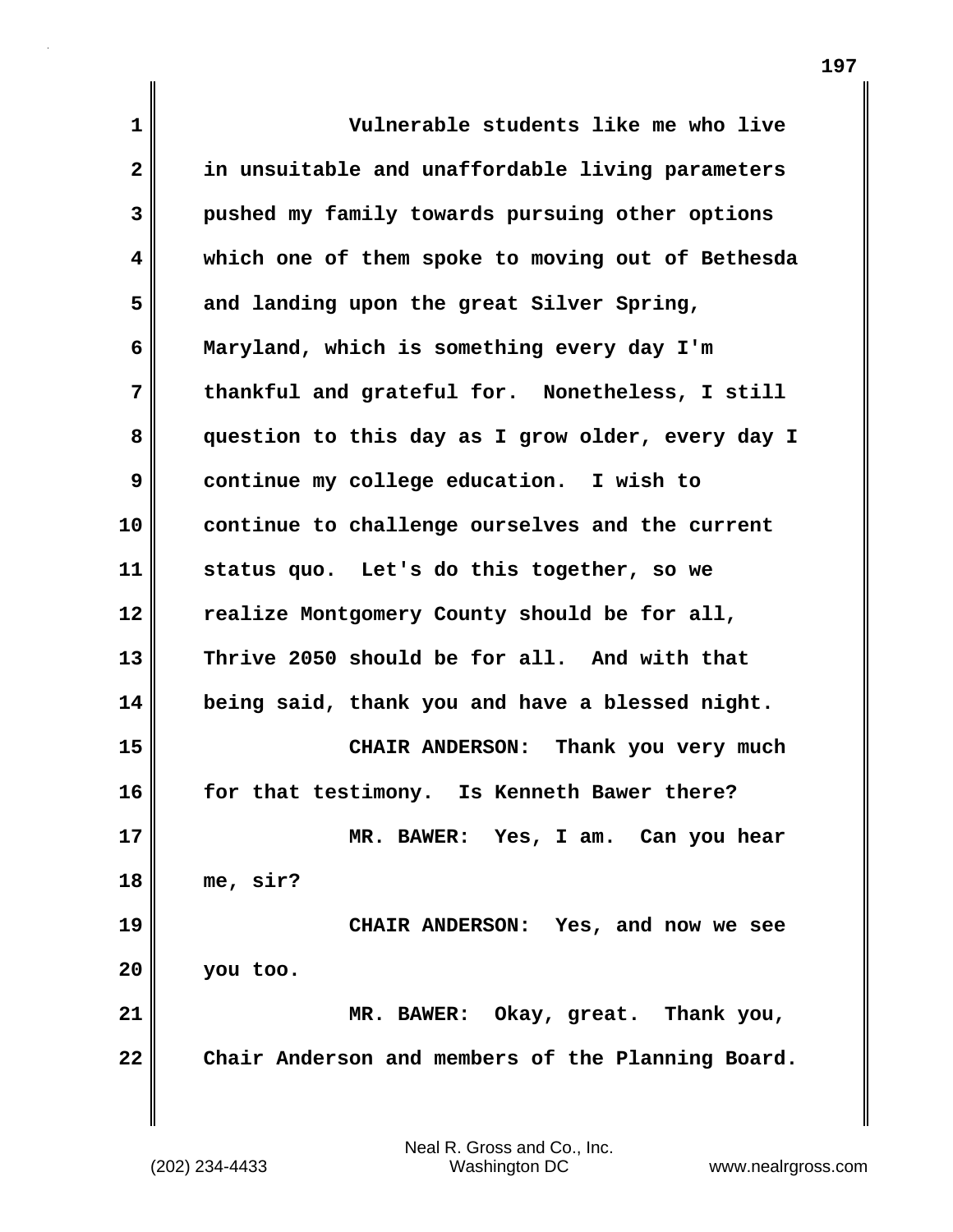**1 My name is Kenneth Bawer. I'm representing the 2 West Montgomery County Citizens Association. We 3 acknowledge the efforts of those who have 4 contributed to this very important document. 5 Clearly a lot of time and thought went into this 6 draft document, and we thank you. 7 First, we would like to suggest that 8 the time frame for finalizing this document be 9 greatly extended due to the pandemic. It has 10 been extremely disruptive, and we'll have 11 uncertain consequences. There's a lot of this 12 draft that we like, but we do have suggestions 13 that differ in their focus. Please see our 14 written testimony for details. 15 Our vision for 2050 is a county where 16 we don't compare our growth to other 17 jurisdictions. And while our main goal and 18 indicator of success is not growth but as being 19 at the top of the happiness ratings, having a 20 high quality life, and above all, respecting and 21 enhancing the environment. Our vision as a 22** county which is not developer-centric but rather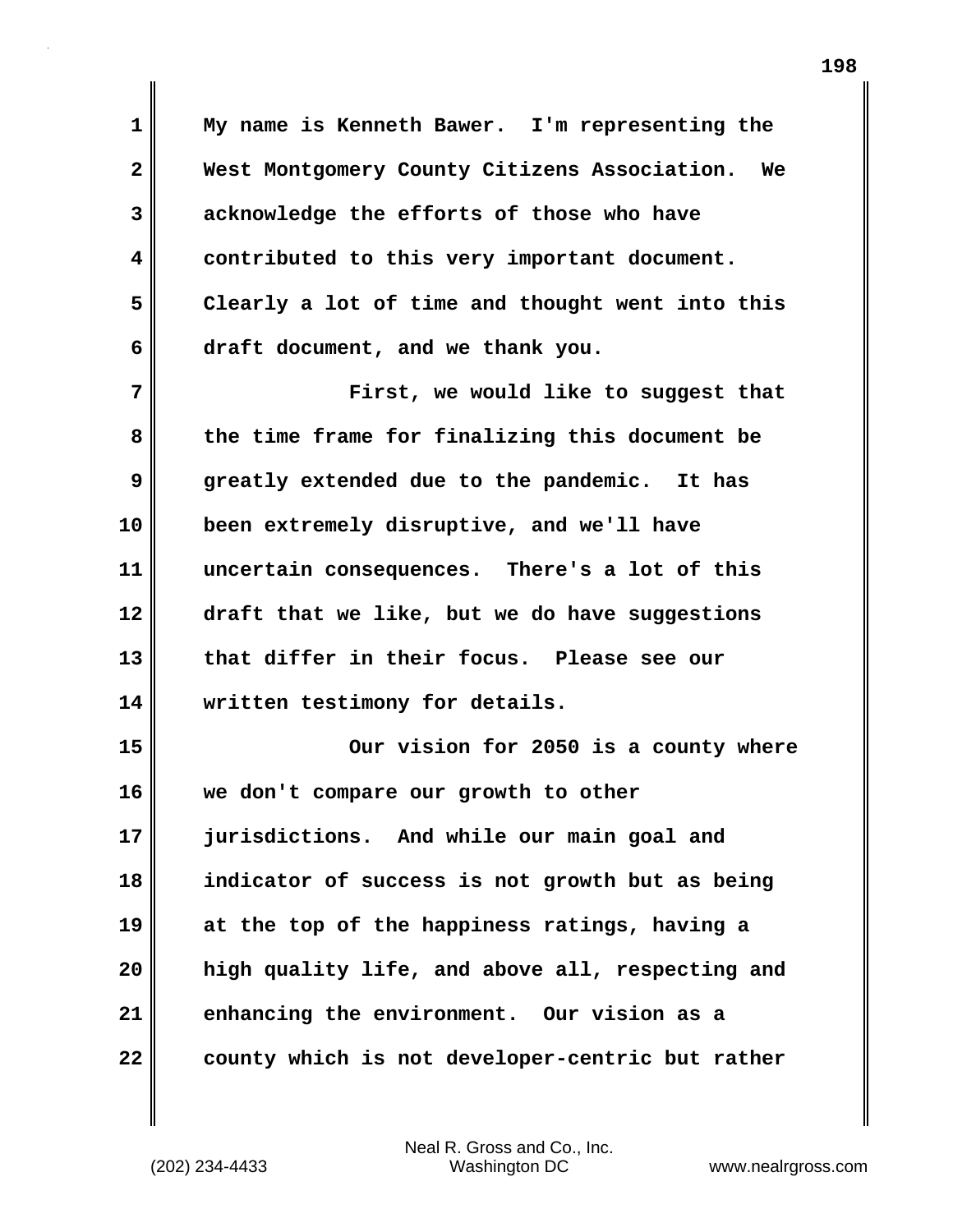**1 as resident-centric and environment-centric, 2 where the focus is on sustainable growth, not 3 simply population, business, and job growth. 4 Our vision is a county that has 5 maintained the green wedges and corridor 6 structure from the current plan rather than being 7 disappeared from this draft document. This draft 8 seemed to condemn us all to becoming a county of 9 all corridors and no green wedges. We need to go 10 back to the wedges and corridors concept, which 11 more clearly delineates areas of development.**

**12 Our vision is a county in which the 13 creation of wildlife and nature corridors has the 14 same priority as development corridors. Our 15 vision is a county in which low density and rural 16 areas outside the sewer envelope are afforded 17 special protection, since these areas contain 18 watersheds which contribute drinking water to 19 millions of people. These protections should 20 include severe limitations on new road 21 construction and widening, and stricter 22 requirements to control stormwater and impervious**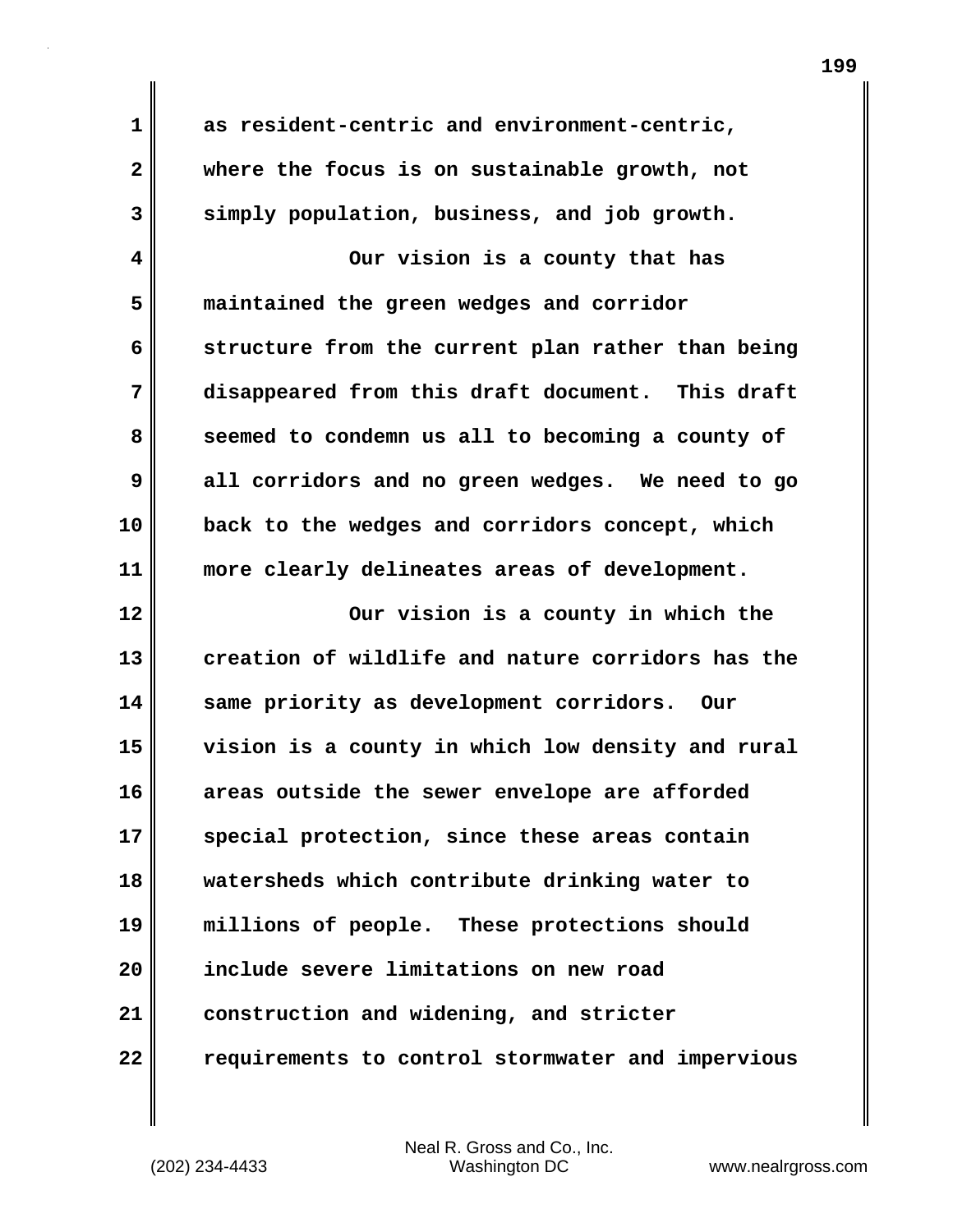1 surfaces.

| $\mathbf{2}$ | Our vision does more to protect well              |
|--------------|---------------------------------------------------|
| 3            | water quality in these areas. Our vision is a     |
| 4            | county where all decisions and policies are       |
| 5            | informed by science. Decisions will be based on   |
| 6            | the fact that any amount of impervious surface    |
| 7            | degrades our water quality, including development |
| 8            | in the 10-mile creek watershed.                   |
| 9            | So-called stream restorations, which              |
| 10           | convert our natural areas into engineered         |
| 11           | stormwater conveyances will be banned. Our        |
| 12           | vision is a county committed to actually          |
| 13           | enforcing county codes and regulations. Today     |
| 14           | waivers and rulings are being made in seemingly   |
| 15           | arbitrary and capricious manners.                 |
| 16           | Our vision is a county that is honest             |
| 17           | about air quality and water quality conditions.   |
| 18           | Currently, we have only a single air quality      |
| 19           | monitoring station. Our vision is a network of    |
| 20           | roadside monitoring stations.                     |
| 21           | Our vision is for emergency alerts for            |
| 22           | sewer overflows similar to air quality alerts.    |
|              |                                                   |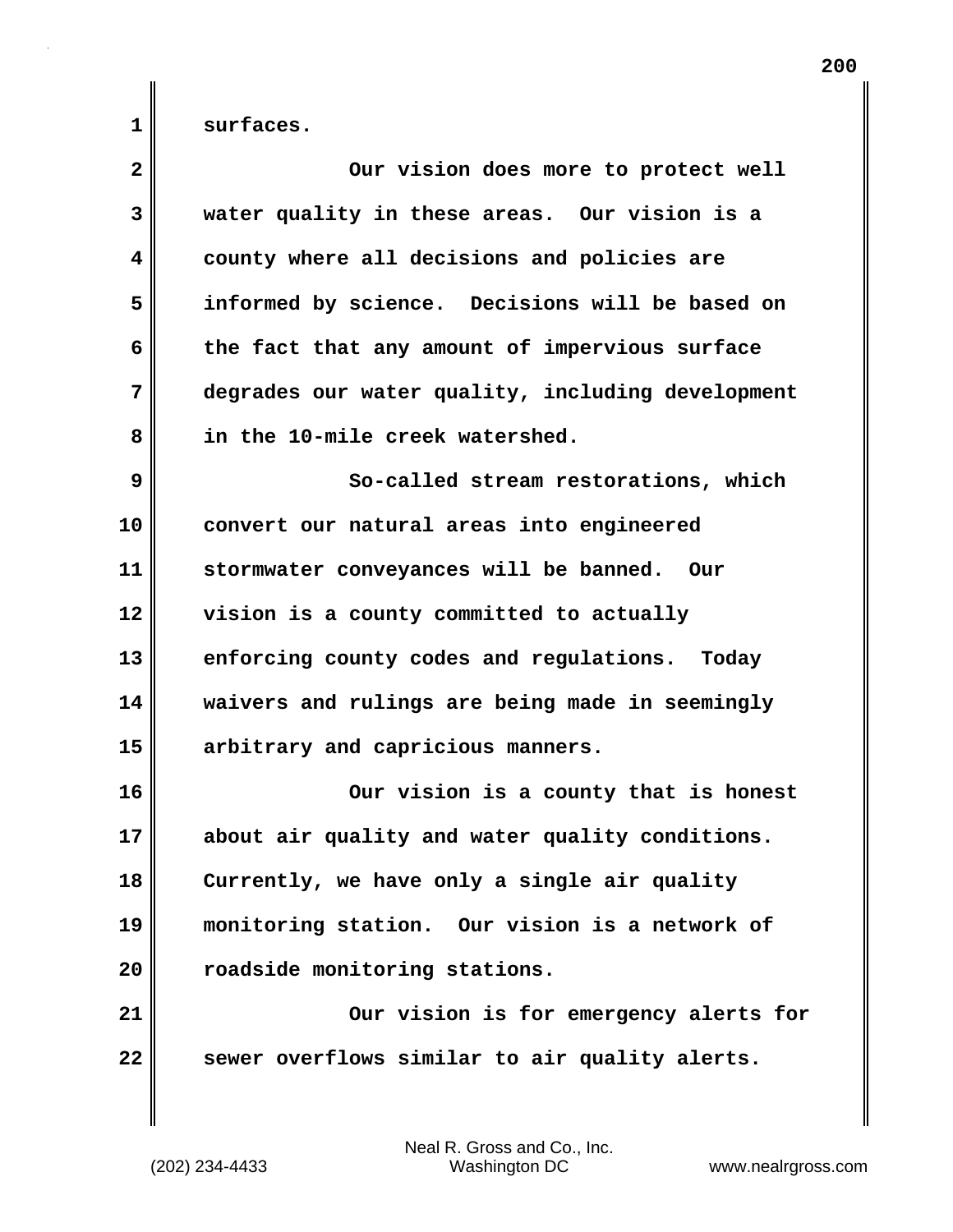**1 Our vision balances any up zoning with down 2 zoning in other areas. Our vision does not 3 include flexible regulations, zoning controls, 4 and zoning initiatives. We don't have flexible 5 speed limits for a reasons. Regulations and 6 zoning controls should be fixed and enforced, not 7 flexible. We appreciate this opportunity to make 8 our comments to improve this plan. Thank you 9 very much. 10 CHAIR ANDERSON: Thank you. Is Mark 11 Pierzchala there? 12 MR. PIERZCHALA: Yes, I'm here. 13 CHAIR ANDERSON: Very good. And we 14 see you. 15 MR. PIERZCHALA: Thank you. Good 16 evening, Chair Anderson and members of the 17 Montgomery County Planning Board. My name is 18 Mark Pierzchala, testifying as an individual. 19 However, my opinions are formed from nine total 20 years as a Rockville council member. 21 Rarely do so many policy areas come 22 together so nicely as in this plan. It well**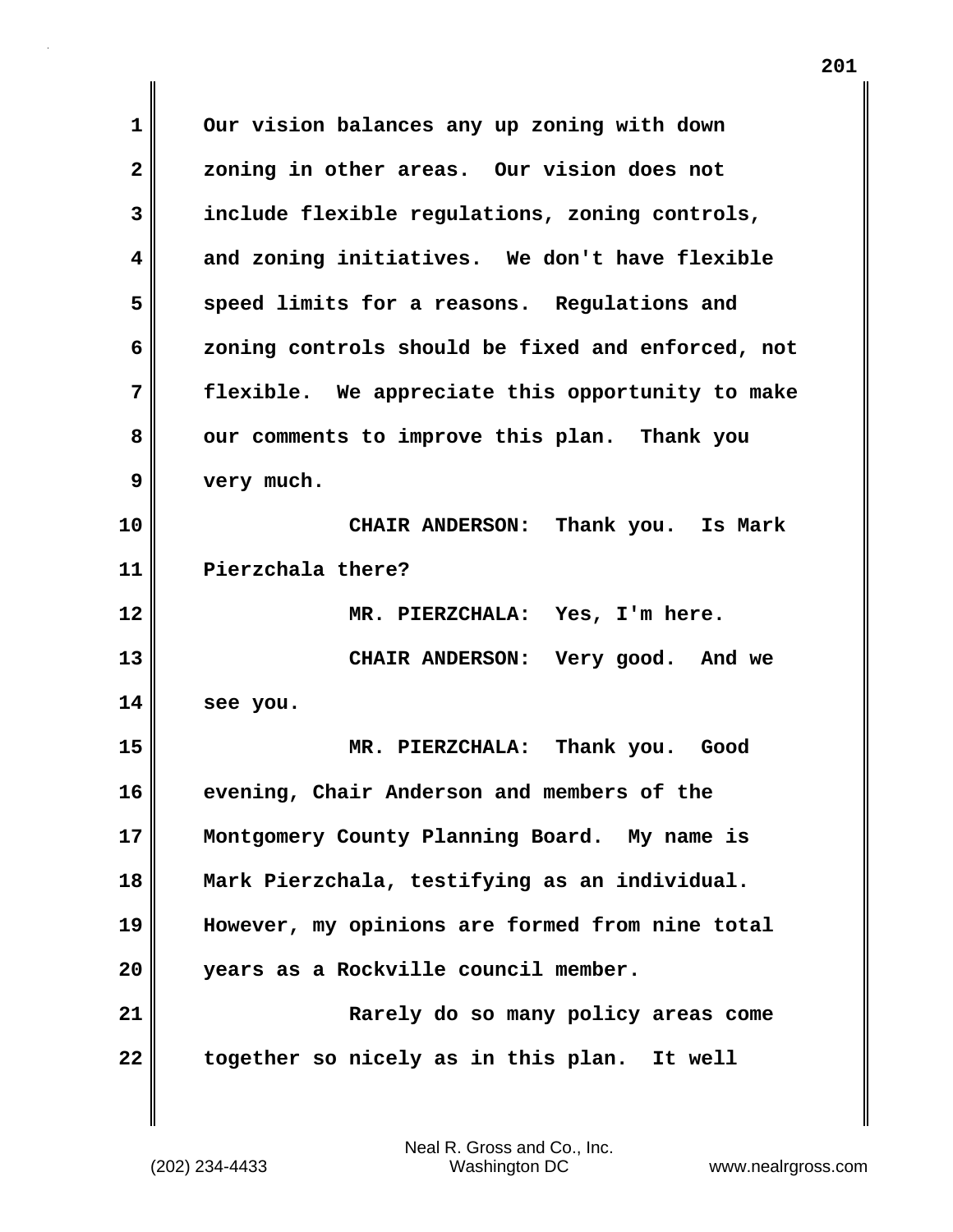**1 documents the terrible economic stagnation and an 2 acute shortage of housing on which I will focus. 3 The provision of housing units far lags 4 population growth, resulting in high housing 5 costs.**

**6 The well enough off manage, and we 7 take care of some of the poor. But we harm those 8 in between. These are people who 40 years ago 9 would have found reasonably priced housing in 10 Montgomery County. Now they pay too much, live 11 marginally, or live elsewhere.**

**12 We are not providing for teachers, 13 healthcare workers, first responders, or even our 14 own children. By transferring our many decrepit 15 commercial properties into livable, walkable 16 communities near transit, we would get many wins 17 and few negatives. Wins include reduced car 18 trips, better transit, lower energy usage, more 19 stormwater management, prosperity, higher tax 20 base, money for school construction, and human-21 sized communities and local shops.** 

**22 So what is the problem? There's a**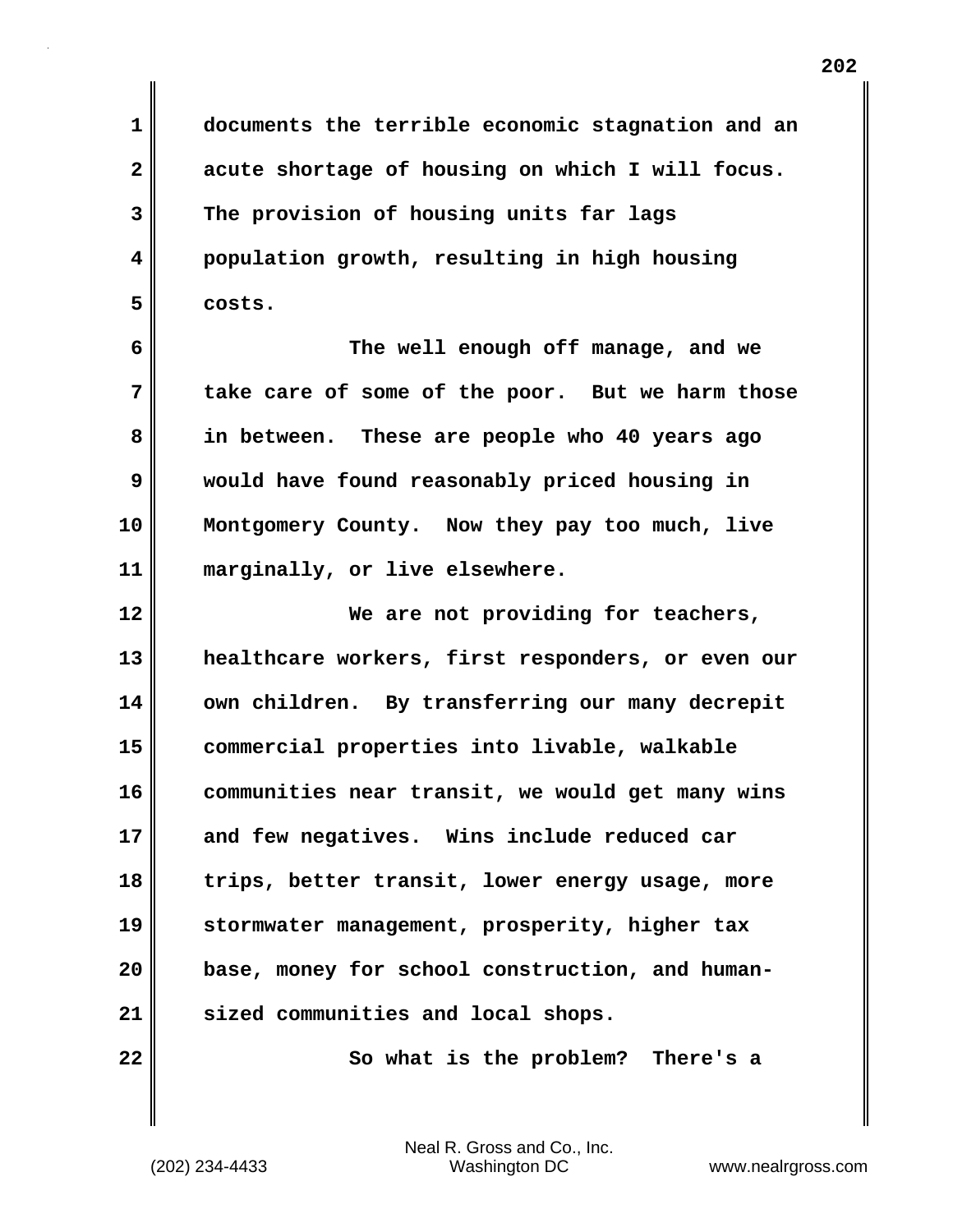**1 political problem and it has been around for 2 years. There's a visceral reaction from many 3 homeowners whenever and wherever high density 4 projects are proposed. Many anticipate more 5 traffic, congestion, and overcrowded schools. 6 Opposition can be loud, ugly, and 7 classist. These opponents vote in numbers and in 8 blocks and they have long memories. However, to 9 stop the kind of development featured in this 10 draft plan in this day and age is to hurt our own 11 children. 12 Yes, people love their children. I 13 know that. And I don't want our children in 14 portable classrooms either. But the far bigger 15 questions are these. Where are our own children 16 going to live when they grow up, and where will 17 they work? 18 Increasingly, that is not in 19 Montgomery County. We have loaded so much 20 baggage on our younger generation, including a 21 crushing national debt, the huge and increasing 22 burden of supporting baby boomer retirees, and an**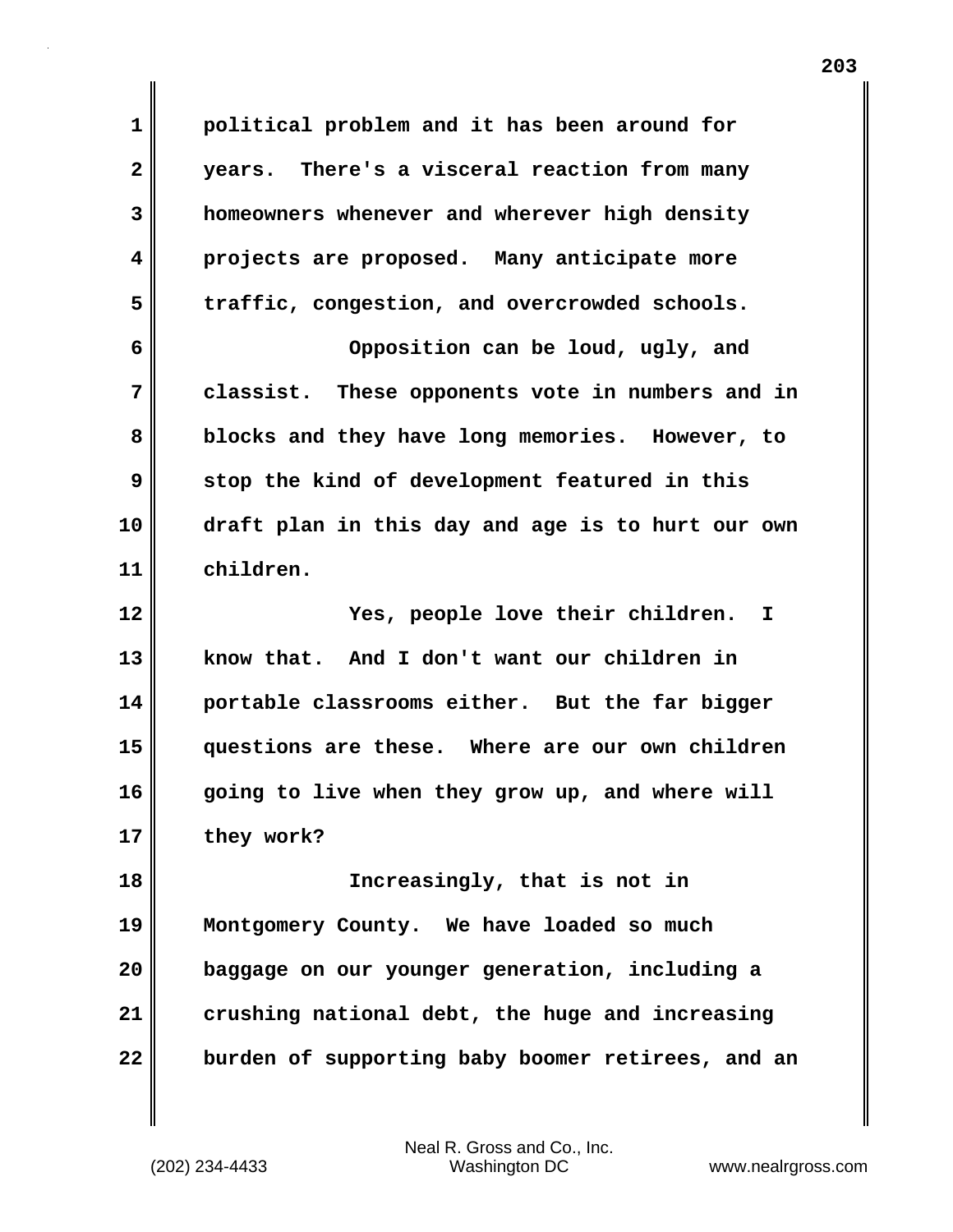| 1                       | aging infrastructure that is not being replaced     |
|-------------------------|-----------------------------------------------------|
| $\overline{\mathbf{2}}$ | or maintained fast enough, if at all. Our           |
| 3                       | children will need all the economic opportunity     |
| 4                       | they can get.                                       |
| 5                       | In conclusion, I support the                        |
| 6                       | recommendations of the plan for all the reasons     |
| 7                       | it states, but even more for a reason it does not   |
| 8                       | state. That is this plan is the best way to         |
| 9                       | support and provide for our own children when       |
| 10                      | they become adults. Let's give our own children     |
| 11                      | a chance to prosper here in Montgomery County.      |
| 12                      | Thank you.                                          |
| 13                      | CHAIR ANDERSON: Thank you very much                 |
| 14                      | for that testimony. We always appreciate hearing    |
| 15                      | from our friends from Rockville even though we      |
| 16                      | don't have land use authority there. So nice to     |
| 17                      | see you. Jessica Bronson, are you there?            |
| 18                      | MS. BRONSON: Hi. Yes, I'm here. Can                 |
| 19                      | you hear me?                                        |
| 20                      | CHAIR ANDERSON: Yes.                                |
| 21                      | MS. BRONSON: Great. Hi, good evening                |
| 22                      | and thank you for the opportunity to comment.<br>My |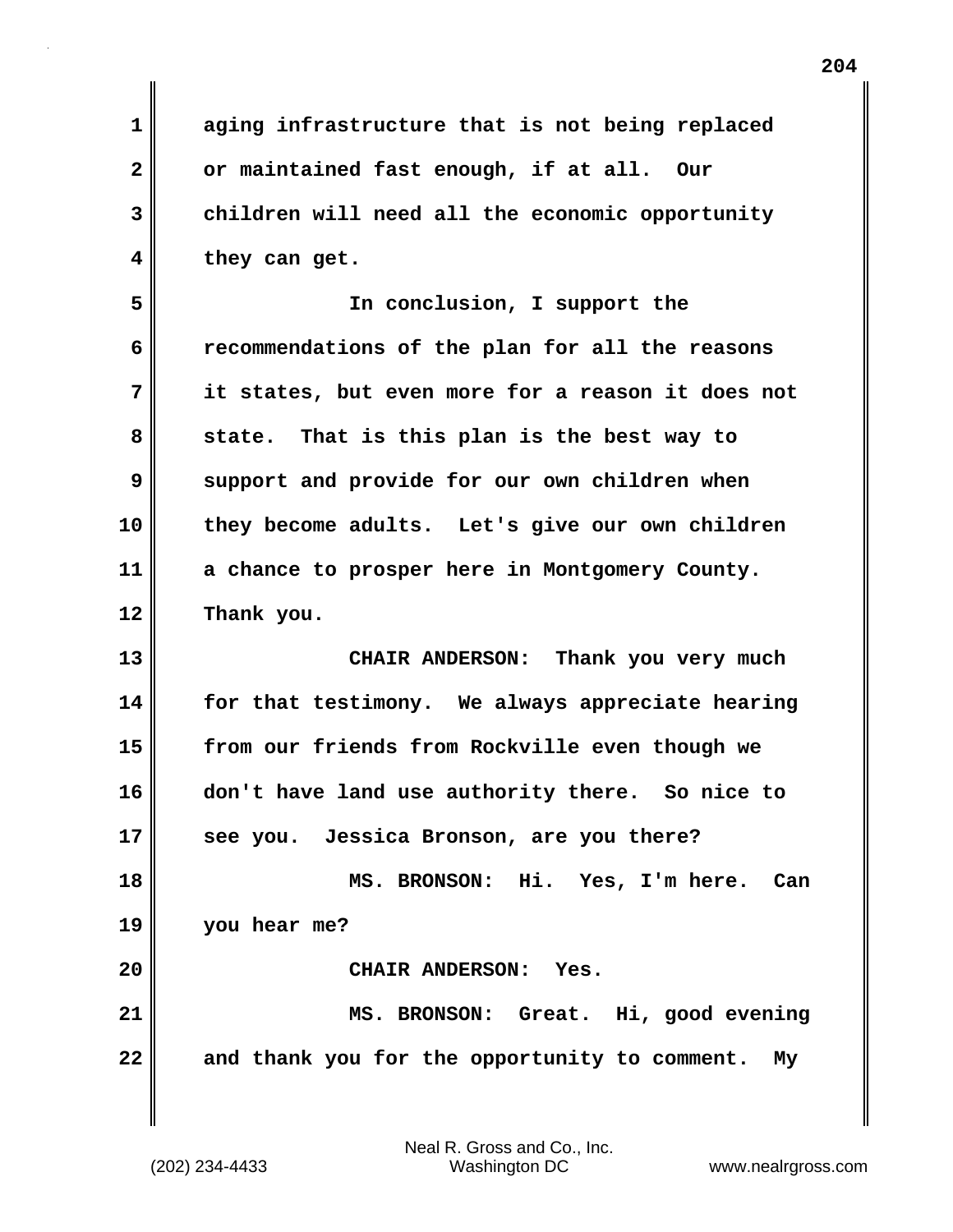| 1            | name is Jessica Bronson and I live in             |
|--------------|---------------------------------------------------|
| $\mathbf{2}$ | Gaithersburg. I support the direction of Thrive   |
| 3            | 2050, including the idea of encouraging           |
| 4            | transportation by means other than cars.          |
| 5            | It's vital that we think about how                |
| 6            | people will be getting around within the next 30  |
| 7            | years, and how these modes of transportation will |
| 8            | either mitigate or worsen the impact of climate   |
| 9            | change. The fact is more people are alarmed       |
| 10           | about climate change than ever before. According  |
| 11           | to the Yale Program on Climate Change             |
| 12           | Communication, 70 percent of people in our area   |
| 13           | are concerned about it, and 71 percent think it   |
| 14           | will harm future generations. Fifty-four percent  |
| 15           | believe that local officials -- wink, wink,       |
| 16           | that's you guys -- should do more to address it.  |
| 17           | So we as individuals can take steps to            |
| 18           | try to address climate change. But really, our    |
| 19           | government can and should be doing more.<br>And   |
| 20           | this can include developing communities that are  |
| 21           | not so reliant on cars, one of the primary        |
| 22           | drivers of climate change.                        |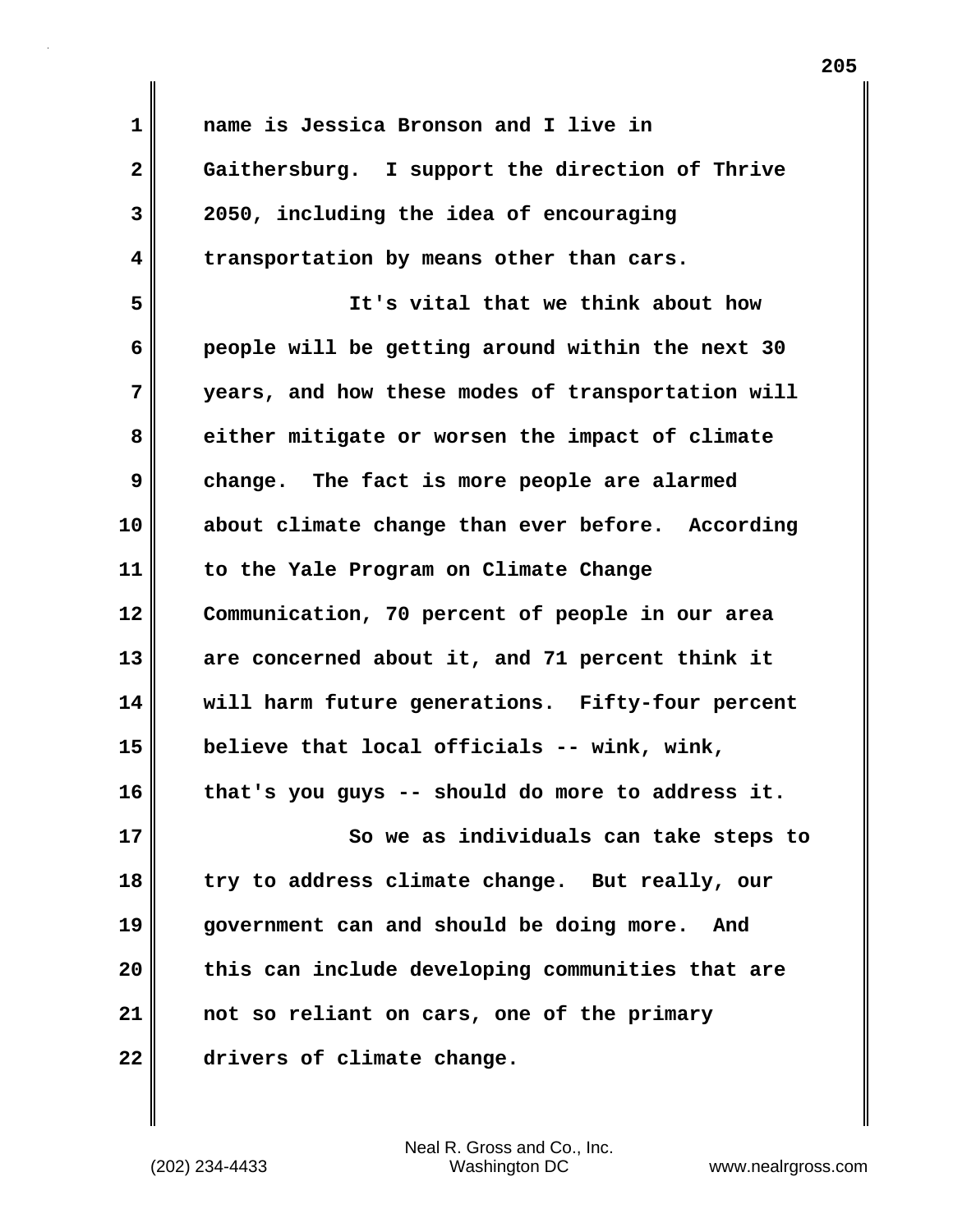**1 So I moved to Montgomery County about 2 nine years ago to attend law school in D.C. And 3 at the time, I was a young single mother with a 4 three-year-old toddler. And for several years, 5 we lived in an apartment complex close to a Metro 6 station, which I was pretty excited about when we 7 moved in. 8 However, we still ended up relying on 9 my car most of the time because many of the 10 necessities like grocery stores, pharmacies, and 11 preschools were not really accessible to us. We 12 realized that just how inaccessible things were 13 when my car once broke down for three months. 14 And suddenly what would have been a 10 to 15- 15 minute drive turned out to be a one or two-hour 16 trip using the train or the bus or both. 17 I vividly remember times when I'd be**

**18 sitting on the bus with my toddler next to me 19 trying to study my books, keep him occupied, and 20 also keep track of the bus stops. So as 21 environmentally conscious as I thought of myself, 22 of course I rushed back to using my car as soon**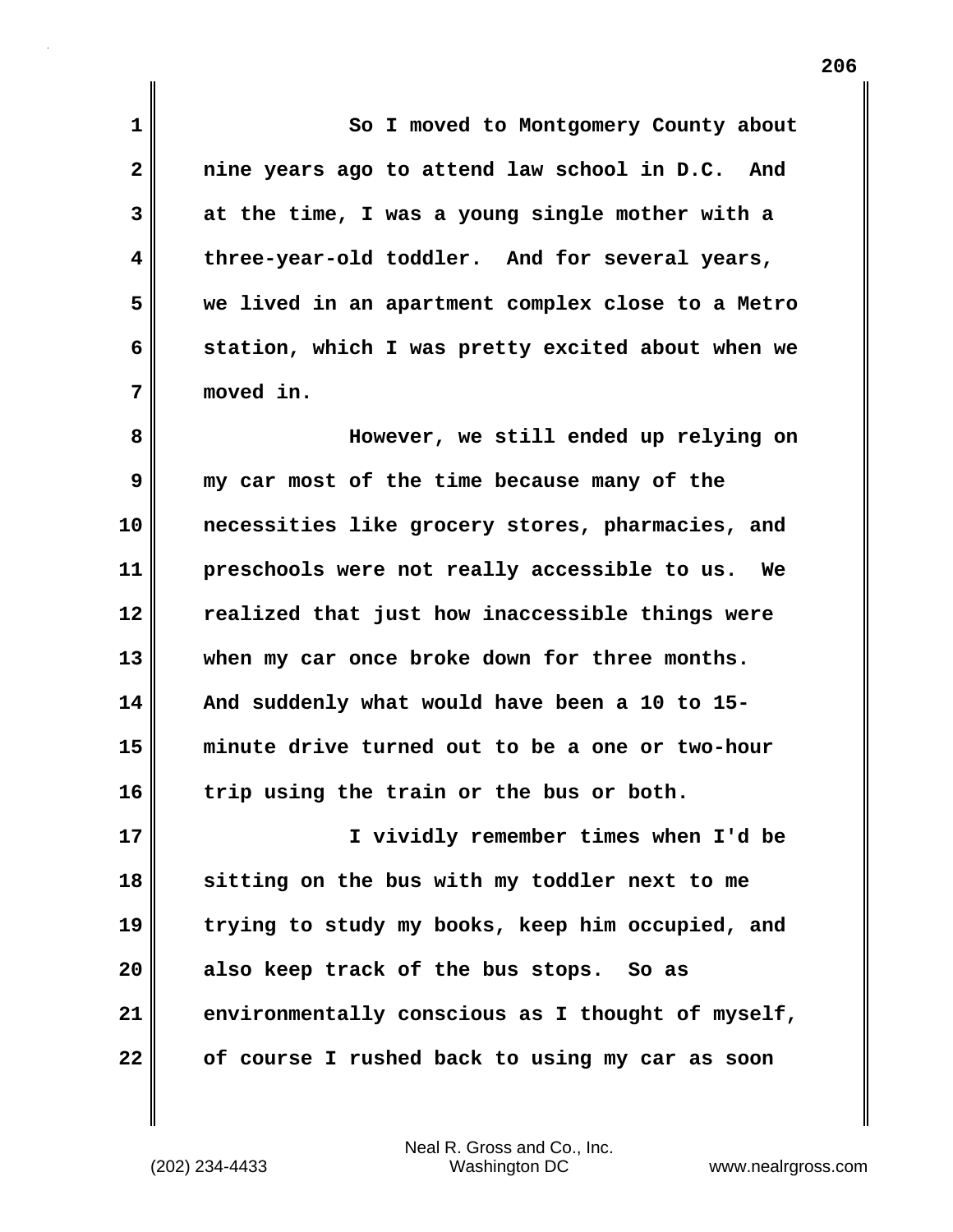| $\mathbf 1$  | as I could. So it left me wondering how can we    |
|--------------|---------------------------------------------------|
| $\mathbf{2}$ | address climate change and build communities      |
| 3            | where better methods of transportation are easy,  |
| 4            | accessible, safe, and affordable.                 |
| 5            | And I'm pretty excited about the idea             |
| 6            | of investing less in building highways and        |
| 7            | widening roads, and instead investing more in     |
| 8            | mass transit and buses. I also like the idea of   |
| 9            | developing communities where individuals and      |
| 10           | families can walk or ride their bikes to reach    |
| 11           | important necessities. In fact, I'd like to see   |
| 12           | an even stronger emphasis on mass transit and     |
| 13           | buses, as well as walking and biking as the       |
| 14           | highest priority modes of transportation.         |
| 15           | I'd also like to see greater emphasis             |
| 16           | on tackling food deserts and bringing important   |
| 17           | necessities like grocery stores, healthcare       |
| 18           | services, and good jobs closer to people where    |
| 19           | they live. So in conclusion, I'd like to see      |
| 20           | Thrive 2050 and promote communities where         |
| 21           | residents can access most of the things they need |
| 22           | without setting foot inside a car which is so     |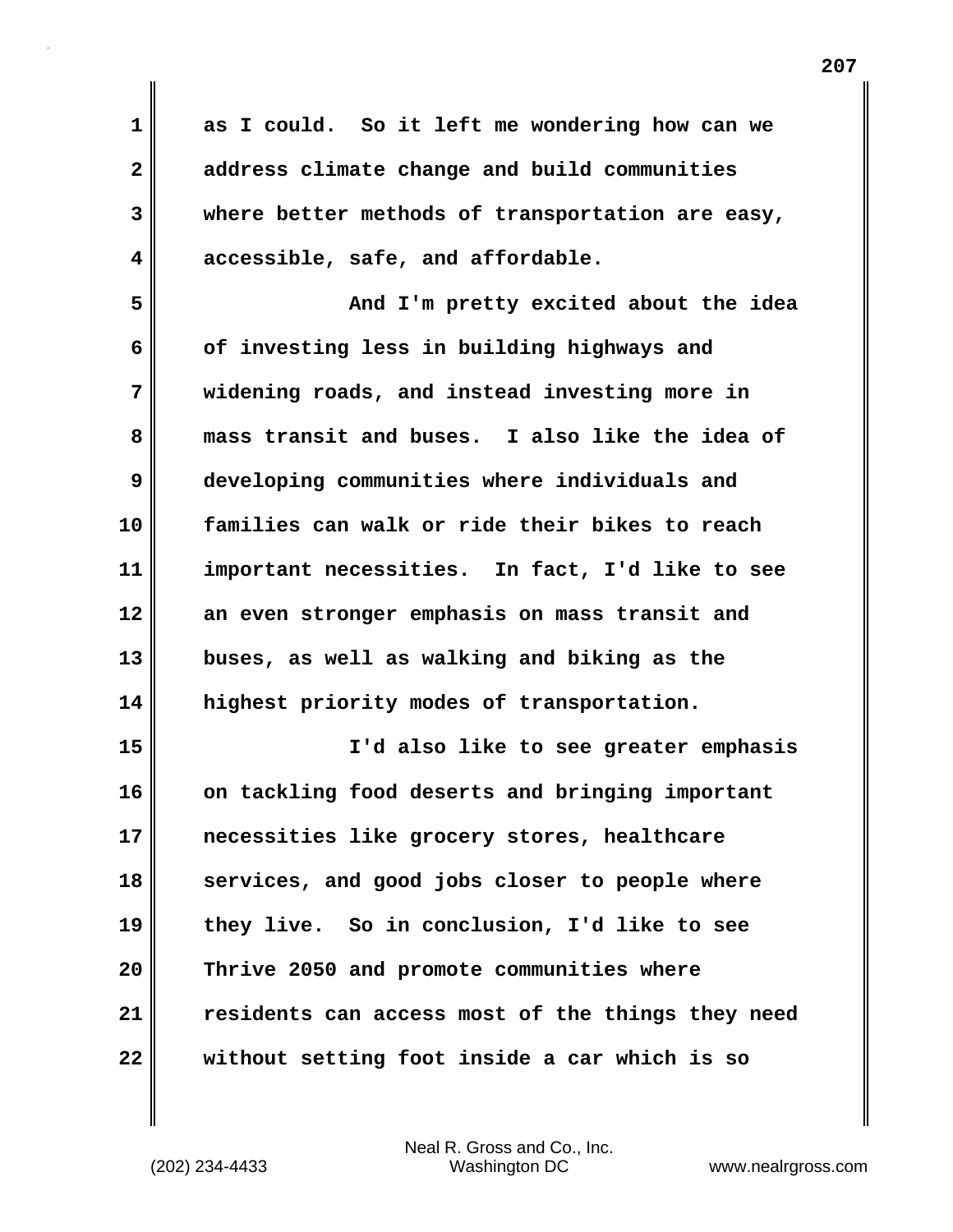**1 important to address the crisis of climate 2 change. Thank you for your time. 3 CHAIR ANDERSON: Thank you. I very 4 much appreciate that testimony. Kristy Daphnis, 5 I see you but I don't hear you. I think you're 6 muted. 7** MS. DAPHNIS: How about now? **8 CHAIR ANDERSON: There we go. Oh, 9 well, I got you for a minute and then you muted 10 again. 11 MS. DAPHNIS: Can you hear me now? 12 CHAIR ANDERSON: Oh, there we go. 13 Okay, yeah. 14 MS. DAPHNIS: Okay, great. Sorry. 15 I'm using my phone for audio. 16 CHAIR ANDERSON: Got you. 17 MS. DAPHNIS: Thank you so much, 18 Chairman Anderson and the rest of the Planning 19 Board, for allowing me to testify tonight. I'm 20 testifying on behalf of the Montgomery County 21 Pedestrian, Bicycle, and Traffic Safety Advisory 22 Committee. The Montgomery County PBTSAC commends**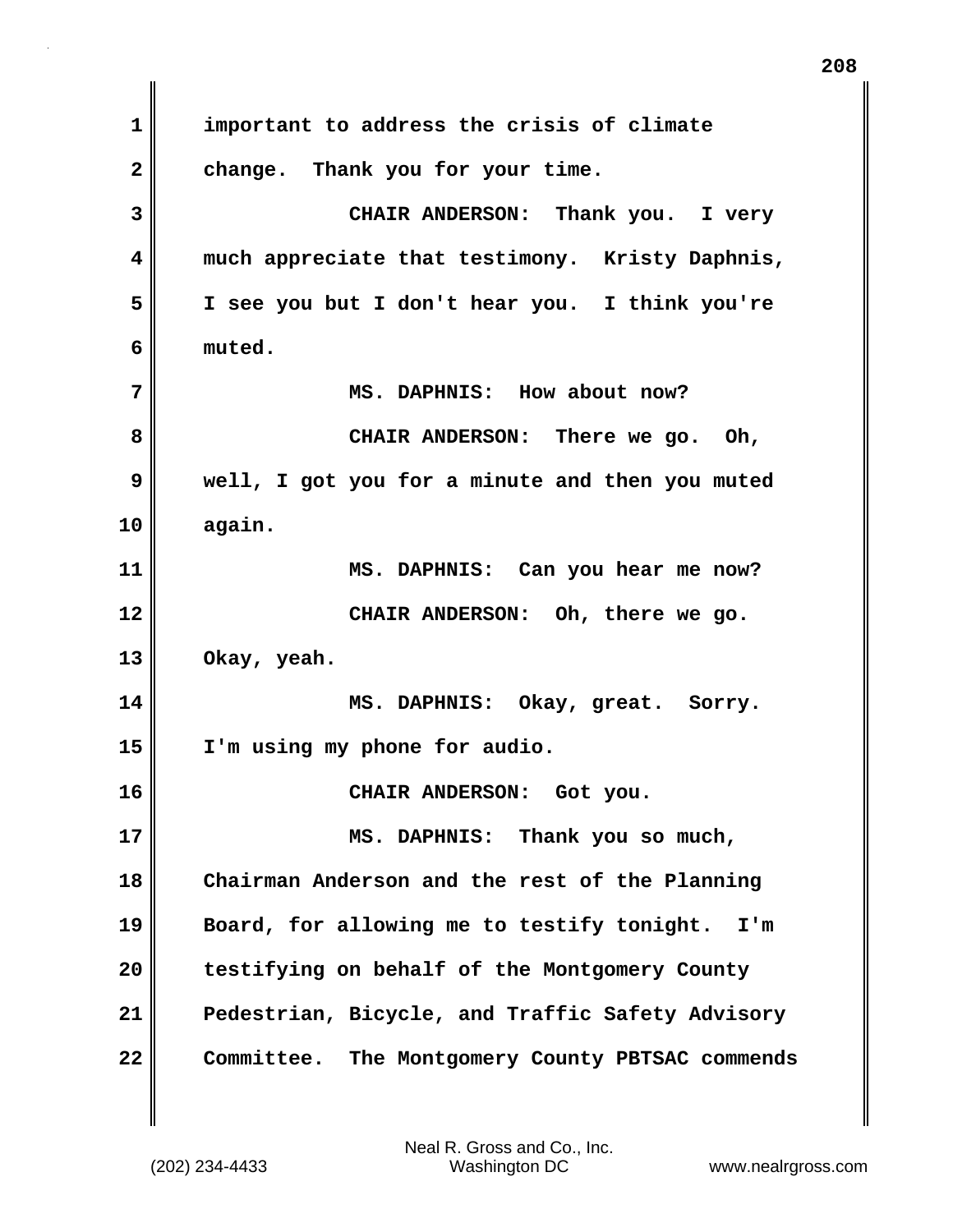**1 the planning staff on the comprehensive revision** 2 to the Montgomery County Master Plan. **3 The Thrive draft encapsulates many of 4 the principles we had hoped to see in the draft, 5 including an increased recognition of the 6 importance of complete communities, context 7 sensitive roadway design, corridor-based planning 8 and design, and community connectivity. It also 9 recognizes the stature and importance of 10 Montgomery County within the D.C. metro area and 11 the need for better coordination between the 12 District of Columbia, Baltimore, and Northern 13 Virginia. Further, the plan focuses on multi-14 modal mobility and not just cars. 15 It prioritizes transit, walking, 16 biking, and Bus Rapid Transit. And it aims to 17 provide a transportation system that's safe for 18 everyone. We applaud all of these efforts. 19 I do have a few observations to share. 20 First -- sorry, lost my place here. First, we'd 21 like to request that the safe and efficient 22 travel section, you consider assigning a higher**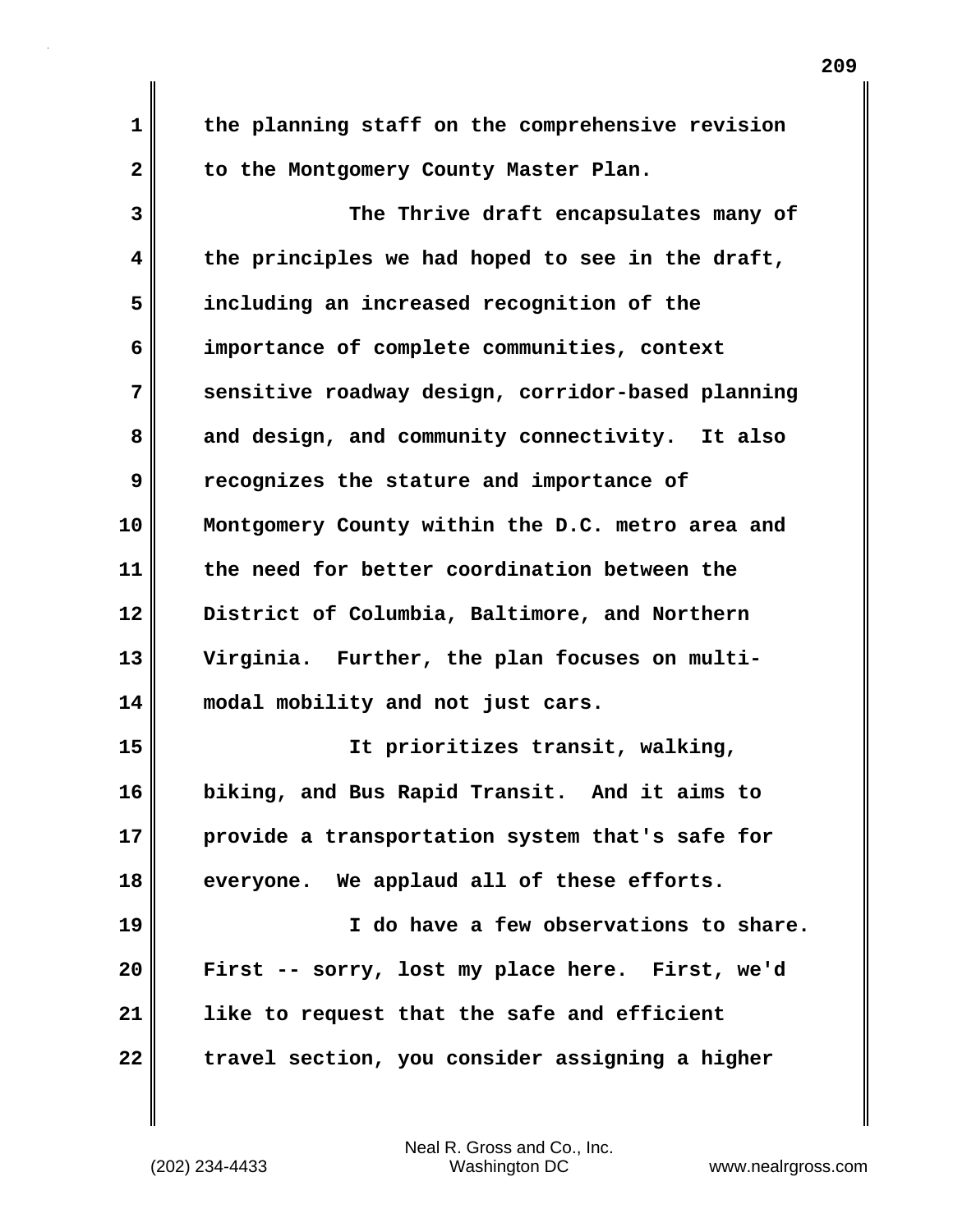**1 priority to safety and equity. While these 2 principles are covered in the draft, they are 3 pretty far down on the list of specific goals and 4 priorities listed in the chapter.**

**5 As you all know, pedestrian and 6 bicycle serious injuries and fatalities are up 7 nationwide. And they disproportionately impact 8 low income and vulnerable populations. These 9 goals should really be front and center in the 10 design of our communities and transportation 11 network, and should be reflected as such as one 12 of the top priorities within the safe and 13 efficient travel section of the document.**

**14 Second, while connectivity and 15 efficiency is mentioned in this section, we would 16 ask that you consider including a separate and 17 specific goal and measure to gauge efficiency. 18 For example, comparing the cost of the transit to 19 car travel per trip and comparing transit travel 20 times to car travel times between communities and 21 points of interest within a community. 22 Currently, there's no real discussion about the**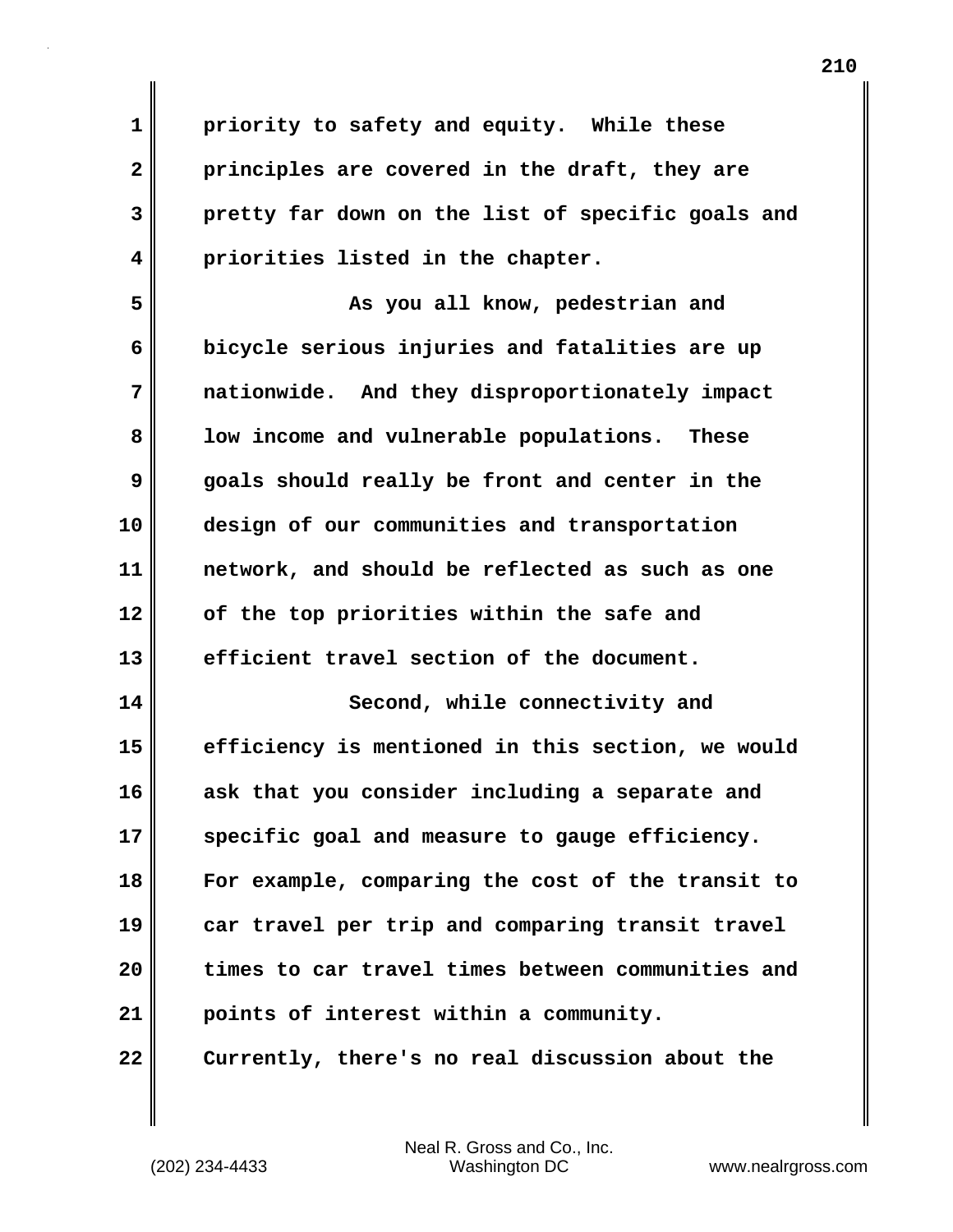**1 routing and frequency of public transportation. 2 And adding something on this element 3 would be helpful, particularly if it's grounded 4 in the same 15-minute principle that's embraced 5 in other parts of the document. Adding a more 6 specific time element as a measure of convenience 7 of mobility would put more focus on the 8 importance of eliminating circuitous routes and 9 cumbersome transfers, which are often factors 10 that deter people from using transit as Jessica 11 just mentioned in her last testimony. 12 Third, while Montgomery County's 13 Vision Zero program might be considered the 14 transportation safety program du jour, there's no 15 recognition of these framework in the Thrive 16 master plan. We would recommend adding 17 additional context setting to connect this master 18 plan to the county's Vision Zero plan, as well as 19 additional context on the county and state's 20 joint complete streets program and guidance. 21 While these programs may not endure over the 30- 22 year span of the master plan, a brief discussion**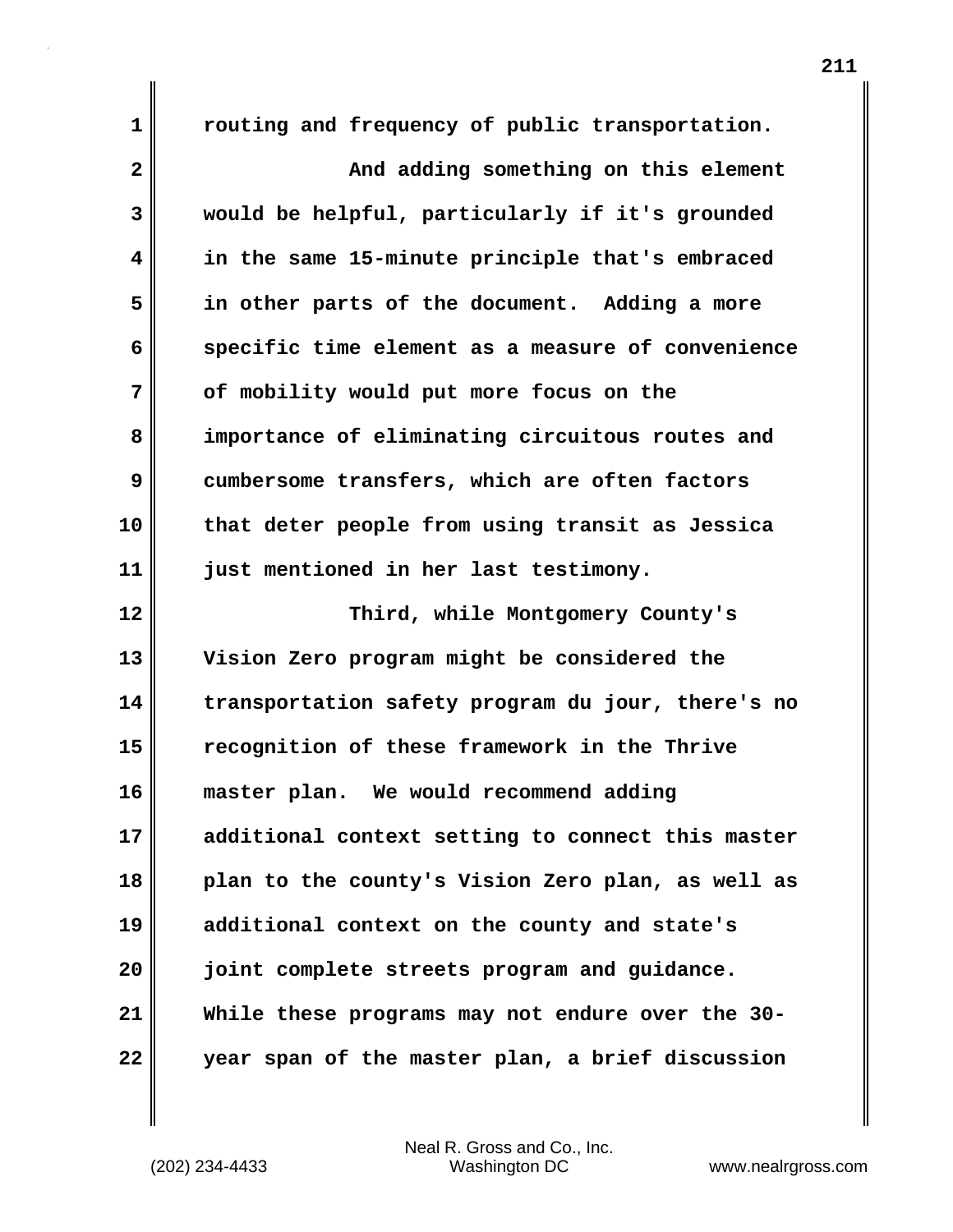**1 in this document on both Vision Zero and complete 2 streets would help to connect where we are now to 3 where we need to continue in the future. And it 4 would also help contextualize these concepts 5 within the broader realm of complete communities. 6 Lastly, we'd like to see additional 7 options incorporated into the plan that would 8 allow for more pilot projects and demonstration 9 programs, particularly around transit and micro-10 mobility, and walking and biking infrastructure. 11 The transportation in a mobility landscape is 12 rapidly changing. And giving more leniency to 13 allow creative and innovative mobility actions 14 would be welcome. 15 The planning staff has been really**

**16 fantastic in engaging the community over the past 17 year, as Alison noted in her testimony while they 18 were developing this draft plan. The planners 19 working on the project are highly professional 20 and highly engaged. With that said, we would ask 21 that the Planning Board consider some additional 22 public engagement opportunities for this plan,**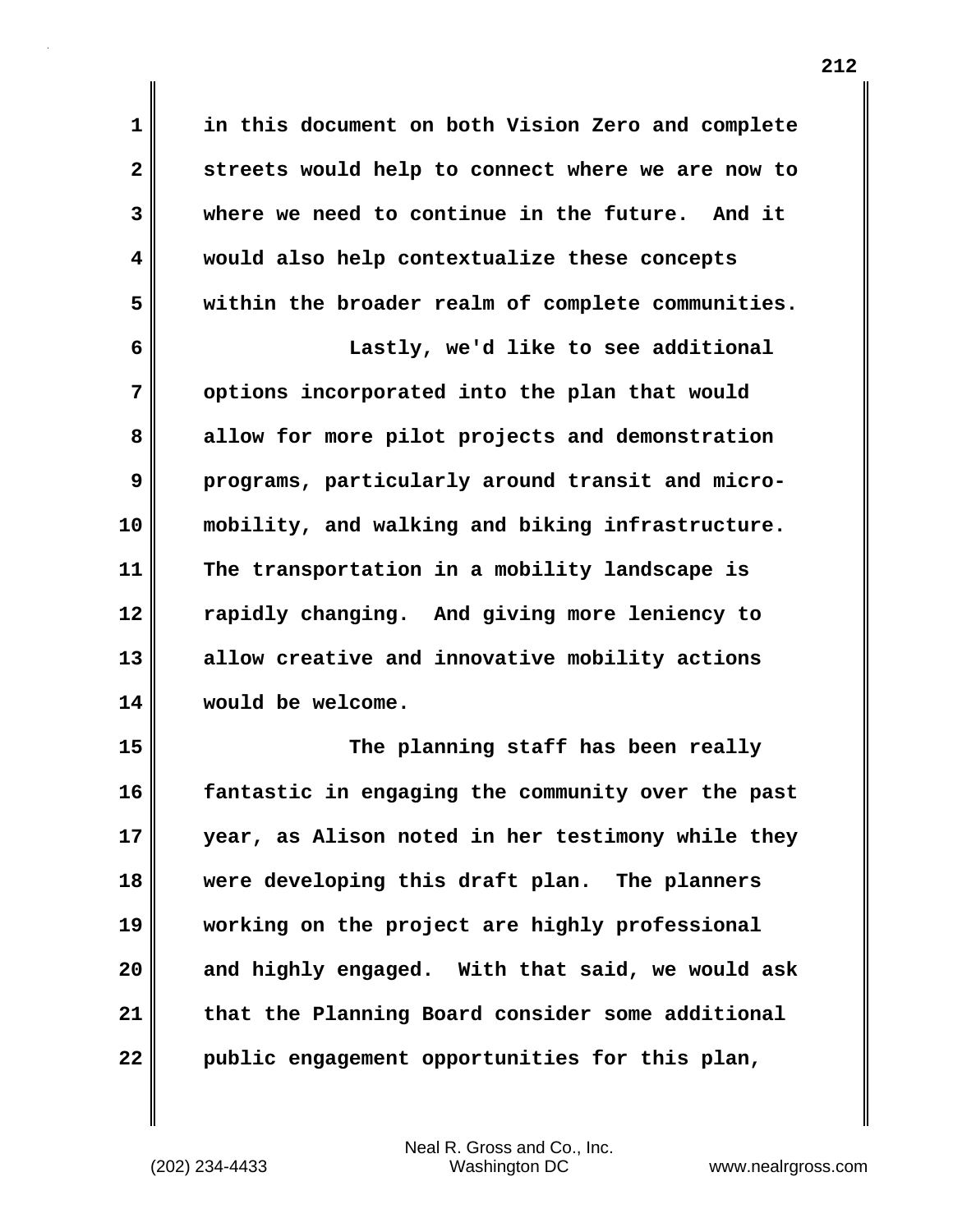**1 including the possibility of an additional public 2 hearing.**

| 3  | As others have pointed out, we've                |
|----|--------------------------------------------------|
| 4  | faced some unprecedented times over the past     |
| 5  | eight months. And while we need to keep this     |
| 6  | process moving in a timely manner, given the     |
| 7  | importance of the county master plan, it would   |
| 8  | likely be beneficial to provide a reasonable     |
| 9  | additional amount of time for public             |
| 10 | consideration, input, and dialogue. Thank you    |
| 11 | again for your time and for the opportunity to   |
| 12 | testify this evening. We look forward to working |
| 13 | with you more in the future as this plan         |
| 14 | continues to develop. Thank you.                 |
| 15 | CHAIR ANDERSON: Thank you very much.             |
| 16 | And I see it's time. We've reached Tricia        |
| 17 | Swanson and her pugs.                            |
| 18 | MS. SWANSON: Yes, one is on the couch            |
| 19 | and one is in my lap. But we are here. Good      |
| 20 | evening, Chair Anderson, Planning Board members, |
| 21 | and planning staff. My name is Tricia Swanson,   |
| 22 | and I am vice president of government relations  |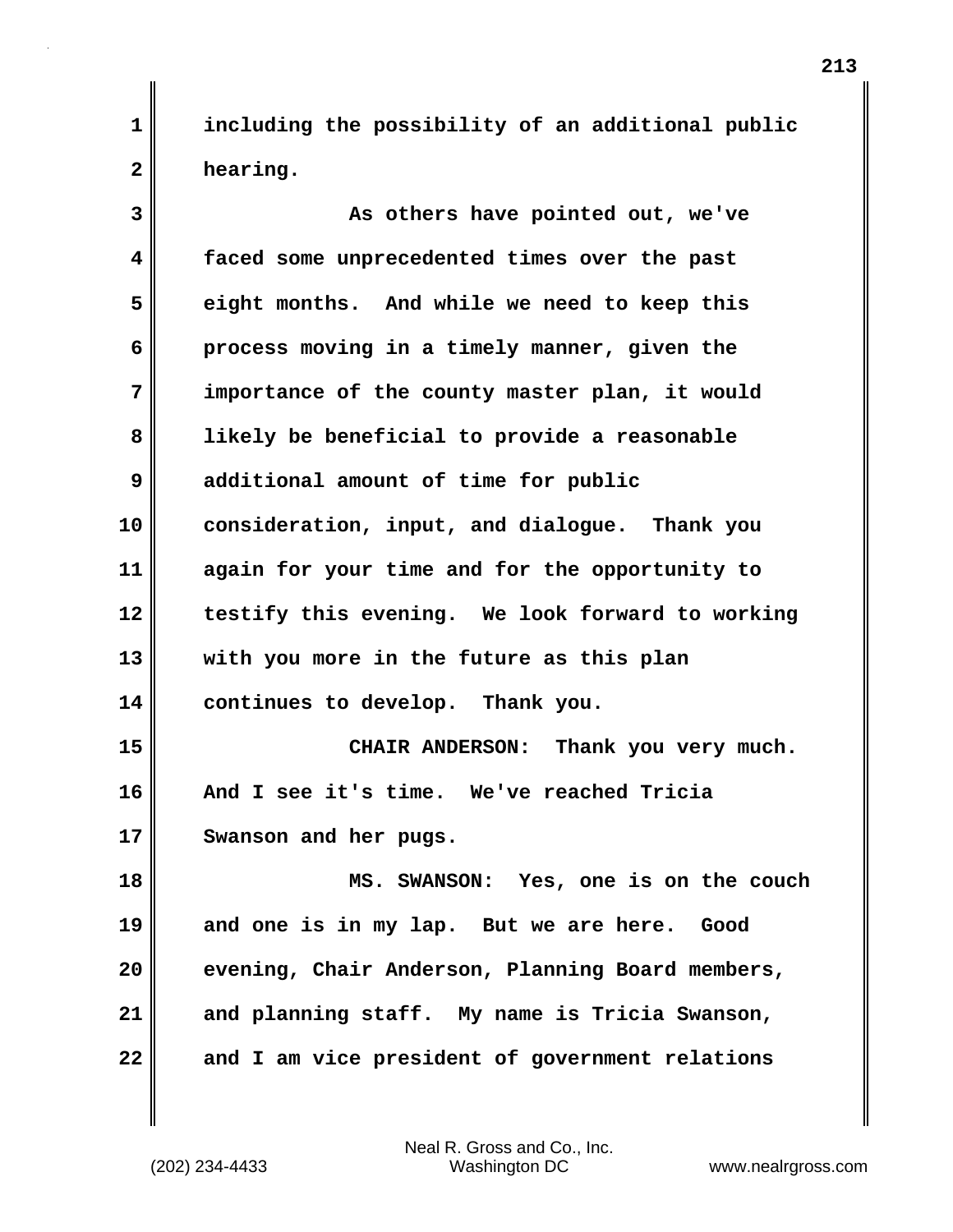**1 for the Montgomery County Chamber of Commerce. 2 Thank you for the opportunity to testify tonight** 3 on the Thrive Montgomery 2050 plan.

**4 First and foremost, I do want to thank 5 each of you for your ongoing partnership with our 6 Chamber, whether it's briefing our members on the 7 multitude of issues that the Planning Board is 8 working on, or attending our awards dinners and 9** supporting the business community, or frankly **10 going on hikes with me and my pugs. We cannot 11 thank you enough for your engagement and support 12 of the business community. So as we look at the 13 Thrive plan, the Chamber appreciates the focus on 14 economic health, community equity, and 15 environmental resilience.**

**16 In tackling these topics, the county 17 should look at market-oriented approaches to 18 solve our problems. As such, the Thrive plan 19 must explicitly recognize the role of 20 redevelopment and achieving our environmental and 21 equity goals in addition to improving our 22 economic competitiveness. This economic**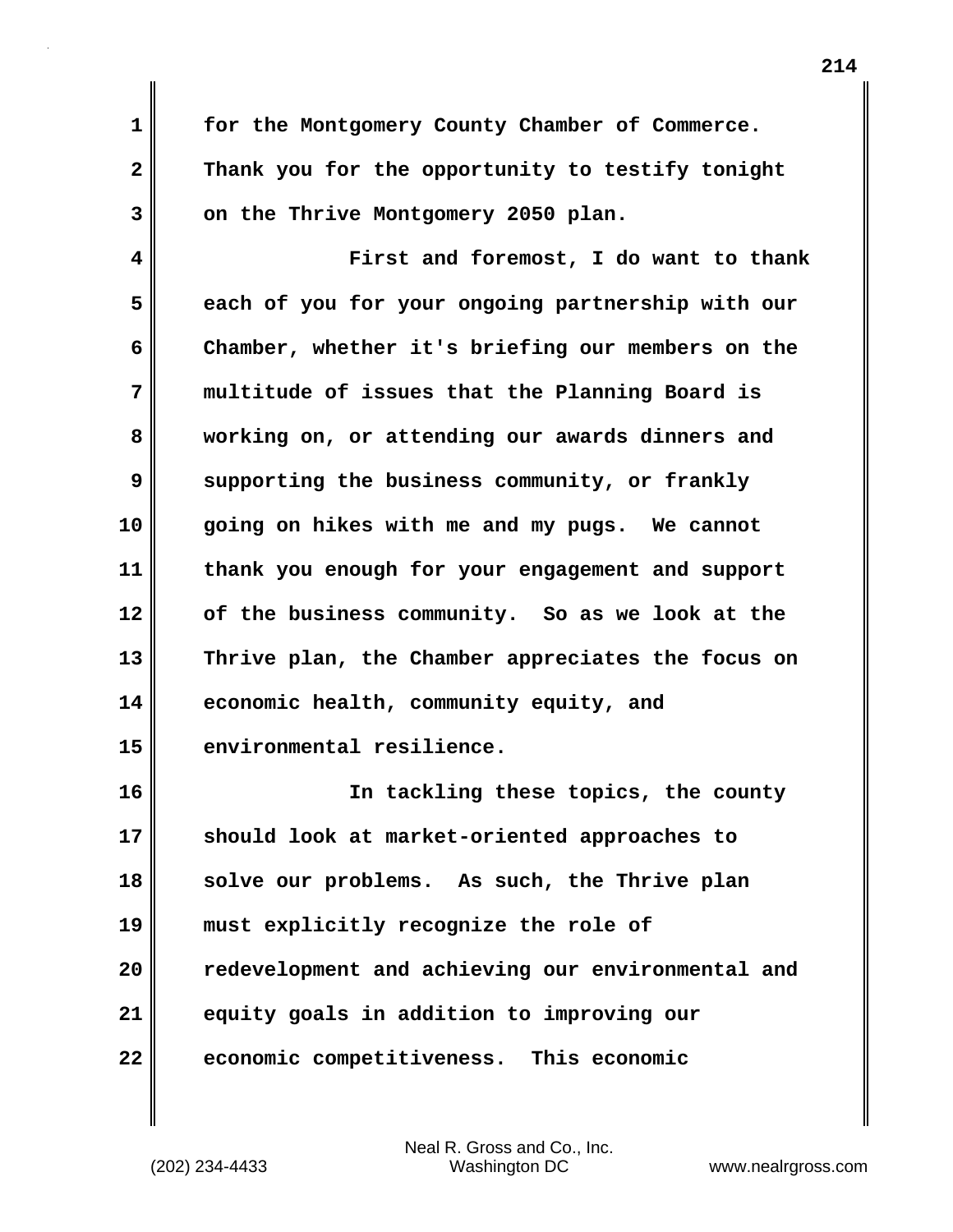**1 competitiveness should directly tie into the top 2 issue that is keeping employers up at night which 3 is talent.**

**4 We surveyed our Chamber Board members 5 and our members and asked them specifically that, 6 what's keeping you up at night? And the answer 7 above and beyond was talent, and it was accessing 8 and retaining top talent. So this plan must 9** outline a plan for how our county will create and **10 connect communities where talent wants to live.**

**11 The ideas outlined for urban areas are 12 exciting. However, our Chamber does want to 13 raise the need for not a one-size-fits-all 14 approach. While looking at a county, we cannot 15 create communities in the same way we're creating 16 them in Bethesda as an example. Transportation 17 and housing types that fit urban development 18 areas do not fit in upcounty. But investments in 19 all of these are needed throughout our county. 20 Another unique component of a county 21 is the Ag Reserve. A stronger economic vision 22 for the future of the Ag Reserve is needed.**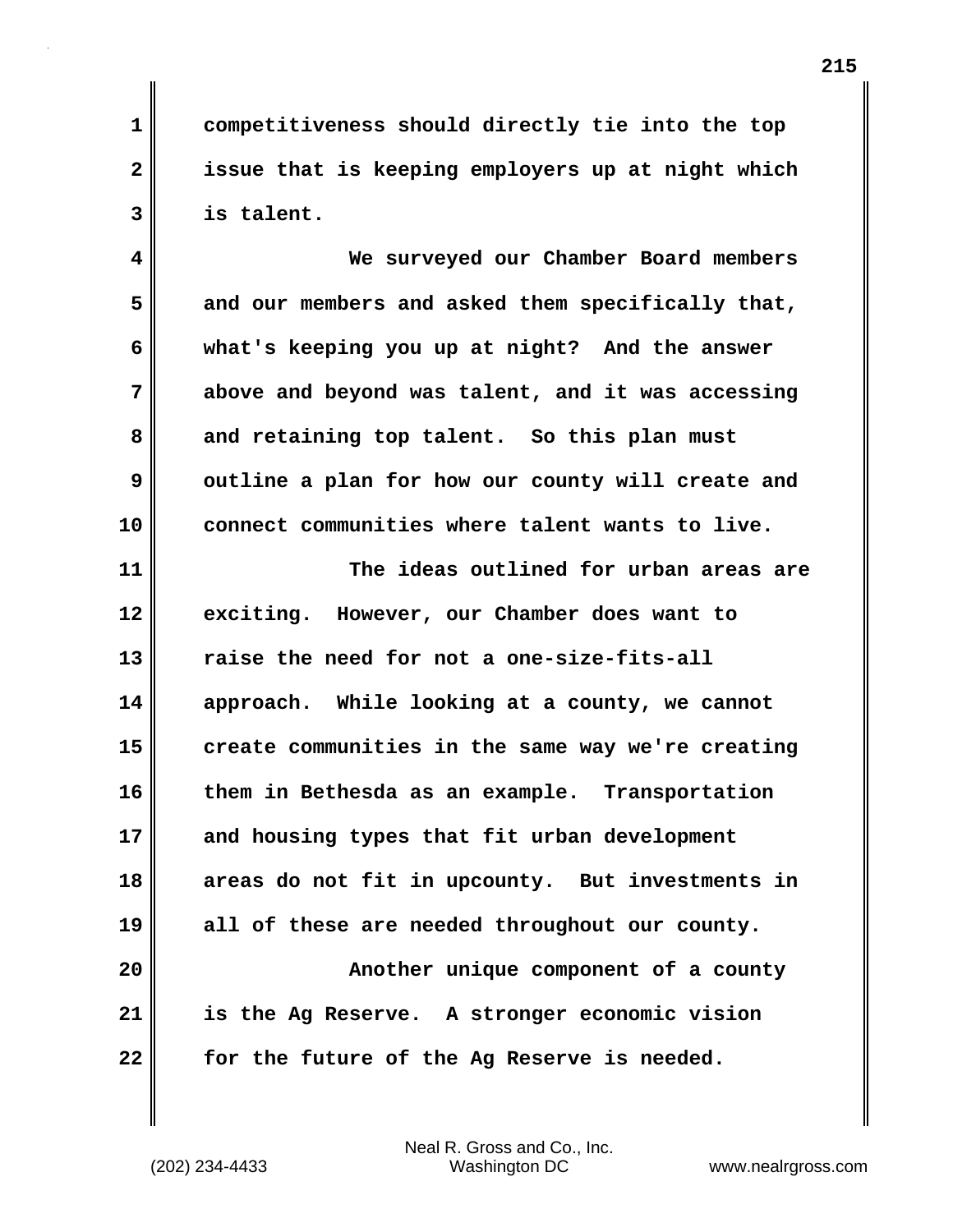**1 Beyond just a narrow definition of agriculture, 2 we must preserve the economic vitality of farming 3 but also shape the Ag Reserve to serve our entire 4 county.**

**5 It is our hope that you will see the 6 Chamber as a partner in this plan moving into the 7 future. Government agencies are listed 8 throughout this Thrive 2050 plan, and there's no 9 mention of our organization or partner 10 organizations. Our members provide a wealth of 11 diverse background in industries and represent 12 those that create the communities referenced 13 throughout the document. 14 So again, I thank you for the 15 opportunity to testify. And we look forward to 16 working with the Planning Board and the council 17 moving forward on this incredibly important plan.** 

**18 Thank you.**

**19 CHAIR ANDERSON: Thank you very much. 20 Peter Rizik? 21 DR. RIZIK: Hi. 22 CHAIR ANDERSON: Hello.**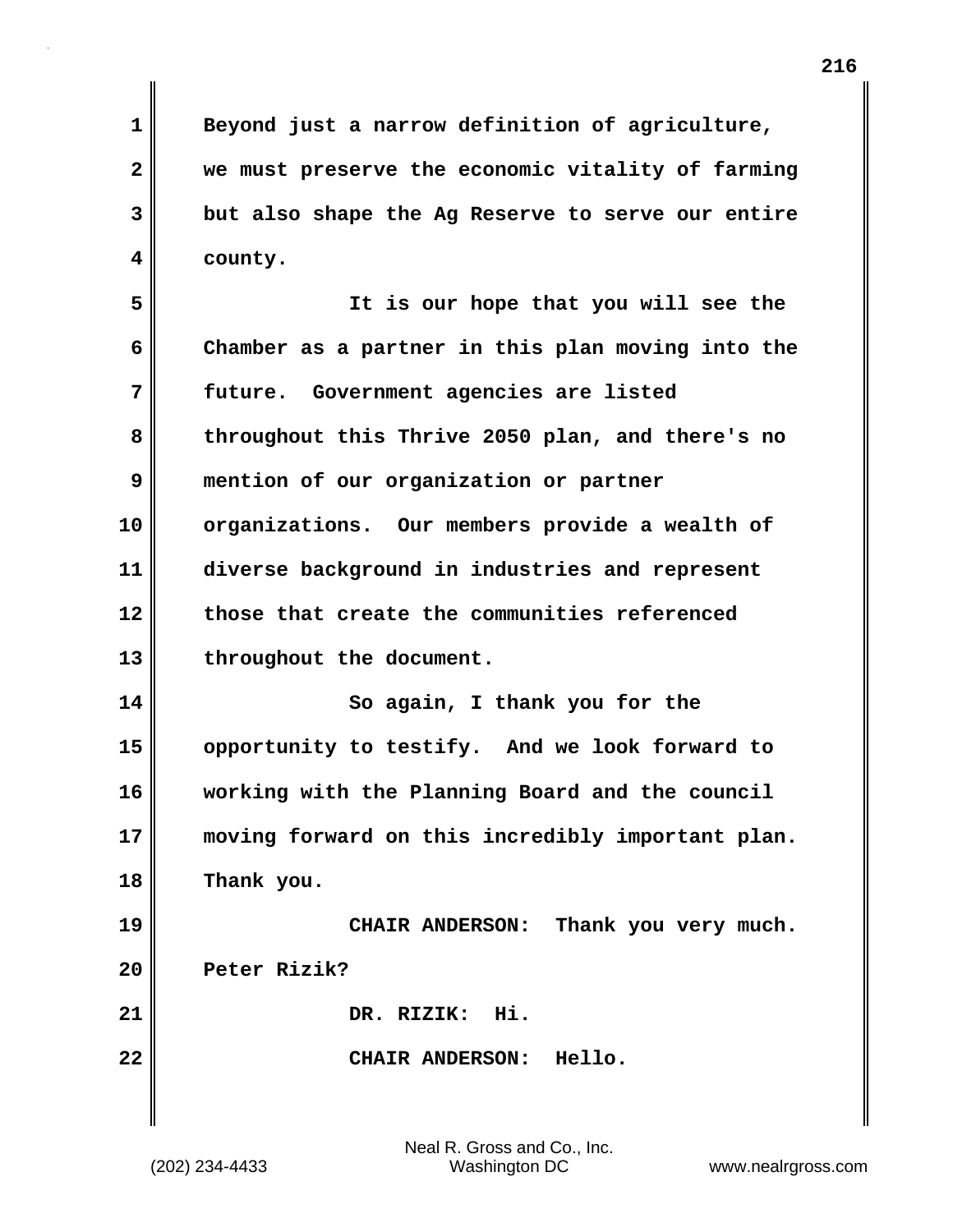| $\mathbf 1$             | DR. RIZIK: Hi, can you hear me?                   |
|-------------------------|---------------------------------------------------|
| $\overline{\mathbf{2}}$ | CHAIR ANDERSON: Yes, we can hear you              |
| 3                       | and see you.                                      |
| 4                       | DR. RIZIK: Great. Thank you. I just               |
| 5                       | have a few comments on the Thrive Montgomery 2050 |
| 6                       | plan. I lived here 20-some years ago and have     |
| 7                       | since moved back. And I'm very excited to be      |
| 8                       | here in the county. And I think this plan and at  |
| 9                       | least the legacy plans that preceded it have been |
| 10                      | very informative in terms of shaping how the      |
| 11                      | county moves into the future.                     |
|                         |                                                   |
| 12                      | So I'm very excited about it. I think             |
| 13                      | it's a great first draft, it's got some good      |
|                         | artwork. I'd like to urge you and others on the   |
| 14<br>15                | Board to rethink some of the elements of the plan |
| 16                      | and rewrite some pieces of it, hold it before its |
|                         | final release. And I'll give you a couple of      |
| 17<br>18                | reasons.                                          |
| 19                      | The plan itself is unclear in some                |
| 20                      | areas. It's got -- it repeats itself. It's got    |
| 21                      | these kind of three central ideas that are        |
| 22                      | repeated and kind of recapped in different ways.  |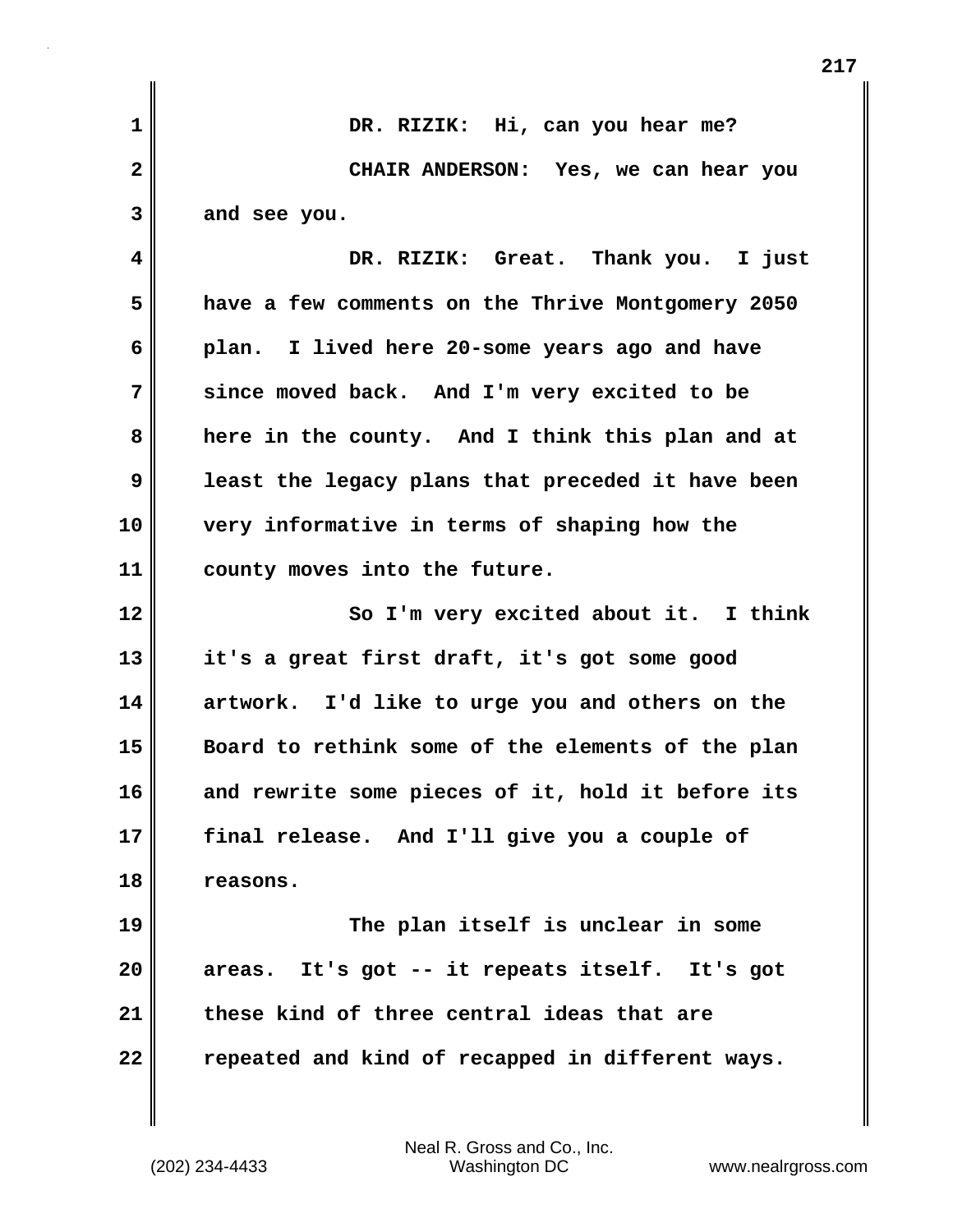| $\mathbf 1$  | Some of the assumptions that are made             |
|--------------|---------------------------------------------------|
| $\mathbf{2}$ | are really not assumptions that are necessarily   |
| 3            | widely held among people in the county. What it   |
| 4            | lacks really is kind of a new big idea. And I'd   |
| 5            | like to see -- I know that we could get a little  |
| 6            | more energy and effort behind that.               |
| 7            | I'll give you three specific areas                |
| 8            | where I feel there's a little bit of a            |
| 9            | disconnect. It seems as if a lot of the material  |
| 10           | was authored before the COVID pandemic. A lot of  |
| 11           | the notions of safety, at least from the          |
| 12           | perspective of public health officials,           |
| 13           | infectious disease, epidemiologist center suggest |
| 14           | that density drives higher infection rates.       |
| 15           | And a lot of the concepts here in this            |
| 16           | plan push higher density solutions. We cite the   |
| 17           | wedges and corridors concept. It was great in     |
| 18           | I'm not sure that's ever been challenged<br>1964. |
| 19           | as to whether it's still applicable today.<br>The |
| 20           | 15-minute commute idea is a good one. But again,  |
| 21           | it drives density.                                |
| 22           | And the middle market housing, great              |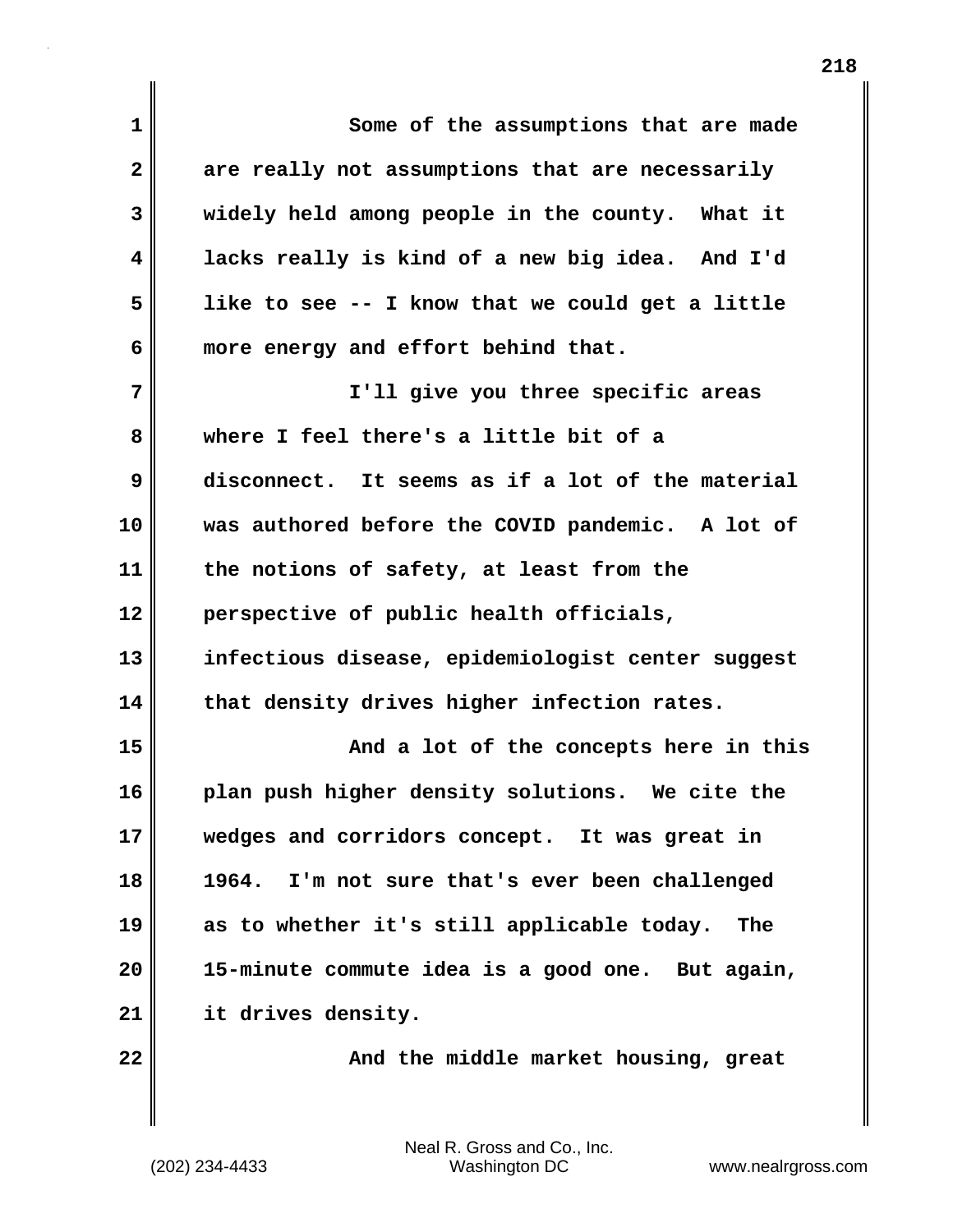**1 idea, I mean who's not behind that? But where 2 are you going to put it? Are you going to jam it 3 into other areas that are already dense, R-90, R-4 60 neighborhoods, et cetera, and create more 5 density? And so I just want to make sure that -- 6 and maybe you already have it and I missed it. I 7 want to make sure that the review boards and the 8 advisors that you have include public health 9 officials, medical specialists, et cetera. 10 Second point, the elderly. I feel 11 like some of the neat ideas like this 15-minute 12 commute sounds neat. But I'm not sure that's a 13 reality for the elderly. In the next couple of 14 decades, the elderly will be at least 20 percent 15 of the total county population, and I just don't 16 see a lot of elderly people walking through 95 17 degree heat for 15 minutes with their groceries, 18 through rain or snow. And in addition to that, 19 it could present some other traffic safety issues 20 that run counter to the Vision Zero concept and 21 plan that another person mentioned recently. 22**  $\parallel$  **22** And then lastly, the document seems to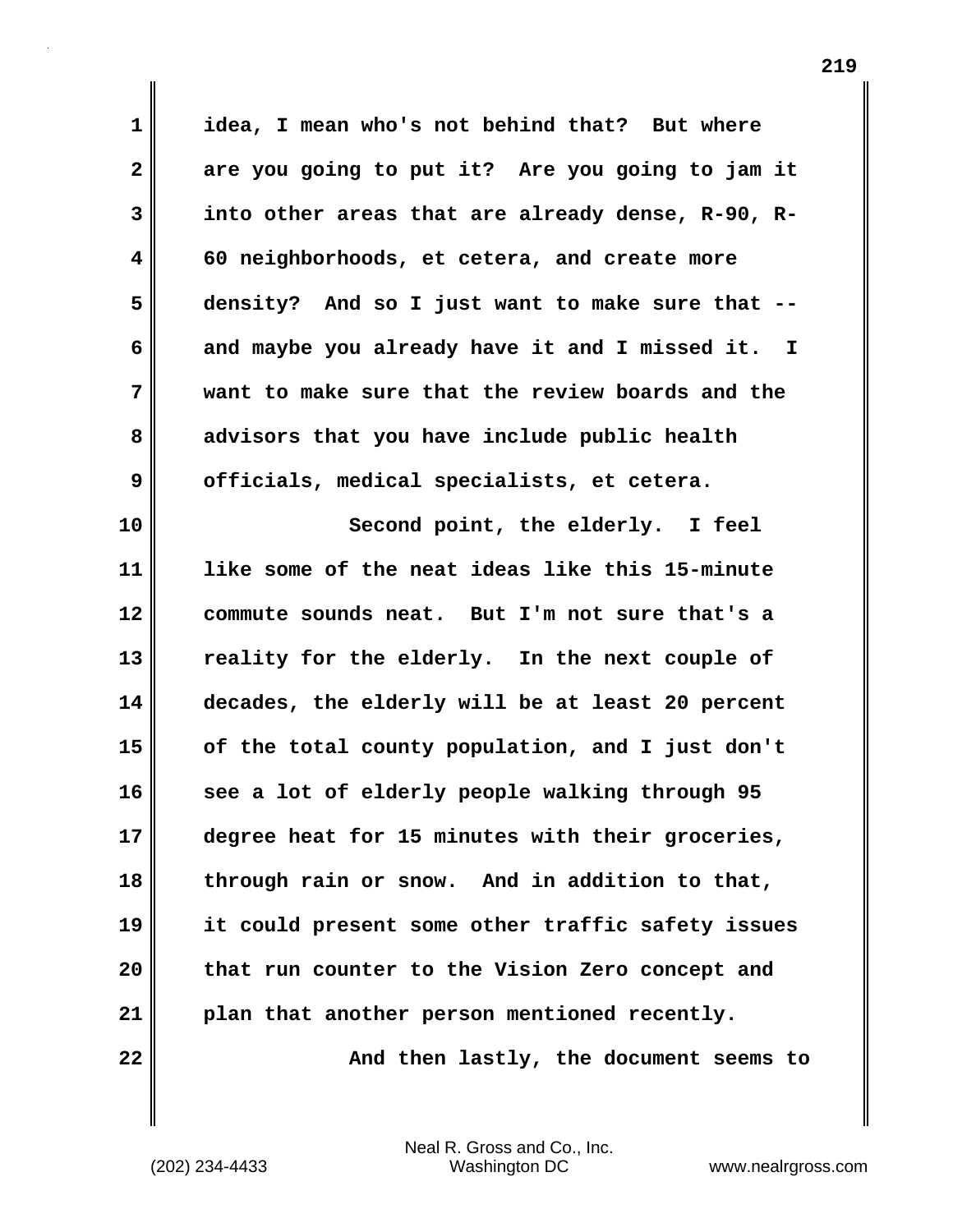**1 be void of revenue, the vision and the strategy 2 for what's our revenue model, what's our tax 3 base, how are we going to pay for all this. As 4 you know, wealth is mobile. And maybe this 5 wasn't the case 40 years ago, but we're competing 6 with other neighboring counties.**

**7 And I'd like to see in this document 8 a breakdown of our tax basis that we're planning 9** over the next several decades. What are we going **10 to promote? What are we going to protect? What 11 are we going to grow? Kind of the classic 12 strategy breakout.**

**13 And if we can address those things, we 14 might be able to bring some strength to this 15 document. It's a great first start. Again, I'm 16 just urging you to hold off on its release. I 17 think we'd benefit from a little more work. 18 CHAIR ANDERSON: Thank you. Ronit 19 Dancis, are you there? 20 MS. DANCIS: I am. Can you hear me? 21 CHAIR ANDERSON: Yes, we hear you.**

**22 MS. DANCIS: Okay. First of all,**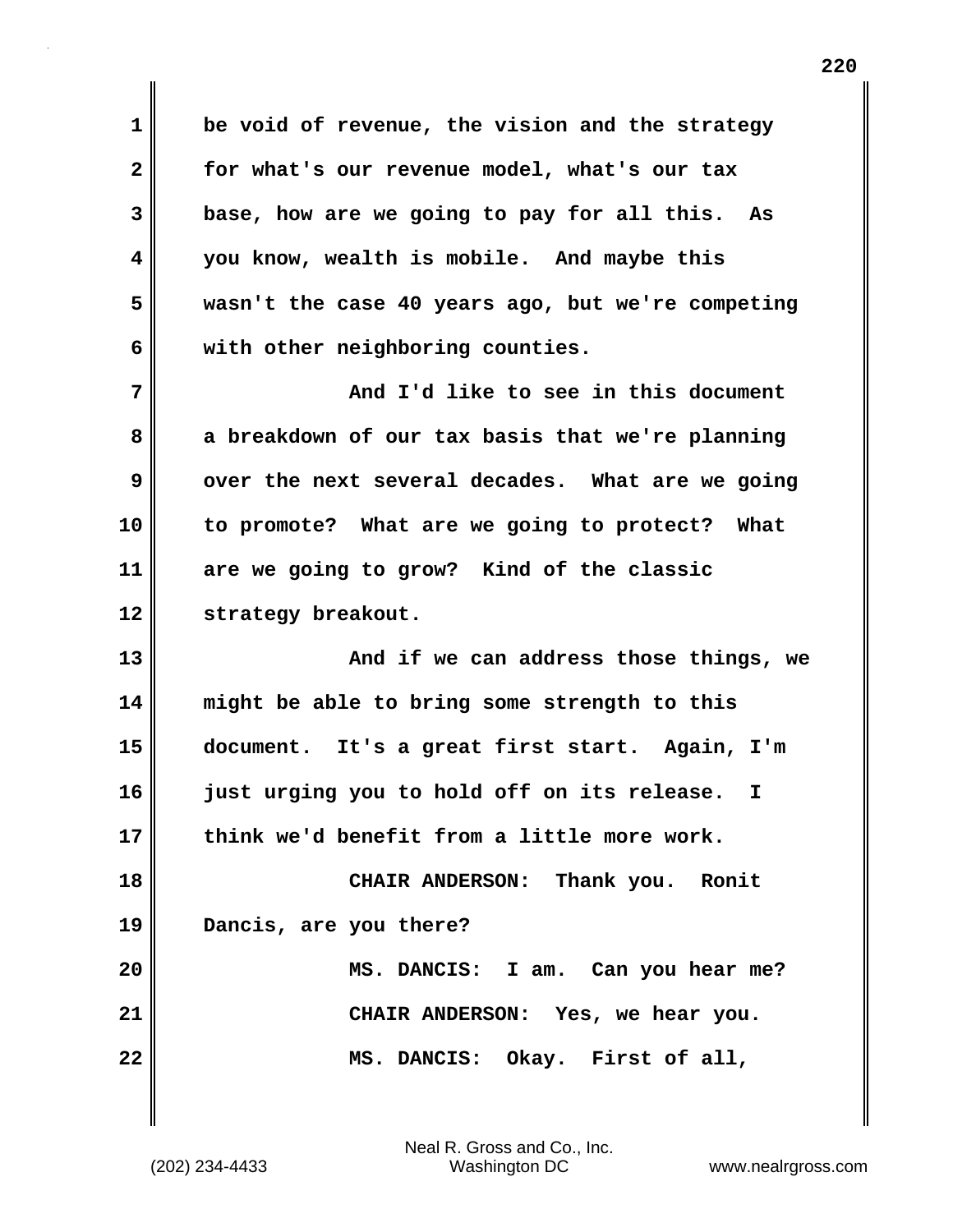**1 thank you to the Chair and to all the 2 Commissioners for the opportunity to speak. My 3 name is Ronit Aviva Dancis. I am a member of the 4 Action Committee for Transit, but tonight I'm 5 testifying as an individual. I will stop to say 6 that I, of course, support ACT's call to be bold, 7 to be brave, and to not waste time as this plan 8 goes forward. 9 What I would like to talk about a 10 little bit tonight are the health and 11 environmental implications that we don't normally 12 think about when we think about sidewalks and 13 bikeways. Every sidewalk is an opportunity to 14 get someone out of a car. Every bikeway is an 15 opportunity to reduce a car trip. 16 A sidewalk that we don't build, a 17 bikeway that we don't build, a sidewalk that 18 isn't safe and therefore people do not use, these 19 are opportunities we have lost to reduce car 20 traffic. These are climate issues. We need to 21 start looking at our sidewalks and our bikeways** 22 the same way we look at trees.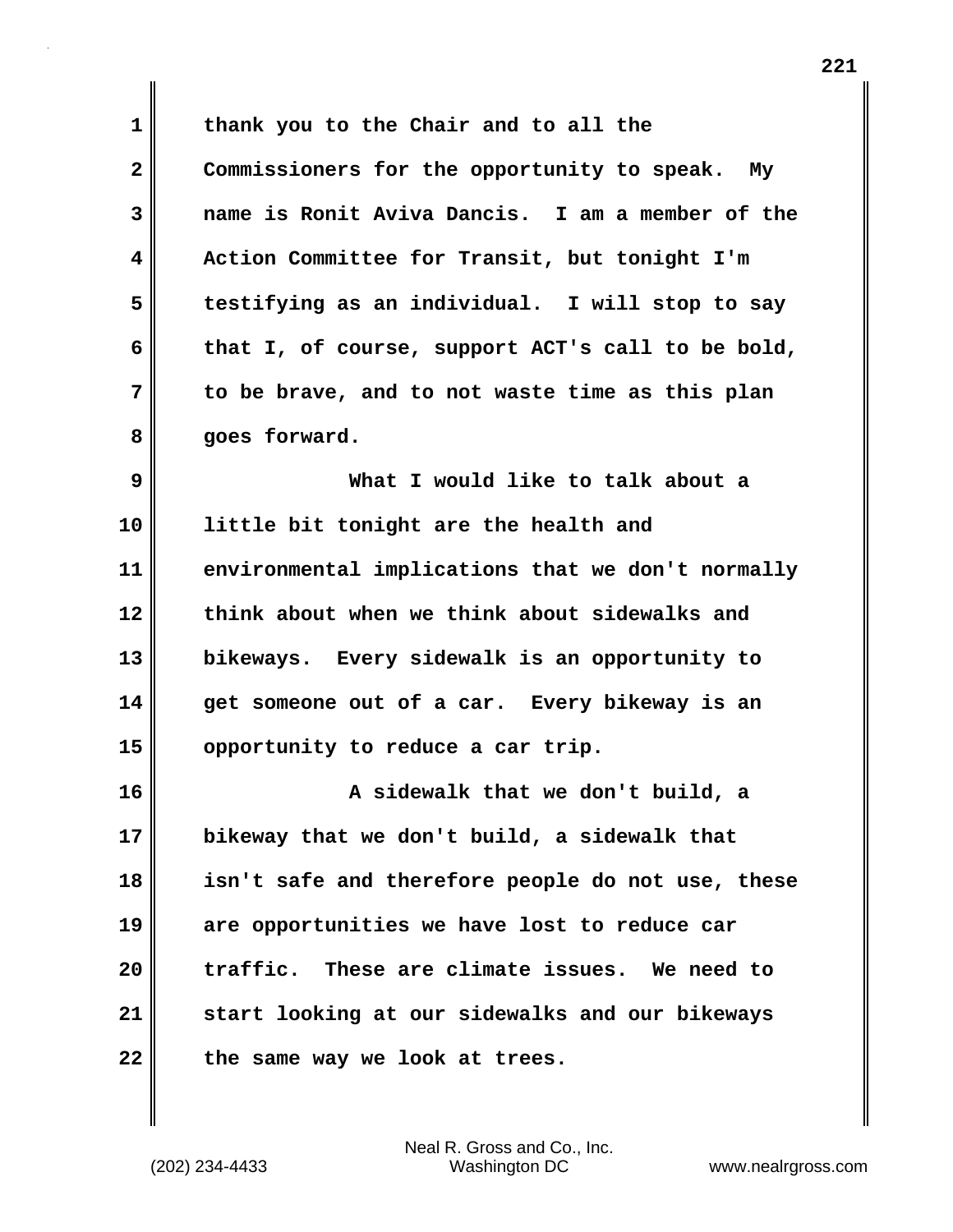**1 I have seen any number of folks who 2 will put signs up in their yard telling me how 3 much carbon is embedded in their tree. Well, we 4 need to start thinking about our sidewalks and 5 our bikeways the very same way. They are just -- 6 they are critical to making sure that we can 7 survive on this planet. 8 And I** would also like to point out **9 that as everybody who has taken up walking, 10 biking, or jogging during the pandemic, this is 11 how we stay healthy, both physically and 12 mentally. I've been living in Downtown Silver 13 Spring for about five years. And when I moved 14 here, a friend came to help me unpack and get 15 settled in, someone who lives in sort of a more 16 rural part of Pennsylvania. 17 And he didn't understand why I wanted 18 to walk whenever we needed to pick something up, 19 whether it was from Snider's or from the grocery 20 store. And I said to him, by the time we find 21 the car, park the car, and get there, we may as 22 well have walked. But what really got to him was**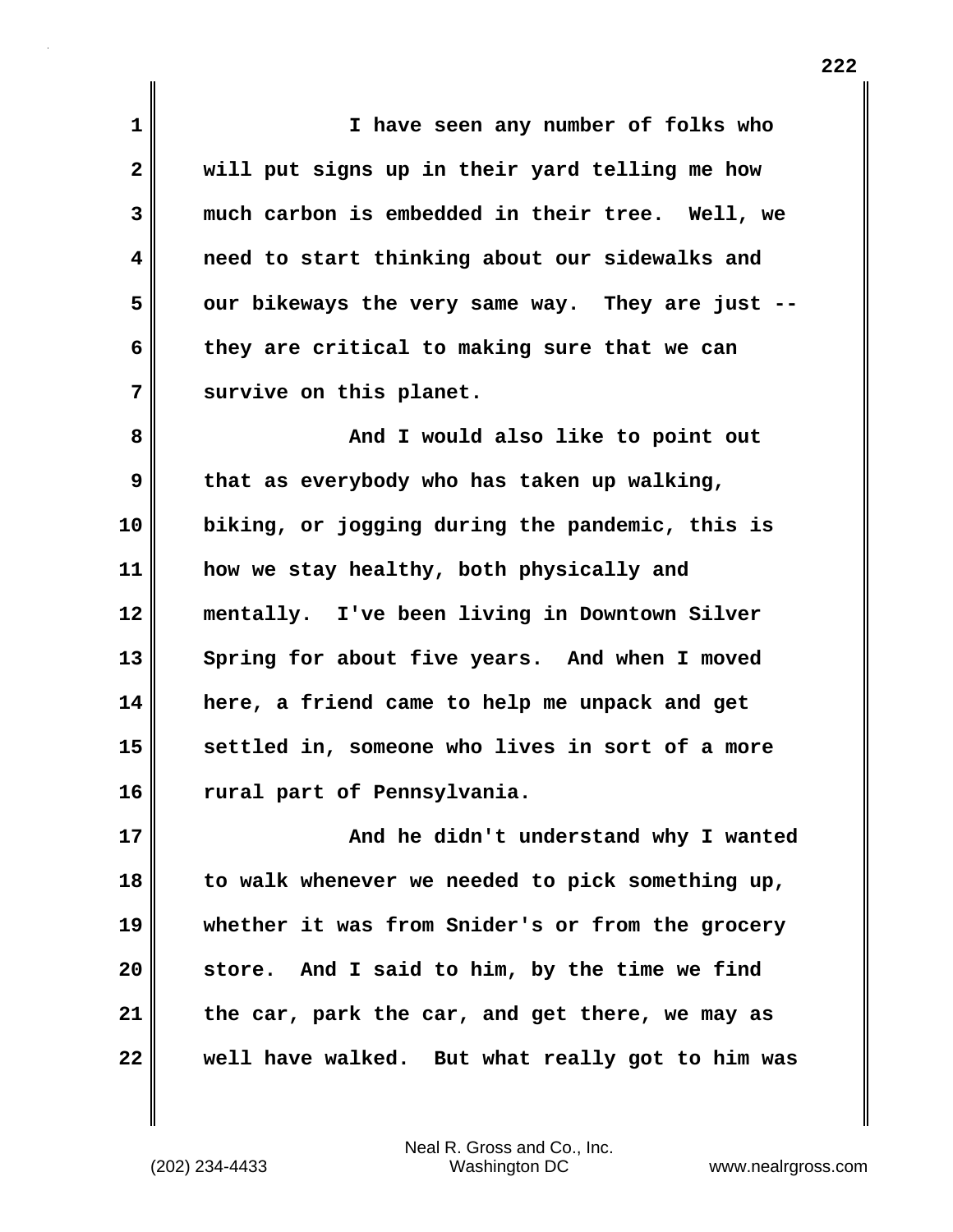**1 after the second or third or fifth time that we 2 ran into someone that I knew. 3 The point is that walking, bikeable, 4 transit-oriented communities, these are healthy 5 communities. They are good for our hearts. They 6 are good for our minds. They are good for our 7 souls. They are good for our friendships. And 8 they are good for our planet. 9 I urge you to make this county as 10 walkable and as bikeable as possible. We are on 11 a rapidly boiling planet, and we don't have time 12 to waste. Thank you. 13 CHAIR ANDERSON: Thank you very much. 14 Avery Smedley, are you there? 15 MS. SMEDLEY: Can you hear me? 16 CHAIR ANDERSON: Yes, we hear you. 17 MS. SMEDLEY: Can you all hear me? 18 CHAIR ANDERSON: Yes, we hear you. 19 MS. SMEDLEY: Okay, great. Good 20 evening, Board members and thank you so much for 21 your time. My name is Avery Smedley. I'm a high 22 schooler and a resident of Silver Spring. I**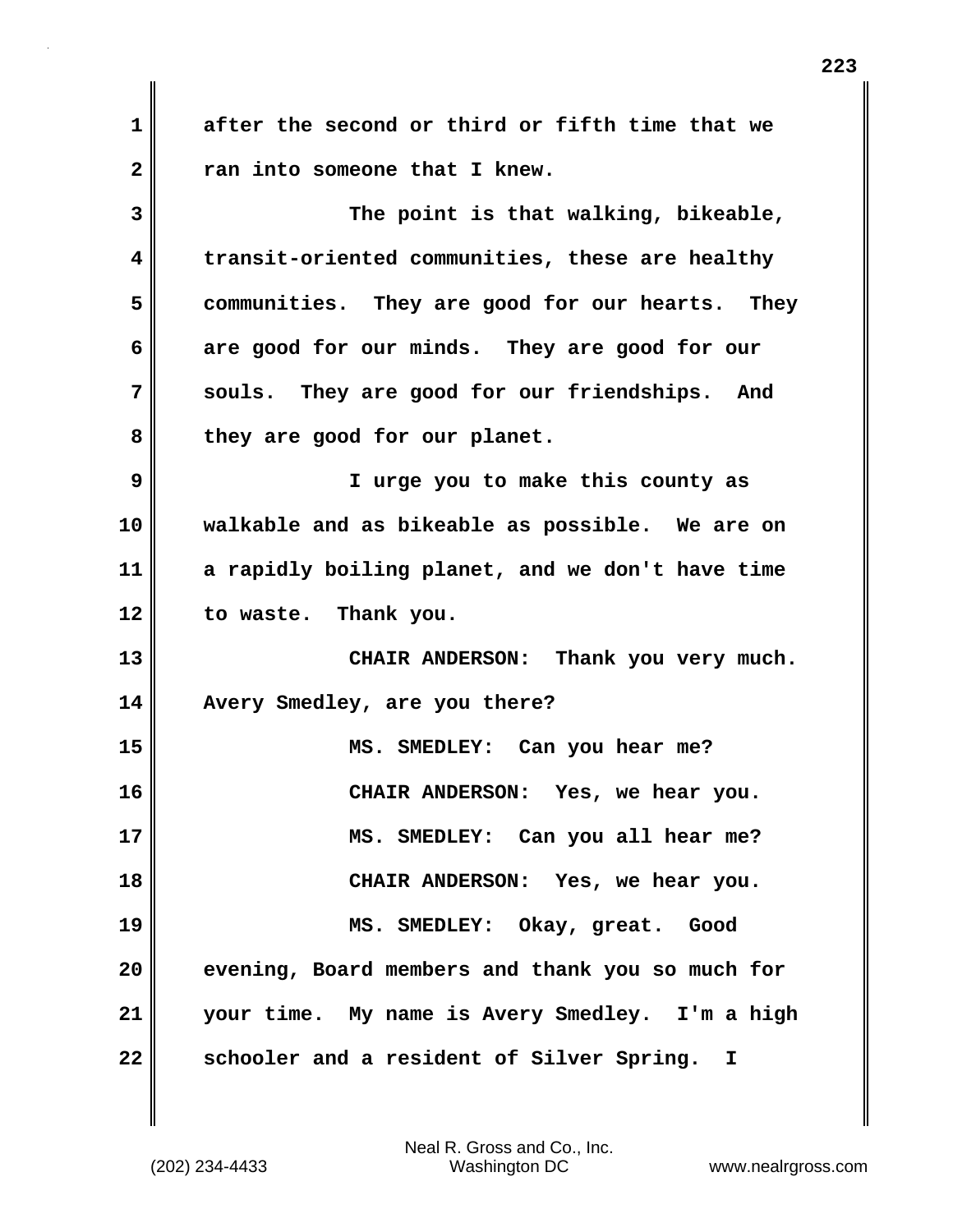**1 thank you all for the great work that you've done 2 around Thrive 2050, especially as it concerns 3 with affordable housing.**

**4 This issue is really important to me 5 because I've personally felt the harm that 6 residential segregation causes which is something 7 affordable housing can alleviate and why Thrive 8 2050 is such an important step. I remember one 9 day in first grade particularly my mother 10 suggested that we stay at the school so I could 11 play outside. And I just burst into tears 12 because I was horrified at the idea of getting 13 any darker.**

**14 I lived in a virtually all White 15 neighborhood and went to a virtually all White 16 elementary school. A few weeks prior, a White 17 friend had told me that she wouldn't play with me 18 if I got any darker because she didn't want to 19 catch it. If my neighborhood had been less 20 segregated, I would've been around more kids that 21 look like me and I wouldn't have felt so 22 bothered.**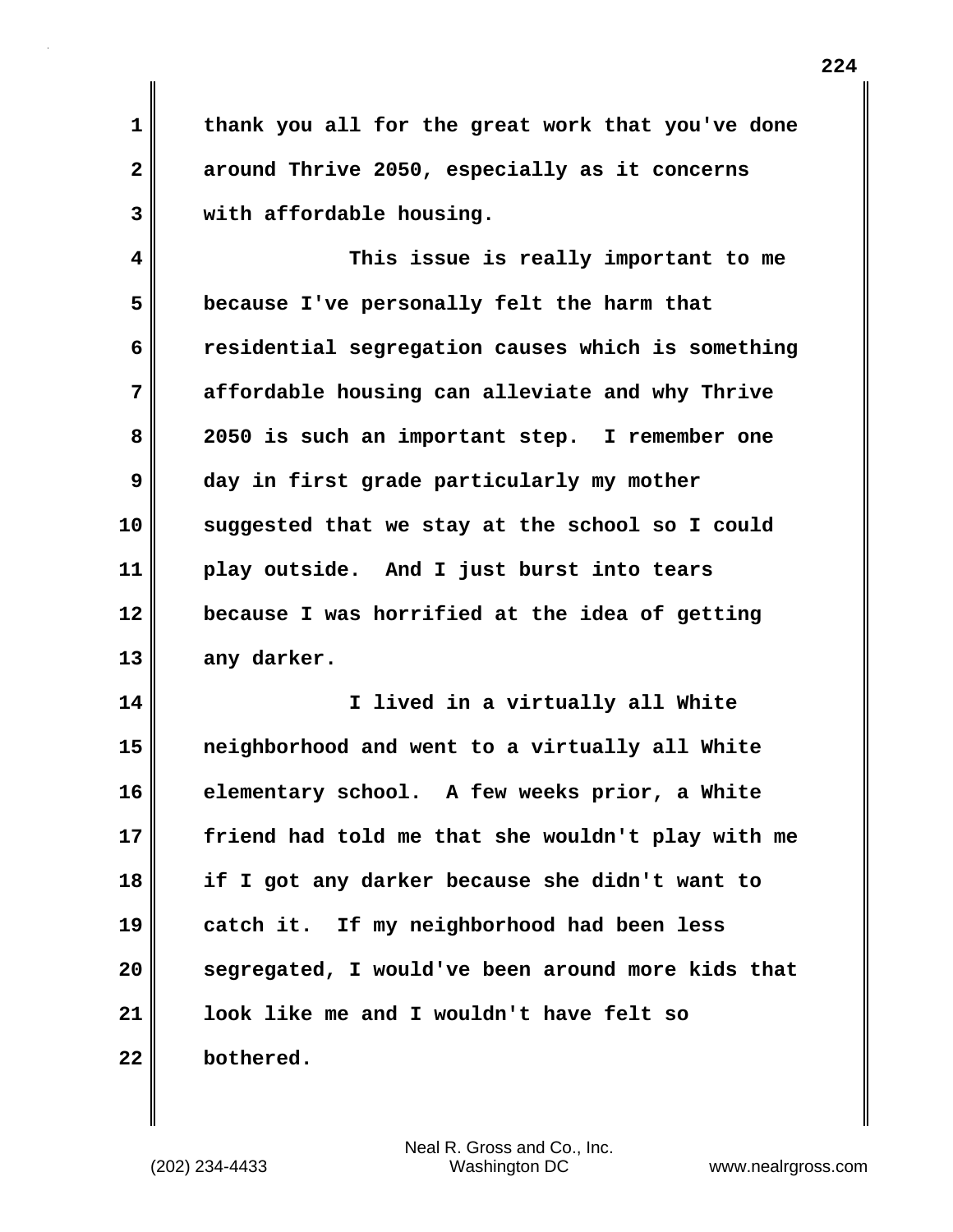**1 The girl would understand that people 2 of color aren't any different and you can't catch 3 our skin color. Exposure to people of different 4 cultures and races as Mauricio said earlier is so 5 important to omitting racism and xenophobia. My 6 neighborhood hasn't changed much since when I was 7 in first grade.**

**8 A few weeks ago, my neighbor, one of 9 the few Black men on the block, was parking his 10 car in his neighbor's driveway, something he was 11 paying for permission to do. Two White women 12 stopped him and questioned his right to be there. 13 He explained that he knew the neighbor and was 14 paying to share her driveway. The White woman 15 ignored him, walking past him to knock on the 16 neighbor's door and confirm what my friend was 17 saying all along. Apparently, Black people need 18 permission from White people to be in the 19 neighborhood.**

**20 A few months prior to that, a White 21 neighbor emailed the whole neighborhood to alert 22 them that they saw Black sister and brother**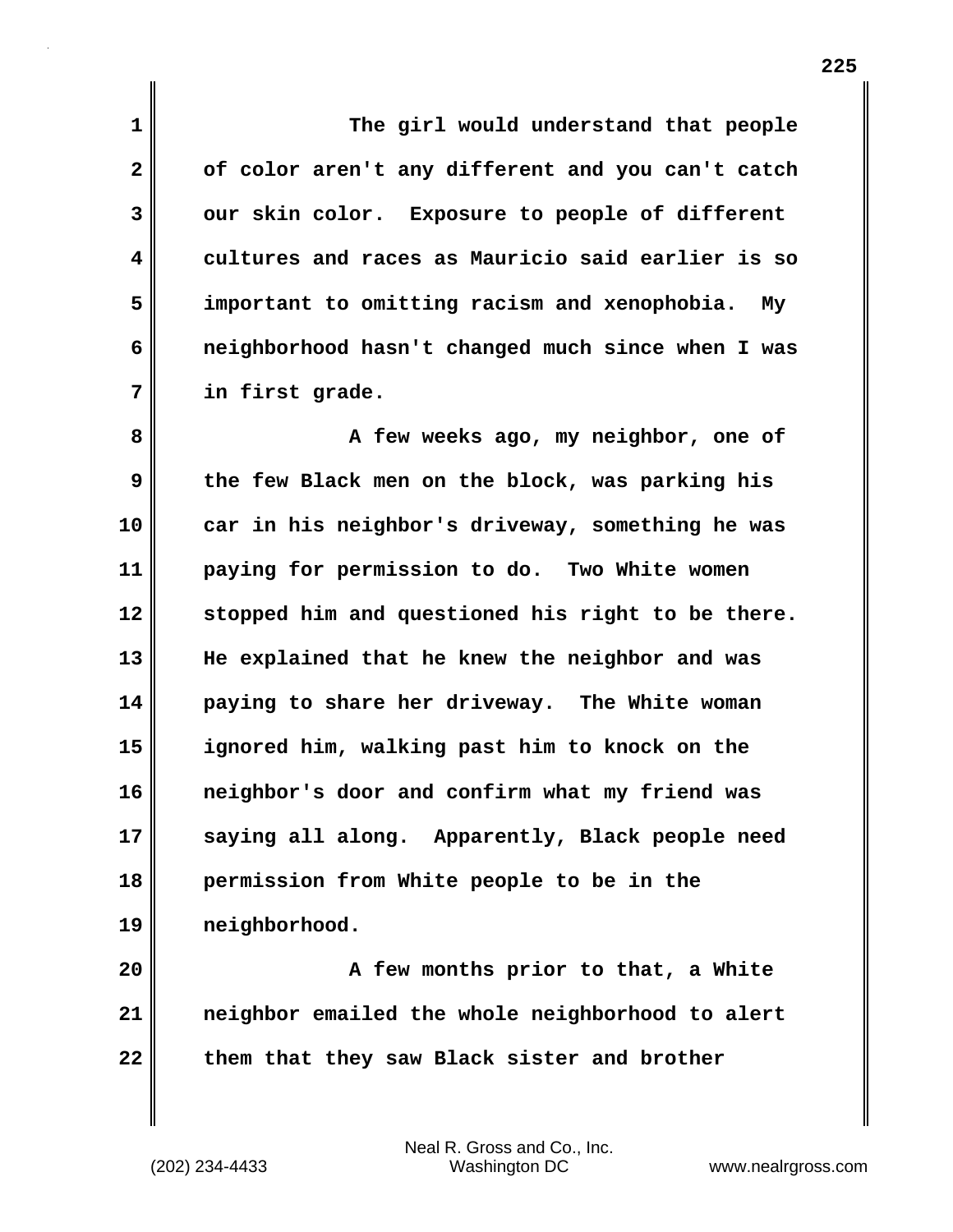**1 walking around the neighborhood. I wondered if 2 it was my brother and I. I look forward to a 3 future that Thrive 2050 describes, a future in 4 which people of different races, backgrounds, and 5 incomes can live together where it's not a threat 6 or a surprise to see Black people in a White 7 neighborhood, and a future where we can truly 8 benefit from the unique diversity of Montgomery 9 County. Thank you so much for your time. 10 CHAIR ANDERSON: Thanks very much for 11 that testimony. We really appreciate it. 12 Heather Bruskin, are you there? 13 MS. BRUSKIN: I am. Good evening. I 14 assume you can hear me. 15 CHAIR ANDERSON: Yes, we can hear you 16 and see you. 17 MS. BRUSKIN: Excellent. Well, my 18 name is Heather Bruskin and I'm the executive 19 director with the Montgomery County Food Council 20 as well as a county resident because I'm here 21 this evening testifying on behalf of our 22 nonprofit organization, the Food Council. Thank**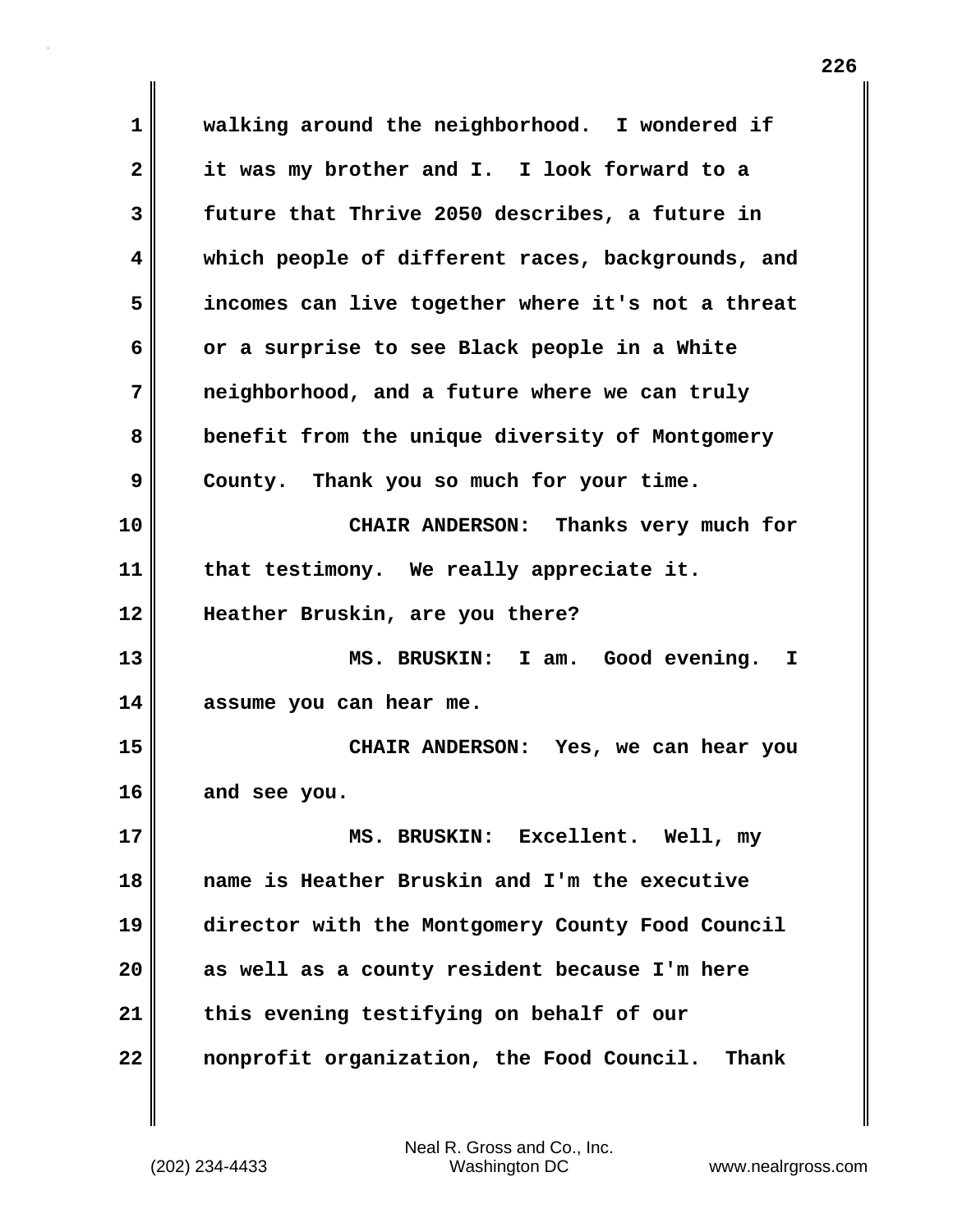**1 you very much to Chairman Anderson, the Planning 2 Board, and your entire department for the 3 continued opportunities to provide feedback on 4 Thrive 2050 and for the time and careful thought 5 that has been dedicated to this process.**

**6 We appreciate the addition of new 7 content and clarity related to the food system, 8 particularly within the healthy and sustainable 9 environment section. Food is not simply an 10 amenity but a basic human necessity that is 11 connected to all aspects of a resident's life. 12 Thrive 2050 should reflect this by applying a 13 food system throughout and by drawing additional 14 insight from diverse community members when 15 considering health equity, food justice, economic 16 opportunity, and environmental resilience.**

**17 Amidst the COVID-19 pandemic, it's 18 estimated that the number of Montgomery County 19 residents experiencing food insecurity has risen 20 to more than 100,000 people with food assistance 21 providers reporting up to five times increased 22 demand for services. We applaud the report's**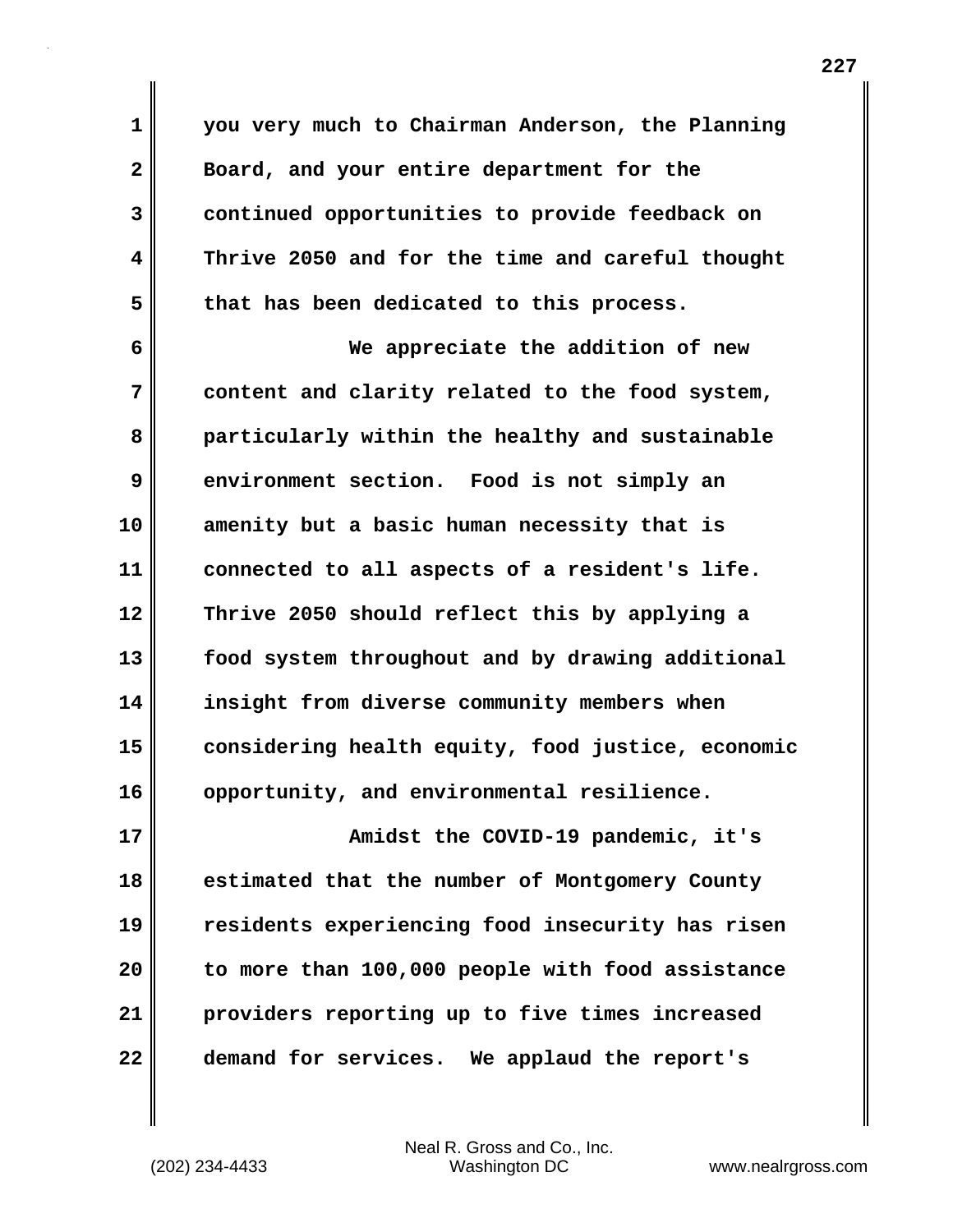**1 efforts to address root causes of food insecurity 2 but see a gap in addressing key food access 3 issues. The complete communities element should 4 ensure that multiple food access points offering 5 culturally appropriate, affordable, and 6 nutritious food options are available within each 7 community and accessible through public 8 transportation.**

**9 We suggest incorporating specific 10 recommendations into the plan that would align 11 with the 2017 retail trends and support the 12 establishment of healthy corner stores, farmers' 13 markets, and other access points for federal 14 benefits usage in communities with the highest 15 rates of food insecurity. Data collection and 16 analysis will help to identify and eliminate 17 those concentration sources of unhealthy food 18 within our communities and work towards 19 establishing a more inclusive, nutritious, and 20 locally produced offerings.**

**21 As climate and health emergencies 22 continue to impact global food production and**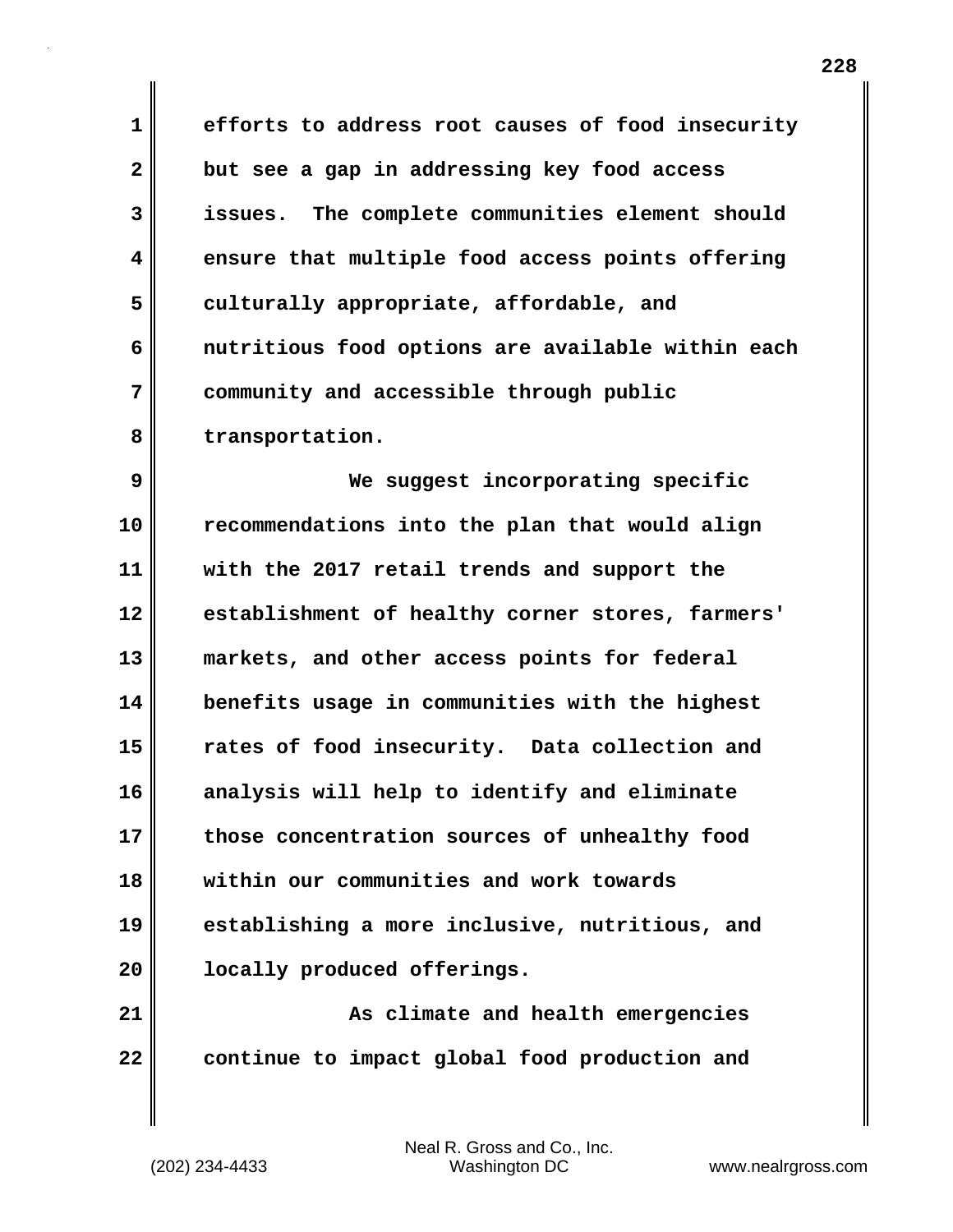**1 distribution beyond COVID-19, strengthening and 2 supporting our local food production capacity is 3 increasingly important. To support our local 4 growing food and beverage sector, shared use 5 kitchens, cut and wash facilities, and processing 6 equipment for farm produce, meat, and grains and 7 aggregation and distribution infrastructure as 8 well as long-term access to affordable farmland 9 and protected land leases are needed for local 10 small businesses to accommodate expanding local 11 procurement opportunities and to address future 12 crises. Support for urban and community 13 gardening as well as residential agriculture will 14 similarly bolster a sustainable, nutritious, and 15 culturally appropriate local food supply.**

**16 We also encourage the inclusion of 17 plans to explore and implement a food waste 18 composting infrastructure within the county's 19 borders to bring us closer to meeting the 20 county's zero waste goals. The Food Council 21 welcomes the opportunity to collaborate with the 22 Department of Planning to envision a roadmap to**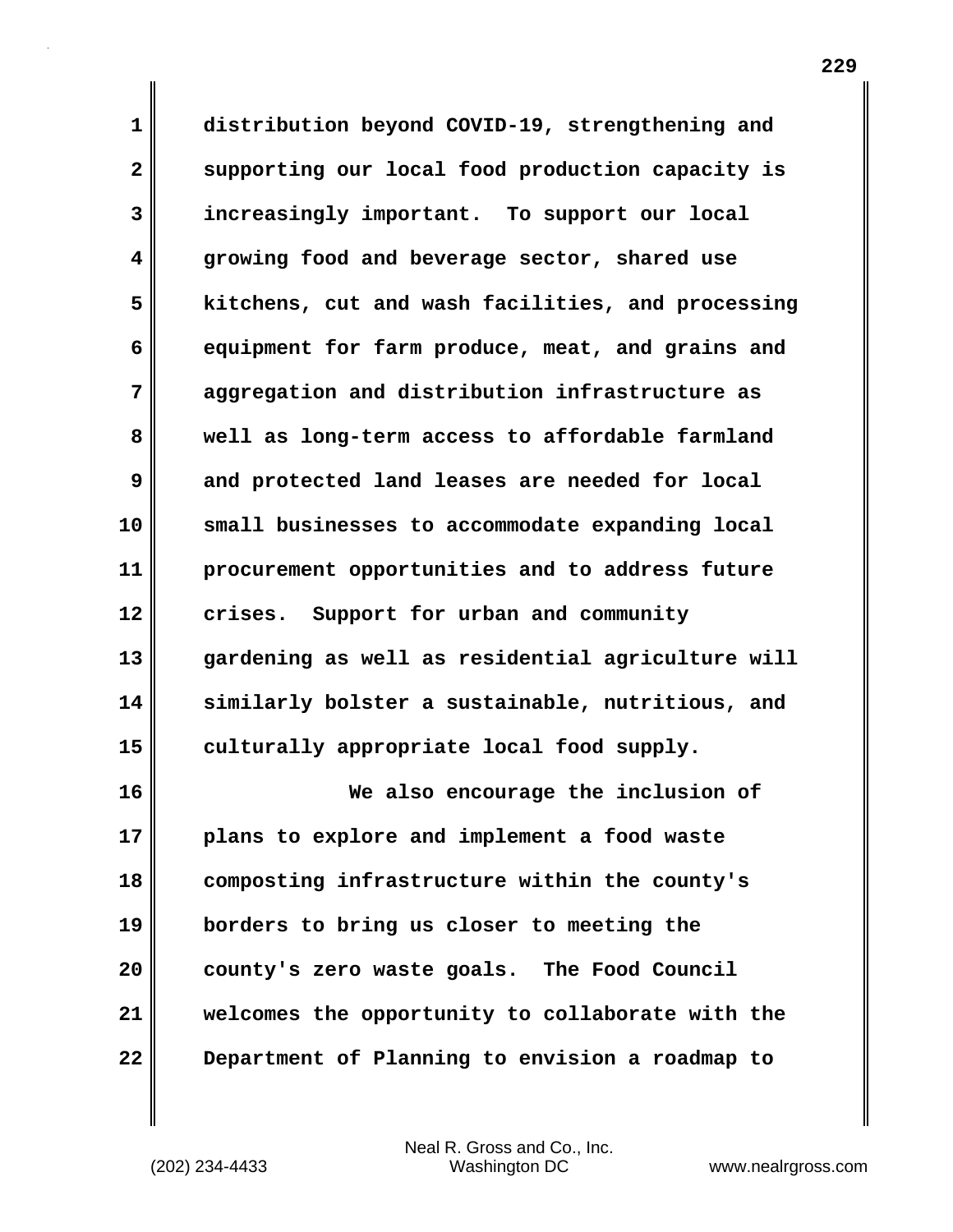**1 end food insecurity as a component of the General 2 Plan, an extension of our county's food security 3 plan.**

**4 We must also intentionally integrate** 5 the voices of our community, including farmers, **6 food producers, food assistance providers and 7 recipients and the residents to address these 8 issues and develop solutions. Thank you for the 9 opportunity to speak tonight. And we look 10 forward to continuing to serve as a resource and 11 partner to the Planning Board throughout this 12 process. Thank you.**

**13 CHAIR ANDERSON: Thank you very much 14 for that testimony. We're going to go a little 15 bit out of order because we're having a little 16 bit of trouble maintaining a connection with Josh 17 Silverstein. Is he on the line now? Can you -- 18 (Simultaneous speaking.) 19 CHAIR ANDERSON: Yes, we can hear you. 20 MR. SILVERSTEIN: I'm sorry. Can you 21 have me be next, please, because I'm still trying 22 to bring my testimony up? Sorry. I was bringing**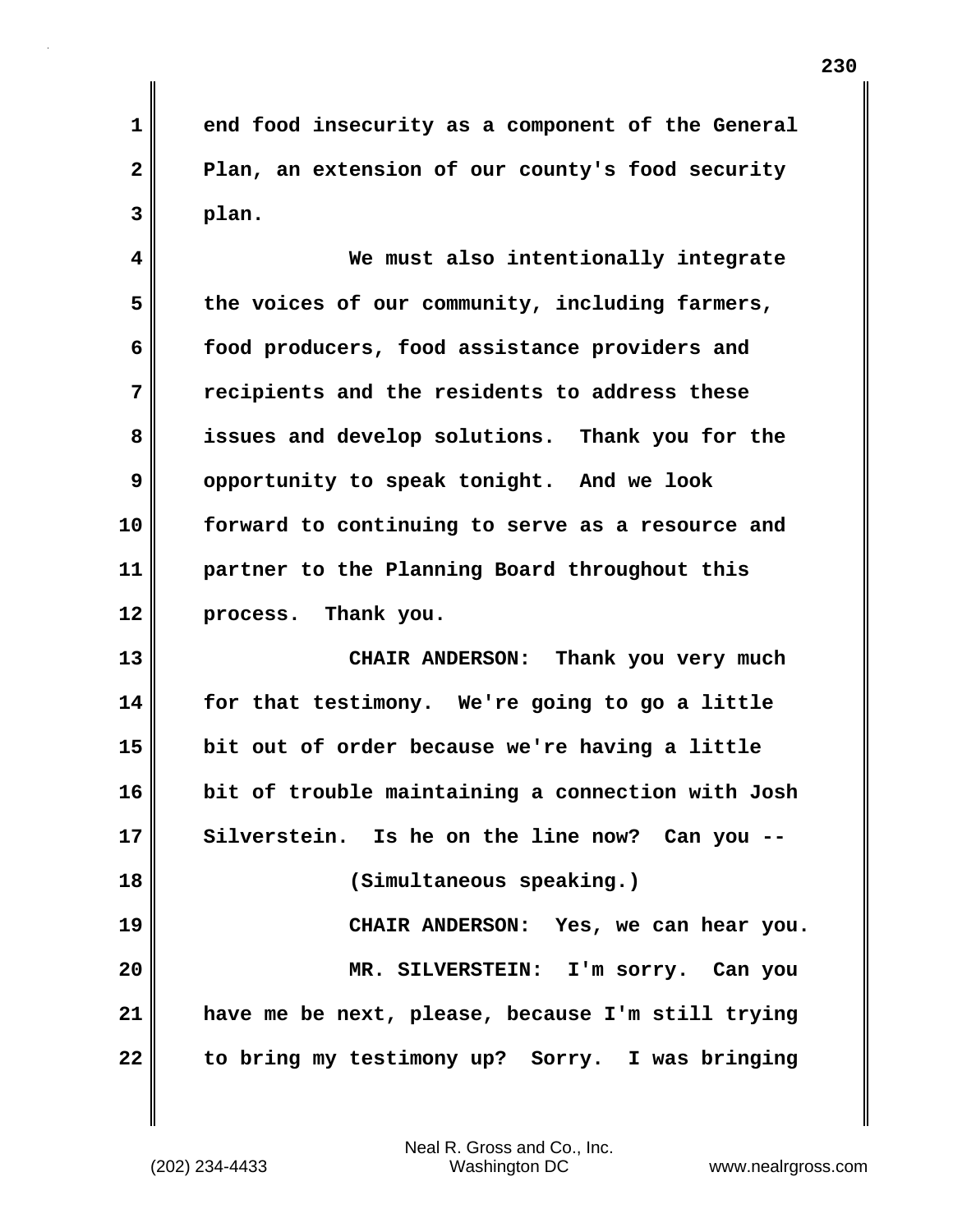**1 -- 2 (Simultaneous speaking.) 3 CHAIR ANDERSON: Oh, okay. Yes, could 4 we get -- 5 (Simultaneous speaking.) 6 CHAIR ANDERSON: Sure. You'll be up 7 next. And I'm hoping I'm not going to 8 mispronounce this, but I'm not optimistic. Eyal 9 Li, is that right? 10 MR. LI: Pretty good. Can you hear 11 me? 12 CHAIR ANDERSON: Okay. Every once in 13 a while, I get lucky and get it right. Thank 14 you. Go right ahead. 15 MR. LI: Sure. Thanks. Good evening, 16 Chair Anderson and County Planning Board members. 17 And thank you for the opportunity to speak 18 tonight. My name is Eyal Li, and I live in 19 Takoma Park, Maryland. 20 I'm excited about the general 21 direction of the Thrive 2050 draft plan and 22 especially about the goal to prioritize planning**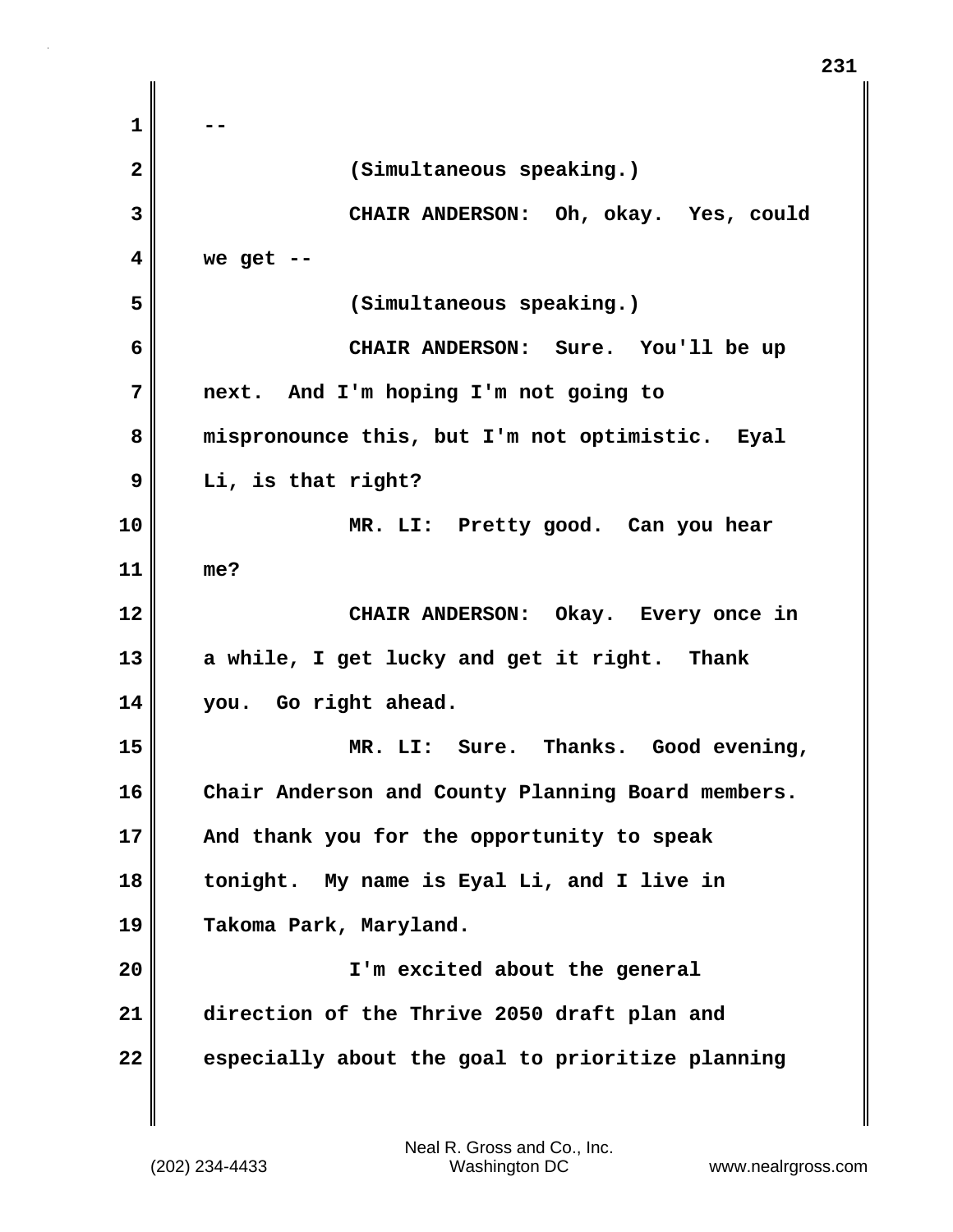**1 for walking, biking, and transit use. I'd like 2 to reiterate what others have stated in this 3 hearing. We are in a climate crisis, and any 4 project to expand roadways and increase driving 5 is climate denial, plain and simple.**

**6 My family has recently gotten rid of 7** our car and taken to bicycling to go do grocery **8 shopping in Downtown Silver Spring. But my mom 9 has been hesitate to bike downtown ever since she 10 was hit by a car on Fenton Street near Ellsworth 11 Drive last April. She was okay, thankfully. But 12 if we are serious about getting people out of 13 cars, the county must take bold action to make it 14 easier to take alternate modes of transport and 15 harder and more expensive to drive. This means 16 slower traffic, protected bike lanes, and more 17 frequent buses.**

**18 I'm also concerned about the rising 19 costs of housing in MoCo and would like to see 20 action to preserve and create more affordable 21 housing for residents with low and extremely low 22 incomes. The racial and ethnic diversity in**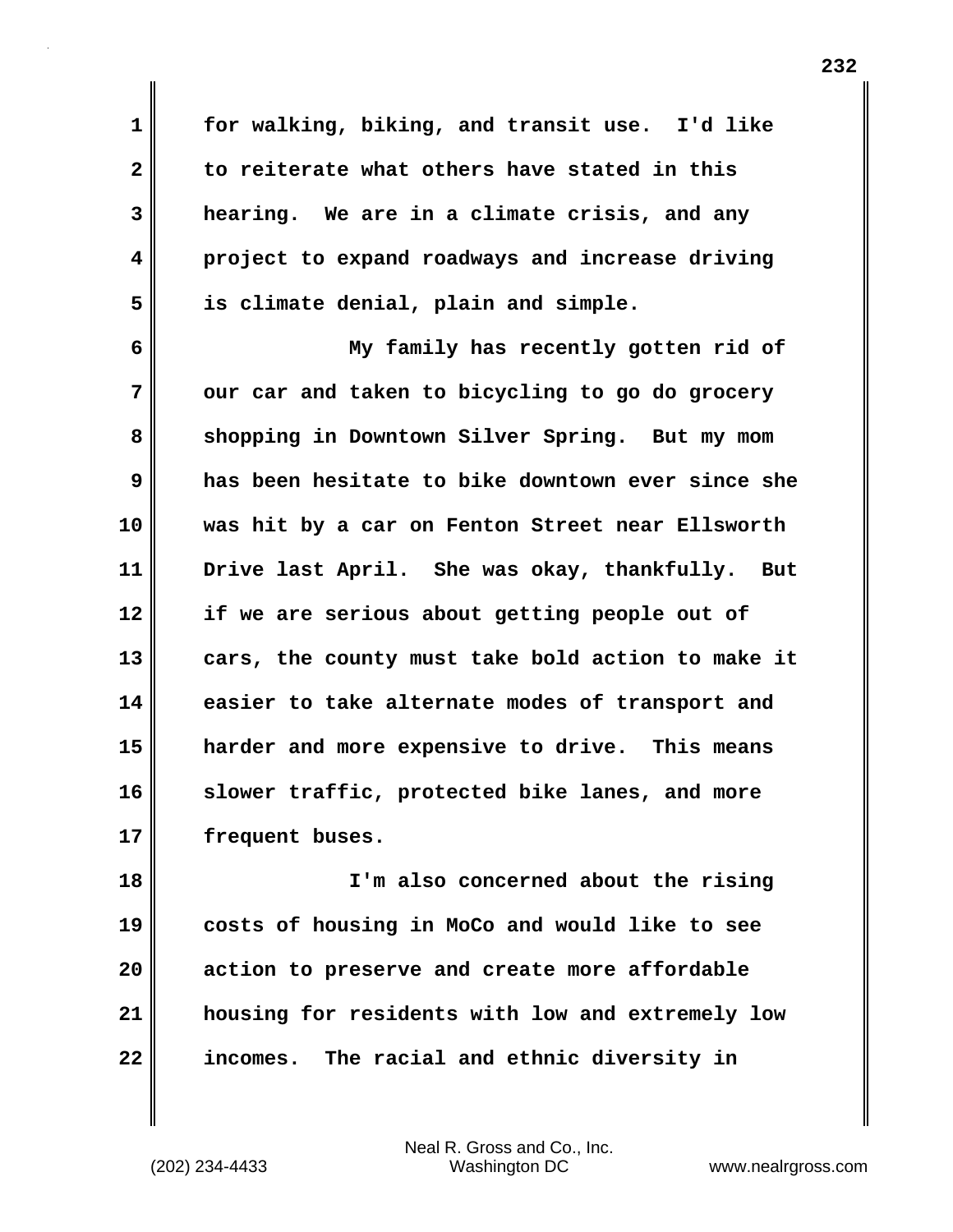**1 Montgomery County was a special part of growing 2 up and attending schools here. And increasing 3 affordable and attainable housing is crucial to 4 retaining and nurturing this diversity.**

**5 In this regard, the county should 6** create policies to limit displacement in **7 redeveloping areas. We can lead the way in 8 providing more access to opportunity for all by 9 addressing socioeconomic integration more 10 explicitly in the plan and developing programs to 11 build more affordable housing in wealthy areas 12 that have traditionally opposed new construction 13 in their neighborhoods. Tying affordability back 14 to the climate crisis, we cannot afford to build 15 out more sprawling exurbs that require long, hard 16 commutes.**

**17 A** promising strategy to accelerate **18 housing growth and limit new vehicle miles 19 traveled would be to eliminate single family 20 zoning countywide and locate the majority of new 21 housing near transit. The corridors of 22 opportunity project located along the Metro Green**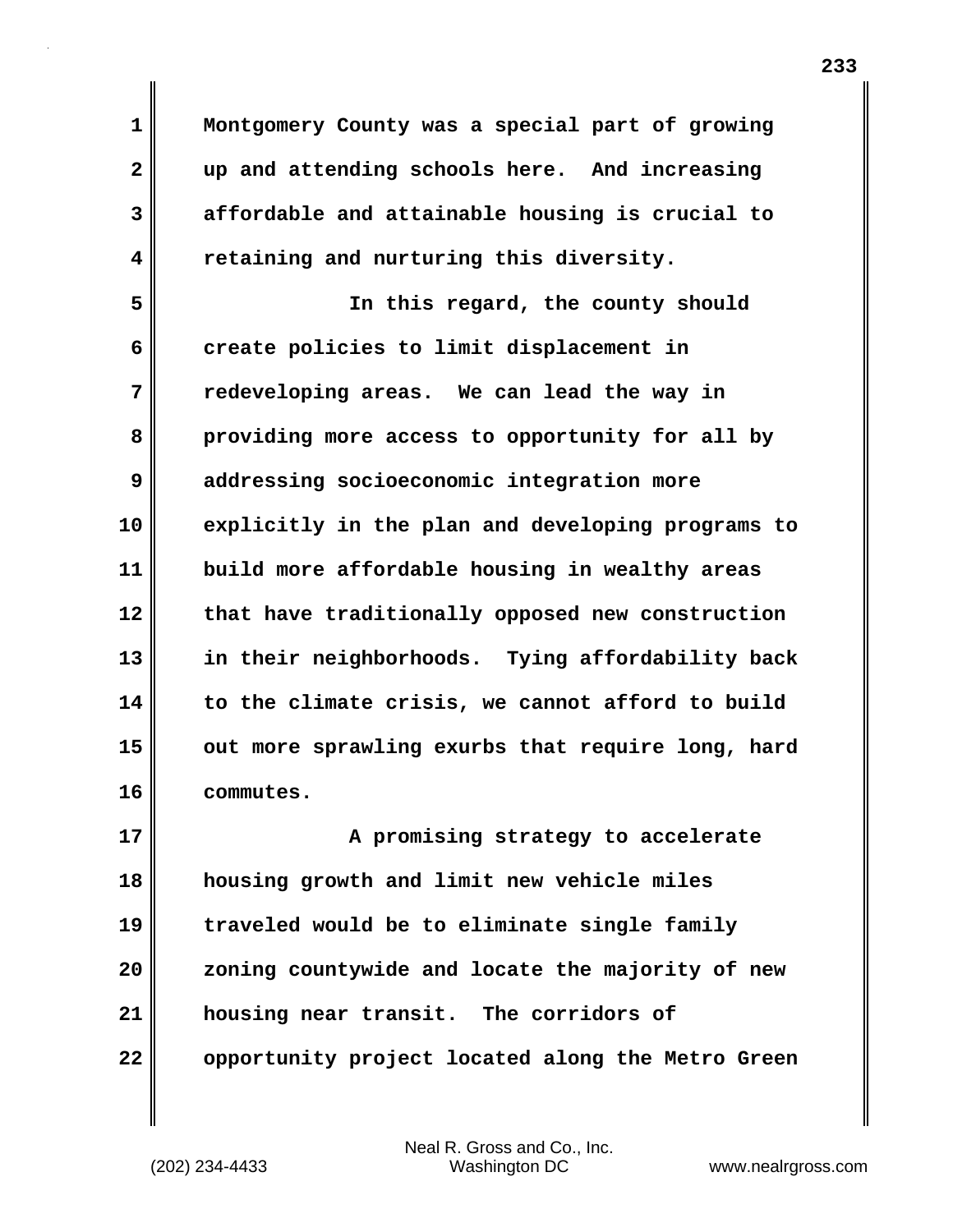**1 Line between St. Paul and Minneapolis in 2 Minnesota is a good example of equitable transit-3 oriented development that Montgomery should model 4 for future development along the Red and Purple 5 Line corridors. In addition to building out 6 affordable housing near transit, we need to 7 remove barriers to create more housing elsewhere 8** such as regulations that prevent the construction **9 of so-called missing middle housing and archaic 10 minimum parking requirements.**

**11 In conclusion, Montgomery County be a 12 leader in addressing the two most pressing 13 challenges of the 21st century: climate change 14 and social inequity. We need bold action on many 15 fronts to make driving the least convenient 16 option to get around and make living in the 17 county affordable for all. I would very much 18 like to see bolder goals and tactics in the final 19 plan. Thank you very much and have a good 20 evening.**

**21 CHAIR ANDERSON: Thank you for that 22 testimony. So now we're going to try Josh**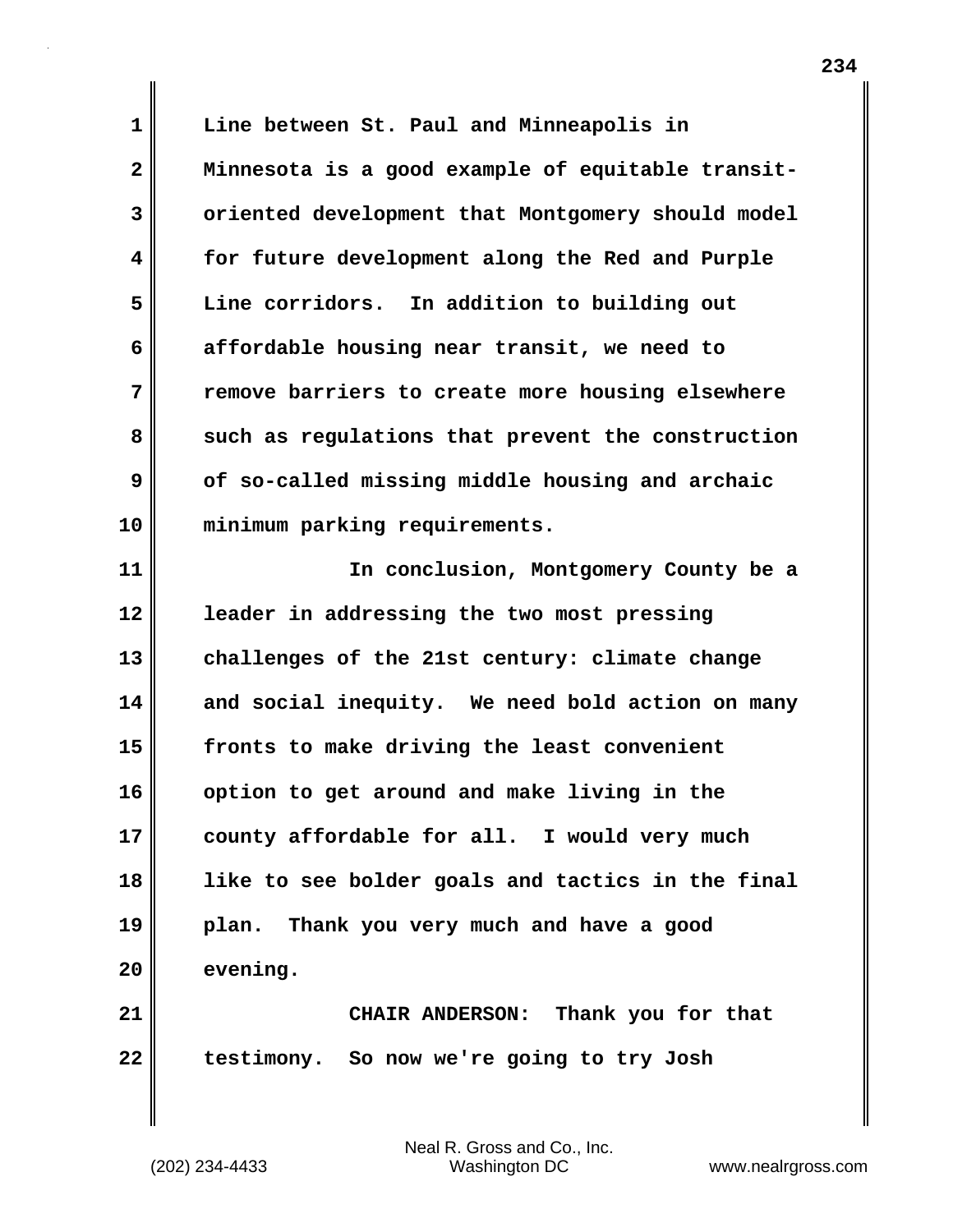| $\mathbf 1$  | Silverstein -- or is Silverstein? I'm sorry. I    |
|--------------|---------------------------------------------------|
| $\mathbf{2}$ | didn't quite catch it.                            |
| 3            | MR. SILVERSTEIN: Silverstein. Thank               |
| 4            | you very much.                                    |
| 5            | CHAIR ANDERSON: Very good. Are you                |
| 6            | ready?                                            |
| 7            | MR. SILVERSTEIN: Yes. I really                    |
| 8            | appreciate the flexibility, and I apologize for   |
| 9            | the connection issues.                            |
| 10           | CHAIR ANDERSON: Oh, no problem.                   |
| 11           | Whenever you're ready.                            |
|              |                                                   |
|              | MR. SILVERSTEIN: First of all, thank              |
| 12<br>13     | you, Chairman Anderson. We really appreciate the  |
| 14           | opportunity to testify today. My name is Josh     |
| 15           | Silverstein. I've been a resident of Montgomery   |
| 16           | County for 35 years, and I'm currently the        |
| 17           | president of the Randolph Civic Association or    |
| 18           | the RCA.                                          |
| 19           | The RCA represents over 1,340                     |
| 20           | households in the North Bethesda area.<br>That is |
| 21           | the triangle that's roughly bounded by Randolph   |

 $\mathbf{I}$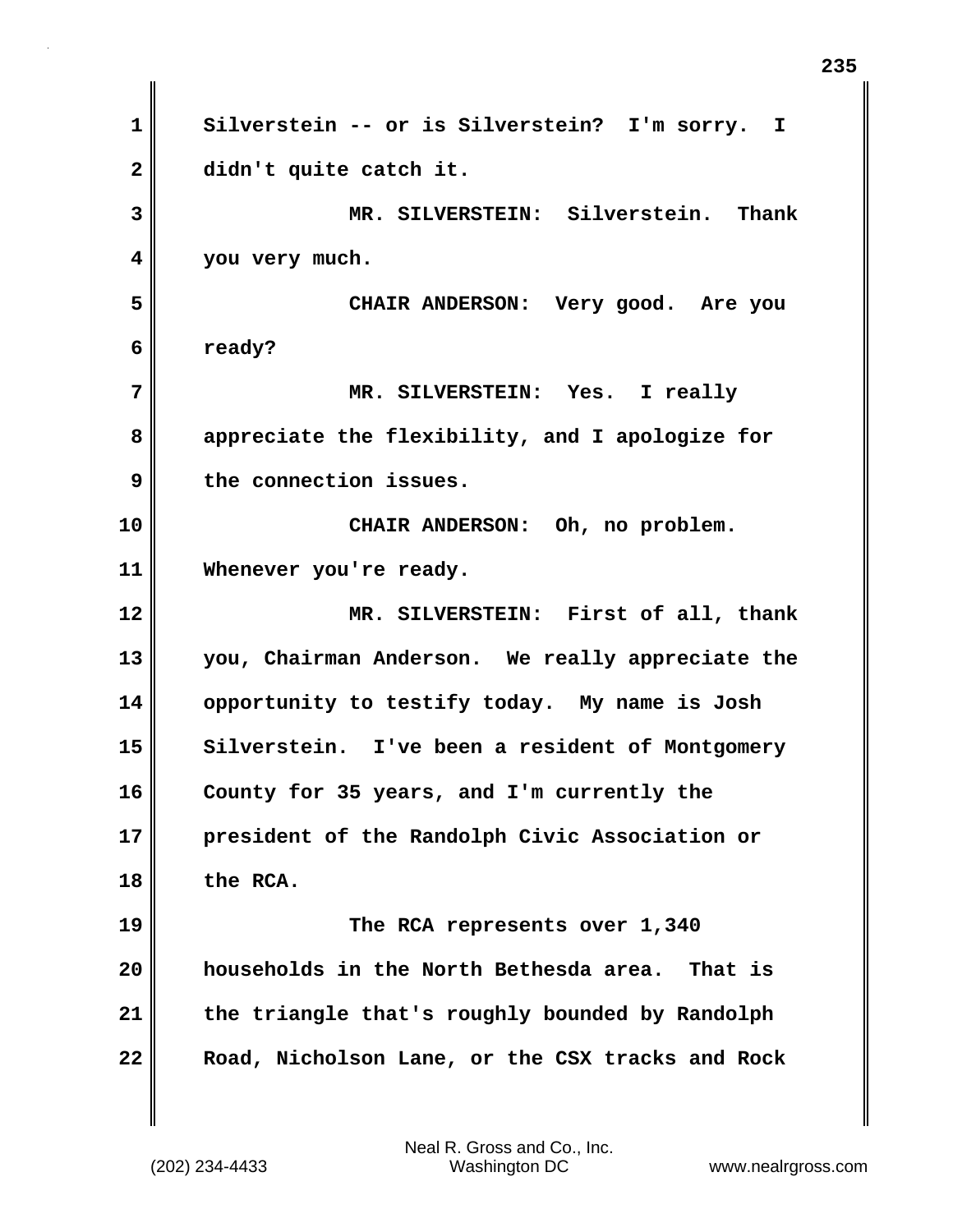| $\overline{\mathbf{2}}$ | The RCA has remained an engaged                   |
|-------------------------|---------------------------------------------------|
| 3                       | stakeholder and collaborator with Montgomery      |
| 4                       | County Planning through the development of the    |
| 5                       | White Flint Sector Plans 1 and 2. We also         |
| 6                       | regularly communicate with our residents through  |
| 7                       | our Echo print newsletter which has been          |
| 8                       | delivered free of charge to all of our residents  |
| 9                       | since 1956. The RCA held a meeting in the box --  |
| 10                      | a meeting in a box, excuse me, in January of 2020 |
| 11                      | and submitted online comments to the County       |
| 12                      | Planning Board.                                   |
| 13                      | And our comments primarily focused on             |
| 14                      | the following: number one, east-west equity and   |
| 15                      | connections within the county; number two         |
| 16                      | preservation and connection of green spaces;      |
| 17                      | number three, reduction of barriers to starting   |
| 18                      | and expanding businesses; number four, expansion  |
| 19                      | of mixed-use development along with a             |
| 20                      | comprehensive focus on public transportation,     |
| 21                      | walkability, and bikeability. And we are very     |
| 22                      | pleased to see many of the same issues addressed  |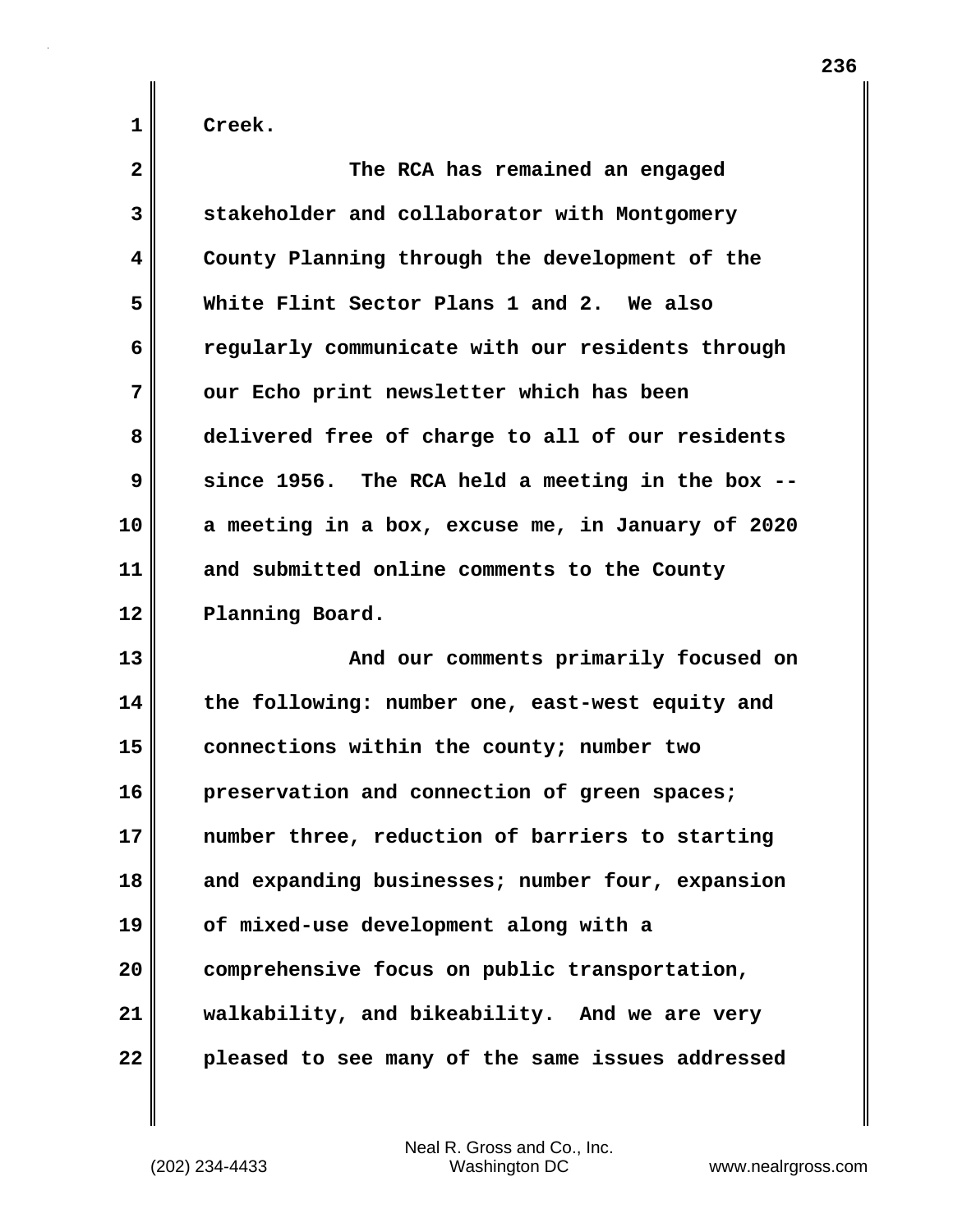| 1            | conceptually and practically in the public        |
|--------------|---------------------------------------------------|
| $\mathbf{2}$ | hearing draft for Thrive Montgomery 2050.         |
| 3            | The RCA agrees with the overarching               |
| 4            | desired outcomes related to the economic health,  |
| 5            | equity, and environmental resilience. And we're   |
| 6            | also in agreement with the main principles of     |
| 7            | complete communities, connectedness, resiliency,  |
| 8            | safe and efficient travel, affordability and      |
| 9            | attainability, environment, diverse and adaptable |
| 10           | growth, and also an emphasis on design, arts, and |
| 11           | culture. We'd like to highlight a few areas for   |
| 12           | further emphasis, clarification, or consideration |
| 13           | in any subsequent General Plan under Thrive       |
| 14           | Montgomery 2050.                                  |
| 15           | Regarding complete communities, we                |
| 16           | were excited to see the concepts within 15        |
| 17           | minutes of living in the public hearing draft,    |
| 18           | including an emphasis on walking and biking for   |
| 19           | communities in areas like the RCA's.<br>A         |
| 20           | consideration mentioned throughout the public     |
| 21           | hearing draft but not reemphasized in the         |
| 22           | complete community's section is the importance of |

 $\mathbf{I}$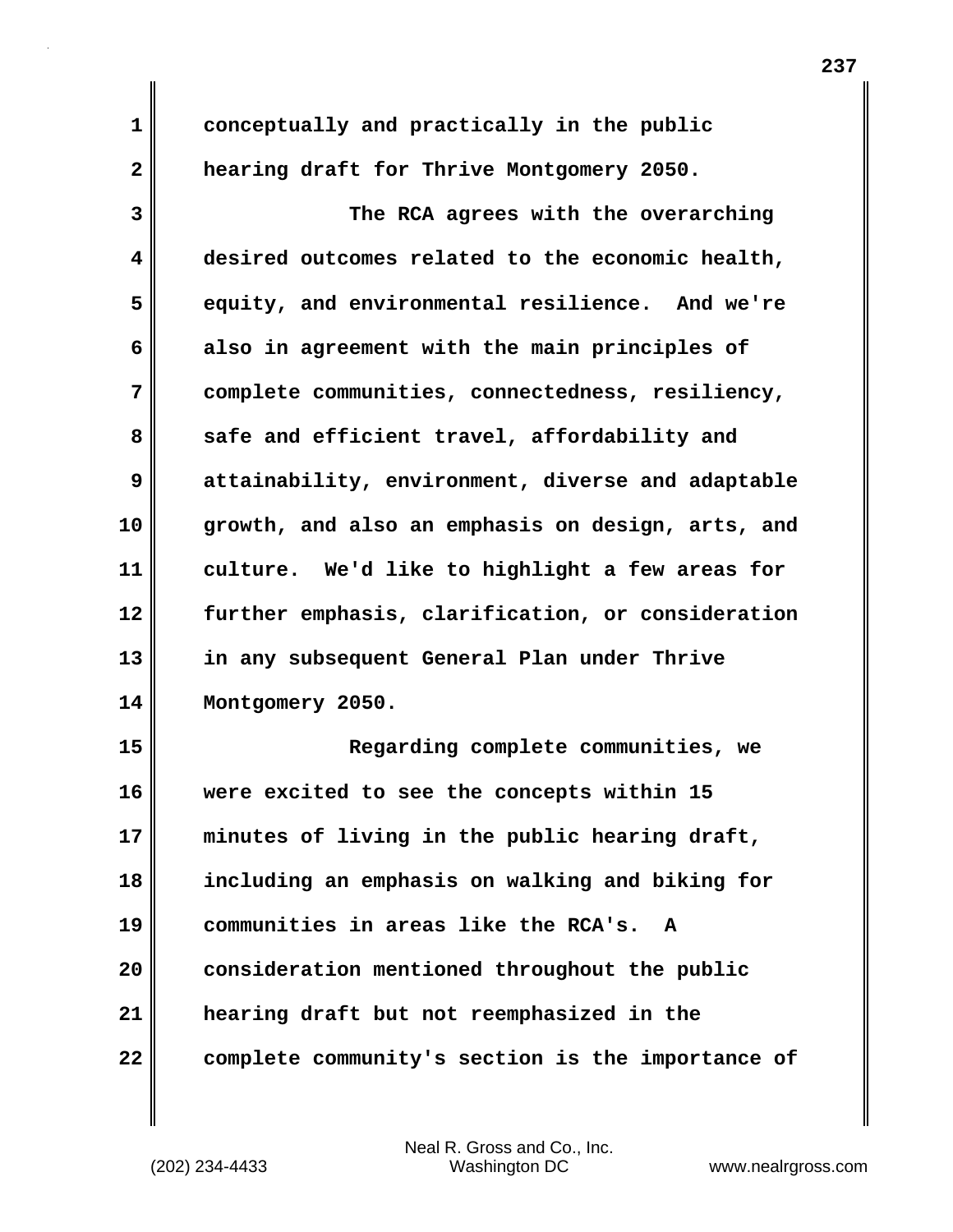**1 accessibility for those who are unable to walk or 2 bike. The RCA also agrees with the concept of 3 connectedness and supports the Planning 4 Department's objectives to increase 5 accessibility, transparency, and plain language 6 effort so that the public can better participate 7 in and understand the planning process.**

**8 We also support the expansion of 9 communications IP infrastructure such as free 10 public network access in critically underserved 11 parts of the county. In terms of resilience, we 12 do agree that the county will require a diverse 13 base of industries and workers with connections 14 between employment centers and transit hubs as 15 well as well-paying jobs that don't require an 16 advanced degree. We support the goal of making 17 public transit, walking, and cycling the 18 preferred travel mode, including increasing rail 19 capacity and stations along the MARC Brunswick 20 Line. 21 CHAIR ANDERSON: Mr. Silverstein --**

**22 (Simultaneous speaking.)**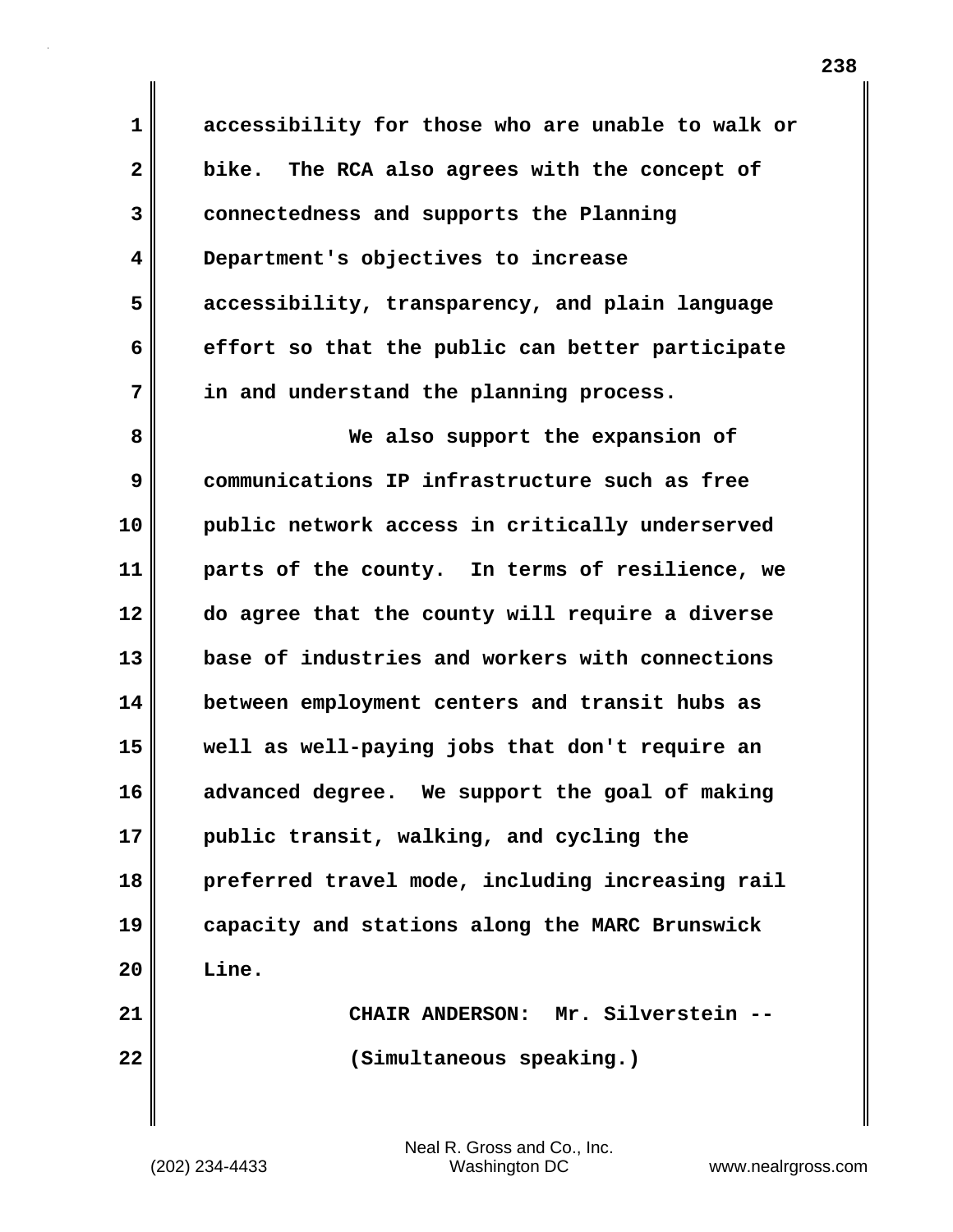| CHAIR ANDERSON: -- I don't want to                |
|---------------------------------------------------|
| cut you short, but you're a little bit over time. |
| So if you could kind of wrap it up, that would be |
| great.                                            |
| MR. SILVERSTEIN: I'm sorry. I                     |
| thought I had three minutes.                      |
| CHAIR ANDERSON: Yeah, I think you're              |
| over three at this point.                         |
| MR. SILVERSTEIN: Okay, okay.                      |
| CHAIR ANDERSON: I'm not trying to cut             |
| you short. Just if you could kind of wrap it up.  |
| MR. SILVERSTEIN: Thank you.<br>I.                 |
| appreciate that. I will cut to the end. We        |
| understand that we're in the early stages of      |
| Thrive Montgomery 2050. We are excited that       |
| you've also engaged with many different segments, |
| and we encourage direct dialogue and              |
| collaboration with civic associations like the    |
| So with that, we appreciate a thoughtful<br>RCA.  |
| public hearing draft and look forward to working  |
| with the Planning Department in the future.       |
| Thank you.                                        |
|                                                   |

**239**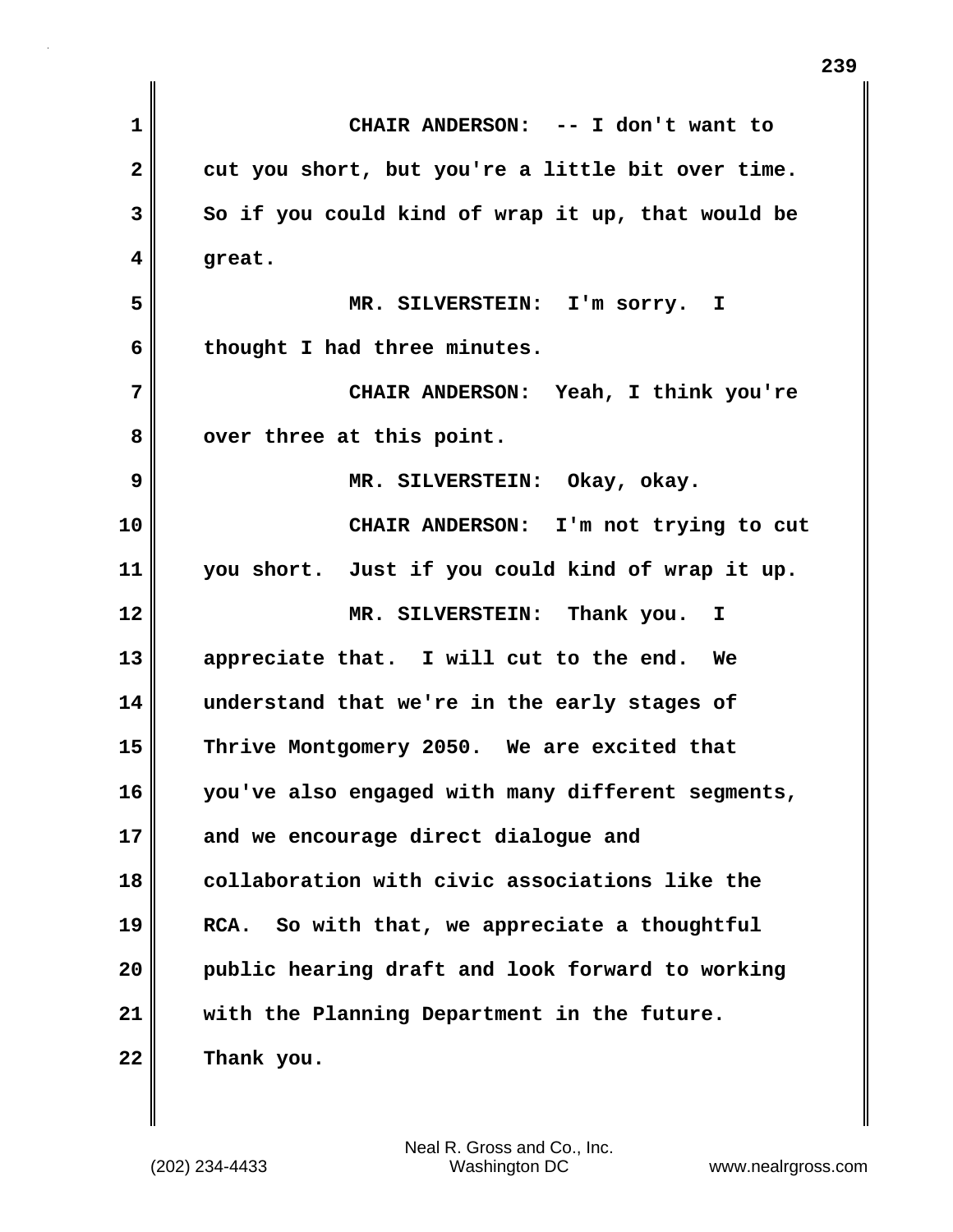| $\mathbf{1}$ | CHAIR ANDERSON: Thank you so much.                  |
|--------------|-----------------------------------------------------|
| 2            | Yeah, Randolph Civic, former home of Dan Hoffman    |
| 3            | and still home of Chad Salganik, right? So          |
| 4            | you're the latest in a long line. Okay. Berk        |
| 5            | Ehrmantraut?                                        |
| 6            | MR. EHRMANTRAUT: Hello.                             |
| 7            | CHAIR ANDERSON: Hi there.                           |
| 8            | MR. EHRMANTRAUT: All right. Hi, my                  |
| 9            | name is Berk Ehrmantraut, and I live in Silver      |
| 10           | Spring. Thank you for taking the time to listen     |
| 11           | to testimony today. I'd like to express my          |
| 12           | support for Thrive Montgomery 2050 and ask you to   |
| 13           | lean in to create a more diverse mixed income       |
| 14           | communities and a county that is affordable for     |
| 15           | everyone.                                           |
| 16           | I didn't grow up in Montgomery County.              |
| 17           | But I love it here and it has become my home.<br>I. |
| 18           | love the ten-minute walk to Metro from my           |
| 19           | apartment. I love being a quick walk away from a    |
| 20           | thriving, diverse downtown. I love the protected    |
| 21           | bike lanes and great parks right outside my         |
| 22           | building. And I really love ordering pupusas        |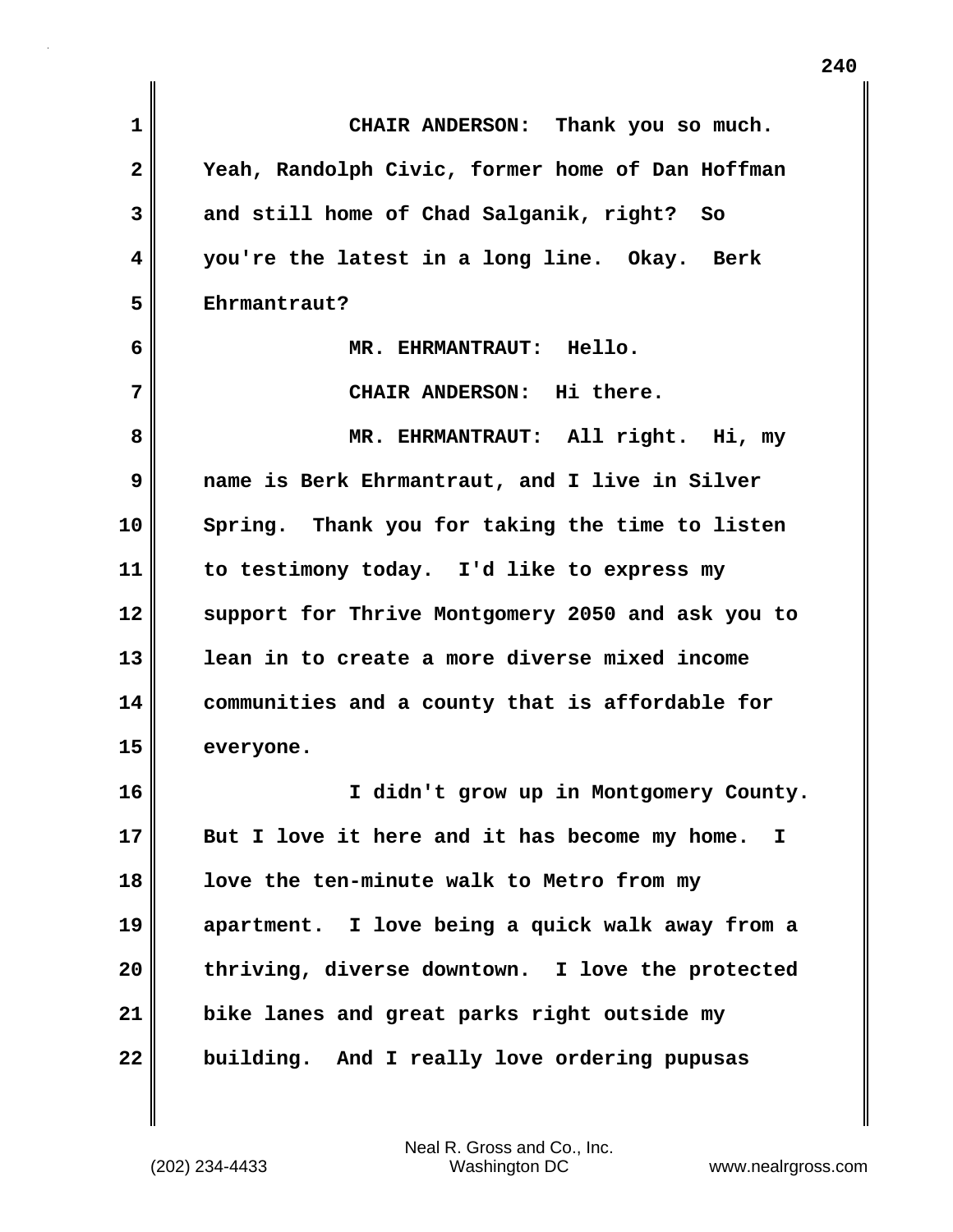**1 from La Casita.**

| $\mathbf{2}$ | I want to put down roots here,                    |
|--------------|---------------------------------------------------|
| 3            | hopefully buy a home, and eventually raise a      |
| 4            | family. But when the average home price is over   |
| 5            | half a million dollars in the county, it's not    |
| 6            | exactly affordable. That's why I'm excited this   |
| 7            | plan calls for more diverse housing types,        |
| 8            | building new projects near transit, and           |
| 9            | distributing affordable housing across the        |
| 10           | county, including in wealthy areas. That said,    |
| 11           | I'd like to see more emphasis on socioeconomic    |
| 12           | integration and addressing barriers to missing    |
| 13           | middle housing. Additionally, there should be     |
| 14           | bolder action on rent stabilization, eviction     |
| 15           | protection, and affordable housing for low income |
| 16           | folks.                                            |
| 17           | Montgomery County is a great place to             |
| 18           | live, and a lot of people want to live here. So   |
| 19           | we need the housing stock to make that possible.  |
| 20           | That means lots of types of housing for many      |
| 21           | types of people. One of our county's greatest     |
| 22           | strengths is its diversity. That's why Thrive     |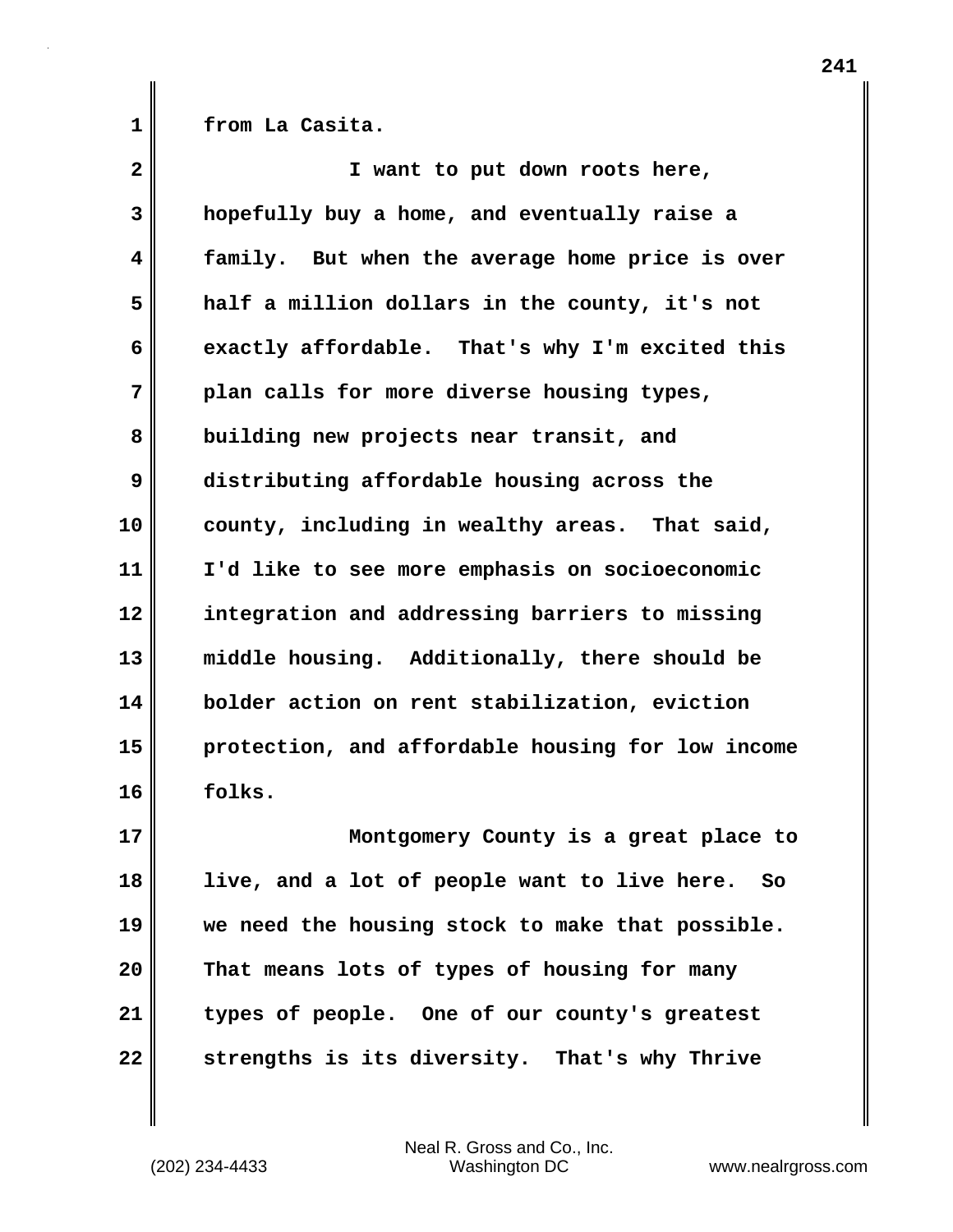**1 Montgomery 2050 should be focused on ensuring our 2 county is affordable, accessible, and welcoming 3 to all.**

**4 I have one quick note about COVID-19 5 and density. I grew up in South Dakota. My 6 parents now live in North Dakota. These are not 7 dense places but they're the worst hit places in 8 our country right now by a long shot. We get 9** through this with effective public health **10 measures, not less density.**

**11 As we draw up the plan for the next 30 12 years, we have to take climate change and our 13 environmental impact into consideration as well. 14 I'm excited the plan talks about reducing sprawl, 15 developing a carbon tax, and developing the 16 infrastructure to prevent and adapt to climate 17 change. However, I'd like to see more 18 integration with the county's climate action plan 19 and more green building capacity. In addition, 20 this plan should take on important local 21 environmental issues that really affect quality 22 of life like tackling food deserts.**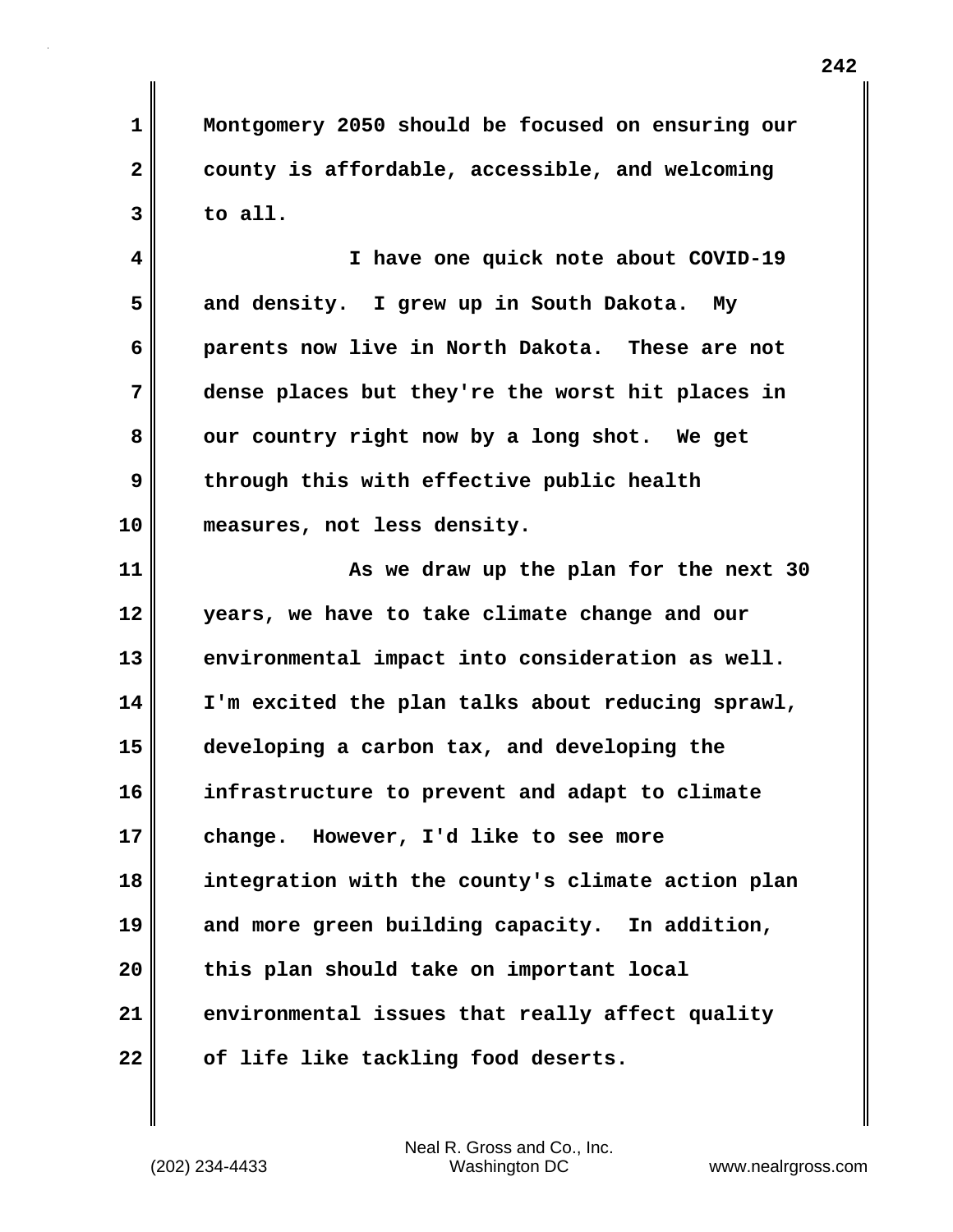| 1            | I am so excited to see what these next           |
|--------------|--------------------------------------------------|
| $\mathbf{2}$ | 30 years bring for our county and for my life    |
| 3            | here. I hope in 2050 we can sit down together in |
| 4            | La Casita, chow down on some pupusas, and I can  |
| 5            | tell you how this General Plan made it possible  |
| 6            | for me to buy a home near the Metro, start a     |
| 7            | family, and send my kids to great public schools |
| 8            | as diverse as Montgomery County. And I hope that |
| 9            | thousands of other people from all socioeconomic |
| 10           | backgrounds can do the same. Thank you.          |
| 11           | CHAIR ANDERSON: See you at La Casita             |
| 12           | in 30 years, yes. Sounds good. Is Quentin        |
| 13           | Remein there?                                    |
| 14           | MR. REMEIN: I'm here.                            |
| 15           | CHAIR ANDERSON: Whenever you're                  |
| 16           | ready, go right ahead.                           |
| 17           | MR. REMEIN: Thank you very much,                 |
| 18           | Casey Anderson and the Board. My name is Quentin |
| 19           | Remein. I'm the president of the Cloverly Civic  |
| 20           | Association. I was on a citizens advisory        |
| 21           | committee for the Cloverly master plan.          |
| 22           | The plan could better support the                |
|              |                                                  |

 $\mathbf{I}$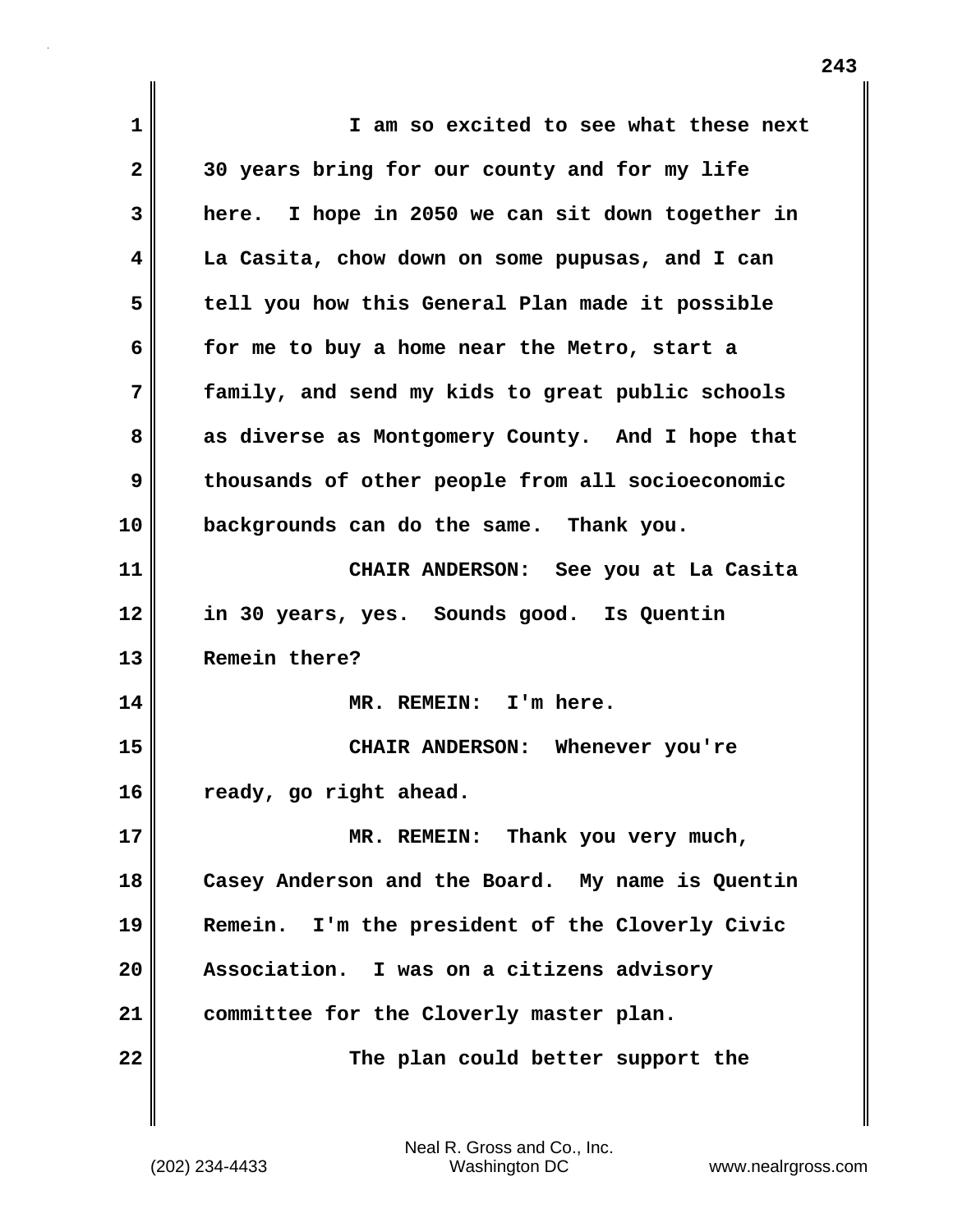**1 environment. As Lauren Brown and the Audubon** 2 Society, Caroline Taylor, Scott Plumer, Kenneth **3 Bawer, people I don't really know that well but 4 has just presented, the environment has been 5 neglected by this plan. There are 10 million 6 people in -- over 10 million people in Montgomery 7 County but trillions of other living plants and 8 animals.**

**9 The development proposed needs to not 10 put them at risk. All living creatures depend on 11 clean water and streams. People driving cars is 12 another issue that the plan speaks out on. As 13 Susan Spock spoke, we agree with what she 14 presented.**

**15 Service workers, many who are 16 immigrants, need cars to do their jobs as 17 electricians, plumbers, home repair, home 18 healthcare workers, elder care, office and 19 cleaning people. They need to get to their jobs 20 quickly. They need to find parking places. 21 Right now, this is a big problem for them to do 22 their jobs and they're not able to adequately do**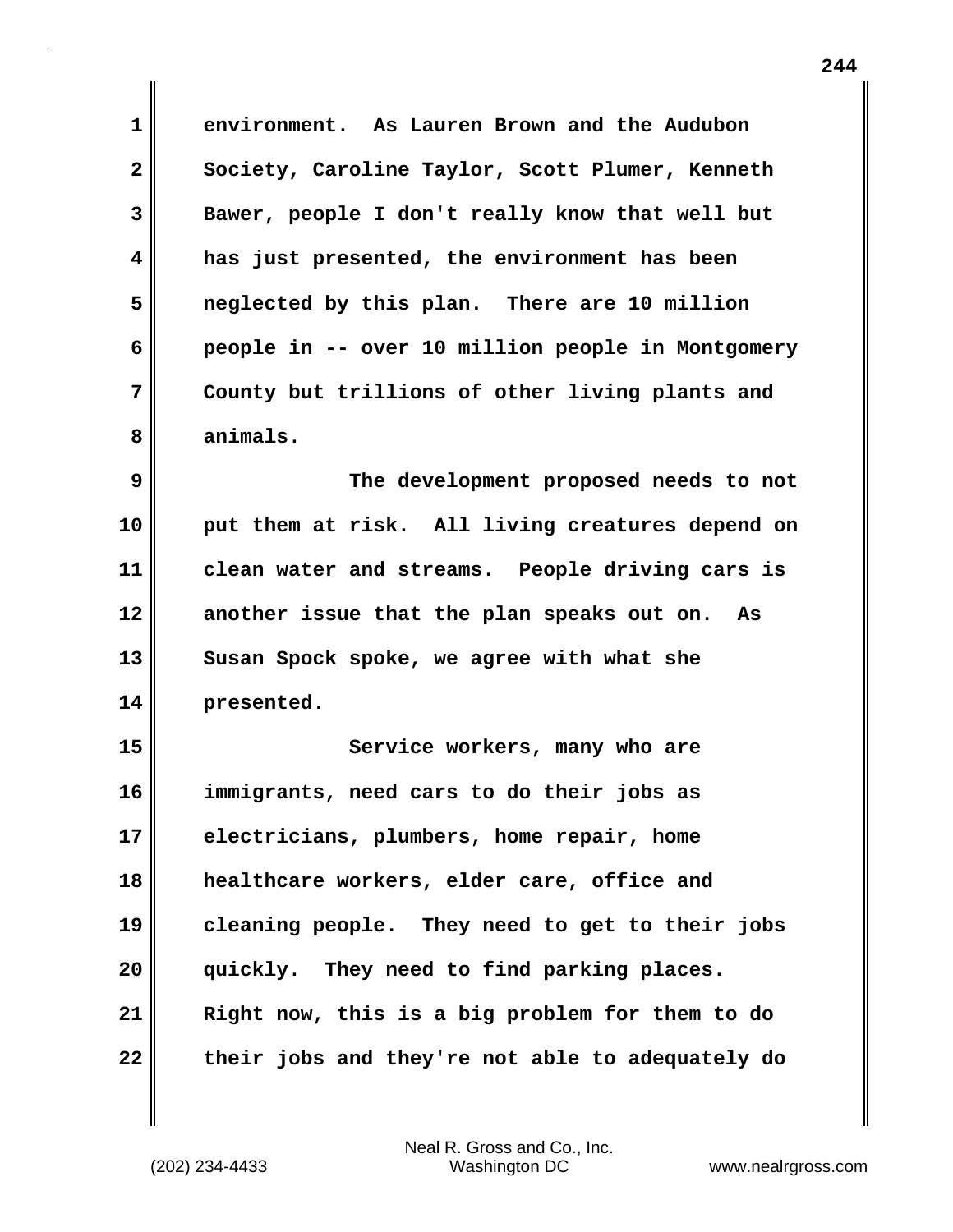**1 their jobs to make a living if they have to spend 2 their time looking for parking and driving in 3 urban areas. Also, families need cars to get 4 their children to after-school activities. 5 In addition, somebody just brought up 6 the food pantries. Our church supports 800 to 7 900 people who use their cars to pick up food 8 from our food pantry every Tuesday. Without 9 those cars, they wouldn't be picking up their 10 food. And the people who are bringing those food 11 items to the church for distribution also need 12 their cars to do that. This plan serves as an 13 urban lifestyle primarily but it neglects the 14 suburban and rural community. The plan also 15 doesn't support children and the elderly as much 16 as it could. 17** Single family homes support more than **18 just single families, and it's sort of a 19 misnomer. Many single family homes have multiple 20 homes in it. They have multiple generations 21 living in the same home. And so just to say that**

**22 only single family homes are supported by this is**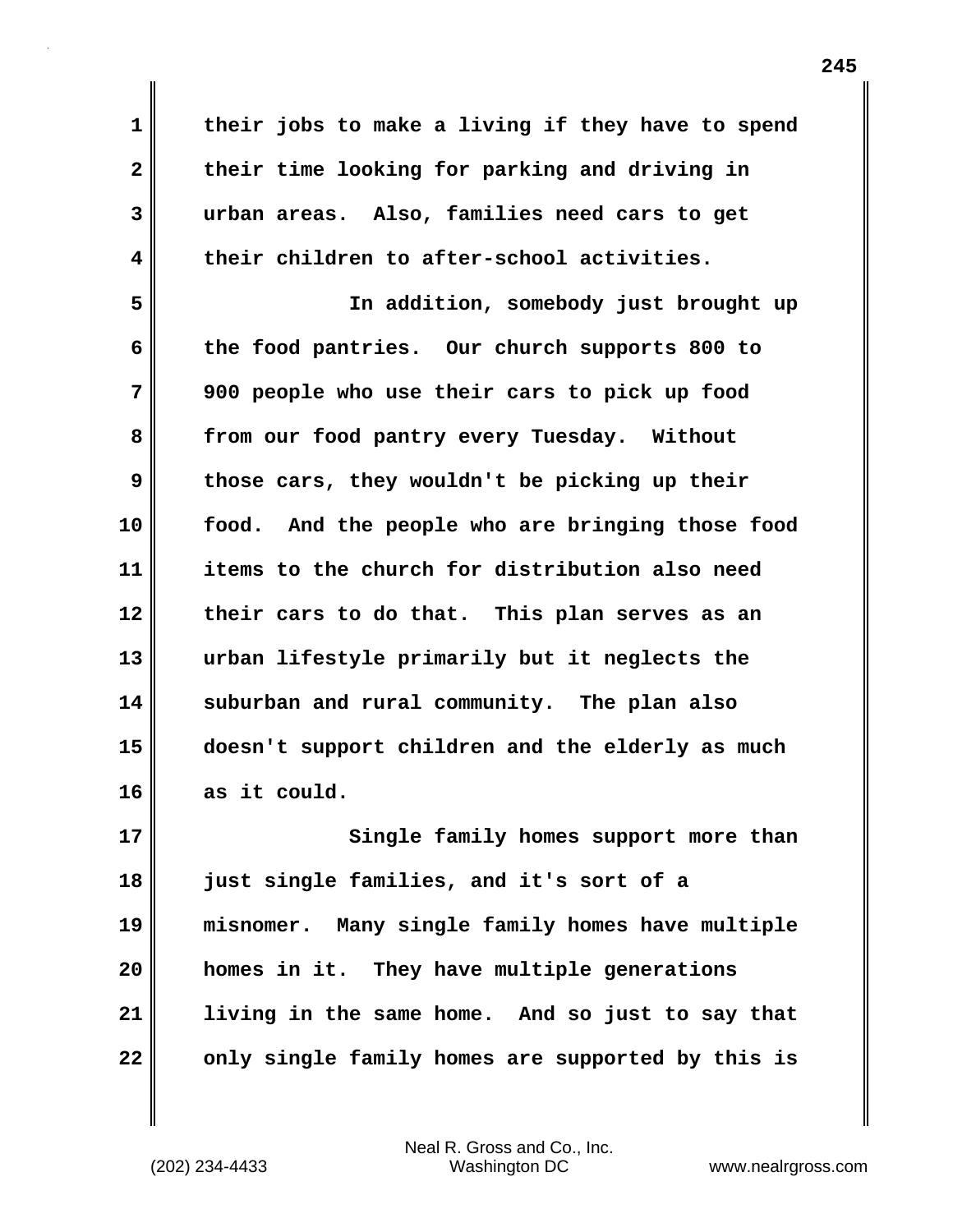**1 unfortunate.**

| $\overline{\mathbf{2}}$ | I'm sorry that many people have                 |
|-------------------------|-------------------------------------------------|
| 3                       | suffered from racism, segregation, and lack of  |
| 4                       | inclusion. But plans cannot change these        |
| 5                       | problems. These are matters of the heart of     |
| 6                       | individual residents. I hope residents can work |
| 7                       | together to make real changes using love and    |
| 8                       | respect of others and look forward to -- our    |
| 9                       | community looks forward to continuing to serve  |
| 10                      | others in our community. Thank you.             |
| 11                      | CHAIR ANDERSON: Thanks very much.               |
| 12                      | David Sears, are you there?                     |
| 13                      | MR. SEARS: Yes.                                 |
| 14                      | CHAIR ANDERSON: Ah, very good. We can           |
| 15                      | hear you.                                       |
| 16                      | MR. SEARS: You should be able to see            |
| 17                      | me in a second.                                 |
| 18                      | CHAIR ANDERSON: There you are.<br>It            |
| 19                      | looks like you're in the attic.                 |
| 20                      | MR. SEARS: I am. I am. Starting at              |
| 21                      | the top, right?                                 |
| 22                      | CHAIR ANDERSON: That's right.                   |
|                         |                                                 |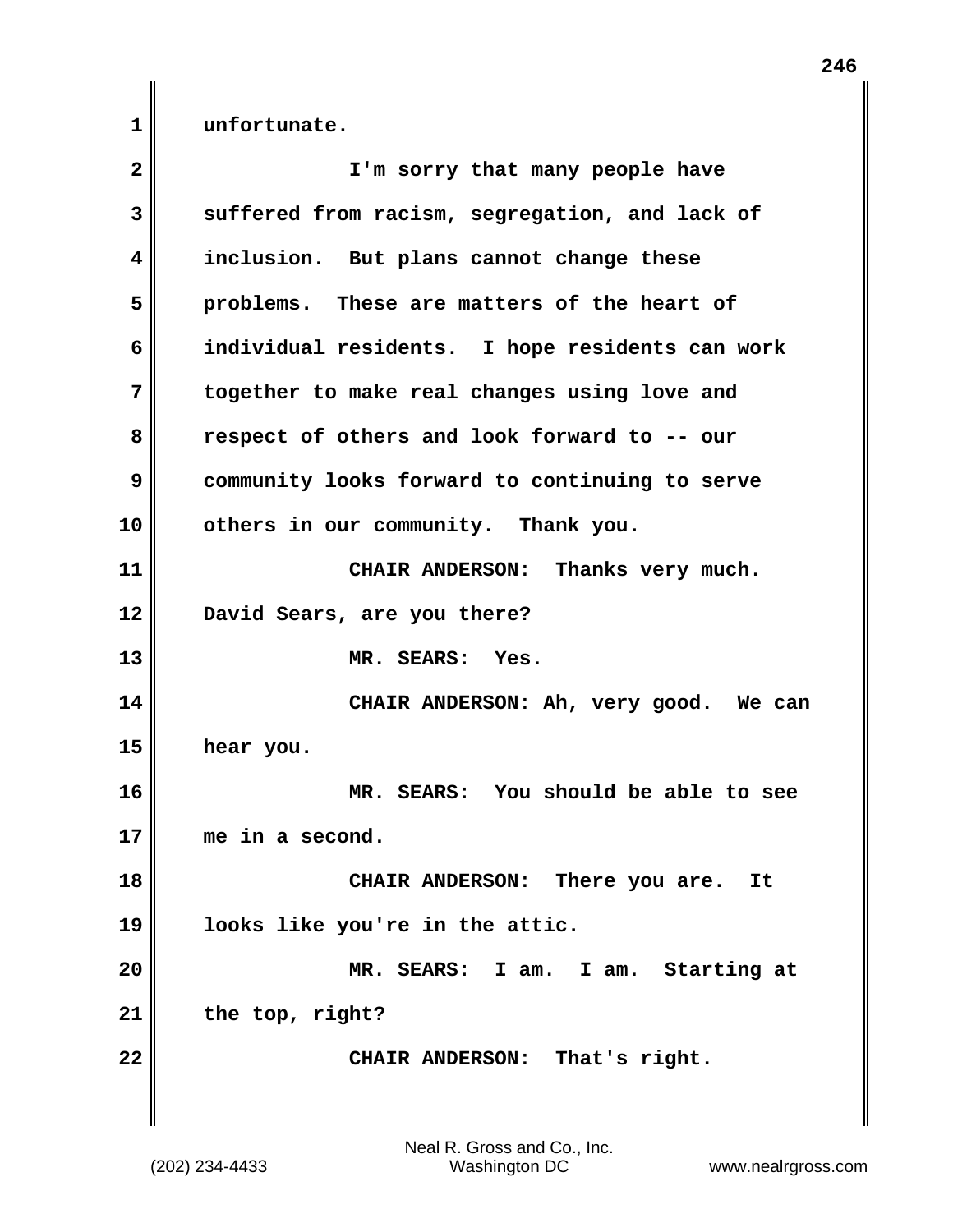| 1            | MR. SEARS: Lead us to the top. Good              |
|--------------|--------------------------------------------------|
| $\mathbf{2}$ | evening, Chairman Anderson and Planning Board    |
| 3            | members. My name is Dave Sears. I live in        |
| 4            | Bethesda in an attic as you see. I'm testifying  |
| 5            | tonight as an individual. Thanks to both the     |
| 6            | Planning Board and Planning Department staff for |
| 7            | working hard and smart on preparing this         |
| 8            | document.                                        |
| 9            | My overall view is this is a very good           |
| 10           | document. I hope that the County Council will    |
| 11           | embrace its vision. It's an important document.  |
| 12           | It creates a strong portrait of the county we    |
| 13           | want to see in 2050. Without this plan, too many |
| 14           | decisions made during the next 30 years will be  |
| 15           | ad hoc decisions rather than thoughtfully placed |
| 16           | in the context of what kind of county we want to |
| 17           | be.                                              |
| 18           | Let me enumerate some of the plan's              |
| 19           | key principles that I applaud. First, change the |
| 20           | mindset from preserve the world as it now exists |
| 21           | to create a new world which gives folks a higher |
| 22           | quality of life. Second, (Audio interference.)   |
|              |                                                  |

 $\mathbf{I}$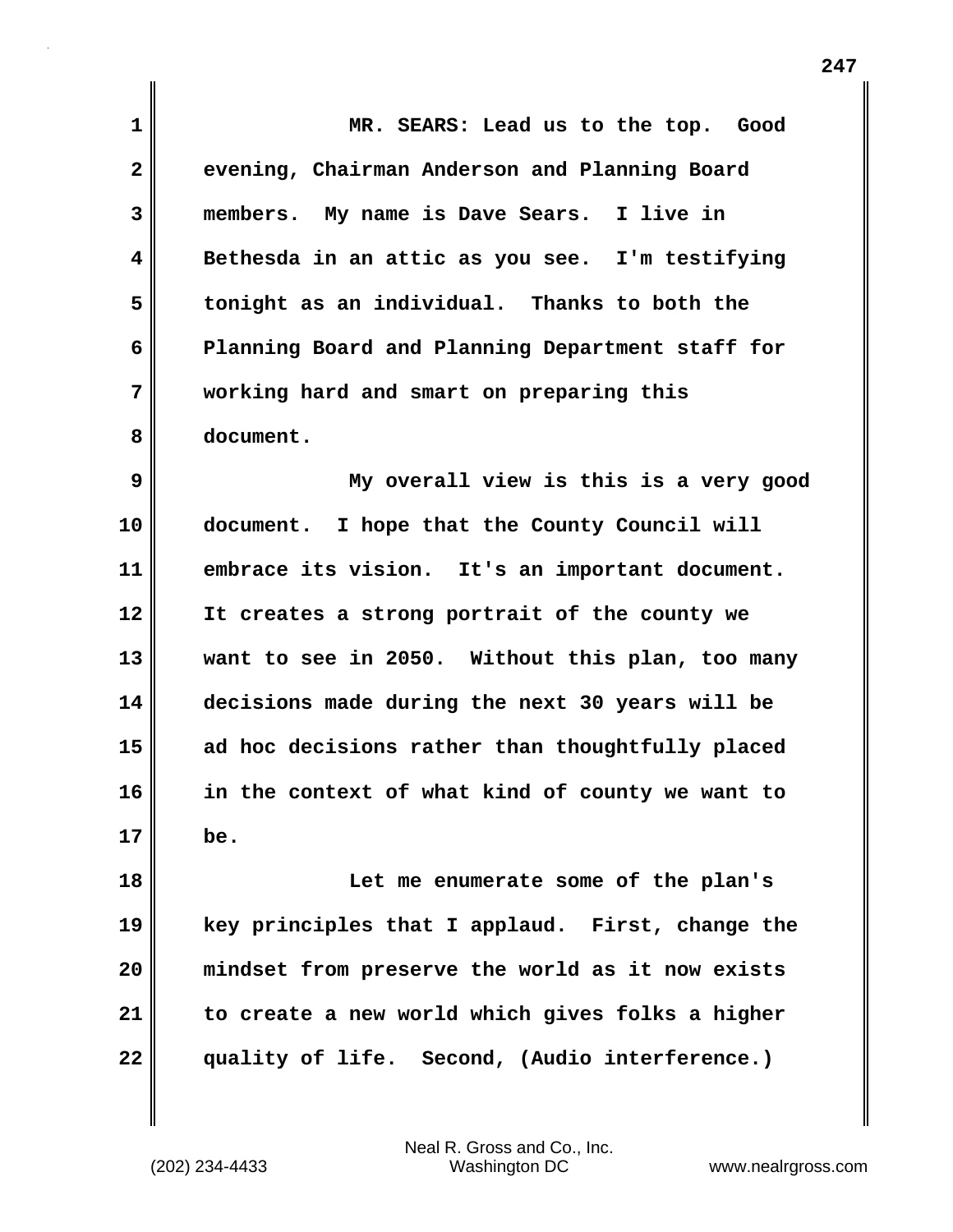**1 interest to honor countywide interest.**

| $\overline{\mathbf{2}}$ | In short, don't let parochial                     |
|-------------------------|---------------------------------------------------|
| 3                       | neighborhood interests outweigh the interests of  |
| 4                       | the county as a whole. For instance, increasing   |
| 5                       | density in existing neighborhoods via missing     |
| 6                       | middle housing is good for the county. And        |
| 7                       | locating solar in the Ag Reserve is good for the  |
| 8                       | county as a whole.                                |
| 9                       | Third, change the mindset from moving             |
| 10                      | cars efficiently and safety to moving people      |
| 11                      | efficiently and safety. Fourth, change the        |
| 12                      | mindset from equity and inclusion in the schools  |
| 13                      | to equity and inclusion in the community which of |
| 14                      | course will then include the schools. Fifth,      |
| 15                      | change the mindset from some folks live in single |
| 16                      | family homes, the rest live in high rises to      |
| 17                      | folks have a wide range of housing options        |
| 18                      | throughout the county.                            |
| 19                      | In spite of the plan's substantive                |
| 20                      | strengths, the presentation, I think, needs some  |
| 21                      | work. Here's a couple of suggestions. To help     |
| 22                      | grab the reader's attention, I suggest the plan   |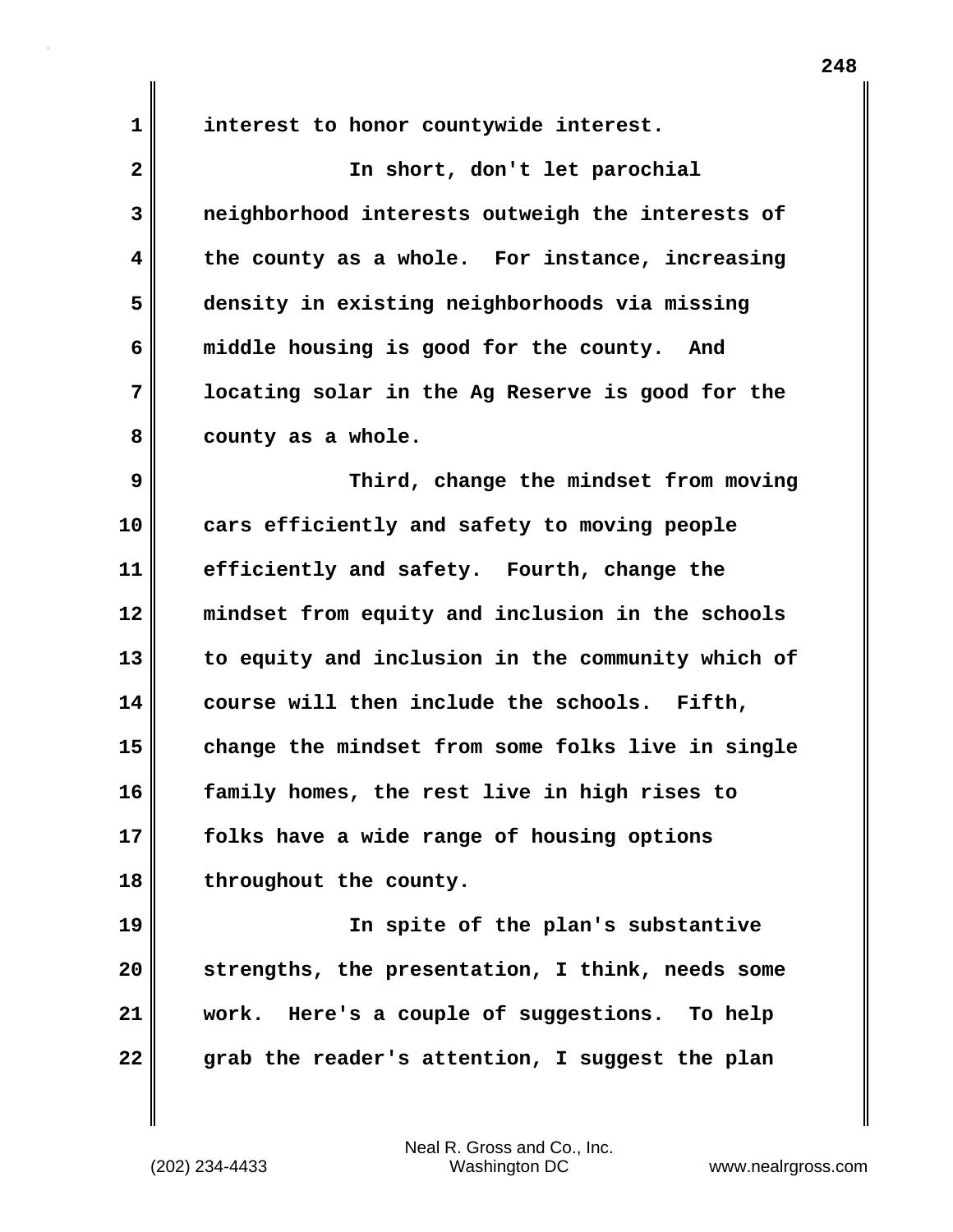**1 should include in a prominent position three to 2 five short vignettes, each describing a specific 3 person going about her/his daily life in 2050 4 enjoying the benefits of the great future, 5 Montgomery County.**

**6 To help the reader understand that 7 Thrive is not just a laundry list of good ideas, 8 present several compelling examples of how the 9 various key components and principles interact. 10 For instance, providing substantially more 11 affordable housing will simultaneously address 12 equity, economic development, and climate change. 13 After reading the plan or skimming it for 15 14 minutes, the reader should be able to verbalize 15 with passion the three to five major ways in 16 which Montgomery County in 2050 will be a great 17 place to live. In conclusion, I strongly support 18 this plan. My children and grandchildren will 19 enjoy the benefits of the great Montgomery County 20 of 2050.**

**21 CHAIR ANDERSON: Thank you very much 22 for that testimony. Marilyn Balcombe, are you**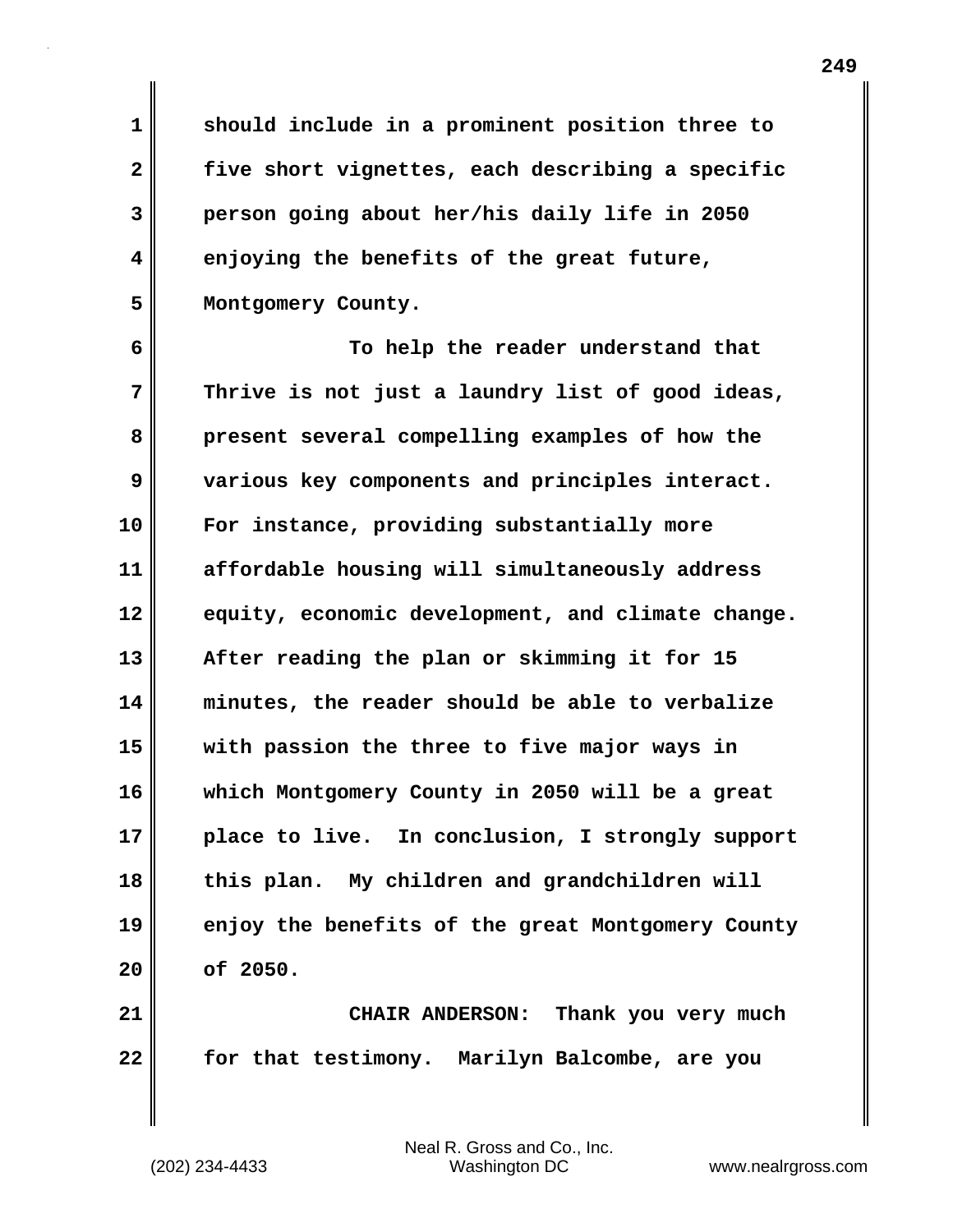| $\mathbf{2}$ | MS. BALCOMBE: I am. Can you hear me?             |
|--------------|--------------------------------------------------|
| 3            | CHAIR ANDERSON: Yes, nice to see you.            |
| 4            | MS. BALCOMBE: Nice to see you too.               |
| 5            | Chairman Anderson, Planning Board, thank you for |
| 6            | the opportunity to share my feedback. My name is |
| 7            | Marilyn Balcombe. I'm the president and CEO of   |
| 8            | the Gaithersburg-Germantown Chamber of Commerce  |
| 9            | and a resident of Germantown for over 25 years.  |
| 10           | In general, the Chamber supports the             |
| 11           | vision of compact development and complete       |
| 12           | communities. We see a great benefit to having    |
| 13           | robust and dynamic walkable communities with the |
| 14           | balance of jobs, housing, and recreational       |
| 15           | opportunities. The 1964 Wedges & Corridors plan  |
| 16           | had a profound effect on the growth of           |
| 17           | Gaithersburg and Germantown.                     |
| 18           | The '64 plan and subsequent area                 |
| 19           | master plans envisioned a strong commercial      |
| 20           | corridor along I-270 with the balance of         |
| 21           | residential and retail land use. While the       |
| 22           | residential and retail components have come to   |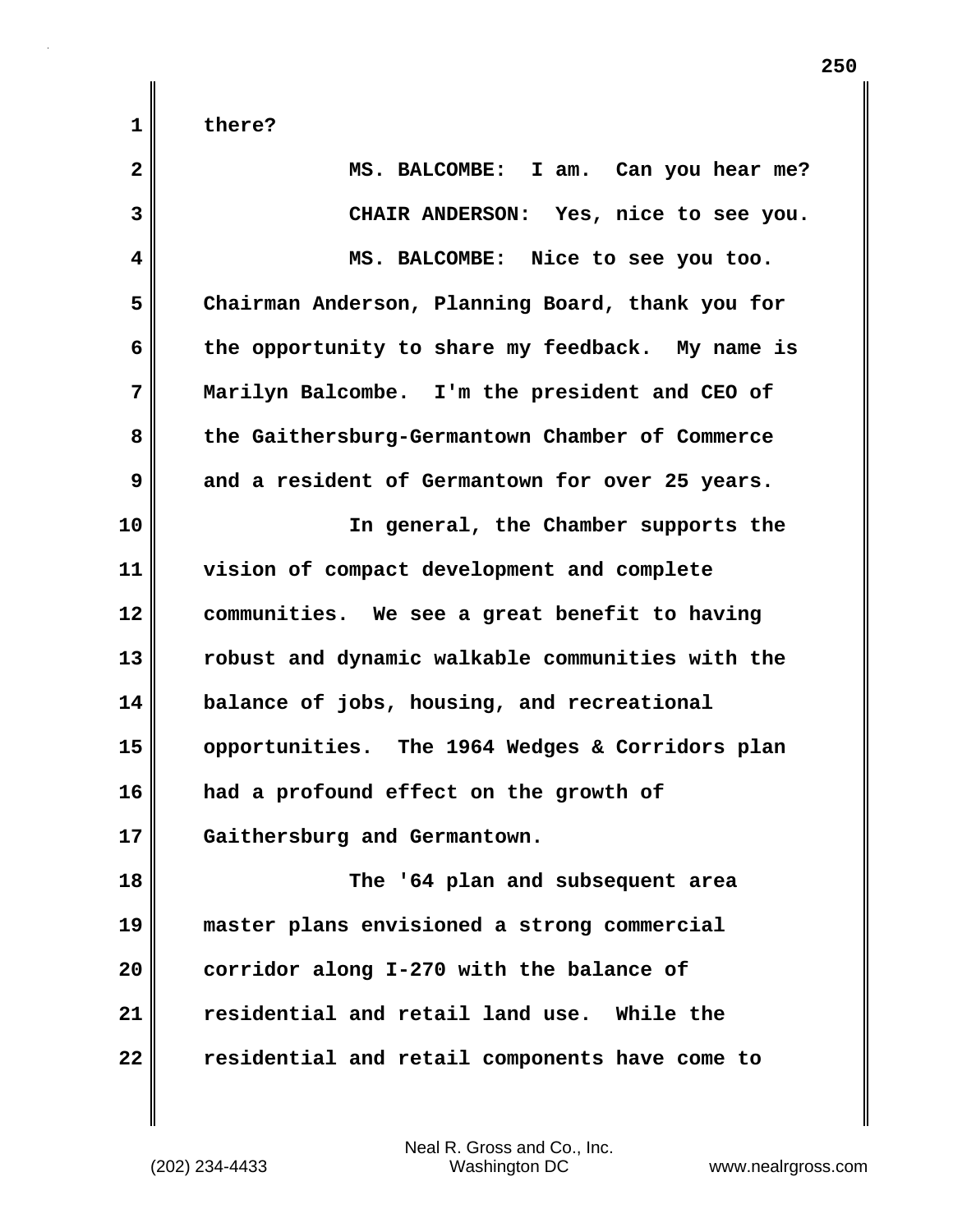**1 fruition, the balance of commercial enterprise is 2 still lacking. Given the new direction of the 3 Thrive General Plan to focus on urban areas with 4 ready access to transit, the question remains as 5 to how the suburban communities in the upper 6 areas of Montgomery County will thrive. 7 In reading through the plan, I can see** 8 the communities of Silver Spring, Wheaton, **9** Bethesda, Rockville all represented in the plan. **10 And I can envision how they will evolve into 15- 11 minute living communities. I can even see it in 12 Germantown town center and pockets of 13 Gaithersburg. But I don't see the rest of the 14 county represented in this draft plan. 15 Goal 1.1 makes reference to a broad 16 array of complete communities throughout the 17 county with an urban, suburban, and rural 18 context. The draft does an excellent job of 19 laying out the vision for the urban context. 20 However, the vision and details of the plan need 21 to be extended for both suburban and rural 22 communities.**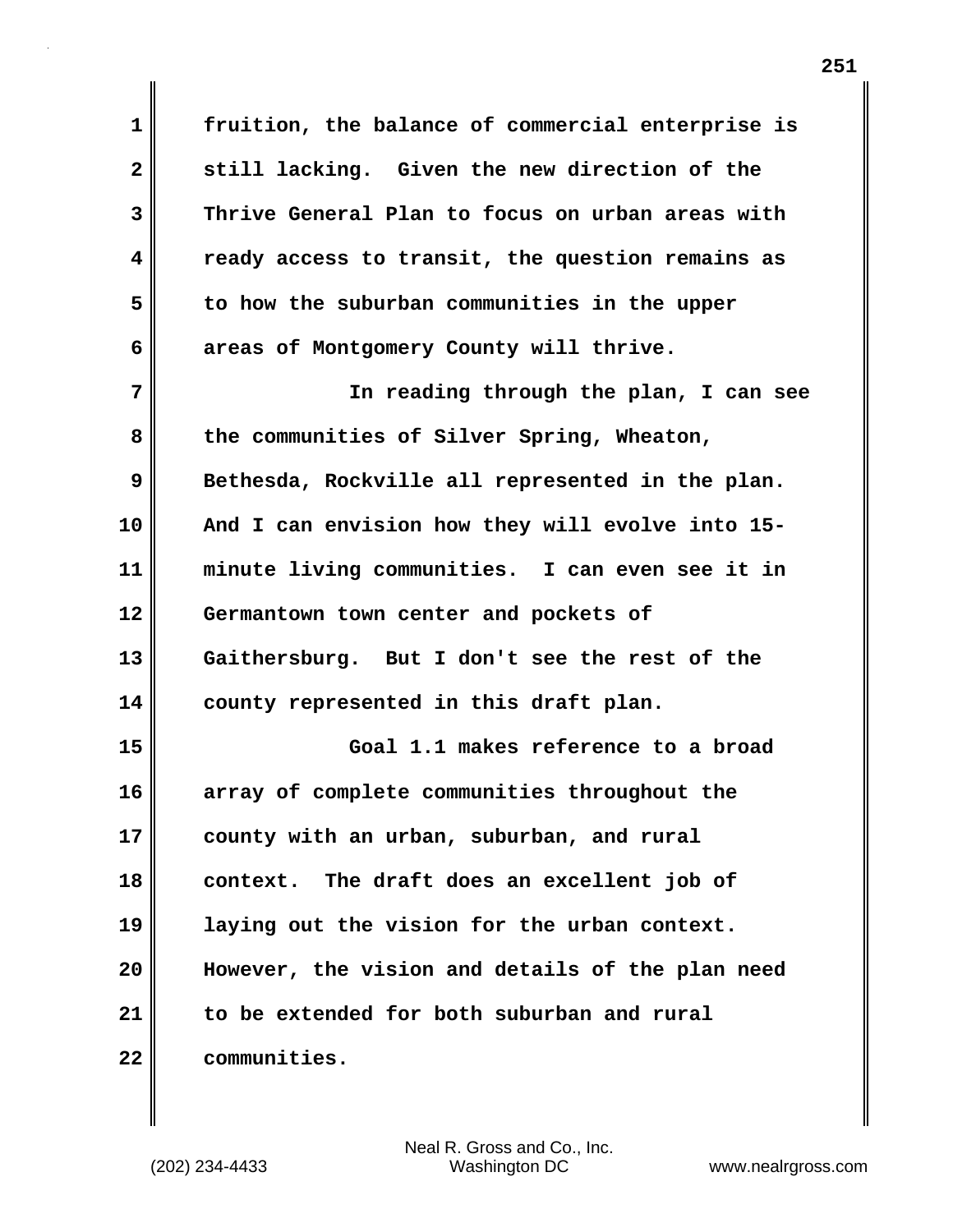**1 In terms of transportation, we 2 certainly need to focus on walkability and 3 transit, and the Chamber has advocated for both. 4 However, we need an all-of-the-above approach. 5 There are areas of the county that cannot meet 6 our current transportation needs without 7 increased road capacity.** 8 One major solution for the housing, **9 transportation, jobs conundrum throughout the 10 county is to bring more jobs to the upcounty. If 11 we had more jobs in Germantown, we'd have shorter 12 commute times, less traffic congestion, and much 13 less greenhouse gas emissions. This plan needs 14 to explicitly support that goal. 15 I want to be clear. I'm not saying, 16 not in my backyard. Quite the opposite, I'm 17 saying, yes, bring it on. As the draft Thrive 18 2050 plan moves forward, we're asking for more 19 explicit inclusion of the upper Montgomery County 20 communities. 21 The draft plan creates an exciting 22 vision for Montgomery County. We want to see our**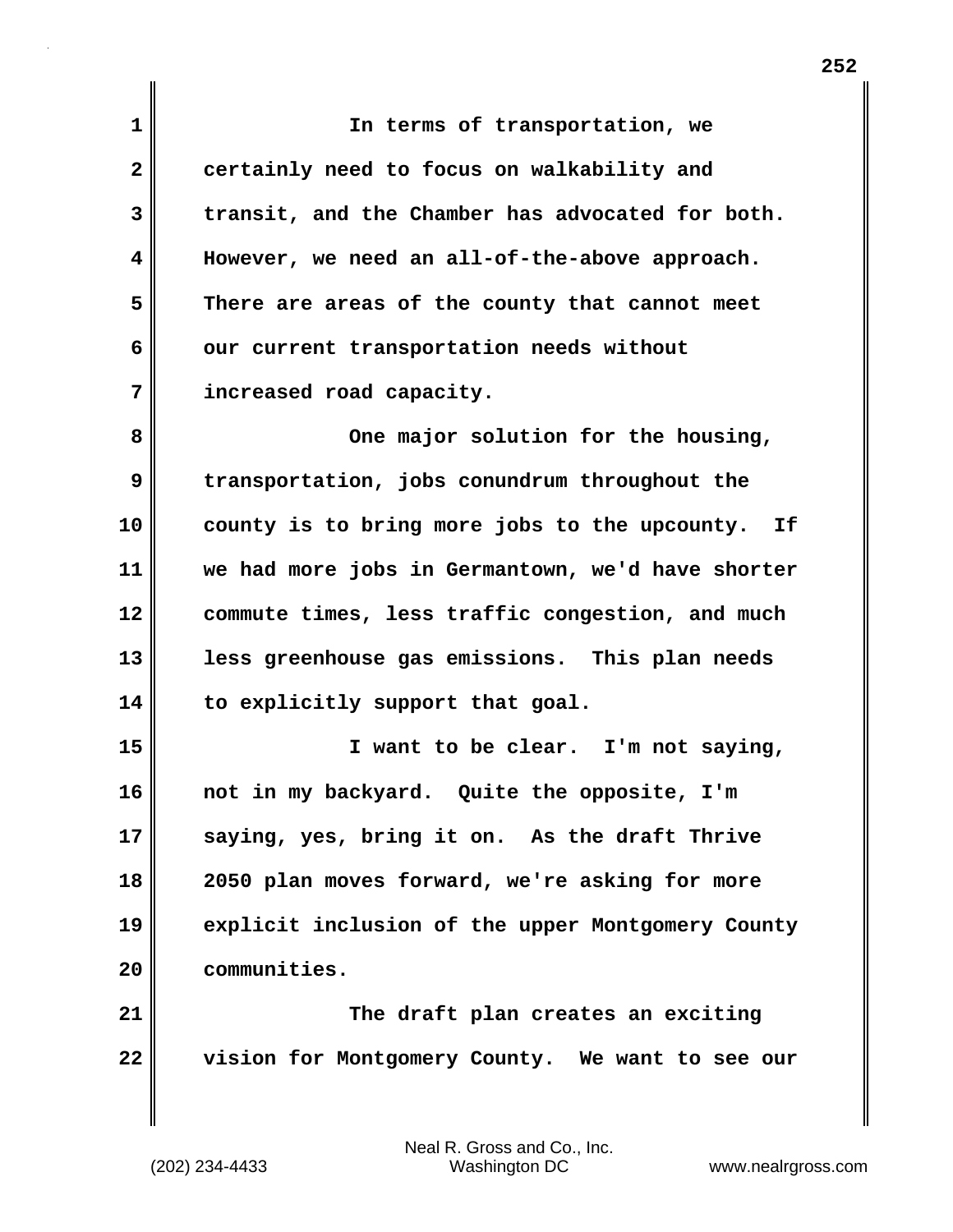**1 communities represented in this vision. And I 2 thank you all for your hard work, for staying 3 with us this late into the evening, and for your 4 dedication to our community. My written 5 testimony goes into a lot more detail. Thank 6 you. 7 CHAIR ANDERSON: Thank you very much 8 for that testimony. Pam Lindstrom, are you 9 there? 10 MS. LINDSTROM: Am I here? 11 CHAIR ANDERSON: Yes, now we hear you. 12 MS. LINDSTROM: My statement urges 13 people to look at the document, what the document 14 actually says rather than perceptions. And the 15 statement is inspired by Casey Anderson's 16 statements to the Planning Board's discussion of 17 Thrive. The draft reflects an enormous amount of 18 work by the staff, but it does not show 19 inspiration nor does it inspire the readers, 20 other than the ones who are testifying right here 21 and now, the readers in the future to meet the 22 goals and take the vast number of actions it**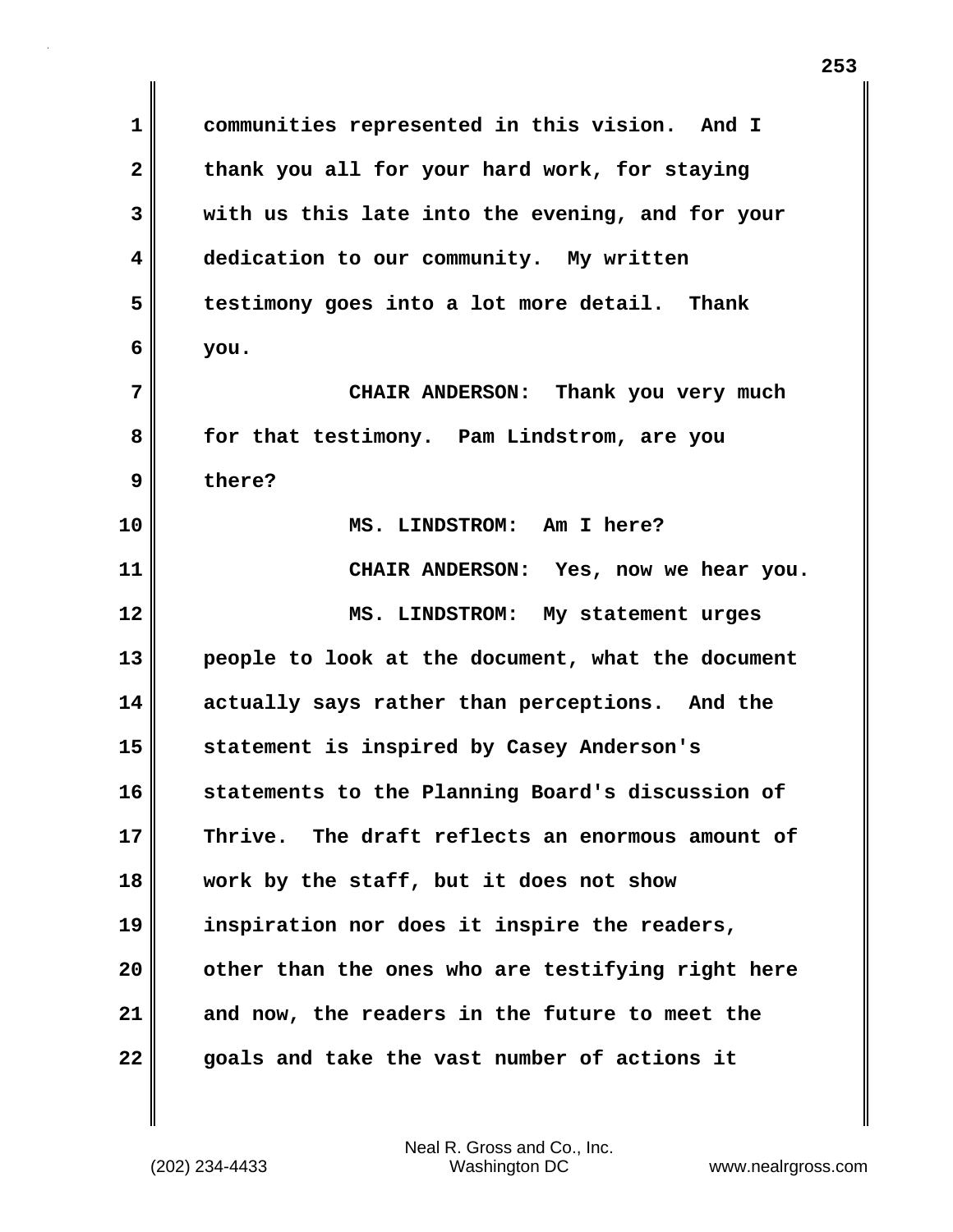**1 prescribes.**

| $\mathbf{2}$            | I'm sure the planners and the Board               |
|-------------------------|---------------------------------------------------|
| 3                       | have read On Wedges & Corridors repeatedly, and   |
| $\overline{\mathbf{4}}$ | they will have noticed the differences between    |
| 5                       | its beginnings and the beginnings of this draft.  |
| 6                       | On Wedges & Corridors paints a vision for the     |
| 7                       | readers of green suburbs, forests, farms, livable |
| 8                       | corridor cities whereas Thrive starts with 40-    |
| 9                       | some pages of recitations of problems and         |
| 10                      | prescriptions for actions but no rewards for      |
| 11                      | taking the actions.                               |
| 12                      | In my terms, the document -- the                  |
| 13                      | Thrive document desperately needs to be           |
| 14                      | visionary. That is, it needs to portray a vision  |
| 15                      | of the county in which the future that inspires   |
| 16                      | officials, residents, and businesses to           |
| 17                      | implement. The draft Thrive document has many     |
| 18                      | pages of visions, but that is no substitute for a |
| 19                      | single, clear, compelling vision.                 |
| 20                      | Casey did not use the term, but I                 |
| 21                      | think that's what you meant with your request for |
| 22                      | the next draft. He showed that a vision can be    |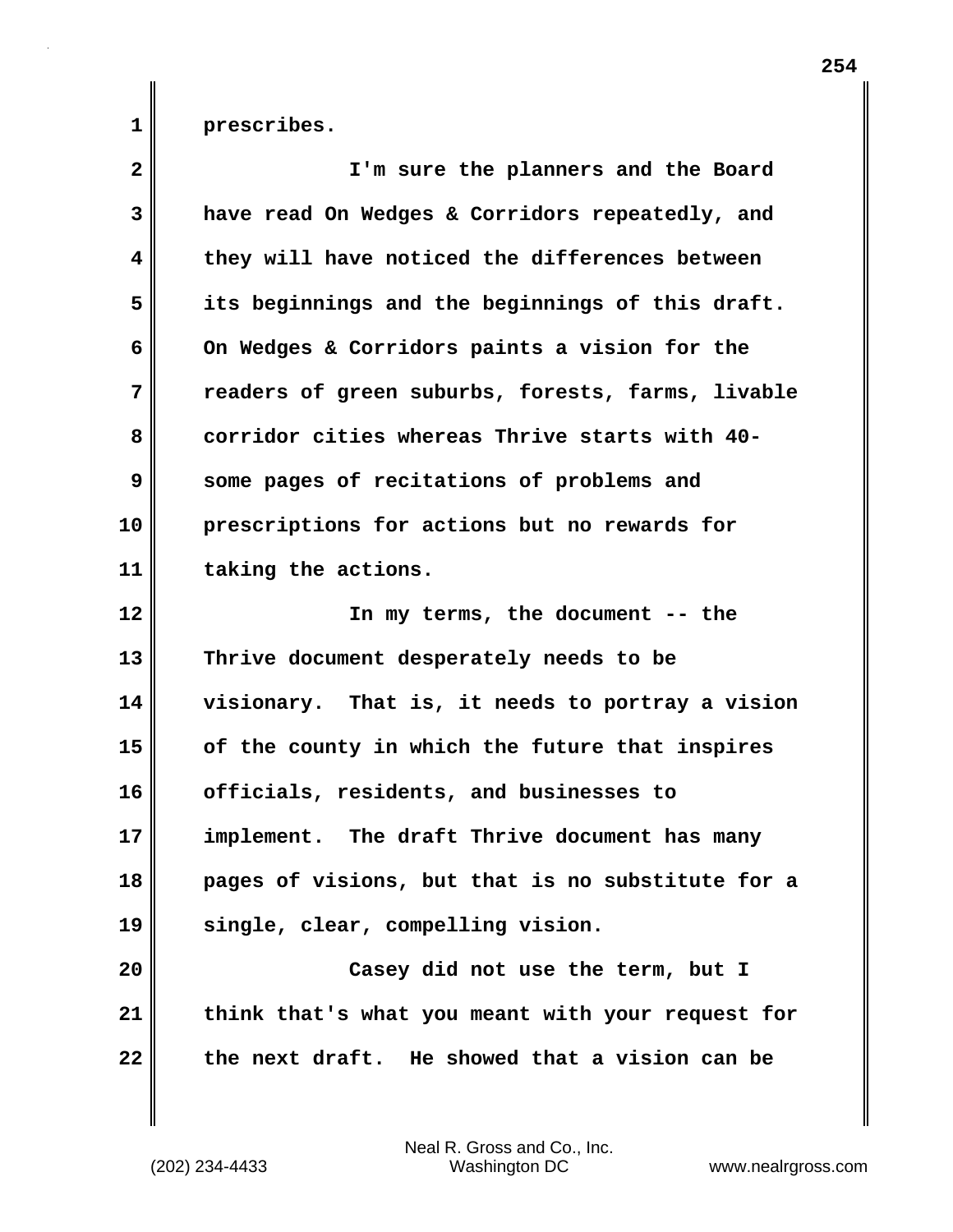**1 spun from one of the plan elements, in your case, 2 urbanism. It affects not just compact 3 communities but it also affects connectedness, 4 social capital, health, and I would add climate 5 protection.**

**6 I would ground the vision on social 7 housing, that is, urban affordable housing. And 8 I am writing down and submitting in writing how 9 complete communities -- sorry, urban affordable 10 housing affects complete communities and all the 11 other elements too, including better priced 12 retail in the urban centers benefits businesses 13 and store owners and people -- residents from low 14 income to high income. Most of the growth will 15 take place in transit served complete 16 communities. Thus, encounters among diverse 17 people, racially and economically -- diverse 18 people will increase naturally without deliberate 19 -- without having to take action to make it 20 happen.**

**21 Lower income residents also use public 22 transport. More riders of public transport**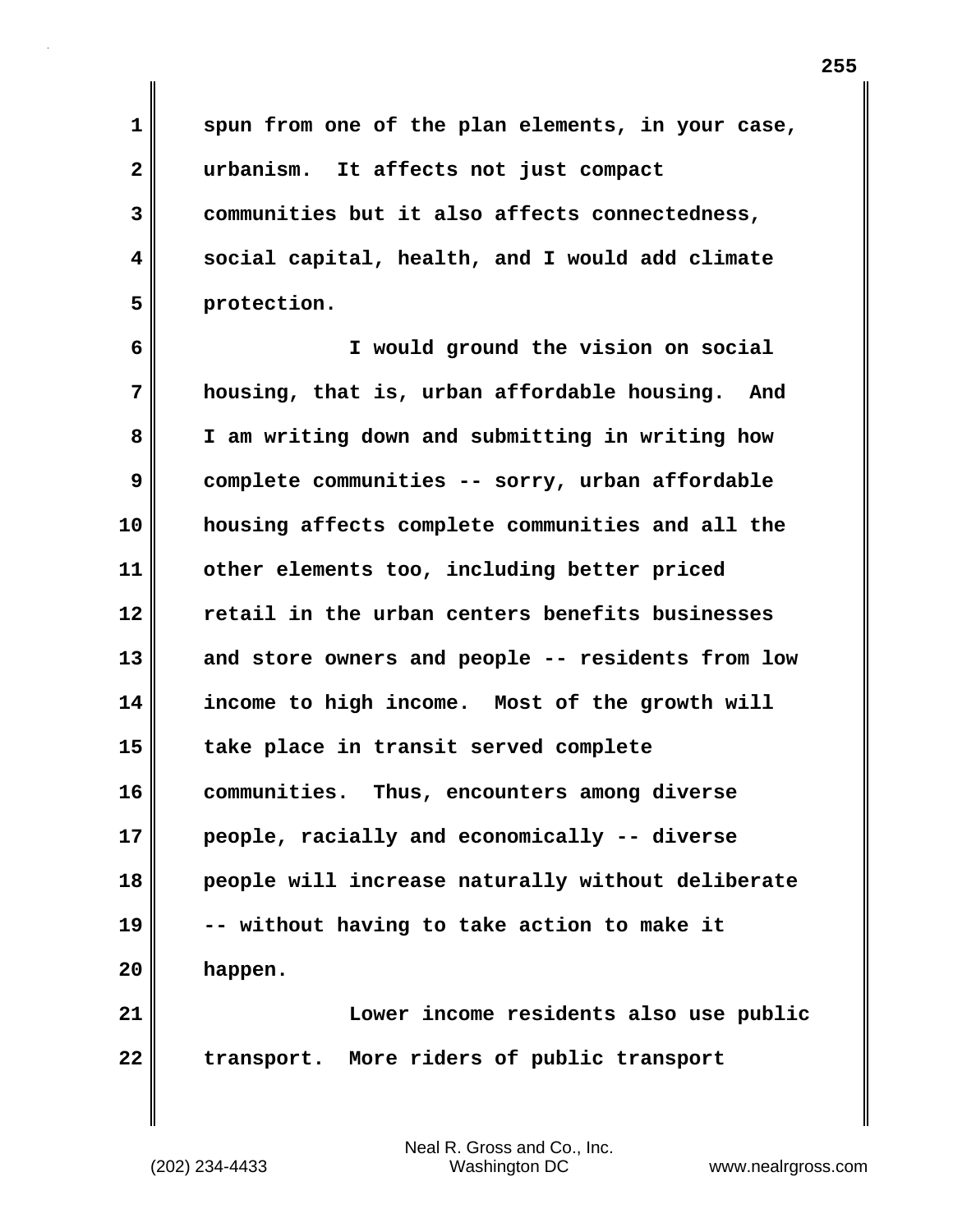**1 justifies more service and thus yet more riders 2 and less car travel in positive spirals. And 3 everyone involved minimizes their impact on 4 climate change. Thank you. Bye-bye. 5 CHAIR ANDERSON: Thank you very much. 6 Deborah Chalfie, are you there? 7 MS. CHALFIE: Yes, I'm here. Can you 8 hear me? 9 CHAIR ANDERSON: Yes, we hear you, and 10 now we see you too. 11 MS. CHALFIE: Wonderful. Well, good 12 evening, Chair Anderson and members of the 13 Planning Board. I'm Deborah Chalfie. I'm a 40- 14 year resident of Montgomery County and a Board 15 member of the Art Deco Society of Washington. 16 ADSW appreciates the opportunity to participate 17 in this process, and we've also submitted a 18 letter for the record. 19 Founded in 1982, the Deco Society is 20 a nonprofit membership organization covering the 21 Washington, D.C. region. Our mission is to 22 foster awareness of, to celebrate and preserve**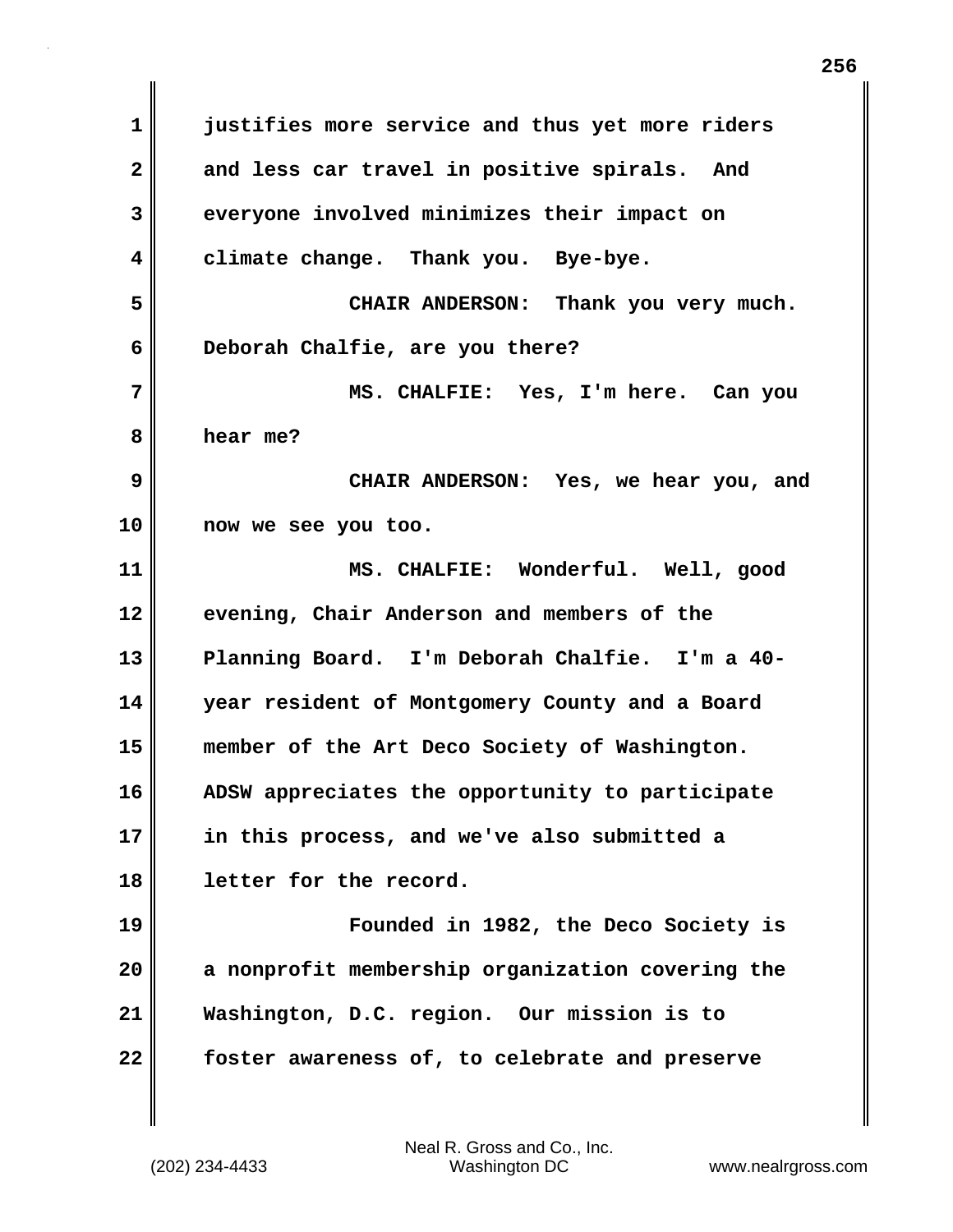**1 the architectural, decorative, industrial, and 2 cultural arts of the art deco era and adjacent 3 modern movements of the 20th century. 4 Architectural preservation is a strong element of 5 our mission, and we've had many successes 6 including right here in Montgomery County. 7 ADSW** was excited by many aspects of **8 the draft Thrive Montgomery 2050 plan. Its 9 recognition that historic resources (Audio 10 interference.) commitment and prioritization of 11 adaptive (Audio interference.) And the fact that 12 it appears to create (Audio interference.) 13 creation of incentives for projects that 14 adaptively at least (Audio interference.) of an 15 existing structure and existing building 16 materials. 17 CHAIR ANDERSON: Ms. Chalfie, I'm 18 sorry to interrupt you, but you're kind of 19 getting a little bit of breaking up. I think 20 it's because of the bandwidth and you're 21 limitations. If you turn off your video, 22 sometimes that helps to conserve bandwidth so the**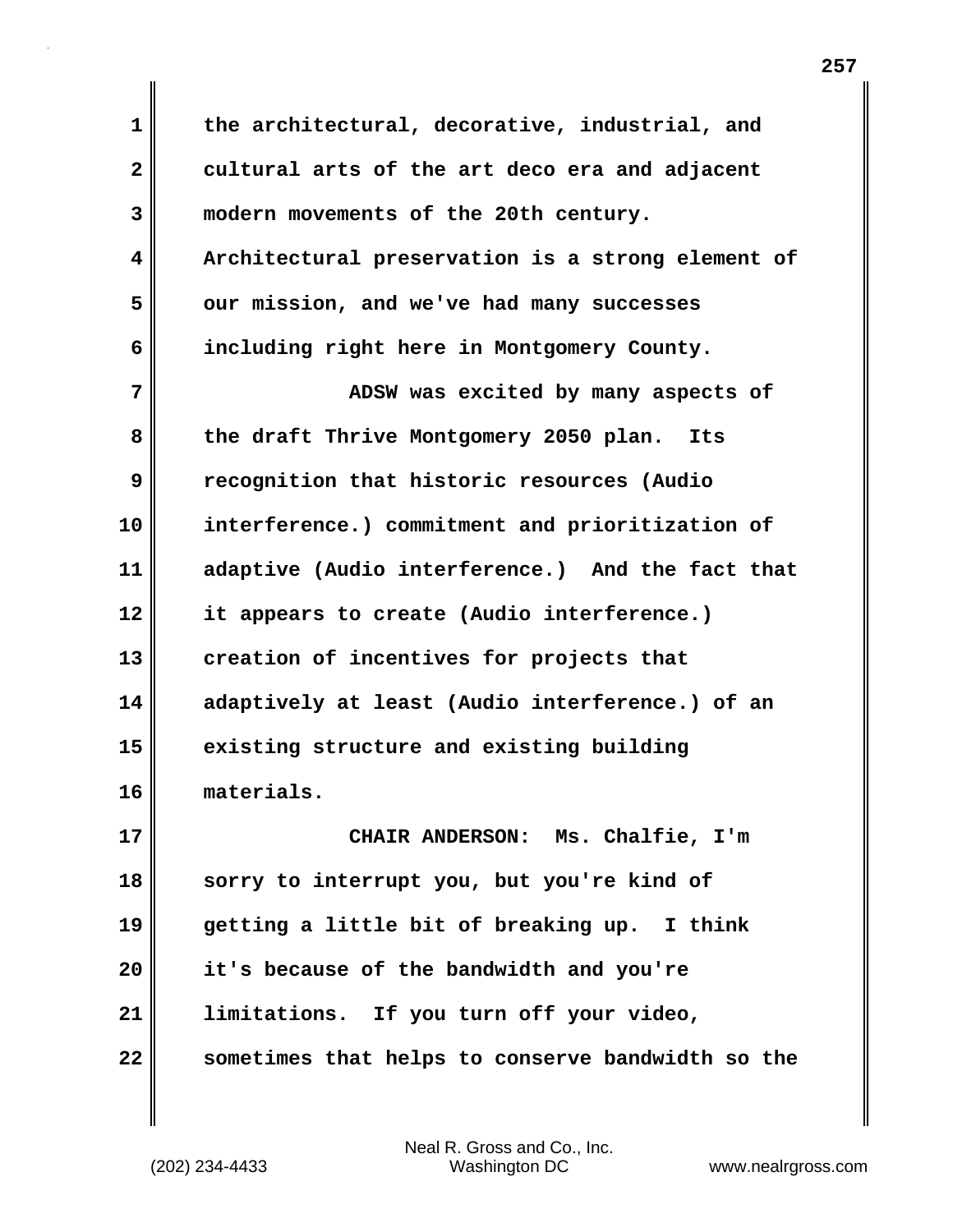**1 audio will be more clear. 2 MS. CHALFIE: Let's try this. Is that 3 -- 4 CHAIR ANDERSON: Yes. 5 MS. CHALFIE: -- sound any better? 6 CHAIR ANDERSON: That does sound 7 better, yes. 8 MS. CHALFIE: I'm sorry. 9 CHAIR ANDERSON: I'm sorry to 10 interrupt you, but I want to make sure we can 11 understand you. 12 MS. CHALFIE: No problem. I was about 13 to say it was our primary concern about the 14 (Audio interference.) the location atlas index. 15 Montgomery County's (Audio interference.) 16 preserving the county's (Audio interference.) 17 record on preserving our 20th century 18 architectural heritage is unsatisfactory. Many 19 of our county's cities have seen a great deal of 20 change over the last generation, yet the county's 21 locational atlas for historic resources has only 22 included piecemeal updates since its creation in**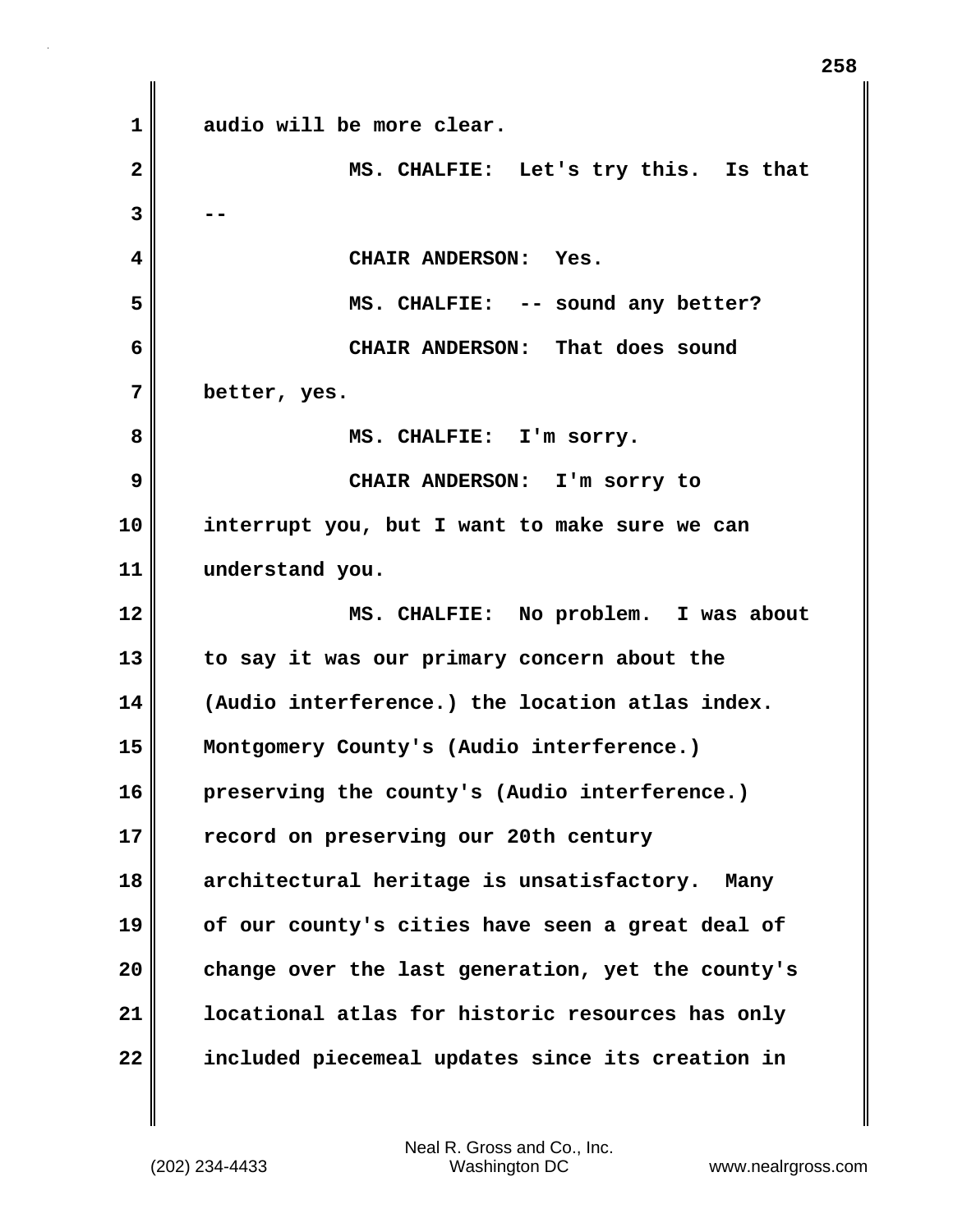| $\overline{\mathbf{2}}$ | There needs to be a systematic review             |
|-------------------------|---------------------------------------------------|
| 3                       | and updated survey of the county's historic and   |
| 4                       | potentially historic resources. Importantly,      |
| 5                       | during this interim period, buildings erected in  |
| 6                       | the 1950s and '60s are now 60 to 70 years old and |
| 7                       | warrant historic protection. Mid-century modern   |
| 8                       | architecture is the next frontier of historic     |
| 9                       | preservation, not only as unique examples of      |
| 10                      | modernist design and architecture but also        |
| 11                      | because of the stories these buildings tell about |
| 12                      | our history.                                      |
|                         |                                                   |
| 13                      | ADSW believes it's absolutely critical            |
| 14                      | for the Planning Board to add an action step      |
| 15                      | under Goal 8 that would require more regular and  |
| 16                      | systemic maintenance of the locational atlas and  |
| 17                      | And the atlas must include the addition<br>index. |
| 18                      | of mid-century buildings. Thank you.              |
| 19                      | CHAIR ANDERSON: Thank you for that                |
| 20                      | testimony. We appreciate it very much.<br>Is      |
| 21                      | Kathleen Mihm there?                              |
| 22                      | MS. MIHM: Yes, I'm here. Thank you.               |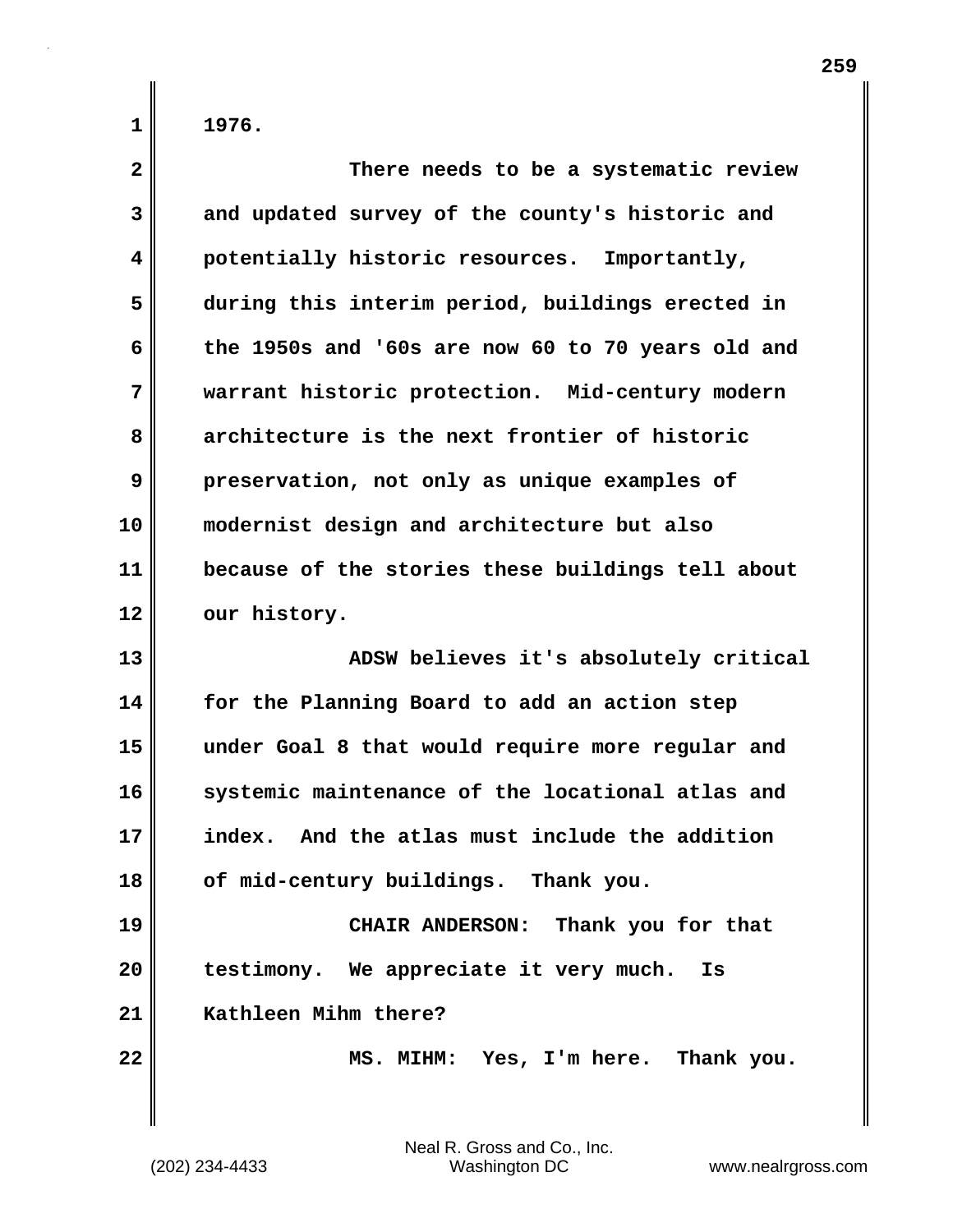**1 Thank you for the opportunity to provide my 2 comments on and during this testimony. I'm 3 encouraged by the county's long range planning 4 and incorporation of economic growth and 5 environmental concerns over the long run and to 6 make these opportunities available to all 7 communities across Montgomery County, including 8 both diverse and less diverse communities. 9 I've lived in Montgomery County for 10 over 60 years. And during the COVID pandemic, I 11 was amazed and thrilled to see people from all 12 walks of life flocking onto the network of 13 natural surface trails that canvas the county. 14 The available trail systems provided a very much 15 needed escape from the confines of COVID and for 16 people to get out and hike and bike or just sit 17 and enjoy the scenery often close to their own 18 backyard. 19 So as part of Thrive 2050, I encourage 20 the county to continue development and expansion**

(202) 234-4433 Washington DC www.nealrgross.com Neal R. Gross and Co., Inc.

**21 of the natural surface trails, providing off road**

**22 connections between these trails, and expanding**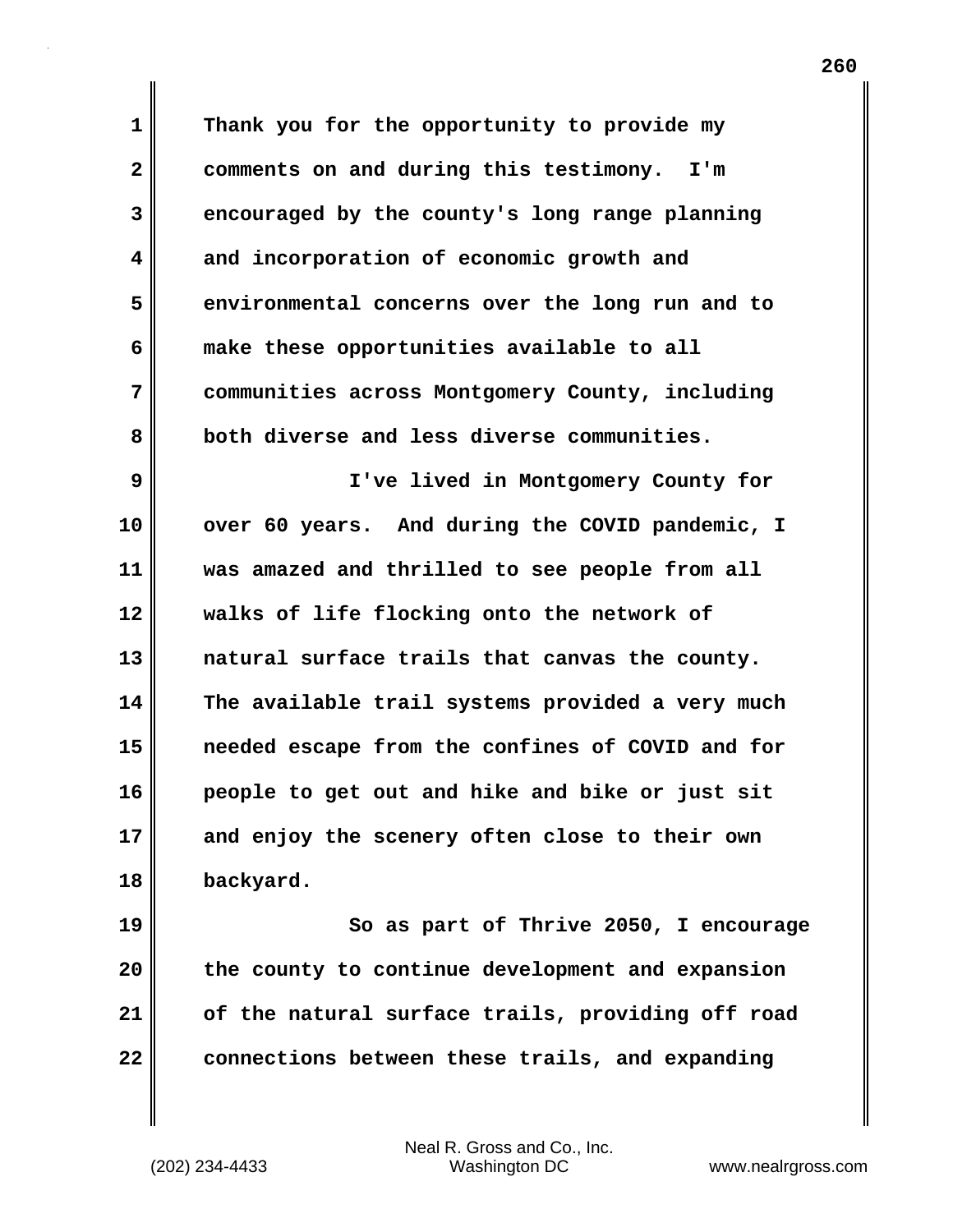**1 the network to enable more residents in diverse 2 communities to enjoy the trail system. The trail 3 system adds high value to county residents in 4 that it offers opportunities for outdoor 5 recreation that are close to home, encourages a 6 healthy lifestyle for people of all backgrounds 7 and ages, and provides an added bonus to attract 8 companies and residents alike to make Montgomery 9 County their home which contributes to the 10 economic health of the county.**

**11 As an occasional bike commuter to the 12 Rockville area, I would also like to add that 13 natural surface trails also provide an 14 alternative transportation route across the 15 county that can avoid some of the busy roadways, 16 increasing cyclist safety. And also to note as 17 the county population grows, a strong and vibrant 18 network of neighborhood connected trails can also 19 help to alleviate overcrowding and overuse at the 20 more established and very popular natural park 21 system -- or natural parks and trails in the 22 county. And that's all. Thank you for your**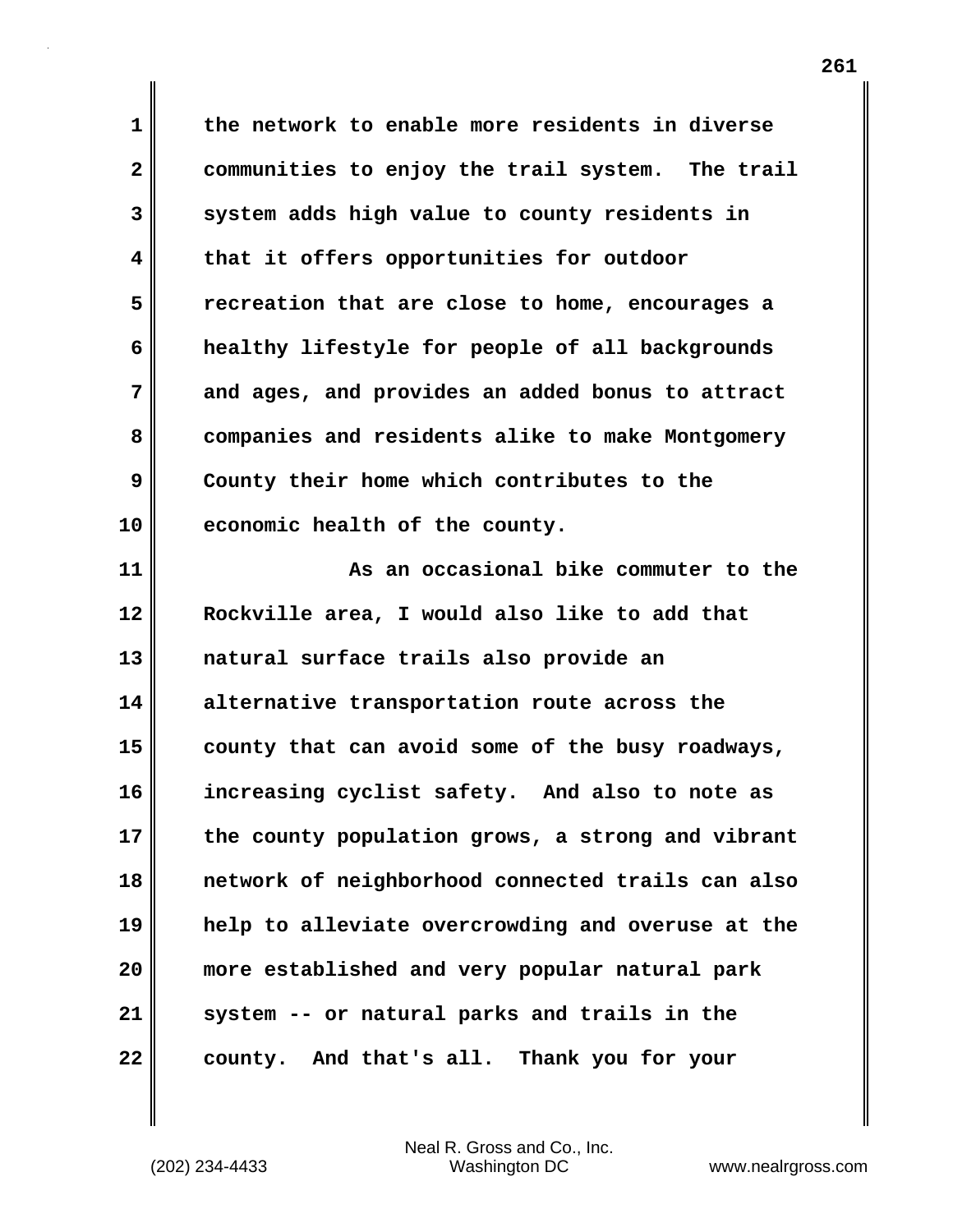| $\mathbf 1$  | time.                                             |
|--------------|---------------------------------------------------|
| $\mathbf{2}$ | CHAIR ANDERSON: Thank you very much.              |
| 3            | I really appreciate that testimony. Is Misha      |
| 4            | Clive there?                                      |
| 5            | MS. CLIVE: Hi. Yes, I'm here. Can                 |
| 6            | you see me?                                       |
| 7            | CHAIR ANDERSON: Yes. Hi there.                    |
| 8            | MS. CLIVE: All right, great. Thank                |
| 9            | you. Hi, I'm Misha. My pronouns are they/them.    |
| 10           | I grew up right outside Downtown Silver Spring.   |
| 11           | I've lived here my whole childhood, and I've been |
| 12           | here as an adult since 2008. And thank you for    |
| 13           | the opportunity to speak.                         |
| 14           | I support the general direction of                |
| 15           | Thrive to build a more equitable county. And I'm  |
| 16           | chiming in with testimony here, calling for MoCo  |
| 17           | to create livable communities and to directly     |
| 18           | address the ongoing impacts of systemic racism    |
| 19           | and housing. This plan should be integrated with  |
| 20           | our climate action and resiliency plan as well.   |
| 21           | That's vital to its success.                      |
| 22           | I want to live in a thriving,                     |
|              |                                                   |

 $\mathbf{I}$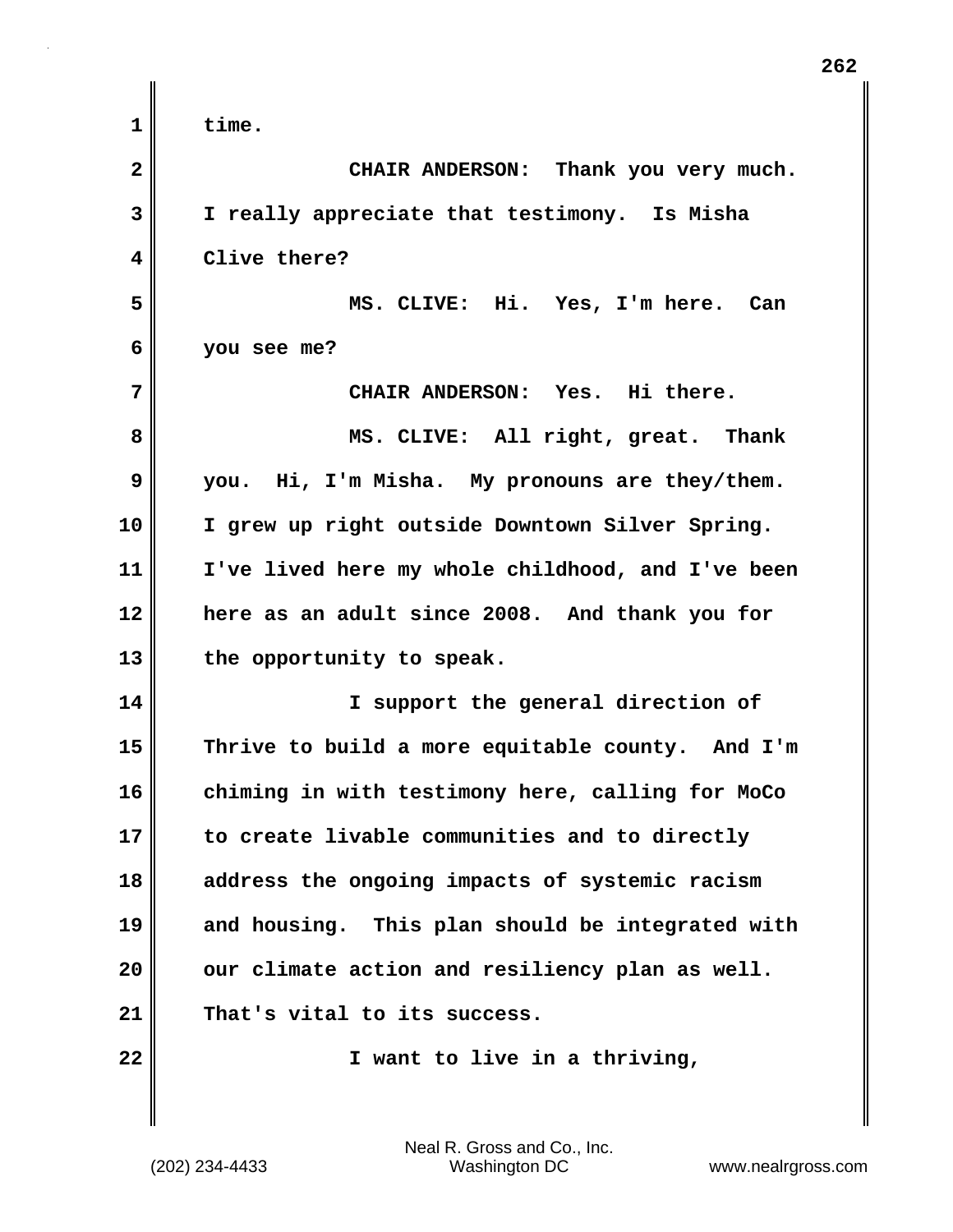**1 inclusive community, and I see the effort from 2 the creators of this plan to center this plan on 3 equity. But I also see a lot of references to 4 affordable housing in the plan without much 5 detail on what does that mean. What is 6 affordable? Like, literally, what do you mean? 7 There are lots of ideas, but what's affordable?** 8 || So I want to take a moment to address **9** an example of this that I've engaged with, **10 specifically with our concept of moderate 11 household income. So I used to live in 12 California where I could only afford to live by 13 renting in a group house where one person slept 14 in the kitchen. So I moved back to Silver Spring 15 in 2008 for family help support, and I was able 16 to land a full-time nonprofit job in D.C. paying 17 me about 1,700 dollars a month after taxes. 18 So even back then, most D.C. 19 neighborhoods were already asking for 1,000 20 dollars a month for rent for a room in a five-21 person house. I couldn't swing over 50 percent**

**22 of my income. So I moved back home with mom for**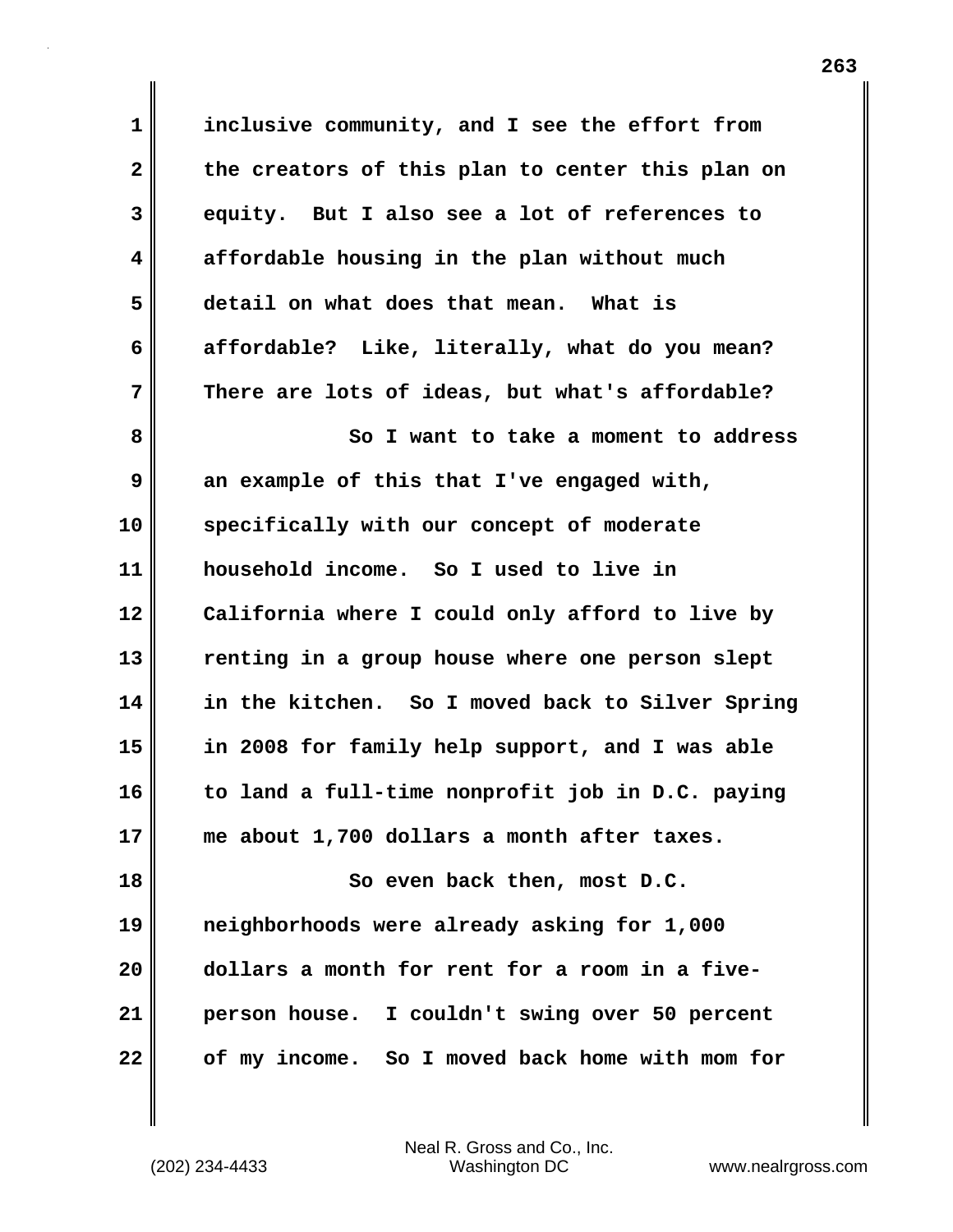**1 four years.**

| $\overline{\mathbf{2}}$ | Then I finally found a shared house in            |
|-------------------------|---------------------------------------------------|
| 3                       | Downtown Silver Spring where I could manage 700   |
| 4                       | dollars to rent a room. It wasn't a great         |
| 5                       | situation, and I wanted to move into an apartment |
| 6                       | with a friend. So I looked into the MoCo housing  |
| 7                       | program that helps people of moderate income.     |
| 8                       | At the time, there was a rental                   |
| 9                       | program that allowed up to 52,000 in income for   |
| 10                      | an individual. But for two people, the max was    |
| 11                      | 60,000. So if you have two people in a family,    |
| 12                      | you could only make 8,000 more jointly above an   |
| 13                      | individual. And I had worked extremely hard to    |
| 14                      | get my salary a little bit above 30k and so had   |
| 15                      | my friend. And so we were maxed out of the        |
| 16                      | program.                                          |
| 17                      | Now I've looked at the homeownership              |
| 18                      | program right now, and these numbers are up a     |
| 19                      | bit. But the max is still 70,000 dollars.<br>And  |
| 20                      | 35,000 dollars a person in MoCo does not go far,  |
| 21                      | especially if you have a disability.              |
| 22                      | So today I'm chronically ill. I spend             |
|                         |                                                   |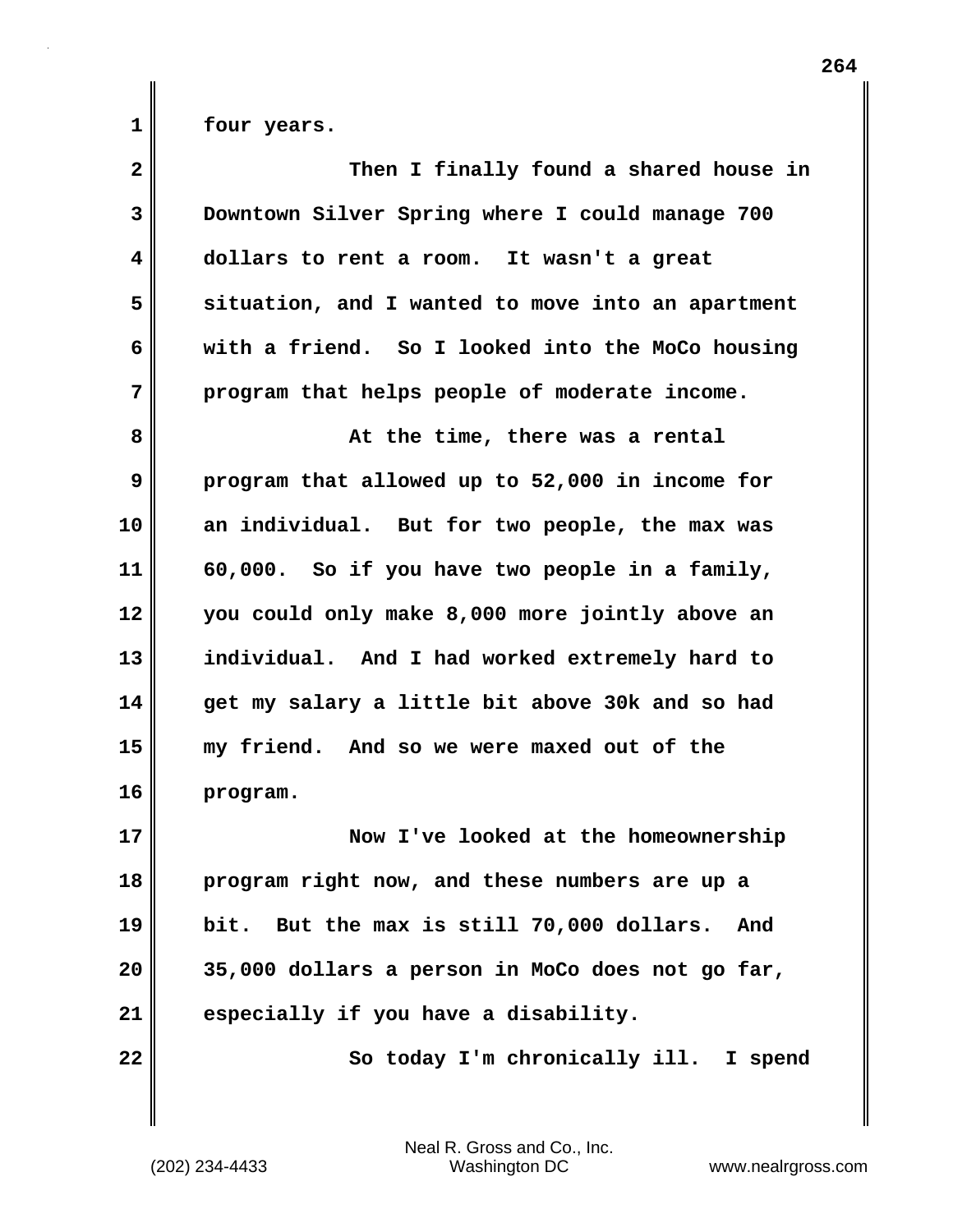**1 a whole rent payment worth of income on out-of-2 pocket healthcare costs, and my partner and I are 3 struggling. She's on minimum wage, and it's very 4 difficult. I'm spending a lot of money living in 5 a luxury loft to be able to access the walkable 6 community that I rely on for my independence. 7 When I grew up with a middle class family whose 8 house cost 125,000 in the 1980s and now would 9 cost 700,000 dollars to live in my own 10 neighborhood.**

**11** So to wrap up, these are some of the **12 struggles that I've had as a White person, born 13 here, raised middle class, benefitting from 14 generational wealth, and despite all that 15 privilege, struggling to get ahead in housing at 16 a moderate income level and hitting a wall with 17 county support. I love living in MoCo, but I 18 don't know if I can afford to stay here. And if 19 I can't make it, I wonder about my neighbors. 20 How many people of color, especially Black and 21 Brown people, immigrants, and working class 22 families can have a future here.**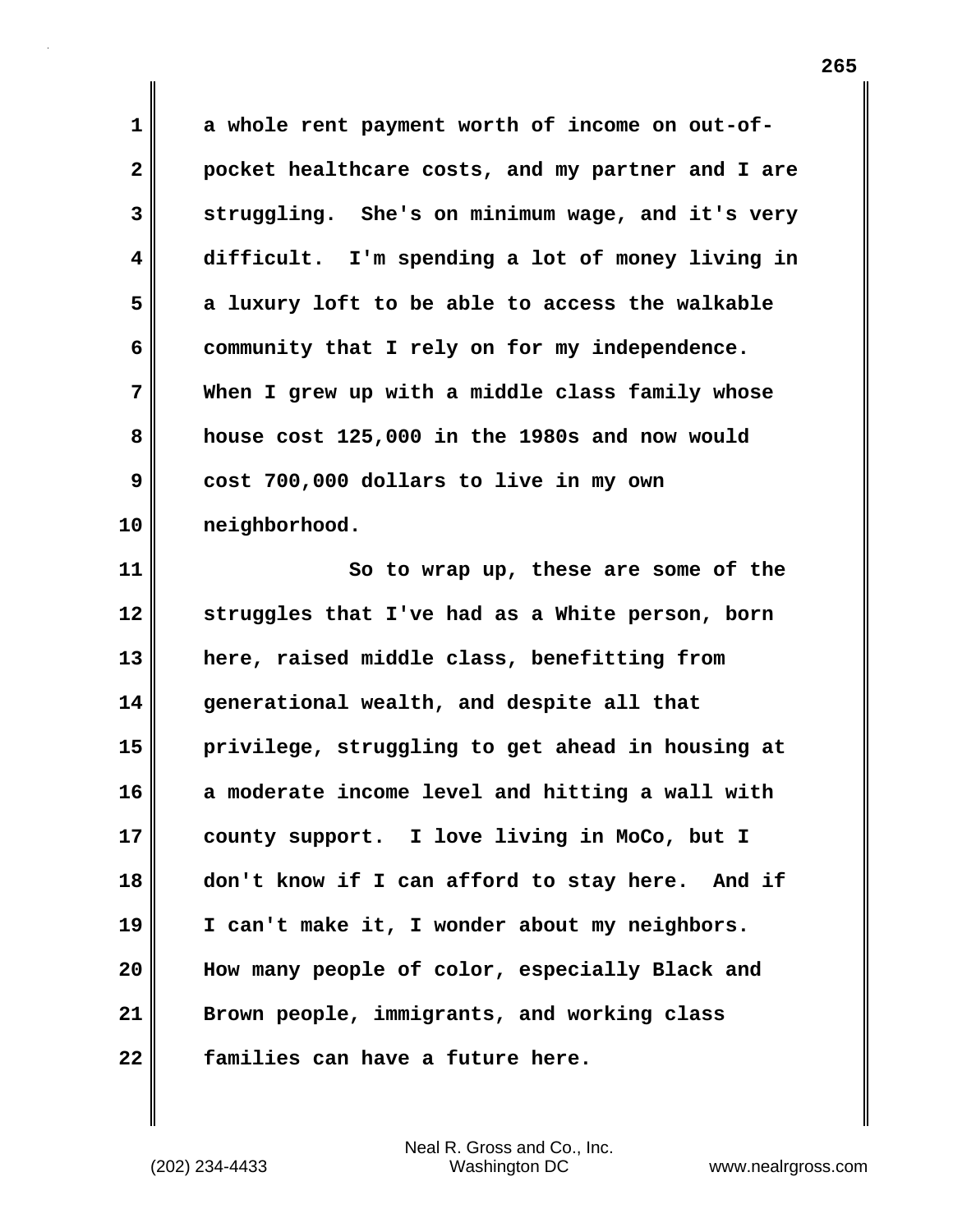| 1  | So I hope that the Thrive 2050 plan                |
|----|----------------------------------------------------|
| 2  | can drive concrete solutions for affordability     |
| 3  | and pathways to financial security and prioritize  |
| 4  | our underserved communities, our Black and Brown   |
| 5  | families, our immigrant families, and our working  |
| 6  | class families. And I hope that my family can      |
| 7  | find a way to stay here and get to be a part of    |
| 8  | building a better MoCo where everyone can thrive.  |
| 9  | Thank you.                                         |
| 10 | CHAIR ANDERSON: Thank you very much                |
| 11 | for that testimony. We really appreciate it.       |
| 12 | Ethan Goffman, are you there?                      |
| 13 | MR. GOFFMAN: Yes, I am. Hello.                     |
| 14 | CHAIR ANDERSON: Very good.                         |
| 15 | MR. GOFFMAN: You can hear me. Okay.                |
| 16 | Thank you --                                       |
| 17 | CHAIR ANDERSON: Yes.                               |
| 18 | MR. GOFFMAN: -- Planning Board, for                |
| 19 | all of your hard work, this thoughtful,            |
| 20 | groundbreaking plan. I just have a few             |
| 21 | suggestions that maybe could make it better.<br>So |
| 22 | it's a little bit of a grab bag.                   |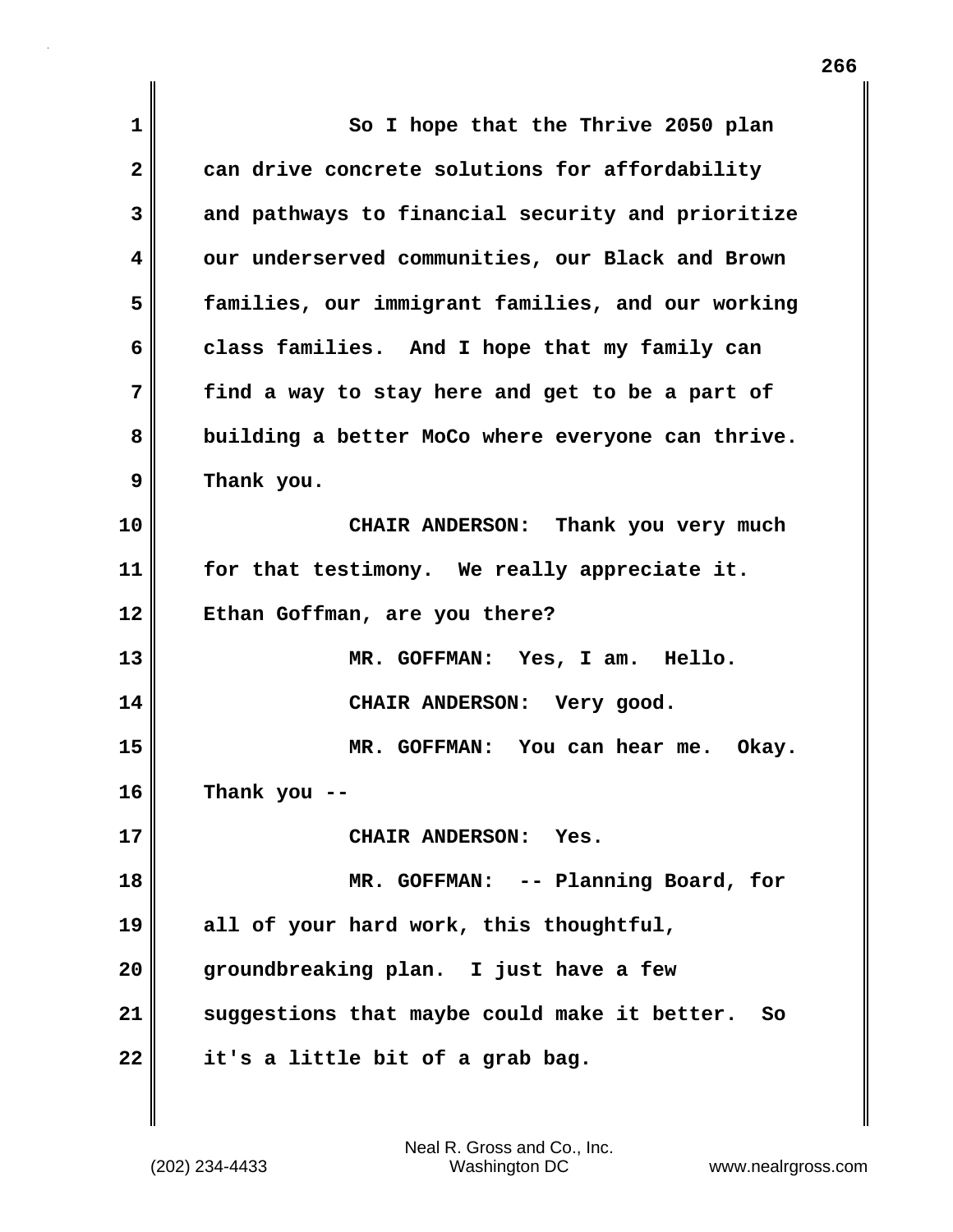**1 So first of all, economic growth is 2 often given priority above everything else. And 3 so think about equity and environmental 4 sustainability as actually more important 5 objectives than economic growth. That's kind of 6 a big umbrella one. 7 Just improving conditions in low 8 income and vulnerable communities is not enough.** 

**9** So I just want to add to what people are saying. **10 And actually, we need to completely end racial, 11 economic, and ethnic segregation if we ever want 12 full equity.**

**13 We also -- you have something about 14 this in the plan but just emphasize working 15 aggressively with the state to build schools in 16 transit-oriented areas because that has been kind 17 of a roadblock to smart growth. Let's see. The 18 east-west imbalance, a lot has been said about 19 that. So bring jobs to the east where there's 20 more housing. And Silver Spring were I lived for 21 about three years, you know, it's a hub. There's 22 Metrorail, MARC, many different buses, and then**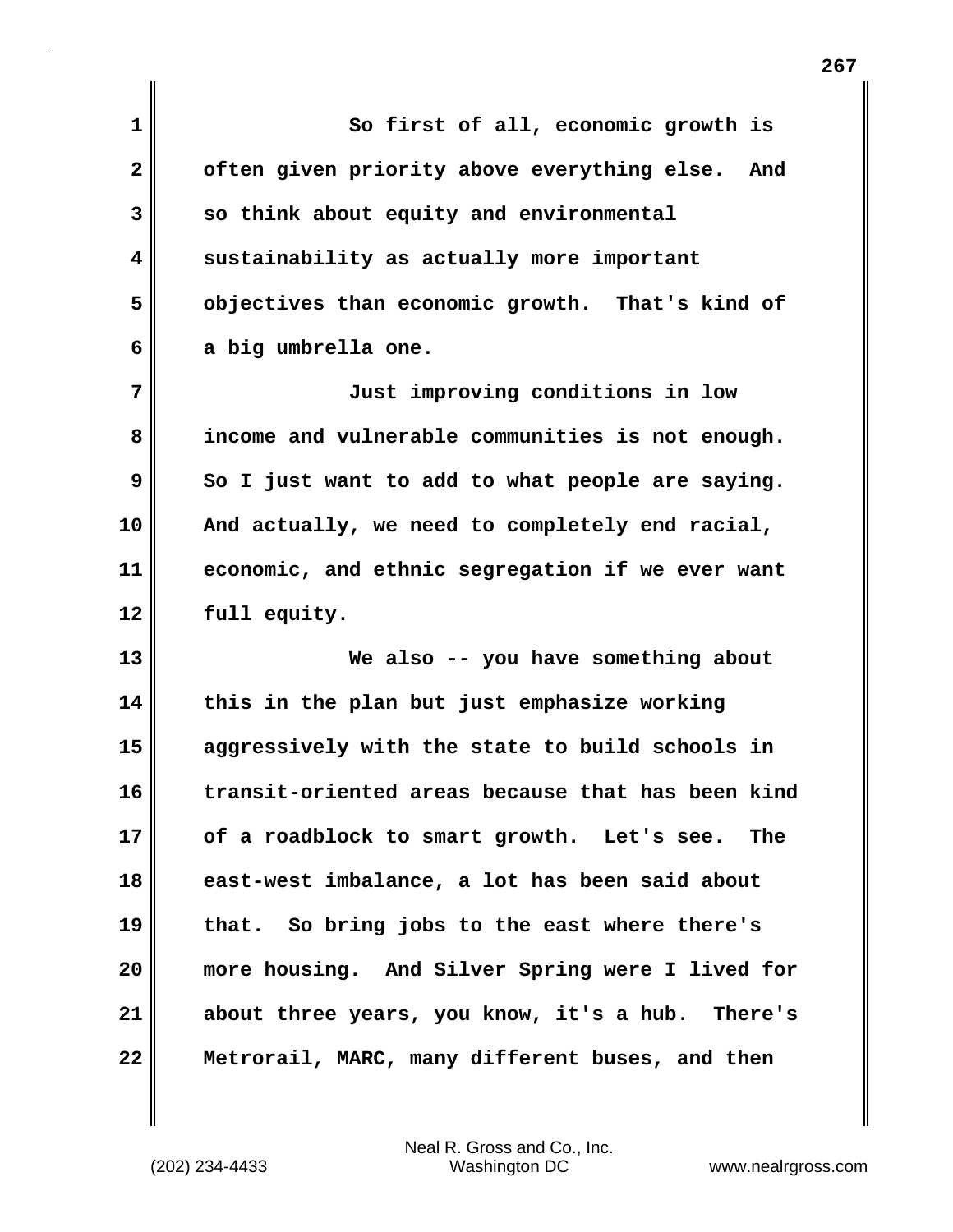**1 the Purple Line, if it ever gets built, will also 2 be there. I actually thought we should've tried 3 to get Amazon to move to Silver Spring. I 4 thought that that can compete with Arlington and 5 maybe even outdo it for just transit-oriented 6 walkability, especially if we keep working on 7 developing it. 8 Let's see. And then as far as car**

**9 use, I would like to see the county finding ways 10 to charge for people who use their cars because 11 cars cause congestion, accidents, air pollution. 12 So drivers should pay maybe through a congested 13 charge or possibly some kind of countywide 14 parking fee.**

**15 SUVs, there's reports out actually for 16 several years. They kill pedestrians at twice 17 the rate of ordinary cars, and they also have a 18 disproportionate environmental impact. So I 19 think a health impact fee or an educational 20 campaign or even both for SUVs and oversized 21 cars.**

**22 And overall, I think we need four**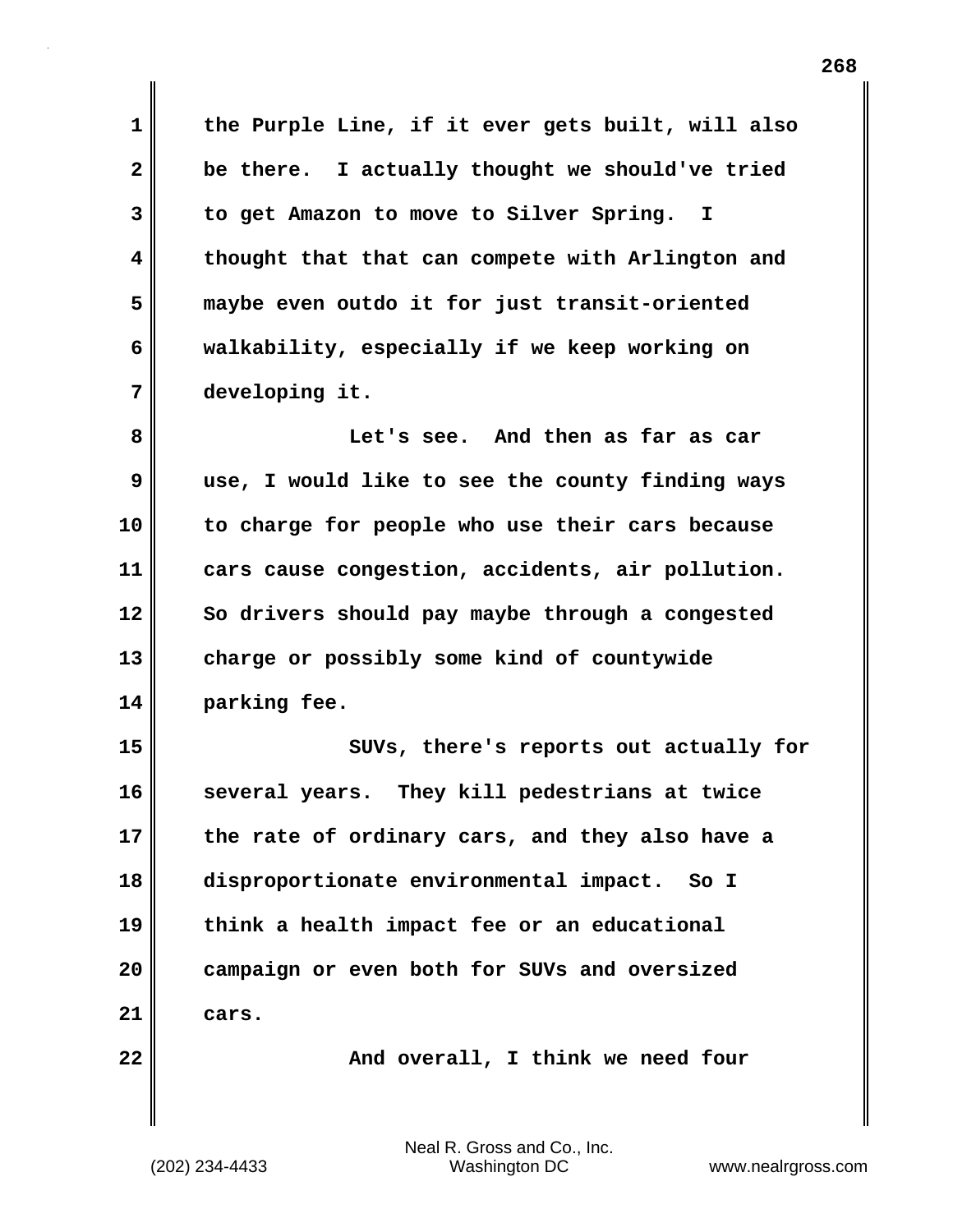**1 transportation networks but each are connected 2 and safe, one for public transit, one for cars, 3 one for pedestrians, and one for bicycles and 4 small vehicles like scooters. And since cars 5 have by far the greatest environmental and health 6 impact, they should stop receiving priority. 7 Okay. Thank you very much. 8 CHAIR ANDERSON: Thank you. Jenny Sue 9 Dunner? 10 MS. DUNNER: Good evening. 11 CHAIR ANDERSON: Are you there? Hi 12 there. Long time, no talk to. 13 MS. DUNNER: Right. My name is Jenny 14 Sue Dunner, and I'm testifying tonight on behalf 15 of the Citizens Coordinating Committee on 16 Friendship Heights. We appreciate the amount of 17 hard work that the planning staff and the Board 18 have put into the draft plan's development as 19 well as its goals regarding policies for the 20 county for future years. However, we also agree 21 with Chairman Anderson's numerous comments at the 22 October 1st Planning Board meeting when he**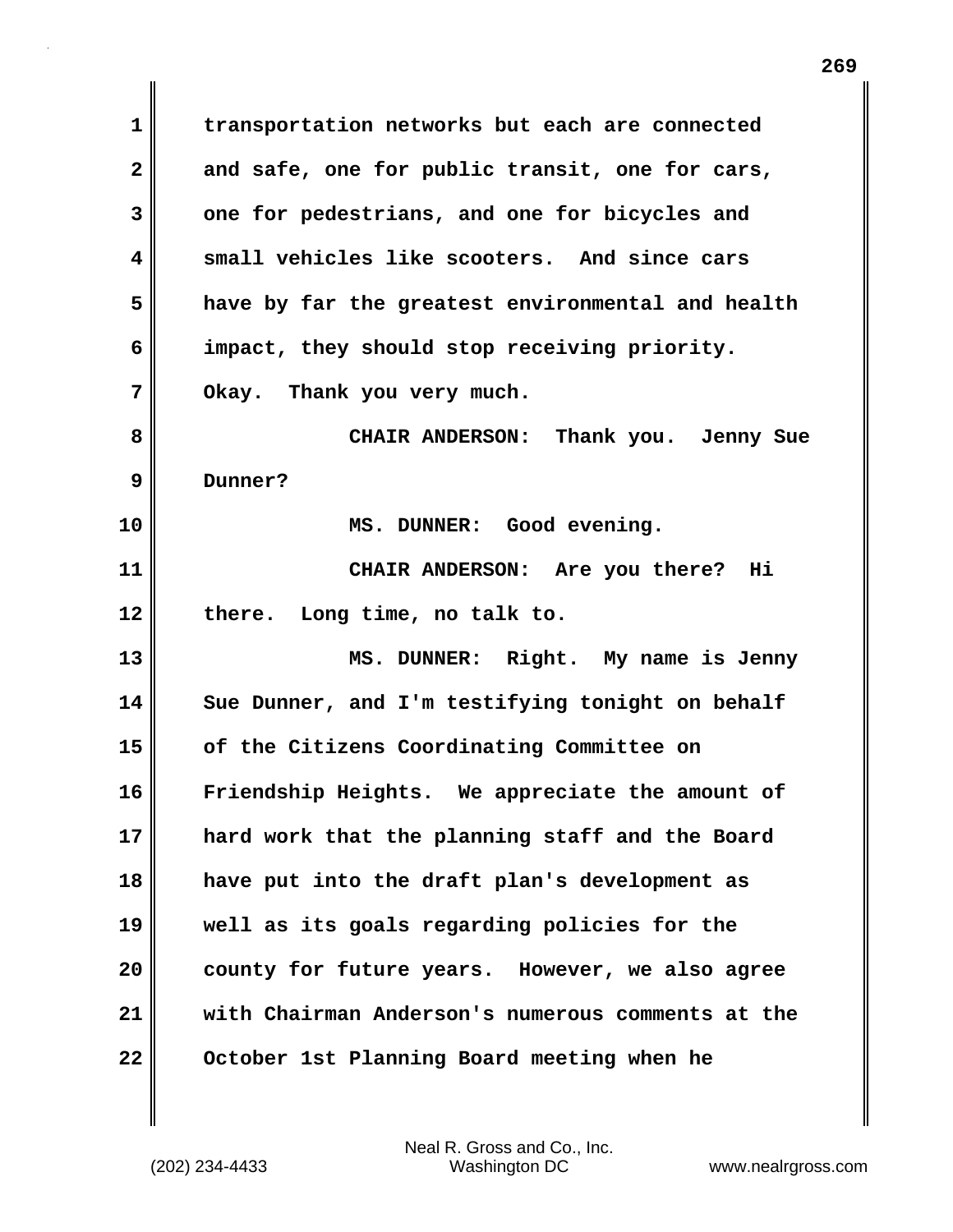**1 referred to the draft plan as confusing, too** 2 specific, yet not developed enough to define why **3 anyone would want to read it.**

**4 We agree that the draft does need to 5 be reworked. We request when the draft is final 6 that the Planning Board conduct another public 7 hearing. You might not what to hear that after 8 tonight. If this is not feasible, then we would 9 urge the Planning Board to establish a process 10 for citizens to participate during the work 11 session.**

**12 Due to time limits, I'm only going to 13 mention two items of concern. The Thrive 14 Montgomery plan is anti-automobile. That is a 15 noble goal given the need to adopt strategies to 16 thwart climate change. However, implementation 17 would necessarily discriminate against large 18 numbers of county residents for whom vehicular 19 travel is a necessity in circumstances in which 20 walking and biking are not practical. 21 For tonight, it is enough to say**

**22 relying almost exclusively on non-automobile**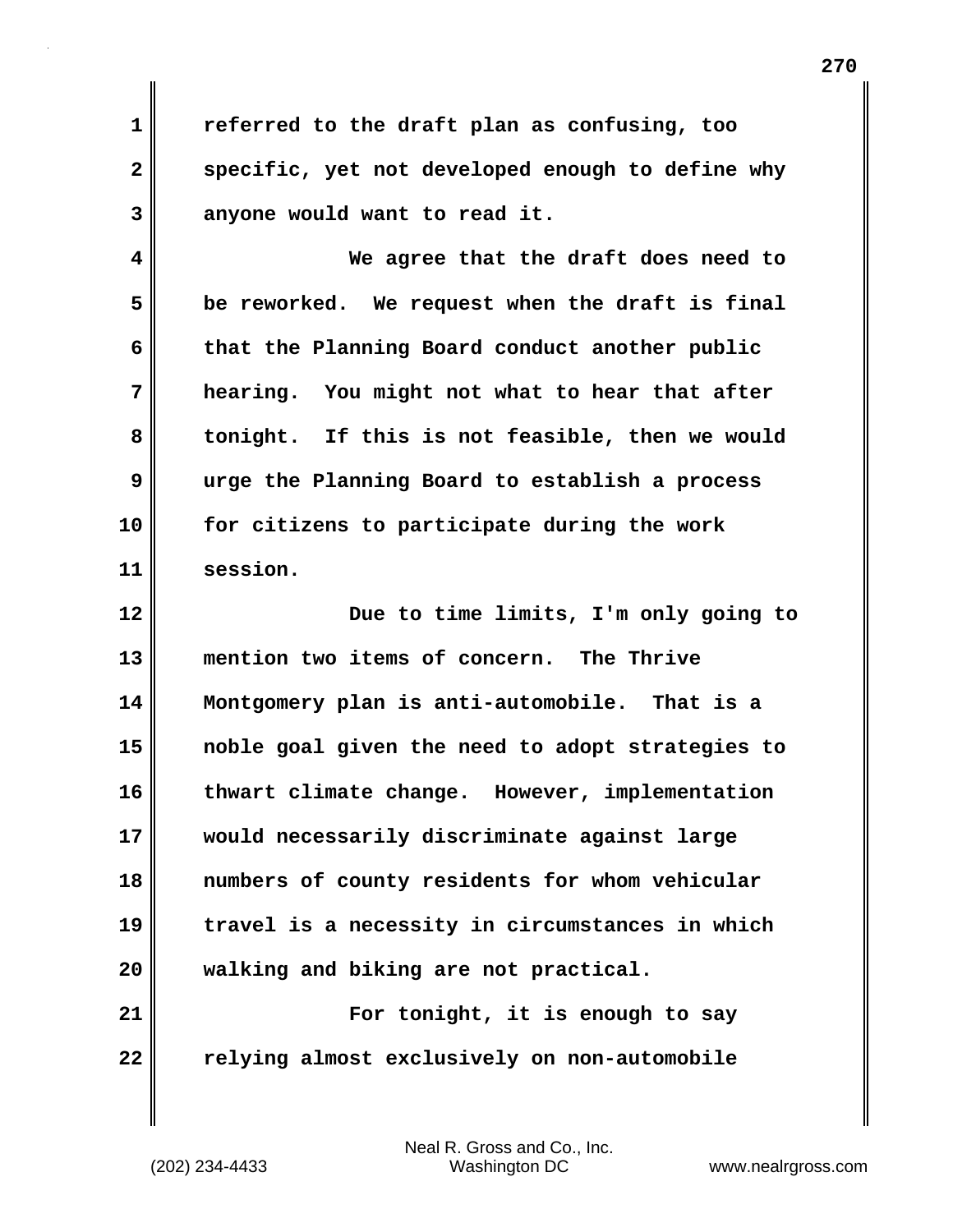**1 modes of transportation is obviously not 2 realistic, yet it is the heart of the draft plan. 3 What are the goals and priorities that people are 4 talking about and want? Many believe it should 5 be economic growth, job creation, and affordable 6 housing. What are the plans for infrastructure? 7 How will it be funded? 8 Under the current plans, zoning will 9 take place before infrastructure. This is the 10 cart before the horse. Perhaps most 11 significantly, the draft plan fails to recognize 12 that the county is suffering from severe 13 constraints on its operating and capital budget 14 likely for many years to come. 15 According to the county exec's office, 16 a one billion dollar deficit in the county budget 17 is projected by the end of the next six years. 18 The county has also had sluggish job growth over 19 the last 15 years which has stood at five percent 20 annually. By comparison, job growth in similar 21 counties has grown by 21 percent. 22 With these fiscal facts in mind, we**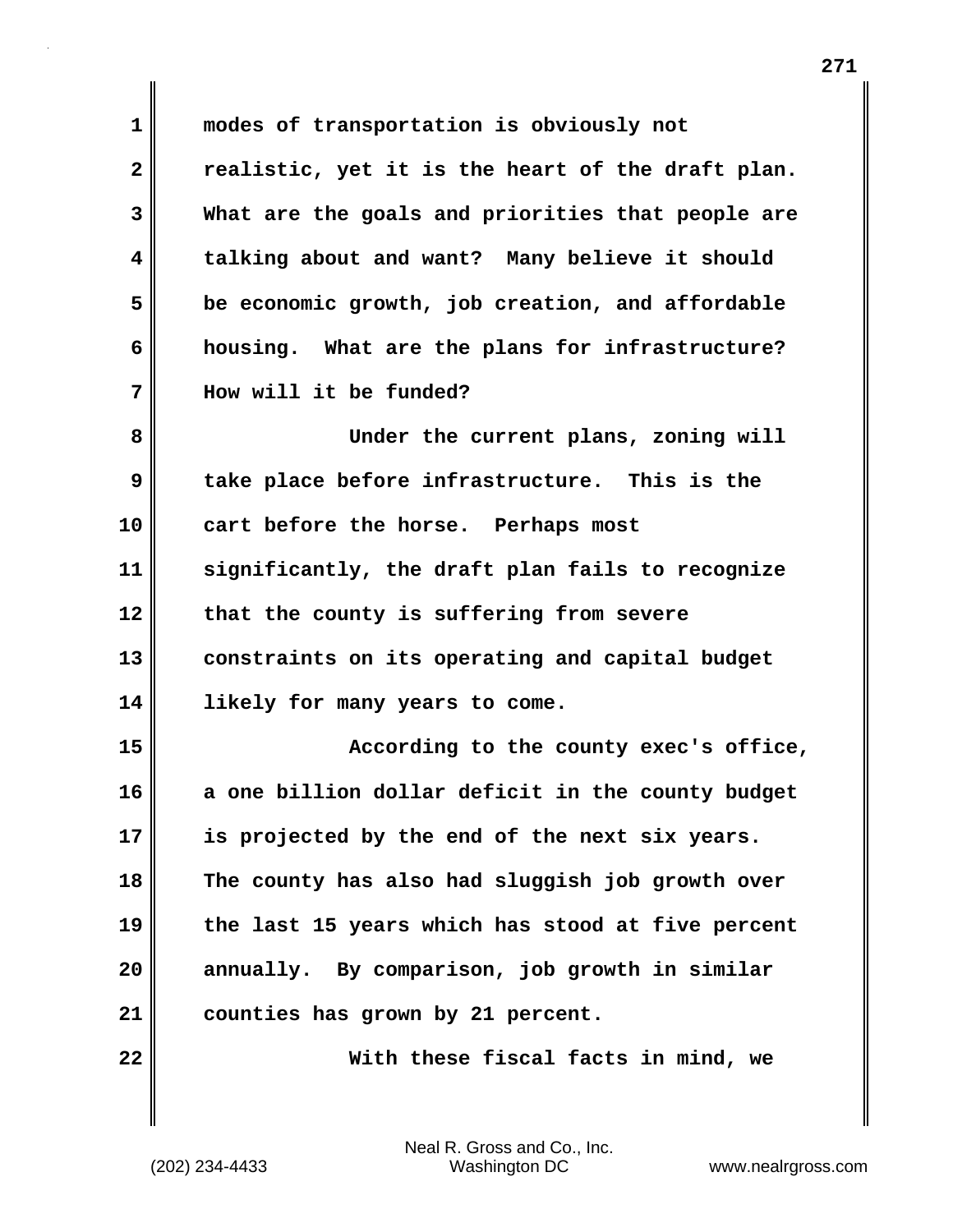**1 question how Thrive Montgomery can assume that 2 the county will be able to provide reliable and 3 efficient transit, schools, utilities, healthcare 4 facilities, parks, libraries, athletic fields, 5 and community centers among other facilities that 6 would be necessary to support new, complete 7 communities featuring 15-minute living. We also 8 question how the county will be able to afford 9 retrofitting existing established neighborhoods 10 with the infrastructure and amenities that they 11 currently lack to turn them into complete 12 communities. The draft Thrive Montgomery plan 13 will require a great deal of capital investment 14 in new or existing county communities to achieve 15 the plan's goal.**

**16 Finally, we note that the draft plan 17 assumes that if you build it, they will come. 18 This assumption won't work, however, unless a 19 significant number of new jobs are created. 20 Simply putting it, adding housing does not 21 necessarily lead to job growth or a healthy 22 business climate. In closing, job creation and**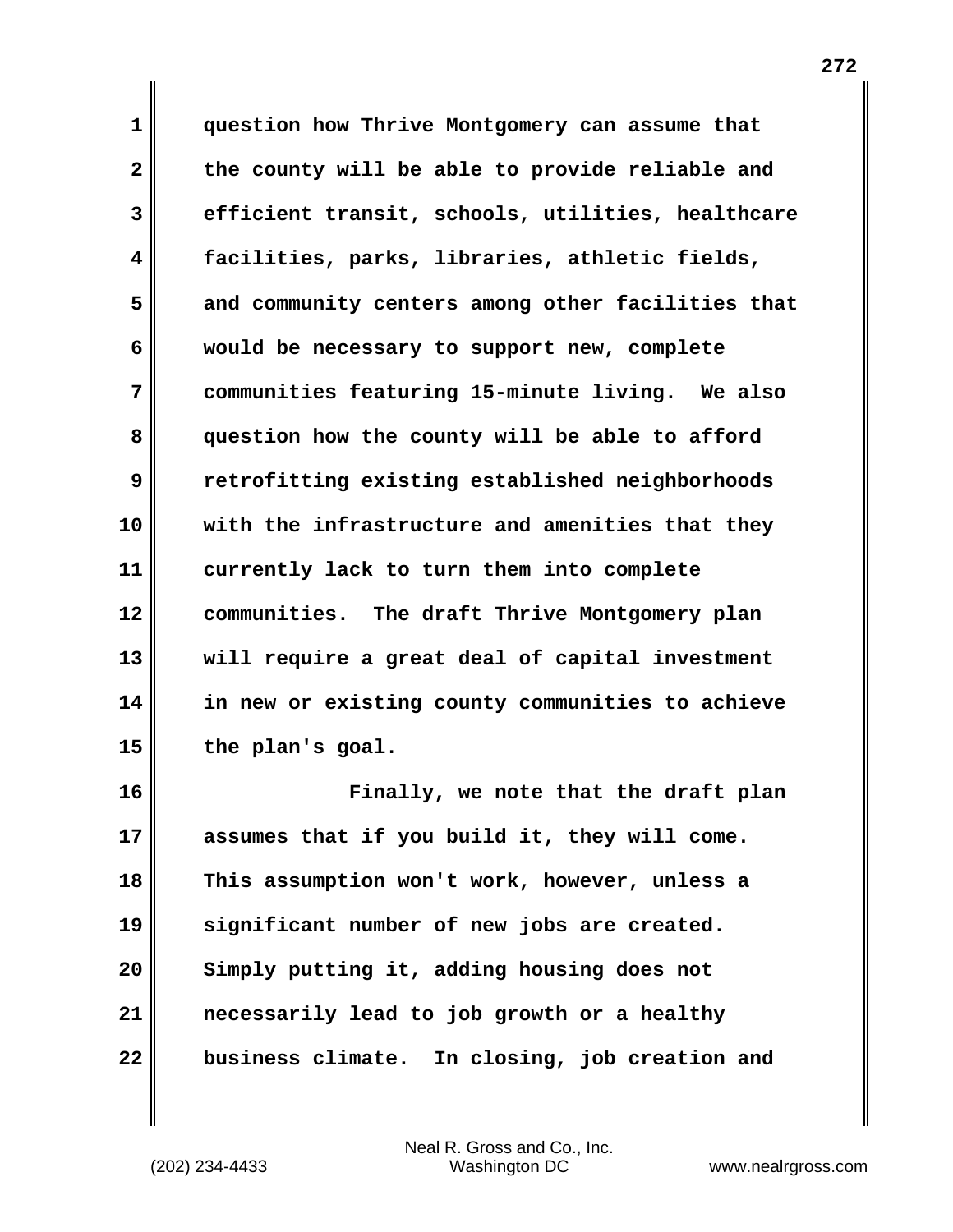**1 affordable housing should be the county's primary 2 goals for the future rather than providing 3 missing middle housing for which the priority and 4 policy basis have not yet been established. 5 Montgomery Thrive 2050 should focus on those 6 goals, and the Planning Board should rework the 7 draft plan accordingly. Thank you. 8 CHAIR ANDERSON: Thank you very much. 9 Nice to see you. 10 MS. DUNNER: Nice to see you, 11 Chairman. 12 CHAIR ANDERSON: Nanci Wilkinson, are 13 you there? 14 MS. WILKINSON: Can you hear me fine? 15 CHAIR ANDERSON: Yes, we can hear you. 16 MS. WILKINSON: All right, good. 17 Thank you. And thank you for allowing me to 18 testify, Mr. Anderson and Planning Board. Thank 19 you. 20 My name is Nanci Wilkinson, and I'm 21 testifying on behalf of the Cedar Lane Ecosystem** 22 Study Group which is a collective of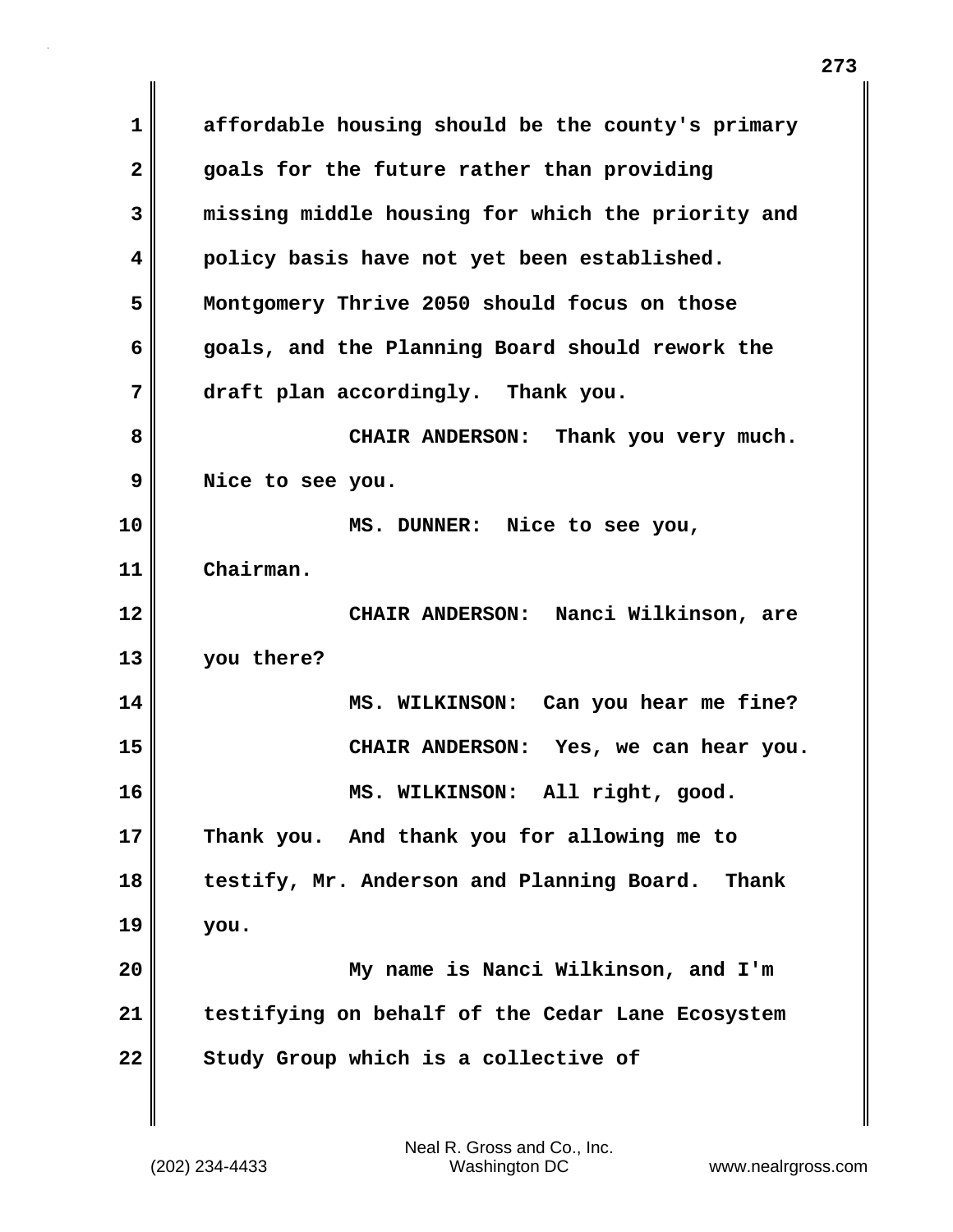**1 approximately 30 scientists, engineers, 2 sociologists, and concerned citizens primarily 3 residing in Montgomery County who came together 4 when the UN Intergovernmental Panel on Climate 5 Change gave its most dire warning yet, that the 6 world faces an existential threat to civilization 7 as we know it unless we implement, quote, rapid, 8 far reaching, and unprecedented change in all 9 aspects of society. 10 We do applaud your statement of 11 purpose that Thrive Montgomery 2050 isn't about**

**12 reinvention. It's about adapting to new 13 realities, addressing historic inequities, and 14 shifting the way we think about how the county 15 should grow. This statement is very much similar 16 to our group's perspective.**

**17 We are aware that there are other 18 realities in addition to climate change that we 19 think are important to the county's 30-year plan, 20 including the assumption that we have an almost 21 endless supply of fossil fuels and other natural 22 resources on the planet for our own use. Thrive**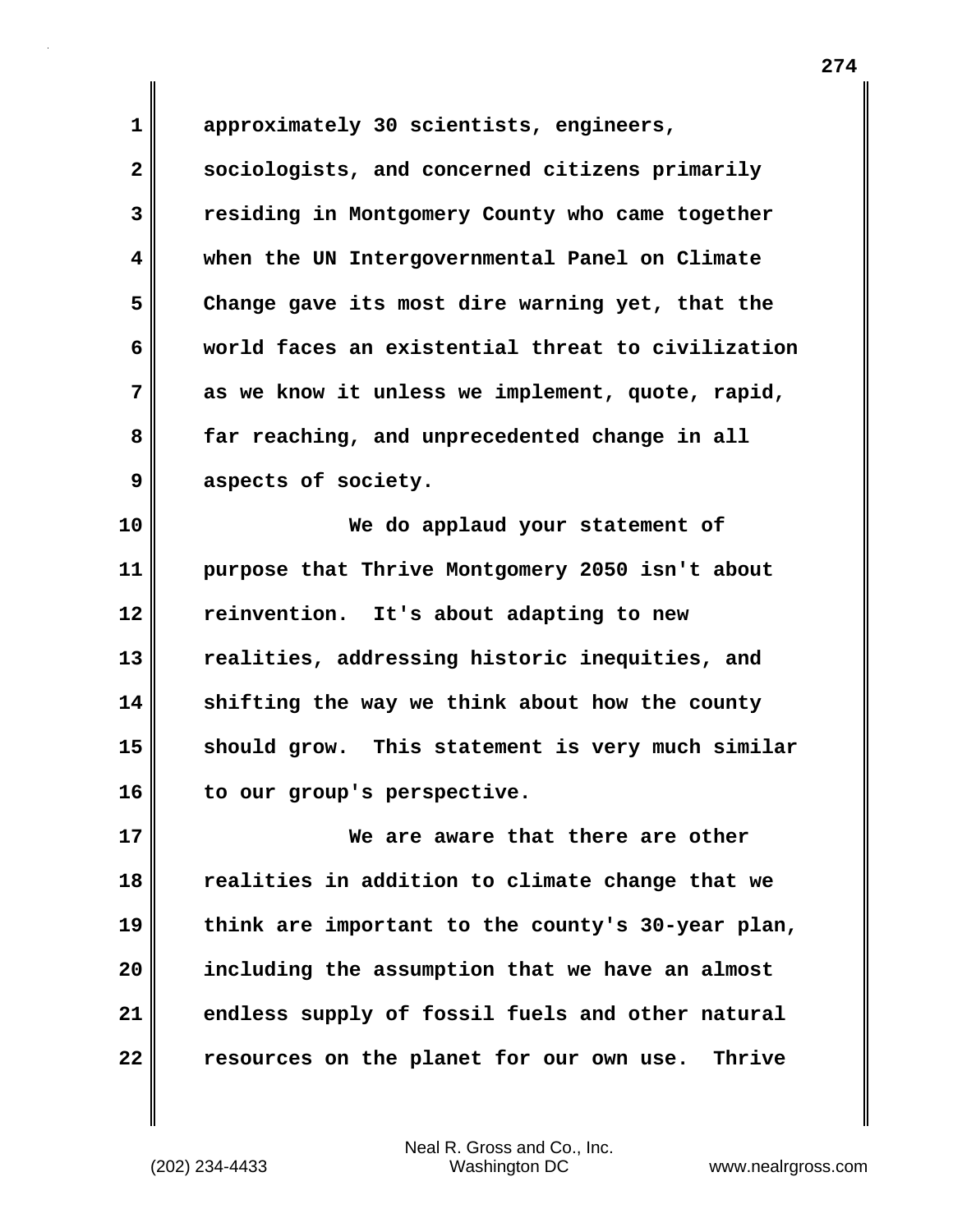**1 Montgomery appears to have been developed and 2 assumed this same assumption of unlimited supply. 3 The supply of oil is finite. Our 4 remaining oil is mostly in shale formations which 5 is source rock. That means there's no oil 6 remaining after that. If we stop drilling, the 7 underlying annual decline rate in major oil 8 producing regions will drop approximately 42 9 percent a year and yet renewables are not at the 10 time at which they can completely fill in the 11 gap. 12 Fossil fuels are literally what fuel 13 our economy at the moment. And they are 14 diminishing and our economy and communities are 15 affected. And they will be continually impacted 16 significantly with this dominion. We are also 17 rapidly depleting the earth's supply of other 18 non-renewables, including metals and nonmetallic 19 minerals. 20 We have designed our lives to depend 21 on these resources which we use almost every 22 point in our industrialized lives. We are, in**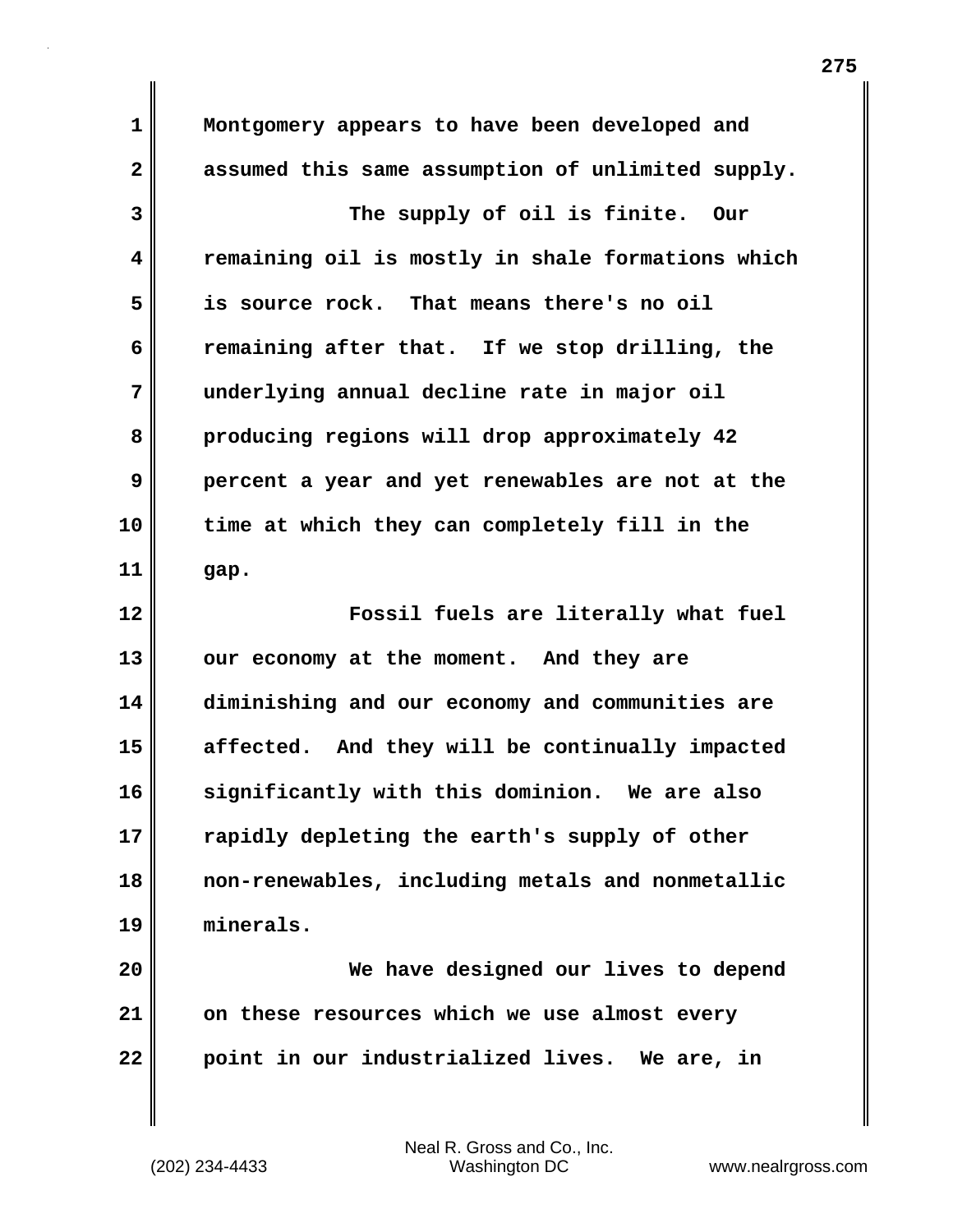**1 addition, to the increasing in greenhouse gas 2 emissions we are producing, and there are 3 subsequent threats to human existence due to 4 climate change. This makes us very vulnerable in 5 the future.**

**6 As a result, we think the plan should 7 include two more scenarios, one in which our 8 current economy and lifestyle remains level to 9 what it is currently and another scenario in 10 which our economy declines at say six to eight 11 percent per year. And our lifestyles and policy 12 options become much more increasingly 13 constrained. We will provide with more -- you 14 with more extensive information and references in 15 our written testimony before the comment time 16 closes.**

**17 Additionally, we request that you 18 extend the deadline for submission of public 19 comments on this plan to coincide with the timing 20 of the public release of the county CARP in 21 December. And then allow the public a reasonable 22 period of time to review and comment on both**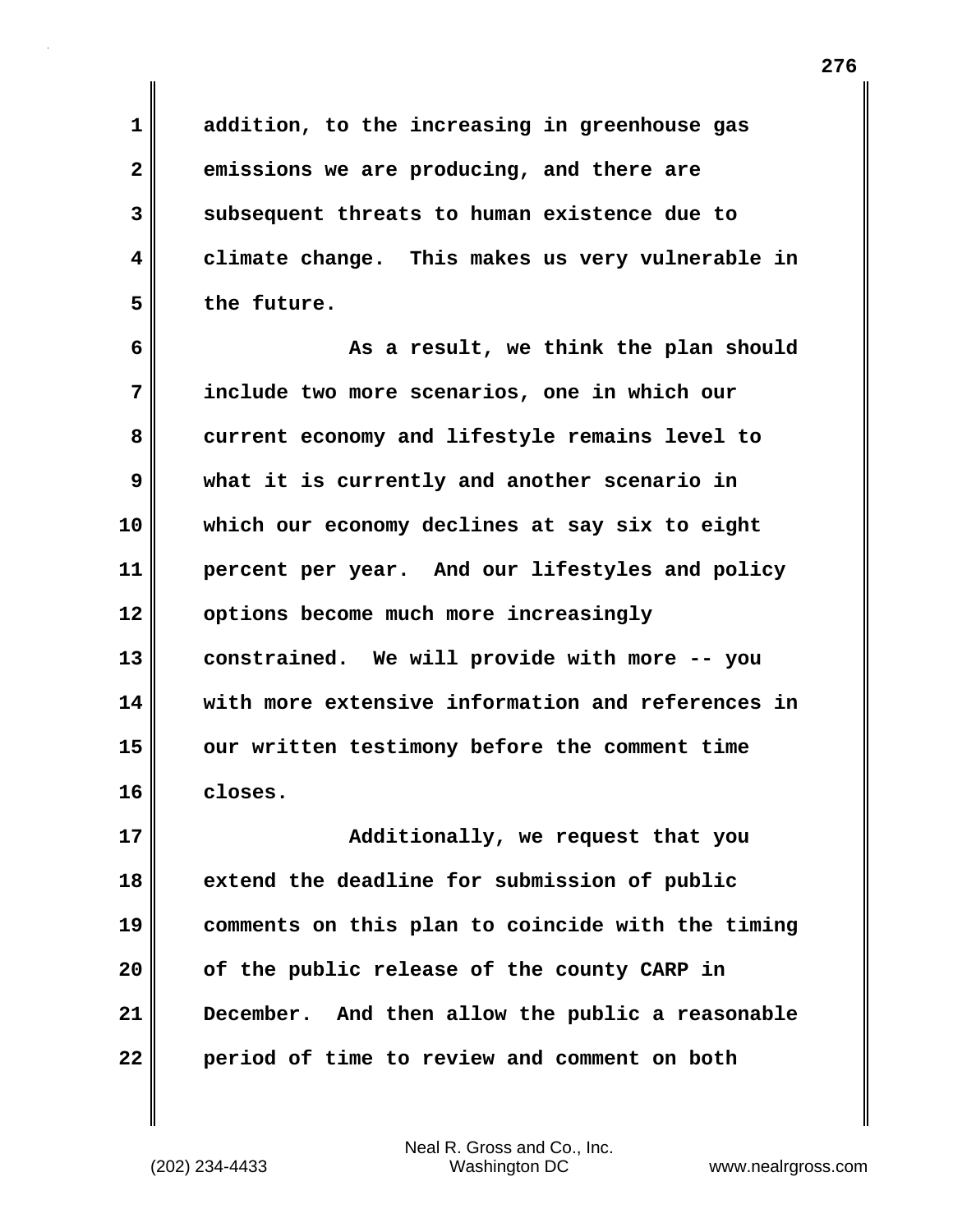**1 documents together since it will be important for** 2 these two county documents to match one another **3 in their plans and recommendations. In 4 conclusion, many communities around the world are 5 suffering from extreme financial strain and 6 resource scarcity due to the impacts from our 7 lifestyle choices here in the U.S.**

**8 Most of us in Montgomery County are 9 not currently experiencing these consequences of 10 our lifestyle choices. We are also, however, 11 facing some tough decisions on how to allocate 12 our remaining resources wisely as we transition 13 to a much lower impact form of living. We 14 encourage the Planning Board to confront these 15 realities and update the plan accordingly. Thank 16 you so much for the opportunity to testify.**

**17 CHAIR ANDERSON: Thank you very much 18 for your testimony? Is Betsy Mendelsohn there? 19 Oh, apparently she's not logged on. So I'm going 20 to go to Stacy Silber. Is Stacy Silber there? 21 MS. SILBER: Yes. Hi there. Can you 22 hear me?**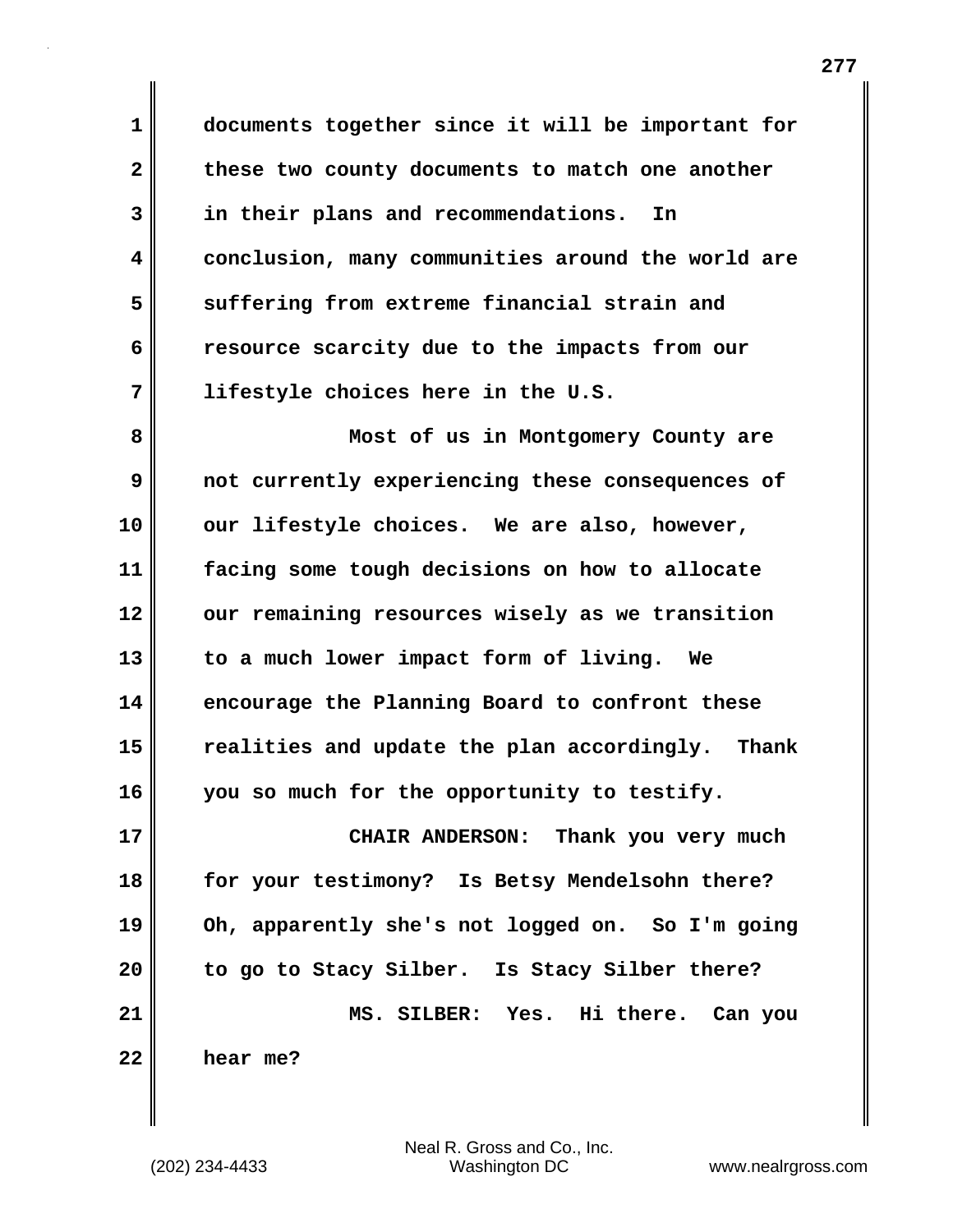**1 CHAIR ANDERSON: Hi there. You're a 2 little soft. You might want to get closer to 3 wherever the mic is.**

**4 MS. SILBER: Good evening. My name is** 5 Stacy Silber, an attorney with Lerch, Early, and **6 Brewer. I'm testifying today on behalf of myself 7 as a Bethesda resident and my (Audio 8 interference.) land use group colleagues. I'm 9 also testifying today as a board member and 10 legislative committee chair for AFDC Maryland, as 11 association representing many of the mixed-use 12 developers in the region.**

**13 We'd like to commend the efforts of 14 your staff and particularly Khalid Afzal. We 15 know this is a significant undertaking, and the 16 draft plan provides an excellent framework for 17 the next 30 years. Furthermore, we appreciate 18 staff's recognition that to ensure a vibrant, 19 strong, and competitive economy.**

**20 We need to attract and maintain major 21 employers, support small business and innovation, 22 and attract a diverse workforce. Of great**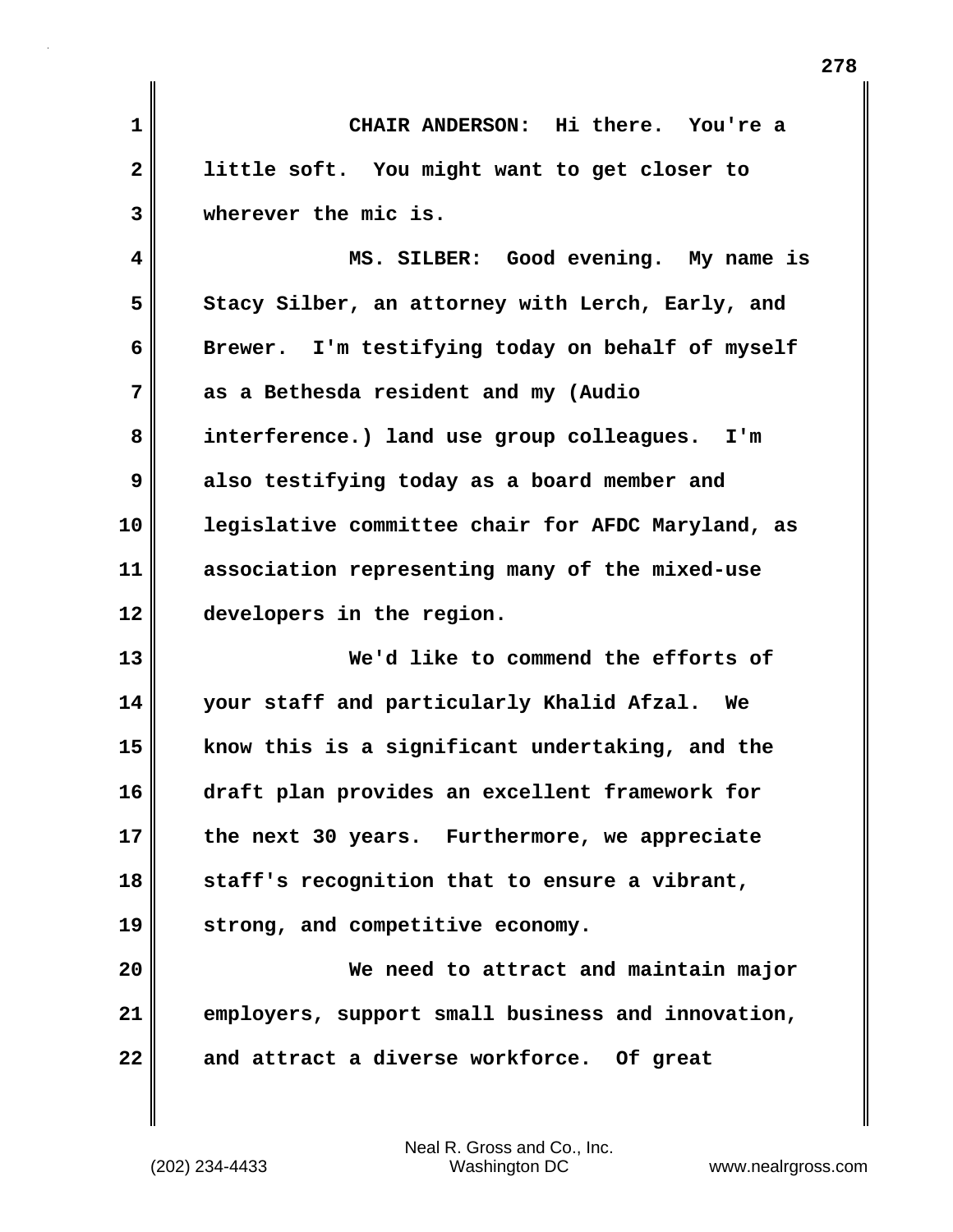**1 importance, the plan stresses the notion of 2 equity, creating a place for residents to have 3 equal access to affordable housing, employment, 4 transportation, and education. In reviewing the 5 Thrive plan, it's clear that there's an 6 understanding that economic health and economic 7 disruption need to be drivers to affect change. 8 The plan identifies many issues and 9 challenges that should be solved over the years. 10 But we submit that without the influx of private 11 economic investment and public investment 12 infrastructure, the county will not be able to 13 fully solve and address these issues. As such, 14 the Thrive plan must prioritize economic health 15 for such will serve as a catalyst for attracting 16 investment and in turn provide the necessary 17 ingredients for the county to achieve its goals. 18 With that in mind, as staff and the 19 Board work through the draft, we ask that you 20 consider the following. Again, the plan 21 acknowledges that in promoting long-term economic 22 health of the county, there needs to be policies**

Neal R. Gross and Co., Inc.

(202) 234-4433 Washington DC www.nealrgross.com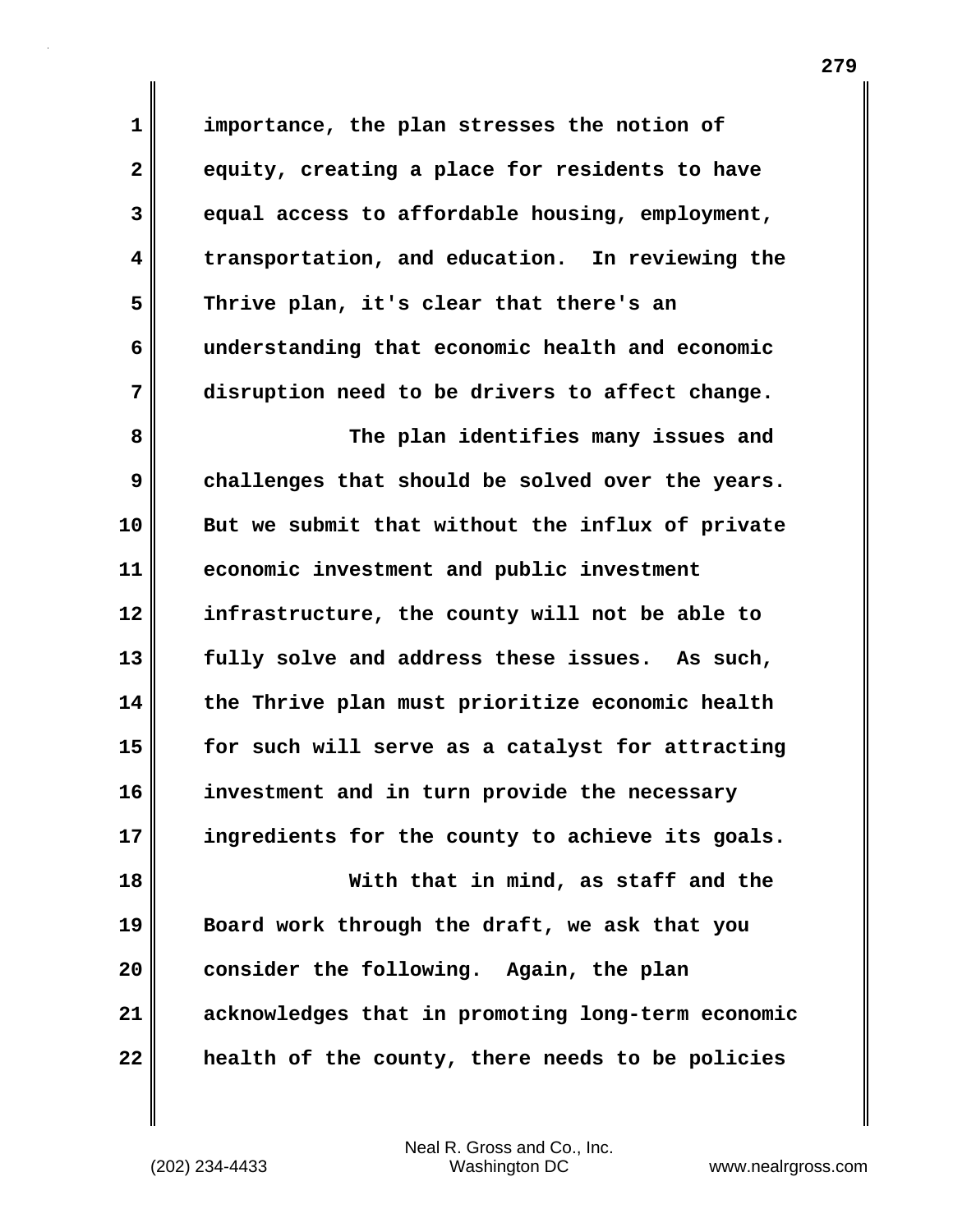**1 envisioned that incentivize investment. With 2 construction costs continuing to increase and 3 rents remaining flat, developers and investors no 4 longer just evaluate whether to invest in 5 Montgomery, Fairfax, and D.C. as they had in the 6 past.**

**7 Rather, they consider places like 8 Charlotte and Atlanta that also have great need 9 for housing and the policies that are in place to 10 attract businesses. Thus, to ensure economic 11 investment in the county, the plan needs to set a 12 hierarchy of priorities so that policies which 13 encourage investment in housing are not offset by 14 those that inadvertently negate those same 15 policies because of costly factors. By way of 16 example, an executive with the Montgomery County 17 based advanced immunology and life science 18 company was asked at a business roundtable 19 discussion yesterday, what would be helpful to 20 stay and expand in Montgomery County? 21 He answered that his company needed 22 more real estate to accommodate lab space and the**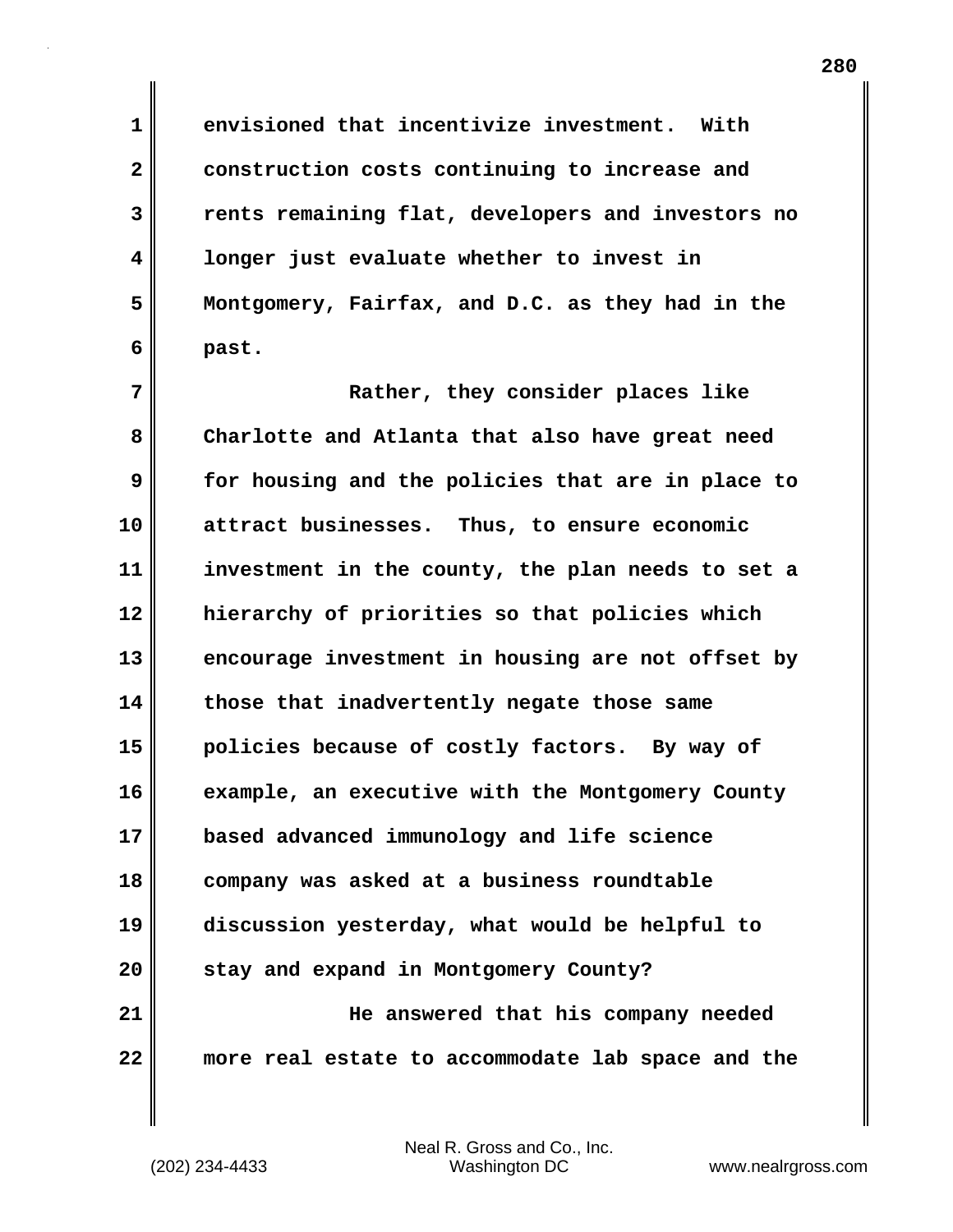**1 ingredients to attract in-house talent in the 2 county. To that end, we commend staff in its 3 creative thinking on increasing housing and 4 promoting diverse housing types in the county. 5 While encouraging diverse housing along the 6 corridor, it's very important and near transit is 7 key, there also needs to be policies that allow 8 missing middle housing throughout the county.**

**9 In order for supplying this housing 10 demand over the next 30 years, multiple tools and 11 approaches are needed. We appreciate the plan's 12 clear advocacy that tax abatements, pilots, and 13 TIFs should be used to encourage diverse housing 14 types and high density housing near transit. We 15 recommend this type of advocacy throughout the 16 plan.**

**17 Furthermore, the plan rightfully 18 focuses on identifying and removing regulatory 19 barriers that slow down delivery of development. 20 Finally, we suggest you consider distilling the 21 draft's primary goals and actions and shortening** 22 the overall content. Thank you very much for the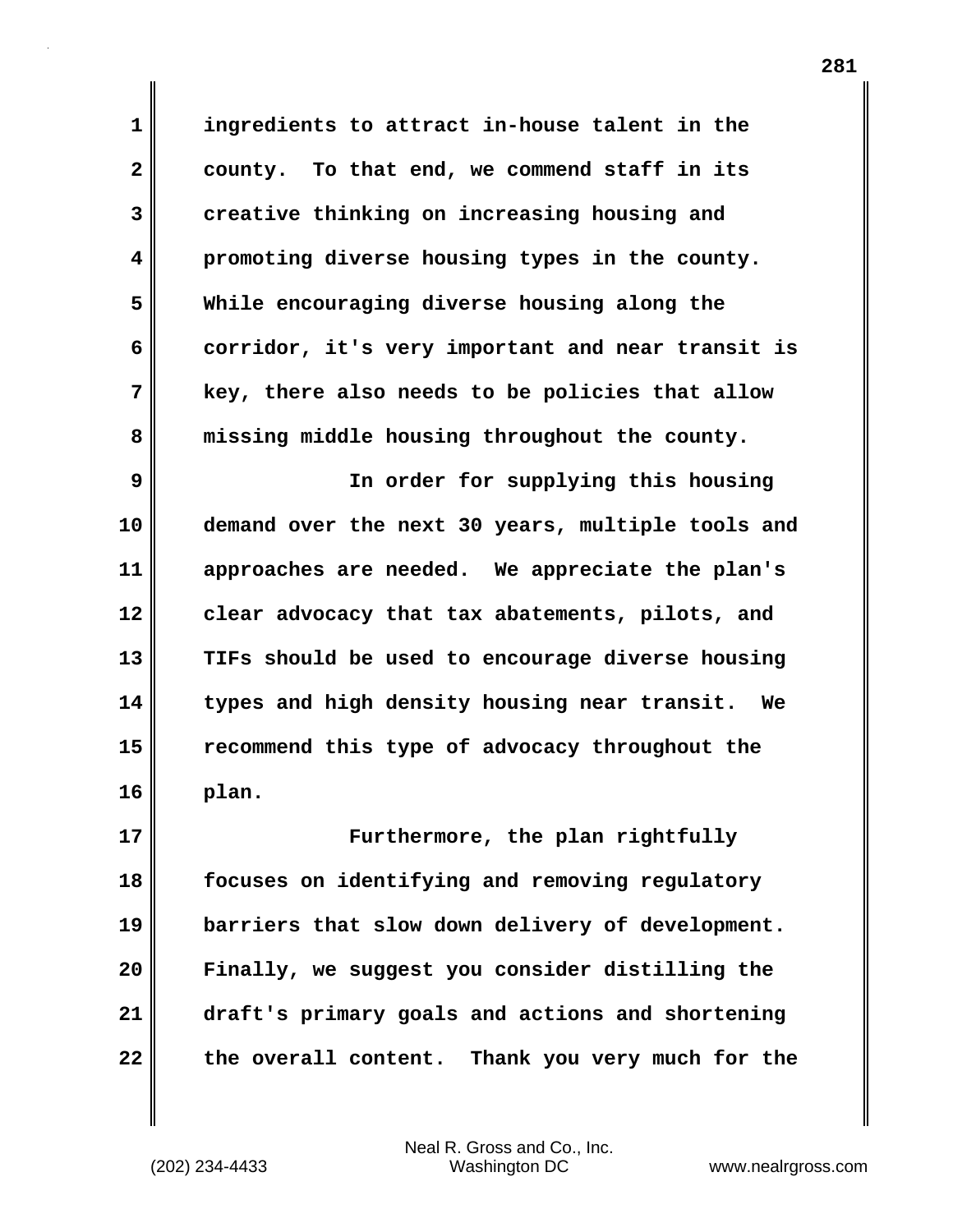**1 opportunity to testifying today, and we look 2 forward to working with you. 3 CHAIR ANDERSON: Thanks very much. 4 I'm sorry. Your background is blurred. We want 5 to see what you're reading. Maybe you can fill 6 us in on that some other time. Harold Pfohl, are 7 you there? 8 MR. PFOHL: Can you hear me? 9 CHAIR ANDERSON: Yes. 10 MR. PFOHL: And you see me? 11 CHAIR ANDERSON: And we see you. 12 MR. PFOHL: Okay, great. Chairman 13 Anderson and Commissioners, thank you very much 14 for the opportunity to testify. My name is 15 Harold Pfohl, and I live on Summer Village. And 16 I'm testifying as an individual this evening. 17 The concept of complete communities is 18 a case of deja vu for me. In 1976, I came down 19 to Washington as part of a team to analyze the 20 HUD New Communities program. In the midst of all 21 the civil rights strife and social upheaval of 22 the 1960s, the Johnson Administration listened to**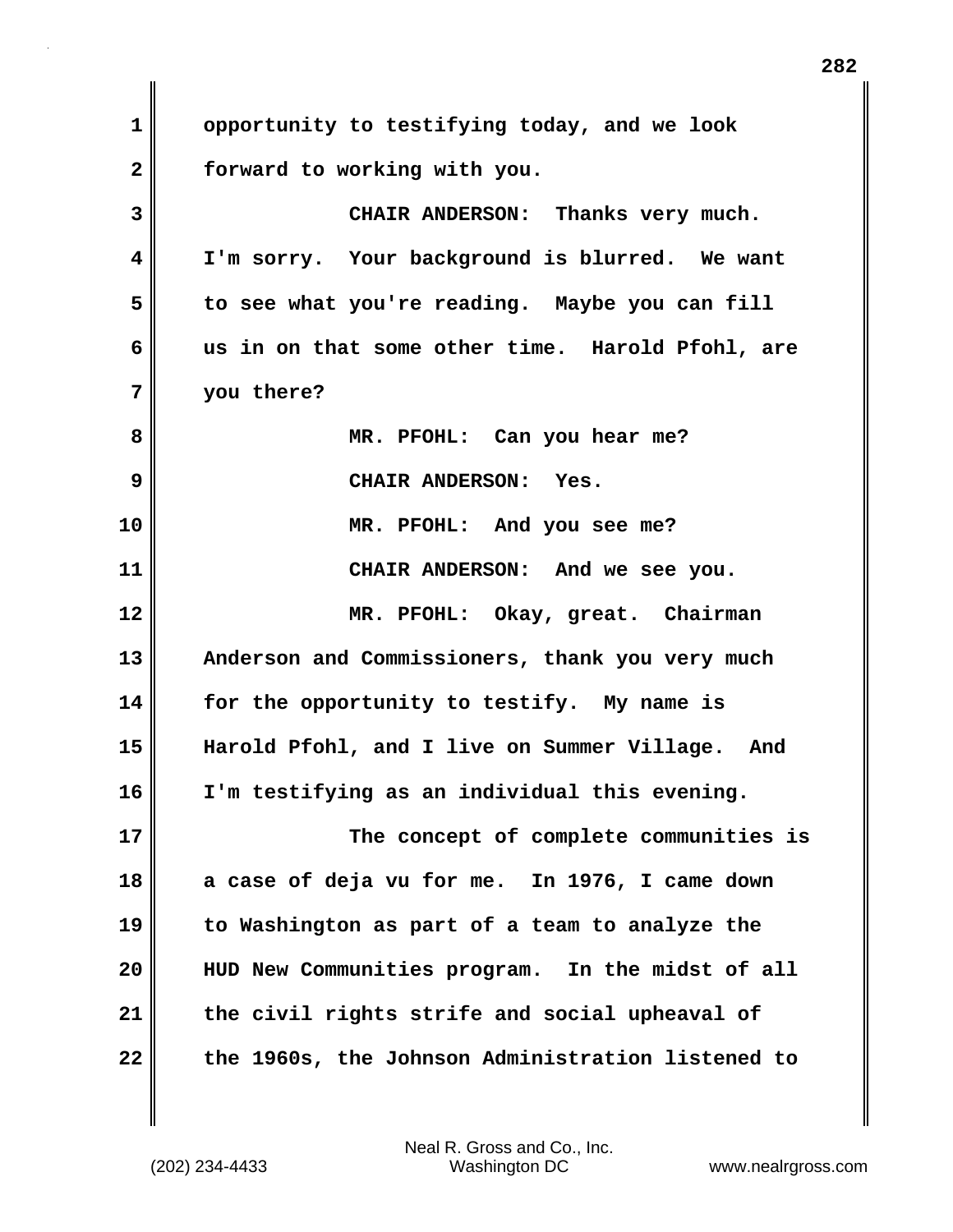**1 urban planners who were convinced that they had a 2 solution to the social distress which was new 3 communities.**

**4 As a result, Congress passed 5 legislation that enabled HUD to issue bond 6 guarantees facilitating the private development 7 of 13 new cities on raw land in various parts of 8 the country. These developments incorporated 9 avant-garde concepts of urban planning for bike 10 paths, walkability, commercial centers, trails, 11 architectural covenants, et cetera. The idea was 12 build it and they will come, Black and White, 13 rich and poor. We'll live in peace and harmony. 14 In the excitement of getting these 15 dream communities created, HUD had little 16 interest in financial feasibility. The projects 17 were incredibly complex, the front end costs were 18 enormous, and HUD loaded them with social 19 conditions. They were all failures 20 unfortunately. 21 From that perspective, I look at the**

**22 Thrive Montgomery 2050 concept of complete**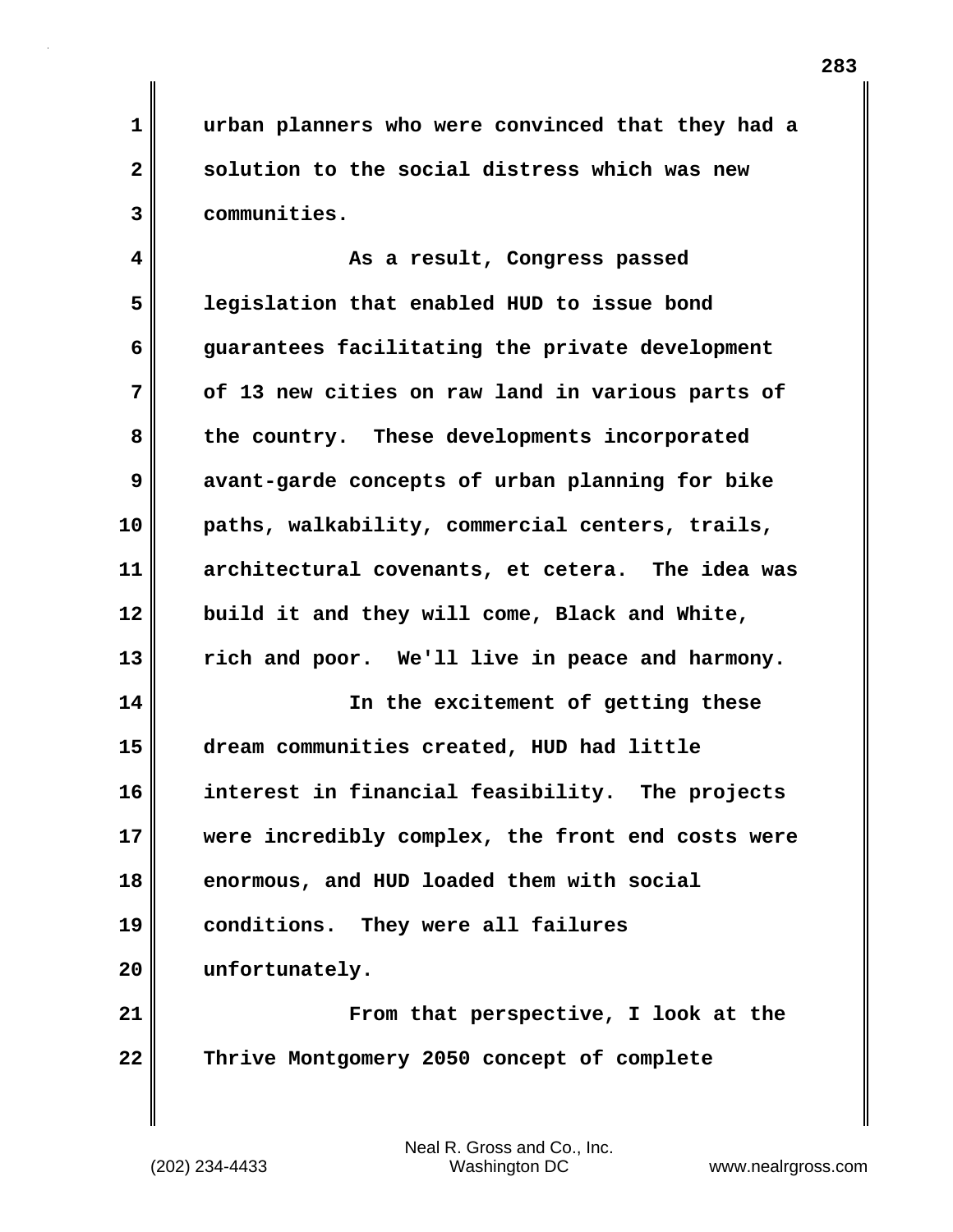**1 communities which is a result of a great deal of 2 hard work by many good people. I see a utopian 3 plan that is vast and unbelievably expensive. It 4 doesn't have a prayer of being implemented at any 5 meaningful level over the course of the next 30 6 years when you consider the plan in its totality.**

**7 The four cornerstones to any strategy 8 are people, assets, time, and money. The county 9 is suffering severe revenue shortfall, net new 10 business formation is stagnant, and needs of 11 social programs are increasing. The plan gives 12 no consideration to cost, simply assuring the 13 reader that resources will be found in the 14 future. But the costs are enormous.**

**15 Matters of money cannot be ignored in 16 any plan. All of the elements are interrelated 17 and interdependent. Priorities cannot be set 18 without considering cost.**

**19 Dense development with ready access to 20 Metro stops makes a great deal of sense and will 21 be pursued. But how do you create parks, trails, 22 and open space there? Complete communities**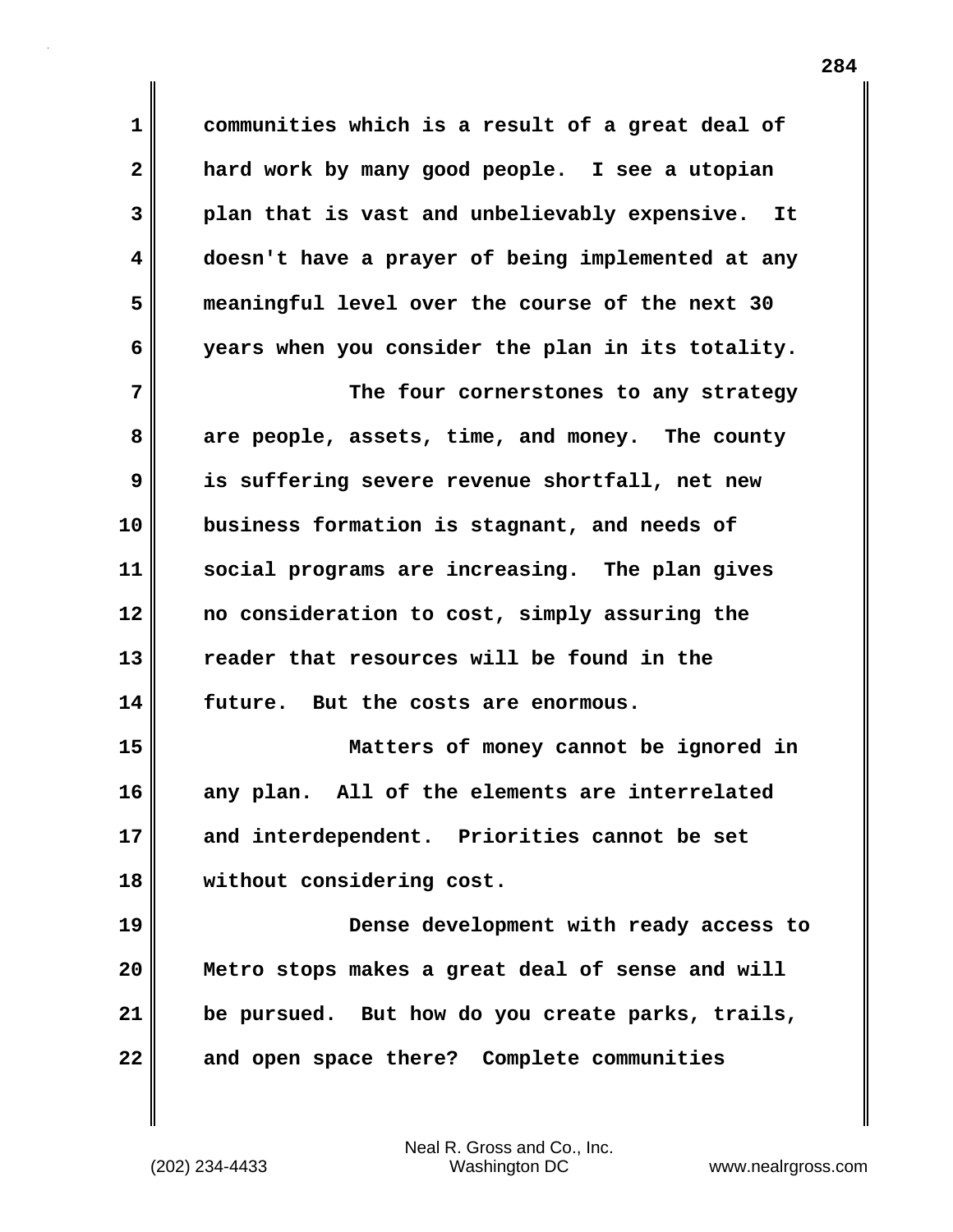**1 within areas that are fully built out requires 2 the acquisition, demolition, and redevelopment of 3 numerous residences. The cost of that is huge.**

**4 Will it be feasible, and the 5 acquisition of land for trails and parks? The 6 county most certainly needs much more affordable 7 housing. But insofar as attracting business and 8 employment is concerned, transportation is far 9** and away the most important consideration.

**10 Finish the Purple Line and radically 11 improve bus service, where's the money to do 12 this? This plan is full of dreams and 13 aspirations that are beyond reach, admirable but 14 beyond reach. The authors state the plan must be 15 implemented now in order to deal with the 16 unprecedented chaos and economic collapse we're 17 confronting.**

**18 If so, any plan that purports to deal 19 with our distressed condition must offer guidance 20 for the possibility that recovery may be very 21 prolonged. This plan ignores that altogether. 22 It simply sticks with what is wishful. Wait a**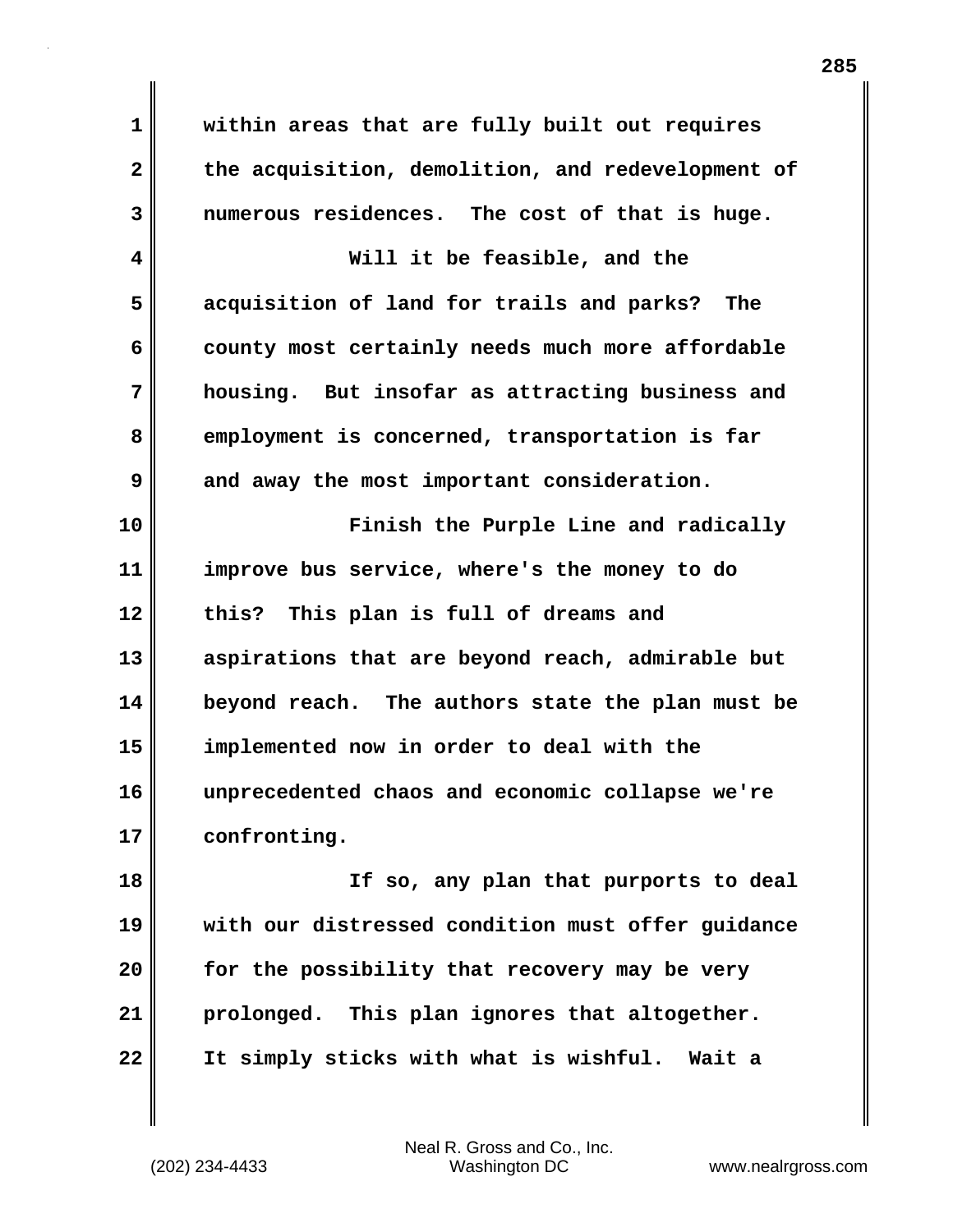**1 couple of years until things settle down and we 2 can get a better view of the future and then 3 let's revisit this. Thank you very much for your 4 time. 5 CHAIR ANDERSON: Thank you. Is David 6 Blockstein there? 7 MR. BLOCKSTEIN: Yes, good evening. 8 I'm David Blockstein, and thank you for your time 9 tonight. I think we've all learned a lot. I'm a 10 Takoma Park resident for 25 years. I have a 11 doctorate in ecology. 12 I'm a member of the Clean Energy 13 Working Group that's involved in preparing the 14 county's climate action and resilience plan. And 15 I am also a member of the Takoma Park 16 Mobilization Environment Committee that will be 17 submitting written testimony. First, I want to 18 associate myself with the comments from the other 19 environmentalists who testified tonight and 20 previously the Audubon Naturalist Society, the 21 Takoma Park Mobilization -- or the Climate 22 Mobilization Montgomery County, Montgomery**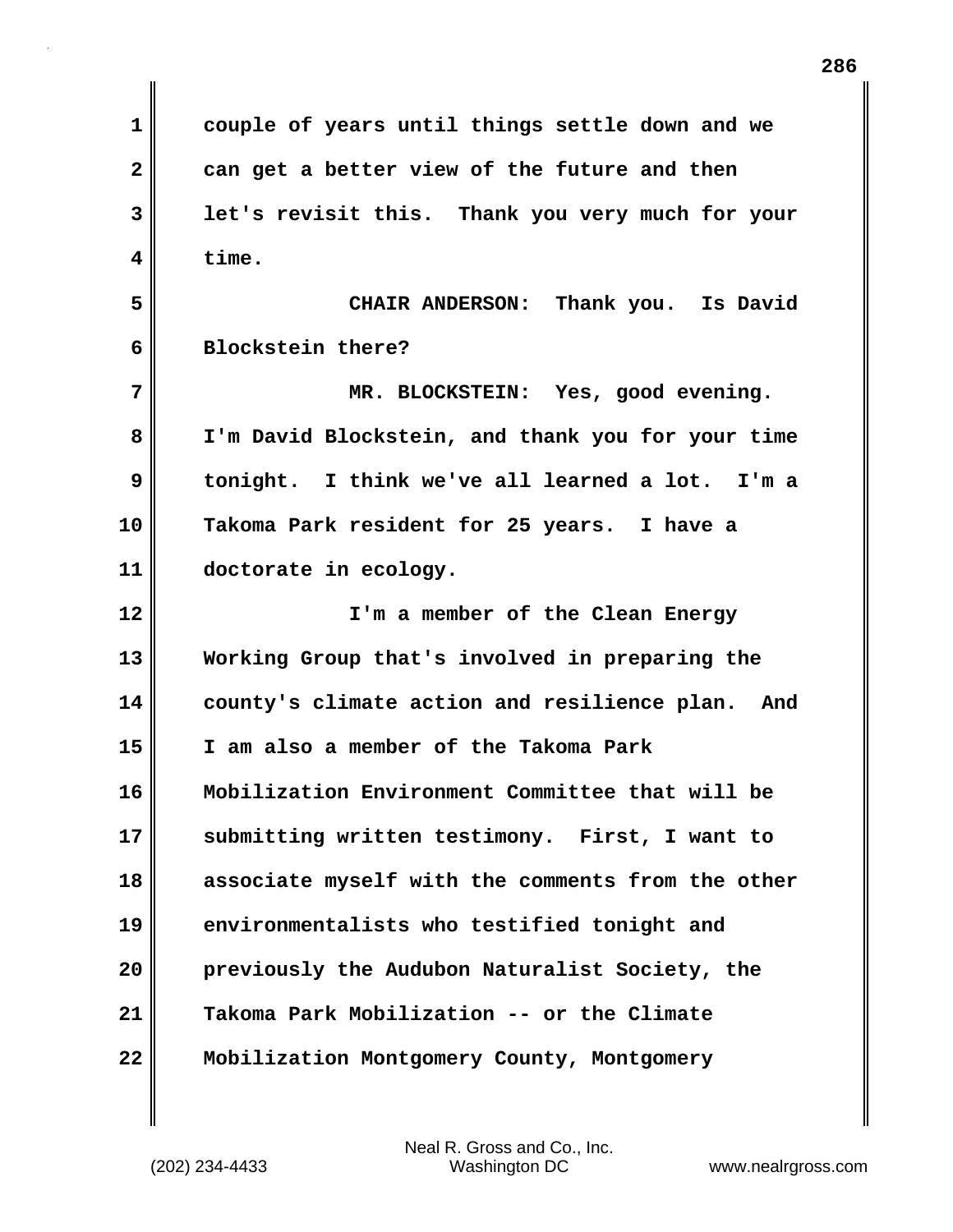**1 Countryside Alliance, Western Montgomery 2 Association, and also the comments of the county 3 executive in the Department of Environmental 4 Protection. 5 The top line of this plan, economic 6 health, equity, and environmental resilience, is 7 unassailable. However, the draft plan segregates 8 these activities rather than integrates them. I 9 recommend that you put in a new top line, 10 something like the health, the wealth, and equity 11 of life for all Montgomery County residents 12 supported by a nurturing biodiverse natural 13 environment. 14 There are lots of good policy ideas 15 and recommendations in the draft. But there are 16 a few shortcomings that I'd like to highlight. 17 So there are three concerns that I'm going to 18 mention. 19 First of all, nature seems like a 20 sidebar. There's good language, but it's thin on 21 substantive recommendations. Section 6.5 has 22 more study than specific actions. Biodiversity,**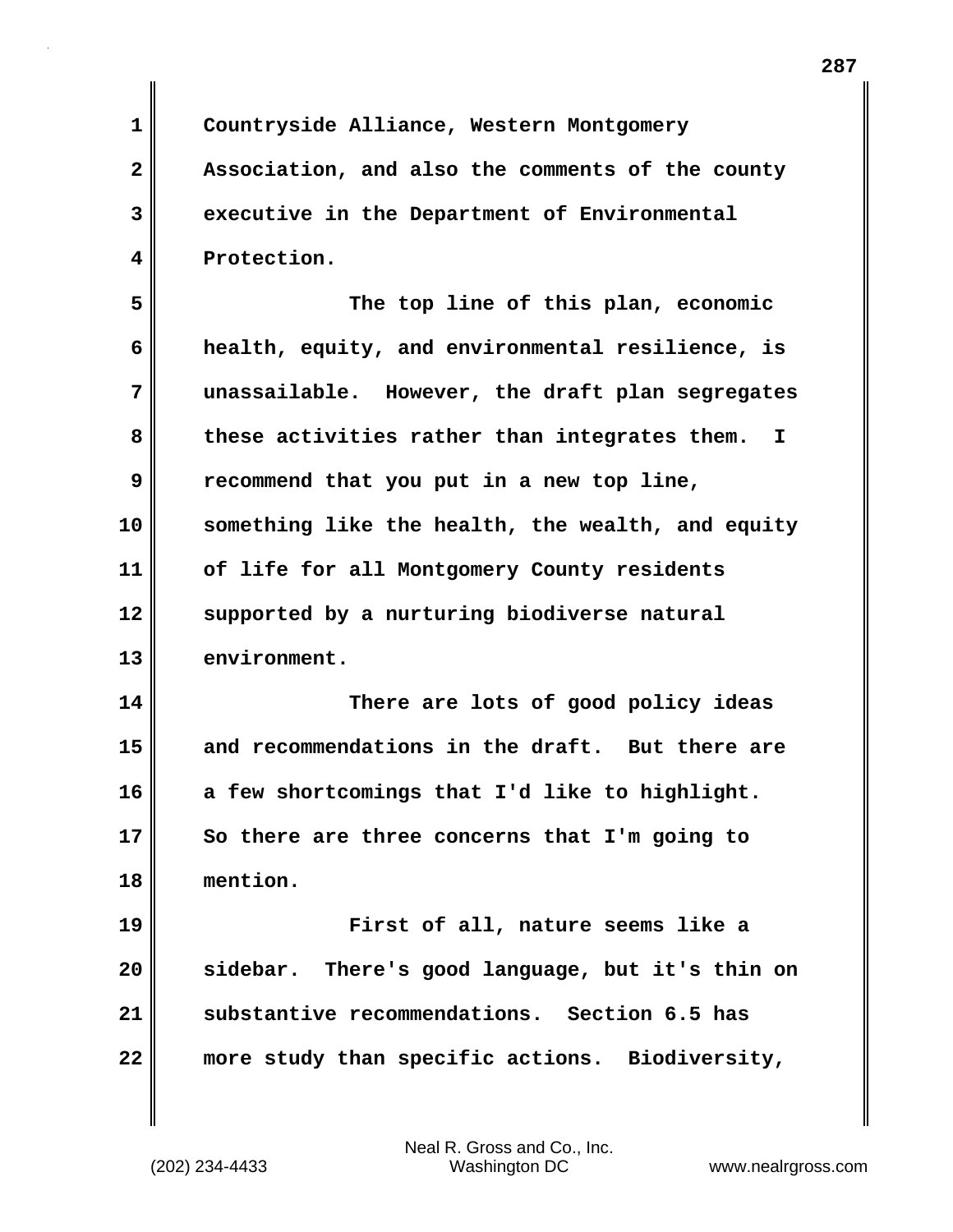**1 the foundation of all life on the planet and 2 economic well-being is only mentioned three 3 times.**

**4 Forest protection is identified as 5 something to be studied. I associate myself with 6 the recommendations by the Audubon Naturalist 7 Society. For a no net loss of forest, I would 8 actually go further and say a net increase of 9 native forests.**

**10 Secondly, climate change. Climate 11 change needs to be central to this document, not 12 just stuck away in Section 6.2. The climate 13 emergency that is recognized by the county in the 14 2017 climate emergency resolution is not an 15 overstatement. We need to rethink everything in 16 the context of climate change.**

**17 And so we need to think about things 18 like the impact of storms and more variable 19 precipitation on our goals for stormwater 20 management and the impacts on low income people. 21 A couple of people have mentioned already this 22 plan is out of sync, but not too much out of**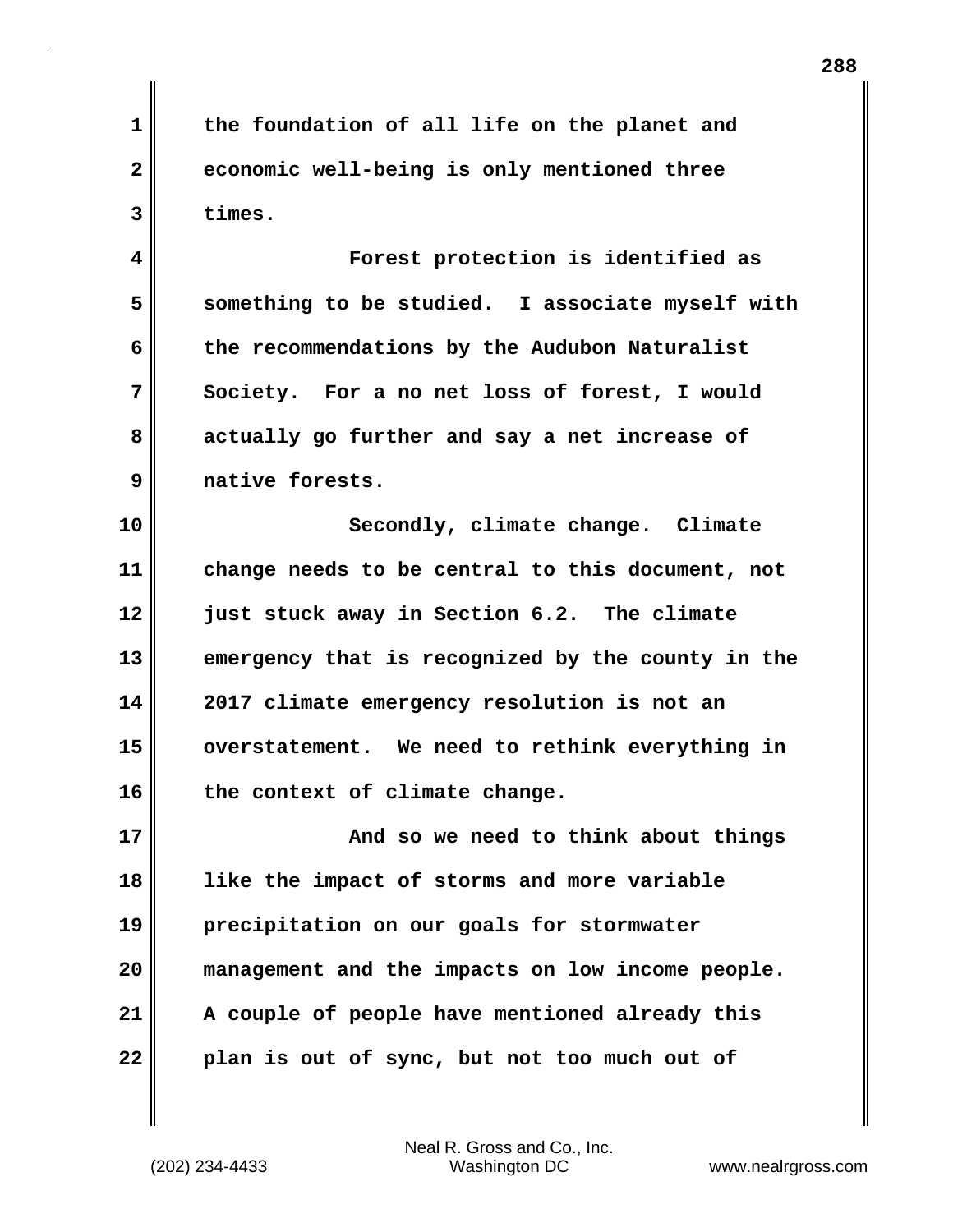**1 sync, with the climate action and resilience 2 plan. The draft is going to be released in a 3 couple of weeks. Section 6.2.2 says to take that 4 into account. But I think to do that, you need 5 to delay your next phase, extend the deadline a 6 bit, and really look at that climate action and 7 resilience plan to make sure that these two 8 central documents for the county really are in 9 sync. 10 Finally, I want to talk about density 11 briefly. Density is not panacea. Montgomery 12 County is urban. It's suburban. It's rural. 13 Density by itself does not decrease stormwater 14 runoff or mitigate climate change. 15 For example, the illustration on page 16 107 of a dense urban environment has more 17 impervious surface, and I don't see anything 18 there to mitigate climate change. The plan needs 19 to not only tag people that mitigate the impacts 20 of urbanism. For example, generation of solar 21 and renewable energy in the urban zone, great 22 potential there. Great opportunity for creating**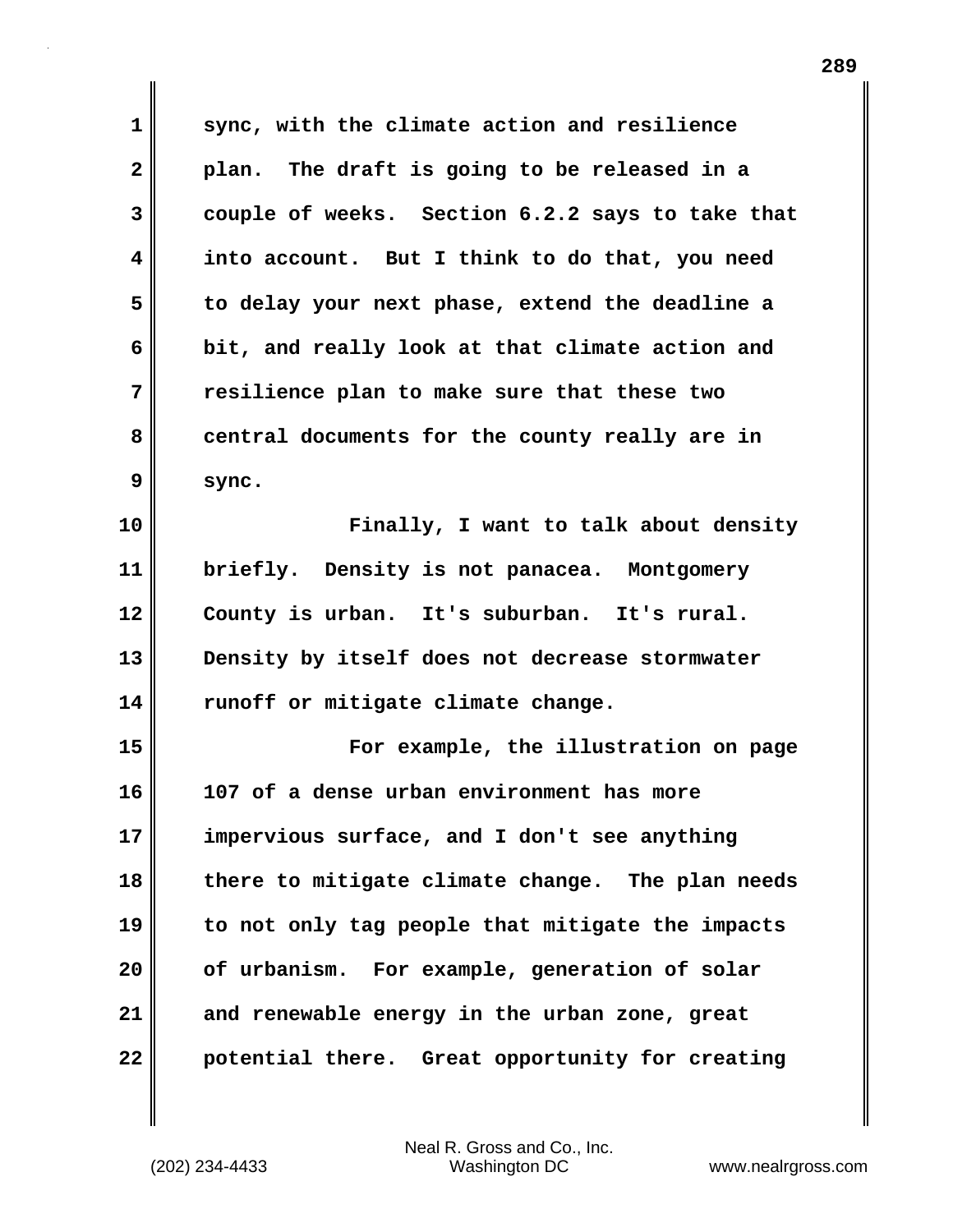**1 jobs and wealth to the county residents. 2 I think there should be a goal of net 3 zero urban areas for the county and to look at 4 other recommendations in the climate and action 5 and resilience plan as its unveiled in the next 6 couple weeks. So I thank you all. I know that 7 there's been a lot of work that's gone into this, 8 and there's a lot there that we can build on. So 9 thank you very much for your time tonight. 10 CHAIR ANDERSON: Thank you for 11 testifying. Is Frank Fritz there? 12 MR. FRITZ: Yes, here I am. Should I 13 start? 14 CHAIR ANDERSON: Yes, please. 15 Whenever you're ready. 16 MR. FRITZ: Thank you. My name is 17 Frank Santos Fritz. As you see with the 18 pronouns, I'm an activist and organizer from 19 Downtown Silver Spring. I've worked in the labor 20 movement representing public sector workers here 21 in Montgomery County, and I've also worked as a 22 climate justice activist as well. As someone**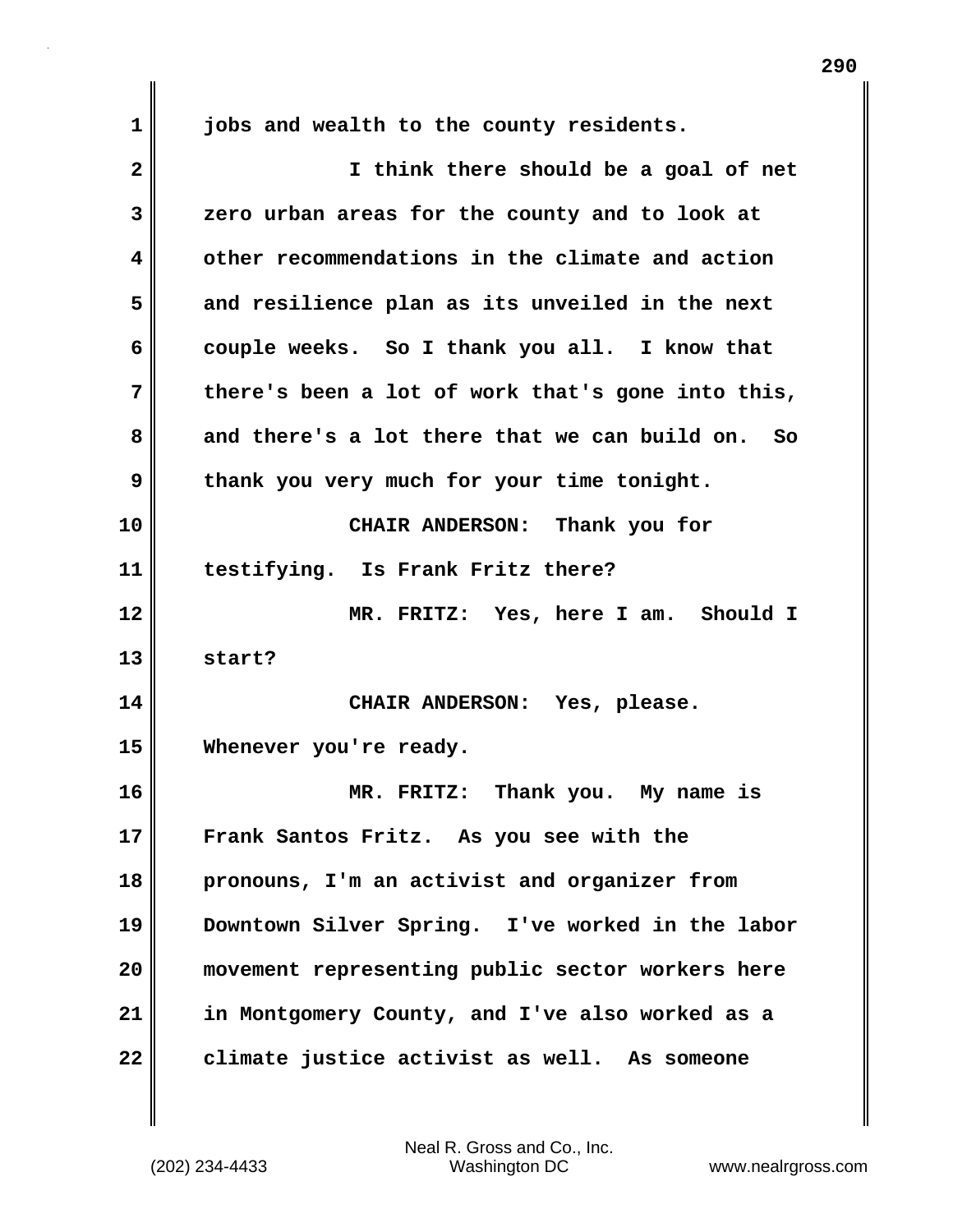**1 who's moved to the DMV area from suburban New 2 Jersey, I deeply appreciate the thought Thrive 3 2050's plan and focus on improving transit 4 connection in between -- in and between our 5 communities as well as its focus on promoting 6 walkable mixed-use development.**

**7** Silver Spring is an incredible **8 community that has allowed me to access the best 9 that Montgomery County and the District of 10 Columbia have to offer, all without needing a 11 car. I want to congratulate the work of the 12 Montgomery for All coalition on its efforts to 13 organize robust public engagement on the master 14 plan process. I'm not someone that normally 15 weighs in on zoning, but they have asked a lot of 16 people and I appreciate their efforts.**

**17 I want to emphasize Montgomery for 18 All's emphasis on their platform planks, 19 stressing the need for quality housing for all 20 and protecting vulnerable communities. In my 21 testimony tonight, I urge county leadership to 22 expand its focus in the plan on affordability**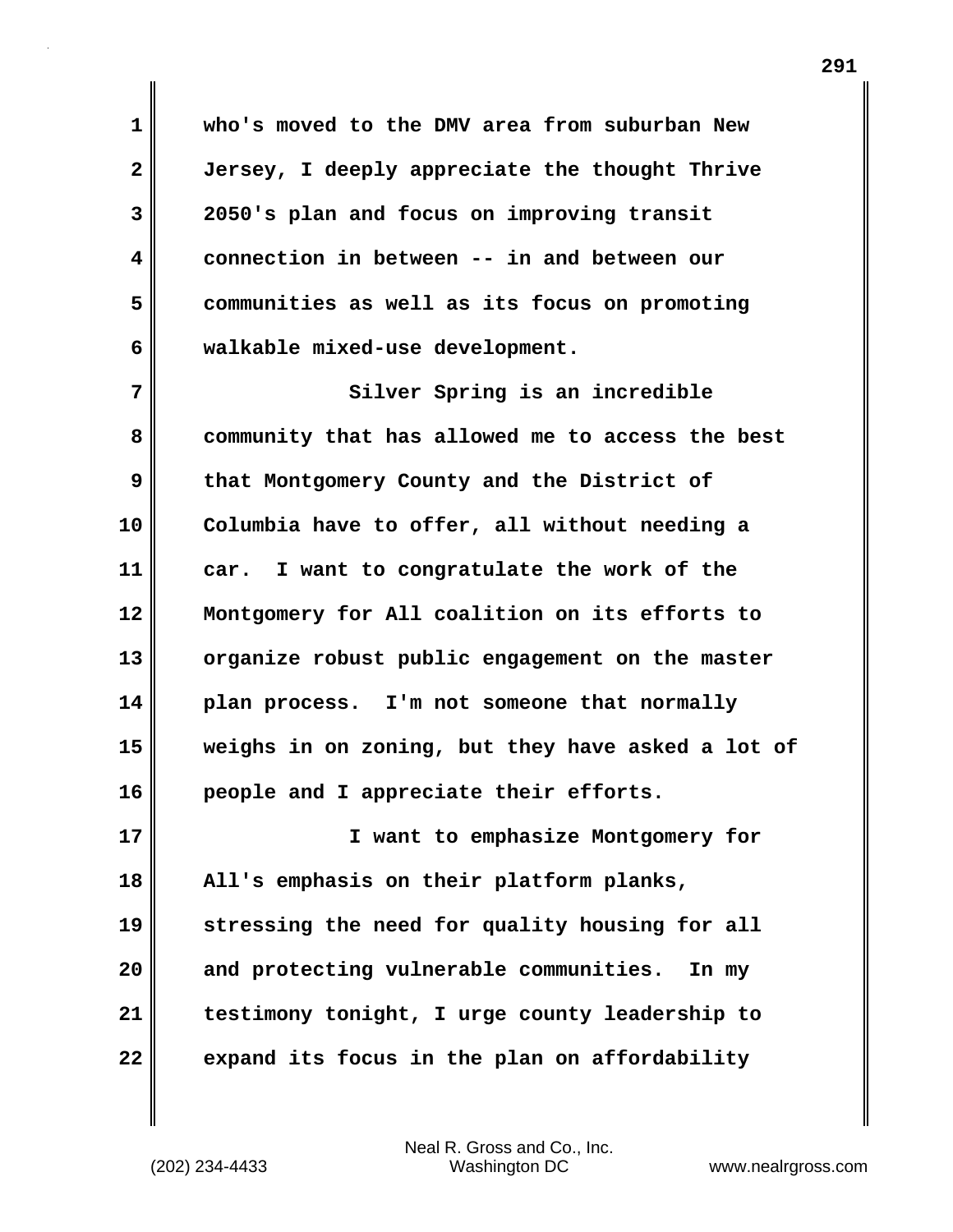**1 with real concrete measures to truly build 2 affordable housing in our communities while 3 protecting low and middle income communities that 4 already live in our county. The Metropolitan 5 Council Government Resolution 27-2019 sets 6 targets that we need an additional 10,000 units 7 of housing above the current projected 8 construction.**

**9 Something that has gone underreported 10 is that they also found that at least 75 percent 11 of new construction in the region should be 12 affordable to low and middle income households. 13 Montgomery County being such an expensive 14 jurisdiction probably has a larger responsibility 15 than other jurisdictions in making sure that it 16 supports our lower income and middle income 17 neighbors. Our working families, many of whom 18 I've worked with in the labor movement, pay a 19 premium to access the world class services here 20 in Montgomery County.**

**21 Unfortunately, even prior to the 22 COVID-19 pandemic and economic crisis, our county**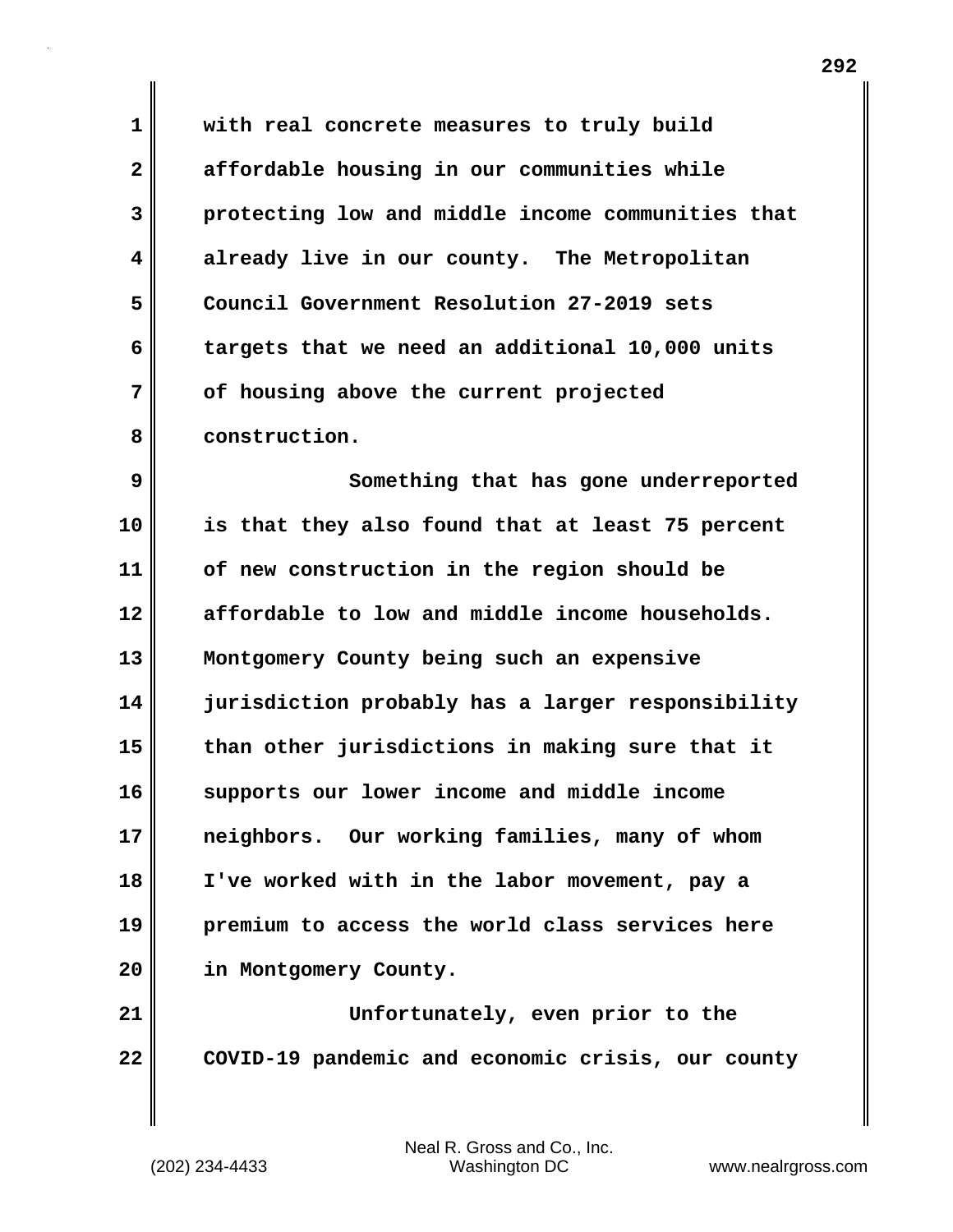**1 led the state of Maryland with an estimated 2 52,806 households facing a severe housing cost 3 burden. That is 50,000 households paid more than 4 50 percent of their income on housing between 5 2014 and 2018. Many more pay for unaffordable 6 housing through longer commutes from neighboring 7 jurisdictions, making a larger climate equity 8 issue for the county as well.**

**9 To achieve a truly inclusive housing 10 policy that aligns with our stated goals of 11 social justice and racial equity, there must be a 12 clearer intention in policy and planning when 13 building affordable housing for every income 14 level. Truly affordable housing at every level 15 is an economic justice issue, a racial justice 16 issue, and an environmental justice issue. And 17 integrated approach that combines smart planning 18 with state and local policy such as the Stable 19 Homes Act introduced by Delegate Jheanelle 20 Wilkins which would set a just cause standard for 21 tenancy, a right to counsel for tenants facing 22 eviction, robust funding for the Social Housing**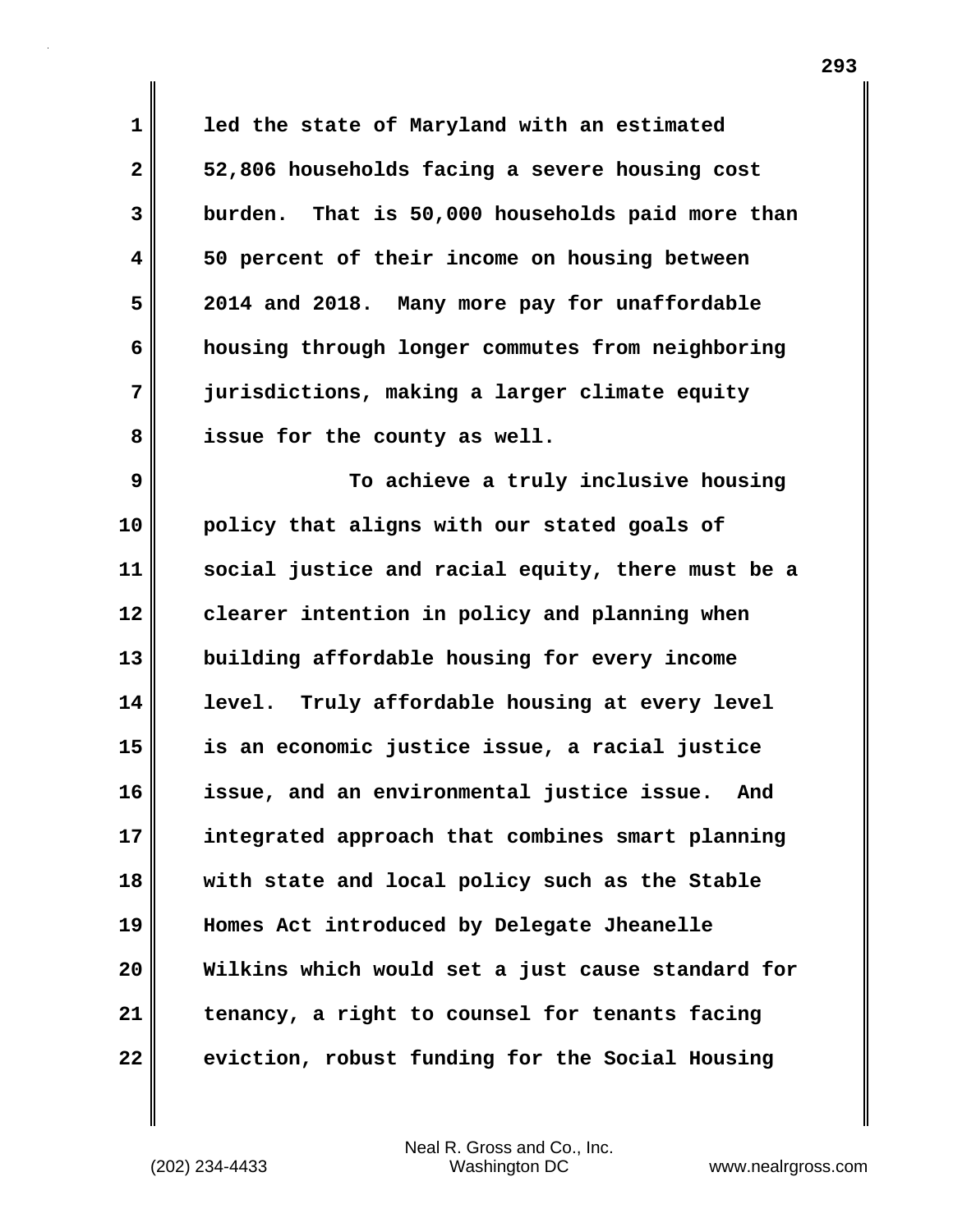**1 Act introduced by Delegate Vaughn Stewart to 2 construct income diverse housing for not for 3 profit and public means, your transit and rent 4 stabilization as seen in Takoma Park, and 5 currently as a sector in the pandemic as a relief 6 measure.**

**7 While my ideal vision for housing was** 8 one that posits quality housing as a basic human **9 right. I think in the short run, we can all 10 agree that every member of our community 11 including every person who works here should have 12 the economic ability to live here without cost 13 burden. That is a prerequisite of a county where 14 we can all thrive now and into the future. Thank 15 you for your time and consideration of my 16 testimony, and good luck with your continued work 17 on the master plan.**

**18 CHAIR ANDERSON: Thanks very much for 19 testifying. Shruti Bhatnagar? Are you there 20 Shruti?**

**21 MS. BHATNAGAR: Yes, I'm here. Thank 22 you.**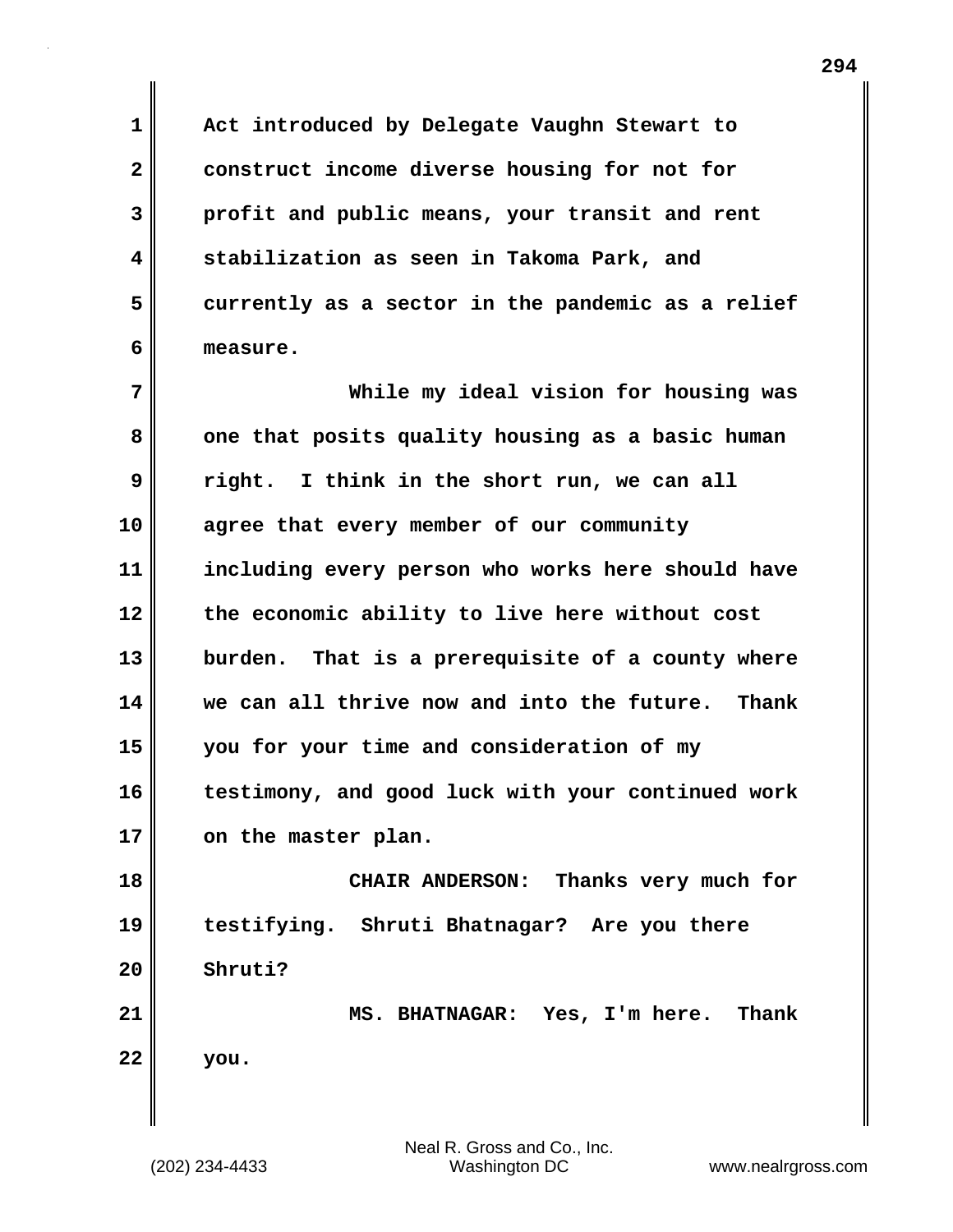| $\mathbf 1$    | CHAIR ANDERSON: Hi there.                         |  |  |  |  |  |
|----------------|---------------------------------------------------|--|--|--|--|--|
| $\overline{2}$ | MS. BHATNAGAR: Hi. How are you?                   |  |  |  |  |  |
| 3              | CHAIR ANDERSON: Great to see you.                 |  |  |  |  |  |
| 4              | MS. BHATNAGAR: Great to see you too.              |  |  |  |  |  |
| 5              | Good evening, Chairman Anderson and members of    |  |  |  |  |  |
| 6              | the Planning Board. My name is Shruti Bhatnagar.  |  |  |  |  |  |
| 7              | I'm chair of Sierra Club Montgomery County Group, |  |  |  |  |  |
| 8              | and I'm testifying on behalf of the group.        |  |  |  |  |  |
| 9              | I'm very pleased that the Planning                |  |  |  |  |  |
| 10             | Board is preparing this major planning document   |  |  |  |  |  |
| 11             | and support the draft plan for Thrive 2050. We    |  |  |  |  |  |
| 12             | believe that this will set a strong foundation    |  |  |  |  |  |
| 13             | for the county over the next 30 years as we move  |  |  |  |  |  |
| 14             | forward to address our many challenges and fully  |  |  |  |  |  |
| 15             | embrace some great opportunities. Together we     |  |  |  |  |  |
| 16             | can create a more vibrant, equitable, and         |  |  |  |  |  |
| 17             | liveable community.                               |  |  |  |  |  |
| 18             | We believe the major themes of Thrive             |  |  |  |  |  |
| 19             | are accurate descriptors of where the county      |  |  |  |  |  |
| 20             | needs to move over the coming decades. Thrive     |  |  |  |  |  |
| 21             | advocates for a robust feature that includes      |  |  |  |  |  |
| 22             | compact development, creation of diverse          |  |  |  |  |  |
|                |                                                   |  |  |  |  |  |

**295**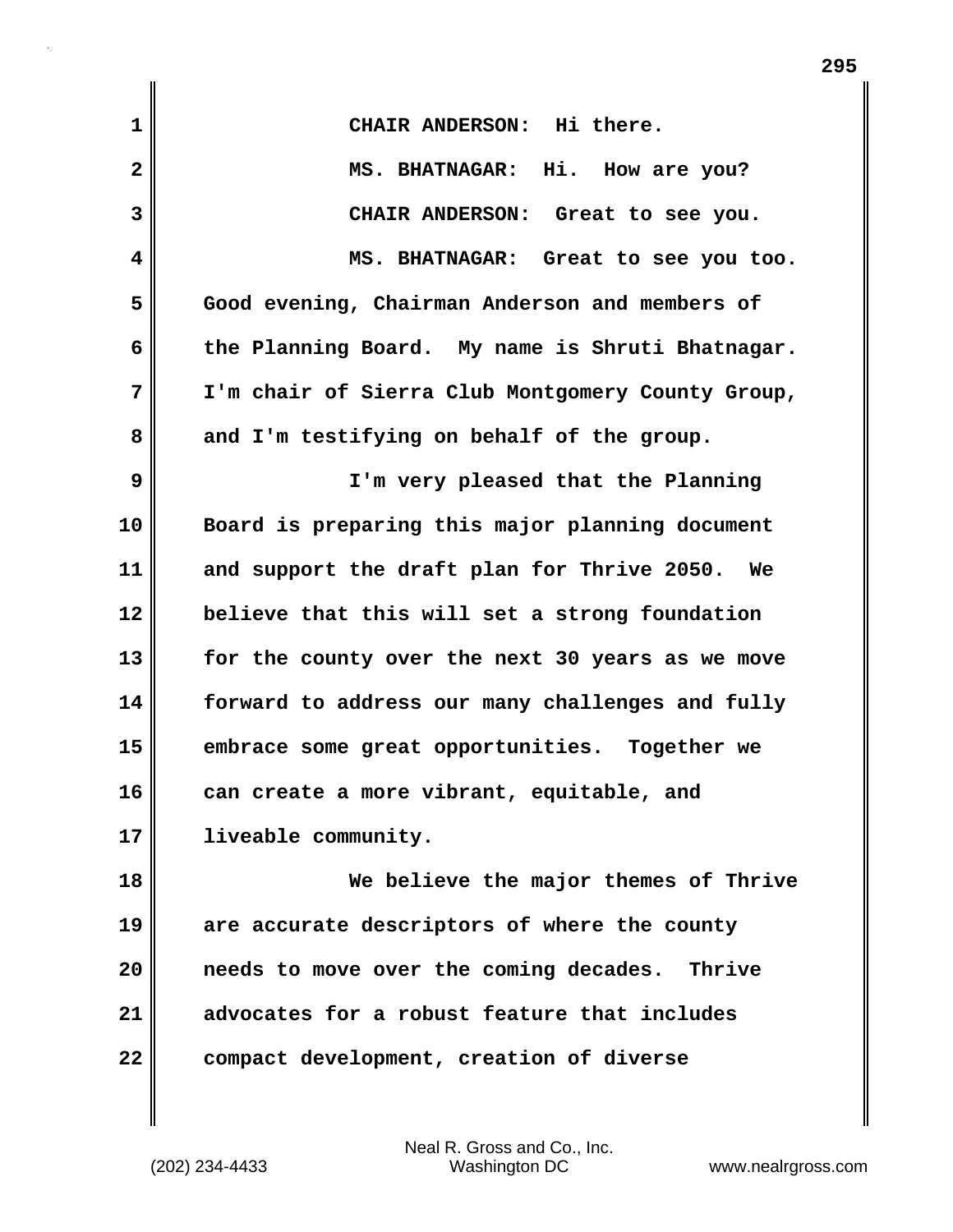**1 neighborhoods to promote racial justice and 2 equity, roads concentrated around transit, a 3 wider range of housing options throughout the 4 county, transportation that focuses on moving 5 people, not cars, and eradication of greenhouse 6 gas emissions. Equally important is the vision 7 of complete communities connected also by green 8 corridors.**

**9 These corridors serve as critical 10 natural infrastructure because they increase 11 resilience to the impacts of climate change and 12 protect water quality. Sierra Club believes that 13 America's most critical environmental issue is 14 climate change and our most critical social issue 15 is racial justice and equity. We also understand 16 that we cannot address one without addressing the 17 other.**

**18 So Sierra Club fully understands that 19 the way these policies are applied are intimately 20 interconnected. For instance, enabling more kids 21 to walk or bike to equitable and diverse 22 neighborhood schools is only going to work when**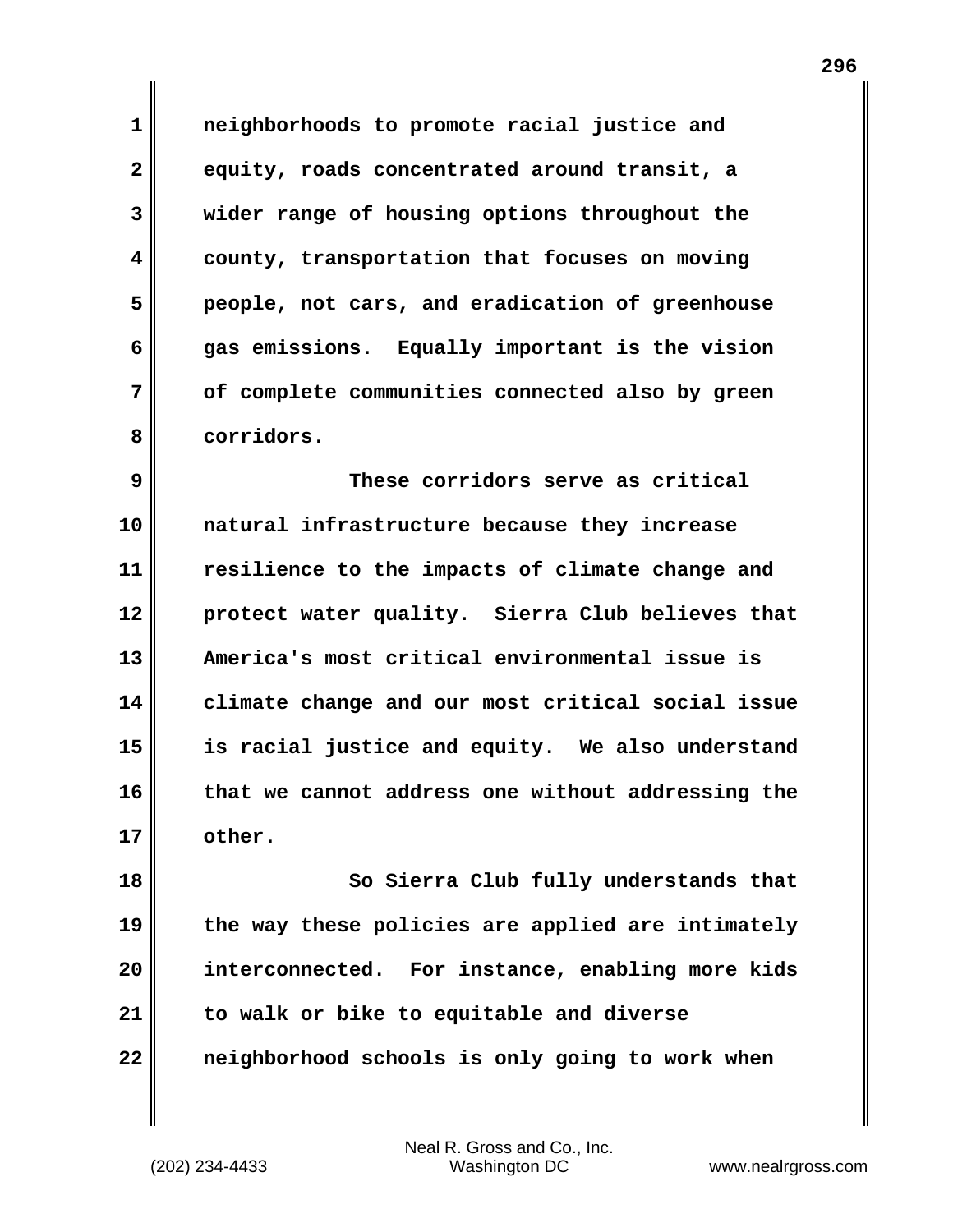**1 we have created across the county neighborhoods 2 with the right variety of housing types and 3 costs. This plan can and should be consulted 4 often over the coming decades.**

**5 We do not want a good document that 6 just sits on the shelf. Thus, we advocate for a 7 shorter, punchier Thrive that will truly inspire 8 elected officials and a wide range of key 9 stakeholders in the public, private, and 10 nonprofit sectors. The reader of this plan 11 should walk away excited about what a great place 12 Montgomery County is going to become to live and 13 work over the next 30 years and be energized to 14 roll up their sleeves to get to work on achieving 15 the plan's vision. Again, thank you for the 16 opportunity to present Sierra Club's strong 17 support for Thrive.**

**18 CHAIR ANDERSON: Thank you very much. 19 Is Alain Norman there? 20 MR. NORMAN: Hello, yes. Chairman,**

**21 can you hear me?**

**22 CHAIR ANDERSON: Yes, we hear you.**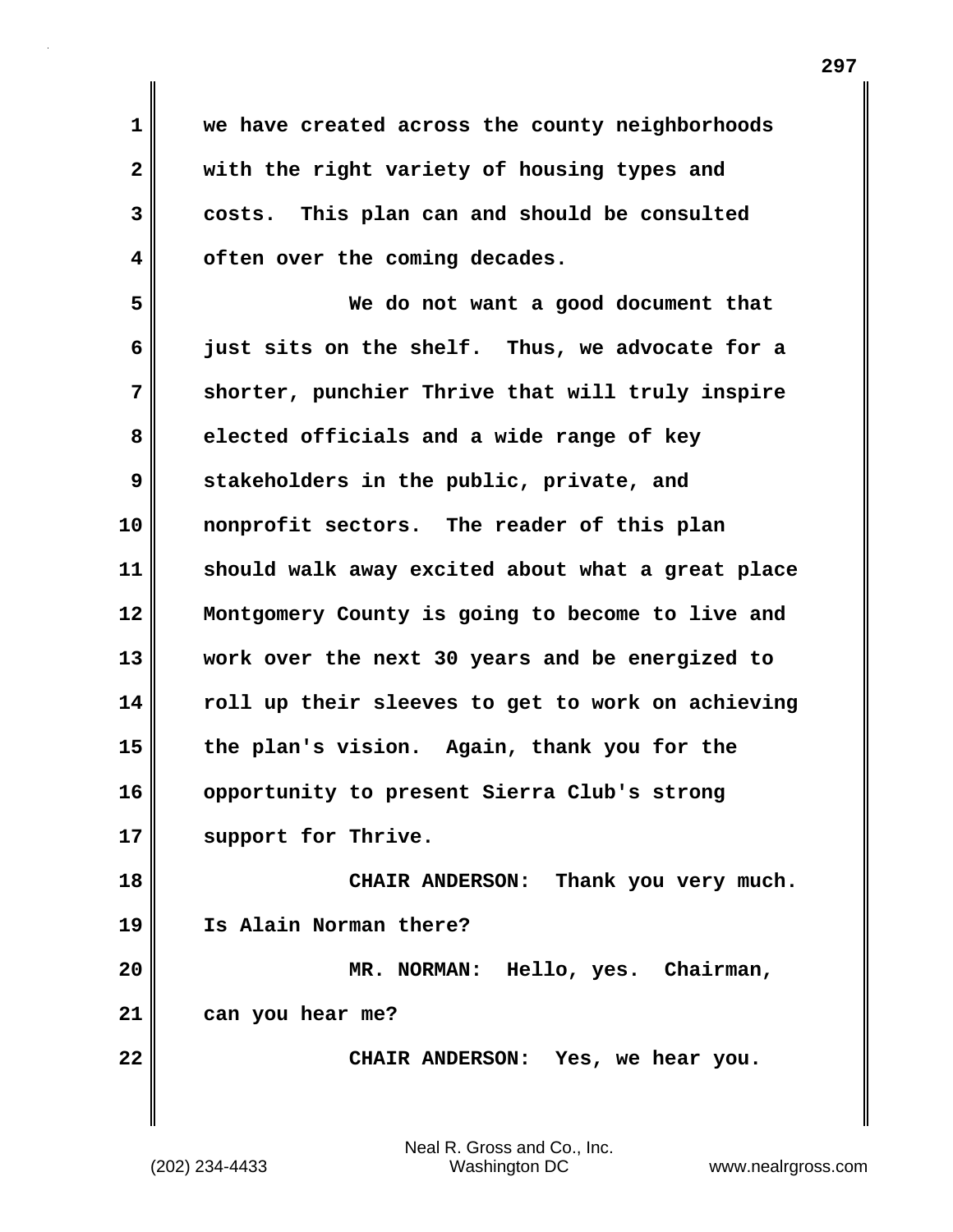| 1            | MR. NORMAN: Thank you very much.                  |  |  |  |  |  |  |
|--------------|---------------------------------------------------|--|--|--|--|--|--|
| $\mathbf{2}$ | Good evening, Chairman Anderson, ladies and       |  |  |  |  |  |  |
| 3            | gentlemen. Thank you for the opportunity to       |  |  |  |  |  |  |
| 4            | provide some brief remarks in favor of the new    |  |  |  |  |  |  |
| 5            | draft plan, Thrive Montgomery 2050. My name is    |  |  |  |  |  |  |
| 6            | Alain Norman. I currently reside in Silver        |  |  |  |  |  |  |
| 7            | Spring, and I grew up in Montgomery County.       |  |  |  |  |  |  |
| 8            | I would like to point to three key                |  |  |  |  |  |  |
| 9            | pillars to the future success of this county and  |  |  |  |  |  |  |
| 10           | to which I'm happy to note is covered by the      |  |  |  |  |  |  |
| 11           | draft plan, although they are mentioned across    |  |  |  |  |  |  |
| 12           | more than one of the plan's numerous plan         |  |  |  |  |  |  |
| 13           | elements. First, having attended public schools   |  |  |  |  |  |  |
| 14           | in the county, I know that maintaining an         |  |  |  |  |  |  |
| 15           | excellent public school system is crucial to      |  |  |  |  |  |  |
| 16           | ensuring that people can thrive in this county,   |  |  |  |  |  |  |
| 17           | in this country, and in the fact of global        |  |  |  |  |  |  |
| 18           | competition. So I applaud the plan for            |  |  |  |  |  |  |
| 19           | repeatedly emphasizing the need to facilitate     |  |  |  |  |  |  |
| 20           | access to schools at all levels.                  |  |  |  |  |  |  |
| 21           | I might urge the county to ensure that            |  |  |  |  |  |  |
| 22           | funding goes to build as many schools as possible |  |  |  |  |  |  |

 $\mathbf{I}$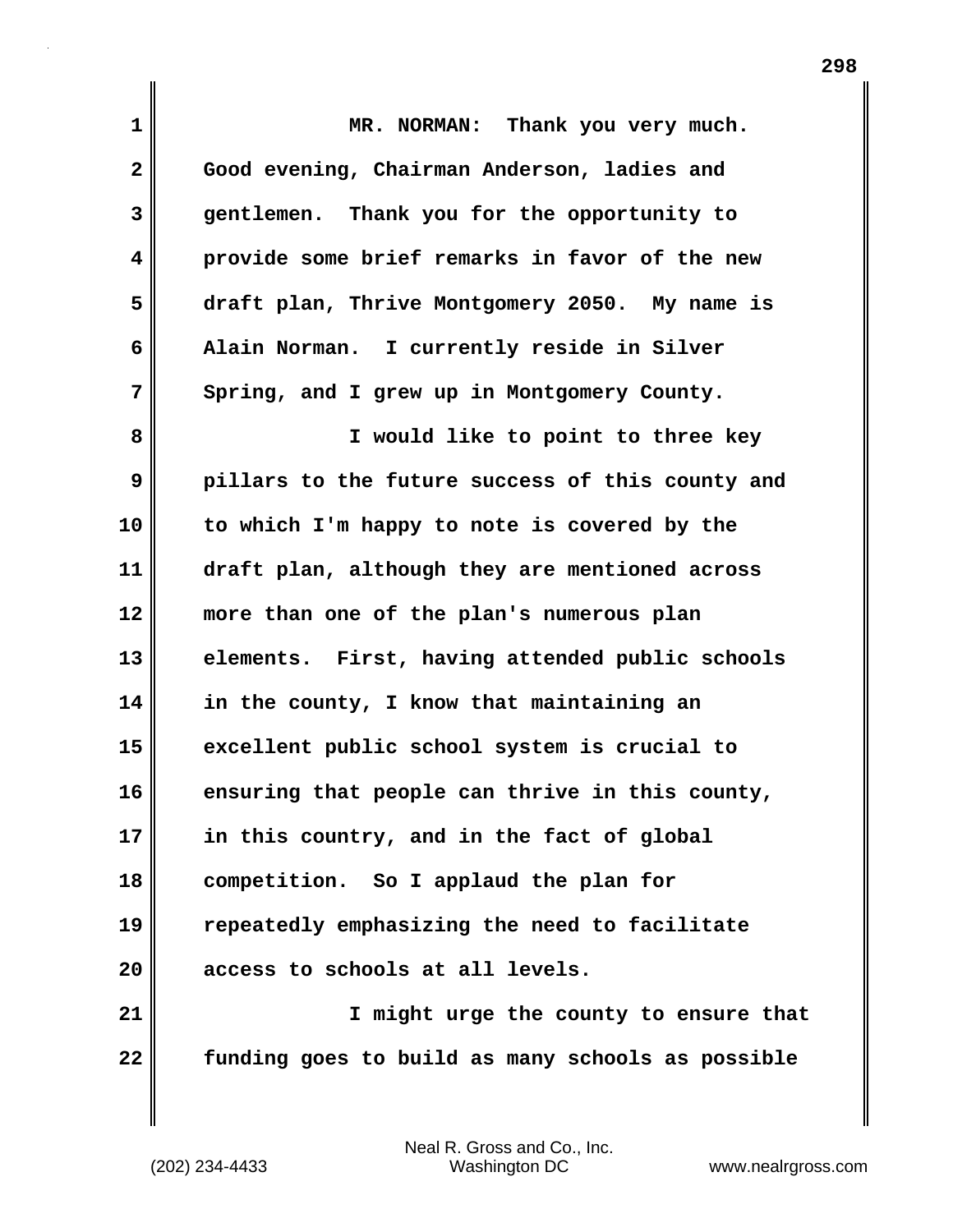**1 to avoid overcrowding and given the current 2 trends, to take all the relevant steps necessary 3 to ensure students have access to computers and 4 the internet to be able to receive excellent 5 education virtually. Second, let me touch on the 6 intertwined issues of economic well-being and 7 environmental sustainability. I'm thrilled that 8 the draft plan repeatedly notes the need to 9 facilitate access by foot or on bicycle to places 10 of work, shops, parks, and other points of 11 interest. 12 I want the county to have a multi-use 13 path installed on what remains a sidewalkless but 14 important roadway. And so I know firsthand how 15 important it will be for the county to 16 incorporate such facilities more frequently**

**17 throughout the county. Moreover, helping people 18 move around without resorting to cars will 19 enhance safety, improve quality of life, 20 encourage consumers to shop at local businesses, 21 and help Maryland meet its greenhouse gas**

**22 reduction goals.**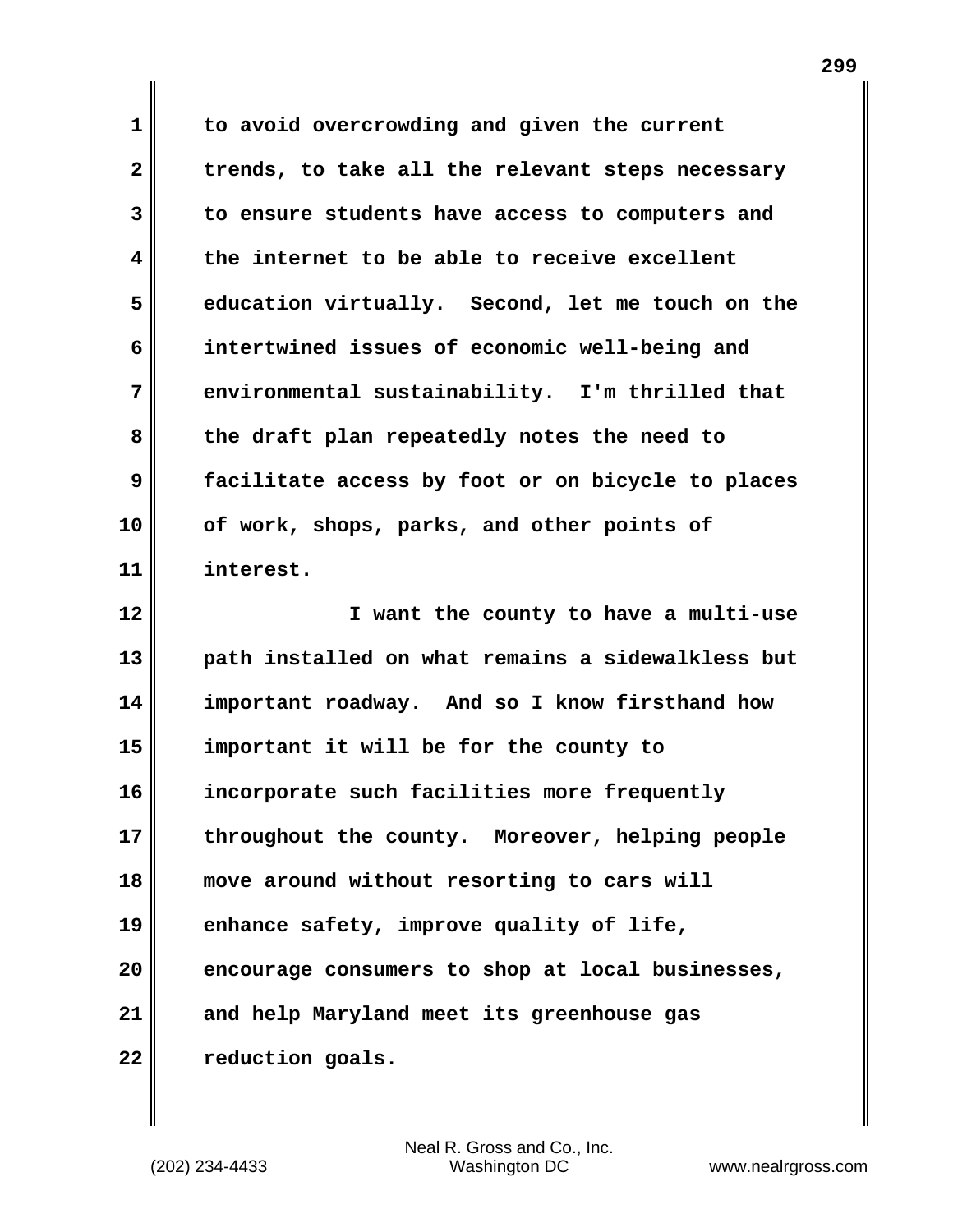| 1            | Similarly, ensuring that people have              |  |  |  |  |  |
|--------------|---------------------------------------------------|--|--|--|--|--|
| $\mathbf{2}$ | access to green spaces and/or opportunities to    |  |  |  |  |  |
| 3            | engage in, say, community gardening throughout    |  |  |  |  |  |
| 4            | the county will help improve quality of life,     |  |  |  |  |  |
| 5            | sustainability, and the sort of community         |  |  |  |  |  |
| 6            | cohesion likely to support local small and medium |  |  |  |  |  |
| 7            | businesses. In short, I agree with the thrust of  |  |  |  |  |  |
| 8            | the plan to improve everyone's quality of life to |  |  |  |  |  |
| 9            | efforts to improve access to education            |  |  |  |  |  |
| 10           | opportunities generally and by planning for       |  |  |  |  |  |
| 11           | sustainability, notably in the form more bike     |  |  |  |  |  |
| 12           | lanes and/or ensuring walkability in future       |  |  |  |  |  |
| 13           | developments.                                     |  |  |  |  |  |
| 14           | I might simply suggest that the plan,             |  |  |  |  |  |
| 15           | which is quite ambitious and often aspirational,  |  |  |  |  |  |
| 16           | be pruned of works like ideally which appears     |  |  |  |  |  |
| 17           | every so often so as to make its tone a bit more  |  |  |  |  |  |
| 18           | forceful so that as that might later help with    |  |  |  |  |  |
| 19           | getting funding for implementation of a plan win  |  |  |  |  |  |
| 20           | battles over budget to take place during the next |  |  |  |  |  |
| 21           | 30 years. Thank you very much, Chairman.          |  |  |  |  |  |
| 22           | CHAIR ANDERSON: Thank you. And I                  |  |  |  |  |  |

(202) 234-4433 Washington DC www.nealrgross.com Neal R. Gross and Co., Inc.

 $\mathbf{I}$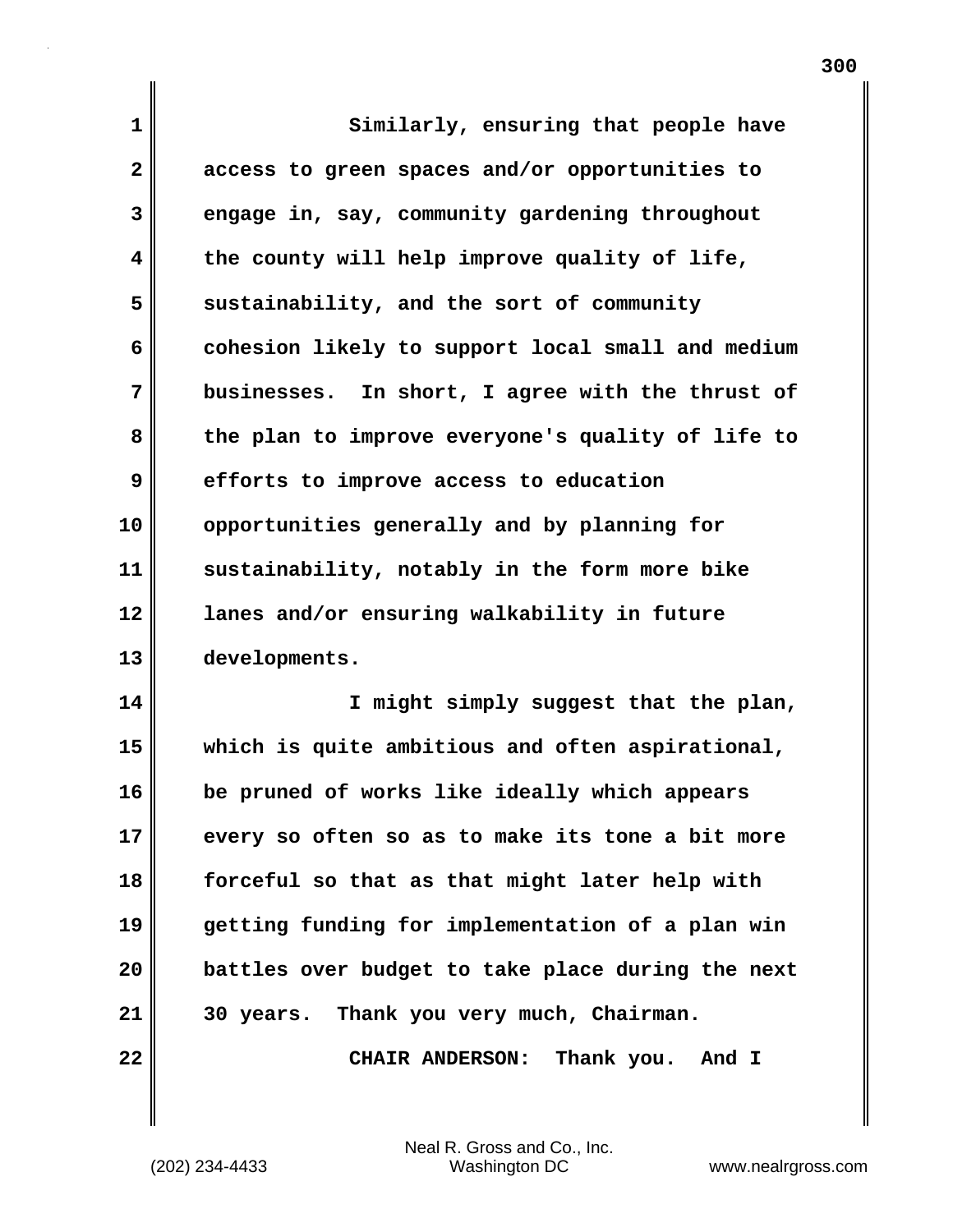| 1            | think Sebastian Smoot is our last speaker.      |  |  |  |  |  |
|--------------|-------------------------------------------------|--|--|--|--|--|
| $\mathbf{2}$ | MR. SMOOT: Thank you very much. My              |  |  |  |  |  |
| 3            | name is Sebastian Smoot. I'm a resident of      |  |  |  |  |  |
| 4            | Burtonsville. And I'll start off by saying I    |  |  |  |  |  |
| 5            | live in Burtonsville and work in Fulton.        |  |  |  |  |  |
| 6            | I know a lot of people accuse the plan          |  |  |  |  |  |
| 7            | of being anti-car, but I love my car. It's the  |  |  |  |  |  |
| 8            | only way I can get around. I work in Fulton     |  |  |  |  |  |
| 9            | which is five miles away. It's a seven-minute   |  |  |  |  |  |
| 10           | drive to get to my work. But if I were to take  |  |  |  |  |  |
| 11           | transit, it would take three hours. And if I    |  |  |  |  |  |
| 12           | were to take a bike, it would take one hour.    |  |  |  |  |  |
| 13           | I am not anti-car by any means. I               |  |  |  |  |  |
| 14           | drive everywhere. But I want to have other      |  |  |  |  |  |
| 15           | options. And I want to have other options       |  |  |  |  |  |
| 16           | because I think just as one example,            |  |  |  |  |  |
| 17           | Burtonsville, for example, is very car-centric. |  |  |  |  |  |
| 18           | I mean, it's just strip malls and drive-thrus.  |  |  |  |  |  |
| 19           | And you talk to anyone here in                  |  |  |  |  |  |
| 20           | Burtonsville, we're sick of that. And the only  |  |  |  |  |  |
| 21           | way to really have a robust, vibrant community  |  |  |  |  |  |
| 22           | space and retail and amenities is if we are not |  |  |  |  |  |

 $\mathbf{I}$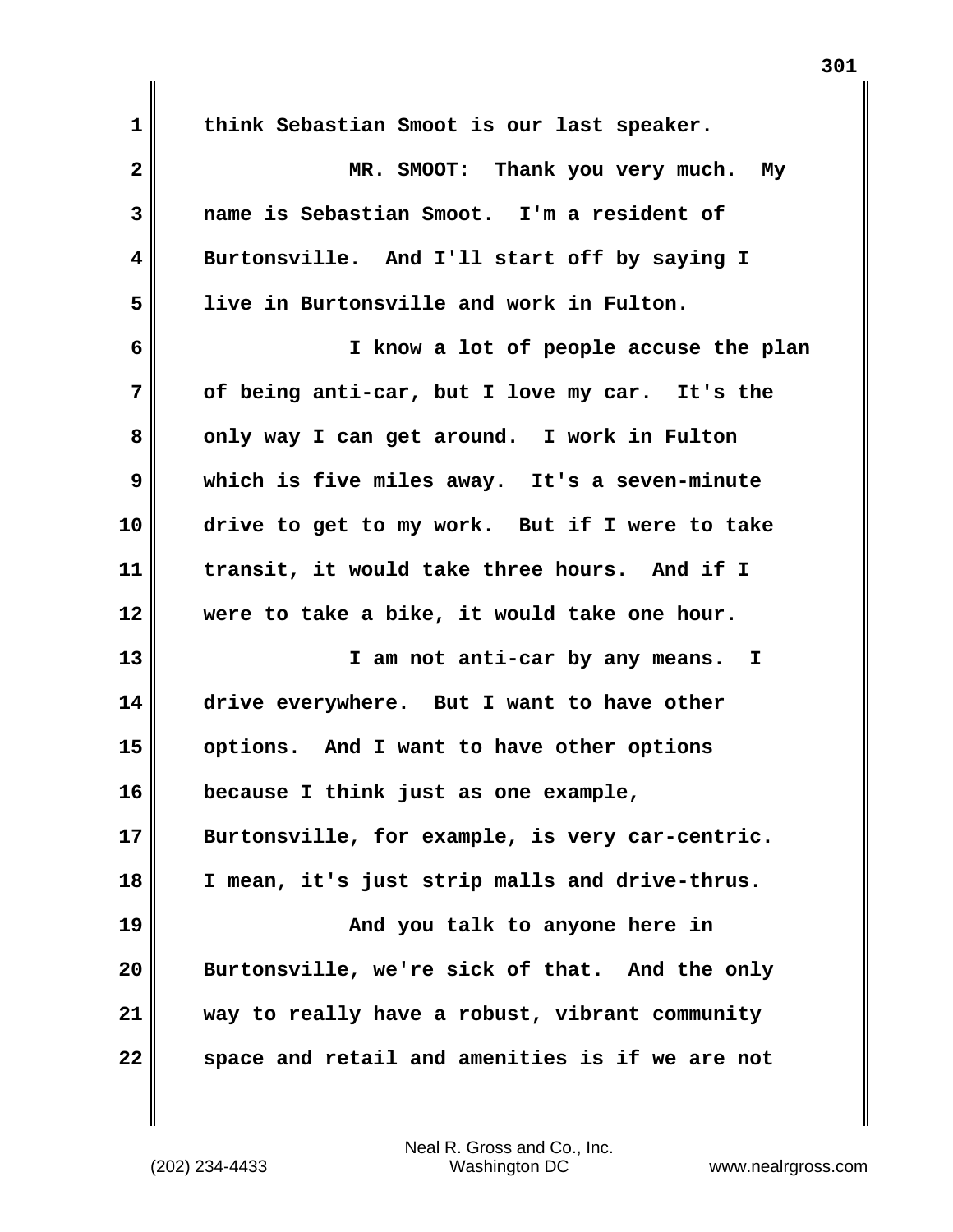**1 designing everything around people driving to and 2 from places. And so I really hope that the -- I 3 really support the 15-minute idea of having 4 amenities and opportunities within 15 minutes.**

**5 I do want to also mention there's some 6 people that were complaining that low income 7 people need cars to get to work. Well, maybe 8 this 15-minute concept needs to also include 9 housing for our essential employees. I think 10 every community, we've talked a lot about 11 exclusionary zoning and the dangers of it, the 12 harms that it causes. But I really think that 13 15-minute communities should go beyond just 14 amenities and also making sure there's a variety 15 of housing options in every neighborhood so that** 16 our essential workers can be able to have quality **17 neighborhoods and access to quality jobs.**

**18 The last and ultimate -- the second to 19 last thing I'll mention is I'd like to just talk 20 a little bit about active recreation and place 21 making because that hasn't been discussed too 22 much tonight. The county does a great job with**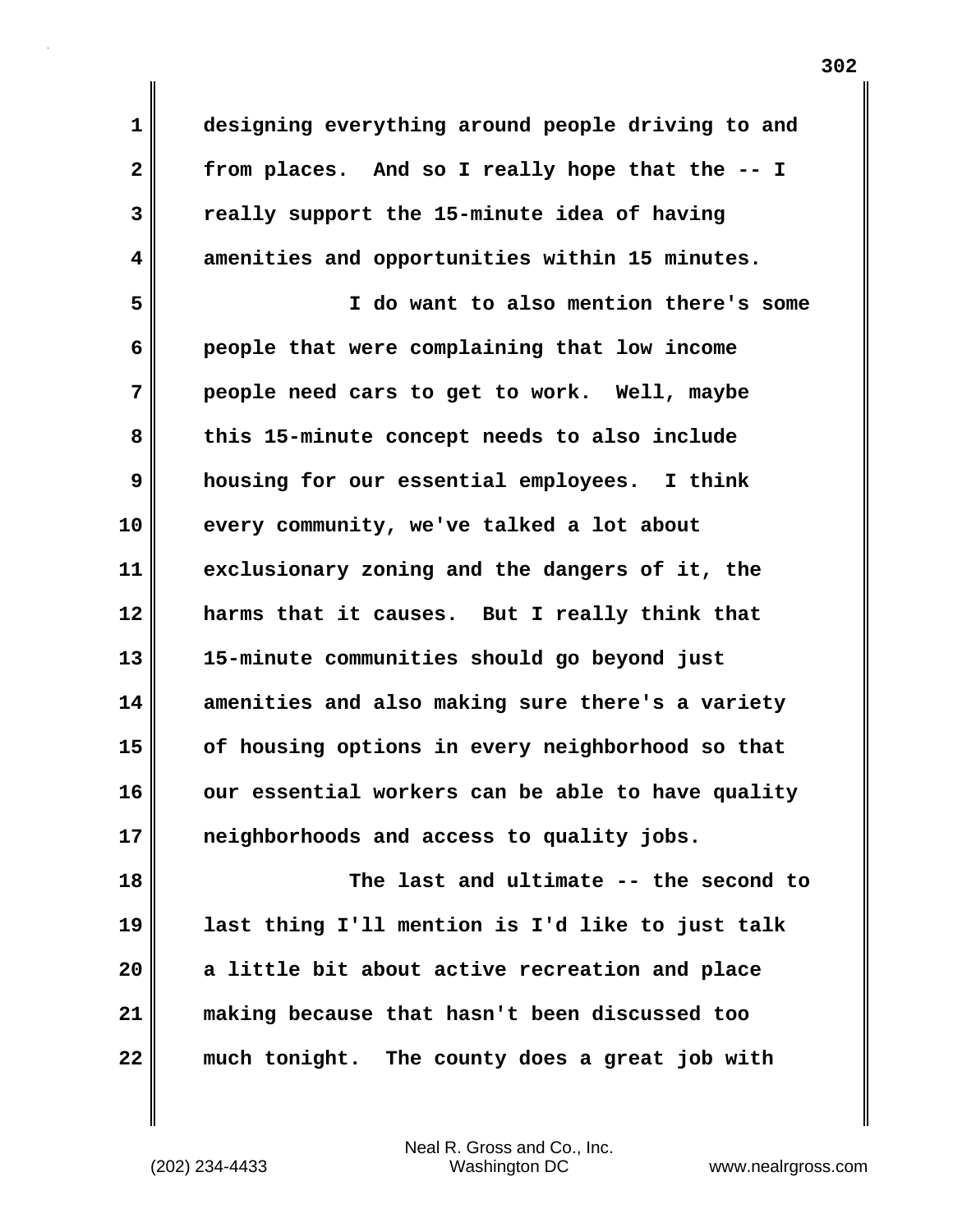**1 parks and playgrounds. But I think we need to 2 really think beyond that.**

**3 Someone earlier was -- in their 4 testimony was talking about the human connection 5 that's built when people interact with each 6 other. And I think that the county can continue 7 to work more. There's already been some efforts 8 towards it in the -- what's it called, the active 9 parks plan.**

**10 But I think we really need to rethink 11 public spaces. It's not just a place where 12 parents take their kids, although that's what I 13 do all the time but to be where young people go 14 to hang out and should go where teenagers hang 15 out or where young adults hang out or elderly 16 retirees hang out. And a way to do that is just 17 to provide a lot of opportunities for a very 18 small scale for communities, neighborhoods to do 19 their own little placemaking events without 20 having to require a ton of resources. 21 I think there's a previous testimony**

**22 talked about community gardens. I like community**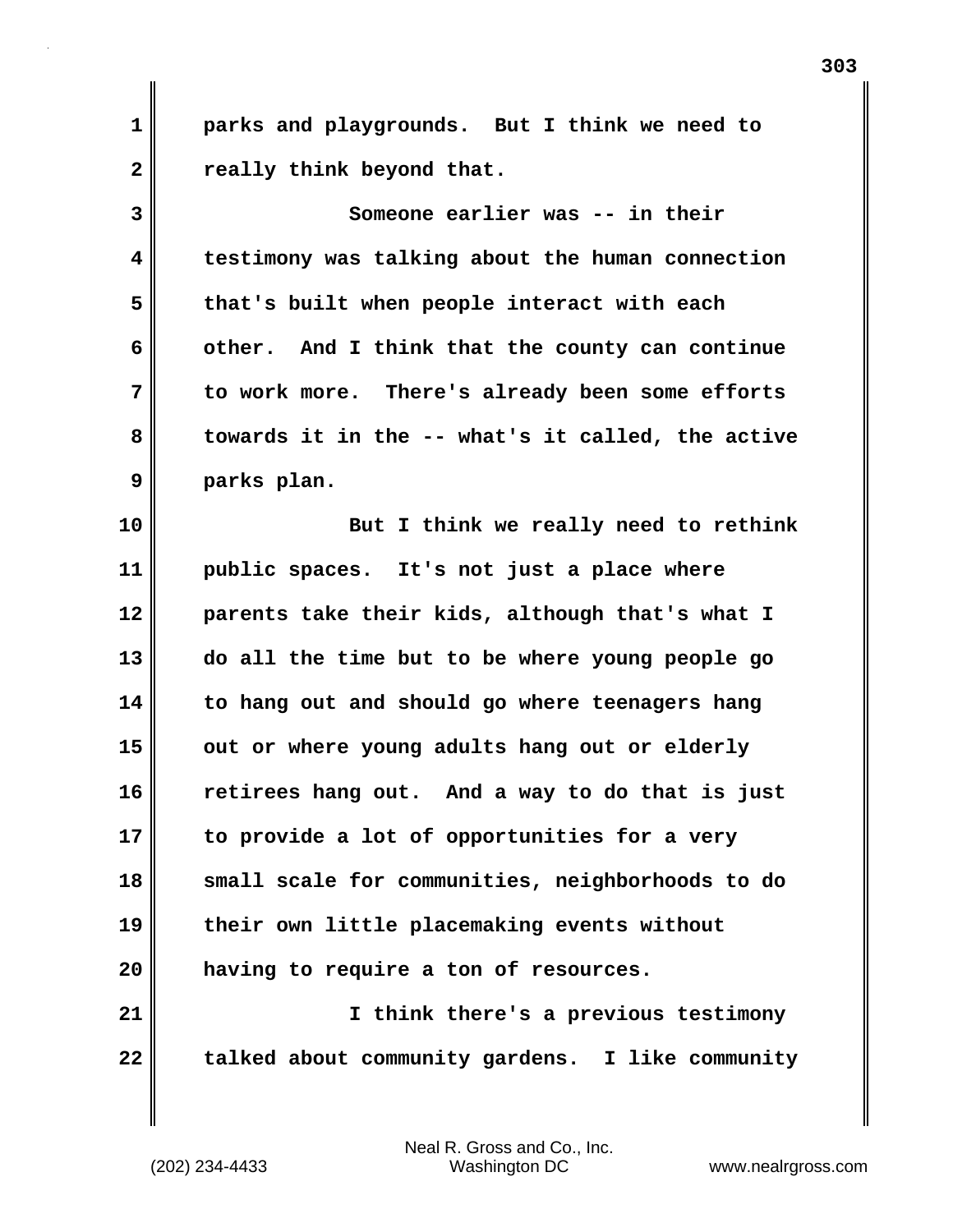**1 gardens. I also like beer gardens and food 2 trucks, stages for performances, outdoor movie 3 nights, and things like that.**

**4 So I really would like to see Thrive 5 benefit the intent of having neighbors really get 6 to connect with each other because in this really 7 divided, intense world that we're living in right 8 now, I think nothing is worse than when neighbors 9 that live in the same neighborhood don't even 10 know each other. And I think that really creates 11 a serious social and mental health issue for a 12 lot of residents, especially when everyone is 13 blocked at home. And I'll just close by saying 14 buses deserve bus lanes, and BRT is not BRT 15 without dedicated lanes. Thank you for letting 16 me share.**

**17 CHAIR ANDERSON: Thanks very much for 18 that testimony. I appreciate it. And that 19 concludes our hearing, but the record is open 20 through December 10th. So send me an email at 21 mcp-chair@mncppc-mc.org.**

**22 That email address for the chair is on**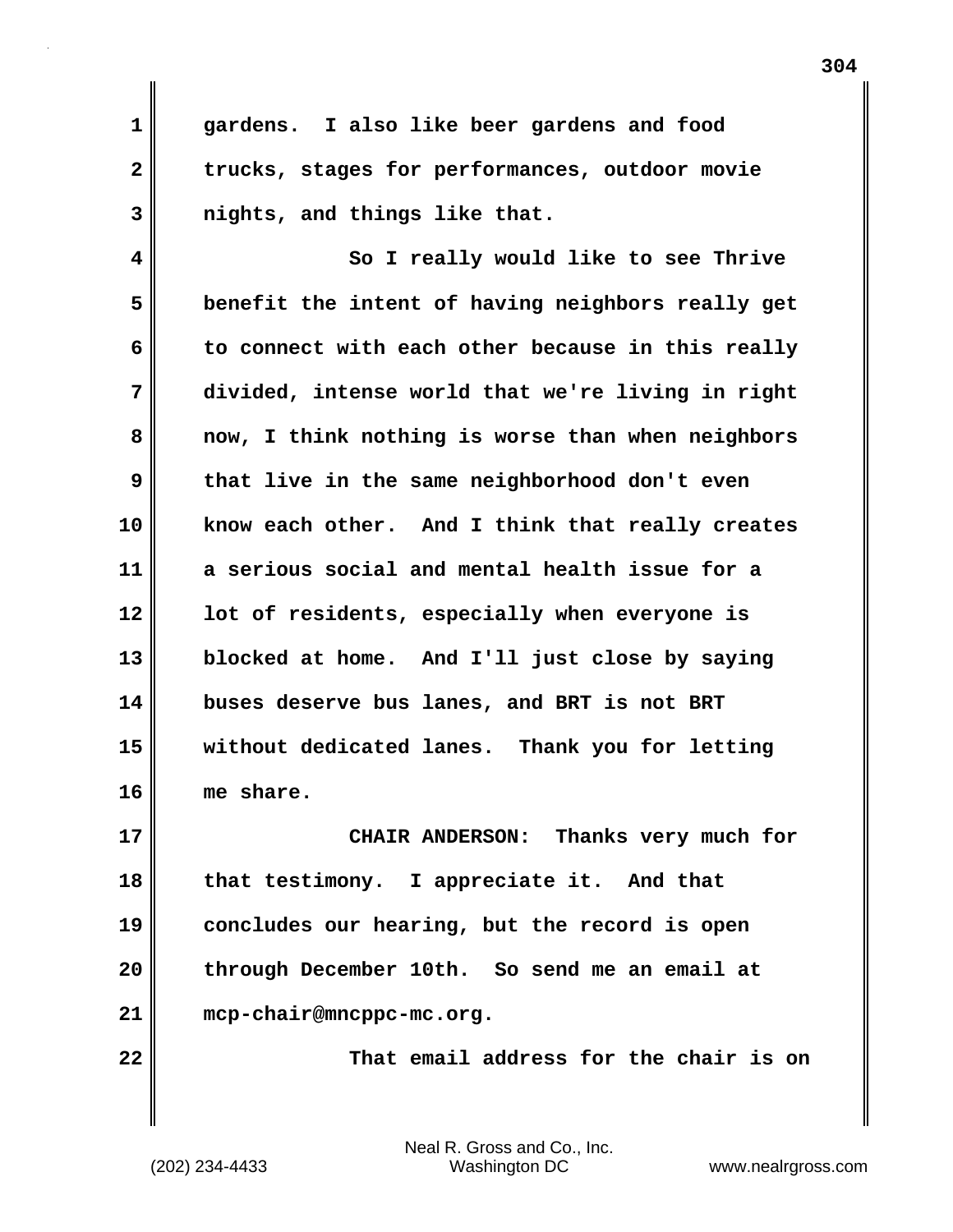| $\mathbf 1$             | our website if you missed that. And we will be |
|-------------------------|------------------------------------------------|
| $\mathbf{2}$            | looking forward to your additional input. And  |
| 3                       | thanks, everybody, who came to testify. And I  |
| $\overline{\mathbf{4}}$ | think that we're adjourned. Bye, everybody.    |
| 5                       | (Whereupon, the above-entitled matter          |
| 6                       | went off the record at 8:55 p.m.)              |
| 7                       |                                                |
| 8                       |                                                |
| 9                       |                                                |
| 10                      |                                                |
| 11                      |                                                |
| 12                      |                                                |
| 13                      |                                                |
| 14                      |                                                |
| 15                      |                                                |
| 16                      |                                                |
| 17                      |                                                |
| 18                      |                                                |
| 19                      |                                                |
| 20                      |                                                |
| 21                      |                                                |
| 22                      |                                                |
|                         |                                                |
|                         |                                                |

 $\mathbf{I}$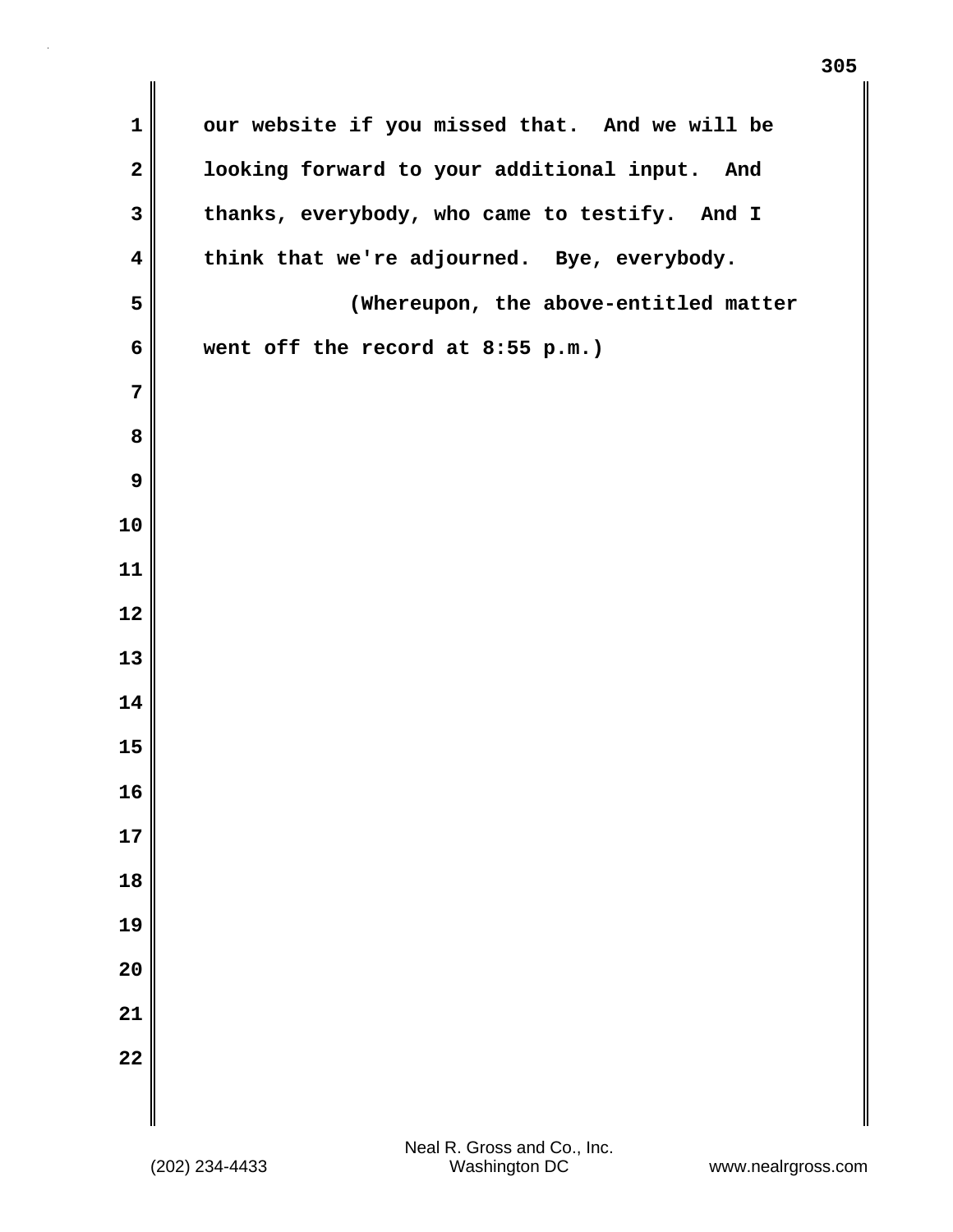A abatements 281:12 ability 77:5 178:11 294:12 able 14:5 29:16 32:6 41:19 75:11 97:1 115:20 122:5 140:6 141:16 152:18 159:19 164:5,12,17,21 165:6 166:12 186:8 187:5 187:10 220:14 244:22 246:16 249:14 263:15 265:5 272:2.8 279:12 299:4 302:16 above-entitled 95:17 167:11 305:5 absolute 40:7 absolutely 45:4 70:13 71:11 76:21 98:18 259:13 academic 43:12 accelerate 233:17 acceptability 49:3 acceptance 132:16 access 29:3,9,19 36:3 36:13 51:1 65:11 73:4 89:5,15 101:3 106:11 108:20 119:18 120:2 142:20 148:3,13 150:1 161:6.21 162:11 164:13 184:1 187:19 207:21 228:2 228:4,13 229:8 233:8 238:10 251:4 265:5 279:3 284:19 291:8 292:19 298:20 299:3 299:9 300:2,9 302:17 accessibility 74:18 149:22 238:1.5 accessible 42:6 48:9 53:22 54:2 76:13 77:13.14 78:4 101:8 149:20 150:6 155:15 155:19 182:1 193:21 206:11 207:4 228:7 242:2 accessing 73:7 215:7 accidents 268:11 accommodate 39:4 68:1 90:2 229:10 280:22 accommodated 116:2 accomplish 14:4 accomplishing 116:21 account 49:21 82:17 89:21 152:12 289:4 accuracy 83:4 accurate 295:19

 $accuse 301:6$ achievable 18:18 achieve 35:9 59:14 156:13 157:4 272:14 279:17 293:9 achieving 214:20 297:14 acknowledge 127:20 128:15 198:3 acknowledges 279:21 acknowledgment 76:16 acquisition 285:2,5 act 71:6 76:6 95:6 130:5 196:8 293:19 294:1 ACT's 221:6 action 3:7 4:10 27:19 38:10 40:5 44:14,18 45:4,9,12 66:19 68:16 74:8 92:6,9,14 93:21 137:10 181:22 193:18 221:4 232:13,20 234:14 241:14 242:18 255:19 259:14 262:20 286:14 289:1,6 290:4 actions 19:8 39:18 40:13 61:19 75:1 87:18 91:4 93:17 94:19 95:3 124:6 134:2 138:22 149:4 178:14 212:13 253:22 254:10.11 281:21  $287.22$ active 48:2 106:13 112:18 113:11 302:20 303:8 actively 133:20 activist 290:18,22 activities 36:14 125:9 129:19 245:4 287:8 actor 141:10 actual 76:10 97:1 acute 182:10 202:2 ad 11:10 247:15 adapt 242:16 adaptable 90:1 196:9 237:9 adaptation 94:9 adapted 129:1 adapting 155:1 274:12 adaptive 18:22 45:15 142:1 182:1 257:11 adaptively 257:14 add 32:15 38:5,10 39:17 40:5,13 47:6 66:22 84:17 94:7 100:15 112:16 116:19 255:4 259:14 261:12 267:9

added 136:18 151:18 261:7 adding 76:17 119:4 156:22 163:4 211:2,5 211:16 272:20 addition 16:9 36:16 73:9,19 100:19 101:13 105:19 112:5 124:22 138:4.12 164:22 186:14 192:6 214:21 219:18 227:6 234:5 242:19 245:5 259:17 274:18 276:1 additional 7:20 21:21 53:8 59:17 124:5 130:13 145:20 151:15 165:8 211:17,19 212:6,21 213:1,9 227:13 292:6 305:2 additionally 53:10 116:19 175:13 241:13 276:17 additions 81:11 address 21:18 57:20 58:2 81:22 87:18 103:19 108:10 129:8 137:17 138:13 158:7 205:16,18 207:2 208:1 220:13 228:1 229:11 230:7 249:11 262:18 263:8 279:13 295:14 296:16 304:22 addressed 128:21 133:16 175:4 190:15 236:22 addresses 49:13 190:7 190:13 addressing 98:13 133:15 135:10,12,21 148:9 228:2 233:9 234:12 241:12 274:13 296:16 adds 261:3 adequate 82:21 adequately 244:22 adjacent 45:1,8 125:16 159:14,17 257:2 adjourned 305:4 adjust 174:12 adjustments 37:21 **Administration 282:22** administrative 2:8  $182.3$ administrator 2:16 25:8 admirable 285:13 admire 29:21 adopt 27:5 56:6 91:14 270:15

adopted 12:22 81:9 82:3,18 adopts 21:22 ADSW 256:16 257:7 259:13 adult 64:1 262:12 adulthood 195:4 adults 10:18 63:13 85:10 144:16 149:7 149:18 204:10 303:15 **ADUs 149:13** advance 17:7 56:9 58:2 94:8 181:7 advanced 238:16 280:17 advantage 43:19 45:21 46:12 166:10 adversarial 153:4 adversaries 153:7 advertise 39:7 advertised 8:9 advisors 219:8 advisory 5:2 25:22 154:15 208:21 243:20 advocacy 112:3 281:12 281:15 advocate 25:20 71:18 108:6 124:8 191:18 192:13 297:6 advocated 192:6 252:3 advocates 183:17 295:21 advocating 59:3 **AFDC** 278:10 Affairs 146:2 affect 24:4 43:5 242:21 279:7 affidavit 11:11 affiliate 143:17 affluence 186:13 affluent 186:3.22 187:5 afford 32:6 63:17 64:4 65:11 77:18 125:3 159:19 165:6.17 183:10 233:14 263:12 265:18 272:8 affordability 77:10 101:19 120:2,5 128:22 148:18 152:17 155:1 157:21 181:21 184:12 233:13 237:8 266:2 291:22 affordable 10:10 13:22 16:19 18:15,17,21 22:13 23:21 31:15,21

www.nealrgross.com

32:13.19 39:3 57:8.12

59:11 72:12 75:18,21

75:22 76:16 89:5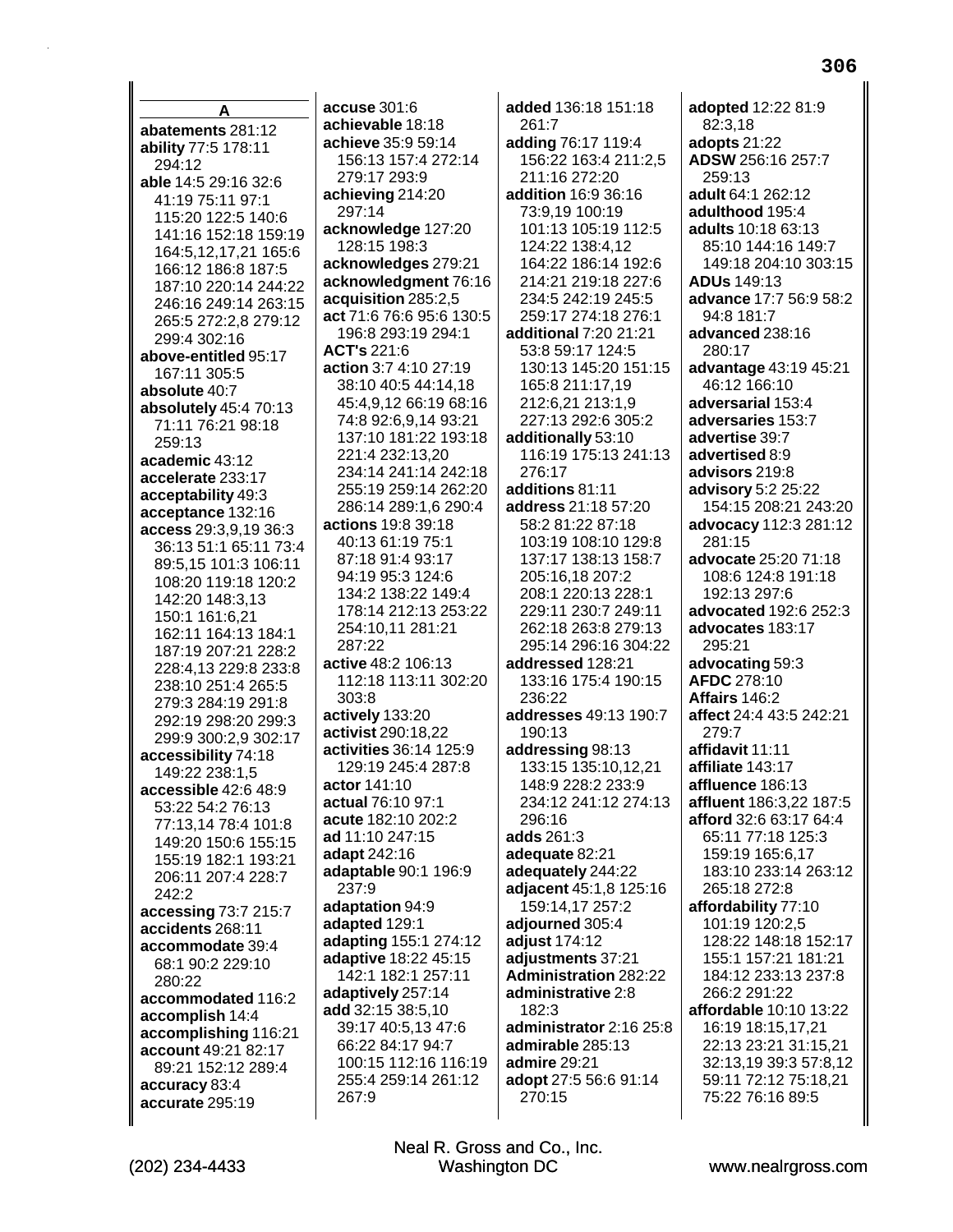96:13.21 99:22 105:7 106:5 108:19 137:21 139:5,7,11,16,19,22 140:2,6 144:1 146:9 148:2,19 149:12 150:8,9,14 155:11 159:11 166:21 169:16 170:3,16 173:5 174:8 181:17 182:3,7,10 183:16 184:9 185:14 187:6,21 188:2 207:4 224:3,7 228:5 229:8 232:20 233:3,11 234:6,17 240:14 241:6,9,15 242:2 249:11 255:7,9 263:4 263:6,7 271:5 273:1 279:3 285:6 292:2,12 293:13,14 afforded 153:10,17 199:16 AFRA 151:19 afraid  $15:3$ African 43:7 86:4 97:21 146:7 186:17 after-school 245:4 afternoon 8:4 17:9.20 25:18 28:18 34:16 37:14 47:18 71:16 79:18 88:14 96:9 163:19 afterthought 51:17 Afzal 2:6 8:2,4,5 278:14 Ag 24:5 40:8 41:10 51:11 64:16 74:16 168:11 215:21,22 216:3 248:7 age 85:5 130:22 203:10 ageist 84:18 agencies 139:17 216:7 ages 23:10 117:6 261:7 aggregation 229:7 aggressively 267:15 aging 128:22 204:1 ago 20:17 31:17 42:15 66:10 118:16 137:16 147:14 202:8 206:2 217:6 220:5 225:8 agree 32:12 132:18 135:9 136:2 139:1 153:9 238:12 244:13 269:20 270:4 294:10 300:7 agreement 237:6 agrees 137:19 237:3 238:2 agricultural 50:21 127:22 151:5 180:13

180:17 agriculture 74:13 216:1 229:13 Agritourism 10:13 Ah 246:14 ahead 14:11 15:20 17:11.19 31:3 37:12 41:3 47:17 83:14 95:14 96:8 111:20 117:15 121:1 154:6 169:9 173:18 231:14 243:16 265:15 aim 42:5 55:7,21 57:20 137:2,11,12,16,19 138:22 141:13 **AIM's 137:11** aimed 180:22 aims 209:16 air 27:22 48:5 73:12 192:2 200:17,18,22 268:11 **AirBnB 97:2** Airport 46:11 Alain 5:9 297:19 298:6 Alan 3:3 79:17 80:10 alarmed 205:9 Alarmingly 178:10 alert 225:21 alerts 200:21,22 Alger 4:2 95:12 163:14 163:17.18.20 align 93:22 228:10 aligns 293:10 **alike** 261:8 Alison 5:5 189:18.18 190:1 212:17 All's 99:16 105:18 291:18 all-of-the-above 252:4 alleviate 224:7 261:19 **Alliance 4:13.14 5:6** 102:20 144:5 150:20 151:1 181:14 287:1 allocate 277:11 allow 12:16 13:2 36:1 52:21 60:13 125:2 138:20 149:11 159:18 162:15 174:11 176:2 186:12 212:8.13 276:21 281:7 allowed 33:16 84:11 98:5 141:15 264:9 291:8 allowing 33:12 75:14 119:5 160:10 177:17 194:17 208:19 273:17 allows 187:16 alongside 157:18

alteration 23:12 alternate 232:14 alternative 82:16  $261.14$ alternatives 124:16 125:4 160:16 altogether 285:21 amazed 260:11 amazing 30:11 110:1 151:17 Amazon 142:19 268:3 ambitious 91:16 114:21 115:3 300:15 amend 138:19 amended 8:15,17,19,20 8:21,22 9:1,2,13,14 9:15,17,18 72:8 73:8 amendment 8:12 13:1  $81.12$ amendments 192:6 amenities 13:21 35:12 89:13 90:6 106:11.19 112:17 125:15 148:15 149:17 174:18 272:10 301:22 302:4,14 amenity 227:10 **America 98:3 196:12** America's 296:13 **American 43:7 46:19** 55:13 97:21 186:17 186:17 196:13 Americans 146.7 AMI 121:9 122:1,4 **Amidst 227:17** amount 156:3 165:13 200:6 213:9 253:17 269:16 analysis 74:15 129:10 156:12 228:16 analyze 282:19 and/or 300:2.12 Anderson's 253:15 269:21 Andrew 3:14 37:6,16 Andy 3:10 21:13 animals 244:8 annihilation 97:21 anniversary 49:16 announced 82:19 annual 144:20 275:7 annually 271:20 ANS 71:19 72:1,9 73:7 answer 53:11 215:6 answered 25:4 280:21 anti-automobile 270:14 anti-car 301:7,13 anti-sprawl 181:8 anticipate 203:4

anticipated 145:11 anymore 31:19 anytime 79:9 **Anyway 133:11** apartment 13:4 35:16 48:3 63:18 96:19 110:5 121:9,13 122:11 206:5 240:19 264:5 apartments 42:10 57:4 109:5,8 128:20 149:14 apologize 17:6 235:8 apparent 91:22 apparently 225:17 277:19 appears 157:5 257:12 275:1 300:16 appendices 9:20 10:2 **appendix** 9:20,22 61:20 applaud 72:19 124:9 146:10 148:6 160:14 209:18 227:22 247:19 274:10 298:18 applicable 218:19 applied 19:8 136:1 296:19 applies 75:19 apply  $51:6$ applying 43:3 227:12 appointments 161:9 appreciate 16:13 18:2 25:7 44:6 45:9 80:18 83:8 88:2 91:10.20 99:12 102:10.12 136:22 143:5 150:19 174:6 184:18 201:7 204:14 208:4 226:11 227:6 235:8,13 239:13.19 259:20 262:3 266:11 269:16 278:17 281:11 291:2 291:16 304:18 appreciated 32:1 appreciates 72:2 214:13 256:16 appreciation 151:3 approach 7:7 56:7,12 67:4 101:19 102:2 161:18 215:14 252:4 293:17 approaches 214:17 281:11 appropriate 8:1 23:14 156:2 228:5 229:15 approval 82:20 126:16 approve 30:13 approved 10:5 11:15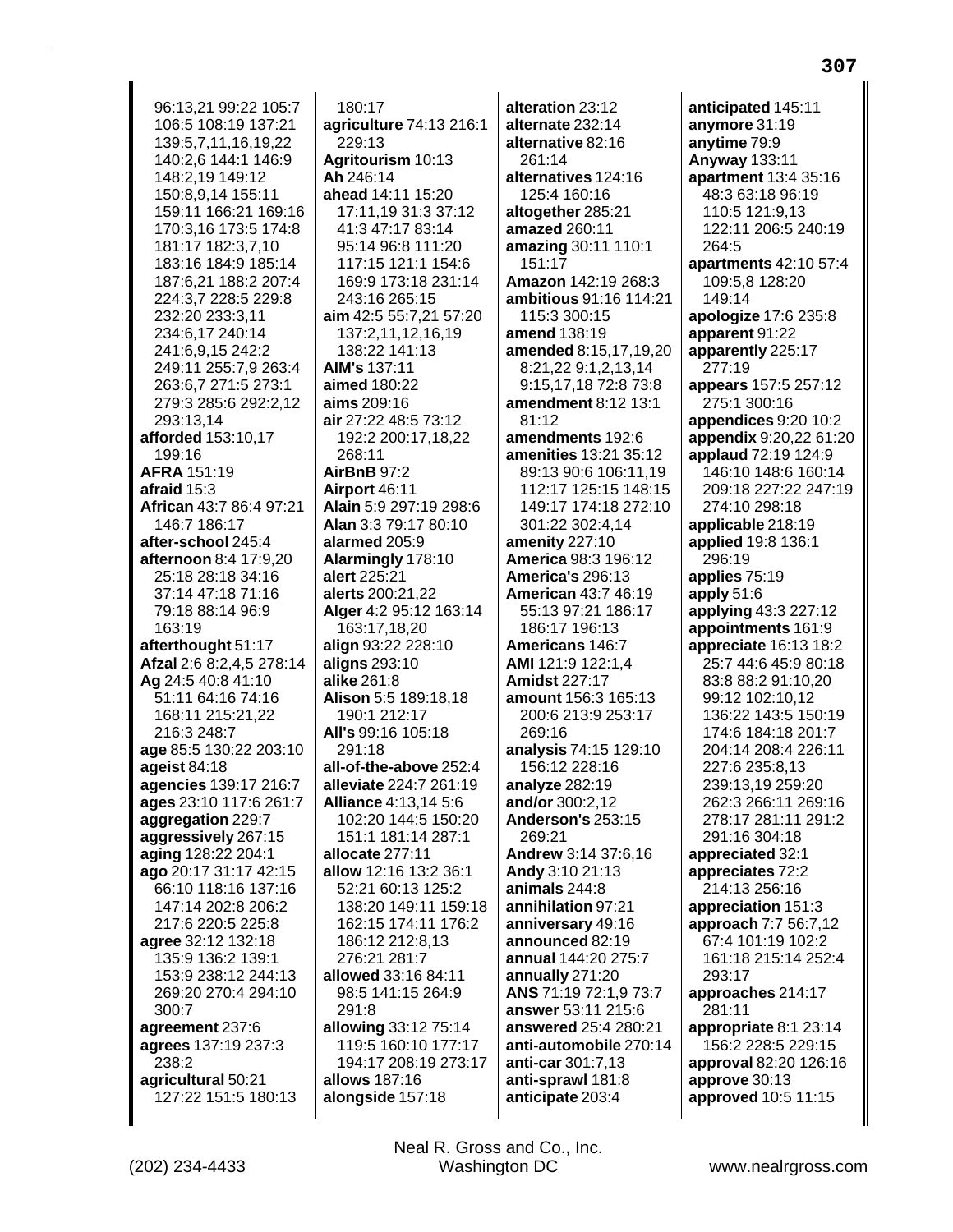$126:13$ approximately 6:6 274:1 275:8 **April 232:11** arbitrary 200:15 archaic 234:9 architect 54:21 55:13 architectural 257:1,4 258:18 283:11 architecture 55:16 259:8,10 area 31:6 32:4 38:16 46:7 53:16,17,17 55:4 113:12 116:11 124:3 131:8 141:22 144:22 161:6 163:6 172:8 174:4,21 175:8,9,12 179:21 180:1,11,13 182:13 188:20 189:15 205:12 209:10 235:20 250:18 261:12 291:1 areas 13:15 18:16,18 23:15 24:17 27:6 37:20 38:19 41:21 44:15,19,20,21 45:8 47:4 50:22 51:3.6 52:21 56:18 60:16.20 70:20 72:7,10 73:8 76:13 77:13 78:5 109:22 110:11 111:5 112:22 119:15 138:15 145:4 157:1 159:11 159:13 161:20 162:1 166:7 170:2.3 175:11 178:19 180:3.16 183:13 185:15,18,20 186:3,21 187:3 199:11,16,17 200:3 200:10 201:2,21 215:11.18 217:20 218:7 219:3 233:7,11 237:11,19 241:10 245:3 251:3,6 252:5 267:16 285:1 290:3 argue 59:20 77:15 87:3 193:5 arques 59:16 arguments 61:16 Arlington 268:4 array 36:22 251:16 arrived 178:4 arrives 194:22 art 4:21 256:15 257:2 arterials 191:12 artificially 78:17 arts 42:20 188:10 237:10 257:2 artwork 217:14

ascertain 193:4 Asian 42:18 43:6 97:13  $187.1$ asked 215:5 280:18 291:15 asking 53:10 252:18 263:19 asks 14:8 aspects 86:9 103:9.18 104:2 184:1 227:11 257:7 274:9 **Aspen 69:10** aspirational 90:10  $300:15$ aspirations 285:13 assess 20:20 Assessment 10:11,22 assets 284:8 assigning 209:22 assistance 145:7,16 183:4 227:20 230:6 **Assistant 2:8 177:19** assisted 151:14 associate 2:9,17 286:18 288:5 association 4:15.19 5:10.11.15 80:12 124:3 133:13 152:2 177:15 190:4 198:2 235:17 243:20 278:11  $287.2$ associations 16:13 44:21 80:14 239:18 assume 226:14 272:1 assumed 275:2 assumes 272:17 assumption 272:18 274:20 275:2 assumptions 22:7 218:1.2 assurance 14:5 assuring 284:12 asterisk 46:6 athletic 272:4 Atlanta 280:8 Atlantic 112:4 atlas 258:14,21 259:16 259:17 attached 86:18 attack 54:7 attainability 101:19 237:9 attainable 18:15 72:13 116:7 140:21 171:10 173:7 233:3 attainment 185:19 186:13 attempt 35:5

attend 126:2 193:10 196:16,21 206:2 attendance 109:9 attended 43:10 55:5 109:1 298:13 attending 214:8 233:2 attention 21:7 47:5 67:7 139:11 145:6 146:7 146:15 184:11 248:22 attic 246:19 247:4 attorney 278:5 attract 26:21 261:7 278:20,22 280:10  $281:1$ attracting 20:8 279:15 285:7 attractions 46:3 attractive 90:3 140:21 audible 30:20 34:9 37:7 54:13 99:2 102:14 107:19 114:13 120:13 120:17 123:3,5,8,12 137:3 160:3 167:20 170:19 184:20,22 audio 208:15 247:22 257:9.11.12.14 258:1 258:14,15,16 278:7 **Audubon 3:6 71:10,18** 152:3 244:1 286:20 288:6 **August 12:11** author 126:22 authored 218:10 authority 19:4,14 139:9 204:16 authors 285:14 auto 41:19 124:16 automobile 125:4 128:10 automobiles 176:3 available 31:18 46:1 51:2 53:17 79:12 150:3 170:4 228:6 260:6.14 avant-garde 283:9 Avenue 1:7 97:9 126:6 172:10 avenues 53:4 average 121:10 172:9 172:13 241:4 Avery 5:15 223:14,21 **Aviles 169:6 Aviva 221:3** avoid 178:15 261:15 299:1 awards 214:8 aware 34:20 274:17 awareness 256:22

awkward 57:16 В  $B.9:20$ **B-R-O-W-N 49:11 baby 203:22** back 42:16 66:11 95:15 123:10 135:18 160:5 167:2,14 176:17 199:10 206:22 217:7 233:13 263:14,18,22 backbone 38:3 background 196:7 216:11 282:4 backgrounds 165:10 165:11 170:12 187:16 187:22 226:4 243:10  $261.6$ backs 110:22 backyard 252:16 260:18 **bag** 266:22 baggage 203:20 balance 74:18 141:1 250:14.20 251:1 balances 201:1 **Balcombe 4:17 249:22** 250:2.4.7 ball 113:1 142:2 **Baltimore 45:20 209:12 Baltimore-Washington** 46:10 **bandwidth 257:20,22 Bank 98:3** banned 179:7 200:11 **Baptist 98:4 barriers 60:8 73:6** 110:21 111:10 234:7 236:17 241:12 281:19 base 202:20 220:3 238:13 based 22:11 42:20 118:3 200:5 280:17 basement 97:3 basic 36:3 110:5 227:10 294:8 basically 136:16 basis 16:22 134:22 135:19 220:8 273:4 **battle 141:3 battles** 300:20 Bauer 4:2 95:12 99:1,1 99:5,8,9 Bawer 4:18 197:16,17 197:21 198:1 244:3 **BCC** 196:14 beautiful 107:9

308

awesome 71:15 90:9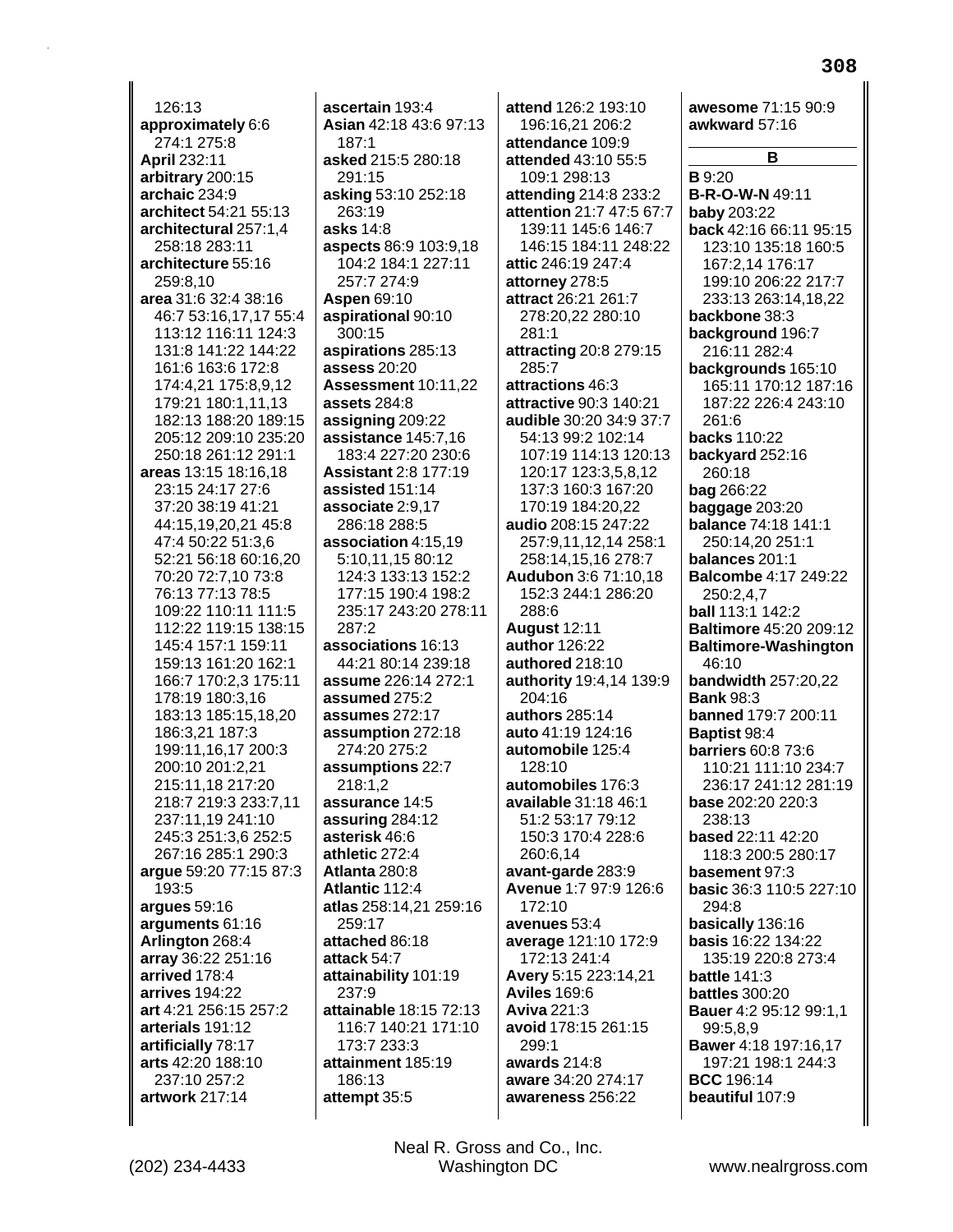**becoming 58:6 78:6** 154:20 199:8 **beds** 145:9 beer 304:1 **began 180:6** beginning 7:19 106:12 beginnings  $254:5,5$ behalf 5:14 12:10 17:22 49:9 59:2 75:9 91:12 117:22 124:2 137:10 150:22 181:13 208:20 226:21 269:14 273:21 278:6 295:8 behavioral 27:7 belate  $63.8$ **belief 160:22** believe 29:4 35:8 40:1 43:16 48:6 49:17.20 55:19 59:9 62:2,6 88:10 95:10 99:17 106:16 119:2 147:11 160:15 163:9 166:5 193:16 205:15 271:4 295:12.18 believed 32:1 believes 259:13 296:12 beltway 31:17 128:5 132:10,12 175:19 **Ben** 126:22 127:1,5  $171:3$ beneficial 103:11 159:20 162:4 213:8 benefit 29:17 36:15 48:6 65:14 116:16 132:17 166:12 187:15 191:5 220:17 226:8 250:12 304:5 **benefits** 29:6 44:19 46:17 66:5 119:1 228:14 249:4,19 255:12 benefitting 265:13 **Benjamin 4:12 5:6** 170:18.20 Berk 5:4 240:4,9 best 13:19 24:18 58:7 59:13 78:19 88:18 110:16 111:13 153:19 155:12 178:22 204:8  $291:8$ **bet 88:4** Bethelwood 119:15 **Bethesda 46:19 97:20** 98:5 100:4 127:5 128:5 159:3,7,9 160:9 164:4 165:1 168:6 185:16 187:4 197:4 215:16 235:20 247:4

251:9 278:7 Bethesdas 122:18 betrayal 79:12 **Betsy 277:18** better 40:2 52:3 59:10 62:2,4 68:3,20,21 96:15.21 120:9 124:7 127:15 153:18 172:20 187:20 191:2 194:17 195:7 202:18 207:3 209:11 238:6 243:22 255:11 258:5,7 266:8 266:21 286:2 beverage 229:4 beyond 114:1 119:1 182:20 191:4 215:7 216:1 229:1 285:13 285:14 302:13 303:2 **Bhatnagar 4:19 294:19** 294:21 295:2,4,6 bicycle 5:2 9:2,17 25:20 25:21 208:21 210:6 299:9 bicycles 269:3 bicycling  $89:21$  124:7 232:7 Bicyclists 124:3 big 36:7,15 55:7 58:7 63:21 67:11 68:17 113:2 131:10 142:18 152:15 190:7 191:10 191:18.20 218:4 244:21 267:6 **bigger**  $48:19203:14$ biggest 129:7 bike 13:13 44:16 106:19 118:20 119:4,7,10 124:8 126:5 162:5 171:14 232:9,16 238:2 240:21 260:16 261:11 283:9 296:21 300:11 301:12 bikeability 236:21 bikeable 115:15 125:19 126:8 223:3,10 **biked 161:7 biker** 168:7 bikes 118:8,12 119:5 162:15 207:10 bikeway 221:14,17 **bikeways** 221:13,21 222:5 biking 30:1 41:15 69:5 100:19 105:20 112:5 113:3 115:9,11 124:12,20 160:15 162:4 168:17 207:13 209:16 212:10 222:10

Neal R. Gross and Co., Inc.

Washington DC

232:1 237:18 270:20 **Bill 54:12.15 billion** 271:16 biodiverse 287:12 biodiversity 152:11  $287.22$ bit 40:18 87:11 137:1 158:6 161:18 218:8 221:10 230:15.16 239:2 257:19 264:14 264:19 266:22 289:6 300:17 302:20 black 42:18 63:12 97:19 111:1.4.5 149:1 225:9 225:17,22 226:6 265:20 266:4 283:12 **Blair** 42:16 43:10 blessed 197:14 block 65:6 132:9 225:9 blocked 304:13 **blocks** 203:8 **Blockstein 4:20 286:6.7** 286:8 **blog** 58:10 blood  $55:10.22$ blueprint 184:15 blurred 282:4 board 1:3,13 7:21 10:6 11:15 14:18 15:22 16:14 17:3 18:3 21:16 25:3.18 27:19 30:13 37:15.20 71:16 75:2 79:19 80:10 82:4 83:6 88:22 90:10,17 91:2 93:19 108:4.8 110:13 126:16 133:18 134:5 153:6 154:15 167:3 169:13 171:2 177:17 190:2 197:22 201:17 208:19 212:21 213:20 214:7 215:4 216:16 217:15 223:20 227:2 230:11 231:16 236:12 243:18 247:2,6 250:5 254:2 256:13,14 259:14 266:18 269:17 269:22 270:6,9 273:6 273:18 277:14 278:9 279:19 295:6.10 **Board's 253:16** boards 219:7 body 43:15 boiling  $223:11$ bold 52:1 67:11 75:13 221:6 232:13 234:14 bolder 101:21 182:19 234:18 241:14 **boldly** 70:18

**boldness** 32:18 108:11 **bolster** 229:14 **Bolton 4:3 120:12,15** 120:21 121:2.4 **bond 283:5** bonding 139:9 **bonus** 261:7 **book 130:6 books 206:19** boomer 26:4 203:22 **booming 121:9 122:8 boost 53:2** border 46:9 **borders** 229:19 born 196:3 265:12 bothered 224:22 bottom 85:19 bought 31:16 32:3 76:6 155:17 boulevards 191:13 boundaries 19:19 164:15 boundary 110:14 bounded 235:21 bounty  $31:15$ **Bowser** 3:3 79:17.18 80:1.5.9.11 box 142:18 236:9,10 **boxes** 191:7 **Boyds** 180:9 **boys** 63:12,12 **branch** 14:14 97:9 **brands** 188:20 **brave 221:7 break 6:8 12:4 43:8**  $163:15$ breakdown 220:8 **breaking 60:8 111:10** 257:19 breakout 220:12 **Brent** 4:3 130:2,4,7,9 158:10 **Brewer** 5:14 278:6 **brick 132:5 Bridge 46:19** bridges  $129:16$ brief 143:20 211:22 298:4 briefing 214:6 briefly 289:11 bring 14:2 44:18 125:17 151:8 220:14 229:19 230:22 243:2 252:10 252:17 267:19 bringing 207:16 230:22 245:10 broad 42:6 44:8 49:14 251:15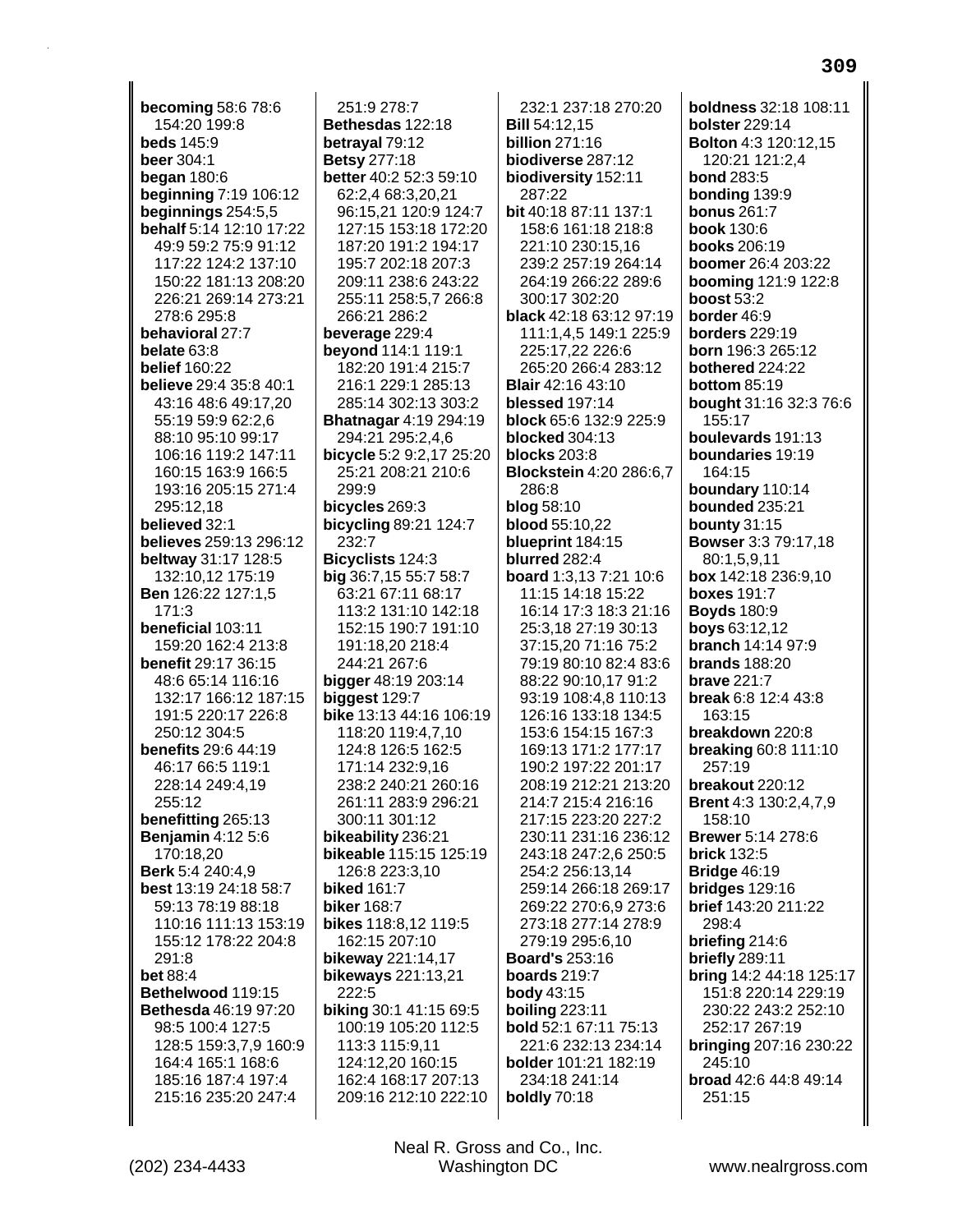**broadband** 40:10 **broadened** 180:11 **broadening** 70:4 183:6 **broader** 212:5 **broadly** 39:7 53:22 67:3 68:10,12 70:17 150:6 **broke** 206:13 **broker** 130:9 **Bronson** 4:20 204:17 204:18,21 205:1 **Brook** 86:12,18 **brother** 196:15 225:22 226:2 **brought** 78:10 151:16 245:5 **Brown** 3:3 49:7,8,9,11 97:19 244:1 265:21 266:4 **BRT** 18:19 23:2 26:4 35:13 42:13 126:5 157:16 304:14,14 **Brunswick** 238:19 **Bruskin** 4:21 226:12,13 226:17,18 **budget** 21:4 126:18 164:16 168:21 271:13 271:16 300:20 **budgetary** 22:19 **buffer** 180:19 **buffers** 129:16 **build** 30:3 33:14,16 36:22 64:11 71:5 77:5 84:11 113:14 126:4 139:19 143:22 149:9 150:15 174:16 207:2 221:16,17 233:11,14 262:15 267:15 272:17 283:12 290:8 292:1 298:22 **building** 13:6 19:14 31:14 33:8,11 39:11 40:5 42:12 63:21 84:21 85:9,11 99:21 105:2 116:14 130:18 142:2 152:19 189:13 207:6 234:5 240:22 241:8 242:19 257:15 266:8 293:13 **buildings** 13:4 19:1 44:14 73:20 74:2 105:1,4,5 110:6 121:9 121:13 122:11,12,13 259:5,11,18 **built** 13:16 33:13,19 73:14 78:12,14,15 84:7 108:17 122:13 128:4,20 138:20 174:15 268:1 285:1

303:5 **bunch** 129:21 **bundle** 86:11 **burden** 138:6 203:22 293:3 294:13 **buried** 92:20 **Burnham** 55:12,15 **burst** 224:11 **Burtonsville** 47:4 81:15 301:4,5,17,20 **bus** 39:18 44:17 46:22 119:12,18 129:4 162:11 171:15 172:10 206:16,18,20 209:16 285:11 304:14 **buses** 30:1 39:19 119:5 161:12,12 207:8,13 232:17 267:22 304:14 **business** 11:20 20:12 159:15 176:10 199:3 214:9,12 272:22 278:21 280:18 284:10 285:7 **businesses** 20:9 142:21 153:8 155:22 156:1 176:1 188:18 188:19 189:4,10 229:10 236:18 254:16 255:12 280:10 299:20 300:7 **busing** 69:6 **busy** 48:18 261:15 **buy** 64:5,8 241:3 243:6 **buyers** 132:1,4,5 155:16,19 **Bye** 305:4 **Bye-bye** 256:4 **C C** 9:20 **Caldwell** 160:11 **Calhoun** 3:4 88:3,4,7,9 88:14 **California** 27:2 263:12 **call** 30:3 58:10 144:1 183:6 196:2 221:6 **called** 69:17 84:15 303:8 **calling** 82:3 153:12 160:4 171:8 262:16 **calls** 44:15 126:15 132:13 241:7 **camera** 58:20 146:22 147:2,7,14 **campaign** 268:20 **campus** 118:10 **candidates** 45:3 **canopy** 40:10 116:15

**canvas** 260:13 **capable** 175:21 **capacity** 16:4 30:5 61:5 68:19 70:15 90:21 145:9,14 154:14 181:6 229:2 238:19 242:19 252:7 **capital** 1:1 26:20 86:21 255:4 271:13 272:13 **capitalize** 30:16 **capricious** 200:15 **car** 69:12 96:11 107:3 118:16 158:22 159:1 159:4,19 161:14 165:4,6 171:21 173:7 202:17 206:9,13,22 207:22 210:19,20 221:14,15,19 222:21 222:21 225:10 232:7 232:10 256:2 268:8 291:11 301:7 **car-** 155:19 **car-centric** 115:12 301:17 **carbon** 35:5,8 36:8 73:12 93:2 152:16 222:3 242:15 **cardiovascular** 27:8 **care** 36:13 51:2,8 65:18 112:6 153:8 174:15 174:22 184:2 202:7 244:18 **career** 106:12 171:22 **careful** 21:7 227:4 **Cares** 130:11 **Carol** 5:20 173:14 174:2 **Caroline** 2:12 4:13 150:19,22 244:2 **CARP** 74:9 94:4,12 103:21 276:20 **carried** 194:5 **cars** 23:6 30:6 73:22 124:11 125:3 160:16 160:20,21 161:2,2,15 162:4,20 191:13 205:4,21 209:14 232:13 244:11,16 245:3,7,9,12 248:10 268:10,11,17,21 269:2,4 296:5 299:18 302:7 **cart** 271:10 **case** 45:13 220:5 255:1 282:18 **Casey** 1:13,16 243:18 253:15 254:20 **Casita** 241:1 243:4,11 **catalyst** 279:15

**catch** 171:14 224:19 225:2 235:2 **catchy** 160:20 **CATHERINE** 2:8 **cause** 157:9 163:4 169:2 268:11 293:20 **caused** 51:15 109:4 **causes** 224:6 228:1 302:12 **cautionary** 193:13 **CBDs** 125:20 **CCCFH** 5:3 **cease** 30:4 **Cedar** 5:21 273:21 **celebrate** 256:22 **celebrating** 49:16 **cemetery** 98:7 **center** 41:21 89:11 188:11,11 189:4 210:9 218:13 251:12 263:2 **centered** 26:16 **centers** 45:14 46:2 60:4 61:11 64:15 128:3 136:2,4,5,9 238:14 255:12 272:5 283:10 **central** 26:15,18 28:8 47:22 93:6 151:20 157:22 217:21 288:11 289:8 **centric** 155:20 **century** 35:6 46:17 58:3 127:15 190:22 234:13 257:3 258:17 **CEO** 147:22 250:7 **certain** 110:8 **certainly** 28:2 162:14 164:5 165:5 175:3 194:8 252:2 285:6 **certainty** 141:14 **certificates** 109:8 **certified** 11:12 **cetera** 45:7 219:4,9 283:11 **Chad** 240:3 **chain** 194:2 **chairman** 20:18 80:9 160:8 168:4 208:18 227:1 235:13 247:2 250:5 269:21 273:11 282:12 295:5 297:20 298:2 300:21 **Chalfie** 4:21 256:6,7,11 256:13 257:17 258:2 258:5,8,12 **challenge** 135:10,15 197:10 **challenged** 218:18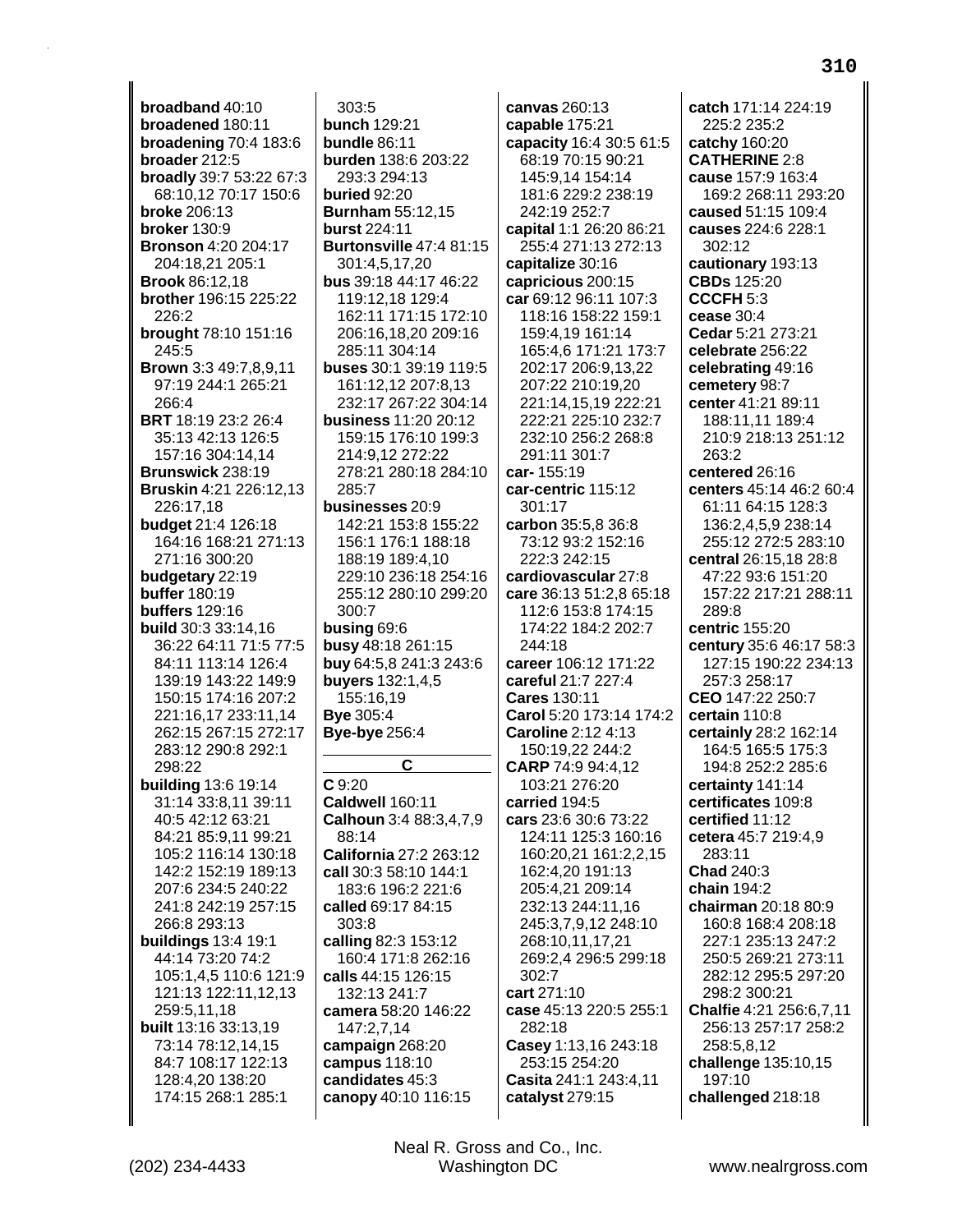challenges 45:18 49:14 50:8 87:21 108:12 109:11 133:16 134:21 135:3,4,6,11,17,18,22 136:18 234:13 279:9  $295.14$ **Chamber 4:17 5:18** 214:1,6,13 215:4,12 216:6 250:8,10 252:3 champion 195:19 chance 63:10 204:11 change 21:22 24:4 35:22 36:5,10 50:8 51:13 65:6,19,20 66:3 66:4 72:17 73:17 74:6 87:21 92:17 103:2 106:22 115:16 118:22 124:19 129:12,14,17 132:15 155:2 174:8 190:9 205:9,10,11,18 205:22 207:2 208:2 234:13 242:12,17 246:4 247:19 248:9 248:11,15 249:12 256.4 258:20 270:16 274:5.8.18 276:4 279:7 288:10.11.16 289:14,18 296:11,14 **changed** 49:22 98:12 175:15 225:6 changes 19:18 23:20 24:9 36:15 54:3 78:11 110:14 120:6 157:3,6 173:1,11 179:15,18 191:2 246:7 changing 20:15 44:12 65:8 78:9 98:18 132:19 171:21 191:1 191:12 212:12 chaos 285:16 Chappelle 63:4 chapter 91:13 179:15 210:4 character 78:9,15 79:3 charge 189:8,10 236:8 268:10,13 charges 188:21 Charlotte 280:8 Chase 1:7 3:9,10 17:11 18:1 21:14,17 69:11 85:16 185:16 Chases 45:2 cheaper 142:14 Chevy 1:7 3:9,10 17:11 17:22 21:14,17 45:2 69:10 85:16 185:16 chief 2:12 143:15 child 110:19

childhood 98:1 262:11 children 55:2 57:11 77:21 90:17 108:13 109:1,2,8,10,15,22 125:22 129:4 130:22 202:14 203:11,12,13 203:15 204:3.9.10 245:4,15 249:18 chilling  $153:15$ chiming 262:16 choice 159:20 choices 29:2 277:7,10 choking 162:18 choose 57:10 189:15 chose 42:19 92:21 93:5 175:2 chow 243:4 **CHRISTINA 2:17** Christopher 4:3 120:11 121:4 chronic 64:20 chronically 264:22 Chu 4:22 123:2,4,6,14 188:5,5,6,8,9 **church** 245:6.11 Church's 98:5 **CICHY 1:17** circle 131:20,20  $circuitous 211:8$ circumstances 270:19 circumvention 178:15 cite 218:16 cities 47:4 128:12 158:2 254:8 258:19 283:7 citizen 193:12 citizens 4:15,18 5:3 16:6,12 57:9 112:17 114:1 133:12 138:12 152:1,21 154:15 166:20 198:2 243:20 269:15 270:10 274:2 city 29:8,12 44:4 163:5 civic 3:3 5:10,11,15 72:21 80:12.14 137:14 177:15 181:6 235:17 239:18 240:2 243:19 civil 98:7 282:21 civility 153:1,10 civilization 92:13 274:6 clarification 237:12 clarifying 32:15 clarity 141:14 227:7 Clarksburg 81:15 114:20 class 88:18,18 110:3 129:2 166:10 265:7 265:13,21 266:6

292:19 classic 220:11 classism 170:10 classist 78:6,19 84:18 203:7 classrooms 203:14 clean 27:21,22 104:9 244:11 286:12 cleaning 244:19 clear 12:2 32:21 50:2 74:21 78:5 99:11 101:16 114:7 118:15 124:14 128:17 252:15 254:19 258:1 279:5  $281.12$ clearer 127:8 293:12 clearly 39:12 103:17 190:13 198:5 199:11 climate 3:15 4:14 29:15 35:22 36:5,10 50:8 51:13 60:1,3 65:19 72:17 73:17 74:5.8 87:20 91:12,15,16,20 92:2,6,6,12,17,19 93:18,21 94:2,9,17 102:20 103:1.21 104:2 106:22 124:18 155:1,21 174:8 190:8 205:8,10,11,18,22 207:2 208:1 221:20 228:21 232:3.5 233:14 234:13 242:12 242:16,18 249:12 255:4 256:4 262:20 270:16 272:22 274:4 274:18 276:4 286:14 286:21 288:10,10,12 288:14,16 289:1,6,14 289:18 290:4,22 293:7 296:11.14 climate-related 93:16 clings  $57:18$ Clive 5:1 262:4,5,8 close 11:20 32:19 36:12 42:14 112:10 117:12 117:22 172:9,18 173:3 206:5 260:17 261:5 304:13 closed 176:9 closer 14:2,3 74:6 114:22 189:13 207:18 229:19 278:2 closes 276:16 closest 119:21 closing  $272:22$ **Cloverly 5:11 174:3** 175:8 243:19,21 Club 4:19 295:7 296:12

296:18 **Club's 297:16** cluster 90:19 clusters 90:20 co-location 139:18 CO2 36:20 coalition 3:11 4:7,8 16:11 21:10 59:2 143:6,7,16,17,18 144:2,4,22 152:2 158:19 181:14 291:12 code 138:19 196:7 codes 200:13 codified 190:21 COELLO<sub>2:8</sub> coexist 57:2 cognizant 196:17 cohesion 300:6 coincide 276:19 cold 78:6 **COLEMAN 2:9** Colesville 4:15 132:9 133:12 collaborate 72:2 229:21 collaboration 74:7 239:18 collaborative 181:4 collaborator 236:3 collapse 92:13 285:16 colleagues 151:22  $278.8$ collection 134:14  $228:15$ collective 273:22 college 42:20 43:1,13 118:13 171:5 197:9 colleges 46:2 colonial 132:5 color 49:11 109:20 146:8 170:7 183:19 225:2.3 265:20 Columbia 81:7 209:12 291:10 combines 293:17 combining 119:2 120:8 come 14:7 20:14 21:5 48:1 66:16 78:8 104:7 110:19 113:13 122:12 123:9.14 137:15 153:6 167:2 170:15 188:13 189:4 194:9 194:10 201:21 250:22 271:14 272:17 283:12 comedian 63:4 comes 56:11 88:19 89:2 159:9 **Comet 175:15** comfortably 57:2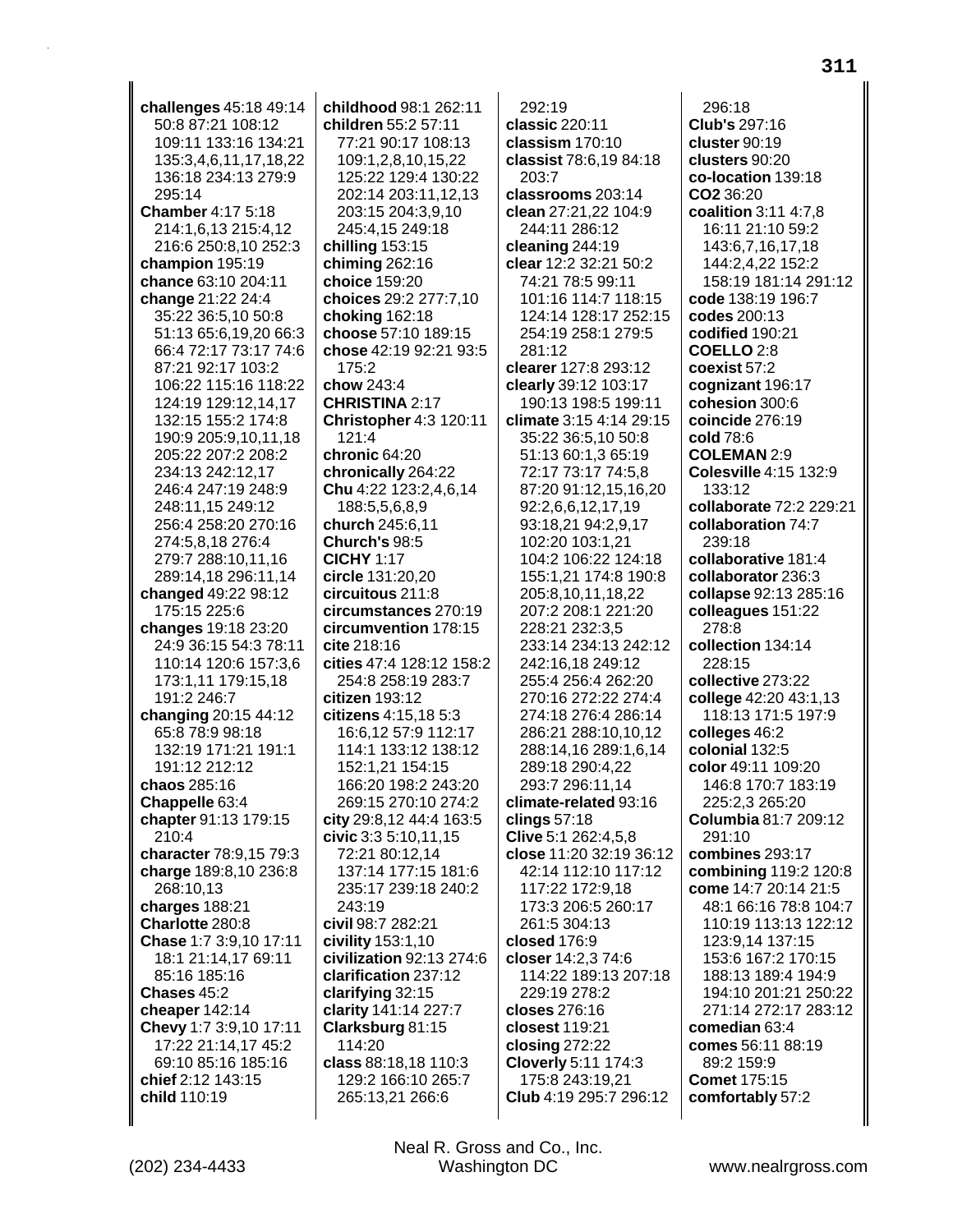| coming 50:18 79:21                           | 79:3 81:21 83:1 89:9                      | 32:22 39:12 40:16                           | conclude 16:17 70:10                 |
|----------------------------------------------|-------------------------------------------|---------------------------------------------|--------------------------------------|
| 94:10 117:12 121:14                          | 89:20 98:11,16,18                         | 74:15 89:8 104:1                            | concludes 95:8 304:19                |
| 121:17,20,21 188:20                          | 99:22 101:11 102:6                        | 115:5 116:10 135:12                         | conclusion 36:21 40:12               |
| 295:20 297:4                                 | 107:3 108:7 110:15                        | 135:22 137:12 140:20                        | 49:2 107:5 120:4                     |
| command 78:1                                 | 116:10 136:2 141:19                       | 142:7 175:7 185:9                           | 166:16 178:5 187:19                  |
| commandment 78:11                            | 143:22 146:2 151:7                        | 186:11,14 209:6                             | 204:5 207:19 234:11                  |
| commend 38:8 56:3                            | 151:10 154:13 166:6                       | 211:20 212:1,5 228:3                        | 249:17 277:4                         |
| 61:22 181:22 278:13                          | 169:20 171:13 174:4                       | 237:7,15,22 250:11                          | concrete 87:18 117:1                 |
| 281:2                                        | 174:18 175:7 186:17                       | 251:16 255:9,10,15                          | 266:2 292:1                          |
| commendable 22:22                            | 188:1 190:4,18                            | 272:6,11 282:17                             | concussion 118:18                    |
| commends 208:22                              | 191:15 192:18 209:8                       | 283:22 284:22 296:7                         | condemn 199:8                        |
| comment 47:10 71:22                          | 210:21 212:16 214:9                       | completed 122:3 195:1                       | condition 131:16                     |
| 80:17 94:15 204:22                           | 214:12,14 227:14                          | completely 195:2                            | 285:19                               |
| 276:15,22                                    | 228:7 229:12 230:5                        | 267:10 275:10                               | conditions 200:17                    |
| commenting 35:20                             | 245:14 246:9,10                           | completes 11:21                             | 267:7 283:19                         |
| comments 12:12 18:8                          | 248:13 253:4 263:1                        | completion 13:14 62:10                      | condo 75:11 76:5                     |
| 44:7 59:7 72:6 75:3                          | 265:6 272:5 291:8                         | complex 152:13 206:5                        | 131:14                               |
| 81:18,19 83:16 94:11                         | 294:10 295:17 300:3                       | 283:17                                      | conducive 115:7                      |
| 103:6,11 121:5                               | 300:5 301:21 302:10                       | complications 100:12                        | conduct 153:14 270:6                 |
| 129:21 134:16 137:12                         | 303:22,22                                 | component 101:5                             | confidence 20:21 83:4                |
| 152:4 153:11 190:5                           | community's 101:12                        | 215:20 230:1                                | 192:4                                |
| 201:8 217:5 236:11                           | 154:16 237:22                             | components 249:9                            | confines 260:15                      |
| 236:13 260:2 269:21                          | community-based 82:7                      | 250:22                                      | confirm 225:16                       |
| 276:19 286:18 287:2                          | commute 23:9 165:15                       | composed 185:17                             | conflict 26:19                       |
| commerce 4:18 5:19                           | 170:5,9 218:20                            | 186:1 187:9                                 | confront 277:14                      |
| 126:9 214:1 250:8                            | 219:12 252:12                             | composting 229:18                           | confronting 285:17                   |
| commercial 90:5 125:9<br>125:15 128:6 202:15 | commuter 261:11                           | comprehensive 8:12<br>22:7 81:9 82:17 119:9 | confusing 270:1                      |
| 250:19 251:1 283:10                          | commuters 20:13                           | 132:13 140:20 209:1                         | congested 268:12<br>congestion 46:19 |
| Commission 1:1 67:9                          | commutes 186:4,7                          | 236:20                                      | 162:17 203:5 252:12                  |
| 86:21 168:20                                 | 233:16 293:6<br>comp 7:4                  | comprehensively                             | 268:11                               |
| <b>COMMISSIONER 9:21</b>                     | compact 41:8,10,11,12                     | 94:15                                       | congratulate 291:11                  |
| commissioners 1:15                           | 125:6 250:11 255:2                        | comprised 16:11                             | congratulations 107:11               |
| 66:16 80:10 221:2                            | 295:22                                    | computers 299:3                             | congregations 102:22                 |
| 282:13                                       | compaction 179:9                          | concentrated 186:20                         | Congress 283:4                       |
| commitment 28:21                             | compactly 154:22                          | 296:2                                       | conjunction 139:8                    |
| 29:21 125:6 157:8,13                         | companies 20:9 118:3                      | concentrating 72:11                         | connect 37:2 47:1                    |
| 257:10                                       | 189:9 261:8                               | concentration 24:16                         | 106:14 119:11 211:17                 |
| committed 33:19                              | company 280:18,21                         | 228:17                                      | 212:2 215:10 304:6                   |
| 103:16 200:12                                | <b>compare</b> 198:16                     | concept 20:4 41:21                          | <b>connected</b> 35:4,13             |
| committee 3:7 5:2,3                          | compared 81:7                             | 54:7 129:12 160:19                          | 227:11 261:18 269:1                  |
| 16:7 25:22 61:15                             | comparing 210:18,19                       | 162:19 199:10 218:17                        | 296:7                                |
| 66:20 68:16 75:13                            | comparison 81:6                           | 219:20 238:2 263:10                         | connectedness 89:14                  |
| 208:22 221:4 243:21                          | 271:20                                    | 282:17 283:22 302:8                         | 237:7 238:3 255:3                    |
| 269:15 278:10 286:16                         | compatible 19:8 113:5                     | concepts 126:11                             | <b>CONNECTICUT 1:7</b>               |
| committee's 16:8,19                          | compelling 249:8                          | 194:11 212:4 218:15                         | connecting 113:18                    |
| common 162:8                                 | 254:19                                    | 237:16 283:9                                | connection 46:10                     |
| commonplace 57:6                             | compete 268:4                             | conceptually 237:1                          | 147:17 230:16 235:9                  |
| communicate 236:6                            | competing 142:22                          | concern 23:13 77:1                          | 236:16 291:4 303:4                   |
| communication 152:22                         | 220:5                                     | 258:13 270:13                               | connections 51:18 94:5               |
| 205:12                                       | competition 298:18                        | concerned 103:1                             | 114:6 125:19 126:9                   |
| communications 14:16                         | competitive 278:19                        | 148:21 175:13 205:13                        | 166:6 196:6 236:15                   |
| 238:9                                        | competitiveness                           | 232:18 274:2 285:8                          | 238:13 260:22                        |
| community 6:20 7:8                           | 214:22 215:1                              | concerning 175:7                            | connectivity 26:2 51:5               |
| 16:11 18:10 19:4 20:4                        | complain 78:9                             | concerns 21:9 82:11                         | 119:13 209:8 210:14                  |
| 21:9 37:1 39:1,6,13<br>39:14 45:1 48:1 51:2  | complaining 302:6<br>complete 13:11 18:13 | 83:9 175:4 224:2<br>260:5 287:17            | Connector 46:21<br>conscious 206:21  |
| 64:2 66:18,20 72:21                          | 20:4 22:20 23:19 26:3                     | concise 179:13                              | consequences 50:2                    |
|                                              |                                           |                                             |                                      |
|                                              |                                           |                                             |                                      |

Neal R. Gross and Co., Inc. Washington DC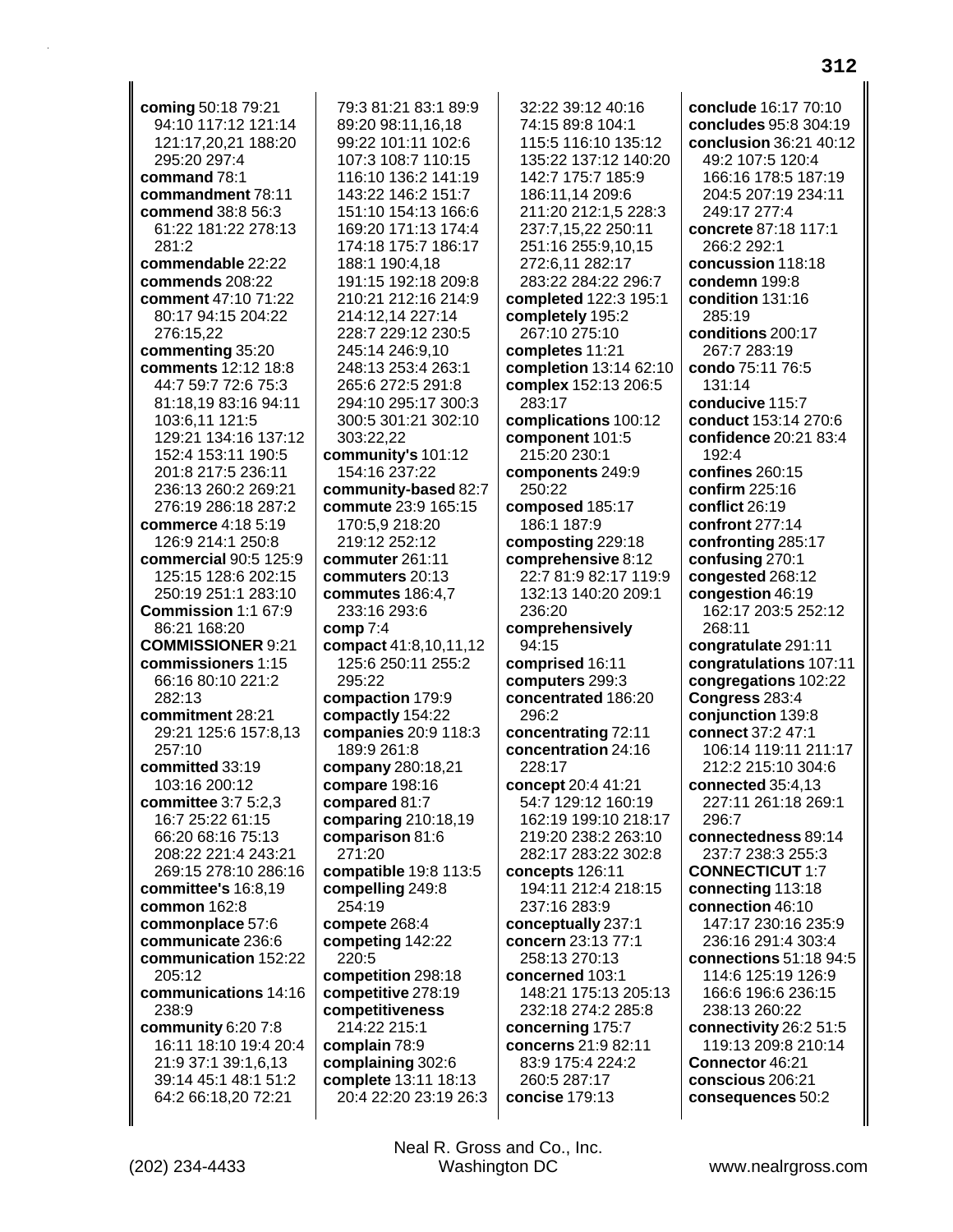198:11 277:9 conservation 3:3 49:9 49:13 51:7 71:17 112:22 152:1 conserve 71:5 257:22 consider 45:21 46:3 50:4 67:9 68:11 90:17 115:3 126:12 131:7 139:18 157:2 209:22 210:16 212:21 279:20 280:7 281:20 284:6 consideration 14:19 21:11 49:18 62:14 83:8 104:15 122:19 192:19 213:10 237:12 237:20 242:13 284:12 285:9 294:15 considerations 121:6  $122:9$ considered 36:4 68:22 69:4 211:13 considering 75:3 139:16 180:6 227:15 284:18 considers 48:9 49:2 consistent 87:19 153:17 consistently 138:1 consolidate 176:1 consolidation 121:20 constituents 174:11 constrained 21:5 276:13 constraints 271:13 construct 294:2 constructed 188:14 construction 40:2,15 97:11 122:3 138:3 139:10 199:21 202:20 233:12 234:8 280:2 292:8.11 constructions 189:1 consultant 7:4,5 consultation 82:22 consulted 297:3 consumers 299:20 contain 178:11 185:18 199:17 contemplating 52:20 contemplative 113:1 contemporaries 180:10 content 227:7 281:22 context 209:6 211:17 211:19 247:16 251:18 251:19 288:16 contexts 39:14 40:17 contextualize 212:4 continually 275:15

continue 19:13 35:6 76:2 83:3 98:6 112:14 116:3 177:7 182:18 197:9.10 212:3 228:22 260:20 303:6 continued 75:21 98:16 227:3 294:16 continues 213:14 continuing 107:8 175:21 181:3 230:10 246:9 280:2 continuity 109:16 continuum 145:17  $184.10$ contrast 185:20 187:1 contribute 108:21 111:12 199:18 contributed 64:17 109:21 183:21 198:4 contributes 261:9 contributor 74:3 control 141:12 180:22 199:22 controlled 26:13 controls  $201:3.6$ conundrum 252:9 convene 94:2 convenience 211:6 convenient 106:19 115:10 159:5 234:15 conversations 38:21 convert 200:10 converting 136:7 conveyances 200:11 convinced 283:1 Cook 3:4 47:12,13,15 47:18,19 cool 15:19 44:14 cooperating 38:14 coordinating 5:3 16:6 16:18 269:15 coordination 104:4 209:11 cope 36:14 copy 11:10 72:5 core 26:16 28:8,9 corner 128:13 228:12 Corners 25:19 31:6 cornerstones 284:7 correct 22:8 127:21 corrected 57:14 correction 127:11 correctly 117:12 correspondence 11:5 corridor 46:12,16 47:2 47:3 88:17,20 128:12 171:20 175:12 192:7 199:5 250:20 254:8

281:6 corridor-based 209:7 corridors 8:13,18 9:5,8 9:16 12:15 13:8 41:9 42:11.12 46:5.6.7 61:11 64:12 72:12 90:1 127:18 128:1 136:4 148:11 149:11 175:17 180:3 199:9 199:10,13,14 218:17 233:21 234:5 250:15 254:3,6 296:8,9 cosign  $158:9$ cost 13:22 24:1 38:7 131:17 138:6 159:10 162:1 164:9 210:18 265:8,9 284:12,18 285:3 293:2 294:12 cost-burdened 76:11 costly 280:15 costs 141:16 150:15 164:12 172:21 202:5 232:19 265:2 280:2 283:17 284:14 297:3 **cots** 186:6 cottage 131:21 cottages 69:20 couch 213:18 council 4:21 11:7 12:22 16:3 17:21 44:5 91:14 126:17 133:20.22 168:9 201:20 216:16 226:19,22 229:20 247:10 292:5 Council's 98:8 counsel 2:9,17 102:1 293:21 counter 219:20 counties 9:8 112:8 113:20 172:1 220:6 271:21 countless 73:11 192:13 country 63:11 91:18 196:12 242:8 283:8 298:17 Countryside 4:13 150:20 151:1 287:1 county's 16:20 18:14 21:4 22:16 30:2 38:9 81:22 83:5 93:6,20 94:16 98:11 101:6,18 103:14 127:14 129:7 138:15 139:9 146:10 162:18 180:1 184:15 211:12,18 229:18,20 230:2 241:21 242:18 258:15,16,19,20 259:3 260:3 273:1

274:19 286:14 countywide 8:18 9:16 50:20 54:8 87:19 89:18 233:20 248:1  $268.13$ couple 31:12 53:8 67:1 68:11 69:18 112:13 167:8 217:17 219:13 248:21 286:1 288:21 289:3 290:6 couples 130:21 course 23:13 36:20 96:4 100:8 127:11 195:15.16 206:22 221:6 248:14 284:5 courses 42:20 courtyard 57:4 covenant 85:18 86:1 covenants 24:12 42:3 86:13,19 283:11 cover 134:7 161:17 164:12 covered 210:2 298:10 covering 256:20 COVID 124:13 145:10 162:17 174:9 176:7 193:6.22 218:10 260:10.15 COVID-15 20:11 **COVID-19** 20:11 49:22 100:22 151:11 227:17  $229.1242.4292.22$ coworkers 165:12 **Craft** 34:8.10 crashes 27:16 create 39:8 57:21 62:8 114:2 115:20 139:13 140:4 153:14 175:6 187:6.11 191:7.8 215:9.15 216:12 219:4 232:20 233:6 234:7 240:13 247:21 257:12 262:17 284:21 295:16 created 168:11 176:7 272:19 283:15 297:1 creates 59:10 64:13 247:12 252:21 304:10 creating 39:3 116:5 150:14 164:1 174:17 174:22 186:14 189:12 215:15 279:2 289:22 creation 16:19 20:1 44:13 72:21 82:13 86:20 139:3 199:13 257:13 258:22 271:5 272:22 295:22 creative 212:13 281:3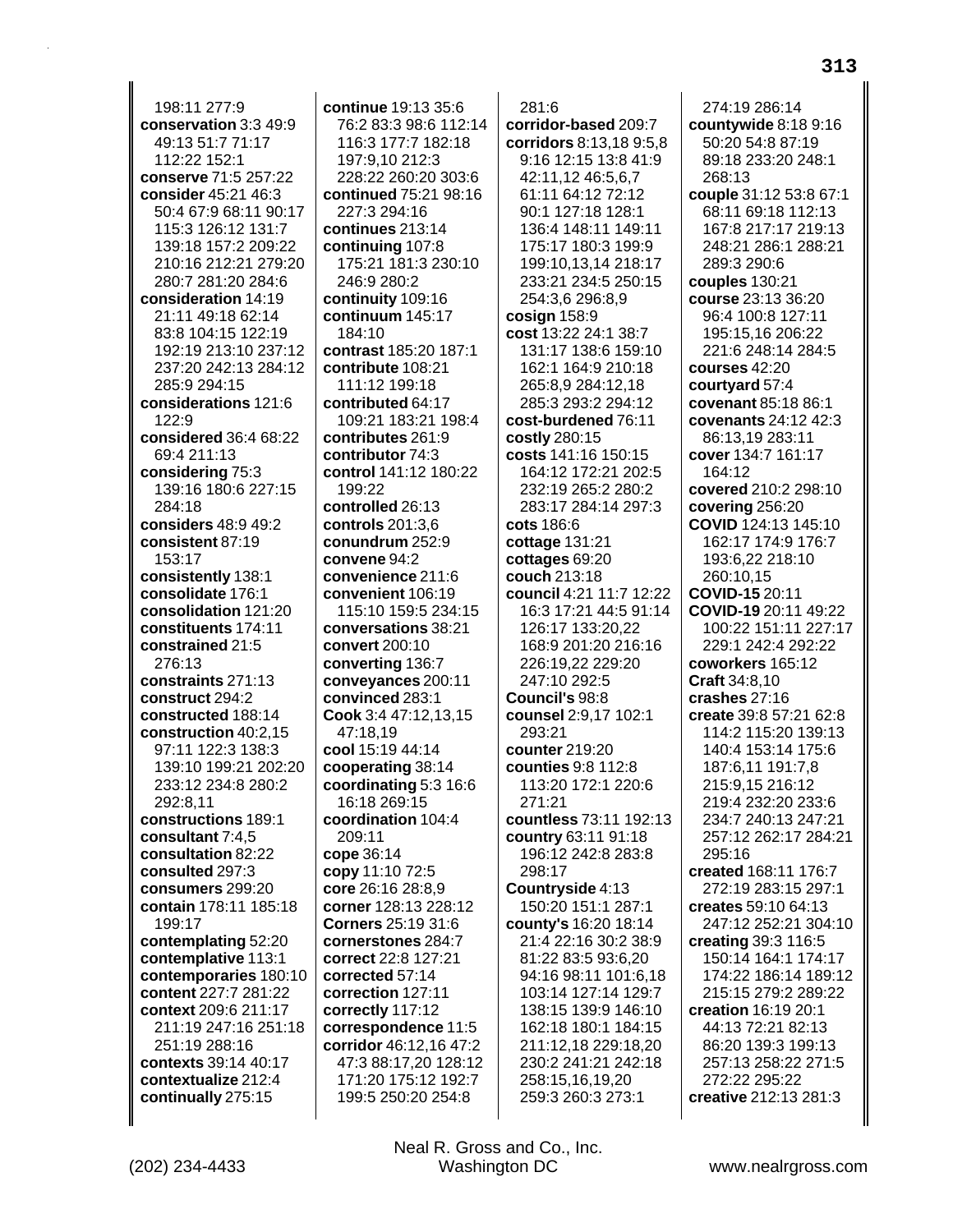creativity 50:9 creators 263:2 creatures 244:10 credit 149:6 150:1 creek 200:8 236:1 crises 229:12 crisis 32:13 75:19 76:17 82:5 83:7 87:22 92:2.12 124:13 130:17 140:2 174:9 174:12 194:18 208:1 232:3 233:14 292:22 criteria 45:9 critical 30:1 92:4 106:17 145:17 148:16 149:21 155:5 157:20 180:2 182:21 222:6 259:13 296:9,13,14 critically 238:10 cross 74:7 162:15 179:17 crosscut 27:12 crossing 48:18 crucial 174:21 183:8 185:12 233:3 298:15 crucially 183:18 crushing 203:21  $\mathbf{cry}$  98:5 **CSX 235:22** cultural 89:12 157:10  $257.2$ culturally 43:14 155:15 228:5 229:15 culture 46:2 237:11 cultures 225:4 cumbersome 211:9 current 13:20 19:9,10 32:16 47:7 52:4 53:5 72:15 76:15 77:17 79:1 81:22 82:5,10,19 83:7 106:8 120:1 132:15,19 140:4 157:3 176:13 179:19 180:12 197:10 199:6 252:6 271:8 276:8 292:7 299:1 currently 53:14 56:19 70:21 97:7 115:9 145:8.19 156:8 171:18 172:5 174:13 185:15 200:18 210:22 235:16 272:11 276:9 277:9 294:5 298:6 cut 15:7 25:6 96:3 137:1 229:5 239:2,10 239:13 cycling 118:11,17,19 119:2,3,20 120:8

157:17 238:17 cyclist  $261:16$ cyclists 48:15 113:16 D D 9:20 D.C 29:3 46:7 59:5 60:5 113:20 164:13 172:7 206:2 209:10 256:21 263:16,18 280:5 daily 65:12 89:22 100:3 159:7 249:3 Dakota 242:5.6 Dan 3:13 4:15 62:16,21 67:2 133:2,5,11 240:2 Dancis 5:1 220:19,20 220:22 221:3 dangerous 36:5 48:18 129:3 162:21 191:12 dangers  $302:11$ Daniel 55:12,15 Danny 4:22 123:2,4,14 188:4,5,8 Daphnis 5:2 208:4,7,11 208:14.17 darker 224:13.18 Darnestown 5:10 152:3 177:15 179:21 180:1 180:8 Data 228:15 date 11:17 90:12 dated 9:19 10:2,4 11:7  $11:10$ daughter 42:15 Dave 63:4 111:15 112:2 167:19 168:5 247:3 David 3:7 4:7,20 5:13 5:13 25:11,19 246:12 286:5.8 day 55:17 97:2 177:22 197:6,8,8 203:10 224:9 days 94:12,18 100:7,9 100:12 163:3 **DC/MD 5:14** de 196:19 Dead 126:22 deadline 94:11 152:5 276:18 289:5 deal 6:21 84:1 129:9 258:19 272:13 284:1 284:20 285:15,18 dealing  $134:3$ dearth 108:19 death 86:15 Deborah 4:21 256:6,13 debt 76:8 203:21 decade 76:7 92:10

 $138:5$ decade's 46:13 decades 20:14 50:18 51:4 57:15 170:15 182:12 194:10 219:14 220:9 295:20 297:4 December 10:13 11:19 93:18,22 94:10 152:4 276:21 304:20 decency 79:14 decent 138:11 140:6 decentralized 20:4 decided 7:6 42:21 159:3 deciding 139:19 decision 16:8 38:3 61:9 73:2 153:11 156:18 decisions 183:18 200:4 200:5 247:14,15 277:11 declaration 91:15 declared 92:19 95:5 decline 275:7 declines 276:10 deco 4:21 256:15,19  $257:2$ decorative 257:1 decrease 289:13 decreased 130:22 decrepit 202:14 dedicated 145:13 227:5  $304:15$ dedication 253:4 deed  $85:14$ deeply 153:8 154:16  $291:2$ defeated 170:10 deficiencies 93:16 deficit 271:16 Deficits 22:3 define 23:18 39:12 270:2 definitely 7:18 63:9 144:12 definition 18:10 40:16 216:1 degradation 51:15 degrades 200:7 degree 219:17 238:16 deja 282:18 delay 14:8 193:14 194:20 289:5 Delegate 293:19 294:1 deliberate 255:18 Delight 97:14 delineates 199:11 **DELISA 2:9** deliver 35:2

delivered 236:8 delivery 142:17 281:19 demand 65:16 113:2 152:22 227:22 281:10 demands 56:17 demographic 27:13 87:21 155:10 demolition 285:2 demonstration 212:8 denial 232:5 Denisse 3:6 71:10,17 dense 119:16 175:8,10 219:3 242:7 284:19 289:16 denser 24:6 128:12 densities 23:17,19 density 24:18 32:16 42:13 68:18 70:14 77:10 128:3,6 130:13 148:10 159:13,16 172:18 175:6 180:20 199:15 203:3 218:14 218:16.21 219:5 242:5,10 248:5 281:14 289:10,11,13 deny 190:10 department 6:22 8:7 9:6 12:12 29:18 56:4 71:22 80:19 146:2,12 227:2 229:22 239:21 247:6 287:3 Department's 238:4 departures 127:18 depend 244:10 275:20 dependent 22:18 67:18 67:21 depleting 275:17 deployed 77:11 Depression 22:1 Deputy 2:18 describe 116:10 described 115:1 181:5 describes 22:20 226:3 describing 249:2 descriptors 295:19 desecration 98:6 desegregate 166:17 deserts 207:16 242:22 deserve 111:12 304:14 deserves 52:7 178:13 design 21:3 41:14 82:20 101:11 163:2 209:7,8 210:10 237:10 259:10 designated 24:13 designed 65:9 128:10 194:7 275:20 designer 46:6 55:13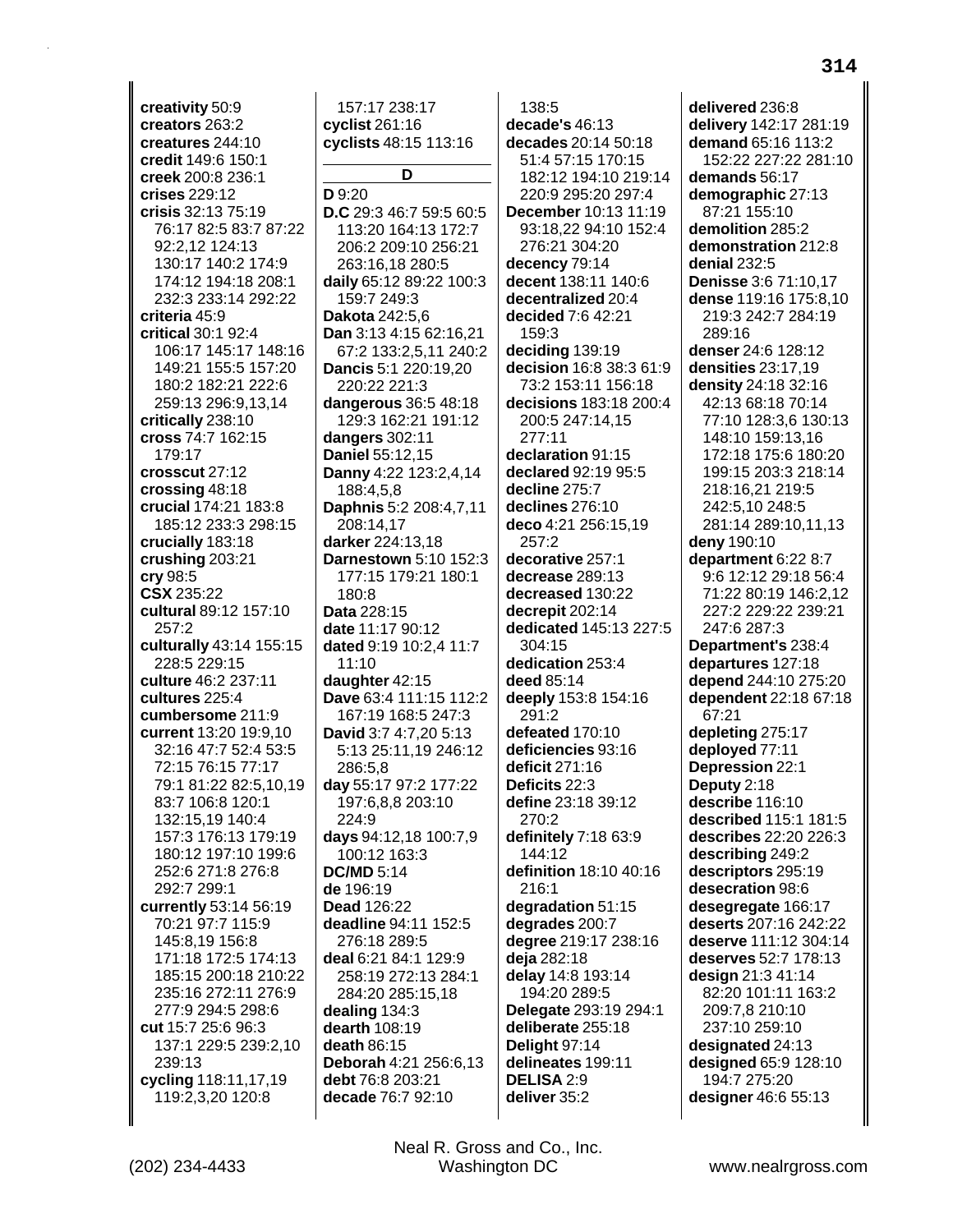designing 302:1 desirability 44:12 desirable 95:3 178:16 desired 136:2 237:4 desperately 254:13 despite 96:18 265:14 destruction 97:18 detached 84:9 131:5 detail 18:8 116:12 253:5 263:5 detailed 21:10 59:7 94:8 161:14 details 198:14 251:20 deter 211:10 detrimental 196:19 develop 22:6 44:18 139:20 146:12 159:12 175:9 180:21 213:14 230:8 developable 56:18 developed 7:2 41:21 68:18 270:2 275:1 developer 33:16 developer-centric 198:22 developers 141:13 181:15 182:4 278:12 280:3 developing 115:6 205:20 207:9 212:18 233:10 242:15.15 268:7 development 18:4 35:14,15 38:15 41:12 45:6 46:13.16.18 47:9 59:16 67:6 72:11 115:12 117:4 125:6 125:16 135:8 136:3 139:5,22 150:5 157:3 157:9 159:17 178:12 180:22 181:20 184:8 184:12 199:11,14 200:7 203:9 215:17 234:3.4 236:4.19 244:9 249:12 250:11 260:20 269:18 281:19 283:6 284:19 291:6 295:22 developments 127:13 283:8 300:13 develops 70:16 diabetes 27:7 diagram 55:8 dial 95:14 dialed 95:15 123:10 dialoque 213:10 239:17 diced  $51:4$ dictates 78:13 111:2

die 55:9 differ 198:13 difference 165:20 differences 179:19  $254.4$ different 7:7 21:1 43:17 43:18 53:4 69:6.22 70:5 110:20 115:13 122:7 134:14 166:7 192:7 217:22 225:2.3 226:4 239:16 267:22 differently 128:2 difficult 26:21 129:3 134:12 162:7 163:7 179:7 189:14 265:4 dig 195:7 dimensions 156:16 diminishing 275:14 dinner 163:16 167:6,9 167:15 dinners  $214:8$ dioxide 93:2 dire 274:5 direct 46:10 57:13 92:6 108:12 119:1 163:21 177:19 181:15 239:17 directed 61:10 103:7 direction 26:2 47:20 118:6 127:7,9 138:8 141:18 165:7 168:21 185:8 205:2 231:21 251:2 262:14 directly  $39:581:18$ 109:12 215:1 262:17 director 2:18.19 112:3 143:16 151:4 177:18 226:19 **Director's 2:7 8:6** dirt 113:7 disabilities 48:20  $149:19$ disability 264:21 disabled 96:22 154:11 156:6 disadvantages 40:4 disagree 134:11 disappeared 199:7 discarded 50:12 disconnect 218:9 disconnected 119:19 discriminate 270:17 discriminatory 62:1 discuss 18:9 160:18 discussed 61:11  $302.21$ discusses 44:11 discussing 90:14 discussion 81:21

210:22 211:22 253:16 280:19 disease 27:8 218:13 disintegration 153:3 dismissed 50:12 disparate 24:15 disparities 155:10 displacement 39:2 157:10 233:6 disproportionate 268:18 disproportionately 210:7 disrupting 109:16 disruption 279:7 disruptions 82:9 disruptive 198:10 distance 29:14 35:17 145:10 164:15 distances 113:17 165:16 distilling 281:20 distract 30:7 distress 283:2 distressed 285:19 distributing 241:9 distribution 142:13 229:1,7 245:11 **District** 8:14 9:7,10 16:3 81:6 209:12  $291.9$ districts 78:21 128:7 disturbs 153:5 divergent 180:20 diverse 18:12 43:15 50:16 54:1 57:21 63:19 89:22 108:7 151:6 166:22 169:15 169:22 170:3 174:4 185:11 186:15 187:12 187:13,15 193:7 196:9 216:11 227:14 237:9 238:12 240:13 240:20 241:7 243:8 255:16,17 260:8,8 261:1 278:22 281:4,5 281:13 294:2 295:22 296:21 diversify 18:16 61:6 diversifying 163:22 diversity 23:21 43:5,10 44:19 55:3 57:1,5 60:6 65:19 67:18.19 82:8 98:12 110:1 120:5 189:12 195:19 226:8 232:22 233:4 241:22 divide  $64:18$ 

divided 190:18 304:7 Division 2:13 **DMV 291:1** doctor 161:9 doctorate 286:11 document 9:22 39:16 44:11 61:14 65:1 80:19 91:21 93:2,8,14 93:20.22 94:11.16 133:16 134:19 135:2 190:12 195:1 198:4,6 198:8 199:7 210:13 211:5 212:1 216:13 219:22 220:7.15 247:8,10,11 253:13 253:13 254:12,13,17 288:11 295:10 297:5 documents 9:4 11:1 102:9 202:1 277:1,2 289:8 doing 44:22 71:14 141:20 182:19 205:19 dollar 271:16 dollars 32:2 53:21 122:2,4 132:2,6,7 241:5 263:17.20 264:4.19.20 265:9 dominion 275:16 **Dominique 2:14 177:5** donating 151:11 door 225:16 doubt  $77.19$ downtown 28:19,22 44:22 45:6 47:19 55:3 64:5 75:10 97:7 99:10 100:4 118:17,20 122:18 128:5 130:7 131:5 154:9 159:3 163:21 164:10 165:21 171:3 192:9 222:12 232:8,9 240:20 262:10 264:3 290:19 downtowns 64:15 dozens 16:11,12 189:4 DR 216:21 217:1,4 draconian 161:19 draft 1:6 8:12 9:19 10:1 10:9 11:3,6,9,16 16:14 17:3 21:18 31:9 41:7 47:7 53:5 56:3 59:8 63:2 68:15 70:11 72:1,9 75:14 76:15,20 80:17 81:4 88:16 94:17 134:9 137:19 138:8,21 148:6 179:20,20 181:18 198:6,12 199:7,7 203:10 209:3,4 210:2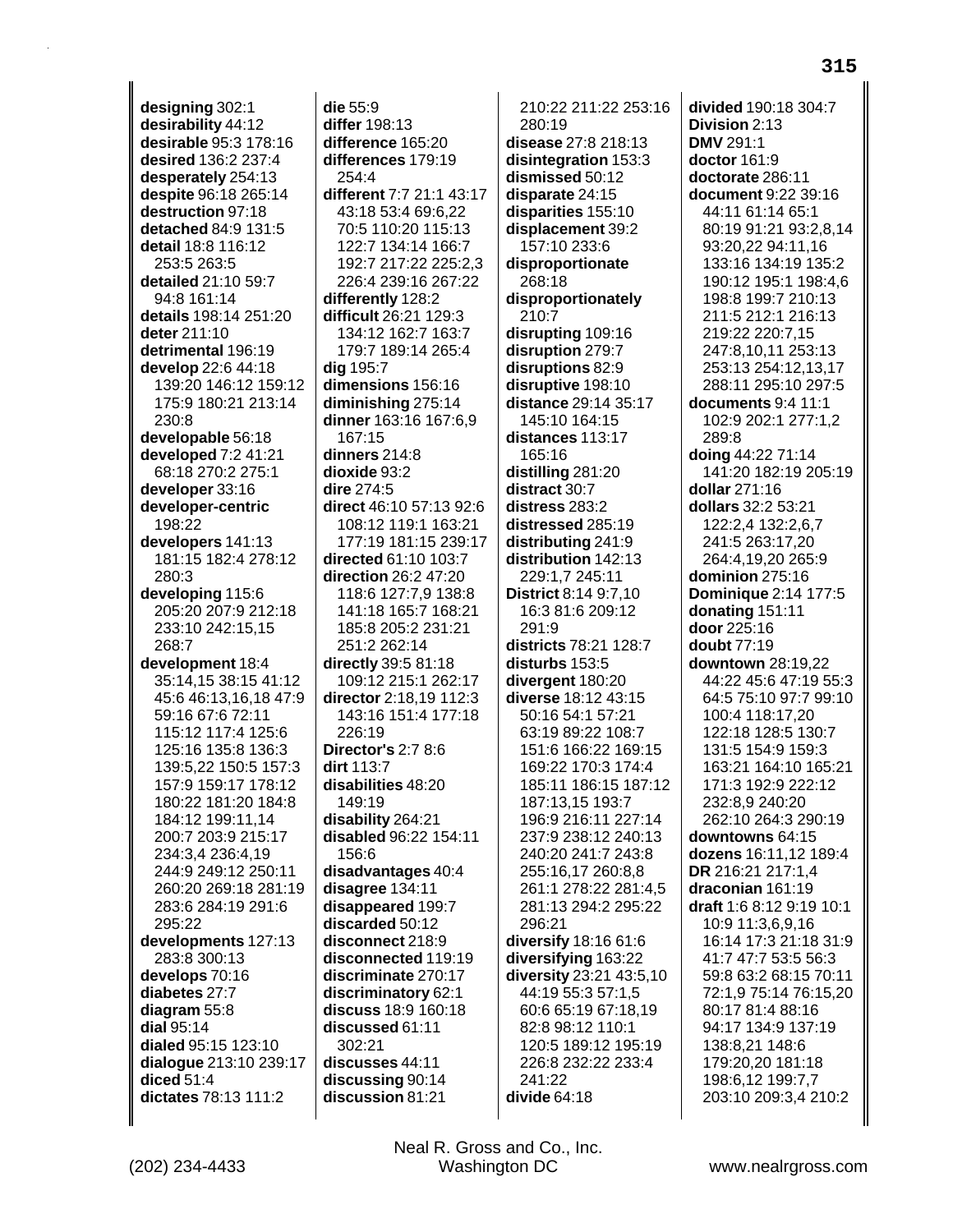212:18 217:13 231:21 237:2,17,21 239:20 251:14,18 252:17,21 253:17 254:5,17,22 257:8 269:18 270:1.4 270:5 271:2,11 272:12,16 273:7 278:16 279:19 287:7 287:15 289:2 295:11 298:5,11 299:8 draft's 281:21 drain  $22:19$ dramatic 176:8 dramatically 79:11 175:15 drastic 54:3 draw 242:11 drawing 227:13 drawings 128:11 dream 91:4 196:13 283:15 dreams 66:1 285:12 drilling 275:6 drinking 199:18 drive 29:16 41:19 96:19 97:16 100:3.11 154:11 160:21 162:12 165:3 193:9 206:15 232:11,15 266:2 301:10.14 drive-thrus 301:18 driven 141:6 152:7  $driver$  30:10 driver's 172:2 drivers 205:22 268:12 279:7 drives 218:14,21 driveway 225:10,14 driving 29:13,14 64:21 106:20 115:19 117:5 135:9 160:17 232:4 234:15 244:11 245:2  $302:1$ drop 138:3 275:8 dropped 178:13 du 211:14 due 61:1 94:17 109:5 115:21 127:17.19 138:5 186:4 193:5 198:9 270:12 276:3 277:6 Dunner 5:3 269:9,10,13 269:14 273:10 duplex 33:14 42:9 duplexes 13:3 57:3 69:19 130:14 149:12 172:17 duration 141:14

dwellings 23:16 189:1 dynamic 82:8 155:22 250:13 Е E 54:11 86:12.18 earlier 31:9 158:10 163:13 225:4 303:3 early 5:14 50:10 93:21 94:13 239:14 278:5 earned 109:9 193:11 earning 76:8 earth 103:4 earth's 275:17 easier 96:14 115:18 125:9 156:5 232:14 easily 119:11 161:21 east 13:21 38:18 46:16 47:7,9 121:4,8,12,19 121:22 122:6,6,15,20 170:8 180:10 267:19 east-west 64:18 236:14 267:18 easy 29:2 36:13 39:6 112:16 207:3 **EATMON 2:10** echo 83:16 236:7 ecological 50:17 73:11 ecology 286:11 economic 20:10 27:13 38:2 45:22 67:16 82:8 82:9.16 97:6 98:16 100:21 101:15 135:7 138:14 155:9,13 159:1,10 165:10 183:15 190:9 202:1 204:3 214:14,22,22 215:21 216:2 227:15 237:4 249:12 260:4 261:10 267:1,5,11 271:5 279:6,6,11,14 279:21 280:10 285:16 287:5 288:2 292:22 293:15 294:12 299:6 economically 20:8 59:12 155:14 187:15 255:17 economies 82:12 economist 140:16 economy 20:22 21:1 60:1 93:10 160:13 162:18 275:13,14 276:8,10 278:19 ecosystem 191:22 273:21 edged 166:14

Dutka 3:5 52:10,11,13

52:16,16

education 65:4 82:14 89:7 108:9 148:13 149:6 164:4 166:8,10 187:19 197:9 279:4 299:5 300:9 educational 89:16 185:19 186:13 268:19 effect 153:15 175:14 250:16 effective 119:3 242:9 effectively 112:10 182:17 effectiveness 26:8,11 effects 196:19 efficiency 210:15,17 efficient 26:3 30:7 89:19 100:11 118:8 135:8 172:2 209:21 210:13 237:8 272:3 efficiently 106:14 167:17 248:10,11 effort 6:18 56:4 100:17 192:19 218:6 238:6  $263:1$ efforts 38:11 72:3 93:1 94:6 101:6 102:8 137:17 166:17 180:11 181:5 191:14 198:3 209:18 228:1 278:13 291:12,16 300:9  $303.7$ Ehrmantraut 5:4 240:5 240:6,8,9 eight 84:21 213:5 276:10 Eighteen 132:8 either 22:13 87:4 165:1 203:14 205:8 elder 244:18 elderly 23:1,9 29:16 219:10,13,14,16 245:15 303:15 elected 297:8 electricians 244:17 electronically 134:7 element 47:22 113:12 135:15 145:17 211:2 211:6 228:3 257:4 elementary 109:14 224:16 elements 13:10,12 27:1 135:19 217:15 255:1 255:11 284:16 298:13 eliminate 29:14 45:5 73:5 93:4 162:16 228:16 233:19 eliminated 162:14 eliminating  $163:3211:8$ 

Elizabeth 168:8 Ellsworth 232:10 Elrich 11:9 98:4 else's 66:3 email 304:20.22 emailed 225:21 embedded 222:3 embrace 247:11 295:15 embraced 211:4 embraces 191:9 emerge 124:13 emergencies 228:21 emergency 91:15 92:5 92:9.14.19.22 94:1 95:6 104:3 200:21 288:13,14 emission 41:20 91:17 152:16 emissions 35:5,8 74:3 93:4,11 103:9 106:22 176:4 252:13 276:2 296:6 emphasis 38:2 51:22 84:20 112:20 122:16 124:22 138:10 169:16 207:12.15 237:10.12 237:18 241:11 291:18 emphasize 61:21 99:15 100:17 101:7,11 102:6 124:12.15 141:11 267:14 291:17 emphasizes 30:1 emphasizing 73:21 298:19 employees 20:13 173:4 176:10 302:9 employer 140:18 employers 215:2 278:21 employment 45:14 89:7 238:14 279:3 285:8 empty 128:4,18 131:4 enable 44:13 57:1  $261:1$ enabled 283:5 enabling 296:20 encapsulates 209:3 encounters 255:16 encourage 18:16 27:19 28:6 29:17 30:12 32:17 48:2 60:13 71:6 71:7 112:14 139:21 144:12 150:4 165:9 176:1 229:16 239:17 260:19 277:14 280:13 281:13 299:20 encouraged 260:3 encouragement 158:19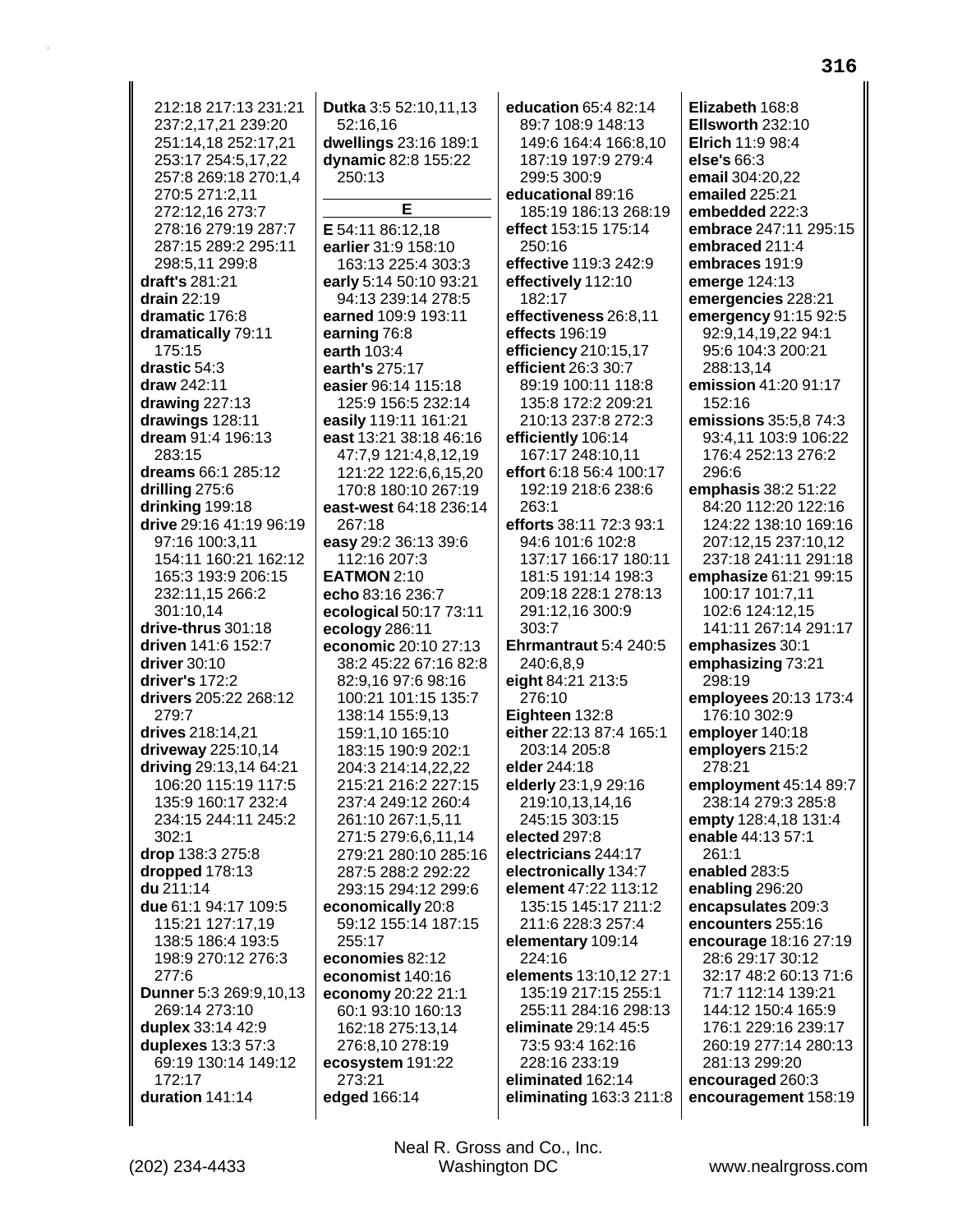encourages 149:5 261:5 encouraging 38:9 112:22 159:16 205:3 281:5 encyclopedia-like 195:1 endeavor 55:18 endeavors 98:10 ended 206:8 endless 274:21 endorse 160:12 endorses 125:5 endure 186:3 211:21 energized 297:13 energy 74:11 104:10,13 105:5 160:16 202:18 218:6 286:12 289:21 enforce 96:2 enforced 75:1 201:6 enforcing 200:13 engage 39:5 300:3 engaged 7:15 192:16 212:20 236:2 239:16 263:9 engagement 9:21 13:17 72:22 81:11.13 82:4 83:6 157:14 192:18 212:22 214:11 291:13 engaging  $212:16$ engender 193:18 engineered 200:10 engineers 274:1 England  $42:19$ English 3:5 75:5,6,8,8 enhance 47:9 299:19 enhancing 198:21 enjoy 29:6 71:19 140:6 177:22 186:12 191:22 249:19 260:17 261:2 enjoyed 55:2 118:11 enjoying 249:4 enormous 192:19 253:17 283:18 284:14 enrolling 109:15 enrollment 42:17 43:1 ensuing 194:10 ensure 74:22 98:15 99:21 126:18 139:5 143:20 145:12,22 146:14 148:17,19 150:2 157:9 166:19 170:14 182:6 183:9 228:4 278:18 280:10 298:21 299:3 ensuring 169:14 242:1 298:16 300:1,12 enter 9:3

entered 10:8 entering 11:4 106:2 107:14 enterprise 251:1 enthusiasm 142:12 enthusiastic 168:7,13 Enthusiasts 112:4 entire 6:21 13:2 63:11 134:3 142:8 177:9.19 180:11 184:9 191:20 216:3 227:2 entirely 23:6 entitlement 77:7 150:11 enumerate 247:18 envelope 180:12 181:1 199:16 environment 26:14 50:5 51:16 52:2 101:13 108:14 116:16 135:9 178:6 179:12 181:2 198:21 227:9 237:9 244:1,4 286:16 287:13 289:16 environment-centric 199:1 environmental 49:14 49:18 50:14 51:19 67:17 72:4 82:14 100:20 106:16 107:1 159:2 160:13 176:5 214:15.20 221:11 227:16 237:5 242:13 242:21 260:5 267:3 268:18 269:5 287:3,6 293:16 296:13 299:7 environmentalists 286:19 environmentally 37:22 117:8 159:20 206:21 envision 229:22 251:10 envisioned 250:19 280:1 envisioning 141:8 194:16 envisions 158:9 epidemiologist 218:13 equal 19:22 52:3 187:19 279:3 equality 27:14 79:13 Equally 296:6 equipment 113:9 229:6 equitable 5:15 30:14 57:21 59:5,15 60:7 68:6 89:5,15 108:6 148:3 154:20 164:1 166:19 169:12 170:14 234:2 262:15 295:16 296:21

equity 42:5 56:8 65:19 67:16 69:13 70:2 72:20 74:19 77:6 97:5 97:18 98:9,14,20 100:21 108:10 125:1 135:16 146:6,11,13 152:17 156:16 160:13 210:1 214:14,21 227:15 236:14 237:5 248:12,13 249:12 263:3 267:3,12 279:2 287:6,10 293:7,11 296:2,15 era 257:2 eradication 296:5 erected 259:5 errands 23:3 escape 260:15 especially 26:2,7 28:21 29:17 47:21 77:12 81:2 99:20 105:19 117:3 120:7 124:19 142:1,19 150:7 163:22 168:22 181:19 182:12 185:9 224:2 231:22 264:21 265:20 268:6 304:12 essential 14:14 67:20 98:15 100:20 101:3 302:9.16 essentially 7:5 20:6 50:12 51:7 112:21 establish 57:9 62:11 93:17 270:9 established 17:1 261:20 272:9 273:4 establishing 27:10 228:19 establishment 228:12 estate 130:10 143:15 280:22 Estates 119:16 120:1 125:11 190:4 estimated 227:18 293:1 estimates 145:8,20 et 45:6 219:4,9 283:11 Ethan 5:5 266:12 ethical 98:14 ethnic 42:3 55:3 165:10 232:22 267:11 ethnicity 187:18 evaluate 280:4 evaluated 103:19 evening 108:1 114:18 121:3 140:10 143:3 143:10 163:19 171:1 181:12 185:6 201:16 204:21 213:12,20

223:20 226:13.21 231:15 234:20 247:2 253:3 256:12 269:10 278:4 282:16 286:7 295:5 298:2 events 100:10 303:19 eventually 241:3 everybody 6:10 12:2 34:16 58:21 66:15 96:1 105:7 147:9 195:2 222:9 305:3,4 everyone's 300:8 eviction 241:14 293:22 evictions 102:1 145:11 evidence 90:12 evolution 171:11 173:8 evolve 129:14 251:10 evolved 127:14 exact 91:22 exactly 241:6 example 7:15 22:9 35:14 71:4 85:15 86:14 90:14 92:15 210:18 215:16 234:2 263:9 280:16 289:15 289:20 301:16.17 examples 170:6 249:8 259:9 exceeds 72:15 76:10 excellent 73:21 88:7 140:19 143:2 194:4 226:17 251:18 278:16 298:15 299:4 exceptional 177:21 excited 29:7 35:1.10 56:2 96:12 99:17 102:5,9 108:9 191:11 206:6 207:5 217:7,12 231:20 237:16 239:15 241:6 242:14 243:1 257:7 297:11 excitement 283:14 exciting 215:12 252:21 exclude 24:5,12 92:22 93:5 excluded 38:20 exclusionary 83:22 84:17 86:7 87:19 190:17 302:11 exclusive 53:18 60:22 65:10 78:22 exclusively 70:21 85:21 166:4 270:22 excuse 41:20 61:12 77:22 78:5 236:10 exec's 271:15 executive 3:20 11:9 12:6,10,11 14:8,14,17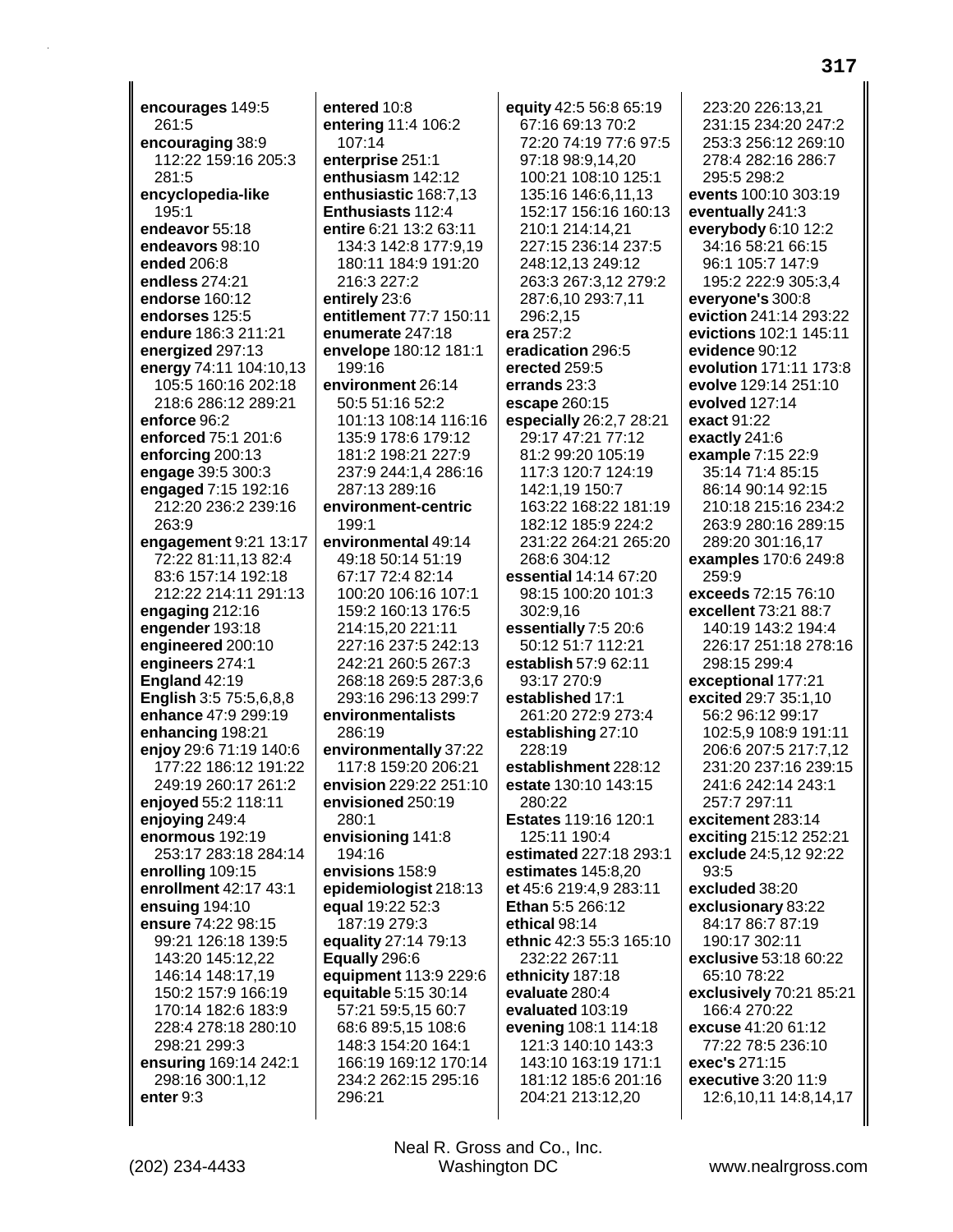77:17 98:4 226:18 280:16 287:3 exercise 113:8,9 114:5 exist 18:13 existence 276:3 existential 92:7 274:6 existing 32:20 33:6,10 34:1,2 49:3 51:8 60:4 75:22 136:4,9 139:10 142:10 150:5 156:22 157:10 175:5 182:16 182:20 248:5 257:15 257:15 272:9.14 exists 247:20 expand 68:13 76:22 79:11 131:12 144:2 160:14 232:4 280:20 291:22 expanded 75:22 139:6 184:13 expanding 28:21 40:9 151:13 183:7 184:5 229:10 236:18 260:22 expansion 38:9 50:16 180:5 183:2 236:18 238:8 260:20 expansions 39:18 expansive 21:22 81:13 **expect** 14:7 90:10 141:16 146:1 expected 41:13 expense 196:22 expensive 159:11 166:3 170:1 171:17 186:6 232:15 284:3  $292:13$ experience 64:2 108:7 154:12,17 experiencing 227:19 277:9 expire 172:3 explain 136:18 explained 225:13 explaining 111:3 explanation 127:9 187:21 explicit 157:12 179:13 182:21 252:19 explicitly 65:9 79:1 84:5 103:13 128:15 129:13 138:13 214:19 233:10 252:14 explore 229:17 exploring 50:7 exposure 170:11 225:3 express 97:14 160:10 240:11 expressed 16:8

expressly 19:7,12 expressways 128:14 extend 82:4 83:6 276:18 289:5 extended 45:7 198:9 251:21 extending 61:7 extension 39:20 230:2 extensive 276:14 extent 76:1 extra 132:1,4 extreme 162:8 277:5 extremely 101:6 118:15 148:5 179:7 198:10 232:21 264:13 exurbs 233:15 Eyal 5:7 231:8,18 eye 141:8 F face 64:18 109:11 faced 213:4 faces 274:6 facilitate 125:7 298:19 299:9 facilitating 283:6 facilities 20:5 184:4 229:5 272:4,5 299:16 facing 49:14 56:21 135:6 277:11 293:2 293:21 fact 7:9,13,15 53:16 90:13 96:18 118:12 118:15 174:21 200:6 205:9 207:11 257:11 298:17 facto 196:19 factor 20:15 36:9 factors 211:9 280:15 facts 271:22 fail  $51.18$ fails 271:11 failures 127:20 129:8 283:19 fair 170:14

**Fairfax 280:5** 

Fairland 47:5

fairness 79:13

faith 4:14 102:20

faith-based 139:22

fall 31:10 85:2 156:8

fallen 79:10 110:22

families 78:13 109:4.11

111:1,11 145:2,14

fairly 105:6

137:13

faiths 102:22

false 160:22

149:15 155:12 159:18 162:6 166:9,11,15 207:10 245:3,18 265:22 266:5,5,6 292:17 family 12:15,17 13:2,5 13:7 23:4,12,14,16 24:10,11 31:21 32:16 33:15,18 35:16,21 42:14 52:21 53:18,20 54:7 56:14,20 57:1,3 57:16 58:4 60:12,18 65:8 68:12 69:8 70:20 70:21,22 78:22 84:6,9 84:21 85:1,22 86:8 110:7 130:21 131:5 136:5 158:20 162:18 164:6,18 166:2 171:11 172:18 173:8 174:5 183:6,12,20 184:5,14 185:18 187:9 191:4 197:3 232:6 233:19 241:4 243:7 245:17,19,22 248:16 263:15 264:11 265:7 266:6 Fani-Gonzalez 1:17 177:16 fans  $68:17$ fantastic 212:16 far 14:10 49:17 69:4 80.19 88.12 131.9 133:19 160:22 175:11 188:16 193:3 202:3 203:14 210:3 264:20 268:8 269:5 274:8 285:8 farm 151:13 229:6 farmers 151:9,18 230:5 farmers' 228:12 farming 216:2 farmland 128:4 229:8 farms 51:11 254:7 farther 189:14 fast 142:3 204:2 faster 93:12 100:11 fatalities 210:6 fate 141:3 favor 168:15 298:4 favored 142:15 favorite 179:4 FDA 121:19 fear 121:18 188:17 fearmongering 79:5 feasibility 283:16 feasible 13:15 270:8 285:4 feature 295:21

featured 203:9 features 19:11 46:5 113:8 114:5 featuring 272:7 February 10:4 federal 20:18 228:13 federation 3:3 80:12  $82.2$ fee 141:17 268:14.19 feedback 227:3 250:6 feel 20:14 21:19 47:17 80:22 103:3,10 121:22 122:3 182:4 182:20 184:12 218:8  $219:10$ fell 158:3 fellow 77:1 131:3 felt 38:20 63:9 224:5.21 **Fenton 232:10** fewer 131:15 155:9 field 142:22 171:22 fields 113:1 272:4 **Fifteen 131:2** fifth 74:19 223:1 248:14 Fifty-four 205:14 figure 176:12 figured 44:7 fill 134:16 275:10 282:5 filter 146:14 final 16:14 76:20 83:2 217:17 234:18 270:5 finalization 82:20 finalizing 198:8 finally 11:18 14:7 24:3 42:11 62:8 101:13 111:7 139:20 142:11 146:5 157:7 264:2 272:16 281:20 289:10 finance  $19:20$ financial 36:11 77:4 122:21 149:6 182:3 186:4 266:3 277:5 283:16 financially 174:12 financing 146:3 find 74:17 160:16 164:14 165:17 171:22 222:20 244:20 266:7 finding 268:9 fine 69:15 137:9 172:22 273:14 **Finish 285:10** finished 136:17 finite 275:3 first 6:5 12:3,5 18:10 38:1 42:21 44:10 58:20 63:15 75:17 91:15 92:19 95:8,10

318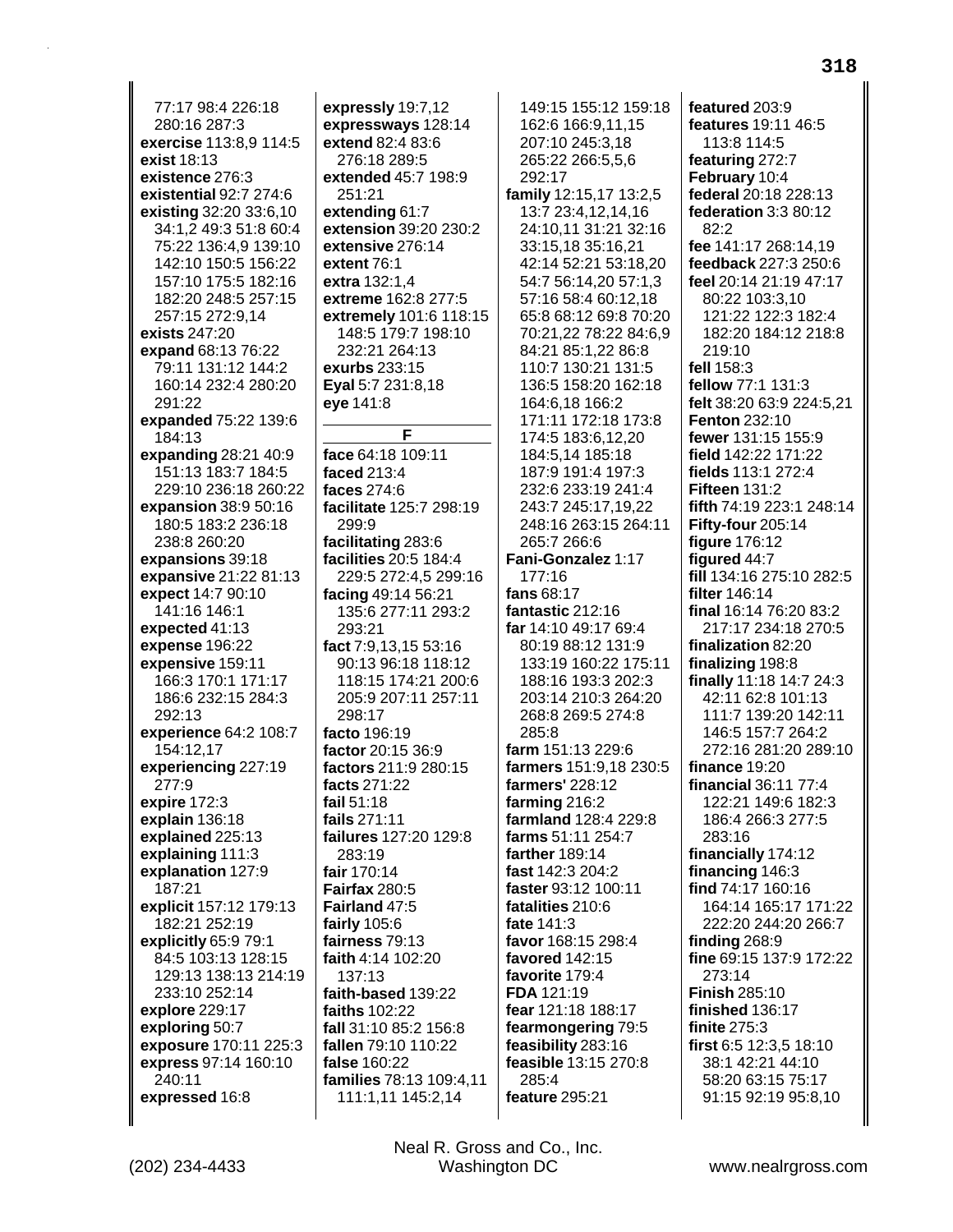99:10 100:1 103:12 135:4 140:16 141:7 150:12 155:15,19 158:3 167:18 169:17 171:4 180:6 198:7 202:13 209:20.20 214:4 217:13 220:15 220:22 224:9 225:7 235:12 247:19 267:1 286:17 287:19 298:13 firsthand 299:14 fiscal  $271:22$ fit 112:17 141:21 215:17.18 fits 161:19 five 60:11 62:8 73:8 86:1 93:11 95:15 111:4 135:3,18,22 222:13 227:21 249:2 249:15 271:19 301:9 five-263:20 fixed 201:6 flat 172:16 280:3 fleshing  $21:21$ flexibility 235:8 flexible 150:14 182:2 194:1 201:3.4.7 **Flint 236:5** flocking 260:12 flood  $73:12$ **Flower** 35:14 97:8 focus 14:4 17:2 18:9 26:20 37:1 47:21 67:5 68:18 76:21 103:5 106:20 117:3 134:16 134:20 184:13 193:6 198:13 199:2 202:2 211:7 214:13 236:20 251:3 252:2 273:5 291:3.5.22 focused 26:19 44:9 81:3 181:16 236:13 242:1 focuses 94:4 209:13 281:18 296:4 focusing 26:17 47:7 70:12 103:10 folks 7:3 12:3 67:2 68:4 106:6.14 156:6 222:1 241:16 247:21 248:15 248:17 follow 130:6 135:19 194:6 followed 95:12 following 9:4 10:7 11:5 12:13 60:10 72:7 73:7 93:17 96:1 127:19 236:14 279:20

food 4:21 74:18 89:6 151:12,15 184:3 207:16 226:19,22 227:7,9,13,15,19,20 228:1,2,4,6,15,17,22 229:2,4,15,17,20 230:1,2,6,6 242:22 245:6,7,8,10,10 304:1 **Foods 98:2** foot 33:4 207:22 299:9 footing  $52:3$ footprint  $36:8,20$ forced 100:22 165:15 forceful 300:18 forcefully 103:7 forecasted 115:22 foreclosing 66:1 foremost 75:17 214:4 foresaw 128:2,9 forest 50:15 73:10 112:21 125:11,17 190:3 288:4,7 forests 51:9,11 254:7 288:9 forever 131:13,18 forget 20:17 147:8 form 125:6 134:22 135:19 277:13 300:11 **formation** 284:10 formations 275:4 formed 201:19 former 44:4 108:8  $240:2$ formerly 23:16 forms 133:14 forth 56:5 194:11 fortunate 76:3 125:13 161:5 164:10 165:4 forward 13:6 14:17 30:15 56:7.9 66:5 74:17 99:19 107:8 111:8 112:12 120:8 158:8 173:10 178:16 180:20 181:3 213:12 216:15,17 221:8 226:2 230:10 239:20 246:8,9 252:18 282:2 295:14 305:2 fossil 274:21 275:12 foster 38:22 184:8 256:22 found 133:16 134:10,12 192:15 202:9 264:2 284:13 292:10 foundation 30:14 82:9 288:1 295:12 foundational 50:6 **Founded 256:19** 

founder 130:10 founding 16:6 137:16 four 18:9 25:19 31:6 61:21 74:13 81:12 85:22 94:10 171:6 236:18 264:1 268:22 284:7 fourplex 33:14 Fourth 20:10 248:11 Fouse 4:4 105:10,11,13 105:16,17 107:13,16 fractured 118:18 frame 95:4 105:6 198:8 framework 10:12,14 82:7,17 211:15 278:16 Frank 5:4 290:11,17 frankly 214:9 Frederick 77:18 free 47:17 236:8 238:9 frequency 30:10 39:19 72:18 211:1 frequent 30:9 232:17 frequently 40:18 68:14 161:13 299:16 fresh  $48:5$ friend 96:22 98:1 117:22 222:14 224:17 225:16 264:6,15 friend's 98:2 165:21 friendly 37:22 friends 23:4 48:5 63:22 64:9 161:11 165:18 204:15 Friendship 5:3 16:7 81:16 269:16 friendships 223:7 Fritz 5:4 290:11,12,16 290:17 front 147:7 179:13 210:9 283:17 frontier 259:8 fronts 56:9 119:5 234:15 fruition 88:20 251:1 frustration 163:5 fuel 275:12 fuels 274:21 275:12 fulfilling 115:1 full 14:10 51:11 59:7 72:5 83:8 126:3,4 128:18 178:8 191:12 267:12 285:12 full-time 263:16 fully 14:15 52:6 113:5 126:19 175:9 191:15 279:13 285:1 295:14 296:18

**Fulton 301:5.8 Functional 8:18,22 9:14**  $9:16$ **Functionally 142:14** fund 20:3 150:10 fundamental 21:2 **funded 271:7** funding 126:13 150:3 151:14 293:22 298:22  $300:19$ furnishing 33:9 **Furth 4:4 140:9,10,14** 140:15 further 21:20 30:6 32:7 32:17 54:6 70:15 115:2 119:8 124:17 152:4 171:20 172:12 209:13 237:12 288:8 furthered 176:6 Furthermore 187:13 278:17 281:17 future 13:20 15:14 16:21 26:18 29:5 32:21 34:4 37:22 58:8 61:8 62:5 66:2 67:20 81:22 82:11 83:3 90:2 97:6 102:9 103:5.18 106:7 115:21 116:4 117:3 129:14 151:21 152:16 156:17 157:21 170:11 173:3 177:21 178:11 182:6 184:15 194:15,15,19 195:7 205:14 212:3 213:13 215:22 216:7 217:11 226:3,3,7 229:11 234:4 239:21 249:4 253:21 254:15 265:22 269:20 273:2 276:5 284:14 286:2 294:14 298:9 300:12 G

gained 46:14 Gaithersburg 24:7 34:18 118:2 185:22 186:21 205:2 250:17 251:13 Gaithersburg-Germa... 4:17 250:8 qame 142:2 gap 110:21 148:22 149:2,8 228:2 275:11 garden 128:19 149:13 gardening 229:13 300:3 gardens 36:17 303:22  $304:1.1$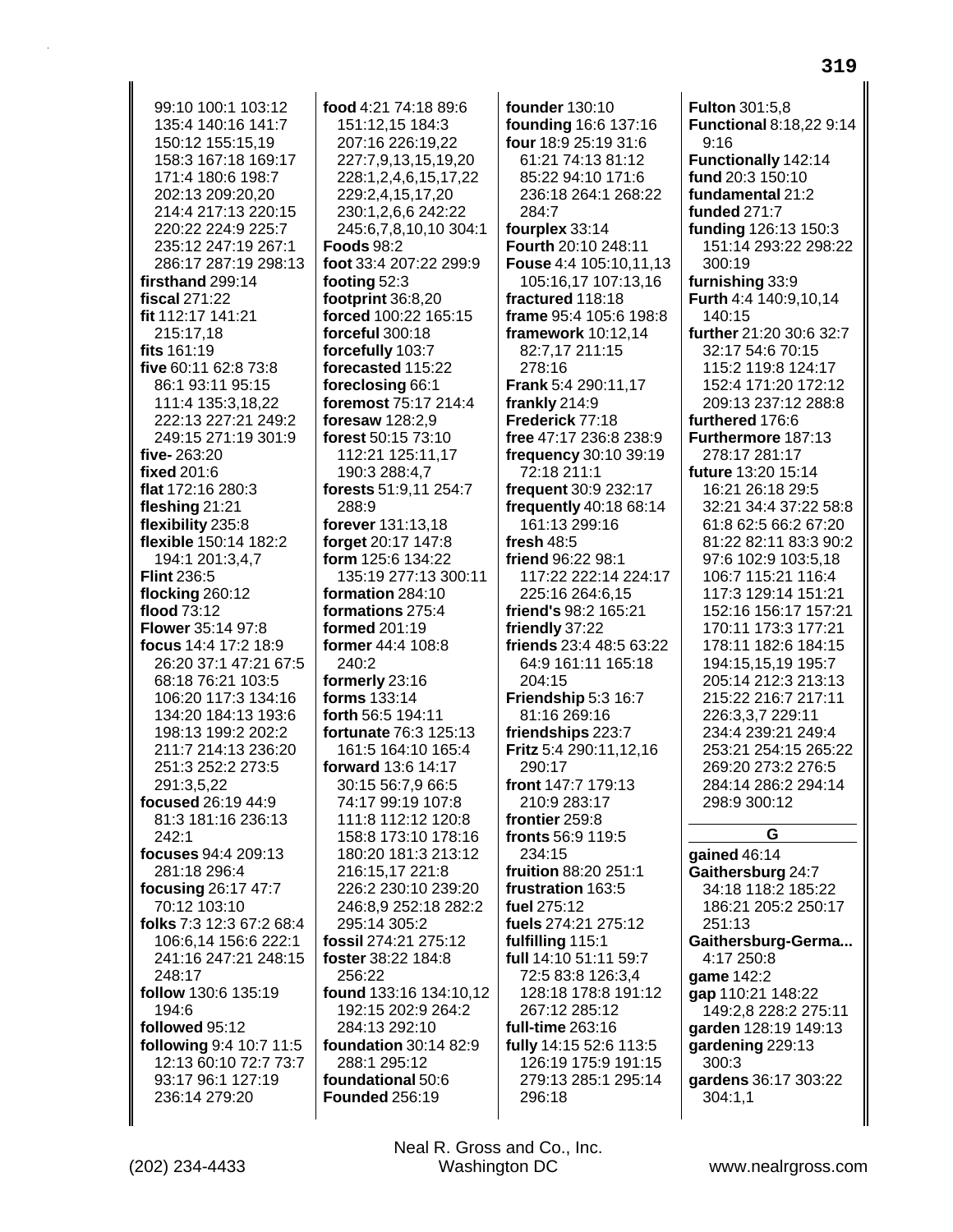garnered 131:22 gas 41:20 74:3 103:8 105:4 106:21 252:13 276:1 296:6 299:21 qases 93:7 103:15 104:12 Gateway 121:21 gather 56:4 gathering 89:10 gauge 210:17 gear 122:22 geared 193:4 general 2:9,17 7:3 8:13 8:15 9:5.9.10 10:4.12 26:1,15,22 27:2 31:10 32:20 34:3 37:19 49:17 52:1 58:15 68:13 73:10,15,20 74:8,9,14 79:7 80:17 81:4,9 82:21 114:8 137:19 173:12 180:7 230:1 231:20 237:13 243:5 250:10 251:3 262:14 generally 134:22 138:8 141:9 300:10 generation 63:15 74:11 79:7 104:13 170:11 195:6 203:20 258:20 289:20 denerational 265:14 **generations 29:5 103:5** 205:14 245:20 gentle 77:10 gentlemen 298:3 gentrification 39:2 97:15 121:18 George's 9:7 46:8,15 185:21 Georgia 126:6 172:10 geothermal 36:18 **GERALD 1:17** Germantown 37:18 38:20 185:8 186:21 250:9,17 251:12 252:11 getting 7:19 22:17 54:1 105:4 118:9 171:21 205:6 224:12 232:12 257:19 283:14 300:19 Gillespie 5:5 189:18,18 189:20 190:1,2 GIP 90:15 girl 225:1 give 14:5 65:10 70:7 75:14 111:11 120:14 145:5 146:5 167:8 204:10 217:17 218:7

given 24:1 51:21 52:2 60:3,5 94:21 109:8 122:20 138:9,10 139:15 141:10 165:4 174:9 213:6 251:2 267:2 270:15 299:1 gives 41:16 184:11 247:21 284:11 giving 49:12 146:18 195:16 212:12 gladly 16:10 Glen 125:17 192:8 global 82:15 103:8 194:18 228:22 298:17 goal 22:22 29:17,18 40:1 62:6 70:19 73:15 89:8,14,19,22 93:8,10 93:13 103:14 114:8 126:4 181:6,18 198:17 210:17 231:22 238:16 251:15 252:14 259:15 270:15 272:15 290:2 goals 8:16 9:11 14:4 16:20 17:2 18:5.15 29:15 30:11 35:9.22 52:19 53:6 60:1.3 62:7 67:12 70:2,7 74:7 90:11 94:1 103:19 115:1.17 116:21 126:15 130:12 134:11 135:1 144:11 146:16 152:15,19 156:8 160:12 173:10 176:5 178:14 210:3.9 214:21 229:20 234:18 253:22 269:19 271:3 273:2,6 279:17 281:21 288:19 293:10  $299.22$ Goffman 5:5 266:12,13 266:15,18 goodness 178:9 gotten 232:6 governed 44:20 government 25:8 91:17 152:20 205:19 213:22 216:7 292:5 grab 248:22 266:22 grade 224:9 225:7 gradients 180:20 graduate 29:1 100:5 graduated 42:15 62:22 graduates 29:6 graduating 118:11 graduation 107:11 grains  $229:6$ grandchildren 249:18

grandmother 165:5 grandparents 63:20 grant 151:14 granted 64:3 grapple 87:1 grateful 142:18 151:12 151:21 191:19 197:7 grave 36:5 Gray 3:8 4:5 83:11 123:11, 15, 16, 18, 20 123:20 124:1,2 126:21 greater 4:15 39:18 49:18.21 86:16 93:3 129:14,15 133:12 145:5 168:15 207:15 greatest 23:13 76:1 241:21 269:5 greatly 48:6 198:9 green 36:14 37:3 38:22 40:8 51:3 73:4 148:14 180:3 191:13,19 199:5,9 233:22 236:16 242:19 254:7 296:7 300:2 areener 104:11 155:21 greenery 36:17 greenhouse  $41:2074:3$ 93:7 103:8,14 104:12 106:21 252:13 276:1 296:5 299:21 arew 62:22 63:4 116:2 118:1,8 122:6 165:18 242:5 262:10 265:7 298:7 grids 13:14 Grimes 3:6 43:22 44:1 44:3,3 groceries 36:3 97:12 125:15 219:17 grocery 29:9 35:17 206:10 207:17 222:19 232:7 ground 7:2 255:6 groundbreaking 266:20 grounded 211:3 groundwork 181:5 group 5:21 6:5 12:3 43:6 54:1 86:6 91:8 91:13 95:8,9 102:21 112:5 171:6 193:7 263:13 273:22 278:8 286:13 295:7,8 group's 274:16 groups 6:6 39:6 72:22 155:10 165:14 groves 51:9

grow 59:6 63:6,10 109:22 110:1 115:22 156:5 197:8 203:16 220:11 240:16 274:15 growing 40:4 41:18 77:7 122:8 128:1 151:9 154:22 162:6 182:17 229:4 233:1 grown 169:19 271:21 grows 261:17 growth 3:11 22:11 24:17 30:15 38:15 39:4 41:8,10,11 42:12 56:8,17 59:2,15 60:8 61:4,8,10 68:6 70:3 71:4 85:7 90:1,3,16 97:17,20 98:3 106:18 136:2 145:12 157:19 158:20 159:14 171:19 196:10 198:16,18 199:2,3 202:4 233:18 237:10 250:16 255:14 260:4 267:1,5,17 271:5,18,20 272:21 guarantee 13:12 188:2 quarantees 283:6 quess 43:9 92:16 guidance 74:10 211:20 285:19 quide 61:8 179:19 quiding 102:9 Guitarra 3:6 71:10,11 71:15.17 Gwen 2:19 6:12,15 н habitat 4:11 144:8

147:10,22 148:5,21 149:4,10,19 152:9  $192.2$ half 46:17 58:3 69:2 84:8 85:4 109:2 127:15 163:15 167:6 172:10 241:5 **Hampshire 119:16,22** 175:12 hand 60:19,19 134:12 handful 24:14 91:18 handicapped 29:16 handpicked 196:14 hang 66:1 303:14,14,15 303:16 happen 63:14 79:15 164:6 255:20 happened 32:11 98:13 happening 66:3 happens 66:4 80:6 happiness 198:19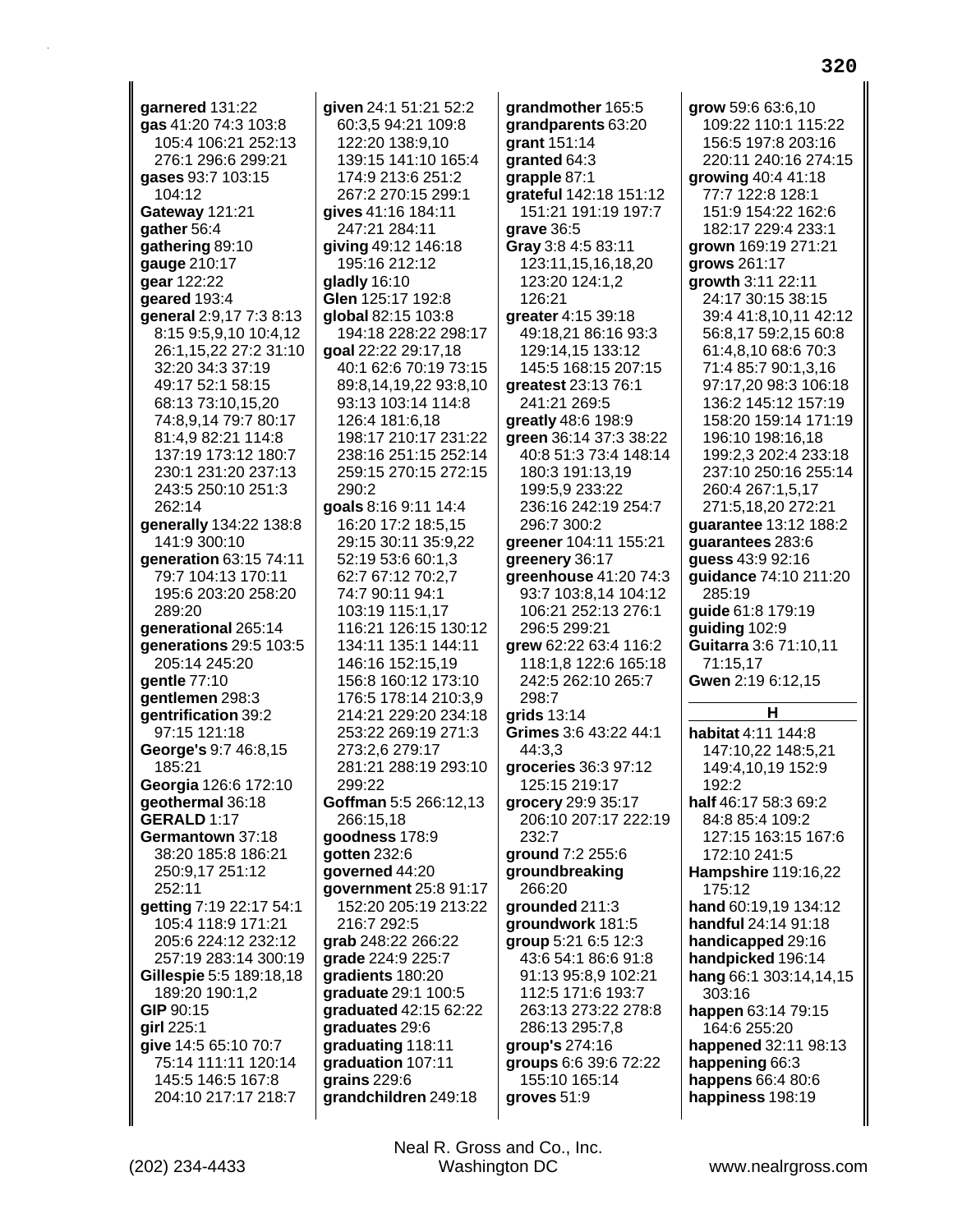happy 32:14 76:13 101:18 169:2 195:11 195:13 298:10 hard 16:13 18:2 23:22 50:11 63:14 66:22 130:5 134:10 142:21 192:17 233:15 247:7 253:2 264:13 266:19 269:17 284:2 harder 85:2 131:14 232:15 hardships 36:11 harm 202:7 205:14 224:5 harmful 176:4 179:6 harmony 283:13 harms 302:12 Harney 3:10 21:13,15 24:21 25:1,10 **Harold** 5:9 282:6,15 **Harrop 160:11** Harvey's 98:1 hate 25:6 96:3 194:19 head 111:9 heads 138:8 147:4 heal 56:10 health 26:13,17 27:1,4 27:7,8,12,14 28:8 30:2 36:13 51:19 67:16 83:7 107:1 124:18 148:13 155:9 184:2 214:14 218:12 219:8 221:10 227:15 228:21 237:4 242:9 255:4 261:10 268:19 269:5 279:6,14,22 287:6,10 304:11 healthcare 202:13 207:17 244:18 265:2 272:3 healthy 27:6,10 28:1 41:16 50:19 89:6 112:14,17 172:14 184:3 222:11 223:4 227:8 228:12 261:6 272:21 heard 15:3,6 39:10 67:1 110:14 123:14 hearing 1:6,8 6:4,17 7:6 7:8,14 8:8,11 9:19 11:3,6,8,16,17,19 72:6 94:3 95:22 167:16 204:14 213:2 232:3 237:2,17,21 239:20 270:7 304:19 hearings 81:14 153:14 194:6 heart 246:5 271:2

heartened 190:12 hearts 223:5 heat 162:8 219:17 Heather 4:21 226:12,18 Hedrick 3:7 66:9,11,14 66:17 height 87:15 Heights 5:3 16:7 81:16 269:16 Heinsman 4:5 160:1 held 218:3 236:9 hello 17:13,14 47:15 52:13 75:6 102:16,18 111:19 114:19 169:7 170:21 177:3 188:6 195:11 216:22 240:6 266:13 297:20 Helms 3:7 25:12,12,13 25:15,17,19 28:4,6 help 36:18 47:1 56:10 60:2 61:9,18 77:13 96:3 112:15,17 137:15 140:4 146:3 146:14 150:9 157:4 166:6 169:2 173:9 181:4 182:3 212:2.4 222:14 228:16 248:21 249:6 261:19 263:15 299:21 300:4,18 helpful 156:17 211:3 280:19 helping 184:7 299:17 helps 257:22 264:7 her/his  $249:3$ Herb 3:15 91:8.11 heritage 180:2 258:18 hesitate 232:9 Hey 117:16 **HHS 145:7** hi 37:10 47:13 49:8 62:20 75:7 91:10 150:21 158:15,17 160:7 204:18,21 216:21 217:1 240:7,8 262:5,7,9 269:11 277:21 278:1 295:1,2 hierarchy 280:12 HIF 139:6,8 146:3 high 42:16 44:8,21 55:7 55:21 57:20 61:5 68:18 70:14 83:20 108:21 112:20 121:12 128:3 129:18 148:13 149:17 159:10,16 183:12 184:9 185:17 191:21 198:20 202:4 203:3 223:21 248:16 255:14 261:3 281:14

high-119:10 higher 119:15 156:22 166:8 185:19 186:9 202:19 209:22 218:14 218:16 247:21 highest 100:18 109:18 207:14 228:14 highlight 27:18 60:10 100:1 237:11 287:16 highlighted 196:4 highlighting 124:10 148:8 179:15 highlights 134:8 highly 138:16 174:4 192:16 212:19,20 highway 171:20 highways 8:19,20 9:13 30:4 207:6 hike 260:16 hiker 168:7 hikes 113:3 214:10 Hill 2:11 35:14 69:10 Hillandale 47:4 Hills/Forest 192:8 hinted 85:7 hire  $7:4$ Hispanic 42:18 84:15 119:17 186:18 historic  $9:1.1524:13$ 38:22 257:9 258:21 259:3.4.7.8 274:13 historical 78:21 85:12 89:12 historically 40:4 73:1 97:17 111:1 183:20 history 42:2 61:22 108:17 259:12 hit 15:7,9,9 17:12 30:21 54:15 118:16 162:17 232:10 242:7 hitting  $265:16$ **HOAs 24:10** hoc 247:15 Hoffman 240:2 hold 217:16 220:16 home 33:16 64:4,5 69:1 76:9,10 77:3 78:22 85:19 86:17 95:11 97:2 98:1.2 100:14 109:12 110:18 129:5 132:8 144:1 155:16 155:19,21 161:8 170:2 171:6 172:13 172:16 175:20,22 176:2 195:22 196:3,3 240:2.3.17 241:3.4 243:6 244:17,17 245:21 261:5,9

263:22 304:13 **Home's 144:2 Homeless 143:7,16,19 Homeless/Coalition**  $4.8$ homelessness 143:20 144:14,20 145:3 homeowner 34:17 44:20 118:3 homeowners 60:18 77:1 80:14 84:14 131:11 136:7 154:10 203:3 homeownership 110:22 148:3,22 149:8 150:13 264:17 homes 4:7,8 31:19,21 33:18 35:16,21 65:11 79:11 84:6,9,21 85:1 85:4 86:10 105:2,21 110:7 111:2 131:5,13 131:16,17,19 143:6 143:17 144:4,22 150:6 174:5 183:10 185:18 187:9 191:5 245:17.19.20.22 248:16 293:19 hometown 38:19 Honduras 196:4 honest 65:17 200:16 honestly 190:15 Hong 158:21,22 **honor 248:1** Honorable 14:21 hope 16:14 29:15 48:8 49:2 55:7 88:19 91:2 101:16 117:11 160:14 161:16 163:7 216:5 243:3.8 246:6 247:10 266:1,6 302:2 hoped 51:21 146:13 158:22 209:4 hopefully 6:7 172:20 241:3 hopes 65:22 hoping 231:7 horrible 189:6 horrified 224:12 horse 271:10 horseback 113:4 host 109:11 hostile 155:14 hour 163:16 165:3 167:6 175:18 301:12 hours 100:15 167:8,18 192:10.13 301:11 house 31:16,18 32:1,3 32:6 43:7 64:9 110:17

Neal R. Gross and Co., Inc. Washington DC

www.nealrgross.com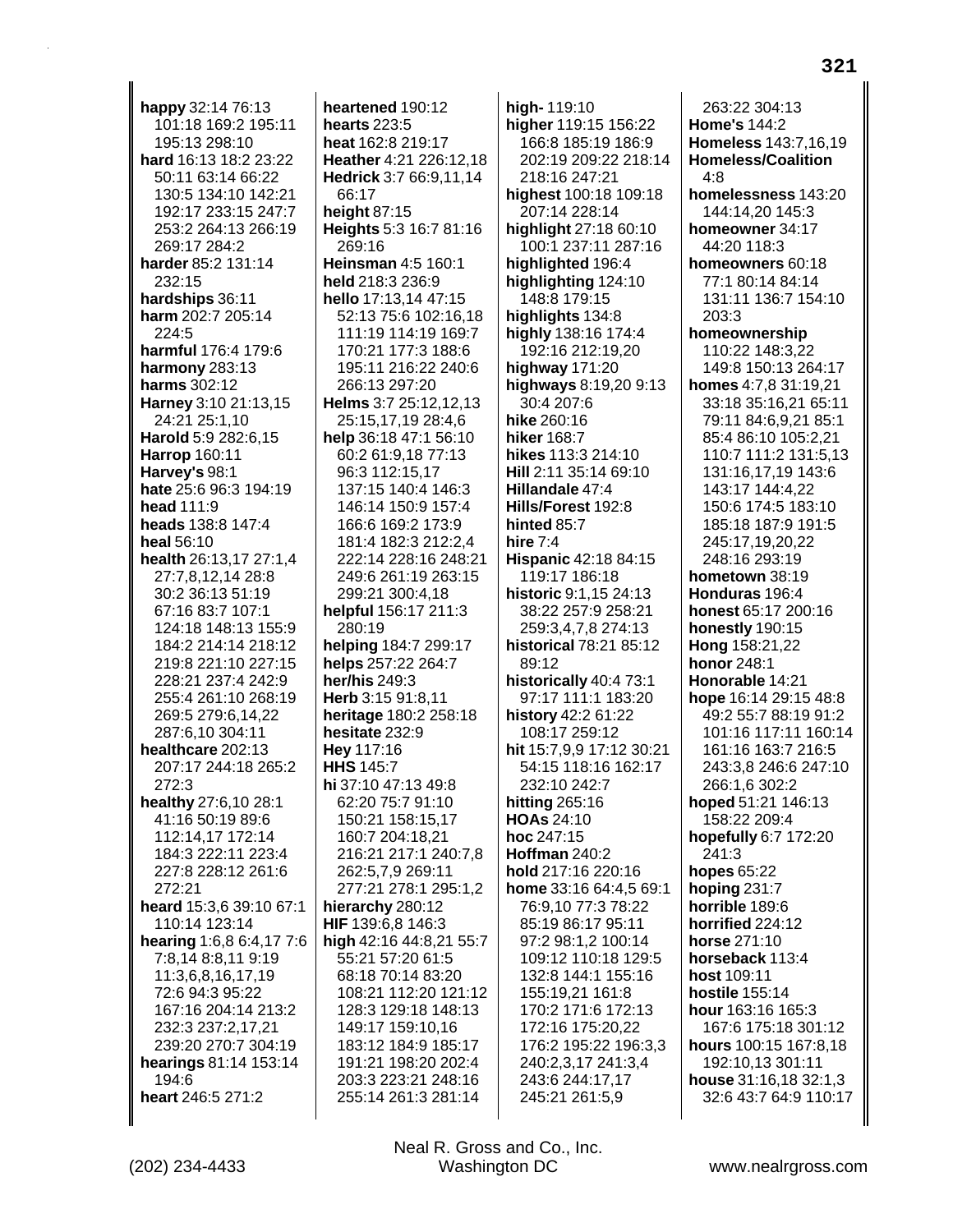132:11 164:1 165:21 172:6 263:13,21 264:2 265:8 household 33:4 76:9 96:12 263:11 householders 130:20 households 76:7,12 80:13 84:19,22 85:5 144:18 149:1,2 150:8 182:8.12 183:9 186:18 187:1 235:20 292:12 293:2,3 houses 84:10 131:10 131:11.12 136:10 156:3 166:1 172:15 189:9 housings 189:13 hub 267:21 hubs 238:14 HUD 282:20 283:5,15 283:18 huge 154:12 191:12 203:21 285:3 human 28:2 51:1 101:17,20 145:8 227:10 276:3 294:8 303:4 human-202:20 **Humanity** 4:11 144:8 147:10 148:1,5 hundreds 6:20 hurdles 179:8 hurt 70:6 203:10 husband 100:5 160:11 161:5,7 175:1 hyperlink 11:2  $I - 185:20$ I-270 128:18 185:20  $250:20$ I-95 46:8 idea 29:7 42:1 82:6 100:2 110:5 117:1 124:17 162:3,9,13 189:11 191:9,11 205:3 207:5,8 218:4 218:20 219:1 224:12 283:11 302:3 ideal 22:20 23:18 294:7 ideally 300:16 ideals 194:11 ideas 7:17 50:9 76:14 125:2 134:9,14 215:11 217:21 219:11 249:7 263:7 287:14 identification 156:20 identified 67:15 135:4

288:4 identifies 92:16 279:8 identify 62:5 134:17 156:15 228:16 identifying 13:21 62:3 154:22 281:18 identity 39:1 ignored 98:4 225:15 284:15 **ignores** 285:21 Ignoring 70:3 III 3:8 54:11 ill 264:22 illusory 162:21 illustration 289:15 imagined 180:7 imbalance 267:18 immense 36:11 immigrant 63:16 266:5 immigrants 97:17 244:16 265:21 immigrated 196:11 immunology 280:17 **impact** 20:11,12 22:2 24:16 108:12.18 133:13 141:17 176:8 183:18 196:10 205:8 210:7 228:22 242:13 256:3 268:18,19 269:6 277:13 288:18 impacted 108:22 109:2 169:17 183:20 275:15 impacts 51:14 82:12 92:6 262:18 277:6 288:20 289:19 296:11 impediments 132:14 impervious 199:22 200:6 289:17 implement 35:19 126:13 148:17 175:10 229:17 254:17 274:7 implementation 19:6 62:8 70:16 74:20 126:4 133:15 174:10 270:16 300:19 implemented 126:6 178:17 284:4 285:15 implementing 125:2 implications 20:21 82:15 221:11 implore 93:15 importance 19:22 31:14 92:4 93:4 148:9 152:11 209:6,9 211:8 213:7 237:22 279:1 important 20:15 43:11 65:17 73:16 77:22 100:9 106:4.13

112:14.19 115:20 119:7 134:2 135:4 141:1 148:14 152:15 162:15,16 168:8 174:20 178:12 180:18 183:9 184:1 191:21 198:4 207:11,16 208:1 216:17 224:4,8 225:5 229:3 242:20 247:11 267:4 274:19 277:1 281:6 285:9 296:6 299:14,15 importantly 24:3 111:7 259:4 imposed 78:17 impossible 48:22 93:14 169:22 impractical 162:5 impressed 64:21 **improve** 69:20 82:1 201:8 285:11 299:19 300:4,8,9 improved 14:1 61:17 106:11 improvement 18:10 improving 61:18 134:19 161:22 214:21 267:7 291:3 in-house 281:1 inaccessible 48:16 206:12 inadvertently 280:14 incalculable 148:12 incentives 150:1.4 182:2 257:13 incentivize 106:17 139:2 280:1 incentivizing 182:1 inception 110:2 include 7:22 23:18 27:6 27:9,13,15,20,21 28:7 61:5 72:22 87:17 96:4 103:13 116:12 142:16 180:11 182:21 191:3 199:20 201:3 202:17 205:20 219:8 248:14 249:1 259:17 276:7  $302:8$ included 46:18 104:14 135:16 182:16 258:22 includes 34:2 70:19,22 74:14 148:20 295:21 including 9:20 18:21 19:16 20:2 33:4 44:20 61:22 76:18 87:2 101:12 105:21 120:7 126:4 139:2 149:12 152:16 161:12 180:12

181:8 182:8 183:2 184:2 200:7 203:20 205:3 209:5 210:16 213:1 230:5 237:18 238:18 241:10 255:11 257:6 260:7 274:20 275:18 294:11 inclusion  $41:8$   $42:1$ 43:20 60:6 67:19 111:9 149:5 195:20 229:16 246:4 248:12 248:13 252:19 inclusive 48:7,13 59:4 59:15 99:21 101:7 169:15 184:8 228:19 263:1 293:9 inclusiveness 157:21 income 32:4 35:11 38:6 45:13 76:9,11 96:12 106:5 117:7 119:11 119:14,16 121:10 138:17 148:18 150:8 155:13,18 156:22 166:9,11 171:10 172:7 182:14 183:13 183:18 185:17 186:1 186:9 210:8 240:13 241:15 255:14,14,21 263:11,22 264:7,9 265:1.16 267:8 288:20 292:3.12.16 292:16 293:4.13 294:2 302:6 incomes 34:1 42:7 64:20 145:19 182:8.9 182:13 183:2,10 186:10,19 187:2,7 188:3 226:5 232:22 inconsistencies 61:18 inconvenience 92:3 inconvenienced 65:21 incorporate 187:7 299:16 incorporated 27:5 212:7 283:8 incorporates 12:11 74:21 incorporating 186:7 187:21 228:9 incorporation 104:2 260:4 increase 18:16 20:3 23:17 69:16,16,21 73:4 76:8 146:4 172:19 175:6 182:11 232:4 238:4 255:18 280:2 288:8 296:10 increased 24:18 70:2,3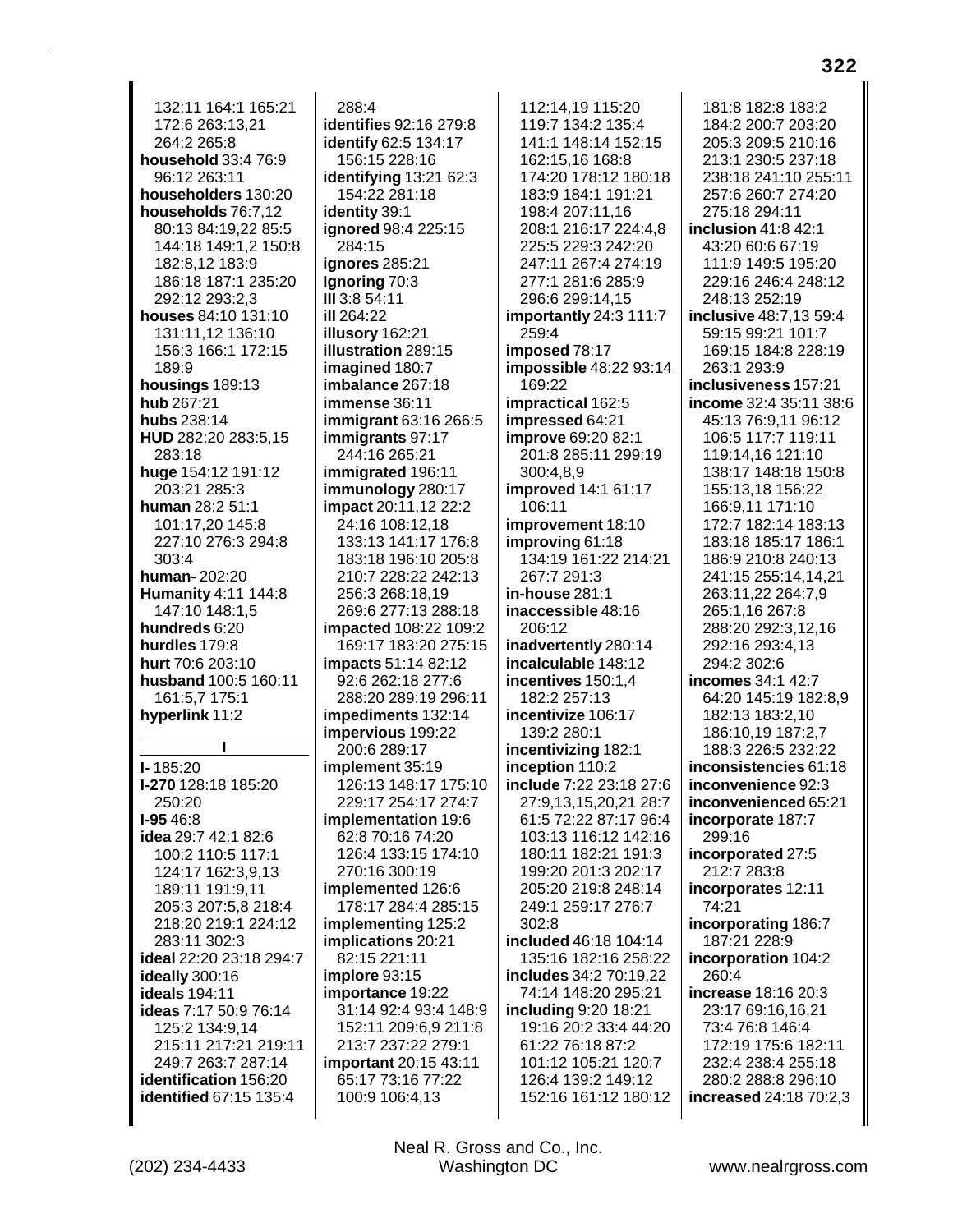72:14 77:2 130:20 138:14 148:10 181:20 182:15 192:2 193:6 209:5 227:21 252:7 increases 109:6 180:4 increasing 39:19 40:10 72:17 76:12 119:6 120:2,5 132:14 144:20 149:8 150:10 189:11 203:21 233:2 238:18 248:4 261:16 276:1 281:3 284:11 increasingly 54:2 137:18 186:15 203:18 229:3 276:12 incredible 30:16 291:7 incredibly 216:17 283:17 independence 265:6 independently 156:6 index 179:18 258:14 259:17 indicated 134:1 indicator 198:18 indirect 92:7 individual 16:4 41:6 52:18 54:21 62:21 129:21 136:7 172:5 190:5 201:18 221:5 246:6 247:5 264:10 264:13 282:16 **individuals** 72:22 73:6 145:2 149:18 185:17 205:17 207:9 industrial 257:1 industrialized 275:22 industries 20:8 216:11 238:13 industry 27:12 164:4 inequalities 148:12 inequitable 184:1 inequities 148:10 274:13 inequity 33:20 56:13 196:22 234:14 inexplicably 93:5 infection 218:14 infectious 218:13 infill 67:8 70:13 179:9 influence 34:21 influencing 34:22 influx 279:10 information 39:9  $276.14$ informative 217:10 informed 94:16 154:17 200:5 infrastructure 20:6

22:5 53:15 60:4 73:14 90:16 180:4 204:1 212:10 229:7,18 238:9 242:16 271:6,9 272:10 279:12 296:10 ingredients 46:20 279:17 281:1 inherent 101:14 inherit 128:16 inherited 128:17 inhibit 186:8 inhibits 153:15 initial 51:21 94:14,18 95:2 174:14 initiate 93:1 initiative 27:11 44:6 150:10 initiatives 57:13 126:18 181:9 201:4 injuries 27:15 210:6 injustice 72:20 74:19 injustices 57:14 innovation 278:21 innovative 212:13 input 7:22 19:4 56:5 81:21 82:22 99:14 101:12 141:19 184:16 213:10 305:2 **insecurity** 227:19 228:1 228:15 230:1 inside 11:16 207:22 insight  $227:14$ insist 65:19 insofar 285:7 inspiration 55:18 253:19 inspire 41:7 253:19 297:7 inspired 55:20 71:19 194:10 253:15 inspires 254:15 installed 299:13 instance 125:17 248:4 249:10 296:20 institute 184:7 institutions 101:15 137:14 140:1 instructions 15:15 instrumental 184:7 insufficient 56:16 integral 52:8 integrate 230:4 integrated 42:4 59:13 91:21 155:9 262:19 293:17 integrates 287:8 integration 37:2 60:9 62:6 138:14 157:2

233:9 241:12 242:18 integrity  $50:14,20$ intended 19:2 134:16 intends 91:2 175:11  $178.7$ intense  $304.7$ intent 23:5 304:5 intention 293:12 intentional 61:2 101:11 intentionally 230:4 intentioned 57:12 intentions 50:4 interact 170:12 249:9 303:5 interconnected 296:20 interconnectedness 129:15 Intercounty 46:21 interdependent 284:17 interest 210:21 248:1,1 283:16 299:11 interested 7:17 interests 178:15 248:3  $248.3$ interference 247:22 257:10.11.12.14 258:14,15,16 278:8 Intergovernmental 274:4 interim 259:5 internally 113:19 internet 299:4 interrelated 284:16 interrelationships 94:5 **interrupt** 257:18 258:10 interrupts 194:19 intersections 48:22 intersects 97:9 intertwined 299:6 interwoven 119:9 intimately 296:19 introduced 55:14 293:19 294:1 introducing 172:17 introduction 8:3 106:10 inventory 139:13 invertebrates 152:10 **invest 280:4 invested 158:4 188:22** investigating 39:20 investing 157:18 207:6 207:7 investment 19:21 22:5 30:6 77:2,8 272:13 279:11,11,16 280:1 280:11.13 investments 26:19,21 215:18

investors 280:3 involve 52:6 involved 137:17 193:8 256:3 286:13 involves 61:16  $IP 238.9$ Irene 3:9 17:6,21 **isolate 111:10** isolated 129:6 issue 11:13 57:20 215:2 224:4 244:12 283:5 293:8,15,16,16 296:13,14 304:11 **issues** 10:4 56:21 58:2 64:18 83:20 87:20 92:16 98:14 108:11 119:14 137:16 158:7 174:7 176:13.13 192:14 214:7 219:19 221:20 228:3 230:8 235:9 236:22 242:21 279:8,13 299:6 it'd 172:14 it'll 79:12 122:13 **item 104:9 items** 129:22 171:13 245:11 270:13

**JAKE 2:10**  $iam 219:2$ James 3:7 4:10 66:9,17  $137:1.9$ Jane 3:11 58:16 59:1 67:2 January 10:16 236:10 Jeff 143:14 Jeffrey 3:17 4:7 14:21 16:1 143:6 Jenna 4:2 95:12 99:1,1  $QQ \cdot Q$ Jennifer 3:4 47:12,19 Jenny 5:3 269:8,13 **Jersey 291:2** Jessica 4:20 204:17 205:1 211:10 **Jessie** 42:15 Jheanelle 293:19 Jill 4:10 107:17,21 108:5 job 20:1 46:1 60:4 73:21 82:13 96:16,18 106:3 107:15 109:6 171:4 175:21 199:3 251:18 263:16 271:5 271:18,20 272:21,22 302:22 jobs 10:16 14:3 16:19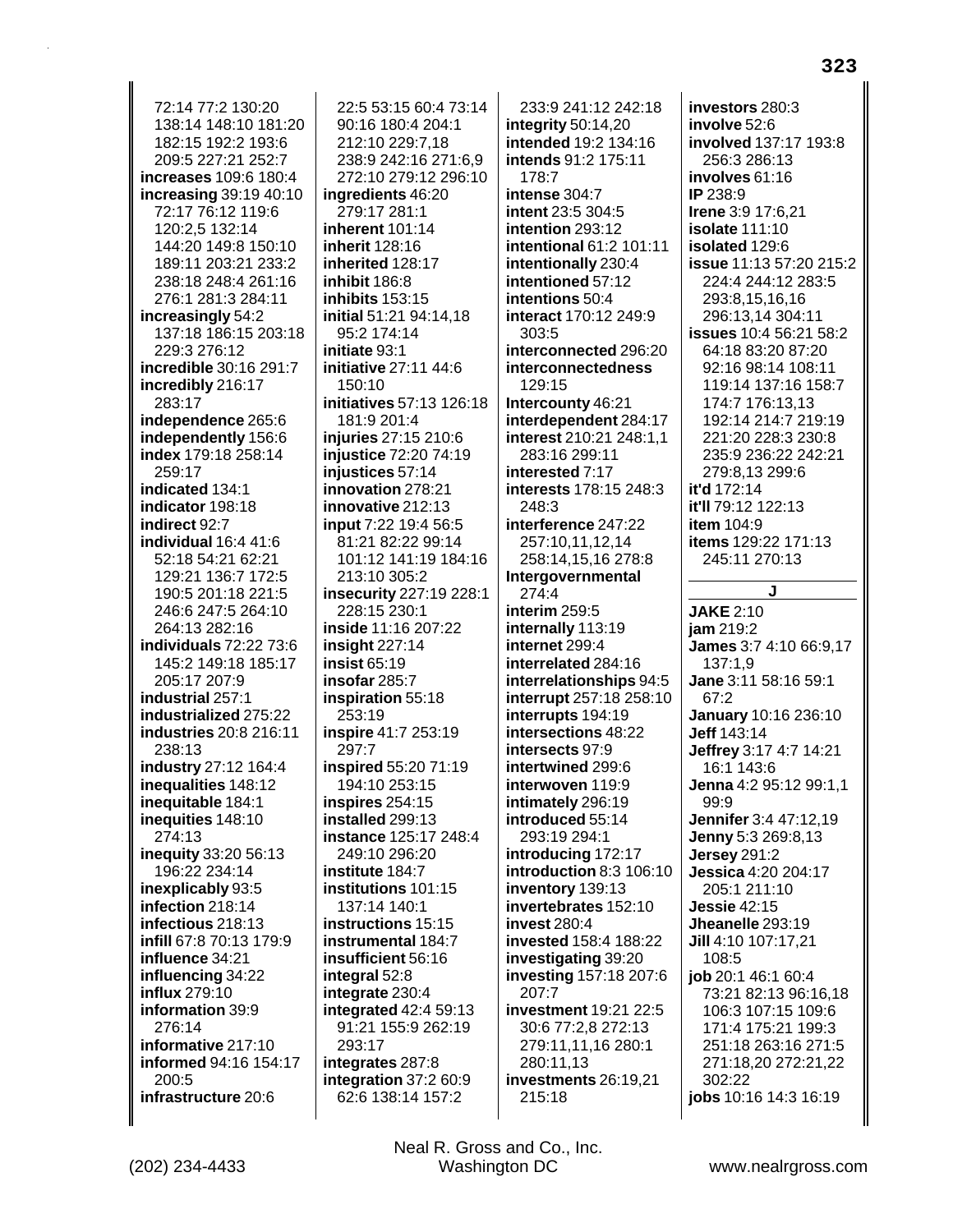35:12 59:22 65:11 77:22 89:16 106:14 125:8 126:9 149:16 156:2 176:11 207:18 238:15 244:16.19.22 245:1 250:14 252:9 252:10,11 267:19 272:19 290:1 302:17 jogging 222:10 John 4:11 147:10,21 **Johnson** 282:22 joined 43:6 124:6 joining 195:14 joint 94:3 211:20 jointly 264:12 joke 63:5 Josh 230:16 234:22 235:14 **JOSHUA 5:15** jour 211:14 jumbo  $6:13$ jumpstart 60:1 June 10:14,21 11:1 jurisdiction 19:16 292:14 iurisdictions 46:1 138:2 198:17 292:15 293:7 **justice** 38:2 61:21 65:2 97:6 98:5.9 146:6.11 146:13 227:15 290:22 293:11,15,15,16 296:1,15 justifiably 78:7 iustifies 256:1 Κ K 91:5 Katherine 4:6 153:21 154:8 Kathleen 5:8 259:21 Katie 4:9 95:10 96:6,10 **Katz 11:7** Keel 5:6 170:18,20,21  $171:1$ keep 15:4 100:13 141:7 206:19,20 213:5 268:6 **keeping 215:2,6** keeps 131:21 142:14 Kenneth 4:18 197:16 198:1 244:2 key 22:14 40:1 73:17 90:1 101:4 112:13 113:12 145:4 155:2 157:1 228:2 247:19 249:9 281:7 297:8 298:8

(202) 234-4433

keys 104:10 Khalid 2:6 6:12 8:2,5 278:14 kick 95:21 kid's 110:19 kids 108:19 110:16,19 110:20 122:5 131:4 155:13 195:3 224:20 243:7 296:20 303:12 kill 268:16 **Kimbrough 3:8 83:11** 83:12,15 84:4 87:5,7 87:12.14 kinds 60:22 84:10 86:6 Kirwan 3:8 54:11,12,17 54:19,20 58:12 kitchen 263:14 kitchens 229:5 knew 223:2 225:13 **knit 36:12** knock 225:15 knowing 72:16 Kolar 5:6 181:11,12,13 **Kong 158:21,22 KRAFT** 3:9 34:12,15 **Kristy 5:2 208:4** Kutishcheva 4:6 117:11,13,16,19,21 T.  $L-A-U-R-E-N 49:10$ La 241:1 243:4,11 lab 280:22 labor 290:19 292:18 lack 26:20 43:5 58:5 108:20 125:14,18 126:8 130:16 138:5 156:9 164:22 246:3 272:11 lacking 126:2 251:2 lacks 74:1 155:2,4  $218.4$ 

ladies 298:2 lags 138:1 202:3 laid 76:15 land 23:15 24:1 53:16 53:17,17 54:4 56:13 56:16,19 66:20 68:21 71:7 73:1 110:8 113:10 127:14 128:4 129:7 139:16 142:13 142:14,15,20 143:1 150:16 151:17 152:7 180:1 204:16 229:9 250:21 263:16 278:8 283:7 285:5 landing 196:16 197:5 lands 139:14

> Neal R. Gross and Co., Inc. Washington DC

212:11 Lane 3:9 5:21 17:6,9,14 17:18,20,21 235:22 273:21 lanes 119:7,10 162:14 232:16 240:21 300:12 304:14,15 Langley 47:3 language 38:13 45:10 180:21 193:19 238:5 287:20 lap 213:19 large 22:17 93:1 110:8 118:10 136:6 139:3 155:22 166:2 270:17 largely 136:5,8 163:6 170:7 176:10 193:19 larger 22:17 31:20 45:16 155:11 292:14 293:7 largest 56:18 74:2 lastly 104:19,22 212:6 219:22 late 6:7 51:20 75:12 100:13 253:3 latent 57:17 latest 240:4 **Latin** 196:12 Latinx 72:4 146:7 149:1 laudable 18:5 21:20 laundry 249:7 Lauren 3:3 49:7,8 244:1 **law** 206:2 laws 110:3 lawyer 168:5 lay 14:3 181:5 laying  $251:19$ lead 187:14 233:7 247:1  $272.21$ leader 60:7 68:5 71:3 195:18 234:12 leaders 56:6 157:14 196:10.11 leadership 88:18 291:21 leading 59:3 lean 240:13 learn 71:19 108:13.14 109:13 110:1 151:6 learned 286:9 learning 88:16 109:16 **leases** 229:9 leave 60:20 131:1 159:7 167:6 173:7 **leaves** 155:5 led 72:21 85:5 97:18 148:12 293:1

landscape 151:7

Lee 86:12.18 leeway 94:21 left 162:13 207:1 leg 50:5,13 legacy 217:9 legal 6:13 33:13 34:5 38:12 102:1 legally 155:14 Legion  $46:19$ legislation 133:13 283:5 legislative 126:18 134:2 278:10 legitimate 83:1 leniency 212:12 lense 72:20 Leon 3:10 21:13 Lerch 5:14 278:5 lessened 46:18 let's 22:15 52:5 66:5 163:17 194:11,20 195:7,7 197:11 204:10 258:2 267:17 268:8 286:3 letter 11:5.8 12:11 16:9 16:10.19 21:10 25:3 256:18 letters 16:16 letting 66:16 304:15 level 83:20 89:18 153:2 153:12 164:20 185:19 186:13 265:16 276:8 284:5 293:14,14 levels 106:6 117:7 148:18 150:7 156:3 156:12 166:12 171:11 186:1 298:20 leverage 18:20 leveraged 139:6 Li 5:7 231:9,10,15,18 liberal 42:19 libraries 272:4 library 89:11 161:10 license 172:3 lies 33:19 life 14:6 28:2 43:18 50:19 57:18 82:1 92:8 93:10 98:18 131:2,2 159:9 162:18 169:19 184:2 198:20 227:11 242:22 243:2 247:22 249:3 260:12 280:17 287:11 288:1 299:19 300:4,8 lifelong 37:17 54:22 121:4 lifestyle 20:10 41:16 112:10 245:13 261:6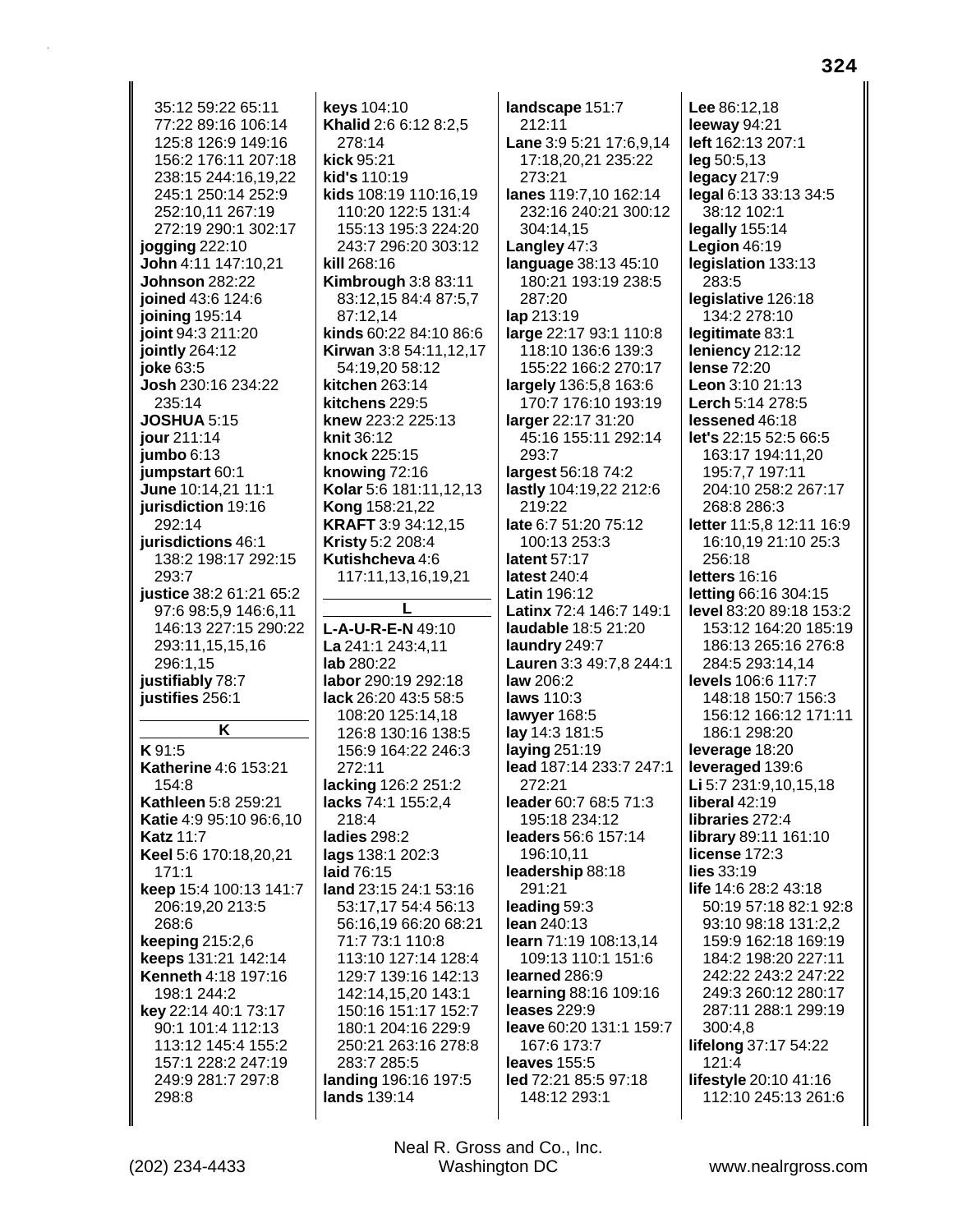| 276:8 277:7,10                              | 158:22 159:3,4,6,19                      | logical 55:8                                | 128:21 241:20 263:7                                                     |
|---------------------------------------------|------------------------------------------|---------------------------------------------|-------------------------------------------------------------------------|
| lifestyles 48:2 64:20                       | 161:5 163:5,20                           | long 13:9 56:4 70:1                         | 287:14                                                                  |
| 112:15 276:11                               | 165:11,19 170:8                          | 88:13 100:12,14                             | <b>loud</b> 203:6                                                       |
| lifting 148:7                               | 171:13,15 173:2,4                        | 110:21 113:17 135:11                        | love 35:18 45:4 48:4                                                    |
| light 82:5 101:14                           | 175:2 178:1 179:22                       | 139:14 155:3,3 158:5                        | 64:14 87:9 100:3,16                                                     |
| 127:13 142:16                               | 185:7 189:8 191:7,8                      | 173:10 194:2 203:8                          | 107:2 119:22 122:6                                                      |
| <b>liked 86:14</b>                          | 197:1 202:10,11                          | 233:15 240:4 242:8                          | 158:3 166:11 179:3                                                      |
| <b>likelihood 14:12 21:4</b>                | 203:16 205:1 207:19                      | 260:3,5 269:12                              | 203:12 240:17,18,19                                                     |
| limit 60:15 233:6,18                        | 215:10 226:5 231:18                      | long-term 22:2 50:1                         | 240:20,22 246:7                                                         |
| limitations 199:20                          | 240:9 241:18,18                          | 118:5 173:11 229:8                          | 265:17 301:7                                                            |
| 257:21                                      | 242:6 247:3 248:15                       | 279:21                                      | loved 43:15 164:5                                                       |
| limited $45:13$                             | 248:16 249:17 262:22                     | longer 19:1 41:18 104:6                     | low 38:5 77:20 128:6                                                    |
| limiting 160:22                             | 263:11,12 265:9                          | 109:5 113:3 165:16                          | 145:19 155:12 183:18                                                    |
| limits 87:15 201:5                          | 282:15 283:13 292:4                      | 170:9 186:4 190:10                          | 199:15 210:8 232:21                                                     |
| 270:12                                      | 294:12 297:12 301:5                      | 280:4 293:6                                 | 232:21 241:15 255:13                                                    |
| Lindstrom 5:7 253:8,10                      | 304:9                                    | longstanding 108:10                         | 267:7 288:20 292:3                                                      |
| 253:12                                      | liveable 295:17                          | longtime 108:6 188:9                        | 292:12 302:6                                                            |
| line 8:21 9:14 39:21                        | lived 55:13 63:20 75:9                   | look 10:15 30:15 32:7                       | <b>low-119:10</b>                                                       |
| 46:21 97:10 119:19                          | 97:8 100:4 130:7                         | 45:19 65:7 84:11                            | lower 41:19 119:14                                                      |
| 120:12 139:12 165:2<br>165:7 171:10 230:17  | 158:2 206:5 217:6<br>224:14 260:9 262:11 | 107:8 111:8 116:10<br>120:7 128:11 137:11   | 150:8 186:1,10<br>202:18 255:21 277:13                                  |
| 234:1,5 238:20 240:4                        | 267:20                                   | 158:8 169:21 170:13                         | 292:16                                                                  |
| 268:1 285:10 287:5,9                        | lives 65:22 90:22 96:20                  | 173:10 180:20 181:3                         | <b>lowest</b> 182:9 183:1                                               |
| <b>lined 36:17</b>                          | 178:1 191:6 222:15                       | 213:12 214:12,17                            | 187:7 188:3                                                             |
| <b>lines 190:18</b>                         | 275:20,22                                | 216:15 221:22 224:21                        | Lucas 4:6 153:22 154:1                                                  |
| lining 62:1 79:2                            | living 13:11 20:16 28:1                  | 226:2 230:9 239:20                          | 154:3,7,8                                                               |
| <b>Link 151:17</b>                          | 33:2,15 38:7 39:22                       | 246:8 253:13 282:1                          | <b>luck</b> 294:16                                                      |
| <b>linked</b> 135:18                        | 41:14,17 43:4,16 73:3                    | 283:21 289:6 290:3                          | lucky 43:9 75:11 78:2                                                   |
| <b>list</b> 135:16 194:3 210:3              | 79:4 100:2,3 107:3                       | looked 264:6,17                             | 231:13                                                                  |
| 249:7                                       | 110:10 116:4 130:20                      | looking 38:11 57:9                          | lucrative 171:22                                                        |
| listed 11:1 140:3 210:4                     | 152:13 154:10 158:8                      | 106:6 215:14 221:21                         | <b>luxury</b> 265:5                                                     |
| 216:7                                       | 158:21 164:5,9 186:6                     | 245:2 305:2                                 | Lyons 3:11 58:16,17,22                                                  |
| <b>listen</b> 240:10                        | 197:2 222:12 234:16                      | looks 14:17 39:13                           | 59:1                                                                    |
| listened 282:22                             | 237:17 244:7,10                          | 72:19 176:17 246:9                          |                                                                         |
| listing 132:3                               | 245:1,21 251:11                          | 246:19                                      | м                                                                       |
| literally 6:20 92:13                        | 265:4,17 272:7                           | lose 110:18 131:13,18                       | Macedonia 98:4                                                          |
| 263:6 275:12                                | 277:13 304:7                             | losing 65:17                                | magic 55:10,21 58:5                                                     |
| little 6:8 31:16 40:17                      | Liz 4:3 130:2,7                          |                                             |                                                                         |
|                                             |                                          | loss 73:10 110:8 288:7                      |                                                                         |
| 46:11 55:9 58:11                            | loaded 203:19 283:18                     | lost 96:16 123:11 132:4                     | 111:22 112:2                                                            |
| 63:11,12 69:3 87:11                         | lobby 162:5                              | 147:15 176:11 209:20                        | main 154:18 198:17                                                      |
| 109:22 137:1 142:6                          | local 19:11,12 20:5 39:8                 | 221:19                                      | 237:6                                                                   |
| 147:14 160:2 161:18                         | 51:9 55:4 74:10 77:20                    | lot 7:10 32:10 38:13                        | maintain 14:6 28:2                                                      |
| 167:6,18 218:5,8                            | 89:9,18 104:13 107:1                     | 64:9 67:7 69:5 70:5                         | 76:21 77:21 120:1                                                       |
| 220:17 221:10 230:14                        | 114:2,9 202:21                           | 70:20 71:2 83:16,18                         | 172:20 278:20                                                           |
| 230:15 239:2 257:19                         | 205:15 229:2,3,9,10                      | 99:17 100:22 102:4                          |                                                                         |
| 264:14 266:22 278:2                         | 229:15 242:20 293:18                     | 110:17 115:10 116:17                        | maintaining 116:14                                                      |
| 283:15 302:20 303:19                        | 299:20 300:6                             | 121:8,13 122:10                             | 120:4 152:19 230:16                                                     |
| <b>livable</b> 51:18 191:8                  | locally 228:20                           | 128:9 131:20 136:3                          | 298:14                                                                  |
| 202:15 254:7 262:17                         | <b>locate</b> 233:20                     | 141:4 147:2 160:11                          | maintenance 259:16                                                      |
| live 22:3 34:1,18 35:14                     | located 44:16 233:22                     | 164:12 188:12 189:2                         | major 60:11 67:15                                                       |
| 47:19 48:3 50:1 52:17                       | <b>locating 42:11 248:7</b>              | 189:12 191:3,16                             | 83:21 85:8 133:14                                                       |
| 57:13 63:1 64:11 69:2                       | location 78:14 109:6<br>258:14           | 198:5,11 218:9,10,15                        | 135:17 249:15 252:8                                                     |
| 77:16,17 78:4 97:1,7<br>98:19 104:11 105:17 | locational 258:21                        | 219:16 241:18 253:5<br>263:3 265:4 267:18   | 275:7 278:20 295:10<br>295:18                                           |
| 106:6 107:8 111:3                           | 259:16                                   |                                             |                                                                         |
| 114:20 115:9 116:1                          | <b>loft</b> 265:5                        | 286:9 290:7,8 291:15<br>301:6 302:10 303:17 | majority 53:16 89:22<br>109:19 111:5 119:17                             |
| 122:5, 10, 10, 15 124: 4                    | log 167:4                                | 304:12                                      | 233:20                                                                  |
| 149:16 155:7 156:6                          | logged 99:1 277:19                       | lots 45:11 114:2,9                          | Magill 4:7 111:15,16,19<br>maintained 199:5 204:2<br>makers 61:9 156:18 |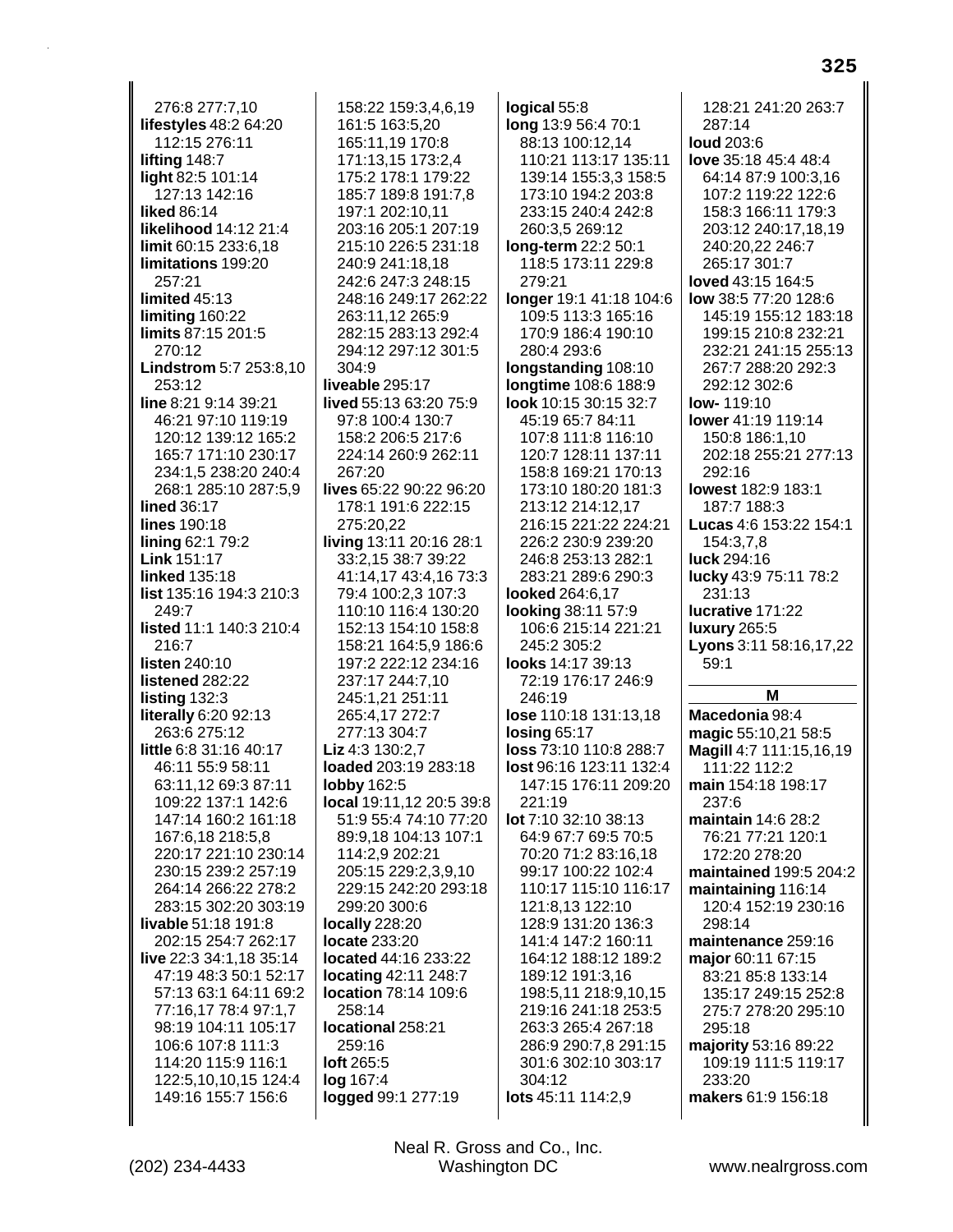**makers'** 153:12 **making** 7:20 32:4 33:8 48:15 73:2 104:10 119:8 133:19 157:17 165:12 166:21 190:5 222:6 238:16 292:15 293:7 302:14,21 **malls** 18:22 301:18 **manage** 163:7 202:6 264:3 **manageable** 175:18 **managed** 190:11 **management** 72:14 202:19 288:20 **Manager** 2:6 8:6 21:16 **mandate** 24:11 **Mandatory** 110:8 **manifestation** 79:1 **Mann** 118:1 **manner** 19:8 213:6 **manners** 200:15 **manufacturing** 142:16 **map** 61:8 180:14 **mapping** 34:4 **maps** 180:21 **Marc** 11:9 238:19 267:22 **MAREN** 2:11 **marginalized** 146:15 **marginally** 202:11 **Maria** 5:12 195:10,17 **Marilyn** 4:17 249:22 250:7 **Mark** 201:10,18 **market** 10:22 13:3 31:19 78:13 106:3 107:15 130:16 139:10 166:15 218:22 **market-oriented** 214:17 **markets** 228:13 **married** 130:21 **Mary** 5:6 181:11,13 **Maryland** 1:7 4:11 10:22 34:18 55:17 63:17 71:17 100:6 106:2 112:3 118:14 148:1 172:2 195:19 196:17 197:6 231:19 278:10 293:1 299:21 **Maryland's** 118:10 **Maryland-** 86:20 **MARYLAND-NATION...** 1:1 **Maryland-Washington** 8:14 9:6,9 **mass** 22:5 35:4,13 36:1 37:2 105:19 107:6 159:17 161:6,21

207:8,12 **massive** 22:5 64:15 168:10 **master** 8:18,19,20,22 9:2,12,14,16,17 19:9 121:20,21 126:5 146:17 156:7 163:2 174:14 175:1,8 209:2 211:16,17,22 213:7 243:21 250:19 291:13 294:17 **match** 277:2 **material** 178:2 218:9 **materials** 257:16 **matter** 14:18 94:18 95:17 167:11 187:17 305:5 **matters** 112:9 246:5 284:15 **mature** 152:9 **Maureen** 4:9 158:14,18 **Mauricio** 5:11 169:5,11 225:4 **max** 264:10,19 **maxed** 264:15 **mayor** 3:17 14:22 15:1 15:2,5,8,11,14,19,21 16:2 **MCCARTHY** 2:12 **MCCF** 80:13 82:2,6 **MCCH** 144:4,15 **MCCPTA** 190:3 **McKay** 4:6 153:22 154:1,3,7,8 **mcp-chair@mncppc-...** 304:21 **MCPS** 63:1 90:11,17 91:3 196:20 **MD** 3:17 **mean** 29:13 68:13 76:10 147:5 171:19 172:2 176:4 219:1 263:5,6 301:18 **meaningful** 284:5 **means** 34:1 113:18 125:1 131:22 165:1 205:4 232:15 241:20 275:5 294:3 301:13 **meant** 77:4,6 97:20 254:21 **measure** 26:11 73:18 210:17 211:6 294:6 **measured** 62:12 116:21 **measures** 26:8 61:6 86:7 242:10 292:1 **measuring** 62:11 **meat** 229:6 **mechanisms** 139:21

**Medhini** 5:8 184:18 185:7 **media** 153:12 **median** 32:4 53:20 76:10 121:10 155:18 172:7 182:14 **medical** 219:9 **medium** 300:6 **meet** 18:14 35:21 48:5 50:8 56:17 60:1,2 70:7,19 93:13 146:16 151:9 152:19 159:7 179:7 182:17 252:5 253:21 299:21 **meeting** 10:18 70:2 82:2 93:10 94:3 183:1 229:19 236:9,10 269:22 **meetings** 6:20 80:21 83:22 100:9,13 192:10,13 193:10 **meets** 72:15 **Melendez** 5:12 195:10 195:11,15 **member** 16:6 17:22 44:5 108:8 110:13 144:4,7 190:2 201:20 221:3 256:15 278:9 286:12,15 294:10 **members** 15:22 21:15 37:14 79:18 80:12 81:14,18 108:4 110:15 124:4 133:22 151:10 167:3 168:4 169:13 170:12 183:17 197:22 201:16 213:20 214:6 215:4,5 216:10 223:20 227:14 231:16 247:3 256:12 295:5 **membership** 256:20 **memorandum** 10:2 **memories** 203:8 **men** 145:14 225:9 **men's** 55:10 144:16 **Mendelsohn** 277:18 **mental** 36:11 304:11 **mentally** 222:12 **mention** 30:9 35:3 47:7 92:18 115:5 146:21 156:9 216:9 270:13 287:18 302:5,19 **mentioned** 64:22 69:18 138:21 157:6 186:22 187:5 188:14 210:15 211:11 219:21 237:20 288:2,21 298:11 **mentions** 116:5 **mere** 96:18

**Meredith** 3:19 12:5,7,9 **merge** 74:7 **message** 127:11 **messaging** 182:22 **met** 1:13 **metals** 275:18 **methods** 207:3 **metric** 23:18 74:21 **metrics** 22:14 62:9,11 74:20 152:8 155:4 156:10,15 **metro** 4:11 69:3 119:5 119:21 125:13,17 148:1 159:12 161:12 161:13 162:10 164:13 164:15 171:21 172:9 206:5 209:10 233:22 240:18 243:6 284:20 **Metropolitan** 292:4 **Metrorail** 267:22 **MHA** 181:14,18 183:17 **mic** 278:3 **Michael** 3:5,5 52:10,16 75:5,8 **micro-** 212:9 **microcosm** 153:2 **Mid** 112:3 **mid-century** 259:7,18 **mid-county** 70:5 **middle** 10:17 16:21 18:17 19:5,16 32:19 42:9 44:11 52:21 69:18 76:18 92:20,21 138:20 149:9 196:15 218:22 234:9 241:13 248:6 265:7,13 273:3 281:8 292:3,12,16 **midst** 75:18 282:20 **might've** 15:4 46:14 120:19 123:11 **Mihm** 5:8 259:21,22 **MIKE** 5:10 **mile** 18:19 69:2 119:4 132:10 179:21 **miles** 28:1 69:12 81:7,8 90:20,22 112:7 125:21 233:18 301:9 **milestones** 155:2 156:9 **Mill** 192:7 **millennials** 85:9 **million** 131:18 241:5 244:5,6 **millions** 199:19 **mind** 122:9 193:13 271:22 279:18 **minds** 223:6 **mindset** 113:9 247:20 248:9,12,15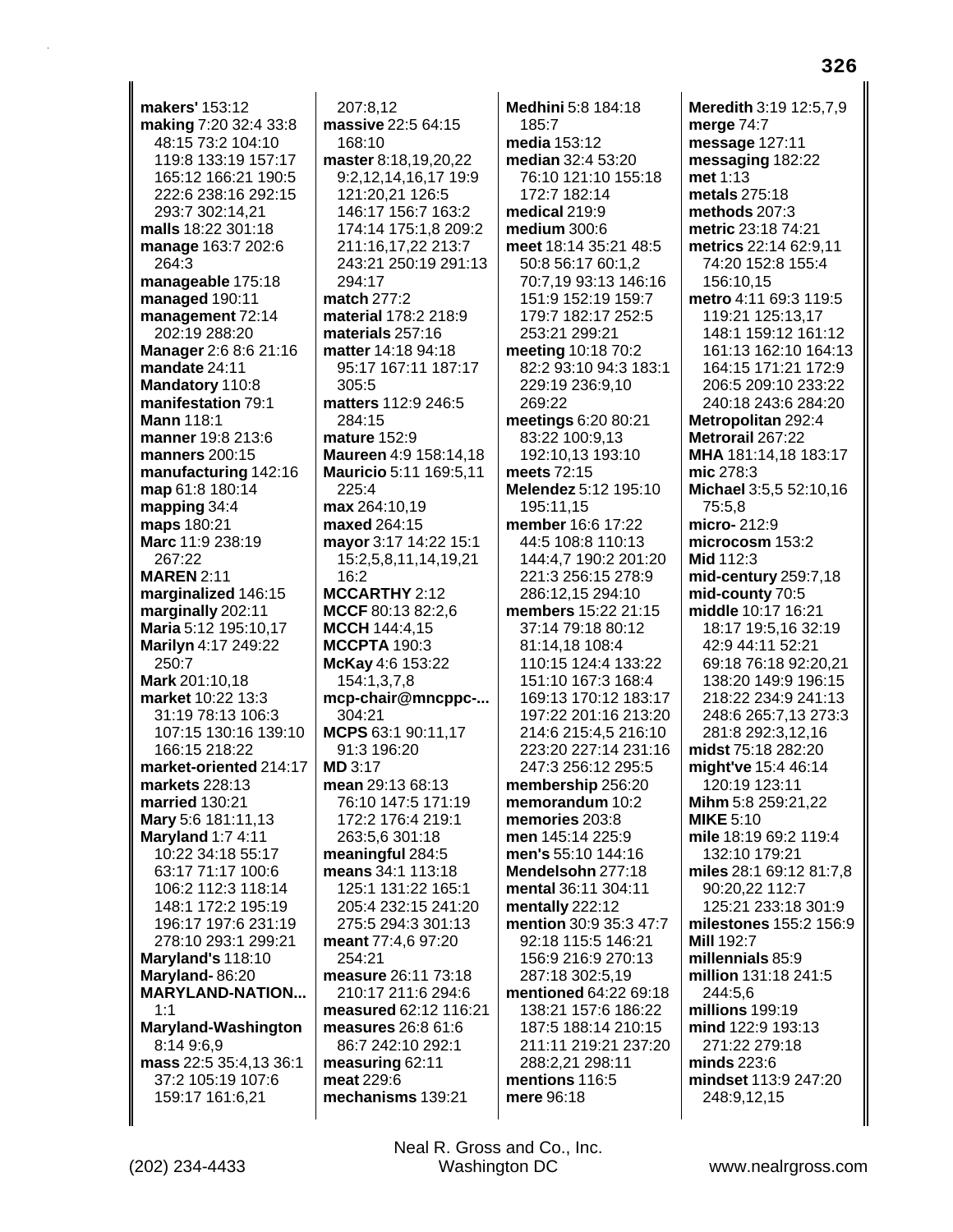mine 31:18 32:11 196:14 minerals  $275:19$ minimizes 256:3 minimum 14:11 85:19 85:20 134:15 142:9 234:10 265:3 minimums 45:5 87:16 142:9 Minneapolis 234:1 Minnesota 234:2 minority 119:15 121:12 165:13 minute 45:9 66:10 96:19 120:15 206:15 208:9 251:11 minutes 12:2 29:13,20 31:12 33:5 48:17 90:8 91:1 95:16 96:2 136:15 219:17 237:17 239:6 249:14 302:4 mired 56:11 mirroring 111:6 Misha 5:1 262:3,9 misnomer  $245:19$ mispronounce 17:7 231:8 missed 219:6 305:1 misses 178:10 missing 10:17 16:21 18:17 19:5.16 26:11 32:19 42:8 44:11 52:21 69:18 76:18 138:20 149:9 234:9 241:12 248:5 273:3 281:8 mission 143:21 144:2 256:21 257:5 mistakes 62:4 mitigate 106:22 205:8 289:14,18,19 mitigation 73:18 94:9 mix 90:5 mixed 35:11.15 45:13 166:11 240:13 mixed- 90:3 mixed-use 107:2 236:19 278:11 291:6 **Mixes 41:12** mixing 129:18 mixture 174:5 MNCPPC 192:4 193:11 194:15 mobile 220:4 mobility 108:21 109:18 135:8 155:13 209:14 211:7 212:10.11.13 Mobilization 3:15 91:12

94:2 286:16.21.22 MoCo 3:5,15 174:14 175:17 232:19 262:16 264:6,20 265:17 266:8 modal 209:14 mode 100:18 238:18 model 92:5 220:2 234:3 moderate 38:6 119:16 263:10 264:7 265:16 moderately 189:12 modern 257:3 259:7 modernist 259:10 modes 30:7 115:19 117:4 125:7 205:7 207:14 232:14 271:1 modifications 149:22 mom 232:8 263:22 moment 31:13 194:22 263:8 275:13 moms 131:3 **Monday 133:14** monetary 141:16 money 65:6 110:17 165:13 188:22 202:20 265:4 284:8.15 285:11 monitoring 200:19,20 Mont  $4:14$ month 94:13,13 104:1 263:17.20 month's 172:11 months 193:5 206:13 213:5 225:20 moral 98:10 103:3 moratorium 192:12 **morning 169:10** Mosley 4:7 143:6,8,10 143:13,14 147:12 mother 63:7,15 206:3  $224:9$ motor 45:5 mountain 112:5 113:3 move 12:4 13:6 25:7 66:5 70:16 77:9 109:12 131:6,9,11 142:3 162:19 164:2 166:9 172:11 264:5 268:3 295:13.20 299:18 move-up 131:15 moved 28:22 63:6,7 64:7.10 154:8 155:17 158:20 206:1,7 217:7 222:13 263:14,22  $291.1$ movement 290:20 292:18

movements 257:3 moves 69:9 217:11 252:18 movie 176:9 304:2 moving 30:6 61:19 88:2 90:17 120:5 131:7 171:20 186:5 196:17 197:4 213:6 216:6,17 248:9.10 296:4 MPDU 38:9 139:1 **MPDUs 75:20** multi-209:13 Multi-family 23:15 multi-lane 191:13 multi-unit 44:13 multi-use 299:12 multifaceted 102:2 multifamily 42:9 105:21 130:14 131:19 136:9 186:2,7 187:6 191:3 multiple 134:1,14 228:4 245:19,20 281:10 multitude 214:7 mumbo  $6:13$ municipal 19:3 25:8 municipalities 16:12 19:13 Murali 5:8 184:18 185:3 185:6,7 mute 120:20 133:4 muted 15:4.16 17:11 54:15 137:4,5 176:16 208:6.9 mutual 152:22 153:3 N Nadiya 4:6 117:11,21 **NAIOP 5:14** name 17:21 25:18 28:19 31:4 34:16 37:16 47:18 49:8 54:19 59:1 62:20 75:6 80:10 96:10 99:9 102:18 105:17 114:19 117:20 121:4 123:20 124:1 130:7 137:9 140:15 143:14 147:21 153:12 160:8 163:20 169:11 174:1 177:14 181:12 185:7 188:8 190:1 195:17 198:1 201:17 205:1 213:21 221:3 223:21 226:18 231:18 235:14 240:9 243:18 247:3 250:6 269:13 273:20 278:4 282:14 290:16 295:6 298:5 301:3

named 180:17 names 17:8 Nanci 5:21 273:12,20 narrative 101:5 narrow 44:10 216:1 **NATALI 1:17** national 60:7 82:11 86:21 153:2 203:21 nationwide 210:7 native 196:12 288:9 natural 51:6,6,22 52:7 72:10 73:17 105:4 112:6 118:9 200:10 260:13,21 261:13,20 261:21 274:21 287:12 296:10 **Naturalist 3:6 71:18** 152:3 286:20 288:6 naturally 18:20 255:18 **nature** 51:1 68:12 71:20 73:7 101:4 152:13 181:4 186:15 199:13 287:19 **NEAM 2:14** near 12:18,20 35:14 59:22 60:14 61:5 64:5 65:11 68:14.18.22 69:4 71:8 114:3 129:5 139:12 149:16 162:10 171:12 173:9 179:9 202:16 232:10 233:21 234:6 241:8 243:6 281:6,14 nearby 63:20 90:18 nearly 6:19 37:17 neat 219:11,12 necessarily 140:17 218:2 270:17 272:21 necessary 39:3 132:16 132:20.20 139:4 140:3 161:2 183:13 272:6 279:16 299:2 necessities 206:10 207:11.17 necessity 40:7 227:10 270:19 needed 42:13 50:20 54:3 58:5 76:17 81:2 113:7 127:8 145:18 146:16 156:4,13 164:13 165:8 176:12 215:19,22 222:18 229:9 260:15 280:21 281:11 needing 161:1 291:10 needle 77:9 needs 10:10,18 13:21 20:7 21:20 25:1 26:14

Neal R. Gross and Co., Inc.

**Washington DC**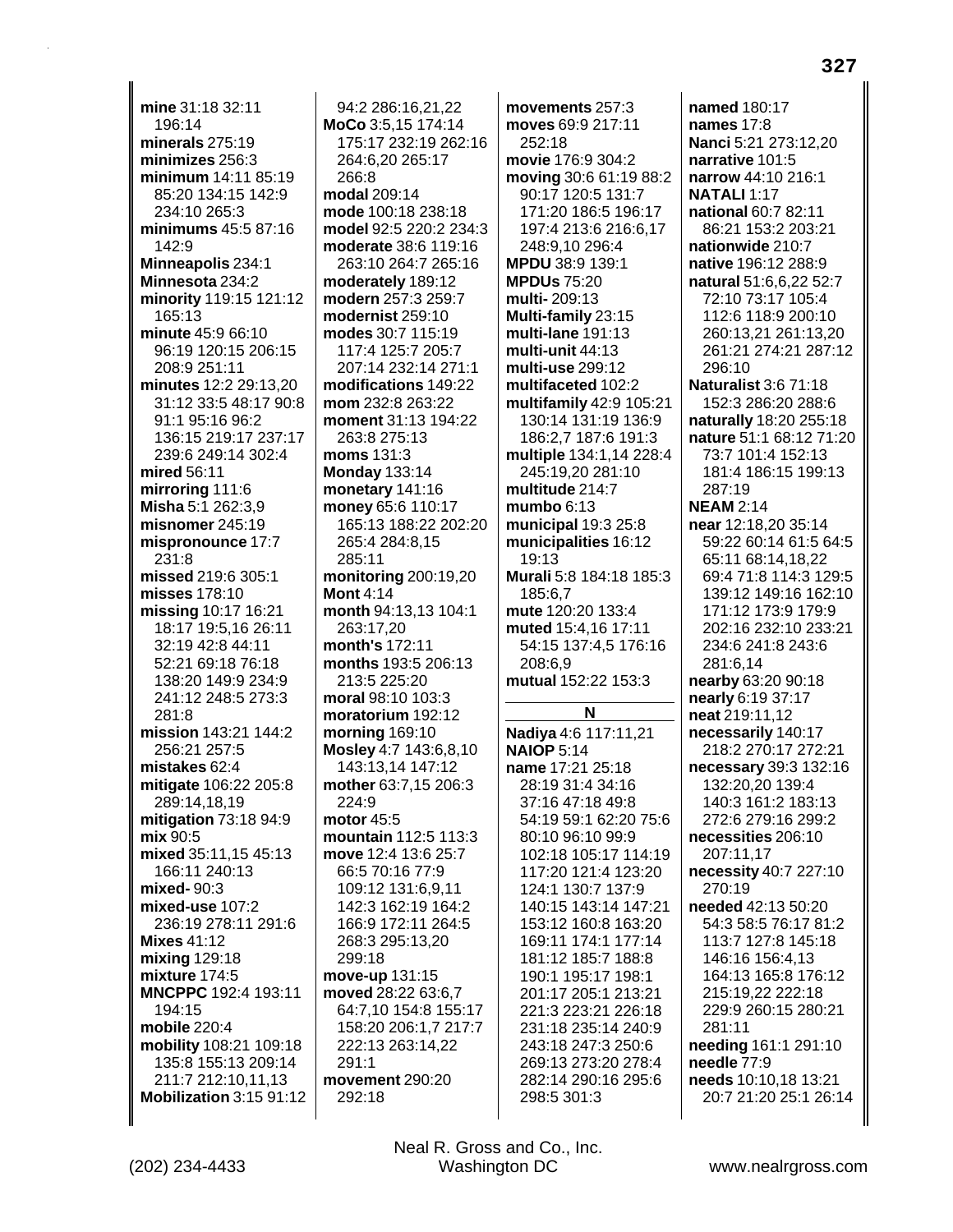29:10 32:20 33:4 36:3 39:5 50:3 54:6 59:17 59:21 65:12,15 81:20 81:22 82:13 83:5 90:17 100:3 116:2 119:8 124:11 128:14 136:17 150:7 154:16 159:8 161:3 166:18 172:20 174:10 175:9 190:8,11 193:18,20 244:9 248:20 252:6 252:13 254:13,14 259:2 279:22 280:11 281:7 284:10 285:6 288:11 289:18 295:20 302:8 negate 280:14 negatives 202:17 neglected 244:5 neglects 245:13 neighbor 225:8,13,21 neighbor's 225:10,16 neighborhood 29:10 32:9 33:3 69:9 78:16 110:6 119:17.17 125:12.19 129:12 141:2 224:15.19 225:6,19,21 226:1,7 248:3 261:18 265:10 296:22 302:15 304:9 neighborhood's 125:22 neighborhoods 12:15 12:18,20 13:5,8 19:11 19:17 31:14 32:16 42:2,4 57:3,6 60:14 61:7 64:19 65:9 68:13 69:17,22 78:10 89:9 110:9,10,12 114:4 128:8 129:2,6 148:11 156:20 159:15 171:12 172:18 173:9 182:7 183:22 185:13 187:11 187:13 196:20 219:4 233:13 248:5 263:19 272:9 296:1 297:1 302:17 303:18 neighboring 46:1 90:20 220:6 293:6 neighbors 48:1 69:7 97:16 125:14 126:10 171:16 265:19 292:17 304:5.8 neither 118:19 171:17 nesters 131:4 net 35:5,7 73:10,20 105:5 165:14 284:9 288:7,8 290:2 network 48:7 113:15

119:9 200:19 210:11 238:10 260:12 261:1 261:18 networks 101:7 269:1 never 43:9 56:1 65:1 129:12 163:4 nevertheless 161:13 new 12:16 13:8,13,13 13:13 20:8 30:4 38:4 40:3,5 41:13 42:19 45:6 49:3,17 52:1 59:21 60:17,18 69:8,8 89:1 105:2,2 119:16 119:22 122:12 127:13 132:17 138:2 139:10 141:17 146:14 151:13 156:3 163:5 173:4,11 175:12 178:5,8,16 179:17 180:6 181:7 189:1 199:20 218:4 227:6 233:12,18,20 241:8 247:21 251:2 272:6.14.19 274:12 282:20 283:2,7 284:9 287:9 291:1 292:11 298:4 news 20:20.21 151:8 newsletter 236:7 newspaper 11:10 nice 17:5 80:8 133:9 143:12 204:16 250:3 250:4 273:9.10 nicely 201:22 Nicholson 235:22 night 189:15 197:14 215:2.6 nights  $304:3$ **nimble 194:1 NIMBYs 153:13** nine 201:19 206:2 Ninety-eight 144:17 noble 55:8 270:15 Nolan 4:9 95:10 96:6,7 96:9.11 non-84:14 124:15 non-auto 125:7 non-automobile 270:22 non-Hispanic 84:13 non-renewables 275:18 non-tax 150:3 182:2 nonmetallic 275:18 nonpartisan 137:13 nonprofit 130:11 148:1 181:15 226:22 256:20 263:16 297:10 nonprofits 140:1 149:21

nonreoccurring 143:21 normally 7:11 221:11 291:14 Norman 5:9 297:19,20 298:1.6 north 38:18 53:21 235:20 242:6 **Northern 209:12** Nos 124:17 notably 300:11 note 85:13 140:16 152:6 193:13 242:4 261:16 272:16 298:10 noted 212:17 notes 22:16 299:8 noticed 254:4 **notion 279:1** notions 218:11 November 1:11 11:17 16:9,10 103:22 number 21:6 45:18 53:3 75:20 76:11 77:22 79:11 85:20.22 86:1 92:17 119:6 138:6 152:8 153:1 155:5 168:18 222:1 227:18 236:14,15,17,18 253:22 272:19 numbers 98:12 136:6 162:6 203:7 264:18  $270.18$ numerous 269:21 285:3 298:12 nurturing 233:4 287:12 nutritious 228:6,19  $229:14$ O O'Neill 4:9 158:14,15,17 158:18 oak 46:13 121:20 152:9 obesity 27:7,15 object 162:9,13 objectives 8:16 9:11 144:11 146:16 154:19 156:14 157:5 238:4 267:5 obligation 98:15 observation 12:13 observations 146:19 209:19 obvious 174:22 obviously 104:5 271:1 occasional 261:11 occupied 206:19 occupy 110:6 occur 12:21 13:9 14:12 136:8 179:11

occurring 18:21 October 8:9 9:19 11:7 11:10,13,14 81:5 269:22 Off-Road 112:4 offer 152:8 166:13 185:13 193:13 285:19 291:10 offered 29:2 42:21 113:22 offering 151:3 228:4 offerings 228:20 offers 71:2 131:22 132:3.8.10 261:4 office 2:7,15 3:19 8:6 10:21 18:22 45:15 100:13 118:21 128:18 146:12 175:22 176:1 244:18 271:15 officer 143:15 offices 39:8 officials 205:15 218:12 219:9 254:16 297:8 offset 280:13 oil 275:3.4.5.7 old 31:16 57:14 88:17 156:5 259:6 older 10:18 22:17 42:2 136:9 149:18 172:21  $197:8$ Olson 2:15 4:10 137:1.5 137:6.8.9 ombudsman 150:15 omitting 225:5 once 15:10 45:12 55:9 79:7 126:12 154:11 157:5 176:3 206:13 231:12 one-42:17 one-bedroom 48:3  $63:17$ one-half 18:19 one-size-fits-all 215:13 one-third 42:17.18 ones 124:20 172:21 253:20 ongoing 214:5 262:18 online 236:11 Oops 133:5 137:4 open 11:19 89:6,17 101:4 152:22 173:1 191:19 284:22 304:19 opening 6:13 operates 145:1 operating 144:16 271:13 operations 151:13 opinions 201:19

328

Neal R. Gross and Co., Inc. Washington DC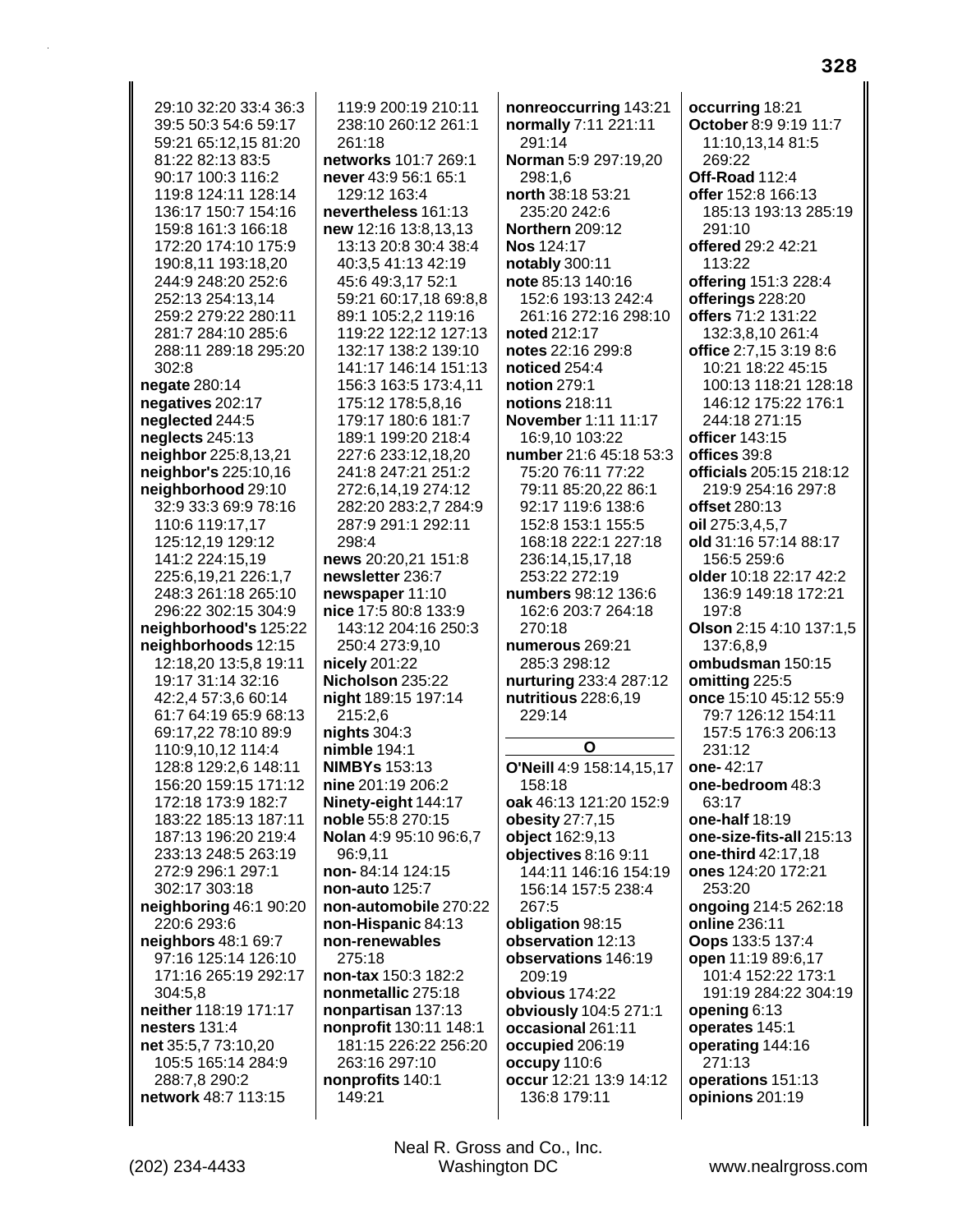**opponents** 203:7 **opportunities** 39:7 45:22 89:17 94:8 99:19 108:6 111:12 113:22 148:21 149:9 150:13 164:2 166:19 173:1 212:22 221:19 227:3 229:11 250:15 260:6 261:4 295:15 300:2,10 302:4 303:17 **opportunity** 16:1 21:18 27:18 31:7,8 37:15 47:10 49:12 71:22 72:2 80:16 88:15 99:13 108:4 109:22 113:14 114:10 122:21 130:5 131:19 146:18 149:16 158:12 183:11 184:16 195:16 201:7 204:3,22 213:11 214:2 216:15 221:2 221:13,15 227:16 229:21 230:9 231:17 233:8,22 235:14 250:6 256:16 260:1 262:13 277:16 282:1 282:14 289:22 297:16 298:3 **opposed** 134:18 233:12 **opposite** 90:13 252:16 **opposition** 60:17 89:1 203:6 **optimistic** 231:8 **option** 234:16 **options** 18:21 23:5 28:22 57:8 61:6 68:20 68:21 69:13,16,16,21 69:21 70:4 89:8 105:21 106:5,19 107:8 114:2,9 131:8 131:15 149:12 166:17 174:17,19 184:3 191:3 197:3 212:7 228:6 248:17 276:12 296:3 301:15,15 302:15 **oral** 134:8 **order** 18:14 20:3 35:21 59:22 77:9 83:3 101:20 111:12 127:21 165:16 182:17 230:15 281:9 285:15 **ordering** 240:22 **ordinary** 268:17 **organization** 59:3 134:15,20 137:13 216:9 226:22 256:20

**organizations** 151:19 153:7 181:16 216:10 **organize** 291:13 **organizer** 290:18 **organizing** 140:22 169:14 **orient** 89:9 **oriented** 234:3 **original** 19:2 50:4 **origins** 84:5 87:1 **Ortman-Fouse** 4:10 107:17,22 108:3,5 **ought** 26:12,16 **out-of-** 265:1 **outcome** 26:18 27:14 78:18 **outcomes** 26:16 67:16 70:8 141:8 183:21 237:4 **outdo** 268:5 **outdoor** 113:8 261:4 304:2 **outdoors** 168:19 **outline** 35:9 215:9 **outlined** 21:9 31:11 52:19 53:4 215:11 **outlines** 30:11 **outreach** 9:21 65:4 72:3 81:1 **outside** 7:4 18:18 31:16 116:18 118:13 128:4 132:10,11 180:12 181:1 199:16 224:11 240:21 262:10 **outvoted** 58:11 **outweigh** 248:3 **overall** 36:19 102:4 115:6,13 117:2 158:8 247:9 268:22 281:22 **overarching** 135:5 178:6 193:17 237:3 **overcharged** 188:19 **overcrowded** 203:5 **overcrowding** 261:19 299:1 **overdue** 139:15 **overflows** 200:22 **overnight** 98:13 **overrepresented** 146:8 **overshadows** 153:4 **oversized** 268:20 **overstatement** 288:15 **overuse** 261:19 **owe** 195:5 **owner** 130:9 **owners** 20:13 131:14 255:13 **ownership** 76:9 83:2

148:20 172:13 **owning** 77:3 111:2 **P P-R-O-C-E-E-D-I-N-G-S** 6:1 **p.m** 1:13 6:2 95:18,19 167:12,13 305:6 **pace** 6:7 **packed** 178:8 **page** 92:21 289:15 **pages** 11:3 134:10 135:17 191:16 254:9 254:18 **paid** 21:7 110:17 293:3 **paints** 254:6 **Pam** 253:8 **PAMELA** 5:7 **panacea** 289:11 **Panda** 97:14 **pandemic** 14:13 20:16 21:1 22:2 49:22 76:4 79:10 82:5,10,15 100:7 101:14 134:3 151:16 164:19 168:18 176:3,7 192:22 198:9 218:10 222:10 227:17 260:10 292:22 294:5 **Panel** 274:4 **pantries** 245:6 **pantry** 245:8 **paragraph** 16:18 92:20 195:3 **paralleling** 46:9 **parameters** 18:11 194:13 197:2 **paramount** 57:20 **paraphrase** 77:16 **parents** 48:20 63:6 242:6 303:12 **park** 1:1 24:7 44:4 45:15 47:3 51:8 63:21 64:15 85:16 86:21 89:10 113:5 140:15 141:2 222:21 231:19 261:20 286:10,15,21 294:4 **parking** 45:5,10 87:16 128:20 141:4 142:6,8 142:9 161:1 162:10 163:3 188:21 225:9 234:10 244:20 245:2 268:14 **parkland** 50:17 **parks** 13:13 27:22 29:9 35:17 48:7,11,15,17 51:9,10 89:6,17 101:8 112:15,21 113:8,10

114:3,7 128:18 184:4 191:18,21 240:21 261:21 272:4 284:21 285:5 299:10 303:1,9 **parochial** 248:2 **part** 14:13 24:8 42:7 88:2 110:13 135:15 157:22 165:13 180:17 180:17 191:20 222:16 233:1 260:19 266:7 282:19 **PARTAP** 1:19 **partially** 138:5 159:1,2 **participate** 14:15 238:6 256:16 270:10 **participated** 7:11 192:10 **participating** 80:20 **participation** 151:17 153:16 **particular** 35:3 36:4 113:16 130:13 137:21 139:11 183:19 **particularly** 38:17 40:3 44:15 50:14 76:12,16 118:7 119:14 135:12 144:13 148:21 164:18 211:3 212:9 224:9 227:8 278:14 **partner** 63:1 64:3 144:7 216:6,9 230:11 265:2 **partners** 27:12 **partnership** 214:5 **partnerships** 27:10 **parts** 38:17 40:4,11,18 41:7 103:6 115:4 122:17 170:4,10 183:10 192:21 211:5 238:11 283:7 **passed** 62:10 97:10 133:14 283:4 **passion** 249:15 **passive** 113:1 **patches** 164:19 **path** 20:22 33:20 171:18 299:13 **paths** 178:16 283:10 **pathways** 266:3 **patience** 65:18 91:11 **pattern** 138:15 **patterns** 175:16 **PATTERSON** 1:18 **Paukstis** 4:11 147:10 147:15,17,21,22 **Paul** 234:1 **pause** 174:10 **paved** 113:7 **pay** 122:11 132:6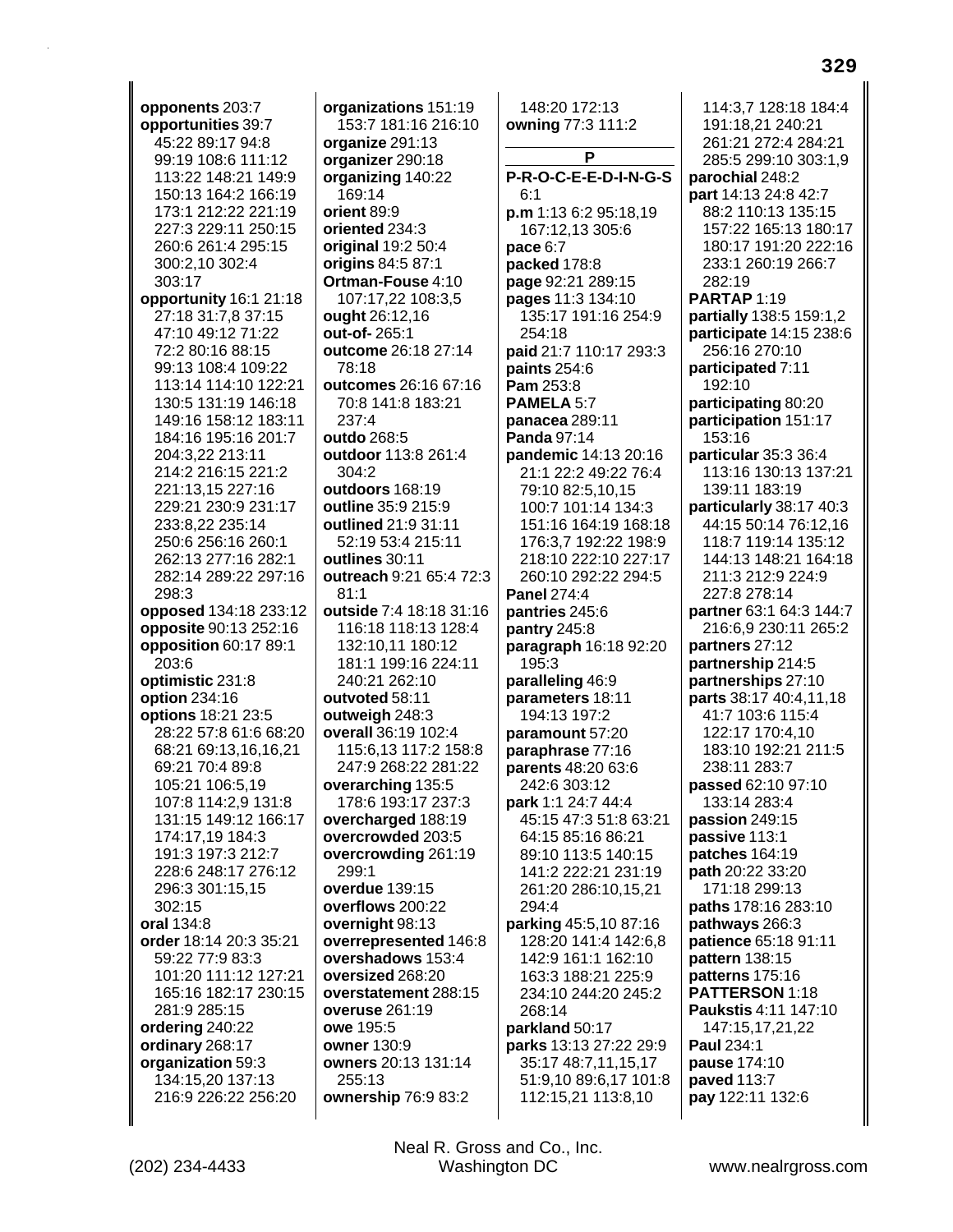172:11 202:10 220:3 268:12 292:18 293:5 **paying** 225:11,14 263:16 **payment** 172:15 265:1 **PBTSAC** 208:22 **peace** 283:13 **peak** 100:15 119:6 **pedestrian** 5:2 25:20,21 208:21 210:5 **pedestrians** 29:19 48:14 124:9 162:15 268:16 269:3 **peers** 127:16 **Pennsylvania** 222:16 **people's** 65:22 **percent** 32:2 43:1 53:16 84:12,14,19,21 93:6 103:15,15 109:14 111:4 138:7 144:17 172:7 179:22 182:13 195:3 205:12,13,14 219:14 263:21 271:19 271:21 275:9 276:11 292:10 293:4 **perceptions** 253:14 **perfect** 99:8 109:9 194:22 **performances** 304:2 **period** 92:14 259:5 276:22 **permanent** 144:3,18 145:1,6,15,16,21 183:3 **permission** 225:11,18 **permit** 13:6 35:7 **perpetuated** 110:3 183:14 **person** 32:3,5 58:20 69:9 91:8 106:15 147:6 219:21 249:3 263:13,21 264:20 265:12 294:11 **personal** 131:2 154:13 **personally** 55:19 101:3 224:5 **perspective** 218:12 274:16 283:21 **perspectives** 43:18 **Peter** 4:5 5:12 123:11 123:15,20 124:1 216:20 **Pfohl** 5:9 282:6,8,10,12 282:15 **PG-Montgomery** 46:9 **pharmacies** 206:10 **phase** 141:20 289:5 **philosophy** 193:17

**phone** 58:21 79:22 147:19 208:15 **phrase** 157:5 **physical** 9:5 19:10,18 36:11 101:13 157:9 196:6 **physically** 222:11 **pick** 222:18 245:7 **picking** 245:9 **picture** 177:9 179:4,4 **piecemeal** 258:22 **pieces** 217:16 **Pierzchala** 5:10 201:11 201:12,15,18 **Pike** 188:13 **piling** 22:4 **pillars** 298:9 **pilot** 212:8 **pilots** 139:4 281:12 **Piney** 97:9 **place** 13:12 39:1 46:20 79:5 89:4 104:11 129:17 144:1 150:4 156:1,5 158:3 159:4 190:20 196:2,4 209:20 241:17 249:17 255:15 271:9 279:2 280:9 297:11 300:20 302:20 303:11 **placed** 86:3 247:15 **placemaking** 303:19 **places** 60:22 63:11 69:6 70:20 89:10 91:22 115:10,14 116:1 172:21 173:6 188:13 191:6 242:7,7 244:20 280:7 299:9 302:2 **placing** 125:8 **plain** 79:14 193:19 232:5 238:5 **plan's** 19:6,7 26:1 29:21 58:10 62:7,11 72:3 116:21 124:22 125:5 157:4 160:14 161:18 181:22 247:18 248:19 269:18 272:15 281:11 297:15 298:12 **planet** 92:8 222:7 223:8 223:11 274:22 288:1 **planks** 291:18 **Planner** 2:11 **planners** 156:11 194:9 212:18 254:2 283:1 **Planning's** 44:7 **plans** 7:4 13:15 21:20 24:6 27:1 55:7,10 58:11 96:13 104:5 118:7 121:11,17

131:6 163:2 174:14 192:7 217:9 229:17 236:5 246:4 250:19 271:6,8 277:3 **plants** 244:7 **platform** 99:16 105:18 144:7,10 196:5 291:18 **play** 63:22 92:5 129:5 149:21 151:20 184:6 224:11,17 **playgrounds** 303:1 **playing** 142:22 **plays** 154:12 **pleasant** 116:18 **please** 34:4 40:5 47:6 59:6 79:15 95:5 96:3 167:4 198:13 230:21 290:14 **pleased** 6:17 148:6 182:15 184:11 190:6 236:22 295:9 **plentiful** 29:2 **plenty** 35:16 115:13 169:1 **plug** 127:5 **plumbers** 244:17 **Plumer** 5:10 176:16,18 176:21 177:3,7,13,14 178:22 179:3 244:2 **plus** 42:18 124:5 **pocket** 265:2 **pockets** 251:12 **point** 45:16 69:15 85:17 86:5 90:9,21 112:19 130:17 132:1,12 134:10,13 136:19 146:5 154:18 174:9 176:11 194:8 219:10 222:8 223:3 239:8 275:22 298:8 **pointed** 213:3 **points** 26:5 44:10 56:15 60:11 90:7 112:13 149:2,2 161:17 210:21 228:4,13 299:10 **polarization** 190:9 **policies** 19:7 27:9,21 61:1,19 74:6,22 79:2 108:18 132:15,19 134:11 135:1 138:22 148:17 178:14 183:14 184:8 190:17,21 200:4 233:6 269:19 279:22 280:9,12,15 281:7 296:19 **policing** 148:13

**policy** 16:22 72:20 73:3 73:8,10,15,20 74:1,7 74:15 90:15,16 99:12 99:20 106:16 181:18 191:2 192:11 201:21 273:4 276:11 287:14 293:10,12,18 **policymakers** 156:11 **political** 26:21 203:1 **pollution** 36:20 268:11 **poor** 63:6,9,9 131:16 202:7 283:13 **pop** 177:8 **pops** 177:12 **popular** 163:9 172:9 261:20 **population** 22:16,18 24:17 41:18 85:6 90:3 98:11 121:12 155:11 199:3 202:4 219:15 261:17 **populations** 106:9 111:11 210:8 **portable** 203:14 **portfolio** 146:4 **portions** 114:22 **portrait** 247:12 **portray** 254:14 **poses** 36:5 **posing** 36:10 **position** 12:21 34:21 164:9,11 182:5 249:1 **positioned** 60:2,7 **positive** 190:14 256:2 **positives** 37:19 **posits** 294:8 **possession** 86:3 **possibilities** 70:4 139:18 **possibility** 213:1 285:20 **possible** 29:5 39:21 59:22 67:11 70:1 76:1 95:4 114:4,6 167:5 177:1 194:14 223:10 241:19 243:5 298:22 **possibly** 268:13 **post-** 20:22 **post-COVID** 19:1 **post-pandemic** 176:14 **postpone** 94:10 **posturing** 153:4 **potential** 60:17,20 69:11 71:2 98:17,19 108:9 289:22 **potentially** 259:4 **Potomac** 185:15,16 187:4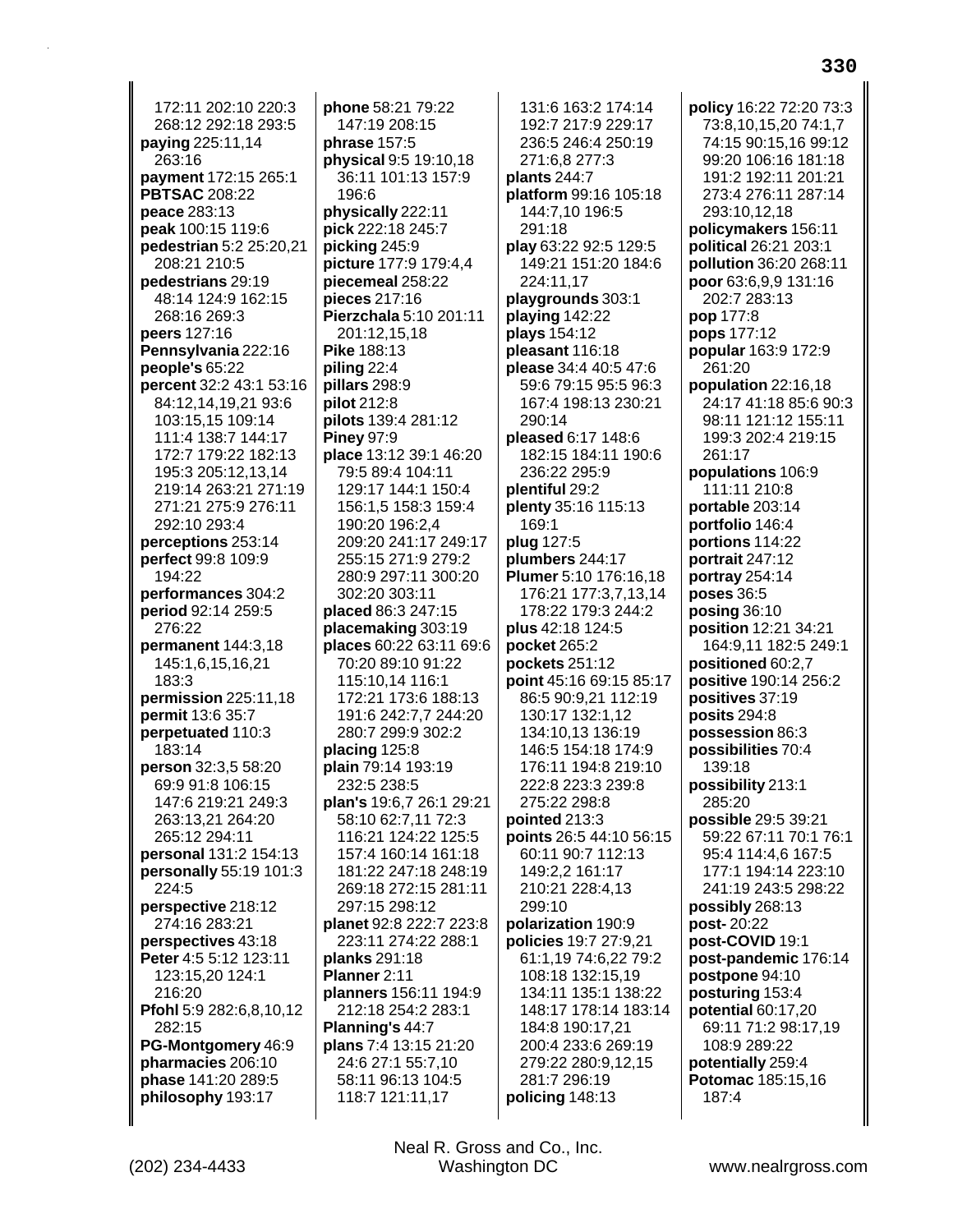**pounds** 151:12 **poverty** 109:1,3 111:6 **power** 36:17 **powerful** 162:5 **PPE** 151:14 **PPPs** 21:6 **practical** 270:20 **practically** 237:1 **practices** 62:1 87:19 178:22 179:6,6 **pragmatic** 163:10 **prayer** 284:4 **pre-pandemic** 22:11 **preceded** 217:9 **precedence** 179:13 **precipice** 195:4 **precipitation** 288:19 **precluded** 111:2 **precocity** 79:13 **predates** 98:7 **predecessors** 178:17 **predominately** 60:21 169:19 170:2 183:12 **preferential** 142:20 **preferred** 179:5 238:18 **prejudice** 56:10 57:17 **premature** 22:6 **premium** 292:19 **preparing** 140:20 247:7 286:13 295:10 **prerequisite** 294:13 **preschools** 206:11 **prescribed** 194:12 **prescribes** 254:1 **prescriptions** 194:3 254:10 **present** 1:15 2:4 3:1 72:7 85:14 219:19 249:8 297:16 **presentation** 87:10 248:20 **presented** 244:4,14 **presenting** 91:18 **presents** 183:11 **preservation** 9:1,15 10:9 50:16 157:18 236:16 257:4 259:9 **preserve** 38:22 66:2 139:10 216:2 232:20 247:20 256:22 **preserved** 76:1 78:16 **preserving** 51:22 258:16,17 **president** 11:7 80:11 109:3 133:12 147:22 190:3 213:22 235:17 243:19 250:7 **presiding** 1:14

**press** 15:15 120:20 167:22 **pressed** 120:19 **pressing** 137:15 234:12 **pressure** 24:14 46:18 178:18 **pretty** 6:7 162:20 188:17 189:10 206:6 207:5 210:3 231:10 **prevent** 13:8 39:1 73:6 187:10 234:8 242:16 **preventative** 51:7 178:14 **prevention** 73:12 **previous** 97:8 179:16 187:8 303:21 **previously** 186:22 187:4 286:20 **price** 76:5 132:1 156:3 241:4 **priced** 76:10 106:10 132:11 189:3,13 202:9 255:11 **prices** 64:8,21 76:4 79:9 85:20 122:13 172:16 **primarily** 141:19 185:17 187:3,9 236:13 245:13 274:2 **primary** 16:20 30:10 141:9 185:22 205:21 258:13 273:1 281:21 **Prince** 9:7 46:8,15 185:21 **principle** 140:22 211:4 **principles** 31:11 44:8 59:14 79:13 209:4 210:2 237:6 247:19 249:9 **print** 236:7 **prior** 46:12 135:11 224:16 225:20 292:21 **priorities** 97:6 139:15 141:1 210:4,12 271:3 280:12 284:17 **prioritization** 257:10 **prioritize** 45:3 70:14 98:20 107:6 156:19 156:21 192:17 231:22 266:3 279:14 **prioritizes** 209:15 **prioritizing** 44:21 72:12 105:19 150:16 154:22 157:16 **priority** 16:22 27:6 61:4 100:18 199:14 207:14 210:1 267:2 269:6 273:3

**private** 51:10 279:10 283:6 297:9 **privilege** 164:7,20 265:15 **privileged** 78:1 **privileges** 65:15 **pro-environment** 181:8 **proactive** 157:14 **probably** 32:6 45:17 55:11 69:3 86:22 112:19 147:7 172:1 292:14 **problem** 48:19 103:3 119:4 128:17,21 130:18 132:22 137:18 137:22 202:22 203:1 235:10 244:21 258:12 **problems** 126:3,12 214:18 246:5 254:9 **proceed** 38:15 **proceeding** 25:4 **process** 7:11,13 14:9 19:6,10 49:20 50:3 51:17 52:6 82:4 83:1 83:6 141:8,11,13,15 142:3 150:11 193:1 194:4,4,8 213:6 227:5 230:12 238:7 256:17 270:9 291:14 **processes** 73:2 142:1 157:15 **processing** 229:5 **procurement** 229:11 **produce** 139:7 229:6 **produced** 228:20 **producers** 230:6 **producing** 137:20 275:8 276:2 **product** 54:21 **production** 53:2 138:5 142:13 151:15 228:22 229:2 **professional** 153:17 212:19 **professionally** 55:19 **professionals** 173:2 192:17 **profit** 294:3 **profound** 250:16 **program** 38:10 40:9 43:12 139:1 144:17 146:3,11 151:19 174:11 175:14 205:11 211:13,14,20 264:7,9 264:16,18 282:20 **programs** 144:19 149:6 182:16,20 183:4 211:21 212:9 233:10

284:11 **progress** 20:19 155:4 **progressive** 56:6 78:7 190:20 **prohibit** 110:9 **prohibitive** 14:1 162:2 **project** 7:16 212:19 232:4 233:22 **projected** 38:5 39:4 56:17 59:19 182:11 271:17 292:7 **projections** 22:12 **projects** 2:6,13 8:5 20:6 22:9 45:6 74:11 122:3 141:21 203:4 212:8 241:8 257:13 283:16 **prolonged** 285:21 **prominent** 170:6 249:1 **promise** 44:21 129:11 144:21 **promises** 35:2 **promising** 50:10 233:17 **promote** 37:21 42:5 160:15 169:22 207:20 220:10 296:1 **promoted** 173:11 **promotes** 41:15 43:19 178:16 **promoting** 178:19 179:5,9 279:21 281:4 291:5 **pronouncing** 117:12 **pronouns** 262:9 290:18 **proof** 11:12 **properties** 86:19 139:12 202:15 **property** 45:11 77:3 175:15 **proponent** 36:7 **proposal** 139:13 **proposals** 69:5 76:14 133:19 134:17 **propose** 72:8 **proposed** 19:19 24:4 80:17 82:21 86:20 178:5,8 179:17 181:6 203:4 244:9 **proposes** 126:14 138:22 **prospect** 35:10 **prosper** 204:11 **prosperity** 30:2 202:19 **prosperous** 30:15 59:11 78:5 **protect** 71:20 72:10 101:20 103:4 107:1 174:20 179:10 181:1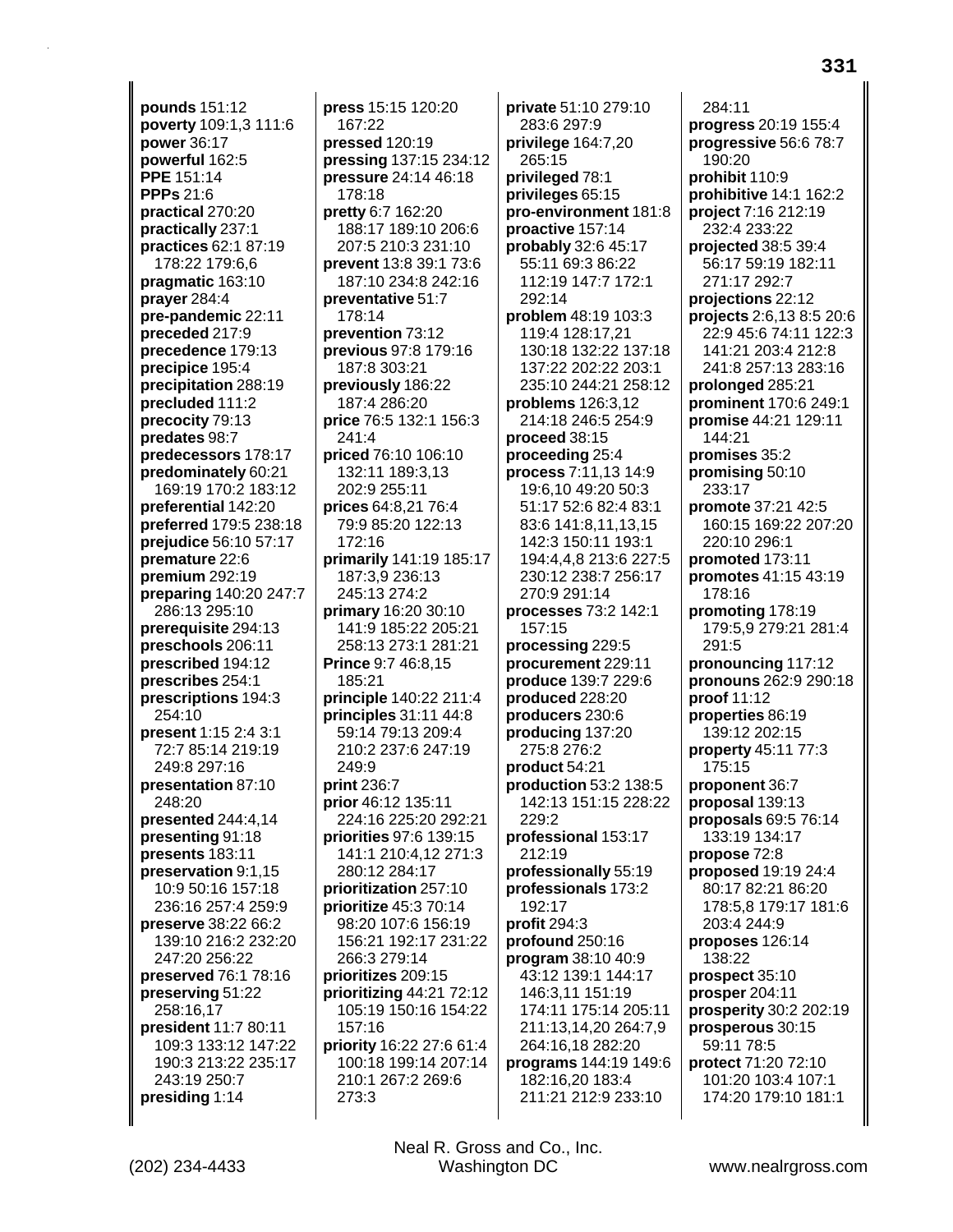200:2 220:10 296:12 protected 119:7,9 178:18 229:9 232:16 240:20 protecting 38:12 40:7,9 41:10 73:16 77:2 102:1 291:20 292:3 protection 50:15 51:12 72:14 106:8 199:17 241:15 255:5 259:7 287:4 288:4 protections 102:7 178:6 179:11 180:4 188:18 189:7 199:19 protects 178:12 proud 7:9 16:5 49:15 168:12 196:2 proudly 109:9 proven 159:5 provide 19:22 23:21 36:19 61:8 73:11 74:10 77:4 80:17 89:14 99:13 102:7 106:8,18 107:6 116:17 131:19 133:20 134:18 141:13 146:10 148:2 149:6 179:16 179:18 184:16 187:20 192:1 195:16 196:5 204:9 209:17 213:8 216:10 227:3 260:1 261:13 272:2 276:13 279:16 298:4 303:17 **provided** 57:8 126:13 134:6 135:1 260:14 providers 150:9 181:16 183:16 227:21 230:6 provides 30:13 35:8 70:11 106:5 143:19 152:9 261:7 278:16 providing 16:21 37:3 70:18 105:20 148:2 149:22 150:13 159:13 174:17 202:12 233:8 249:10 260:21 273:2 proving 175:21 provision 138:11 202:3 proximity 45:22 60:5 **pruned** 300:16 PTA 109:3 public 1:8 5:15 6:17 7:14 8:7,11 9:3,19 10:8 11:3,4,6,8,16,16 11:19 20:2,5 23:4,8 26:22 27:1,4,8 28:7 39:16 40:15 47:22 48:4,7,12 49:1,3 51:10,19 54:22 55:4

56:5 72:6 81:10 82:4 82:21 83:6 89:20 90:5 93:20 94:3,3 95:21 96:15 99:12 100:8,10 100:14,17 101:8.12 106:13 107:7 126:1 139:14,17 149:16 153:15 165:22 167:16 211:1 212:22 213:1.9 218:12 219:8 228:7 236:20 237:1,17,20 238:6,10,17 239:20 242:9 243:7 255:21 255:22 269:2 270:6 276:18,20,21 279:11 290:20 291:13 294:3 297:9 298:13,15 303:11 publication 11:11,13 publicly 108:16 published 9:22 11:15 pugs 213:17 214:10 punchier 297:7 pupusas 240:22 243:4 purchase 75:11 purification 73:13 Purple 8:21 9:13 46:21 97:10 119:18 139:12 165:6 234:4 268:1 285:10 purports 285:18 purpose 274:11 purposes 134:17 161:3 161:14 pursue 46:16 53:3 196:12 pursued 284:21 pursuing 197:3 pursuits 151:7 push 40:2 99:19 218:16 pushed 164:15 197:3 put 18:3 56:5 69:15 102:8 104:16 112:21 114:3 121:6 134:15 176:22 192:20 211:7 219:2 222:2 241:2 244:10 269:18 287:9 puts 24:14 putting 63:16 272:20 Q quads 57:4 149:13

quality 14:6 50:15,19 51:3,15 82:1 148:14 149:17 156:2 184:9 191:21 192:2 198:20 200:3.7.17.17.18.22 242:21 247:22 291:19

294:8 296:12 299:19 300:4,8 302:16,17 quantifiable 156:15 Quentin 5:11 243:12,18 question 23:1 52:4 53:12 142:3 197:8 251:4 272:1,8 questioned 225:12 questions 21:9 25:2  $203.15$ quick 141:5 240:19 242:4 quickly 88:3 167:5 196:18 244:20 Quintero-169:5 Quintero-Aviles 5:11 169:7,10,11 quite 90:13 91:21 235:2 252:16 300:15 quo 65:15 197:11 quote 20:20 55:7,12,15 93:1 160:19 274:7 R  $R - 219:3$ R-90 219:3 race 86:4.10.15.16 110:4 187:18 races 42:7 225:4 226:4 Rachel 4:13 114:12.19 racial 38:2 42:2 61:21 65:2 86:1,18 97:5,18 98:9,14,20 138:14 146:6,10,12 148:9 156:16 165:10 183:14 190:18 232:22 267:10 293:11,15 296:1,15 racially 42:3 43:14 59:12 138:16 154:20 155:8 185:11 186:15 187:12,15 255:17 racism 56:13 57:17 170:10 190:8,21 225:5 246:3 262:18 racist 61:1 78:20 79:1 84:1,5 85:14,18 86:13 87:1 110:7,16 racks 119:4 radically 105:3 285:10 rail 18:19 44:17 119:11  $238.18$ rails 35:13 rain 23:2 26:4 36:17 72:18 162:7 219:18 rains  $51:16$ raise 57:10 215:13 241:3 raised 25:3 55:1 61:17

82:10 196:3 265:13 raising 131:4 ran 223:2 **Randolph 5:15 235:17** 235:21 240:2 range 35:11 42:6 60:13 132:1,9 183:7 248:17 260:3 296:3 297:8 ranging  $51:8$ Rangwala 3:12 30:19  $31:1,4,5$ ranks 92:17 rapid 44:17 46:22 119:12 209:16 274:7 rapidly 40:3 212:12 223:11 275:17 rare 143:20 169:20 **Rarely 201:21** rate 13:3 86:16 130:16 138:2,3 139:11 144:21 172:2 268:17 275:7 rates 108:21 109:19 111:6 218:14 228:15 ratings  $198:19$ rationale 23:20 raw 283:7 Ray 4:5 160:1,2 **RCA** 235:18,19 236:2,9 237:3 238:2 239:19 **RCA's 237:19** re-read  $178.3$ reach 29:15 35:5 39:6 40:18 115:11 125:9 207:10 285:13.14 reachable 23:8 reached 7:10 130:17 138:7 213:16 reaching 38:13 49:17 133:19 274:8 reaction 94:18 95:2  $203:2$ read 16:17 31:8 32:15 127:10 161:16 254:3  $270:3$ reader 249:6,14 284:13 297:10 reader's 248:22 readers 253:19.21  $254:7$ readiness 109:13 reading 32:14 130:6 134:9 249:13 251:7 282:5 reads 61:14 ready 12:7 34:14 37:12 41:4 47:17 52:15 62:19 83:14 95:20

Neal R. Gross and Co., Inc. Washington DC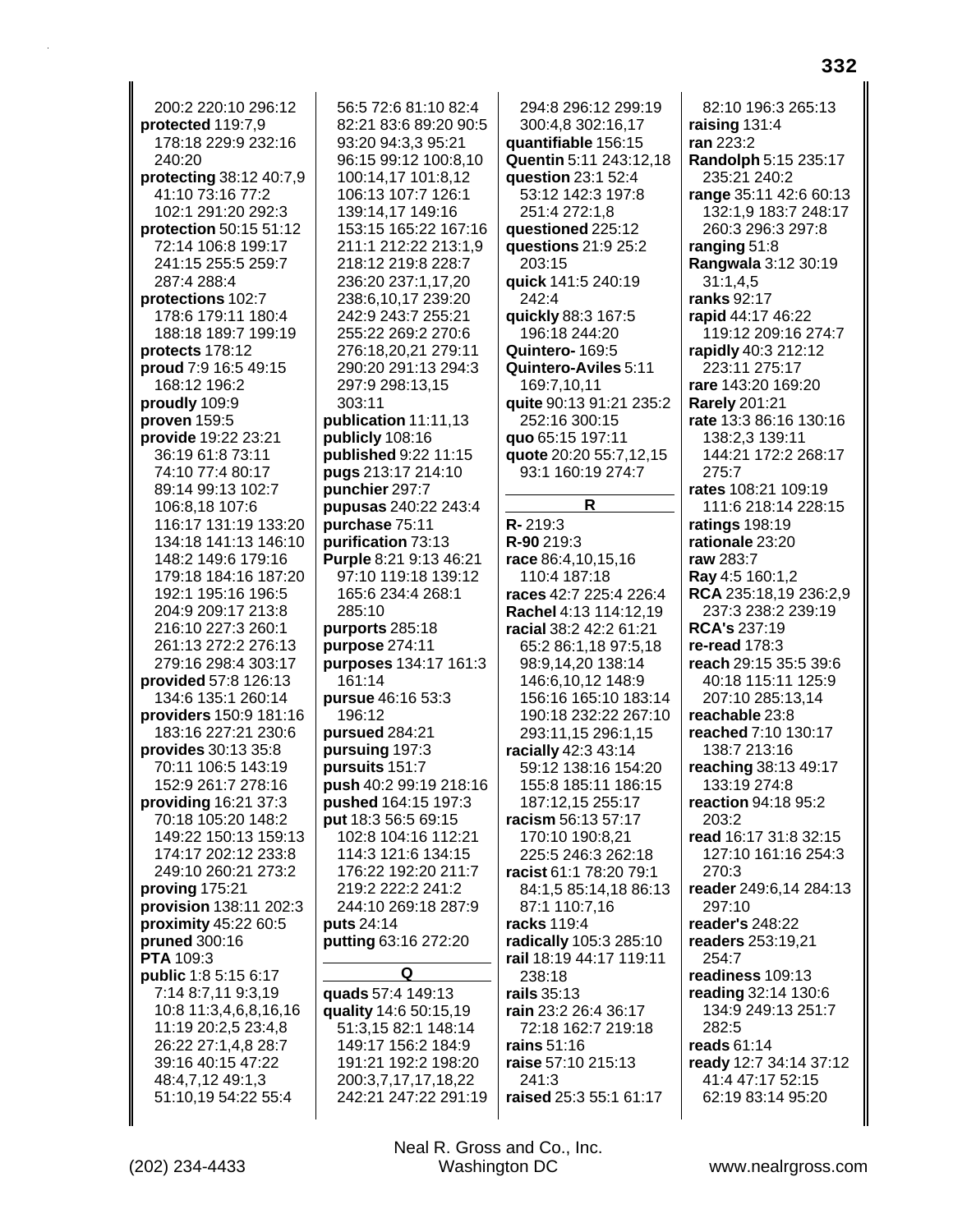99:7 105:15 111:21 121:1 123:22 140:13 147:19 154:6 167:15 169:9 173:22 185:5 189:22 235:6,11 243:16 251:4 284:19 290:15 **real** 19:17 65:22 130:10 143:15 210:22 246:7 280:22 292:1 **realistic** 271:2 **realistically** 18:18 163:8 **realities** 20:15 274:13 274:18 277:15 **reality** 91:5 107:4 121:19 142:16 219:13 **realize** 133:21 197:12 **realized** 27:18 43:9 55:11 56:1 64:1 126:19 206:12 **realm** 212:5 **reason** 36:6 64:5 85:8 204:7 **reasonable** 125:3 140:22 213:8 276:21 **reasonably** 202:9 **reasons** 90:21 159:2,2 159:7 175:1 201:5 204:6 217:18 **Rebecca** 117:22 118:16 118:19 **recapped** 217:22 **receive** 78:2 299:4 **received** 11:14 **receiving** 269:6 **recharged** 167:9 **recipients** 230:7 **recitations** 254:9 **recognition** 19:3 180:7 181:19 209:5 211:15 257:9 278:18 **recognize** 37:20 65:12 92:12 161:4 183:17 214:19 271:11 **recognized** 92:1 180:15 288:13 **recognizes** 57:19 59:13 209:9 **recognizing** 56:22 **recommend** 19:11,21 21:7 73:9,19 74:6,14 74:20 173:5 211:16 281:15 287:9 **recommendation** 73:3 74:1 **recommendations** 8:1 60:11 74:16 81:4

91:19 151:22 204:6 228:10 277:3 287:15 287:21 288:6 290:4 **recommended** 13:10 **recommends** 11:18 12:14 73:7 **reconsider** 68:12 142:12 **record** 6:14 8:5 9:4 10:8 11:5,19,21 16:18 66:18 71:16 95:18 133:11 150:22 167:12 177:14 256:18 258:17 304:19 305:6 **recorded** 55:9 **recovery** 285:20 **recreation** 89:11 112:10,18 113:11 168:14 184:4 261:5 302:20 **recreational** 46:3 48:8 101:8 168:16,22 250:14 **rectify** 93:15 **red** 39:21 62:1 79:2 132:5 165:2 234:4 **redevelop** 70:12 90:1 **redeveloped** 31:20 **redeveloping** 45:10 233:7 **redevelopment** 67:8 136:8 214:20 285:2 **Redfin** 31:22 **redouble** 191:14 **reduce** 36:7,19 61:13 72:10 93:11 106:20 106:21 149:8 172:21 181:2 221:15,19 **reduced** 202:17 **reduces** 41:19 **reducing** 103:8,14 104:11 150:15 242:14 **reduction** 93:7 152:16 236:17 299:22 **redundancies** 61:13,14 61:16 **Reed** 3:13 62:16,17,20 62:21 **reemphasized** 237:21 **reference** 11:2 179:17 251:15 **referenced** 216:12 **references** 263:3 276:14 **referred** 22:18 270:1 **refers** 29:19 **refine** 40:16 **refinement** 8:16 9:11

179:14 180:15 **refinements** 178:4 **reflect** 16:15 42:2 101:1 186:15 227:12 **reflected** 210:11 **reflects** 253:17 **reform** 58:4 60:16,19 183:6,11 184:5,14 **reforming** 56:22 **reframe** 7:22 **refusal** 150:12 **regard** 139:7 152:7 153:17 233:5 **regarding** 180:4 185:9 189:7 237:15 269:19 **regardless** 78:15 196:7 196:7 **region** 34:22 45:21 59:6 64:10 124:7 132:18 183:15 256:21 278:12 292:11 **region-wide** 137:22 **regional** 8:14 9:6,9 20:13 45:19 46:4 51:10 60:3 82:12 89:18 112:4 113:14 114:8 135:14 **regionally** 113:21 114:1 **regions** 275:8 **regroup** 176:12 **regular** 168:6 259:15 **regularly** 118:20 236:6 **regulation** 143:1 157:4 **regulations** 19:14 200:13 201:3,5 234:8 **regulatory** 19:4,14 72:16 141:10,12 281:18 **reinforced** 124:17 **reinvention** 274:12 **reiterate** 232:2 **reject** 129:13 **related** 10:2 124:18 141:5 227:7 237:4 **relates** 50:15 **relating** 124:18 **relations** 213:22 **relationship** 152:20 153:5 **relationships** 109:17 **relatively** 112:16 **release** 217:17 220:16 276:20 **released** 81:5 93:21 94:4,13,14 289:2 **relevant** 299:2 **reliable** 164:22 272:2 **reliably** 145:18

**reliant** 205:21 **relief** 151:15 294:5 **rely** 77:19 146:1 161:15 265:6 **relying** 206:8 270:22 **remain** 11:19 23:14 47:5 56:11 128:6 136:6 194:1 **remained** 236:2 **remaining** 56:12 275:4 275:6 277:12 280:3 **remains** 57:16 251:4 276:8 299:13 **remarks** 6:13 140:17 298:4 **remedies** 156:13 **remedy** 21:6 **remedying** 138:18 **Remein** 5:11 243:13,14 243:17,19 **remember** 88:16 95:5 193:9 206:17 224:8 **remembering** 55:8 **remind** 85:12 147:9 **remiss** 40:6 **removal** 142:7 **remove** 93:1 234:7 **removing** 50:12 281:18 **renewable** 74:11 289:21 **renewables** 275:9 **renovate** 131:12 **rent** 28:19 38:11 40:13 63:17 84:19 101:22 109:5 122:11 159:10 172:9 241:14 263:20 264:4 265:1 294:3 **rental** 10:21 145:7,16 148:20 150:12 183:3 189:9 264:8 **rented** 86:2 **renter** 76:11 96:11 **renters** 102:7 138:6 155:15 **renters'** 40:14 **renting** 154:9 171:5 172:22 263:13 **rents** 280:3 **reorganization** 61:17 **repair** 142:13 244:17 **repeated** 217:22 **repeatedly** 254:3 298:19 299:8 **repeats** 217:20 **replace** 178:8 **replaced** 73:14 97:13 97:14 131:17 204:1 **replaces** 64:12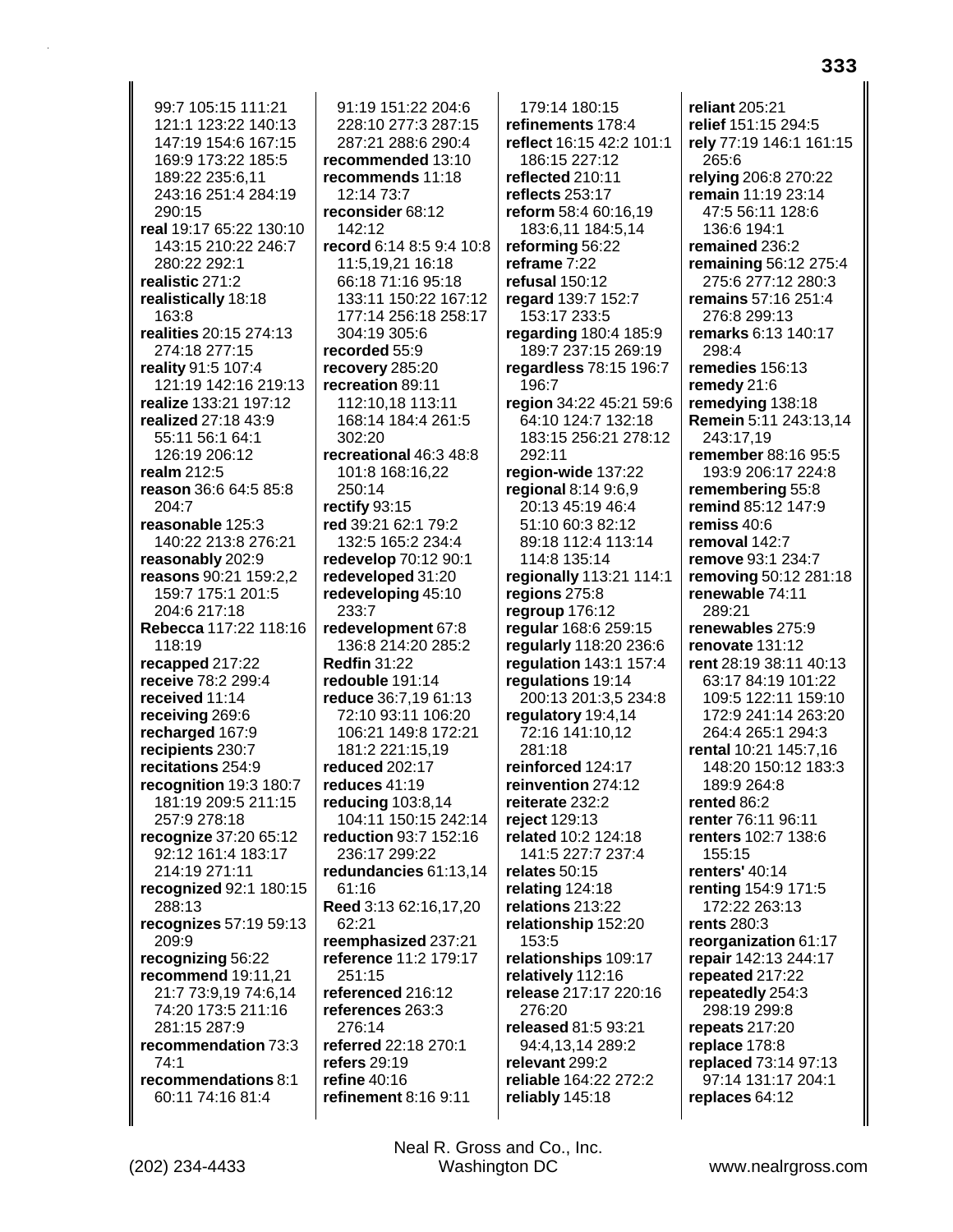**report** 10:4 94:8,14 130:19 191:17 **report's** 227:22 **reporting** 227:21 **reports** 10:8 268:15 **represent** 68:16 80:13 140:17 216:11 **represented** 251:9,14 253:1 **representing** 12:6 17:10 18:6 66:19 102:19 198:1 278:11 290:20 **represents** 179:22 235:19 **reprioritize** 101:1 **request** 39:11 209:21 254:21 270:5 276:17 **require** 48:18 51:11 93:9,11 120:6 173:6 233:15 238:12,15 259:15 272:13 303:20 **required** 76:9 80:4 139:17 141:21 146:22 179:7 **requirements** 72:16 74:22 142:7,8 145:11 199:22 234:10 **requires** 22:4 41:11 49:18 102:2 146:11 285:1 **requiring** 13:5 **Research** 2:12 **Reserve** 20:18 24:5 40:8 41:11 50:21 51:11 64:16 74:13,17 127:22 151:6,8,20 168:11,16,22 180:13 215:21,22 216:3 248:7 **reserving** 142:12 **reside** 298:6 **residences** 285:3 **resident** 16:3 25:19 31:6 34:17,20 37:17 44:4 55:1 66:18 99:9 112:2 121:5 125:11 127:5 140:15 154:14 160:9 174:2 188:9 223:22 226:20 235:15 250:9 256:14 278:7 286:10 301:3 **resident's** 227:11 **resident-centric** 199:1 **residential** 19:15 57:6 77:5 138:2 156:20 157:1,3 172:12 180:8 180:18,18 183:22

184:2 224:6 229:13 250:21,22 **residents** 13:20 14:2,7 14:14 18:7 20:12 23:10 29:8 37:3 38:4 39:8 41:14 48:6,10,16 48:20 49:1,4 50:19 59:18,21 61:9 69:13 81:2 83:2 84:13 89:16 116:8 118:6 119:11 120:1 122:20 124:6 125:2,10 126:7 129:5 132:17 140:5 145:18 146:1 153:7 156:10 161:15 166:20 170:8 170:9 183:18 186:1 194:15 207:21 227:19 230:7 232:21 236:6,8 246:6,6 254:16 255:13,21 261:1,3,8 270:18 279:2 287:11 290:1 304:12 **residents'** 26:17 **residing** 274:3 **resilience** 67:17 74:9 151:21 155:21 214:15 227:16 237:5 238:11 286:14 287:6 289:1,7 290:5 296:11 **resiliency** 237:7 262:20 **resilient** 59:12 107:9 **resolution** 82:3 92:22 94:2 288:14 292:5 **resolved** 126:3 **resorting** 299:18 **resource** 51:7 230:10 277:6 **resources** 39:14 52:7 73:17 146:16 257:9 258:21 259:4 274:22 275:21 277:12 284:13 303:20 **respect** 152:22 153:3 153:10,18 193:12 246:8 **respectfully** 25:2 **respecting** 198:20 **respectively** 149:3 **responders** 202:13 **response** 30:20 34:9 37:7 54:13 99:2 102:14 107:19 114:13 120:13,17 123:3,5,8 123:12 137:3 160:3 167:20 170:19 184:20 184:22 **responsibility** 292:14 **responsible** 86:12

**rest** 66:15 67:3 119:19 122:7 147:4 177:17 208:18 248:16 251:13 **restaurants** 125:16 161:10 176:9 **restorations** 200:9 **restrict** 12:19 **restricted** 56:19 110:11 162:10 **restricting** 186:5 **restrictions** 85:2,14 87:2 **restrictive** 57:11 108:18 109:20 **result** 6:19 12:22 20:16 92:12 276:6 283:4 284:1 **resulting** 118:17 159:14 202:4 **results** 177:22 183:22 **resumed** 95:18 167:12 **retail** 10:20 18:22 33:9 35:18 77:20 89:11 136:9 142:18 159:16 228:11 250:21,22 255:12 301:22 **retain** 19:13 **retaining** 215:8 233:4 **retention** 50:13 **rethink** 60:12 217:15 288:15 303:10 **rethought** 105:3 **retirees** 203:22 303:16 **retrofits** 150:4 **retrofitting** 272:9 **return** 50:4 77:7 144:19 **reuse** 18:22 45:15 67:8 70:13 142:1,10 182:1 **revelatory** 152:8 **revenue** 20:2 220:1,2 284:9 **reverse** 140:4 **review** 50:2,11 93:20 132:14 141:12 219:7 259:2 276:22 **reviewing** 49:21 178:2 279:4 **revising** 34:3 **revision** 209:1 **revisions** 21:8 **revisit** 286:3 **rewards** 254:10 **rework** 17:3 273:6 **reworked** 270:5 **rewrite** 81:9 217:16 **rewritten** 195:3 **rezone** 13:1 175:5 **rezoning** 12:14,19,21

13:7 52:20 149:10 **ribbon** 113:6 **rich** 55:2 283:13 **Richmond** 27:2 **rid** 232:6 **ride** 44:16 161:12 165:2 207:10 **riders** 69:12 255:22 256:1 **ridership** 70:3 **rides** 118:20 **riding** 112:6 113:4 118:8 **rightfully** 281:17 **rightly** 29:22 **rights** 38:12 40:14 282:21 **risen** 227:19 **rises** 248:16 **rising** 38:6 232:18 **risk** 106:9 244:10 **River** 97:20,21 185:15 **Rizik** 5:12 216:20,21 217:1,4 **road** 28:1 30:5 97:10,20 132:10 176:4 199:20 235:22 252:7 260:21 **Road's** 97:21 **road-related** 192:14 **roadblock** 267:17 **roadmap** 58:7 229:22 **roads** 30:4 48:14 77:21 160:22 162:16 163:3 207:7 296:2 **roadside** 200:20 **roadway** 209:7 299:14 **roadways** 232:4 261:15 **robust** 44:18 126:17 250:13 291:13 293:22 295:21 301:21 **rock** 45:15 235:22 275:5 **Rockville** 24:7 52:17 66:19 112:2 188:11 189:3 201:20 204:15 251:9 261:12 **Rockvilles** 122:18 **role** 109:3 141:10 149:21 151:21 154:12 184:7 214:19 **roll** 297:14 **Ronit** 5:1 220:18 221:3 **room** 33:22 41:13 68:2 78:3 171:5 194:17 263:20 264:4 **roommate** 96:16 164:11 **roommates** 171:18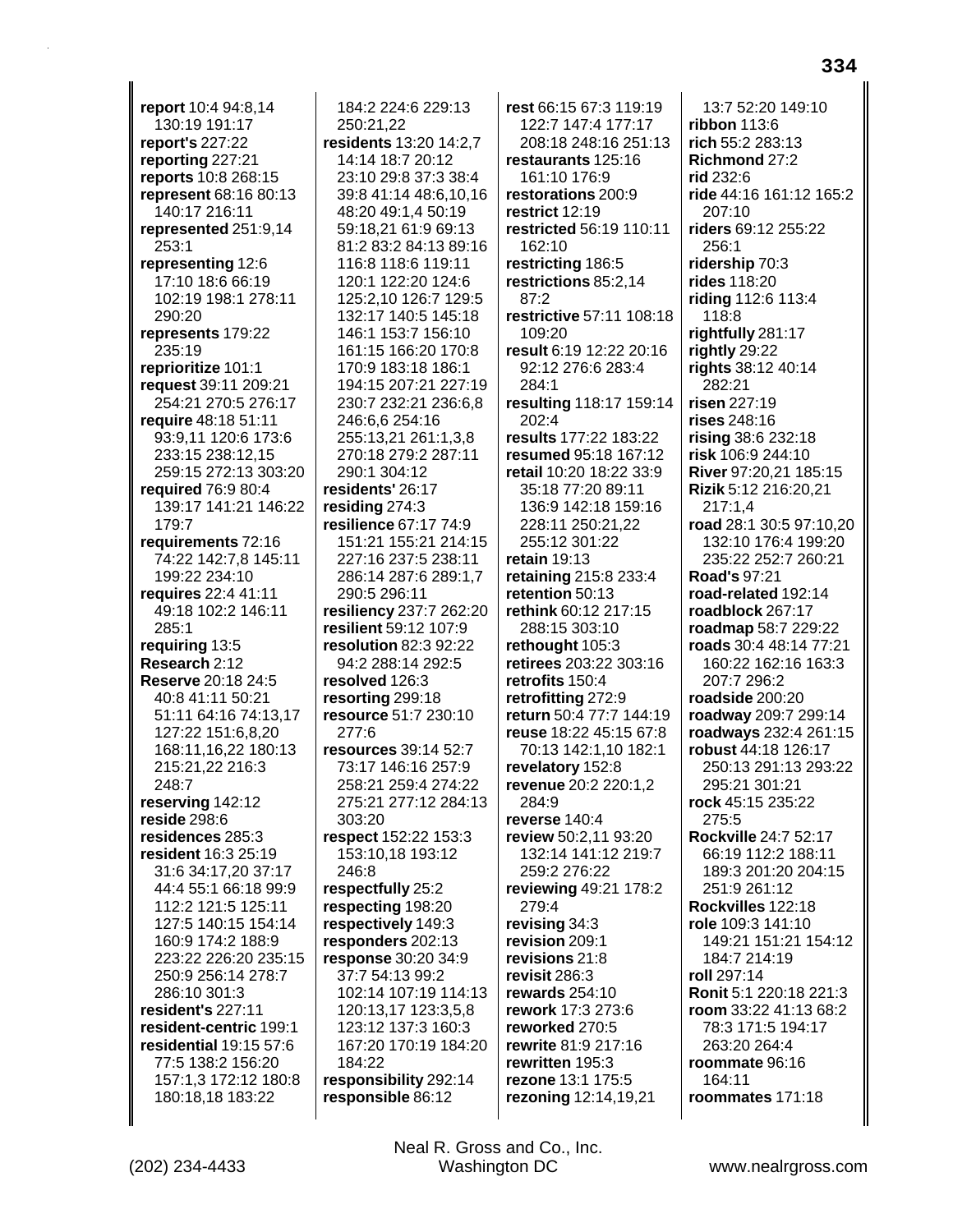**root** 228:1 **roots** 57:9 241:2 **Rose** 95:12 188:13 **Rosie** 4:2 163:14,17,20 **Ross** 4:12 126:22 127:1 127:2,4,5 130:5 **rough** 164:18 **roughly** 235:21 **roundtable** 280:18 **route** 46:22 119:19 126:1 261:14 **routes** 39:19 47:2 119:21 211:8 **routing** 211:1 **row** 147:7 **rulings** 200:14 **run** 23:3 70:10 100:14 118:12 173:10 219:20 260:5 294:9 **runners** 113:17 **running** 113:3 **runoff** 36:19 289:14 **rural** 18:12 23:19 39:13 40:10 41:22 161:20 180:8,10,17,18 199:15 222:16 245:14 251:17,21 289:12 **rush** 175:18 **rushed** 206:22 **S sad** 118:15 **Sadly** 153:1 **safe** 48:7,13,14 89:19 101:7 106:18 118:7 119:20 120:2 125:4 125:18 126:1 144:1 207:4 209:17,21 210:12 221:18 237:8 269:2 **safely** 162:16 **safer** 115:7 119:1 157:17 **safety** 5:2 25:22 26:2 33:5 107:1 119:13 155:20 165:14 208:21 210:1 211:14 218:11 219:19 248:10,11 261:16 299:19 **Safeway** 97:13 **salary** 164:11 264:14 **sale** 131:21 **sales** 85:19 **Salganik** 240:3 **Salim** 4:4 140:9,15 **Salmeron** 5:12 195:10 195:11,15,18 **Sanjida** 3:12 30:18,19

31:5 **Santos** 290:17 **Saundry** 3:14 37:6,9,10 37:13,16 40:21 **save** 172:12,14 **saving** 64:3 **savings** 77:6 173:7 **saw** 64:22 66:9 76:8 109:3 147:13 225:22 **saying** 77:19 79:4 225:17 252:15,17 267:9 301:4 304:13 **says** 15:15 67:19 86:2 98:9 121:15 253:14 289:3 **scale** 70:8 92:14 93:1 303:18 **scarcity** 277:6 **scenario** 276:9 **scenarios** 82:16 276:7 **scenery** 260:17 **scheduled** 14:12 **schedules** 141:17 **scheme** 191:20 **school** 40:14 42:16 43:17 55:16 89:10 100:9 109:1,16,17 110:13,17,19,20 111:6 141:17 196:15 202:20 206:2 224:10 224:16 298:15 **school's** 42:17 **schooler** 223:22 **schools** 5:16 20:5 35:18 40:2,3,6 42:5 54:22 55:4 63:19 64:19 88:11 89:2 90:7 90:12,18,19,19,21 91:4 108:13,17,22 109:14,18,19 110:11 111:4 126:2 149:17 184:3 187:14 196:15 196:20,22 203:5 233:2 243:7 248:12 248:14 267:15 272:3 296:22 298:13,20,22 **science** 106:16 121:21 200:5 280:17 **scientists** 274:1 **scooters** 269:4 **Scope** 10:5 **Scott** 5:10 176:15 177:14 244:2 **screen** 84:2 176:22 **Scull** 5:13 167:19,19 168:1,4,5,8 **searching** 64:4 **Sears** 5:13 246:12,13

246:16,20 247:1,3 **seas** 128:20 **Sebastian** 5:17 96:22 301:1,3 **second** 19:3 38:3 58:3 74:2 95:9 103:20 112:1 123:15 210:14 219:10 223:1 246:17 247:22 299:5 302:18 **Secondly** 42:1 45:4 142:5 288:10 **secretary** 154:14 **secretly** 196:20 **section** 3:10 11:2 21:13 21:16,19 32:15 61:22 92:16,21 116:5 149:5 167:7 179:14 209:22 210:13,15 227:9 237:22 287:21 288:12 289:3 **sector** 19:9 192:7 194:3 229:4 236:5 290:20 294:5 **sectors** 297:10 **security** 230:2 266:3 **sedentary** 64:19 **seeing** 30:15 31:20 189:6 **seemingly** 200:14 **seen** 51:14 65:1 112:12 149:19 188:12 189:4 192:19 222:1 258:19 294:4 **segments** 239:16 **segregated** 64:19 65:10 109:21 110:11 138:16 148:11 170:1 183:21 224:20 **segregates** 287:7 **segregation** 33:20 62:3 108:17 110:3 169:18 170:6 183:15,22 187:10 196:19 224:6 246:3 267:11 **Self** 98:6 **selling** 189:10 **semester** 42:22 106:1 **send** 152:4 243:7 304:20 **senior** 2:11 41:18 **seniors** 162:6 **sense** 39:1 77:4 112:19 159:17 194:21 284:20 **sensitive** 178:18 209:7 **sensitivity** 83:4 **sentence** 24:21 95:2 **separate** 9:22 111:8 210:16

**separated** 135:3 **separation** 186:9 **September** 10:3,17,20 82:2 **sequestration** 73:12 94:9 **serious** 82:10 210:6 232:12 304:11 **seriously** 99:12 **serve** 13:19 120:9 142:17 216:3 230:10 246:9 279:15 296:9 **served** 84:20 85:1 115:15 144:15 255:15 **serves** 245:12 **service** 162:1 181:15 244:15 256:1 285:11 **services** 73:11,13 89:7 89:16 145:8 192:1 207:18 227:22 292:19 **serving** 128:7 **session** 3:2 4:1,16 50:11 95:21 163:15 163:16 167:2,3,15 270:11 **sessions** 7:21 14:11,15 133:21 **set** 18:7 52:1 74:15 91:17 117:18 126:17 152:15 154:19 194:11 194:14 280:11 284:17 293:20 295:12 **setback** 87:8,15 **setbacks** 85:20,22 86:9 **Seth** 3:6 43:22 44:3 **sets** 292:5 **setting** 73:15 101:22 207:22 211:17 **settle** 286:1 **settled** 222:15 **seven** 93:7 97:8 135:2 **seven-** 16:1 96:18 **seven-minute** 301:9 **severe** 51:15 75:18 118:18 137:18 199:20 271:12 284:9 293:2 **severely** 21:5 **severing** 109:17 **sewer** 180:12 181:1 199:16 200:22 **shackle** 194:12 **shade** 36:19 116:17 **shale** 275:4 **SHANNON** 2:15 **shape** 66:4 181:4 216:3 **shapes** 75:19 **shaping** 217:10 **share** 31:8 49:12 63:18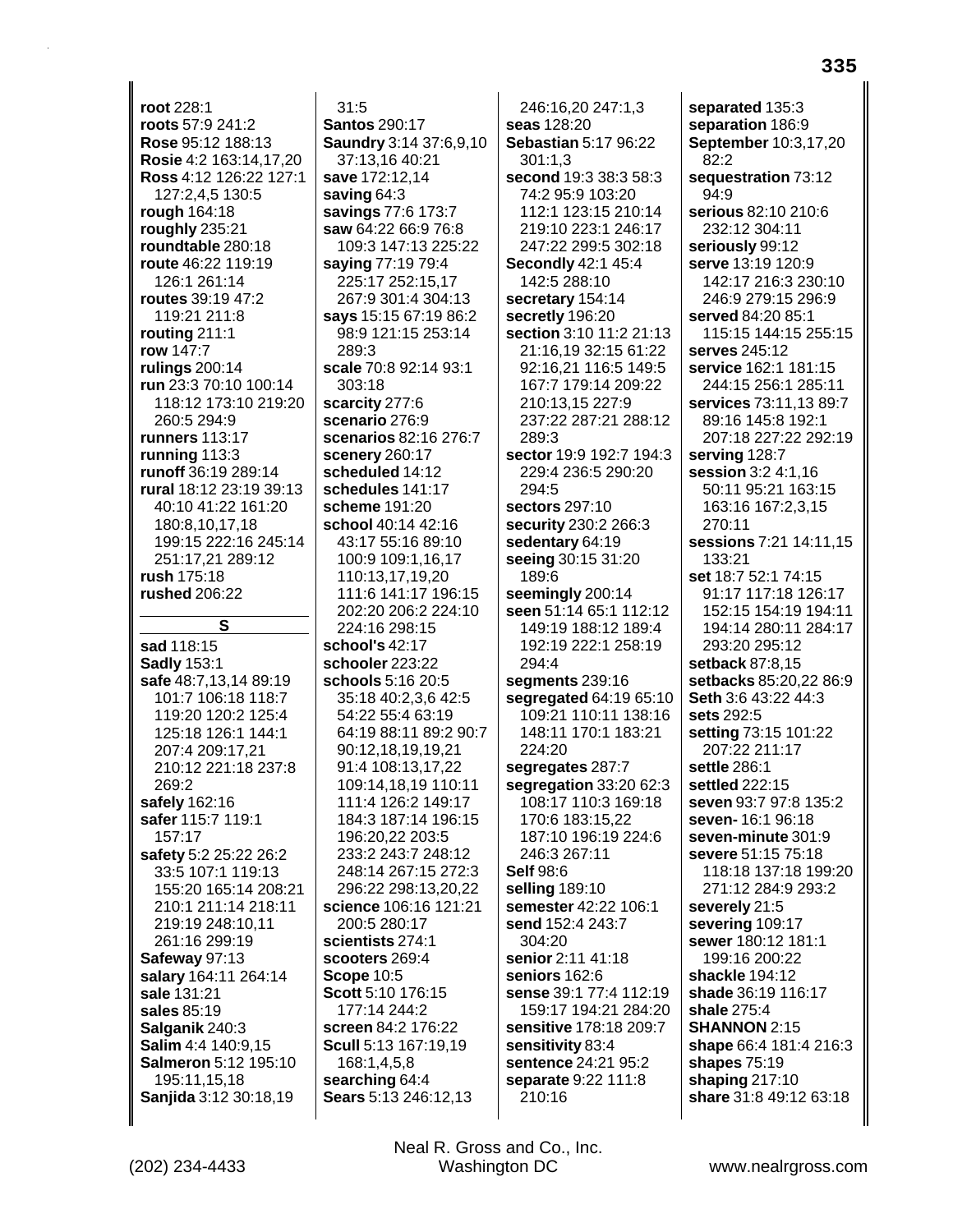130:19 146:18 209:19 225:14 250:6 304:16 **shared** 229:4 264:2 **Sharepoint** 2:15 **shed** 78:18 101:14 **shelf** 297:6 **shelter** 144:16 145:6,8 145:13 183:2 **shelters** 146:9 **shifting** 274:14 **shop** 299:20 **shopping** 33:7,10 232:8 **shops** 202:21 299:10 **short** 24:15 29:14 33:22 79:12 105:6 137:1 156:9 193:11 239:2 239:11 248:2 249:2 294:9 300:7 **shortage** 64:21 202:2 **shortages** 33:21 **shortcomings** 287:16 **shortening** 281:21 **shorter** 124:20 186:7 252:11 297:7 **shortfall** 284:9 **shortly** 144:9 **shot** 242:8 **should've** 58:12 268:2 **show** 37:18 253:18 **showed** 118:21 254:22 **showing** 84:2 144:21 **Shruti** 4:19 294:19,20 295:6 **sick** 301:20 **sidebar** 287:20 **sidewalk** 221:13,16,17 **sidewalkless** 299:13 **sidewalks** 13:13 48:14 48:21 221:12,21 222:4 **Sidney** 11:7 **Siena** 4:4 105:10,17 **Sierra** 4:19 295:7 296:12,18 297:16 **sign** 193:3 **signed** 16:10 167:7 **significant** 92:2 100:15 149:19 272:19 278:15 **significantly** 23:17 271:11 275:16 **signs** 222:2 **Silber** 5:14 277:20,20 277:21 278:4,5 **Silver** 28:20 29:1,1 31:6 31:17 44:22 47:3,19 48:4 55:1,3 63:2,10 64:6 75:10 81:14 86:13,17,19 91:11

97:7 99:10 100:4 105:17 118:4,17,20 122:18 125:12,20 128:5 130:8,11,17 131:6 154:9,15 158:4 163:21 164:2,10 165:1,19 171:3,6 185:22 192:9 195:18 197:5 222:12 223:22 232:8 240:9 251:8 262:10 263:14 264:3 267:20 268:3 290:19 291:7 298:6 **Silverstein** 5:15 230:17 230:20 235:1,1,3,3,7 235:12,15 238:21 239:5,9,12 **similar** 56:21 180:9 200:22 271:20 274:15 **similarly** 55:20 156:11 159:12 229:14 300:1 **Simmens** 3:15 91:9,10 91:11 **simple** 132:5 232:5 **simply** 78:22 131:1 182:18 199:3 227:9 272:20 284:12 285:22 300:14 **Simultaneous** 177:10 230:18 231:2,5 238:22 **simultaneously** 73:5 249:11 **sincere** 151:3 **single** 12:15,17 13:1,2 13:5,7 23:12,13,16 24:10,11 31:21 32:3 32:16 33:15,18 35:15 35:21 52:21 53:18,20 54:7 56:13,20,22 57:2 57:16 58:4 60:12,18 65:8 68:12 70:20,21 70:22 78:13,21 84:6,9 84:21 85:1,21 86:8 96:11 110:7 129:19 131:4 136:4 144:16 152:8 166:2 170:2 171:11 172:18 173:8 174:5 177:8 183:6,12 183:19 184:5,14 185:18 187:9 191:4 200:18 206:3 233:19 245:17,18,19,22 248:15 254:19 **sir** 17:4 25:13 28:7,10 179:5 197:18 **sister** 225:22 **sit** 6:11 243:3 260:16

**site** 141:3 **sited** 74:12 **sites** 38:22 89:12 **sits** 297:6 **sitting** 147:6 206:18 **situation** 115:22 138:9 138:19 140:5 175:22 264:5 **situations** 172:6 **six** 31:17 32:1,11 46:6 172:3 271:17 276:10 **six-month** 14:8 **Sixty-** 84:13 **size** 161:19 **sized** 202:21 **sizes** 75:20 **skill** 118:18 **skilled** 192:16 **skills** 113:8 **skimming** 249:13 **skin** 225:3 **skipped** 163:13 **Slater** 3:16 40:21,22 41:2,5,5 **Slavin** 3:17 14:22 15:1 15:2,5,8,11,14,19,21 16:1 **sleeves** 297:14 **slept** 263:13 **sliced** 51:3 **slide** 176:22 177:8 178:21 179:2 **slightly** 104:5 138:7 **slow** 52:5 281:19 **slowed** 50:3 193:1 **slower** 232:16 **slowing** 85:7 **slowly** 174:16 **sluggish** 271:18 **small** 20:5,9 42:9,19 43:13 47:6 51:9 58:6 114:4 131:12,13,16 141:4 142:21 229:10 269:4 278:21 300:6 303:18 **smaller** 44:13 131:11 **smart** 56:8 59:15 106:18 247:7 267:17 293:17 **Smarter** 3:11 59:2 158:19 **Smedley** 5:15 223:14 223:15,17,19,21 **Smoot** 5:17 301:1,2,3 **Snider's** 222:19 **snow** 23:2 162:7 219:18 **so-called** 200:9 234:9 **social** 55:2 56:8 57:14

82:9 98:9 100:21 137:15 146:6,11,13 153:12 234:14 255:4 255:6 282:21 283:2 283:18 284:11 293:11 293:22 296:14 304:11 **society** 3:6 4:21 71:18 152:3 244:2 256:15 256:19 274:9 286:20 288:7 **socioeconomic** 36:9 98:10 157:2 187:18 187:22 233:9 241:11 243:9 **socioeconomically** 42:4 43:14 155:8 185:10 **sociologists** 274:2 **soft** 160:2 278:2 **solar** 36:18 104:13 248:7 289:20 **sold** 31:19 86:2 **solid** 151:22 **solution** 252:8 283:2 **solutions** 4:14 45:19 46:4 62:5 102:21 126:14 135:14 143:19 218:16 230:8 266:2 **solve** 119:3 126:12 137:15 214:18 279:13 **solved** 279:9 **somebody** 66:2 163:13 245:5 **someone's** 97:3 **Somerset** 3:17 14:22 16:2 **Somersets** 45:2 **son** 168:8 **soon** 20:20 46:20 79:9 106:3 206:22 **sophomore** 43:12 **sore** 47:5 **SORRENTO** 2:17 **sorry** 20:11 25:6 136:12 136:22 137:8 176:21 185:3 208:14 209:20 230:20,22 235:1 239:5 246:2 255:9 257:18 258:8,9 282:4 **sort** 83:19 128:12 222:15 245:18 300:5 **souls** 223:7 **sound** 50:9 258:5,6 **sounds** 160:20 219:12 243:12 **source** 275:5 **sources** 228:17 **South** 242:5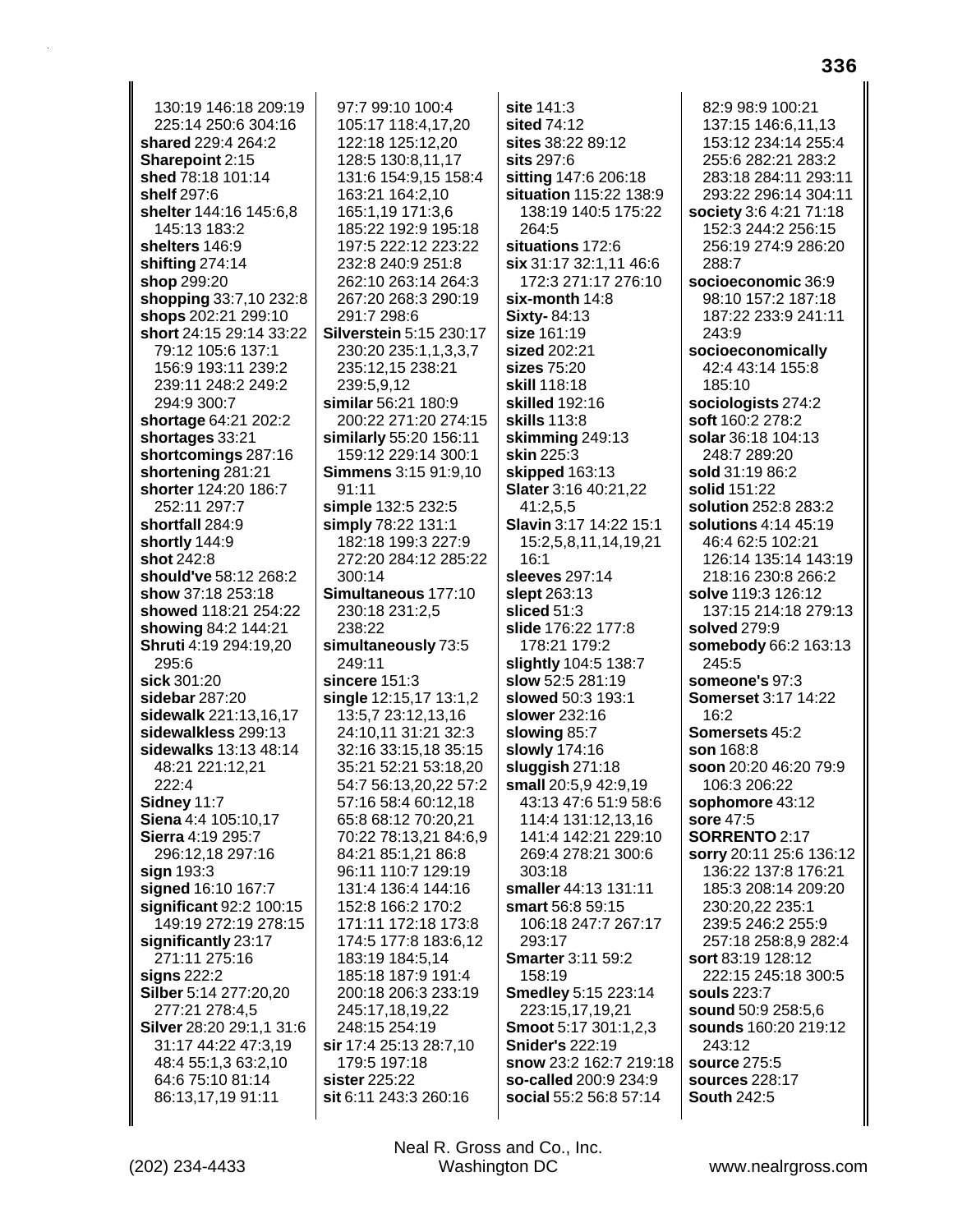**southern** 47:2 **space** 36:14 37:3 40:8 51:3 89:6 128:19 129:5 145:6,10 148:14 176:1 183:3 191:19,19 280:22 284:22 301:22 **spaces** 38:22 47:22 48:4,8,9,12,12,15 49:1,4 73:4 89:17 101:4,9,12 102:7 236:16 300:2 303:11 **span** 211:22 **Spanish** 97:16 **spark** 60:17 **speak** 17:22 37:16 66:17 88:15 112:9 158:12 221:2 230:9 231:17 262:13 **speaker** 301:1 **speakers** 7:14 **speaking** 16:3 39:22 49:9 97:17 108:5 127:6 147:1 158:18 177:10 230:18 231:2 231:5 238:22 **speaks** 39:16 244:12 **special** 2:6 8:5 34:21 178:15 199:17 233:1 **specialist** 2:10,14 23:3 **specialists** 219:9 **species** 152:9,10 **specific** 39:18 44:9 47:8 74:21 129:21 158:7 210:3,17 211:6 218:7 228:9 249:2 270:2 287:22 **specifically** 29:12 30:9 104:16 116:9 154:20 171:9 196:14 215:5 263:10 **specifics** 22:15 129:9 155:5 **specified** 95:4 **specify** 18:11 29:18 **spectrum** 49:14 **speed** 14:10 92:14 129:18 201:5 **spelled** 49:10 **spend** 69:5 96:20 168:16 245:1 264:22 **spending** 265:4 **spent** 64:3 81:11 96:17 192:13 **spirals** 256:2 **spirit** 151:2 **spite** 248:19 **Spock** 4:12 160:5,5,7,8

244:13 **spoke** 197:4 244:13 **spoken** 108:16 **sponsored** 168:10 **sprawl** 72:10 178:7 179:11,12 181:2 242:14 **sprawling** 233:15 **spread** 102:22 163:6 **Spring** 10:11 28:20 29:1,2 31:7,17 44:22 45:16 47:3,20 48:4 55:1,3 63:2,10 64:6 75:10 81:15 86:13,17 86:19 91:11 97:7 99:10 100:4 105:17 118:4,17,21 125:12 125:20 128:5 130:8 130:11,17 131:6 154:9,15 158:4 163:21 164:10 165:1 165:19 171:4,6 185:22 192:9 195:19 197:5 222:13 223:22 232:8 240:10 251:8 262:10 263:14 264:3 267:20 268:3 290:19 291:7 298:7 **Springs** 122:19 **spun** 255:1 **square** 81:7,8 179:21 **SSP** 90:14 133:13 **St** 234:1 **stability** 77:5 100:20 144:21 **stabilization** 38:11 40:14 101:22 241:14 294:4 **stabilizing** 50:13 **stable** 50:10 144:1 155:21,22 293:18 **Stacy** 5:14 277:20,20 278:5 **staff** 2:4 6:19,22 10:2 11:18 15:16 18:3 50:7 72:3 75:2,13 77:20 93:19 109:17 133:19 148:7 151:4 153:16 177:20 180:21 194:5 194:15 209:1 212:15 213:21 247:6 253:18 269:17 278:14 279:18 281:2 **staff's** 50:11 278:18 **stages** 239:14 304:2 **staggering** 162:1 **staging** 90:15 192:11 **stagnant** 64:20 284:10

**stagnation** 202:1 **stakeholder** 192:18 236:3 **stakeholders** 52:6 297:9 **stand** 23:1 78:8 79:14 **standard** 52:1 293:20 **staring** 12:17 **start** 7:7 55:6 67:13 68:7 75:12 84:16 151:2 157:15 220:15 221:21 222:4 243:6 290:13 301:4 **started** 194:20 195:5 **starting** 95:22 135:21 236:17 246:20 **startling** 178:5 **starts** 110:21 170:15 254:8 **stasis** 129:17 **state** 19:7,12 45:20 60:3 155:12 172:1 204:8 267:15 285:14 293:1,18 **state's** 211:19 **stated** 20:18 75:1 103:14,17 232:2 293:10 **statement** 11:21 253:12 253:15 274:10,15 **statements** 163:1 253:16 **states** 29:12 35:1 56:21 57:7 196:17 204:7 **station** 69:3 125:14 172:9 200:19 206:6 **stations** 90:4 159:13 162:10 200:20 238:19 **statistic** 152:10 **stature** 209:9 **status** 65:14 186:5 187:18 197:11 **stay** 109:5 112:17 131:9 172:16 173:3 222:11 224:10 265:18 266:7 280:20 **staying** 253:2 **step** 73:16 112:12 133:14 138:18 141:18 165:7 183:13 224:8 259:14 **Stephen** 34:8,16 **stepped** 56:9 151:9 **steps** 101:22 119:7 140:3 205:17 299:2 **Stern** 2:18 177:19 **STEVEN** 3:9 **stewards** 113:10

177:21 **stewardship** 51:20 82:14 113:5 **Stewart** 294:1 **stick** 172:4 **sticks** 285:22 **stir** 55:10,22 **stock** 75:22 145:22 241:19 **stood** 271:19 **stool** 50:6 **stop** 23:2,6 65:16 66:3 124:11 129:4 136:19 161:1 172:10 203:9 221:5 269:6 275:6 **stopped** 118:19 192:22 225:12 **stops** 119:21 162:11 206:20 284:20 **Storage** 98:6 **store** 129:4 222:20 255:13 **stores** 29:9 89:11 161:9 189:5 206:10 207:17 228:12 **stories** 43:18 259:11 **storms** 72:18 288:18 **stormwater** 72:14,16 199:22 200:11 202:19 288:19 289:13 **story** 32:10 42:14 62:3 **strain** 277:5 **strategic** 2:12 10:11,14 178:18 **strategically** 119:2 120:8 **strategies** 20:2 23:15 47:8 270:15 **strategy** 10:20 19:20 72:9 94:17 220:1,12 233:17 284:7 **stream** 200:9 **streamlining** 150:11 **streams** 51:14 244:11 **street** 13:14 154:10 232:10 **streets** 48:18 128:13 211:20 212:2 **strength** 67:20 220:14 **strengthen** 166:6 **strengthened** 139:2 183:5 **strengthening** 229:1 **strengths** 241:22 248:20 **stress** 31:13 **stressed** 51:5 **stresses** 279:1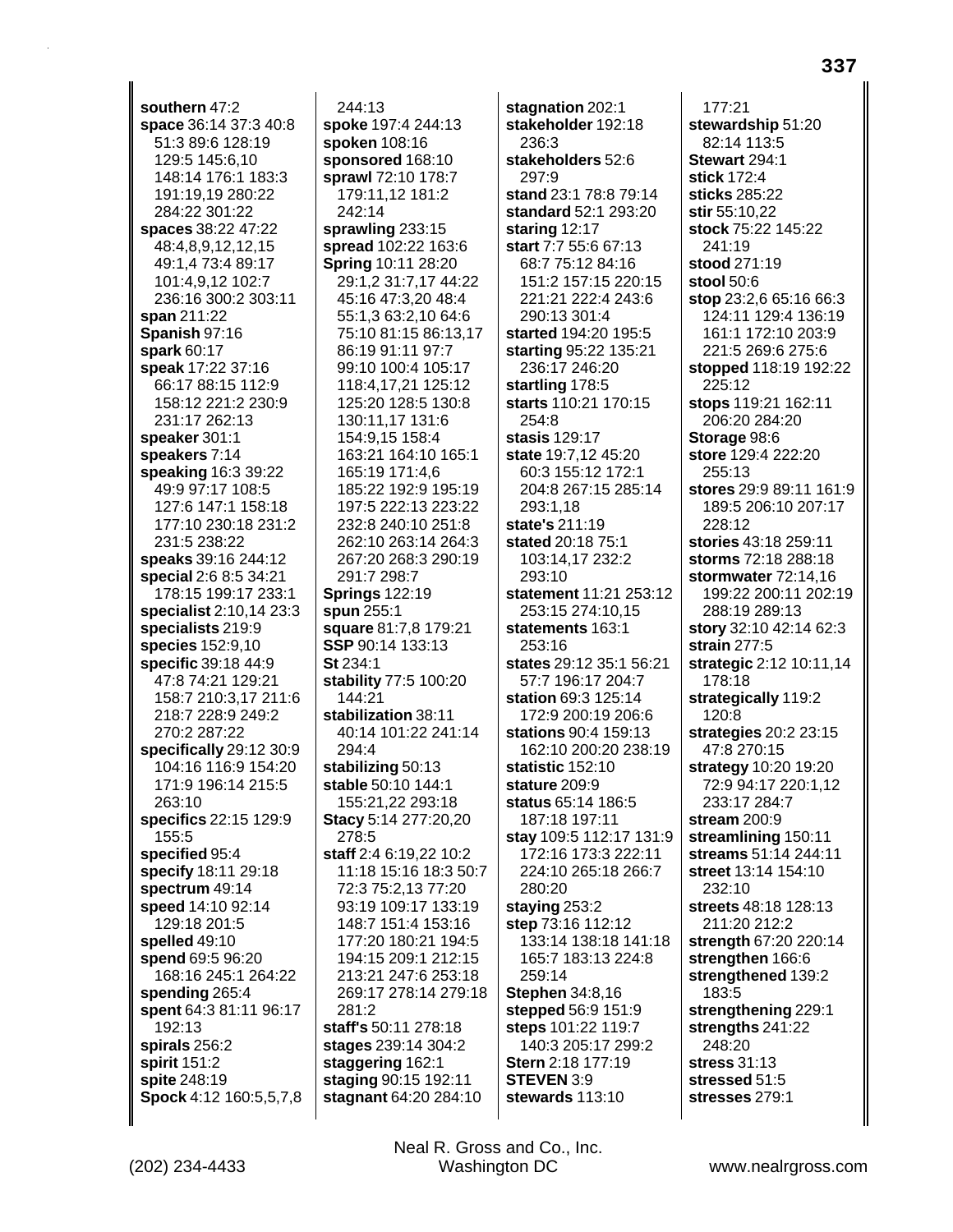**stressful** 36:10 **stressing** 291:19 **stretched** 32:5 **stricter** 199:21 **strife** 282:21 **strikes** 140:22 **striking** 165:22 **strip** 301:18 **strive** 153:18 **strollers** 48:21 **strong** 45:20 74:1 76:21 113:14 119:14 152:20 180:3 196:5 247:12 250:19 257:4 261:17 278:19 295:12 297:16 **stronger** 74:5 182:5 184:15 207:12 215:21 **strongly** 16:7 19:21 21:7 28:20 30:12 47:20 59:8 74:6 82:6 113:11,13 127:6 130:11 134:4 149:4 149:10 161:22 162:9 185:8 249:17 **structural** 73:6 **structure** 165:20 199:6 257:15 **structures** 142:10 **struggle** 38:6 **struggled** 64:11 **struggles** 265:12 **struggling** 144:13 145:2 265:3,15 **stuck** 288:12 **student** 43:6,15 90:8 100:5,13 106:1,15 195:18 196:10,11 **students** 5:15 43:11 91:5 109:20 166:13 187:16,17 196:13,18 197:1 299:3 **students'** 109:7,13 **studied** 288:5 **studies** 10:7 55:15 **study** 5:21 10:10,11,13 10:17,21 206:19 273:22 287:22 **stuff** 67:1 **stunted** 196:18 **style** 149:13 **styles** 131:9 **subdivision** 90:15 192:11 **subject** 135:16 **submission** 276:18 **submit** 279:10 **submitted** 18:7 72:5 75:15 81:18 236:11

256:17 **submitting** 255:8 286:17 **subsequent** 237:13 250:18 276:3 **subsidized** 182:22 184:13 **substantial** 138:3 **substantially** 20:3 26:13 249:10 **substantive** 248:19 287:21 **substitute** 162:3 254:18 **suburban** 18:12 23:19 39:13 41:22 116:11 127:16 161:20 163:6 175:9,11 245:14 251:5,17,21 289:12 291:1 **suburbs** 165:19,22 254:7 **succeeded** 128:1 **success** 26:9 49:19 58:1 62:12 116:20 127:21 155:4 156:10 174:21 194:16 198:18 262:21 298:9 **successes** 62:4 127:17 257:5 **successful** 127:12 135:7 **succinct** 127:8 **sucks** 172:10 **suddenly** 166:2 206:14 **Sue** 5:3 269:8,14 **suffer** 125:18 126:7 **suffered** 246:3 **suffering** 271:12 277:5 284:9 **sufficient** 13:17 145:13 145:22 **suggest** 33:5 61:19 179:16,18 198:7 218:13 228:9 248:22 281:20 300:14 **suggested** 121:11 224:10 **suggestions** 16:16 18:9 21:8 53:9 75:3 134:19 141:5 198:12 248:21 266:21 **suggests** 56:5 **suicide** 27:15 **suitable** 116:7 **summary** 126:15 **summer** 116:19 282:15 **supermarket** 97:12 **supervisor** 188:10

**supply** 76:18 132:15 144:2 151:15 172:19 229:15 274:21 275:2 275:3,17 **supplying** 151:11 281:9 **support** 2:10 16:8 23:4 26:1,5,22 27:21 28:20 31:10 37:18 41:6 42:8 47:20 52:18 53:5 59:8 63:2 67:3 72:8,21 73:3 75:21 76:17 96:21 99:16 100:1 103:9 105:18 112:18 113:11 117:2 118:6 124:6 127:6 130:12 134:4,5,18 139:9,21 142:7 144:6,9,10,22 145:15,18 151:10,18 156:8 159:15 161:22 163:21 164:6,9,18 166:20 171:8,10,12 182:16 185:8 190:16 191:1 204:5,9 205:2 214:11 221:6 228:11 229:3,12 238:8,16 240:12 243:22 245:15 245:17 249:17 252:14 262:14 263:15 265:17 272:6 278:21 295:11 297:17 300:6 302:3 **supported** 191:16 245:22 287:12 **supporting** 10:7 133:20 148:10 196:9 203:22 214:9 229:2 **supportive** 101:6 144:3 144:18 145:1,6,16,21 183:3 **supports** 41:14,17 72:9 82:6 117:4 138:22 149:4,10 181:18 238:3 245:6 250:10 292:16 **supposed** 128:6 **supposedly** 94:12 **surface** 45:10 112:6 141:4 200:6 260:13 260:21 261:13 289:17 **surfaces** 200:1 **surprise** 226:6 **surprised** 142:5 **surprisingly** 166:3 **surrounded** 180:2 **surrounding** 112:7 113:19 128:7 129:6 **survey** 186:17 259:3 **surveyed** 215:4 **survive** 222:7

**surviving** 52:5 **Susan** 4:12 160:5,5,8 244:13 **sustainability** 74:19 120:6 129:16 176:5 267:4 299:7 300:5,11 **sustainable** 29:22 30:14 59:5 68:6 71:4 99:22 101:5 115:8 117:8 199:2 227:8 229:14 **sustains** 152:13 **SUVs** 268:15,20 **Swanson** 5:18 213:17 213:18,21 **swing** 263:21 **sync** 104:5 288:22 289:1,9 **system** 64:15 166:10 209:17 227:7,13 261:2,3,21 298:15 **systematic** 259:2 **systemic** 259:16 262:18 **systems** 5:21 50:17 51:22 96:22 260:14 **T table** 57:17 **tackle** 174:7 **tackling** 108:11 207:16 214:16 242:22 **tactics** 234:18 **tag** 289:19 **taken** 82:16 86:7 92:9 92:15 122:9 161:11 174:22 222:9 232:7 **takes** 12:20 99:12 112:1 178:17 **Takoma** 24:7 44:4 140:15 141:2 231:19 286:10,15,21 294:4 **talent** 215:3,7,8,10 281:1 **talk** 26:6,7 65:2 76:3 83:19 177:9 221:9 269:12 289:10 301:19 302:19 **talked** 67:2 128:8 302:10 303:22 **talking** 15:4 32:18 86:9 86:9 88:10 105:1 192:20 271:4 303:4 **talks** 65:3,7 242:14 **TAME** 152:2 **TANYA** 2:18 **taped** 109:9 **target** 91:17 92:22 93:6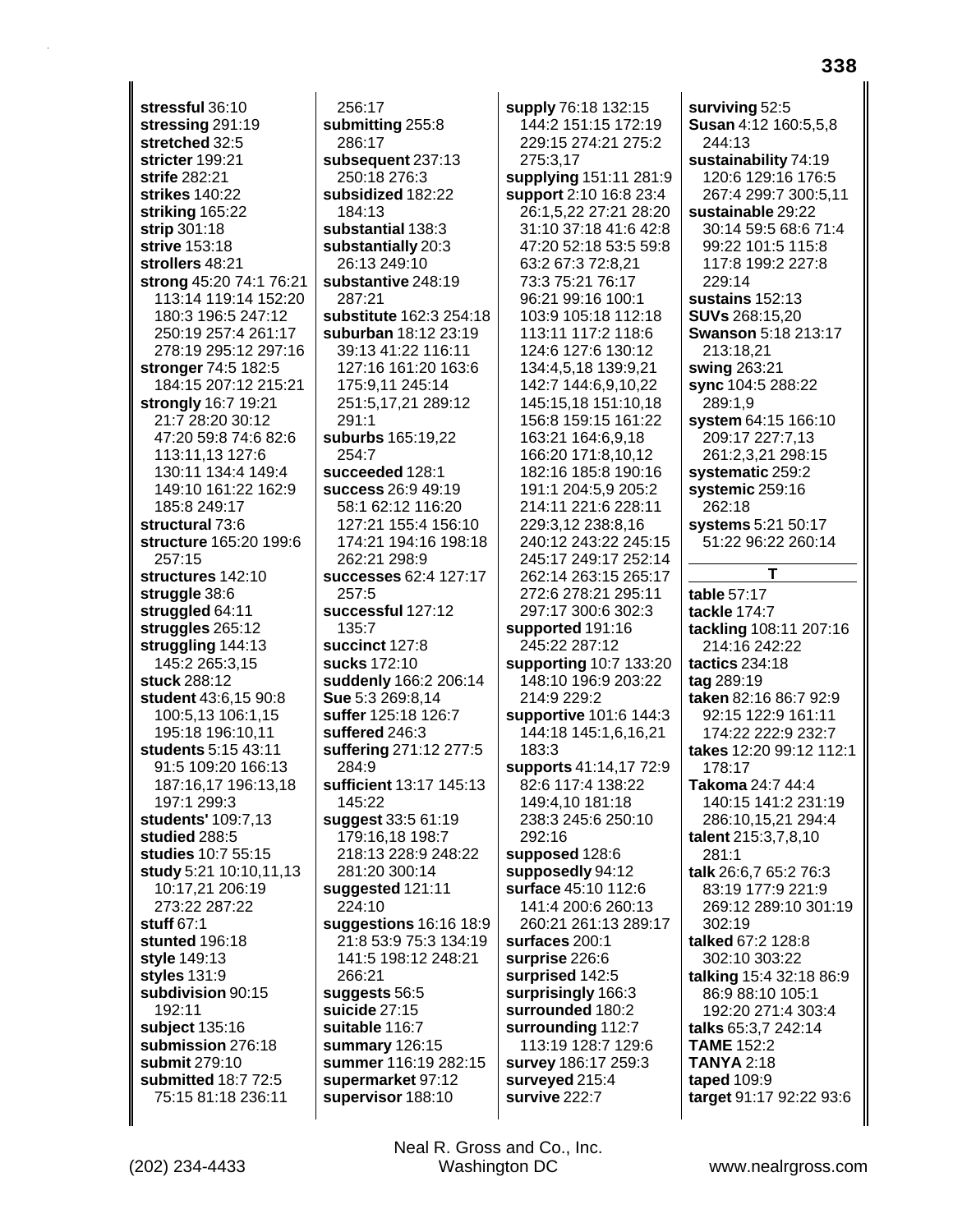**targets** 292:6 **taught** 100:22 193:22 **tax** 136:17 150:1,3 202:19 220:2,8 242:15 281:12 **taxes** 175:15 263:17 **Taylor** 4:13,13 114:12 114:15,16,18,19 150:19,20,21,22 244:2 **TDR** 40:9 **teach** 77:21 108:15 **teachers** 202:12 **team** 14:16 192:16 282:19 **Teams** 79:21 **tears** 78:18 224:11 **technical** 8:3 **technology** 193:6 **tee** 6:15 **teed** 12:3 **teenagers** 303:14 **teleconference** 1:13 **tell** 62:2 243:5 259:11 **telling** 222:2 **ten** 45:18 90:20,22 94:12 132:10 **ten-minute** 125:13 240:18 **tenancy** 293:21 **tenants** 38:12 293:21 **tend** 186:3 **tens** 151:11 **tenth** 49:16 **term** 16:2 158:5 254:20 **terms** 119:20 134:19 217:10 238:11 252:1 254:12 **terrible** 202:1 **testament** 193:3 **testified** 286:19 **testifiers** 6:15 **testify** 39:7 114:10 177:18 190:2 208:19 213:12 214:2 216:15 235:14 273:18 277:16 282:14 305:3 **testifying** 6:5,11 31:5 41:6 49:7 52:17 54:20 59:1 62:21 75:9 91:12 117:21 124:2 137:10 158:14 167:17 168:15 169:12 181:13 193:7 201:18 208:20 221:5 226:21 247:4 253:20 269:14 273:21 278:6 278:9 282:1,16 290:11 294:19 295:8

**testimonies** 11:14 **testimony** 12:12 55:6 58:16 59:6 62:16 66:9 75:15,16 76:20 96:5 102:13 105:10 111:15 114:12 120:11 126:21 129:20 130:2 133:2 134:6,8 137:11 143:5 146:21 147:4 161:15 169:5 181:11 184:18 195:17 197:16 198:14 204:14 208:4 211:11 212:17 226:11 230:14 230:22 234:22 240:11 249:22 253:5,8 259:20 260:2 262:3 262:16 266:11 276:15 277:18 286:17 291:21 294:16 303:4,21 304:18 **text** 13:1 127:10 **thankful** 197:7 **thankfully** 232:11 **thanking** 169:13 **thanks** 37:15 40:20 47:11 58:9,15 75:4 95:7 102:11 143:13 158:13 163:18 169:4 173:12 189:17 195:8 226:10 231:15 246:11 247:5 282:3 294:18 304:17 305:3 **Thanksgiving** 43:8 151:2 **theater** 164:4 **theaters** 176:9 **theme** 27:5,9,13 28:8,9 **themes** 135:17 136:10 136:17 295:18 **theory** 142:15 **they/them** 262:9 **thin** 113:6 287:20 **things** 64:22 67:21 68:11 69:14 81:3 96:5 127:1 188:19 192:1 206:12 207:21 220:13 286:1 288:17 304:3 **third** 19:20 38:12 42:18 45:17 50:5,13 104:9 142:11 167:15 211:12 223:1 248:9 **thorough** 140:19 **thought** 21:21 123:14 198:5 206:21 227:4 239:6 268:2,4 291:2 **thoughtful** 239:19 266:19 **thoughtfully** 190:15

247:15 **thoughts** 7:20 31:8 67:9 **thousands** 124:5 151:12 156:1 243:9 **threat** 36:5 92:7 226:5 274:6 **threats** 276:3 **three** 12:2 44:10 61:13 67:15 74:5 85:21 94:7 96:2 118:16 135:5,10 136:14 141:5 190:7 192:6 206:13 217:21 218:7 236:17 239:6,8 249:1,15 267:21 287:17 288:2 298:8 301:11 **three-year-old** 206:4 **thrilled** 260:11 299:7 **thriving** 52:5 155:22 240:20 262:22 **throat** 78:5 **thrust** 134:13 300:7 **Thursday** 1:10 195:12 195:13 **thwart** 270:16 **tie** 215:1 **tied** 7:12 **ties** 45:20 117:7 **TIFs** 281:13 **tight** 180:22 **tightening** 131:21 **tightly** 194:12 **Tilden** 69:10 **tilt** 168:21 **tilted** 142:22 **timely** 213:6 **times** 8:9 11:12 39:17 69:19 93:12 119:6 134:1,10 157:6 170:5 170:9 206:17 210:20 210:20 213:4 227:21 252:12 288:3 **timetable** 82:19 **timing** 276:19 **Tina** 1:18 3:16 40:21 41:5 **tiny** 31:16 **Title** 109:1 **today** 16:4 18:8 21:18 37:16,17 48:11 61:1 64:9,14 66:17 77:12 87:4 91:19 103:6 108:5 111:3 118:1 133:17 138:15 141:20 156:2 160:18 177:18 195:21 196:21 200:13 218:19 235:14 240:11

264:22 278:6,9 282:1 **today's** 57:11 72:6 **toddler** 206:4,18 **told** 123:13 224:17 **ton** 303:20 **tone** 300:17 **tonight** 144:6 171:3,8 190:4 192:4 193:2 208:19 214:2 221:4 221:10 230:9 231:18 247:5 269:14 270:8 270:21 286:9,19 290:9 291:21 302:22 **tool** 161:2 **tools** 102:3 281:10 **top** 171:9 198:19 210:12 215:1,8 246:21 247:1 287:5,9 **topic** 134:21 **topics** 214:16 **torment** 109:4 **torn** 131:16 **total** 180:1 201:19 219:15 **totality** 284:6 **totally** 31:10 188:15 **Toth** 5:20 173:14,15,17 173:20 174:1,2 **touch** 299:5 **touches** 54:5 **tough** 277:11 **town** 3:9 16:2,5 17:10 17:21,22 18:5 34:18 41:20 64:15 110:2 166:15 188:11 189:3 251:12 **townhomes** 35:16 **townhouse** 64:6 **townhouses** 13:3 128:19 174:5 **towns** 118:13 **track** 206:20 **tracks** 235:22 **traditional** 60:8 130:21 **traditionally** 233:12 **traffic** 5:2 129:18 162:17 175:19 181:1 203:5 208:21 219:19 221:20 232:16 252:12 **trail** 113:3,7,15 260:14 261:2,2 **trails** 13:13 48:8,16 101:8 112:6,16 113:2 113:19 114:5 168:6 169:1 260:13,21,22 261:13,18,21 283:10 284:21 285:5 **train** 171:14 206:16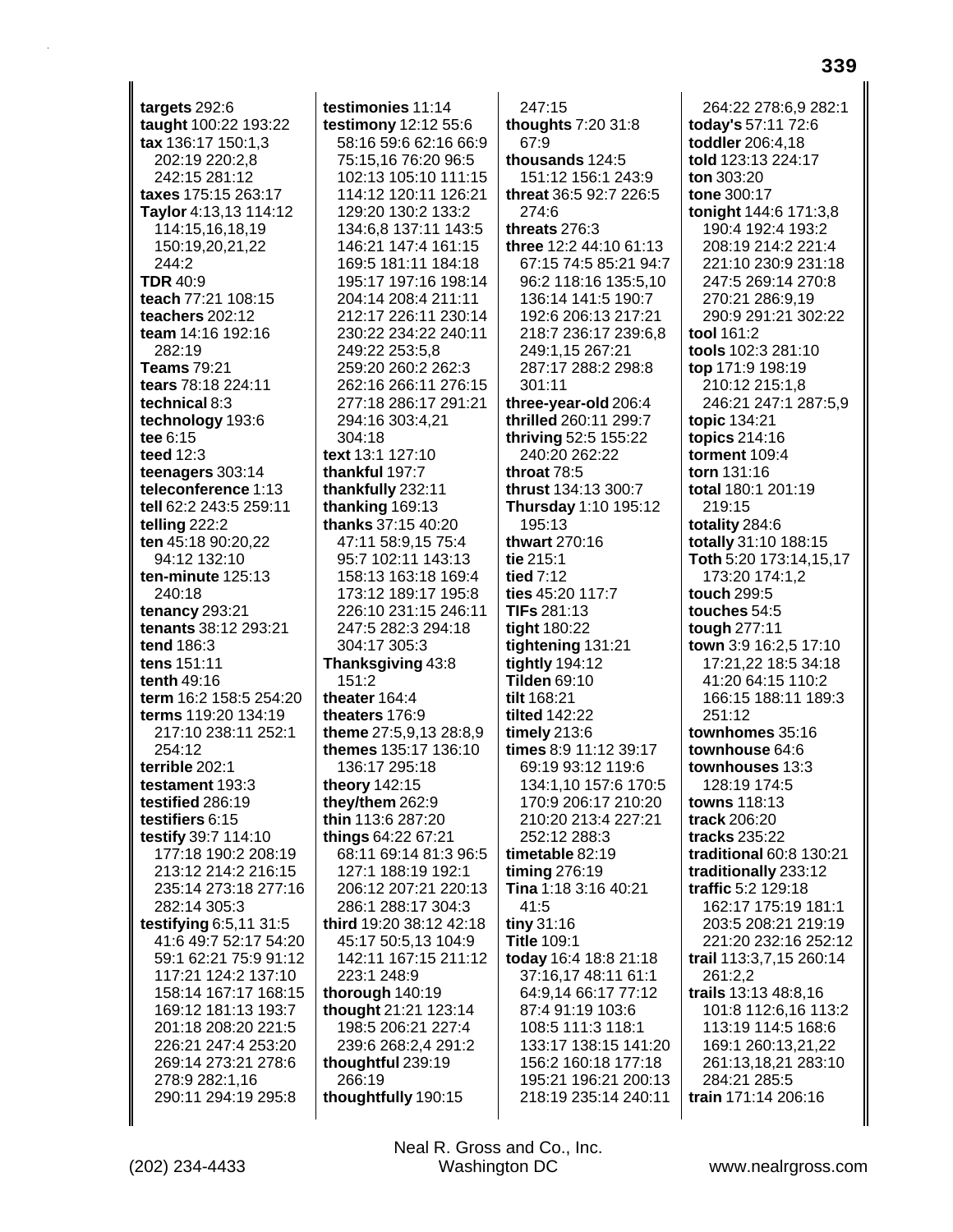**training** 149:7 **trajectory** 178:11 **transcend** 58:6 **transfer** 42:22 **transferred** 43:12 **transferring** 202:14 **transfers** 211:9 **transform** 89:19 **transformation** 93:9 **transformational** 18:4 **transformative** 81:20 **Transforming** 27:11 **transit-** 234:2 **transit-based** 159:15 **transit-oriented** 59:4 59:16 67:5 191:15 223:4 267:16 268:5 **transition** 180:19 277:12 **Transitways** 8:20,21 9:13 **transmitting** 11:6,8 **transparency** 238:5 **transport** 28:22 29:22 30:8 232:14 255:22 255:22 **transportation** 13:14 14:2 23:5 25:22 36:2 40:15 53:15 56:7 65:12 82:13 96:15 100:18 115:8 117:4 125:8 164:1 166:1 174:19 175:16,17 184:3 192:12 205:4,7 207:3,14 209:17 210:10 211:1,14 212:11 215:16 228:8 236:20 252:1,6,9 261:14 269:1 271:1 279:4 285:8 296:4 **transportation-wise** 124:15 **trauma** 109:12 **travel** 26:3 50:1 89:8,19 96:14 118:8,12 128:10 209:22 210:13 210:19,19,20 237:8 238:18 256:2 270:19 **traveled** 69:12 233:19 **traveling** 100:14 **Travilah** 180:9 **treasure** 50:21 **treating** 112:21 **tree** 40:10 116:14 222:3 **trees** 73:11 116:16 221:22 **trenches** 131:3 **trend** 124:17 140:4

**Trend/Challenge** 124:10 **trends** 10:15 45:18 92:15,16 134:21 135:2 136:18 228:11 299:2 **triangle** 235:21 **Tricia** 5:18 213:16,21 **tricky** 15:18 **tried** 268:2 **trillions** 244:7 **trip** 206:16 210:19 221:15 **tripled** 168:18 **triplex** 42:9 **triplexes** 13:3 57:4 69:19 130:15 149:13 **trips** 29:14 89:22 124:19 202:18 **trouble** 230:16 **trucks** 304:2 **true** 50:5 58:7 127:14 **truly** 30:3 77:9 101:20 125:14 152:18 226:7 292:1 293:9,14 297:7 **trust** 153:18 193:12 194:3,8 **try** 70:6 80:1 160:4 167:4 190:10 205:18 234:22 258:2 **trying** 66:2 74:17 174:19 206:19 230:21 239:10 **Tuesday** 245:8 **turn** 6:12 8:2 146:22 147:1 162:14 257:21 272:11 279:16 **turned** 118:9 206:15 **tweaked** 158:6 **Twenty** 42:14 **twice** 268:16 **Twinbrook** 66:18 69:2 **Twinhill** 69:10 **two** 6:5,19 20:17 37:20 44:10 55:1 61:7 62:9 67:9 73:19 94:2,6 104:8 134:1,16 167:18 225:11 234:12 236:15 264:10,11 270:13 276:7 277:2 289:7 **two-hour** 206:15 **two-way** 14:16 **Tying** 233:13 **type** 130:21 281:15 **types** 12:16 13:9 19:15 35:4,12 36:1,22 41:13 42:6 52:22 57:2,5

60:14 78:21 79:11 115:6,21 116:6 117:6 156:12 183:8 185:14 186:8 215:17 241:7 241:20,21 281:4,14 297:2 **Tyson's** 128:13 **U U.S** 91:15 92:19 159:1 277:7 **ugly** 203:6 **ultimate** 49:19 302:18 **ultimately** 53:10 57:22 96:20 104:7 **umbrella** 267:6 **UN** 274:4 **unable** 150:1 238:1 **unacceptable** 92:15 **unaffordability** 109:6 **unaffordable** 76:2 122:1,14 197:2 293:5 **unanimous** 81:19 **unanimously** 91:14 **unassailable** 287:7 **unbelievably** 284:3 **uncertain** 198:11 **unchanged** 136:6 **uncle** 57:16 **unclear** 217:19 **uncomfortable** 65:13 **undercurrents** 83:21 **underlying** 275:7 **underreported** 292:9 **underrepresented** 73:1 **underscore** 40:7 192:3 **underscored** 143:21 **underscores** 152:11 **underserved** 109:10 238:10 266:4 **understaffed** 196:22 **understand** 19:5 24:1 26:9 61:9 76:22 80:22 152:12 175:3 222:17 225:1 238:7 239:14 249:6 258:11 296:15 **understandable** 193:21 **understanding** 154:16 279:6 **understands** 296:18 **undertake** 55:18 **undertaking** 278:15 **undertones** 110:7 **underutilized** 45:11 **undeveloped** 56:16 **undo** 24:14 190:16 **undoing** 183:13 **undone** 61:2

**unequal** 111:8 **uneven** 48:21 **unfortunate** 246:1 **unfortunately** 88:22 283:20 292:21 **unhealthy** 228:17 **unheard** 40:18 **unified** 18:7 **unincorporated** 19:17 38:19 **unintended** 187:10 **unique** 180:16 215:20 226:8 259:9 **uniquely** 60:2 **United** 35:1 56:21 57:7 196:16 **units** 22:10 24:10,12 56:18 84:8 138:4 139:3 145:1,21 184:9 202:3 292:6 **universal** 97:11 **universities** 46:2 **University** 55:16 63:16 100:6 106:2 118:10 **unlimited** 275:2 **unmute** 112:1 120:19 **unmuted** 133:8 185:2 **unmuting** 133:1 **unpack** 222:14 **unprecedented** 93:9 213:4 274:8 285:16 **unpredictable** 82:12 **unquote** 21:2 **unrealistic** 23:7 **unreasonable** 82:22 **unsafe** 118:13 **unsatisfactory** 258:18 **unstoppable** 92:9 **unsuitable** 197:2 **unsuited** 82:22 **unusual** 7:1 26:22 **unutilized** 139:14 **unveiled** 103:22 290:5 **upcoming** 14:15 107:11 **upcounty** 215:18 252:10 **update** 10:5,13 127:12 277:15 **updated** 8:13 9:8 259:3 **updates** 7:3 258:22 **upheaval** 282:21 **uplift** 196:6 **upper** 251:5 252:19 **uptick** 151:17 **upward** 155:13 **urban** 18:12 23:19 41:22 51:2,9,14 55:13 116:14 140:16 159:13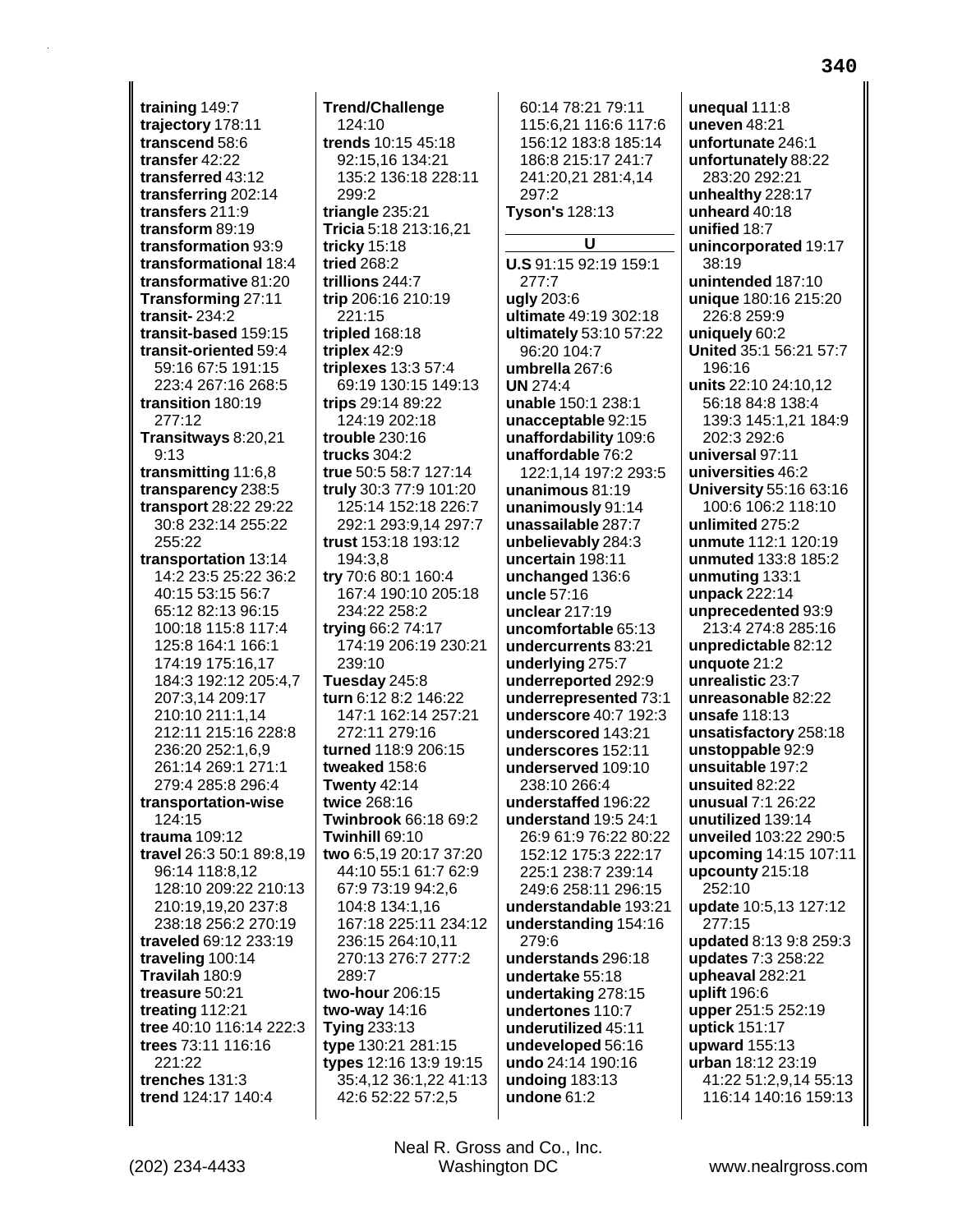170:3 190:11 215:11 215:17 229:12 245:3 245:13 251:3,17,19 255:7,9,12 283:1,9 289:12,16,21 290:3 urbanism 59:15 72:9 255:2 289:20 urbanization 190:14 urbanize 175:11 urbanized 128:3 urbanizing 50:22 urge 38:10 39:17 40:13 70:17 101:21 108:11 168:20 194:2 217:14 223:9 270:9 291:21 298:21 urgency 87:20 urgent 98:10 190:8 urges 253:12 urging  $220:16$ usability 30:10 usage 202:18 228:14 use 19:2 23:15 41:12,19 53:18 54:4 55:17 66:20 68:14.21 71:7 73:2 90:4 102:3 121:14,16 122:12 125:3,7 127:14 129:7 129:19 139:8,16 143:1 152:7 161:2.13 168:16.22 204:16 221:18 229:4 232:1 245:7 250:21 254:20 255:21 268:9.10 274:22 275:21 278:8 users 124:9 uses 90:5 113:1,4 142:15 154:19 usual  $81:1$ usually 118:13 utilities 272:3 utilizing 150:11 utopian 284:2 V vacant 139:14 vaccine 20:19 vaguely 39:16 valuable 102:3 value 27:18,20,22,22 28:1,2 53:20 110:18 261:3 values 60:5 77:3 78:7  $82:7$ variable 288:18 varied 35:4 115:6,21 117:5 variety 31:15 89:7

129:15 156:16 173:1 174:18 185:14 297:2 302:14 various 133:22 249:9 283:7 varying 172:7 vast 53:15 253:22 284:3 Vaughn 294:1 vehicle 45:5 96:14 135:21 233:18 vehicles 84:22 154:21 269:4 vehicular 270:18 **Veirs 192:7** verbalize 249:14 verdant 89:4 **VERMA 1:19 9:21** versions 128:12 viable 19:2 vibrant 78:4 89:3 261:17 278:18 295:16  $301.21$ vice 1:17 177:16 213:22 vicious  $131:20$ video 1:13 147:20 257:21 view 114:9 247:9 286:2 viewpoint 78:20 views 140:18 160:10 vignettes 27:20 249:2 **Village 3:10 21:13,16** 21:17 282:15 **Virginia** 113:20 209:13 **virtually** 224:14,15 299:5 visceral 203:2 vision 28:20 30:2,13,17 50:9 59:10,14 62:7 67:4 70:12 141:22 143:22 156:13 162:20 182:19 196:13 198:15 198:21 199:4,12,15 200:2,3,12,16,19,21 201:1,2 211:13,18 212:1 215:21 219:20 220:1 247:11 250:11 251:19,20 252:22 253:1 254:6,14,19,22 255:6 294:7 296:6 297:15 visionary 30:3 58:1 254:14 visions  $254:18$ visit 23:2,3 63:19 151:5 visited 109:7 visiting 23:11 visitors  $20:14$ visual 188:10

visualizing 61:10 vital 180:16 205:5 262:21 vitality 98:16 216:2 vividly 206:17 voice 61:18 voices 39:9 230:5 void 220:1 volume 72:18 volunteer 168:6 volunteers 169:2 vote 203:7 vu 282:18 vulnerability 101:15 vulnerable 106:8 157:10 197:1 210:8 267:8 276:4 291:20 W WABA 124:4 125:5 126:15 wage 77:20 265:3 wages 78:1 164:8 172:16 wait 26:4 62:9 155:3 285:22 waiting 194:21 waivers 200:14 walk 39:15 44:16 106:19 125:13 129:3 161:9 207:10 222:18 238:1 240:18,19 296:21 297:11 walkability 129:17 236:21 252:2 268:6 283:10 300:12 walkable 32:8 33:9 35:3 35:12 36:7,13,16 37:1 59:3,11 90:3,7,11,18 91:1,1,4 107:2 115:15 125:15,18 126:8 131:5 155:20 161:6 164:14 191:13 202:15 223:10 250:13 265:5  $291:6$ walked 222:22 walkers 113:17 walking 29:13 30:1 35:17 41:15 69:6 89:21 100:19 105:20 115:8,11 124:12,20 157:17 160:15 168:17 207:13 209:15 212:10 219:16 222:9 223:3 225:15 226:1 232:1 237:18 238:17 270:20 walks 260:12 wall 109:10 265:16

Walter 4:14 102:13.19 wanted 42:22 53:7 58:10 147:9 222:17 264:5 wanting 115:5 161:1 wants 215:10 War 98:7 warehouses 142:17 warming  $103:8$ warning 274:5 warrant 259:7 wash 229:5 Washington 4:21 8:9 11:12 46:7 124:3 256:15,21 282:19 wasn't 43:7 220:5 264:4 waste 152:17 221:7 223:12 229:17,20 watched 188:13 watching 95:11 147:3 water 27:22 36:18 50:15 51:15 73:13 192:2 199:18 200:3,7 200:17 244:11 296:12 watershed 200:8 watersheds 174:20 180:2 199:18 way 7:19 22:3,3 33:19 49:22 59:5,13 70:1 79:3 88:13 93:10 115:7 118:9 119:3 132.20 135.11 152.18 157:16 162:21 178:20 183:17 191:10 204:8 215:15 221:22 222:5 233:7 266:7 274:14 280:15 296:19 301:8 301:21 303:16 ways 21:2 50:7 64:17 106:20 153:1 156:7 172:17 190:20 217:22 249:15 268:9 wealth 110:21 148:12 216:10 220:4 265:14 287:10 290:1 wealthier 166:15 wealthy 60:21 110:9 116:8 233:11 241:10 web 61:11 website 98:8 305:1 wedge 127:22 180:8,17 wedges 8:12 9:4,8 46:5 64:12 88:17,20 127:18 199:5,9,10 218:17 250:15 254:3  $254.6$ week 154:11 weeks 20:17 224:16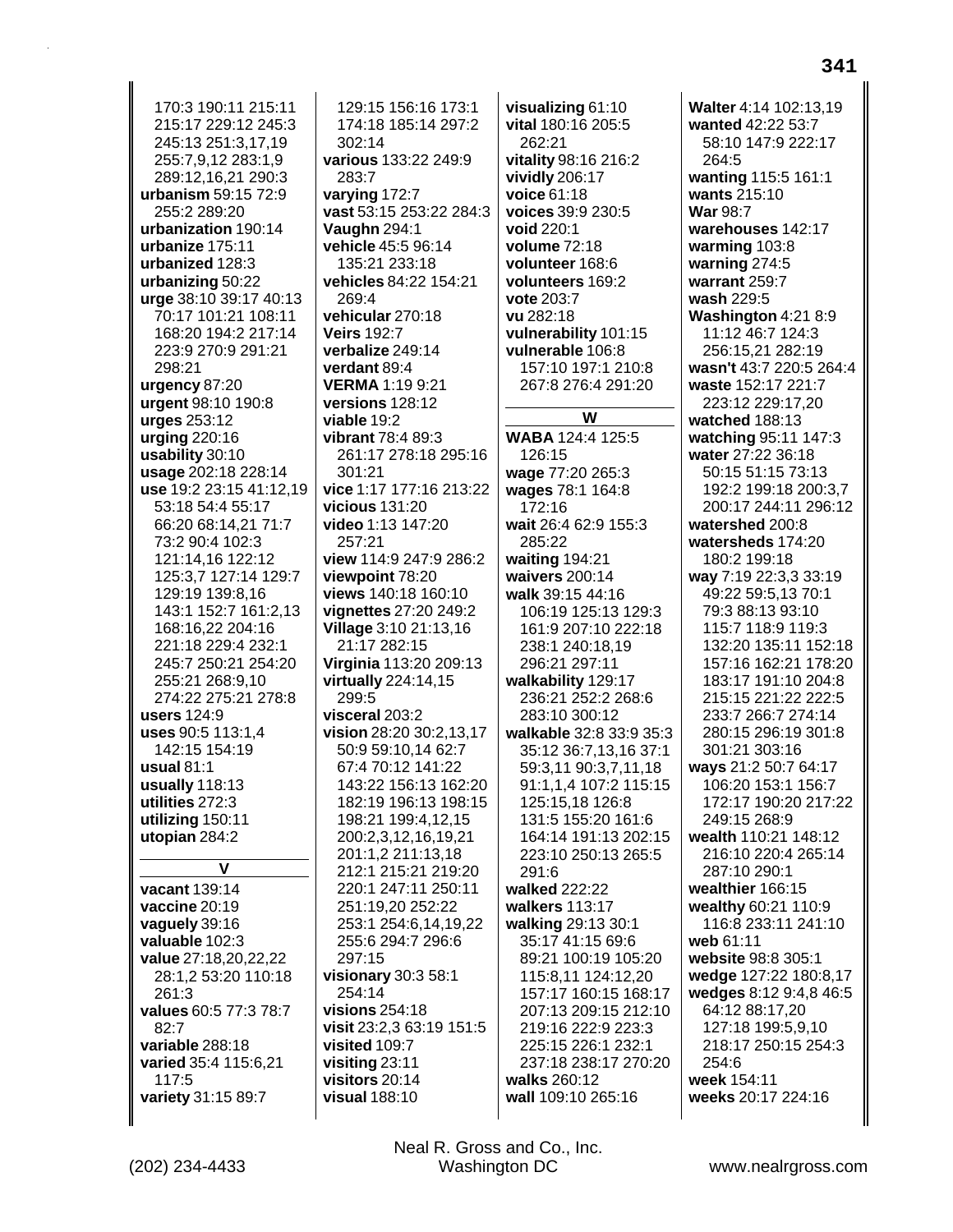225:8 289:3 290:6 **weighed** 195:2 **weighs** 291:15 **weight** 19:22 **Weinstein** 3:18 28:12 28:13,15,18,19 **Weiss** 4:14 102:13,15 102:16,18,19 104:19 104:22 **welcome** 20:19 40:11 59:17,21 68:4 212:14 **welcomes** 229:21 **welcoming** 89:4 242:2 **well-being** 26:18 27:4,9 288:2 299:6 **well-crafted** 178:13 **well-paying** 238:15 **Wellington** 3:19 12:5,8 12:9 **Wendy** 3:4 88:3 **went** 95:18 128:15,16 167:12 198:5 224:15 305:6 **west** 4:18 152:1 180:8 198:2 **Western** 287:1 **Westland** 196:14 **Wheaton** 125:20 251:8 **white** 42:17 43:2 46:13 60:21 63:7,12 84:13 84:14 86:16 121:20 148:22 149:1 166:4 169:20 170:2 183:12 187:1 224:14,15,16 225:11,14,18,20 226:6 236:5 265:12 283:12 **wholeheartedly** 125:5 **wide** 36:22 48:22 128:13 248:17 297:8 **widely** 180:19 218:3 **widening** 30:4 199:21 207:7 **wider** 44:13 296:3 **wife** 97:1 154:8 **wildlife** 192:3 199:13 **Wilhelm** 4:15 133:2,4,7 133:10,11 136:13,16 **Wilkins** 293:20 **Wilkinson** 5:21 273:12 273:14,16,20 **William** 3:8 54:11,20 **willing** 132:6 **win** 300:19 **wind** 36:18 **wink** 205:15,15 **wins** 202:16,17 **wise** 160:16

**wisely** 77:12 277:12 **wish** 115:12 159:19 177:18 197:9 **wishful** 285:22 **withdrawing** 109:15 **witness** 153:13 **woman** 225:14 **women** 145:14 225:11 **wonder** 265:19 **wondered** 97:11 226:1 **wonderful** 37:13 76:14 117:20 158:11 256:11 **wondering** 95:11 207:1 **woodlands** 51:8 **Woods** 69:10 **word** 92:3 **worded** 178:14 **words** 26:15 53:8 55:17 55:20 **work** 6:19,21 7:21,21 10:5 14:11,15 16:13 18:2 22:3 23:3,9 24:2 25:2 40:13 44:7 50:1 50:11 55:8 63:1 65:17 80:18,22 90:11 91:2 94:7 96:17 97:4 100:8 100:12 118:2 122:15 131:2 133:21 140:19 143:2 149:18 153:19 159:6 161:7 164:3,12 165:3,11 166:8 169:14 171:3,14 175:20 176:2 177:21 177:22 186:4 192:17 193:14 203:17 220:17 224:1 228:18 246:6 248:21 253:2,18 266:19 269:17 270:10 272:18 279:19 284:2 290:7 291:11 294:16 296:22 297:13,14 299:10 301:5,8,10 302:7 303:7 **worked** 46:15 157:12 161:8 264:13 290:19 290:21 292:18 **workers** 77:20 176:2 202:13 238:13 244:15 244:18 290:20 302:16 **workforce** 278:22 **workgroup** 93:18 94:14 **working** 10:1 14:17 20:16 43:16 58:14 72:1 73:5 81:12 89:1 104:6 129:1 148:2 153:5 174:7 177:5 180:21 195:6 212:19 213:12 214:8 216:16

239:20 247:7 265:21 266:5 267:14 268:6 282:2 286:13 292:17 **workplaces** 33:10 **works** 66:7 294:11 300:16 **world** 92:5 152:13 166:10 247:20,21 274:6 277:4 292:19 304:7 **worried** 97:15 **worry** 119:13 **worse** 32:8 153:13 304:8 **worsen** 51:13 205:8 **worst** 14:13 78:20 242:7 **worth** 265:1 **worthwhile** 142:4 **would've** 46:17 224:20 **wouldn't** 100:10 224:17 224:21 245:9 **wounds** 56:10,12 **woven** 62:6 **wrap** 24:20 28:5 87:10 87:14,16 94:22 104:21 136:12 158:1 239:3,11 265:11 **wraps** 167:2 **Wright** 2:19 6:16 151:4 177:19 **write** 7:5 **writing** 91:19 255:8,8 **written** 11:14 16:10 18:8 59:6 61:15 64:13 72:5 75:15 96:5 129:8 129:20 137:11 142:6 161:15 174:15 193:19 198:14 253:4 276:15 286:17 **wrong** 33:15 128:15 **X xenophobia** 225:5 **Y Yale** 205:11 **yard** 222:2 **year** 43:13 49:16 64:7 75:12 80:21 109:16 134:3 142:19 144:15 144:19 151:20 172:8 178:3 211:22 212:17 256:14 275:9 276:11 **years** 6:19 12:16 21:5 31:17 32:1,11 38:21 42:14 56:4 59:18 62:9 64:3 71:19 81:10,12

118:16 121:15 130:8 130:18 137:16 155:3 155:16 158:2,21 161:8 168:9 171:6 172:3,14 174:3,7,16 175:5 192:5 201:20 202:8 203:2 205:7 206:2,4 217:6 220:5 222:13 235:16 242:12 243:2,12 247:14 250:9 259:6 260:10 264:1 267:21 268:16 269:20 271:14,17,19 278:17 279:9 281:10 284:6 286:1,10 295:13 297:13 300:21 **yesterday** 280:19 **YIMBY** 3:5 **York** 163:5 **young** 106:15 116:2 149:7 196:10,11,13 206:3 303:13,15 **younger** 85:2,10 116:7 203:20 **Z Zach** 28:19 **Zachary** 3:18 28:12 **zero** 35:5,7 73:10,20 84:22 105:5 152:16 211:13,18 212:1 219:20 229:20 290:3 **Zillow** 31:22 **zip** 196:7 **zone** 23:12 180:19

93:8,13 94:10 97:8

289:21 **zoned** 53:17,18 **zones** 12:17 13:2 18:19 23:14,16 129:19 **zoning** 13:1 24:4,8,9 44:12 54:7 56:14,20 57:1,12,16 58:4 60:12 60:15,19 65:8 70:20 70:22 78:10,11,15,22 83:22 84:4,18 85:2,13 86:8 87:2,3,18 108:18 109:20 110:2 138:19 150:14 157:6 168:10 182:2 183:7,12,17,20 184:6,14 190:17 191:2 201:1,2,3,4,6 233:20 271:8 291:15 302:11 **Zoom** 14:16

**0**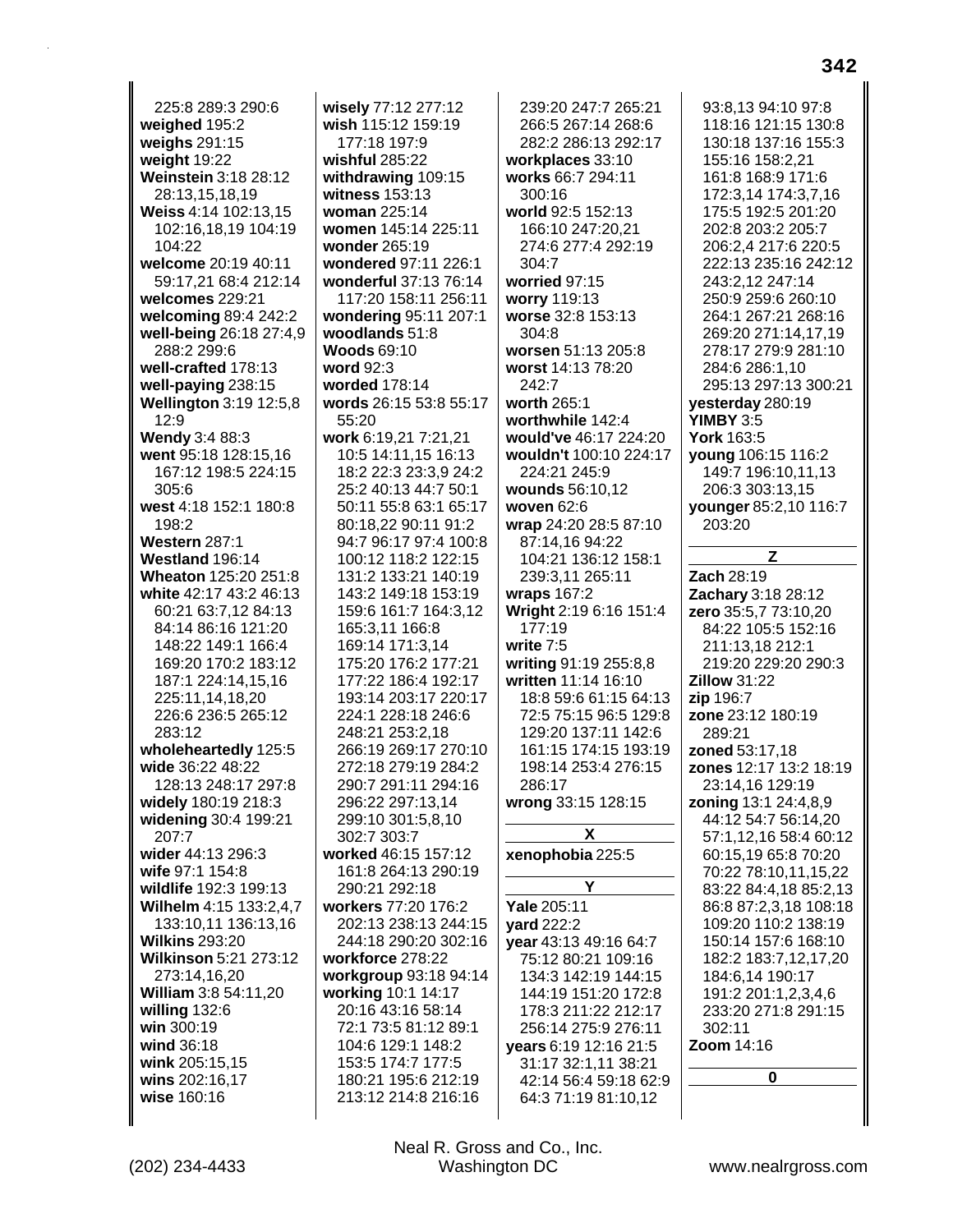| 1                       | 128:3 129:11 218:18                 | 280 152:9                                      | 6                       |
|-------------------------|-------------------------------------|------------------------------------------------|-------------------------|
| 1,000 263:19            | 250:15                              | 29 46:22                                       | 6 11:7,10 15:7,15 30:22 |
| 1,340 235:19            | 1969 8:15 9:10                      |                                                | 54:15 99:3 167:22       |
| 1,500-plus 124:4        | 1976 259:1 282:18                   | 3                                              | 6.2 288:12              |
| 1,700 263:17            | <b>1980s</b> 265:8                  | 3 3:10 4:16 21:13,16,19                        | 6.2.2 289:3             |
| 1.1 126:15 251:15       | 1982 148:4 256:19                   | 163:16 167:3 179:22                            | 6.5 287:21              |
| 1.2 126:15              | 1990 10:16                          | 3:001:13                                       | 6:15 167:4,10           |
| 1.3 131:17              | 1991 63:8                           | 3:046:2                                        | 6:38 167:13             |
| 10 11:20 206:14 244:5,6 | 1993 8:17 9:12 178:3                | 30 6:4,6 12:3,16 32:2                          | 60 219:4 259:6 260:10   |
| 10-mile 200:8           | 179:14 180:15                       | 59:18 121:15 137:13                            | 60,000 264:11           |
| 10,000 292:6            | <b>19th 11:17</b>                   | 155:2 163:3 205:6                              | 600s 132:11             |
| 100 103:15 195:2        | 1st 93:19 269:22                    | 242:11 243:2,12                                | 60s 259:6               |
| 100,000 32:2 187:2      |                                     | 247:14 274:1 278:17                            | 61 120:19               |
| 227:20                  | $\mathbf{2}$                        | 281:10 284:5 295:13                            | 64 127:22 250:18        |
| 107 289:16              | 24:1 95:21 163:15                   | 297:13 300:21                                  | 65-year 16:2            |
| 10th 94:11 152:5        | 167:2 236:5                         | 30-211:21                                      | 6881:7                  |
| 304:20                  | 2.2 181:6                           | 30-year 92:11 274:19                           |                         |
| 11 124:17 158:2         | 20 9:19 137:16 219:14               | 30k 264:14                                     | $\overline{7}$          |
| 1148 44:14              | 20-some 217:6                       | 30s 32:4                                       | 70 176:8 205:12 259:6   |
| 12 8:9 11:13 91:5 92:16 | 200 152:9                           | 30th 10:6                                      | 70,000 122:1 264:19     |
| 92:17 124:18 134:21     | 200,000 22:10 38:4                  | 33,000 18:6                                    | 700 264:3               |
| 120,000 122:4           | 41:13 59:17 68:2                    | 3431845:5                                      | 700,000 53:21 132:6     |
| 123 71:18               | 2000 42:16                          | 35 84:18 235:16                                | 265:9                   |
| 125,000 265:8           | 2002 88:18                          | 35-year-old 34:17                              | 70s 168:10              |
| 13 283:7                | 2006 81:10,13                       | 35,000 264:20                                  | 71 205:13               |
| 14th 12:11 82:2         | 2008 262:12 263:15                  | 36 135:17 149:2 158:2                          | 7410 1:7                |
| 15 29:13,19 33:5 48:17  | 2012 75:10                          | 365 2:15                                       | 75 292:10               |
| 90:8 91:1 132:4         | 2013 9:15 154:9 155:17              | 37,000 24:9                                    | 750 112:6               |
| 219:17 237:16 249:13    | 2014 293:5                          |                                                | 775,000 132:7           |
| 271:19 302:4            | 2015 11:1                           | $\overline{\mathbf{4}}$                        | 78 157:6                |
| 15-45:8 206:14 251:10   | 2016 138:7 186:16                   | 4 1 2 6:4                                      |                         |
| 15-minute 13:11 22:20   | 2017 10:21 91:16                    | 4:29 95:18                                     | 8                       |
| 24:6 29:8,12 39:15,22   | 228:11 288:14                       | 4:39 95:19                                     | 8 2 5 9 : 15            |
| 41:14,17 44:16 73:3     | 2018 9:17 10:17,19,20               | 40 138:7 167:7,16 172:8                        | 8,000 264:12            |
| 100:2 107:3 211:4       | 164:3 293:5                         | 174:16 202:8 220:5                             | 8:55 305:6              |
| 218:20 219:11 272:7     | 2019 10:6,13,15,16 98:9             | 40-254:8 256:13                                | 80 93:6 103:15 145:20   |
| 302:3,8,13              | 155:18                              | 400 145:9                                      | 80-some 193:2           |
| 15-year 141:3           | 2020 1:11 8:10 10:3,4               | 42 275:8                                       | 800 245:6               |
| 150,000 76:8 80:13      | 10:10,11 11:8,10,13                 | 44 135:18                                      | 850,000 132:1           |
| 16 132:3 179:21         | 11:14,17,20 12:12                   | 45 84:12                                       | 890 144:15              |
| 160 11:3                | 33:6 236:10                         | 495 185:21                                     |                         |
| 164 11:3                | 2021 94:7                           | 5                                              | 9                       |
| 166 134:10              | 2027 93:7 103:15                    |                                                | 9 1 24:10               |
| 16th 154:10             | 2035 103:16<br>2050's 115:17 166:21 | 5.1.9 149:5                                    | 90 7:14 43:1            |
| 17 174:3                | 291:3                               | 5:52 167:12                                    | 900 245:7               |
| 17th 16:9,10            | 20th 190:22 257:3                   | 50 102:21 121:15 172:6<br>174:16 182:13 263:21 | 92 53:16                |
| 18 130:22               | 258:17                              | 293:4                                          | 925,000 132:2           |
| 181 145:1               | 21 131:22 271:21                    | 50,000 172:8 186:19                            | 95 219:16               |
| 1846 55:14              | 21st 35:6 58:3 234:13               | 293:3                                          | 97 92:21                |
| 19 1:11 133:21 151:18   | 22 131:22 149:2                     | 500 81:8                                       |                         |
| 1912 55:14              | 24 130:8                            | 500,000-dollar 132:9                           |                         |
| 1919 10:13              | <b>24th 10:3</b>                    | 52,000 264:9                                   |                         |
| 1940s 132:5             | 25 109:14 172:14 175:4              | 52,806 293:2                                   |                         |
|                         |                                     |                                                |                         |
| 1950s 97:19 259:6       |                                     |                                                |                         |
| 1956 236:9              | 250:9 286:10                        | 521 45:9                                       |                         |
| 1960s 57:15 64:13       | 250 145:9                           | 53 91:22                                       |                         |
| 97:20 282:22            | 26 18:5 161:7<br>27-2019 292:5      | 55 85:5                                        |                         |
| 1964 9:8 46:5 127:18    |                                     |                                                |                         |

343